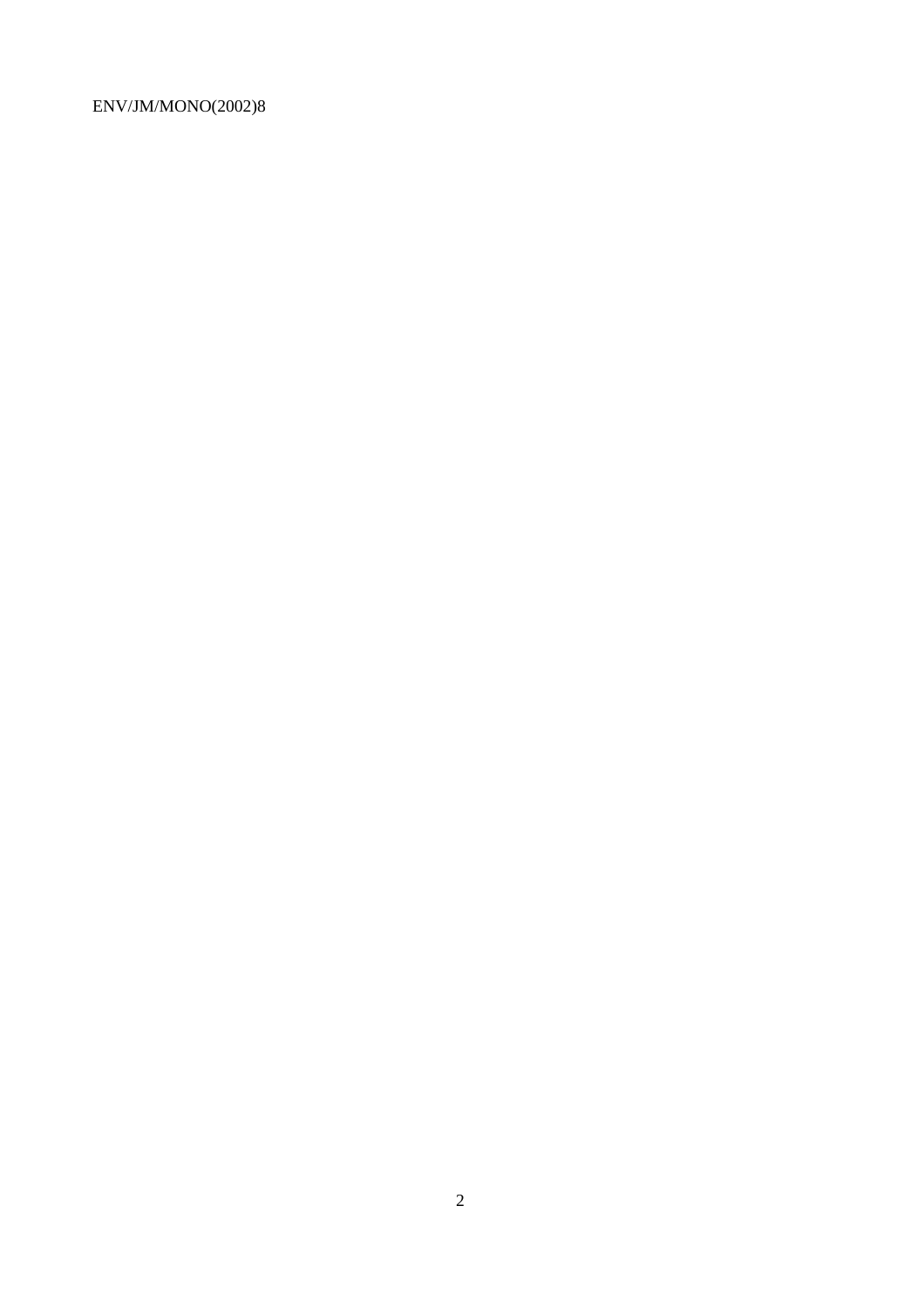## **OECD Environment Health and Safety Publications Series on Testing and Assessment No. 21**

**Detailed Review Paper**

**Appraisal of Test Methods for Sex Hormone Disrupting Chemicals**

## **Environment Directorate ORGANISATION FOR ECONOMIC CO-OPERATION AND DEVELOPMENT**

**Paris May 2001**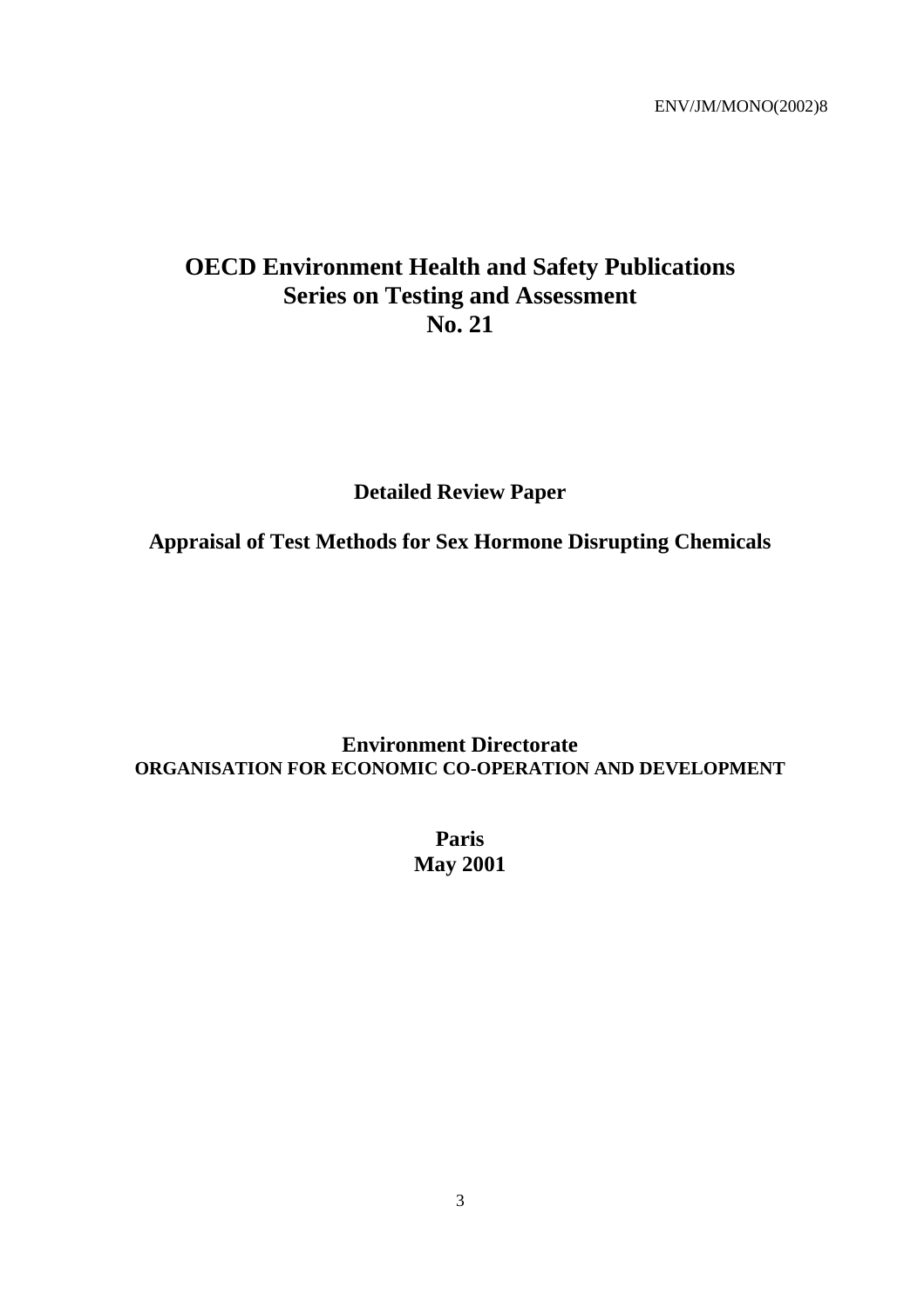#### **Also Published in the Series Testing and Assessment:**

*No. 1, Guidance Document for the Development of OECD Guidelines for Testing of Chemicals (1993; reformatted 1995)*

*No. 2, Detailed Review Paper on Biodegradability Testing (1995)*

*No. 3, Guidance Document for Aquatic Effects Assessment (1995)*

*No. 4, Report of the OECD Workshop on Environmental Hazard/Risk Assessment (1995)*

*No. 5, Report of the SETAC/OECD Workshop on Avian Toxicity Testing (1996)*

*No. 6, Report of the Final Ring-test of the Daphnia magna Reproduction Test (1997)*

*No. 7, Guidance Document on Direct Phototransformation of Chemicals in Water (1997)*

*No. 8, Report of the OECD Workshop on Sharing Information about New Industrial Chemicals Assessment (1997)*

*No. 9 Guidance Document for the Conduct of Studies of Occupational Exposure to Pesticides During Agricultural Application (1997)*

*No. 10, Report of the OECD Workshop on Statistical Analysis of Aquatic Toxicity Data (1998)*

*No. 11, Detailed Review Paper on Aquatic Testing Methods for Pesticides and industrial Chemicals (1998)*

*No. 12, Detailed Review Document on Classification Systems for Germ Cell Mutagenicity in OECD Member Countries (1998)*

*No. 13, Detailed Review Document on Classification Systems for Sensitising Substances in OECD Member Countries 1998)*

*No. 14, Detailed Review Document on Classification Systems for Eye Irritation/Corrosion in OECD Member Countries (1998)*

*No. 15, Detailed Review Document on Classification Systems for Reproductive Toxicity in OECD Member Countries (1998)*

*No. 16, Detailed Review Document on Classification Systems for Skin Irritation/Corrosion in OECD Member Countries(1998)*

*No. 17, Environmental Exposure Assessment Strategies for Existing Industrial Chemicals in OECD Member Countries (1999)*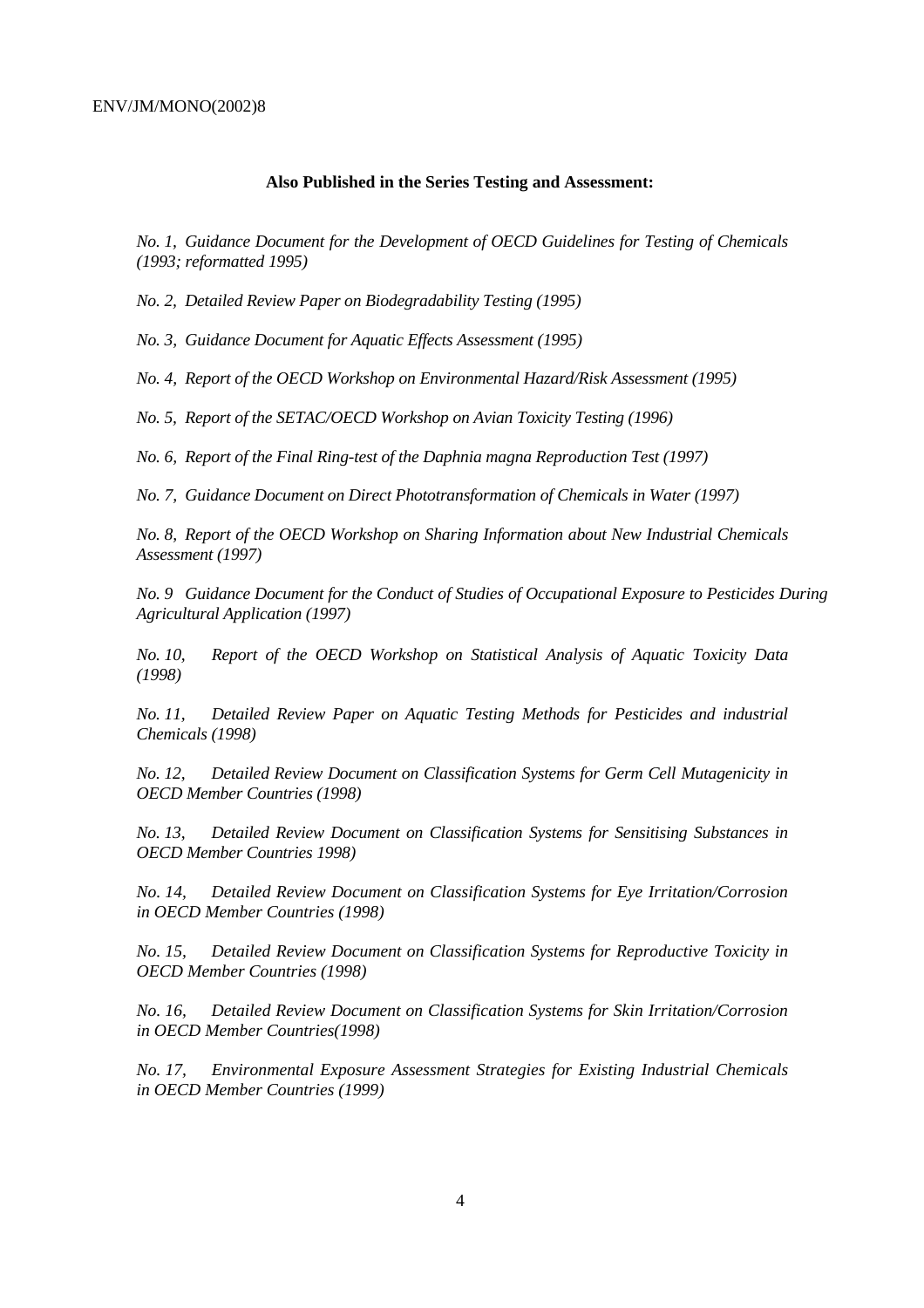*No. 18, Report of the OECD Workshop on Improving the Use of Monitoring Data in the Exposure Assessment of Industrial Chemicals (2000)*

*No. 19, Guidance Document on the Recognition,Assessment and Use of Clinical Signs as Humane Endpoints for Experimental Animals used in Safety Evaluation (November 2000)*

*No. 20, Revised Draft Guidance Document for Neurotoxicity Testing (in preparation)*

*No. 21, Detailed Review Paper: Appraisal Of Test Methods for Sex Hormone Disrupting Chemicals (2001)*

*No. 22, Guidance Document for the Performance of Out-door Monolith Lysimeter Studies (2000)*

*No. 23, Guidance Document on Aquatic Toxicity Testing of Difficult Substances and Mixtures (2000)*

*No. 24, Draft Guidance Document on Acute Oral Toxicity Testing (2001)*

*No. 25, Detailed Review Document Hazard Classification Systems for Specific Target Organ Toxicity Following Single or Repeated Exposure in OECD Member Countries (2000)*

*No. 26, Revised Analysis of Responses Received from Member Countries to the Questionnaire on Data Requirements for Acute Oral Toxicity Testing (2000)*

*No 27, Guidance Document On The Use Of The Harmonised System For The Classification Of Chemicals Which Are Hazardous For The Aquatic Environment (2001)*

*No 28, Guidance Document for the Conduct of Skin Absorption Studies (2000)*

*No 29, Draft Guidance Document on Transformation/Dissolution of Metals and Metal Compounds in Aqueous Media (2001)*

*No 30, Detailed Review Document on Hazard Classification Systems for Mixtures (2000)*

#### **© OECD 2001**

*Applications for permission to reproduce or translate all or part of this material should be made to: Head of Publications Service, OECD, 2 rue André-Pascal*, *75775 Paris Cedex 16, France.*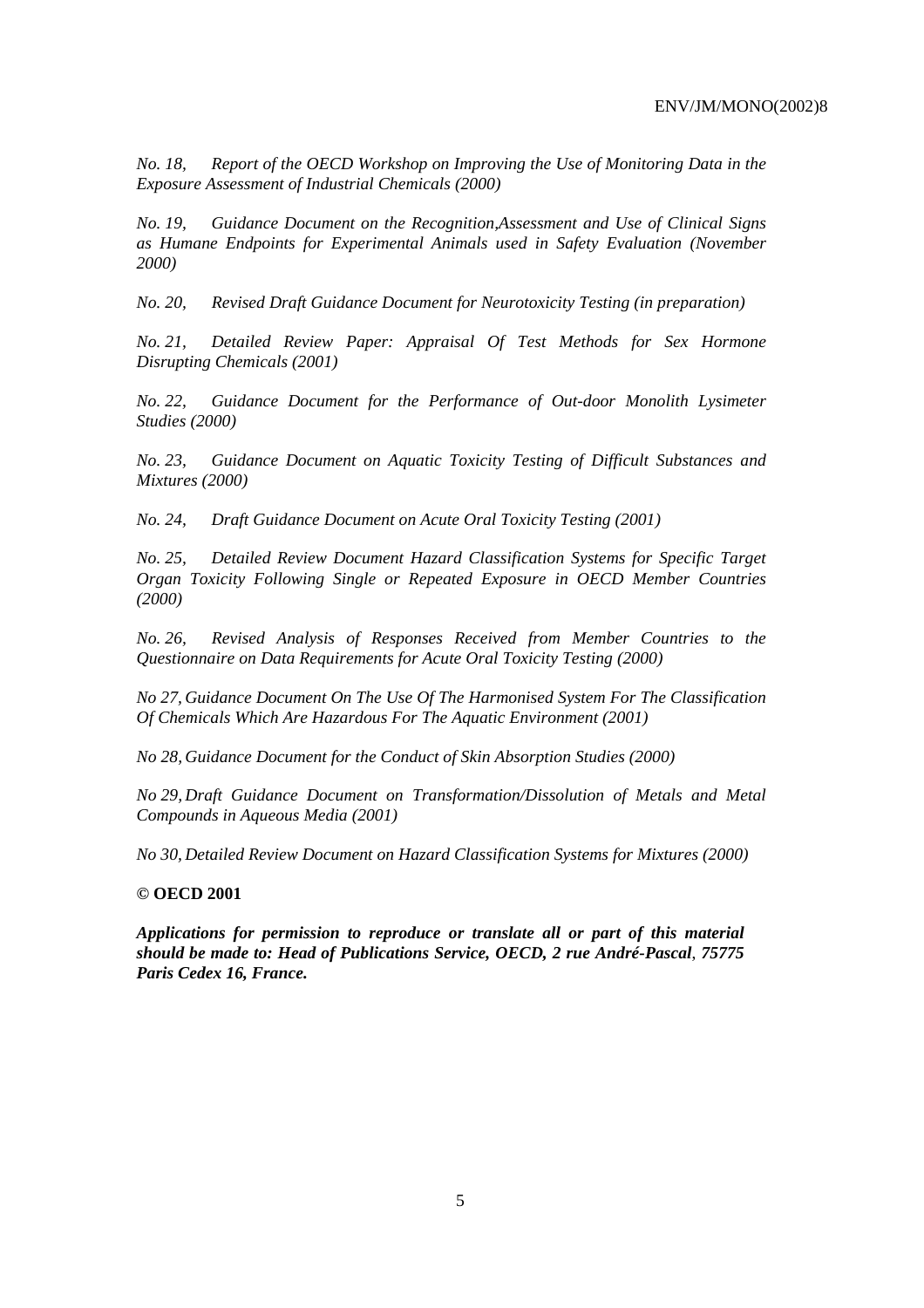#### **About the OECD**

The Organisation for Economic Co-operation and Development (OECD) is an intergovernmental organisation in which representatives of 30 industrialised countries in North America, Europe and the Pacific, as well as the European Commission, meet to co-ordinate and harmonise policies, discuss issues of mutual concern, and work together to respond to international problems. Most of the OECD's work is carried out by more than 200 specialised Committees and subsidiary groups composed of Member country delegates. Observers from several countries with special status at the OECD, and from interested international organisations, attend many of the OECD's Workshops and other meetings. Committees and subsidiary groups are served by the OECD Secretariat, located in Paris, France, which is organised into Directorates and Divisions.

The work of the OECD related to chemical safety is carried out in the **Environment, Health and Safety Programme**. As part of its work on chemical testing, the OECD has issued several Council Decisions and Recommendations (the former legally binding on Member countries), as well as numerous Guidance Documents and technical reports. The best known of these publications, the **OECD Test Guidelines**, is a collection of methods used to assess the hazards of chemicals and of chemical preparations. These methods cover tests for physical and chemical properties, effects on human health and wildlife, and accumulation and degradation in the environment. The OECD Test Guidelines are recognised world-wide as the standard reference tool for chemical testing.

More information about the Environment, Health and Safety Programme and its publications (including the Test Guidelines) is available on the OECD's World Wide Web site (http://www.oecd.org/ehs/).

The Environment, Health and Safety Programme co-operates closely with other international organisations. This document was produced within the framework of the Inter-Organisation Programme for the Sound Management of Chemicals (IOMC).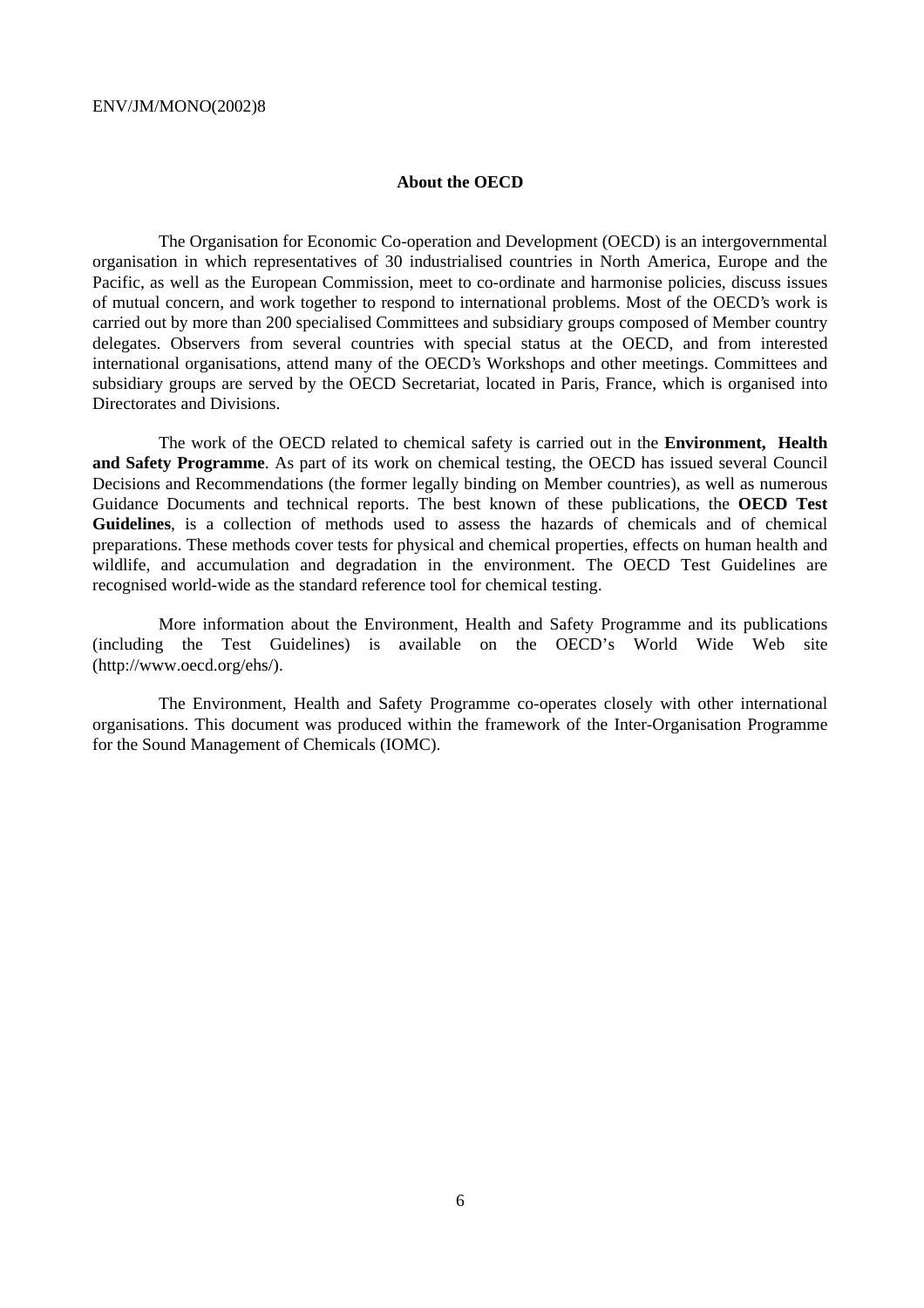**The Inter-Organization Programme for the Sound Management of Chemicals (IOMC) was established in 1995 by UNEP, ILO, FAO, WHO, UNIDO and the OECD (the Participating Organisations), following recommendations made by the 1992 UN Conference on Environment and Development to strengthen co-operation and increase international co-ordination in the field of chemical safety. UNITAR joined the IOMC in 1997 to become the seventh Participating Organisation. The purpose of the IOMC is to promote co-ordination of the policies and activities pursued by the Participating Organisations, jointly or separately, to achieve the sound management of chemicals in relation to human health and the environment.**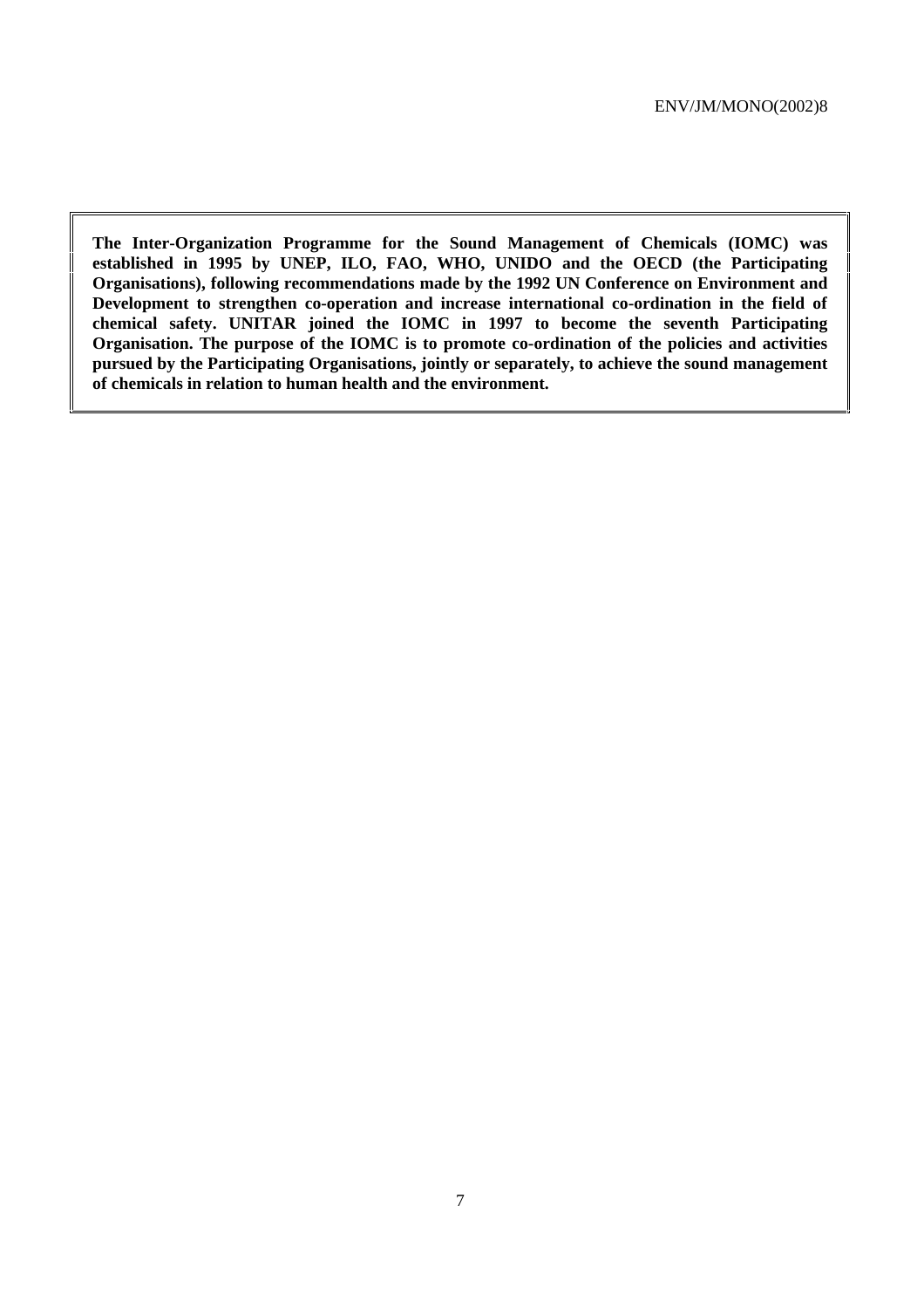**This publication is available electronically, at no charge. For the complete text of this and many other Environment, Health and Safety publications, consult the OECD's World Wide Web site (http://www.oecd.org/ehs/) or contact: OECD Environment Directorate, Environment, Health and Safety Division 2 rue André-Pascal 75775 Paris Cedex 16 France Fax: (33-1) 45 24 16 75 E-mail: ehscont@oecd.org**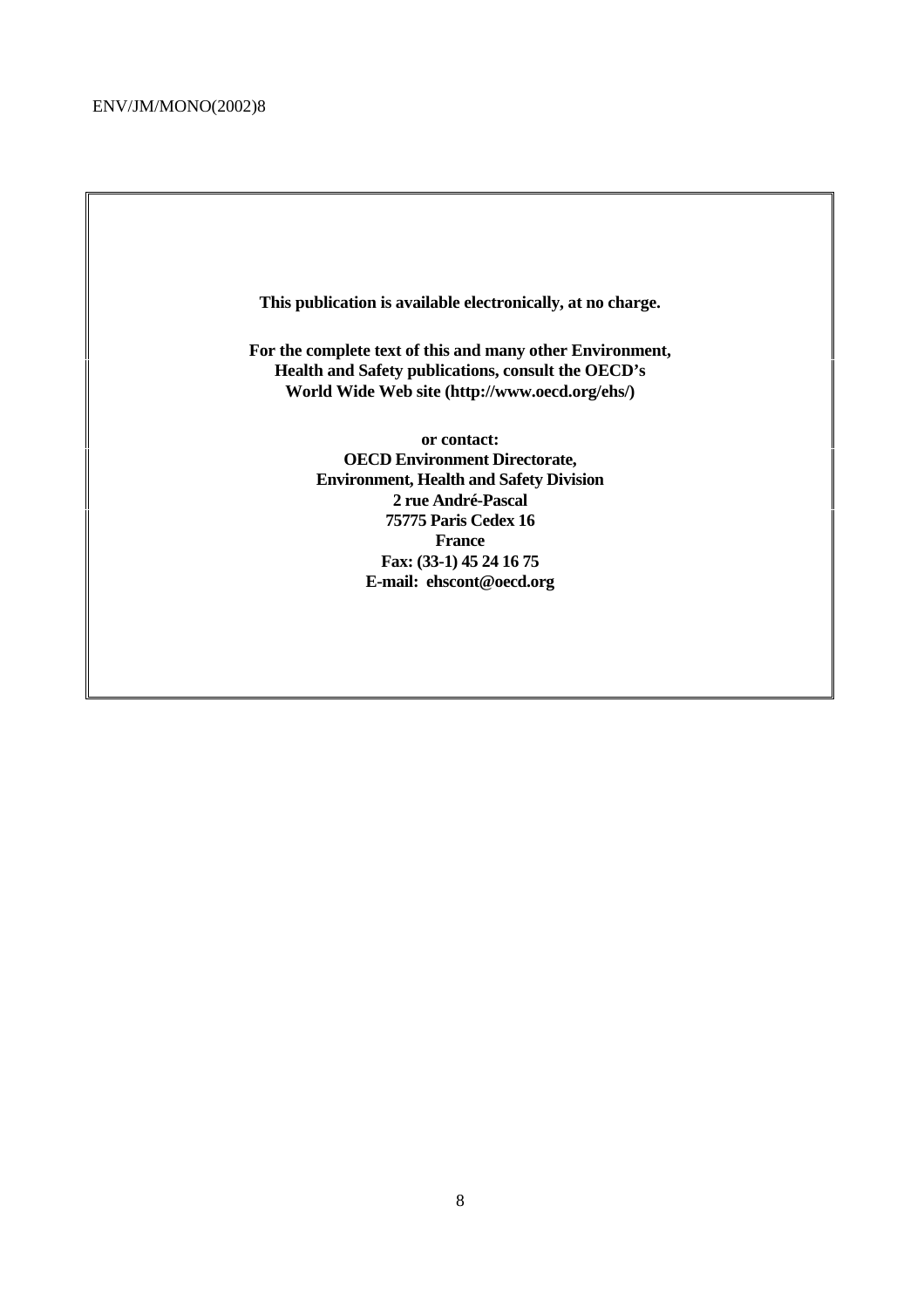#### **PREFACE**

The Government of the United Kingdom contributed the Detailed Review Paper (DRP) to the OECD. It was prepared by the UK Medical Research Council's Institute for Environment and Health, on behalf of the UK Department of Environment, Transport and the Regions. It was written by Mr. P. Holmes, Dr. C. Humfrey and Mr. M. Scullion. Additional material was provided by Dr. T. Taylor. A draft form of the report was considered by representatives of OECD Member countries through the forum of the National Test Guideline Co-ordinators. A large number of comments on the draft were provided by Member countries, and have been taken into account in finalising the report. The comments provided support the document as accurate, comprehensive and well balanced and a good basis for the discussion of the development and revision of relevant Test Guidelines. Any recommendations made in the report are those of the authors and do not necessarily reflect those of the OECD.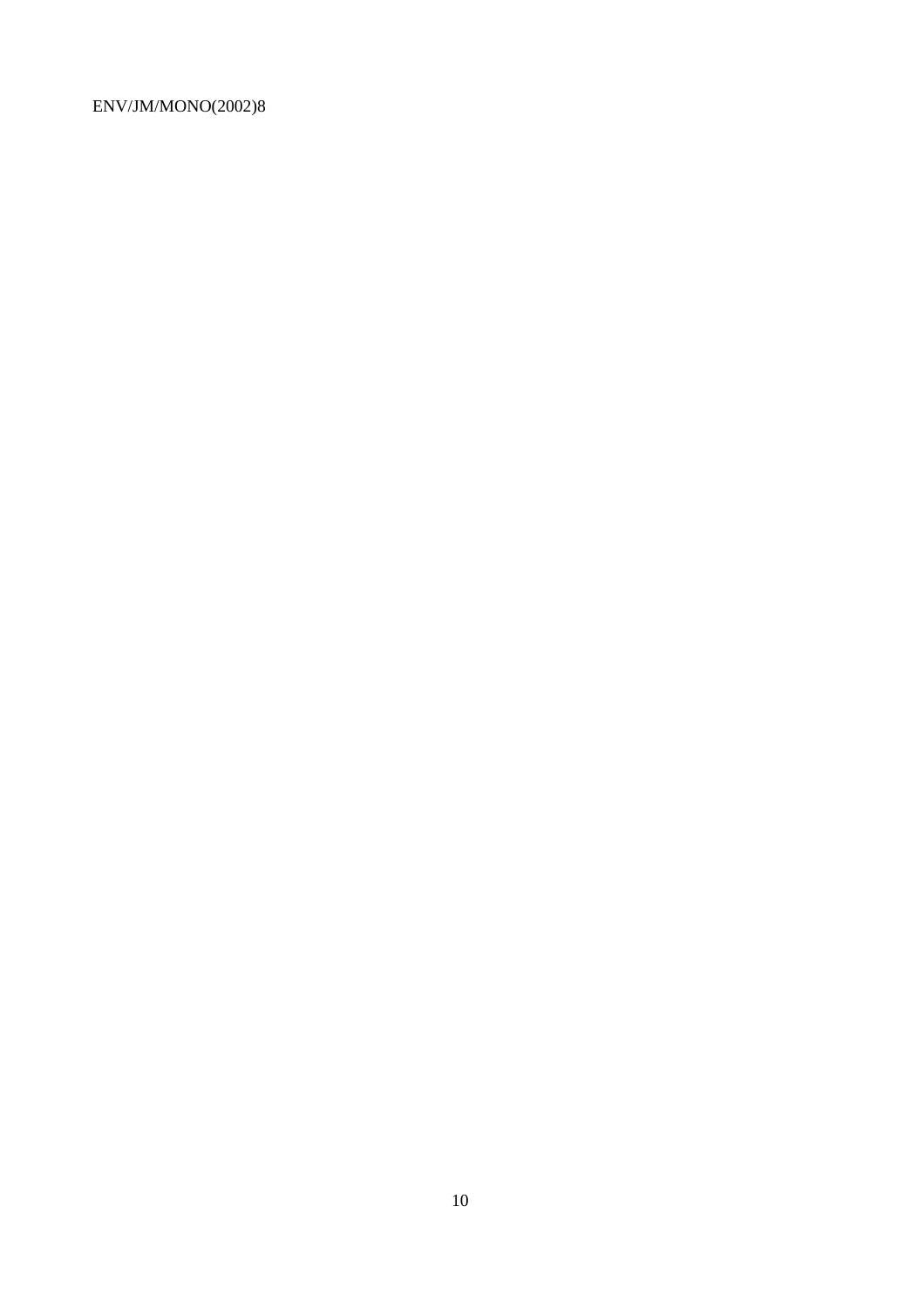## **TABLE OF CONTENTS**

#### **EXECUTIVE SUMMARY**

#### **LIST OF TABLES**

#### **LIST OF FIGURES**

#### **1. INTRODUCTION**

- **1.1 General Background**
- **1.2 Objectives and Scope of Detailed Review Paper**
- **1.3 Sex Determination and Reproductive Control Systems in the Animal Kingdom**
	- **1.3.1 Genotypic Sex Determination**
	- **1.3.2 Sex Differentiation and Hormonal Control in Mammals**
	- **1.3.3 Sex Differentiation and Hormonal Control in Non-Mammalian Vertebrates**
	- **1.3.4 Sex Differentiation and Hormonal Control in Invertebrates**
- **1.4 Mechanisms of Sex Hormone-Disruption**

#### **2. OVERVIEW OF EXISTING REGULATORY TEST METHODS**

- **2.1 Regulatory Background**
- **2.2 OECD Activities**
- **2.3 Review of Relevant OECD Test Guidelines**

**2.3.1 Mammalian Study Designs**

**2.3.2 Non-Mammalian Study Designs**

#### **2.4 Potential Enhancements of Existing OECD Test Guidelines**

**2.4.1 Mammalian Species 2.4.2 Non-mammalian Species**

#### **3. CRITICAL ASSESSMENT OF NON-REGULATORY TEST METHODS**

**3.1 Introduction**

#### **3.2 Relevant** *in vivo* **methods for potential effects in humans**

**3.2.1 Non-Specific Tests**

*Rodent Teratology Screen Rodent Pregnancy Maintenance Tests Rat Implantation Assay*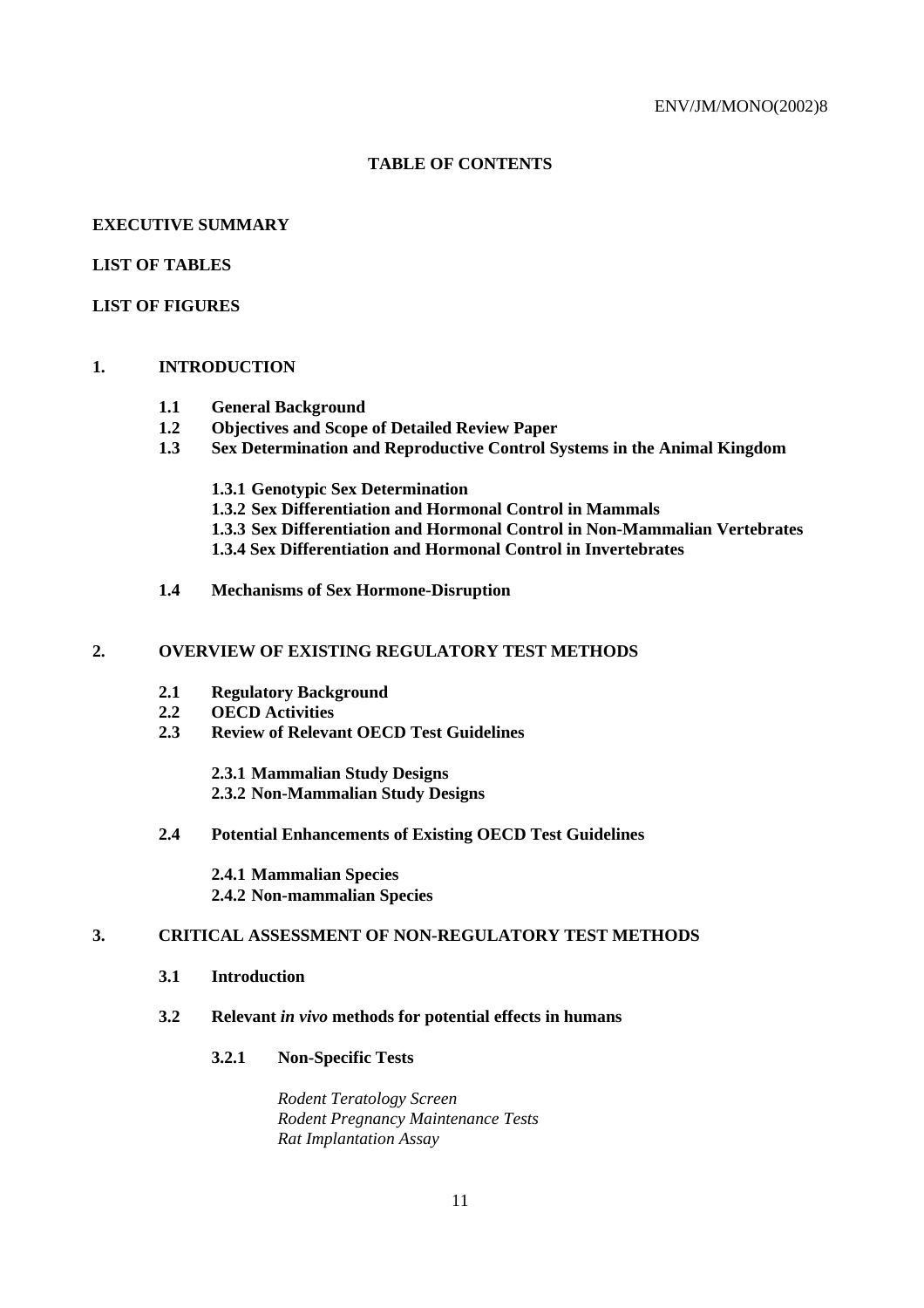*Rodent Vaginal Assay Rodent Behavioural Modification*

#### **3.2.2 Oestrogen-related Tests**

*Ovariectomised Primate Models Rodent Uterine Assays Rodent Endometrious Assay Rodent Vaginal Assays Rodent Mammary Gland Mouse Prostate Models Rodent Behavioural Modification*

#### **3.2.3 Androgen-related Tests**

*Chicken Cockscomb Topical Bioassay Quail Uropygial Gland Assay Rodent Submandibular Gland Sensitivity Rat Prostate Models Mouse Seminal Vesicles Hamster Flank Organ Dog Prostate Ultrasonography Model Dog Sialic Acid Depletion Test*

#### **3.3 Relevant** *in vitro* **Methods for Potential Effects in Humans**

#### **3.3.1 Non-Specific Test Methods**

*Human cell line screens Animal Tissues and Primary Cell Screen Animal Cell Line Screens*

#### **3.3.2 Oestrogen-related Tests**

*Human Primary Cell Screens Human Cell Line Screens Animal Tissues and primary cell screens Animal Cell Line Screens Yeast Screens*

#### **3.3.3 Androgen-related Tests**

*Human cell lines Animal tissues and primary cell screens Animal cell line screens Insect cell line Yeast Screens*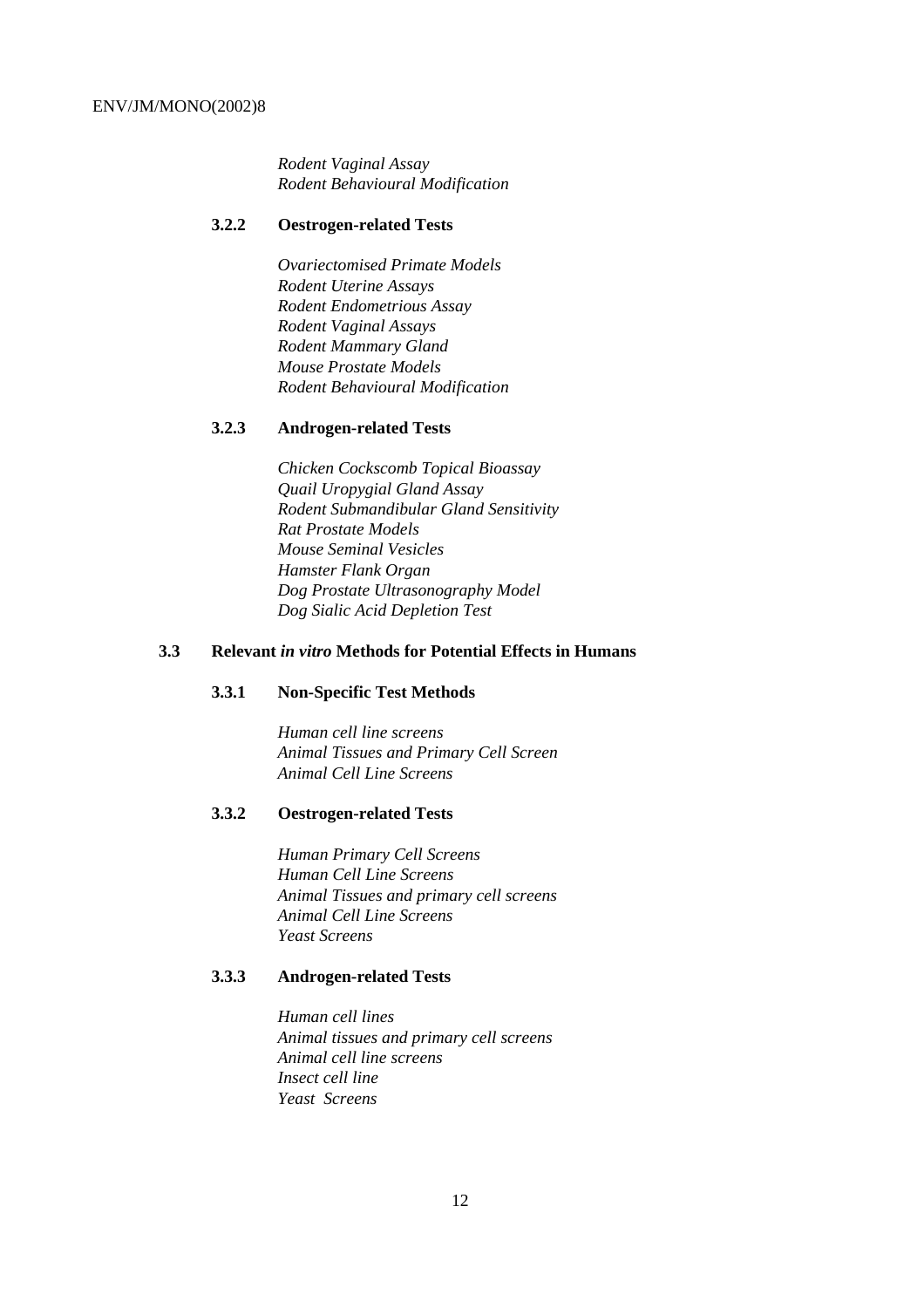#### **3.3.4 Cell-free Tests for Oestrogenic, Androgenic or Related Hormones**

*Receptor binding studies Microtubule polymerisation Oestrogen-2-hydroxylase (aromatase) activity Monoclonal antibody enzyme immunoassay Development of a marker in human serum*

#### **3.4 Relevant** *In Vivo* **Tests for Potential Effects in Wildlife**

- **3.4.1 Animal Development and Reproduction**
- **3.4.2 Sex Reversal Assays**
- **3.4.3** *In vivo* **vitellogenin induction assays**
- **3.4.4 Additional Hormone Endpoints**
- **3.4.5 Invertebrate tests**
- **3.4.6 Imposex in Molluscs**
- **3.5 Relevant** *in vitro* **Tests for Potential Effects in Wildlife**

#### **3.6 Recommended Non-Regulatory Models**

- **3.6.1** *In vivo* **Systems Relevant to Humans**
- **3.6.2** *In vitro* **Systems Relevant to Humans**

*Oestrogenic responsive models Androgen responsive models Alternative approaches Assay Development*

- **3.6.3.** *In vivo* **Tests relevant to Wildlife**
- **3.6.4** *In vitro* **Tests relevant to Wildlife.**

#### **4. POTENTIAL CHANGES TO CHEMICAL TESTING PROCEDURES**

- **4.1 Chemical Testing Requirements and Strategies**
	- **4.1.1 Initial Assessment**
	- **4.1.2 Screening/prioritisation**
	- **4.1.3 Testing**
- **4.2 Extensions to Existing Regulatory Study Designs**
- **4.3 Potentially Suitable Non-Regulatory Test Methods**

#### **5. FURTHER RESEARCH NEEDS**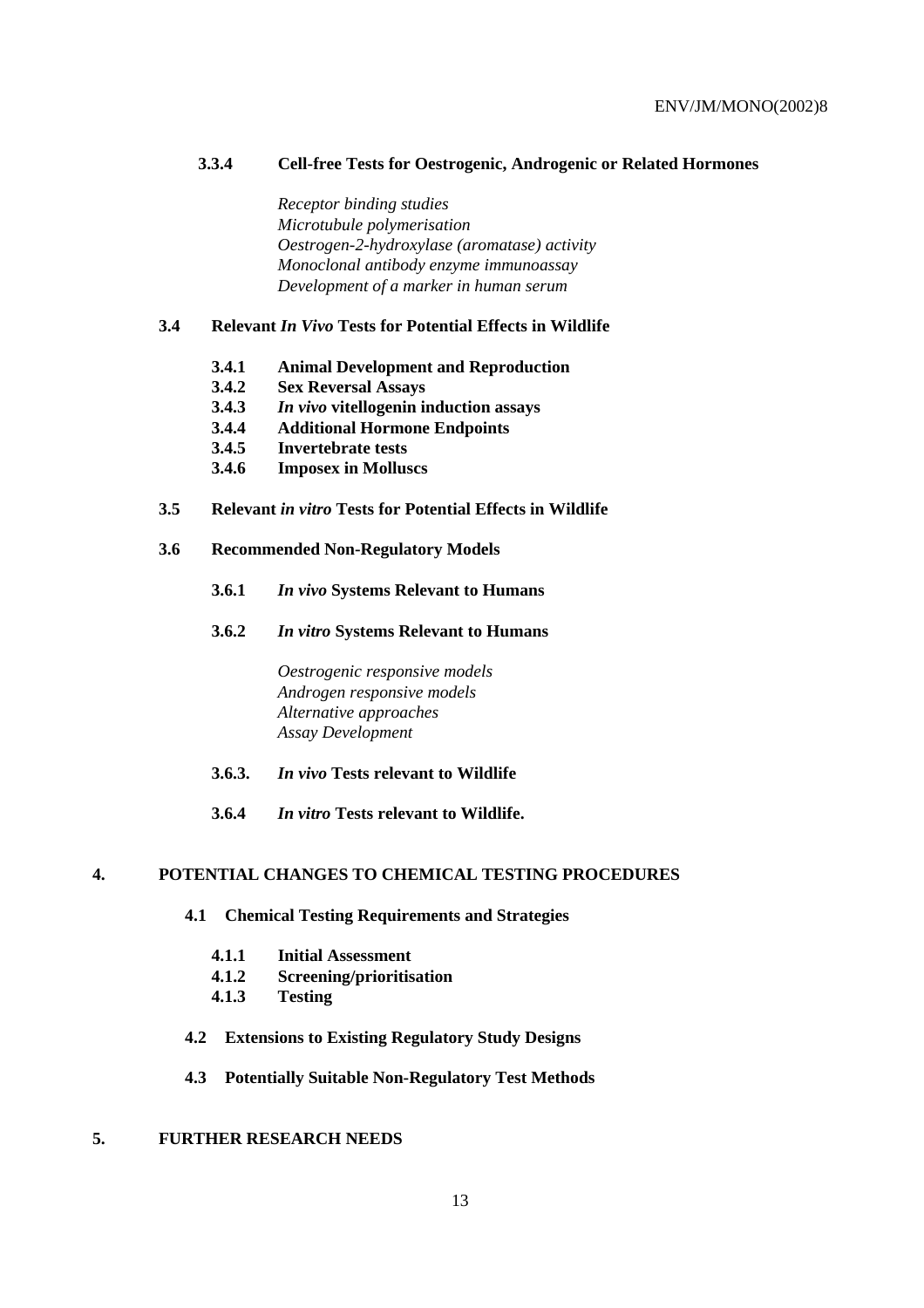## **6. REFERENCES**

#### **ANNEXURES**

| <b>Annex 1:</b> | <b>Overview of relevant endpoints of existing OECD Test Guidelines</b>                                                                                 |  |  |
|-----------------|--------------------------------------------------------------------------------------------------------------------------------------------------------|--|--|
| <b>Annex 2:</b> | Overview of non-regulatory test methods                                                                                                                |  |  |
| Annex 3:        | Detailed background information on non-regulatory test methods                                                                                         |  |  |
| <b>Annex 4:</b> | <b>Executive Summary of SETAC-Europe/OECD/EC Expert Workshop on Endocrine</b><br>Modulators and Wildlfe: Assessment and Testing (EMWAT) Veldhoven, The |  |  |

**Netherlands, 10-13 April 1997.**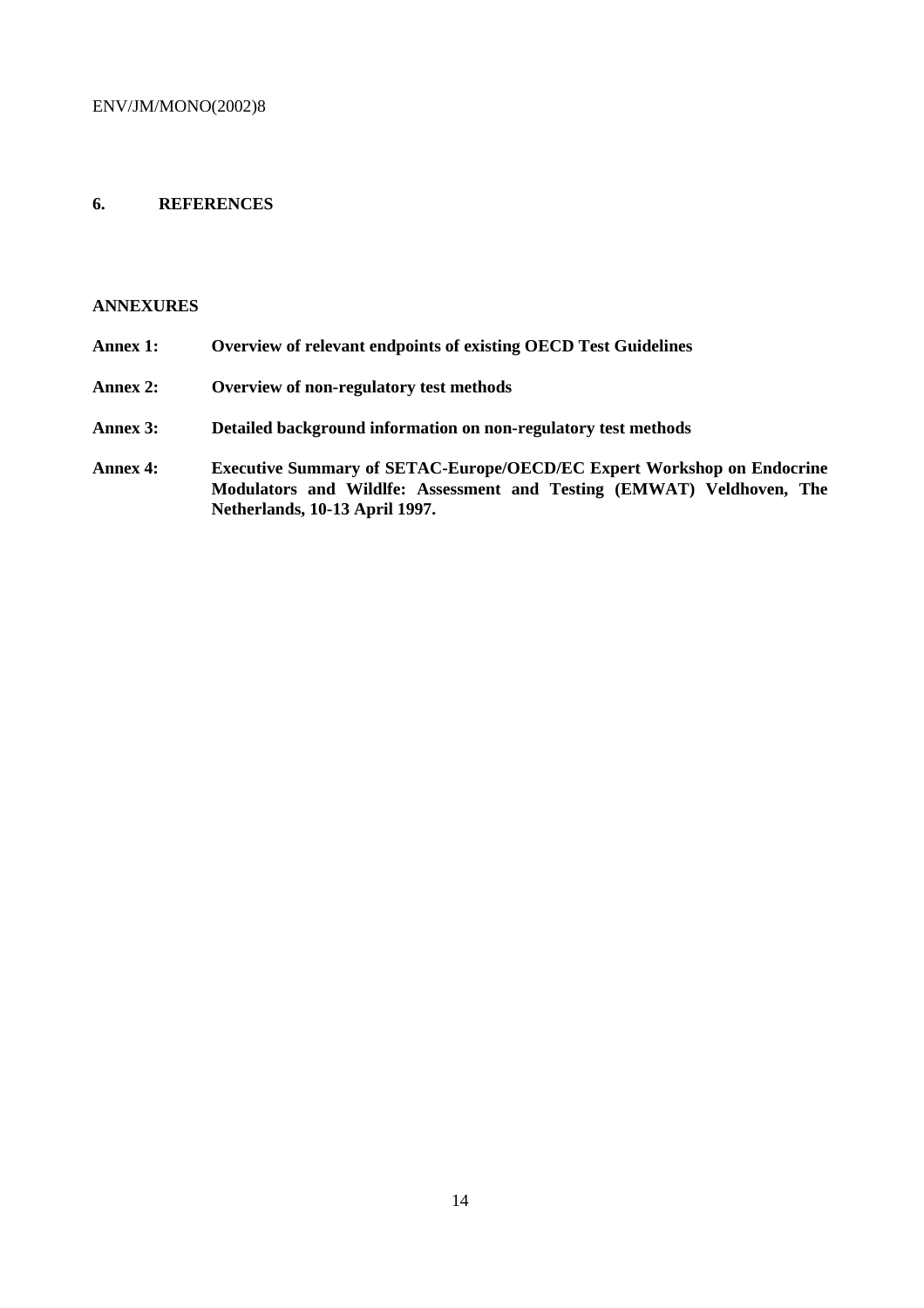#### **FOREWORD**

Over a number of years anecdotal observations and scientific evidence have come to light which suggest that chemicals present in the environment may cause adverse health effects in humans and wildlife because of their capacity to mimic or influence the action of endogenous hormones such as oestrogens and androgens.

Current concerns centre around the apparent increase in human and animal disease states linked to the action of sex hormones, and reported observations from human epidemiological studies of reductions in sperm counts and fertility, increases in the incidence of testicular cancer and congenital birth defects in men, and increases in the incidence of breast cancer in women. In wildlife species the occurrence of gross birth deformities, behavioural abnormalities, and both feminisation and masculinisation are major concerns.

Whilst there remains much scientific uncertainty about the nature and magnitude of the human and environmental risks associated with exposure to endocrine-disrupting chemicals, the concerns are such that, in November 1996, OECD Member countries agreed to work together on international projects to:

- co-ordinate national and regional activities concerning the assessment and management of the risk posed by endocrine-disrupting chemicals;
- develop internationally acceptable methods for the hazard characterisation of endocrinedisrupting chemicals; and
- harmonise risk characterisation approaches and regulatory approaches.

This Detailed Review Paper (DRP) is intended make an important contribution to that work by serving as the basis for the first step in the consideration and development of OECD Test Guidelines for the testing of chemicals for endocrine-disrupting effects. OECD Test Guidelines play a critical role in ensuring that efficient and effective procedures are available to identify chemical hazards<sup>1</sup>.

The focus of this DRP is on test methods for sex hormone-disrupting chemicals capable of affecting the reproductive process. Other hormone systems which are also important in the control of reproduction, such as the thyroid and adrenal systems, are not considered. In addition, test methods for the effects of sex hormones on non-reproductive processes such as brain development and behaviour are considered to be beyond the scope of this document.

Accordingly, the DRP makes an inventory of existing OECD test methods relevant to the assessment of the effects of sex hormone-disrupters on the reproductive systems of humans and wildlife; describes relevant non-regulatory test methodologies used by the research community; makes a critical assessment of existing test methodologies to detect sex hormone-disrupting chemicals; identifies possible enhancements to existing test methodologies; and identifies both those non-regulatory test methodologies suitable for further development and outstanding research requirements.

<sup>-</sup>

<sup>1.</sup> See "OECD Guidelines for the Testing of Chemicals" and OECD Web site (www.oecd.org/ehs/testguid).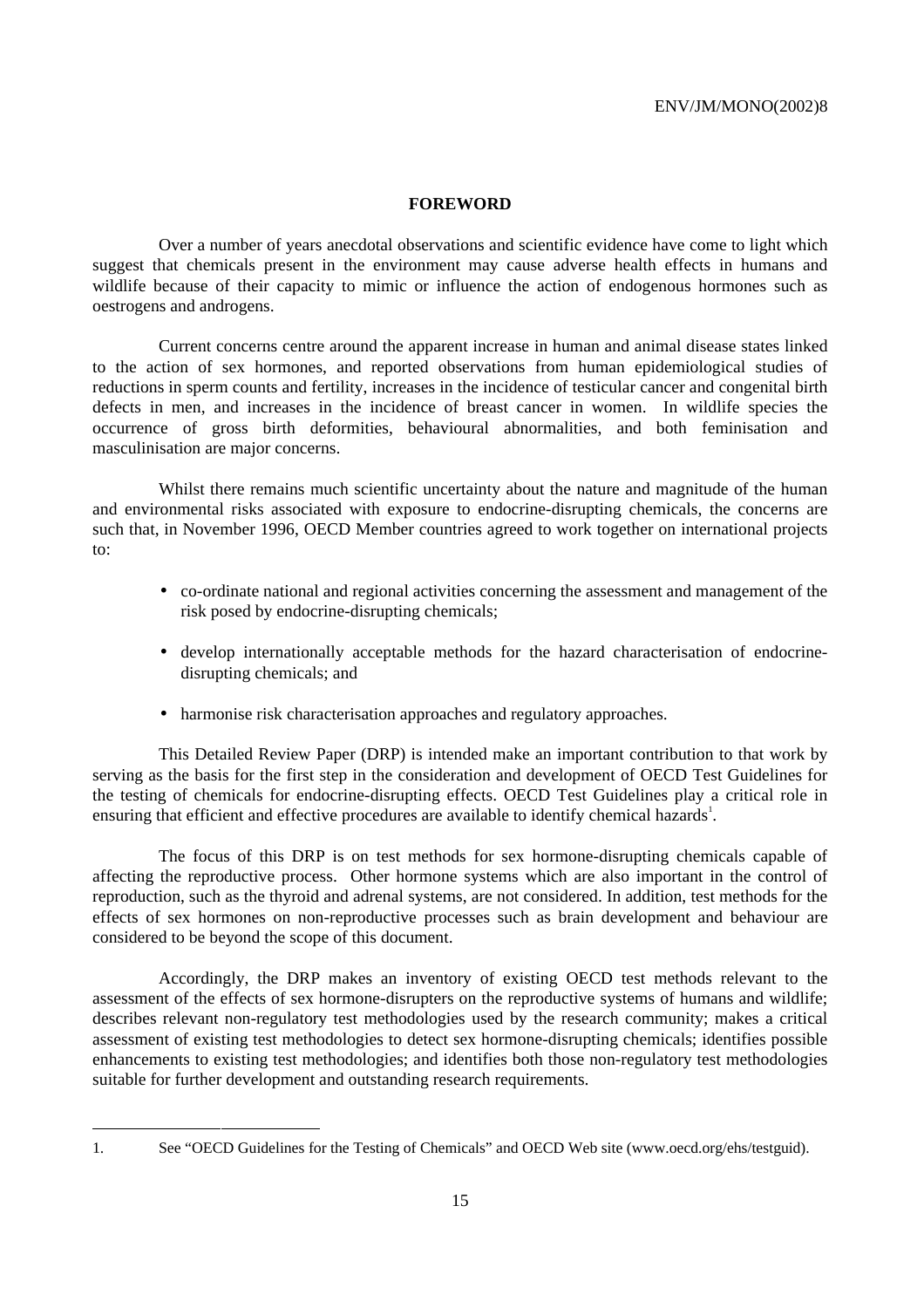The DRP has been written to provide a state-of-the-art review using literature available up to 1998. As understanding of endocrine disruption and scientific consensus on it continue to rapidly emerge, new tests will be developed which may warrant future consideration and discussion. Concerning existing tests, this report assesses only OECD test methods. Where regulatory authorities in individual countries have their own relevant test methods, it is expected that these will be taken into account when proposals for enhancements of OECD test methods, or for new OECD test methods, are discussed.

Similarly, as scientific consensus on this subject develops, new perspectives and issues will undoubtedly need to be considered. Of particular importance are effects on wildlife. In this area there have been several useful workshops such as the joint OECD/SETAC EMWAT Workshop on Endocrine Modulators and Wildlife Assessment and Testing, held in Veldhoven, the Netherlands, on 10-13 April 1997 (Tattersfield *et al.*, 1997). The report of that workshop provides a useful adjunct to the present text. The Executive Summary is therefore reproduced as Annex 4 to this report for the convenience of readers.

Initially the DRP will be considered in detail by OECD expert groups considering the development and enhancemement of Test Guidelines for endocrine disrupters. Taking into account the conclusions and recommendations of the DRP, these expert groups will make further recommendations on prioirties and further work on test method development in OECD.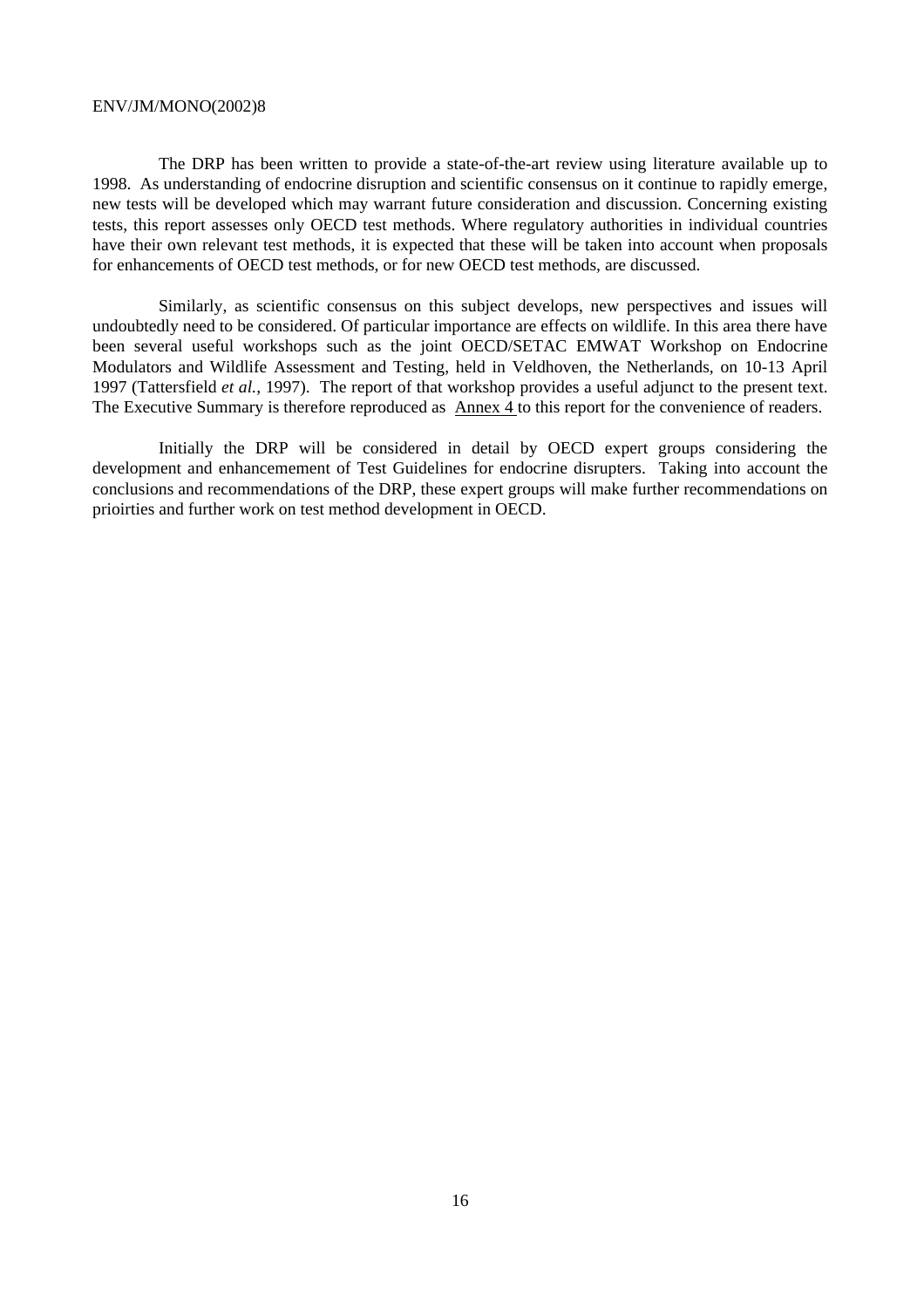#### **LIST OF TABLES**

- Table 1. Sex Determination in Vertebrates
- Table 2. List of Relevant OECD Test Guidelines
- Table 3. Study Types included in ECETOC
- Table 4. Proposed changes proposed to Existing OECD Test Guidelines
- Table 5. Some non-regulatory test methods suggested for further development/validation.
- Table 6. Suggestions for future research activities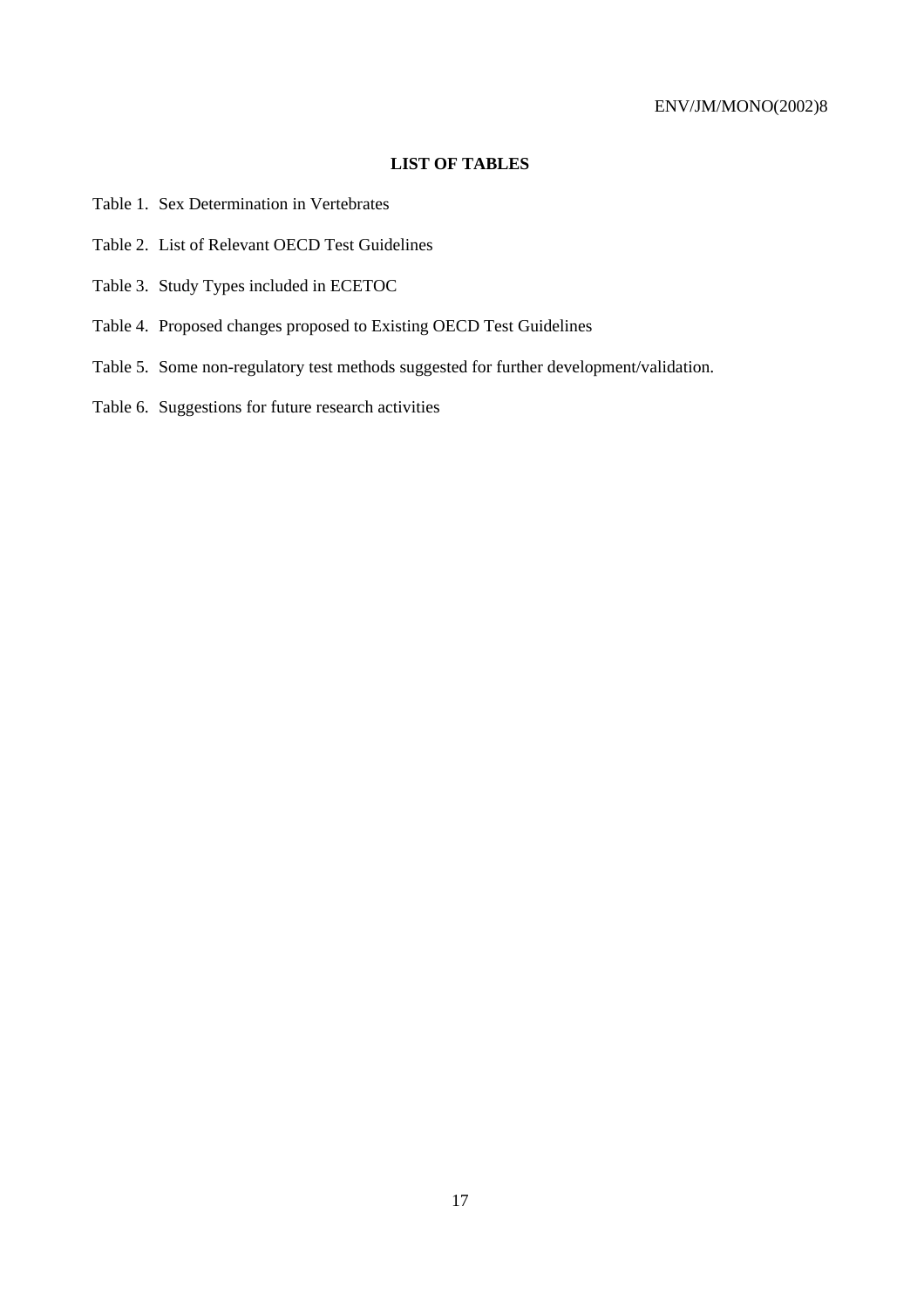## **LIST OF FIGURES**

Figure 1. Proposed hazard identification scheme for the determination of potential endocrine modulating effects of new and existing substances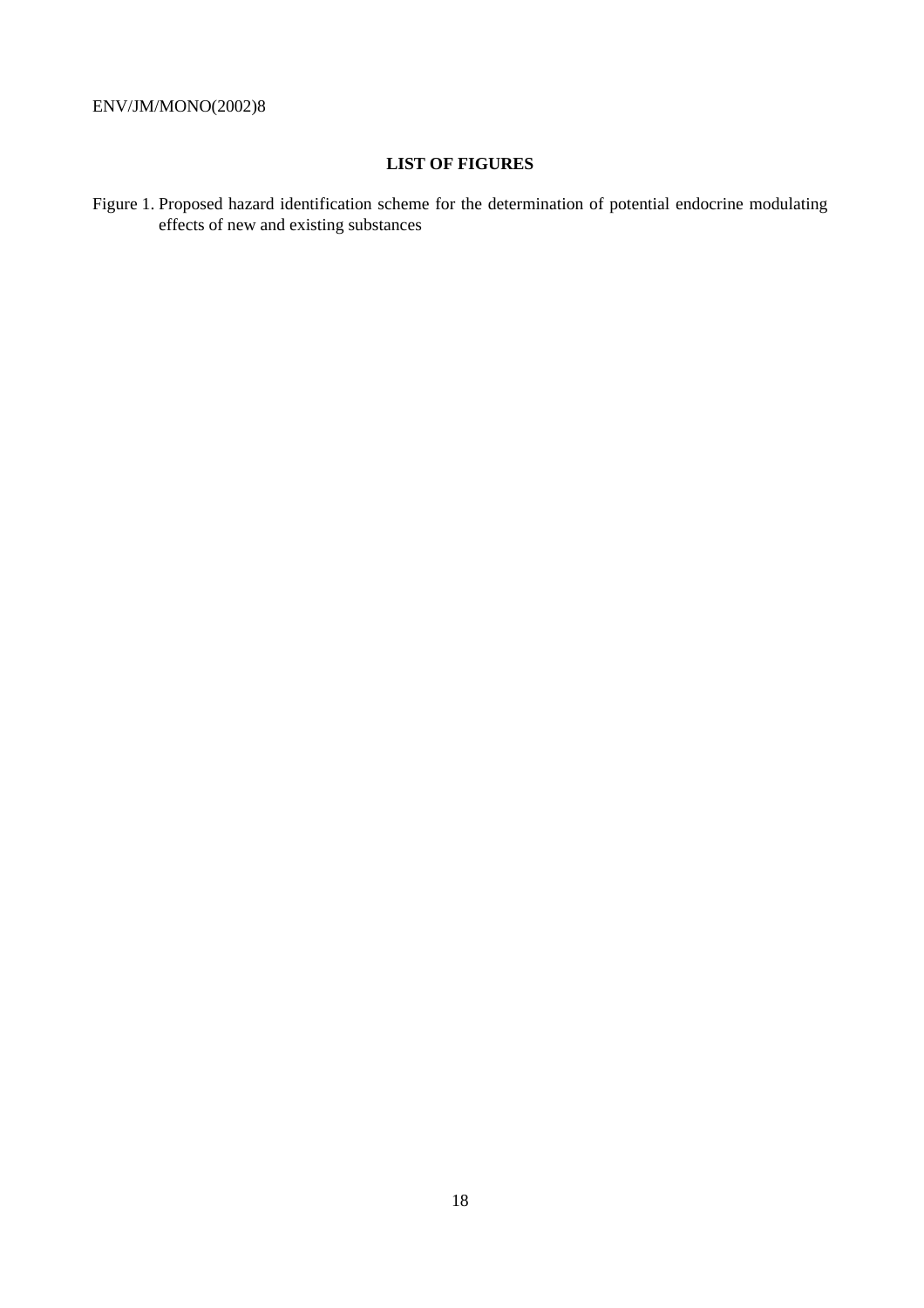#### **EXECUTIVE SUMMARY**

In recent years several national and international workshops have concluded that chemicals present in the environment may be exerting an adverse effect on human and wildlife reproductive health, and a number of environmental contaminants have shown oestrogenic or related activities in laboratory studies. Although there is as yet no evidence to suggest a causal link between these observations, many gaps in our knowledge have been identified. It has been recognised that there is an urgent need to establish validated *in vivo* and *in vitro* screening assays to test for the oestrogenic and androgenic activities of chemicals.

This report details and critically assesses the ability of existing, relevant OECD test methods to detect a chemical's sex hormone-disrupting potential with regard to reproductive processes. It also reviews a range of non-regulatory model systems that have been used in scientific research, in order to assess their suitability. Consideration of other forms of endocrine disruption (involving other hormonal systems) and of non-reproductive functions of the sex hormones is outside the scope of this document. Potential modifications of or additions to existing regulatory test methods are identified, as are other models considered suitable for formal validation and adoption within an expanded testing battery. Possible approaches to the routine assessment of chemicals for sex hormone-disrupting potential, and gaps in scientific knowledge, are also discussed.

## **LIMITATIONS OF CURRENT OECD TEST METHODS**

None of the existing OECD test methods were specifically designed to detect the endocrinedisruptive activity of chemicals. Indeed, methods for assessing acute toxicity (*e.g.*, in fish, OECD 202; earthworm, OECD 207; or rodent, OECD 401) and those designed to investigate a specific type of toxicity (*e.g.* neurotoxicity, OECD 424) are unlikely to be suited to detecting such processes. Nonetheless, either in their current state or with a degree of modification, some of the vertebrate designs might be expected to be able to detect whether a chemical has significant sex hormone-disrupting activity, although additional studies might then be required to clarify the mechanism of action. Especially in the case of the mammalian studies, several gaps in design can be identified, including the degree of pathological examination of the gonads and secondary sex organs and, for reproductive studies, detailed examination of offspring.

There are very few existing OECD tests in non-vertebrates. Only the reproductive study in daphnids might be expected to be of help in detecting sex hormone-disruption. However, given the different endocrine systems and the wide range of reproductive strategies found among the invertebrate taxa, this test alone would provide insufficient information for hazard assessment. Therefore, there is an urgent need to develop new test models for invertebrates.

#### **POSSIBLE MODIFICATIONS OF EXISTING OECD TEST METHODS**

For testing of vertebrates, at least in the short term, the most promising approach seems to be to enhance the existing OECD Test Guidelines. A number of possible enhancements have been identified, many of which are most relevant to the mammalian test designs. These include:

- extension of organ weight and histopathology requirements for gonads and accessory sex organs;
- pathological examination of offspring, where appropriate:
- measurement of sex hormone blood levels: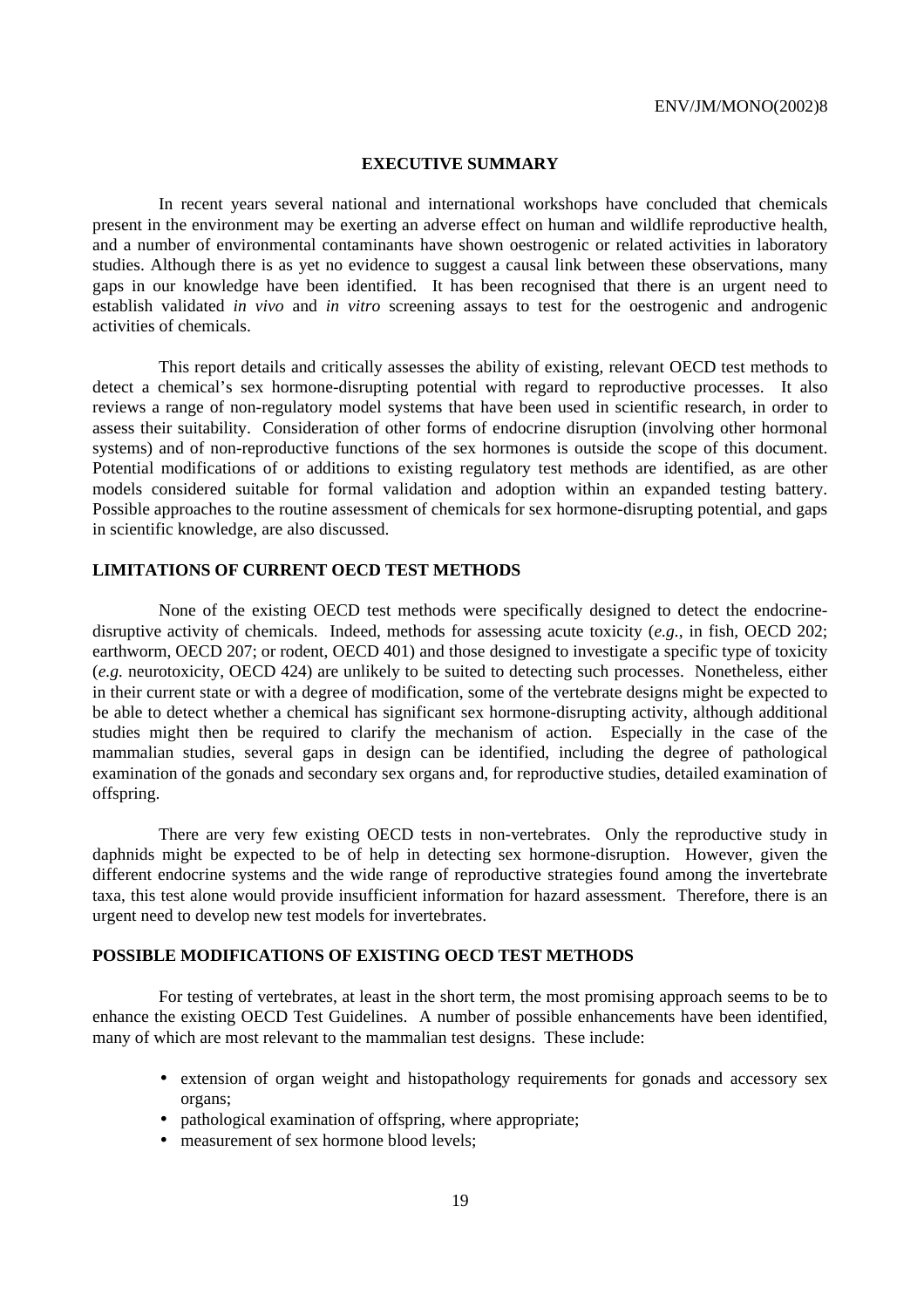- detailed assessment of spermatogenesis and/or semen quality;
- monitoring of oestrus cyclicity;
- enhancement of current monitoring of physical and behavioural development, and of learning and memory functions in offspring;
- possibly, investigation of accessory sex organ secretory products.

As noted above, for the study of invertebrate species only the existing test in daphnids might be able to be enhanced to provide more information on sex hormone-disruptive activity.

The sensitivities, and importance as markers of toxic hazard, of the possible endpoints need to be established. Pragmatically, emphasis might first be given to enhancing the subchronic test designs so as to maximise benefit in terms of numbers of chemicals screened. Nonetheless, unless the endpoints used in such designs can be shown to be predictive of adverse effects at all key life stages (*e.g.*, during early development), it will be essential to optimise the sensitivity of existing reproductive study designs and, where appropriate, to develop new models in a range of taxa.

## **NON-REGULATORY TEST MODELS PROPOSED FOR FURTHER DEVELOPMENT AND ADOPTION**

In addition to enhancing existing test designs, it is appropriate to consider the development of other toxicity and reproductive tests in a range of species so as to be able to better assess ecological hazard. This is likely to involve development of a range of multigeneration designs in a range of species, including fish and invertebrates, that could be used for regulatory assessment. Although designs developed by various regulatory agencies throughout the world are likely to be worthy of consideration, it is felt that there will be a need to conduct basic research before an adequate test battery can be developed.

 Given the number of chemicals that potentially require testing, there is also a need for a range of simple *in vivo* and *in vitro* models that, even if unable to provide sufficient confidence on which to base regulatory decisions, would nonetheless enable initial screening and prioritisation of chemicals or would be of value in elucidating mechanisms. The following non-regulatory models are proposed for further development, with a view to possible adoption in screening designs:

- the rat vaginotrophic and/or uterotrophic assays to assess potential interference with the oestrogenic hormonal system (there is a need to optimise study designs and perform cross comparisons to determine which are the most suitable for progression);
- the prostate weight of castrated rats as a marker for androgenic hormone modulation;
- assay of vitellogenin in males of oviparous species, which might be a useful biomarker of exposure to oestrogens whilst, as an interim measure, the use of models involving changes in secondary sexual morphology of fish might be appropriate.

Work is also required on developing suitable non-vertebrate models that can detect disruption of endocrine systems having no mammalian correlate, such as the arthropod hormone - ecdysone and juvenile hormone.

At present, it is not possible to recommend the formal adoption of any of the *in vitro* assays because of the various limitations and difficulties inherent in the current designs. These include: *in vitro* endpoints that are dependent on specific receptor or response element interactions, which may not mimic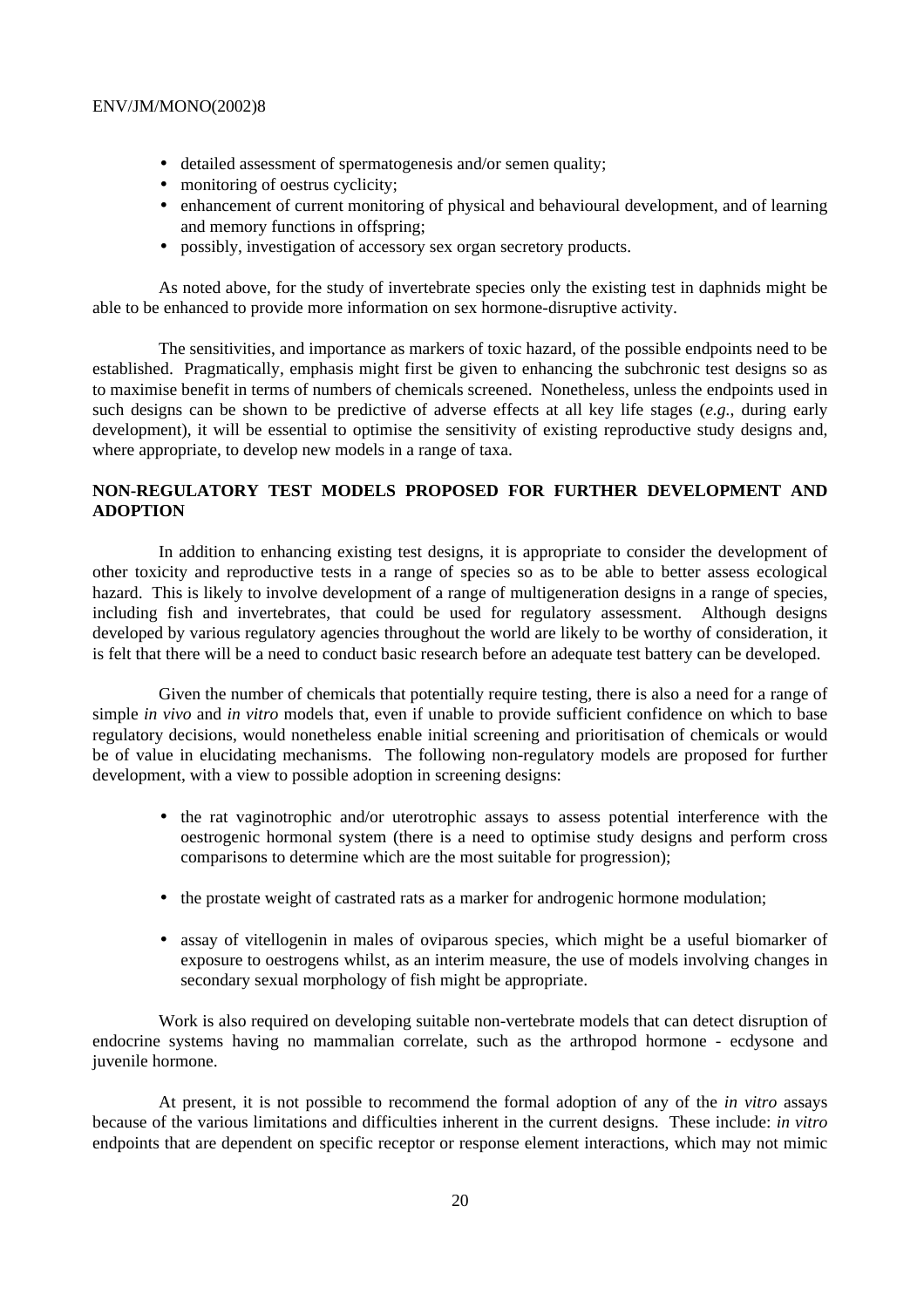*in vivo* modes of action; the inability of many systems to distinguish agonists from antagonists; and the finding that existing *in vitro* models lack satisfactory metabolic systems or may show only limited chemical uptake. Significant interlaboratory differences in specificity, sensitivity and reproductibility also exist for some systems, and the significance of *in vitro* findings must be translated to intact organisms where physiological processes may play critical roles in determining activity. There is also a need to establish the predictability and sensitivity of such models against an appropriate "gold standard" *in vivo* methodology. Further development is recommended of assays using :

- human cell lines, such as Ishikawa and MCF-7 cell lines for oestrogenic activity;
- yeast cells for oestrogenicity and androgenicity;
- the trout hepatocyte vitellogenin assay for oestrogenic activity.

Continued development of structure-activity relationship models is also recommended.

#### **Requirements for Basic Research**

A number of general research issues of importance to the understanding of endocrine-disruptive activity have been identified from this review. These include: clarification of basic mechanisms of action of endocrine disrupters (especially the importance of non-nuclear and nuclear receptor-mediated effects and of interactions which are not receptor-mediated; and cross-species differences in pharmacokinetics and pharmacodynamics and clarification of the predictability of effects *in utero/ovo* from data generated using adult forms. Resolution of such questions would be assisted by agreement on a set of reference chemicals and the continued study of structure-activity relationships. There is also a need to rank the relative sensitivity and predictivity of the various endpoints that could be used to assess endocrine disruption, in order to facilitate selection of those endpoints most appropriate for inclusion in regulatory test designs. Basic knowledge of comparative endocrinology needs to be enhanced to facilitate the identification of suitable species (including representative invertebrates) for inclusion in an expanded range of wildlife tests: this is necessary in order to permit adequate screening for endpoints and processes having no mammalian correlate.

With specific reference to the issue of sex hormone-disruption, the following principal research recommendations are made:

- Rank sensitivities of the various marker endpoints, and assess their relevance and relative importance as markers of endocrine-mediated toxicity.
- Establish a reference set of chemicals of defined activity to assist in method development and validation.
- Elucidate the dose-response profiles for endocrine-disruptive mechanisms and apply them to dosage selection during testing.
- Assess whether classical toxicological assumptions of cross-group predictivity hold true for endocrine-disruptive mechanisms.
- Develop simple, inexpensive models spanning a range of ecologically-relevant species, focusing on processes with no mammalian correlate.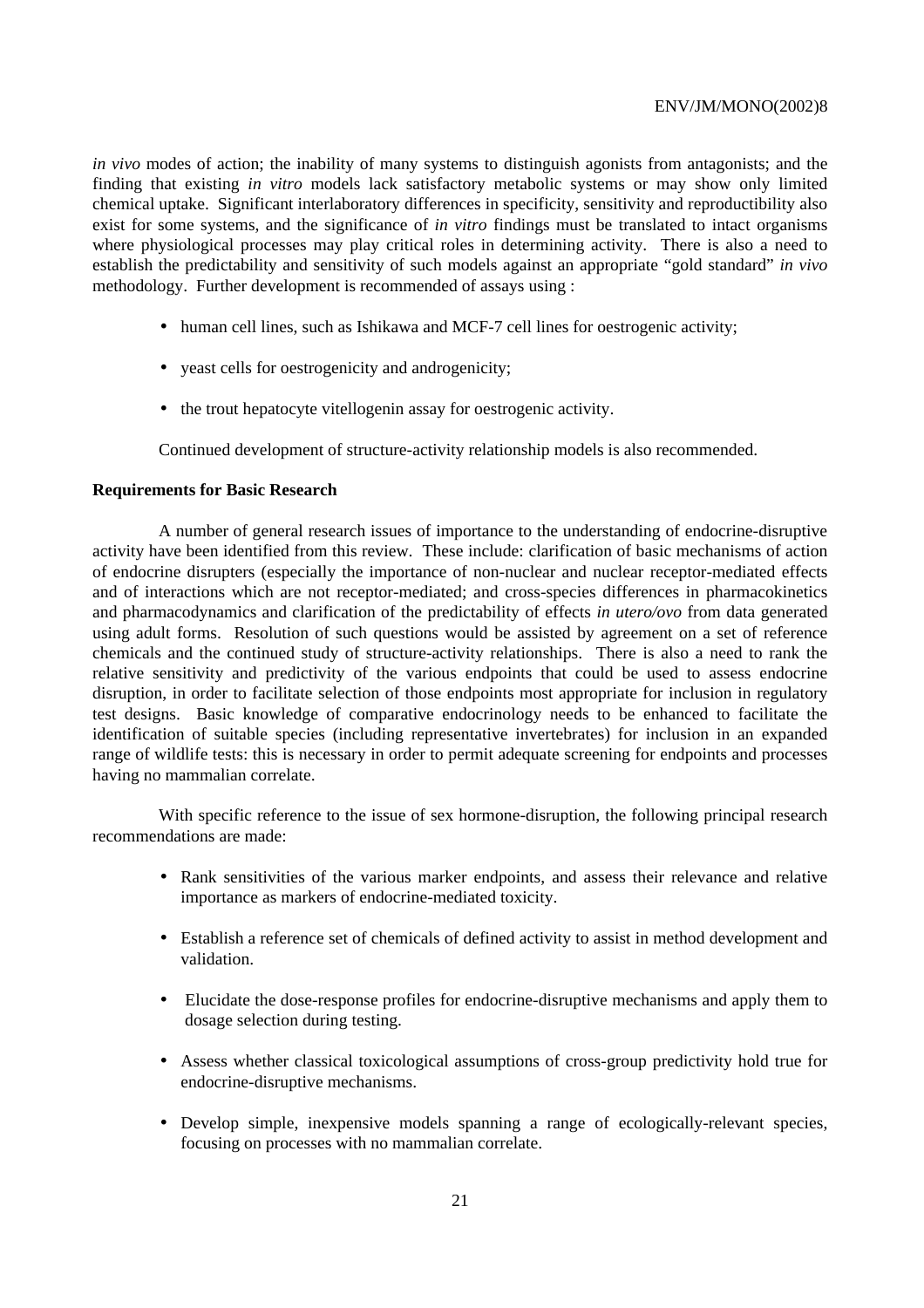• Assess the extent to which interactions occur between sex hormone-disrupting chemicals in mixtures, particularly *in vivo*, and investigate the likely frequency of occurrence of such interactions between different sex hormone-disrupters.

Other more general research needs have also been identified and are discussed in detail in the report.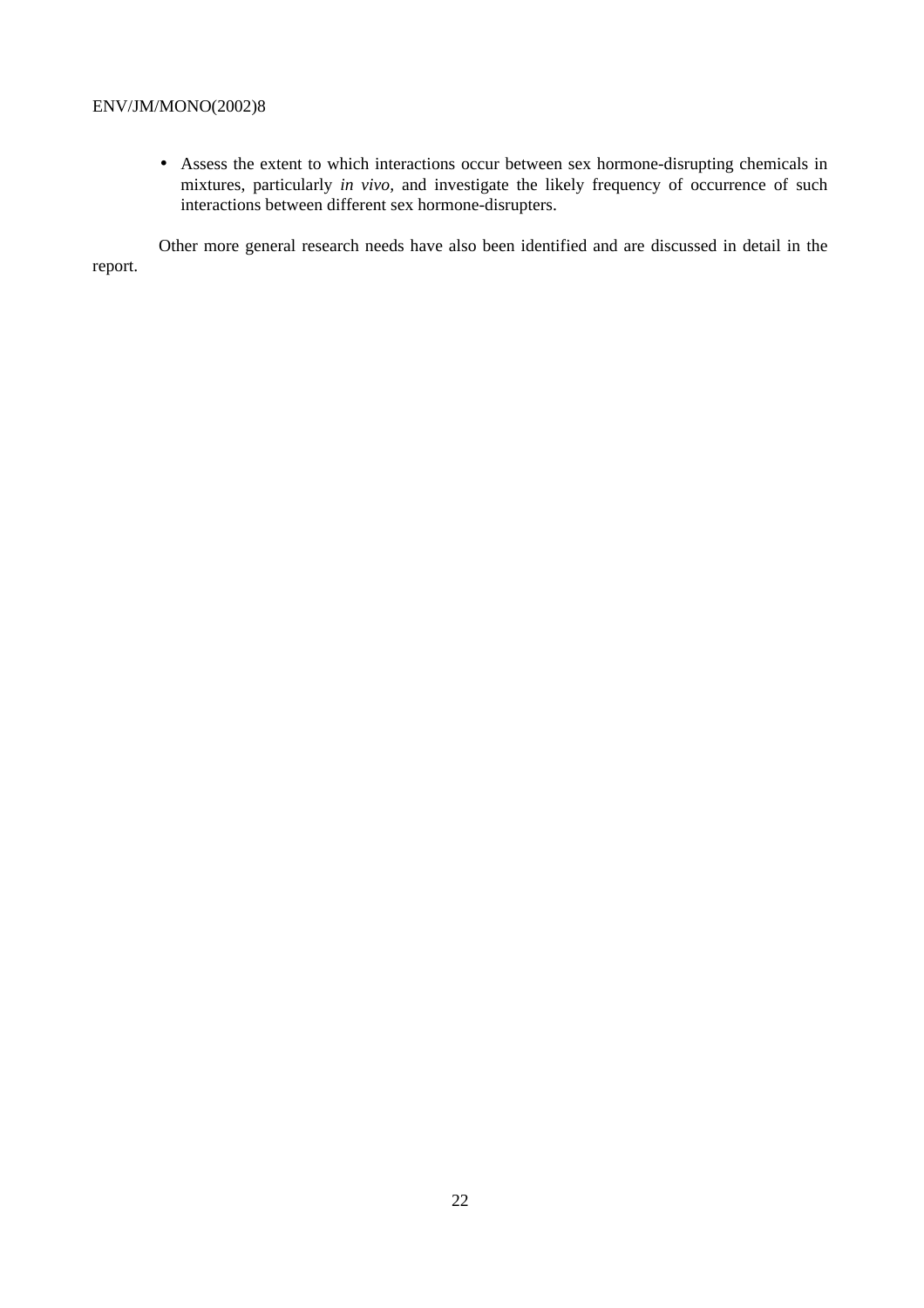#### **1. INTRODUCTION**

#### **1.1 GENERAL BACKGROUND**

1. Over a number of years, anecdotal observations and scientific evidence have suggested that some chemicals present in the environment may have adverse impacts on the reproductive capacity of wildlife species and of man. These have centred around the apparent increase in the incidence of a number of human and animal health effects. For example, human epidemiological studies have suggested effects such as reduced sperm count, reduced fertility, increased incidence of testicular cancer and congenital birth defects in men, and increased incidence of breast cancer in woman. In various wildlife species gross birth deformities, behavioural abnormalities, and cases of feminisation or masculinisation have been reported. Whilst concerns for humans have focused on the potential risk to the individual, in regard to wildlife, the focus has been on the potential impact of such changes on the reproductive success of natural populations and on providing information on which to base ecosystem management strategies. The experimental and observational basis for concerns about endocrine disrupters have been extensively discussed in a series of recent workshops and reports, including:

- *Male Reproductive Health and Environmental Chemicals with Oestrogenic Effects* (Miljøprojkt nr. 290); Report of the Danish Environmental Protection Agency, March 1995 (DEPA, 1995);
- *IEH Assessment on Environmental Oestrogens: Consequences to Human Health and Wildlife (Assessment A1)*; Medical Research Council Institute for Environment and Health (UK), July 1995 (IEH, 1995);
- *Endocrinically active chemicals in the environment (Texte 3/96)*; German Federal Environmental Agency, January 1996;
- *"*Development of a risk strategy for assessing the ecological risk of endocrine disrupters*"*; Ankley *et al.*, 1996, as cited in EC, 1997;
- *Research Needs for the Risk Assessment of Health and Environmental effects of Endocrine Disrupters;* United States Environmental Protection Agency, August 1996; and
- *European Workshop on the Impact of Endocrine Disrupters on Human Health and Wildlife: European Commission; 1997.*

2. Although the identified changes could result from a number of toxic mechanisms, there is concern that they may be mediated via disturbance of the normal homeostasis of the endocrine system. Disruption of this key system (*i.e.* endocrine disruption) would have a major impact on an organism, and could show unusual dose-response profiles and markedly greater sensitivity compared with other toxic mechanisms. Thus, although not an endpoint *per se*, endocrine disruption is potentially a highly important mechanism which may necessitate special consideration during the process of a chemical's hazard and risk assessment.

3. As noted in the Foreword, this review focuses solely on assessing the ability of various test methods and endpoints to detect disruption of the sex hormones (*i.e.* oestrogens and androgens). One of the difficulties currently experienced when considering endocrine disruption is the lack of consensus as to an appropriate definition for the term. Various definitions have been suggested, including those of the US EPA (Kavlock *et. al.,* 1996) and the European Workshop (EC, 1997). In this report the approach taken by the European Workshop has been adopted, although the definitions used have been modified to apply specifically to chemical disruption of reproductive processes.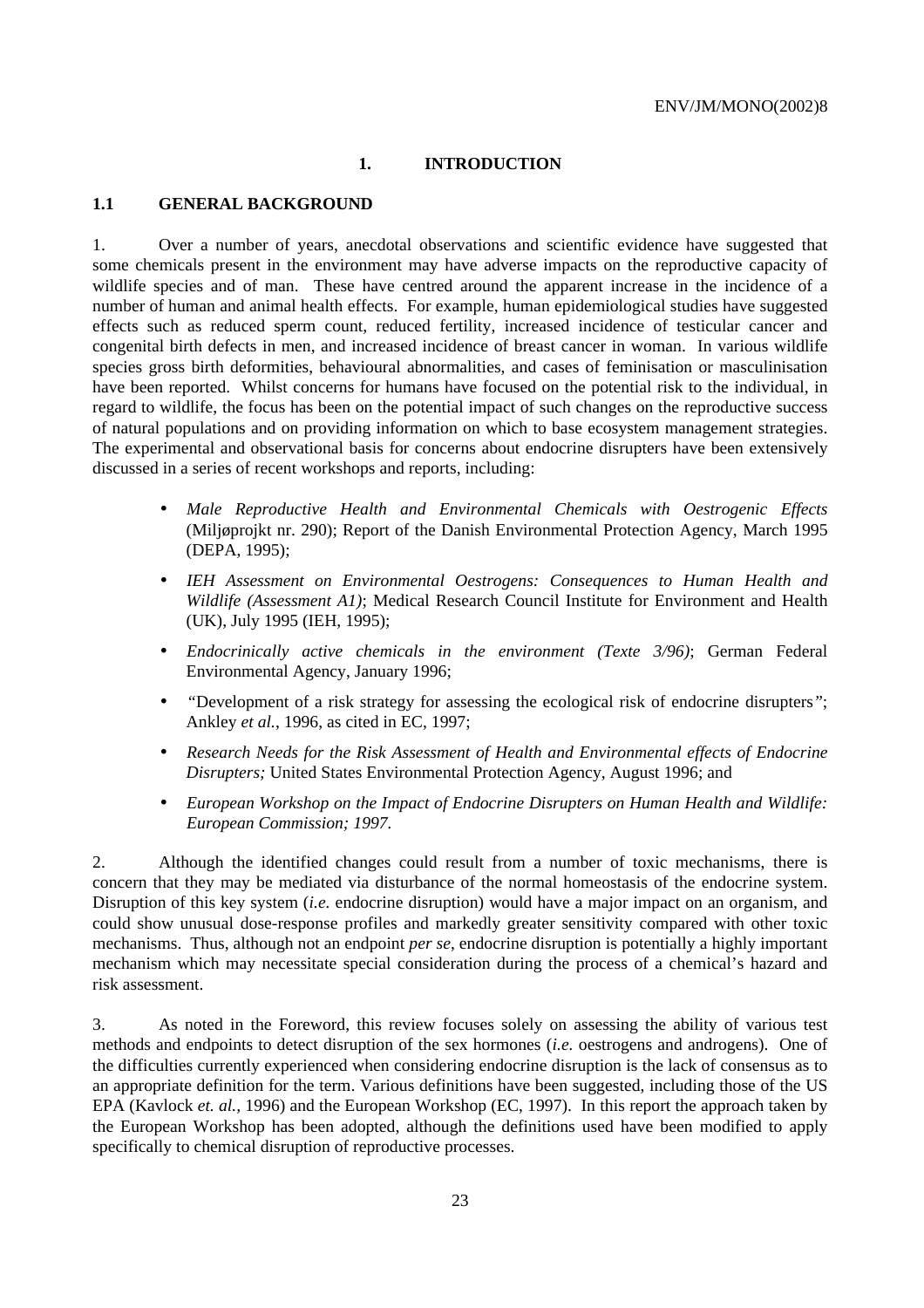A sex hormone-disrupter is an exogenous substance that causes adverse health effects related to **the reproductive function of an intact organism or its progeny, consequent to changes in endocrine function.**

**A** *potential* **sex hormone-disrupter is a substance that possesses properties that might be expected to lead to endocrine disruption of the reproductive processes in an intact organism.**

4. It is implicit in the definitions above that a chemical can only be definitively considered an endocrine disrupter on the basis of an *in vivo* test model, where a functional endocrine system is present and full interplay between normal physiological and biochemical processes can occur. However, it is accepted that it is possible to identify *potential* endocrine disrupters using other types of model.

5. The following section presents a summary of the objectives of this report, followed by brief overviews of the genetic and hormonal control systems involved in reproduction and the possible mechanisms by which endocrine disruption might occur.

## **1.2 OBJECTIVES AND SCOPE OF DETAILED REVIEW PAPER**

6. The focus of this report is on oestrogenic and androgenic agonistic or antagonistic activity, especially with regard to effects on reproduction. Other forms of endocrine disruption involving other hormonal systems (*e.g.* the thyroid and adrenal) fall outside the remit of the DRP. Thus, the objectives have been to:

- assess the ability of current OECD test methods to identify and characterise the oestrogenic or androgenic-disrupting activities of chemicals;
- identify possible enhancements of existing OECD methods;
- detail and critically assess existing non-regulatory models to identify which, if any, may be suitable for possible formal validation and adoption by the OECD; and
- where gaps in scientific knowledge or in the types of models available are apparent, make suggestions for future research work.

7. Papers on the non-regulatory test models were identified using a structured literature search, supplemented by additional papers referenced in the originally identified papers. Other papers included were either suggested by reviewers of the draft report or obtained through other sources not involving a formal literature search. The models were critically assessed using a number of criteria, including: scientific basis of the method and relevance of endpoints; number and type of chemicals tested; number of workers using the test and consistency of results; development and validation status of the method; test duration and complexity; staff and equipment requirements; cost implications; etc. Further details of the literature search and assessment procedures are presented in Chapter 3.

### **1.3 SEX DETERMINATION AND REPRODUCTIVE CONTROL SYSTEMS IN THE ANIMAL KINGDOM**

8. It is beyond the scope of this report to present a detailed review of the comparative endocrinology of different animal groups, due to the complexity of the systems and the significant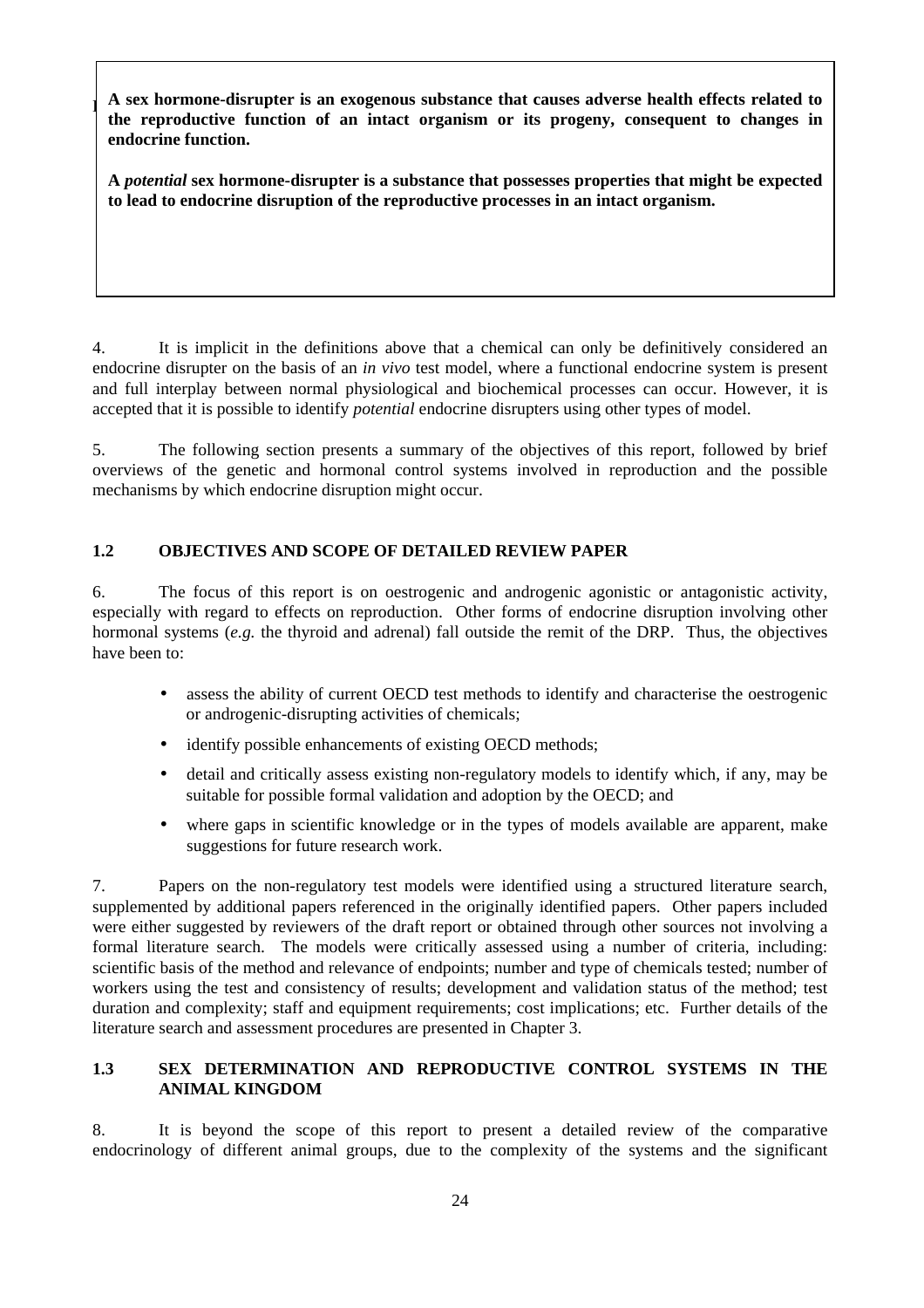differences that occur between some groups. Here an overview of sex determination and the role of sex steroids in sexual differentiation and reproduction in the animal kingdom is presented. The reader is recommended to consult the literature cited for further details.

#### **1.3.1 Genotypic Sex Determination**

9. In most vertebrates and in some invertebrates the sex of an individual is determined by the sex chromosomes at the time of fertilisation, a process referred to as "genotypic sex determination" (GSD). In animals exhibiting GSD, a sexual maturation control system is established which directs and controls all of the late ontogenetic processes involved in male-female differentiation of the genitalia. However, this genetic determination is not final and irrevocable; many external and internal environmental factors may come into operation during the developmental process which could modify or completely reverse the phenotypic expression of the genetic constitution of the individual. In some groups the importance of environmental influences is great: for example, the effect of temperature on sex determination in some reptiles. The fundamental principles of sex determination in animals have been reviewed by many authors (*e.g.* Turner and Bagnara, 1971; Pieau *et al.,* 1994; Fry, 1995).

10. The two major types of existing genotypic sex determination may be referred to as the mammalian and avian types, also denoted as the XX/XY and ZZ/ZW types, respectively. In animals exhibiting the XX/XY system, the male is the heterogametic sex (XY) whilst the female is homogametic (XX). Half of the spermatozoa produced contains an X-chromosome and the remainder the Ychromosome. In the ZZ/ZW system of sex determination, the female is the heterogametic sex. The small chromosome (equivalent to the Y-chromosome of mammals) is designated by the letter W, and the Xchromosome equivalent by the letter Z. Thus the homozygous (ZZ) condition produces males, whilst the heterozygous (ZW) produces females with half the ova carrying a W-chromosome and the other half a Zchromosome. All the sperm carry a Z-chromosome (reviewed in Turner and Bagnara; Pieau *et al.,* and Fry). However, in some species it seems that the situation is actually more complex than in the two simple model systems described above. Recent research suggests that in some cases autosomal genes can have a role in sex determination (see review by Wachtel *et al.*, 1991). In contrast, the sex of some poikilothermic vertebrate groups is determined solely by environmental temperature, whilst in others there appears to be an interaction between environmental temperature and the genetic system (Pieau *et al.*). Sex determination in vertebrates is summarised in Table 1.

#### **1.3.2 Sex Differentiation and Hormonal Control In Mammals**

11. In mammals, the early fetus displays internal duct structures which would allow it to develop into either a male (the Wolffian ducts) or a female (the Müllerian ducts). Sexual differentiation of the female is generally largely autonomous and is regarded as the default pathway of fetal development. Thus the Müllerian ducts normally persist and the Wolffian ducts regress automatically unless hormonal signals (initiated in the genotypic male) dictate otherwise. Development of the fetus into a male requires, initially, the formation of the testes (containing Sertoli cells) and, subsequently, the production of hormonal signals which stimulate masculinisation of the body. The formation of a testis containing Sertoli cells is dependent upon expression of the *Sry* gene on the Y-chromosome. The Sertoli cells then begin to secrete anti-Müllerian hormone (AMH), which causes regression of the Müllerian ducts (which would otherwise give rise to much of the internal female reproductive tract). Soon after testicular differentiation, Leydig cells form within the testis and begin to secrete testosterone. This acts locally to stabilise the Wolffian duct system, thus preventing regression. Testosterone is also secreted into the systemic circulation and acts at multiple sites around the body to bring about full masculinisation.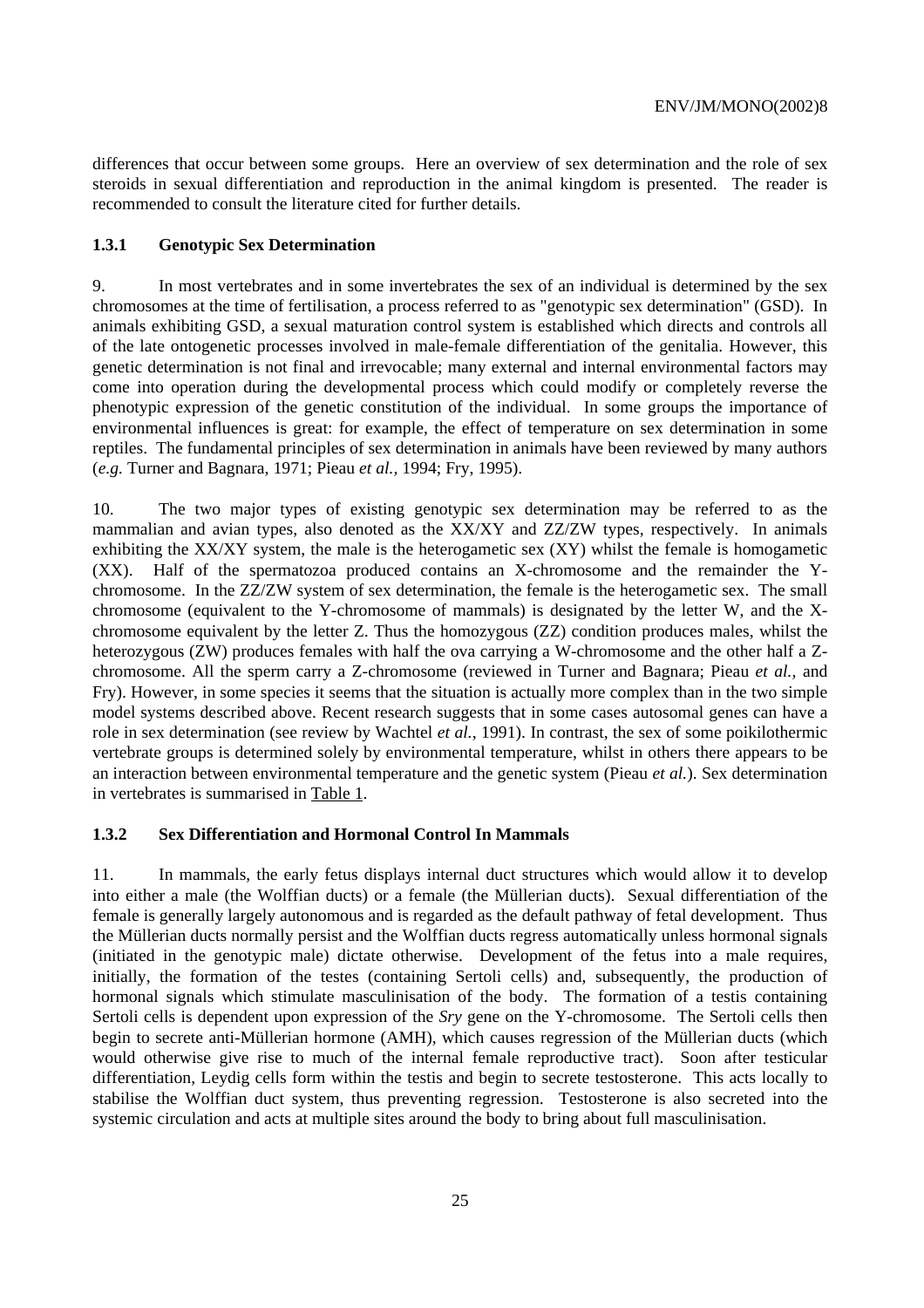| Taxon<br>(Class, order, suborder) | Genotypic sex determination (GSD)<br>XX/XY | ZZ/ZW | Temperature-dependent<br>sex determination (TSD) |  |
|-----------------------------------|--------------------------------------------|-------|--------------------------------------------------|--|
| Mammals                           |                                            |       |                                                  |  |
| <b>Birds</b>                      |                                            | ✓     |                                                  |  |
| Reptiles                          |                                            |       |                                                  |  |
| Crocodilians                      |                                            |       |                                                  |  |
| Turtles                           |                                            | ✓     |                                                  |  |
| Squamates                         |                                            |       |                                                  |  |
| Lizards                           |                                            |       |                                                  |  |
| <b>Snakes</b>                     |                                            |       |                                                  |  |
| Amphibians                        |                                            |       |                                                  |  |
| Anurans                           |                                            | ✓     |                                                  |  |
| Urodeles                          |                                            |       |                                                  |  |
| Fish                              |                                            |       |                                                  |  |
| Teleosts                          |                                            | ✓     |                                                  |  |

#### **Table 1: Sex determination in vertebrates<sup>2</sup>**

XX/XY, male heterogamety; ZZ/ZW, female heterogamety

12. Before its action at peripheral target sites, testosterone is converted into the more potent androgen,dihydrotestosterone (DHT), by the enzyme  $5\alpha$ -reductase. Deficiencies in  $5\alpha$ -reductase, AMH or testosterone production, or in the actions of testosterone or DHT, can result in various intersex conditions in genotypic males. Conversely, overproduction of androgens (usually as a result of malfunction of the adrenal glands) may result in the partial masculinisation of a genotypic female. In addition to these hormonal actions, it is increasingly being recognised that several other hormones play subsequent roles in the development of a normally functioning male testis and reproductive tract. These include the regulation of Sertoli cell number by the action of follicle-stimulating hormone (FSH) and the thyroid hormones. Emerging evidence suggests that oestrogens and inhibins also play an important, but as yet unspecified, role in the development of the normal male reproductive tract.

13. The developed male reproductive system is controlled by complex interactions of the endocrine system. In the hypothalamus, neuroendocrine neurones secrete gonadotropin-releasing hormone (GnRH) into the hypophyseal portal system, where it is carried via the blood to the anterior pituitary. Here it stimulates the release of the gonadotrophic hormones, luteinising hormone (LH) and follicle-stimulating hormone (FSH). Prolactin is also released from the anterior pituitary under the control of dopamine. The hypothalamic neuroendocrine neurones contain receptors for monoamines and are therefore affected by these CNS transmitters. The target of action for LH and FSH is the testis. Although the primary actions of each hormone are on different testicular cells, increasing evidence suggests that their function and

-

<sup>2.</sup> Adapted from Pieau *et. al*. (1994)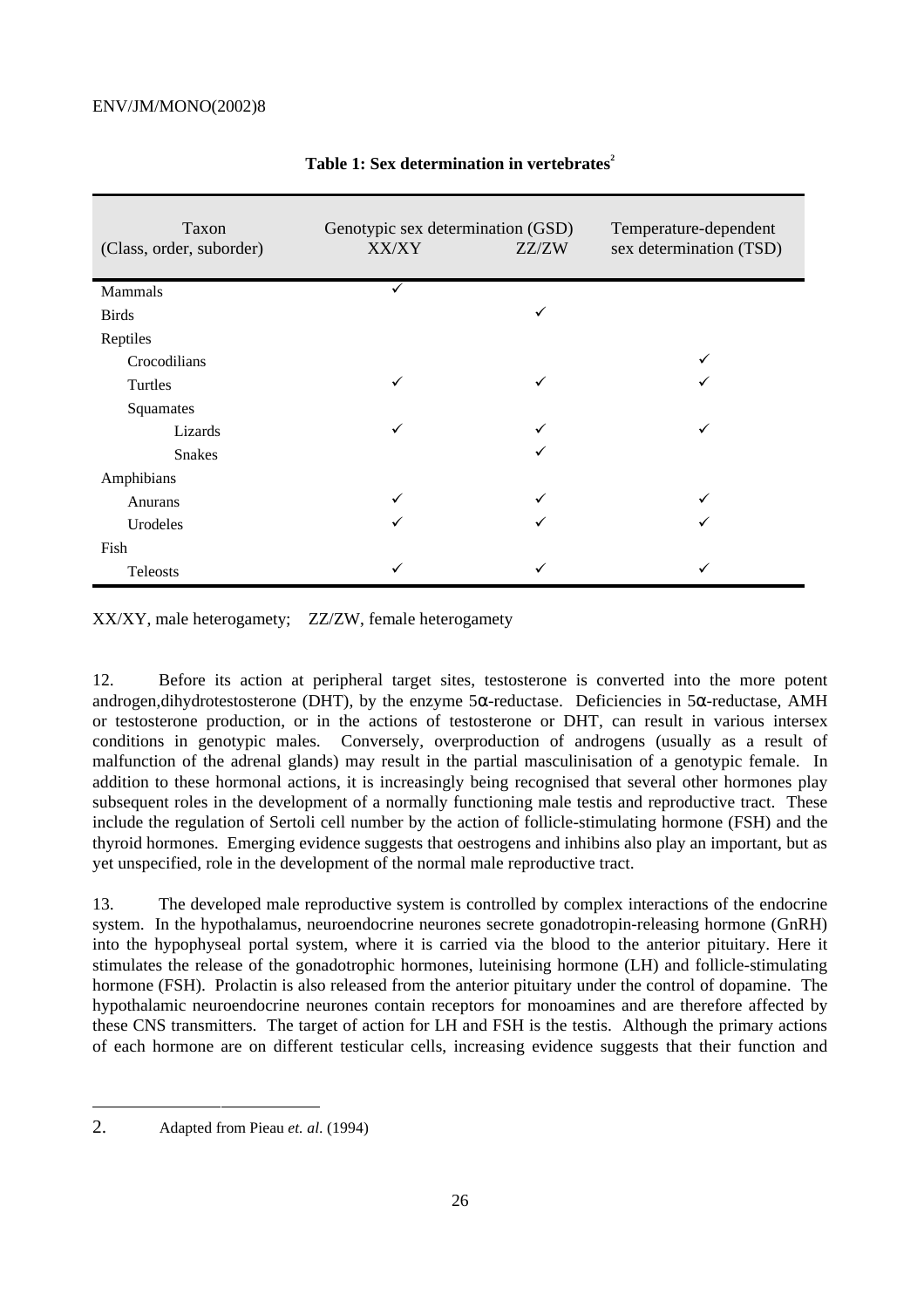specificity may be more complex than was previously thought. The function of prolactin is less clear. It appears that it may potentiate the effect of LH in the testis.

14. In the female, a complex series of interrelated steps are under hormonal control via the hypothalamo-pituitary axis. These steps involve follicular development, ovulation, ova transfer, fertilisation, transport of the conceptus, and its subsequent implantation and development culminating in parturition. As is the case with the male, gonadotrophin-releasing hormones are released from the hypothalamus and are carried via the hypothalamo-hypophyseal portal system to the anterior pituitary, where they promote the release of follicle-stimulating hormone (FSH), luteinising hormone (LH), prolactin and others. The target organ for FSH and LH is the ovary. The role of prolactin is again less clear. Depending on the species studied, it is thought to have effects on the corpus luteum, luteolysis and lactation. The release of GnRH from the hypothalamus is controlled by a number of feedback loops, mainly involving hormones released by the ovary, oestrogen and progesterone. Although not fully understood, it is postulated that follicular growth under the influence of FSH promotes the secretion of increasing amounts of sex steroids which in turn have a negative feedback effect on the hypothalamic pathways, resulting in decreased levels of FSH from the pituitary.

15. These processes are described in further detail in Brook and Marshall (1996) and Griffin and Ojeda (1996).

#### **1.3.3 Sex Differentiation and Hormonal Control in Non-Mammalian Vertebrates**

#### *Birds*

16. Sex differentiation in birds was reviewed by Fry (1995). The initial organisational events within the gonad are similar in birds and mammals. Development of the ovarian architecture occurs when oestradiol is synthesised by the gonad, causing localisation of the primordial germ cells in the cortex of the left ovary rather than the default location of the seminiferous tubules, as occurs in males. In addition, the release of oestradiol causes regression of the right gonad and suppression of the synthesis of Müllerian regression factor - the glycoprotein which, in the absence of oestrogen, causes regression of the developing oviducts in males. Thus oestradiol is responsible for retention of the left Müllerian duct and for its differentiation into the functional left oviduct and shell gland. Studies indicate that steroid hormone production by the chick gonad begins between day 2 and day 6 of incubation. It is highly likely that such hormones are involved in the differentiation of the gonad itself, as well as determining the differentiation of the accessory sex organs.

#### *Reptiles and Amphibians*

17. Many crocodilian- and turtle-type reptiles exhibit temperature-determined sexual development. The genetic factors associated with sex determination in reptiles, and thus with gonadal development, remain to be precisely resolved, but the role of temperature and the influence of exogenous exposure to sex steroids has been extensively studied. In alligators the incubation temperature at specific critical periods of embryonic development is known to trigger the determination of sex. Incubation temperature induces an all-or-nothing response, so that an embryo will be either male or female; few intersexes are produced. In the red-eared slider turtle (*Trachemys scripta*) a warm temperature (*e.g.* 31ºC) will produce all-female hatchlings, a cooler temperature (*e.g.* 26ºC) will produce all males, and intermediate temperatures will result in varying ratios of males to females. The influence of environmental temperature has, however, been shown to be modifiable by treating eggs with oestrogens or oestrogen analogues. Studies have shown that alligators and several species of turtle can exhibit sex reversal (male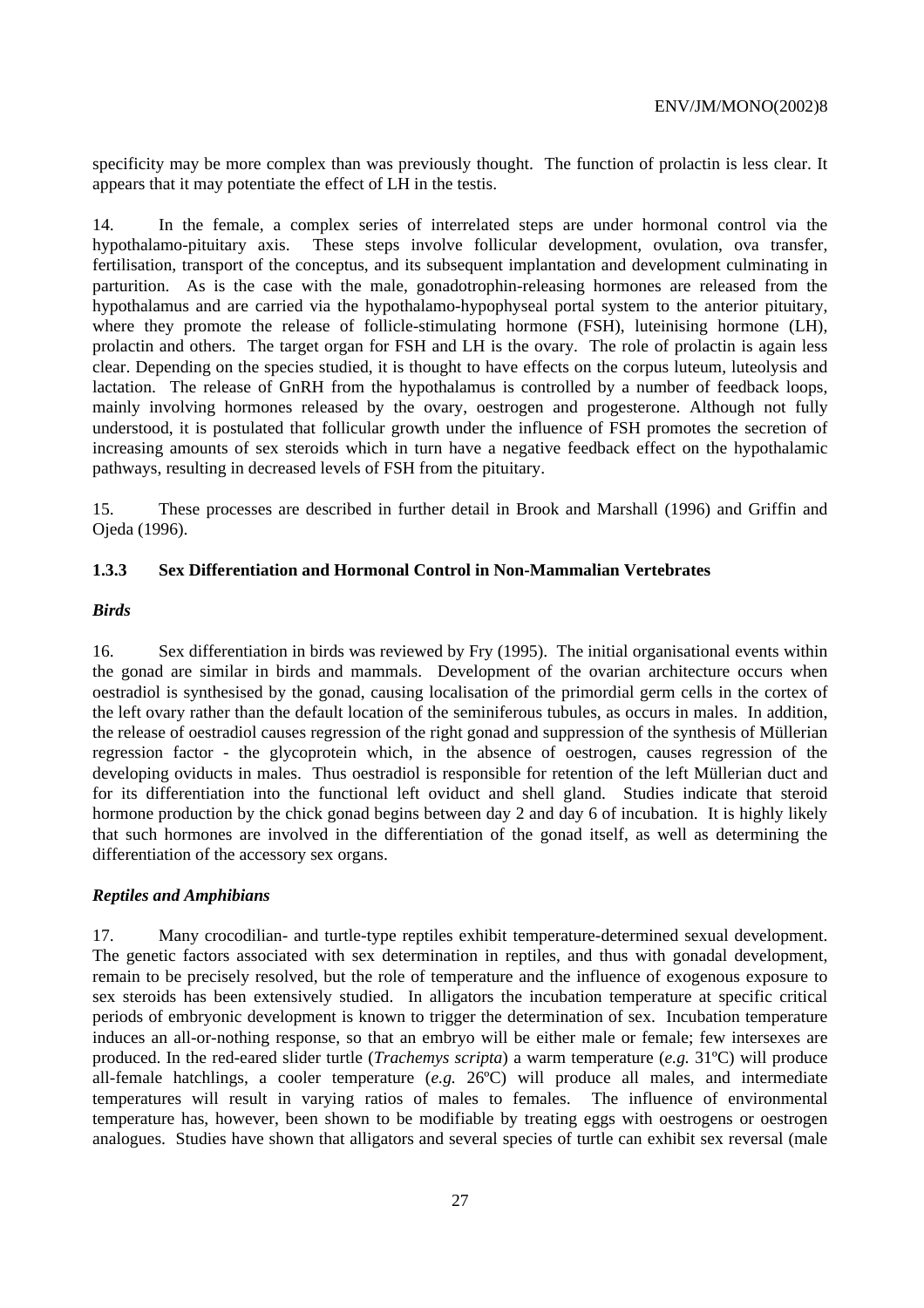to female) if developing embryos are exposed to an oestrogenic compound during a specific period of development (Guillette *et. al*., 1995).

18. In some amphibians low temperatures during larval development are known to result in the differentiation of predominantly females, whilst at higher temperatures males predominate. Exogenous chemicals are also known to be implicated in sex reversal phenomena; the African frog *Xenopus* has been extensively used in experiments on sex reversal. Young larvae raised in water containing oestradiol display reversion of genetic males to fully functional females. The exposure must occur at a critical period of development and need not continue for more than three days. In contrast, exposure to exogenous androgens does not appear to interfere with normal gonadal development in females (Guillette *et. al*.).

## *Fish*

19. In terms of sex determination, fish species exhibit GSD (XX/XY and ZZ/ZW) and also temperature-dependent determination (Pieau *et. al*., 1994). Reproductive processes are known to be significantly more varied among bony fishes than in any other vertebrate class, with some species becoming sexually mature as males and later developing naturally into females, or vice versa. On an evolutionary scale the more primitive the group, the less evidence there is for control of the reproductive cycle (Scott, 1987). In terms of phylogeny, the cyclostomes are the most primitive group and the teleosts the most recent. Gonad development in teleosts is completely controlled by the pituitary, which is linked to the hypothalamus via direct innervation and a blood portal system. Gonad development in the elasmobranchs appears to be only partially dependent on the pituitary, and the hypothalamus and pituitary are not intimately linked. In the case of the cyclostomes, gonad development appears to be autonomous and the pituitary and hypothalamus are physically separated by a cartilaginous barrier.

20. In teleosts the steroid hormones are involved in the differentiation of the gonads and accessory ducts. Many studies have shown that exogenously applied steroid hormones can bring about complete reversal of sex. It is also known that fish gonads develop a capacity for sex steroid synthesis very early in development. For example, the histologically undifferentiated gonads of first-feeding rainbow trout fry (50 days after hatching) can synthesise progesterone,  $17\alpha$ -hydroxypregnenolone and  $17\alpha$ hydroxyprogesterone. For detailed reviews of the reproductive endocrinology of fish, see Scott.

## **1.3.2 Sex Determination and Differentiation and Hormonal Control in Invertebrates**

21. Invertebrates exhibit both asexual and sexual reproduction, with 99% of species reproducing sexually at some point in their life cycle (Barnes *et al.,* 1993). Asexual reproduction takes the form of fission or parthenogenesis; in the latter, diploid eggs are produced without fusion of gametes. In species exhibiting parthenogenesis, the shift from parthenogenetic to sexual reproduction is often brought about by changing environmental conditions. Related to parthenogenesis is the process of arrhenotoky, in which unfertilised haploid eggs develop into males and fertilised diploid eggs develop into females.

22. Some invertebrate taxa always have separate sexes assigned to separate individuals (gonochorism), whilst in others individuals have both male and female organs at the same time (simultaneous hermaphroditism) or may lose the characteristics of one sex and gain those of the other, or may even alternate their sex during their lifetime (sequential hermaphroditism).

23. According to Barnes *et. al*., there are basically three types of sex determination in invertebrates: maternal, genotypic and environmental. However, these influences can be interactive. In *maternal*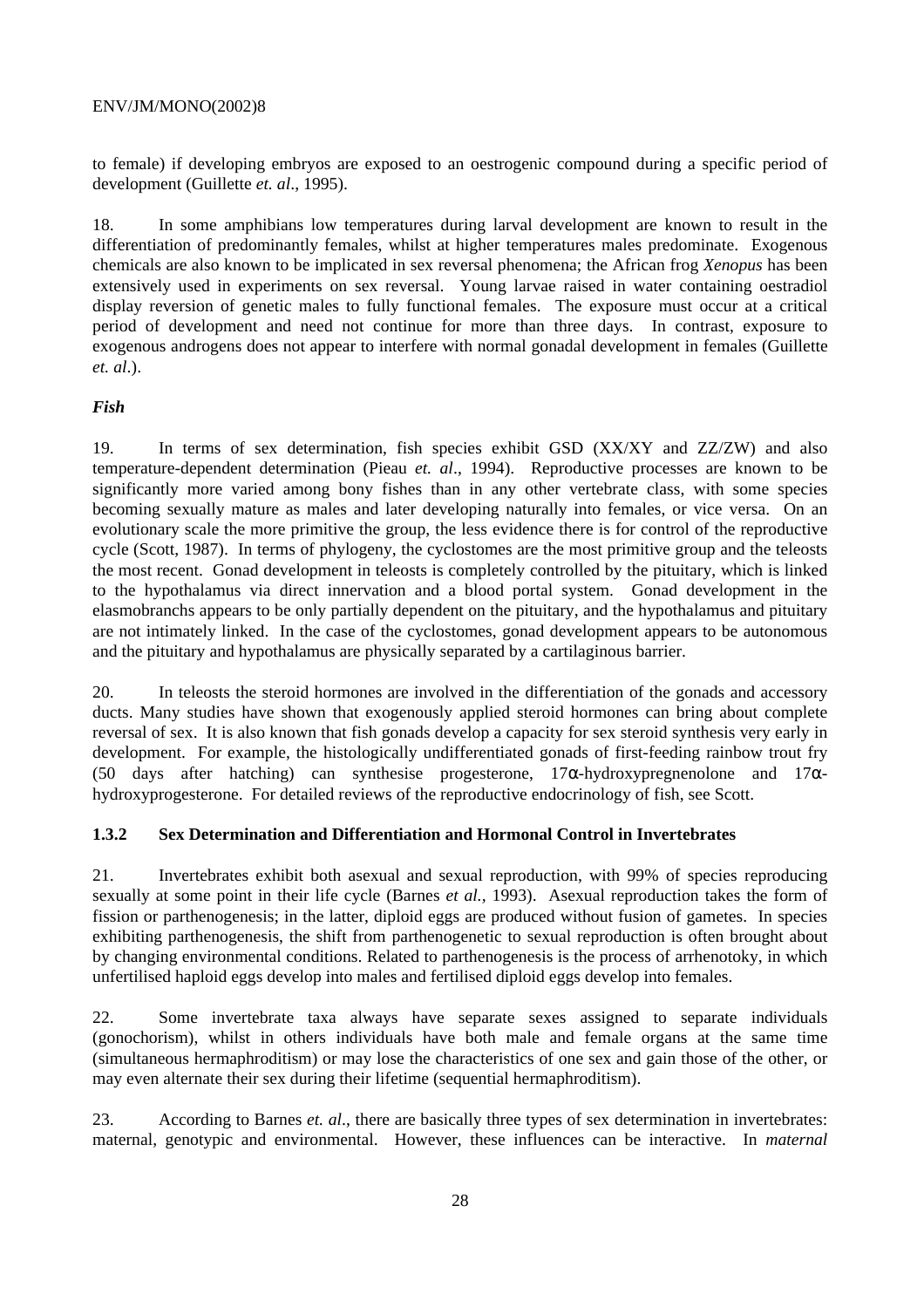determination, the female is able to produce different types of eggs (the sexual destiny of which is predetermined) or to control whether eggs are fertilised or not, which in turn dictates the sex of the offspring. An example of an organism exhibiting the former type of maternal sex determination is the minute polychaete, *Dinophilus gyrociliatus*, although male and female sperm are also known to occur, with female sperm consistently selecting large eggs and male sperm consistently selecting small eggs. Species of Hymenoptera, for example the honey bee (*Apis mellifera*), exhibit the second type. Queen honey bees can determine whether their eggs are fertilised or not; fertilised eggs develop into females whilst unfertilised eggs develop parthenogenetically into males (diplohaploid sex determination).

24. *Genotypic* sex determination is found in species of insects, arachnids, crustaceans, nematodes and the polychaete *D. gyrociliatus* (Barnes *et. al.*, 1993; Charniaux-Cotton and Payen, 1988). The principles of genotypic sex determination basically follow those of genotypic sex determination in vertebrates.

25*. Environmental* conditions are also known to determine the sexual development of the embryo or larva in some invertebrate species. For example, in the echiuran worm *Bonella viridis,* planktonic larvae become female if they settle on the surface of mud, whilst those settling on or very close to an existing female become male. In the slipper limpet (*Crepidula fornicata*) sex determination can be influenced by social conditions. These molluscs arrange themselves into stacks, and as the stack grows the sex of those individuals in the stack is determined by their position and their size: the lowermost individuals are female; the uppermost individuals are males; and those in an intermediate position are often hermaphrodite (see Barnes *et. al*.). Size-specific sex change responses have also been shown to be controlled by local group composition in the shelf limpet (*Crepidula norrisiarum*) (Warner *et al.*, 1996). Natural populations of polychaetes of the genus *Capitella* contain males, females and hermaphrodites. Heterogametic individuals are females, whilst the sex of homogametic individuals is labile. Laboratory investigations show that the number of individuals living together and the sex ratio affects the initial sex of homogametic individuals: *en masse* they are initially male and can become simultaneous hermaphrodites, whilst on their own they develop as females and may occasionally become hermaphrodites (Petraitis, 1990). Photoperiod is known to influence sex determination in some crustaceans, for example in the amphipod *Gammarus duebeni* (Watt, 1994). In the protogynous intertidal isopod *Gnorimosphaeroma luteum* it has been shown that females are more dominant in the spring and early summer compared to late summer and the autumn, when immature males are dominant (Brook *et al.*, 1993). Infections are also known to affect sex determination in invertebrates: for example, feminisation has been well documented in *Gamarus duebeni* infected by a microsporidan parasite (Dunn *et al.,* 1995).

26. Further details on sex determination and differentiation, and on reproduction and hormonal control of reproductive processes in selected invertebrate taxa, are presented below.

#### *Annelida*

27. In annelids, the majority of the available information on the endocrine control of gametogenesis relates to female polychaetes. This reflects the ease with which oocyte development can be studied in these animals by measurement of cell diameters. In most polychaetes, oocytes are shed into the coelom at an early stage of development, where growth and maturation are completed. More rarely the oocytes remain in contact with the germinal epithelium, forming discrete gonads attached to the peritoneal wall.

28. In many polychaetes the body form changes to a distinctive reproductive state, termed an "epitoke", at the approach of sexual maturity. The reproductive form arises from the asexual animal by either metamorphosis or budding. In general, maturation of eggs and sperm and transformation to the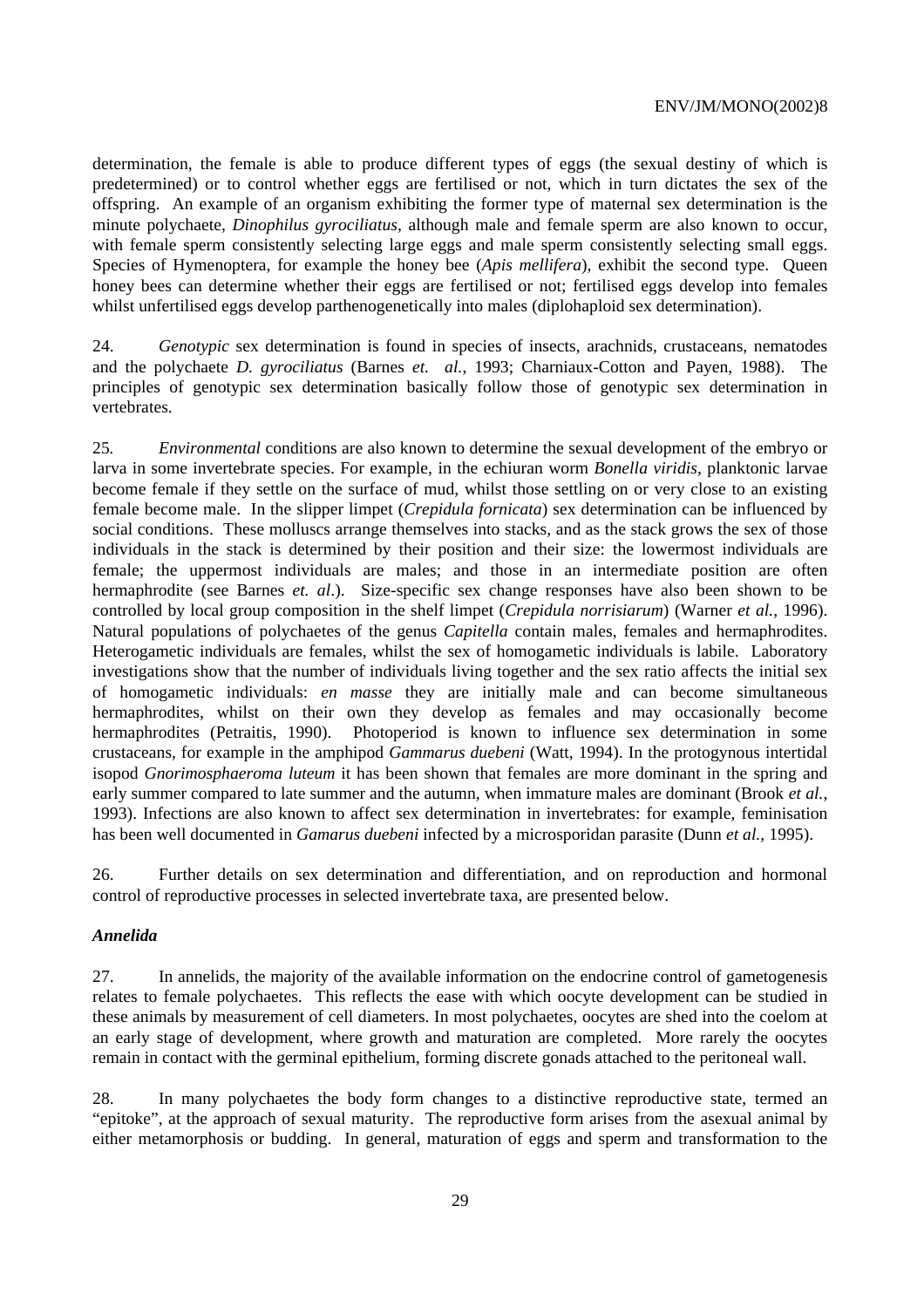reproductive epitoke are controlled by one or more brain neurohormones. Removal of the brain from a young worm will result in a rapid process of maturation, forming a precocious epitokal metamorphosis which is abnormal and incomplete. Normal reproductive development appears to depend upon the gradual withdrawal of brain neurohormones with increasing age. These hormones are thus inhibitory at high concentrations, but appear to be necessary at low concentrations if the reproductive changes are to occur normally (see Highnam and Hill, 1969; Kershaw, 1984).

#### *Mollusca*

29. The phylum Mollusca presents a bewildering variety of physical forms and a number of different reproductive strategies and processes. In a few of these there is evidence for neurosecretory control of reproductive processes, but the low level of hormones in the animal and the poor understanding of the biochemical aspects of reproduction still represent a major problem in understanding the processes. Gastropods tend to be hermaphrodite, although this is by no means the rule. In contrast, the bivalves and the highly developed cephalopods have separate male and female sexes. Much of the recent work on molluscs has centred around the occurrence of imposex in response to exposure to organotin compounds (*e.g.,* tributyltin, TBT). It has been shown that sexual differentiation in males is mediated by testosteronelike androgens. The occurrence of imposex, in which females are partially masculinised, is thought to be caused by inhibition of aromatase activity; this enzyme is responsible for the metabolism and resulting detoxification of androgens. Despite this work, much still has to be learnt regarding the biochemical mechanisms which control reproductive processes in molluscs.

#### *Crustacea*

30. Decapod crustaceans such as crabs, shrimps, lobsters and crayfish have well developed endocrine systems that are second only to those of the insects in complexity among the invertebrates. Hormones are known to play an important role in phenotypic sex determination in crustaceans. Young genetic males develop an androgenic gland associated with the genital tract. This gland, which does not develop in genetic females, masculinises the differentiating gonads into testes and also induces male secondary sexual characteristics. Implantation of an androgenic gland into a young genetic female causes transformation of the ovaries into testes. Thus, as in mammals, femaleness is the default pathway of sexual development and the crustacean reproductive system becomes male only if provided with an appropriate hormonal signal. Absence of this signal results in a female form. Crustacea, like insects, must periodically moult their exoskeleton in order to grow and reach a sexually mature form. Unlike insect exoskeletons, those of most crustacea are heavily calcified. This difference in exoskeletal composition is associated with some differences in the hormonal control mechanisms of moulting. The control process is very much in keeping with that of insects, but with one major difference. In crustaceans the neurosecretory control of steroid secretion by the ecdysial glands is inhibitory. This is in contrast to the excitatory neurosecretory control of the prothoracic glands in insects.

#### *Insecta*

31. Insects generally reproduce by sexual processes, although asexual forms of reproduction are not uncommon, frequently playing a very important role in the normal lifecycle (*e.g.* this is common in many aphids). It was at one time believed that the morphological differences between male and female insects were strictly genetically determined, and the discovery of intersexual mosaics provided good evidence for this view. It is now known that in at least one species of glow-worm, *Lampyris noctiluca,* both the primary and secondary male characteristics are induced by an "androgenic" hormone secreted from paired endocrine glands associated with the testis. Transplantation of these glands into genotypic female larvae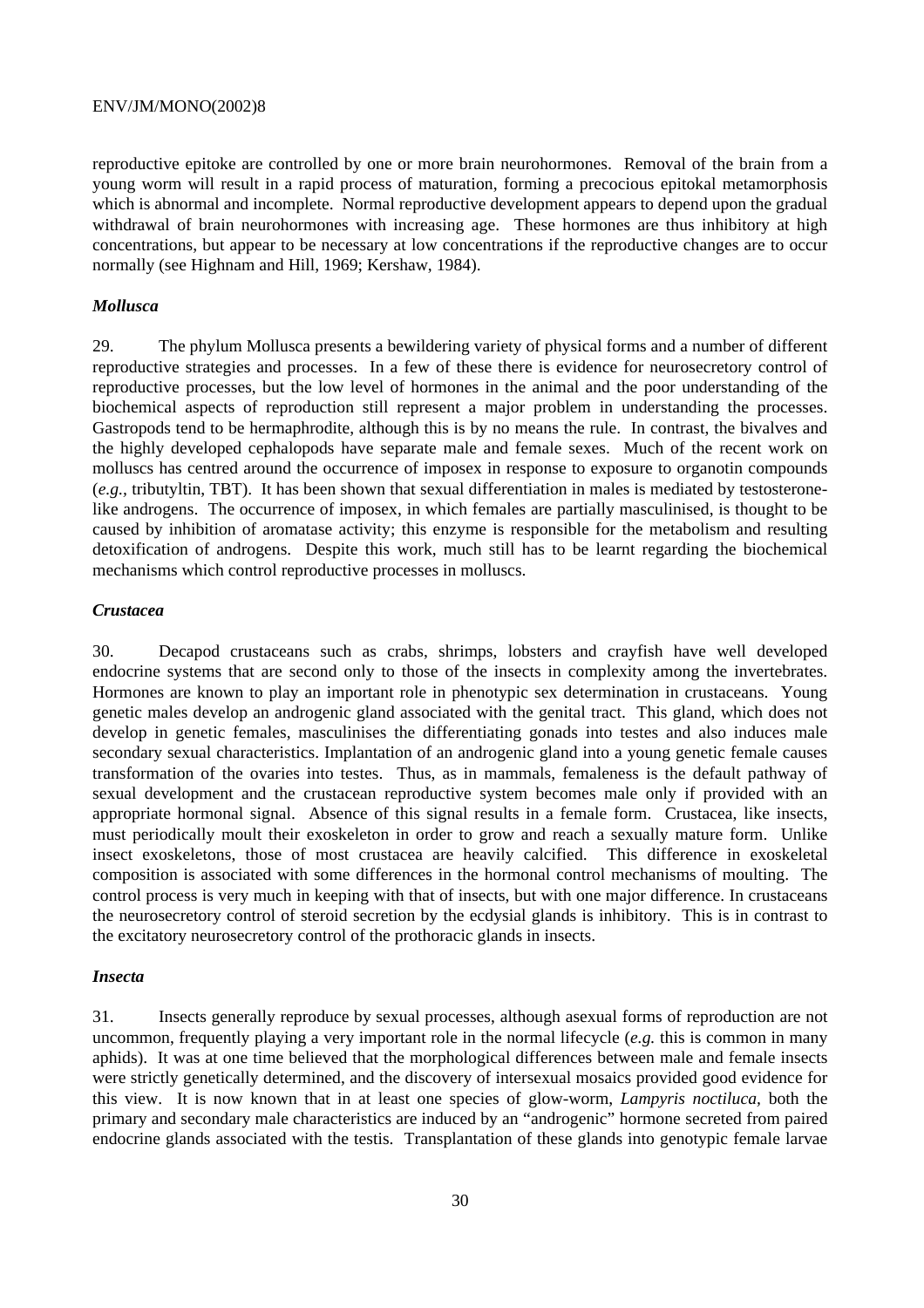induces masculinisation. In the insects, hormones generally play permissive roles in the development of the reproductive system but are not normally involved in sex determination of reproductive structures. The major reproductive role of hormones is to guide normal development in the egg. Juvenile hormone is necessary for egg development, inducing the synthesis of vitellogenin for the eggs. It may also act on the ovary to promote vitellogenin uptake and oocyte maturation. However, spermatogenesis in most species apparently proceeds without juvenile hormone.

32. The development of adult genitalia is a major characteristic of insect metamorphosis and moulting behaviour. Thus, in a limited sense, the combination of hormones which control the metamorphosis and moulting processes may also be said to influence reproduction. As insects grow, they are compelled periodically to shed their exoskeleton and synthesise a new, larger one; this process of moulting is precipitated by steroid hormones called ecdysteroids, which are secreted by the prothoracic glands. At each moult neural processes activate the secretion of a hormone, prothoracicotropic hormone (PTTH), which travels through the blood to the prothoracic glands. They, in turn, secrete an ecdysteroid, ecdysone. This hormone is peripherally activated to the ecdysteroid, 20-hydroxyecdysone, which acts on target cells in a manner similar to that of steroids in vertebrates. The steroid binds to intracellular receptors, inducing transcription of specific genes. Juvenile hormone is a terpenoid and plays a key role in the moulting process, being responsible for the retention of larval characteristics. The absence of juvenile hormone during the final moult triggers the maturation to the adult (sexual) form. In many species this involves pupa formation and metamorphosis steps.

#### **MECHANISMS OF SEX HORMONE-DISRUPTION**

33. The mechanisms of action of many agents suspected of affecting one or more aspects of reproductive function have yet to be fully determined. For a given chemical, they may involve multiple sites of action and complex disturbances in the homeostatic processes.

34. Sex hormone-disrupters and their metabolites may, if structurally similar to endogenous ligands, interact directly with the physiological ligand's receptor in the cells of the gonads or accessory sex organs. This may mimic the action of the hormone, resulting in receptor stimulation and resultant biological effects (agonistic), or may block or reduce the binding and biological activity of naturally present hormones (antagonistic). An alternative mode of action would be to modify post-receptor signalling pathways within cells, whilst effects might also result from alterations in higher levels of organisation within the body, for example interference in the hypothalamo-pituitary-gonadal axis in the brain-pituitarythyroid axis, or in neurotransmitters in the central nervous system. Indirect effects could also result from the chemical-inducing or -inhibiting metabolic enzymes, causing changes in the production or breakdown of endogenous hormones or alterations in carrier proteins in the blood. A chemical may be directly active or may act indirectly, requiring initial metabolic activation. Thus disruption of endocrine secretion, binding, feedback control or target activity can be affected by action at several sites. When an alteration in hormone activity is observed, it is often not clear whether this is the result of a primary effect on hormone secretion and on subsequent receptor interaction or whether the effect is a response to organ damage or some other mechanism.

35. Other factors that must be addressed include consideration of the species exposed, as the roles of specific steroids vary between species and basic physiological and sexual differentiation processes can also differ significantly. The developmental stage at which exposure occurs is also particularly important. Effects of exposures at a critically sensitive period of the life cycle (*e.g.* during embryonic development) have been termed "organisational effects" because they may lead to permanent structural modification of various body systems. Whilst these effects can be manifest in early life, their impact may not be felt until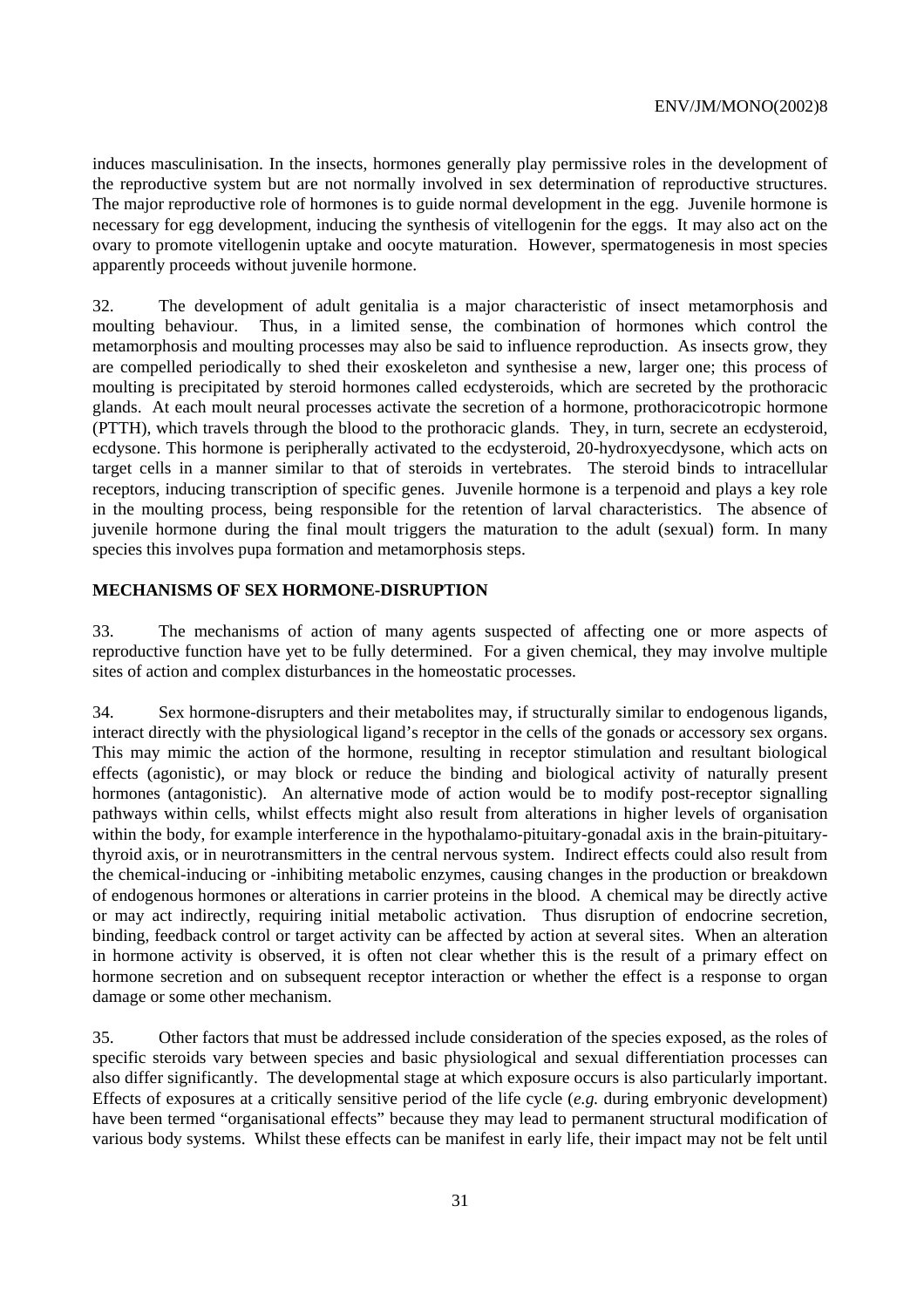later, possibly not until the adult phase. When exposed during adulthood, the effects on the endocrine system are more commonly transitory and have been termed "activational effects".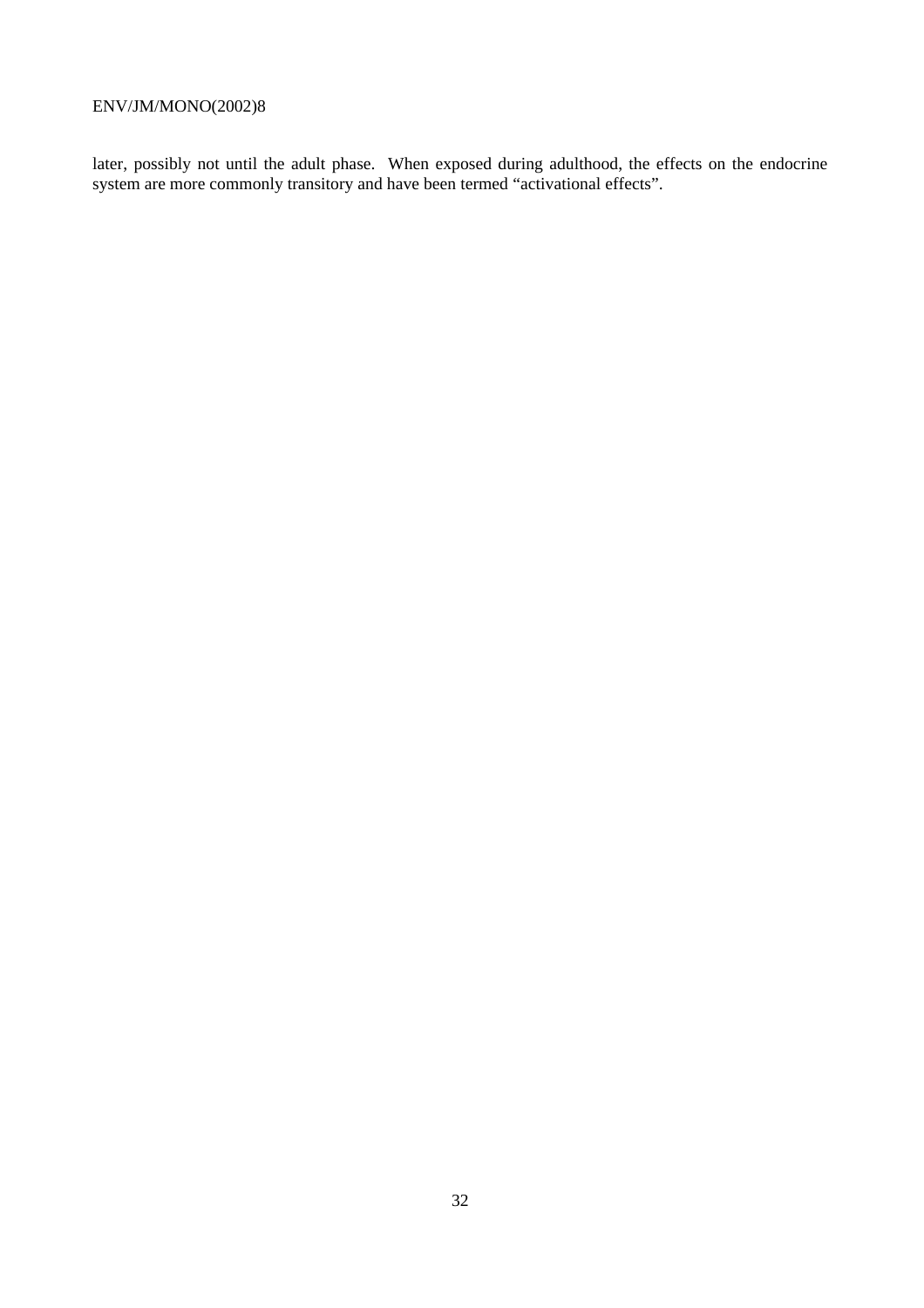## **2. OVERVIEW OF EXISTING REGULATORY TEST METHODS**

## **2.1 REGULATORY BACKGROUND**

36. World-wide a complex array of test designs is used to characterise the potential toxic hazard of a chemical for subsequent risk assessment processes. For a novel chemical the test requirements will depend upon many factors, including: the economic region in which the chemical is to be marketed, its intended use (*e.g.* agrochemical, non-agricultural pesticide, food additive/supplement, industrial product, chemical intermediate/by-product, or pharmaceutical); the quantities marketed (usually assessed on a tonne per year basis); the class and state of scientific understanding of chemicals with similar structure; physico-chemical parameters; method of manufacture (*e.g.* the regulatory requirements for chemicals produced using biotechnological processes may be different from those for chemicals produced by a conventional chemical manufacturing process); and intended usage pattern (*e.g.* test requirements for pharmaceuticals depend on target condition, treatment regimen and number of treatments during life, etc*.*). A large number of existing (mainly industrial) chemicals which have been continuously manufactured over several decades have been accepted as safe in the absence of overt toxic effects in humans or exposed wildlife during this period (*i.e.* a "generally recognised as safe" (GRAS) approach). In the case of other chemicals, additional testing or full re-registration may have been performed or may be under consideration.

37. Different approaches have been developed in various countries or economic areas/communities, resulting in complex and potentially contradictory requirements for toxicity testing. It is beyond the scope of this report to present a comprehensive review of all the test designs which have been approved for regulatory purposes, nor is it appropriate to review here the various risk assessment strategies currently applied. However, in recent years there has been growing pressure to consider toxic endpoints (including sex hormone-disruption) that were not previously of concern and to develop a more internationally harmonised approach to testing.

## **2.2 OECD ACTIVITIES**

38. The OECD produces internationally recognised guidelines on test methods for investigating the health and environmental effects of chemicals that can be used in providing data needed in carrying out hazard assessment for regulatory processes. A wide range of OECD Test Guidelines concern *in vivo* toxicity assessment, including a number that specifically address reproductive aspects. In addition, there are some *in vitro* methods for investigating mutagenic potential. There is an established updating procedure for revision of existing OECD guidelines, or the introduction of new ones, based on advances in science or animal welfare considerations<sup>3</sup>.

39. A number of the existing OECD guidelines are relevant to the issue of sex hormone-disruption and are listed below in Table 2. In view of increasing interest in chemicals that may act as endocrine disrupters, it is appropriate to consider whether the existing guidelines are adequate to address this particular aspect or require enhancement. An alternative or supplementary strategy might be to validate promising novel methods. In order to identify possible enhancements of existing guidelines, the endpoints have been summarised in Annex 1. As part of its ongoing review process, the OECD Test Guidelines Programme has endorsed draft versions of some of the relevant methods.

<sup>-</sup>3. See "OECD Guidelines for the Testing of Chemicals" and OECD Web site (www.oecd/org/ehs/testguid).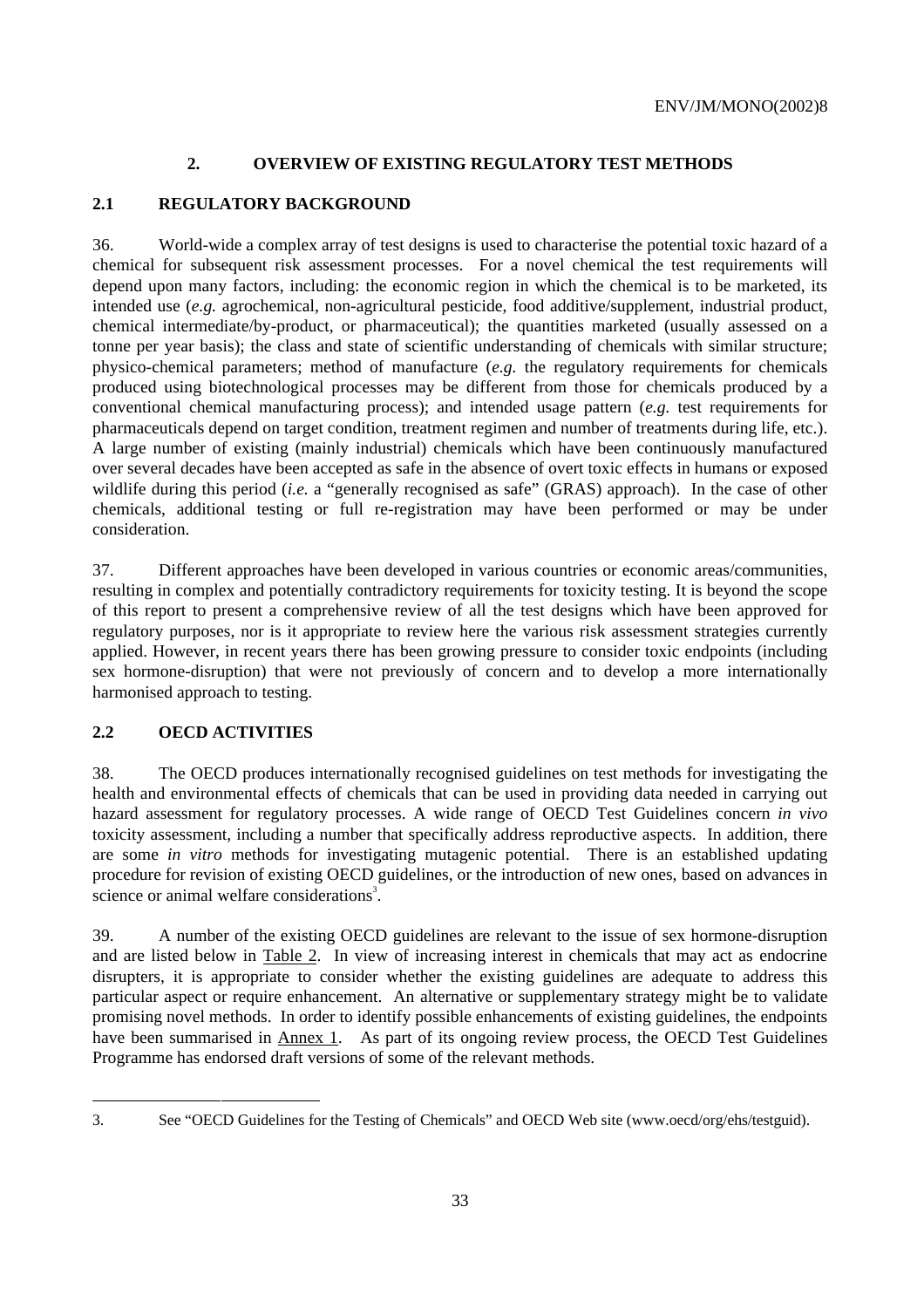| <b>OECD</b> | <b>Study type</b>                                                | <b>Adopted</b>          |
|-------------|------------------------------------------------------------------|-------------------------|
| 202         | Daphnia species: acute immobilisation test and reproduction      | 02/04/84                |
|             | test                                                             |                         |
| 203         | Fish, acute toxicity test (Updated Guideline)                    | 17/07/92                |
| 204         | Fish, prolonged toxicity test: 14-day study                      | 04/04/84                |
| 205         | Avian dietary toxicity test                                      | 04/04/84                |
| 206         | Avian reproduction test                                          | 04/04/84                |
| 207         | Earthworm, acute toxicity test                                   | 04/04/84                |
| 210         | Fish early life stage toxicity test                              | 17/07/92                |
| 401         | Acute oral toxicity                                              | 24/02/87                |
| 407         | Repeated dose 28-day oral toxicity study in rodents              | 27/07/95                |
| 408         | Repeated Dose 90-day Oral Toxicity Study in Rodents              | <b>Updated 21/9/98</b>  |
| 409         | Repeated Dose 90-day Oral Toxicity Study in non-Rodents.         | <b>Updated 21/9/98</b>  |
| 412         | Repeated dose inhalation toxicity: 28/14-day                     | 12/05/81                |
| 414         | Prenatal Developmental Toxiicty Study                            | <b>Updated 22/01/01</b> |
| 415         | One-generation reproduction toxicity                             | 26/05/83                |
| 416         | Two-generation reproduction toxicity                             | <b>Updated 22/01/01</b> |
| 420         | Acute oral toxicity – fixed dose method                          | 17/07/92 #              |
| 421         | Reproduction/development toxicity screening test                 | 27/07/95                |
| 422         | Combined<br>repeated<br>dose<br>toxicity<br>study<br>with<br>the | 22/03/96                |
|             | reproduction/developmental toxicity screening test               |                         |
| 423         | Acute oral toxicity - acute toxic class method                   | 22/03/96 #              |
| 424         | Neurotoxicity study in rodents                                   | 21/07/97                |
| 451         | Carcinogenicity studies                                          | 12/05/81                |
| 452         | Chronic toxicity studies                                         | 12/05/81                |
| 453         | Combined chronic toxicity/carcinogenicity studies                | 12/05/81                |
| 478         | Genetic toxicology: rodent dominant lethal test                  | 04/04/84                |

## **Table 2: List of Relevant OECD Test Guidlines**

A number of other relevant OECD guidelines also exist. However, details are not presented here because they only differ significantly from one of the above guidelines in respect of route of administration (*e.g.* OECD 410: Repeated dose dermal toxicity study: 21/28-day, has similar endpoints to OECD 412: Repeated dose inhalation toxicity study: 28/14-day).

# Revised Draft Guidelines for OECD TG 420 and 423 are in development (October 2000).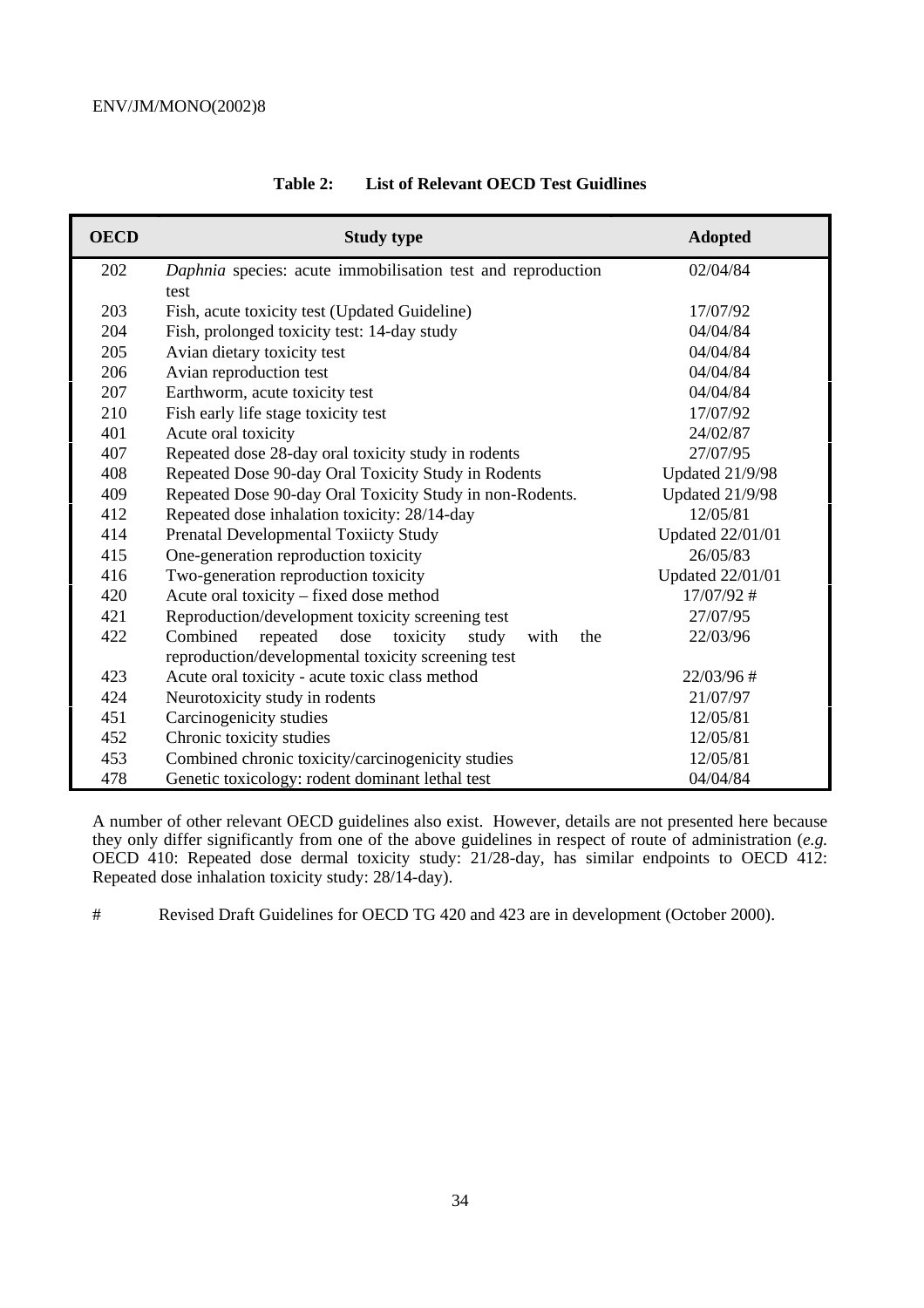#### **2.3 REVIEW OF RELEVANT OECD TEST GUIDELINES**

40. The endpoints examined by OECD Test Guidelines are quite variable. This is unsurprising given the Guidelines' different principal objectives. None of these tests was specifically designed to detect endocrine disruption. They are used as general screens for various adverse effects. Nonetheless, either in their current state or with some modification the tests could be expected to detect an adverse response if a chemical had significant endocrine-disrupting activity, although further tests to clarify the action of the chemical and the mechanisms operating would then be required. The Test Guidelines may be grouped into the following major categories for review.

#### **2.3.1 Mammalian Study Designs**

#### *Mammalian acute toxicity (OECD 401, 420, 423)*

41. These simple tests, generally performed in the rat, have limited endpoints because they were designed only to provide estimates of the acute (single dose) toxicity of a chemical. Given that some effects of sex hormone-disrupters are known to develop rapidly following a single dose of a chemical (*e.g.* oestrogen agonists and antagonists and uterine/vaginal effects), it might at first sight be thought appropriate to incorporate a number of simple endpoints with limited impact on cost and resources (for example, oestrous cycle monitoring and organ weight analysis). Although it would also be possible to include other, more complex endpoints (such as histopathological examination and detailed sperm analysis), the associated cost would certainly be excessive in relation to the test's principle objective. The inclusion of any additional endpoints should also be approached with caution for this type of study, as in the acute tests animals are liable either to be moribund or to show frank toxicity. Hence interpretation of derived data would be very difficult. It must also be recognised that significant numbers of such tests are conducted mainly in one sex.

#### *Mammalian subchronic toxicity (OECD 407, 408, 409, 412)*

42. These studies have been designed to assess a wide range of toxic endpoints under conditions of subchronic administration to rodents or non-rodents, as appropriate. They include measurement of multiple biochemical, haematological, pathological and organ weight endpoints, in addition to a general monitoring of behaviour, appearance and growth. When the current versions are considered, it can be seen that there is considerable scope for inclusion of additional endpoints of relevance to sex hormonedisruption. In particular, the range of secondary sex organs routinely examined is rather restrictive. The proposed revisions to OECD 408 and 409 are therefore to be welcomed, because the additional examinations would considerably strengthen the test design. Consideration should be given to expanding the text to give advice on suitable approaches for monitoring/interpreting hormonal measurements, and to a similar enhancement of the remaining Guidelines in this category. A number of other possible additions are indicated in Table 2, but the potential benefits of incorporation of additional requirements must be weighed against the cost and increased complexity of the study design.

#### *Neurotoxicity study in rodents (OECD 424)*

43. This Guideline is unusual in that the focus is on one particular aspect of adverse effect, *i.e.* neurotoxicity. In addition, the duration and study requirements may vary considerably depending upon the particular chemical and stage of development, with durations of between 28 days and over than one year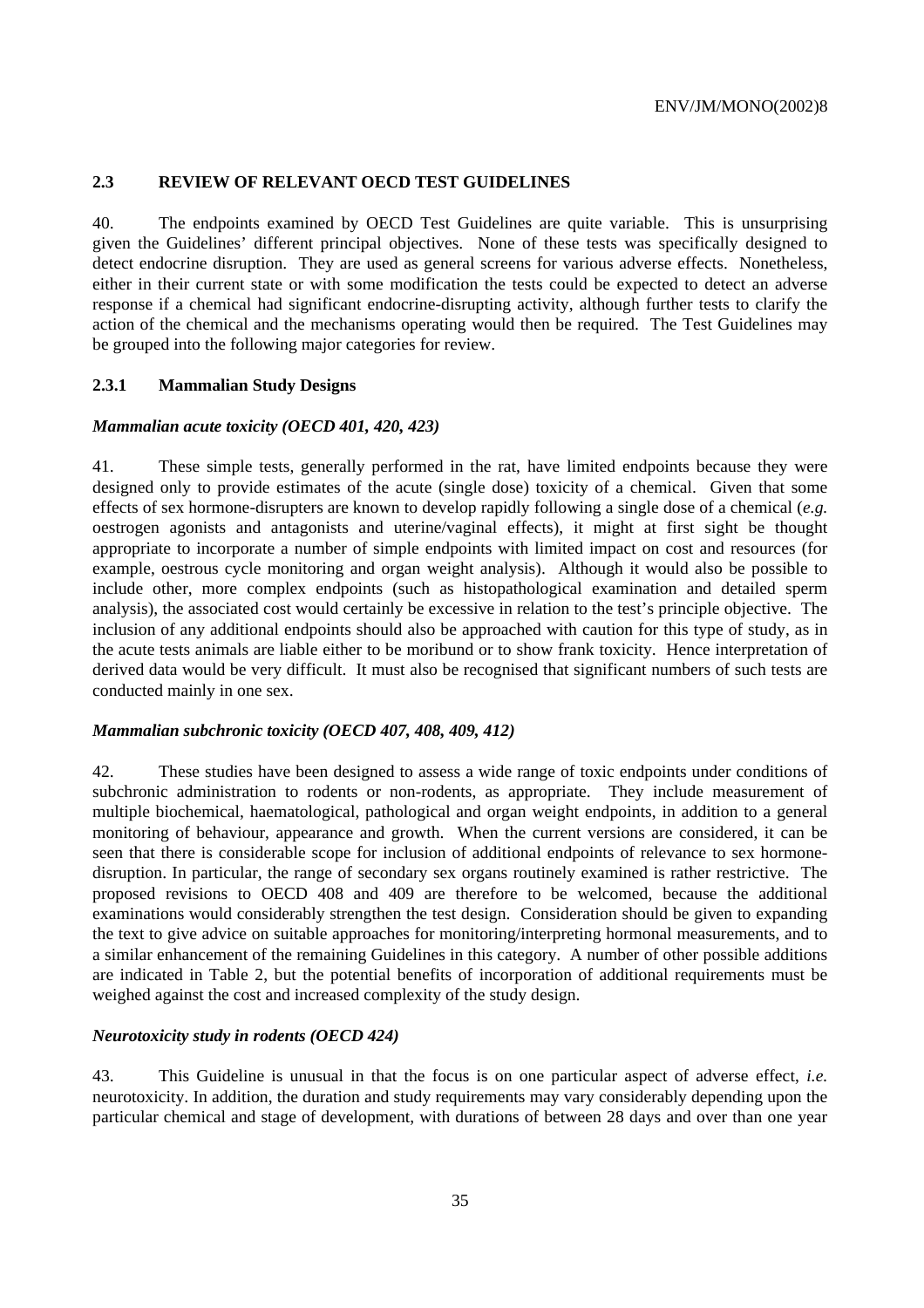being within the scope of the Guideline. Given the highly focused nature of the test, it seems unlikely that inclusion of additional endpoints relating to sex hormone-disruption would be appropriate.

#### *Mammalian long-term (OECD 451, 452, 453)*

44. In these tests animals are administered test chemicals for prolonged periods at levels up to the maximum tolerated dosage. In the case of rodents, the treatment period will cover the majority of their life span. The question of the impact of prenatal and neonatal exposure on test sensitivity is briefly addressed in OECD 451 and OECD 453, but may warrant further consideration in the light of current scientific knowledge.

45. All studies require assessment of general behaviour, growth pattern and appearance. In chronic toxicity studies detailed biochemical and haematological profiling is included. However, it is noteworthy that the optional inclusion of additional tests such as hormonal assays (as specified in the subchronic tests) is not addressed; this aspect may warrant review. In the case of the carcinogenicity investigations, where the principle endpoint under consideration is neoplasia, the requirements for clinical pathological assessment are obviously much more limited.

46. Currently there is only a requirement to weigh gonads, but not accessory sex organs, in the chronic toxicity studies. Possible extension to include the accessory organs should be considered. The absence of weight recording from the carcinogenicity test is justifiable, given the wide disparity in weights occurring in geriatric animals and the consequent problems in data interpretation. All these test methods already require extensive histopathological examination of both the gonads and accessory sex organs. A possible enhancement might, however, be the inclusion of guidance on appropriate histological processing techniques to maximise the information derived.

47. Because of the tests'chronic nature, they offer the possibility of assessing the effects of chemicals on sex organ neoplasia and, potentially, on reproductive life span. Detailed monitoring of changes in reproductive capability with age would, however, necessitate considerable modification of the design of the studies or institution of a separate test methodology. Nonetheless, inclusion of oestrus cycle monitoring and enhanced assessment of spermatogenesis, together with greater focus on reproductive organ status during histopathological examination in the chronic tests, may offer useful initial information and act as an alert to potential problems.

#### *Mammalian teratogenicity (OECD 414)*

48. This study design is intended to assess the teratogenic potential of a chemical by treatment of pregnant females for a short period during gestation. In addition to teratogenic change, endpoints of potential significance to an assessment of sex hormone-disruptive action include alterations in the size, sexual differentiation and sex ratio of the fetuses and in abortion levels and embryonic and fetal death. Potentially the degree of pathological examination of the dams could be increased, but because these aspects are more intensively studied in the one- or two-generation studies (see below) the benefit of inclusion would be questionable.

#### *Mammalian reproductive function (OECD 415, 416, 421, 422)*

49. These studies are intended to provide information, of varying levels of completeness and complexity, on a chemicals' effects on the general reproductive performance of a rodent. The simplest design, OECD 421, is intended to act as an initial chemical screen or as a preliminary range-setting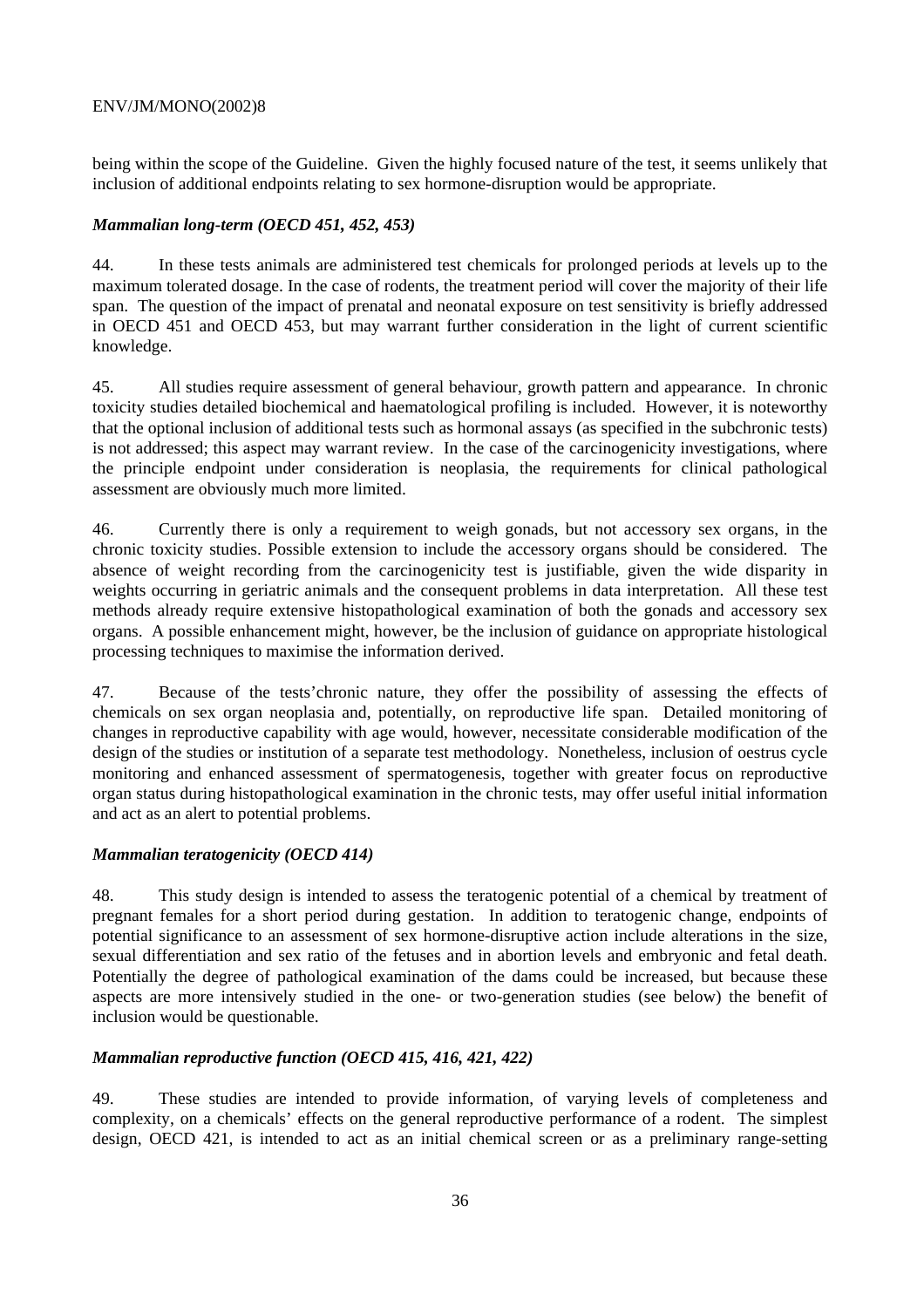exercise, to be followed by a more rigorous investigation. The range of endpoints is, of necessity, restricted in this study design by the short study duration, as animals are generally killed on day 4 postpartum. This restricts the range of endpoints that can be investigated in the pups and also limits assessment of maternal behaviour. Many endpoints of value in assessing potential sex hormonedisruption are nonetheless included (see Table 2). Possible additional endpoints that could be considered for inclusion without significantly altering the character of the test include: gonadal and accessory sex organ weight analysis, monitoring of secretory product production, sex hormone level assay, detailed spermatogenesis and sperm analysis, and, in pups, a more rigorous pathological examination. The scope of the combined toxicity and reproductive/ developmental test, OECD 422, is similar in nature to that of OECD 421, except that some additional endpoints are indicted as possible options (*e.g.* hormone levels, *corpra lutea* count). OECD 415 could be extended in a similar manner to OECD 421 and might benefit significantly from an extension of the physical and behavioural developmental monitoring of the pups and from assessment of memory and learning performance because they are currently permitted to survive to weaning.

50. The two-generation reproductive toxicity test, OECD 416, is rightly regarded as the most rigorous of the current OECD mammalian reproductive tests. Unlike the other two designs, it permits indepth study of the growth, development and sexual functionality of the  $F_1$  generation and includes the monitoring of the subsequent  $(F_2)$  generation through to weaning. In the current design a number of potential enhancements can be identified. However, the majority of these have been addressed in the revised version currently awaiting approval (see Table 2). The only areas that might still be worthy of consideration are physical, sexual and behavioural development and the learning and memory abilities of offspring, inclusion of hormonal level monitoring, and possibly investigations into the secretory products of the accessory sex organs.

### *Mammalian dominant lethal (OECD 478)*

51. The dominant lethal assay is intended to detect mutagenic effects on the development of the gamete. In the OECD rodent design, males receive either single or repeated doses of test material before mating with untreated females. During gestation the female is killed and pre- and post-implantation losses are assessed. Questions may be raised as to the interpretation of the data derived from single dose studies because of the possibility of missing particularly susceptible stages in gametogenesis. However, potentially this type of study will permit assessment of mutational events during spermatogenesis. In the "Guidelines for Reproductive Toxicity Risk Assessment," US EPA (1996), reference is made to an alternative design in which effects on oogenesis are assessed using treated females.

52. Non-mutagenic mechanisms may also affect the endpoints studied in the dominant lethal test. These include effects upon sperm number, failure of sperm transport, or ovum penetration or alteration in mating behaviour. The endpoints of potential significance to detection of sex hormone-disrupting potential in the current study design include time to mating, the mating behaviour of the males, and an assessment of fecundity and pup loss. Potential additions to the test methodology include pathological examination of the treated animals, monitoring of accessory sex organ secretory product production and hormone levels, and detailed examination of sperm and spermiogenesis. Given the currently non-routine nature of this test, it is unlikely to be of value include such parameters routinely unless previous data indicate a potential need.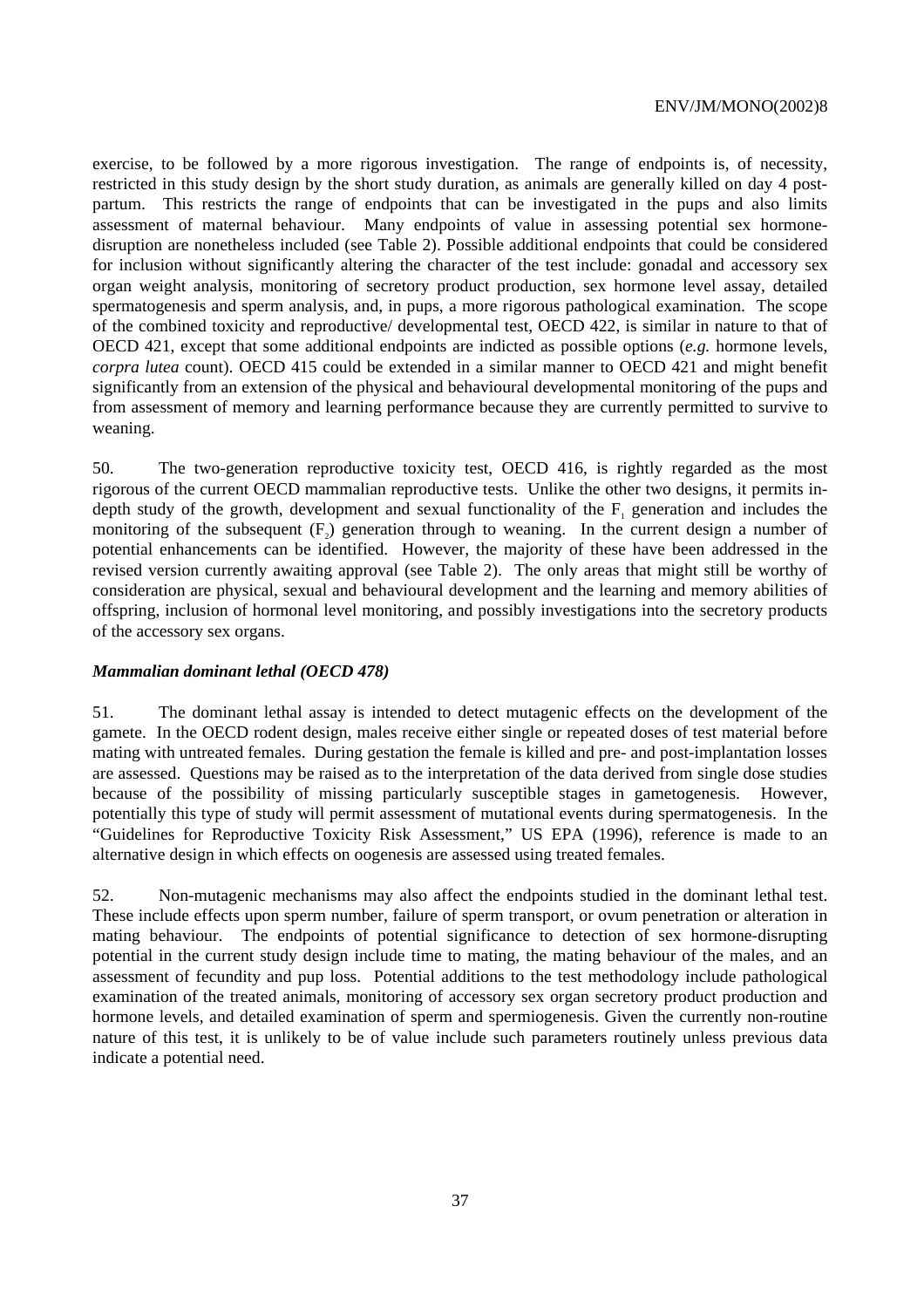# **2.3.2 Non-Mammalian Study Designs**

53. The majority of the current OECD biotic Guidelines call for a simple assessment of the acute to subchronic toxicity of a chemical in various classes of animals. The endpoints are limited to mortality and changes in gross appearance or behaviour. The fish acute and subchronic toxicity (OECD 203 and 204), avian dietary toxicity (OECD 205) and annelid acute toxicity (OECD 207) Guidelines are examples. It seems unlikely that additional endpoints could usefully be included in these designs, particularly as the animals used either are immature forms or may be too small for recommendation of routine inclusion of detailed physical examination for changes in reproductive organs or hormonal or other assays.

54. Existing OECD non-mammalian Guidelines that include endpoints of potential value in assessing sex hormone-disruptive action are thus limited to those detailed below. The ability of the tests to predict the sex hormone-disruptive potential of a chemical throughout an ecosystem is clearly open to question and will be discussed further later.

# *Avian reproductive function (OECD 206)*

55. In this test, birds are fed the test chemical for at least 20 weeks, during which egg laying activity is stimulated by control of photoperiod. Eggs are then artificially incubated and the young maintained and observed for a further 14 days. This method includes a wide range of endpoints of relevance to sex hormone-disruption. They include, for the adult: survival, condition and behaviour; rate of egg production and viability levels; egg shell thickness and number of cracked eggs; and gross pathology of the gonads and accessory sex organs. Possible additional endpoints that might be considered for inclusion are: organ weight analysis; histopathology examination of sex organs and tissues; and hormone assay. Endpoints assessed for the hatchlings are restricted to number and survival of young; condition; growth; and general behaviour. Possible enhancements include organ weight and pathological examination of the chicks. Although potentially revealing adverse effects in the offspring, the long-term maintenance of the young to permit assessment of their subsequent growth and behavioural and sexual development (including sex hormone levels) would constitute a significant change in the nature of the study because it would then become closer to the mammalian multigenerational protocols. This cannot currently be justified as a routine approach.

# *Fish early life stage (OECD 210)*

56. Effects of chemical exposure on the development of the early life stages of fish are investigated in this study design. A number of endpoints are used to assess these stages of development. It is considered unlikely that additional endpoints could be included without a significant extension of the duration and nature of the test to include the subsequent growth and development of the young.

# *Daphnid acute and reproductive function (OECD 202)*

57. This design includes an assessment of the effect of chemical exposure on daphnids over a period of at least two weeks. It assesses changes in mortality, behaviour and reproductive capacity over a number of generations and therefore will act as a screen for potential adverse hormonal or other toxic activities, although mechanistic information will not be provided.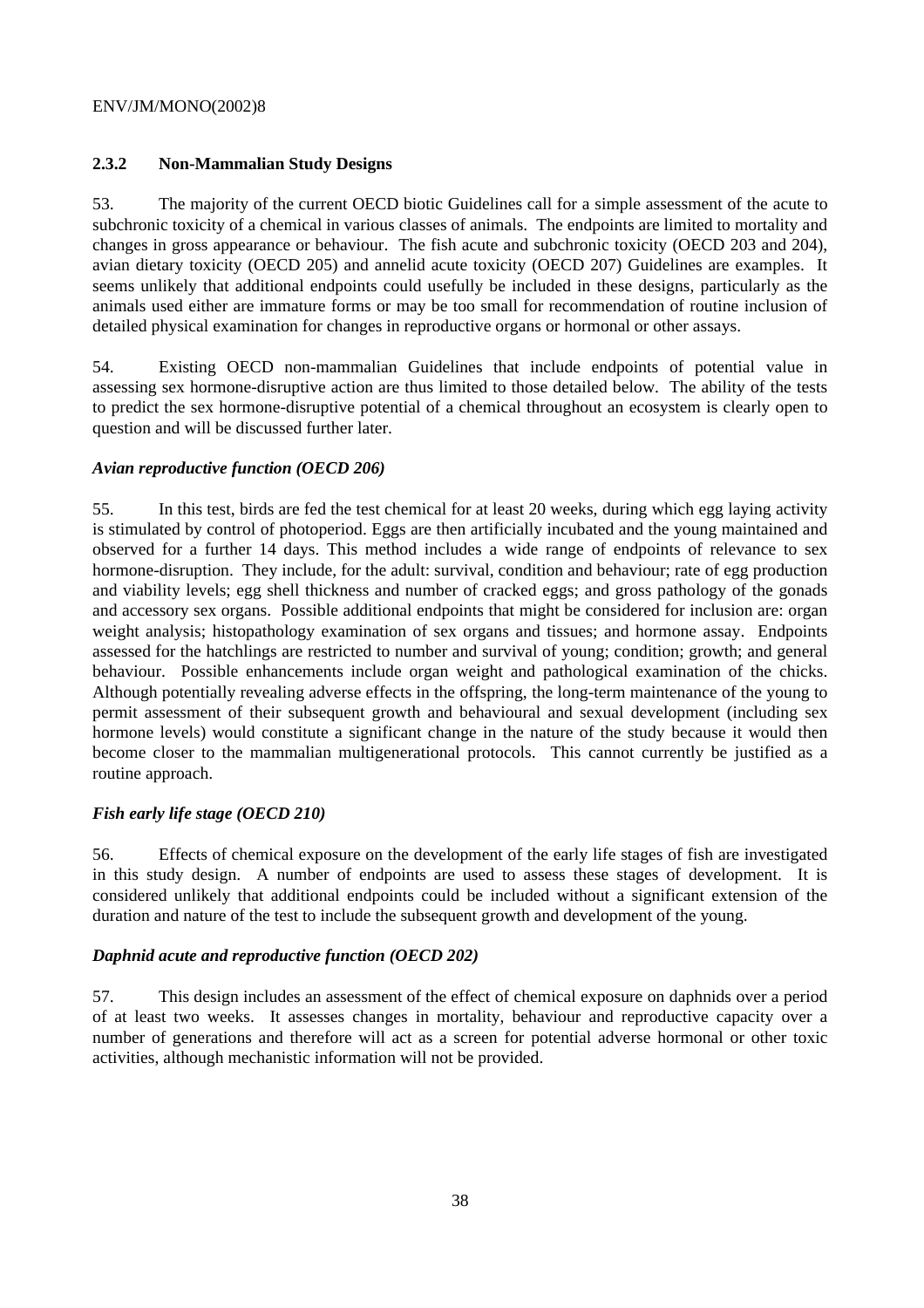# **2.4 POTENTIAL ENHANCEMENTS OF EXISTING OECD TEST GUIDELINES**

58. Several endpoints have been identified as worthy of consideration for inclusion in the existing OECD Test Guidelines. However, it is recommended that for each study type the relative benefit to be gained from inclusion of any possible addition first be established and that optimised sampling regimens and conditions be determined. Because it is likely to take some time to investigate these aspects for the full range of mammalian studies, it is recommended that attention first be focused on refining the subchronic test designs rather than those relating to chronic toxicity or the longer duration reproductive studies. This would improve as rapidly as possible the screening for endocrine disruptive activity of the largest number of chemicals, because subchronic tests would tend to be used on more chemicals. In addition, as the subchronic tests are generally conducted early in a chemical's development sequence, early detection of potential activity would enable appropriate modifications to be made to subsequent studies to assist in hazard evaluation.

### **2.4.1 Mammalian Species**

59. In summary, additional endpoints that could be considered for inclusion are:

### a) **Vaginal cytology**

This is known to be dependent upon the hormonal balance of the female and to respond rapidly to the administration of chemical possessing: for example, oestrogenic agonist or antagonist activity. Thus the inclusion of an assessment of oestrus cyclicity by examination of vaginal smears or washes offers a quick and easy way to measure the sex hormone status within the female and is of value in interpretating of other findings (for example, weight or pathological data for the female reproductive organs). Potentially this technique could also act as a simple initial marker of changing reproductive capacity with age in chronic studies.

### b) **Sperm development**

In some cases detailed assessment of spermatogenesis can offer significant insight into the functionality of the male testis, which can be affected by a variety of mechanisms including hormonal disturbance. However, as advised in the 1996 US EPA Guidelines for reproductive toxicity risk assessment, careful processing of the tissue is required to maximise the information obtained. Guidance on suitable techniques would therefore be necessary in the test methods. Similarly, sperm morphology, number or activity assessment could be of potential value. Samples can be obtained by ejaculation or from the vas deferens, epididymus or testis, depending on the species under consideration and the requirements. However, assessment and interpretation may be difficult and subject to variation. This area is still under development, with interest being shown in the development of computer-assisted semen analysis (CASA) systems to automate the analytical process. The daily sperm production (homogenisationresistant testicular sperm and total caudal sperm counts) in the young adult offspring has also been suggested as a sensitive marker (EC, 1997). Such approaches offer potential benefits, but it has been suggested (Jahn and Gunzel, 1997; Creasy, 1997) that pathological examination of the gonads may be preferable.

#### c) **Organ weight analysis and pathological examination**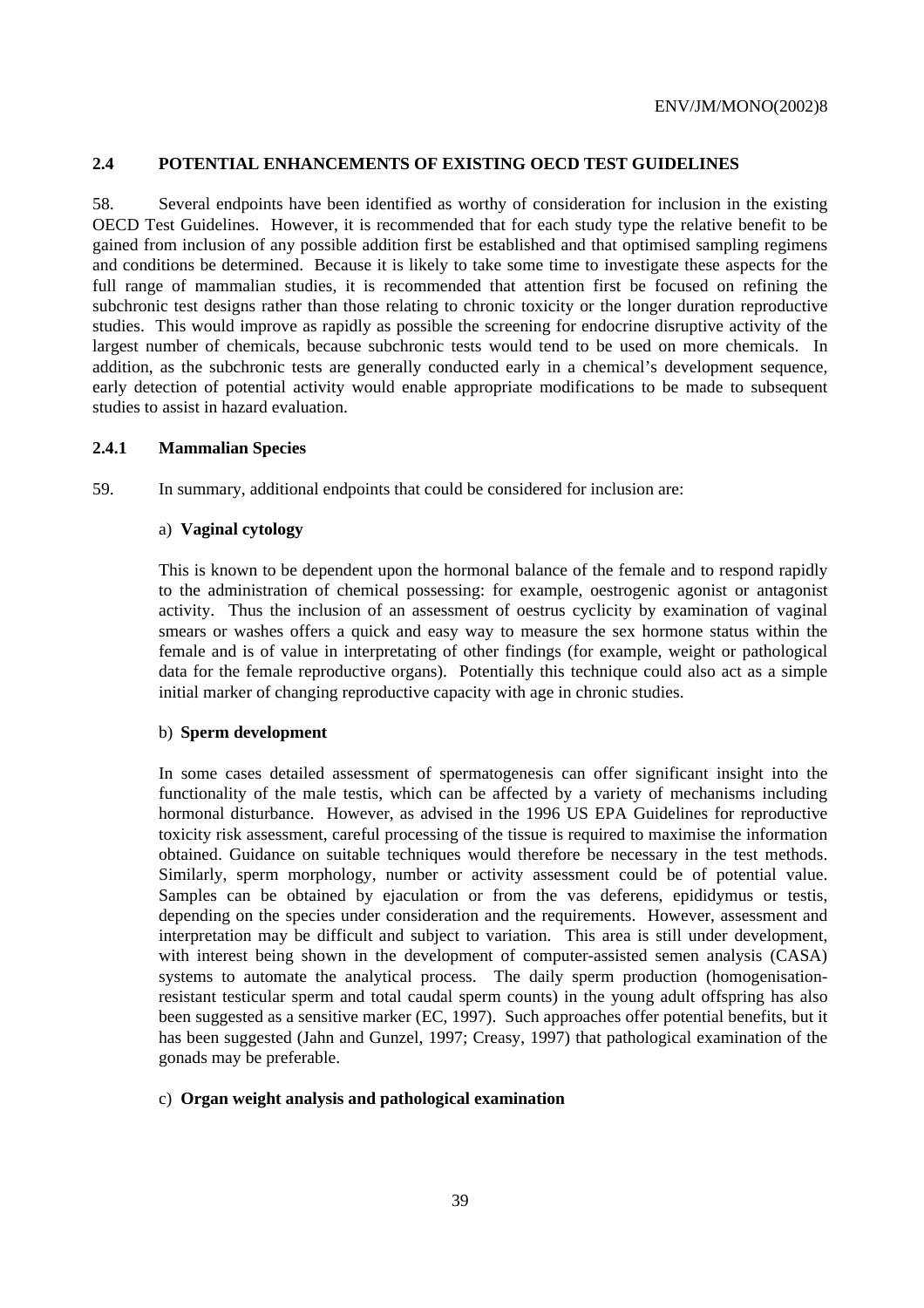Extending the existing provision for organ weight analysis of the gonads and accessory sex organs in parental animals and offspring may be useful. The weights of many of these organs are known to be very dependent on appropriate hormonal stimulation. Hence any change may be due to a disturbance in sex hormone homeostatic mechanisms, although other mechanisms could result in similar changes. Evidence of an effect would, however, only indicate the need for subsequent clarification of mode of action and significance. Similarly, greater use of gross and histopathological examination of reproductive organs may provide valuable information on the reproductive and hormonal status of an animal. It is considered that provision of guidance on optimal methods for the conduct of histological processing and examination of the sex organs may also assist in standardisation and improvement of assessments.

## d) **Hormonal monitoring**

Increasingly the technology exists to accurately assay blood hormone levels in a range of common laboratory species. A number of the existing Guidelines refer to the optional inclusion of hormonal assays, although there is no further clarification in the existing text and sex hormones are not specifically identified as of concern. Monitoring of sex hormones in animals may be of potential benefit in detecting a sex hormone-disrupting agent. However, it must be remembered that hormone levels are not static but show diurnal and other rhythms and vary with stage of development. Repeated, carefully controlled sampling protocols would therefore be required in order to establish whether there was a true effect. Indeed, it may be that measurement of multiple hormones and consideration of their relative ratios would be necessary to gain a full picture. The endocrine system is a highly complex homeostatic system, so that only transitory fluctuations may be seen in blood levels after initial exposure and these are then rapidly masked by compensatory changes. These compensatory changes, although not detectable from blood hormonal monitoring, may in time result in long-term harm to the animal.

### e) **Accessory sex organ products**

The products of the accessory sex organs play a key role in reproduction. An assessment of the functionality of these organs could prove of value. These aspects have not been widely addressed in toxicological assessments to date, but should be considered for possible future development and validation.

### f) **Behavioural modification**

Stress should be placed on monitoring the mating behaviour of treated animals and, where appropriate, that of their offspring because subtle changes in such behaviour patterns arising from chemical toxicity could have profound consequences. Similarly, the pattern of maternal behaviour will be a key factor in the survival, growth and socialisation of any offspring. Consideration should be given to developing and validating standardised, robust assessment techniques. Subtle effects of chemicals can also be shown by assessment of the learning and memory functions of offspring exposed *in utero* or postnatally.

### g) **Physical development**

The physical development of offspring of exposed parents is a sensitive marker for adverse effects of a chemical. As previously noted with reference to parental animals, gonadal and accessory sex organ weight recording can provide valuable information, whilst a number of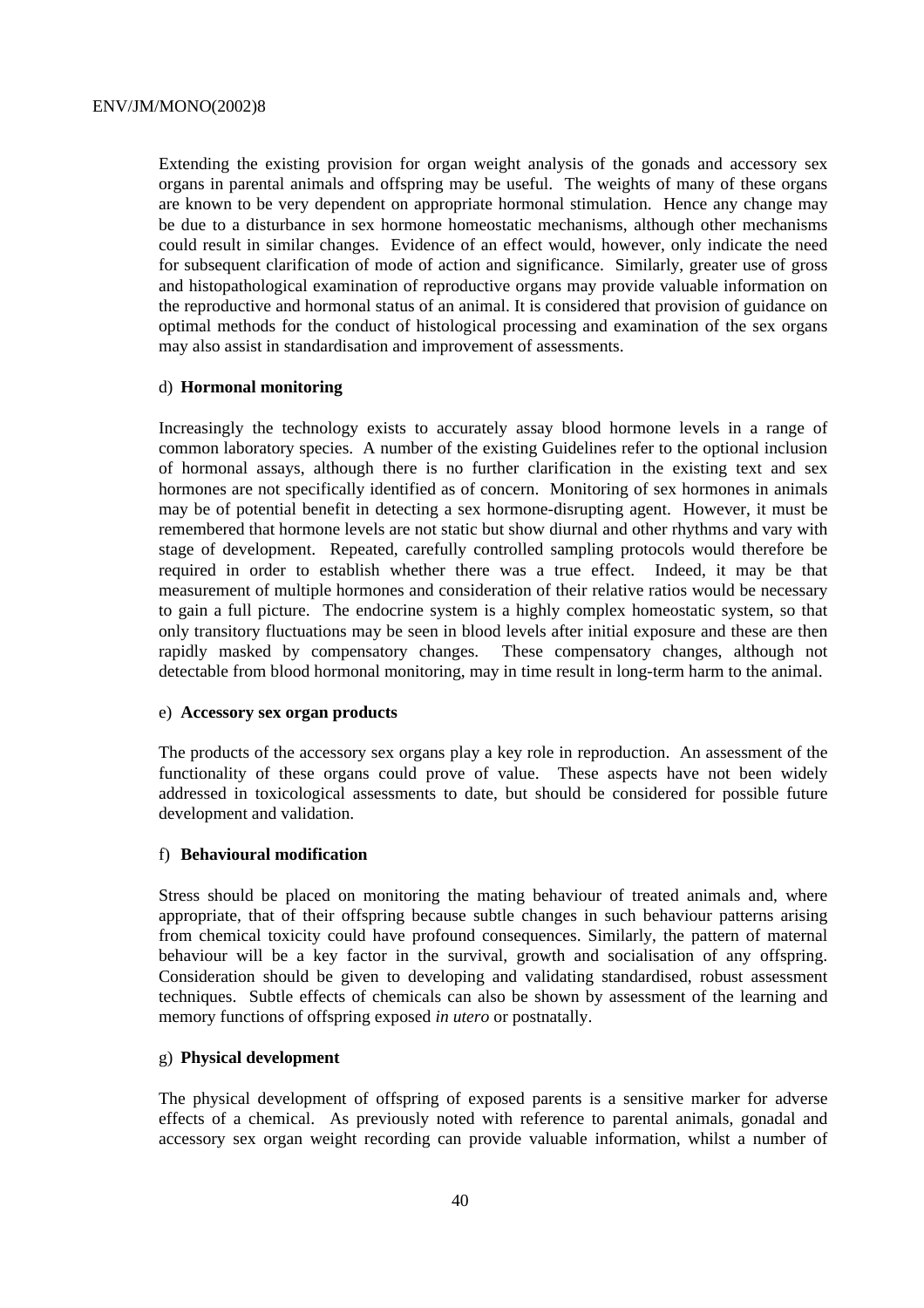other endpoints relating to sexual development have been well established in a variety of regulatory guidelines and in the scientific literature. These include, in males, day of preputial separation and nipple development, and, in females, day of vaginal opening, onset of oestrus, and regularity of oestrus cycling. A number of other markers are also available, including intersex, other genital abnormalities, anogenital distance at birth, and, potentially, the size of the pre-optic region of the brain.

# **2.4.2 Non-Mammalian Species**

60. The scope of the current OECD Test Guidelines for non-mammalian wildlife species is very limited. In particular, clear reproductive endpoints are only assessed in daphnids and avian studies and, to a more limited extent, in the fish early life stage test. Given the variations in endocrine system and reproductive strategy found in different taxa, it can be appreciated that the current range of studies is inadequate to assess a chemical's potential ecological hazard. There is thus an urgent need to extend testing to cover a wider range of species and endpoints to improve predictivity. Possible additions to the current test models have nonetheless been identified, including the increased application of organ weight analysis, pathological examination of the sex and accessory sex hormones, and blood hormone assays. In addition, it is generally accepted that, for a chemical showing toxic potential, detailed information on its fate (including the potential for bioaccumulation in offspring and, in the case of mammals, in milk) is of great value in assessing the potential risk posed by exposure. Clearly, provision of such information would be of particular relevance where chemicals are suspected of having sex hormone-disrupting activity.

61. This review has identified possible modifications to the existing OECD Test Guidelines that could enhance their ability to detect endocrine-disrupting activity (Annex 1). Particularly in the case of the short-duration test designs, which might be useful as early screens, consideration should first be given to assessing the relative benefit of including additional endpoints in the existing guidelines as opposed to introducing simple "stand alone" tests focusing solely on the detection of sex hormone-disrupting activity. In any case, before additional endpoints are adopted, their ability to detect endocrine effects should be ranked, so as to determine which offer the greatest benefit..

62. Some other OECD Test Guidelines are in early draft form, *i.e*. still under development. These are:

- OECD 211: *Daphnia magna* reproduction test;
- OECD 212: Fish, short-term toxicity test on embryo and sac-fry stages; and
- OECD fish, juvenile growth test (in development).

63. Test Guideline 211 is intended to improve upon the output from the OECD 202 daphnid reproduction test. Possible additional endpoints that could be considered during test development are limited to monitoring of parents for abnormal behaviour/appearance, perhaps including an option to extend monitoring of reproductive performance to subsequent generations. Both fish tests focus on particular stages of development. Draft OECD 212 is intended to act as a bridge between lethal and sublethal tests, to act as a screen before a full early life stage test (OECD 210), or to be used on species where husbandry techniques are insufficiently developed to allow prolonged maintenance. Given these intended roles and the range of endpoints already included in the draft, it is unlikely that further additions are warranted. The juvenile development test is intended to provide information on the effects of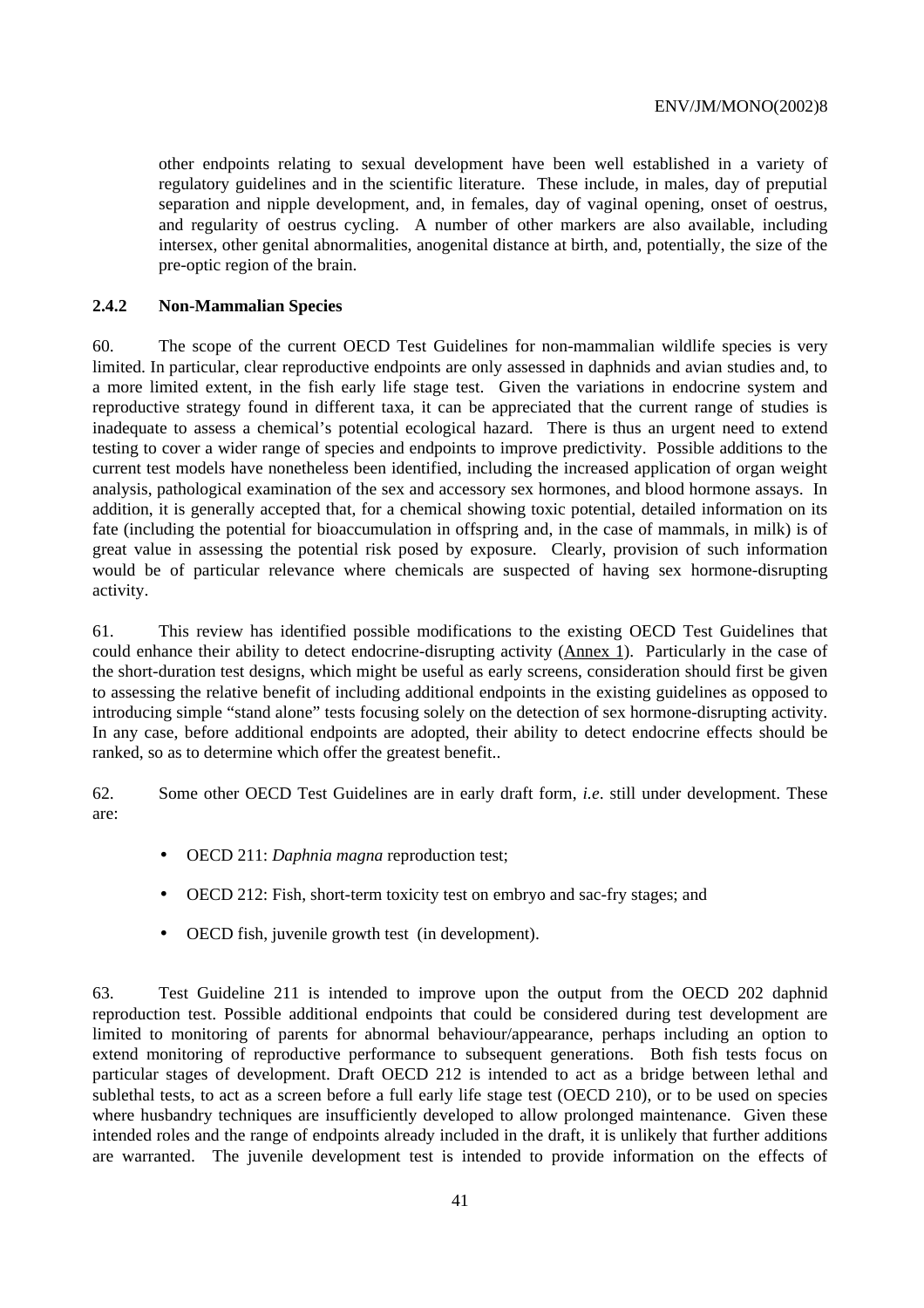prolonged exposure to chemicals (28 days) on juvenile animals with, as currently conceived, only growth (using weight) and gross appearance/behaviour being monitored. Within these limitations, it is considered unlikely that minor modifications to the design would provide information of relevance to assessing sex hormone-disruption.

## *Other existing tests*

64. Consideration should also be given to reviewing existing test designs developed elsewhere than in the OECD, because these may include or suggest approaches of potential value. Examples include the fish partial and whole life models of the US EPA and the designs arising from the International Conference on Harmonisation of Technical Requirements for Registration of Pharmaceuticals for Human Use (ICH) and the EMWAT report (Tattersfied *et al.*, 1997). The reader is also referred to the European Centre for Ecotoxicology and Toxicology of Chemicals Compendium of Test Methods (ECETOC, 1996), which reviewed several non-OECD regulatory methods and endpoints (see Table 3). However, as mentioned later, it is apparent that development of novel tests will be necessary to provide sufficient coverage of the range of endocrine and reproductive systems found in different taxa.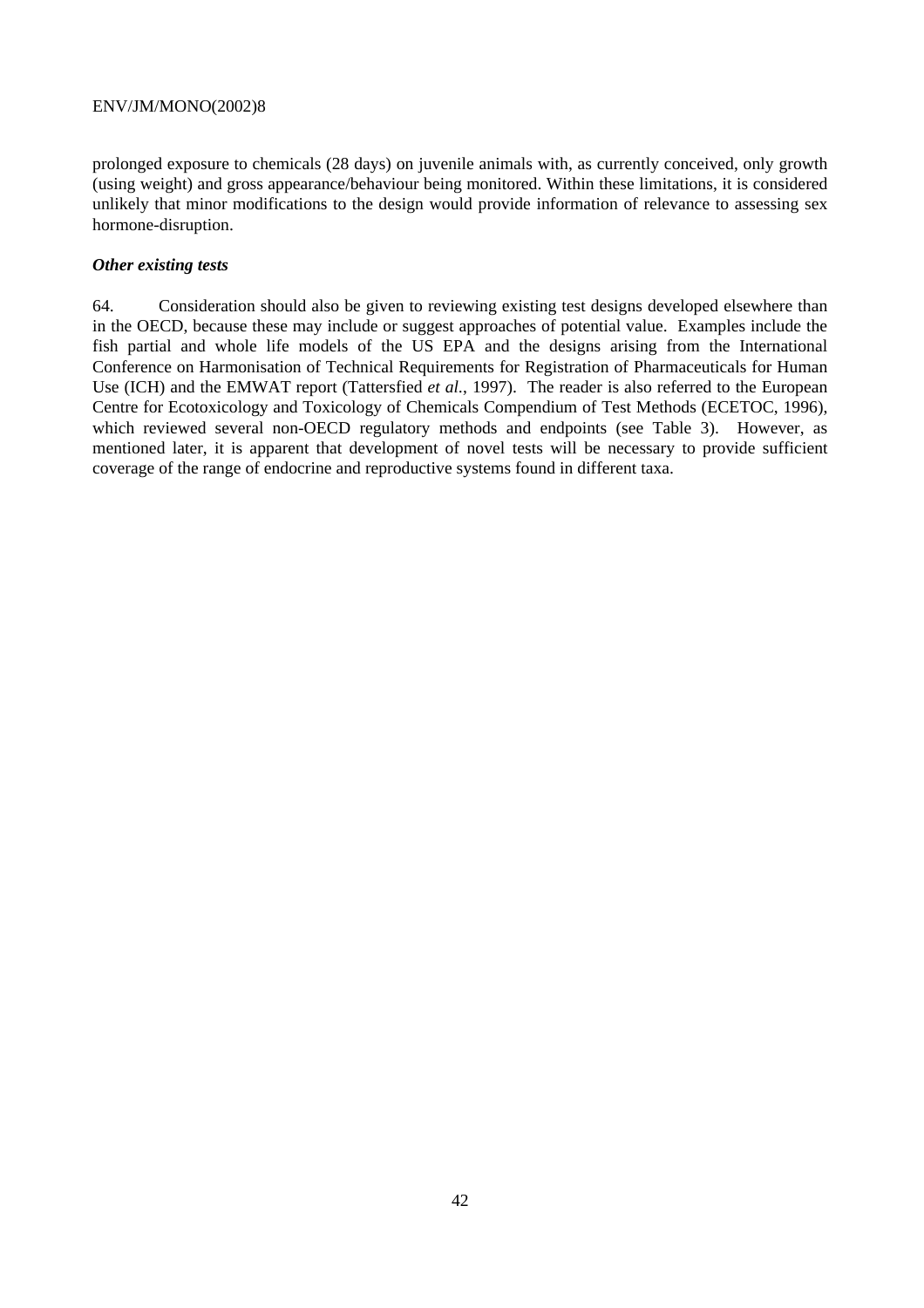# **Table 3**

## **Study types included in ECETOC, 1996**

| <b>Study type</b>               | <b>Regulatory body</b> | <b>Animals used</b>    |
|---------------------------------|------------------------|------------------------|
| Subchronic toxicity             |                        | Rats, mice, dogs       |
| Chronic toxicity                | EPA, JMAFF, OECD       | Rats, mice, dogs       |
| Multigeneration reproduction    | EPA, FDA, JMAFF, OECD  | Rats, mice             |
| And/or continuous breeding      |                        |                        |
| Reproductive and developmental  | <b>ICH</b>             | Rats, mice, rabbit     |
| toxicity                        |                        |                        |
| Prenatal developmental toxicity | EPA, FDA, JMAFF, OECD  | Rats, mice, rabbit     |
| Reproduction/developmental      | OECD <sub>421</sub>    | Rats                   |
| toxicity screen                 |                        |                        |
| Combined repeated dose toxicity | Draft OECD 422         | Rats                   |
| with reproduction/developmental |                        |                        |
| toxicity screen                 |                        |                        |
| Dominant lethal test            | EPA, OECD              | Rats, mice             |
| Early life stage                | OECD <sub>210</sub>    | Fish                   |
| Partial chronic test            | EPA                    | Fish                   |
| Full lifecycle                  | <b>EPA</b>             | Fish                   |
| Invertebrate reproduction       | ASTM, OECD             | Daphnids, chironomids, |
|                                 |                        | mysid shrimps and      |
|                                 |                        | annelids               |
| Avian reproductive study        | EPA, OECD              | Mallard duck, quail    |

ASTM American Society for Testing and Materials

EPA US Environmental Protection Agency

FDA US Food and Drug Administration<br>ICH International Congress on Harmoni

International Congress on Harmonisation

JMAFF Japanese Ministry of Agriculture, Forestry and Fisheries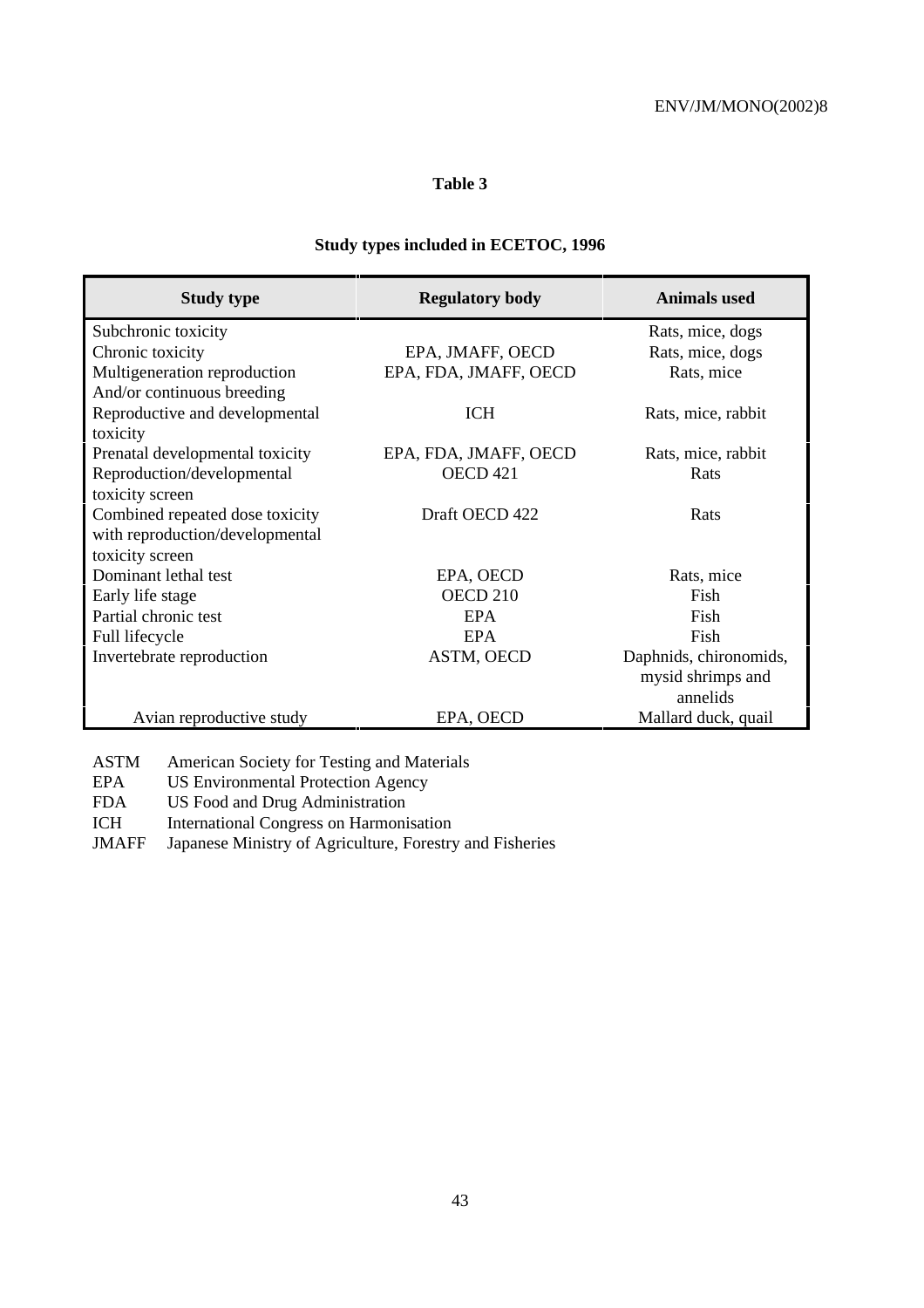# **3. CRITICAL ASSESSMENT OF NON-REGULATORY TEST METHODS**

# **3.1 INTRODUCTION**

65. Non-regulatory test methods of potential relevance to sex hormone-disruption were identified by literature searches in a number of databases (Medline, Toxline, Embase, Biosis, CA Search, Pascal, Environline, Pollution Abstracts and CAB Abstracts). The structured searches were completed in August 1996, using the terms detailed below. However, additional papers were used which had been referenced in the papers found in the original search, suggested by reviewers of the draft version of this report, or identified from other sources.

# **Literature search terms**

Use of :

(O)estrogenic, androgenic, anti(o)estrogenic, antiandrogenic, (o)estrogen-agonist, (o)estrogen-antagonist, androgen-agonist or androgen-antagonist

In same sentence as:  $Response(s)$ , activit(y/ies), effect(s), properties or potenc(y/ies)

with reference also mentioning: test, assay, bioassay, screen, radioimmunoassay, immunoassay, biomarker or biological marker

66. The test methods identified are described in detail in Annex. They have been assessed amd compared based upon a number of criteria, including:

- relevance of method and endpoints to sex hormone-disruption *(<i>i.e.* scientific basis in light of known mechanisms);
- reported specificity, sensitivity and consistency of test;
- reported number and type of chemicals tested;
- development/validation status of method;
- number of workers reporting on the test model;
- test duration and complexity, staff/equipment requirements and cost implications;
- patent status of test method; and
- for *in vivo* tests, numbers and types of animals required.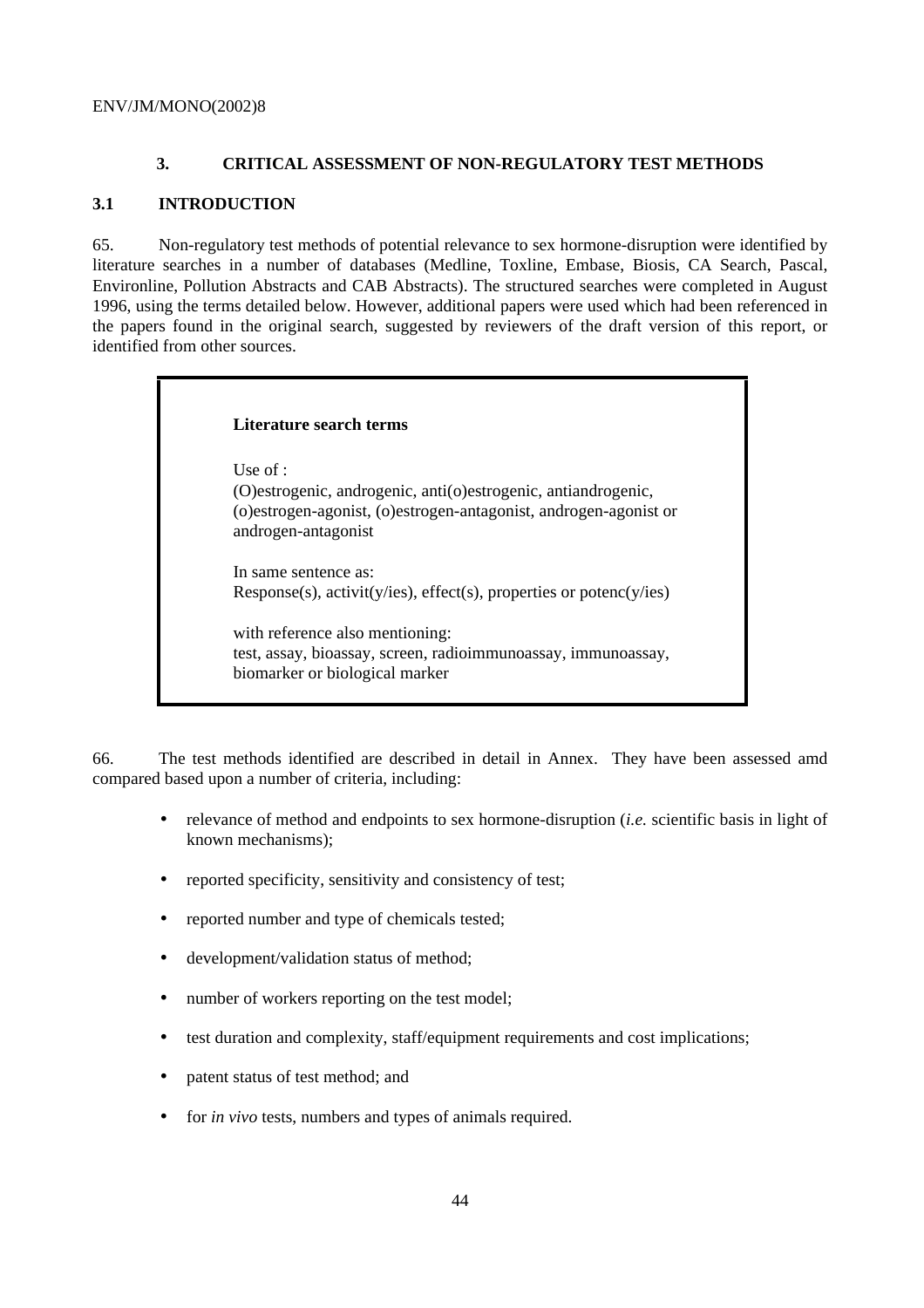67. The results of the critical assessment are summarised below. For convenience, these are grouped under the following categories:

- *In vivo* models relevant to assessment of potential toxicity to humans.
- *In vitro* models relevant to assessment of potential toxicity to humans.
- In vivo models relevant to assessment of effects on wildlife.
- In vitro models relevant to assessment of effects on wildlife.

68. Only tests considered of little or no relevance to humans were included in the "wildlife" categories. However a number of the tests in the "human-relevant" category could also be predictive of effects in mammalian or vertebrate wildlife species.

# **3.2. Relevant in vivo methods for potential effects in humans**

# **3.2.1 Non-Specific Tests**

# *Rodent Teratology Screen*

69. Chernoff and Kavlock (1982) proposed the adoption of an abbreviated *in vivo* teratology study protocol as an initial screening tool to assess teratogenic potential. In this assay, pregnant mice were only dosed on days 8 to 12 of pregnancy and were then maintained and permitted to give birth. The endpoints assessed were restricted to pup number and weight on days 1 and 3 after birth. As a validation exercise, over 25 chemicals with widely differing structures and activities were investigated. The presence or absence of teratogenicity had previously been investigated in regulatory-compliant teratogenicity studies on the chemicals.

70. The result reported indicated a reasonable degree of predictivity of teratogenic potential by the screen when compared to the reference studies. However, the assay proposed had very restrictive endpoints and used a main study with large groups (24 to 30 dams/group). Considering the numbers of animals required, the extensive study duration (several weeks), the limited and non-specific endpoints and the lack of corroborative data from other laboratories, the use of this model is questionable. Certainly it does not constitute a suitable screen for sex hormone-disruptive activity. Should a rapid teratogenicity screen be needed for use in the selection or prioritisation of chemicals, it would be more appropriate to develop an *in vitro* fetal incubation model because this would be likely to prove more efficient in terms of time, cost and use of animals.

# *Rodent Pregnancy Maintenance Tests*

71. Phillips et al. (1990) and Kunhnz and Beier (1994) used similar methods to study the effects of progesterone, norethindrone, ethynyl oestradiol, norgestimate and levonorgesterol on the ability of ovariectomised rats to maintain pregnancy. The basic method involves ovariectomy of pregnant females followed by administration of the test chemical and assessment the chemical's ability to maintain pregnancy. As such it constitutes a method for identifying progestational activity.

72. The data presented indicated that the method was generally effective. However, there are concerns about dosage responsiveness, with levels of pregnancy maintenance possibly being inhibited at high dosages of some of the chemicals. Thus, when used as a screen with little information available on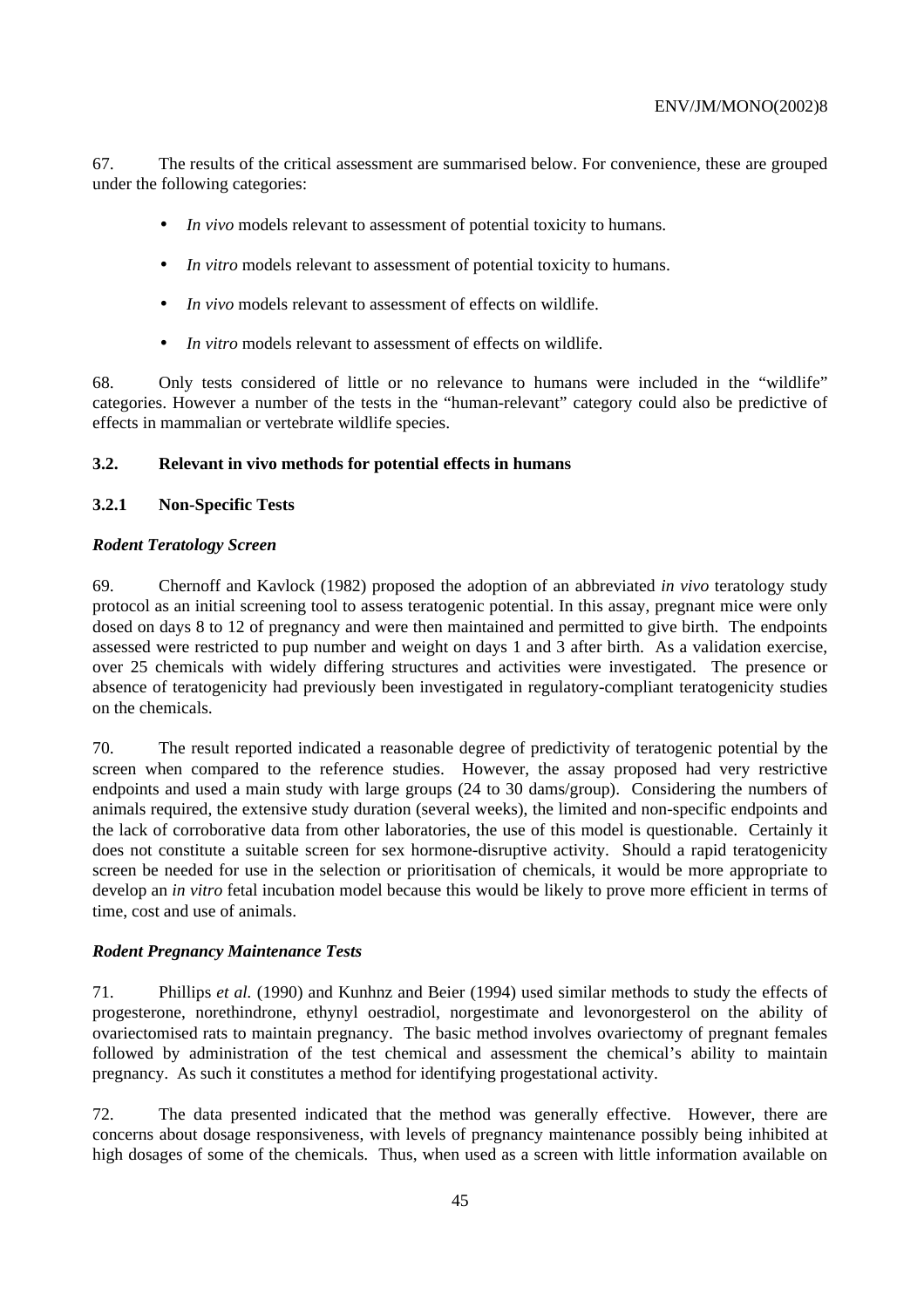which to base dosages, it is possible that the outcome could be misinterpreted depending on the dosages used. Given these concerns, and the requirement for surgery, the adoption of this test model as a routine initial screen cannot be supported.

## *Rat Implantation Assay*

73. Work by Dahr and Mattu (1995) on two potential contraceptive agents involved assessing their anti-implantation activity in rats. Females were treated from shortly after mating, and implantation sites counted on day 11 of pregnancy. The endpoint is very restricted, but could be influenced by several mechanisms of chemical action. Given that significantly more information is generated by current teratology protocols, no further consideration of this test is warranted.

# *Rodent Vaginal Assay*

74. A modified version of a rodent vaginal assay (see below) was proposed by Deckers and Schuurs (1989) to detect aromatase inhibition. This model was based upon treating hypophysectomised rats with an oestrogen precursor and monitoring the resultant changes in vaginal cytology when chemicals suspected of having aromatase-inhibiting activity were co-administered. Any inhibitory action would block production of oestrogen from its precursor and thereby prevent changes in vaginal cytology.

75. The ability of this hypophysectomised rat model to detect aromatase inhibition was established using a small number of chemicals, but the method is open to several criticisms. The surgical preparation of animals may be criticised as technically demanding and stressful, and could result in modifications to normal physiology and metabolic profile which could impact upon data interpretation. An alternative chemical hypophysectomy process addresses in part the technical and stress reservations, but the problems inherent in the maintenance of hypophysectomised animals still exist. In addition, the test system has only been used for a limited number of chemicals and has not been widely validated. Given the restricted endpoint and questions on reproducibility, predictability and practicality, it is not considered suitable for use in a routine screening battery. The model's potential for use in detailed mechanistic investigations is, however, recognised.

# *Rodent Behavioural Modification*

76. Because of the close relationship to the mouse fetal exposure model the studies on mating behaviour in adult hamsters and rats are assessed below under oestrogen-related tests.

# **3.2.2 Oestrogen-Related Tests**

### *Ovariectomised Primate Models*

77. Models were developed by Schane *et al.* (1972) and Paliwal *et al.* (1992) in which oestrogenic agonistic and antagonistic activities were assessed using ovariectomised rhesus monkeys. The endpoints used to assess the activity of a number of oestrogens, including oestradiol, in the Schane *et al.* model were perianal sexual-skin colour and the onset of menstrual-like bleeding following treatment withdrawal. Paliwal *et al.* used a similar animal model to study the effects of two oestrogen antagonists on fallopian tube proteins.

78. The use of a non-human primate would be anticipated to facilitate extrapolation to humans. The method of Schane *et al.* provides simple endpoints and the possibility to re-use animals, whilst the Paliwal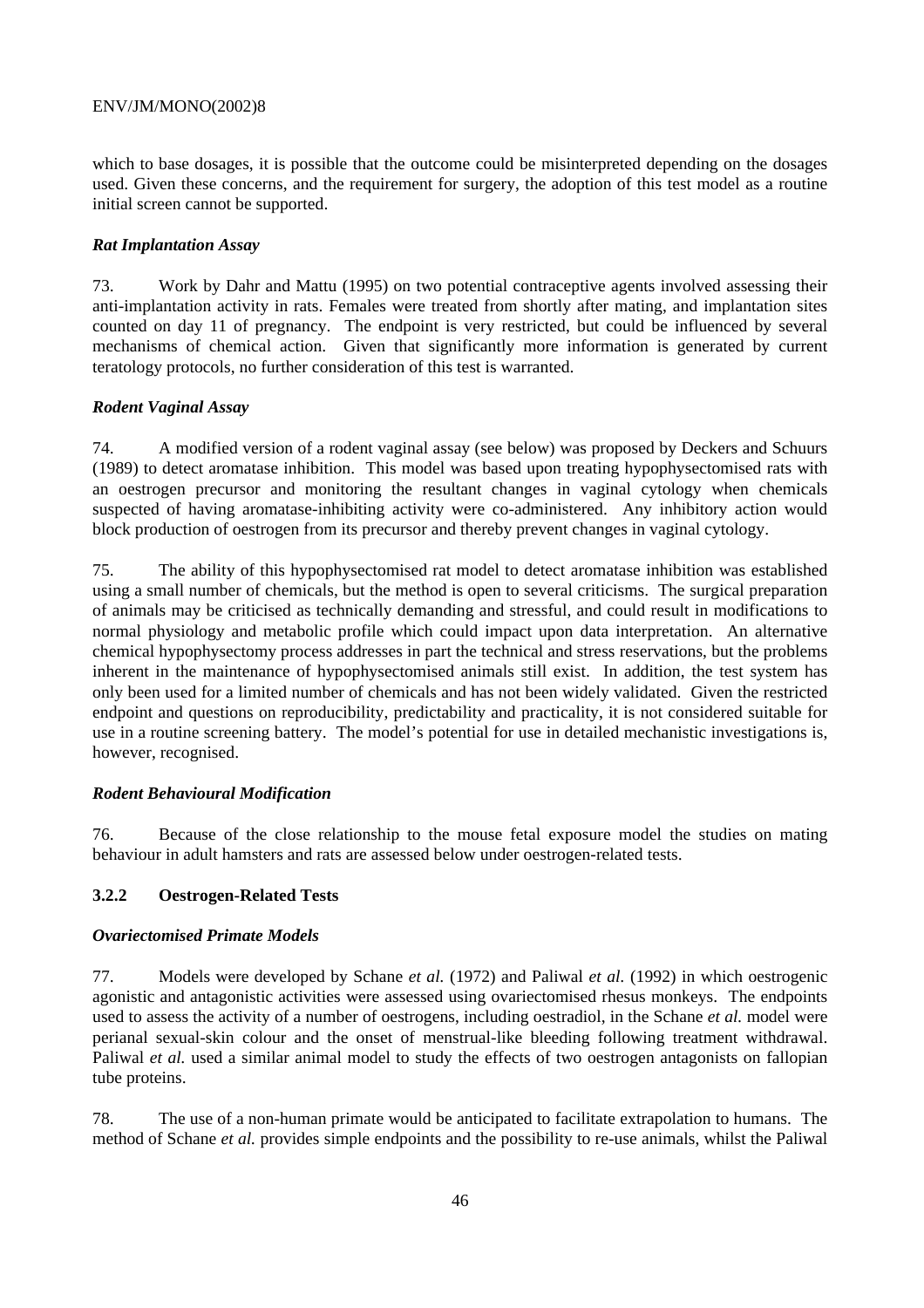*et al.* model was more complex and had less clearly defined endpoints. Both protocols would, however, require extensive testing against a wide range of chemicals. In particular, it would be necessary to assess the sensitivity to chemicals with only low oestrogenic potential and the response to others with known potential to disrupt other, associated hormonal systems. Nonetheless, it must be recognised that in many countries the use of primates is severely restricted because of ethical and legal constraints, particularly where surgical preparation is required. Financial and logistical aspects may also restrict their availability. Given that suitable alternative systems exist, it is impractical to consider the use of such a model as a routine screening test.

79. As an aside, should it prove essential to study aspects of a specific chemical's interaction with the oestrogen system in a non-human primate, the availability and expense of the rhesus monkey is itself problematic. Under such circumstances, it may be advisable to consider establishing a model based upon a more readily available non-human primate.

# *Rodent Uterine Assays*

80. The rodent uterotrophic models, and the rodent vaginotrophic response, have been widely used over many decades as bioassays for a wide range of oestrogenic and anti-oestrogenic agents. With this popularity has come considerable diversity in study design and endpoints used, such that for both the uterotrophic and vaginotrophic models there cannot at present be said to be a definitive and generally accepted protocol design.

81. Both rats and mice have been widely used in the uterotrophic model. There is little evidence of significant differences in overall sensitivity between the two animals although the effects of a particular chemical have been shown to vary between different species. The mouse may possibly offer a high degree of sensitivity and is easier to handle and more economical to maintain. However, the rat is the animal most widely used in routine regulatory toxicology and more information may therefore be expected to be available on dosimetry, pharmacokinetic, pharmacodynamic and toxicity aspects. This would be expected to assist in dosage selection and in interpreting the significance of findings. Overall, it is considered that the rat would be preferred as the default rodent for this assay. The work of Phillips *et al.,* 1990 suggests that the rabbit may be a suitable non-rodent model in those instances where rodents prove unsuitable.

82. As previously discussed, there has been considerable divergence in the protocols used. Some models involve testing immature animals that have not yet begun natural oestrus cycling. This approach has the disadvantage of requiring tight control of the schedule for using a given batch of animals. Other models, including the test battery approach of O'Connor *et al.* (1996), have used pre-study ovariectomy to overcome this time limitation and to ensure a consistent response by the animals. Clearly, ovariectomy involves some additional effort and cost and necessitates the development of appropriate surgical expertise (this is likely to be particularly evident in the case of mice). The surgery also represents some additional stress to the animals. In a review of the structure-activity relationships of oestrogens, Jordan *et al.* (1985) considered the available test methods for estimation of oestrogenicity. They considered that, for *in vivo* uterine growth models, ovariectomy of animals has proved an unnecessary precaution given the consistent responsiveness found with immature animals. In view of these differing opinions, inclusion of ovariectomy in an initial screening model is open to question.

83. Several endpoints have been used in the various test designs. The majority of studies have included uterine weight as a major endpoint. However, even here there is considerable divergence in the exact definition: for example, inclusion/exclusion of intra-uterine fluid, wet or dry weights, percentage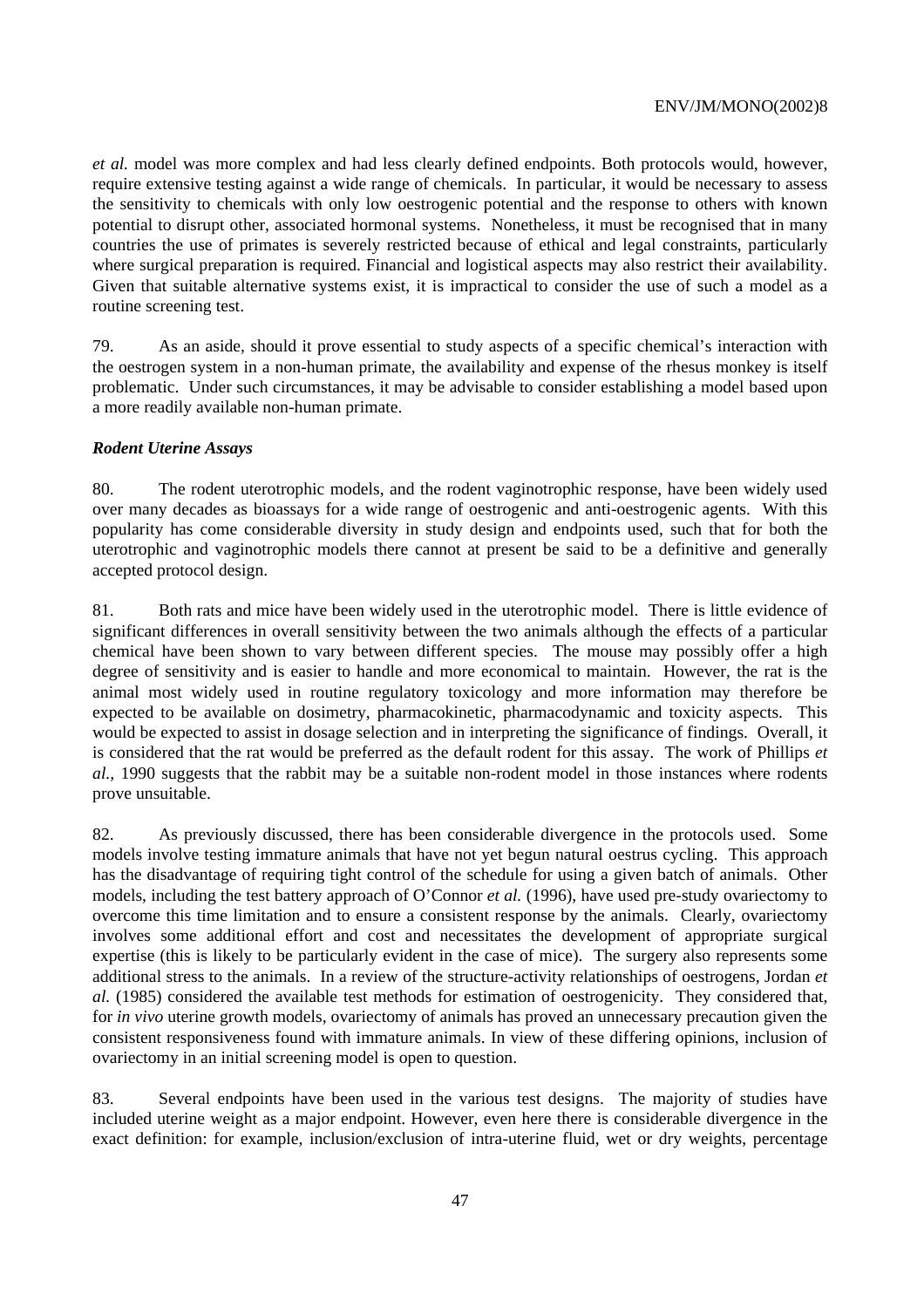water, and absolute or bodyweight-relative values have all been used. Overall, it appears that absolute wet weights generally give acceptable results, although there may be a case for data to be expressed as bodyweight-relative values to overcome potential problems in data interpretation where differences in growth performance occur due to overt toxicity or reduced food intake. Potential problems with the use of simple uterine weight data relate to the observation that there is a biphasic pattern of uterine growth. These phases represent different physiological effects (fluid imbibition versus actual tissue growth). There is also evidence that very high dosages of some xenobiotics may reduce the magnitude of any effects seen (*e.g.* Hisaw, 1959). Indeed, the differences in time course of these different physiological processes are reflected in the schedules adopted, which vary from a single administration followed by recording of uterine weights six hours later (Astwood, 1938) to a dietary administration design in which animals receive treated diet for up to one week (Thigpen *et al.*, 1987a, b, c). Many studies appear to have adopted a three-day treatment period with humane killing on the fourth day of study.

84. Several workers have used other endpoints to monitor uterine growth. These include uterine mitotic rate, histopathological structural changes, uterine DNA and RNA levels, receptor binding, and protein, cyclicGMP or glycogen content. In addition, peroxidase and ornithine decarboxylase activities and oestrogenic and progesterone receptor levels have all been used as alternative endpoints. Sheehan and Branham (1987) suggested that the effects on ornithine decarboxylase activity could represent a separate mechanism to the normal uterotrophic response. In addition, lactoferrin has been identified as an oestrogen inducible protein in the ovariectomised mouse, with elevation of both the protein itself and its mRNA having been quantified following *in vivo* exposure to oestrogens. Indeed, in a review by Teng (1995) this was seen as a sensitive marker possibly suitable for use in detecting environmentally present oestrogenic chemicals and in defining the effects of dose and duration of exposure. This author also pointed out that the lactoferrin model offers the possibility of studying cross-communication between the steroid receptor and the protein kinase pathways. However, this response has only been investigated in a limited number of situations. The role and significance of lactoferrin in the animal is at present unclear, and the influence of other signalling pathways on its production is largely unknown, although epidermal growth factor stimulation has also been shown to elicit production of this protein.

85. The paper of O'Connor *et al.* (1996) is of particular value in assessing the specificity, sensitivity and reliability of several uterine endpoints and their inter-relationships. Although these authors considered that a wide range of endpoints was essential to ensure the identification and characterisation of a chemical's activity and to avoid false positives or negatives, it may be argued that multiplicity of endpoints is likely to result in difficulties in the interpretating the significance of the different positive/negative combinations possible for the various endpoints. In terms of the development of an initial screening method, the use of such a complex test battery would be a questionable use of scarce resources. The majority of the biochemically oriented endpoints reviewed were complex and technically demanding in nature, even in some cases requiring surgery on the animals to implant osmotic pump devices, whilst other endpoints (such as the morphometric analyses) may employ specialised equipment such as image-analysers. Thus, although such a complex test battery is likely to be of great use in the elucidation of the mechanisms of action of a test chemical, the economics of adopting complicated test protocols with multiple endpoints, as a first-level screening tool is not supportable.

86. Overall, there appears to be a strong case for establishing and validating a definitive study design based on the measurement of uterine weight changes in the rat. Efforts should be directed to defining the most sensitive treatment and sampling regimen, using a spectrum of reference chemicals. The question of the preferential use of ovariectomised or immature animals should also be resolved.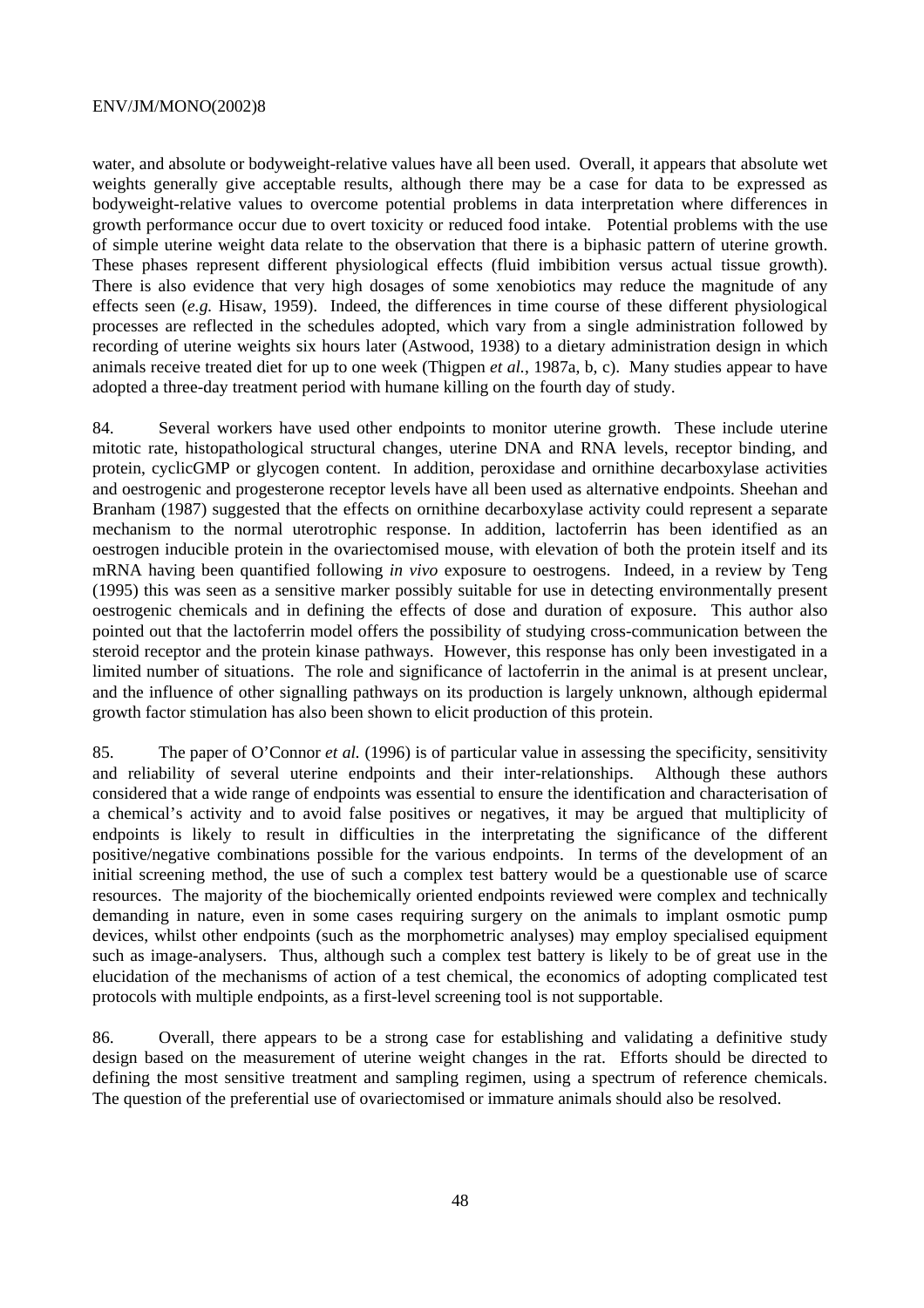## *Rodent Endometriosis Assay*

87. The role of oestrogens in the development and maintenance of endometriosis in women is well recognised. Non-human primate models have been developed but are of course expensive and subject to many problems including ethical and legal constraints and animal availability. A number of workers have successfully established rodent models as suitable for investigating this disease condition. Evidence is also available that such models are capable of responding to a range of chemicals of known endocrine disrupting activity, with either grossly or histologically observable morphological changes or with alterations in hormone receptor profiles.

88. Hening *et al.* (1988) modified a rodent endometriosis model developed by Vernon and Wilson (1985) to permit study of chemical effects on endometrial tissue growth in mature rats. The Hening model involved the initial ablation of a uterine horn with implantation of endometrial sections within the abdomen, followed by subsequent ovariectomy and treatment with the test chemical. After a period of treatment, explants were examined for size and appearance and subsequently histopathology and receptor levels were determined. A similar approach was adopted by Cummings and Metcalf (1995) for mice.

89. Theoretically, these methods could be used as screens for either oestrogenic or anti-oestrogenic activity depending on the study design, because these workers established that the endometrial explants were highly sensitive to oestrogenic stimulation. It would, however, be necessary to define which of the various endpoints was most relevant. In addition, the effect of only a small number of chemicals of known activities have been investigated using these models, so that extension to include a wide range of model (reference) chemicals would be required as part of any validation exercise.

90. Adoption of such a model for routine screening purposes would not be without significant problems, including: the relatively long study duration (several weeks); definition and interpretation of endpoints; the limited historical data; and the need to perform repeated surgery on the animals (which, in the case of the mouse, was seen as technically demanding and prone to loss of animals). These methods are certainly of value in investigating the disease condition, endometriosis, where the ability to use both rats and mice offers a tool to permit study of immunological influences. In addition, the models could on occasion prove useful in assisting in the elucidation of mechanisms of action of chemicals shown to be endocrinologically active by simpler initial screening tests. The complex nature of the test, the long study period and the requirement for repeated surgery does, however, preclude its use as a routine screening model for oestrogenic activity.

### *Rodent Vaginal Assays*

91. The responsiveness of the rodent vagina to oestrogenic stimulation is very well established, having been consistently used as a marker for this activity since the early part of the 20th century. High sensitivity and specificity have been shown in both rats and mice, whilst in most models excellent doseresponse relationships have been established. The mouse is smaller and cheaper to maintain, but the rat is generally recognised as the more robust experimental model. In addition, the majority of general and reproductive toxicology data, together with metabolic and pharmacological information on a chemical, will be derived from studies in the rat. The use of that animal can therefore be considered to have clear benefits over use of the mouse.

92. Jones and Edgren (1973) referred to work indicating that rodent uterine weight increase was a generally accepted measure of oestrogenic activity for a chemical. There is some indication that the uterus may even be the more sensitive assay, but it has also been shown to respond to other agents not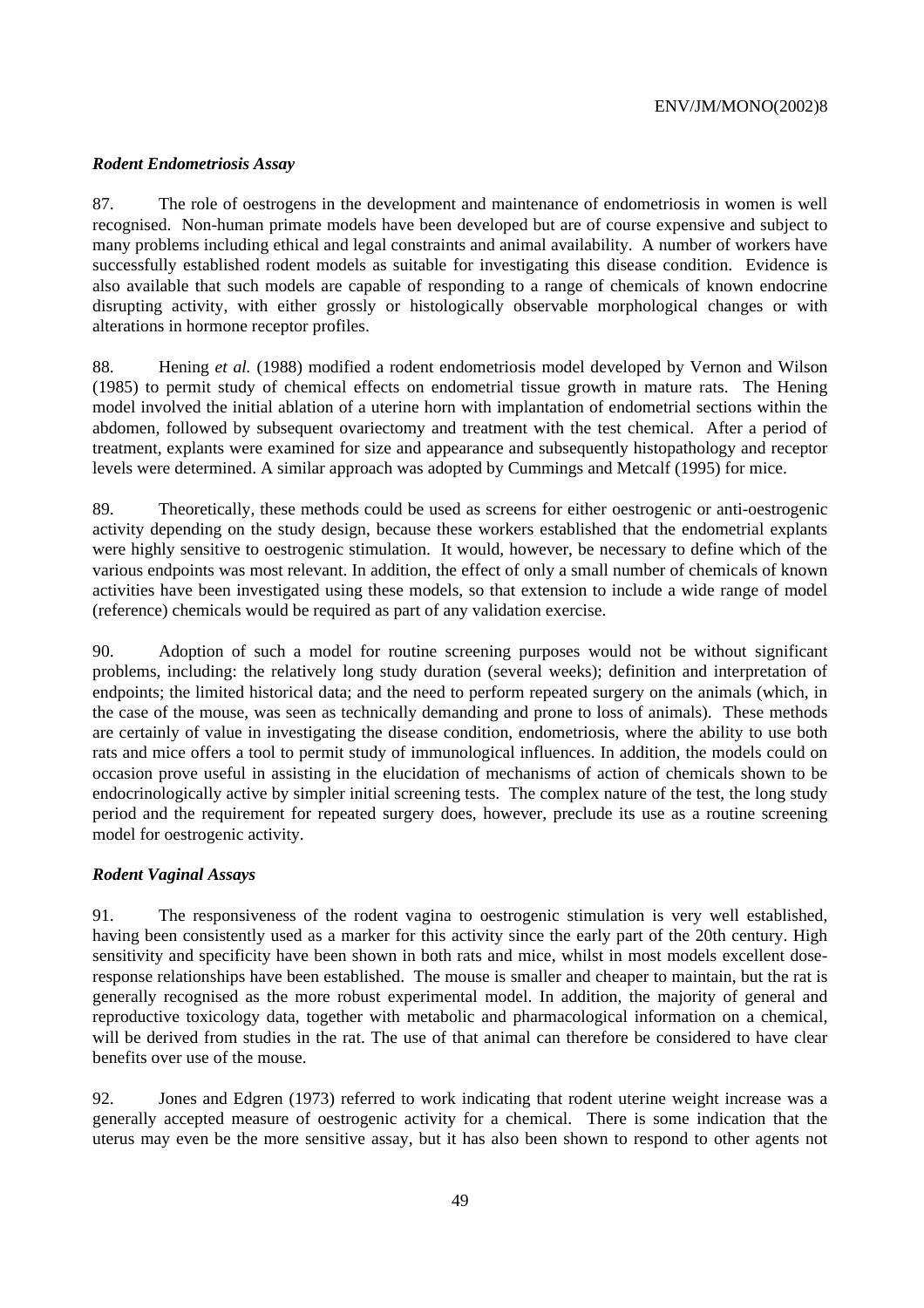characteristically oestrogenic (*e.g.* progesterone and testosterone). In contrast, Jones and Edgren stated that whilst androgens and progestins may produce vaginal mucification, the ovariectomised rat can only initiate keratinisation when exposed to compounds normally considered oestrogenic. Thus there is evidence that the rodent vagina may be the more specific model for oestrogenic modulation. Many of the rodent vaginal models reviewed in this document do employ ovariectomised animals. However, a number of workers have shown that immature non-ovariectomised animals are also highly responsive to oestrogenic stimulation. Indeed, Martin and Claringbold (1958) refer to the possibility that immature mice may be more sensitive than ovariectomised adults. Therefore, as for the rodent uterotrophic assay above, a question remains as to whether ovariectomised or immature animals are the most appropriate model.

93. Similarly to the situation for the uterine assay, there appears to be no agreed treatment schedule for this model. Regimens vary from the Allen and Doisy model, involving a total of three injections at four to six hour intervals, to a 14-day treatment period as used by Jones and Edgren. The majority of methods use daily dosing for five days or less. Clarification of the optimal treatment regimen would clearly be required before a method could be accepted for regulatory purposes. Use of groups given a test chemical alone, or in combination with a known oestrogen, permits the investigation of possible agonistic and antagonistic activity.

94. As might be expected, given the long history of work on the rodent vagina, many endpoints have been used to monitor the vaginal response. These include: time of vaginal opening in immature animals; vaginal weight change; the induction of oestrus as assessed by vaginal smearing; washing or histopathological examination; and the use of a number of biochemical markers. From the available information, it appears that vaginal weight may be less sensitive than uterine weight change and the other vaginal endpoints studied. Also, most of the biochemical endpoints used involved complex and technically demanding techniques, although Martin (1960) reported the mouse triphenyltetrazolium assay as simple to perform. This latter method has been little used, with only a restricted range of chemicals investigated, and it would therefore require rigorous validation before adoption. Overall, given the high sensitivity of the established morphological endpoints, it is considered unlikely that there would be any appreciable benefit from adopting a biochemical endpoint for routine screening use.

95. Selection of the most appropriate morphological endpoint is open to debate. Although several methods involving histological processing and light microscopy have been documented, and Martin and Claringbold (1958) stated that their histopathological assessment model was considerably more sensitive and precise than the standard smear assessment, these histopathological procedures are clearly more demanding of resources and technical skill. In addition, vaginal smear assessment is rapid, allows repeated sampling or use of the same animal, and has been found to provide reliable, sensitive data under normal laboratory conditions. Indeed, the use of vaginal washes, with slide preparation and examination, was included as the sole vaginal endpoint in the test battery proposed by O'Connor *et al.* (1996). This technique may therefore be preferable as a first-level screening tool. The ease of measurement and sensitivity to oestrogens of vaginal smearing also suggests that consideration should be given to the wider inclusion of vaginal smearing/washing in routine short-term toxicity studies.

### *Rodent Mammary Gland*

96. In a model developed by Brown and Lamartinière (1995), the oestrogenic activity of a small number of previously highly characterised chemicals (DES, genistein, Arochlor 1221 and 1254, *o,p'-*DDT and TCDD) was investigated in the female rodent mammary gland following daily subcutaneous injection of the animals for four days. Several endpoints were used, including: size of the mammary gland; terminal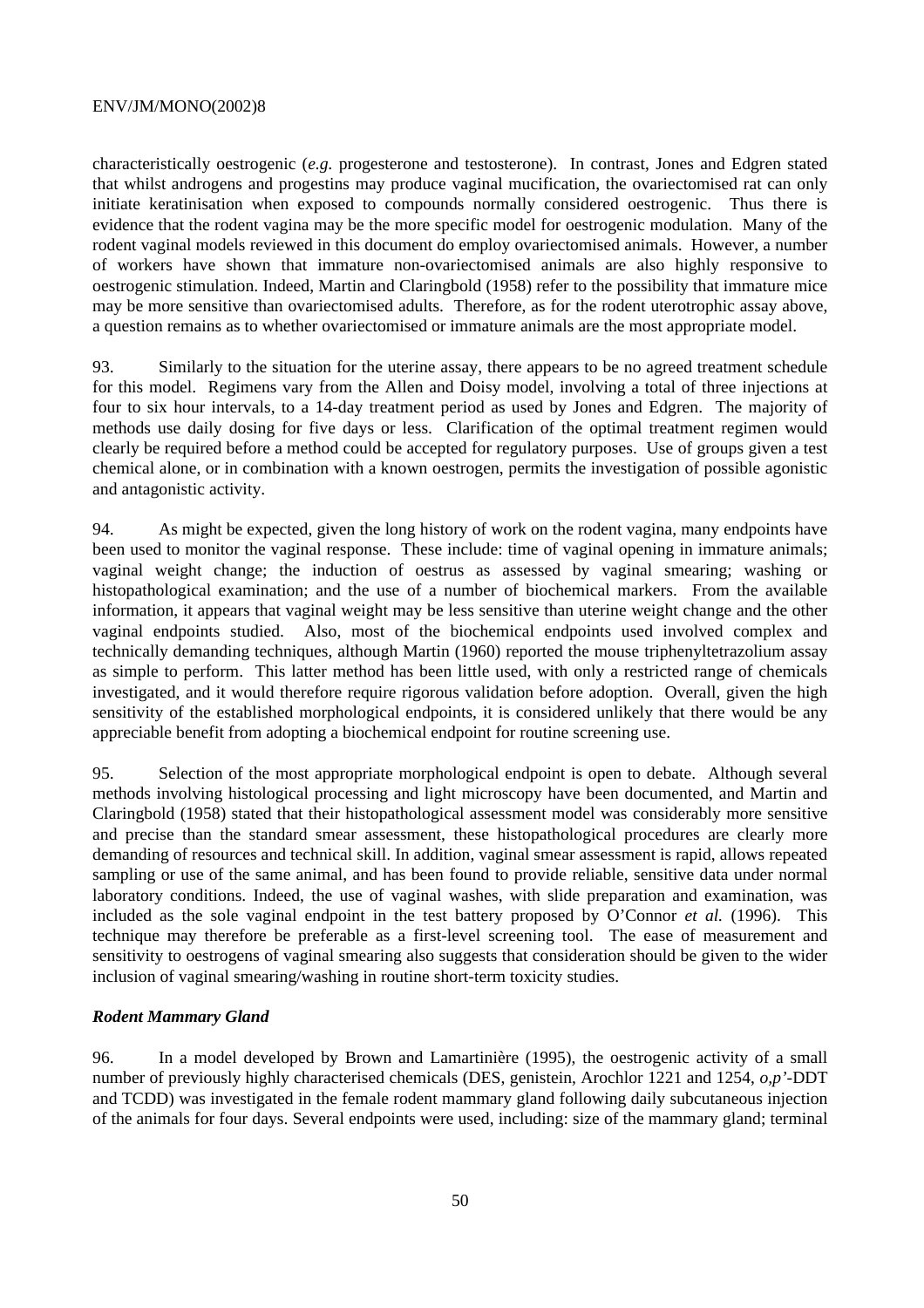ductal structure; and proliferative and labelling index. In the protocol used it was apparent that statistical analysis was relatively unsophisticated and that the group size was small.

97. Quantifiable effects of the known oestrogenic and anti-oestrogenic chemicals were shown, although difficulties in selecting of the dosages and treatment regimens were reported by the authors. It must also be stressed that this test does not provide detailed mechanistic information on the mode of action of a chemical. The method as reported does benefit from being an *in vivo* model of short duration, but the endpoints used are relatively specialised. Thus, although the terminal ductular structure was assessed subjectively by histological examination, others (*e.g.* mammary gland size) relied on automated data capture techniques. Although all or part of the methodology contained in this study could conceivably be developed into a short-term screen for oestrogenic or anti-oestrogenic activity, it would first be necessary to validate the robustness of the system using a range of model (reference) chemicals at multiple sites and using personnel from other laboratories. In addition, there is a question as to the cost of the test relative to other, more established models. Given these reservations, this model cannot be recommended for further consideration.

## *Mouse Prostate Models*

98. A number of workers have investigated the effects of fetal or neonatal exposure to sex hormones and synthetic oestrogens on the development of the mouse prostate (Pylkkänen *et al.,* 1991, 1993; Mäkelä *et al.,* 1995a, b.; vom Saal *et al.,* 1997). The basis for the model is the belief that oestrogenic exposure at this early stage of development can lead to permanent inhibition of the androgen-dependent growth and function of the prostate. This model therefore offers the possibility to study the effects of chemical exposure at a critical developmental stage. In the basic model, the neoDES mouse is prepared by subcutaneous injection of diethylstilboestrol (DES) for varying periods over the first nine days of life. Alternatively, the fetuses may be exposed by treatment of the dam with oestradiol or diethylstilboestrol during gestation. At varying times thereafter, animals are killed and the prostate (and, on occasion, other accessory sex organs) examined. In refinements to the basic model, the effect of castration of the animal at two months of age and subsequent treatment with oestrogen or androgen, or the long-term effects of neonatal treatment (> one year), were investigated. Mäkelä *et al.* have also demonstrated the response of adult neoDES mice to phytoestrogens. A wide range of endpoints have been used including: weight recording and histological appearance; oestrogen receptor profiling; thymidine incorporation rate; and cmyc expression. vom Saal *et. al.* used computer-assisted three-dimensional reconstruction to examine the effect of prenatal oestradiol on fetal prostatic bud formation and also prostate androgen receptors in adult male mice.

99. The work reviewed has shown that neonatal exposure of male mice to oestradiol or DES produces changes in the animal that can be detected throughout subsequent life stages and offers the possibility of an animal model that is sensitive to subsequent exposure to sex hormone-disruptive chemicals including oestrogenic, anti-oestrogenic and, to a lesser extent, anti-androgenic agents. The range of sensitivity and the specificity of response have yet to be systematically investigated. A wide range of study designs have been used to date. Several of the endpoints used have been shown to provide reasonable results (including changes in organ weight, histopathological and androgen receptor level assessment, and gene expression measurement), although requiring varying degrees of technical sophistication.

100. Although these animal models allow the investigation of a chemical's potential to elicit adverse effects during perinatal exposure and have identified a number of potentially sensitive endpoints, a definitive test protocol suitable for use for as a screen has not yet been established and the chemicals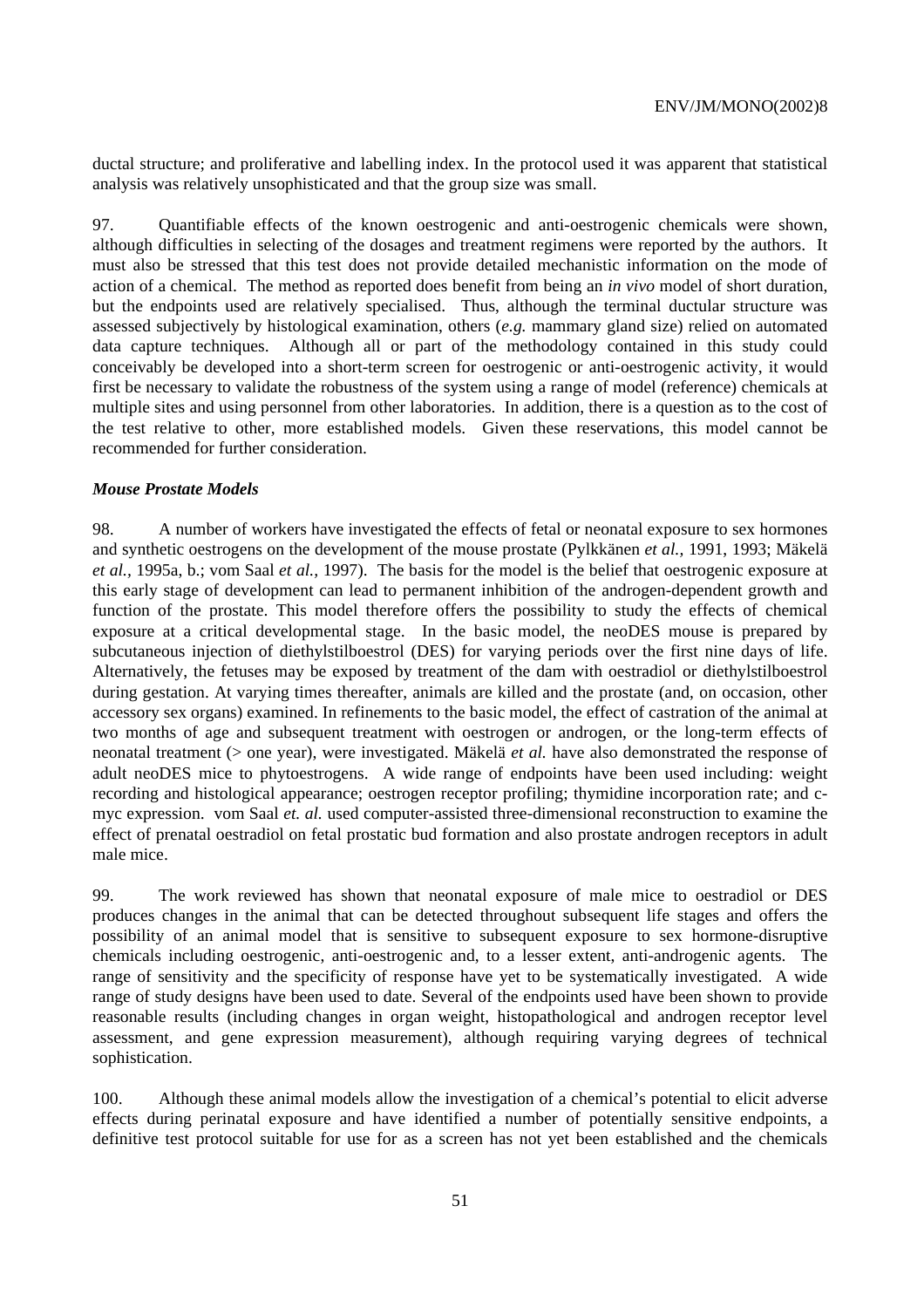investigated are limited in number and scope. The procedures also appear to be relatively demanding and the study duration protracted. Thus, although the models are likely to be of value as a research tool to investigate the developmental processes occurring during the perinatal period and may be of assistance in clarifying the detailed mechanism of action of specific chemicals, they do not appear to be suitable for use as general screening tools.

# *Rodent Behavioural Modification*

101. Tests for non-specific chemical interference in the mating behaviour of adult rodents have been reported by Hsu (1990) and Menard *et al.* (1992). In these tests the pattern of lordosis shown by adult ovariectomised hamsters or rats placed in an arena with adult males was monitored following treatment with a test chemical. The range of chemicals studied was restricted, comprising oestrogen, testosterone, androst-treiene-dione, tamoxifen, DDT, methoxychlor and DES. vom Saal *et al.* (1995) reported on a method for studying subtle changes in adult behaviour following fetal exposure to oestrogenic chemicals. This involved treating dams during days 11 to 17 of gestation. Male offspring were then maintained for 60 days before being individually housed for a further four weeks. Their urine marking activity was then assessed in a test area. The endpoint for this test was the number of urine (scent) marks produced during a one-hour period. Thus the model was relatively simple, did not require any specialised equipment, and permitted assessment of common behaviour in rodents that has important consequences for the animal's social interaction and reproductive success. The authors only reported on a limited number of chemicals (DDT, DES and methoxychlor) but observed that the test appeared to be highly sensitive, being capable of detecting effects arising from very low exposure levels during the fetal period. It must be stressed that the specificity and mechanistic aspects of this model have not been fully investigated, and that the study period is protracted.

102. Although not sufficiently developed as test systems to be adopted as screening tools, these models serve to underline the complex hormonal interactions involved in the normal social and reproductive behaviour of mammals and the possible influences of chemical exposure. Thus, whilst a chemical may not cause any detectable physical changes in an animal, it may elicit subtle behavioural changes with potentially profound repercussions upon the animal's ability to survive and reproduce. Extrapolation of the significance of such behavioural effects from animals to the human situation is also a significant challenge. Nonetheless, in the light of the potentially profound adverse effects that could be elicited, particularly from low-level *in utero* exposures, there is a need to rigorously examine the behavioural endpoints currently included in reproductive (especially multigenerational) studies and to review the requirements for the assessment of such aspects for different classes of chemical. The marked sensitivity shown to *in utero* exposure strongly suggests that more extensive screening of chemicals using such protocols may be appropriate.

# **3.2.3 Androgen-Related Tests**

# *Chicken Cockscomb Topical Bioassay*

103. In this assay, as reported by Dorfman in 1958, the anti-androgenic activity of a limited number of chemicals was demonstrated by daily dermal administration for six days to testosterone-primed cockerels from day 2 of age. Hennessey *et al.* (1986) modified this protocol, using an extended treatment period of 15 days. The ratio of the weight of the comb to bodyweight constituted the endpoint.

104. This is a simple, rapid *in vivo* model that appears to allow identification of the anti-androgenic activity of a chemical. The authors reported a good dose-response relationship using a single non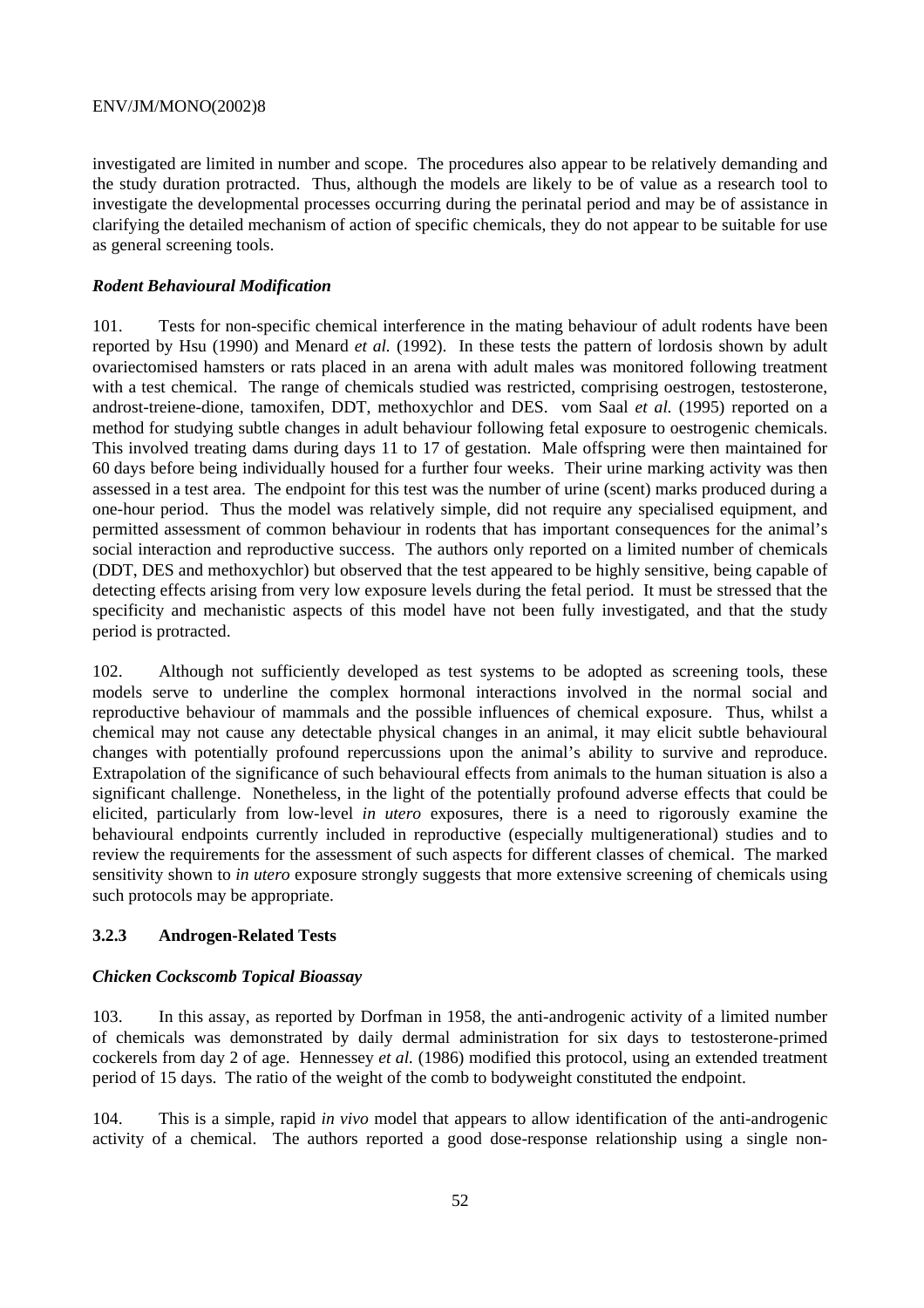subjective endpoint. An investigation into the sensitivity of the comb to direct dermal application of an androgen would be of interest, because this might permit the assay to be used to monitor for androgenic as well as anti-androgenic activity. Reservations concerning the use of this model include the limited range of chemicals examined to date, the large number of animals used in the current test design, the lack of any clear mechanistic information from the test and, because of the dermal administration route used, questions as to the predictivity and interpretation of data generated due to potentially confounding factors such as absorption, metabolic activation or inactivation, bioaccumulation and excretion.

105. Before such a model could be considered as a short-term screen it would be necessary to standardise the protocol and validate it at multiple sites for a range of model (reference) chemicals. Assessment of the cost of the test relative to other possible systems would also be necessary.

# *Quail Uropygial Gland Assay*

106. In a similar manner to the above model, the uropygial gland of the castrated male quail has been shown to be sensitive to anti-androgenic chemicals (Daniel *et. al.*, 1986). The effect on androgen receptor levels in the gland and dodecanediol in the secretory products are compared for animals treated with the test material and with testosterone, either separately or in combination. Both single and multiple administration protocols were reported.

107. This model, even when only a single administration is given, is reported to show anti-androgenic activity and to establish dose-response relationships. It is also recognised that it may be possible to modify the protocol to investigate androgenic as well as anti-androgenic effects of chemicals. A potential drawback to the use of this model is that it only addresses the local activity of a compound on the uropygial gland and therefore does not address systemic aspects such as absorption, metabolic activation or inactivation bioaccumulation and excretion. The range of chemicals investigated is currently also very restricted. Given these limitations, this model cannot be recommended as a screening test at this time.

### *Rodent Submandibular Gland Sensitivity*

108. The effect of androgen exposure on the development of the murine submandibular gland was investigated by Katsukawa *et. al.* (1989). In these investigative studies, young intact or gonadectomised mice were treated for five days with a range of androgens. The effect on submandibular esteropeptidase, 5α-reductase and α-hydroxysteroid dehydrogenase activities or nuclear binding of 5α-dihydrotestosterone was assessed.

109. This model was not developed with the intention of being used as a screening tool, but it does show that sex hormones may be involved in the functioning and development of tissues not usually associated with their principal role. Thus it is possible that sex hormone-disruptive chemicals could affect a wide range of unexpected organs and endpoints within an organism, and this underlines the need to include *in vivo* tests in any assessment strategy. Clearly, reliance solely on highly focused *in vitro* models would not provide adequate coverage of all the possible interactions of a chemical within an organism and would thus prevent a satisfactory assessment of the hazard posed by that chemical.

### *Rat Prostate Models*

110. In addition to the highly specialised mouse models discussed above, developed to assess the role of oestrogen and oestrogenic substances on prostate growth and development, many workers have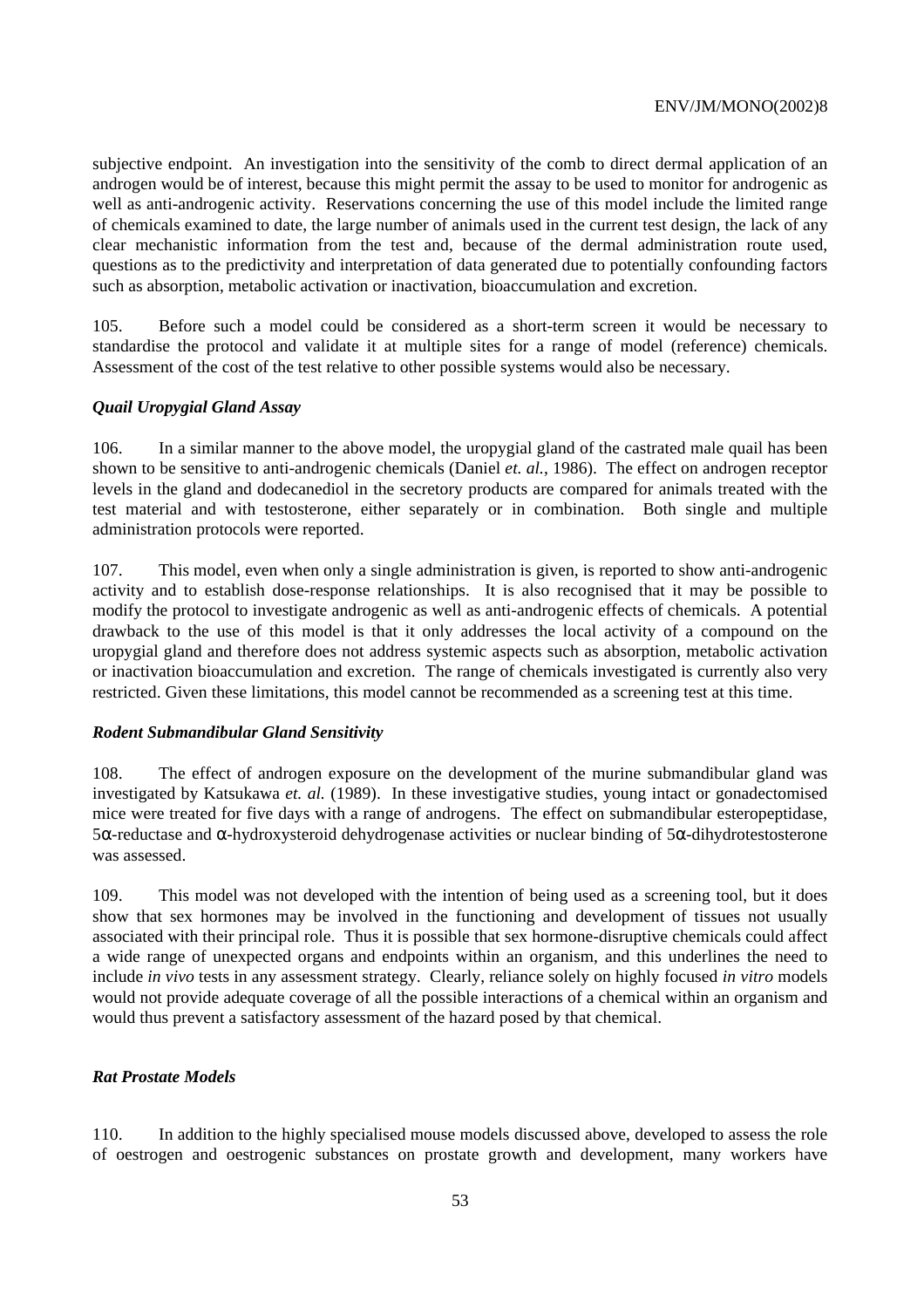developed alternative rodent prostate models based on the rat to assess the androgenic or antiandrogenic activity of a chemical. A wide range of treatment regimens and endpoints of varying complexity have been reported.

111. Many workers have simply used prostatic weight as an endpoint of androgenic potential. Many chemicals have been used in such studies, and both intact (Chen *et al.*, 1988) and castrated (Phillips *et al.*, 1990, and Kuhnz and Beier, 1994) rats have been used. Treatment periods of between seven and 13 days were reported as satisfactory. By comparison of the response to a chemical when given alone or in combination with testosterone, it proved possible to show both agonistic and antagonistic activities. In some cases, additional endpoints such as seminal vesicle weight and DNA/RNA content were included in the study design. These studies have shown that androgenic and anti-androgenic effects of chemicals may be rapidly and reliably established by comparing the weights of the ventral prostate or seminal vesicles of treated and untreated animals. In these studies the use of castrated animals permits greater control of the model system and facilitates detection of androgenic activity. It must, however, be recognised that weight increases in these organs may occur as a result of other mechanisms, *e.g.* tissue oedema or inflammation. This would probably not be a significant problem if such a test were adopted as an initial screen, but where it is necessary to firmly establish the trophic nature of the response and to provide a rigorous quantitation of growth, the use of DNA and/or RNA measurement could prove valuable. It should also be remembered that recording the weights of the accessory sex organs in regulatory rodent toxicology studies may also act as an initial alert to possible sex hormone homeostatic disruption.

112. One point to be considered relating to the use of accessory sex organ weights to assess androgenic activity is that age at exposure may significantly affect the weight response seen. This possibility was demonstrated by Cook *et al.* (1993) as part of an investigation into the mechanisms of Leydig cell tumourogenesis by linuron (Section 0). Treatment of rats with either linuron or flutamide was found to result in different organ weight and serum sex hormone level responses, depending on whether immature (days 32-45) or mature (days 93-107) animals were considered. The authors did not investigate whether the differential effects apparent in the older animals were unique because they were first treated at this age, or would have developed anyway with age in animals first treated whilst they were young. Potentially, if such differential responses with age of first exposure were found to be widespread and significant in degree, there would be a need to consider the impact of such varied susceptibilities on the approaches adopted in the various testing programmes.

113. Other more complex endpoints of prostate function have been used in specific studies. Botella *et al.* (1987) investigated the anti-androgenic potential of a number of progestins when given by intraperitoneal injection to groups of five castrated rats. The prostates were removed from the animals one hour after treatment, and cytosolic and nuclear androgenic receptor binding levels in the prostate were assessed using radioassay techniques. Chemicals investigated included mibolerone, medroxyprogesterone, nomegestrol, megestrol, chlormadinone and cyproterone. This model permitted a mechanistic investigation of a chemical's interference with the androgenic hormonal system following *in vivo* administration. The system was clearly restricted to a single mode of action. It required specialised equipment and a degree of technical competence. In addition, it has only been used on a limited number of chemicals displaying known anti-androgenic activity. As a result, this system does not appear to be useful as a routine screen for sex hormone-disruptive capacity. Work by Fjösne *et al.* (1992) suggested that it might be possible to use the change in ornithine decarboxylase activity in the ventral prostate of castrated rats as a highly sensitive marker of androgenic disturbance. Effects were apparent 24 hours after a single administration of testosterone. Considerable work would, however, be required to validate this technique as a definitive and reliable marker of androgenic disturbance and to assess its relative sensitivity and specificity compared to other *in vivo* and *in vitro* models.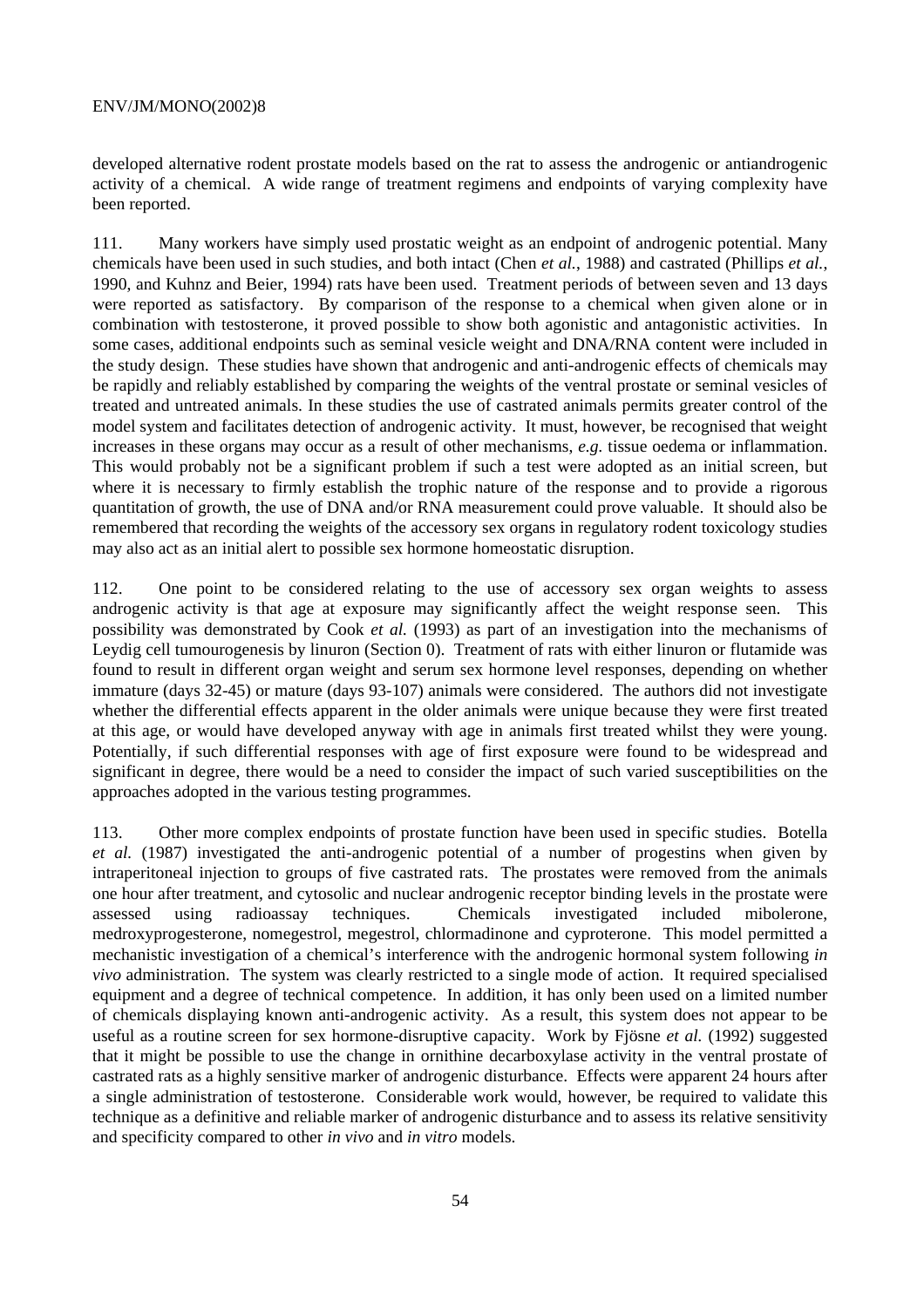## *Mouse Seminal Vesicles*

114. Broulik and Horky (1988) used seminal vesicle weight changes in the castrated mouse as a marker for the androgenic activity of an anti-hypertensive vasodilator, minoxidil, which had been seen clinically to cause changes suggestive of androgenicity. After 21 days of treatment, the seminal vesicle weight was shown to be highly responsive to the presence of androgenic agents. Information was not presented as to the sensitivity of this model to varying dosages, and the potential for interactions with other hormonal disrupting agents (such as anti-androgens) was not investigated. The study was protracted compared to those shown to be effective for monitoring prostate weight change in the rat, but this model again shows the responsiveness of accessory sex organs to sex hormone-disruptive chemicals. It is nonetheless considered that a rat will generally prove more suitable for screening than a mouse, given that most of the other pharmacology, toxicity and metabolic data generated for a compound is likely to relate to the rat.

## *Hamster Flank Organ*

115. Brook *et al.* (1991) and Cabeza *et al.* (1995) reported on the use of the flank organ of the male Golden Syrian hamster as a marker for anti-androgenicity for a total of four chemicals. Castrated animals received maintenance injections of testosterone and the test chemicals were dermally applied to one of the flank organs, the other remaining untreated as a within-animal control. Treatment durations of seven to 21 days were used, so these are relatively long studies. Measurement of the size of the flank organ was shown to allow quantification of topical androgenicity or anti-androgenicity using a simple non-subjective endpoint. It was also been shown to correlate with a number of microscopic and biochemical (glucose and lipid content) changes. The absence of minimal response reported in the contralateral flank organ and prostate indicates the absence of significant systemic absorption in the chemicals studied to date. Thus it is likely that this model would not detect a chemical requiring metabolic activation. Bioaccumulation, metabolic inactivation and excretion rates are other significant factors not addressed. At present the range of chemicals investigated using this method is very restricted and its sensitivity and specificity are unclear. In addition, reproducibility across a range of laboratories is unknown. On the basis of these reservations, it is not possible to recommend this model for adoption.

#### *Dog Prostate Ultrasonography Model*

116. In a novel approach to monitoring prostatic responses to anti-androgenic treatment of the dog, Cartee *et al.* (1990) reported on the use of an ultrasound scanner to image the size of the organ. Calculated cross-sectional areas were obtained from scanned images at intervals during a 47-day treatment period, using flutamide or hydroxyflutamide in an attempt to monitor prostatic involution. In addition to the obvious implausibility of adopting a dog-based model as a screening test, it appears that there are several problems associated with the actual measurement technique: specialised equipment and trained staff are required; considerable day-to-day within-animal variation in prostate size was seen; and a between-group statistical difference from the controls was only established for the highest treatment level used in this study. In contrast, routine histopathology or measurement of testicular size showed changes at each treatment level. Although it is interesting to speculate as to whether future technological developments in ultrasound scanning technology would improve performance, the current information shows that the in-life use of ultrasound monitoring is of insufficient sensitivity to be of value except perhaps in very specialised circumstances where the time course of prostatic size changes has to be established.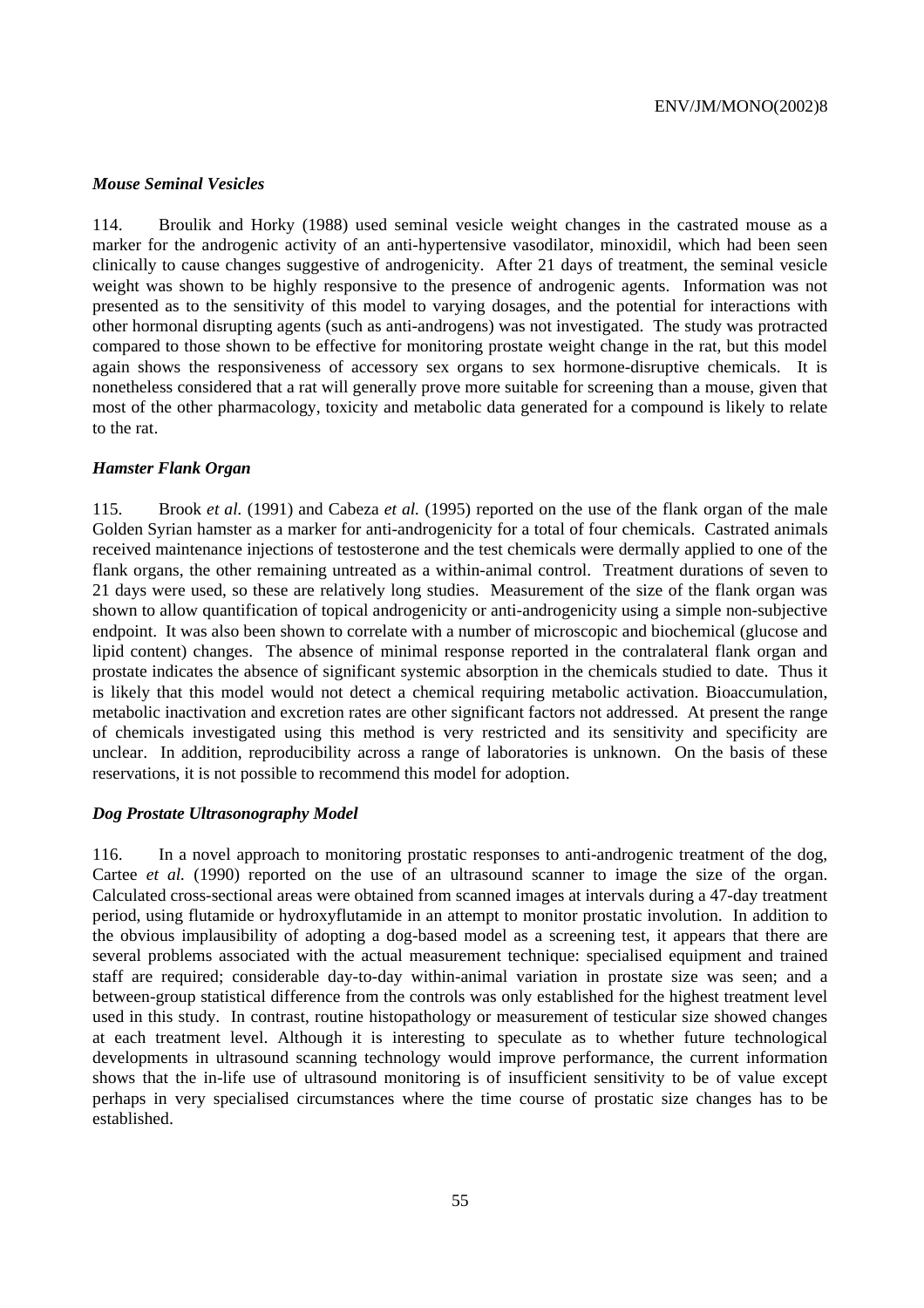# *Dog Sialic Acid Depletion Test*

117. Jain and Dixit (1986) established that sialic acid concentration in the gonads, epiddymides and prostate of dogs was highly dependent on hormonal stimulation being influenced by both testosterone and a phytoestrogen. Data are not available on the sensitivity of this model to varying dosages and the reasons for selection of a 60-day treatment period. In any case, its use is precluded on the basis of the species used. In addition, the endpoint involved destructive sampling of the animals, precluding time course measurements within an individual. There was a reference in the paper indicating that a similar dependency to sex hormones may exist in the rat, although information on sensitivity and specificity was not provided.

# **3.3 RELEVANT** *IN VITRO* **METHODS FOR POTENTIAL EFFECTS IN HUMANS**

# **3.3.1 Non-Specific Test Methods**

# *Human cell line screens*

118. A number of human-derived, established cell lines have been used to study a wide range of hormonal activities. Those relating to oestrogenic activity are reviewed in Section 0 below. Some models use the cell lines in unmodified form, whilst others modify their sensitivities or responses by the use of either stable or transient transfection techniques. There are severe limitations implicit in all currently available *in vitro* cell assay systems. These limitations, which apply to all models, will be discussed later.

# • **T-47D cell lines**

119. A microplate titre system based on progestagen induction of alkaline phosphatase activity in the T-47D cell line has been developed by Markiewicz and Gurpide (1994). They reported the results of tests on a number of synthetic and naturally occurring chemicals, including progesterone and diethylstilboestrol. The test involved the incubation of cells with the test chemical for 72 hours, followed by assay for alkaline phosphatase activity using *p*-nitrophenolphosphate. The authors reported being able to distinguish between full and partial agonists with this system. A further development using this cell line was reported by White *et al.* (1994a), in which both progestational and androgenic activities were measured for a number of progestagens, dexamethasone and dihydrotestosterone. This was achieved by the stable transfection of a DNA cassette containing a synthetic steroid-inducible promoter in an Epstein-Barr episomal vector with expression by a bacterial chloramphenicol acetylase (CAT) gene. Activity was determined using thin layer chromatographic separation or *in situ* colourimetric determination. The low background activity and high inducibility by progestagens suggested that a pGRE5-CAT/EBV vectortransfected T47-D cell line could be of value for investigating steroidal compounds. Advantages of such vectors include a high frequency of clone isolation and absence of expression modulation as a result of random integration into chromosomes, because the transgene is propagated on an autonomously replicating plasmid. The demonstration that transcription is strictly dependent on the levels of progesterone or dihydrotestosterone indicated that it was possible to strictly control the expression of this promoter. Based on the limited data available, it is possible that the microtitre plate CAT system might be suitable for screening of potential progestagens and antagonists. Response to progesterone down to 30 pM was recorded, with maximal activation at 100 nM, a range sufficiently broad to enable  $EC_{50}$ determination. A drawback was the low absorbency values obtained with androgen-treated cells, which indicated that that this system was unlikely to be of value for androgenic screening. Although androgenic activity was detectable using thin layer chromatography, this represents a much more time-consuming and demanding process. Given its limited use to date, adoption of this cell line cannot be recommended at present.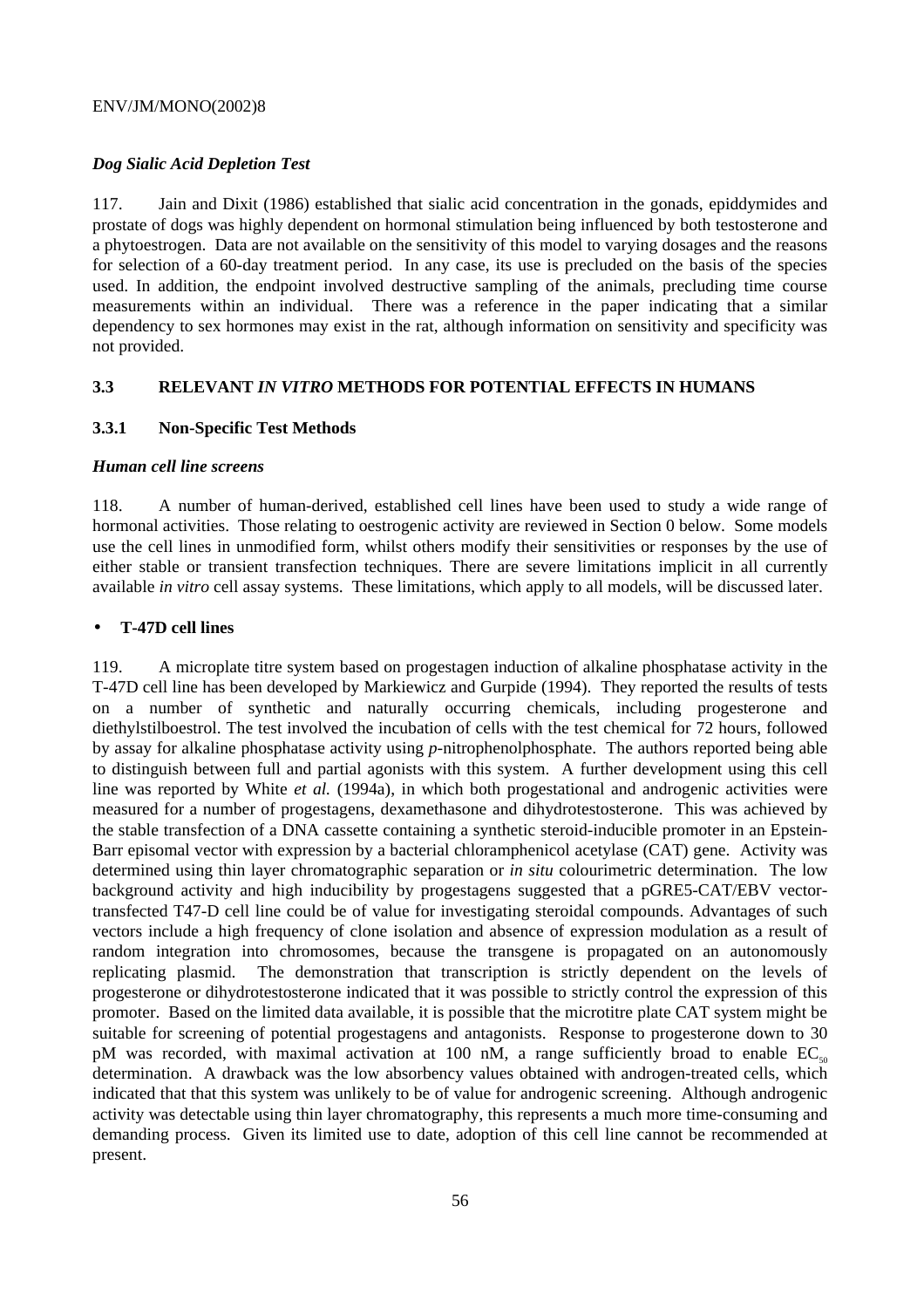# • **ZR-75-1 human breast cancer cell line**

120. The cell line ZR-75-1, possessing functional oestrogen, androgen, glucocorticoid and progesterone receptors, was used by Poulin *et al.* (1990) to investigate the degree of progestin-induced inhibition mediated by the different receptor types for six synthetic progestins. This involved complex relative binding affinity studies using a number of radiolabelled chemicals. The assay period was protracted, and the multifactorial nature of this assessment necessitated the interpretation of complex data. Thus, although the authors reported the assay to be of great value in elucidating specific mechanisms of action of the "progestins", the model does not appear to be suitable as a general screen for sex hormonedisruption. In particular, the possibility that a novel chemical might present with multiple receptor activities would result in great difficulty in interpreting data.

## **Animal Tissues and Primary Cell Screens**

## • **Bovine uterine cells**

121. Tiemann and Tuchscherer (1995) reported on the separate culturing of different uterine cell types from cattle and showed them to be responsive to exposure to a small number of organochlorines. The significance of the endpoint measured (DNA synthesis), and its relationship in this model to sex hormone receptor interactions, were not established by the authors. At present neither the method nor its mechanistic basis are sufficiently developed to warrant further consideration.

## • **Monkey ovarian model**

122. Bengtsson and Mattison (1989) reported on a culture system using ovarian cells of the rhesus monkey. The cells were shown to be metabolically active following pre-humane-killing stimulation with gonadotrophin. However, the endpoint used was not directly applicable to sex hormone-disrupter activity. Given the species used and the nature of the model, it is not considered suitable for further consideration.

### • **Rodent ovarian models**

123. Several workers have reported on the use of *in vitro* ovarian tissue culture models, including techniques to produce cultures rich in specific cell types. These studies were basic scientific investigations rather than attempts to establish screening models. Examples of study aims include the study of effects on cellular metabolic and functional capacity of oestradiol, lutenising hormone, forskolin, cholera toxin, vasoactive intestinal peptide and isobutylmethylxanthine and clarification of the bioactivation of dimethylbenz(a)anthracene. As might be expected, a wide range of endpoints were used.

124. It is clearly feasible to establish *in vitro* cultures of primary ovarian cells of rodent origin for relatively short durations, although in some cases procedures were relatively involved and demanding. Evidence of biochemical responsiveness was demonstrated in some rat models which presents the interesting possibility of studying the role of biotransformation within the gonad. The method of Bengtsson *et al.* (1992) for culture of enriched populations of cells of a particular type would be of particular interest in this respect.

125. Overall, these models may prove of value for detailed mechanistic studies but are not suitable for chemical screening.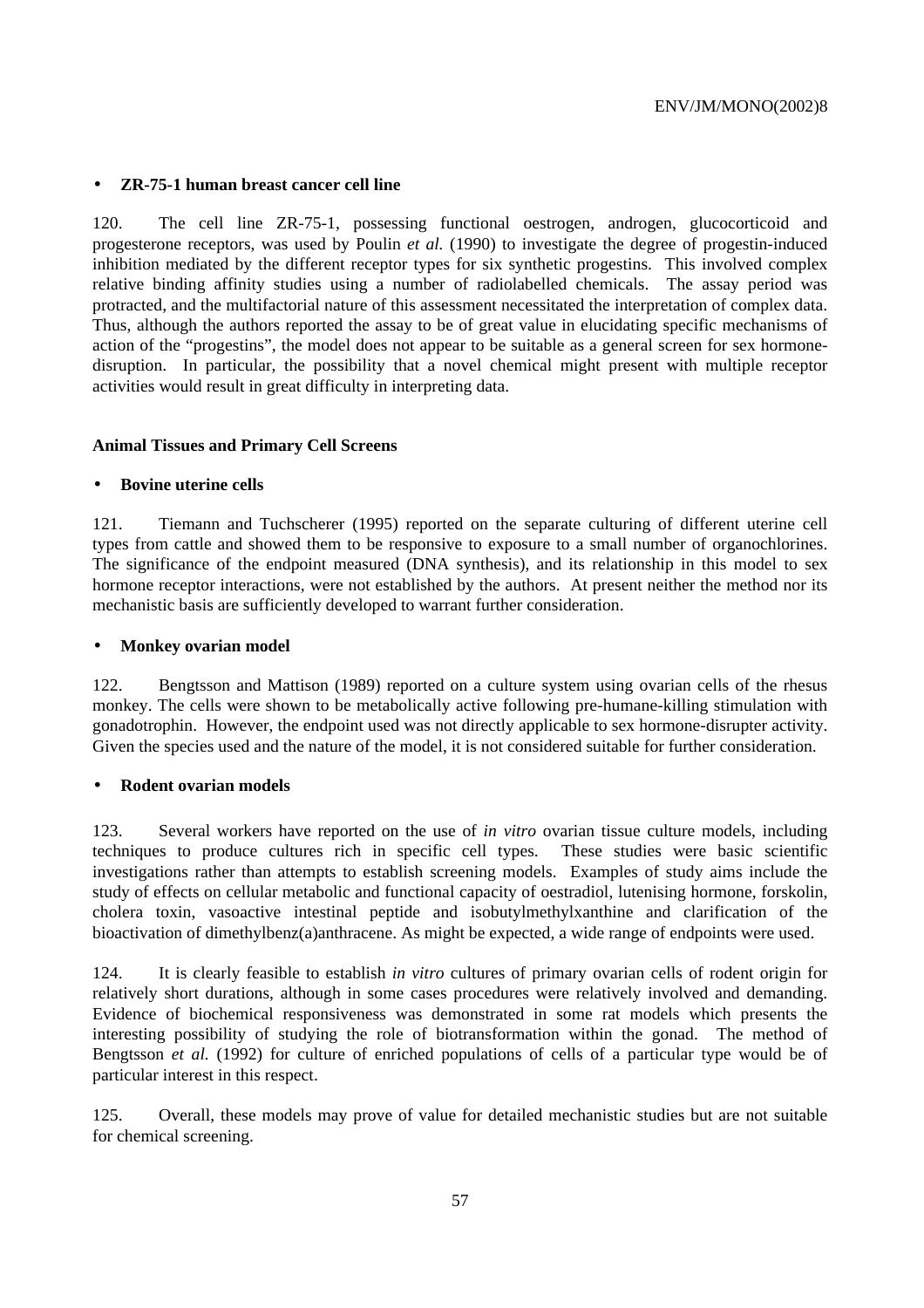## • **Animal Cell Line Screen**

126. A mouse hepatoma-derived cell line, Hepa1c1c7, which endogenously expressed the arylhydrocarbon (Ah)-receptor, was used by Zacharewski *et al.* (1995) to access the Ah-mediated, dioxinlike, activity of pulp mill effluents. In this assay, cells were transfected with a luciferase, dioxinresponsive element regulated-reporter. Cells were given 24-hour chemical exposures before analysis for luciferase activity; results were reported relative to the response from a standard dioxin concentration. The AhR bioassay was shown to be able to detect dioxin-like activity in highly complex mixtures, with a detection limit equivalent to 80 pg TCDD per plate. This assay may be of interest for the screening of complex industrial effluents for Ah-activity but, as in the case of most *in vitro* assays, it can only identify chemicals capable of directly interacting with a particular receptor type and does not address other potential effects. The potential application of this system is therefore considered to lie in specific rather than general application.

# **3.3.2 Oestrogen-related test systems**

## *Human Primary Cell Screens*

127. Casslén and Harper (1991) developed a culture technique to grow primary human endometrial cells taken from uteri removed because of benign disorders, and demonstrated a dose-related response to oestradiol by measurement of  $PDG_{\alpha}$  levels. Using this technique, cells retained normal morphology when maintained in serum-free medium for up to five days. Another method, developed by Markiewicz *et al.* (1993), showed altered PDG<sub>2</sub> levels in cultured endometrial cells exposed for 24 hours to combinations of oestradiol, equol and hydroxytamoxifen. Both these models appear able to respond to hormones posing oestrogenic or anti-oestrogenic activity and may be a useful tool for detailed study of human primary cell function. The culture procedure of Markiewicz *et al.* was notably less involved and of shorter duration.

128. A paper by Kruk *et al.* (1990) demonstrated that it was possible to develop a sampling, storage and culture technique that would permit culture of human ovarian epithelium tissue, although the sensitivity of the cells to hormonal stimulation was not investigated.

129. The inference from these studies is that it might theoretically be possible to develop an *in vitro* test battery based upon a number of human tissue types to screen for chemical modulation of cell function. Although such a model might initially appear of great relevance to human safety evaluations, several significant problems exist: the similarity of the cellular metabolism and physiology to that found *in vivo* is unknown; such tests do not address the cyclical nature of changes within the reproductive organs; the responsiveness of cultured cells to a wide range of chemical types is unknown (in these studies highly active hormonal substances were used); and the applicability of the endpoint to processes within an intact organism is unclear. Additional questions relating to availability, safety and consistency of responses are also outstanding. Such human primary cell systems are clearly unsuitable as a short-term screen, but they may play a role in mechanistic studies on cell functions.

### *Human cell line screens*

• **MCF-7 cell line systems**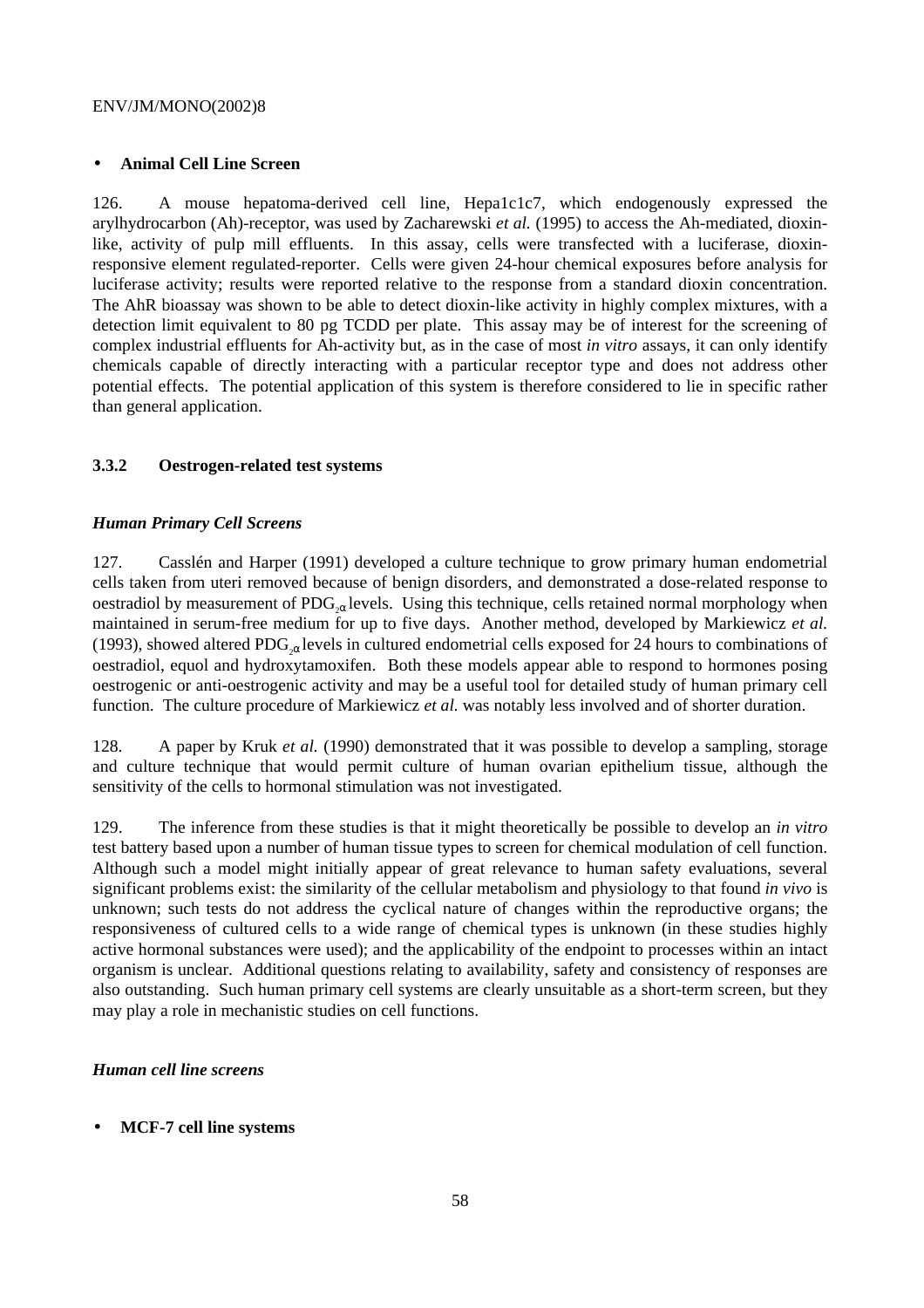130. The MCF-7 cell line has been the subject of considerable scientific research into its ability to detect either oestrogenic agonistic or antagonistic activity. A very large number of natural and synthetic chemicals have been tested using this strain, including natural and synthetic hormones, some pesticides, PCBs, plasticisers, phytoestrogens and animal feedstuffs.

131. Various workers have developed a range of endpoints to assess the cellular responses of MCF-7 cells, including measurement of the induction of cell proliferation, levels of the progesterone receptor or its mRNA, specific exoproteins (*e.g.* pS2) or even, in a transfected sub-strain of MCF-7, activity of a luciferase enzyme. It has been reported that the growth response of MCF-7 cells is approximately 10 times more sensitive to oestrogens than the synthesis of progesterone receptors (Welshons *et al.,* 1990) and that the most sensitive index of MCF-7 cell proliferation is incorporation of [<sup>3</sup>H]thymidine (Desauliniers et al., 1995), although proliferation is more commonly assessed by counting cell nuclei in a Coulter counter**.** The endpoints used to assess oestrogenic activity in the MCF-7 assay are all oestrogen-dependent, receptormediated processes. Chemicals exerting oestrogenic activity through mechanisms other than via interaction with the oestrogen receptor would not be expected to be detected by this model. However, one group has shown that dioxin (TCDD) and a number of PAHs (chemicals which interact with the Ahreceptor) can act as anti-oestrogens in MCF-7 cells by inhibiting oestradiol-induced progesterone receptor binding. It is possible that this is due to cross-talk between the Ah and oestrogen receptor signal transduction pathways (Harper *et al.,* 1994).

132. Human and fetal bovine sera contain an inhibitor of proliferation of oestradiol-sensitive MCF-7 cells. Oestradiol promotes cell proliferation by neutralising this inhibitor (Soto and Sonnenschein, 1985). In order to assess the oestrogenic activity of chemicals in this system, it is therefore necessary to ensure that the medium contains serum stripped of endogenous oestrogens using dextran-coated charcoal. Although such treatment may remove more than 99% of the endogenous oestrogens, a sufficient amount may remain to elicit an oestrogen-dependent response (Zacharewski *et al.*, 1995). Furthermore, some laboratories using oestrogens in cell culture have found that these can contribute to the ambient level of contamination by oestrogens in this assay. This is normally associated with a diminution or loss of responsiveness in the cells, because they are already stimulated to some extent by the "control" medium. One group has suggested that use of anti-oestrogens such as tamoxifen in this assay permits testing of the baseline growth rate of control cells (Welshons *et al.,* 1990). Clearly these potential problems need to be controlled for when using this assay, and standard conditions and test criteria must be specified to ensure that both intra- and inter-laboratory variations are kept to a minimum. A possible drawback to the use of this assay as a rapid screening tool is that the induction of proliferation takes several days to assess. vom Saal *et al.* (1995) used binding affinity to the oestrogen receptor in MCF-7 cells as the endpoint for oestrogenic activity, which takes only 18 hours to perform. In addition, both serum-free medium and 100% serum were used to determine whether the presence of serum proteins alters the relative binding affinity of the test chemical, which may have important implications for effects *in vivo* and is not possible to investigate in longer-term cell cultures. However, this type of assay only assesses binding to the oestrogen receptor and does not discriminate between agonist and antagonist activity following binding.

133. Several authors have suggested that MCF-7 cells could be used for screening chemicals suspected of being oestrogenic (Soto *et al.,* 1991; Mayr *et al.,* 1992) and that they could also aid in the prediction of chemicals'oestrogenic effects on human health, because target cells and serum are of human origin, the assay is very sensitive (able to detect  $3\times10^{-1}$ M oestradiol or equivalent activity), it is easy to perform, and it can be used to screen many compounds over a range of concentrations (Soto *et al.,* 1992).

134. Comparing *in vitro* MCF-7 data with results from *in vivo* test systems, Mayr *et al.* (1992) found a similar order of relative potencies comparing exoprotein induction in MCF-7 cells with the uterotrophic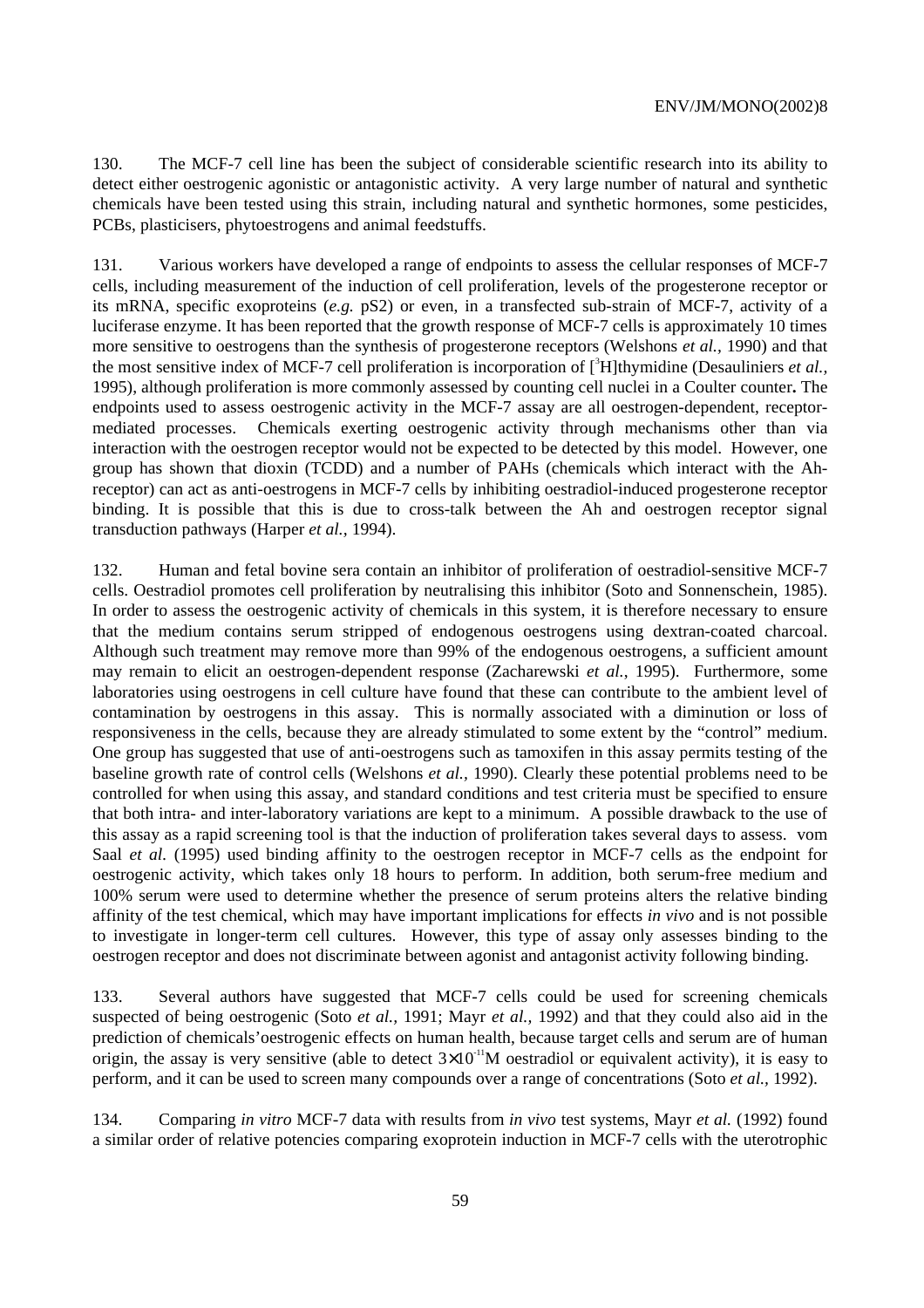assay in mice when testing various mycoestrogens and phytoestrogens. However, the *in vitro* assay tended to indicate higher activities, the lower activities *in vivo* most likely being due to compound metabolism. Indeed, the metabolic capacity of MCF-7 cells is not well understood. Although many chemicals have been reported to affect oestrogen-dependent endpoints, it is often not clear whether the active oestrogenic agent is the parent compound itself or one or more metabolites. PCBs, which may require metabolic activation to elicit oestrogenic activity, are not active in this system (Soto *et al.,* 1992). Thus to identify chemicals requiring prior metabolism before exerting oestrogenic activity, it would be necessary to include an incubation step with liver microsomes or some alternative metabolic activation system either before or in combination with the assay. Soto *et al.* (1995) stated that, using MCF-7 cell proliferation assay (or the E-screen), no false positives or negatives were observed among the oestrogens and non-oestrogens tested. However, it is not clear what test(s) was/were used to define oestrogenicity for this comparison as it was also stated by these authors that, for animal bioassays, there is no "gold standard" for oestrogen action. Other authors have found the endpoint of cell proliferation to be responsive to several non-oestrogenic mitogens including bile acids, insulin-like growth factors, and epidermal growth factor. As a result of these observations, it has been proposed that the assay suggests, but does not equivocally demonstrate, the oestrogenic activity of a substance (Zacharewski, 1997). MCF-7 cell proliferation has also been shown to be sensitive to caffeine and ethanol (Jones *et al.*, 1997a). In addition to differences in metabolism, it has been suggested that some discrepancies between the potency of chemicals in the MCF-7 assay and animal assays *in vivo* are due to the persistence and bioaccumulation of chemicals in animals (Soto *et al.*, 1995), which clearly cannot be considered in *in vitro* assays of this type.

135. A further development of the standard MCF-7 assay has been the use of either stable or, more commonly, transient transfections of these cells with recombinant oestrogen receptor/reporter genes. Pons *et al.* (1990) developed a stably transfected MCF-7 cell line which measures oestrogen-dependent induction of luciferase activity as bioluminescence. The authors used this system to detect oestrogenic and anti-oestrogenic activities. Using apparently similar cells, von Angerer *et al.* (1994) were unable to detect weak oestrogens (agonists) because of a high level of basal luciferase activity. In contrast, Pons *et al.* found the system to be highly sensitive and suggested the assay could be used as an early screening test for new oestrogens or anti-oestrogens for a number of reasons:

a) Luciferase was expressed in response to oestradiol exposure in a dose-dependent manner with an  $EC_{50}$  lower than  $10^{-10}$  M.

b) Oestrogen induction of luciferase was not shown in oestrogen receptor negative cells transfected with the plasmid.

c) The measurement is quick (on sonication, luciferase activity lasts about 15 seconds per tube.

d) The assay is highly sensitive, with between  $10<sup>5</sup>$  and  $10<sup>6</sup>$  cells needed for a measurable inducible activity.

136. Using this system, oestrogenic or anti-oestrogenic activity can be measured only 24 hours after incubation of cells with test compound. No cross-reactivity was demonstrated with ligands of the "superfamily" receptors.

137. Zacharewski *et al.* (1995) used MCF-7 cells transfected with the gene coding for the oestradiolinducible protein, pS2, linked to a luciferase reporter, and examined the ability of various complex mixtures to antagonise oestradiol-induced luciferase activity. The oestradiol response element in the pS2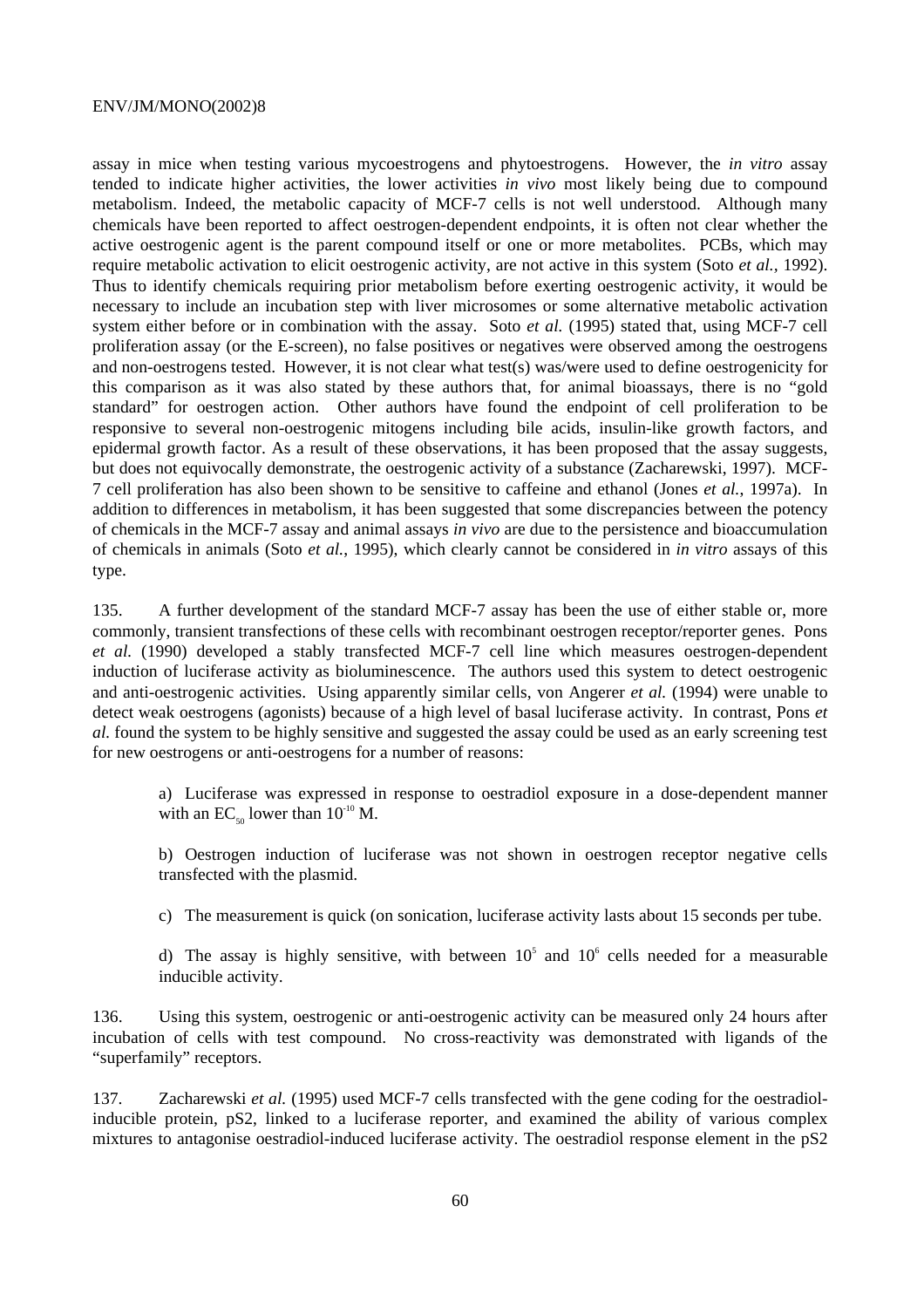gene has a dioxin response element located upstream, enabling the detection of chemicals capable of eliciting an Ah receptor-mediated anti-oestrogenic response.

138. Thus it might appear that the transfected MCF-7 cell bioassay addresses some of the limitations of other *in vitro* assays, in that it has been reported to be sensitive, discriminating and amenable to large sample numbers. It has been suggested that this type of bioassay can be used in the assessment of complex mixtures by (1) complementing chemical analysis (indicating the presence of compounds that may not be detected by GC/MS because of the lack of appropriate standards) and (2) providing an indication of the toxic potency of a sample. Furthermore, these assays could be used as a screen for identifying active ligands following fractionation of a complex mixture, and for comparing potencies of environmental oestrogens and dioxin-like compounds. Nonetheless, concern has recently been expressed about the use of this cell line because of problems with the reproducibility of data derived from the multiple sub-clones that exist. For example, Villalobos *et al.* (1995) conducted a study using four different, but widely used, clones of MCF-7 in which the cells were cultured in identical media. Experiments were run in parallel, although it proved impracticable to use cells of exactly the same passage number. The results obtained showed distinct differences in the proliferative response to oestradiol and to the xenoestrogens, p-nonyl-phenol and bisphenol A, by the four cell stocks. MCF-7 BUS displayed the greatest sensitivity, whereas MCF-7 BB104, MCF-7 BB and, in particular, MCF-7.ATCC displayed poor sensitivity and dose-response relationships. Differences in response could not be attributed to variations in culture conditions or passage number. In contrast, Jones *et al.* (1997b) reported a large variation in the sensitivity of the proliferation assay using different assay conditions, with the maximum proliferation induced by 17β-oestradiol varying from 200 to 400% or more of control levels. Given this variability in response, the authors urged caution in the interpretation of such assays and emphasised the need to identify selected cell strains and to standardise protocols. Thus, for an assay to be effectively validated, a standard set of parameters that measure reproducibility must be developed. In evaluations of screens using cell lines (*e.g.* the E-screen), cell stock uniformity and culture conditions are the most important variable**s** affecting reproducibility.

139. Despite these significant problems with MCF-7 cells, the volume of data available for these cells indicates that they should be included in further development programmes, even if only to provide a baseline comparator. In addition, it must be recognised that although these problems have been highlighted in respect of MCF-7 cells, similar problems could potentially exist in any established cell line.

### • **Ishikawa cell line systems**

140. The paper by Holinka *et al.* (1989) demonstrated that exposure to oestradiol would elicit effects in the Ishikawa cell line even in the absence of serum in the medium; endpoints included cell colony formation, autoradiography using thymidine-labelling, and metaphase analysis. Of the parameters measured in this model system, cellular proliferation over the exponential growth phase appeared to be the least demanding technically and provided data suitable for statistical analysis. Effects on colony formation were found to be dependent on the co-incubation of serum factors, indicating that this is unlikely to represent a direct effect and may be more susceptible to culture conditions. The assessment of mitogenic effects involved the use of radiolabelled material and calculations that required either further studies or acceptance of certain assumptions relating to stages in the cell cycle. The work of Ignar-Trowbridge *et al.* (1993) suggests that endogenous chemicals, such as peptide growth factor, that are not oestrogens are also capable of stimulating the oestrogen receptor sites. However, the significance of this finding for the screening of xenobiotics using oestrogen receptor containing cell lines is questionable.

141. The papers of Littlefield *et al.* (1990) and Markiewicz *et al.* (1993) reported on the use of an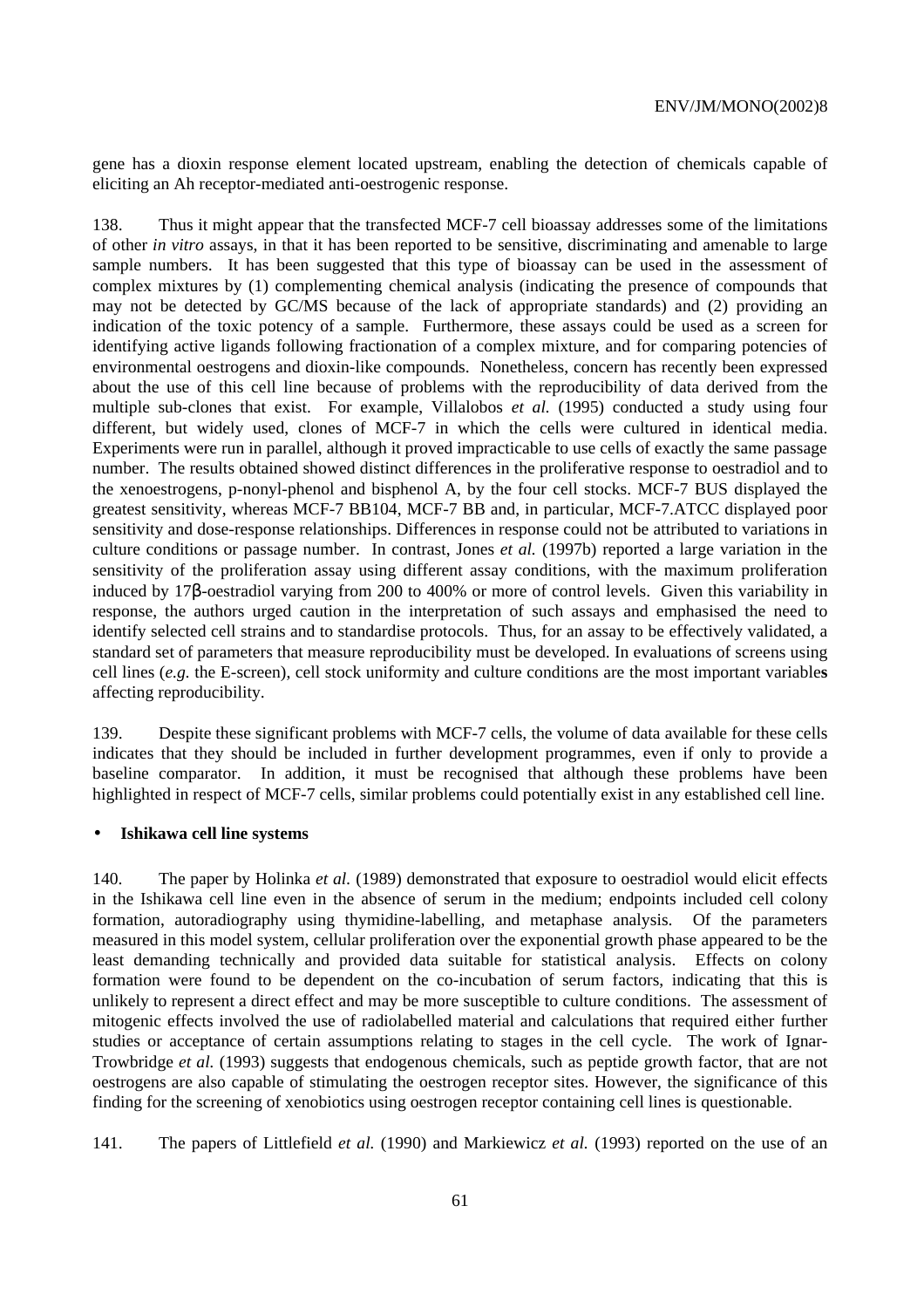assay system for this cell line in which alkaline phosphatase activity (visualised by measurement of a *p*nitrophenol colour response) was the endpoint for oestrogenic activity. Chemicals investigated included natural and synthetic oestrogens, androgens, glucocorticoids, mineralocorticoids and the ∆5-3β-hydroxy steroids, biochanin A, hydroxytamoxifen, and a number of phyoestrogens. This work indicates that the system may represent an easy, rapid *in vitro* assay. Evidence was presented that this model was capable of demonstrating dose responsiveness and relative potencies similar to those of *in vivo* systems, and that it could also be used as a detection system for anti-oestrogenic activity. A wide range of oestrogenic chemicals of steroidal and non-steroidal structure have been tested, and the findings indicate that other classes of steroid hormone do not elicit any significant cross-reactivity.

142. In order to firmly establish the suitability of this test system, it would be necessary to validate this model against a wide set of model chemicals in a range of laboratories and to compare the sensitivity and specificity against any other appropriate *in vitro* model. In addition, given the problems identified for the MCF-7 cell line, it would be necessary to establish whether sub-clones exist for this cell line and whether the reproducibility and responsiveness vary between cultures at different laboratories or over time.

# • **MDA-MB-231 CL10A cancer cell line**

143. In a study by Jaing *et al.* (1993), the use of stable transfectants of an oestrogen receptor (ER) negative breast cancer line, MDA-MB-231 CL10A, facilitated a structure-function analysis of the ER. After an eight-day exposure period, total DNA concentration of the cell cultures was measured as a marker for proliferation and growth. By comparing the structure of anti-oestrogens and their relative activities in wild and mutant ER transfectants, it proved possible to predict the activity of some antioestrogenic compounds. Of particular note was the inhibitory nature of the responses to oestradiol, which may be peculiar to this cell line. The proliferative endpoint of the assay was considered advantageous, because it represented a physiological endpoint. The method may, however, be criticised for the relatively lengthy incubation period required and the complexity of the assay. de Cupis *et al.* (1995) also reported on a comparison of four other lines and MDA-MB-321 cells using two pure non-steroidal antioestrogens and the antioestrogen, tamoxifen. Several endpoints were investigated which confirmed that this basic form of the cell line was unresponsive to oestrogenic stimulation. Given the limited data available, it is not yet possible to characterise the robustness, sensitivity or specificity of the various sub-forms of this cell type. It will therefore be excluded from further consideration.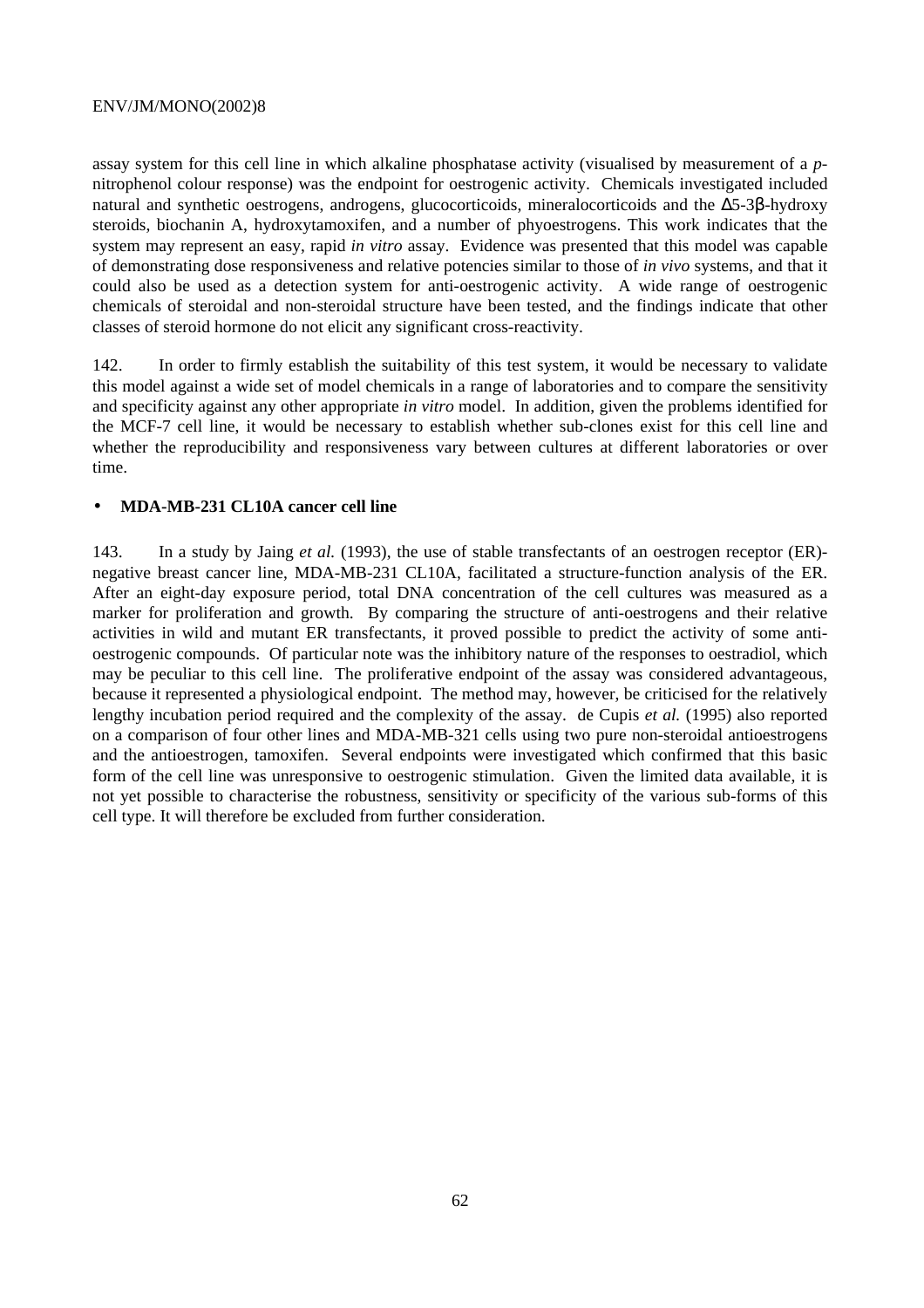### • **T-47D cell lines**

144. Welshons *et al.* (1987) have investigated oestrogen agonistic and antagonistic activities of enterolactone, enterodiol and equol using the human breast cancer cell line, T47D. Six-day exposure periods were used, with subsequent measurement of progesterone receptor levels and DNA level. Watanabe *et al.* (1990) included this cell line in a MINI assay in which the effects of anti-oestrogens, given separately or in combination with oestradiol, were studied using a range of endpoints including thymidine incorporation, ER and progesterone receptor levels, and DNA content. Assay systems for oestrogenic agonistic or antagonistic activities utilising this cell line appear to show good sensitivity in the models reviewed, although the inhibition from non-specific toxicity recorded at high concentrations together with the low responsiveness seen in the MINI method of Watanabe *et al.* may present limitations. It was suggested that the potential problem of false negatives was soluble by inclusion of an oestrogen rescue process which, if unsuccessful, would indicate the presence of a toxic response that was not oestrogen-mediated. These studies underline the dependency of an assay's sensitivity on the frequency of ER expressed by a particular cell line. This is a major concern for all receptor-mediated cell assays. A further limitation of the MINI assay, as highlighted by Watanabe *et al.,* is the failure to correlate *in vitro* results using cultured cells taken from patients with the clinical responsiveness to treatment with antioestrogenic compounds subsequently shown by the patients. This clearly shows, in a human context, the difficulties in extrapolating results from *in vitro* to *in vivo* situations. As with all *in vitro* assays, criticism may be made of the lack of provision for metabolic capacity in the system and the problems in inferring that receptor interaction will result in physiological effect.

### • **HeLa cell lines**

145. The HeLa cell line is normally devoid of ER expression, but it has been used with transfected reporter gene constructs to study oestrogen responsiveness. Under these conditions, it has been shown possible to produce cells showing high specificity for chemicals capable of interacting with the ER. Berry *et al.* (1990) investigated differences in the detailed agonistic/antagonistic profiles of two anti-oestrogens using a transiently transfected HeLa cell line with a chloramphenicol acyl transferase (CAT) reporter construct providing the endpoint, whilst Crombie *et al.* (1994) reported on the use of a similar transfected cell to determine the specificity for expression of one isozyme of creatinine kinase (CK) when a range of receptor types were stimulated. Oestrogen-specific CK activity was established, and this was regarded as a suitable marker for oestrogenic activity and for detecting unopposed oestrogen action associated with progesterone antagonism. However, the occurrence of promoter context-dependent activity focuses attention on the highly complex nature of receptor-mediated interactions and indicates that this must be taken into account when interpreting results of any *in vitro* assay. The effect on creatinine kinase has the advantage of being of physiological significance, as opposed to assays which simply detect binding and transcriptional activation. Despite these points, a suitable permanently transfected form has not been characterised. At present, this model is not considered to be developed sufficiently to permit progression.

#### **Summary of assessment of human cell line screens**

146. To date, the most commonly used human-derived cell line for the assessment of oestrogenic activity appears to have been the various sub-clones of MCF-7 cells, in either normal or transfected forms. The Ishikawa cell line has also been used for a range of chemicals, although by only a few workers. Nonetheless, this latter cell line does appear to have been developed into a promising assay system using alkaline phosphatase activity as an easily monitorable endpoint. Data exist for several other cell lines, but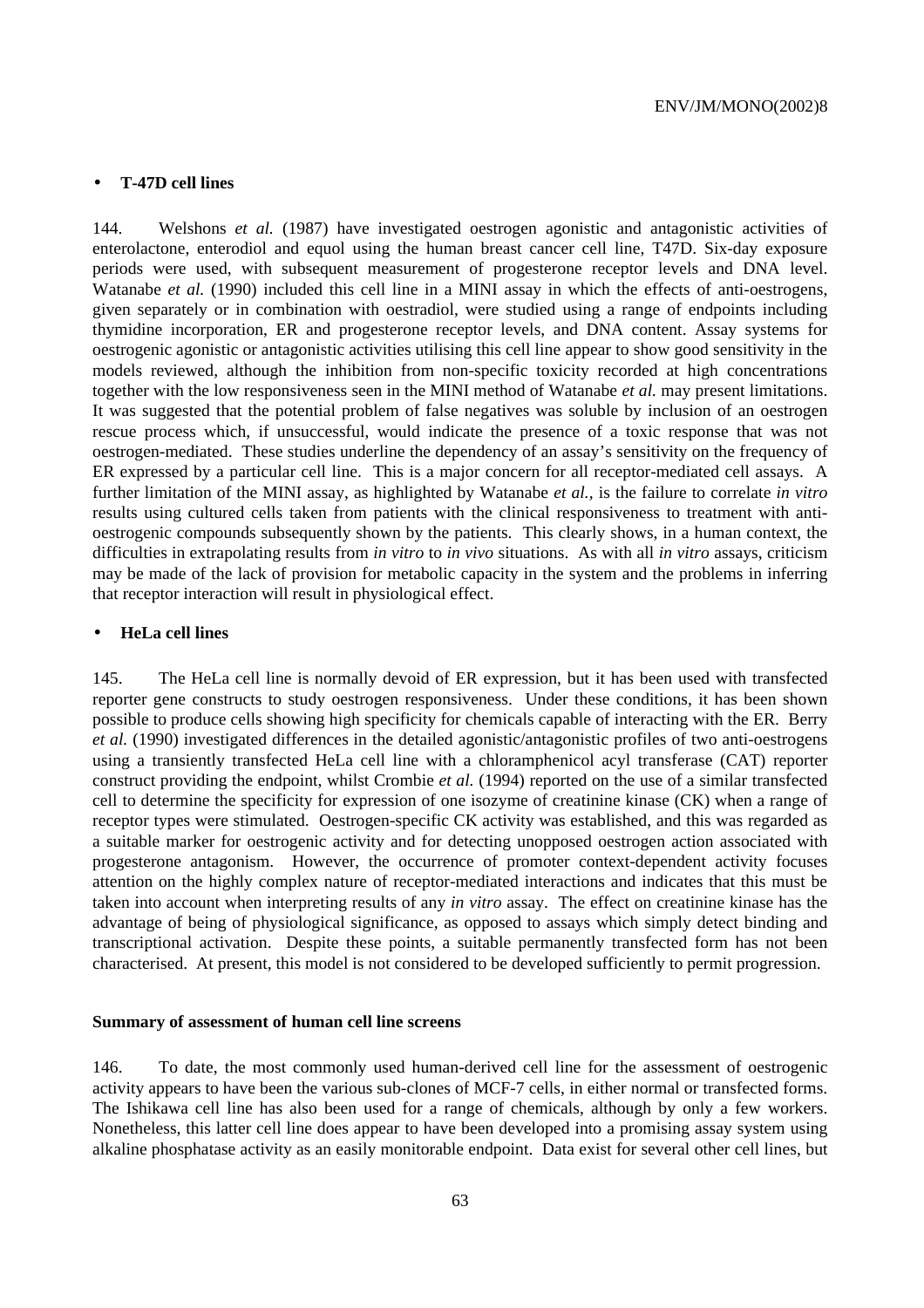they have generally only been used for detailed mechanistic studies on a limited number of chemicals or for receptor function characterisation. Hence their potential application as screening tools remains highly speculative.

147. In both MCF-7 and Ishikawa assays, oestrogen-dependent endpoints have been used to measure the effects and potencies of various synthetic and naturally-occurring chemicals with oestrogenic or antioestrogenic activities. Both assays appear highly sensitive. Dose-response relationships have been well established for many chemicals, both natural and synthetic. However, the use of proliferation as an endpoint in MCF-7 cells has been shown to be responsive to non-oestrogenic mitogens and therefore may only suggest, rather than demonstrate, oestrogenic activity. In addition, in common with all in vitro assays for oestrogenic activity, these tests suffer from a number of limitations in terms of their application as a screening method, not least of which is the time required to perform the tests (several days). In this respect, the transfected MCF-7 cell assays, which measure luciferase activity as the oestrogenic endpoint, may warrant further investigation because they permit a rapid assessment of potential activity. Against their adoption, however, is their complex nature and the requirement for relatively sophisticated equipment. At this stage, both MCF-7 and Ishikawa cell lines are considered to warrant further investigation, development and evaluation.

## **Animal tissues and primary cell screens**

## • **Rat uterine cell culture**

148*. In vitro* cultures of dispersed rat primary uterine cells were used by Kassis *et al.* (1984) to study responses to oestradiol, progesterone, testosterone and dexamethasone. Following the cells' establishment in culture plates, they were exposed to the test chemical for up to six days, followed by assay of the cells for progesterone and oestrogen receptor expression and protein. In a somewhat different approach, Galand *et al.* (1987) exposed uterine horns taken from rats to oestradiol or to two DDT congeners for two hours *in vitro*, followed by measurement of an inducable 130K protein and of cGMP levels.

149. Both methods reviewed were part of detailed mechanistic investigations rather than being intended to establish a screening model. Each involved relatively demanding biochemical processing of samples and have only been used for a limited number of chemicals. The method of Kassis appeared to respond specifically to oestrogens, except at very high exposure levels when evidence of cross-talk was seen: for the oestrogen studied, a good dose-response relationship was clearly shown. In the results obtained by Galand *et al.*, however, one of the endpoints investigated in the *in vitro* model did not correlate with other *in vivo* data generated. This again underlines the potential problems in extrapolating between *in vitro* and *in vivo* models. Overall, neither uterine culture model can be considered to warrant consideration as a routine screening test.

# • **Rat pituitary cell culture**

150. Lieberman *et al.* (1978) used a culture of rat pituitary cells to compare prolactin synthesis in response to treatment with oestradiol, diethylstilboestrol, progesterone, testosterone, hydroxyandrostanone or corticosterone. Further work by these authors (Lieberman *et al.*, 1983) using a similar cell culture system investigated the effect of tamoxifen and some of its metabolites alone or in combination with oestradiol, whilst pituitary cell culture was used by Jordan *et al.* (1986) to investigate binding efficiencies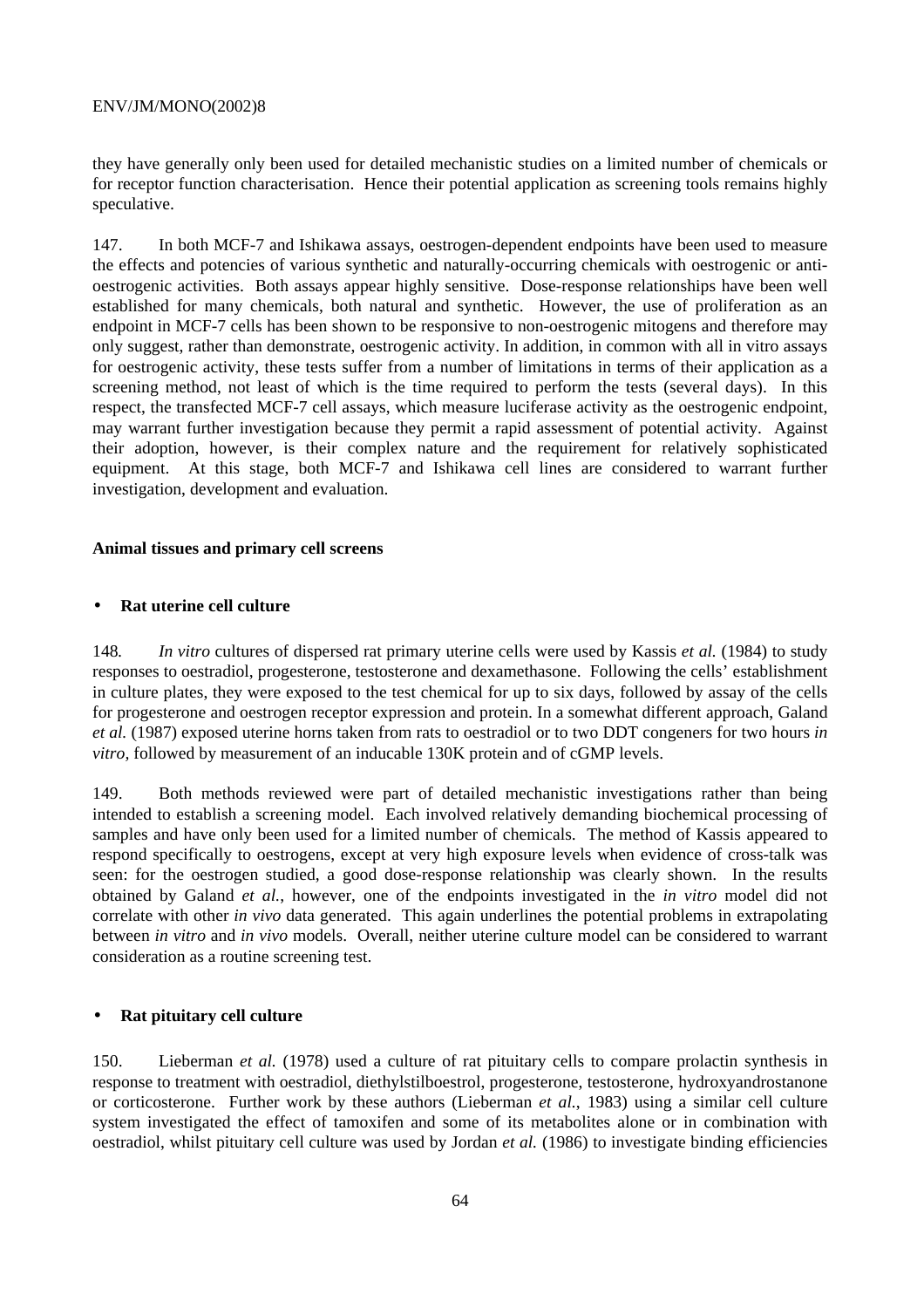of triphenylbutenes. These pituitary cell models appear to be rapid, reliable *in vitro* culture systems for the detailed mechanistic study of the relative activities of oestrogenic and anti-oestrogenic chemicals that act via oestrogen receptor interaction. They have, however, been used on a relatively restrictive range of chemicals and require technically competent staff working with relatively sophisticated equipment and radiolabelled steroids. They were not developed with the intention of establishing a screening test and are unlikely to be suitable for such use.

## • **Mouse Leydig cell culture**

151. Bilinska (1986) used a culture of mouse primary Leydig cells to investigate their *in vitro* responsiveness to oestradiol using a range of enzymatic, morphological and radioimmunoassay techniques. Only two chemicals were investigated in the study, and the cell culture techniques and endpoints were quite complex. Of the endpoints investigated, only suppression of androgen secretion appeared particularly responsive to oestrogen treatment and even this showed variable sensitivity depending upon the age of the culture (control levels rose from the second to the fourth day and fell thereafter). A chemical's effect on Leydig cells could potentially have great significance for the reproductive system of the male. However, this model was intended as a mechanistic tool and does not appear suitable for development into a screen.

### *Animal cell line screens*

## • **Transfected chicken embryo fibroblasts**

152. Chicken embryo fibroblast (CEF) cell cultures have been shown to be responsive to chemicals with oestrogen agonistic and antagonistic activities, following the use of transfection techniques to insert human oestrogen receptor and reporter system (CAT) elements. Berry *et al.* (1990) investigated responsiveness to oestrogen and two antioestrogens, whilst White *et al.* (1994b) studied a number of alkylphenolic compounds. Exposure periods of up to 48 hours were used and CAT activity then measured, with normalisation for transfection efficiency using either a galactosidase or luciferase system. Although the CEF model appeared to be able to detect oestrogenic and anti-oestrogenic activity, it has only been used on a restricted range of chemicals by a few workers. This model depends upon transfection techniques to develop a responsive model, and few data are available with which to assess ease of production/maintenance, reproducibility, stability, etc. Also, such systems are only capable of detecting effects arising directly from interactions with the inserted oestrogen receptor. At present, benefits over the use of a human-established cell line have not been shown.

## • **Transformed mouse L-cells**

153. Mayr *et al.* (1992) used a genetically transformed clone derived from the mouse Le42-cell to investigate the oestrogenicity of a number of myco- and phyto-oestrogens. A number of plasmids were transfected into the cells to establish the final oestrogen-responsive model. This included a CAT-based reporter construct to enable CAT activity to be assessed as the model's endpoint. In addition to the plant and fungal products tested, tamoxifen, progesterone, testosterone and an oestrogen were also included for comparative purposes. Despite the initial requirement for transfection and a three-week clonal selection period, this system appeared to offer a sensitive and reasonably simple means of determining oestrogenic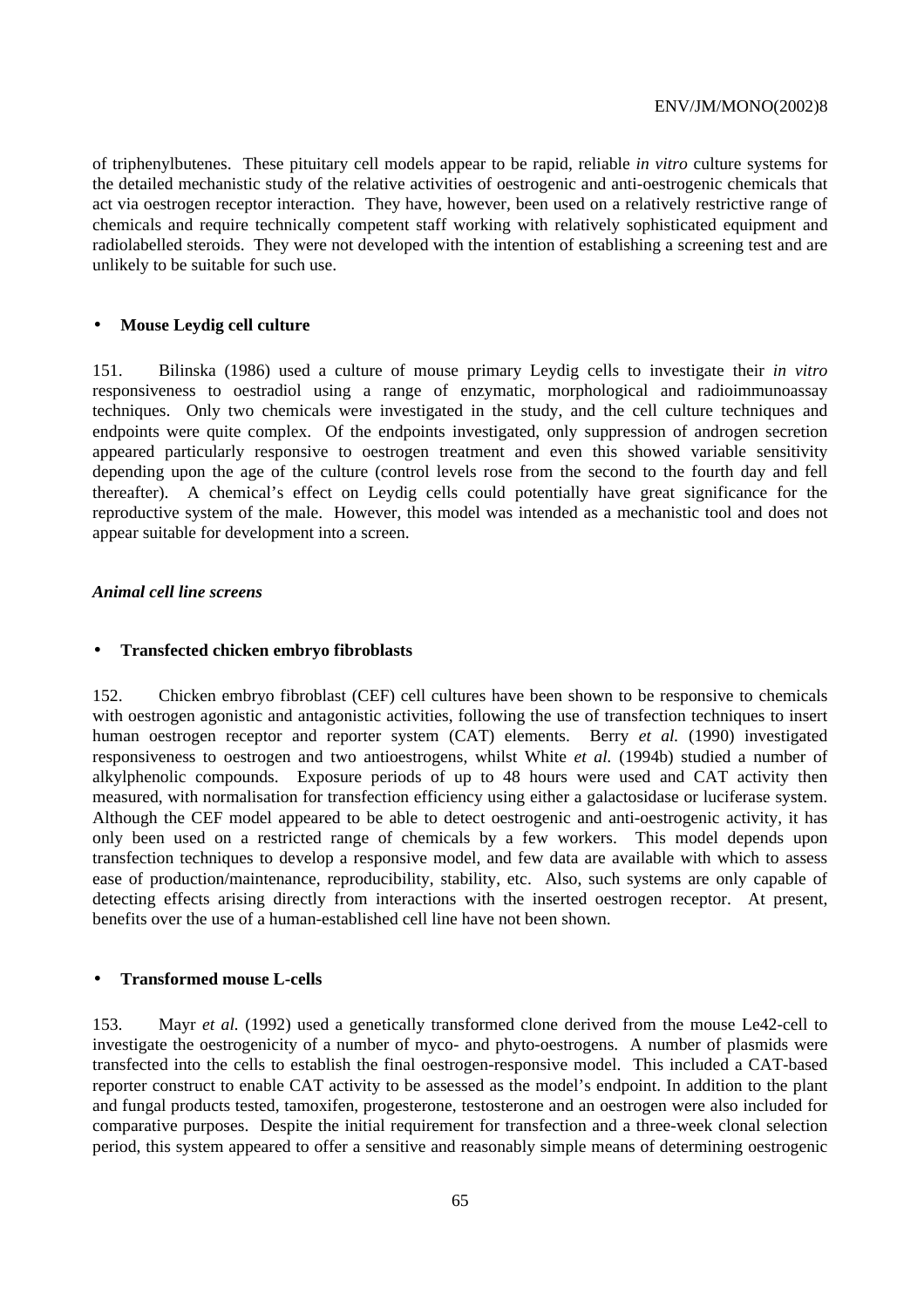potential. It was possible to discern differential activities within the range  $10^{-10}$  to  $10^{-5}$  M. The authors suggested that the method might be further simplified by use of a luciferase or alkaline phosphatase reporter, which would facilitate routine use. Data are, however, limited and there are no comparative data from other workers with which to assess the robustness and reproducibility of the model. Given the limited use of the system to date, it cannot be recommended for adoption as a routine assay.

### **Yeast screens**

154. In recent years, the development of transfection techniques has enabled many workers to develop *in vitro* models in which oestrogen receptor structures derived from humans or animals were expressed by a yeast, *Saccharomyces cerevisiae*. There are clearly many potential benefits relating to the use of a yeast cell culture system. As a result of its longstanding use as a model for mechanistic investigations and in genetic and mutagenic research and regulatory screens, the basic morphology, biochemistry (*e.g.* well characterised oxidative metabolic capacity), physiology and genetic structure and function of this yeast are well established. In addition, the untransformed organism is widely available, can be easily and rapidly cultured, is easily transformed, and has a wide range of suitable plasmids and promoters available. Other benefits include the ease of selecting and maintaining transformed cells by varying the composition of culture media; the rapid growth rate of the cells; the absence of sex hormone receptor mechanisms in the untransformed organism, and the "non-animal"-based nature of this model. In addition, it has been widely established that the oestrogen receptor-expressing, transfected yeast model is capable of high levels of sensitivity (reportedly higher than that achievable by the MCF-7 cell models; Wrenn and Katzenellenbogen, 1993,) can give close correlation with other model systems, and has been shown to demonstrate dose-response relationships for a wide range of chemicals. Chemicals investigated by yeast models include: oestrogen, oestradiol, oestriol, oestrone, diethylstilboestrol, testosterone, dexamethasone, cortisol, aldosterone, progesterone, various plant extracts and plant hormones, representatives of the major groups of surfactants, triazine-derived herbicides, and antioestrogens such as tamoxifen, hydroxytamoxifen and nafoxidine.

155. Most of the models reviewed used a human-derived ER with β-galactosidase activity as the endpoint. This endpoint permits ease of monitoring by a colour-change reaction, with reliable quantitation. In contrast, although having the same endpoint, the method of Khono *et al.* (1994) used a murine receptor whilst Connor *et al.* (1996) used colony growth as an endpoint. Many other differences exist between the various models, including the wide variety of strains and constructs that have been used and the significant differences in culture methodology (*e.g.* plate versus liquid culture) and in the substrate used for enzyme activity measurement. Other causes for concern relate to the apparent high specificity shown for oestradiol and closely related chemicals in some of these systems (*e.g.* Klein *et al.,* 1994) and the differences in response recorded for various putative anti-oestrogenic agents. Indeed, some models do not appear able to identify such chemicals on the basis of their co-administration with oestradiol (Wrenn and Katzenellenbogen, 1993; Kohno *et al.,* 1994). Other problems identified by some of the authors (*e.g.* Berry *et al.,* 1990; Wrenn and Katzenellenbogen, 1993) include interference with endpoint measurement through cell toxicity/lysis and the established problem of the limited ability of some chemicals to cross into the cell through the specialised cell walls found in yeast.

156. Given the wide variations in the methods used, it is not possible at present to identify a single, agreed methodology that can be recommended for formal adoption. However, so long as the basic limitations of the model are accepted, a transfected yeast cell expressing the human oestrogen receptor has much to recommend it because it is has been well established as a sensitive and reliable model for a wide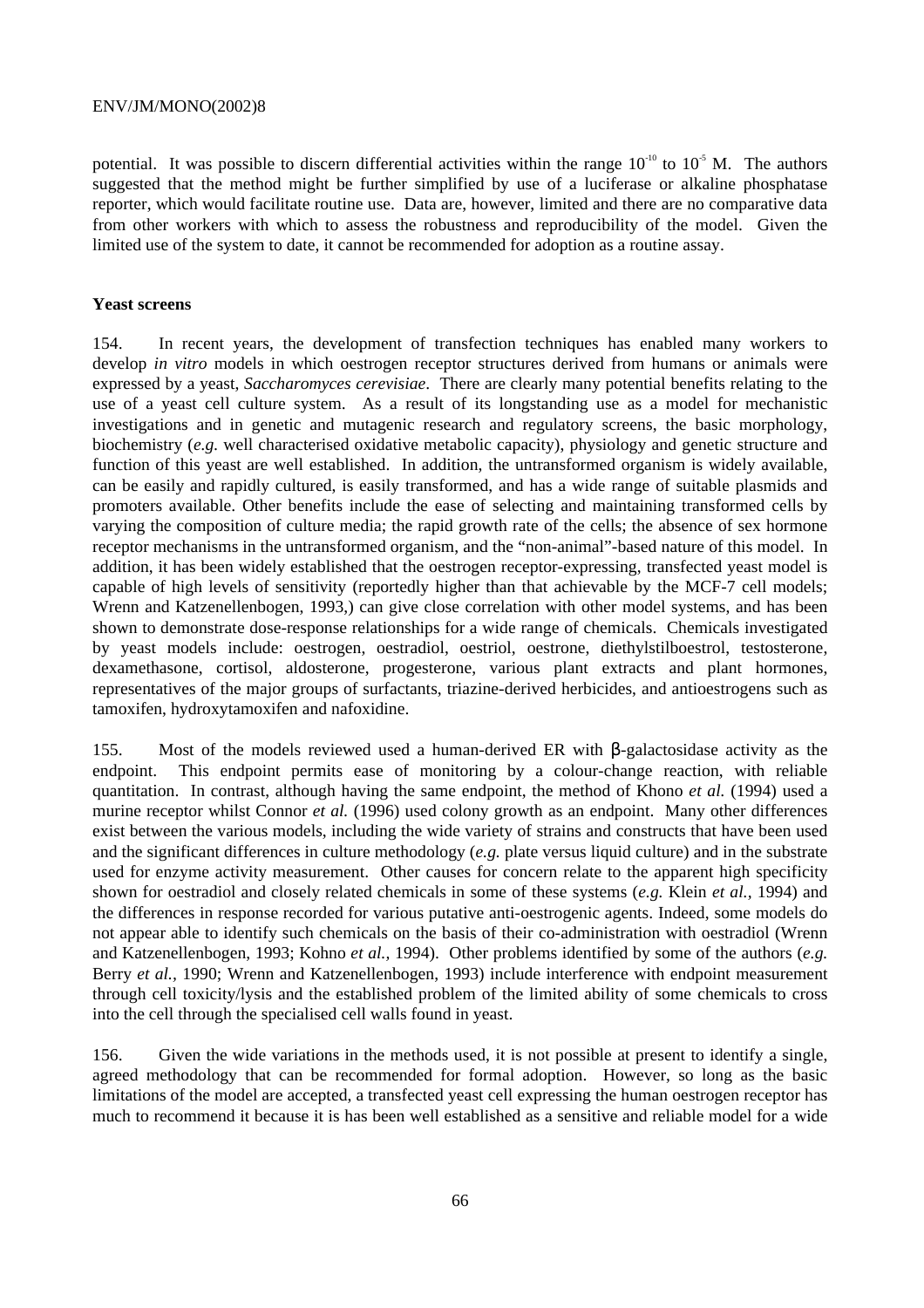range of chemical types. It is therefore considered that resources should be allocated to the optimisation and subsequent validation of such a model.

### **Androgen-related test systems**

## *Human cell lines*

#### • **Saos-2 and U2-OS human osteoblast cell lines**

157. During investigative studies on Saos-2 and U2-OS human osteoblast cell lines, Orwoll *et al.* (1991) successfully demonstrated the presence of androgen-binding sites in these cells by measurement of competitive binding studies on cellular fractions. Receptors were expressed at levels similar to those found in the normal human kidney, an established androgen-responsive tissue. Some inhibition by progestin was seen, however, and the metabolic status of the cells was not addressed. At present there is insufficient ground to confidently develop these models as a screen for androgenic activity. Nonetheless, the presence of androgen receptors in this type of cell raises questions as to the range of cell types that might be sensitive to androgenic or other sex hormone stimulation, and hence the potential difficulties in attempting to define sex hormone-disruptive activity for a chemical on the basis of *in vitro* assays using a very limited number of tissue types having known receptor profiles.

### *Animal tissues and primary cell screens*

### • **Mouse embryonic hypothalamic cell culture**

158. Beyer *et al.* (1994) studied variations in aromatase activity in cultured mouse embryo brain cells exposed to a number of oestrogens or progesterone and testosterone. In the model, day 15 embryo cells were cultured for up to six days in the presence of one or more of the test chemicals before assessment of aromatase activity, using a  ${}^{3}H_{2}O$  formation assay employing radiolabelled testosterone. Immunohistochemistry was also used to visualise the aromatase-active neurones. This *in vitro* embryonic hypothalamic cell culture system was shown to be sensitive to androgenic stimulation and anti-androgenic inhibition and demonstrated differences in responsiveness between the sexes. This is unsurprising, given the key role sex hormones have in the development of the brain in mammals. The changes in enzymatic activity recorded were found to be closely correlated with actual physical changes in the development of the neurones.

159. This model was used as a research tool rather than a screen. It required technically competent staff working with relatively sophisticated equipment. In addition, the number of chemicals examined was very small and data presented suggested that the effect may be solely mediated by androgen-receptor interactions. Data on the metabolic capacity of these cells are not available, so it is possible that the system may be unresponsive to chemicals that require initial metabolic activation before interacting with androgen receptors or that act through other, non-receptor-mediated pathways.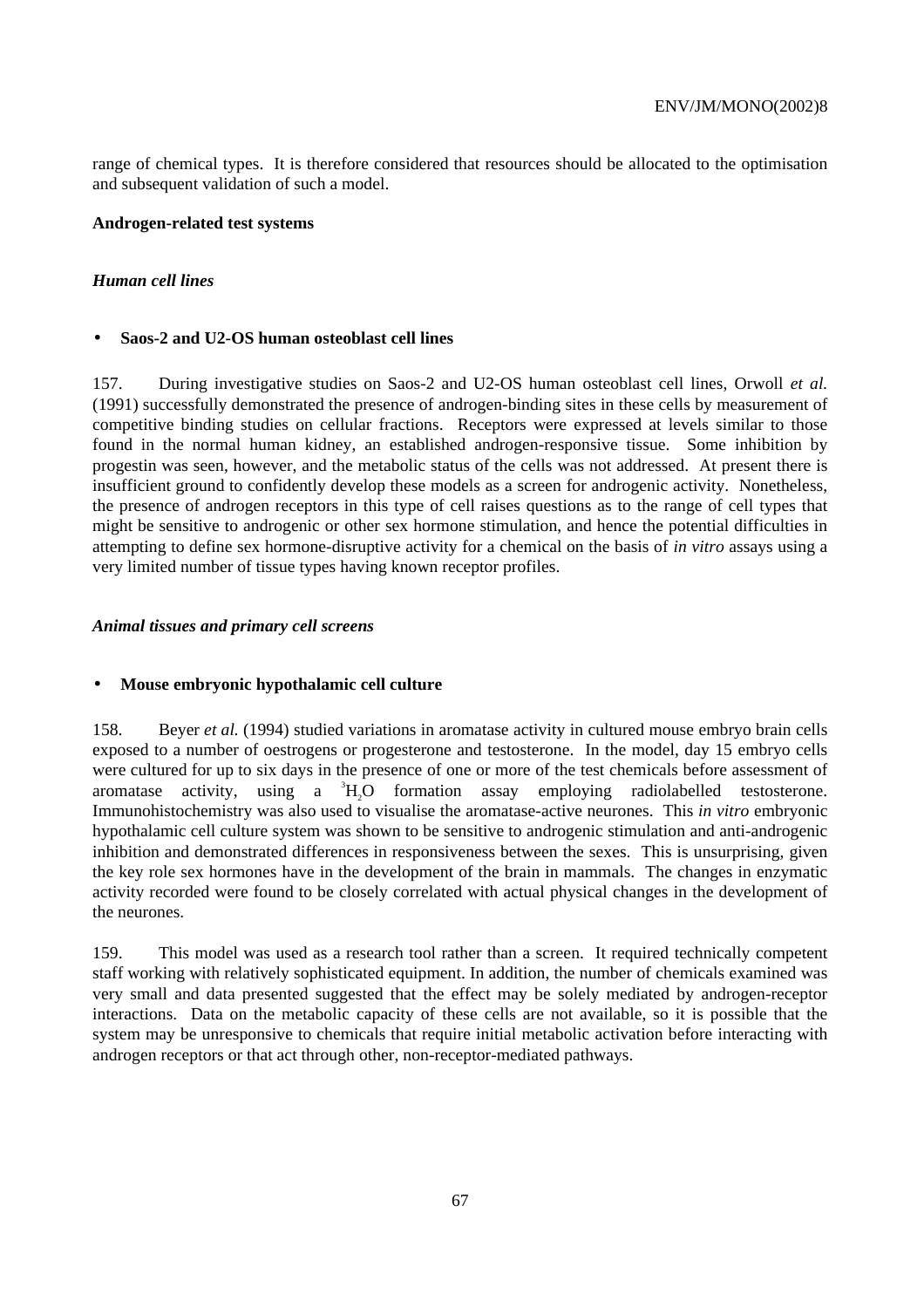## *Animal cell line screens*

### • **Transfected PC12 neuronal cells**

160. In a paper by Lustig *et al.* (1994), the effect of two days of exposure to dihydrotestosterone on neuronal cells derived from a rat phaeochromocytoma was studied, following transfection of a human androgen receptor and a CAT reporter gene. The wild-type cell, PC12-WT, is known not to express androgen receptors, so low background interference could be expected. Several endpoints were examined in this investigative study, including androgen receptor expression, by Northern blot, cytosolic binding and histopathological morphology. The cells were found to display dose-dependent responses to the androgen investigated with a reasonable degree of sensitivity: from  $10^{-10}$  to  $10^{-7}$  M for the morphological endpoints. However, only one compound was tested in the study reviewed and the methodology was not considered to be sufficiently developed to warrant further consideration as a screening tool.

## *Insect cell line*

161. Wong *et al.* (1993) demonstrated that an insect cell line (Sf9, derived from *Spodoptera frugiperda*) which had been transfected with a human androgen receptor was sensitive to androgenic agonistic and antagonistic chemicals. This paper focused on the interactions that occur between androgens, the androgen receptor and DNA. Hence the endpoint studied was DNA binding of the receptor. It would be of interest to investigate the responsiveness of this system to non-hormonal chemicals that have exhibited androgenic activity in other test systems. However, because of the methods used, this system is not considered suitable for use as a screening tool.

### *Yeast screen*

162. Purvis *et al.* (1991) have published on the development of a series of yeast models containing a transfected human androgen receptor and the study of their sensitivity to dihydrotestosterone. In this system, Western blot and band shift assays were used to monitor cell responsiveness. Several transfectant strains were derived that were responsive to androgenic stimulation, with reproducible expressions being possible over a wide range (1400-fold). Clearly, the model as constituted would be unsuitable for adoption as it is insufficiently characterised, has only been tested on one chemical, and employs complex endpoints. However, given that the sensitivity of suitably transformed cells to androgenic stimulation has now been established by this work, and that oestrogenic-sensitive yeast systems with relatively simple endpoints have also been established and are considered of possible use as screening tools (see above), the potential may exist to develop a suitable androgen-sensitive yeast model. Reservations relating to such models have been discussed previously.

## **3.3.4 Cell-free tests for oestrogenic, androgenic or related hormones**

#### *Receptor-binding studies*

163. Cell-free receptor-binding studies have been widely used in the mechanistic study of chemical:receptor interactions. These techniques are able to show whether a given chemical can bind with a particular receptor or not, with the inference that a high binding affinity would potentially result in marked biological activity of some type. Several limitations exist that severely restrict the role of such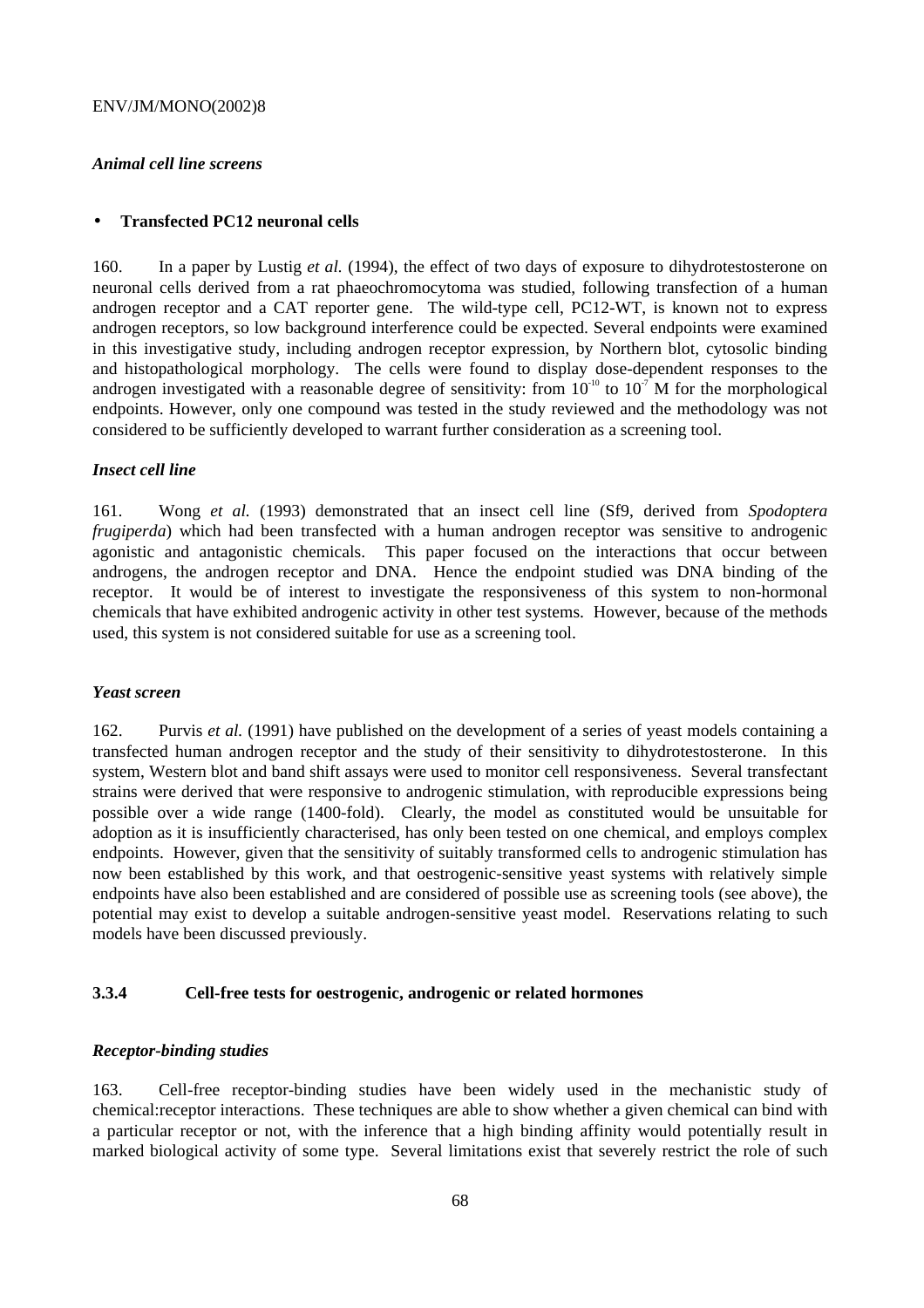techniques in chemical screening. These include: difficulties in distinguishing between agonistic and antagonistic receptor binding; a positive result may occur for compounds which have physical characteristics that would make it unlikely that they would normally enter the body or cell in the *in vivo* situation (this is a common problem with all cell-free systems); such systems do not address post-receptor interactions; and no account of metabolism or excretory processes, both of which may significantly influence the chemical receptor interactions *in vivo,* is possible*.* It may be possible to incorporate hormone-stripped auxiliary metabolic sources into such cell-free systems, but difficulties with nonreceptor protein interactions would then be a potential problem. Further limitations include the inability to predict the ultimate effect which would be elicited, and the dependence of these tests on the assumption that interactions with known receptors will be the mechanism by which toxicity is mediated. It is thus questionable if such studies can currently play a significant role as a general screen, although they are undoubtedly of value during candidate selection for particular classes of chemical where processes have already been characterised, and in the detailed mechanistic investigation of chemicals following their identification as potential endocrine disruptors by suitable screening systems.

### • **Microtubule (mt) polymerisation**

164. The effect of oestrogens on the polymerisation of microtubules was studied in a cell-free system derived from bovine brain tissue by Metzler and Pfeiffer (1995). They used diethylstilboestrol and a number of other steroidal oestrogens, mycoestrogens and lignans. The endpoint examined was percentage polymerisation of the MT, assessed by optical density. When the inhibitory effects of various compounds on MT assembly were compared with known oestrogen activities and binding affinities, no obvious correlation was found. Stilbene oestrogen's inhibited MT polymerisation regardless of whether they displayed high oestrogenic activity; conversely, powerful steroidal oestrogens failed to have any effect. It was thus apparent that the inhibitory activity of the stilbene derivatives was independent of oestrogenic activity. Although this method is of no value as a test screen for oestrogenic potential, it has shown that a chemical may have more than one mode of action or activity.

### • **Oestrogen-2-hydroxylase (aromatase) activity**

165. Osawa *et al.* (1993) studied the activity of aromatase in placental microsomes. Further work by O'Reilly *et al.* (1995) demonstrated an inhibitory action of substituted androstenediones on the aromatase reaction. On the basis of the limited data available, this method appears to be a useful means of determining potential inhibition of aromatase, and thus of disruption of the formation of oestrogens from androgens. It may therefore be of some value in mechanistic investigations. However, this system has the usual limitations of this type of model and, given its limited development, it is not considered to be of proven benefit as a screening tool.

### • **Monoclonal antibody enzyme immunoassay**

166. The ability to screen for 2- and 16α-hydroxyoestrone (major metabolites of oestradiol) using monoclonal antibodies has been suggested as a possible diagnostic tool to detect disturbed oestrogen homeostasis. As such, it would have potential application to monitoring of humans and animal models *in vivo.* Further work is clearly necessary to quantify the relationship between this potential biomarker and exposure levels before it could be confidently used. If such a relationship could be established, the assay might have an important role in assessment of exposure and in assisting in the interpretation of *in vivo* test models. However, non-steroidal compounds such as phytoestrogens may interfere with the assays and, if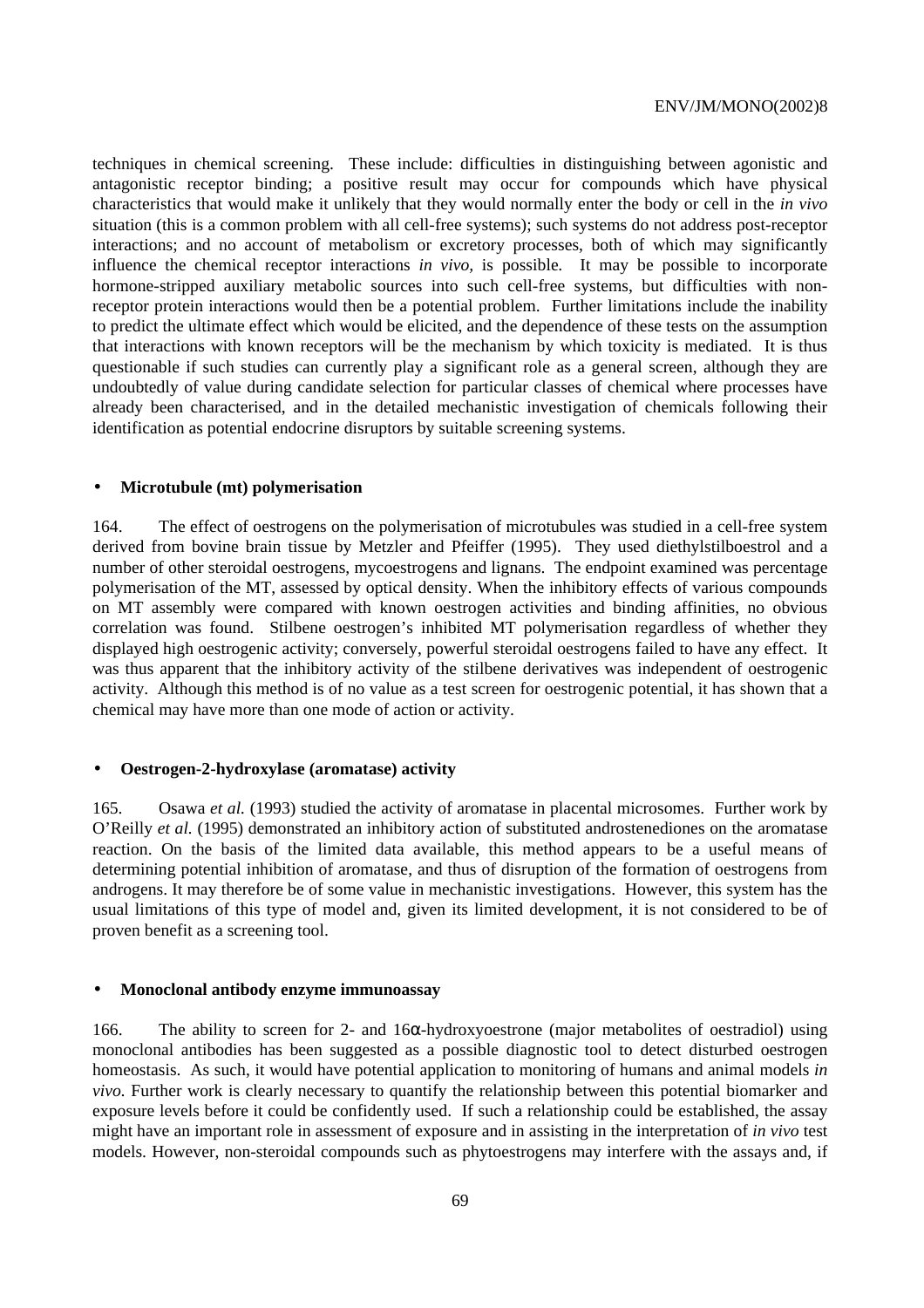present in high enough concentrations in urine, could adversely affect the reliability of the assay. At present this system is insufficiently developed for further consideration.

# • **Development of a marker of oestrogenic exposure in human serum**

167. A possible extraction and separation procedure to enable identification of endogenous oestrogens and xenoestrogens in human blood was proposed by Sonnenschein *et al.* (1995). This involved complex separation stages followed by bioassay using MCF-7 cells. The authors also discussed its potential use as a marker for exposure to breast cancer-inducing chemicals. Clearly this is not a screening test, but the methodology could conceivably be of use for exposure, metabolic and toxicokinetic evaluation.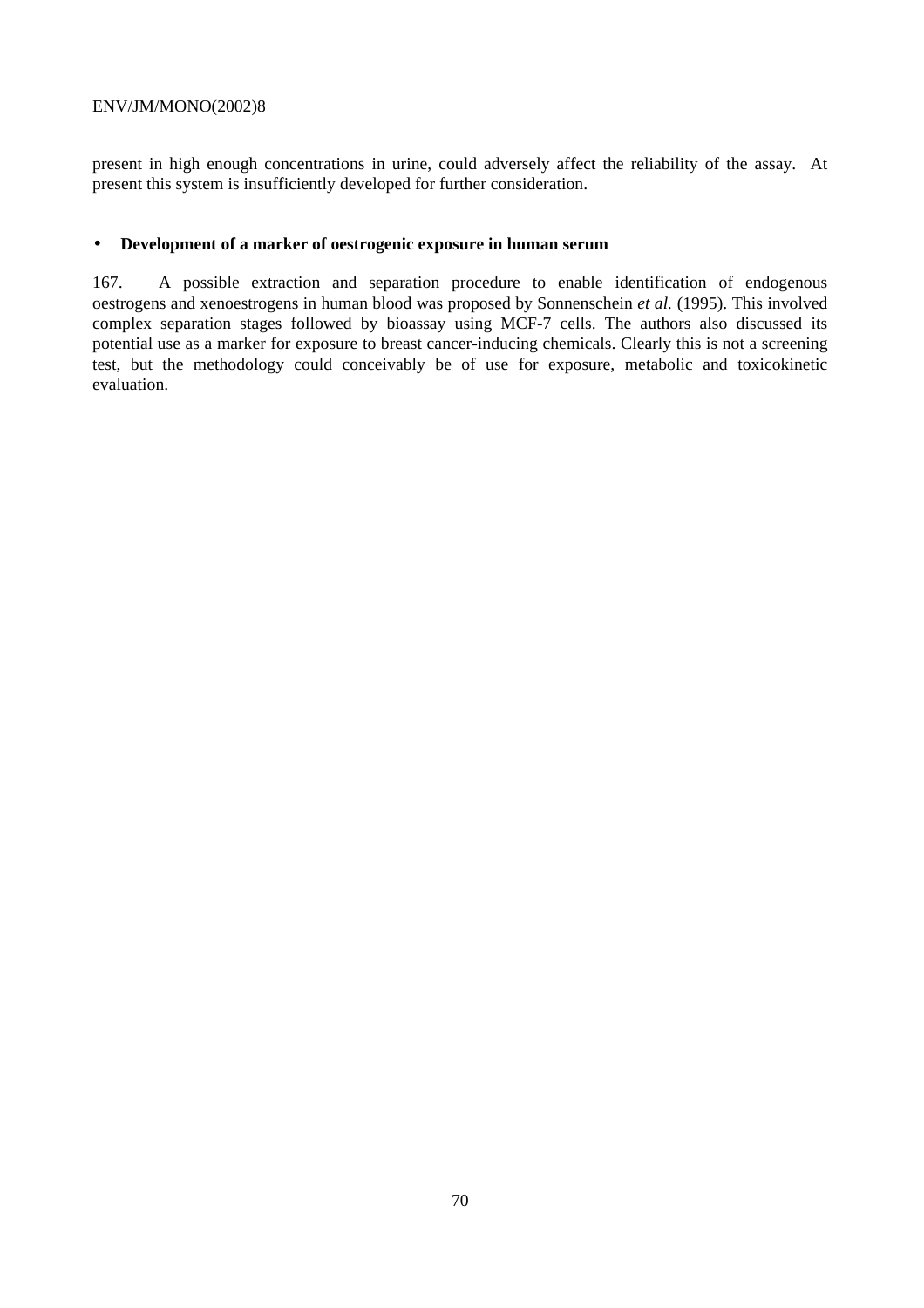# **3.4 RELEVANT IN VIVO SYSTEMS FOR POTENTIAL EFFECTS IN WILDLIFE**

## **3.4.1 Animal developmental and reproductive studies**

168. Many different non-regulatory developmental and reproductive study designs have been reported which, by their very nature, are unlikely to define the mode of action of the chemical agent (*e.g.* oestrogenic or androgenic agonistic or antagonistic agent). They do, however, permit an overall assessment of the likely impact upon reproductive performance of the chemical's action and act to alert one to the need for more detailed, mechanistic investigations. The majority of reviewed studies of this type employ fish and focus on their reproductive performance. In the majority of these, the zebra fish was the model of choice, thus underlining its suitability as a laboratory species. Most papers had in common the use of very similar preliminary studies to select suitable treatment levels for the larger, more complex studies that followed. Examples include an acute toxicity study on adult fish and an embryo/larval study using eggs derived from untreated parents. Details of the preliminary study used to set treatment levels in the Wester and Canton (1986) paper were not, however, presented.

169. Bresch (1982) reported on a testing strategy to investigate the reproductive performance of zebra fish following exposure to xenobiotics. Acute studies were performed using pentachlorophenol, Arochlor, nitrophenol and a number of metals, whilst chronic data were presented for cadmium. The method presented in the paper is open to criticism. The test strategy was protracted, and reproductive performance assessment included the testing of different concentrations on the same batch of animals. Although this limited the number of animals precludes the conclusive attribution of an effect to a given concentration because it may be a delayed effect from a previous (lower) concentration. This will confound data interpretation and result in inappropriate designations of "effect/non-effect" levels. In addition, a major endpoint used was spawning rate, which proved to be very variable and difficult to interpret despite the collection of considerable baseline data. The use of total number of eggs was also recommended as a suitable marker in this study, but in later work was found to be unreliable.

170. Landner *et al.* (1985) published a paper on a testing strategy designed to provide information on many aspects of reproductive performance using a battery of short-term tests. Zebra fish were again used. Aspects covered included acute (96-hour) toxicity in adult fish under semistatic conditions and changes in spawning rates following chemical exposure. The numbers of viable eggs produced from exposed parents, the hatching success, and the time from fertilisation to hatching were also assessed by visual monitoring of the eggs produced, with the larvae then being monitored for abnormalities until death from starvation. Additional studies were performed in which exposure commenced at day 2 of age. The larvae were then monitored for development and length of survival until death from starvation. Overall, the authors recommended adoption of the following in an assessment of fish toxicity: pre-exposure of adults for at least 14 days before assessment of spawning; assessment of survival and stress tolerance of offspring of exposed parents; and embryo/larval tests following exposure of the eggs and larvae of unexposed parents. The endpoints developed appeared easy to achieve and were sensitive and reliable. The benefits gained from continuing observation until death of the larvae by starvation rather than using a fixed duration would, however, require justification taking into account humane considerations.

171. In a study using the Japanese rice fish (Medaka), the long-term effects of hexachlorocyclohexane were studied by Wester and Canton (1986). Effects of exposure of adult for up to three months were compared to longer-term exposures (from one month of age or from the egg stage). Although including assessments of behaviour, gross appearance and bodyweight changes, this study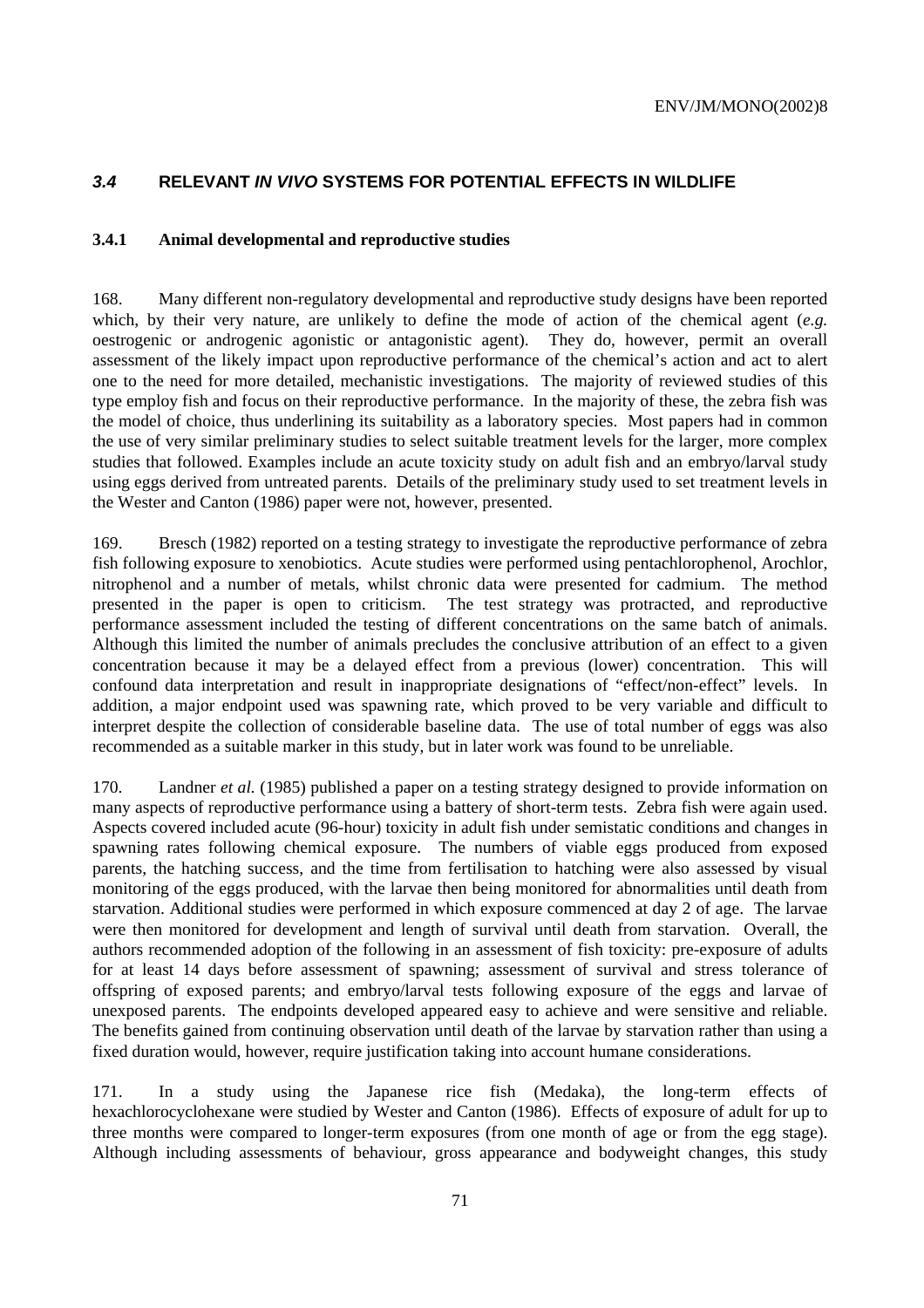principally focused on a detailed histopathological examination of the fish, including ultra-thin sectioning and electron microscopy. The study did not include any assessment of reproductive performance or behaviour and is not considered suitable as a screening tool.

172. A study design reported by Bresch *et al.* (1990) overcame many of the reservations relating to the earlier 1982 Bresch paper. Zebra fish were again the model. The effects of chloroaniline were studied. In this design adult fish were exposed to the test chemical, and spawning capacity and egg viability were assessed at intervals over 21 weeks. Samples of eggs were then taken and allowed to develop, under conditions of continued chemical exposure, to adulthood, when egg laying and subsequent development of the  $F_2$  generation were assessed. The benefit to be gained by continuing the study of the  $F_2$  generation beyond the period required to reach sexual maturation is questionable, and testing would take over 30 weeks even if the modifications suggested by the authors were incorporated. This model used a through-flow exposure system which is likely to prove problematic where chemicals are only available in restricted quantities. Despite these significant reservations, it should be stressed that this multigeneration model was the only one of the reviewed fish studies that could be expected to detect morphological abnormalities in the  $F_1$  and  $F_2$  offspring with this test chemical. Clearly the resource, time and cost implications of the general adoption of such a protocol would be considerable, and it is be impractical as a screening tool. However, it may be appropriate to consider development of an OECD multigeneration fish protocol for use in specific cases where a definitive study is justified. Alternatively, it would be of interest to investigate whether some extension to existing embryo/larval protocols would permit identification of such effects within a reasonably short time span.

173. Thus, although none of the models reviewed above can be considered as suitable for direct regulatory adoption, the various issues raised by these studies suggest that it may be appropriate to review current OECD fish study designs for possible incorporation of additional endpoints or to consider development of other specific designs, *e.g.* multigeneration fish studies.

# **3.4.2 Sex-reversal assays**

174. Many non-mammalian vertebrate species have been shown to demonstrate plasticity of sexual development in response to chemical or other environmental agents. Many test methods based on this property have been reported. These tests have variously been developed to act as non-specific or specific hormonal identifiers.

175. Of the authors that do not ascribe particular oestrogenic or androgenic specificity to their models, Lance and Bogart (1992) used alligators whilst Elbrecht and Smith (1992) studied developmental responses in chickens. In the alligator model, eggs were asepticaly injected with test material incubated at either the male-producing or female-producing temperature and allowed to develop until day 61 or 75. Fetuses were then removed, decapitated, and gonadal histopathology assessed. Three aromatase inhibitors, two antioestrogens, and antiandrogen, oestradiol and dihydrotestosterone were investigated using this model. Clearly this model is unsuitable as a screening system given the long study duration, the limited availability of alligator eggs, their high sensitivity to manipulation, and the gaps in knowledge on the basic physiological and hormonal processes involved in sex determination. The effects of aromatase inhibitors, testosterone and tamoxifen on sex determination were studied in the chicken model. Here, sex was provisionally determined on the basis of genotypically controlled feather colour followed by examination of the sexual structure of the cloaca, serum hormone levels and gonadal histopathology. This model uses a readily available species and appears feasible for laboratory use, despite being quite protracted. It responded to aromatase inhibitors, but did not appear to respond to chemicals with other activities. Overall, this model is considered of doubtful general applicability.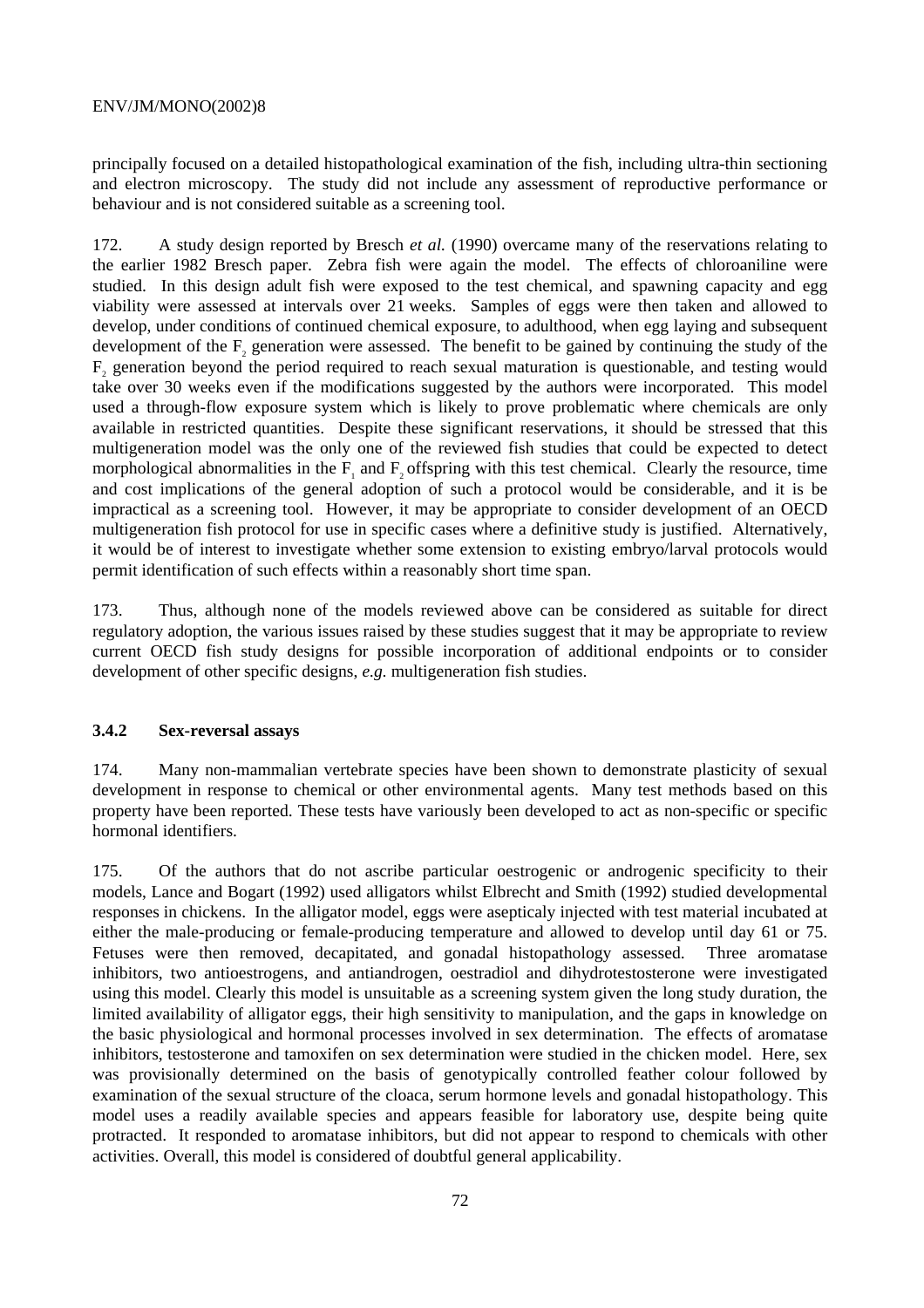176. Bergeron *et al.* (1994) studied the sensitivity of turtles to oestrogenic stimulation. This was a simple *in vivo* test system in which eggs were spotted with environmentally relevant doses of PCBs or oestradiol and then permitted to develop for a further four weeks before assessment of gonadal sex and genital duct development by gross examination with subsequent histopathological corroboration. Thus the endpoints were well defined and did not involve complex analytical procedures. Negative aspects of the test include the large group size used, the duration of the experimental period (approximately seven weeks), and the limited availability of the test species. Given these considerations, this model would not be suitable for routine use.

177. Denton *et al.* (1985) used the sexually dimorphic poeciliid mosquito fish to study the potential androgenic activity of mycobacterially produced metabolites of soya bean extract. Although this was a very simple test system, in which female fish exposed to the test agent for up to two weeks were visually assessed for changes in gonopodial structure, in the laboratory it produced effects in a target species that corresponded to changes seen in wild populations exposed to xenobiotics. It has therefore confirmed that females of this species are capable of responding to androgenic stimulation by developing male characteristics within a relatively short time of exposure. Plasticity of secondary sexual characteristics in response to chemical exposure is likely to occur in other fish species, possibly including some of those already specified as suitable for use in the existing OECD fish guidelines. The factors controlling sexual dimorphism in specific species and the specificity and sensitivity of responsiveness, using a reference range of chemicals, would need to be established before any particular model could be relied upon to identify a particular hormonal interference mechanism. In a more demanding study design, Yu *et al.* (1993) demonstrated that exposure to an androgenic hormone implant will elicit masculinisation of the gonads of the amphibian (frog) tadpole at temperatures normally associated with the female-type development. This was shown by pathological examination, organ weight analysis, and endogenous sex hormone assay. The method permitted systemic exposure of an *in vivo* system during the early developmental stages of the life cycle. However, drawbacks include the need to employ specific metamorphic stages with consequent difficulties in animal availability, the long treatment period (three months), and poor control of dosimetry. In addition, ovarian masculinisation can be elicited by various non-sex hormone influences (*e.g.* temperature, hypophysectomy, hypothyroidism, and inhibition of steroidogenesis enzymes). This indicates that control is a multifactorial process and that the specificity of a test based on such a model would be low.

178. The various sex determination/reversal assays have been used to investigate various aspects of the systemic, *in vivo* activity of a range of xenobiotics on reproductive development. In the case of the Elbrecht and Smith chicken model, high specificity of response to aromatase inhibitors was demonstrated, which effectively limits its use as a general screening model. Ideally, it would be desirable to identify systems capable of detecting a wide range of sex hormone-disrupting activities (*e.g.* oestrogenicity, antioestrogenicity, androgenicity and anti-androgenicity). This would necessitate cross-comparison of the responsiveness of various test species and systems, using a battery of model chemicals. Other questions that would have to be addressed include dosage sensitivity and reproducibility, availability of the test species, and the test duration. Given the general conservation of hormonal and developmental mechanisms across species, it may be possible to define a small number of marker species. However, such systems cannot at present be satisfactorily defined.

# *3.4.3 In vivo* **vitellogenin induction assays**

179. Plasma or tissue vitellogenin or surrogate markers have been extensively used in *in vivo* laboratory and field situations as an indicator of exposure to oestrogenic agents for a wide range of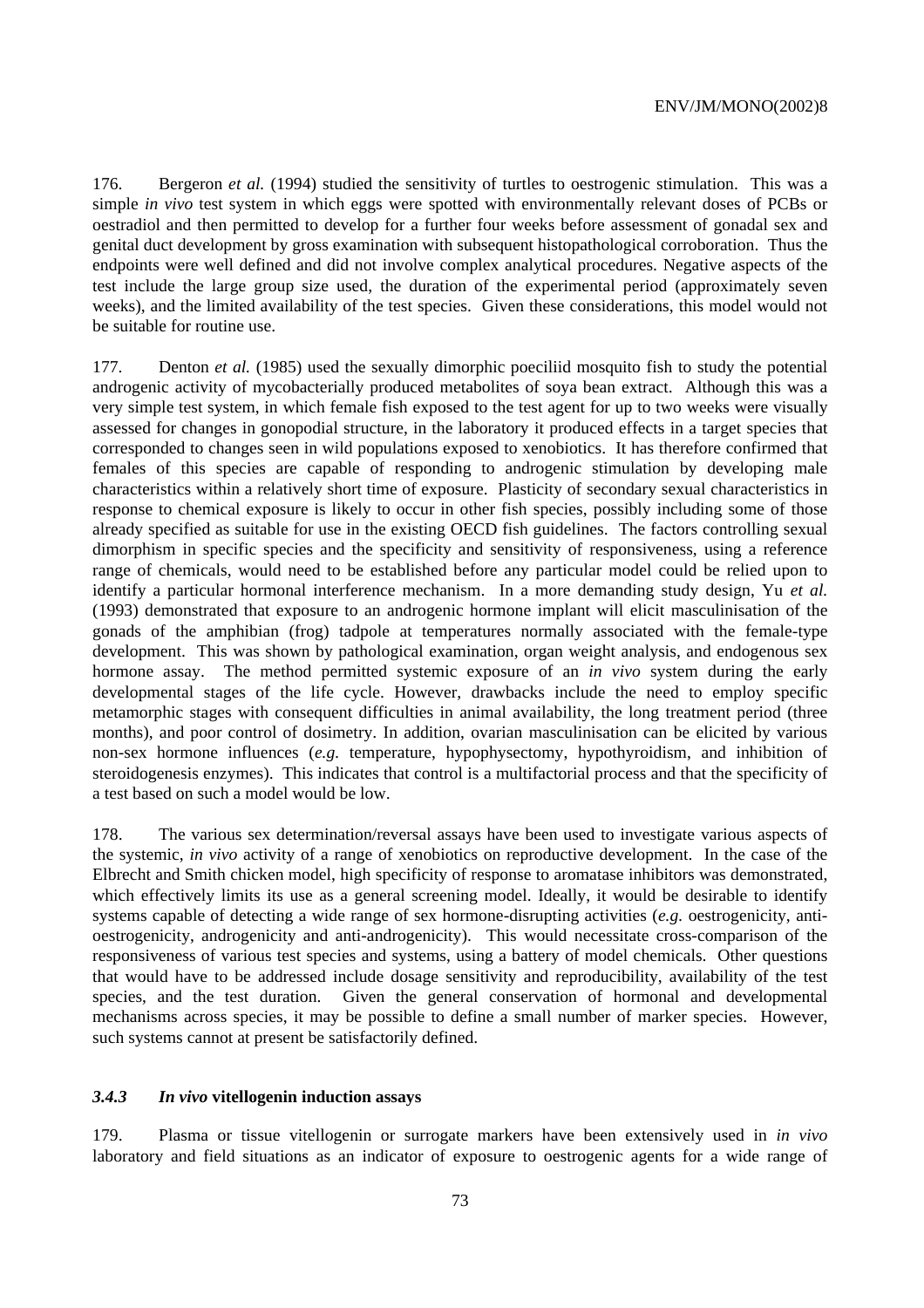oviparous species. The scientific basis for the selection of this protein as a biomarker for oestrogenic stimulation is well established from basic reproductive, physiological and biochemical knowledge, although in the case of some invertebrate species synthesis is known to be influenced by hormones, leading to the potential for stimulation of vitellogenisis by non-oestrogenic chemicals (Taylor *et al.,* 1991). In addition, the toxicological significance of the production of this protein in immature animals or adult males of responsive species, and its impact on reproductive effectiveness, have yet to be determined. Thus, although clearly a marker for the presence of an oestrogenically active chemical and hence of potential use in a screening test, this endpoint cannot at present be considered a toxic endpoint in itself.

180. A number of the papers reviewed used various surrogate biomarkers for vitellogenin production rather than measuring the protein itself (*e.g.* protein-bound phosphorus in Robinson and Gibbins, 1983; plasma calcium in Periera *et al.*, 1992). Some (*e.g.* Robinson and Gibbins) used apparently technically demanding procedures in measuring vitellogenin. Similar criticism may be applied to the vitellogeninspecific mRNA assay of Ren *et al.*, 1996. In contrast, assays using RIA or ELISA techniques to directly measure vitellogenin appear to have been widely established and have proved suitable for both field and laboratory experiments on a wide range of chemicals. These assays appear to be generally very sensitive and reliable, although Nimrod and Benson (1996) did see considerable variation in response between individuals when using a catfish species. It is unclear if this arose from assay method problems or is a characteristic of the species used.

181. The outstanding problems with vitellogenin measurement relate to lack of standardisation of the bioassay system and the study protocols in which they have been used, together with the highly speciesspecific responsiveness of the antibodies used to date. Clearly the first of these could be addressed by a validation/ optimisation exercise, and the incorporation of this parameter in existing test protocols on oviparous species may be worth considering. (Inclusion of a group administered both the test chemical and a known oestrogenic agent (*e.g* oestradiol) might also permit monitoring for anti-oestrogenic activity or additive/synergistic oestrogenicity.) The work of Heppell *et al.* (1995) suggests that it might be possible to develop a widely responsive (if not actually universal) vitellogenin immunoassay. Further work by Tyler *et al.* (1996) [not reported in detail in this review document] studied the cross-reactivity of a carp (*Cyprinus carpio)-*vitellogenin radioimmunoassay using representative species from a number of families including the Clupeiformes, Cypriniformes, Salmoniformes, Siluriforms, Cyprinodontiformes, Gasterosteiformes, Perciformes, Pleuronectiformes and Scorpaeniformes. The assay was very reproducible, with the mid-point of the standard curve lying between 18 and 22 ng/Ml, and good crossreactivity was shown with various members of the cyprinids. Other families, however, showed little or no cross-reaction. Clearly further work in the area of cross-species reactivity is required to optimise performance, whilst Tyler *et al.* Have suggested that adoption of an ELISA rather than a radioimmunoassay technique would be preferable for ease of use.

# **3.4.4 Additional hormonal endpoints**

182. MacLatchy and van der Kraak (1995) studied the responses of the goldfish to intraperitoneal administration of the phytoestrogen β-Sitosterol in a short-duration (four-day) assay. Plasma hormonal levels were used as the endpoints and showed some evidence of a dose-related response in each sex. The authors suggested that the changes seen paralleled the actions of oestradiol on reproductive performance of the fish. These findings suggest that hormonal changes may represent an alternative endpoint to the use of vitellogenin screens.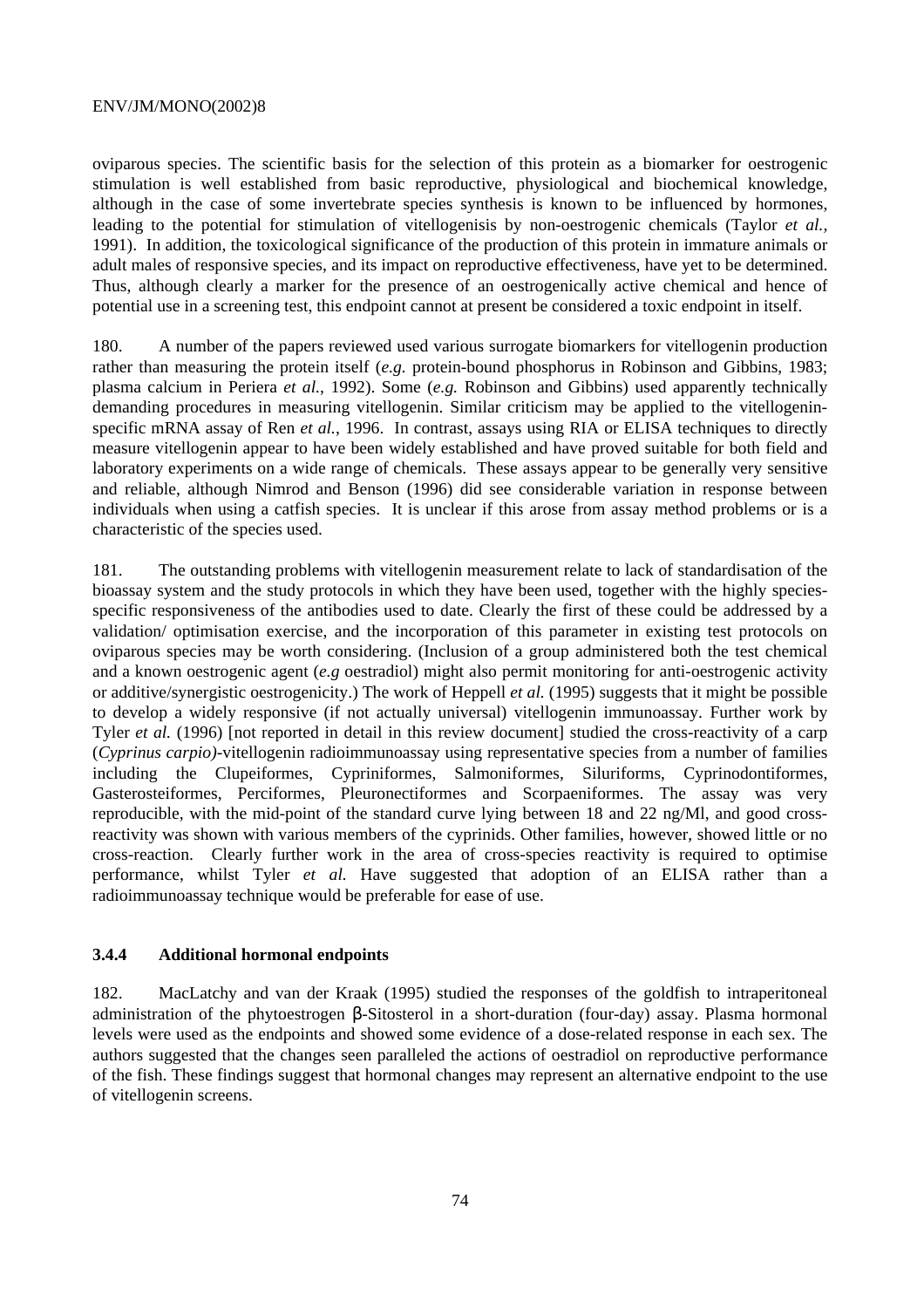183. Although there seems little justification for adopting this particular model as a screen, because this species is not routinely used in routine toxicity testing, it may be appropriate to consider the possible inclusion of blood hormone assays in the existing toxicity test protocols on ecologically relevant fish species such as those recommended by OECD (Annex 1). More work would, however, be needed to validate responses against a range of model chemicals, to further investigate dose-response relationships, and to define an appropriate sampling regimen. It should be remembered that the endpoints used do not *per se* provide mechanistic information and must therefore be interpreted with caution.

## **3.4.5 Invertebrate tests**

184. In a paper by Baldwin et al. (1995) potential physiological and biochemical targets for oestrogenic stimulation were investigated in daphnids. Diethylstilboestrol was studied in acute and multigeneration studies. Survival, moulting frequency, growth and steroid biochemistry (using radiolabelled materials) were assessed. It was shown that changes in metabolic steroid metabolism could be elicited by chemical exposure but also showed clear responses in respect to many of the simpler endpoints. It is therefore considered likely that the current OECD designs are adequate to assess effects in daphnids. However, given the wide range of endocrine systems and reproductive strategies that occur across the invertebrate phyla, there remains a need to develop tests on a range of representative species. Selection of suitable candidate species is likely to first require basic research into comparative invertebrate endocrinology and physiology.

# **3.4.6 Imposex in molluscs**

185. Following the discovery of changes in the sexual morphology of female gastropod molluscs in wild populations, significant scientific effort has been devoted to elucidating the mechanisms involved, including the development of a number of laboratory-based models. However, following the characterisation of the process and because the effect has to date been seen in only one class of compound (organotins), these methods (although of considerable scientific interest) are unlikely to be appropriate for use as general screening tools for other chemical classes.

# **3.5 RELEVANT** *IN VITRO* **SYSTEMS FOR POTENTIAL EFFECTS IN WILDLIFE**

186. Few *in vitro* test models currently available have specifically focused on wildlife as opposed to human risk. That is not to say that human-orientated systems are not of assistance in assessing the potential ecological impact of a chemical, but that the availability of models reflects the historical focus of concern. Systems that are solely directed at wildlife monitoring include, for oestrogenic potential, vitellogenin induction in trout hepatocyte cells and receptor binding models in the sea trout and turtle. In addition, the detection of potential androgen stimulating chemicals has been investigated using a carp testes model.

187. An *in vitro* vitellogenin induction assay capable of detecting oestrogenic chemicals was initially developed by Pelissero *et al.* (1993). The test system, using primary liver cells obtained from rainbow trout, was relatively rapid, taking between eight and 12 days depending upon the exact protocol used.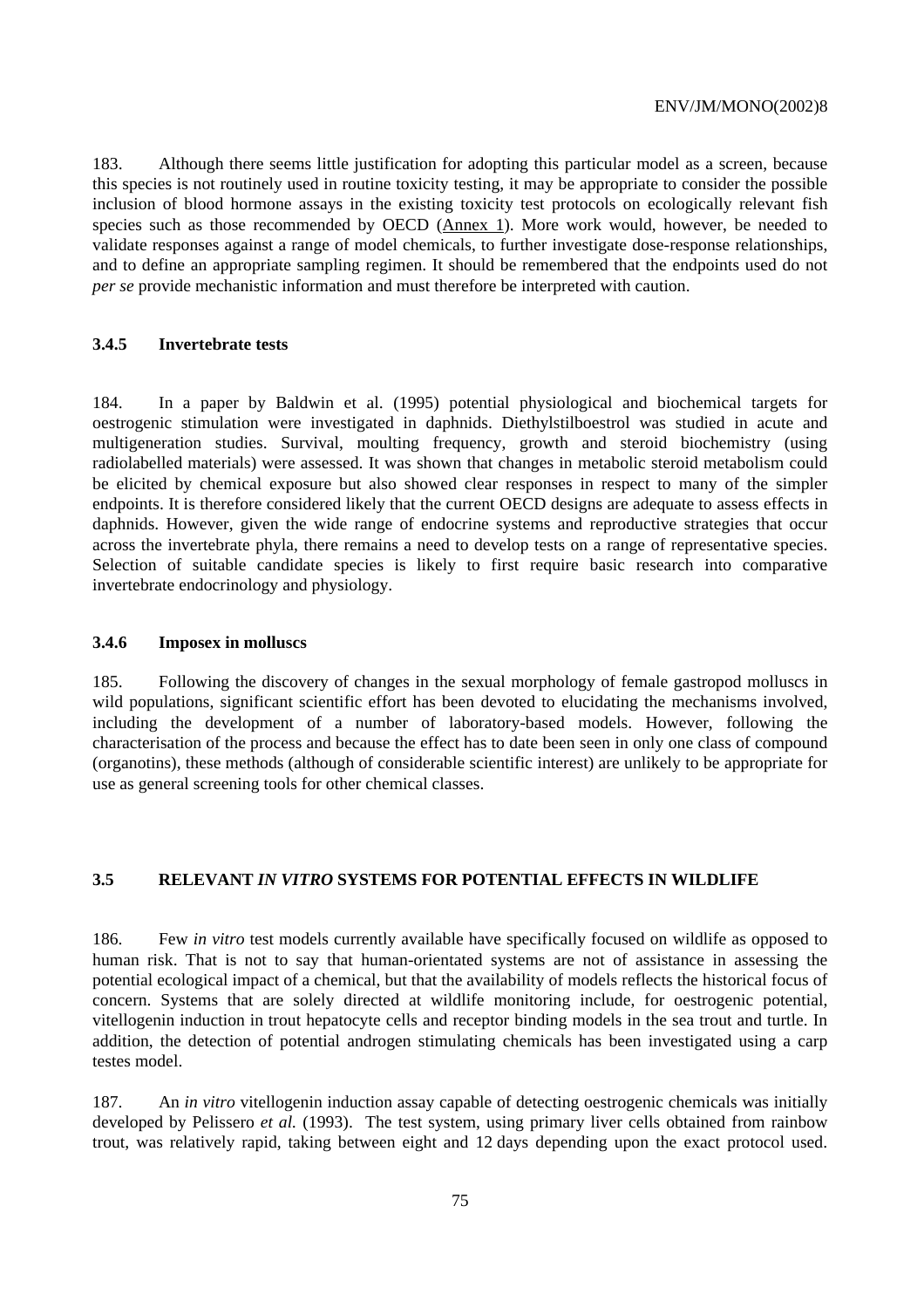Later workers generally adopted a two-day exposure period, which was said to offer the nearest achievable metabolic similarity to the *in vivo* situation. Vitellogenin measurement was achieved by radioimmunoassay. Chemicals investigated using such models included oestradiol, diethylstilboestrol, oestradiol, testosterone and metabolites, progesterone, cortisol, phytoestrogens and alkylphenols. There was also an assessment of the inhibitory activity of tamoxifen. The methods generally restricted collection of hepatocytes to male fish in order, presumably, to minimise the chance of any expression of vitellogenin in the untreated (control) cultures. The systems were responsive to a large number of chemicals and were generally found to give good sensitivity and specificity although similarities in responsiveness were observed between a number of phytoestrogens and some androgenic or progestational agents. It was not possible to extrapolate directly to *in vivo*. These limitations raise some questions on how the results could be interpreted if used in a screening battery. Given the potential ease of use of some of the *in vivo* vitellogenin assays (see Section 0), the benefits to be gained from adoption of an *in vitro* vitellogenin model may be questionable.

188. A number of other model systems were reviewed. Using cytosolic extracts of spotted sea trout livers, Thomas and Smith (1993) quantified oestrogen receptor (ER) interactions within a cell-free system using radiolabelled hormones. The model was shown to detect oestrogenic and anti-oestrogenic activity. Because this is a cell-free system, results are difficult to extrapolate to the *in vivo* situation and this model is subject to the same constraints and criticisms as the human-relevant models. The inference that can be made from this work that there may be considerable species specificity for receptor interactions does, however, have important implications for the development and use of models. Ho *et al.* (1988) developed a method that overcame many of the previously experienced problems in detecting cytosolic oestrogen receptor binding in the turtle, but that remained technically demanding. Overall, the models considered are not suitable as screening tools although the methodology may be of use in specific mechanistic investigations. Although not intended for use as a test system for sex hormone-disrupting chemicals, the *in vitro* carp testicular cell model developed by Yu and Lin (1986) was shown to give a dosage-related androgenic response to stimulation by gonadotrophins and varying susceptibility to stimulation of androgen synthesis and release by exogenous chemicals (theophylline versus xanthine). The biological significance of this endpoint is, however, unclear.

189. It is therefore considered that none of the wildlife *in vitro* tests reviewed, with the possible exception of the trout liver culture system for vitellogenin induction, can be recommended for further progression.

# **3.6 RECOMMENDED NON-REGULATORY MODELS**

# **3.6.1** *In vivo* **systems relevant to humans**

190. Given the current state of scientific knowledge, endocrine disruptive activity can only be definitively ascribed on the basis of *in vivo* data. Despite requiring the use of live animals, the potential scientific benefits of an *in vivo* over an *in vitro* screening model have been widely established. For example, Galey *et al.* (1993) noted that there were circumstances, such as when testing a fodder crop for oestrogenic activity, in which complex analytical equipment may not be readily available, preventing an analytically based assessment, whilst *in vitro* systems are often unsuitable because of the need for specialist knowledge or equipment or because of such systems' absence of metabolic capability. The benefits of an *in vivo* test model were further supported by O'Connor *et al.* (1996), whilst Jordan *et al.* (1985) and a recent European workshop (EC, 1997) stressed the need to evaluate any data from an *in vitro*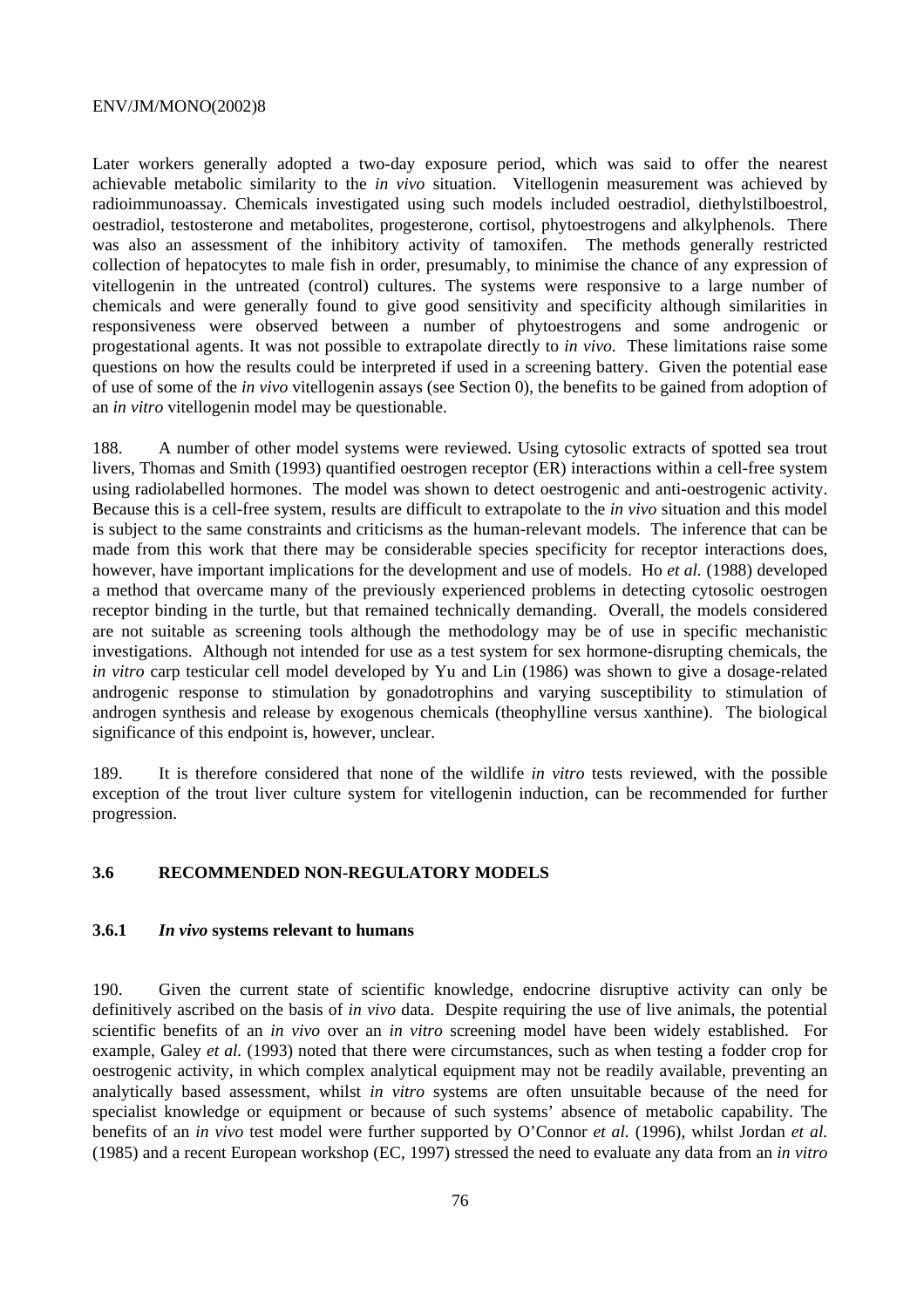system in the light of findings from a suitable *in vivo* model. This is necessary in order to overcome intrinsic deficiencies in the *in vitro* situation, *e.g.* inadequate provision for metabolism, alternate modes of action, homeostatic mechanisms.

191. On the basis of the current review, two *in vivo* models have been identified that would permit screening of chemicals for oestrogenic agonistic or antagonistic activity. A further model is suggested to screen for effects on the androgenic system. Although each of these models has a long history of use, no definitive study design has been agreed between workers and, for each model, it will be necessary to develop a definitive design and validate its sensitivity and specificity against a range of reference chemicals.

192. Suitable models for screening of oestrogenic hormone-disruption are the rodent uterine and vaginal assays, with the rat being the species of choice (for the uterotrophic assay, the rabbit has been identified as a suitable alternative should the use of rodents be impractical for a given chemical). Depending on the study design adopted, both these models can screen for agonistic and antagonistic agents, although the most appropriate treatment regimens will require definition. Other aspects requiring clarification are the relative specificity and sensitivity of each test. Certainly vaginal keratinisation is highly specific, having been demonstrated only for oestrogenic agents, whilst there is evidence that the uterotrophic response may be elicited by a wider range of hormonally active agents. In contrast, some workers believe the uterotrophic response to be the more sensitive of the two. Many endpoints have been investigated at different times for both uterotrophic and vaginotrophic models. Of these, uterine weight and vaginal morphology (by smear/wash or histopathological examination), respectively, appear the most efficient whilst, in immature animals, time of vaginal opening has also been suggested as a suitable developmental marker. The use of vaginal smears as a screening tool would have advantages over the uterotrophic assay (including rapidity and the possibility of repeat sampling from individual animals), but a definitive recommendation cannot be given in the absence of contemporaneous comparative data. O'Connor *et al.* included vaginal washing/slide examination in a test battery otherwise heavily reliant on uterine endpoints. The authors considered that their multiple endpoint system would be a reliable, quick and relatively low-cost screening test. However, several of the endpoints used were variable and showed low specificity. This protocol is also considered too expensive for use as a screen. It is not clear from the literature if it is necessary to use ovariectomised animals in these test systems, as immature animals have been found satisfactory by some workers; this would reduce the effort and expertise required for the tests and minimise stress on the animals. These aspects should be investigated during any validation process.

193. The recommendation of an *in vivo* androgen-related assay of relevance to humans is more difficult. The most promising tests are those rat models that utilise changes in accessory sex organ weights, particularly the prostate, as the endpoint, although the specificity of the endpoint requires clarification. Designs using the change in prostate weight of castrated rats could certainly be used as a marker for both androgenic agonistic and antagonistic activity. Other related endpoints, such as prostatic DNA and RNA or ventral prostate marker enzyme activities (*e.g.* ornithine decarboxylase), have been suggested as alternative or supplementary markers and may have a role in some instances.

194. It remains to be established if tests on post-weaning animals are sufficient to act as screens for subtle developmental effects that may be elicited from exposure during pregnancy or lactation. Some models, including the mouse prostate models for oestrogenic substances, overcome this potential concern to some degree by utilising a prenatal exposure period, but further basic research on this aspect will be required.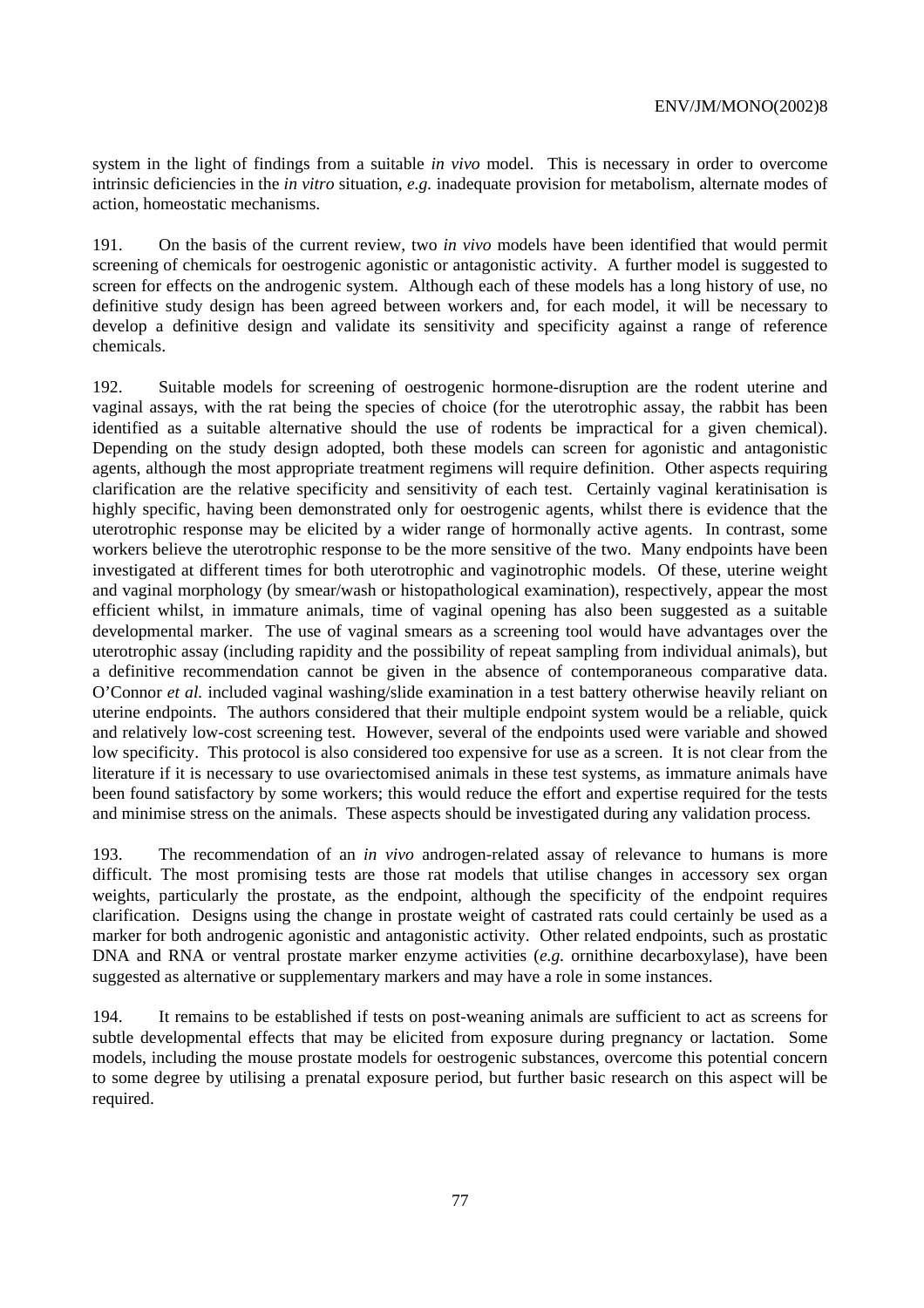195. An additional point relates to the apparent inverted-U dose response relationship observed by vom Saal *et al.* (1997) following prenatal exposure of male fetuses to oestradiol or diethylstilboestrol and measuring of prostate weight and other endpoints in adulthood. Although it is well known in endocrinology that low concentrations of a hormone can stimulate a tissue whilst high concentrations can have opposite effects, it remains to be seen whether this phenomenon is likely to be a common occurrence for other endpoints and for other endocrine-disrupting substances, but it may have important implications for dose selection and testing in such studies.

# *3.5 In vitro* **systems relevant to humans**

196. As discussed above, endocrine-disruptive activity can only be definitively ascribed on the basis of *in vivo* data. The most promising use of the *in vitro* methods is in detailed study of the mechanisms of action within a given chemical series where there is some pre-existing knowledge of pharmacological activity. The methods may also have value in the future as screens for sex hormone-disruptive potential, but there are many problems to surmount. Perhaps the greatest concerns are:

- Difficulties exist in interpreting the significance of *in vitro* findings to *in vivo* situations because of the many factors that influence the outcome in intact animals and man (*e.g.* dosimetry, absorption, metabolism, excretion rates, bioaccumulation potential, pharmacokinetics and pharmacodynamics).
- Given the recent scientific debate concerning apparent synergistic effects of combination chemicals in a yeast-based assay, it is clear that reproducibility of results is a potential concern. Consequently, such test systems and conditions should be clearly defined and widely available to enable confirmatory testing to be carried out.
- Test endpoints are dependent upon interactions with a given receptor structure or response element, and difficulties exist for many such systems in distinguishing agonistic from antagonistic activity.
- Existing *in vitro* systems only provide information on chemical interactions with known receptors and cannot address the potential, but currently unidentified, mechanisms that may exist within an intact organism (*e.g.* the oestrogen-sensitive yeast models used what was believed to be the only human oestrogen receptor). With the recent finding that there are multiple receptor forms (Pink *et al.*, 1995; Watson *et al.*, 1995; Mosselman *et al.,* 1996; Pink *et al.*, 1996), questions must be raised as to the suitability of existing *in vitro* models to act as satisfactory surrogates for the intact animal, *i.e.* complimentary *in vivo* data are likely always to be necessary.
- The current absence of a satisfactory metabolising system for use in *in vitro* established cell line or cell-free systems limits the usefulness of such receptor-mediated assays. Several yeastbased assays offer some degree of metabolising competence, but this will be different from that found in animals, and problems can also be expected to occur for some chemicals in yeast because of difficulties in bioavailability due to poor translocation across the cell wall.

197*. In vitro* models may be divided into several major classes: tissues or primary cells of human or animal origin; established cell lines derived from human or animal tissue; and yeast-cell based assays. Established cells and the yeast cells may be modified by the use of transfection techniques to incorporate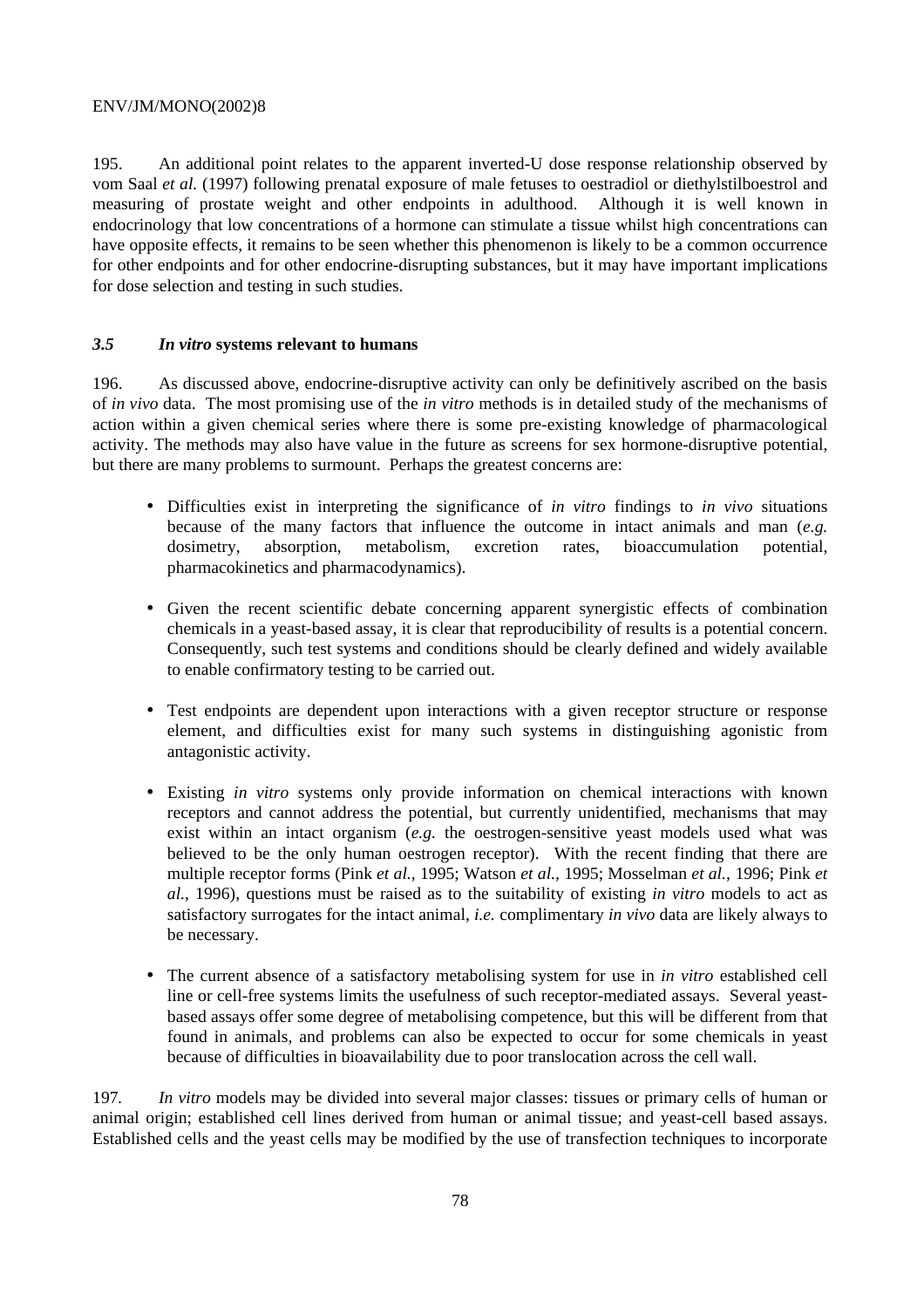specific receptor or reporter structures. Cell-free systems and structure-activity-relationship (SAR) mathematical models have also been developed. Clearly, each of these categories will have generic strengths and weaknesses in addition to the specific attributes of the individual test models. *In vitro* models can potentially provide data of value to human risk assessment and, by inference, may also contribute to the assessment of potential risks to wildlife species. However, in some cases the model or the endpoint examined will have little relevance to man, being focused instead on wildlife (for example, in the case of the fish liver vitellogenin assay).

198. The use of human primary tissue models is not considered to be practicable. Although human tissue (*i.e.* blood) is routinely collected for *in vitro* tests for mutagenicity (*e.g.* human lymophocyte test), the types of human tissue required for investigation of sex hormone-disruptive activity would not be available as readily. Relevant tissues would only be available when removed as part of the treatment of individuals suffering from certain disease conditions, when the "normality" of any tissue taken would be open to question. In addition, such tissue would be highly likely to pose significant health risks to workers. Other problems generic to the use of primary cells include the difficulties in maintaining a constant cellular biochemistry and physiology over any significant period (unless this is maintained, there will be a significant loss in predictive power) and difficulties in translating the significance of any effects seen to the intact organism.

199. From the review of the available models, none of the animal primary tissue or cell culture systems were considered to be sufficiently developed for use, or to have significant enough benefits over the use of established cell lines, to warrant further consideration. No suitable screening methods were identified among the cell-free models, although the potential use of some of these methods for mechanistic investigations was recognised.

200. Given the many limitations on the use and scope of *in vitro* models, it is clear that such models are not yet sufficiently developed to be considered as the sole basis for regulatory action. Indeed, it is questionable whether this goal will ever be achievable. However, some models appear of potential value and, as such, should be subject to further development and validation as potential future screening tools for use in a regulatory context. In the interim, it is likely that these tests will be of assistance in provisional (non-regulatory) screening during candidate chemical selection or in detailed mechanistic studies on particular chemicals.

## *Oestrogen-responsive models*

201. Models sensitive to oestrogen which appear to warrant further development, cross-comparison and validation are the Ishikawa and MCF-7 cell lines and the yeast assay. In order to be accepted as regulatory screens, it is important that any testing strategy takes account of the various limitations and difficulties associated with these assays. Particular concern has been expressed over the existence of multiple clones among human cell lines, with resultant inconsistency of response. For example, marked differences in sensitivity have been established between different passages and sub-clones of MCF-7 cells by Villalobos *et al.* (1995). Despite such problems, the volume of data available on MCF-7 cells suggests that they should be included in further development programmes, even if only to provide a baseline comparator. It is possible that, with further study, similar difficulties will be found in many other lines. It will thus be necessary to identify suitable sub-strain(s) with defined characteristics (such as stability and sensitivity), whilst the benefits of wild type versus transfected cells will require clarification. As an example of the potential problems that may exist with *in vitro* assays, a paper published by Arnold *et al.* (1996a) indicated that various chemicals, when tested in binary combinations in a yeast-based oestrogen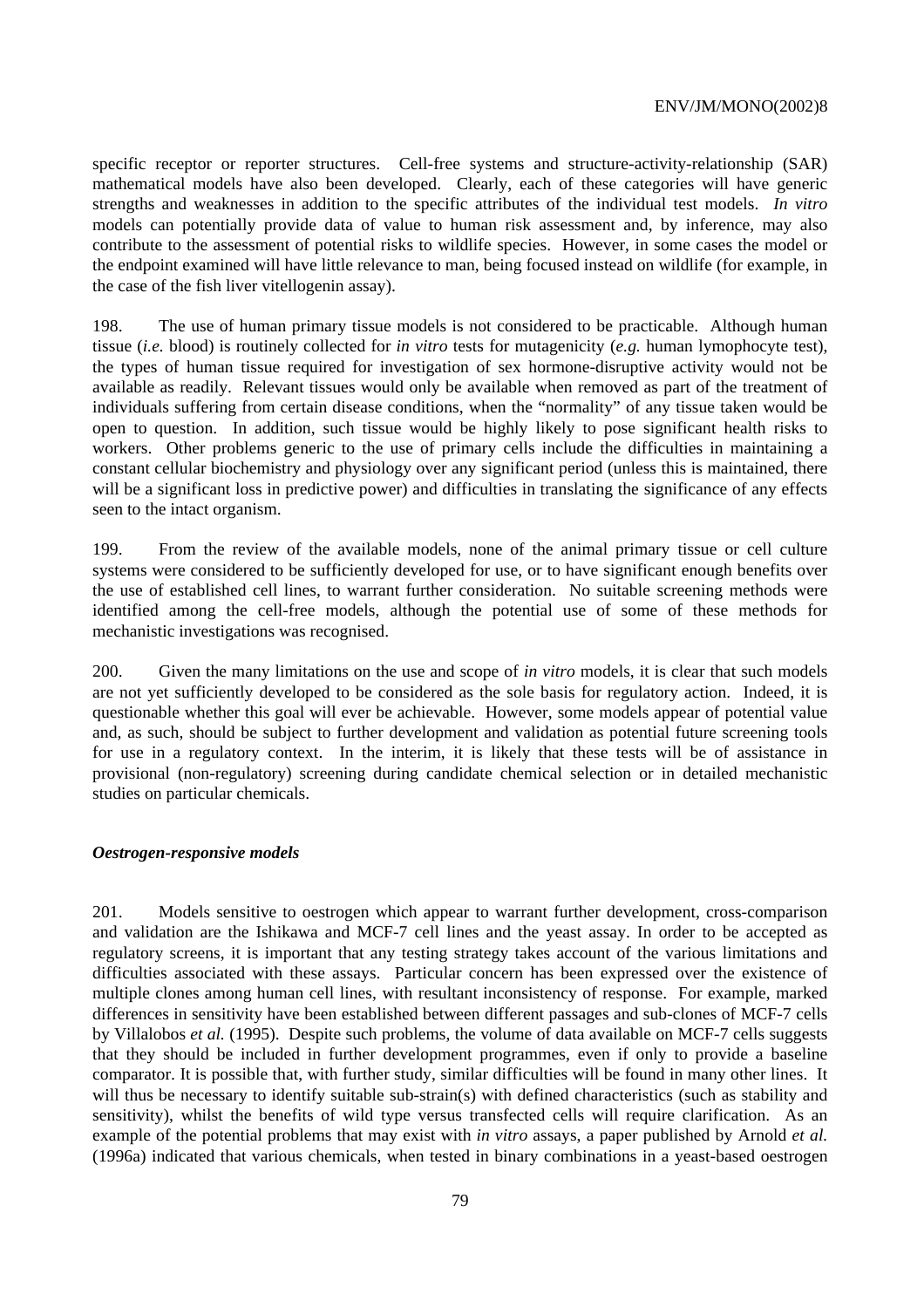assay, showed up to 1000-fold greater response than the effect of either chemical alone (*i.e.* synergistic action). Because of the interest surrounding the potential implications of this work, other groups attempted to reproduce the data by repeating the experiment, but without success (Ramamoorthy *et al.*, 1997; Ashby *et al.*, 1997; Gaido *et al.*, 1997). Subsequently the original paper was withdrawn, as the authors were themselves unable to replicate their own findings (McLachlan, 1997).

#### *Androgen-responsive models*

202. Recommending a suitable *in vitro* androgen assay is difficult, perhaps because these assays' reported use in the testing of chemicals has, to date, been limited. Further development of the yeast assay for androgens is suggested, because responsiveness to this hormone has been shown and much is known about this yeast from previous studies. By the same token, the same criticisms and limitations would apply to such a test as for the oestrogen assay using yeast.

#### *Alternative approaches*

203. The use of structure-activity relationship (SAR) studies for oestrogens and androgens may be a promising additional avenue for continued research. However, as detailed in Section 0, there are currently unanswered questions on hormone receptor structure, function and interactions, and receptor sub-types, and there are inherent difficulties in extrapolating from a model to an *in vitro* and, ultimately, to the *in vivo* situation. Generalised use of SAR models as screens for novel chemicals should therefore be regarded as a future goal rather than a practical current possibility. Further basic research to address the unknowns and the continued development and refinement of SAR models are recommended.

### *Assay development*

204. For any assay to be validated, precise definition of the model and the development of a standard set of parameters to measure reproducibility will be necessary. This would be aided by establishing the system's responsiveness to a reference set of chemicals for the appropriate range of activities. In any evaluation of tests using cell lines, stock uniformity is possibly the most important variable that could affect reproducibility. Thus, before adoption as a formal (acceptable for regulation) test, adequate characterisation of the cell line would be necessary and the test design would have to address factors such as drift in the responsiveness, sensitivity and specificity of cells, so as to ensure that variations in response did not occur between laboratories or over time at a single laboratory.

# **3.6.3** *In vivo* **tests relevant to wildlife**

205. Information from tests conducted on mammals (generally rodents) to investigate toxicity and sex hormone-disrupting activity are principally intended to assist in predicting a chemical's potential hazard to humans. However, the data thus derived will contribute to the understanding of a chemical's activity profile and will assist in understanding its potential impact on wildlife. Many aspects of the physiology and development of non-mammalian species nonetheless cannot be addressed using mammalian models.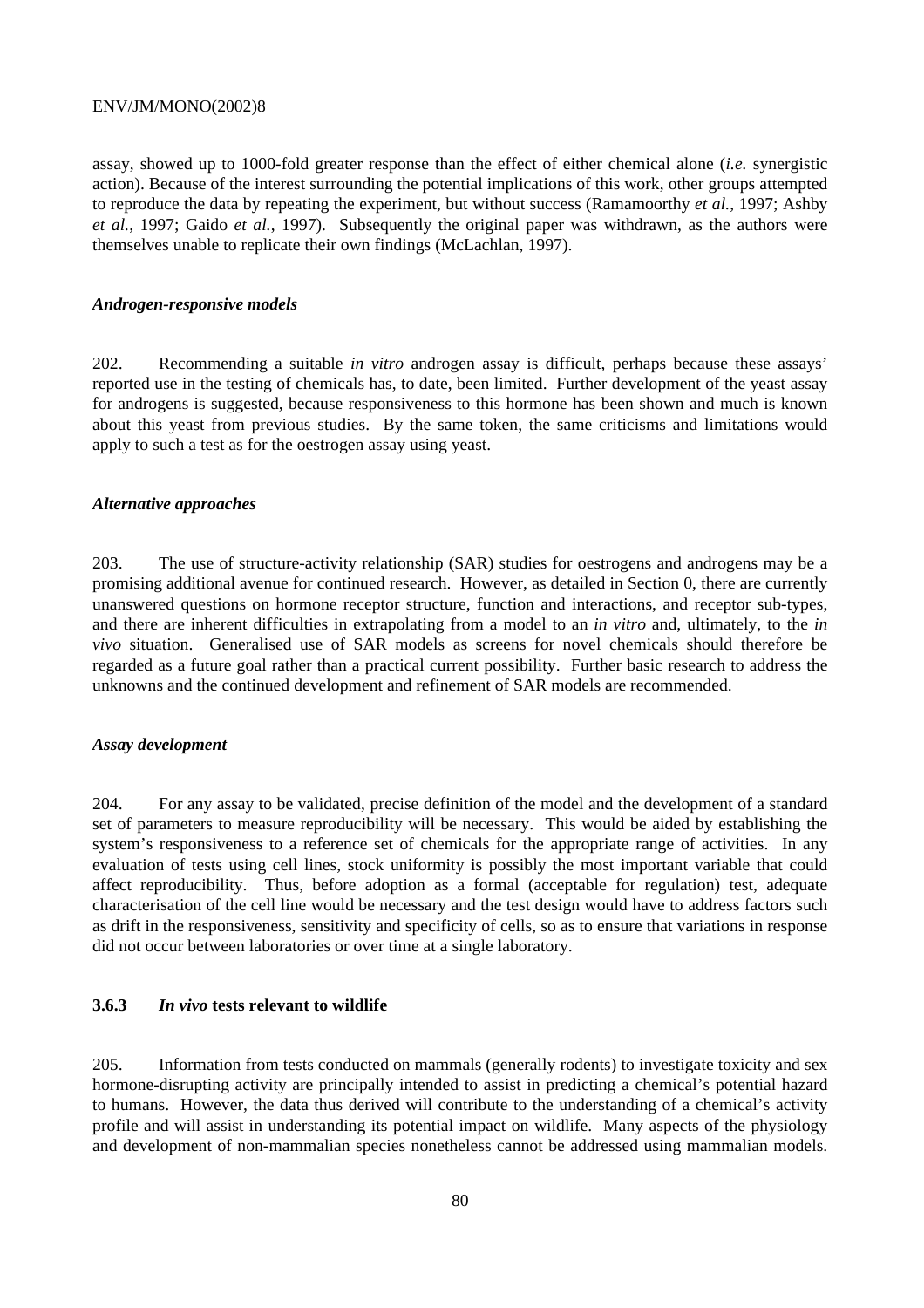This is particularly true for invertebrate taxa where markedly different physiological and endocrine systems exist. Given the very limited range of relevant non-mammalian OECD tests currently available, it can be appreciated that there is an urgent need to increase the chance of detecting unusual or novel activities by employing a wider range of ecologically relevant species. As noted in the discussions on future research needs, however, there is currently a lack of basic knowledge on which to base the selection of suitable marker species. In developing such tests it must also be remembered that whilst human risk assessment is based on assessing the potential risk to the individual, the basis for ecological risk assessment generally focuses on determining potential hazards to wildlife populations. Notwithstanding such aspects, the following models or endpoints were identified as potentially suitable for further development:

206. Radioimmunoassay or ELISA techniques to measure vitellogenin in a range of oviparous species should be developed and the potential for development of a universal antibody should be clarified. A vitellogenin assay would offer a rapid, sensitive screening tool to detect oestrogenic exposure in both laboratory and field situations, although questions remain as to the toxicological significance of abnormal expression of this protein in the absence of other changes of toxic importance. There is some evidence that other egg proteins may prove even more sensitive markers of oestrogenic activity (*e.g. zona radiata* protein in Atlantic salmon; Arukwe *et al.*, 1997). However, the relative benefit of this alternative marker in other situations remains to be clarified. At present there is no equivalent marker to vitellogenin that could be used as an assay to detect androgenic exposure. Funding of basic research to identify and develop such a marker should be considered. Until such a marker is developed, the robustness, sensitivity and reproducibility of fish models able to detect sex hormone-disrupter activity through changes in secondary sexual morphology may warrant investigation.

207. It is possible that it would be beneficial to include hormonal assays in fish toxicity study designs, as appropriate, or to develop a suitable "stand alone" assay, whilst there is some evidence that a multigenerational fish study design might be of value in elucidating the activity of a chemical in some circumstances. It is, however, recognised that such a prolonged study would not constitute a screening tool.

# **3.6.4** *In vitro* **relevant to wildlife**

208. Few of the *in vitro* test models currently available have specifically focused on wildlife as opposed to human risk. That is not to say that human-orientated systems are not of assistance in assessing the potential ecological impact of a chemical, but that the current availability of methods is a reflection of previous historical focus. On the basis of the review, none of the wildlife *in vitro* tests, with the possible exception of the trout liver culture system for vitellogenin induction, is suitable for further progression.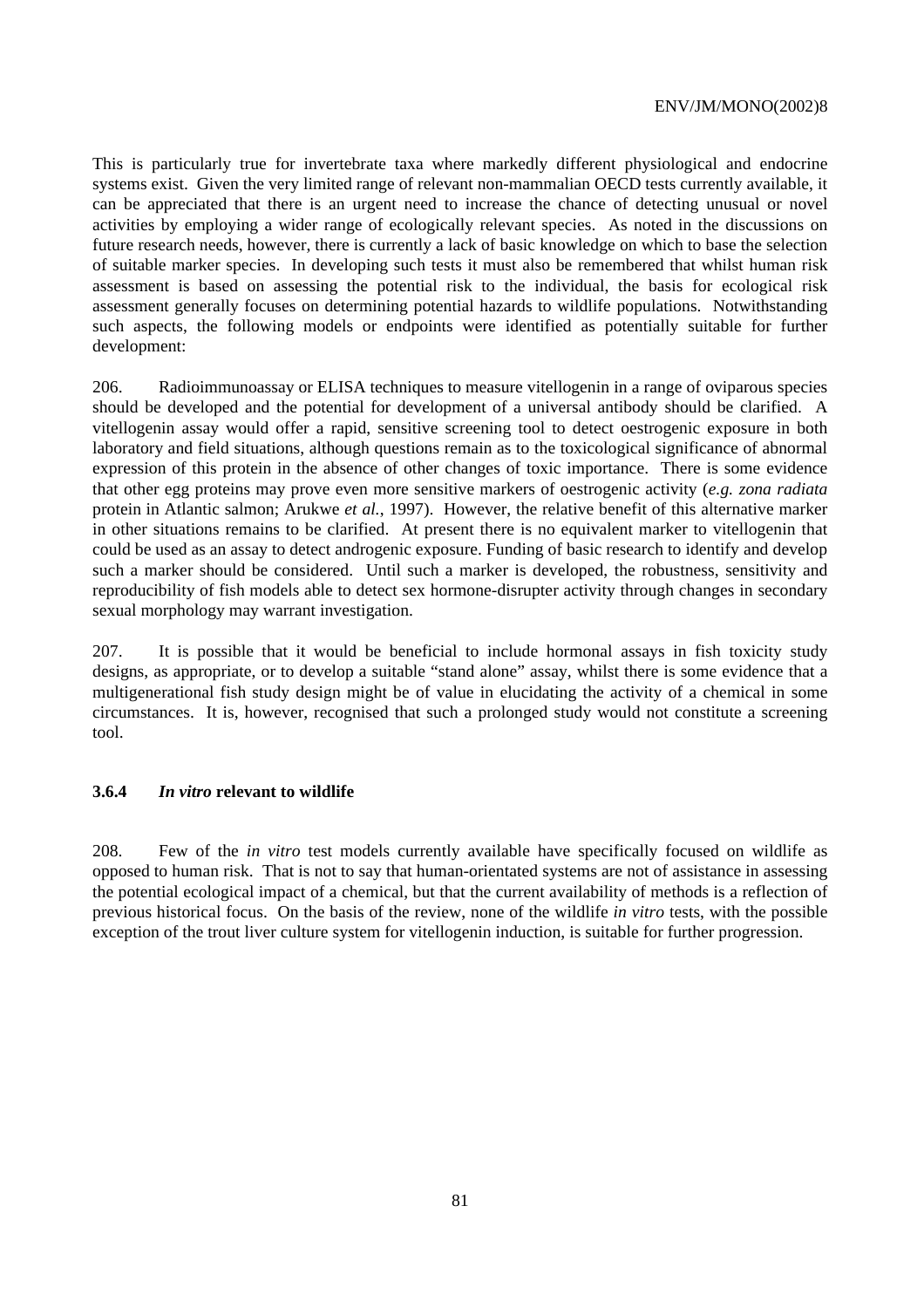# **4. POTENTIAL CHANGES TO CHEMICAL TESTING PROCEDURES**

# **4.1 CHEMICAL TESTING REQUIRMENTS AND STRATEGIES**

209. The range of tests used on a novel chemical will vary greatly with a number of factors, including intended use, quantity to be produced per annum, etc. Particularly in the case of chemicals for agrochemical or other pest control applications and those for medical or veterinary use, a wide range of toxicity studies addressing subchronic, chronic, reproductive and possibly carcinogenicity endpoints are routinely conducted. The range of mammalian species used will also include various rodent species plus others, such as the dog or possibly a non-human primate (the selection of species for use has historically been based upon the similarities that exist between their physiological and biochemical systems and those of humans, together with considerations relating to availability, practicality for use in laboratory situations, and cost considerations). Chemicals of these classes will also be subject to additional testing for ecotoxicological hazard, thus further expanding the knowledge base on their activity profiles. Pragmatically, it is reasonable to assume that any inherent vertebrate endocrine-disruptive potential is likely to have been identified for an existing chemical that has been subject to such a full hazard identification process, although this may not be the case for potential activity in invertebrates. A number of reservations in respect of this position should be noted:

210. The traditional approach to toxicity testing has been to conduct tests using a number of dose levels ranging from overtly toxic to non-toxic in order to identify a no-observable-adverse-effect-level. It has been suggested that endocrine disruption may not follow the traditional dose-response pattern and that special consideration should be given to choice of dose levels in tests, although the reproducibility and frequency with which this phenomenon occurs remains to be clarified for different substances. Nonetheless, in order to identify true endocrine-disrupting activity it is necessary to establish that any disruption arises as a result of a primary action on the endocrine system rather than occuring secondarily to other (overt) toxicity;

211. Differences may exist in the basic endocrinology, biochemistry or physiology of routine test species compared with the vast array of species found in the wild. Also, effects may be restricted to specific susceptible life-stages that are not routinely assessed. Therefore, there is a need to extend our understanding of the comparative endocrinology of different animal taxa (including invertebrates) and their susceptibility to endocrine disruption, and then to consider the possible need for the development of additional test models.

212. In the case of the existing chemicals used in pharmaceutical or agrochemical/pest control applications, it is therefore unlikely that additional testing will be required unless the chemical is suspected of possible sex hormone-disrupting activity on the basis of chemical class and structure, mode of action, existing toxicity data, or reports of effects in use or following environmental exposure. If necessary, existing experimental data should be reviewed for indications of possible effects suggestive of hormonal disruption and, where applicable, suitable screening tests to identify potential activity should be considered to identify priority chemicals for fuller reassessment, re-testing or detailed mechanistic study.

213. In the case of novel chemicals intended for pharmaceutical, agrochemical or pest control use, the opportunity exists to focus attention on the sex hormone-disrupter issue during the chemical selection and development process and to collect additional relevant data, where appropriate. Several endpoints have been identified as suitable for proposing for use in, or for introduction into, the existing OECD Test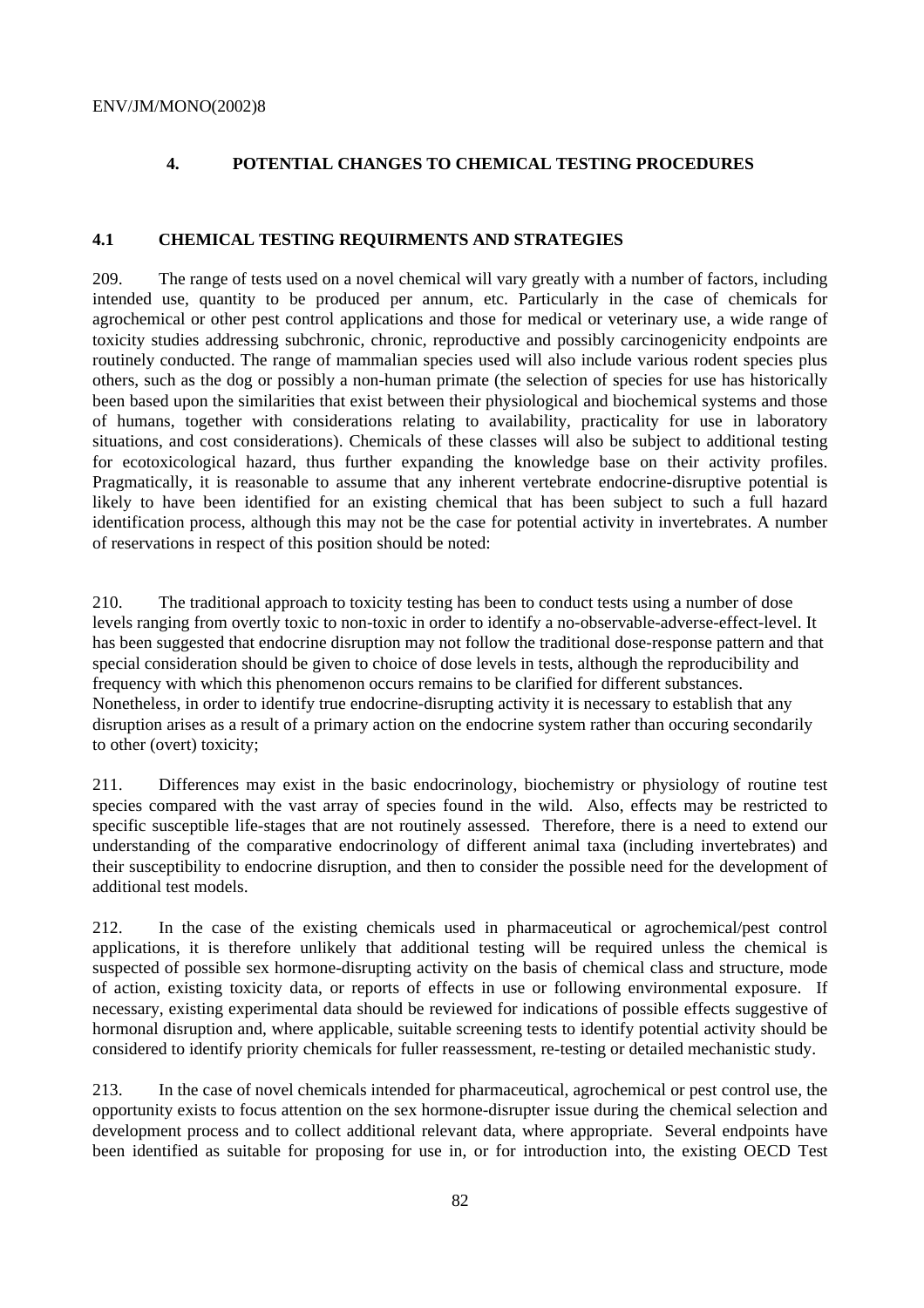Guidelines. Such modifications are likely to strengthen the ability of the existing test models to identify sex hormone-disrupting activity for vertebrate endocrine systems, although there remains a need to develop relevant tests to assess effects on the endocrine systems of invertebrates.

214. In the case of existing and novel chemicals of non-pharmaceutical or agrochemical/pest control categories (such as industrial chemicals), the adequacy of existing data requirements to identify sex hormone-disrupting activity may be questioned. In some cases it is likely that further testing of existing chemicals will be warranted, whilst for new chemicals the introduction of additional screening methods is considered advisable. It is assumed that definitive classification of a chemical as a sex hormone-disrupter will require detailed mechanistic studies including *in vivo* data. Any decision to increase the data requirements for these or other chemicals will require extensive debate.

215. A tiered hazard identification strategy applicable to all types of endocrine disrupters was proposed at the SETAC-Europe/OECD/EC EMWAT Workshop on Endocrine Modulators and Wildlife: Assessment and Testing (Tattersfield *et al.,* 1997), held in the Netherlands in April 1997. This scheme is presented in Figure 1. The scheme is designed to identify whether a substance has the capacity to cause endocrine modulation (used interchangeably with endocrine disruption in the report) and whether a risk assessment should be performed. During this process, aspects such as anticipated exposure levels and benefits would be weighed against the potential hazard posed by the chemical before a final decision on production and use limitations is reached. It is anticipated that the risk assessment processes applicable to endocrine disruption will require review in the light of the rapidly increasing scientific knowledge in this area of research. Therefore, only the initial stages of this tiered testing strategy (boxes one to six) will be discussed in brief here. The reader is referred to the EMWAT document (Tattersfield *et al.*) for a more detailed description of the scheme.

# **4.1.1 Initial assessment using available information**

216. The testing strategy for any given chemical will depend upon the amount of relevant information available. All existing data on a substance should be assessed at this pre-screening stage, including:

- data on production and use of the substance;
- environmental monitoring data (including release data in the terrestrial, aquatic and air compartments and potential for biodegradation and bioconcentration);
- existing ecotoxicity data;
- predicted effects based on structure-activity relationships;
- data on likely impurities, metabolites and breakdown products;
- existing monitoring or field data indicating evidence of endocrine effects (this data would have a significant impact on the prioritisation of substances for evaluation).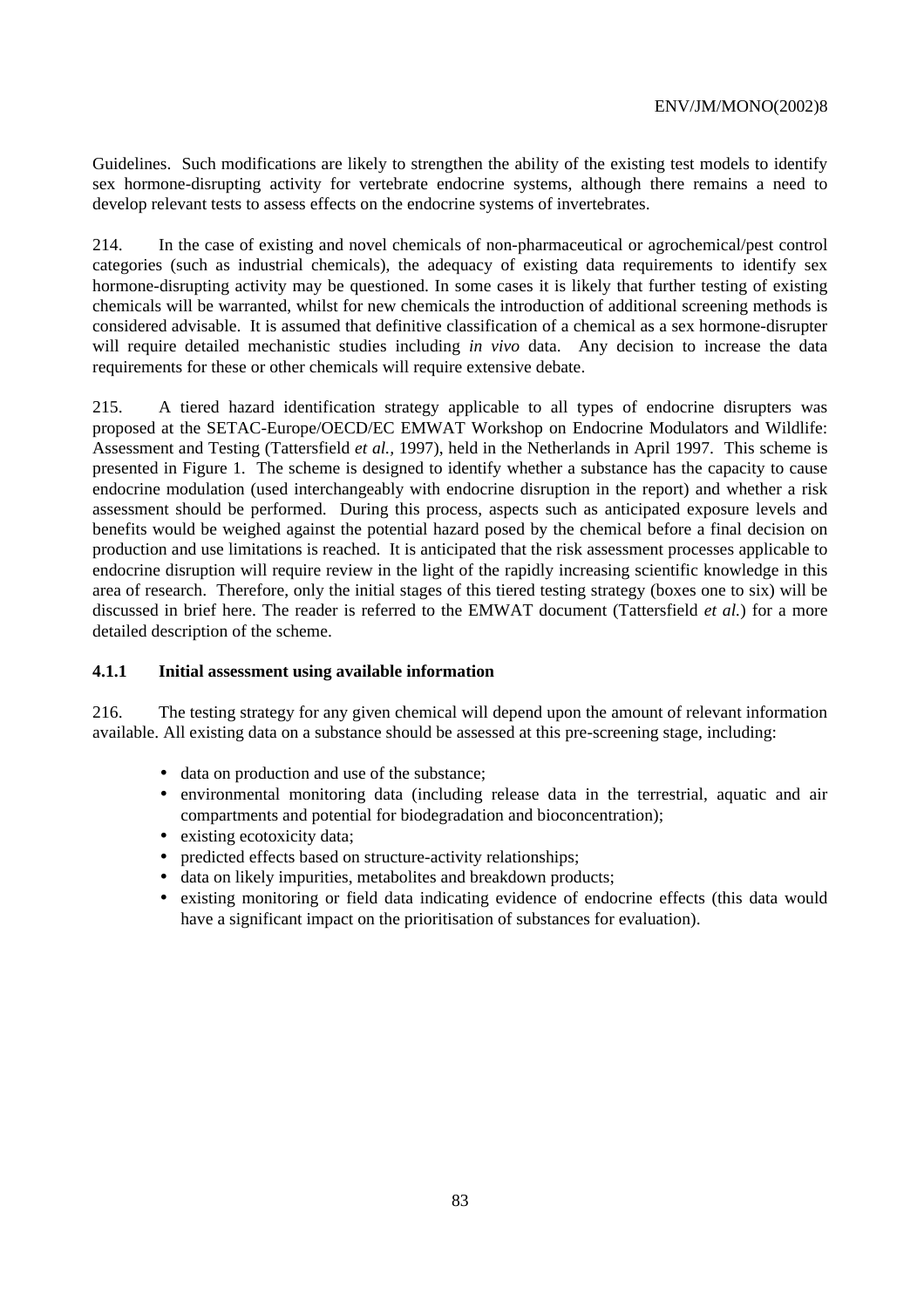#### **Figure 1**

**Proposed hazard identification scheme for the determination of potential endocrine modulating effects of new and existing substances (taken from Tattersfield** *et al.***, 1997)**



Data on a substance that indicated a more significant toxic mode of action (*e.g.* mutagenicity) would give it low priority regarding endocrine modulation effects, as the regulatory process would be driven by the most toxic activity.

217 In order to assist in the assessment of the information described above and to aid prioritisation, a so-called "Grey Scale" has been suggested to enable a qualitative categorisation of fate and effects (Tattersfield *et al.*, 1997). Such a scale may also aid in the identification of data gaps, which could then be generated and fed back into the initial assessment. Professional judgement would then be used to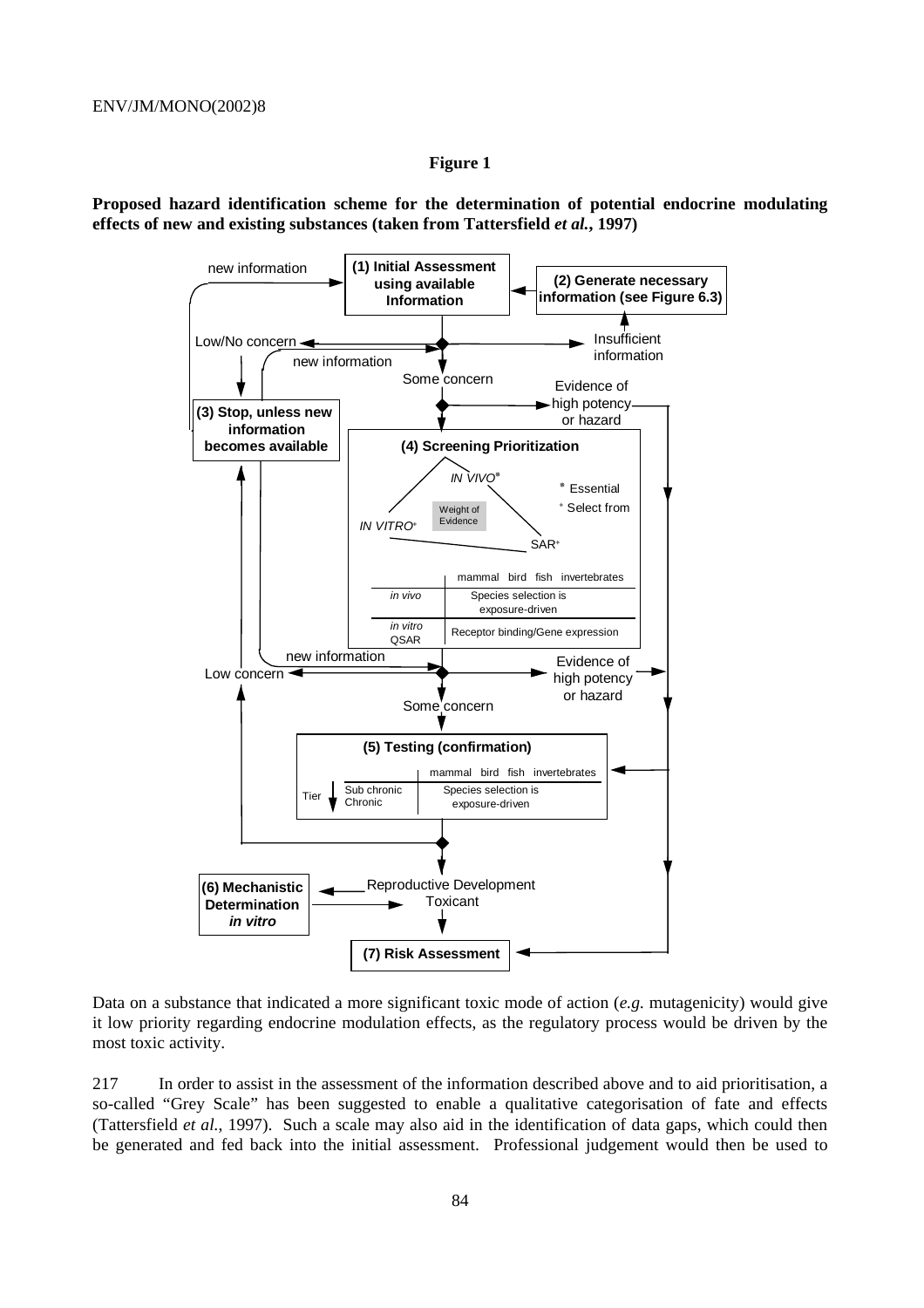assess the information and determine the extent of concern regarding potential endocrine-mediated effects in man or the environment. The important factors which suggest a substance may be of little or no concern include the following:

- It is unlikely to enter the environment.
- There is a more toxic mode of action which is of greater concern.
- There are particular structural features which exclude the likelihood of biological activity (*e.g.* very high molecular weight).

218. If it is concluded that a substance is of very low or no concern, then progression of the substance through the assessment scheme is halted until such time as new information becomes available to suggest otherwise. If, however, there is not enough information on which to assess the level of concern of the substance, it proceeds to the screening stage. Alternatively, the concern resulting from the initial assessment may be sufficient to proceed directly to testing, or risk assessment.

# **4.12 Screening/ prioritisation**

219. The EMWAT strategy considers a short-term *in vivo* screen indicative of potential effects on reproduction and development to be essential for the screening of substances for potential endocrine modulating effects, as such a system incorporates metabolism and all potential modes of action (Tattersfield *et al.)*. Data from *in vitro* assays and SAR analysis are considered to be useful at this screening level, for example in the elucidation of mechanisms of action, but at the current state of development of such models and with questions surrounding their validity and predictability, a negative result in such models would not be taken as definitive and would require confirmation of a lack of endocrine modulating effects by an *in vivo* system.

220. There are several important points in the selection of *in vivo* tests for screening purposes:

- Testing should be simple, rapid, relatively inexpensive, and should measure endocrine endpoints.
- Species selection should be determined by the potential routes of exposure.
- Testing should be carried out over a wide range of doses to account for different types of dose-response relationship.

221. Such *in vivo* tests are under development as rapid screens in mammals, birds and fish, but that there is presently a lack of available methods for invertebrate species (Tattersfield *et al.*).

222. The level of concern regarding a particular substance will rely on judgement and will depend on the weight of evidence from all the screening data taken together, with the greatest weight being given to *in vivo* data, followed by *in vitro* data and finally SAR data. A decision will then have to be made, on the basis of this data, whether to discontinue (unless new information becomes available), to continue to further testing or to go directly to risk assessment. However, it is not currently possible to define the triggers for these different decisions but only to conclude that a substance is of low or some concern (Tattersfield *et al*.).

# **4.13 Testing**

223. It is suggested that there are two tiers to confirmatory testing; subchronic, which should allow substances with potentially different mechanisms of action to be integrated with reproductive and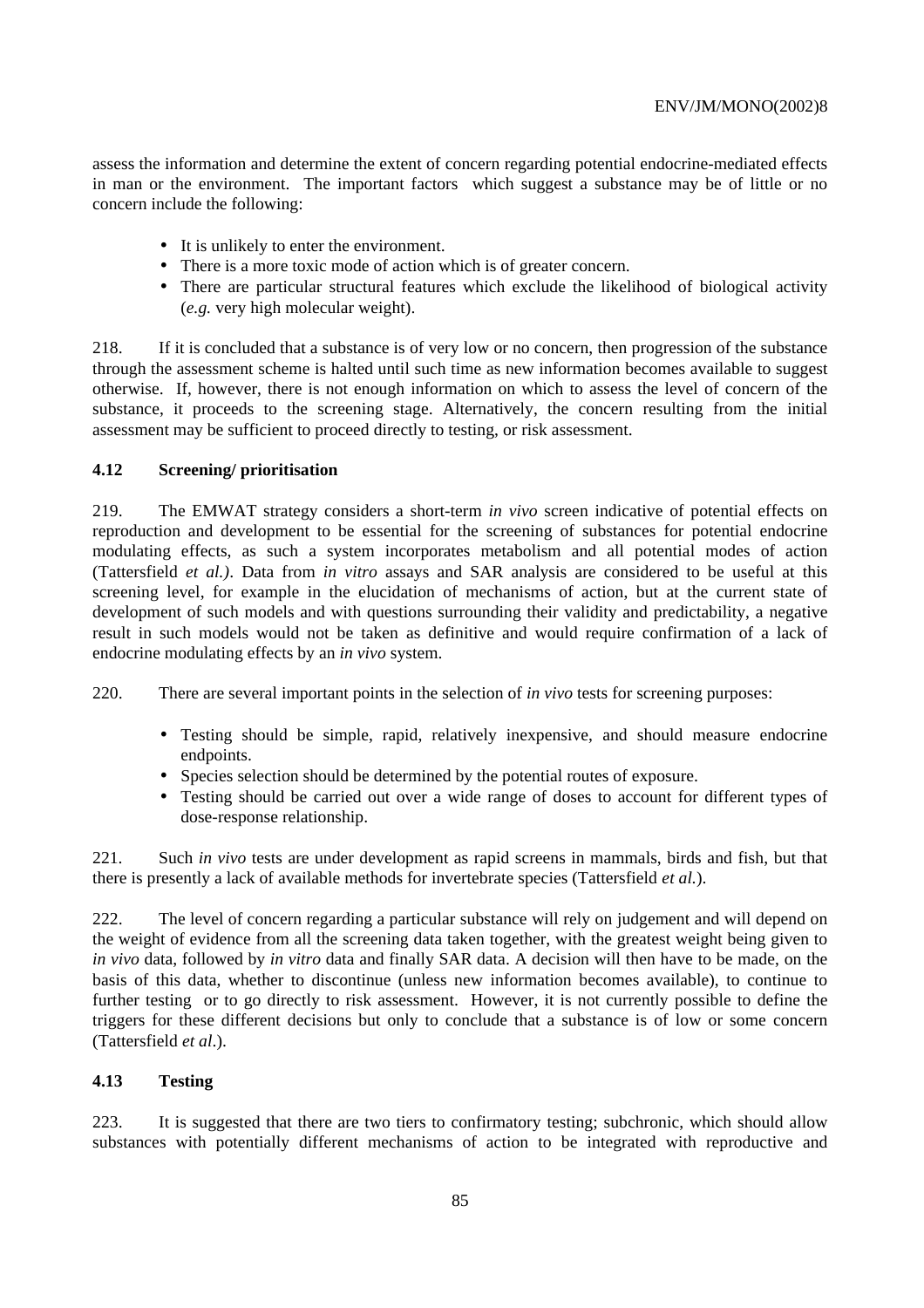developmental endpoints, and chronic, which involves definitive multigeneration studies. Similarly to *in vivo* screening, the selection of species should be driven by exposure considerations. The range of doses selected will depend on the *in vivo* screening data. The reader is referred to the EMWAT document (Tattersfield *et al.*) for a detailed description of *in vivo* testing strategies relevant to wildlife species ( see Executive Summary in Annex 4).

224. If, as a result of testing, the substance has no effects on development or reproduction, no further action is necessary as it poses no potential hazard as a developmental or reproductive toxicant. If effects are seen, a risk assessment should then be made on that substance. Once a substance is confirmed as a reproductive or developmental toxicant, a mechanistic characterisation should then be performed using *in vitro* test systems to help to elucidate whether the substance is acting via mechanisms involving endocrine disruption.

225. Specific details relating to the risk assessment process for endocrine disrupters can only be developed when the procedures involved in hazard identification are developed, agreed and accepted (Tattersfield *et al.*, 1997).

# **4.2 EXTENSIONS TO EXISTING REGULATORY STUDY DESIGNS**

226. When considering the hazard assessment process for mammals (and by inference humans), a promising approach appears to address gaps in the existing guidelines by including additional endpoints of relevance to sex hormone-disruption. In the review of the OECD Test Guidelines, a number of such additions were identified. There are plans to address several of these gaps in forthcoming revisions. Examples include: extension of organ weight analysis and histopathology of the gonads and accessory sex organs; guidance on best practice for pathological processing; detailed pathological examinations of offspring; blood hormone level monitoring (with guidance on sampling regimens); detailed assessment of spermatogenesis and/or sperm morphology, number and activity; vaginal cytology to monitor oestrus cyclicity; enhanced monitoring of physical and behavioural development and learning/memory functions; and, possibly, assay of accessory sex organ secretory products. The OECD guidelines to which such proposed enhancements could be applied are summarised in Table 4. In order to maximise the benefit to be gained from such extension, it would be advisable initially to focus attention on enhancing the subchronic tests because it is anticipated that these would be used on the widest range of chemicals and would provide early warning of the need to modify subsequent studies on particular chemicals to investigate potential endocrine disruptive activity.

227. A major concern is the limited scope of the current OECD Test Guidelines. In particular, consideration should be given to using a wider range of taxa and endpoints. Multigeneration studies in fish, birds and other key groups should be considered to develop and validate biomarker responses and other endpoints in subchronic tests. The limitations of existing OECD designs for fish and birds are clearly apparent, although a detailed review of avian reproductive testing has been undertaken by OECD and SETAC (OECD, 1996) and that the two relevant OECD guidelines, 205 and 206, are currently undergoing a revision process. Similarly, a number of new test designs for fish are under development which would be anticipated to improve the evaluation of non-mammalian vertebrates. There is an outstanding need to establish additional designs predictive for invertebrate groups, especially with regard to endocrine, developmental and reproductive systems having no mammalian correlate. It is, however, recognised that basic research may first be necessary.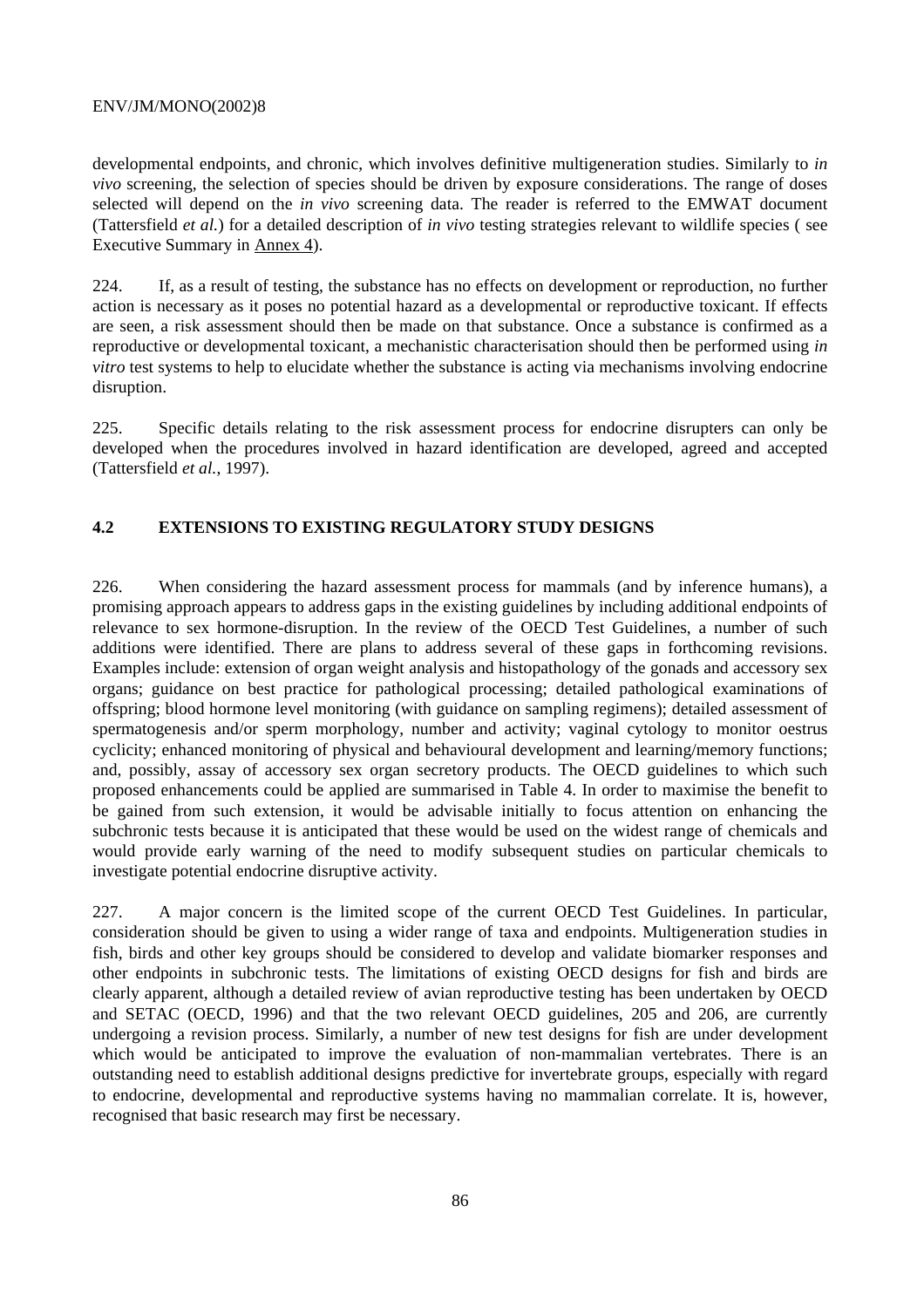# **Table 4**

## **Proposed changes to existing OECD Test Guidelines**

| <b>Endpoint</b>                                                                                               | <b>Test Guideline</b>                                                          |
|---------------------------------------------------------------------------------------------------------------|--------------------------------------------------------------------------------|
| Extension of organ weight analyses on gonads and accessory<br>sex organs                                      | 206, 407, 408, 409, 412, 415, 416, 421,<br>422, 452, 453 (toxicity phase only) |
| Extension of histopathology on gonads and accessory<br>organs/provision of guidance on appropriate techniques | 206, 407, 408, 409, 412, 416, 451, 452,<br>453                                 |
| Inclusion of detailed pathological examinations of offspring                                                  | 415, 421, 422                                                                  |
| Inclusion of sex hormone blood level assay/provision of<br>guidance on appropriate sampling regimens          | 407, 408, 409, 412, 415, 421, 452, 453                                         |
| Investigation of accessory organ secretary products                                                           | 407, 408, 409, 412, 415, 421, 422                                              |
| Detailed investigation of spermatogenesis and/or sperm<br>quality                                             | 407, 408, 409, 412, 416, 421, 422, 451,<br>452, 453                            |
| Monitoring of oestrus cyclicity                                                                               | 407, 408, 409, 412, 416, 451, 452, 453                                         |
| Enhanced physical/behavioural monitoring of offspring                                                         | 415, 416                                                                       |
| Enhanced learning/memory monitoring of offspring                                                              | 415, 416                                                                       |

228. Before adoption, additional endpoints should be assessed to ensure their sensitivity as markers of endocrine disruption, whilst the relative benefit of using additional endpoints in existing guidelines as opposed to introducing simple "stand alone" screening methods for sex hormone-disrupting activity should be considered.

# **4.3 POTENTIALLY SUITABLE NON REGULATORY TEST METHODS**

229. Given the current state of knowledge of endocrine disrupter mechanisms, *in vivo* models are considered preferable to *in vitro* ones. Review of the available non-regulatory test methods has identified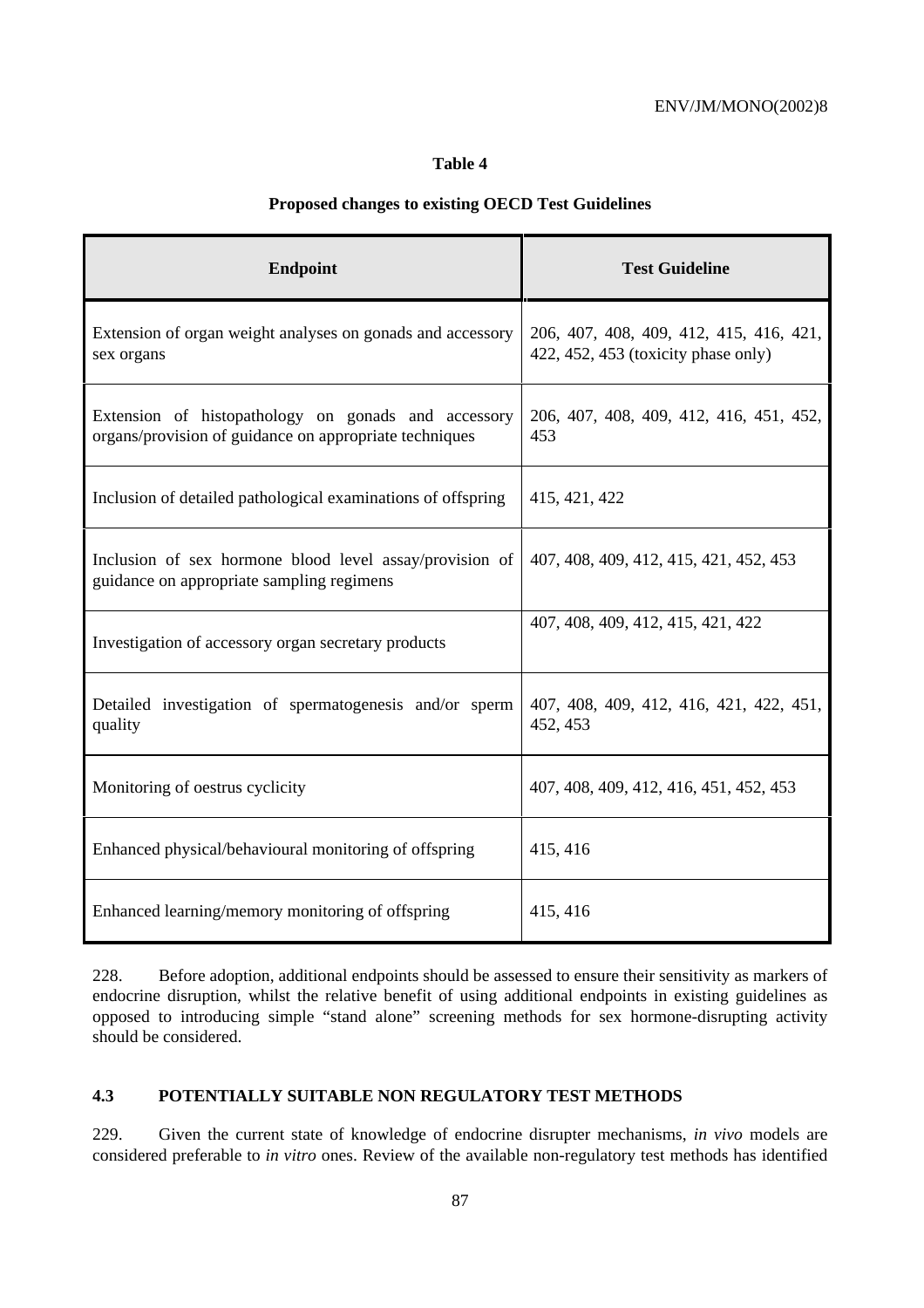two human-relevant models capable of detecting oestrogenic modulation and one model that is suitable for demonstrating androgenic effects that might be suitable for use as screening tests. A number of suggestions for possible wildlife-focused studies are also made. Some *in vitro* models which might be developed and validated have also been identified (Table 5).

230. Screening models for oestrogenic agonistic or antagonistic activity are either the rat vaginotrophic or uterotrophic assays. Before a decision can be reached as to which is preferable, a number of aspects need to be addressed, including: the relative sensitivity and specificity of each assay; confirmation that vaginal cytological assessment (by smear or wash procedures) and uterine weight measurement, respectively, are the most suitable of the available endpoints for each assay; and assessment of the relative benefits of using ovariectomised or immature animals. Following clarification of these points, it should be possible to confidently develop a precise protocol for consideration as an OECD design.

231. The most promising *in vivo* approach to monitoring androgenic agonistic or antagonistic activity is considered to be measurement of accessory sex organ weight (particularly that of the prostate) of castrated rats, although the specificity of this endpoint may require confirmation. Using a different study design in mice, it is also possible to study the effects of oestrogenic agents on prostate weight and other related endpoints.

232. Additional information on other *in vivo* pharmacological assays to detect hormonal activity which might prove of value during development of suitable screening methodologies is provided in a review by Edgren (1994).

233. Males of many oviparous species have been shown to express vitellogenin in response to oestrogenic stimulation. This activity can be modified by use of appropriate antagonistic agents. Assay of this protein in such species could therefore be a valuable tool in wildlife monitoring and potentially permit the use of such animals in screening assays, although in the case of some invertebrate species potential interactions with other hormone systems must be recognised. Further refinement and validation of the radioimmunoassay or ELISA techniques used are necessary and should include investigation of the possible development of a widely applicable ("universal") test kit. There are some data suggesting that types of *zona radiata* proteins (types of egg protein) may be more sensitive than vitellogenin as a marker of oestrogenic stimulation. However, additional data in a wider range of oviparous species are required before tests using this alternative endpoint could be suggested as the preferable marker for adoption. At present there is no equivalent marker available to detect androgenic modulation. Until such time as one is identified, it may be appropriate to investigate the use of changes in secondary sexual morphology shown by some fish species in response to exposure to sex hormone-disrupting chemicals. It will, however, be necessary to characterise the factors controlling such responses and to determine the sensitivity and specificity of the models.

234. Although they are clearly not initial screening tests, there is a need for multigeneration study designs in a range of species to facilitate the study of subtle effects of chemicals on reproductive processes (for example, multigenerational fish studies were addressed during the preparation of this review).

235. At present it is not possible to recommend adoption of any of the human-focused *in vitro* assays as a regulatorily acceptable model because of the various limitations and difficulties inherent in current designs. Aspects requiring resolution include: the dependence of *in vitro* model endpoints on specific receptor or response element interactions which may not mimic *in vivo* modes of action; the inability of some test systems to distinguish agonists from antagonists; the fact that existing *in vitro* models lack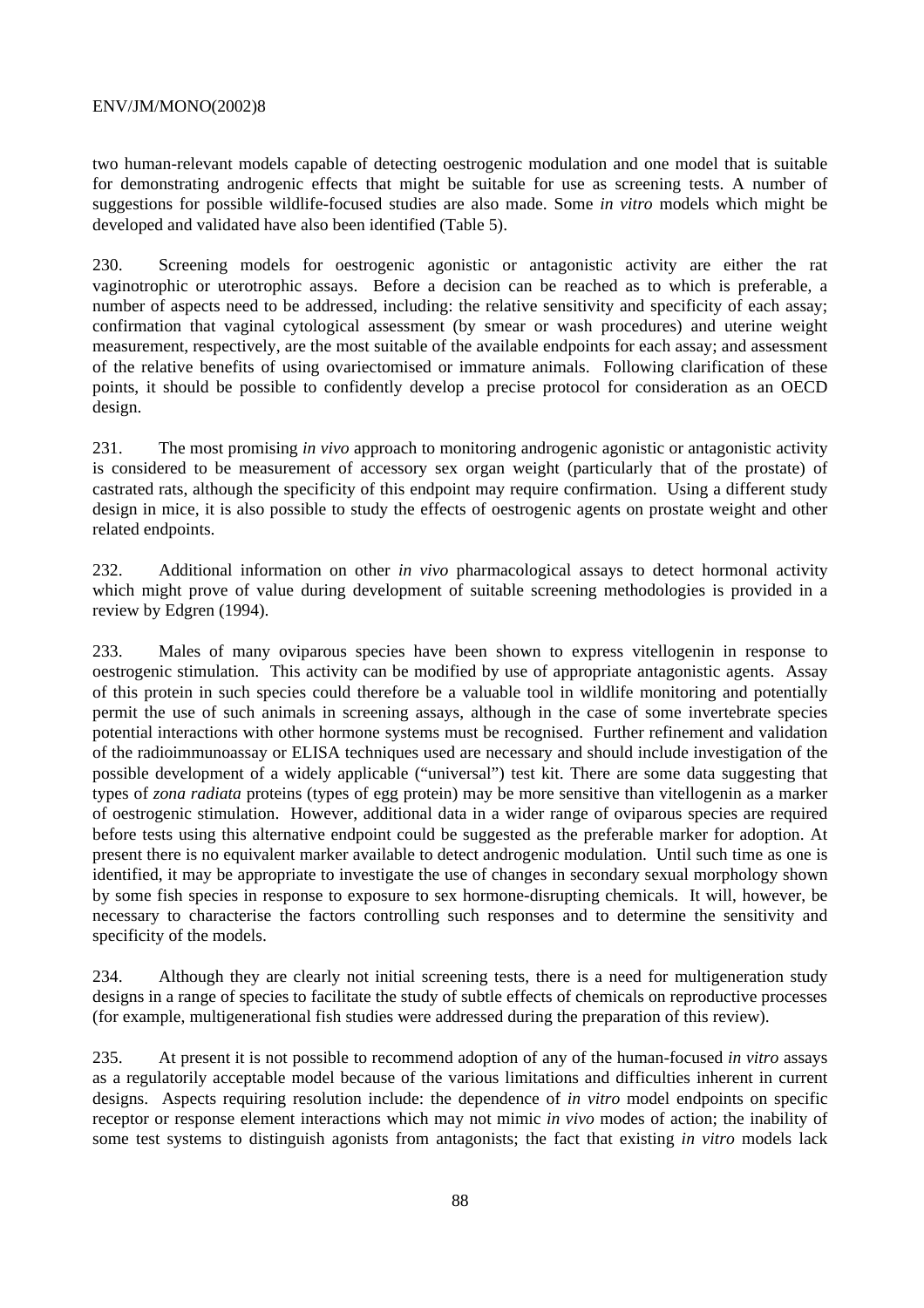satisfactory metabolic systems or may show only limited chemical uptake; the need for the significance of the *in vitro* findings to be extrapolated to the intact organism, where absorption, metabolism, excretion or bioaccumulation may play critical roles in determining activity. There is a need to establish the predictability and sensitivity of such models against an appropriate "gold standard" *in vivo* methodology. Further development is, however, strongly encouraged. In particular, cross-comparison and validation of the Ishikawa and the MCF-7 cell assays (for oestrogenic activity) and yeast cell assay (for oestrogenicity and androgenicity) are recommended. It is also necessary to assess the significance of sub-clones among the various cell lines. The potential use of transgenic models also requires investigation. Among the *in vitro* wildlife test models reviewed, none can be recommended for further development with the possible exception of the trout hepatocyte vitellogenin assay.

236. Structure-activity relationship models have been shown to be very useful as a preliminary screening tool during candidate selection of a highly characterised class of chemicals or in elucidating detailed mechanistic aspects. Clearly, available models are not sufficiently developed to permit their generalised use in the regulatory screening of novel chemicals, but their continued development is to be encouraged.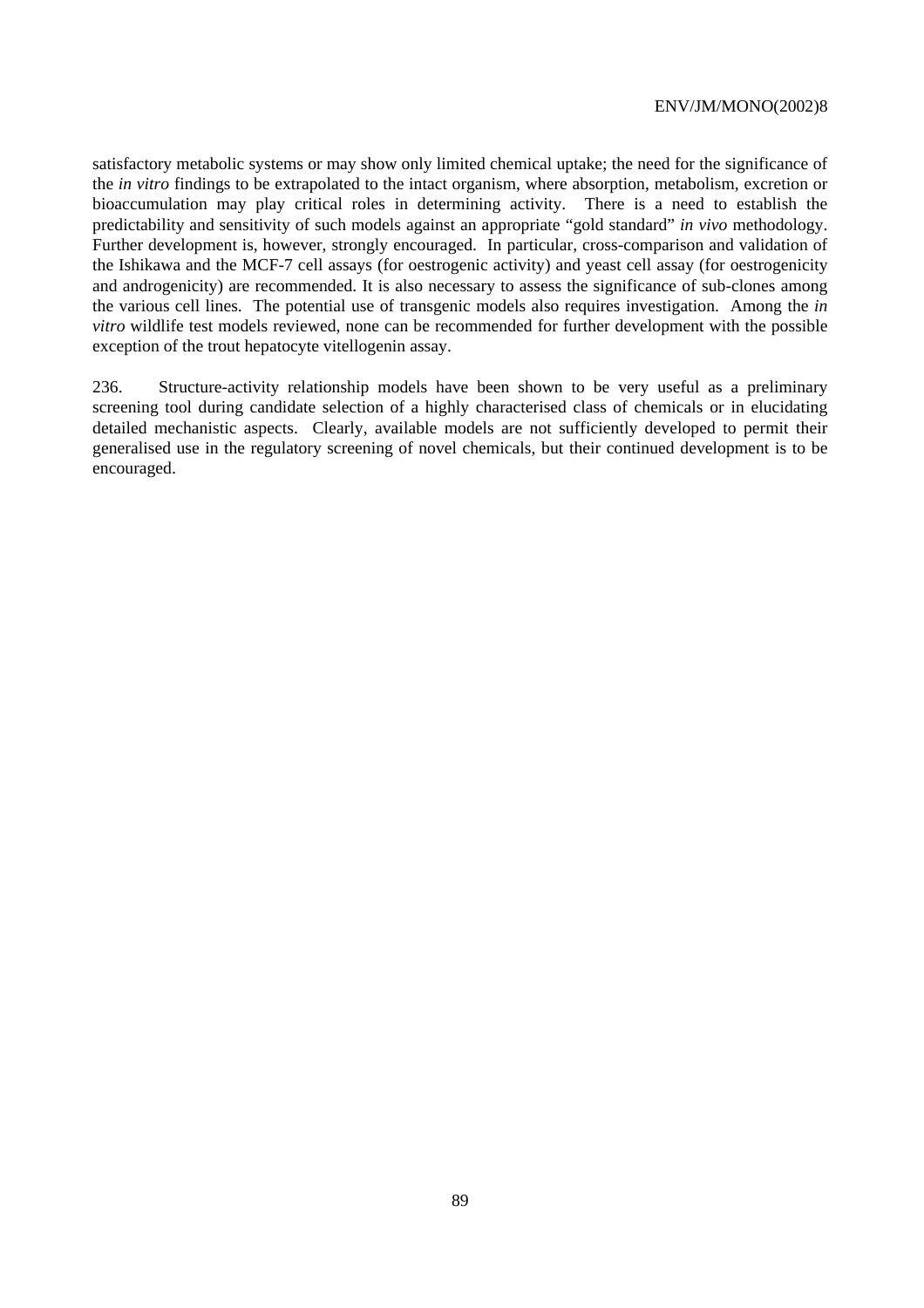**Table 5**

# **Some non-regulatory test methods suggested for further development/validation**

| <b>Test</b><br>type                          | <b>Model/species</b> | <b>Selectivity</b> | <b>Method</b>                                                                                                                                                                                                                                                                                                                                                                                                                            | Endpoint(s)                                                           |
|----------------------------------------------|----------------------|--------------------|------------------------------------------------------------------------------------------------------------------------------------------------------------------------------------------------------------------------------------------------------------------------------------------------------------------------------------------------------------------------------------------------------------------------------------------|-----------------------------------------------------------------------|
| Human-<br>relevant<br><i>in vivo</i>         | Rat uterus           | $\Omega$           | Weight of uterus in immature or ovariectomised rats                                                                                                                                                                                                                                                                                                                                                                                      | Uterine wet weight (possibly also mitotic rate,<br>DNA content, etc.) |
|                                              | Rat vagina           | $\Omega$           | Assessment of induction of oestrus by smearing in Vaginal cornification<br>immature or ovariectomised rats                                                                                                                                                                                                                                                                                                                               | assessed by<br>vaginal<br>smear/wash                                  |
|                                              | Rat prostate         | $\overline{A}$     | Prostate weight in castrated rats                                                                                                                                                                                                                                                                                                                                                                                                        | Prostate weight (possibly DNA/ RNA content or<br>marker enzymes)      |
| Human-<br>relevant<br>$-$ <i>in</i><br>vitro | MCF-7 cells          | $\Omega$           | Oestrogenic activity measured by increase in number Oestrogen-dependent endpoints include: cell<br>of cells (Coulter counter), induction of oestrogen or proliferation, levels of oestrogen or progesterone<br>progesterone receptors (using enzyme immunoassay receptor or exoprotein; luciferase activity in<br>kits) or exoprotein induction (gel electrophoresis); transfected cells<br>luciferase activity measured by luminescence |                                                                       |
|                                              | Ishikawa cells       | $\Omega$           | Activity measured by increase in cell number or Cell proliferation or alkaline phosphatase activity<br>colourametric assessment of alkaline phosphatase<br>activity                                                                                                                                                                                                                                                                      |                                                                       |
|                                              | Transfected yeast    | O/A                | Oestrogenic/androgenic activity measured by simple Reporter gene activity, commonly $\beta$ -galactosidase<br>colourimetric assay for reporter enzyme                                                                                                                                                                                                                                                                                    |                                                                       |

A Androgens and/or anti-androgens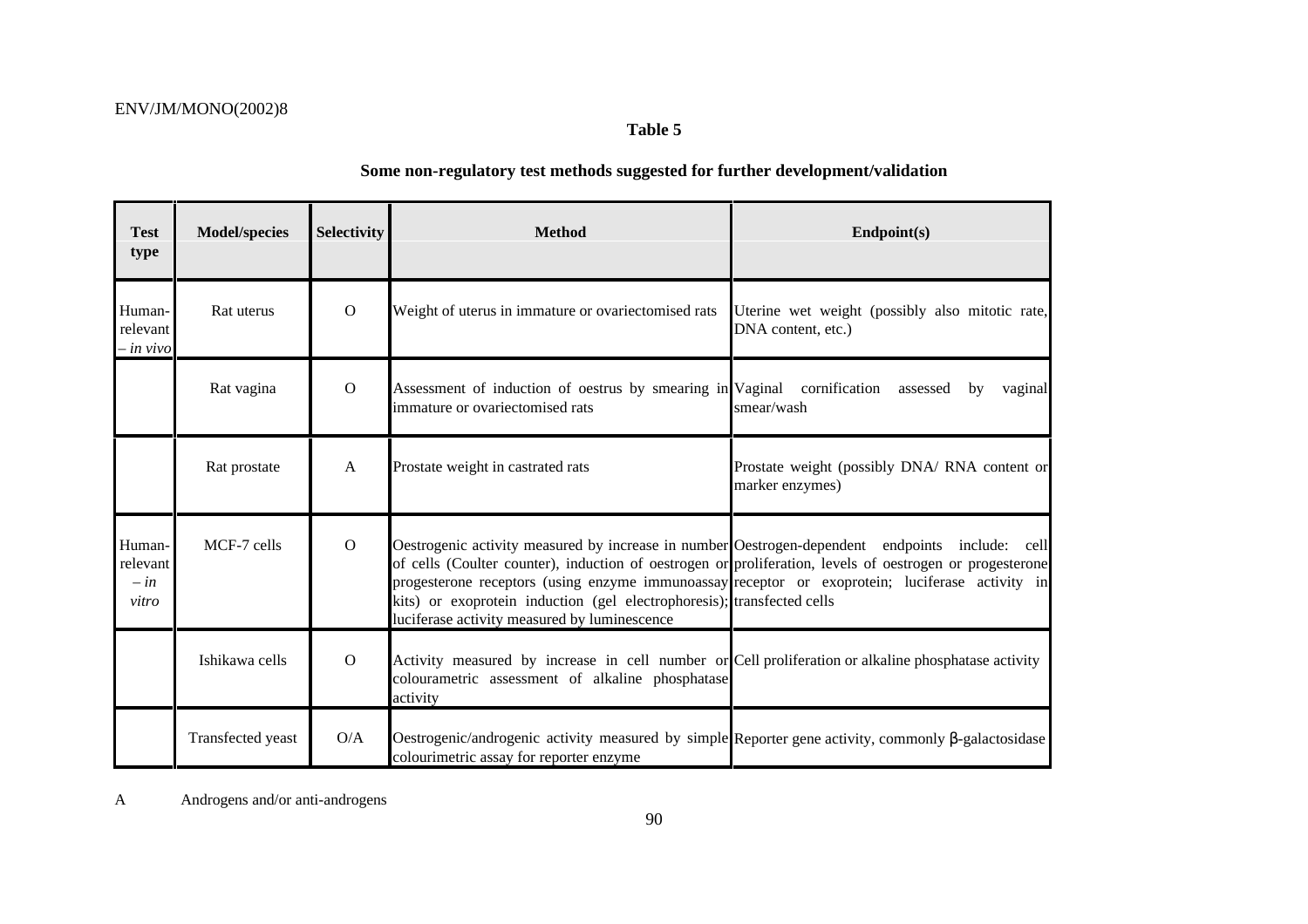# **Table 5 (continued)**

# **Some non-regulatory test methods suggested for further development/validation**

| <b>Test type</b>                         | <b>Model/species</b>        | <b>Selectivity</b> | <b>Method</b>                                                                                                                                                                                                                                                                                     | Endpoint(s)                                       |
|------------------------------------------|-----------------------------|--------------------|---------------------------------------------------------------------------------------------------------------------------------------------------------------------------------------------------------------------------------------------------------------------------------------------------|---------------------------------------------------|
| Wildlife-<br>relevant<br>– in vivo       | Vitellogenin assay          | $\overline{O}$     | Possible to assess oestrogenic stimulation<br>quantitatively using radioimmunoassay or ELISA kits also established for tissues and mucus<br>for a wide range of oviparous species; may be<br>possible to develop a (near-) universal kit; suitable for<br>use in laboratory and field experiments | Vitellogenin concentration, principally in blood; |
|                                          | Sexual<br>dimorphism        | O/A                | Visual observation of changes in structure in response Changes in secondary sexual structures<br>to sex hormone-disruption in fish                                                                                                                                                                |                                                   |
|                                          | Multigeneration<br>studies* | O/A                | Assessment of reproductive success over several Growth, behaviour, development, fecundity,<br>generations                                                                                                                                                                                         | hatching success/timing, etc.                     |
| Wildlife-<br>relevant<br><i>in vitro</i> | Hepatocyte<br>culture #     | $\Omega$           | Cell cultures of primary hepatocytes from male Vitellogenin concentration<br>rainbow trout exposed to test chemicals at range of<br>concentrations for two days; vitellogenin production<br>assessed by radioimmunoassay                                                                          |                                                   |
| Models                                   | QSAR                        | O/A                | Mathematical modelling of chemical interactions; Various<br>requires additional development                                                                                                                                                                                                       |                                                   |

A Androgens and/or anti-androgens \* Not a screening test<br>O Oestrogens and/or anti-oestrogens # Possible, not definitive respectively O Oestrogens and/or anti-oestrogens # Possible, not definitive recommendation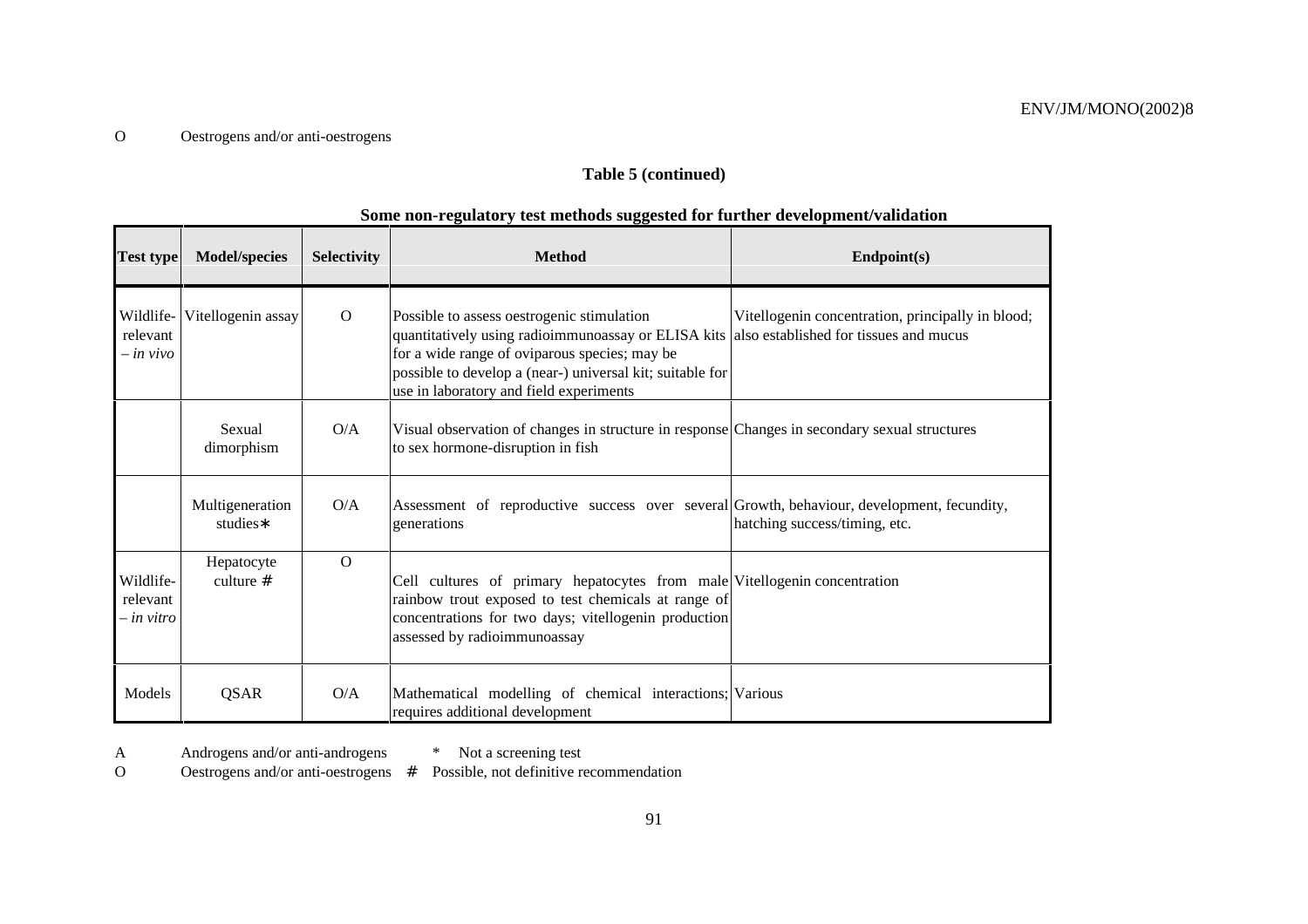# **5. FURTHER RESEARCH NEEDS**

237. In the field of endocrine disruption there is a need to clarify the basic mechanisms of action (especially the importance of non-nuclear and nuclear receptor-mediated effects and of non-receptor mediated interactions). It is also necessary to rank the sensitivity of the various endpoints and to assess their relative importance as markers of toxicity. With regard to effects in wildlife species, there is a need to assess the ecological relevance of any selected endpoint. This process should include consideration of the relative benefit of incorporating additional endpoints into existing guidelines, compared with introducing a range of simple "stand alone" screens to detect specific endocrine-disruptive activities. Progress in the field is limited by the absence of chemicals accepted as suitable for use as reference materials. For some types of activity there is no general agreement as to which chemicals are active, whilst no chemical has yet been accepted as endocrinologically inactive (*i.e.* suitable for use as a negative control). Agreement on a set of reference chemicals would not only benefit basic scientific research in this area, but would also assist in method development and validation (particularly in respect of specificity and sensitivity and, where appropriate, in extrapolating from *in vitro* effect to the *in vivo* situation). An additional general concern for endocrine disruption is that the mechanisms may not follow a traditional dose-response pattern. Whilst it is well known in endocrinology that low concentrations can have opposite effects, this inverted-U shaped dose response relationship has recently been suggested for some endocrine-disrupting substances (vom Saal *et al.,* 1997). There is clearly a need to gain a better understanding of the dynamics of the responses, because this could have important consequences for the selection of appropriate dosages to study. The nature and likely frequency of occurrence of interactive effects resulting from exposure to combinations of endocrine-disrupting chemicals should also be the subject of further research and investigation. Moreover, it is necessary to assess whether the classical assumptions used during the regulatory process (*e.g.* that fish are predictive for amphibians and birds for reptiles, etc*.*) hold true for endocrine disruption. Finally, for the non-mammalian taxa there is a need to identify and characterise processes potentially susceptible to endocrine disruption that have no mammalian correlate, so that appropriate ecologically relevant test methods can be developed. This will involve the study of comparative endocrinology and physiology, with a view to identifying suitable representative species (especially among the invertebrates) for inclusion in an expanded testing strategy.

238. Focusing specifically on sex hormone-disruption, the mechanisms of action involving chemicalreceptor interaction are the subject of on-going research. In particular, there is a need to clarify the significance of differences in receptor structure in different tissues and between species. Such differences in receptor type and function may have important implications for testing strategies to ensure adequate safeguards for humans and wildlife species. There is also a need to focus on possible alternative mechanisms of action, including interactions with the Ah-receptor, resulting in anti-oestrogenic activity via cross-talk at the level of the signal transduction pathways (*e.g.* for dioxins and polycyclic aromatic hydrocarbons), and alteration of the ratio of two major metabolites of oestradiol, the 2- and 16  $\alpha$ hydroxyoestrones, in favour of the latter, which is a potent oestrogen and has been shown to have genotoxic properties. The development of assays to detect these and other mechanisms of action should be encouraged.

239. Many of the current screening tests use adult forms. However, there appear to be differences in sensitivity between adults and immature (*in utero* or *in ovo*) forms. Thus information is required on the predictability and significance of changes in the adult to the early life stage as this may be of profound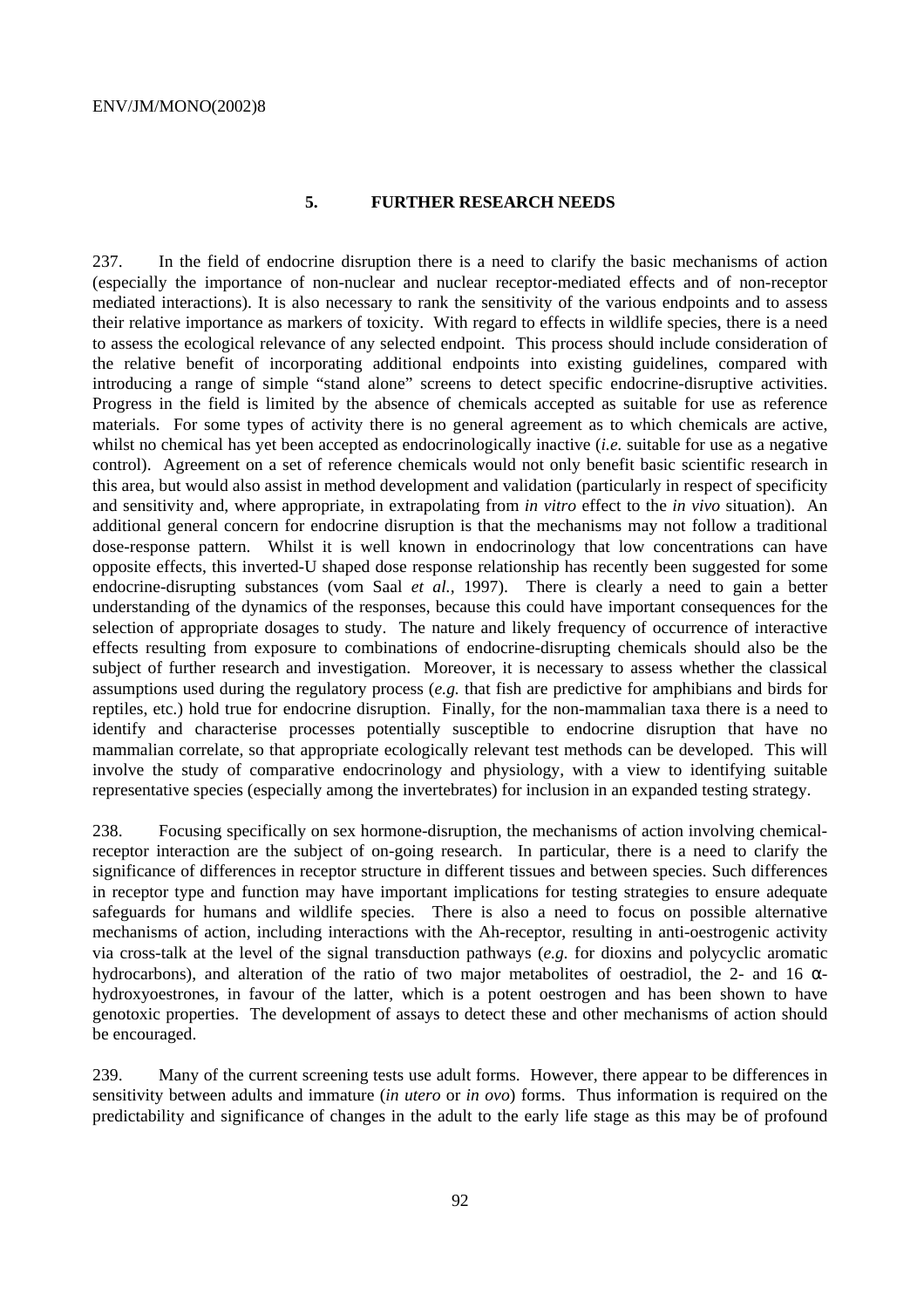importance for risk assessment and could potentially necessitate development of alternative tests to assess effects during the early developmental stages.

240. To date, chemicals suggested as having oestrogenic or androgenic activity have been measured in humans as the chemical itself, a metabolite, or a specific marker effect. General biomarkers for overall exposure to oestrogens or androgens in humans do not yet exist. It would be useful to identify and develop such biomarkers for humans and other vertebrates, so as to assess total oestrogenic and androgenic burden, although this might prove difficult. It would also be useful to develop relevant biomarkers for a range of invertebrate species. In the case of wildlife monitoring, vitellogenin expression in males of oviparous species has been identified as a sensitive marker for oestrogenic exposure, although there are suggestions that other egg proteins such as the *zona radiata* proteins may be more sensitive. This situation requires clarification, whilst it would also be of assistance in laboratory and field work if a robust biomarker for androgenic modulation could be developed. In each of these cases, it is important to assess the relevance, not just the sensitivity, of the biomarker.

241. Current testing of chemicals is heavily focused on mammalian models because of their relevance to humans. However, it is known that there are processes in other taxa that do not occur in mammals but are potentially susceptible to endocrine disruption. To assist in the assessment of the potential ecological impact of new chemicals, and to enable meaningful ongoing monitoring programmes, it is therefore necessary to expand the scope of testing to include a wider range of taxa and endpoints. It may be appropriate to develop simple, inexpensive assays to span a range of species from a range of trophic levels (*e.g.* algae, molluscs, crustacea, insects and non-mammalian vertebrate groups) and, within levels if appropriate, a range of feeding strategies. Attention should be given to processes with no mammalian correlate (*e.g.* arthropod metamorphosis and moulting, sex ratio control mechanisms, etc.). Although they are probably not applicable as initial screens, there is also be a need to extend the range of multigeneration study designs to facilitate investigation of subtle effects on reproductive effectiveness in a range of taxa. Possible additional models suggested at the European workshop referred to above (EC, 1997) that could be considered for development include those involving injection of chemicals either directly into eggs or via the mother in fish or bird species with the observation of subsequent developmental effects, and the development of transgenic fish with appropriate receptor and reporter systems that could then also be followed through to monitor general development. Further detailed recommendations were made for tests in mammals, birds and fish in the EMWAT report (Tattersfield *et al*, 1997).

242. The potential benefits of using structure-activity relationship models in the preliminary screening of specific classes of chemicals has been recognised. There is, however, a need for additional basic mechanistic research and continued development and refinement of these techniques before they can be considered for regulatory adoption.

243. Suggestions for future research activities are summarised in Table 10. Sex hormone and other endocrine disruptive processes are, however, a major focus of ongoing research activity. As new data are made available and knowledge of the underlying mechanisms increases, reassessment of the appropriateness of testing methods and risk assessment strategies will be necessary.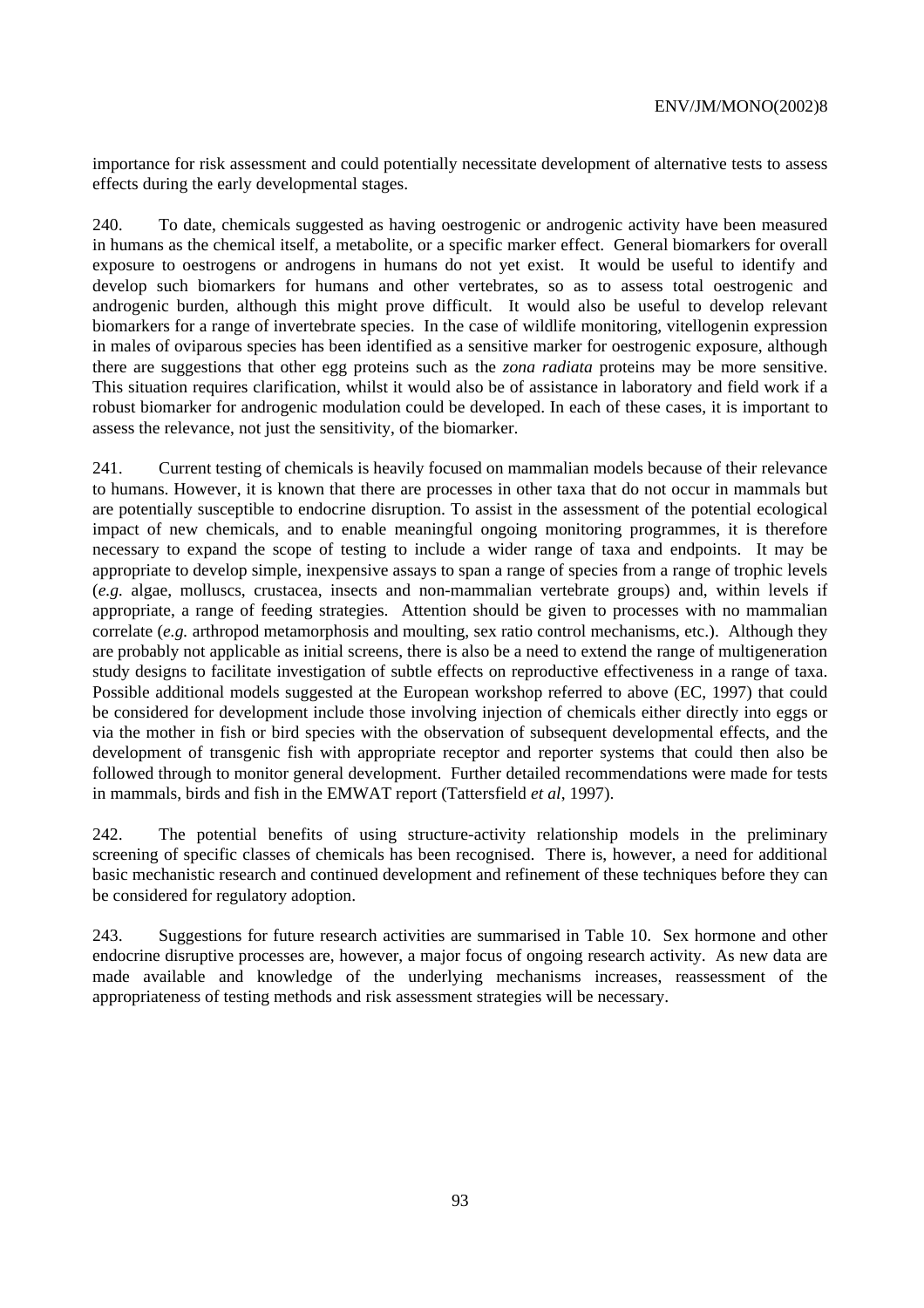# **Table 6**

# **Suggestions for future research activities**

| Area                              | <b>Activity</b>                                                                                                                                                            |  |  |  |
|-----------------------------------|----------------------------------------------------------------------------------------------------------------------------------------------------------------------------|--|--|--|
| <b>Basic</b>                      | Rank sensitivities of endpoints and assess their importance *                                                                                                              |  |  |  |
| Science                           | Develop a reference set of chemicals of defined activity *                                                                                                                 |  |  |  |
|                                   | Define dose-response profiles for endocrine-disruptive mechanisms/apply to dosage<br>selection *                                                                           |  |  |  |
|                                   | Assess validity of classical toxicological assumptions of cross-group predictivity for<br>endocrine-disruptive mechanisms *                                                |  |  |  |
|                                   | Clarify significance of differences in receptor structure in various tissues and species                                                                                   |  |  |  |
|                                   | Undertake appropriate comparative endocrinology and physiology to support<br>selection of suitable non-mammalian species for testing                                       |  |  |  |
|                                   | Elucidate non-receptor mediated effects                                                                                                                                    |  |  |  |
|                                   | Undertake additional mechanistic research and continued development and<br>refinement of QSAR models                                                                       |  |  |  |
| Screening<br>model<br>Development | Establish relative importance of <i>in utero</i> amd <i>in ovo</i> exposure and apply this<br>knowledge to testing strategies                                              |  |  |  |
|                                   | Develop test methods using a wide range of ecologically relevant (non-mammalian)<br>test species *                                                                         |  |  |  |
|                                   | Develop novel approaches to screening e.g. transgenic fish                                                                                                                 |  |  |  |
| Biomarker<br>research             | Identify biomarkers of oestrogenic and androgenic responses<br>in humans and wildlife                                                                                      |  |  |  |
|                                   | Clarify whether vitellogenin or other egg proteins should be the marker of choice in<br>oviparous species; assess their predictive value in terms of ecological importance |  |  |  |

∗ Considered of high priority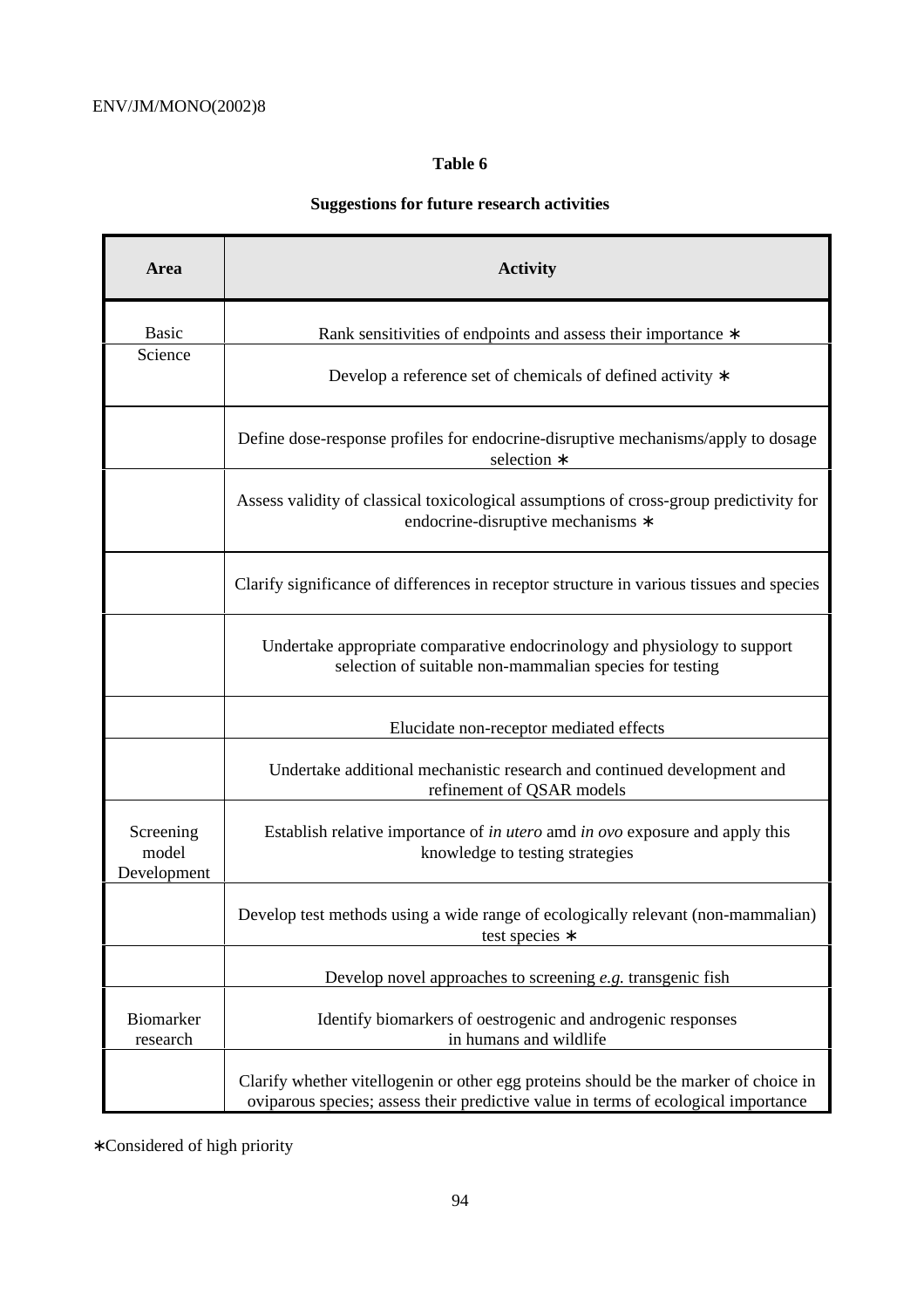# **6. REFERENCES**

Allen E & Doisy EA (1924) The induction of sexually mature condition in immature females by injection of the ovarian follicular hormone. *Am J Physiol,* 69, 577-588

Anstead GM & Kym PR (1995) Benz(*a*)anthracene diols: Predicted carcinogenicity and structure oestrogen receptor binding affinity relationships. *Steroids,* 60, 383-394

Arnold SF, Klotz DM, Collins BM, Vonier PM, Guillette LJ, Jr & McLachlan JA (1996a) Synergistic activation of oestrogen receptor with combinations of environmental chemicals. *Science,* 272, 1489-1492

Arnold SF, Robinson MK, Notides AC, Guillette LJ, Jr & McLachlan JA (1996b) A yeast oestrogen screen for examining the relative exposure of cells to natural and xenoestrogens. *Environ Health Perspect,* 104, 544-548

Aruwke A, Knudsen FR & Goksoyr A (1997) Fish zona radiata (eggshell) protein: A sensitive biomarker for environmental oestrogens. *Environ Health Perspect,* 105, 418-422

Ashby J, Lefevre PA, Odum J, Harris CA, Routledge EJ & Sumpter JP (1997) Synergy between synthetic oestrogens? *Nature,* 385, 494

Astroff B & Safe S (1990) 2, 3, 7, 8-terachlorodibenzo-*p*-dioxin as an antioestrogen: Effect on uterine peroxidase activity. *Biochem Pharmacol,* 39, 485-488

Astwood EB (1938) A six hour assay for the quantitative determination of oestrogen. *Endocrinology,* 23, 25-31

Baldwin WS, Milam DL & LeBlanc GA (1995) Physiological and biochemical perturbations in *Daphnia magna* following exposure to the model environmental oestrogen diethylstilbestrol. *Environ Toxicol Chem,* 14, 945-952

Barnes RSK, Calow P, Olive PJW & Golding DW (1993) *The Invertebrates: A New Synthesis* (Second Edition), Oxford, UK, Blackwell Science

Bengtsson M & Mattison DR (1989) Gonadotropin-dependent metabolism of 7, 12 dimethylbenz(*a*)anthracene in the ovary of rhesus monkey. *Biochem Pharmacol,* 38, 1869-1872

Bengtsson M, Reinholt FP & Rydstrom J (1992) Cellular localization and hormonal regulation of 7, 12- Dimethylbenz[*a*] anthracene mono-oxygenase activity in the rat ovary. *Toxicology,* 71, 203-222

Bergeron JM, Crews D & McLachlan JA (1994) PCBs as environmental oestrogens: Turtle sex determination as a biomarker of environmental contamination. *Environ Health Perspect,* 102, 780-781

Berry M, Metzger D & Chambon P (1990) Role of the two activating domains of the oestrogen receptor in the cell type and promoter-context dependent agonistic activity of the anti-oestrogen 4-hydroxytamoxifen. *EMBO,* 9, 2811-2818

Berthois Y, Pons M, Dussert C, Crastes-de-Paulet A & Martin P-M (1994) Agonist-antagonist activity of anti-oestrogens in the human breast cancer cell line MCF-7: An hypothesis for the interaction with a site distinct from the oestrogen binding site. *Mol Cell Endocrinol,* 99, 259-268

Beyer C, Green SJ & Hutchison JB (1994) Androgens influence sexual differentiation of embryonic mouse hypothalamic aromatase neurons *in vitro*. *Endocrinology,* 135, 1220-1226

Biggers JD & Claringbold PJ (1954) Criteria of the vaginal response to oestrogens. *J Endocrinol,* II, 277- 284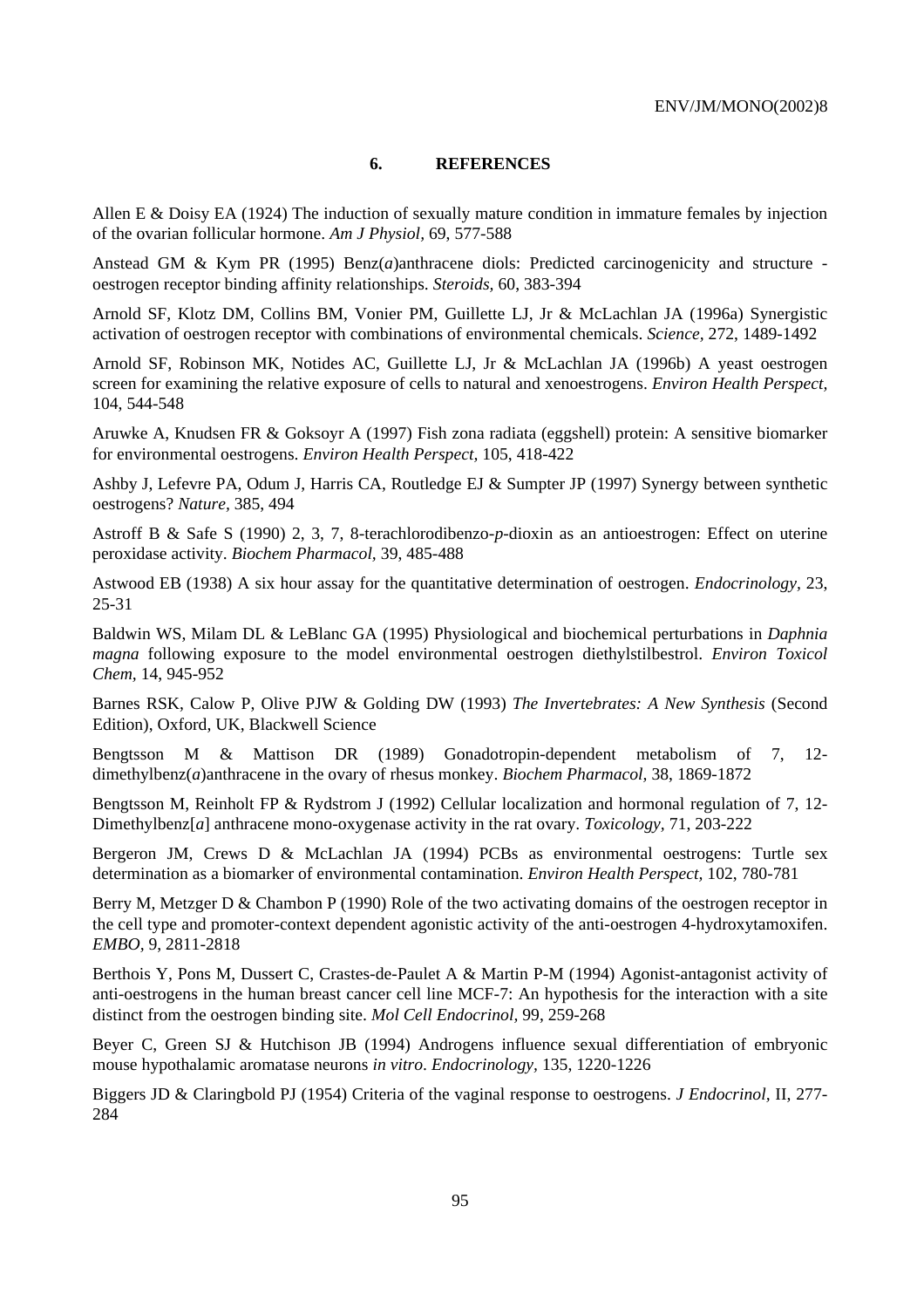Bigsby RM & Young PCM (1994) Oestrogenic effects of antiprogestin onapristone (ZK98.299) in the rodent uterus. *Am J Obstet Gynecol,* 171, 188-194

Bilinska B (1986) The effect of estradiol on enzymatic activity and androgen secretion in Leydig cells *in vitro*. *Andrologia,* 18, 427-434

Bitman J & Cecil HC (1970) Oestrogenic activity of DDT analogs and polychlorinated biphenyls. *J Agric Food Chem,* 18, 1108-1112

Borgna J-L & Scali J (1991) Differential interactions of oestrogens and antioestrogens at the 17 b-hydroxy or counterpart function with the oestrogen receptor. *Eur J Biochem,* 199, 575-585

Botella J, Paris J & Lahlou B (1987) The cellular mechanism of the antiandrogenic action of nomegestrol acetate, a new 19-nor progestagen, on the rat prostate. *Acta Endocrinol,* 115, 544-550

Bresch H (1982) Investigation of the long-term action of xenobiotics on fish with special regard to reproduction. *Ecotoxicol Environ Saf,* 6, 102-112

Bresch H, Beck H, Ehlermann D, Schlsazus H & Urbanek M (1990) A long-term toxicity test comprising reproduction and growth of zebra fish with 4-chloraniline. *Arch Environ Contam Toxicol,* 19, 419-427

Brook CGD & Marshall NJ (1996) *Essential Endocrinology* (Third Edition), Oxford, UK, Blackwell Science

Brook JR, Primka RL, Berman C, Krupa DA, Reynolds GF & Rasmusson GH (1991) Topical antiandrogenicity of a new 4-azasteroid in the hamster. *Steroids,* 56, 428-433

Brooks SC, Locke ER & Soule HD (1973) Oestrogen receptor in the human cell line (MCF-7) from breast carcinoma. *J Biol Chem,* 248, 6251-6253

Broulik PD & Horky K (1988) Minoxidil does not possess androgenic activity. *Pharmacology,* 36, 321- 324

Brown NM & Lamartinière CA (1995) Xenoestrogens alter mammary gland differentiation and cell proliferation in the rat. *Environ Health Perspect,* 103, 708-713

Bryan GW, Gibbs PE, Hummerstone LG & Burt GR (1986) The decline of the gastropod *Nucella lapillus* around south-west England: Evidence for the effect of tributyltin from antifouling paints. *J Mar Biol Assoc UK,* 66, 611-640

Bülbring E & Burn JH (1935) The estimation of oestrin and of male hormone in oily solution. *J Physiol,* 85, 320-333

Cabeza M, Vilchis F, Lemus AE, de Leon LD & Pérez-Palacios G (1995) Molecular interactions of levonorgestrel and its 5a-reduced derivative with andorogen receptors in hamster flanking organs. *Steroids,* 60, 630-635

Cartree RE, Rumph PF, Kenter DC, Cooney JC, Frank D, Haught J, Leong P, Humphries M, Amaratunga P & Zampaglioni N (1990) Evaluation of drug-induced prostatic involution in dogs by transabdominal Bmode ultrasonography. *Am J Vet Res,* 51, 1773-1778

Casslén GB & Harper MJK (1991) Human endometrial epithelial cells grown on collagen in serum-free medium. Oestrogen responsiveness and morphology. *Acta Endocrinol,* 125, 101-108

Charniaux-Cotton H & Payen G (1988) Crustacean reproduction. In: Laufer H & Downer GH, eds, *Endocrinology of Selected Invertebrate Types*, New York NY, USA, Alan R Liss, pp 279-303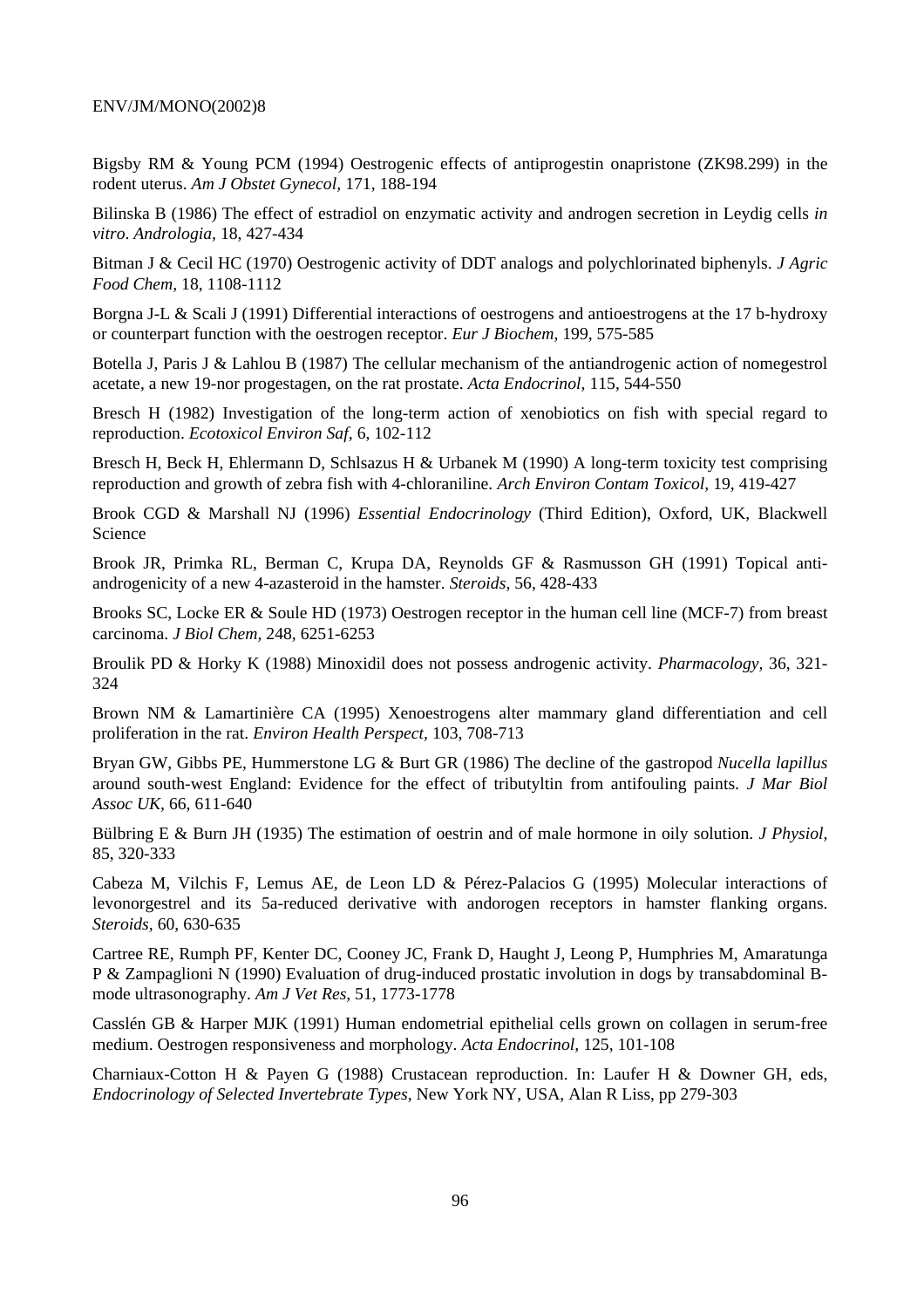Chen W, Zhou XM, Chen DY & Kang JS (1988) Effects of cimetidine, progesterone, cannitracin and tolazoline on the weight and DNA content of the testosterone-induced hyperplastic prostate of the rat. *Urol Res,* 16, 363-366

Chernoff N & Kavlock RJ (1982) An *in vivo* teratology screen utilizing pregnant mice. *J Toxicol Environ Health,* 10, 541-550

Christman JK, Nehls S, Polin L & Brooks SC (1995) Relationship between oestrogen structure and conformational changes in oestrogen receptor/DNA complexes. *Steroid Biochem Mol Biol,* 54, 201-210

Clark JH & Mani SK (1994) Actions of ovarian steroid hormones. In: Knobil E & Neill JD, eds, *The Physiology of Reproduction* (Second Edition), New York NY, USA, Raven Press, pp 1011-1059

Connor K, Howell J, Chen I, Liu H, Berhane K, Sciarretta C, Safe S & Zacharewski T (1996) Failure of chloro-*s*-triazine-derived compounds to induce oestrogen receptor-mediated responses *in vivo* and *in vitro*. *Fundam Appl Toxicol,* 30, 93-101

Cook JC, Mullin LS, Frame SR & Biegel LB (1993) Investigation of a mechanism for Leydig cell tumorigenesis by linuron in rats. *Toxicol Appl Pharmacol,* 119, 194-204

Creasy DM (1997) Evaluation of testicular toxicity in safety evaluation studies: The appropriate use of spermatogenic staging. *Toxicol Pathol,* 25, 119-131

Crews D, Bergeron JM, Bull JJ, Flores D, Tousignant A, Skipper JK & Wibbels T (1994) Temperaturedependent sex determination in reptiles: Proximate mechanisms, ultimate outcomes, and practical applications. *Dev Genet,* 15, 297-312

Crombie DL, Mukherhjee R, McDonnell DP, Hayes SJ & Wang MW (1994) Creatine kinase activity as an indicator of unopposed oestrogen action in the mouse uterus associated with anti-progesterone treatment. *J Steroid Biochem Molec Biol,* 49, 123-129

Cummings AM & Metcalf JL (1995) Induction of endometriosis in mice: A new model sensitive to oestrogen. *Reprod Toxicol,* 9, 233-238

Daniel JY, Abalain HJ, Amet Y, di Stefano SD, Berthou F, Tea K, Floch HH, Bouton MM & Secchi J (1986) The quail uropygial gland for assays of systemic antiandrogen side-effects of topical drugs. *Brit J Dermatol,* 115 (suppl), 33-35

Daston GP, Baines D, Elmore E, Fitzgerald MP & Sharma S (1995) Evaluation of chick embryo neural retina cell culture as a screen for developmental toxicants. *Fundam Appl Toxicol,* 26, 203-210

Daston GP, Baines D & Yonker JE (1991) Chick embryo neural retina cell culture as a screen for developmental toxicity. *Toxicol Appl Pharmacol,* 109, 352-366

de Cupis A, Noonan D, Pirani P, Ferrera A, Clerico L & Favoni RE (1995) Comparison between novel steroid-like and conventional nonsteroidal antioestrogens in inhibiting oestradiol- and IGF-I-induced proliferation of human breast cancer-derived cells. *Brit J Pharmacol,* 116, 2391-2400

Deckers GH & Schuurs AHWM (1989) Aromatase inhibition in hypophysectomised female rats: A novel animal model for *in-vivo* screening. *J Steroid Biochem,* 32, 625-631

DeFriend DJ, Anderson E, Bell J, Wilks DP, West CML, Mansel RE & Howell A (1994) Effects of 4 hydroxytamoxifen and a novel pure antioestrogen (ICI-182,780) on the clonogenic growth of human breast cancer cells *in vitro*. *Brit J Cancer,* 70, 204-211

Demirpence E, Duchesen M-J, Badia E, Gagne D & Pons M (1993) MVLN cells: a bioluminescent MCF-7-derived cell line to study the modulation of oestrogenic activity. *J Steroid Biochem Molec Biol,* 46, 355- 364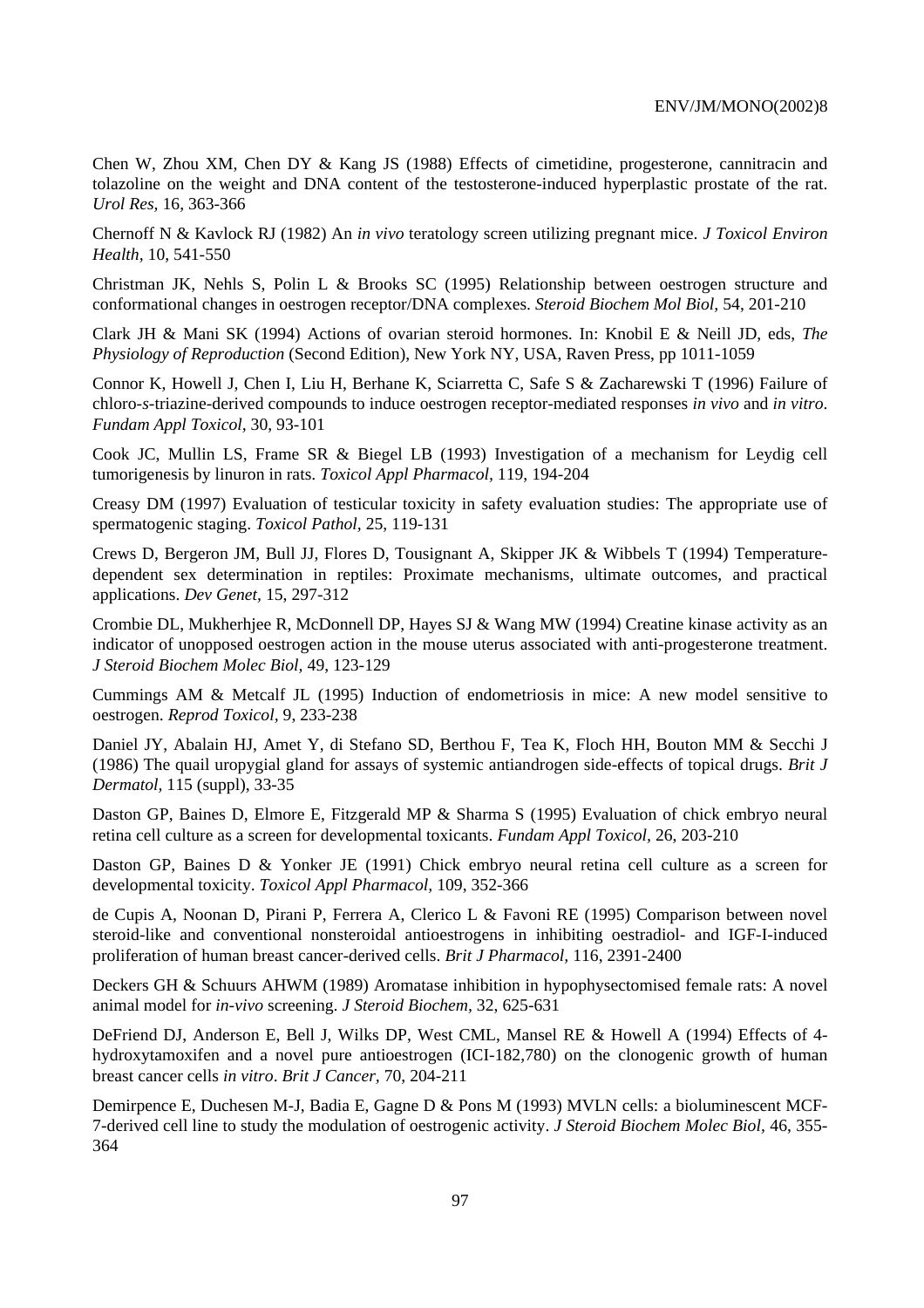Denton TE, Howell WM, Alison JJ, McCollum J & Marks B (1985) Masculinisation of female mosquitofish by exposure to plant sterols and *mycobacterium smegmatis*. *Environ Contam Toxicol,* 35, 627-632

DEPA (1995) *Male Reproductive Health and Environmental Chemicals with Oestrogenic Effects* (Miljoprojekt nr. 290), Copenhagen, Denmark, Danish Environmental Protection Agency

Desauliniers DM, Leingartner K, Stoddart K & Foster WG (1995) Development of an in-vitro bioassay to assess the oestrogenic potential of xenobiotics using cloned and wild type MCF-7 cells. *Biol Reprod,* 52 (suppl), 170

DeVito MJ, Thomas T, Martin E, Umbreit TH & Gallo MA (1992) Antioestrogenic action of 2, 3, 7, 8- Tetrachlorodibenzo-p-dioxin: tissues-specific regulation of oestrogen receptor in CD1 mice. *Toxicol Appl Pharmacol,* 113, 284-292

Dhar SK & Mattu S (1995) Anti-implantation activity of 2 derivatives of *o*-hydroxy naphthaquinones in rats. *Acta Pharm Sinica,* 16, 471-472

Dorfman RI (1959) The anti-androgenic activity of phenanthrene derivative in the chick. *Acta Endocrinol,* 64, 464-466

Dorfman RI, Gallagher TF & Koch FC (1936) The nature of the oestrogenic substance in human male urine and bull testis. *Endocrinology,* 19, 33-41

Dorfman RI & Kincl FA (1966) Uterotrophic activity of various phenolic steroids. *Acta Endocrinol,* 52, 619-626

Dunn M, Hatcher MJ, Terry RS & Tofts C (1995) Evolutionary ecology of vertically transmitted parasites: Transovarial transmission of a microsporidian sex ratio distorter in *Gammarus duebeni*. *Parasitology,* 111 (suppl), S91-S109

EC (1997) *European Workshop on the Impact of Endocrine Disrupters on Human Health and Wildlife: Report of the Proceedings* (EUR 17549), Weybridge, UK, European Commission

ECETOC (1996) *'Environmental Oestrogens': Compendium of Test Methods* (ECETOC Document No. 33), Brussels, Belgium, European Centre for Ecotoxicology and Toxicology of Chemicals

Edén S, Albertsson-Wikland K & Isaksson O (1978) Plasma levels of growth hormone in female rats of different ages. *Acta Endocrinol,* 88, 676-690

Edgren RA (1994) Issues in animal pharmacology. In: Goldzieher JW, ed, *Pharmacology of the Contraceptive Steroids*, New York NY, USA, Raven Press, pp 81-97

Elbrecht A & Smith RG (1992) Aromatase enzyme activity and sex determination in chickens. *Science,* 255, 467-470

Ellis DV & Pattisina LA (1990) Widespread Neogastropod Imposex: A biological indicator of global TBT contamination? *Mar Pollut Bull,* 21, 248-253

Even MD, Dhar M & vom Saal FS (1992) Transport of steroids between fetuses via amniotic fluid in relation to the intrauterine position phenomenon in rats. *J Reprod Fertil,* 96, 709-716

Féral C & Le Gall S (1983) The influence of a pollutant factor (tributyltin) on the neuroendocrine mechanism responsible for the occurence of a penis in females of *Ocenebra erinacea*. In: *Molluscan Endocrinology,* Amsterdam, Netherlands, North Holland Publishing Company, pp 173-175

Fjösne HE, Strand H & Sunde A (1992) Dose-dependent induction of ornithine decarboxylase and Sadenosyl-methionine decarboxylase activity by testosterone in the accessory sex organs of male rats. *Prostate,* 21, 239-245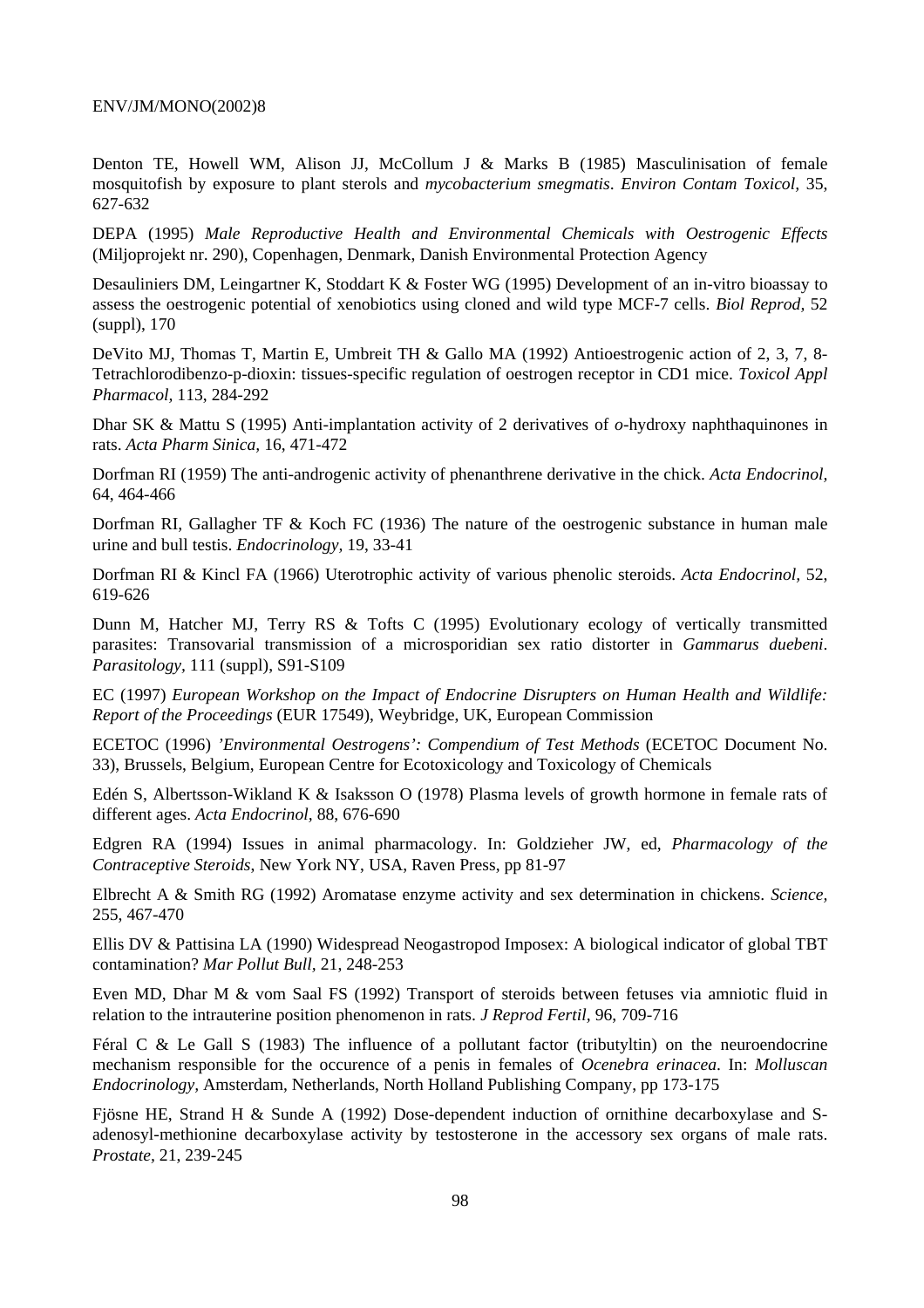Flint OP & Orton TC (1984) An *in vitro* assay for teratogens with cultures of rat embryo midbrain and limb bud cells. *Toxicol Appl Pharmacol,* 76, 383-395

Folman Y & Pope GS (1966) The interaction in the immature mouse of potent oestrogens with coumestrol, genistein and other utero-vaginotrphic compounds of low potency. *J Endocrinol,* 34, 215-225

Fry DM (1995) Reproductive effects in birds exposed to pesticides and industrial chemicals. *Environ Health Perspect,* 103 (suppl 7), 165-171

Gaido KW, McDonnell DP, Korach KS & Safe SH (1997) Oestrogenic activity of chemical mixtures: Is there synergism? *CIIT Activities,* 17, 1-6

Galand P, Mairesse N, Degraef C & Rooryck J (1987) *o,p'*-DDT (1, 1, 1-trichloro-2 (*p*-chlorophenyl) 2- (*o*- chlorophenyl) ethane is a purely oestrogenic agonist in the rat uterus *in vivo* and *in vitro*. *Biochem Pharmacol,* 36, 397-400

Galey FD, Mendez LE, Whitehead WE, Holstege DM, Plumlee KH & Johnson B (1993) Oestrogenic activity in forages: Diagnostic use of the classical mouse uterine bioassay. *J Vet Diagn Investig,* 5, 603- 608

Gangnerau MN, Rouiller V, Duranteau L & Picon R (1991) Development of fetal rat ovaries responsiveness to LH during organ culture. *J Develop Physiol,* 16, 115-123

German Federal Environmental Agency (1996) *Endocrinically Active Chemicals in the Environment* (Texte 3/96), Germany, Umweltesbundesamt

Gibbs PE, Pascoe PL & Burt GR (1988) Sex change in the female dogwhelk, *Nucella lapillus,* induced by tributyltin from antifouling paints. *J Mar Biol Assoc UK,* 68, 715-731

Griffin JE & Ojeda SR, eds (1996) *Textbook of Endocrine Physiology* (Third Edition), Oxford, UK, Oxford University Press

Guillette LJ, Jr, Crain DA, Rooney AA & Pickford DB (1995) Organization versus activation: The role of endocrine-disrupting contaminants (EDCs) during embryonic development in wildlife. *Environ Health Perspect,* 103 (suppl 7), 157-164

Harper N, Wang X, Liu H & Safe S (1994) Inhibition of oestrogen-induced progesterone receptor in MCF-7 human breast cancer cells by aryl hydrocarbon (Ah) receptor agonist. *Mol Cell Endocrinol,* 104, 47-55

Henig I, Rawlins RG, Weinrib HP & Dmowski WP (1988) Effects of danazol, gonadotropin-releasing hormone agonist and oestrogen/progestogen combination on experimental endometriosis in the ovariectomized rat. *Fertil Steril,* 49, 349-355

Hennessey JV, Glass AR, Barnes S & Vigersky RA (1986) Comparative antiandrogenic potency of spironolactone and cimetidine: Assessment by the chicken cockscomb topical bioassay (42363). *Proc Soc Exper Biol Med,* 182, 443-447

Heppell SA, Denslow ND, Folmar LC & Sullivan CV (1995) Universal assay of vitellogenin as a biomarker for environmental oestrogens. *Environ Health Perspect,* 103 (suppl 7), 9-15

Highnam KC & Hill L (1969) *The Comparative Endocrinology of the Invertebrates*, London, UK, Ernest Arnold Publishers

Hill RW & Wyse GA (1989) *Animal Physiology* (Second Edition), New York NY, USA, Harper and Row

Hisaw FL (1959) Comparative effectiveness of oestrogens on fluid inhibition and growth of the rat uterus. *Endocrinology,* 64, 276-289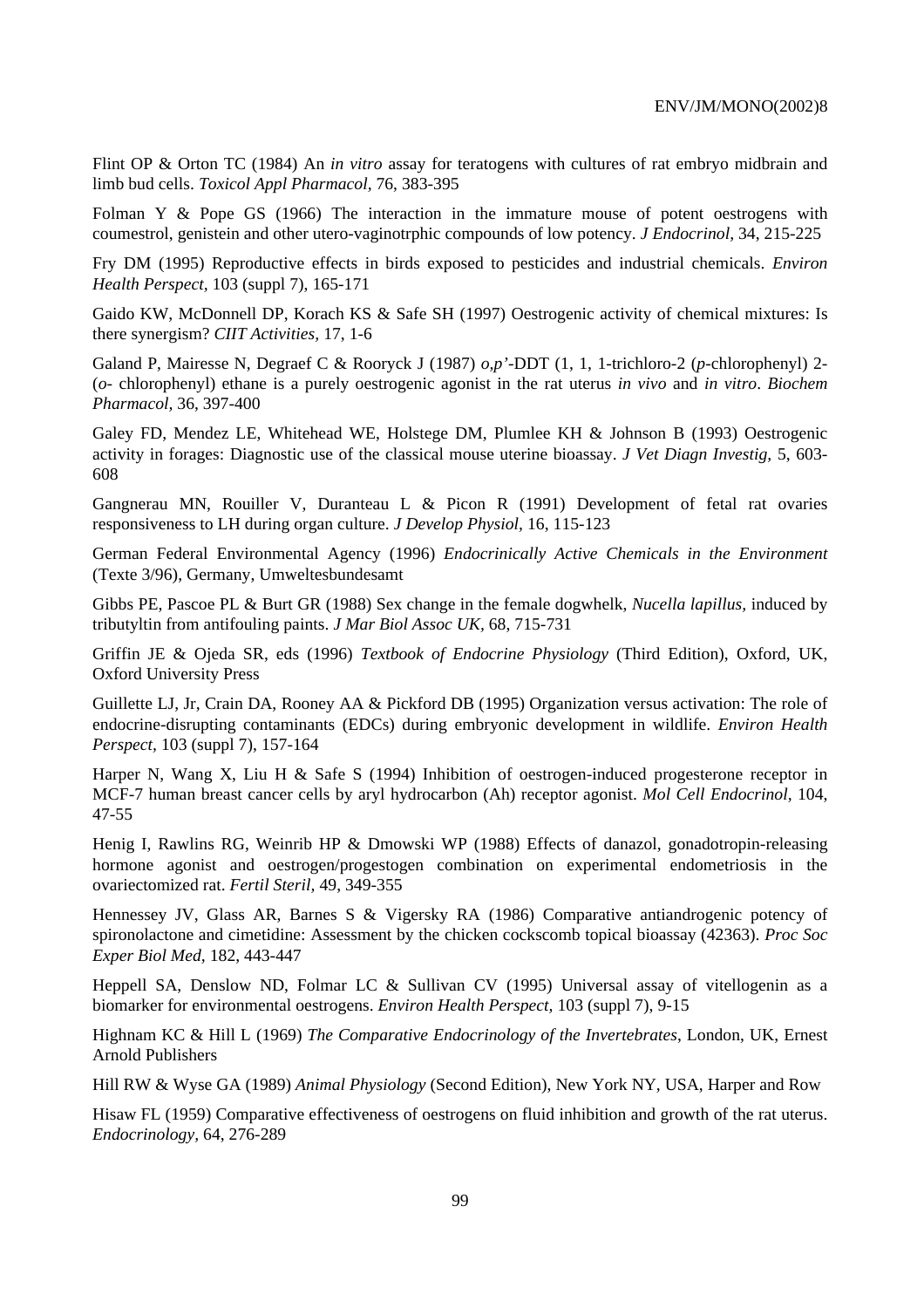Ho S-M, Fehrer S, Yu M, Liang L-C & Press D (1988) High affinity binding of [<sup>3</sup>H] Estradiol-17b by an oestrogen receptor in the liver of the turtle. *Gen Comp Endocrinol,* 70, 382-394

Holinka CF (1988) Growth and hormonal responsiveness of human endometrial stomal cells in culture. *Hum Cell,* 1, 207-217

Holinka CF, Anzai Y, Hata H, Kimmel N, Kuramoto H & Gurpide E (1989) Proliferation and responsiveness to oestrogen of human endometrial cancer cells under serum-free culture conditions. *Cancer Res,* 49, 3297-3301

Hsu C-H (1990) Blockade of lordosis by androst-1, 4, 6-triene-3, 17-dione (ATD) and tamoxifen in female hamsters primed with testosterone propionate. *Hormones Behav,* 24, 14-19

IEH (1995) *IEH Assessment on Environmental Oestrogens: Consequences to Human Health and Wildlife* (Assessment 1), Leicester, UK, Institute for Environment and Health

Ignar-Trowbridge DM, Teng CT, Ross K, Parker MG, Korach KS & McLachlan JA (1993) Peptide growth factors elicit oestrogen receptor-dependent transcriptional activation of an oestrogen-responsive element. *Mol Endocrinol,* 17, 992-998

Jahn AI & Gunzel PK (1997) The value of spermatology in male reproductive toxicology: Do spermatologic examinations in fertility studies provide new and additional information relevant for safety assessment? *Reprod Toxicol,* 11, 171-178

Jain HC & Dixit VP (1986) Sialic acid depletion test for the possible and androgenic/anti-androgenic effects of *Aloe barbedensis* (50% EtOH extract) in male dogs (*Canis indicus*). *Proc Natl Acad Sci India,* 56(B), 20-23

Jaing S-Y, Parker CJ & Jordan VC (1993) A model to describe how a point mutation of the oestrogen receptor alters the structure-function relationship of antioestrogens. *Breast Cancer Res Treat,* 26, 139-147

Jensen EV & Jacobson HI (1960) Fate of steroid oestrogens in target issues. In: Pincus G & Vollmer EP, eds, *Biological Activities of Steroids in Relation to Cancer*, New York NY, USA, Academic Press,

Jobling S & Sumpter JP (1993) Detergent components in sewage effluent are weakly oestrogenic to fish: An *in vitro* study using rainbow trout (*Oncorhynchus mykiss*) hepatocytes. *Aquat Toxicol,* 27, 361-372

Johri RK, Pahwa GS, Sharma SC & Zutshi U (1991) Determination of oestrogenic/antioestrogenic potential of antifertility substances using rat uterine peroxidase assay. *Contraception,* 44, 549-557

Jones PA, Baker VA, Irwin A & Earl LK (1997a) *In vitro* proliferation of MCF-7 cells in response to oestrogenic and non-oestrogenic substances. [Abstract] *Hum Exper Toxicol,* 16, 418-3271

Jones PA, Baker VA, Irwin A & Earl LK (1997b) Modulation of MCF-7 cell proliferative responses by manipulation of assay conditions. *Toxicol Vitro,* 11, 769-773

Jones RC & Edgren RA (1973) The effects of various steroids on the vaginal histology of the rat. *Fertil Steril,* 24, 284-291

Jordan VC, Koch R, Mittal S & Schneider MR (1986) Oestrogenic and antioestrogenic actions in a series of triphenylbut-1-enes: Modulation of prolactin synthesis *in vitro*. *Brit J Pharmacol,* 87, 217-223

Jordan VC, Mittal S, Gosden B, Koch R & Lieberman ME (1985) Structure activity relationships of the oestrogens. *Environ Health Perspect,* 61, 97-110

Kassis JA, Sakai D, Walent JH & Gorski J (1984) Primary cultures of oestrogen-responsive cells from rat uteri: Induction of progesterone receptors and a secreted protein. *Endocrinology,* 114, 1558-1566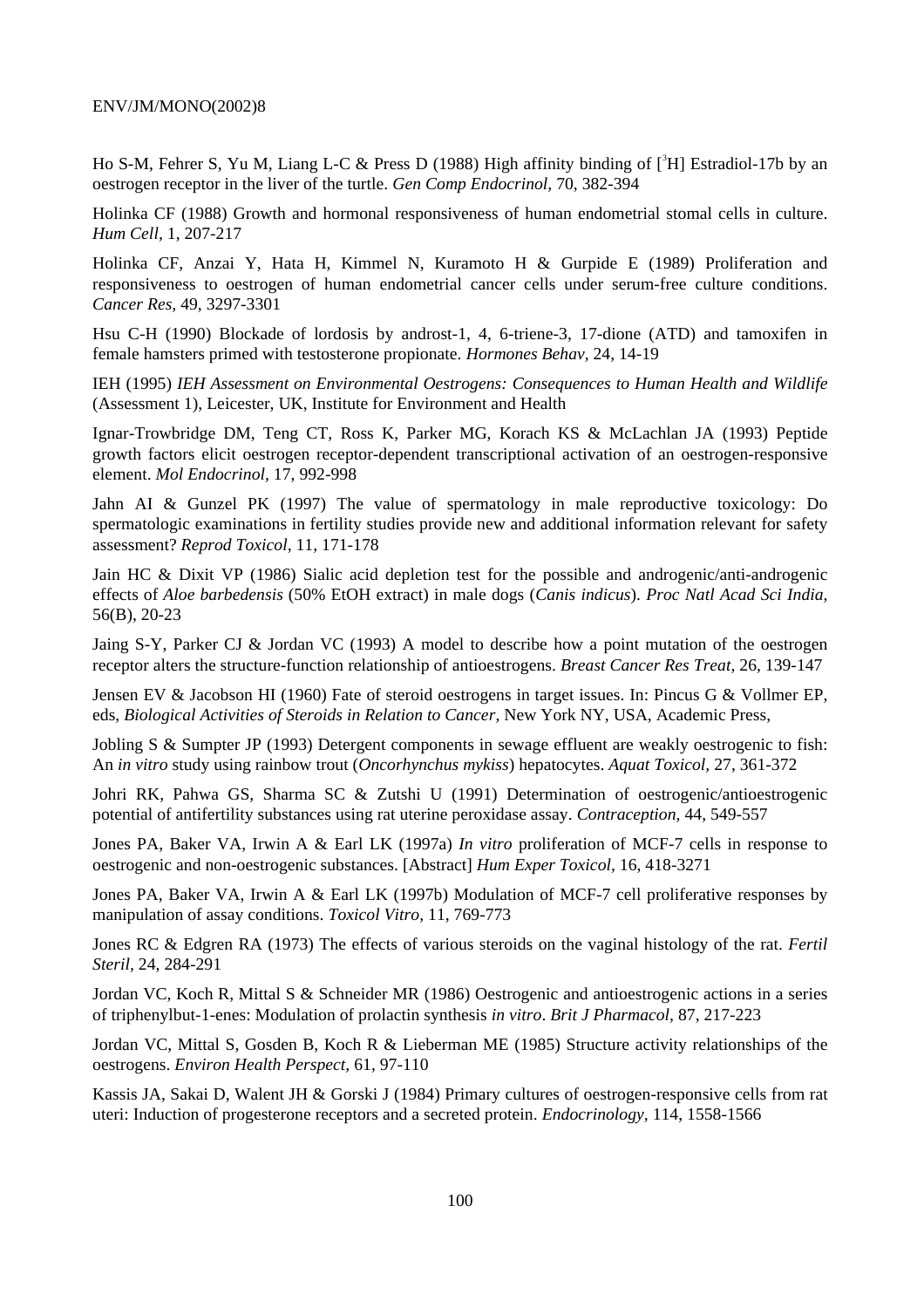Katsukawa H, Ninomiya Y & Funakoshi M (1989) Effect of repeated androgen treatments on metabolism and nuclear binding of androgen in the infant murine submandibular gland. *Comp Biochem Physiol,* 93B, 187-191

Kavlock RJ, Daston GP, Derosa C, Fenner Crisp P, Gray LE, Kaattari S, Lucier G, Luster M, Mac MJ, Maczka C, Miller R, Moore J, Rolland R, Scott G, Sheehan DM, Sinks T & Tilson HA (1996) Research needs for the risk assessment of health and environmental effects of endocrine disruptors: A report of the US EPA-sponsored workshop (Raleigh, North Carolina, USA, April 10-13, 1995). *Environ Health Perspect,* 104 (suppl 4), 715-740

Kelce WR, Monosson E, Gamcsik MP, Laws SC & Gray LE (1994) Environmental hormone-disrupters: Evidence that vinclozolin developmental toxicity is mediated by anti-androgenic metabolites. *Toxicol Appl Pharmacol,* 126, 276-285

Kelce WR, Stone CR, Laws SC, Gray LE, Kemppainen JA & Wilson EM (1995) Persistent DDT metabolite *p,p*'-DDE is a potent androgen receptor antagonist. *Nature,* 375, 581-585

Kershaw DR (1984) *Animal Diversity*, Slough, UK, University Tutorial Press

Kishida M, Anderson TR & Specker JL (1992) Induction by b-Estradiol of vitellogenin in striped bass (*Morone saxatilis*): Characterization and quantification in plasma and mucus. *Gen Comp Endocrinol,* 88, 29-39

Klein KO, Baron J, Colli MJ, McDonnell PD & Cutler GB (1994) Oestrogen levels in childhood determined by an ultrasensitive recombinant cell bioassay. *J Clin Invest,* 94, 2475-2480

Klug TL, Bradlow HL & Sepkovic DW (1994) Monoclonal antibody-based enzyme immunoassay for simultaneous quantitation of 2- and 16 α-hydroxyestrone in urine. *Steroids,* 59, 648-655

Kohno H, Bocchinfuso WP, Gandini O, Curtis SW & Korach KS (1996) Mutational analysis of the oestrogen receptor ligand-binding domain: Influence of ligand structure and stereochemistry on transactivation. *J Mol Endocrinol,* 16, 277-285

Kohno H, Gandini O, Curtis WS & Korach KS (1994) Anti-oestrogen activity in the yeast transcription system: Oestrogen receptor mediated agonist response. *Steroids,* 59, 572-578

Korach KS & McLachlan JA (1995) Techniques for detection of oestrogenicity. *Environ Health Perspect,* 103 (suppl 7), 5-8

Korach KS, Sarver P, Chae K, McLachlan JA & McKinney JD (1987) Oestrogen receptor-binding activity of polychlorinated hydroxybiphenyls: Conformationally restricted structural probes. *Mol Pharmacol,* 33, 120-126

Kronenberg MS & Clark JH (1985) Changes in keratin expression during the oestrogen-mediated differentiation of rat vaginal epithelium. *Endocrinology,* 117, 1480-1489

Kruk PA, Maines-Bandiera SL & Auersperg N (1990) A simplified method to culture human ovarian surface epithelium. *Lab Invest,* 63, 132-136

Kuhnz W & Beier S (1994) Comparative progestational and androgenic activity of norgestimate and levonorgestrel in the rat. *Contraception,* 49, 275-289

Kupfer D (1988) Critical evaluation of methods for detection and assessment of oestrogenic compounds in mammals: Strengths and limitations for application to risk assessment. *Reprod Toxicol,* 1, 147-153

Lance VA & Bogart MH (1992) Disruption of ovarian development in alligator embryos treated with an aromatase inhibitor. *Gen Comp Endocrinol,* 86, 59-71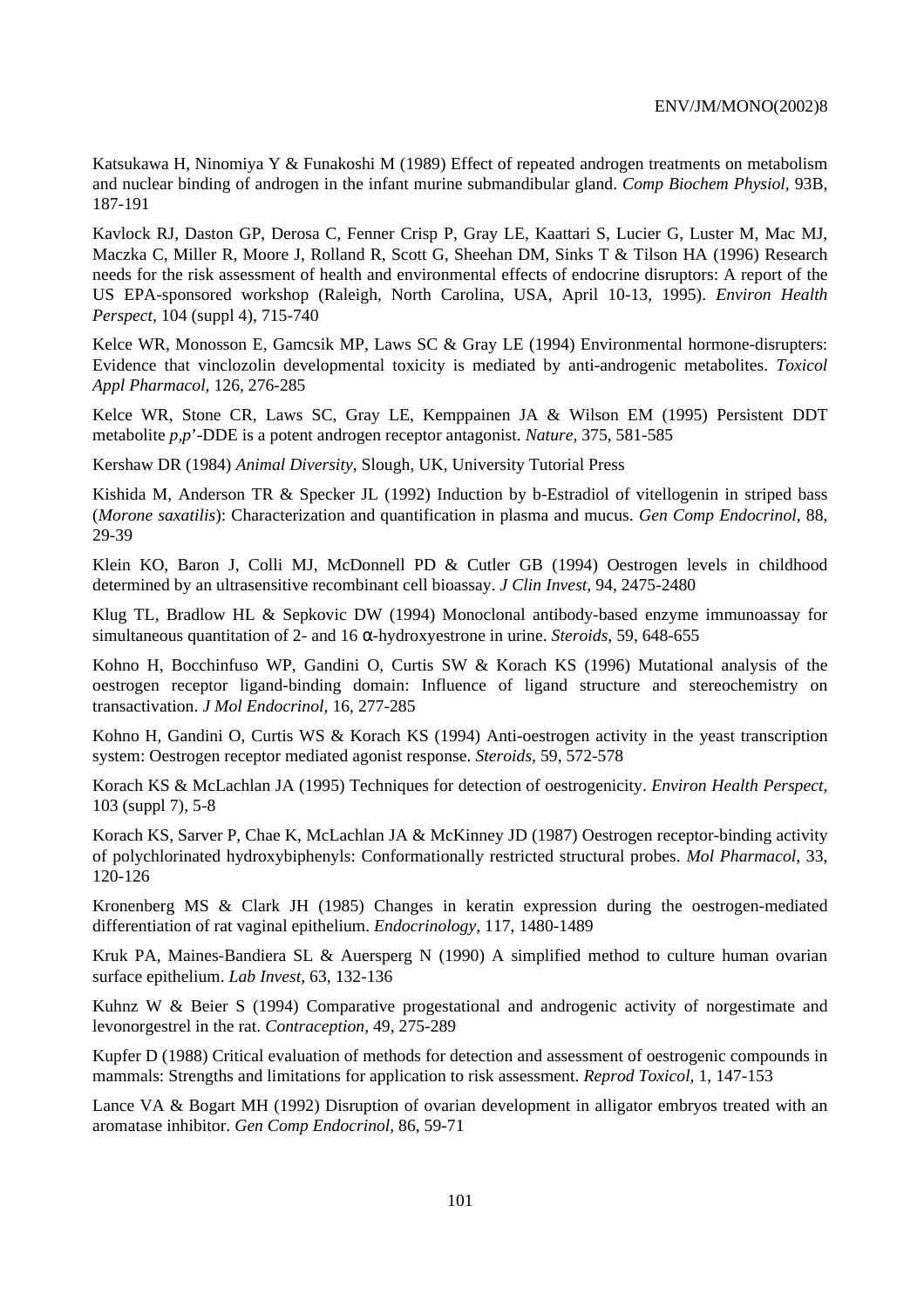Landel CC, Kushner PJ & Green GL (1995) Oestrogen receptor accessory proteins: Effects on receptor-DNA interactions. *Environ Health Perspect,* 103 (suppl 7), 23-28

Landner L, Mielson AH, Sorensen L, Tarnholm A & Viktor T (1985) Short term test for predicting the potential of xenobiotics to impair reproductive success in fish. *Ecotoxicol Environ Saf,* 9, 282-293

Landvatter SW & Katzenellenbogen JA (1981) Steriochemical considerations in the binding of nonsteroidal oestrogens to the oestrogen receptor. *Mol Pharmacol,* 20, 43-51

Lieberman ME, Jordan VC, Fritsch M, Santos MA & Gorski J (1983) Direct and reversible inhibition of estradiol-stimulated prolactin synthesis by antioestrogens *in vitro*. *J Biol Chem,* 258, 4734-4740

Lieberman ME, Mauer RA & Gorski J (1978) Oestrogen control of prolactin synthesis *in vitro*. *Proc Natl Acad Sci USA,* 75, 5946-5949

Littlefield BA, Gurpide E, Markiewicz L, McKinley B & Hochberg RB (1990) A simple and sensitive microtiter plate oestrogen bioassay based on stimulation of alkaline phosphatase in Ishikawa cells: Oestrogenic action of ∆<sup>5</sup> adrenal steroids. *Endocrinology,* 127, 2757-2762

Lustig RH, Hua P, Smith LS, Wang C & Chang C (1994) An *in vitro* model for the effects of androgen on neurons employing androgen receptor-transfected PC12 cells. *Mol Cell Neurosci,* 5, 587-596

McLachlan JA (1993) Functional toxicology: A new approach to detect biologically active xenobiotics. *Environ Health Perspect,* 101, 386-387

McLachlan JA (1997) Synergistic effect of environmental oestrogens: Report withdrawn (retraction of Arnold SF, Klotz DM, Collins BM, Vonier PM, Guillette LJ Jr, McLachlan JA. In: *Science* 1996 Jun 7; 272(5267): 1489-92). *Science,* 277, 462-463

MacLatchy DL & Van Der Kraak GJ (1995) The phytoestrogen b-sitosterol alters the reproductive endocrine status of goldfish. *Toxicol Appl Pharmacol,* 134, 305-312

Maier CG-A, Chapman KD & Smith DW (1995) Differential oestrogenic activities of male and female plant extracts from two dioecious species. *Plant Sci,* 109, 31-43

Mäkelä S, Santti R, Salo L & McLachlan JA (1995a) Phytoestrogens are partial oestrogen agonists in the adult male mouse. *Environ Health Perspect,* 103 (suppl 7), 123-127

Mäkelä SI, Pylkkanen LH, Santti RSS & Adlercreutz H (1995b) Dietary soybean may be antioestrogenic in male mice. *J Nutr,* 125, 437-445

Markiewicz L, Garey J, Aldercreutz H & Gurpide E (1993) *In-vitro* bioassays of non-steroidal phytoestrogens. *J Steroid Biochem Molec Biol,* 45, 399-405

Markiewicz L & Gurpide E (1994) Oestrogenic and progestagenic activities co-existing in steroidal drugs: Quantitative evaluation by *in vitro* bioassays with human cells. *Biochem Mol Biol,* 48, 89-94

Martin L (1960) The use of 2-3-5-triphenyltetrazolium chloride in the biological assay of oestrogens. *J Endocrinol,* 20, 187-197

Martin L & Claringbold PJ (1958) A highly sensitive assay for oestrogens. *Nature,* 181, 620-621

Martin L & Claringbold PJ (1960) The mitogenic action of oestrogens in the vaginal epithelium of the ovariectomized mouse. *J Endocrinol,* 20, 173-186

Mattioli M, Galeati G, Gaiani R & Chiesa F (1986) Detection of oestrogen residues in meat by radioreceptor assay. *Meat Sci,* 16, 79-89

Mattison DR (1993) Sites of female reproductive vulnerability: Implications for testing and risk assessment. *Reprod Toxicol,* 7, 53-62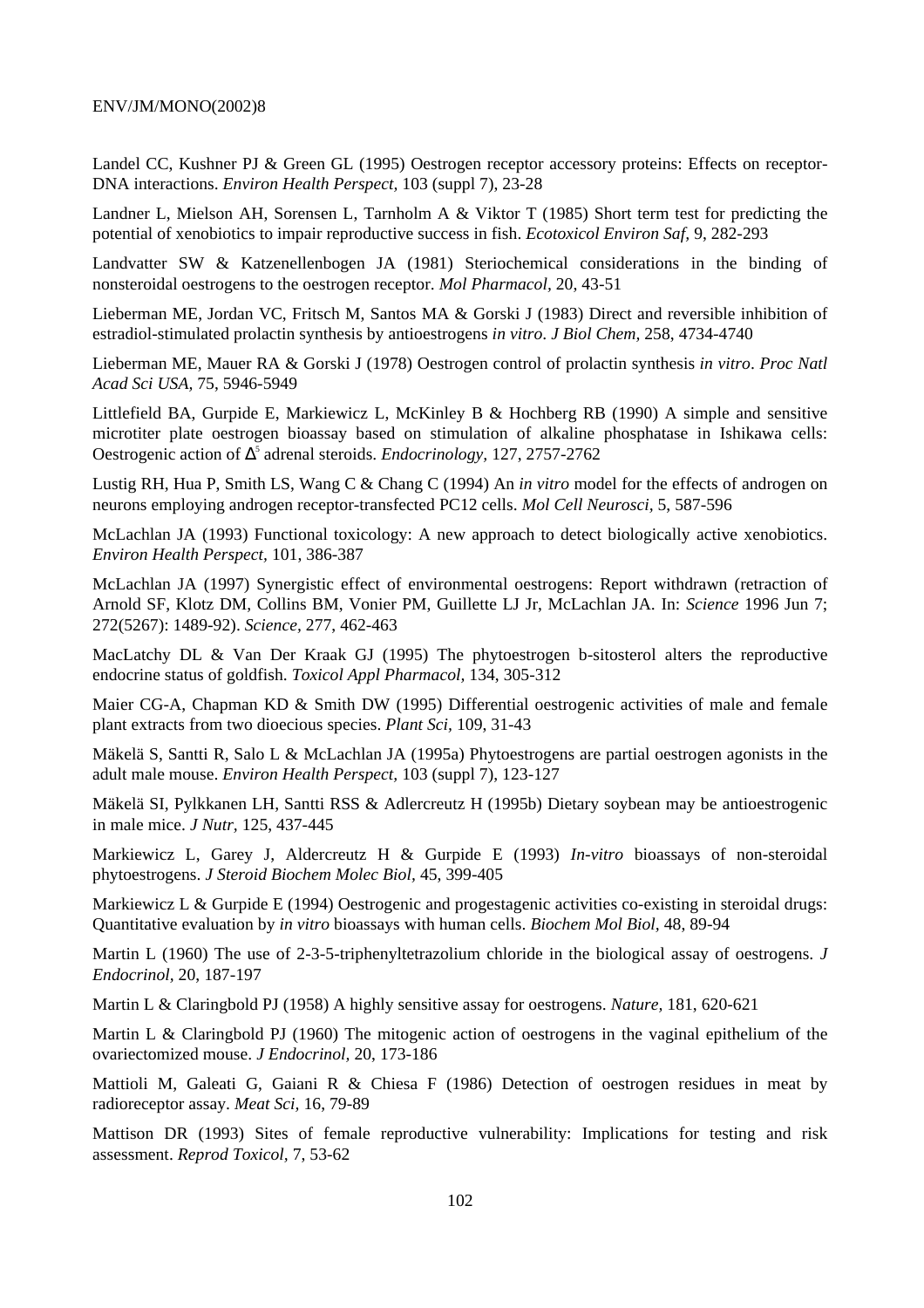Mayr U, Butsch A & Schneider S (1992) Validation of two *in vitro* test systems for oestrogenic activities with zearalenone, phytoestrogens and cereal extracts. *Toxicology,* 74, 135-149

Mellanen P, Petänen T, Lehtimäki J, Mäkelä S, Bylund G, Holmbom B, Mannila E, Oikari A & Santti R (1996) Wood-derived oestrogens: Studies *in vitro* with breast cancer cell lines and *in vivo* in trout. *Toxicol Appl Pharmacol,* 136, 381-388

Menard CS, Hebert J, Ross SM & Dohanich GP (1992) The effect of oestrogen treatment on scopolamine inhibition of lordosis. *Hormones Behav,* 26, 364-374

Metzger DA (1995) Nontraditional sites of oestrogen action. *Environ Health Perspect,* 103 (suppl 7), 39

Metzler M & Pfeiffer E (1995) Effects of oestrogens on microtubule polymerization *in vitro:* Correlation with oestrogenicity. *Environ Health Perspect,* 103 (suppl 7), 21-22

Meyer T, Koop R, von Angerer E, Schönenberger H & Holler E (1994) A rapid luciferase transfection assay for transcription activation effects and stability control of oestrogenic drugs in cell cultures. *J Cancer Res Clin Oncol,* 120, 359-364

Miksicek RJ (1993) Commonly occurring plant flavonoids have oestrogenic activity. *Mol Pharmacol,* 44, 37-43

Mosselman S, Polman J & Dijkema R (1996) ERb: Identification and characterization of a novel human oestrogen receptor. *FEBS Lett,* 392, 49-53

Napolitano E, Fiaschi R, Carlson KE & Katzenellenbogen JA (1995) 11b-substituted estradiol derivatives, potential high-affinity carbon-11-labeled probes for the oestrogen receptor: A structure-affinity relationship study. *J Med Chem,* 38, 429-434

Neill JD & Reichert LE, Jr (1971) Development of a radioimmunoassay for rat prolactin and evaluation of the NIAMD rat prolactin radioimmunoassay. *Endocrinology,* 88, 548-555

Nelson KG, Takahashi T, Bossert NL, Walmer DK & McLachlan JA (1991) Epidermal growth factor replaces oestrogen in the stimulation of female genital-tract growth differentiation. *Proc Natl Acad Sci USA,* 88, 21-25

Ng PC, Ho DD, Ng KH, Kong YC, Cheng KF & Stone G (1994) Mixed oestrogenic and anti-oestrogenic activities of yuehchukene - a bis-indole alkaloid. *Eur J Pharmacol,* 264, 1-12

Nimrod AC & Benson WH (1996) Oestrogenic responses to xenobiotics in channel catfish (*Lctalurus punctatus*). *Mar Environ Res,* 42, 155-160

Niswender GD, Midgley AR, Monroe SE & Reichert LE, Jr (1986) Radioimmunoassay for rat luteinizing hormone with antiovine LH serum and ovine LH-<sup>131</sup>I (33129). *Proc Exper Biol Med*, 128, 807-811

Novakovic J, Pacákova V, Sevcík K & Cserháti T (1996) Quantitative structure-chromatographic retention relationship study of six underivatized equine oestrogens. *J Chromatog B,* 681, 115-123

O'Connor JC, Cook JC, Craven SC, Van Pelt CS & Obourn JD (1996) An *in vivo* battery for identifying endocrine modulators that are oestrogenic or dopamine regulators. *Fundam Appl Toxicol,* 33, 182-195

O'Reilly JM, Li N, Duax WL & Brueggemeier RW (1995) Synthesis, structure elucidation and biochemical evaluation of 7a- and 7b-Arylaliphatic-substituted androst-4-ene-3, 17-diones as inhibitors of aromatase. *J Med Chem,* 38, 2842-2850

OECD (1996) *Series on Testing and Assessment No. 5. Report of the SETAC/OECD Workshop on A*via*n Toxicity Testing* (OECD/GD (96) 166), Paris, France, Organisation for Economic Co-operation and Development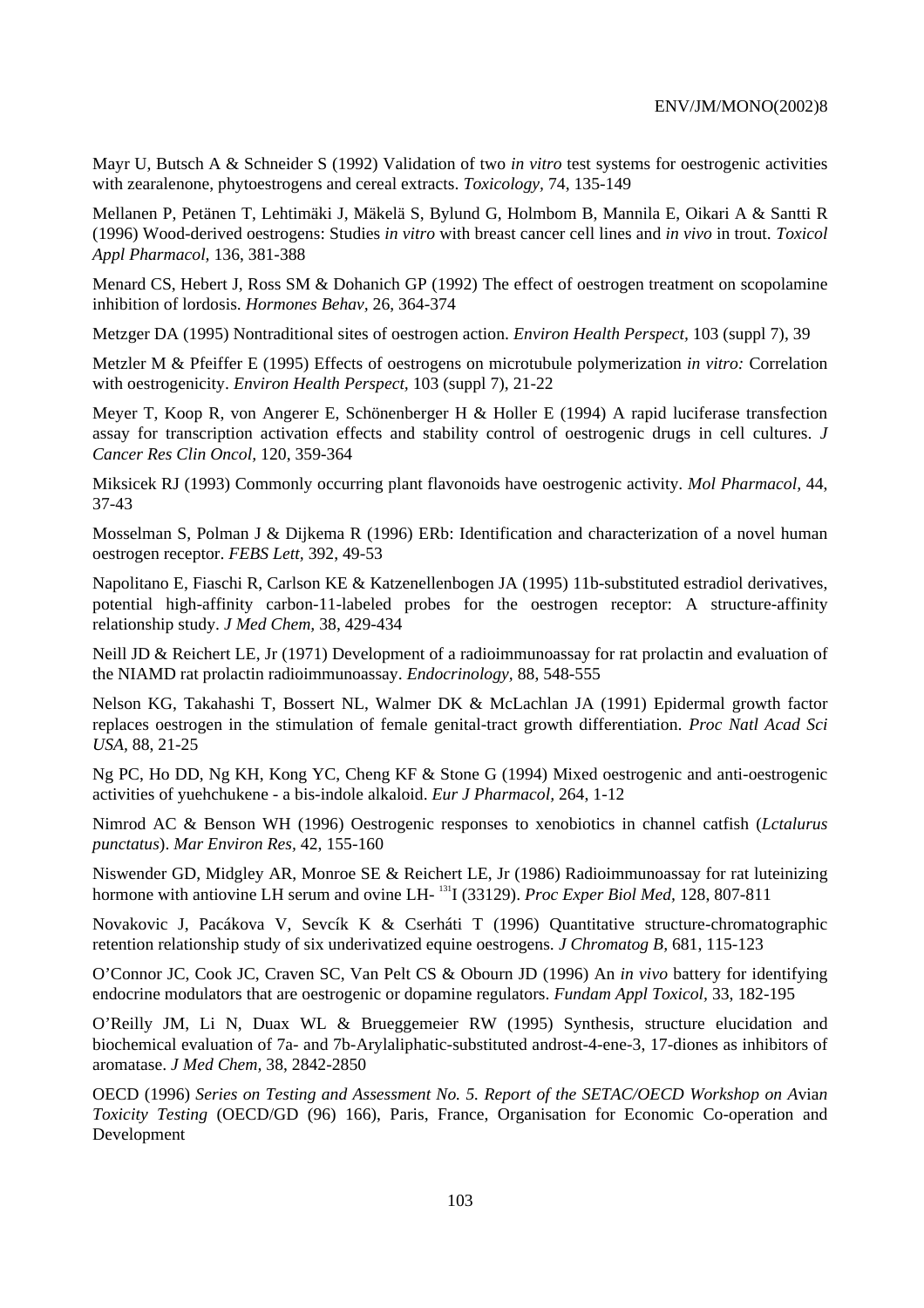Oehlmann J, Stroben E, Schulte-Oehlmann U, Bauer B, Fioroni P & Markert B (1996) Tributyltin biomonitoring using prosobranchs as sentinel organisms. *Fresenius J Anal Chem,* 354, 540-545

Orwoll ES, Stribrska L, Ramsey EE & Keenan EJ (1991) Androgen receptors in osteoblast-like cell lines. *Calcified Tissue Inter,* 49, 183-187

Osawa Y, Higashiyama T, Shimizu Y & Yarborough C (1993) Multiple functions of aromatase and the active site structure: Aromatase is the placental oestrogen 2-hydroxylase. *J Steroid Biochem Molec Biol,* 44, 469-480

Paliwal A, Malaviya B & Kamboj VP (1992) Effect of centchroman and tamoxifen on protein patterns of fallopian tubes of rhesus monkeys, *Macaca mulatta*. *Indian J Exper Biol,* 30, 913-914

Palmer BD & Palmer SK (1995) Vitellogenin induction by xenobiotic oestrogens in the red-eared turtle and African clawed frog. *Environ Health Perspect,* 103 (suppl 4), 19-25

Palmiter RD (1975) Quantitation of parameters that determine the rate of ovalbumin synthesis. *Cell,* 4, 189-197

Parker MG, Arbuckle N, Dauvois S, Dinielian P & White R (1993) Structure and function of the oestrogen receptor. *Ann N Y Acad Sci,* 684, 119-126

Pelissero C, Flouriot G, Foucher JL, Bennetau B, Donogues J, Le Gac F & Sumpter JP (1993) Vitellogenin synthesis in cultured hepatocytes; An *in vitro* test for the oestrogenic potency of chemicals. *J Steroid Biochem Molec Biol,* 44, 263-272

Pelissero C, Bennetau B, Babin P, Le Menn F & Dunogues J (1991) The oestrogenic activity of certain phytoestrogens in the Siberian sturgeon, *Acipenser baeri*. *J Steroid Biochem Molec Biol,* 38, 293-299

Pentecost BT & Teng CT (1987) Lactotransferrin is the major oestrogen inducible protein of mouse uterine secretions. *J Biol Chem,* 262, 10134-10139

Pereira JJ, Ziskowski J, Mercaldo-Allen R, Kuropat C, Luedke D & Gould E (1992) Vitellogenin in winter flounder *(Pleuronectes americanus)* from Long Island Sound and Boston Harbor. *Estuaries,* 15, 289-297

Petraitis PS (1990) Dynamics of sex change in a capitellid polychaete. *Lectures on Mathematics in Life Sciences,* Vol 22*: Some Mathematical Questions in Biology: Sex Allocation and Sex Change: Experiments and Models*, Providence RI, USA, American Mathematical Society, pp 127-154

Phillips A, Demarest KT, Gunnet JW, Sharma RS, Capetola RJ, Rosenthale ME, Lai MT, Cuiba FJ, Cryan EV, Ericson EW, Jr, Hahn DW, Nishinaga T & Hirano F (1990) Efficacy pharmacology of norethindrone and ethinyl estradiol in laboratory animals. *Kiso To Rinsho,* 24, 169-188

Pieau C, Girondot M, Desvages G, Dorizzi M, Richerd-Mercier N & Zaborski P (1994) Environmental control of gonadal differentiation. In: Short RV & Balahan E, eds, *The Difference Between the Sexes*, Cambridge, UK, University Press, pp 433-450

Pink JJ, Jiang S-Y, Fritsch M & Jordan VC (1995) An oestrogen-independent MCF-7 breast cancer cell line which contains a novel 80-kilodalton oestrogen receptor-related protein. *Cancer Res,* 55, 2583-2590

Pink JJ, Wu S-Q, Wolf DM, Bilimoria MM & Jordan VC (1996) A novel 80 kDa human oestrogen receptor containing a duplication of exons 6 and 7. *Nucleic Acid Res,* 24, 962-969

Plass R, Schneider CH, Lewerenz H-J & Schmandke H (1990) Studies on oestrogenic effects of faba bean (*Vicia faba* L. minor) products using the mouse uterine bioassay. *Die Nahrung,* 34, 571-573

Pons M, Gagne D, Nicolas JC & Mehtali M (1990) A new cellular model of response to oestrogens: Bioluminescent test to characterize (anti) oestrogen molecules. *Biotechniques,* 9, 450-459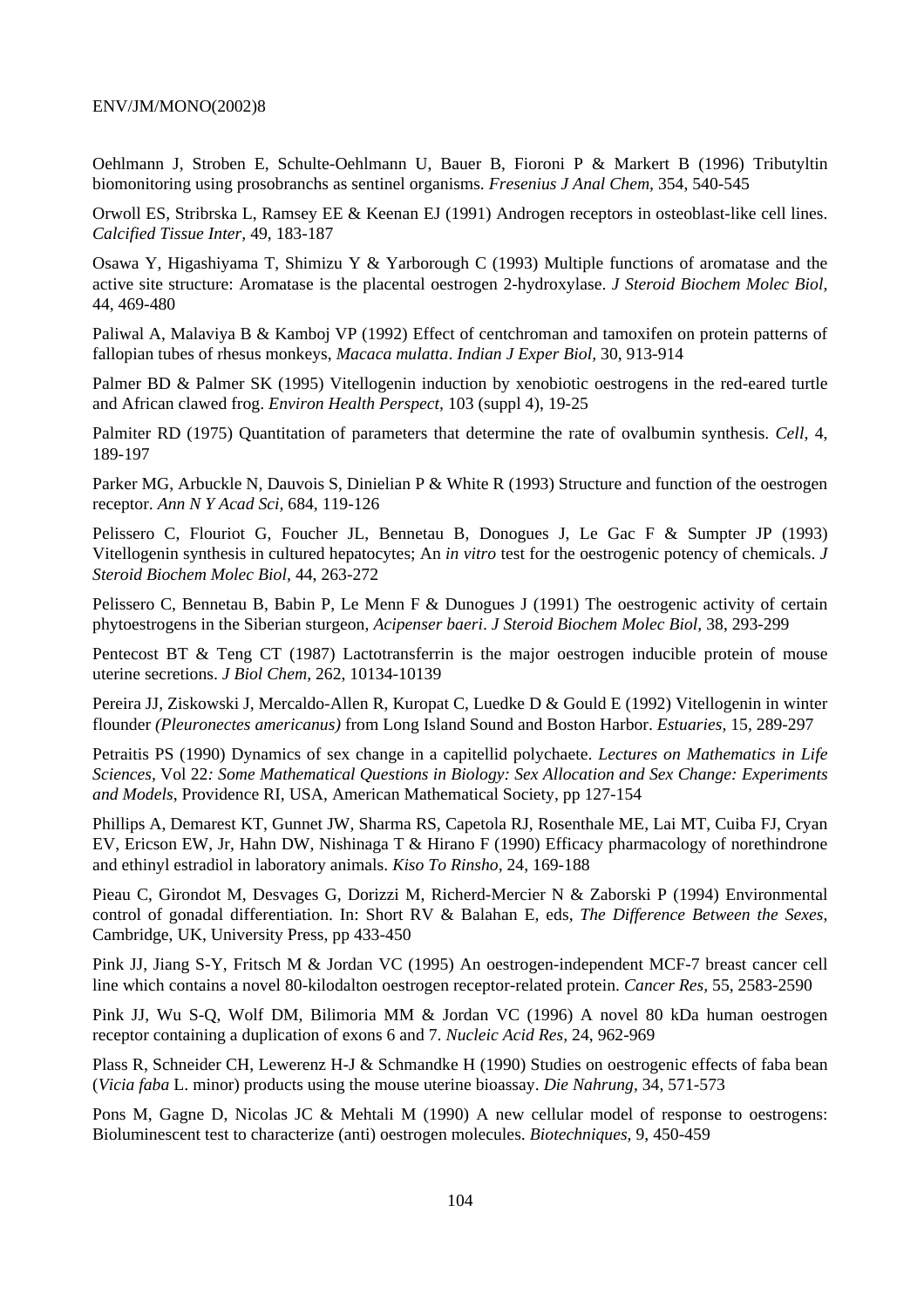Poulin R, Baker D, Poirier D & Labrie F (1990) Multiple actions of synthetic 'progestins' on the growth of ZR-75-1 human breast cancer cells: An *in vitro* model for the simultaneous assay of androgen, progestin, oestrogen, and glucocorticoid agonistic and antagonistic activities of steroids. *Breast Cancer Res Treat,* 17, 197-210

Pugh DM & Sumano HS (1986) An *in vitro* demonstration of oestrogenicity with potential for exploitation as a quantitative assay for oestrogenic potency. *Fd Chem Toxic,* 24, 615-618

Purdom CE, Hardiman PA, Bye VJ, Eno NC, Tyler CR & Sumpter JP (1994) Oestrogenic effects of effluents from sewage-treatment works. *Chem Ecol,* 8, 275-285

Purvis IJ, Chotai D, Dykes CW, Lubahn DB, French FS, Wilson EM & Hobden AN (1991) An androgeninducible expression system for *Saccharomyces cerevisiae*. *Gene,* 106, 35-42

Pylkkänen L, Mäkelä S, Valve E, Härkönen P, Toikkanen S & Santti R (1993) Prostatic dysplasia associated with increased expression of c-myc in neonatally oestrogenized mice. *J Urol,* 149, 1593-1601

Pylkkänen L, Santti R, Newbold R & McLachlan JA (1991) Regional differences in the prostate of the neonatally oestrogenized mouse. *Prostate,* 18, 117-129

Ramamoorthy K, Wang F, Chen I-C, Safe S, Norris JD, McDonnell DP, Gaido KW, Biochinfuso WP & Korach KS (1997) Potency of combined oestrogenic pesticides. *Science,* 275, 405-406

Ren L, Lattier D & Lech JJ (1996) Oestrogenic activity in rainbow trout determined with a new cDNA probe for vitellogenesis, pSG5Vg1.1. *Bull Environ Contam Toxicol,* 56, 287-294

Robinson GA & Gibbins AMV (1984) Induction of vitellogenesis in Japanese quail as a sensitive indicator of the oestrogen-mimetic effect of a variety of environmental contaminants. *Poultry Sci,* 63, 1529-1536

Routledge EJ & Sumpter JP (1996) Oestrogenic activity of surfactants and some of their degradation products assessed using a recombinant yeast screen. *Environ Toxicol Chem,* 15, 241-248

Sadler TW, Horton WE & Warner CW (1982) Whole embryo culture: A screening technique for teratogens? *Teratog Carcinog Mutagen,* 2, 243-253

Schane HP, Anzalone AJ & Potts GO (1972) A model for the evaluation of oestrogens: withdrawal bleeding in ovariectomized rhesus monkeys. *Fertil Steril,* 23, 745-750

Scott AP (1987) Reproductive endocrinology of fish. In: Chester-Jones I, Ingleton PM & Phillips JG, eds, *Fundamentals of Comparative Vertebrate Endocrinology*, London, UK, Plenum Press, pp 223-256

Segnitz B & Gehring U (1995) Submit structure of the nonactivated human oestrogen receptor. *Proc Natl Acad Sci USA,* 92, 2179-2183

Sheahan DA, Bucke D, Matthiessen P, Sumpter JP, Kirby MF, Neall P & Waldock M (1994) The effects of low levels of 17 α-ethynylestradiol upon plasma vitellogenin levels in male and female rainbow trout, *Oncorhynchus mykiss* held at two acclimation temperatures. *Morphological and Physiological Effects*, pp 99-112

Sheehan DM & Branham WS (1987) Dissociation of oestrogen-induced uterine growth and ornithine decarboxylase activity in the postnatal rat. *Teratog Carcinog Mutagen,* 7, 411-422

Short JW, Rice SD, Brodersen CC & Stickle WB (1989) Occurrence of tri-*n*-butylin-caused imposex in the North Pacific marine snail *Nucella lima* in Auke Bay, Alaska. *Mar Biol,* 102, 291-297

Smith PJ & McVeagh M (1991) Widespread organotin pollution in New Zealand coastal waters as indicated by imposex in dogwhelks. *Mar Pollut Bull,* 22, 409-413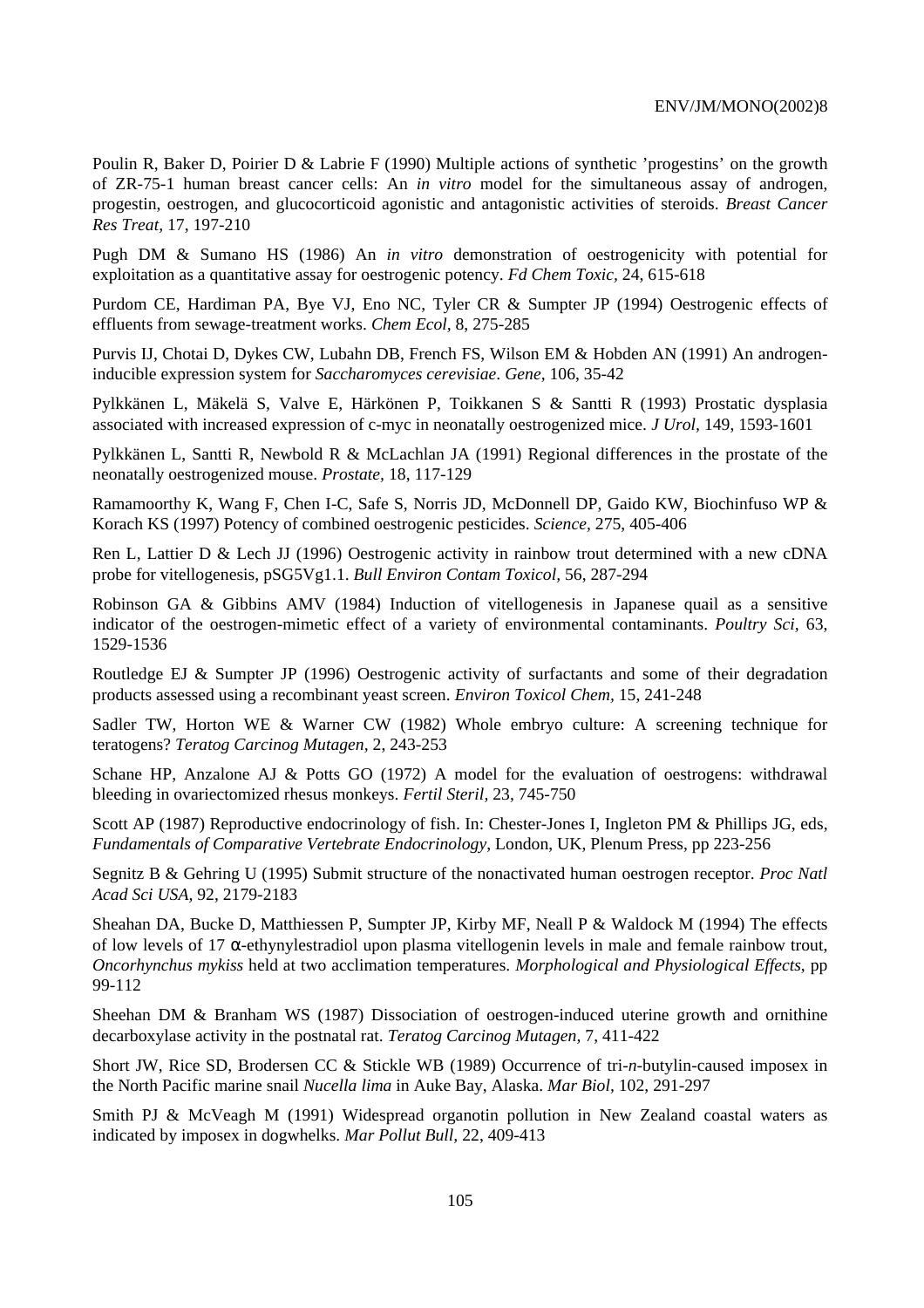Sonnenschein C, Soto AM, Fernandez MF, Olea N, Olea-Serrano MF & Ruiz-Lopez MD (1995) Development of a marker of oestrogenic exposure in human serum. *Clin Chem,* 41 (suppl), 1888-1895

Soto AM, Justicia H, Wray JW & Sonnenschein C (1991) p-Nonyl-Phenol: An oestrogenic xenobiotic released from "modified" polystyrene. *Environ Health Perspect,* 92, 167-173

Soto AM, Lin T-M, Justicia H, Silvia RM & Sonnenschein C (1992) An "in culture" bioassay to assess the oestrogenicity of xenobiotics (E-screen). In: Colborn T & Clement C, eds, *Chemically-Induced Alterations in Sexual Development: The Wildlife/Human Connection*, Princeton NJ, USA, Princeton Scientific Publishing Company Inc, pp 295-309

Soto AM & Sonnenschein C (1985) The role of oestrogens in the proliferation of human breast tumor cells (MCF-7). *J Steroid Biochem,* 23, 87-94

Soto AM, Sonnenschein C, Chung KL, Fernandez MF, Olea N & Olea-Serrano FO (1995) The E-SCREEN assay as a tool to identify oestrogens: An update on oestrogenic environmental pollutants. *Environ Health Perspect,* 103 (suppl 7), 113-122

Sumpter JP & Jobling S (1995) Vitellogenesis as a biomarker for oestrogenic contamination of the aquatic environment. *Environ Health Perspect,* 103 (suppl 7), 173-178

Tattersfield L, Matthiessen P, Campbell PM, Lange R & Grandy N (1997) *Endocrine Modulators and Wildlife: Assessment and Testing - EMWAT (Report on SETAC-Europe/OECD/EC workshop held April 10-13th, 1997 Veldhoven, Netherlands)*, Brussels, Belgium, Society of Environmental Toxicology and **Chemistry** 

Taylor D, Chinzei Y, Ito K, Higuchi N & Ando K (1991) Stimulation of vitellogenesis by pyrethroids in mated and virgin female adults, male adults and fourth instar females of *Ornithodoros moubata* (Acari: Argasidae). *J Med Entomol,* 28, 322-329

Teng C (1995) Mouse lactoferrin gene: A marker for oestrogen and epidermal growth factor. *Environ Health Perspect,* 103 (suppl 7), 17-20

Tennant MK, Scott Hill D, Eldridge C, Wetzel LT, Breckenridge CB & Stevens JT (1994) Possible antioestrogenic properties of chloro-s-triazines in rat uterus. *J Toxicol Environ Health,* 43, 183-196

Thigpen JE, Labetkin EH, Dawes ML, Richter CB & Crawford D (1987c) The mouse bioassay for the detection of oestrogenic activity in rodent diets: III. Stimulation of uterine weight by dextrose, sucrose and corn starch. *Lab Animal Sci,* 37, 606-609

Thigpen JE, Li L-A, Richter CB, Lebetkin EH & Jameson CW (1987b) The mouse bioassay for the detection of oestrogenic activity in rodent diets: II. Comparative oestrogenic activity of purified, certified and standard open and closed formula rodent diets. *Lab Animal Sci,* 37, 602-605

Thigpen JE, Li L-A, Richter CB, Lebetkin EH & Jameson CW (1987a) The mouse bioassay for the detection of oestrogenic activity in rodent diets: I. A standardized method for conducting the mouse bioassay. *Lab Animal Sci,* 37, 596-601

Thomas P & Smith J (1993) Binding of xenobiotics to the oestrogen receptor of spotted sea trout: A screening assay for potential oestrogenic effects. *Mar Environ Res,* 35, 147-151

Tiemann U & Tuchscherer A (1995) Effect of organochlorines pesticides on the DNA synthesis of cultured uterine cells in bovine. *Biol Reprod,* 52 (suppl), 170

Torrance C, Telfer E & Gosden RG (1989) Quantitative study of the development of isolated mouse preantral follicles in collagen gel culture. *J Reprod Fertil,* 87, 367-374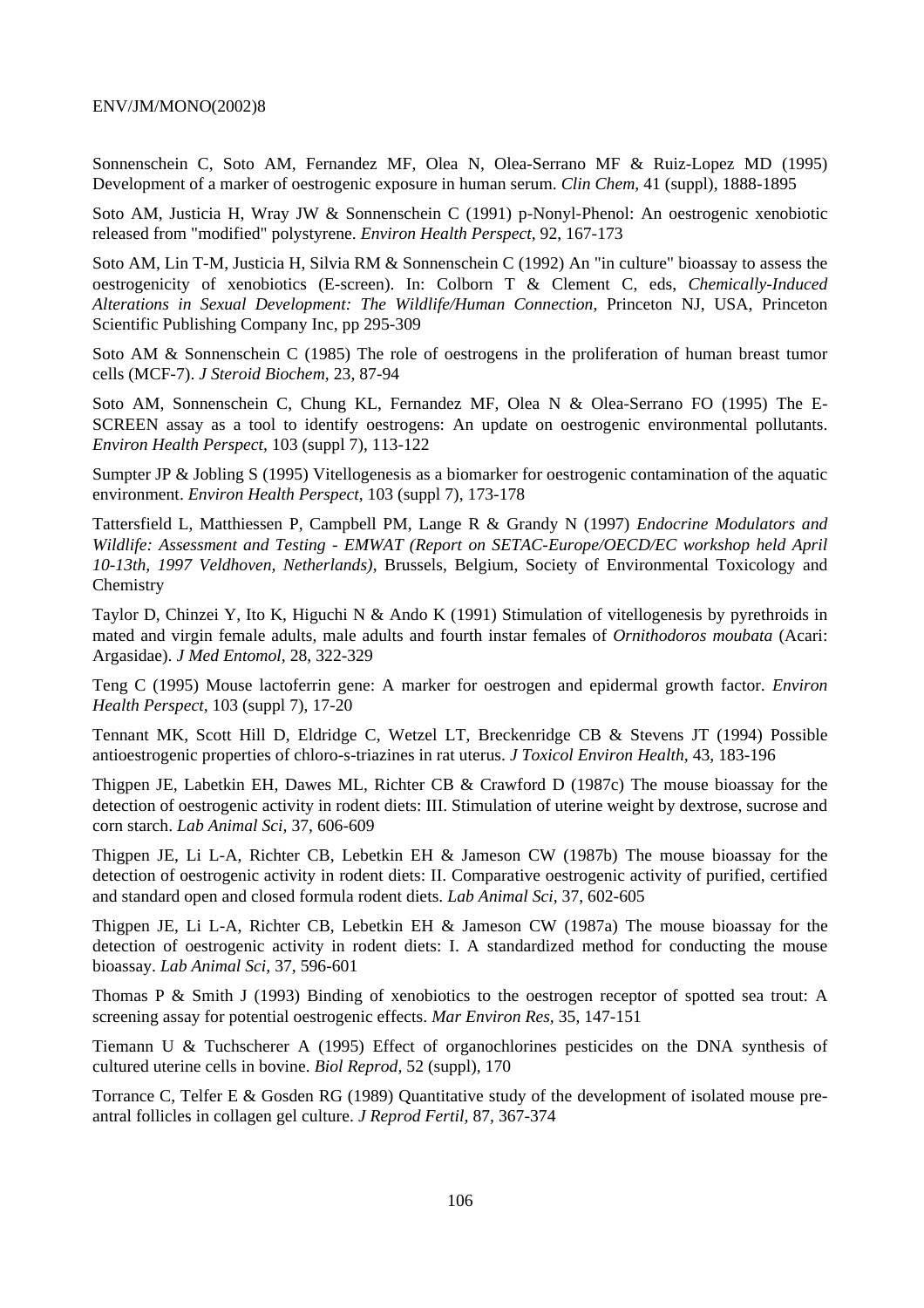Turner CD & Bagnara JT (1971) *General Endocrinology* (Fifth Edition), Philadelphia PA, USA, WB Saunders Company

Tyler CR & Sumpter JP (1990) The development of a radioimmunoassay for carp, *Cyprinus carpio*, vitellogenin. *Fish Physiol Biochem,* 8, 129-140

Tyler CR, van der Eerden B, Jobling S, Panter G & Sumpter JP (1996) Measurement of vitellogenin, a biomarker for exposure to oestrogenic chemicals, in a wide variety of cyprinid fish. *J Comp Physiol B,* 166, 418-426

van Leeuwen FXR (1993) Endocrine toxicology: A review of the application of endocrinology in experimental toxicology. *Comp Haematol Inter,* 3, 3-13

Verhuel HAM, Tittes EV, Kelder J & Schuurs AHWM (1986) Effects of steroids with different endocrine profiles on the development, morphology and function of the bursa of Fabricius in chickens. *J Steroid Biochem,* 25, 665-675

Vernon MW & Wilson EA (1985) Studies on the surgical induction of endometriosis in the rat. *Fertil Steril,* 44, 684-694

Villalobos M, Olea N, Brotons JA, Olea-Serrano MF, de Almodovar JMR & Pedraza V (1995) The Escreen assay: A comparison of different MCF7 cell stocks. *Environ Health Perspect,* 103, 844-850

vom Saal FS, Nagel SC, Palanza P, Boechler M, Parmigiani S & Welshons WV (1995) Oestrogenic pesticides: Binding relative to estradiol in MCF-7 cells and effects of exposure during fetal life on subsequent territorial behaviour in male mice. *Toxicol Lett,* 77, 343-350

vom Saal FS, Timms BG, Montano MM, Palanza P, Thayer KA, Nagel SC, Dhar MD, Ganjam VK, Parmigiani S & Welshons WV (1997) Prostate enlargement in mice due to fetal exposure to low doses of estradiol or diethylstilbestrol and opposite effects at high doses. *Proc Natl Acad Sci USA,* 94, 2056-2061

von Angerer E, Biberger C, Koop R, Leichtl S & Meyer T (1994) SC8 transcription assays for evaluating oestrogenic activity. [Abstract] *Eur J Pharm Sci,* 2, 89

Wachtel SS, Wachtel G & Nakamura D (1991) Sexual differentiation. In: Pang PKT & Schreibman MP, eds, *Vertebrate Endocrinology. Fundamentals and Biomedical Implications. Part B. Reproduction*, London, UK, Academic Press, pp 149-180

Wakling AE & Bowler J (1988) Biology and mode of action of pure antioestrogens. *J Steroid Biochem,* 30, 141-147

Waller CL, Juma BW, Gray LE, Jr & Kelce WR (1996) Three-dimensional quantitative structure-activity relationships for androgen receptor ligands. *Toxicol Appl Pharmacol,* 137, 219-227

Warner RR, Fitch DL & Standish JD (1996) Social control of sex change in the self limpet, *Crepidula norrisiarum*: Size-specific responses to local group composition. *J Exper Mar Biol Ecol,* 204, 155-167

Watanabe T, Junzheng W, Morikawa K, Fuchigama M, Kuranami M, Adachi I, Yamaguchi K & Abe K (1990) *In vitro* sensitivity test of breast cancer cells to hormonal agents in a radionucleotide-incorporation assay. *Jpn J Cancer Res GANN,* 81, 536-543

Watson CS, Pappas TC & Gametchu B (1995) The other oestrogen receptor in the plasma membrane: Implications for the actions of environmental oestrogens. *Environ Health Perspect,* 103 (suppl 7), 41-50

Watt PJ (1994) Parental control of sex ratio in *Gammarus duebeni,* an organism with environmental sex determination. *J Evol Biol,* 7, 177-187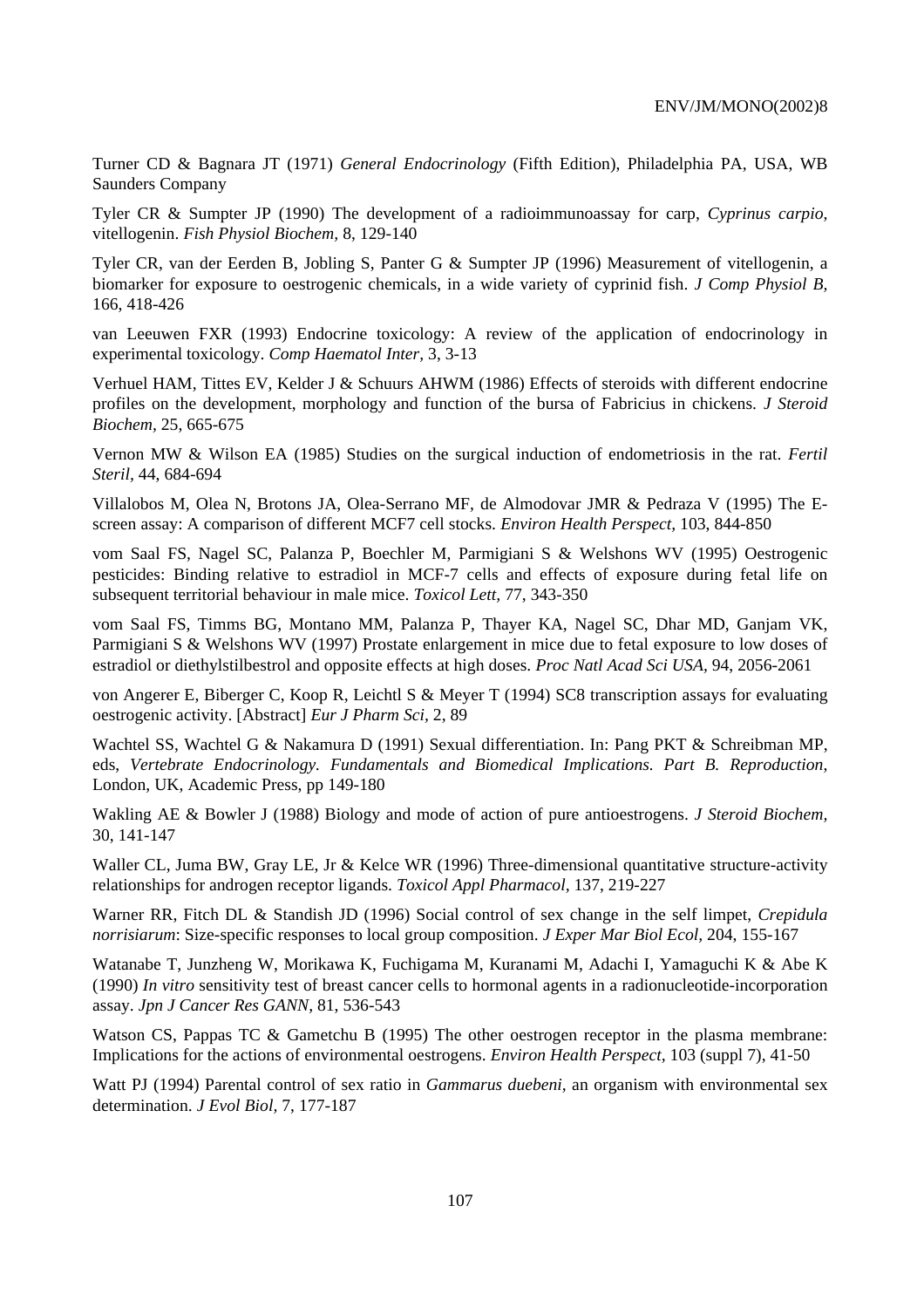Welshons WV, Murphy CS, Koch R, Calaf G & Jordan VC (1987) Stimulation of breast cancer cells *in vitro* by the environmental oestrogen enterolactone and the phytoestrogen equol. *Breast Cancer Res Treat,* 10, 169-175

Welshons WV, Rottinghaus GE, Nonneman DJ, Dolan-Timpe M & Ross PF (1990) A sensitive bioassay for the detection of dietary oestrogens in animal feeds. *J Vet Diagn Investig,* 2, 268-273

Wester PW & Canton JH (1986) Histopathological study of *Oryzias latipes* (Medaka) after long-term βhexachlorocyclohexane exposure. *Aquat Toxicol,* 9, 21-45

White JH, McCuaig KA & Mader S (1994a) A simple and sensitive high throughput assay for steroid agonist and antagonists. *Biotechnology,* 12, 1003-1007

White R, Jobling S, Hoare SA, Sumpter JP & Parker MG (1994b) Environmentally persistent alkylphenolic compounds are oestrogenic. *Endocrinology,* 135, 175-182

Williard R, Jammalamadaka V, Zava D, Benz CC, Hunt CA, Kushner PJ & Scanlan TS (1995) Screening and characterization of oestrogenic activity from a hydroxystilbene library. *Chem Biol,* 2, 45-51

Wong C, Zhou Z, Sar M & Wilson EM (1993) Steroid requirement for androgen receptor dimerization and DNA binding. *J Biol Chem,* 268, 19004-19012

Wrenn CK & Katzenellenbogen BS (1993) Structure-function analysis of the hormone binding domain of the human oestrogen receptor by region-specific mutagenesis and phenotypic screening in yeast. *J Biol Chem,* 268, 24089-24098

Yu J-L & Lin T-M (1986) Species variation of gonadotrophic activity in an *in vitro* assay measuring androgen formation by carp (*Cyprinus carpio*) testis with special reference to bioassay of piscine gonadotrophins. *Gen Comp Endocrinol,* 62, 428-436

Yu N-W, Hsu C-Y, Ku H-H, Chang L-T & Liu H-W (1993) Gonadal differentiation and secretions of estradiol and testosterone of the ovaries of *Rana catesbeiana* tadpoles treated with 4 hydroxyandrostenedione. *J Exper Zool,* 265, 252-257

Zacharewski T (1997) *In vitro* bioassays for assessing oestrogenic substances. *Environ Sci Technol,* 31, 613-623

Zacharewski TR, Berhane K, Gillesby BE & Burnison BK (1995) Detection of oestrogen- and dioxin-like activity in pulp and paper mill black liquor and effluent using *in vitro* recombinant receptor/reporter gene assays. *Environ Sci Technol,* 29, 2140-2146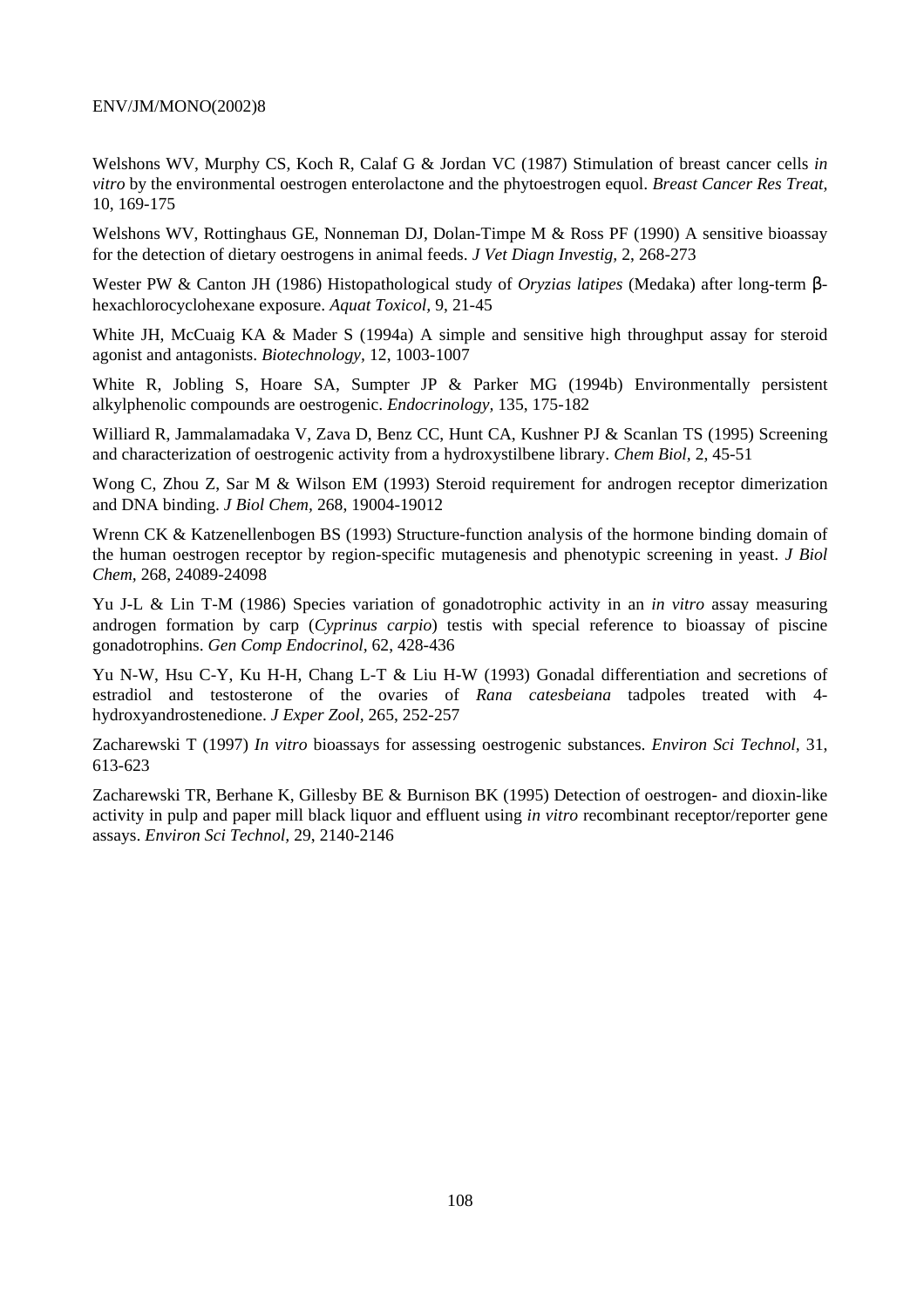## **ANNEX**

# **DETAILED BACKGROUND INFORMATION ON NON\_REGULATORY TEST METHODS**

# **INTRODUCTION**

This section presents the detailed history, method and endpoints of those methods identified during critical review as being potentially suitable for adoption as new regulatory test methodologies. For convenience, the methods are presented in four major categories:

- *In vivo* systems relevant to assessment of potential toxicity to humans.
- *In vitro* systems relevant to assessment of potential toxicity to humans.
- *In vivo* systems relevant to assessment of effects on wildlife.
- *In vitro* systems relevant to assessment of effects on wildlife.

The critical assessment of these methods is in the Section Critical assesment of non-regulatory test methods.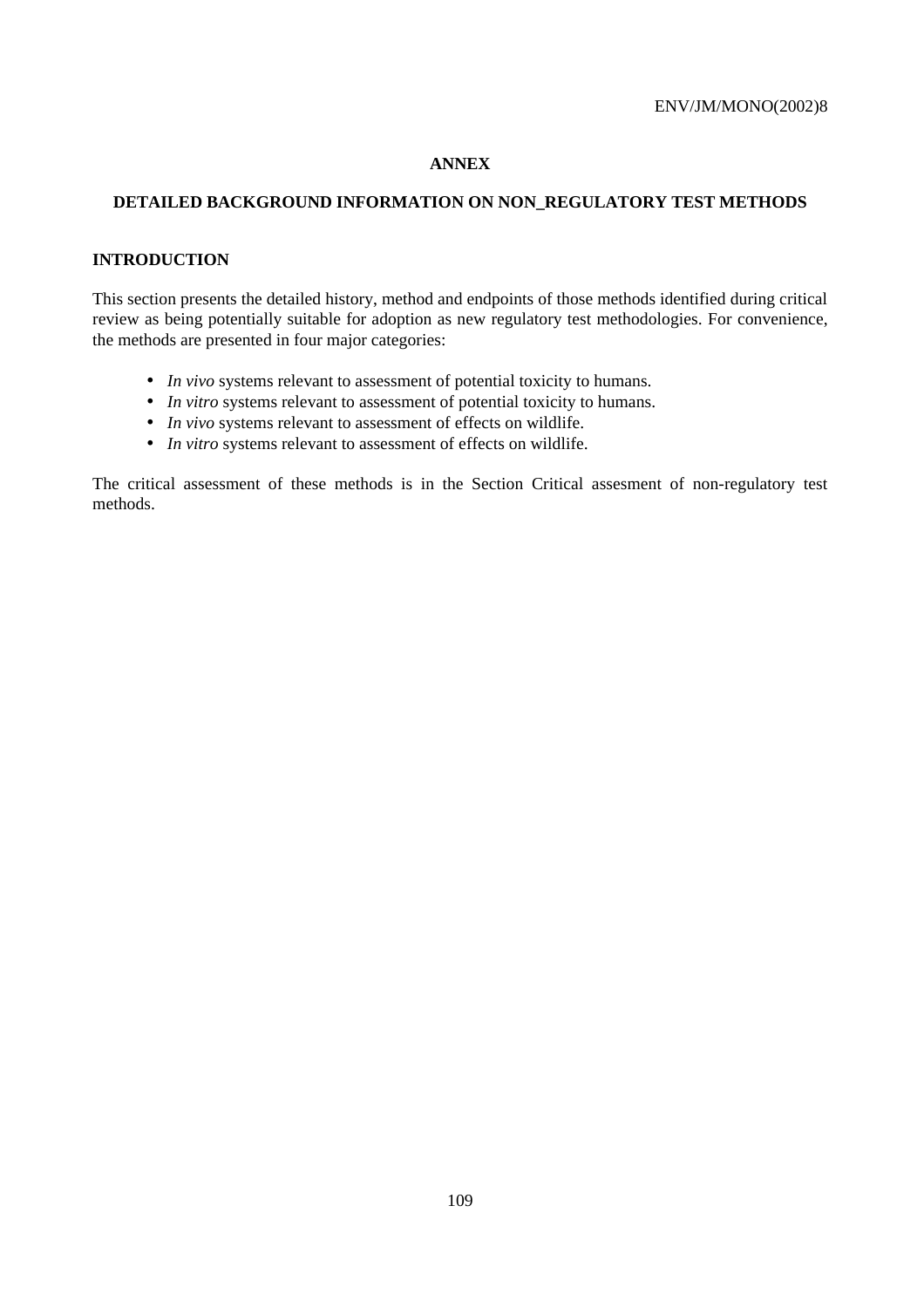# **IN VIVO SYSTEMS RELEVANT TO ASSESSMENT OF POTENTIAL TOXICITY TO HUMANS – OESTROGEN RELATED**

## **RAT UTERINE MODELS**

The rat models considered include one by O'Connor *et al.* (1996) which provided an integrated test battery for oestrogenic and dopamine-modifying chemicals. The endpoints used mainly related to uterine function or morphology; only those endpoints relating to oestrogen detection will be discussed in detail.

### **Bülbring and Burn (1935)**

Bülbring and Burn (1935) reported on a comparison of bioassays for the estimation of oestrin and a male hormone present in oily solutions. This paper included details of a novel method of assessing the relative oestrogenic potency of solutions of unknown strength by comparison with the effects on uterine weight, following administration of known quantities of an oestrogenic hormone.

## *Method*

In the initial experiment, Bülbring and Burn ovariectomised groups of three or four young female rats (approximately 40g). One litter mate was assigned to each group. Two days after ovariectomy, the animals were injected with varying dosages of oestrin. Dosing was repeated daily for the next three days, with the animals being humanely killed 48 hours after the last dose. Bodyweight was recorded and the uteri were dissected and placed in a modified Bouin's fluid. After 24 hours fixation, uteri were dried and weighed; data were expressed in terms of bodyweight-relative values and presented as a log dose versus weight graph.

Subsequently, using a similar experimental design, the strengths of solutions of oestrin were evaluated by blind comparison of uterotrophic activity against two groups receiving oestrin solutions of known strength. Initial ranging studies were performed to identify the concentrations necessary to cover those of the unknown solutions. The strengths of the unknown solutions were then derived from the graphical data presentations and recorded before breaking the blind.

#### *Subsequent development*

#### 1. Uterine weight

**Dorfman** *et al.* (1936) investigated the oestrogenic activity of benzene-soluble, alkali-soluble and alkaliinsoluble extracts of human male urine and extracts from bull testes using uterine hypertrophy and vaginal intoitus in rats. From day 25 of age, groups of five female albino rats received five daily injections of test material or known strengths of the oestrogens, theelin or theelol. Litter mates were assigned to each group. On day 30 the animals were killed and bodyweight and ovarian and uterine weights recorded. Reproducibility of results was assessed by repeating the theelin treatment on a further group of five rats.

**Astwood (1938)** reported on a method for the quantitative determination of oestrogen with an in-life phase of only six hours. This model was based on detailed experiments in which groups of rats were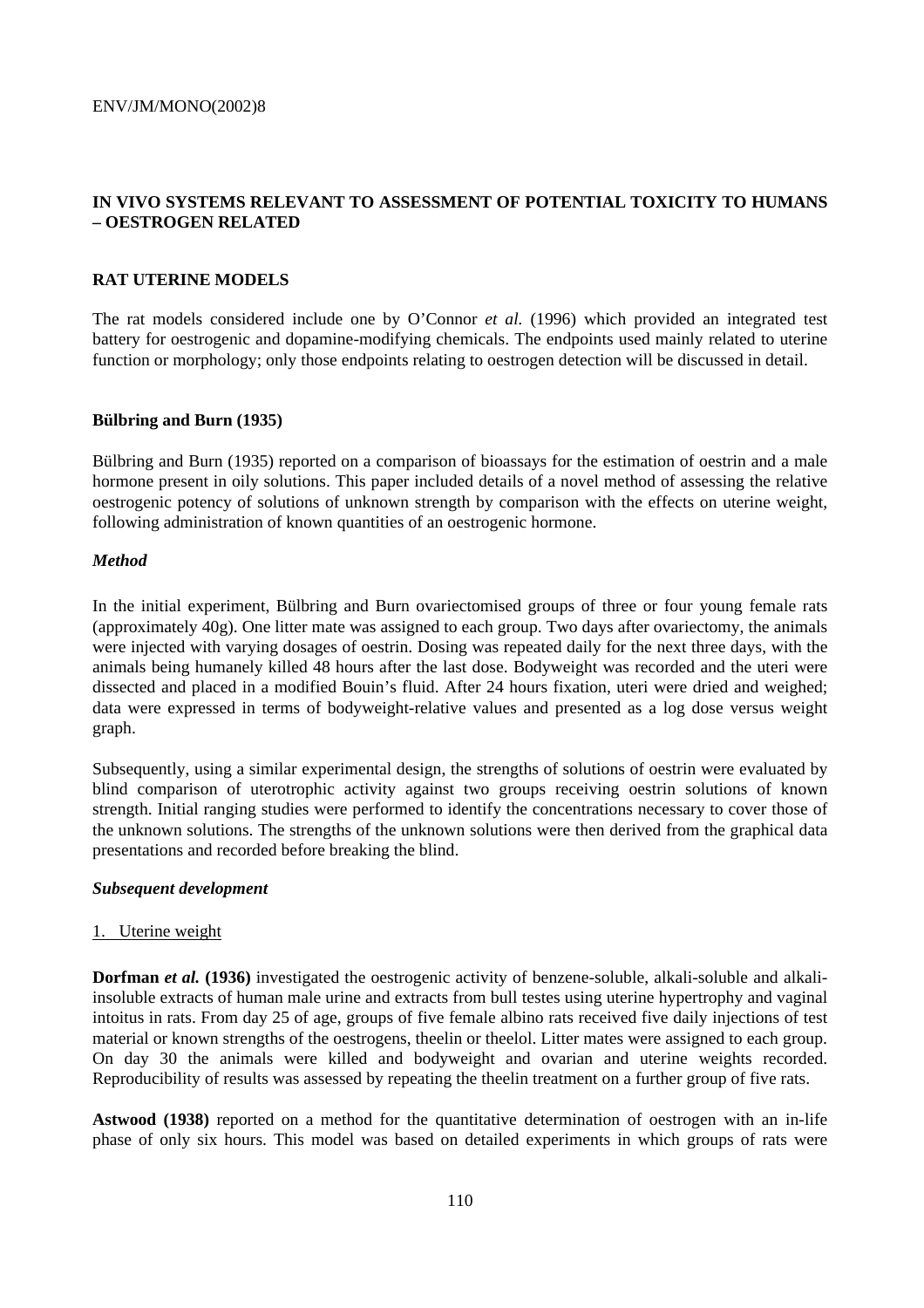humanely killed at varying times after subcutaneous injection with oestradiol and the uterine weight and fluid content assessed. A range of dosages were investigated in these studies. It was shown that there was no effect on uterine weight during the first hour, but a rapid (generally dosage-related) increase was seen thereafter which reached a maximum by six hours after dosing and subsequently declined. This early response was found to be largely attributable to changing water content. Subsequently, a further transitory increase in weight (not attributable to water content) occurred between 12 and 27 hours after dosing. Associated histopathology supported this finding. On the basis of these studies the following assay method was devised:

Three hundred animals received a series of dosages of oestradiol. A standard calibration curve was constructed for percentage increase in uterine weight (at six hours after dosing) against dosage. Dosages of 0.006 to 0.1 µg oestradiol were found to give a direct logarithmic relationship, and values were converted to standard units for convenience.

In order to assess the oestrogenic activity of an unknown solution, the author recommended its dilution in multiples of four and the injection of each dilute solution into groups of five animals derived from the same source as those used to construct the calibration curve. After six hours, the uterine weights are recorded and expressed as a percentage increase. The author anticipated that at least two of the dilutions used would fall within the range of the calibration curve and hence that the potency would be easily derived. For each experiment a control group, given either oestradiol or oestrone, was also included.

**Hisaw (1959)** reported on the relative potencies of 17β-oestradiol, oestrone, equilin, equilenin and diethylstilboestrol using a rat uterine fluid imbibition and growth model heavily influenced by the work of Astwood (1938).

Groups of 22-day-old Harvard female rats were given a single subcutaneous injection of one of the test materials in sesame oil, at a range of dosages. After four or six hours, the animals were killed. The uterus was dissected and weighed and then oven-dried at 100° to 115°C for 24 hours before determination of dry weight. For the initial experiments uterine nitrogen determinations were made, but these were discontinued because the data were found to closely parallel the absolute dry weight changes. In a number of cases the uterine weights were also determined following expression of luminal fluid. A four- and sixhour dose-response curve was derived for fluid imbibition. Data for uterine weight (wet, dry and as percentage water) were analysed for degree of uniformity within group, using standard error calculations. Other experiments performed by this author investigated the longer-term changes in uterine weight up to 70 hours following a single administration of an oestrogen.

**Jones and Edgren (1973)** compared the oestrogenic activities of a range of steriodal chemicals on the uterus and vagina of ovariectomised rats.

In this study, 30-day-old female rats were ovariectomised and, after a 12-day recovery period, received daily administrations of the test chemicals or vehicle alone for 14 days. Animals were necropsied 24 hours after the last dose and bodyweight, uterine and adrenal weight recorded. Organ weights were expressed as absolute (wet) weights. Samples of vagina were also taken for histopathological examination.

**Wakeling and Bowler (1988)** reported on a series of studies to investigate the potential anti-oestrogenic activity of a series of  $7\alpha$ -alkyl analogues of oestradiol. These experiments included the use of rat uterotrophic assays to distinguish between pure and partial antagonists.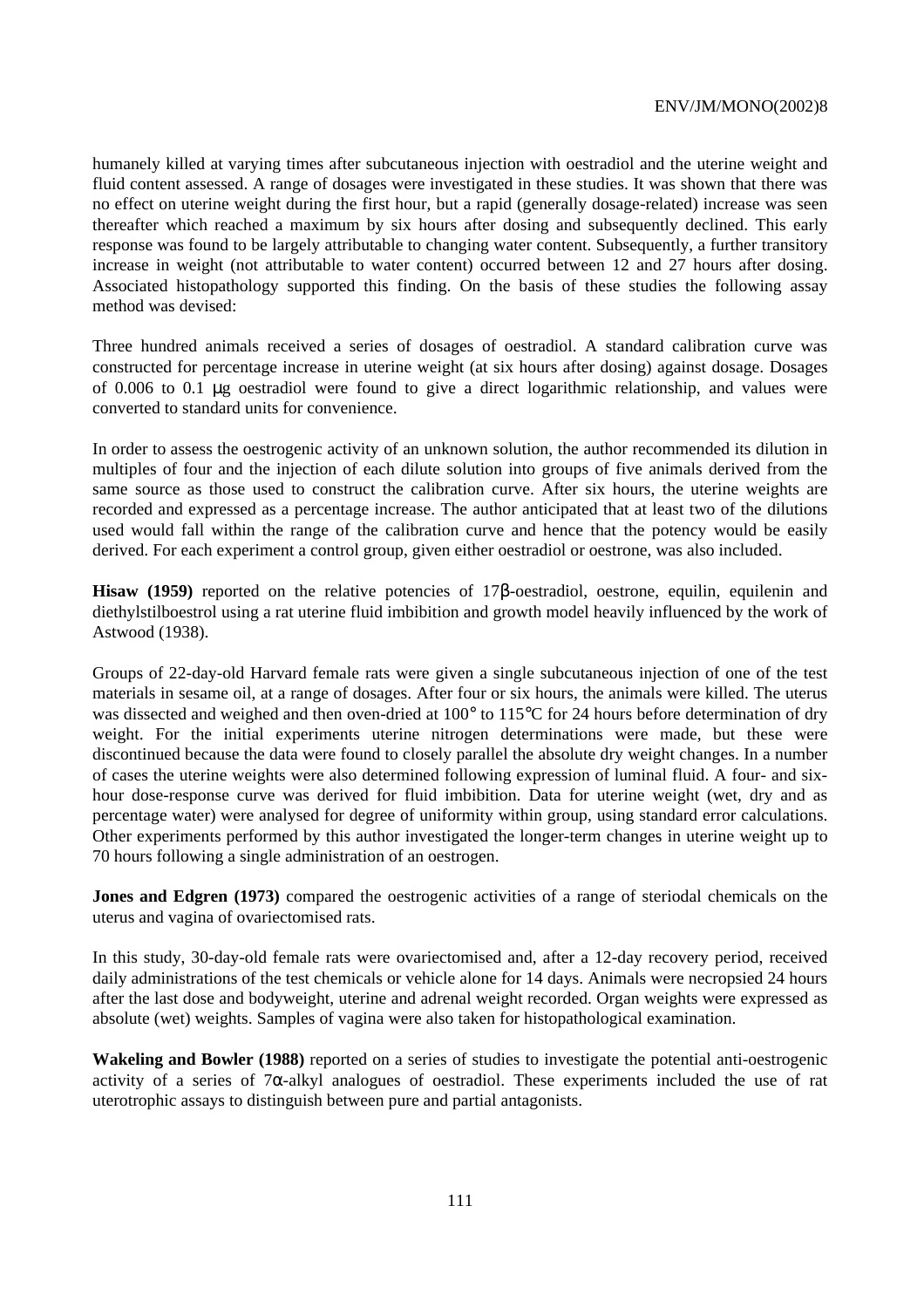Briefly, immature rats were dosed daily for three days with either the vehicle alone, oestradiol benzoate alone, or one of series of dosages of test material either alone or in combination with oestradiol benzoate. The uterine wet weights were recorded and expressed in bodyweight-relative terms. Agonistic and antagonistic activities were calculated using the following equations:

> % agonism =  $[(C-A)/(B-A)] \times 100$ % antagonism  $= [(B-D)/(B-A)] \times 100$

where A, B, C and D are the bodyweight-relative uterine weights for vehicle alone, oestradiol alone, test material alone, and test material and oestradiol in combination.

In a further experiment, the effects of tamoxifen and what appeared to be a pure anti-oestrogen (ICI-164,384) were compared by dosing groups of intact female rats with either chemical daily for 14 days. Intact controls and ovariectomised animals were also included; these received daily injections of vehicle alone. The effects on uterine weights were compared.

**Phillips** *et al.* (1990) studied the pharmacological efficacy of norethindrone and ethynyl oestradiol using a range of laboratory models. This included an assessment of oestrogenicity using immature rats. Groups of 10 immature Wistar female rats received ethynyl oestradiol or norethindrone, either alone or in combination, daily by oral gavage for three days. On the fourth day of the study, the animals were killed and the uteri excised, trimmed and weighed. Data were analysed by Dunnett's test.

**Ng** *et al.* **(1994)** studied the hormonal activity of a natural plant product, yuehchukene, using a series of bioassays including a rat uterotrophic assay.

Sprague-Dawley rats were ovariectomised at day 18 of age. After a one-week recovery period, groups of five animals received test material or 17α-ethynyl oestradiol alone or in combination by twice-daily oral gavage for three days. Twenty-four hours after the last dose, the uteri were removed and weighed with and without the uterine fluid contents. Data were expressed as absolute or bodyweight-relative values and as fluid- to dry-weight ratio (expressed as a percentage) and analysed by Student's t-test.

**Dhar and Mattu (1995)** reported on the use of immature female rats to investigate the oestrogenicity of o-hydroxynaphthaquinones.

Groups of five rats, weighing 40-50 g, were given three daily injections of either the vehicle alone, oestradiol valerate, the test material or the test material in combination with oestradiol. Twenty-four hours after the last dose, animals were killed and the uteri weighed.

A number of other studies have included uterine weight recording in addition to the use of biochemical markers. These include Bitman and Cecil (1970); Galand *et al.* (1987); Sheehan and Branham (1987); Astroff and Safe (1990) and Connor *et al.* (1996). These studies are considered in Section Uterine biochemistry receptor binding, below.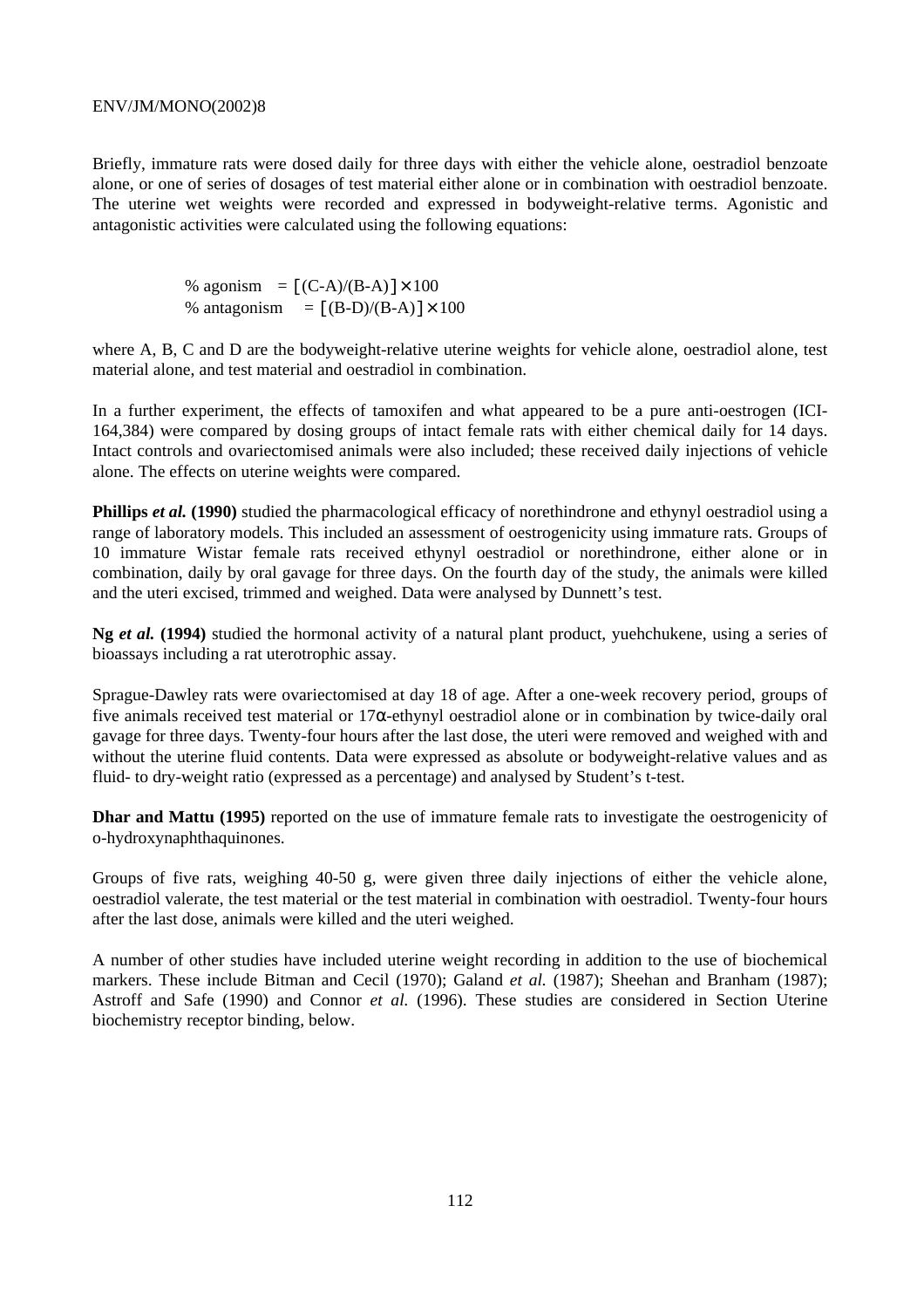### 2. Uterine mitotic rate

During investigations into the oestrogenic activity of an alkylphenol (p-nonyl-phenol) released from polystyrene tubes, Soto *et al.* (1991) verified the effects seen in an MCF-7 human tumour line by use of a modification of the basic uterotrophic assay procedures, in which mitotic rate rather than weight was the endpoint.

Adult Sprague-Dawley female rats (120-150 g) were ovariectomised and primed with 15 ng of oestradiol on days 12, 13 and 14 after ovariectomy. On days 19 and 20, various dosages of the polystyrene-derived, purified alkylphenol were administered subcutaneously to the animals. Positive (1.25 µg oestradiol) and negative (vehicle alone) controls were included. Animals received intraperitoneal colchicine 20 hours after the last dose and were killed four hours later. Endometrial mitotic indices were assessed (method details not reported) and data statistically analysed using the Newman-Keuls test.

#### 3. Uterine biochemistry/receptor binding

Although still based upon the uterotrophic response of the rodent to oestrogenic stimulation, a number of alternative endpoints to weight change have been developed.

**Bitman and Cecil (1970)** investigated the oestrogenic activity of DDT and 52 related chemicals using an 18-hour glycogen response test. The data derived were used to develop ideas on the relationship between chemical structure and biological activity. The test system involved the subcutaneous injection of test chemicals at a screening dose of 8 mg/rat to immature female Wistar rats. Animals were killed 18 hours after injection and the uteri weighed and analysed for glycogen content by an anthrone procedure. Substances identified as active were further tested at a range of dosages. Data were analysed by Student's t-test.

**Galand** *et al.* **(1987)** studied the short- and long-term effects of *o,p*'-DDT on the rat uterus using a series of endpoints and also tested the less oestrogenic derivative *p,p*'-DDT. Parameters monitored were uterine weight and RNA, protein, cyclic GMP and glycogen contents.

Female Wistar rats (21-22 days of age) received a single intraperitoneal injection of the test material. Positive (oestradiol) and negative (vehicle alone) controls were included. Five animals per group were killed after 3, 6, 18, 24, 48 or 72 hours. The effects of pre-treatment with the various DDT forms on uterine responsiveness to subsequent treatment with 17β-oestradiol were also investigated.

**Sheehan and Branham (1987)** reported on the potential influence of changing alpha foetoprotein levels with age on the *in vivo* oestrogenicity of three chemicals (oestradiol, diethylstilboestrol and ethynyl oestradiol) in rats. In addition to reporting on uterine weight response, a number of biochemical endpoints were also investigated to assist in clarification of early and late uterine responses. These included DNA and protein content and ornithine decarboxylase (ODC) activity.

CD rats were mated and the litter size reduced to seven or eight female pups within 24 hours of birth. Animals received daily subcutaneous injections of the appropriate oestrogen or vehicle alone for one of the following periods: days 1-5, 10-14, 20-24 or 60-64. Animals selected for dosing on days 60-64 were ovariectomised four or five days before the first injection to overcome the problem of cyclic oestrogen secretion in these mature animals. One hour after the last dose, animals were killed and the uteri weighed. A number of uteri were then oven-dried overnight to provide dry-weight data. Some animals from the day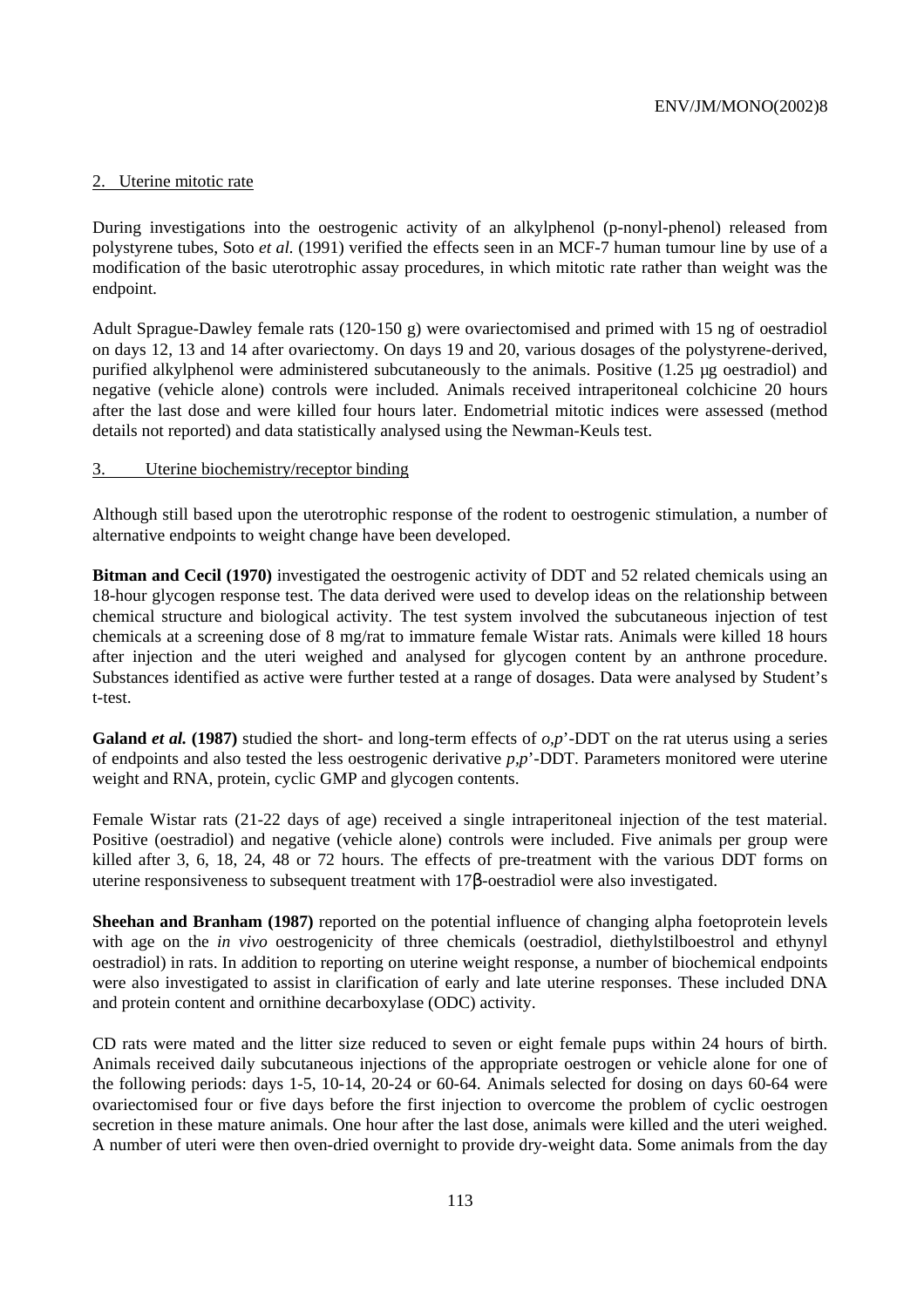5 and day 64 groups had their uterine cytosolic ODC activity measured six hours after the last treatment by assay of trapped  ${}^{14}CO_2$  released from  $[{}^{14}C]$ ornithine.

**Astroff and Safe (1990)** investigated the anti-oestrogenic effects of 2,3,7,8-tetrachlorodibenzo-p-dioxin (TCDD) using a rat uterus model stimulated by oestradiol treatment. The relative activities of 1,2,4,7,8 pentachlorodibenzo-p-dioxin (PeCDD) and 2,3,4,7,8-pentachlorodibenzofuran (PeCDF) were also investigated as part of a structure-activity investigation. On the basis of previous work by a series of other authors, in which uterine peroxidase activity was shown to be an oestrogen-regulated enzyme, the authors selected this enzyme and organ weight as suitable endpoints for study.

In the dose-response study, female Sprague-Dawley rats (25 days of age) were given intraperitoneal injections of oestradiol alone or in combination with varying dosages of TCDD and killed after 48 hours. In the time course study, animals were similarly treated but also received further daily injections of oestradiol until termination after various times, up to 156 hours after the first dose. In the structureactivity investigation, animals received either TCDD, PeCDD or PeCDF alone or in combination with oestradiol and were killed 48 hours later. At humane killing, the uterine wet weights were recorded and expressed as bodyweight-relative values.

The uteri were homogenised, centrifuged at 39,000 g for 45 minutes at  $2^{\circ}$ C. The pellet was re-suspended in buffer, then similarly re-centrifuged. The final pellet was re-suspended in Tris-HCl and calcium chloride. Samples of this extract were added to a mixture of guaiacol and hydrogen peroxide and the initial rate (60 seconds) of guaiacol oxidation measured by spectrophotometry and expressed per gram of tissue. Data were subject to ANOVA.

**Johri** et al. (1991) used a uterine weight and peroxidase activity assay to assess the potential oestrogenic or antioestrogenic activity of clomiphene citrate, centchroman and embelin and of methanol extracts of the plants *Abutilon indicum* and *Butea monosperma*. Ovariectomised rats received oestradiol either alone or in combination with one of the test chemicals for three days, followed 24 hours later by humane killing and weighing of the uterus. The uteri were then homongenised, centrifuged, and the supernatant assessed for peroxidase activity using a spectrophotometric assay.

**Bigsby and Young (1994)** studied the oestrogenic effects of the antiprogestin onapristone, using a series of rodent *in vivo* and *in vitro* models. These included measurement of DNA synthesis and histomorphometric examination of the rat uterus.

Sprague-Dawley rats (21 days old) were given the test material by subcutaneous injection. Twenty hours later the rats were injected with tritiated thymidine before necropsy. Uterine specimens were formalinfixed, paraffin-fixed, and sections autoradiographed to determine the thymidine labelling index. Epithelial cell height and stromal cell density (as a measure of stromal oedema) were determined using a morphometric programme and a microscope equipped with a drawing tube and digitising pad. A minimum of 100 epithelial cells were measured per animal, and 2000 to 3000 cells assessed for the stromal cell density measurement. Statistical analysis was by t-test or analysis of variance, followed by Fisher's F-test.

**Tennant** *et al.* **(1994)** studied the interactions between the triazine herbicides atrazine, and simazine and a metabolite, diaminochlorotriazine, and oestrogenic activity using various uterine endpoints in rats. Animals were dosed with the test chemicals and/or oestradiol. Uterine weight effects were studied in young-adult ovariectomised animals using a three-day treatment period and group sizes of six to seven animals. Animals were humanely killed 24 hours after the last dose and absolute uterine weight was recorded. Progesterone receptor levels were also assessed in groups of five to six, and ovariectomised rats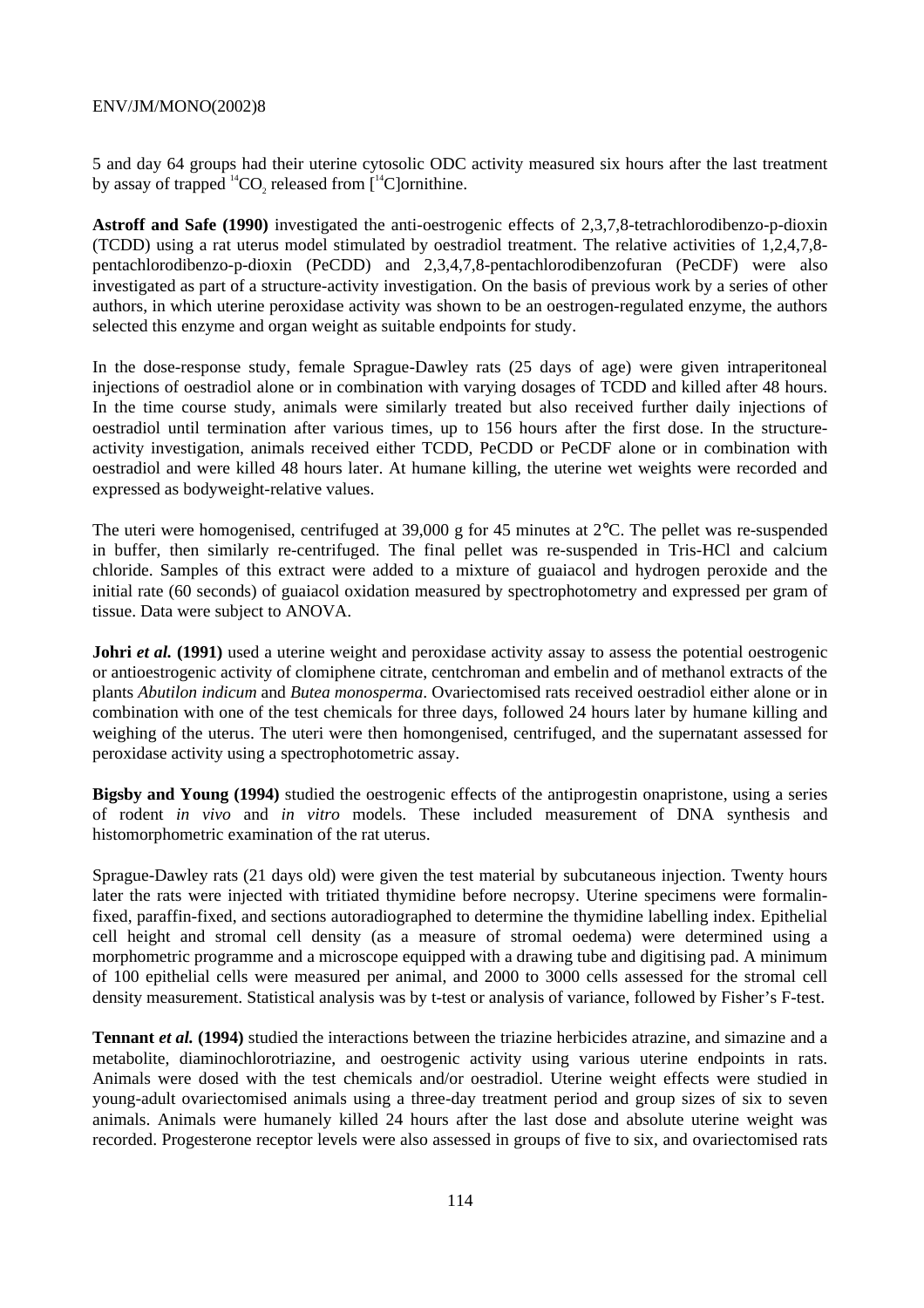treated for two days. Uteri were homogenised and co-incubated with tritiated R-5020 to derive the specific binding. Thymidine incorporation was assessed in sexually immature animals using groups of six to seven animals treated for two days, followed by humane killing 24 hours after the last dose. Samples of the uteri were homogenised and co-incubated with radiolabelled thymidine, followed by incorporation measurements using liquid scintillation methods.

**Connor** *et al.* **(1996)** studied the mode of action of two chloro-s-triazine-derived compounds, atrazine and simazine, using a range of models. These included the measurement of uterine progesterone receptor binding activity, weight, and peroxidase activity.

Female Sprague-Dawley rats (21 days of age) were assigned to treatment groups as follows (group size was four for the treated groups and five in the controls):

| Group          | <b>Treatment</b>               | Group | <b>Treatment</b>               |
|----------------|--------------------------------|-------|--------------------------------|
|                | Control                        | 9     | Control                        |
| $\overline{2}$ | $10 \mu g/kg/day$ - oestradiol | 10    | $10 \mu g/kg/day - costradio1$ |
| 3              | 50 mg/kg/day - atrazine        | 11    | 10 μg/kg/day - oestradiol      |
|                |                                |       | $+50$ mg/kg/day - atrazine     |
| $\overline{4}$ | 150 mg/kg/day - atrazine       | 12    | 10 μg/kg/day - oestradiol      |
|                |                                |       | $+150$ mg/kg/day - atrazine    |
| 5              | 300 mg/kg/day - atrazine       | 13    | 10 µg/kg/day - oestradiol      |
|                |                                |       | $+300$ mg/kg/day - atrazine    |
| 6              | 50 mg/kg/day - simazine        | 14    | 10 μg/kg/day - oestradiol      |
|                |                                |       | $+50$ mg/kg/day - simazine     |
| $\overline{7}$ | 150 mg/kg/day - simazine       | 15    | 10 µg/kg/day - oestradiol      |
|                |                                |       | $+150$ mg/kg/day - simazine    |
| 8              | 300 mg/kg/day - simazine       | 16    | 10 μg/kg/day - oestradiol      |
|                |                                |       | $+300$ mg/kg/day - simazine    |

Animals received the appropriate treatment by daily oral gavage for three days. They were killed 20 hours after the last treatment, and uteri were weighed and bisected. Uterine bisections were assigned to progesterone receptor (see below) or peroxidase assays.

For the peroxidase assay, uterine bisections were pooled and homogenised. Homogenates were centrifuged at 39,000 g at 2°C for 45 minutes. After washing, the pellet was resuspended in Tris buffer and the suspension clarified by re-centrifugation. Peroxidase analysis was then undertaken using a procedure similar to that detailed above for Astroff and Safe (1990).

Uterine horn bisections were pooled for each group in ice-cold TESHMo, multiply homogenised, centrifuged at 105,000 g for 45 minutes, and the supernatant (cytosol) decanted for immediate receptor binding assay. After incubation with  $[3H]R5020$  in the absence or presence of 2  $\mu$ m unlabelled progesterone for 16 to 18 hours, the cytosol was stripped using dextran-coated charcoal. After further centrifugation (5000 g for 10 minutes), the radioactivity of the supernatant was measured by liquid scintillation counter. Receptor levels were reported in fmol/uterus, assuming a stoichiometery of one R5020 molecule bound per receptor. Three determinations were performed per pooled extract.

## *3. In vivo* test battery (O'Connor *et al.*, 1996)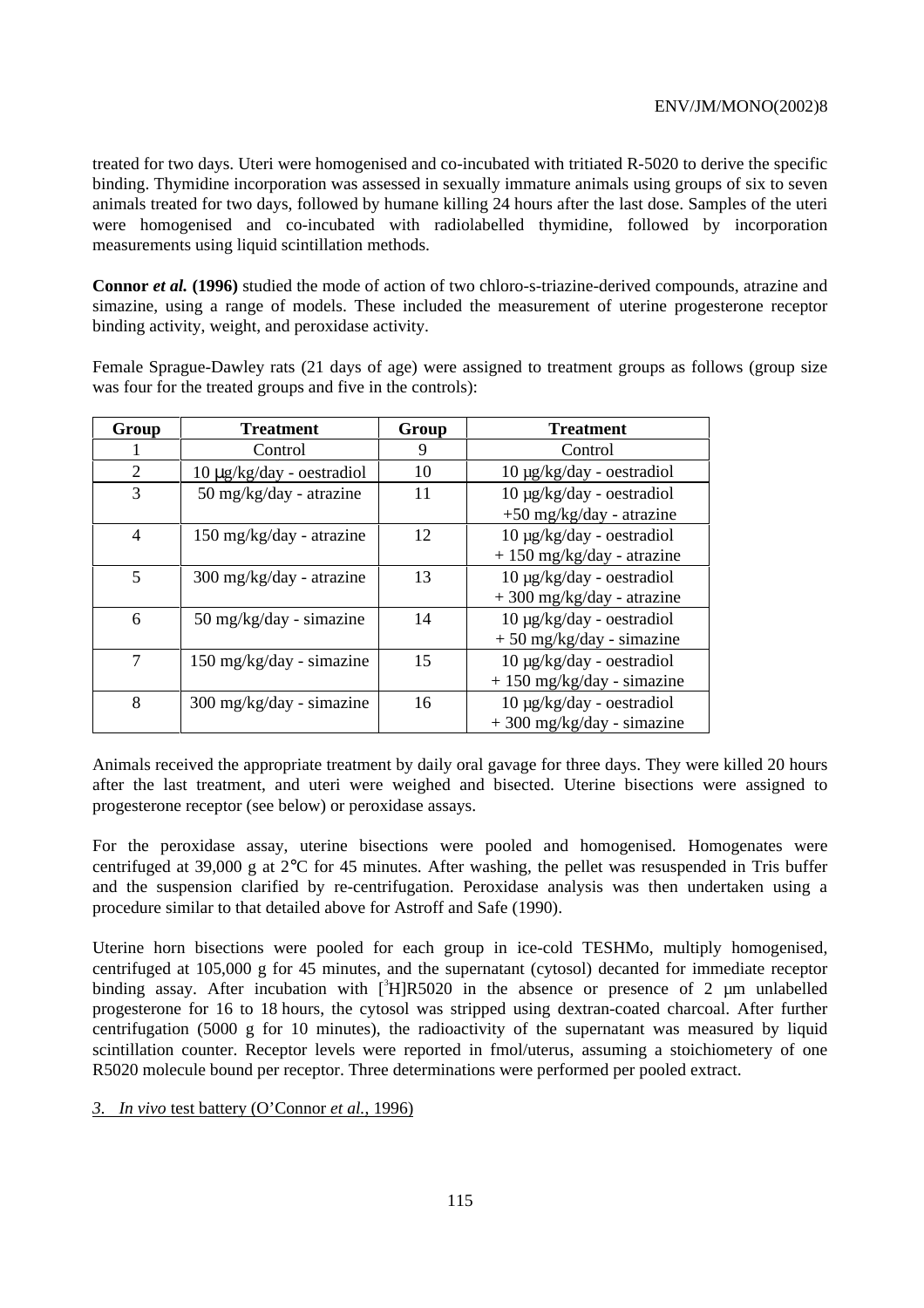**O'Connor** *et al.* (1996) reported on the use of an integrated test battery based upon the ovariectomised rat. This included various endpoints, the majority of which related to various aspects of uterine function. Chemicals examined included the oestrogens oestradiol and oestriol, the mixed-function oestrogen agonists/antagonists, tamoxifen, a full antioestrogen, ICI-182,780, and the dopamine modulators haloperidol and reserpine.

Female CD rats were ovariectomised at 41 days of age and maintained under standard conditions. One week later, the animals were randomly assigned to groups on the basis of bodyweight. Fourteen animals per group were assigned to hormonal or biochemical investigations and six per group were used for cell proliferation/morphometric evaluation. These latter six animals per group were surgically implanted with Alzet osmotic pumps containing 5-bromo-2'-deoxyuridine in sodium bicarbonate buffer on the day before treatment commenced. Test materials were administered by intraperitoneal injection three times each day for four days. Bodyweight was recorded daily during the course of the study. Rats assigned to hormonal or biochemical investigations were evaluated for vaginal cytology by the collection of daily vaginal washes and preparation of slides. These were stained using the Wright-Giemsa method and evaluated for conversion out of diestrus.

On test day 5, animals were killed by exsanguination within a three-hour period. Blood was collected from all animals and the serum stored deep-frozen. This was assayed for prolactin levels as a marker of oestrogenicity, using a commercial radiimmuno assay kit. The presence of fluid in the uterine horns was recorded, and uteri scheduled for hormonal or biochemical investigations were weighed and processed to the cytosol stage. These uteri were pooled two per tube, mechanically homogenised in a glycerol/Hepes/EDTA/dithiothreitol/sodium molybdate/sodium fluoride/pefabloc/ leupeptin buffer. After centrifugation at 68,000 g for 90 minutes, the supernatant was deep-frozen pending hormone receptor assay. Oestrogen and progesterone receptor concentrations were measured using a single saturating concentration of the appropriate radiolabelled ligand. Non-specific binding was determined using a 250 fold excess of non-labelled competitor (diethylstilboestrol for oestrogen and promegestone for the progesterone receptor).

Uteri from animals scheduled for cell proliferation/morphometric analysis were weighed, fixed to dental wax, and placed in Bouin's solution for two hours. This was followed by routine histological processing to produce sections at 5µm. Uterine sections were stained for immunohistochemical analysis of bromodeoxyuridine incorporation into DNA, using an avidin-biotin-peroxidase complex method employing a monoclonal antibody to bromodeoxyuridine and DNA substrate. Labelling indices for uterine endometrial stromal cells were determined for 1000 cells. Additional sections were prepared for morphometric analysis from the uteri of these animals. Four or five transverse sections were prepared from the proximal end of the uterus at 2-3 mm intervals. These were embedded proximal end down, and a consistent pattern of trimming and embedding was used to identify individual sections proximal to distally along the uterus. Epithelial cell height was measured on haematoxylin and eosin-stained sections using an image analyser. For each animal, uterine epithelial height was taken from the average measurement of a 350 µm basement membrane from each of three uteri cross sections. Routinely the second, third and fourth sections were used. Uterine stumps were also examined histopathologically to confirm the absence of ovarian tissue.

Bodyweight, organ weight, cell proliferation, uterine morphometry measurements, and hormone and receptor levels were analysed by one-way ANOVA. When the corresponding F-test was significant, pairwise comparisons were made by Dunnett's test. Bartlett's test for homogeneity of variances was performed, followed, when significant, by non-parametric analyses.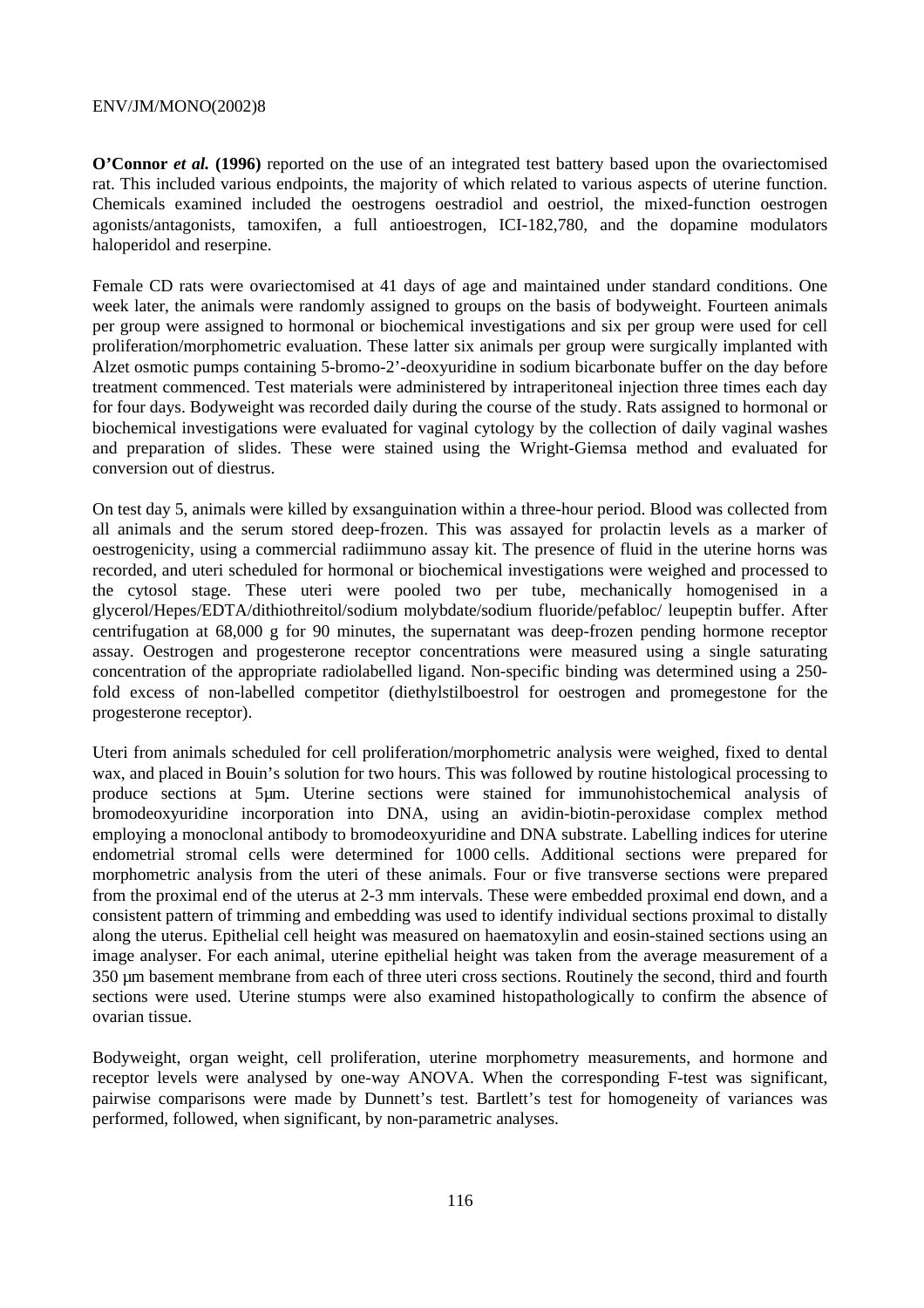In a subsequent experiment, animals were subject to dietary restriction in order to determine if any of the endpoints showed bodyweight dependency. Dietary restriction levels used for this study were *ad libitum* or 17, 14, 11 or 8 g/day/animal. These were based upon the calculated food intake data from previous work.

### *Endpoints/data interpretation*

**Bülbring and Burn (1935); Dorfman** *et al.* **(1936); Astwood (1938); Hisaw (1959); Jones and Edgren (1973); Wakeling and Bowler (1988); Phillips** *et al.* **(1990); Ng** *et al.* **(1994); Dhar and Mattu (1995): Uterine weight:** expressed as:

- wet absolute and bodyweight-relative values and as % fluid to dry weight (Ng *et al.*, 1994).
- bodyweight-relative values for fixed tissue (Bülbring and Burn, 1935);
- absolute and bodyweight-relative (less gut) weights for fresh tissue (Bülbring and Burn, 1935);
- percentage increase for wet tissue, expressed in Astwood units<sup>1</sup> (Astwood, 1938);
- wet and dry absolute values and as percentage water (Hisaw, 1959);
- bodyweight-relative wet weight (Wakeling and Bowler, 1988; Dhar and Mattu, 1995); and
- absolute wet weight (Jones and Edgren, 1973; Phillips *et al.*, 1990).

<sup>1</sup> amount of oestrogen which, injected subcutaneously in 0.1 c.c. sesame oil into 21 to 23-day-old rats, produces on average a 34% increase in uterine weight after six hours.

In the paper by Bülbring and Burn (1935), an acceptable level of accuracy from the test methodology was reported and it was observed that it was possible to assess the strength of an unknown solution within two weeks using this method, as compared with three weeks for a vaginal smear method. Dorfman *et al.* (1936) found oestrogenic activity in human urine extracts and showed differential activities for known oestrogens with respect to vaginal and uterine endpoints. They also reported good reproducibility of results and showed that there was little difference in the significance of the results when absolute or bodyweight-relative uterine weights were considered. The method of Astwood (1938), although requiring extensive initial development of a calibration curve, permitted rapid assessment of activity for uncharacterised materials and expressed results in a standardised form. In further studies on a range of oestrogens, Hisaw (1959) demonstrated clear effects on the uterus in terms of wet, dry, and percentage water. The oestrogens differed in their ability to promote fluid imbibition; oestradiol was selected as the standard for comparison. The maximal response time varied depending upon dosage, with higher dosages tended to shorten the time to maximal response. At the highest level the initial effect was seen to be depressed compared with that at lower dosages. The longer-term changes in uterine weight were not attributed to fluid imbibition, but were considered to represent true tissue growth. Of importance was the author's finding that the effectiveness of the various oestrogens at initiating fluid imbibition and uterine growth were independent, *i.e.* the relative potencies for each endpoint were markedly different. In the paper by Jones and Edgren (1973), a wide range of steroids were also shown to cause an increase in uterine weight, although in some cases it was necessary to use high dosages to elicit a response. This study, which also investigated the vaginal histopathological responses elicited by these chemicals, is reviewed further in Section 0.

Wakeling and Bowler (1988) demonstrated that a modified test procedure using immature animals permitted the quantitation of relative agonistic and antagonistic activities for a series of chemicals by comparing their effects either alone or when co-administered with oestradiol. In further studies they investigated the longer-term effects of one of these chemicals (which they had identified as a pure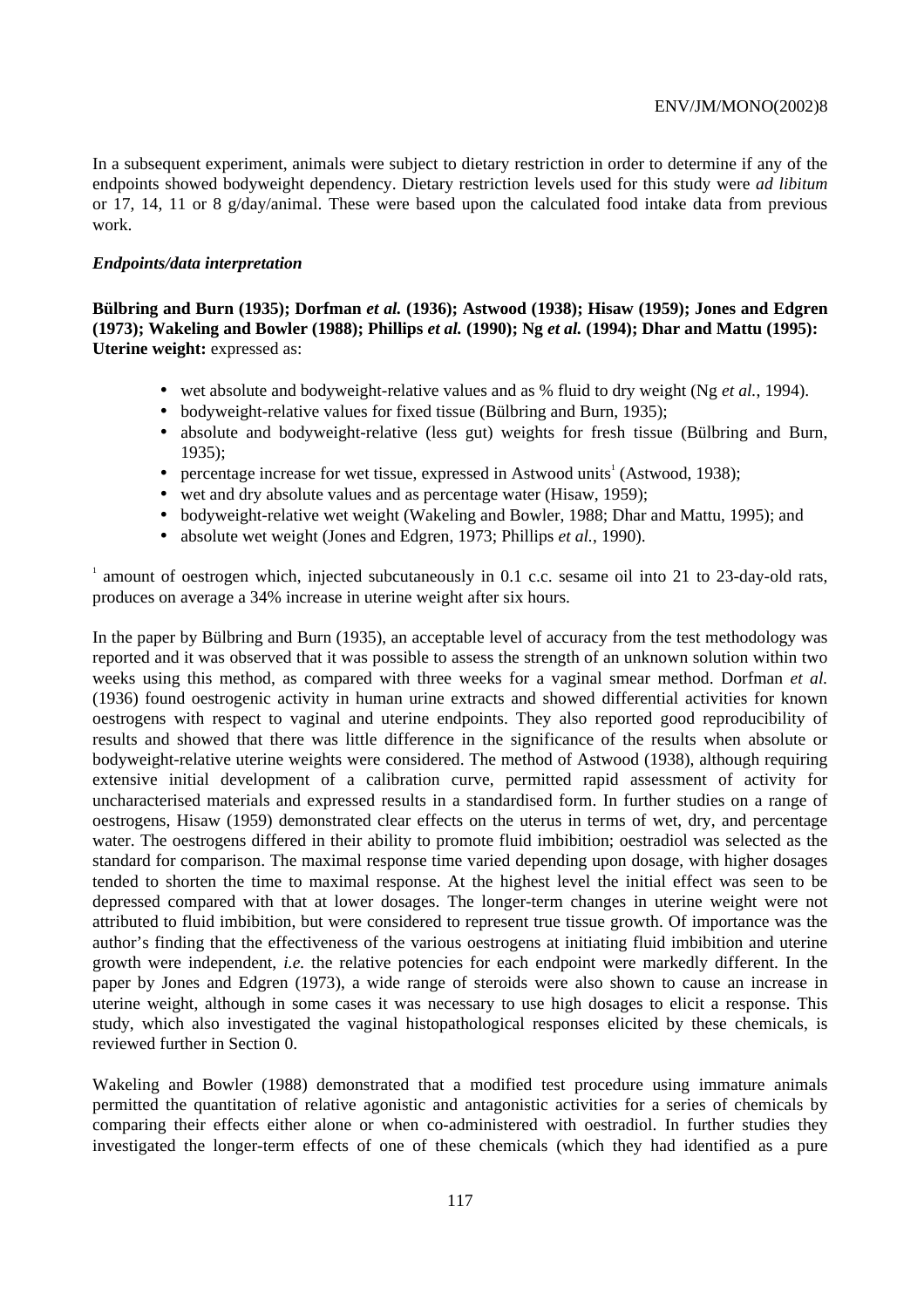antagonist) on intact mature rats using uterine weight as the endpoint. Results were expressed as percentage of maximum reduction in weight achieved by ovariectomy; tamoxifen was found to cause a maximum of 60% reduction compared to that seen on ovariectomy, whilst ICI-164,384 resulted in a 90% effect. Phillips *et al.* (1990) demonstrated a dosage-related response in the weight effect following ethynyl oestradiol treatment at 2-32 µg/kg (maximal response). Administration of norethindrone alone showed a potency of only 0.002 times that of ethynyl oestradiol, whilst administration in combination with the oestrogen resulted in no significant effect on ethynyl oestradiol activity. Ng *et al.* (1994) were able to demonstrate that, on the basis of uterine weight changes, yuehchukene had oestrogenic agonist activity when given either alone or in combination with 17α-ethynyl oestradiol, although the response was much attenuated compared to what could be achieved when  $17\alpha$ -ethynyl oestradiol was given alone. Dhar and Mattu (1995) reported that oestradiol valerate induced a marked increase in uterine weight after three days of treatment, whereas the test materials did not. When given in combination, a reduction in effect relative to treatment with oestradiol alone was seen.

### **Uterine mitotic rate**

Soto *et al.* reported that the endometrial mitotic index induced by 50 mg of alkylphenol was significantly higher than that for ovariectomised animals but lower than for oestradiol-treated animals. Evidence of dosage relationship was recorded, with 20 mg showing only a weak positive response whilst 10 mg of the alkylphenol gave values similar to the negative controls.

- **Uterine weight:** assessed as absolute wet weight.
- **Uterine glycogen:** in terms of µg/100 mg dry weight and µg/uterus**.**

**Bitman and Cecil (1970):**A range of activities for the chemicals was reported. Potency was assessed in terms of the minimal dose that would increase glycogen to a level significantly different from the control values. The results obtained were compared with the data from uterine weight recording; the response line was steeper for the glycogen effect than for uterine weight. On the basis of these studies, the authors considered that oestrogenic activity in the chemicals examined was dependent upon the *p* or *p'* position being unoccupied (-H) or substituted with -OH or -OCH<sub>3</sub> groups and that a stable ethane chain was necessary. Halide or alkyl groups in these positions were found to render the chemicals oestrogenically inactive.

## **Galand** *et al.* **(1987):**

- **Uterine weight:** expressed as percent of negative control value.
- **Uterine RNA, protein, cyclicGMP and glycogen contents:** expressed as percentage of negative control value.

*o,p*'-DDT and 17β-oestradiol treatment elicited transitory changes in wet weight and RNA, protein and glycogen contents with high levels at 24 hours declining to near control levels by 48 hours. Levels changed more slowly over the first 18 hours for *o,p*'-DDT, whilst effects for *p,p*'-DDT-treatment were much less. The changes in uterine cGMP were also similar for *o,p*'-DDT and 17β-oestradiol-treated animals at three and six hours, with no significant difference from the negative control being seen for the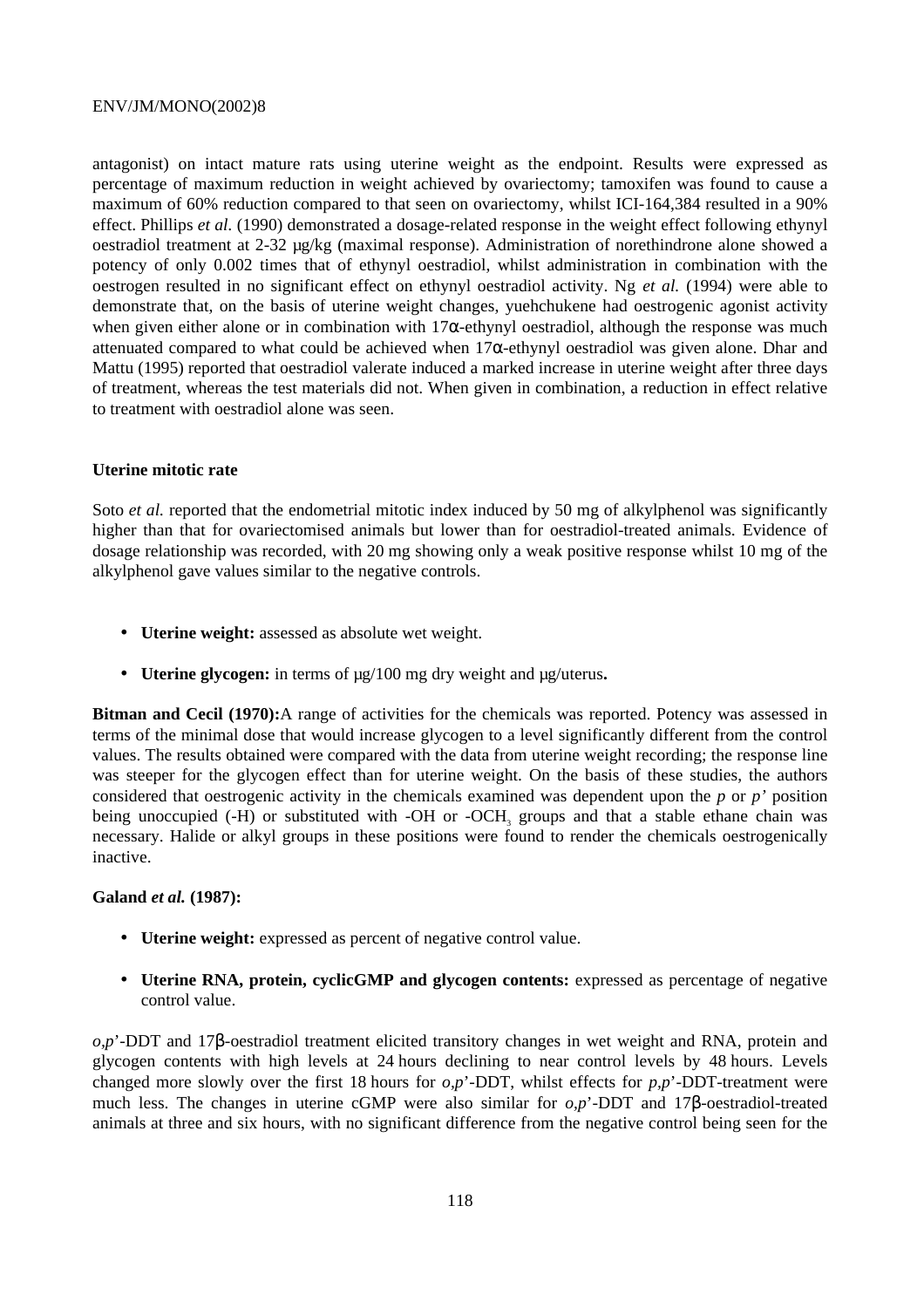*p,p*'-DDT form. Effects of oestradiol treatment following pre-treatment with DDT showed a maintenance of responsiveness.

### **Sheehan and Branham (1987):**

- **Uterine weight:** expressed as bodyweight-relative values.
- **Uterine DNA and protein content:** expressed as  $\mu$ g/uterus/10 g bodyweight.
- Uterine ornithine decarboxylase activity: expressed as nmoles  $CO_{\nu}/mg$  protein/hour.

It was necessary to adjust for bodyweight in order to account for the large differences in uterine weight across the different age groups, and because of individual differences in weight between animals of the same age group. At each age tested, dosage-dependent increases in uterine wet weight were seen over about four logs of dosage. Within each age group, the slopes of the linear portion of the dose-response curves for the three hormones were not significantly different when tested for parallelism. A similar response was observed for the dry weight data. Measurement of uterine DNA and protein levels for oestradiol-treated neonatal animals showed a similar dose dependency as for uterine weight. A comparison of wet weights (calculated as a percentage of maximal response) showed alterations in potency with age, with the young animals showing least response although there were differences for each oestrogen. In contrast, measurement of ODC activity, demonstrated that the oestrogens would uniformly induce a six-hour peak in activity at all the ages examined, although an 18-hour peak was also observed in the older animals. The authors considered that the different profile for ODC activity, when compared with other endpoints examined, might result from different mechanisms at the level of hormonal entry into the cells or subsequent intracellular events.

#### **Astroff and Safe (1990); Connor** *et al.* **(1996):**

- **Uterine weight:** expressed as bodyweight-relative (Astroff and Safe) or absolute (Connor *et al.*) wet weights.
- **Uterine peroxidase activity:** by spectrophotometry.
- **Uterine progesterone receptor levels:** by liquid scintillation count; reported as fmol/uterus (Connor *et al.* only).

Astroff and Safe noted that the peroxidase activity peaked after 24 hours for the oestradiol-treated animals and remained elevated for the entire study period. Co-administration of TCDD or PeCDF resulted in a significant antagonistic effect, which was clearly apparent from 24 hours after dosing; corresponding effects were seen for uterine wet weights. PeCDD was, however, inactive as a uterine anti-oestrogen.

Connor *et al.* demonstrated that oestradiol induced all three endpoints examined; co-treatment with atrazine and simazine did not influence weight gain, but its manner of inhibiting the peroxidase activity and receptor-binding levels was not dosage-related. In addition, atrazine and simazine treatment alone decreased uterine receptor levels and peroxidase activity; uterine weight was not affected. The authors concluded from these and other studies that the mechanisms responsible for eliciting the inhibitory effects that were not dose-dependent were separate from the oestrogen receptor.

## **Johri** *et al.* **(1991):**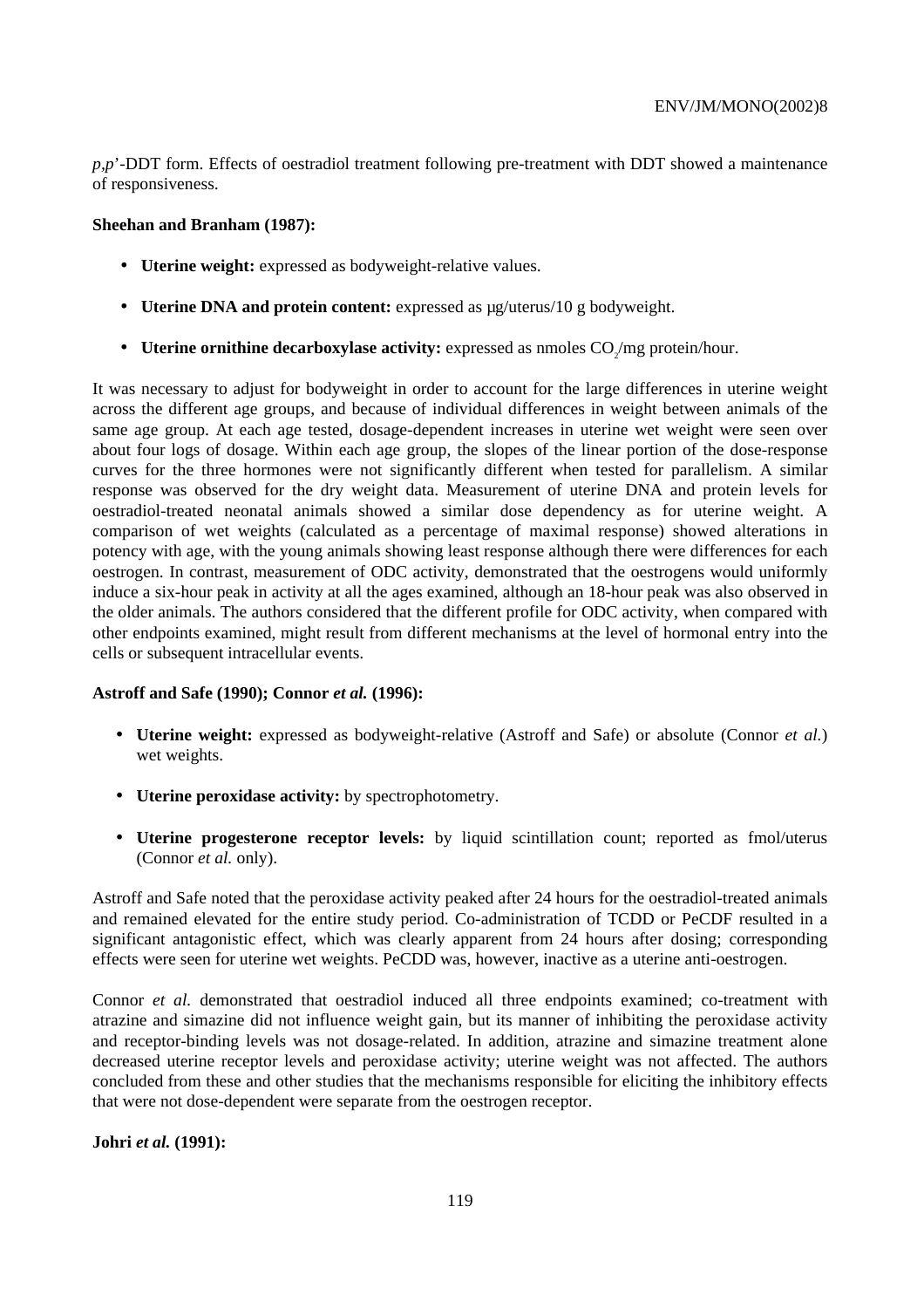**Uterine weight:** expressed relative to bodyweight.

**Uterine peroxidase activity:** expressed as change in absorbance/mg protein/minute.

Clear dose-response was shown following oestradiol treatment for each endpoint, but the percentage of difference was more marked for the peroxidase endpoint. Clomiphene citrate, centchroman and *Abutilon indicum* extract inhibited the effect of oestradiol in a dose-dependent manner, but showed a stimulatory effect when given alone. In contrast, embelin and *Butea monosperma* extract were stimulatory when administered alone or in combination with oestradiol.

### **Bigsby and Young (1994):**

**Uterine DNA synthesis:** assessed by autoradiography.

**Uterine epithelial hypertrophy and stromal oedema:** by histomorphometric examination.

Increased uterine epithelial DNA synthesis following onapristone treatment was reported, together with an increase in cell height and stromal oedema.

### **Tennant** *et al.* **(1994):**

**Uterine weight:** expressed as absolute values.

**Uterine progesterone receptor-binding capacity:** by derivation of specific binding capacity; expressed as binding capacity per mg cytosol protein.

**Uterine DNA synthesis:** established by measurement of thymidine incorporation; expressed as cpm radioactivity per ug DNA.

Treatment with oestradiol, in conjunction with triazine herbicide treatment at 300 mg/kg, resulted in lower uterine weights than when animals received oestradiol alone. At this dosage, in the absence of oestradiol, no effects on thymidine incorporation were seen; however, effects were detected at 50 mg/kg or above when given in combination with oestradiol treatment. Effects on progesterone receptor-binding were only apparent at 300 mg/kg in conjunction with oestradiol treatment. The authors interpreted their findings as indicating that these chemicals are not inherently oestrogenic but are weak oestrogen antagonists.

## **O'Connor** *et al.* **(1996):**

**Serum prolactin levels:** using a commercial radioimmuno assay.

**Uterine weight:** expressed as absolute values.

**Uterine fluid levels:** by visual observation; scored as presence/absence.

**Uterine epithelial cell height:** by morphometric analysis using an image analyser.

**Uterine stromal cell proliferation:** by immunohistochemical analysis of bromodeoxyuridine incorporation into DNA.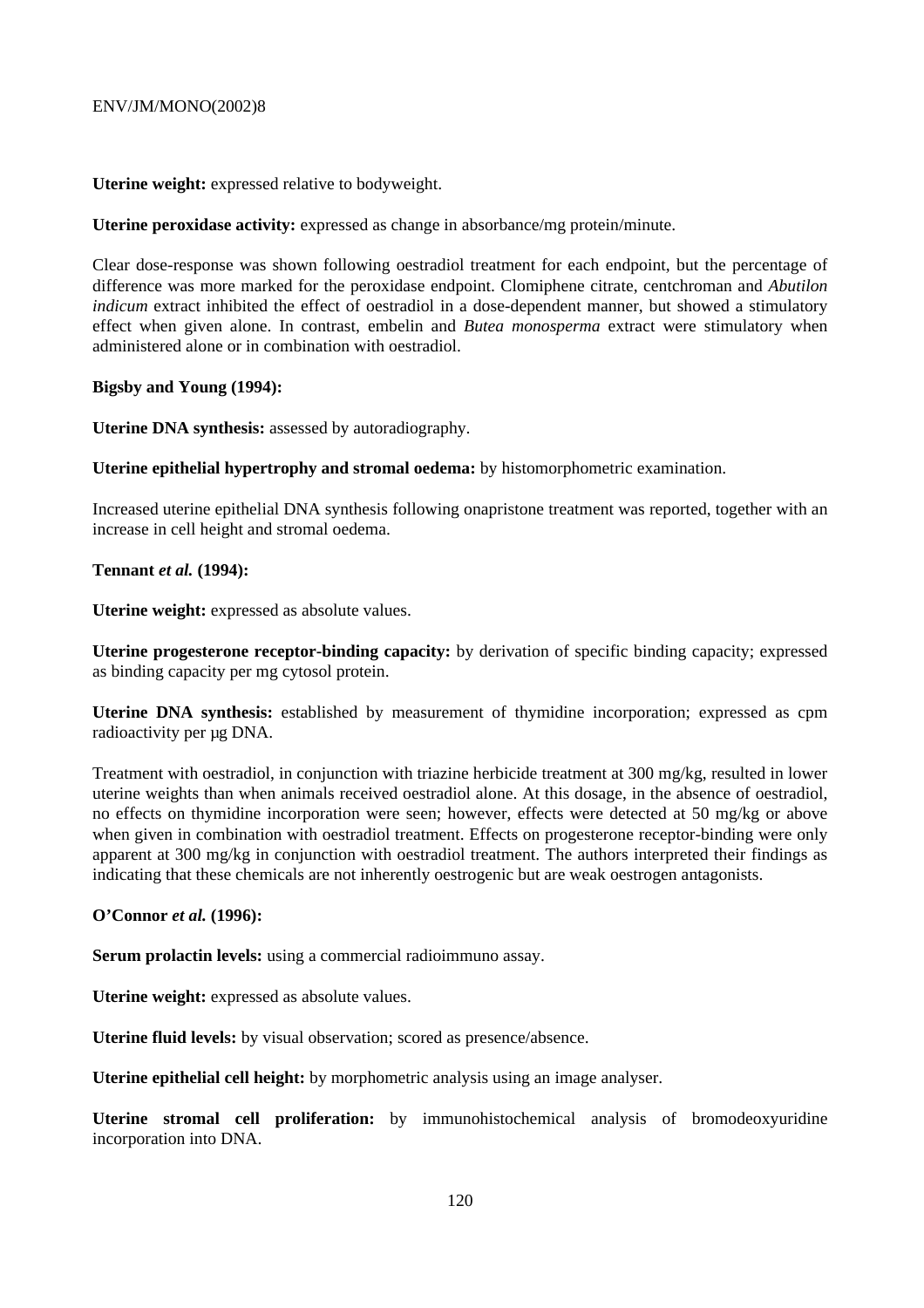#### **Uterine progesterone and oestrogen receptor numbers:** by radioassay.

**Vaginal cornification:** conversion out of diestrus assessed by daily vaginal washing/slide examination.

A dosage-related decrease in final bodyweight for all treatments was recorded, except for ICI-182,780. In some cases the decreases were marked, potentially resulting in a confounding effect upon the various endpoints measured. In the food restriction study subsequently conducted by the authors, bodyweight restriction of up to 80% was attempted. Of the endpoints considered for oestrogenicity, only uterine progesterone receptor numbers were considered to show bodyweight dependency.

A number of effects of treatment with the various chemicals were observed. The presence of fluid in the uterus was only seen in animals given oestradiol or oestriol, whilst these chemicals and the mixed agonist/antagonist tamoxifen affected oestrus conversion and uterine stromal cell proliferation and increased absolute uterine weight values. These chemicals did, however, result in different levels of response between the various endpoints. Epithelial cell height was found to be increased by these chemicals, but the dopamine antagonists halperidol and reserpine also initiated a similar, but less marked, effect for this endpoint. Uterine oestrogen receptor concentrations were decreased in a dose-dependent manner for all test compounds, the effects being statistically significant for all except haloperidol. In contrast, uterine progesterone receptor content was statistically increased in rats treated with oestradiol, oestriol or tamoxifen but significantly decreased in the case of haloperidol, reserpine and ICI-182,780. The effects of oestradiol and oestriol were not dosage-dependant. In the case of haloperidol and reserpine, the effects were attributed to the influence of reduced bodyweight. However, the effect of ICI-182,780 was considered to represent a true effect of treatment. Serum prolactin levels were significantly increased statistically in animals given oestradiol, tamoxifen, or either of the dopamine modulators.

In reviewing the performance of this test battery, the authors commented that uterine weight was only minimally affected by weak oestrogens, thus making definitive conclusions as to the oestrogenicity difficult. However, they considered that under the experimental conditions of this model it was possible to distinguish between full and weak oestrogenic agonists by the magnitude of uterine weight increase. Vaginal cornification (oestrus conversion) permitted sampling without the need to kill the animal and was a very specific response to oestrogenic stimulation. This endpoint did present problems with characterisation of dose-response. Other endpoints, such as uterine fluid imbibition and stromal cell proliferation, were also considered valuable tools. Uterine fluid imbibition was a very specific but not very sensitive endpoint, because other classes of chemicals such as progestagens and testosterone can exert a similar effect at high levels.

O'Connor *et al.* noted, on the basis of the dose-response curves obtained in these experiments, that uterine stromal cell proliferation was the most sensitive and specific endpoint for oestrogenic stimulation. In contrast, the greatest effect on uterine cell height was made by the mixed agonist/antagonist tamoxifen, followed by the full oestrogen agonist oestradiol and the partial agonist oestriol. This might reflect the dosages used or differences in relative binding affinity for the oestrogen receptor. The dopamine modulators also affected this parameter. This could arise from the stimulatory effect of these compounds on serum prolactin levels. Hence, it was concluded that uterine epithelial cell height is a sensitive but not specific marker of oestrogenic compounds. Measurement of uterine progesterone and oestrogen receptor levels may be of value, but these endpoints require cautious interpretation due to the lack of specificity and, in the case of progesterone receptor levels, of bodyweight dependency. Serum prolactin appeared to respond to exposure to both oestrogen and dopamine modulators, so that any change in this parameter would need to be interpreted in the light of changes in other endpoints. In conclusion, the authors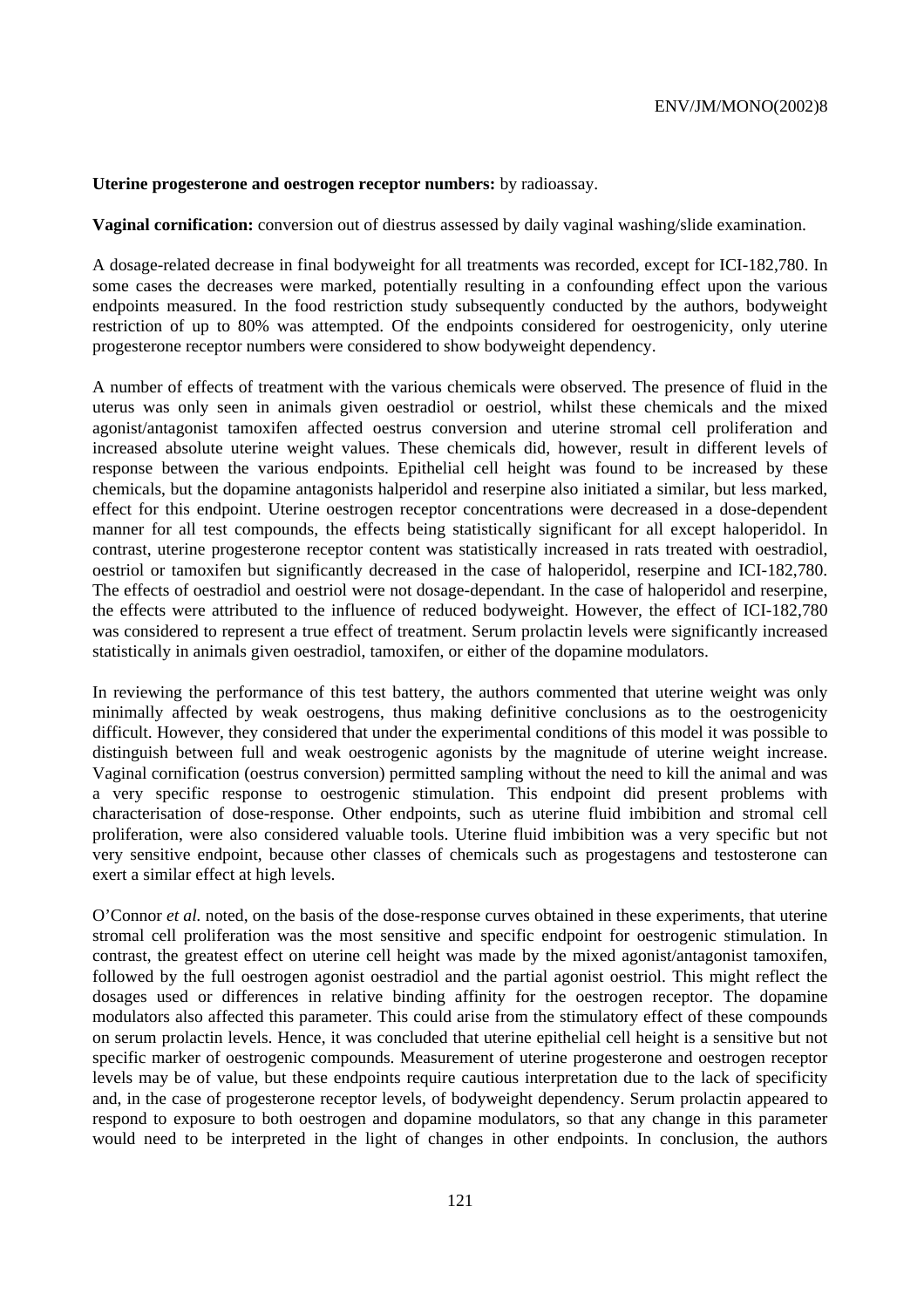remarked the unique profile of effects found with oestrogen receptor agonists and suggested that full and partial agonists could be distinguished on the basis of the magnitude of the responses seen. Measurement of prolactin levels should permit the classification of dopamine modulators from oestrogenic agents, whilst it should be possible to distinguish oestrogen antagonists from agonists on the basis of their effects on oestrogen receptors, progesterone receptors and uterotrophic responses.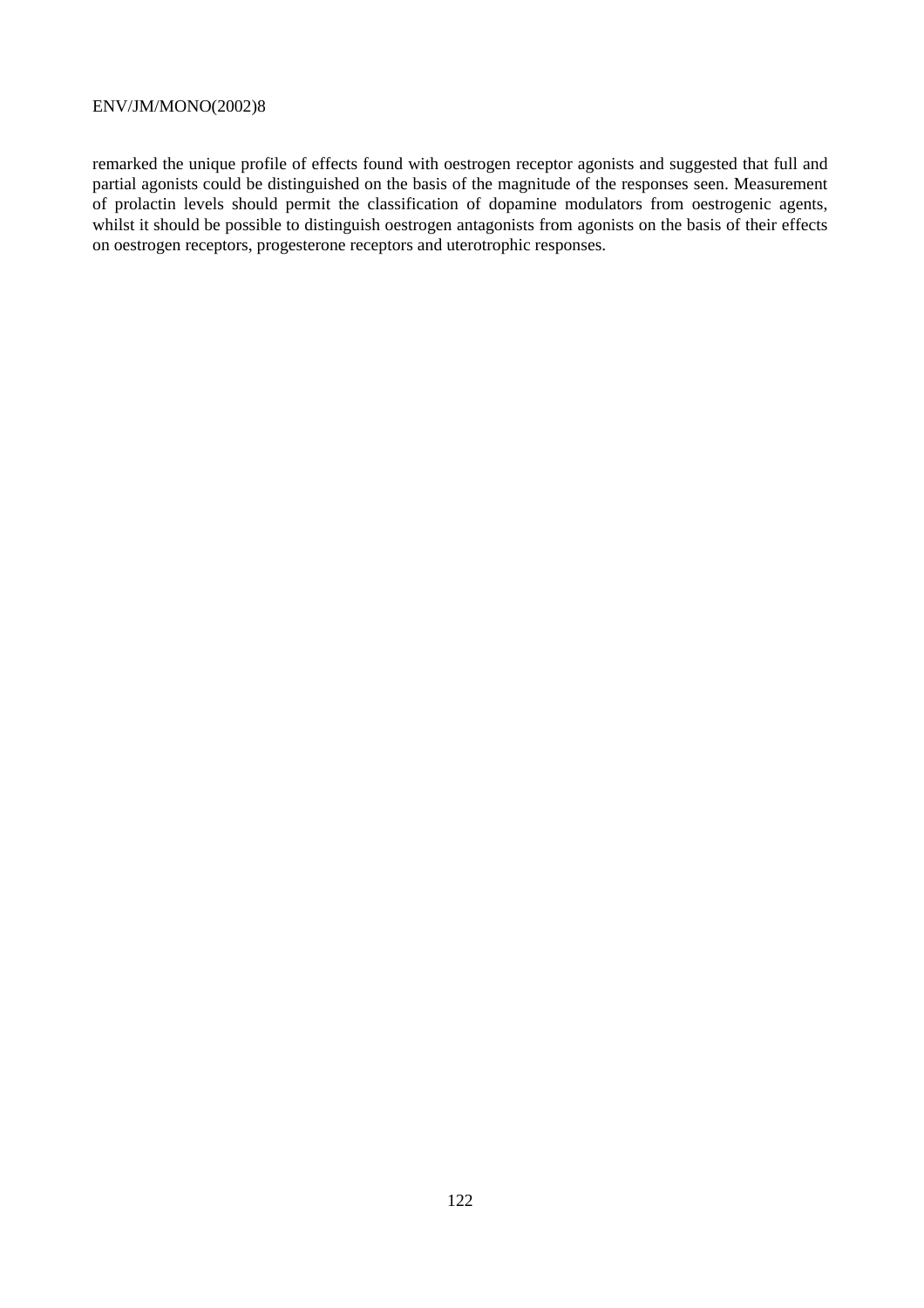## **RAT VAGINAL MODELS**

Allen and Doisy (1924) investigated the effect of a porcine-derived, ovarian follicular extract (*i.e.* having oestrogenic activity) on the growth and functional development of the reproductive tract of immature female rats. This paper served to establish two important markers of oestrogenic stimulation, namely vaginal opening and induction of oestrus.

#### Method

In a series of experiments, immature rats (24-54 days of age) received injections of either vehicle alone, the liquor folliculli from large pig ovarian follicles, or an alcohol-soluble extract from the follicles. (Dosages were expressed in terms of "rat units", one rat unit being was the minimal quantity required to induce full oestrus growth in the genital tract of a spayed adult rat 48 hours after the first of three 1 cc injections, given at intervals of four to six hours.) Animals from each litter were assigned to treated and control groups and the effects of various numbers of administrations were investigated. Both intact and ovariectomised animals were investigated.

Animals were monitored for vaginal opening, and vaginal smears were prepared and examined for oestrus. In addition, the vagina and uterus were examined histopathologically from representative control and treated animals.

Subsequent development

Vaginal opening/smearing

**Bülbring and Burn (1935)** used the monitoring of vaginal smears to establish the occurrence of oestrus in ovariectomised rats treated with a range of concentrations of oestrin in oily solutions.

**Dorfman** *et al.* **(1936)** similarly monitored vaginal opening as a marker of oestrogenic stimulation, as part of their experiments on extracts of human urine and bull testes. In these studies, groups of three to five juvenile albino rats (25 days of age) received five daily injections of the test material or control. Litter mates were assigned to each group, and the animals were examined daily for vaginal opening throughout the treatment period. Incidences of vaginal opening were expressed as a percentage of animals in the group showing opening.

**Deckers and Schuurs (1989)** used a modification of the original methodology of Allen and Doisy to determine the oestrogenic activity of a range of oestrogen precursors used during investigations into aromatase inhibitors (see Section 0). Female rats weighing 150-200 g were ovariectomised and, after a three-week recovery period, were primed with a single injection of oestradiol. Seven days later, the test chemicals were administered daily for four days. Chemicals studied included 19-mercaptoandrostenedione, 4-hydroxyandrostene-dione and 19-methylene-androstenedione. Anti-oestrogenicity was similarly assessed by co-administration of oestradiol and the test material to ovariectomised rats for 10 days. Vaginal smears were obtained and the number of positives recorded.

**Phillips** *et al.* **(1990)** included the study of rodent vaginal cornification responses in their detailed investigations into the pharmacology of norethindrone and ethynyl oestradiol. Ovariectomised adult females were treated, at least seven days after surgery, by oral gavage administration for two days with either of the test chemicals. Vaginal washings were examined on days 3 and 4 of the study, with a positive oestrogenic response being assigned where cornified cells were detected in any of the washings. The dose stimulating cornification in 50% of the animals was calculated.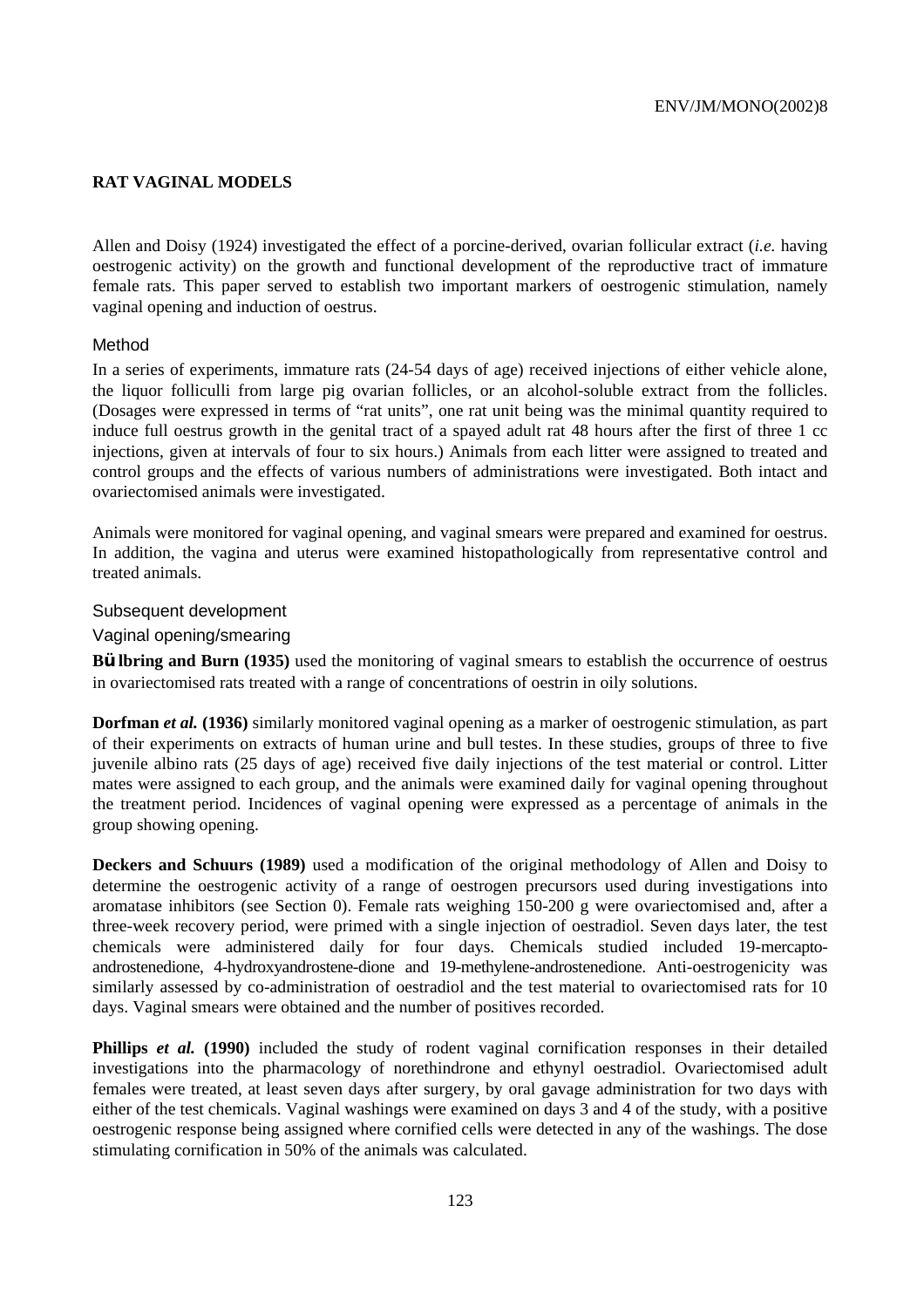The anti-oestrogenic potential of norethindrone was also assessed by measuring its ability to inhibit oestrogen-induced cornification. In this experiment, ovariectomised animals received co-administration of norethindrone and 17β-oestradiol for four days. Vaginal washings were taken on the day following the last treatment. Absence of cornified cells indicated inhibition of the oestrogen response. The dose inhibiting oestrogen-induced cornification in 50% of the animals was also calculated.

## Vaginal morphology

**Jones and Edgren (1973)** studied the effects of various steroids upon the vaginal histology of the ovariectomised rat. Chemicals investigated included ethynyl oestradiol, mestranol, methyl testosterone, hydrocortisone, progesterone, lynestrenol, norethisterone, norethisterone acetate, norethyndrel, norgestrel and ethynodiol diacetate. A comparison was also made of the uterine weight responses seen.

Thirty-day-old female rats were ovariectomised and, after a 12-day recovery period, received daily administration of the appropriate test chemical or vehicle alone for 14 days. Animals were necropsied 24 hours after the last dose and bodyweight, uterine and adrenal weights recorded. Organ weights were expressed as absolute (wet) weights. Samples of vagina were also taken, fixed, stained with haematoxylin and eosin, and histopathologically examined.

## **Vaginal morphology and biochemistry**

**Kronenberg and Clark (1985)** used a range of biochemical assays to monitor keratin production in the rat vagina in response to treatment with a range of chemical types. The chemicals were comprised oestradiol, oestriol, diethylstilboestrol, and the mixed agonist-antagonist chemicals enclomiphene and zuclomiphene. The results of associated histopathological examinations were used to assist in the interpretation and direction of the biochemical investigations.

Mature female Sprague-Dawley rats were ovariectomised. After a seven- to 10-day recovery period, animals received the appropriate test chemicals at a range of dosages and during various treatment periods. Animals were killed at the end of the relevant treatment period and the vagina excised for further study. A number of investigations were performed during the course of a series of experiments.

After 24-hour fixation in Bouin's fluid, samples were processed and sections stained with Masson's Trichrome before light microscopic examination. For other endpoints investigated, fresh vaginal epithelial cells and sheets were isolated and extracted in buffer. DNA content analysis was achieved by centrifugation, drying, sonification and incubation with perchloric acid solution for 30 minutes. The precipitate was then analysed by the Burton method. In addition, protein levels were determined using the method of Bradford. Extracts were also polyacrylamide gel electrophoresed with densitometry measurement by optical scanning to identify protein subcomponents. Changes in the individual protein subunits in the vaginal extracts were monitored over time using immunoblotting and immunodotting techniques. Epithelial proteins were separated by polyacrylamide gel electrophoresis, transferred to nitrocellulose, and exposed to keratin antisera. Antibody binding was monitored by  $\int^{125}$ I]protein A and visualised by autoradiography using dried mounted blots stored at -20°C.

#### **ENDPOINTS/DATA INTERPRETATION**

# **Allen and Doisy (1924); Bülbring and Burn (1935); Dorfman** *et al.* **(1936); Jones and Edgren (1973); Deckers and Schuurs (1989):**

• **Vaginal opening:** by visual observation (Allen and Doisy, 1924; Dorfman *et al.*, 1936).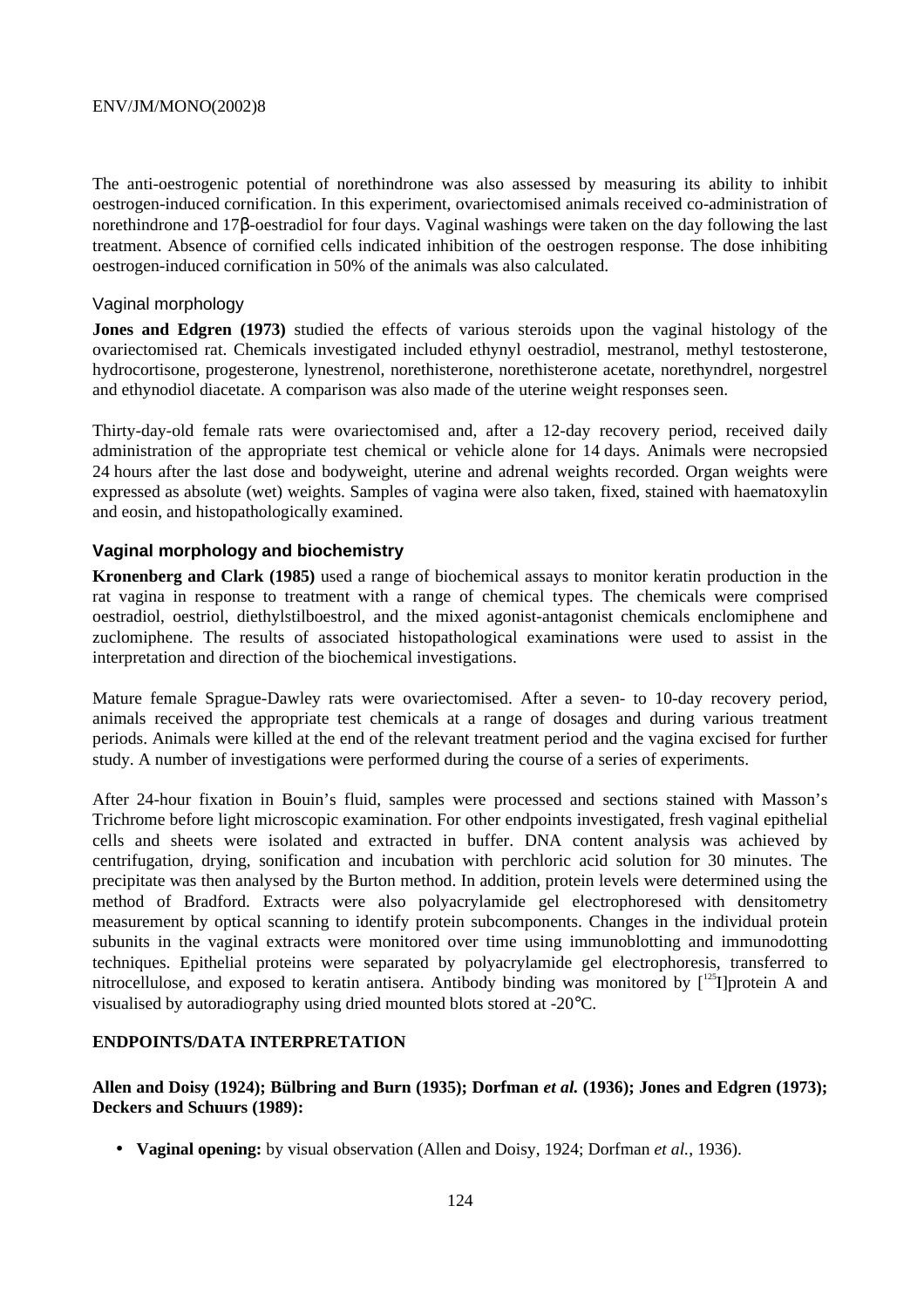- **Induction of oestrus:** assessed by examination of vaginal smears (Allen and Doisy, 1924; Bülbring and Burn, 1935; Deckers and Schuurs, 1989).
- **Vaginal and uterine morphology:** by light microscopic examination (Allen and Doisy, 1924; Jones and Edgren, 1973).

Allen and Doisy (1924) found that treatment of immature rats with ovarian follicular material resulted in the induction of a sexually mature condition similar to that normally experienced by an animal at its first oestrus. A positive response could be elicited in animals as young as 26 days of age, within two or three days following receipt of four to six treatments of the hormonally stimulatory chemicals.

Bülbring and Burn (1935) assessed the induction of oestrus by examination of vaginal smears. The authors used this established endpoint as a comparator against the uterine weight method they had developed using ovariectomised rats. Similarly, Dorfman *et al.* (1936) used vaginal opening as an early indicator of oestrogenic stimulation in their studies on human urine and bull testis extracts and effects on uterine weight. The details of these experiments are further reviewed in Section 0. The experiments of Deckers and Schuurs (1989) demonstrated no oestrogenic activity for the chemicals studied, but there was a suggestion of an anti-oestrogenic effect at high dosages of 4-hydroxyandrostene-dione and 19-methyleneandrostenedione.

Jones and Edgren (1973) used formation of a well defined keratinised epithelial layer to define a positive vaginal response; results were expressed as an estimated  $ED<sub>60</sub>$  and subsequently expressed as a percentage relative to ethynyl oestradiol. The majority of chemicals tested were positive at one or more dosages, with ethynyl oestradiol being the most potent and norethisterone requiring the largest dose to produce a positive response. Vaginas of the vehicle control group showed an atrophic epithelium only two to three cells in thickness. The vagina of those receiving hydrocortisone, methyltestosterone, progesterone or norgestrel were indistinguishable from the controls. The authors commented on the differences in response seen for the vaginal and uterine endpoints, with positive uterine responses being recorded for all compounds although very high dosages were required in some cases. For ethynyl oestradiol and mestrandol, the results obtained from uterine organ weight analysis qualitatively reflected those based upon the vaginal histology, whilst the uterine responsiveness seen for hydrocortisone, methyltestosterone, progesterone or norgestrel was considered to reflect the lower specificity of this endpoint compared to vaginal keratinisation.

## **Phillips** *et al.* **(1990):**

• **Induction of oestrus:** assessed by examination of vaginal washings for the presence of cornified cells.

Ethynyl oestradiol induced vaginal cornification in a dosage-related manner. Very high dosages of norethindrone (over 100 times more than for ethynyl oestradiol) were necessary to elicit a response, although at the dosages examined an anti-oestrogenic response was not detected when co-administered with oestradiol.

#### **Kronenberg and Clark (1985):**

- **Vaginal morphology:** by light microscopic examination.
- **Vaginal DNA content:** determined by the method of Burton.
- **Vaginal protein content:** determined by the Bradford method.
- **Vaginal keratin changes:** using immunoblotting and immunodotting techniques.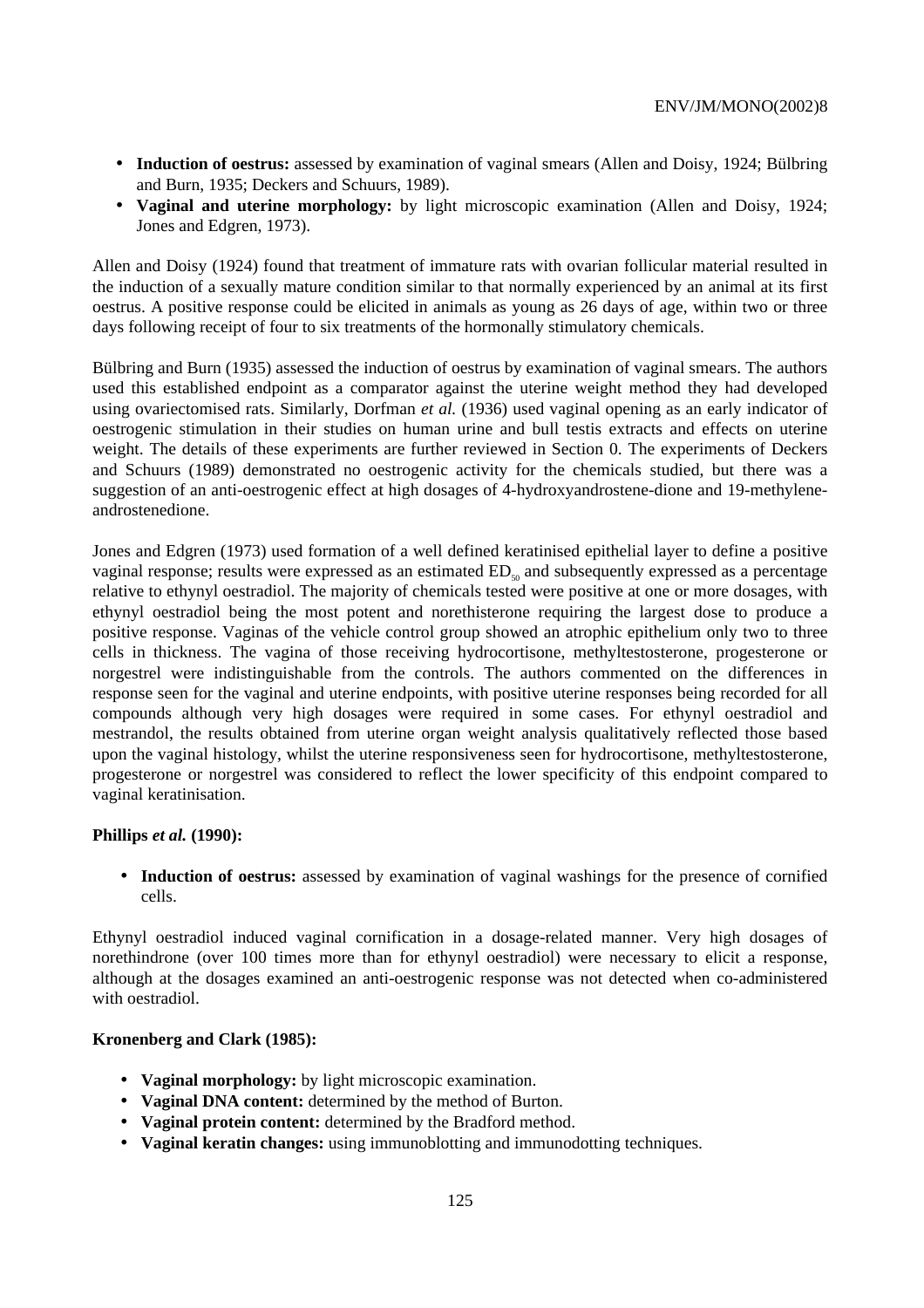Single doses of oestradiol or diethylstilboestrol produced similar protein patterns, as assessed by SDS gels. Enclomiphene showed a diminished pattern compared with that for oestradiol, whilst zuclomiphene showed greater agonistic activity, producing a fainter but full pattern. Multiple dosages of oestradiol and oestriol produced a more marked pattern. At no stage were the responses to enclomiphene or zuclomiphene as great as that to oestradiol. Associated light microscopy on samples taken from animals given a single treatment of oestradiol or diethylstilboestrol showed a staged development of the vaginal epithelium, with full development occurring after 48 hours. Two treatments with oestriol evoked a response similar to that seen 24 hours after a single dose with oestradiol, whilst similar responses were seen with the other chemicals. A marked increase in the protein fractions representing keratin occurred following treatment; a close association with the time course and extent of tissue growth was also noted. Six major protein bands were identified as markers of oestrogen activity, although it was found that there were stage-specific increases for each band. Characteristic patterns were established for each time point for oestradiol treatment, and these data were then used as a reference to evaluate the oestrogenic potential of the other chemicals quantitatevely.

Because the results of the histopathology and gel densitometry investigations were in close agreement, the authors progressed to the immunological methods to permit more sensitive measurement of keratin levels; the 53K antiserum was chosen because of its well defined specificity. Immunoreactive keratin concentrations clearly followed the patterns established in the gel densitometry studies.

Overall, it was found that keratin levels accurately reflect the observed changes in tissue maturation and can serve as measures of agonist properties. When they were normalised by expressing on a "per µg DNA" basis" (to compensate for differences in synthesis and recovery), it was possible to differentiate between the effects caused by oestradiol and diethylstilboestrol. The latter chemical showed a 25-60% higher activity, which it was suggested might reflect a difference in metabolism. All the chemicals investigated appeared to have a common site of action, and this might indicate that the activities of agonists and antagonists may be exerted at the same genetic site.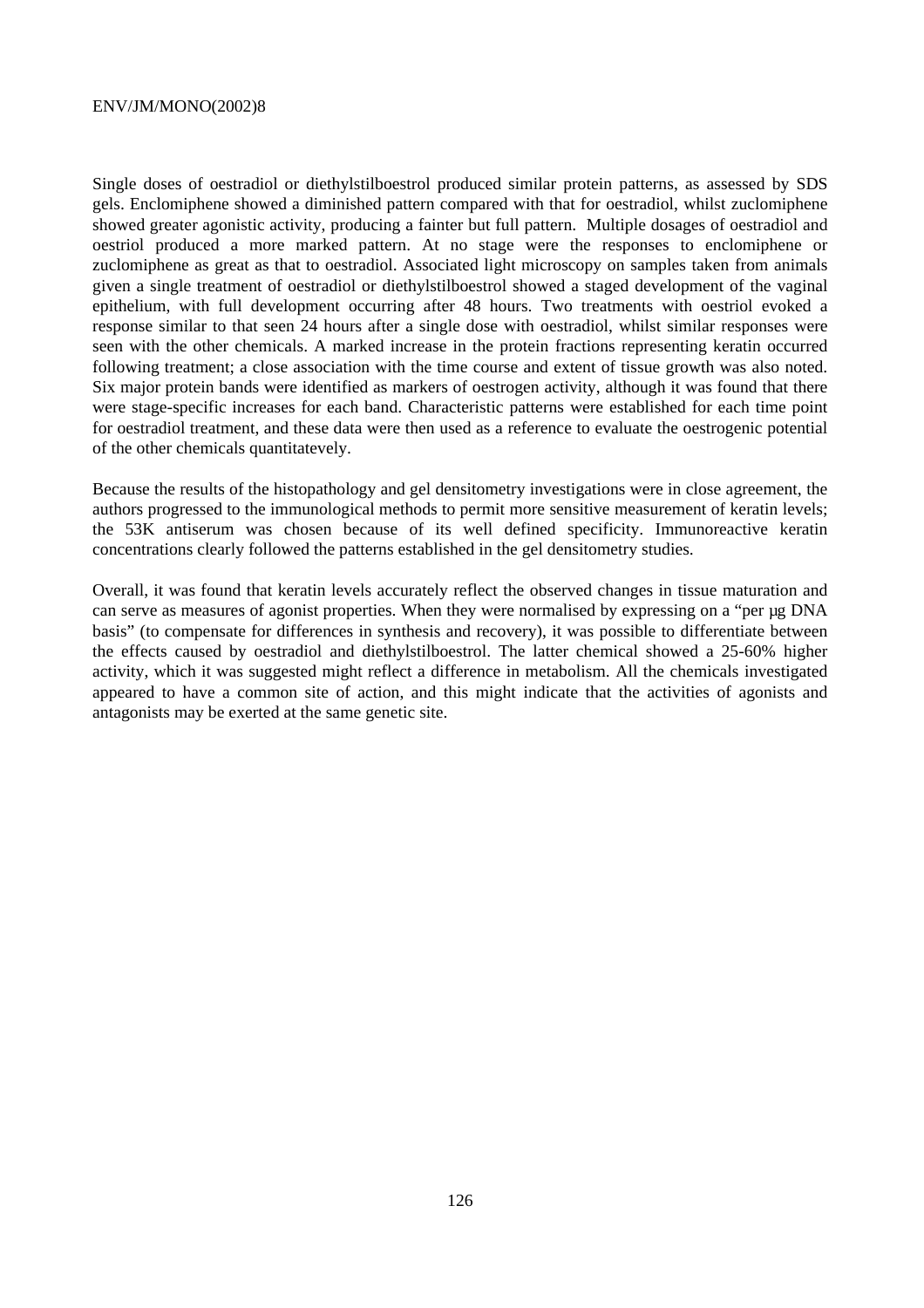## **ANDROGEN-RELATED**

#### **RAT PROSTATE MODELS**

There is a considerable body of literature available to document the involvement of sex hormones in the development and functioning of the rodent prostate. In Section Mouse Prostate Models, variations of a model using the mouse prostate to assess oestrogenic effects of chemicals are reviewed. A number of workers have developed methods designed to utilise the sensitivity of the rat prostate to androgenic stimulation or anti-androgenic agents. These are reviewed below.

#### *In vivo* **androgen receptor affinities**

As part of a series of experiments investigating the ability of progestins to antagonise the biological actions of androgens (*i.e.* to behave as anti-androgens), Botella *et al.* (1987) investigated changes in the cytosolic and nuclear androgen receptors following *in vivo* exposure of the rat prostate to chemicals. Chemicals investigated included mibolerone, medroxyprogesterone acetate, nomegestrol acetate, megestrol acetate, chlormadinone acetate and cyproterone acetate.

#### **Method**

The study was performed as five replicates. For each replicate, a group comprised two adult male rats. Animals were castrated exactly 24 hours before intraperitoneal injection with test material or vehicle alone. One hour after administration, the prostates were removed. The prostate tissue was centrifuged at 800 g for 10 minutes and the supernatant separated. This was further centrifuged at 105,000 g for one hour to yield a cytosol extract. In parallel, the 800 g pellet was washed and re-suspended. Following further centrifugation at 2000 g for 10 minutes, the supernatant was decanted to give the nuclear extract. Aliquots were then incubated, in triplicate, for 16 hours with  $[17\alpha$ -methyl- ${}^{3}H$ ]mibolerone and a 500 times higher concentration of triacinolone acetonide. A second set of triplicates was incubated with excess of nonradioactive competitor at a 1000 times higher concentration in order to determine non-specific binding. Both cytosolic and nuclear extracts were stripped of free steroids using dextran-coated charcoal. Total binding sites were then measured.

Student's t-test was used for statistical analysis.

## **Endpoints/data interpretation**

Total binding sites: measured and expressed as fmoles of [17α-methyl-3H]mibolerone specifically bound per prostate.

The natural androgen dihydrotestosterone, and the synthetic progestins medroxyprogesterone acetate and norethisterone, were able to produce maximal levels of androgen receptors in the nuclear extracts by one hour after treatment. Other steroids did not show this effect. When progestin was administered one hour before dihydrotestosterone, the effects of dihydrotestosterone were markedly reduced by nomegestrol acetate, cyproterone acetate and megestrol acetate.

### *Prostatic weight or DNA/RNA content*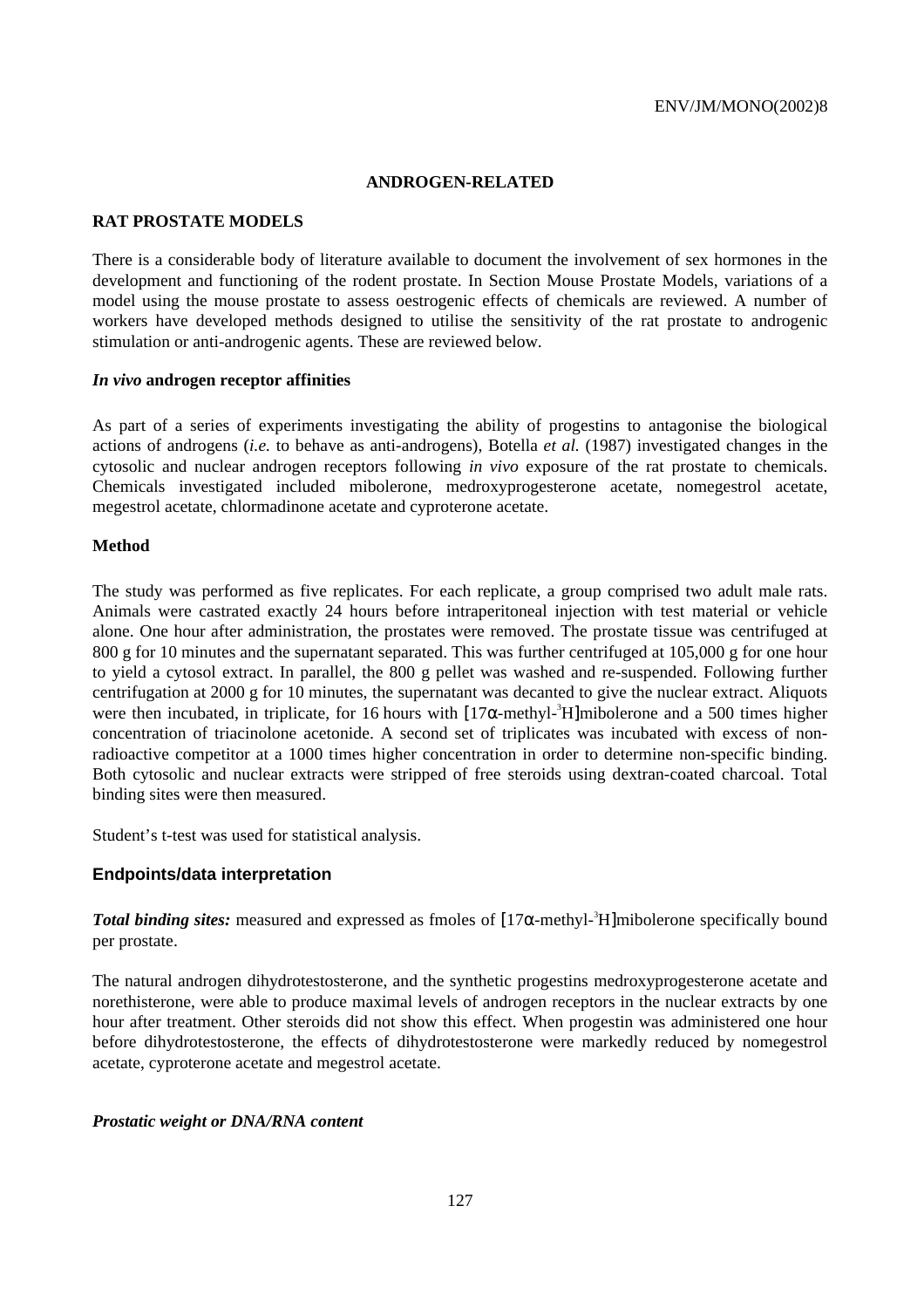Chen *et al.* (1988) studied the effects of a number of anti-androgenic chemicals on the weight and DNA content of the prostate of intact rats. Chemicals investigated included testosterone, cimetidine, progesterone, cannitracin and tolazoline. The intention was to establish a method that was both precise and reproducible.

## **Method**

Immature male albino Sprague-Dawley rats were randomly assigned to treatment groups of six to 20 animals, as follows:

| Group | <b>Treatment</b>                | Dosage (mg/kg/day) |
|-------|---------------------------------|--------------------|
|       | Vehicle (sesame oil)            | 0.2                |
|       | TP                              | 0.3                |
| 3     | $TP +$ cimetidine               | $0.3 + 20$         |
|       | $TP +$ progesterone             | $0.3 + 10$         |
|       | $TP + cannitracin$              | $0.3 + 10$         |
|       | $TP + tolazoline$               | $0.3 + 7.5$        |
|       | $TP +$ cimetidine + cannitracin | $0.3 + 20 + 10$    |

 $TP = testosterone$  propionate

Cannitracin was given by oral gavage. The other chemicals were administered by subcutaneous injection daily for seven days. Animals were killed 24 hours after the last administration, weighed, and the sex hormones removed and chilled. The ventral prostate and seminal vesicles were weighed and the ventral prostate either fixed in formalin for histological examination or retained for biochemical analysis, as appropriate.

Biochemical processing involved the mincing of tissue and preparation of a suspension. This was centrifuged at 1000 g for 10 minutes. RNA was removed from the pellet thus formed by alkaline hydrolysis. After re-precipitation, DNA in the pellet was acid hydrolysed. The DNA suspension was then centrifuged and the supernatant analysed for DNA using the reformed diphenlamine method with nucleoprotamine DNA as a reference material. RNA content was also assessed using the orcinol reaction with yeast RNA as standard.

#### **Subsequent development**

**Phillips** *et al.* (1990) investigated the androgenic activity of an oral contraceptive, norethindrone, using a castrated rat model. In this study, immature rats were castrated and given the test material by daily oral gavage for seven days; other animals similarly received the test material and a daily subcutaneous injection of testosterone propionate. On the eighth day of study, animals were humanely killed and the ventral prostate weight recorded.

**Kuhnz and Beier (1994)** investigated the potential androgenic activity of norgestimate and levonorgestrel using a similar castrated rat model. Castrated animals were assigned to 13 groups, six rats per group, and were treated with vehicle alone, either test material or testosterone propionate (positive control), for a 13 day treatment period. Animals were weighed on days 1 and 13 of treatment and then humanely killed on the day after the last dose. Seminal vesicles and prostate weights were recorded. Data were analysed by Dunnett's t-test.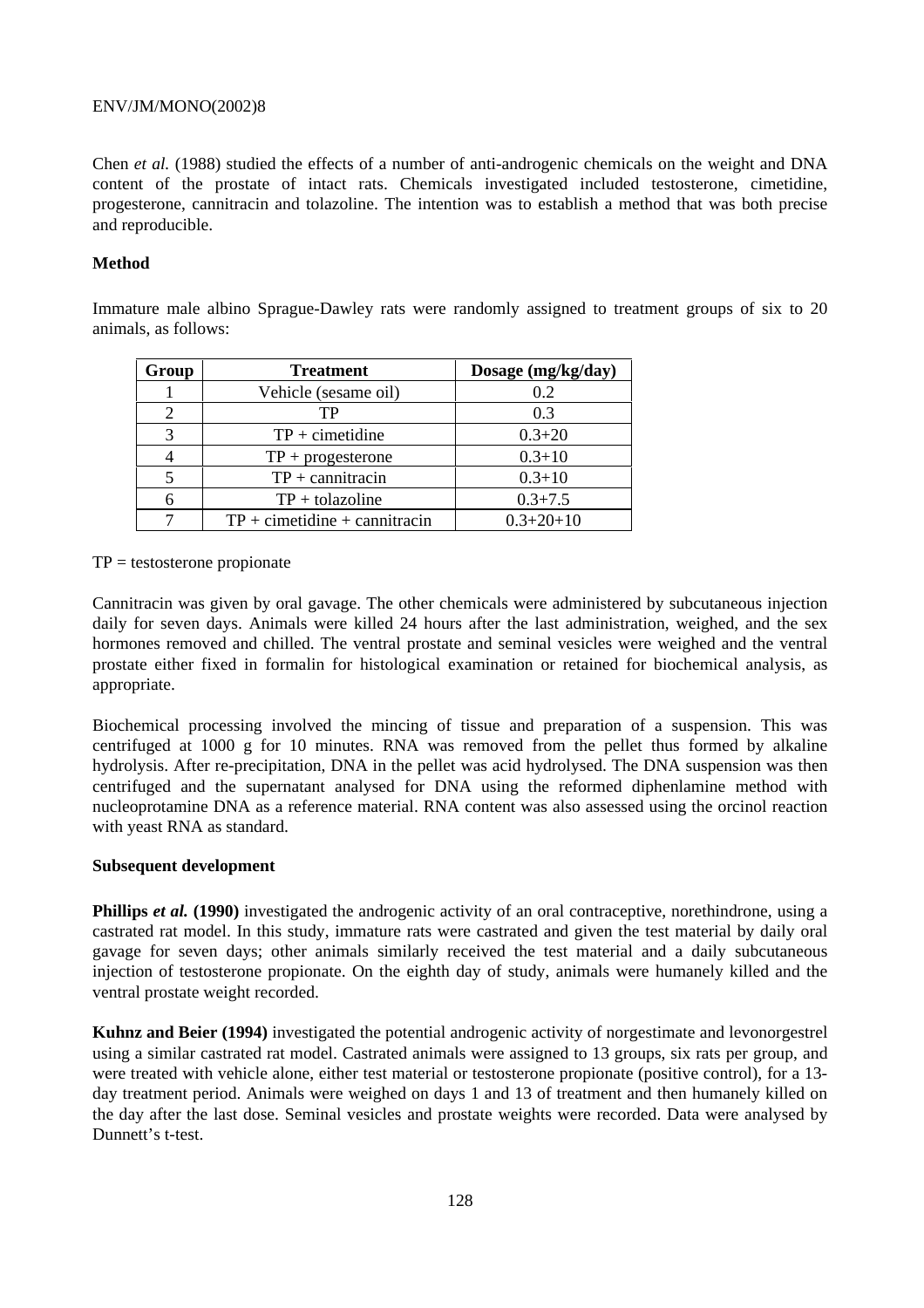### **Endpoints/data interpretation**

- **Prostate and seminal vesicle weight**: expressed as bodyweight-relative organ weight.
- **DNA and RNA content:** measured by biochemical methods (see above) and expressed as total µg/100 g bodyweight (Chen *et al.*, only).

Chen *et al.* found that testosterone treatment markedly increased the weight of the ventral prostate and seminal vesicles. Animals receiving cimetidine, progesterone, cannitracin or tolazoline showed a marked reduction in organ weight when compared with those receiving testosterone alone, although values were still above those of the untreated controls. Prostatic RNA and DNA showed a significant decrease for rats receiving cimetidine compared to the testosterone-treated animals, whilst a less marked effect was seen for those given cannitracin. RNA content was reduced for the progesterone-treated group. The authors commented that anti-androgens generally elicited their effect by direct competition with androgens at the target organs and can directly inhibit the effect of exogenous testosterone in inducing growth of accessory sex organs. The authors believed this study also demonstrated that RNA and DNA contents could be used as precise and reliable markers.

In the study by Phillips *et al.* norethindrone was considered not to have any anti-androgenic activity on the basis of the lack of effect on prostatic weight. In contrast, Kuhnz and Beier established the androgenic activities of norgestimate and levonorgestrel, with clear evidence of a dosage-related increase in relativeorgan weights being recorded for each chemical; norgestimate was, however, noted as possessing the greater activity.

## **Marker enzymes**

Fjösne *et al.* (1992) developed a short-duration *in vivo* model to study the inducibility of ornithine decarboxylase (ODC) and S-adenosyl-methionine decarboxylase (AMDC) activities in the prostate and seminal vesicles. The model compared activities of androgen-stimulated castrates with those of untreated castrated animals and normal controls.

## **Method**

Mature Wistar rats were castrated or sham-operated trans-scrotally. After a 10-day recovery period, animals were assigned to groups which received a single subcutaneous injection of either testosterone, at one of a series of dosages, or vehicle alone. After 24 hours, animals were exsanguinated under anaesthesia and the lobes of the prostate and the seminal vesicle removed. The tissues were homogenised in ice-cold buffer and ultracentrifuged. The supernatant was then incubated with either S-adenosyl-L- $(cardoxyl<sup>-14</sup>C)$ methionine or  $(1^{-14}C)$  ornithine hydrochloride. The  ${}^{14}CO_2$  evolved was trapped with potassium hydroxide and measured by scintillation counter. Assays were run in triplicate.

Data were analysed by Student's t-test.

## **Endpoints/data interpretation**

• **Enzyme activity**: measured on the basis of radiolabelled carbon dioxide production, expressed as nanomoles  ${}^{14}CO$ , per hour per milligram of protein.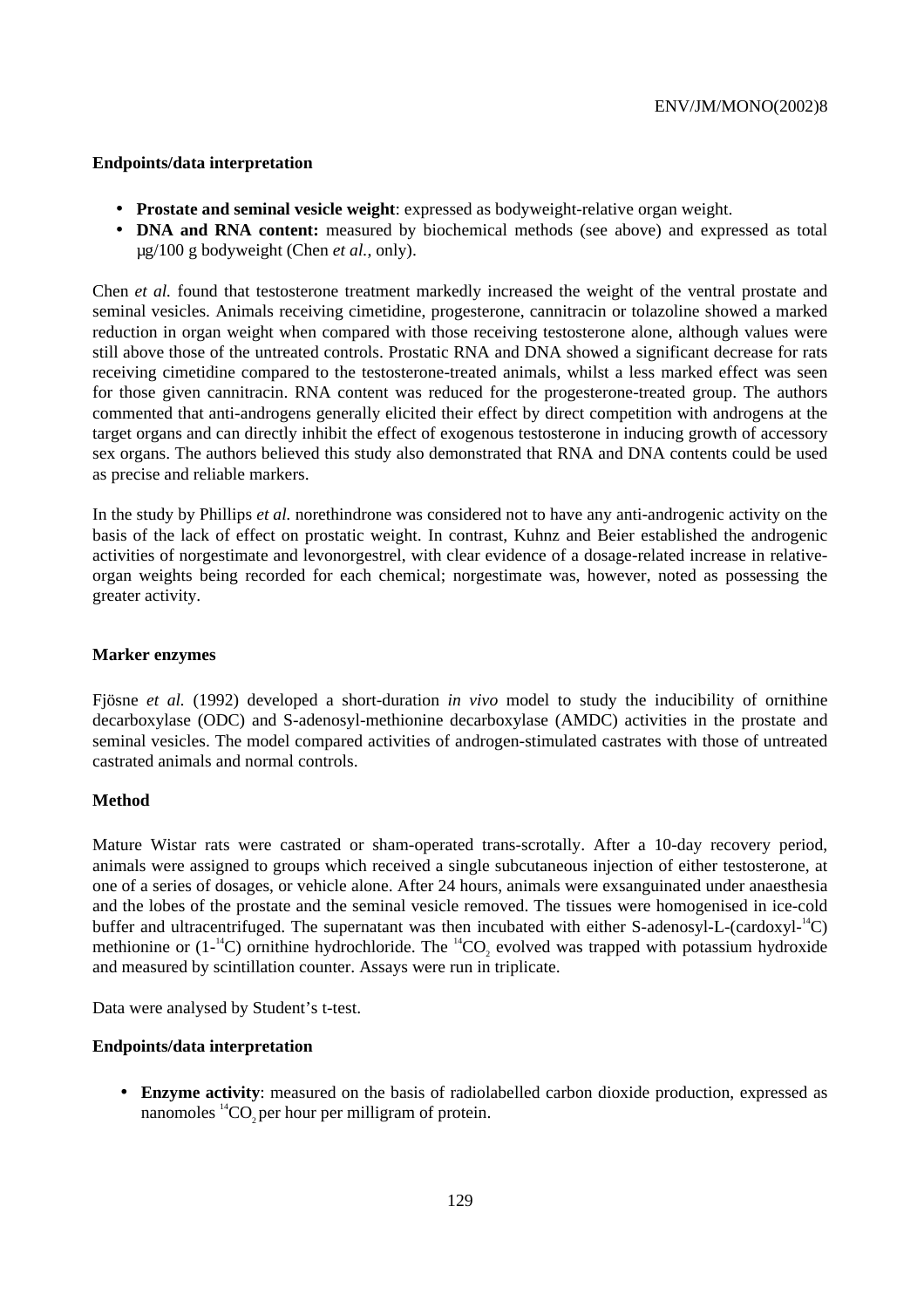ODC activity in the intact rat was highest in the ventral prostate and lower in the dorsal prostate, coagulating gland and seminal vesicles; levels were hardly detectable in the lateral prostate. Following castration, enzyme levels were markedly lower in these tissues. Treatment of castrated animals with testosterone caused activity to increase, with 300 µg testosterone/100 g bodyweight giving half-maximal levels and 600 µg testosterone/100 g bodyweight giving a maximal response. For AMDC, activities were greatest in the ventral and dorsal prostate of intact males. Although castration resulted in a lowering of levels, they remained detectable. Administration of testosterone to castrated animals increased AMDC activity in all tissues, although the response to increasing doses was complex and varied between tissues.

The dose-response curve for ODC was steep and almost linear between 50 and 600 µg testosterone/100 g bodyweight, which suggested that it might be a suitable marker for bioassay of chemicals for antiandrogenic activity.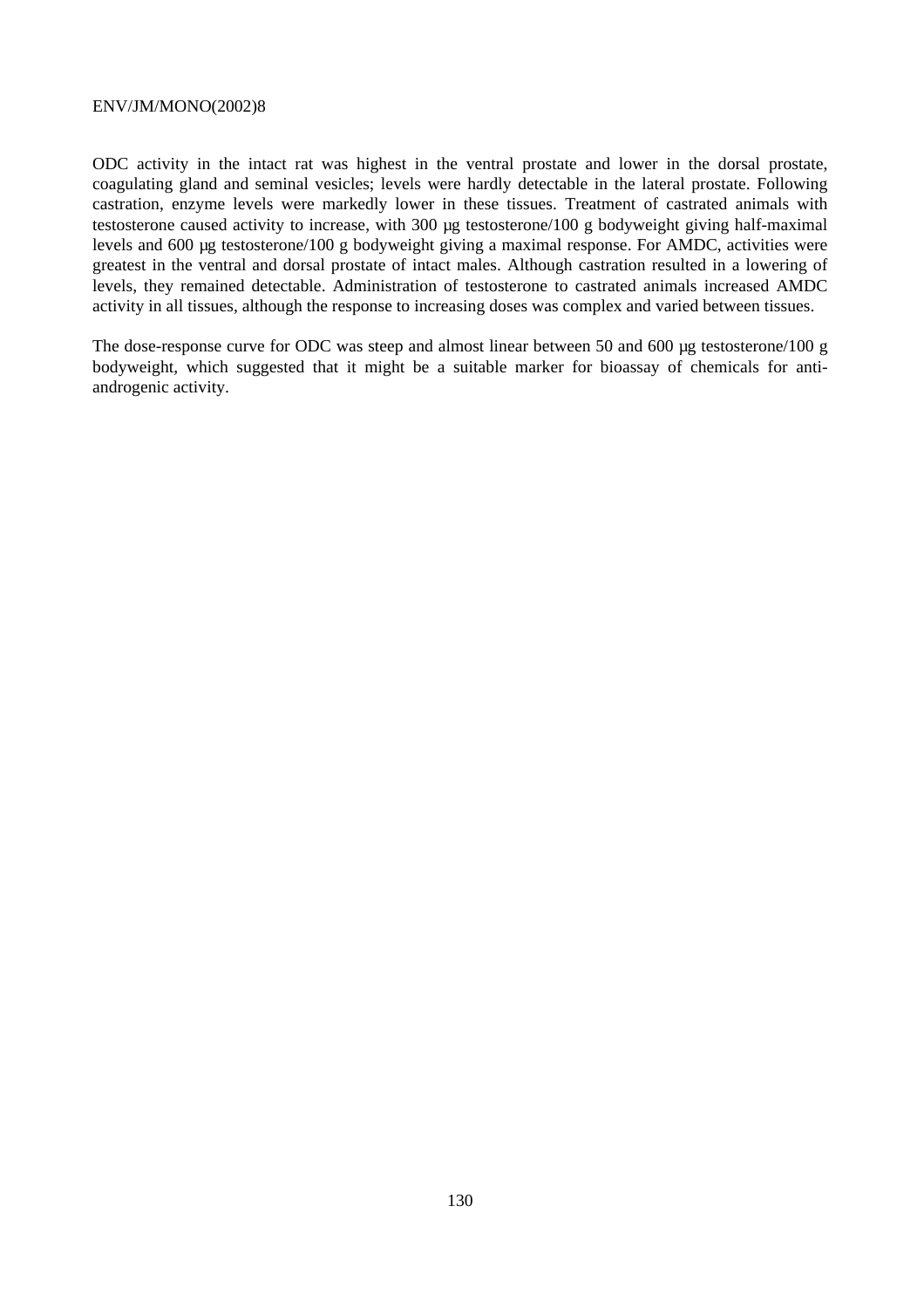# **IN VITRO SYSTEMS RELEVANT TO ASSESSMENT OF POTENTIAL TOXICITY TO HUMANS – OESTROGEN RELATED**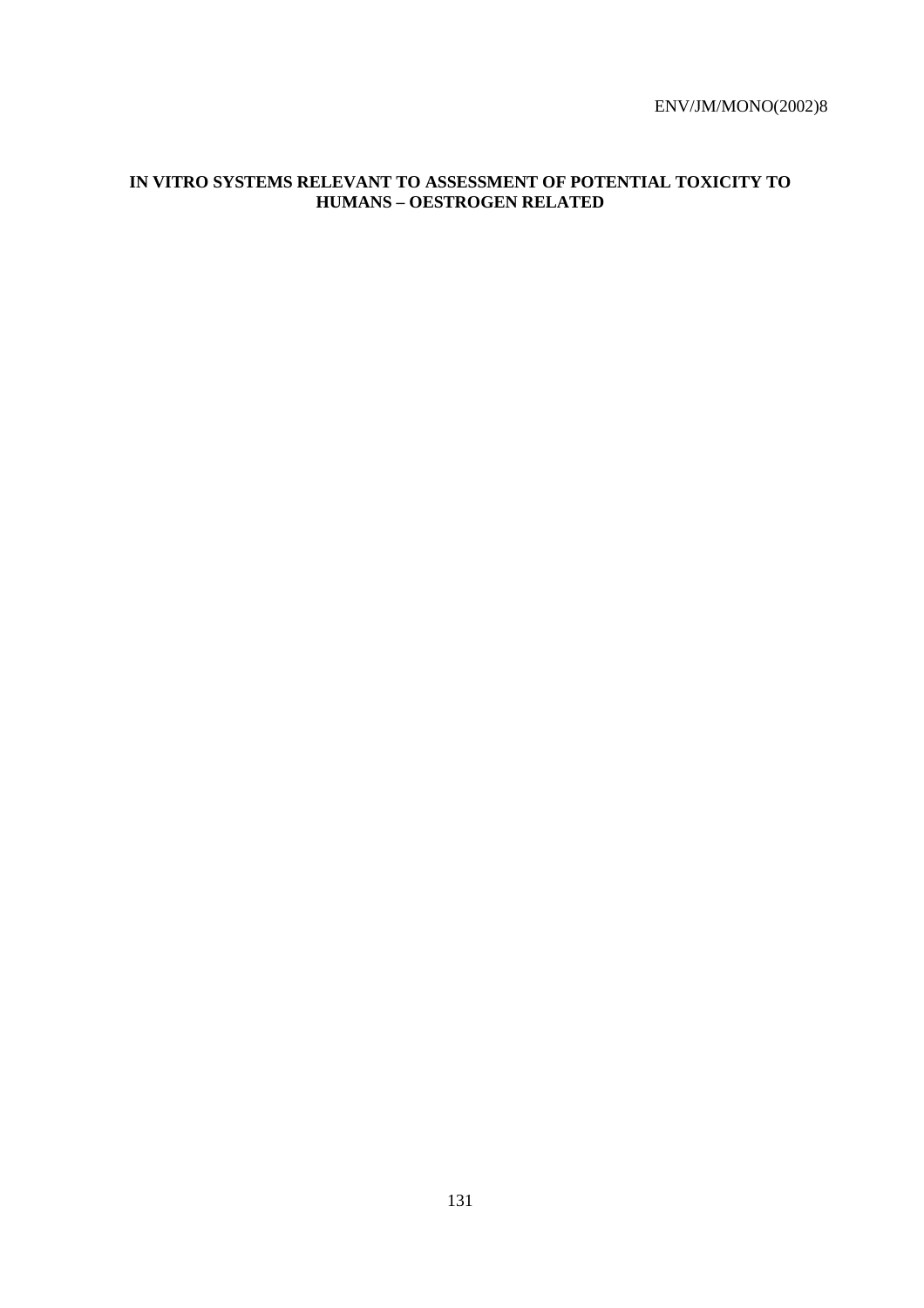### **MCF-7 CELL LINE SYSTEMS**

MCF-7 cells can be used to assess oestrogenic activity through the ability to stimulate oestrogen receptordependent transcription and the promotion of growth of oestrogen-dependent cells in culture. Brooks *et al.* (1973) were the first to demonstrate a 17β-oestradiol binding protein, the oestrogen receptor, in a stable human cell line (MCF-7), derived by pleural effusion from a breast cancer patient. Soto and Sonnenschein (1985) used the C7MCF7-173 clone to examine the effects of 17β-oestradiol and human serum on cell proliferation in this system, whilst Welshons *et al.* (1987) evaluated the oestrogenic and anti-oestrogenic activity of the two phenolic lignans enterolactone and enterodiol, and also equol, in four assays in tissue culture including MCF-7 cells.

Subsequently, Pons *et al.* (1990) described a model to detect oestrogenic and anti-oestrogenic activity by bioluminescence in which MCF-7 cells were stably transfected with a reporter gene which allows expression of the firefly luciferase enzyme under control of the oestrogen regulatory element of the *Xenopus vitellogenin* A2 gene.

Watanabe *et al.* (1990) examined the sensitivity of MCF-7 cells and other cell lines to 17β-oestradiol, tamoxifen and torimefine in a so-called miniaturised, improved nucleic acid precursor incorporation (MINI) assay.

Welshons *et al.* (1990) reported on the use of the oestrogen-responsive proliferation of MCF-7 cells as a bioassay for detection of dietary oestrogens. Oestrogenic activity of methanolic extracts of livestock feedstuffs was assessed in the assay. The assay was calibrated against a number of oestrogens and phytoestrogens, including oestradiol, diethylstilboestrol, zearalenone, formononetin, genistein, daidzein, biochanin-A and coumestrol. Mayr *et al.* (1992) used the oestrogen-dependent induction of an exoprotein in MCF-7 cells to assess the oestrogenic activity of zearalenone, phytoestrogens (including coumestrol, genistein, daidzein, biochanin-A and formononetin) and extracts of cereals.

In a series of papers, Soto *et al.* have promoted the use of this cell line as a screening tool. Soto *et al.* (1991) identified nonylphenol as an oestrogenic chemical released from plastic centrifuge tubes which induced cell proliferation and progesterone receptor in MCF-7 cells. This was followed in 1992 by a paper by Soto *et al.* which described an MCF-7 cell culture bioassay to assess the oestrogenicity of xenobiotics (the so-called E-Screen). Chemicals tested in this system included Arochlor 1221, chlordane, chlordecone, heptachlor, mirex, *o,p'*-DDT, a number of alkylphenols (including nonylphenol), and coumestrol and zearalenone. Soto *et al.* (1995) reported further on the development of the E-screen. Compounds reported to be positive in this system included some alkylphenols, phthalates, PCB congeners, hydroxylated PCBs, and the insecticides dieldrin, endosulfan and toxaphene.

Miksicek (1993) tested the oestrogenic activity of a number of plant flavonoids (including flavone, apigenin, naringenin, zearalenone, genistein, chalcone and 4, 4'-dihydroxychalcone) using MCF-7 cell proliferation as an endpoint. Jaing *et al.* (1993) used MCF-7 cells to assess the effects on proliferation of the anti-oestrogens keoxifene and RU 39411 with reference to that of oestradiol. Berthois *et al.* (1994) compared the immunoreactivity of MCF-7 cell oestrogen receptors, when bound to a number of antioestrogens or oestrogens to investigate possible mechanisms, to explain the dual agonist/antagonist behaviour of anti-oestrogens. Harper *et al.* (1994) investigated the effects of oestradiol and aryl hydrocarbon receptor agonists, including dioxin and other related compounds, on progesterone receptor (PR) binding, nuclear PR formation, and PR mRNA levels in MCF-7 cells.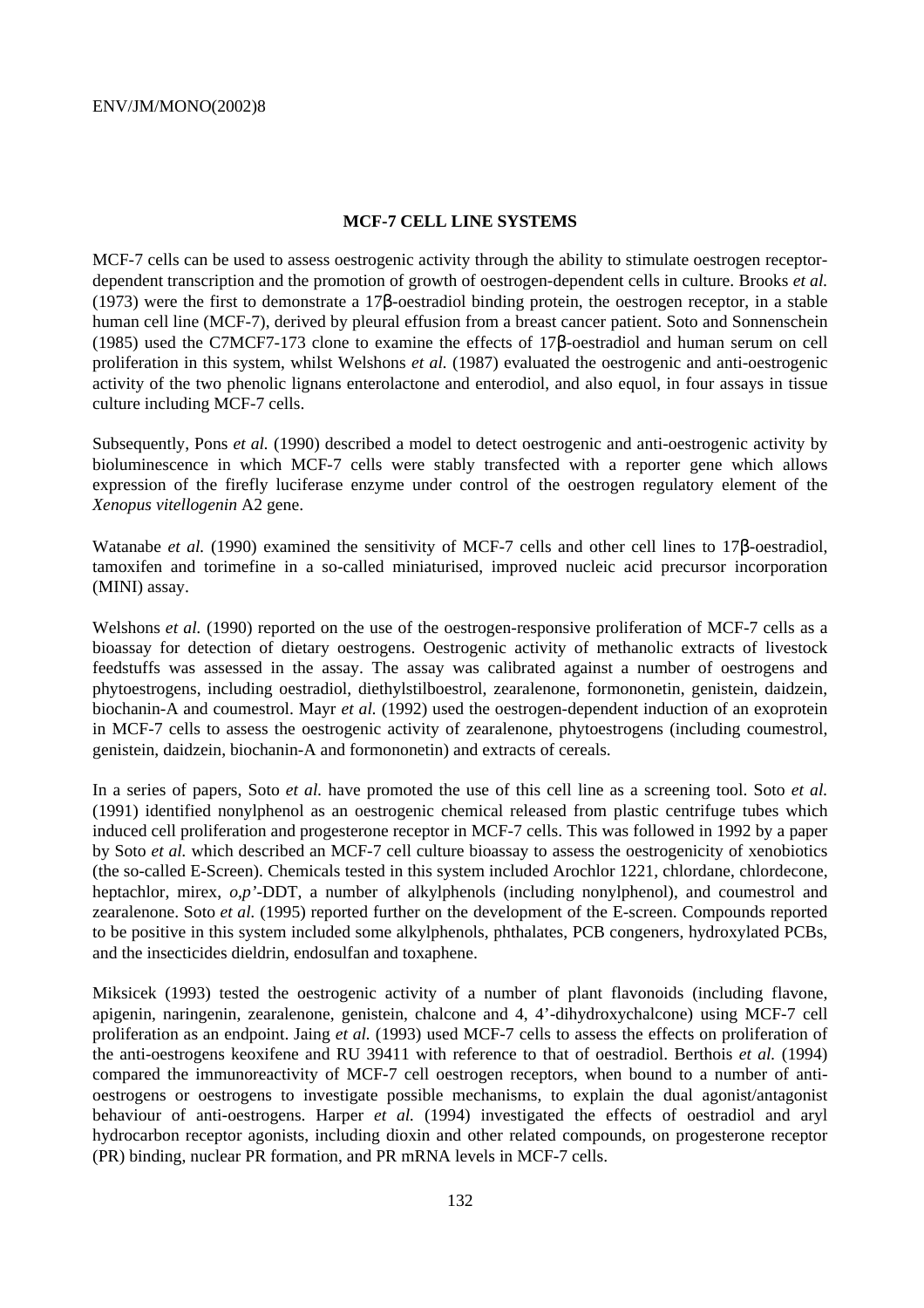In an abstract, von Angerer et al. (1994) described the use of MCF-7 cells transiently transfected with a reporter plasmid containing the luciferase gene under the control of an oestrogen response element for evaluating the oestrogenic activity of various compounds. A further paper by the same authors used these transiently transfected MCF-7 cells to test the effects of an oestrogenic drug (Meyer *et al.*, 1994). In a 1995 paper, Desauliniers *et al.* compared various proliferation indices of MCF-7 cells (including the MTT assay, [<sup>3</sup>H]thymidine incorporation, DNA assay and counting cell nuclei) and tested the effects of different culture conditions on cell proliferation.

vom Saal *et al.* (1995**)** investigated the ability of *o,p'*-DDT and methoxychlor to compete with oestradiol for binding to oestrogen receptors in MCF-7 cells in both serum-free medium and 100% serum. Zacharewski *et al.* (1995) described the use of two different assays involving MCF-7 cells to detect oestrogenic activity in pulp and paper mill black liquor and effluent. In one assay, MCF-7 cells were transiently transfected with a recombinant oestrogen receptor and a luciferase reporter gene; in the other assay, MCF-7 cells, were transiently transfected with the pS2Luc reporter gene to investigate the ability of the effluents to suppress oestrogen-induced luciferase activity through induction of pS2, an oestradiolinducible protein secreted by MCF-7 cells.

Connor *et al.* (1996) reported on the assessment of the herbicides atrazine and simazine for oestrogenic activity in MCF-7 cells, using induction of cell proliferation and formation of nuclear progesterone receptor-DNA complexes as endpoints. Additional experiments were carried out using MCF-7 cells transiently transfected with a Gal4-human oestrogen receptor chimera and a chimeric receptor-regulated luciferase reporter gene to assess the ability of these chemicals to induce luciferase activity. Mellanen *et al.* (1996) tested several wood-derived compounds, including β-sitosterol and abietic acid, for their effect on MCF-7 cell proliferation.

#### **Method**

**Brooks** *et al.* **(1973):** A primary culture of human breast carcinoma cells was obtained by pleural effusion from a female patient with metastatic disease. A stable epithelioid cell line, MCF-7, was derived from free-floating passages of these cells. The MCF-7 cells were maintained in minimal essential medium (MEM) supplemented with non-essential amino acids, insulin, antibiotics and calf serum. Following growth of the cells to confluence, a microsome-free supernatant was prepared. A saturation curve for 17βoestradiol was generated by incubating aliquots of supernatant with different concentrations of [3H]17βoestradiol, passing down a Sephadex G-25 column, and assessing radioactivity by liquid scintillation. The density gradient pattern of cytoplasmic 17β-oestradiol binding protein was assessed by sucrose gradient sedimentation. Inhibition of [<sup>3</sup>H]17β-oestradiol binding to the receptor was investigated by assessing radioactivity of aliquots incubated with unlabelled oestradiol followed by addition of varying concentrations of [<sup>3</sup>H]17β-oestradiol. Migration of cytoplasmic [<sup>3</sup>H]17β-oestradiol receptor complex into the nucleus was assessed in an experiment in which two aliquots of cells were incubated at either 0ºC or 37°C with  $[$ <sup>3</sup>H]17β-oestradiol followed by a further incubation with unlabelled oestradiol and measuring of radioactivity in the cytoplasmic and nuclear fractions.

**Soto and Sonnenschein (1985):** Cell proliferation was assessed in cultures of C7MCF7-173 cells by harvesting cells in the exponential growth phase and counting them using a Coulter counter. Results were expressed as the mean generation time (time in which an exponentially growing culture doubles in size) in hours, or as proliferation rates when many variables were compared in one experiment. The effect of 17βoestradiol on C7MCF7-173 cell proliferation was tested in serum-free medium. To test the effect of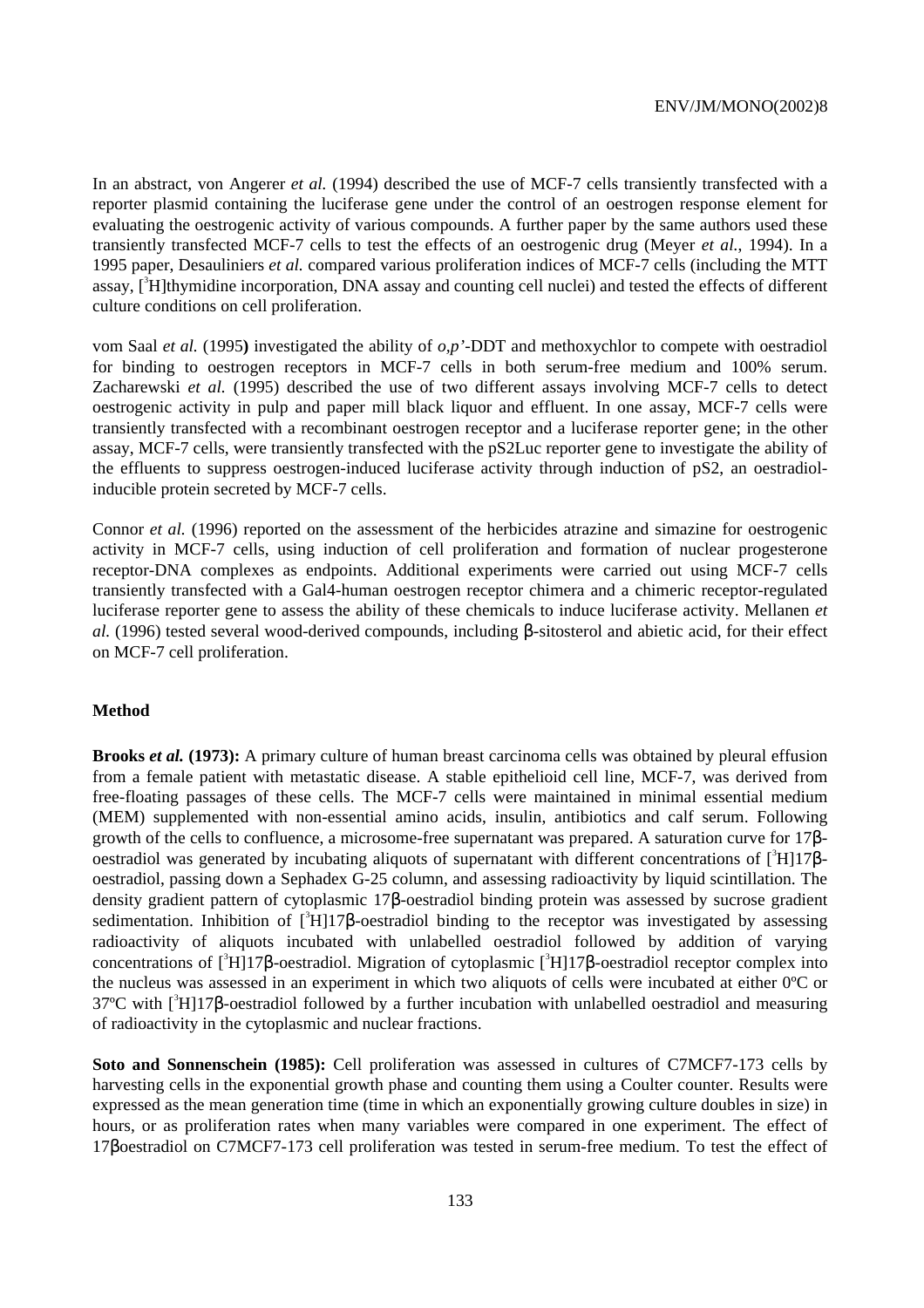serum on the growth of these cells, heat-inactivated serum (stripped using dextran-coated charcoal) from healthy cycling women at days 0-14 of their menstrual cycle, adult men, and post-menopausal women was used. The binding profile of oestrogen receptors ("estrophilins") was determined using a sedimentation method.

**Welshons** *et al.* **(1987):** MCF-7 cells were maintained in MEM with calf serum and transferred to phenol red-free medium five to seven days before the experiments. Cultures were treated for three to four days following a period of one to three days for cell attachment with daily medium changes. Effects were measured on cell growth (measured as DNA content using a fluorometric method with Hoechst dye 33258) and on levels of progesterone receptors. The latter involved incubation of cells with [3H]R5020 or unlabelled R5020 (to measure non-specific binding) followed by measurement of radioactivity and/or DNA.

**Pons** *et al.* (1990): The authors described the transfection of MCF-7 cells with a pVit-tk-Luc plasmid containing the *Xenopus vitellogenin* A2 gene (which contains an oestrogen-responsive element) inserted in front of the herpes simplex virus promoter for thymidine kinase, which controls the firefly luciferase structural gene. Transfection was carried out using the calcium phosphate precipitation technique. The plasmid pVit-tk-Luc and another plasmid, pAG-60 (containing the bacterial aminoglycoside phosphotransferase gene under control of the thymidine kinase promoter, expression of which confers resistance to the antibiotic geneticin), were co-precipitated with calcium chloride and added to MCF-7 cells in culture for 18-24 hours. Cells were then replated into multi-well dishes and cultured in the presence of geneticin. Resistant clones were selected such that they retained their expression of a specific luciferase activity in the presence of oestradiol, which was abolished with 100-fold excess 4 hydroxytamoxifen. Using a single-photon detecting camera, luciferase activity was detected in individual whole cells, allowing the selection of the more luminescent sub-clones.

For the experiments, cells were maintained in medium containing 1% fetal calf serum (stripped using dextran-coated charcoal) and allowed to attach for 24 hours. Following this, the medium was replaced with fresh medium containing various concentrations of oestradiol in the presence or absence of different concentrations of 4-hydroxytamoxifen and cells were incubated for 24 and 48 hours before assessment of luciferase activity either in whole cells or in cell-free conditions.

Whole cell luciferase activity was assessed by adding luciferin to the culture medium following treatment, and immediately introducing the dishes into a dark room for measurement of luminescence by the singlephoton camera. Cell-free luciferase activity was determined by harvesting cells into tubes containing luminescence buffer, sonicating the tubes, placing them in a luminometer, and automatically injecting each tube with luciferin.

**Watanabe** *et al.* (1990): The concentrations of oestrogen and progesterone receptors in the cytosol of MCF-7 cells were determined using enzyme immumoassay kits. The miniaturised, improved nucleic acid precursor incorporation assay (MINI assay) was performed as follows: a 0.6% agarose layer was prepared in each well of 24-well plates and allowed to harden, after which a 0.4% agarose solution containing the MCF-7 cells was overlayered and itself allowed to harden. Culture medium (phenol red-free MEM with 10% calf serum stripped using dextran-coated charcoal) containing the test substance was added to the top of these layers and plates were incubated for four days, followed by addition of tritiated thymidine and a further 24-hour incubation. Cell pellets were prepared by centrifugation and, following sedimentation in serum albumin, the radioactivity in the resulting solution was counted using liquid scintillation.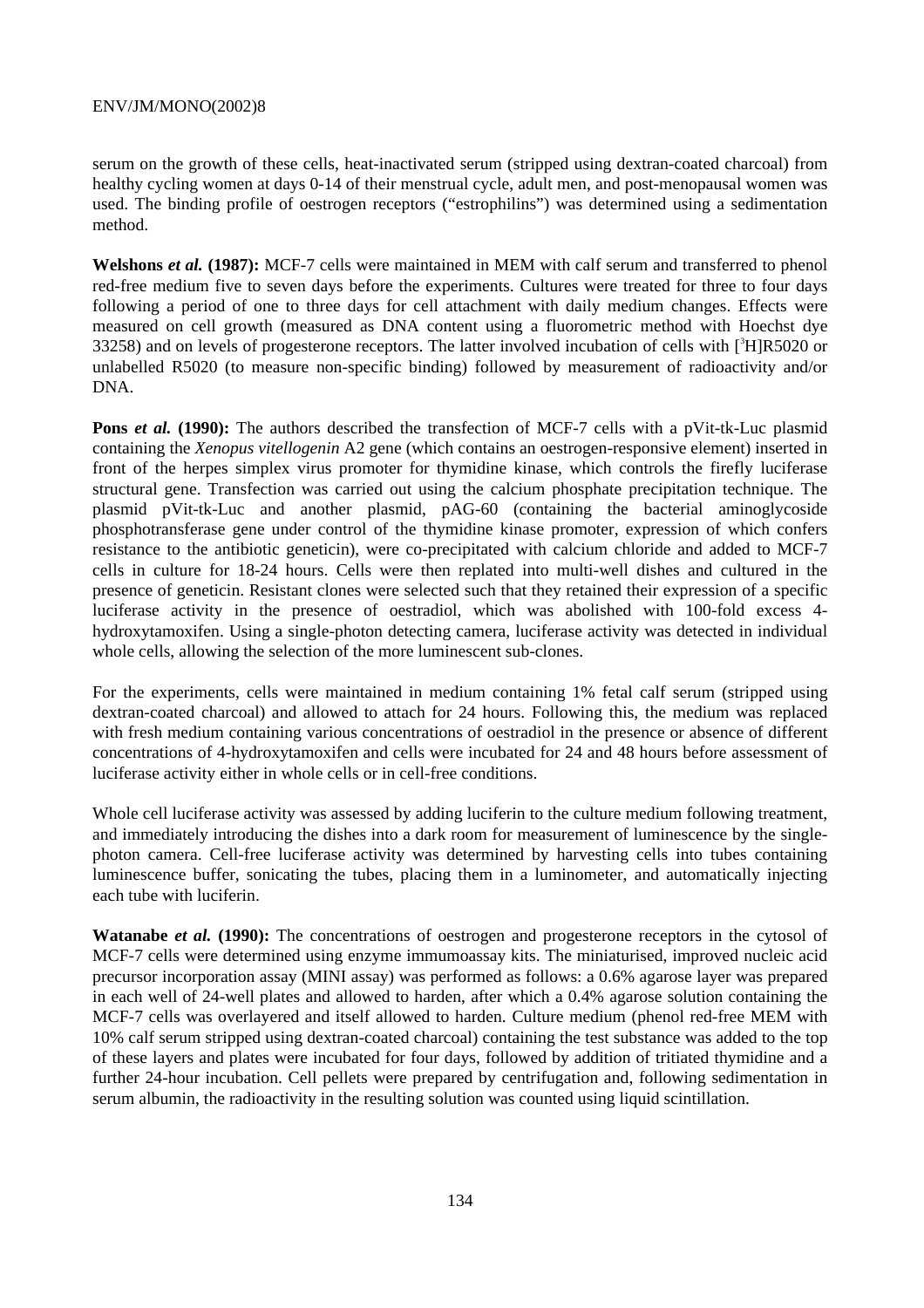**Welshons** *et al.* **(1990):** MCF-7 cell proliferation, measured as DNA content (see Welshons *et al.,* 1987) was used to assess the effect of known oestrogens (oestradiol, diethylstilboestrol and zearalenone), phytoestrogens (formononetin, genistein, daidzein, biochanin A and coumestrol) and methanol extracts of animal feeds. The oestrogenic activity of feed extracts was confirmed by competitive inhibition with the anti-oestrogens tamoxifen or LY156758 (keoxifene) and analysis for oestrogens, using tandem mass spectrometry with known oestrogen standards.

**Soto** *et al.* (1991): Human serum (stripped using dextran-coated charcoal) stored in new polystyrene tubes was found to no longer inhibit MCF-7 cell proliferation, as determined by counting cells using a Coulter counter (see Soto and Sonnenschein, 1985). Extracts of these and a different brand of tubes were tested in MCF-7 cells for their effects on proliferation and progesterone receptor induction. Cells were exposed to test substances for six days and progesterone receptors were determined by freezing cells, incubating with monothioglycerol, and using an Abbott progesterone receptor enzyme immunoassay.

**Mayr** *et al.* **(1992):** Zearalenone and a number of phytoestrogens dissolved in ethanol were tested for oestrogenic activity in MCF-7 cells, together with acetonitrile/water extracts of cereals (wheat, barley and oats). Cells were exposed for three days, cell proteins were labelled with [<sup>35</sup>S]methionine, separated by SDS-polyacrylamide gel electrophoresis, and visualised by autoradiography.  $ED_{50}$  values (the concentration required to produce a half-maximal response) for the test compounds were estimated by using serial dilutions and comparing the intensity of the 52-kDa band, corresponding to the oestrogenspecific exoprotein, with that induced by 17β-oestradiol. The specificity of exoprotein induction was investigated by treating cells with progesterone, testosterone, tamoxifen (partial anti-oestrogen) and 1- (aminoalkyl)-5-hydroxy-2-(4-hydroxyphenyl)indol (pure anti-oestrogen).

**Soto** *et al.* (1992): Heat-inactivated human serum (stripped using dextran-coated charcoal) was added to MCF-7 cells in culture, together with a range of concentrations of test compounds. Cells were lysed on day 6, and proliferation was assessed by counting nuclei using a Coulter counter.

**Miksicek (1993):** MCF-7 cells were grown in medium containing charcoal-stripped calf serum and various supplements for up to 12 days, with medium changes every two days. Following this, the cells were dispersed and the number of viable cells was counted using a haemocytometer.

**Jaing** *et al.* (1993): Following two days of incubation in oestrogen-free medium, MCF-7 cells were cultured with medium containing test compounds for a period of five days. Cells were then removed and lysed. A fluorescence method using Hoechst dye 33258 was used to determine the level of total DNA as a measure of cell growth.

**Berthois** *et al.* **(1994):** MCF-7 cells maintained in medium containing calf serum (stripped using dextrancoated charcoal) were seeded into flasks in phenol red-free medium, followed after two days by addition of test chemicals ([<sup>3</sup>H]oestradiol, tamoxifen, trans-hydroxytamoxifen and Z-4-hydroxy[N-methyl-<sup>3</sup>H]tamoxifen). Media were replaced every two days, and cells were harvested and counted when still in a logarithmic growth phase (number of days not specified). In a separate series of experiments, cytosolic and nuclear oestrogen receptors were prepared using a number of homogenisation and centrifugation steps and levels of receptors were measured using a standard Abbott oestrogen receptor EIA. A modified procedure also allowed the measurement of both occupied and unoccupied receptors.

**Harper** *et al.* (1994): MCF-7 cells were exposed to test chemicals in culture for 72 hours, with medium changes every 48 hours. Following several centrifugation and washing steps, cells were homogenised and cytosolic extracts were prepared. Extracts were assayed for progesterone receptors (PR) using a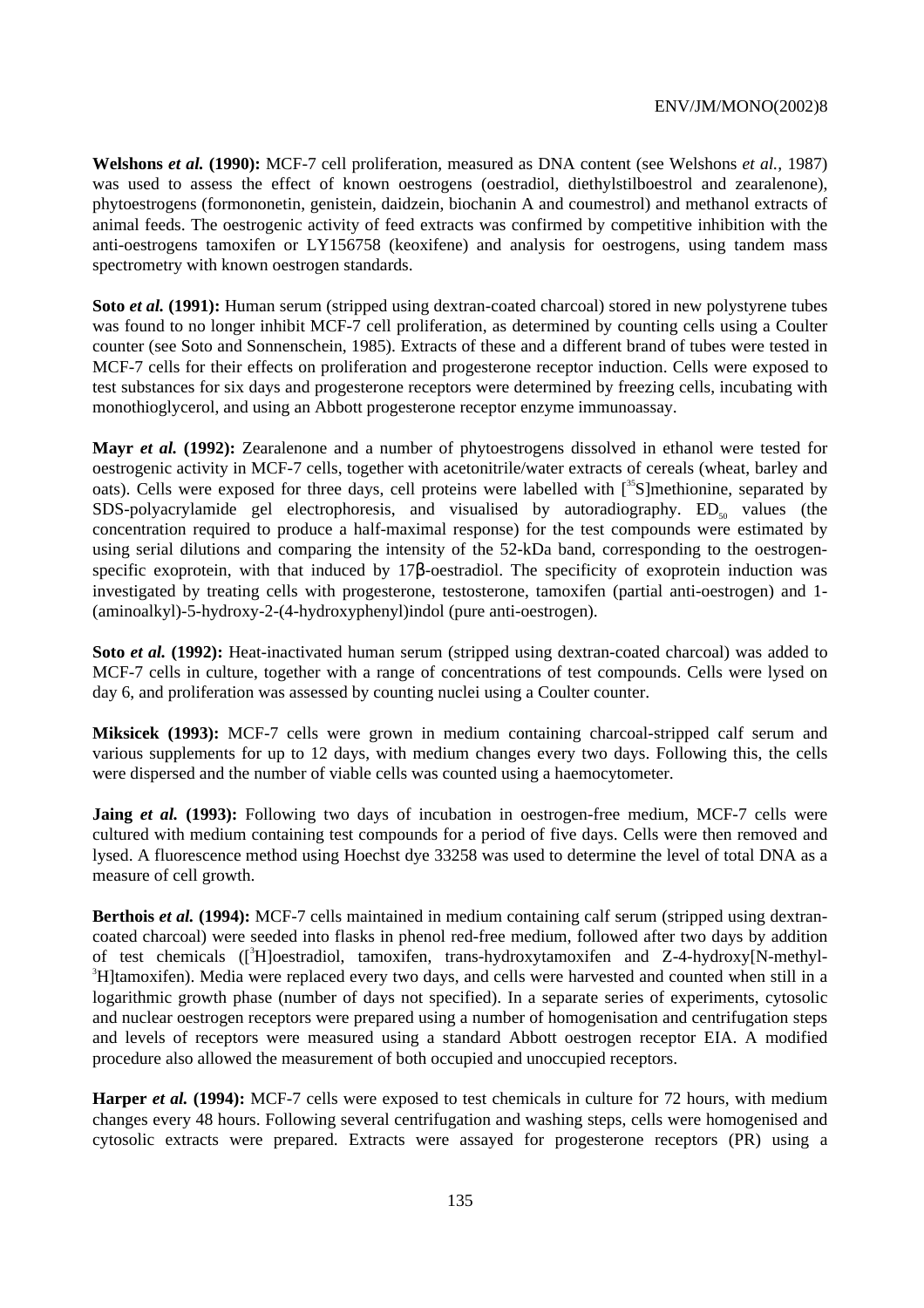hydroxylapatite method involving incubation with [<sup>3</sup>H]promegestone followed by liquid scintillation counting. Cytosolic PR levels were quantitated by measuring the amount of radioactivity per mg of protein. Levels of immunoreactive PR in cytosol were measured using an Abbott PR EIA. Levels of nuclear PR binding of oestradiol in the presence and absence of dioxin were determined following threeday treatments by velocity sedimentation analysis using a 5-25% sucrose density gradient. Levels of PR mRNA were determined following a three-day treatment with oestradiol, dioxin or the combination by Northern blot analysis. Total RNA was extracted by the guanidinium thiocyanate/acid phenol method, followed by affinity purification of  $Poly(A^+)RNA$ . This was separated on an agarose gel, transferred to a nylon membrane, and bound by UV crosslinking. Following a pre-hybridisation step, the membrane was hybridised with  $[^{32}P]$ CTP-labelled cDNA probes for the human PR for 24 hours, stripped, reprobed, visualised by autoradiography, and quantitated by scanning on a blot analyser.

**von Angerer** *et al.* **(1994) and Meyer** *et al.* **(1994):** The authors described the transient transfection of MCF-7 cells with a reporter plasmid (pERE luc) containing the luciferase gene under the control of an oestrogen response element and derived from pGEM/luc and EREwtc. MCF-7 cells were transfected using the calcium phosphate/DNA co-precipitation method and transfection efficiency was determined by cotransfection of the reference vector pCH110 and analysis of β-galactosidase activity. Cells were treated with test compounds approximately five hours after transfection for a period of one hour, followed by a further three and a half hour incubation in fresh medium and subsequent assay of luciferase activity. In this system, luciferase activity was stimulated by oestrogens whereas anti-oestrogens abolished the oestrogen-induced activity.

**Desauliniers** *et al.* **(1995):** A number of endpoints to assess MCF-7 cell proliferation were compared, including the MTT assay, [<sup>3</sup>H]thymidine incorporation, DNA assay and counting of cell nuclei (no further details given). The effect of various culture conditions on cell proliferation were also examined (including concentrations of human sera and preconditioning treatment).

**Soto** *et al.* (1995): For cell proliferation experiments, following a 24 hour period for cell attachment, MCF-7 cells were grown in 5% human serum (stripped using dextran-coated charcoal) containing test compounds for a period of five days and the nuclei were then counted in a Coulter counter. Oestrogen and progesterone receptors were assayed in cells in another series of experiments, following a three-day treatment period by incubation in an extraction buffer, centrifugation, and measurement using Abbott oestrogen and progesterone EIA kits. Another marker of oestrogen action, induction of the protein pS2, was assessed in cells treated for three days in culture using a commercially available immunoradiometric assay.

**vom Saal** *et al.* (1995): Relative binding affinities (concentration of chemical required to displace 50%  $[^3H]$ oestradiol from the oestrogen receptor relative to unlabelled oestradiol) of  $o, p'$ -DDT and methoxychlor were determined by incubating MCF-7 cells with a range of concentrations of the chemicals in the presence of [<sup>3</sup>H]oestradiol, either in serum-free medium or in 100% human serum from adult males (no further details given).

**Zacharewski** *et al.* (1995): For the assay of oestrogenic activity, MCF-7 cells cultured in media containing 5% fetal bovine serum (stripped using dextran-coated charcoal) were transfected with pCH110 (β-galactosidase expression vector used to correct for variations in transfection efficiency), 17m5-G-Luc, Gal-HEGO and pBS (carrier DNA). To assay for anti-oestrogenic activity, MCF-7 cells were transfected with pCH110, pS2Luc, HEGO and pBS. All transient transfections were performed using the calcium phosphate co-precipitation technique. Twenty-four hours after transfection, cells were treated with oestradiol, pulp and paper mill black liquor or effluent, or combinations of oestradiol and liquor/effluent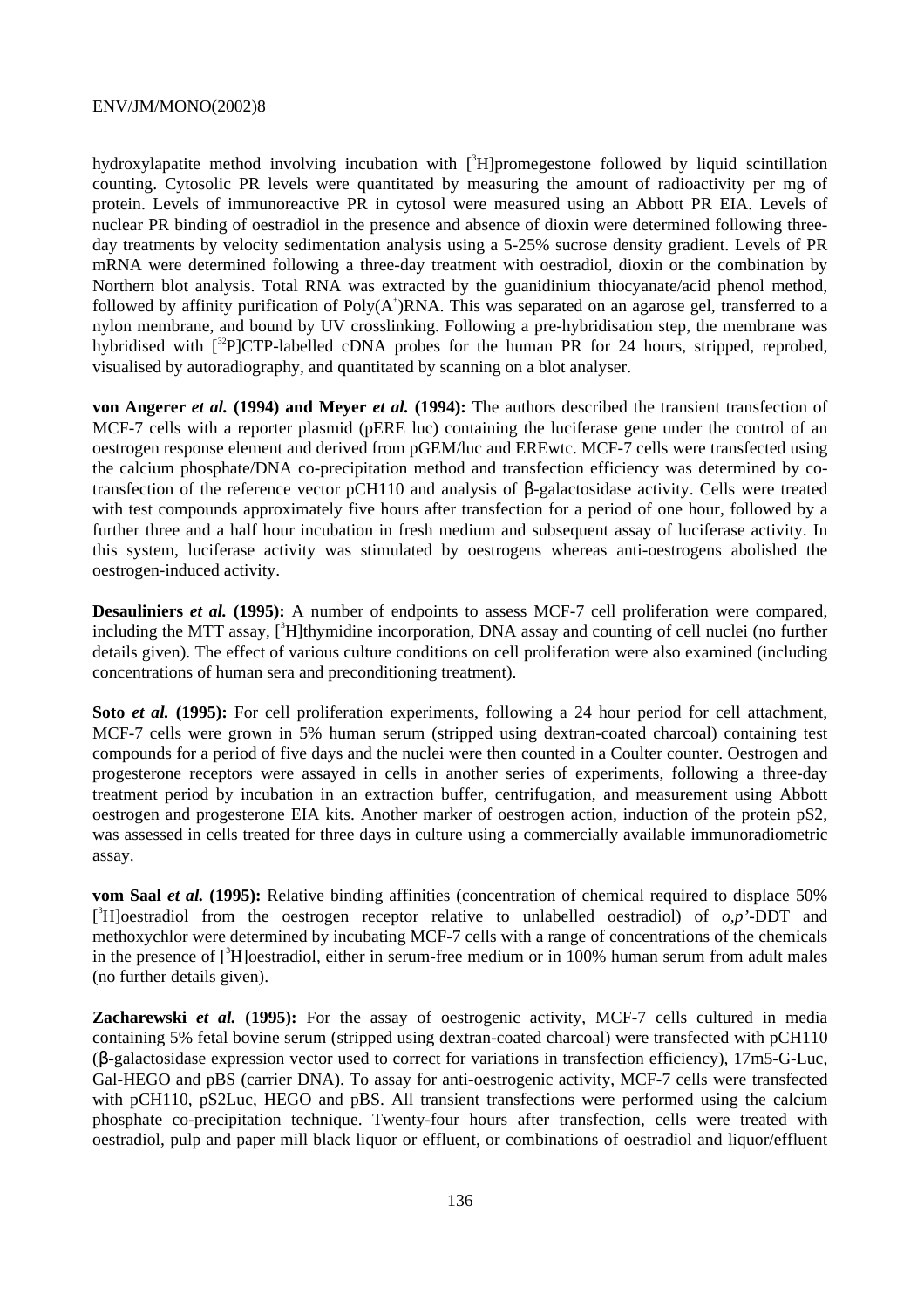for a period of 24 hours. Luciferase activity (method of detection not detailed) was expressed as a percentage relative to the maximum induction observed by 1 nM oestradiol.

**Connor** *et al.* (1996): MCF-7 cells were treated in medium containing 5% fetal bovine serum (stripped using dextran-coated charcoal), together with oestradiol, atrazine and simazine and combinations of oestradiol and atrazine or simazine, for a period of 11 days with medium changes containing fresh test compound(s) every two days, following which cell numbers were assessed. When assaying for PRresponse element complexes, cells were treated for three days, followed by the use of a gel electrophoretic mobility shift assay which involved the preparation of nuclei and extraction of PR complexes. Nuclear extracts were then incubated with a  $\int^3 P$ ]-labelled progesterone response element/glucocorticoid response element oligonucleotide duplex, after which they were loaded on to a 5% non-denaturing polyacrylamide gel. Following drying, protein-DNA complexes were visualised by autoradiography and quantified.

For the transfection assays, MCF-7 cells were transiently transfected with a Gal4-human oestrogen receptor chimera and a chimeric receptor-regulated luciferase reporter gene using a calcium phosphate coprecipitation technique. Twenty-four hours after transfection, cells were incubated with test compound (oestradiol, atrazine, simazine or atrazine and simazine in combination) for 24 hours, following which cells were harvested and an assay for luciferase was performed. A reference β-galactosidase expression vector was co-transfected as an internal standard to correct for variations in transfection efficiency.

**Mellanen** *et al.* (1996): MCF-7 cells were seeded in medium containing 5% fetal calf serum (stripped using dextran-coated charcoal) for 24 hours to allow for cell attachment. Following this, medium was replaced with fresh medium containing test compounds (including β-sitosterol and abietic acid), cells were cultured for seven days with medium changes on alternate days, and cell proliferation was assessed.

## **Endpoints/data interpretation**

#### **Brooks** *et al.* **(1973):**

- **Binding of [<sup>3</sup> H]17**β**-oestradiol to oestrogen receptor, inhibition of labelled oestradiol binding to the cytoplasmic receptor and migration of bound [<sup>3</sup> H]17**β**-oestradiol receptor complex:** all assessed by liquid scintillation counting.
- **Protein:** assayed by the Lowry method.

For the assessment of sedimentation constants, supernatant proteins were separated on a sucrose gradient following incubation with [<sup>3</sup> H]17β-oestradiol and the radioactivity in the fractions was determined. A saturation binding curve was produced for the 17β-oestradiol receptor in the microsome-free supernatant of MCF-7 cells. Results showed that the oestradiol-receptor complex migrated from the cytoplasm to the nuclei of these cells.

#### **Soto and Sonnenschein (1985):**

- **Cell numbers:** determined using a Coulter counter, with proliferation expressed as the time (in hours) for a culture in exponential growth to double in size.
- **Oestradiol levels:** measured using a radioimmunoassay technique. Sex steroids were removed from human sera by dextran-charcoal adsorption.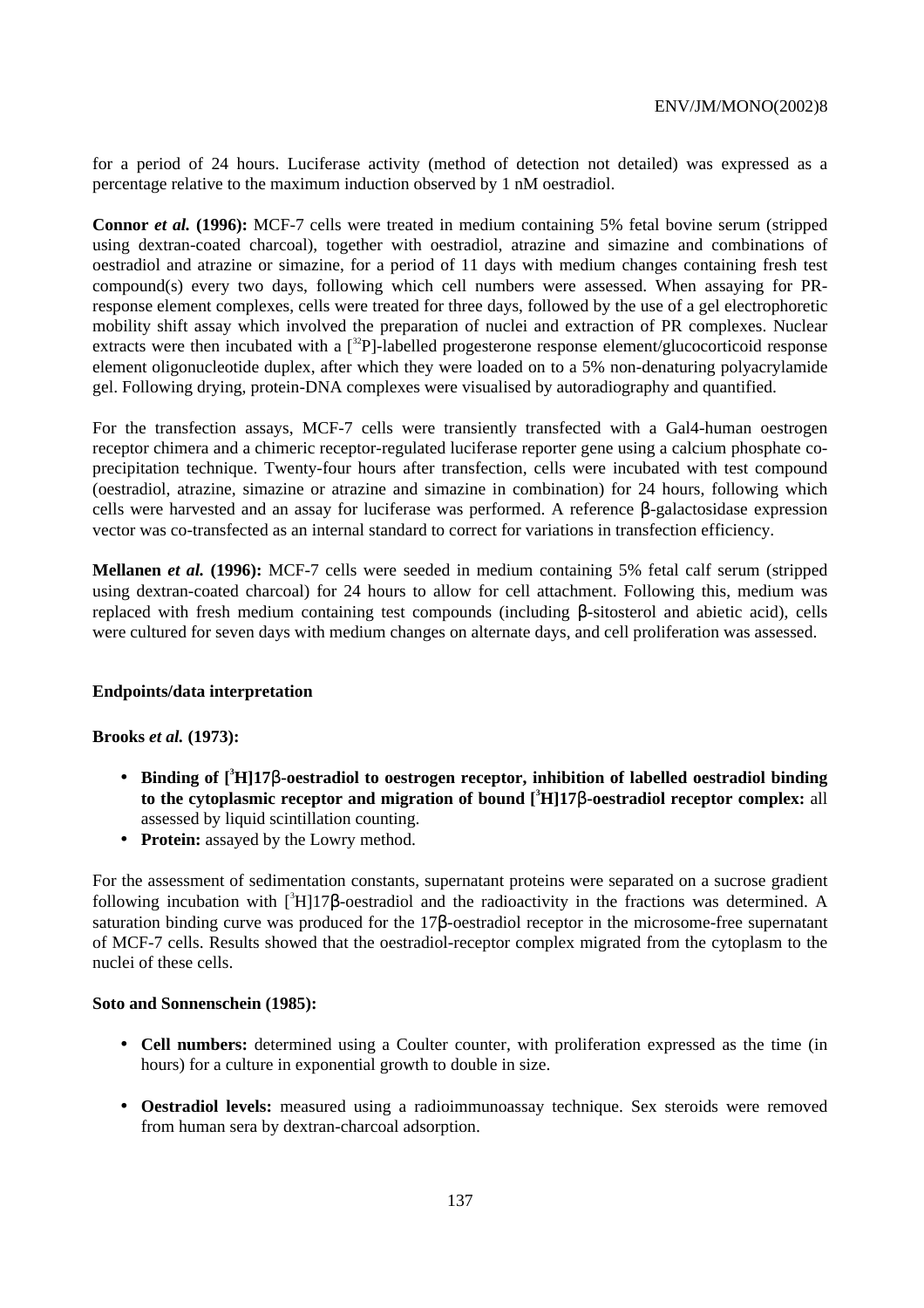Oestradiol did not increase the cell proliferation rate over controls when added to serum-free media. Media supplemented with sex steroid-stripped human female serum resulted in inhibition of cell proliferation in a concentration-dependent fashion. Addition of 17β-oestradiol to these cells significantly increased proliferation rates, although the concentration required to produce a maximal rate increased with increase in serum concentration. Addition of growth factors (*e.g.* insulin, EGF) and non-oestrogenic steroids failed to overcome the inhibitory effect of serum.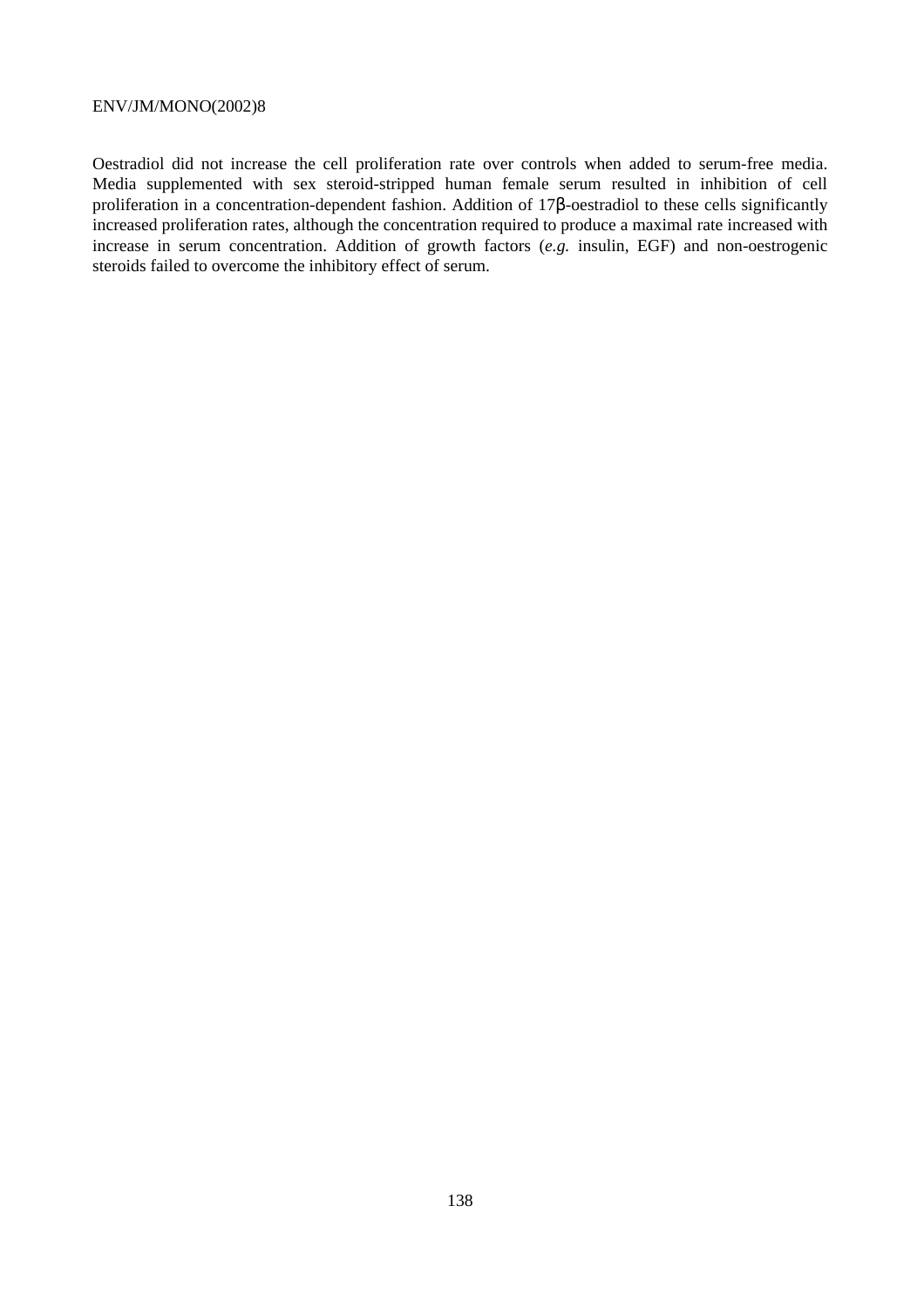## **Welshons** *et al.* **(1987):**

- **DNA content:** assessed using Hoechst 33258 and fluorometric determination, to assess cell growth.
- **Progesterone receptor levels:** measured using tritiated R5020 for specific binding or unlabelled R5020 to measure non-specific binding. The method of assessing of radioactivity was not given.

Enterolactone, enterodiol and equol showed weak oestrogenic properties in the assay, measured as increases in levels of progesterone receptors relative to oestradiol and also as stimulation of cell growth. The stimulation of both endpoints by these compounds was inhibited by the anti-oestrogen tamoxifen.

## **Pons** *et al.* **(1990):**

- **Luciferase activity:** determined in cell-free conditions using a luminometer and integrating the value of the luminescence peak following luciferin injection.
- **Protein levels:** determined by the Lowry method and activity expressed as pg luciferase using a standard curve with pure enzyme.
- **Luciferase activity:** determined in whole cells using a single-photon-detecting camera for luminescence measurement. Light intensity was monitored for 1-10 minutes, quantified per unit area and compared to a standard probe (a closed tube containing a  ${}^{14}C$  compound in scintillation liquid) placed nearby.

A sub-clone of stable transfectants of MCF-7 cells (termed MVLN-15-C7 cells) was produced containing the plasmid pVit-tk-Luc. Using a sub-cloning step, cells were found to maintain their level of expression of luciferase activity in response to oestradiol after 20 passages (an eight-month culture). The sensitivity to oestradiol, measured as the  $EC_{50}$ , was 20-30 pM. Luciferase activity induced by oestradiol (1 nM) was significantly inhibited by 100 nM 4-hydroxytamoxifen and completely inhibited by 1 µM. The compounds dexamethasone, progesterone, testosterone, aldosterone and retinoic acid had no significant effect on induction of luciferase. Luciferase measurement in whole cells demonstrated the oestrogen dependence of the luminescence and was reversible on addition of 4-hydroxytamoxifen.

## **Watanabe** *et al.* **(1990):**

- **Oestrogen and progesterone receptors:** measured using enzyme radioimmunoassay kits.
- **Protein levels:** determined using the Coomassie brilliant blue method (Bio-Rad kit).
- **Growth:** assessed using the MINI assay, which measures the radioactive incorporation of tritiated thymidine after a four-day incubation. Radioactivity was determined by liquid scintillation counting.

Oestradiol was shown to enhance thymidine incorporation by MCF-7 cells at concentrations as low as  $10^{-11}$ M. Tamoxifen  $(10^5 \text{ M})$  suppressed thymidine incorporation to 10% of the control level, whereas for toremifene 50% suppression was not observed even at  $10^{-5}$  M.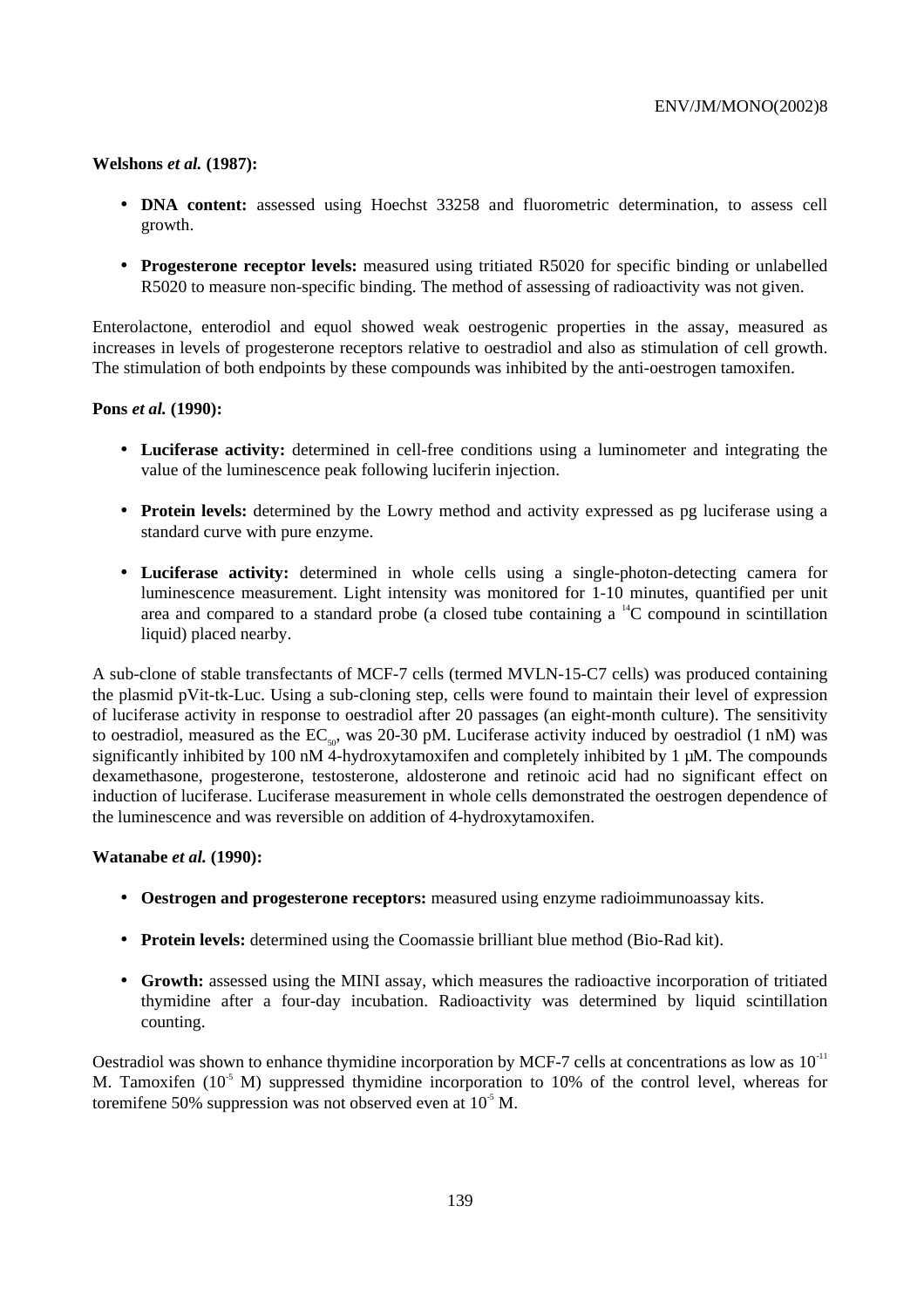## **Welshons** *et al.* **(1990):**

• **DNA content:** see Welshons *et al.,* 1987.

Presence of known oestrogens in extracts of feedstuffs was confirmed by tandem mass spectrometry. The mass spectrometer was operated on the electron impact ionisation and daughter ion modes, using argon as the collision gas. Voltages were set specifically for each oestrogen tested. Oestrogens and oestrogenic feedstuffs stimulated MCF-7 cell proliferation, measured as DNA content, compared with controls. Oestradiol was the most potent, followed by zearalenone and then the phytoestrogens, of which coumestrol was the most potent. A total of 166 feed samples were tested, and 88 showed detectable oestrogenic activity (76 of these had activity <1 ppm equivalent of zearalenone). One sample showed activity >10 ppm zearalenone equivalents and was shown to contain formononetin, coumestrol and biochanin A.

## **Soto** *et al.* **(1991):**

- **Cell proliferation:** assessed following six days in culture by lysing the cells and counting the nuclei in a Coulter counter, expressed as cells/well.
- **Progesterone receptor induction:** assessed by freezing cells following treatment and determining the levels of progesterone receptors in extracts using an Abbott enzyme immunoassay.

p-nonylphenol was identified as an oestrogenic substance, present in plastic centrifuge tubes, which induced both MCF-7 cell proliferation and progesterone receptor induction.

## **Mayr** *et al.* **(1992):**

• **Oestrogenic activity:** assessed by measuring the induction of an oestrogen-specific 52-kDa exoprotein by radiolabelling the cell proteins using  $\int_{0}^{35} S \$ ] methionine, separating these by SDSpolyacrylamide gel electrophoresis, and visualisation by autoradiography. By comparing the intensity of the band with that induced by oestradiol,  $ED_{so}$  values were estimated.

Relative to oestradiol, the mycoestrogen zearalenone was the most potent (3-5% relative potency), with coumestrol (0.03%) and genistein (0.01%) approximately 10 times less potent, and genistin (0.005%), daidzein (0.002%), daidzin, biochanin-A and formononetin (0.001%) almost another order of magnitude less potent. No effect on exoprotein induction was shown with progesterone, testosterone or the pure antioestrogen, whilst tamoxifen produced a weak induction at the maximum dose tested. In 12 of the 15 cereal extracts tested, the oestrogenic activity correlated with the levels of zearalenone, as analysed by HPLC.

## **Soto** *et al.* **(1992):**

• **Cell proliferation:** assessed by counting cell nuclei using a Coulter counter and expressing the results as

(a) the relative proliferative potency (RPP, the ratio between the minimal concentration of oestradiol needed for maximal cell yield and the minimal concentration of test compound required to achieve the same result), and

(b) the relative proliferative effect (RPE,  $100\times$  the ratio between the highest cell yield obtained with the chemical and that obtained with oestradiol).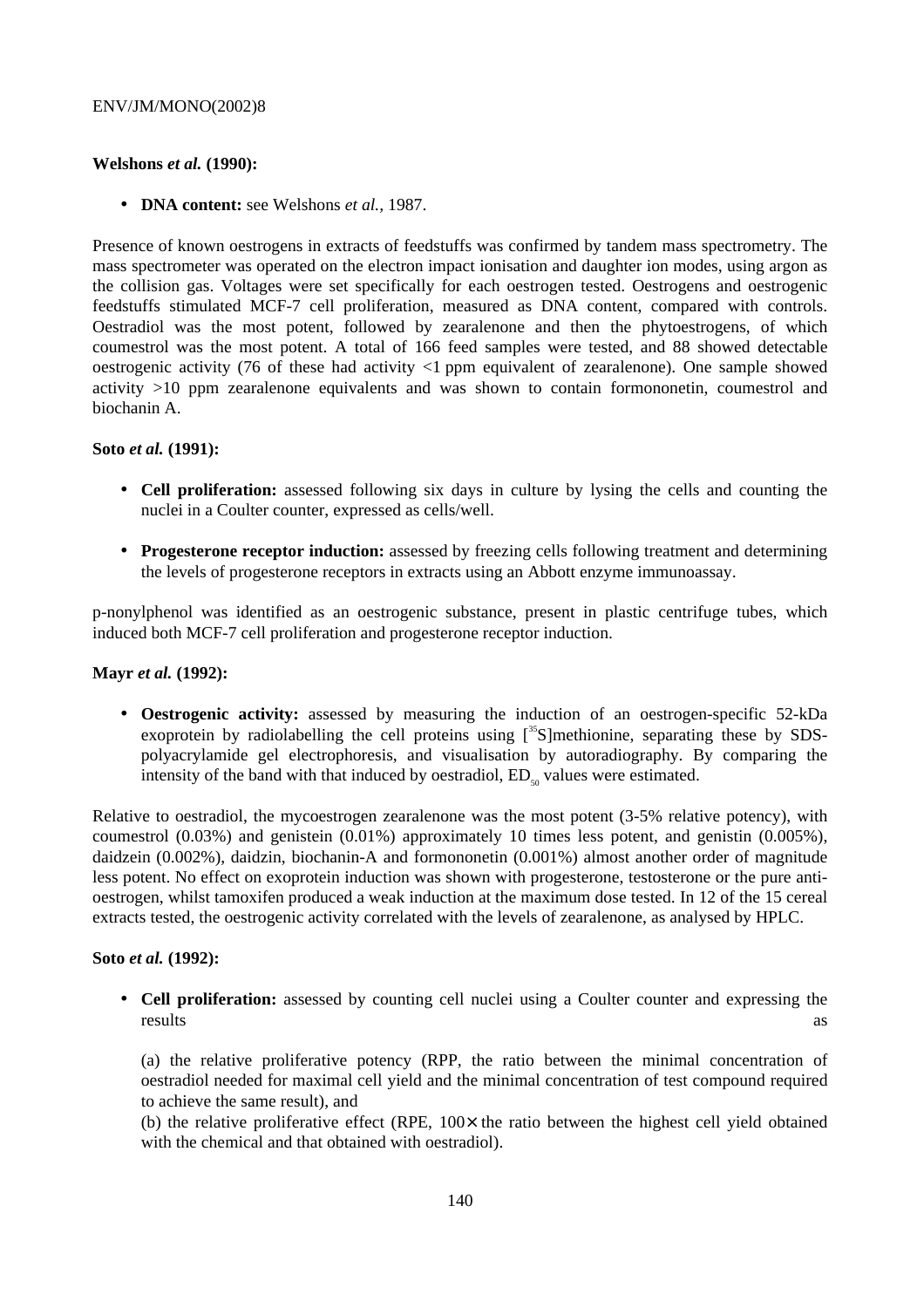An RPE of 100 indicates full agonist activity, whilst an RPE significantly below that obtained with oestradiol indicates partial agonist activity.

Relative to oestradiol (assigned 100% activity), RPE/RPP values for the test compounds were diethylstilboestrol (112%/1000%), zearalenone (88%/1%), coumestrol (93%/0.001%), chlordecone (81%/0.0001%), *p,p'*-DDT (70%/0.0001%), *o,p'*-DDD (84%/0.0001%) and 4-nonylphenol (100%/0.001%).

## **Miksicek (1993):**

• **Total cell numbers per culture dish:** averaged from duplicate determinations, counted using a haemocytometer.

At 1 µM concentrations, apigenin and 4,4'-dihydroxychalcone had equivalent stimulatory effects on MCF-7 cell proliferation as 10 nM oestradiol. Neither flavone (1 µM) nor the oestrogen antagonist ICI-164,384 (1 µM) had any stimulatory effect on cell proliferation in this assay.

# **Jaing** *et al.* **(1993):**

• **Total DNA:** measured following growth with medium containing test compounds for a period of five days, determined by a fluorescence method using the dye Hoechst 33258.

The lowest concentration of oestradiol required for maximal stimulation of the growth of MCF-7 cells was 0.1 nM. Both antagonists, keoxifene and RU 39411, had weak agonist effects on cell growth at 0.1 nM, but at 10 nM exhibited anti-oestrogenic activities by completely reversing the growth regulatory effect of 0.1 nM oestradiol.

## **Berthois** *et al.* **(1994):**

- **Cell proliferation:** assessed in subconfluent cultures by harvesting cells and counting using a cell counter.
- **Cytosolic and nuclear oestrogen receptors:** measured using an Abbott oestrogen receptor EIA. Using a modification of the EIA, involving an exchange procedure to measure radioligand binding, allowed the measurement of both occupied and unoccupied receptors.

The anti-oestrogens tamoxifen and hydroxytamoxifen displayed mixed partial agonist/antagonist activity on MCF-7 cell proliferation. At low concentrations they stimulated cell proliferation, whilst at higher levels no stimulation was shown. It was proposed that agonist activity of anti-oestrogens could be due to a receptor complex containing anti-oestrogens primarily in the oestrogen-binding sites, whilst antagonist activity could depend on the occupation of additional sites on the receptor that does not bind oestradiol.

# **Harper** *et al.* **(1994):**

- **Cytosol PR levels:** determined by a hydroxylapatite assay using radiolabelled promegestone and liquid scintillation counting.
- **Immunoreactive PR levels:** determined using an Abbott EIA monoclonal antibody kit.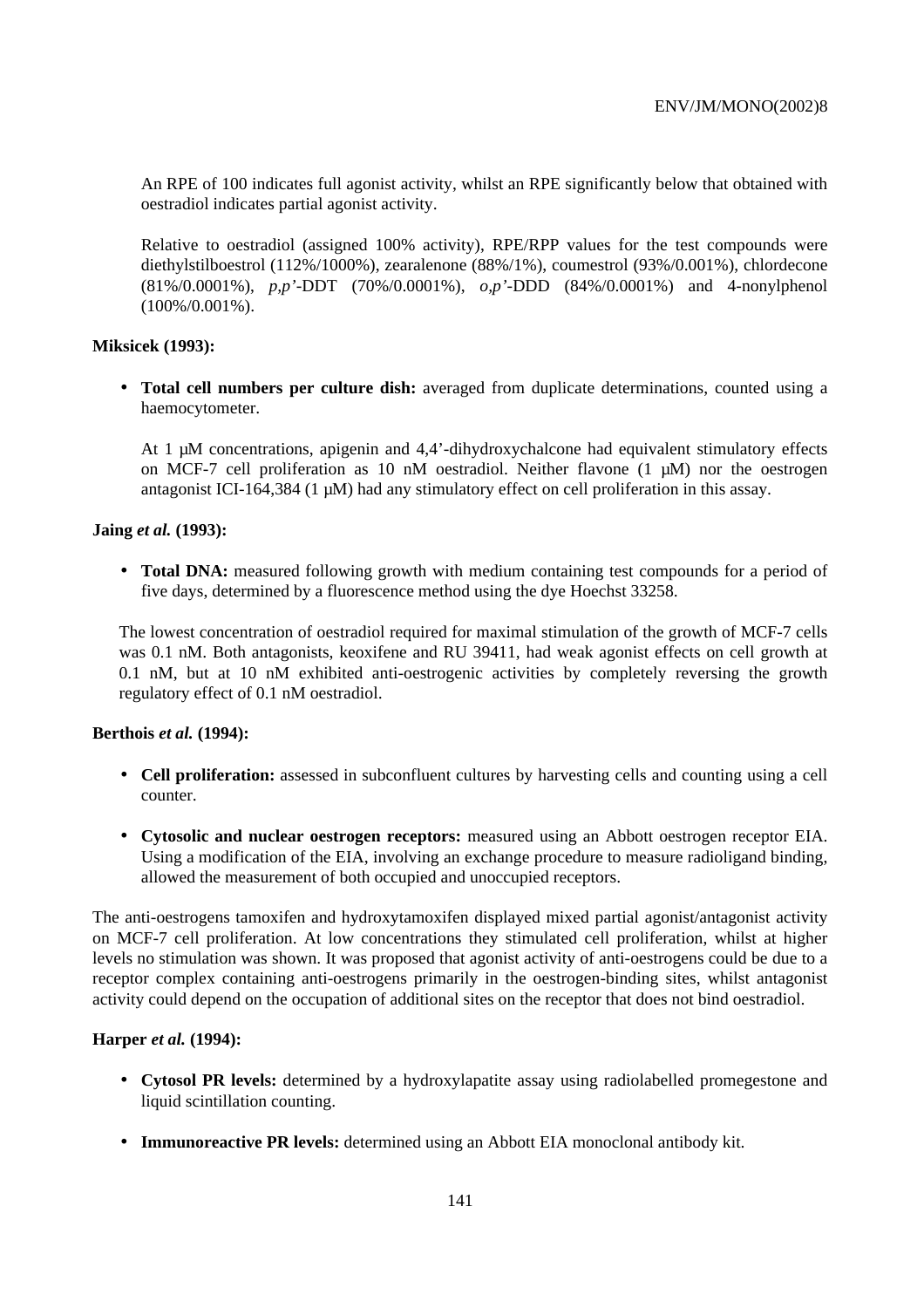- **PR binding studies:** carried out using velocity sedimentation analysis on a 5-25% sucrose density gradient, separating the gradients into 30 fractions and determining the radioactivity of each fraction by liquid scintillation counting.
- **PR mRNA levels:** determined by Northern blot analysis using radiolabelled cDNA probes for human PR.

Oestradiol induced PR binding, immunoreactive PR levels, nuclear PR formation and PR mRNA levels in MCF-7 cells. Dioxin (1 nM) had no effect on these responses although, when co-treated with oestradiol, dioxin significantly inhibited all the oestradiol-induced responses and decreased the number of oestradiolinduced PR cellular binding sites. 3-Methylcholanthrene, a prototypical polycyclic aromatic hydrocarbon (PAH), also inhibited oestradiol-induced PR binding and immunoreactive PR levels. Using other PAHs, potency for this inhibition paralleled binding of PAHs to the aryl hydrocarbon receptor.

### **von Angerer** *et al.* **(1994) and Meyer** *et al.* **(1994):**

- **Oestrogenic responses:** detected by the measurement of luciferase activity in transiently transfected MCF-7, cells using a commercial assay kit and measuring luminescence for 10-second periods in a luminometer. Activity was standardised to protein content and expressed as fg luciferase/µg protein by referring to a luciferase/luminescence standard curve.
- **Protein determination**: with the Bradford method for detecting ug quantities, utilising the principle of protein-dye binding.

Luciferase activity was stimulated by oestrogens in this test system, whilst anti-oestrogens inhibited the oestrogen-induced stimulation.

## **Desauliniers** *et al.* **(1995):**

• **Indices of cell proliferation**: DNA assay, MTT assay, cell counting using a Coulter counter, and [<sup>3</sup>H]thymidine incorporation.

The DNA assay was found to be the least sensitive, followed by the MTT assay. Counting cell nuclei using a Coulter counter generated more variable results than [<sup>3</sup>H]thymidine incorporation, which was the most sensitive proliferation index. Cells grown in medium supplemented with 15% human serum produced an optimal response to oestradiol and preconditioning cells for five days in medium without oestradiol before seeding improved subsequent oestradiol-induced proliferation.

## **Soto** *et al.* **(1995):**

- **Cell proliferation:** assessed by counting cell nuclei in a Coulter counter.
- **Oestrogen and progesterone receptor levels:** assayed using Abbott oestrogen and progesterone EIA kits.
- **pS2 levels:** assayed using a commercially available immunoradiometric assay.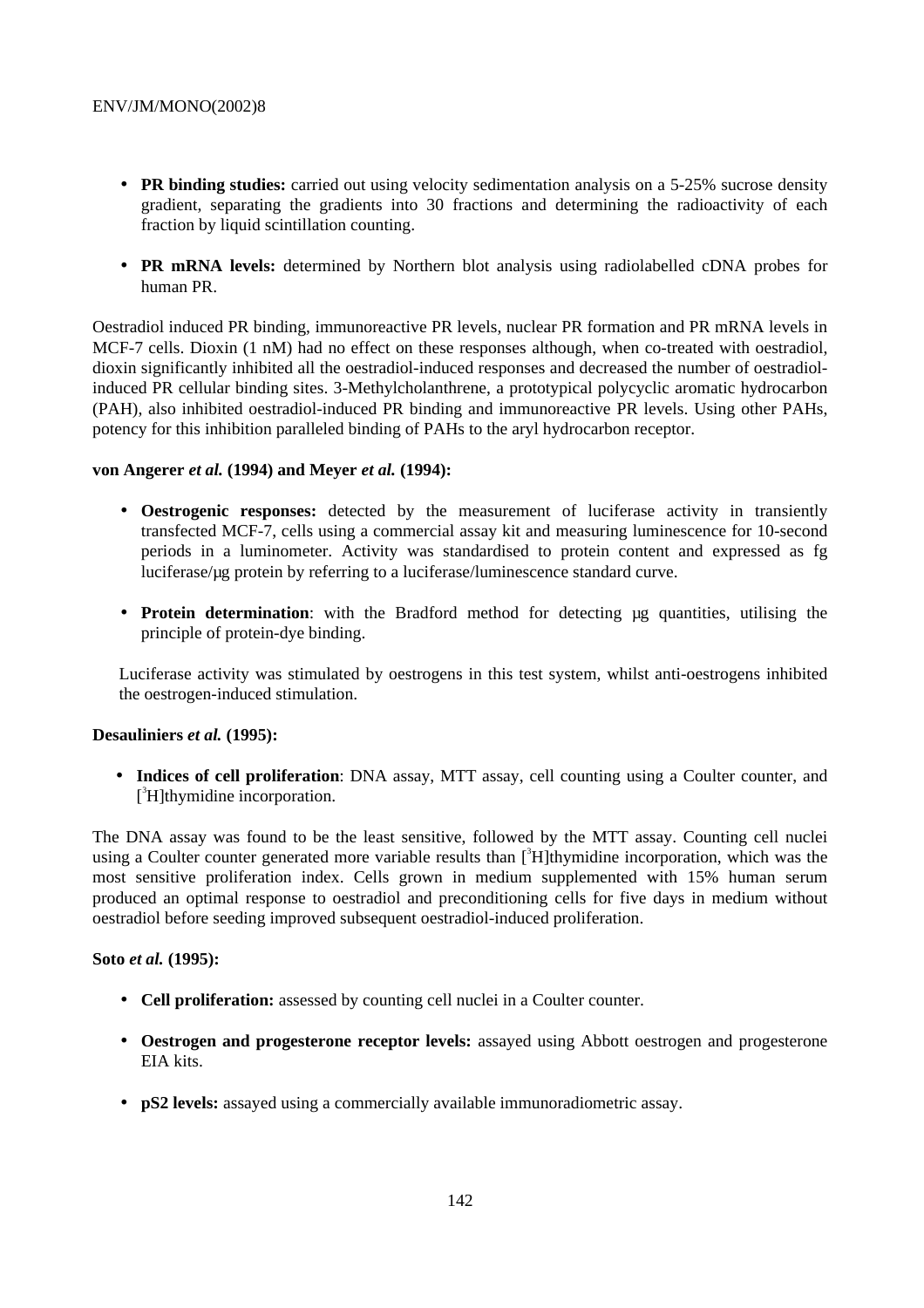Using the E-screen, several chemicals were identified as having oestrogenic activity (defined as promoting cell proliferation), including some alkylphenols, phthalates, PCB congeners, hydroxylated PCBs, and the insecticides dieldrin, endosulfan and toxaphene. In addition, these compounds competed with oestradiol for binding to the oestrogen receptor and increased levels of progesterone receptors and pS2 protein. Recombinant human growth factors and insulin did not induce cell proliferation.

### **vom Saal** *et al.* **(1995):**

• **Relative binding affinities:** RBA of *o,p'*-DDT and methoxychlor for the oestrogen receptor were calculated in MCF-7 cells by incubating the cells with a saturating concentration of [3H]oestradiol in either serum-free medium or 100% human serum and then adding a range of concentrations of unlabelled oestradiol or the test chemicals. The RBA was defined as the ratio of the concentration of unlabelled oestradiol required to displace 50% of [<sup>3</sup>H]oestradiol divided by the concentration of chemical required to do this.

Saturation binding profiles of [<sup>3</sup>H]oestradiol in serum-free medium and 100% serum indicated that approximately 95% of the oestradiol was bound in human serum. The RBA of *o,p'*-DDT was greater in serum than in serum-free medium, whereas the RBA for methoxychlor was similar in both media.

#### **Zacharewski** *et al.* **(1995):**

- **Oestrogenic activity:** detected by the measurement of luciferase activity in MCF-7 cells transiently transfected with 17m5-G-Luc and Gal4-HEGO (no further details given).
- **Anti-oestrogenic activity:** detected by the measurement of luciferase activity in MCF-7 cells transiently transfected with pS2Luc and HEGO (no further details given).

MCF-7 cells, transfected with Gal4-HEGO and 17m5-G-Luc, demonstrated dose-dependent increases in luciferase activity following treatment with pulp black liquor. Based on the  $EC_{so}$  of 20 pM, the detection limit of the assay for oestradiol was approximately 5 pg/mL. Cells transiently transfected with 17m-G-Luc alone did not show increased luciferase activity following exposure to oestradiol, the black liquor or the effluent. Co-treatment experiments with oestradiol and black liquor caused a significantly higher induction than that observed with oestradiol alone. Pulp and paper mill effluent had no significant effect on oestradiol-induced luciferase activity. Treatment of cells with ICI-164,384, a pure anti-oestrogen, abolished the induction of luciferase activity by oestradiol, black liquor and oestradiol and liquor combined. MCF-7 cells transiently transfected with pS2Luc showed a six-fold induction of luciferase activity following treatment with 1 nM oestradiol. Cells co-treated with oestradiol and paper and pulp effluent showed a reduction in the oestradiol-induced activity. Treatment with effluent alone had no effect on luciferase activity in these cells.

## **Connor** *et al.* **(1996):**

- **Cell proliferation:** assessed after a treatment period of 11 days by counting cells using a Coulter counter.
- **Identification of nuclear PR-DNA complexes:** a gel electrophoretic mobility shift assay incorporating a  $\lceil$ <sup>32</sup>P]-labelled progesterone response element/glucocorticoid response element oligonucleotide duplex and loading on to a 5% non-denaturing polyacrylamide gel. Complexes were visualised by autoradiography and quantified with a blot analyser.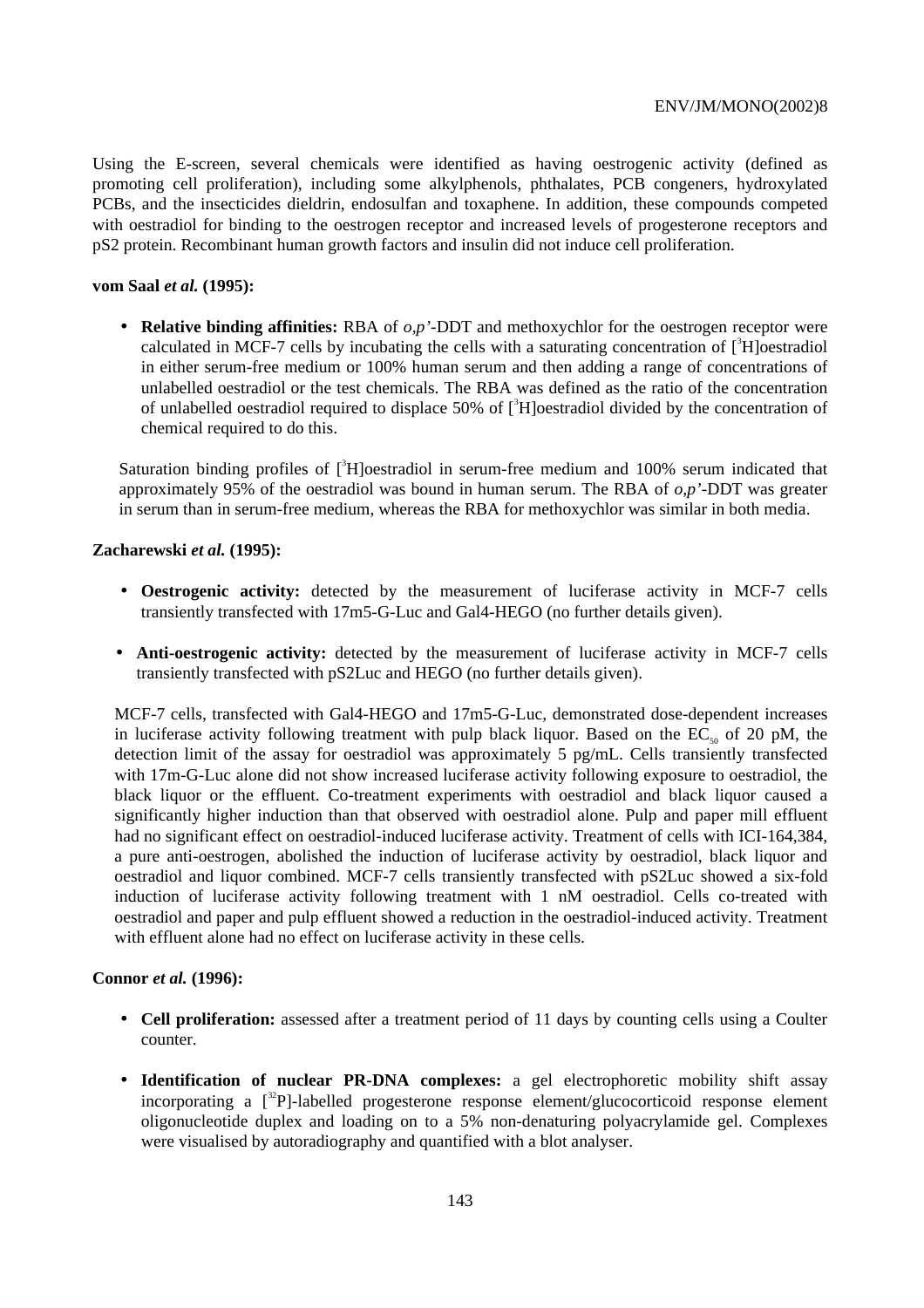• **Oestrogenic responses:** detected by measurement of luciferase activity in transiently transfected MCF-7 cells (no further details given).

Neither atrazine nor simazine significantly altered MCF-7 cell proliferation at any concentration tested, and neither had an effect on oestradiol-induced proliferation. Also, neither significantly induced the formation of PR-DNA complexes in nuclear extracts of MCF-7 cells or had any effect on the intensity of oestradiol-induced complex formation. In addition, neither chemical significantly induced reporter gene activity in transiently transfected MCF-7 cells and neither inhibited or enhanced oestradiol-induced activity.

### **Mellanen** *et al.* **(1996):**

• **Cell proliferation:** assessed following a seven-day treatment period using a colourimetric MTT assay.

Abietic acid was oestrogenic in the MCF-7 cell proliferation assay, whereas β-sitosterol was negative. β-sitosterol was found to be oestrogenic in another oestrogen-dependent cell line (T-47D), suggesting that it may have to be metabolised to a hormonally active metabolite.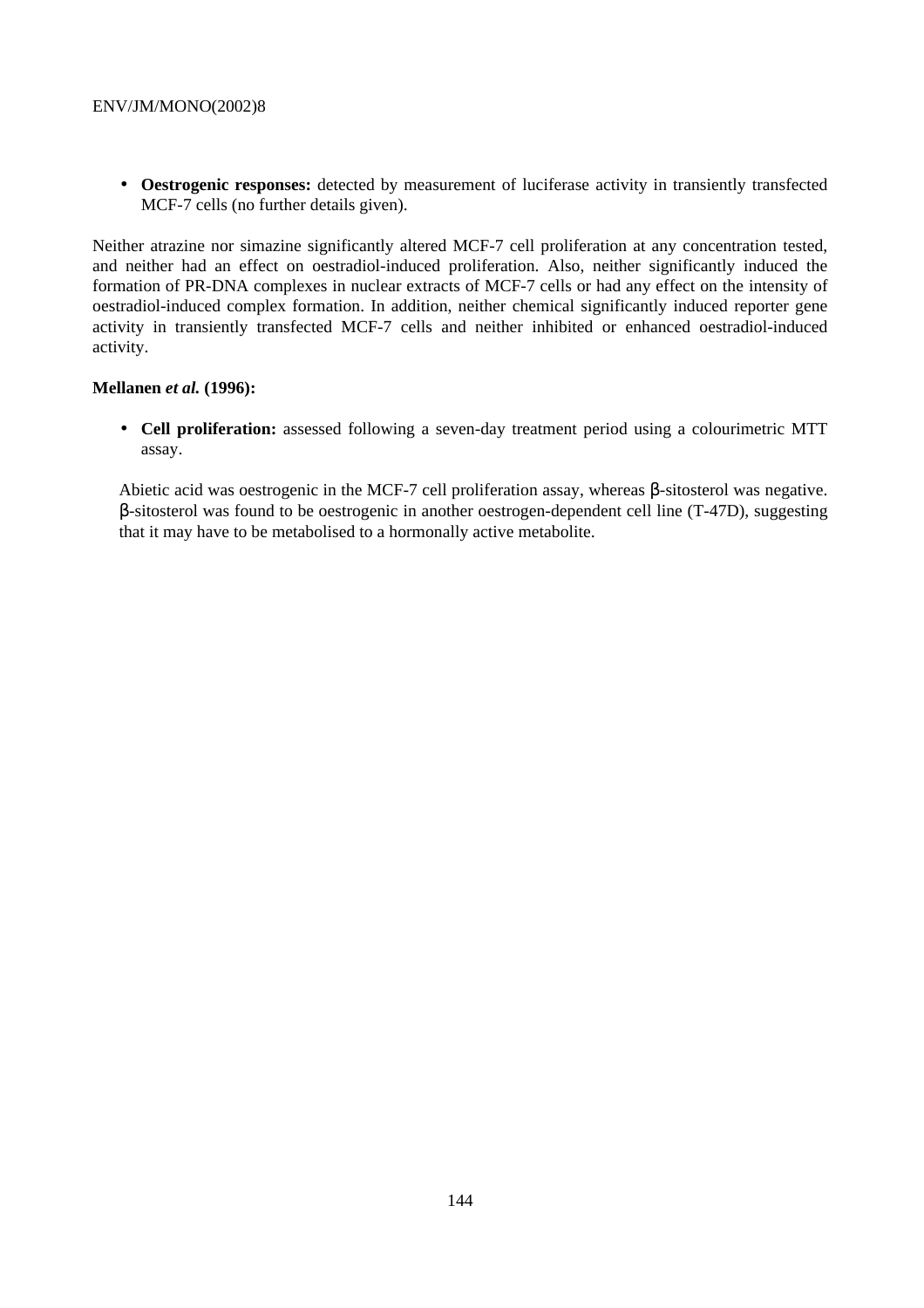### **ISHIKAWA CELL LINE SYSTEMS**

A number of systems using Ishikawa human endometrial cancer cells are reviewed below. These were reported by Holinka *et al.* (1989), Littlefield *et al.* (1990) and Markiewicz *et al.* (1993).

**Holinka** *et al.* **(1989):** Previous work by the authors had used the Ishikawa cell line to investigate effects of oestradiol. The test system then in use involved the use of serum. This was regarded as a weakness, because the serum could contain endogenous chemicals which might influence or mediate the action of oestradiol. In this paper, work was presented on the development and validation of a test system that did not require culture with serum, and on various endpoints that could be used to assay chemical activity.

Littlefield *et al.* (1990): In this paper a novel assay was presented in which the quantitation of alkaline phosphatase activity by Ishikawa cells is an endpoint for oestrogenic activity by a xenobiotic.

**Ignar-Trowbridge** *et al.* **(1993)** investigated the effect of peptide growth factors on the activation of a consensus oestrogen-responsive element using transfected Ishikawa cells.

**Markiewicz** et al. (1993): The results of studies on a series of non-steroidal phytoestrogens, steroids and anti-oestrogens were presented, using the same endpoint as the Littlefield *et al.* (1990) study. Chemicals examined were oestradiol, formononetin, biochanin A, 4-hydroxytamoxifen, [N-n-butyl-N-methyl-11-  $(3.178$ dihydroxyestra-1,3,5- $(10)$ -trien-7 $\alpha$ -yl) undecanamide l, daidzein, equol and genistein.

### **METHOD**

**Holinka** *et al.* **(1989):** The Ishikawa cells were maintained under oestrogen-free conditions for at least two weeks before experimentation. The effects of oestrogen and serum were investigated, either alone or in combination using a number of endpoints.

In order to evaluate effects on proliferation, the cells were seeded (50,000/dish) in basal medium in the presence of charcoal-treated serum. On the following day the medium was exchanged for one containing either the vehicle alone, oestradiol (the test material) in vehicle, serum, or oestradiol and serum. Media were changed every two days. At intervals throughout an 11-day period cells were counted. These conditions also permitted study of effects on the exponential growth rate of cells. The effect on colony formation efficiency of incubation in basal or serum-containing media, with or without exogenous oestradiol, was investigated by seeding cells at densities from 10,000 to 100,000/dish and counting colonies greater than 50 µm in diameter. Labelling index was investigated by exposing cells to [<sup>3</sup>H]thymidine for 70 minutes during the exponential growth phase, harvesting by exposure to trypsin-EDTA, and spreading on a slide. Slides were then autoradiographed. The fraction of labelled cells was determined after staining with safranin O. The metaphase index was estimated from the exponentially growing cells by exposure to cholchicine, harvesting, fixing, and visualisation with Giemsa under light microscopy. Statistical significances were assessed by Students' t-test.

Littlefield *et al.* (1990): Ishikawa cells were maintained under standard culture conditions, with twiceweekly passage. Twenty-four hours before commencement of study, near-confluent cells were changed to an oestrogen-free basal medium from which oestrogens had been removed through passage over dextrancoated charcoal. At the start of a study, cells were plated in a 96-well, flat-bottomed microtitre plate in oestrogen-free medium at a density of  $2.5 \times 10^4$  cells/well. The cells were incubated with ethanol (vehicle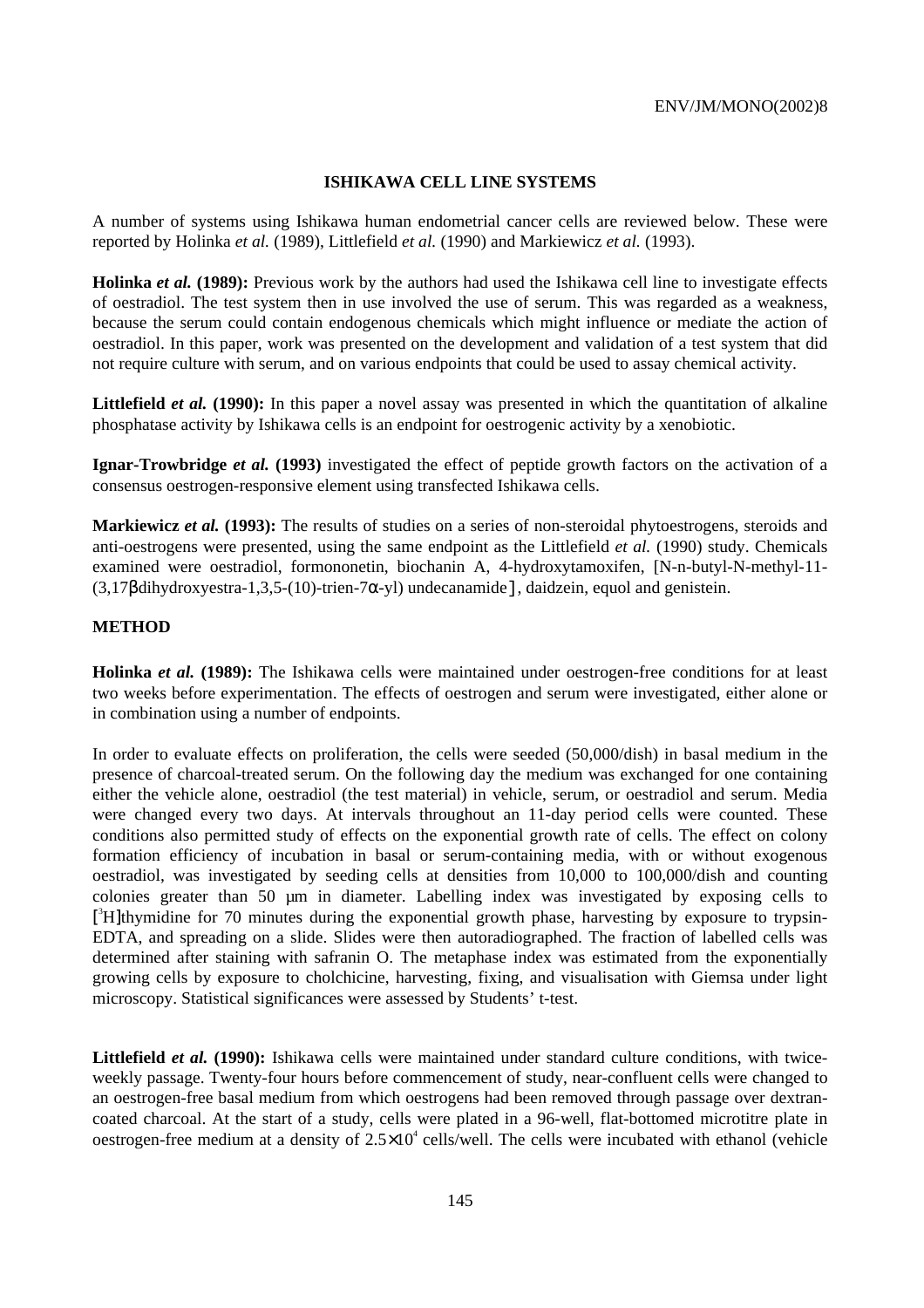control) or the test chemical was dissolved in ethanol for 72 hours. All treatments were performed in quadruplicate. At the conclusion of the exposure period the growth medium was removed from the microtitre plate, which was thoroughly washed in a solution of sodium phosphate and sodium chloride. The plate was deep-frozen  $(-80^{\circ}C)$  for 15 minutes, then thawed to room temperature for five to ten minutes, placed on ice, and an ice-cold solution of p-nitrophenyl phosphate and diethanolamine added. After warming to room temperature, the yellow colouration from p-nitrophenol was allowed to develop. Plates were monitored periodically until maximally stimulated cells showed an absorbency of about 1.2 at 405 nm. Effects of various natural and synthetic oestrogens, anti-oestrogens, androgens, glucocorticoids, mineralocorticoids and ∆5-3β-hydroxy steroids were investigated.

**Ignar-Trowbridge** *et al.* **(1993):** The ability of peptide growth factor to activate transcription from a consensus oestrogen-response element (ERE) in an oestrogen receptor (ER)-dependent manner was assessed using transfection techniques on Ishikawa cells having negligible levels of ER. Ishikawa cells were grown in a fetal bovine serum/DMEM-F12-based medium. At approximately 50-60% confluency, cells were washed twice and transfected with a reporter vector and, where appropriate, the ER expression vector. Plasmids used were constituted as follows: vitellogenin A2 ERE was inserted into pCAT promoter reporter plasmid containing the early sv40 promoter. Both wild type and mutant mouse ER cDNAs were used for insertion into the pSG5 expression vector. After five hours, cells were washed and the appropriate test chemicals added. The effects of mouse EGF and oestrogen were investigated for cells transfected with either the parent reporter or the vitellogenin A2 reporter in the presence or absence of the mouse ER expression vector. After 18 hours, cells were harvested and two wells were pooled for each determination of chloramphenicol acetyltransferase (CAT) activity. This involved incubation with  $\int_{0}^{14}C$  chloramphenicol, Tris and acetyl coenzyme, followed by autoradiography and liquid scintillation counting.

**Markiewicz** *et al.* **(1993):** The model system was generally similar to that of Littlefield *et al.* (1990). These studies were, however, conducted in a variant of the main Ishikawa cell line, known as Ishikawa-Var I, which does not show a proliferative response to oestrogens but which is sensitive to their stimulatory effect on alkaline phosphatase activity. Statistical analysis was by Student's paired t-test.

### **Endpoints/data interpretation**

*Holinka* **et al.** *(1989): Cell counts were achieved by counting from three dishes for each group using a haemocytometer under inverted light microscopy, in order to derive the following:*

- **Proliferation of cells attached to substratum of mammalian culture dishes:** by counting cells on days 0, 2, 5, 8 and 11.
- **Exponential growth rate :** Cell counts on days 0, 1, 2 and 3; cell cycle length was calculated using the relationship:

 $t_2 = \ln 2/k$ 

where  $t_2$  is time to double cell numbers and k is the slope of ln n = f (t). Statistical significance was assessed on the regression lines fitting log cell numbers for each group on each day.

- **Colony-forming efficiency:** expressed as number of colonies greater than 50 µm formed/100 cells seeded.
- **Labelling index**: derived from fraction of labelled cells and cell cycle length.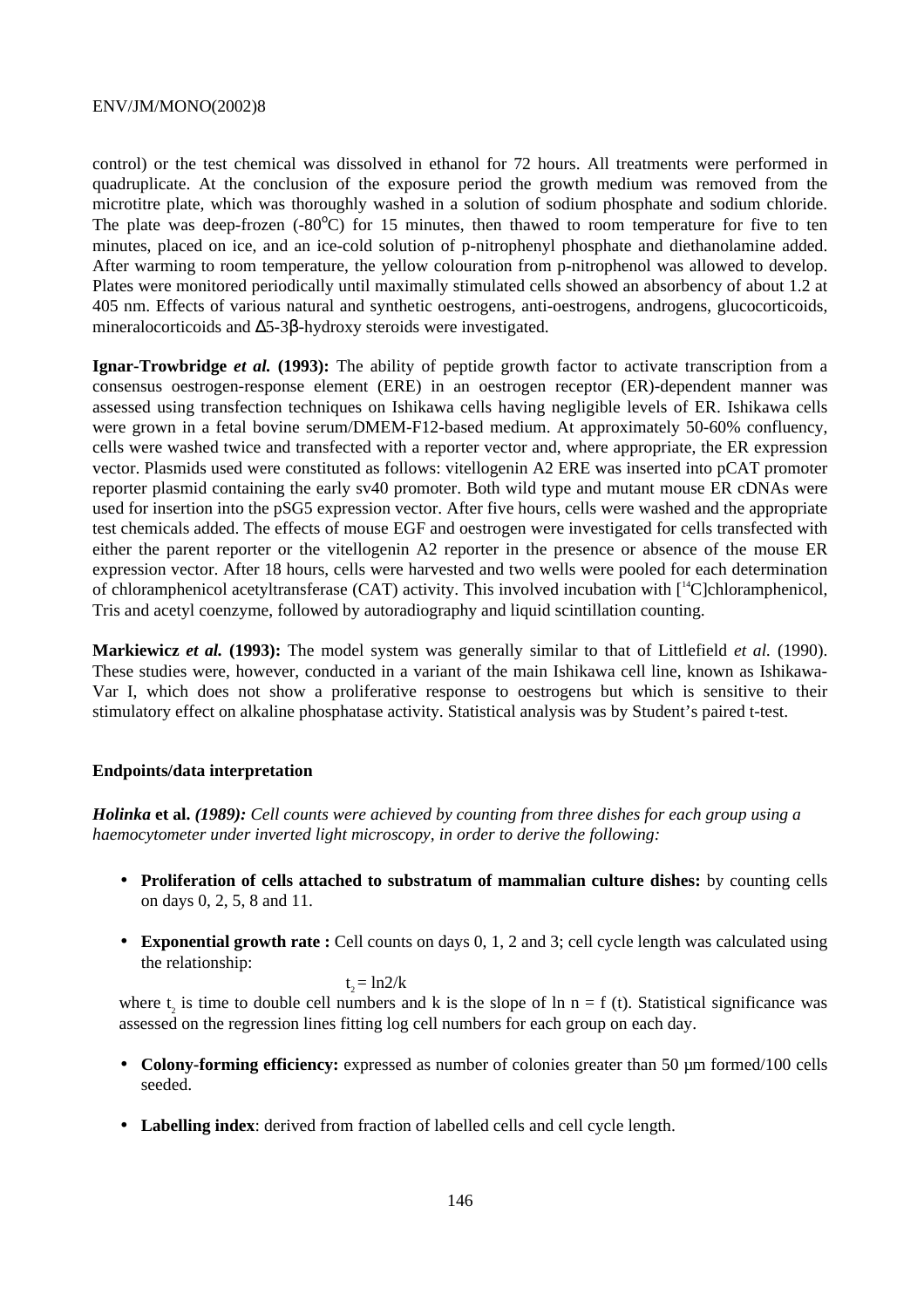• **Metaphase index**: estimated as product of fraction of cells in metaphase and length of the cell cycle.

It was found that both oestradiol and serum increased the proliferation of cells when attached to the substratum of mammalian culture dishes; effects were additive. In addition, during the exponential growth phase oestradiol significantly decreased the time to double the number of cells, from 38 to 29 hours. Oestradiol was found to double the numbers of colonies formed under the test conditions only if serum or charcoal-filtered serum was added; no effects were observed if only basal medium was used. Together the labelling and metaphase indices provided a basis for assessment of the mitogenic effects of oestradiol by derivation of the length of  $G<sub>1</sub>$ , using certain assumptions. The calculations indicated that the hormone was reducing the length of this cell phase.

## **Littlefield** *et al.* **(1990) and Markiewicz** *et al.* **(1993):**

• **Alkaline phosphatase activity**: by measurement of coloration developed from p-nitrophenol by enzyme-linked immunosorbent assay plate reader.

In the Littlefield *et al.* study, cells were initially treated with 10<sup>9</sup> M oestradiol over six days and the alkaline phosphatase activity was measured at intervals. A slight increase in activity was apparent by the end of the first day; by three days it had increased more than 10-fold and by six days it was 20 fold. A three-day treatment period was selected as the standard assay point for subsequent work. Stimulation of alkaline phosphatase activity was also seen following treatment when treated with a range of natural (including 17 α-oestradiol, oestradiol -17-stearate,  $Δ^5$ -androstenediol) or synthetic oestrogens (including moxestrol, 17α-ethynyl oestradiol, oestradiol-17-valerate, 11β-CH<sub>3</sub>O-16α-Ioestradiol, diethylstilboestrol and 16β-iodoestradiol). Concentrations down to 10<sup>-14</sup> M were detectable. depending on the activity of the chemical; the effect of oestradiol was detectable to  $10^{-12}$  M. No effect of treatment was apparent for a range of corticosteroids, progestins and androgens. In addition, when the effects of cotreatment of  $10<sup>9</sup>$  M oestradiol and three anti-oestrogens (tamoxifen, 4hydroxytamoxifen and keoxifene) were studied, antagonism of the stimulatory action of oestradiol was observed in a dosage-related manner: anti-oestrogens alone did not have any appreciable effect on alkaline phosphatase activities. ∆5-androstenediol, an aromatase inhibitor, displayed very weak activity (0.03% relative to oestradiol).

Markiewicz *et al.* derived dose-response curves for the various phytoestrogens tested. Despite having different concentrations exerting a half-maximal effect  $(EC_{\epsilon_0})$ , the same level of alkaline phosphatase activity was induced as for oestradiol when tested simultaneously at concentrations that had been previously determined to be sufficient to elicit a maximal effect. This was considered to indicate that the complexes formed between the oestrogen receptor and oestradiol were functionally equivalent to those formed with the other chemicals. In addition, when coumestrol, genistein or daidzein were coincubated with an anti-oestrogen, clear evidence of inhibition was found.

## **Ignar-Trowbridge** *et al.* **(1993):**

• **CAT activity:** expressed as percentage conversion of radiolabelled chloramphenicol from unacetylated substrate to acetylated products per  $10<sup>6</sup>$  harvested cells.

Both EGF and oestradiol were capable of stimulating trans-activation in cells expressing both the mouse ER and the vitellogenin ERE. Pre-treatment of cells with a specific ER antagonist was shown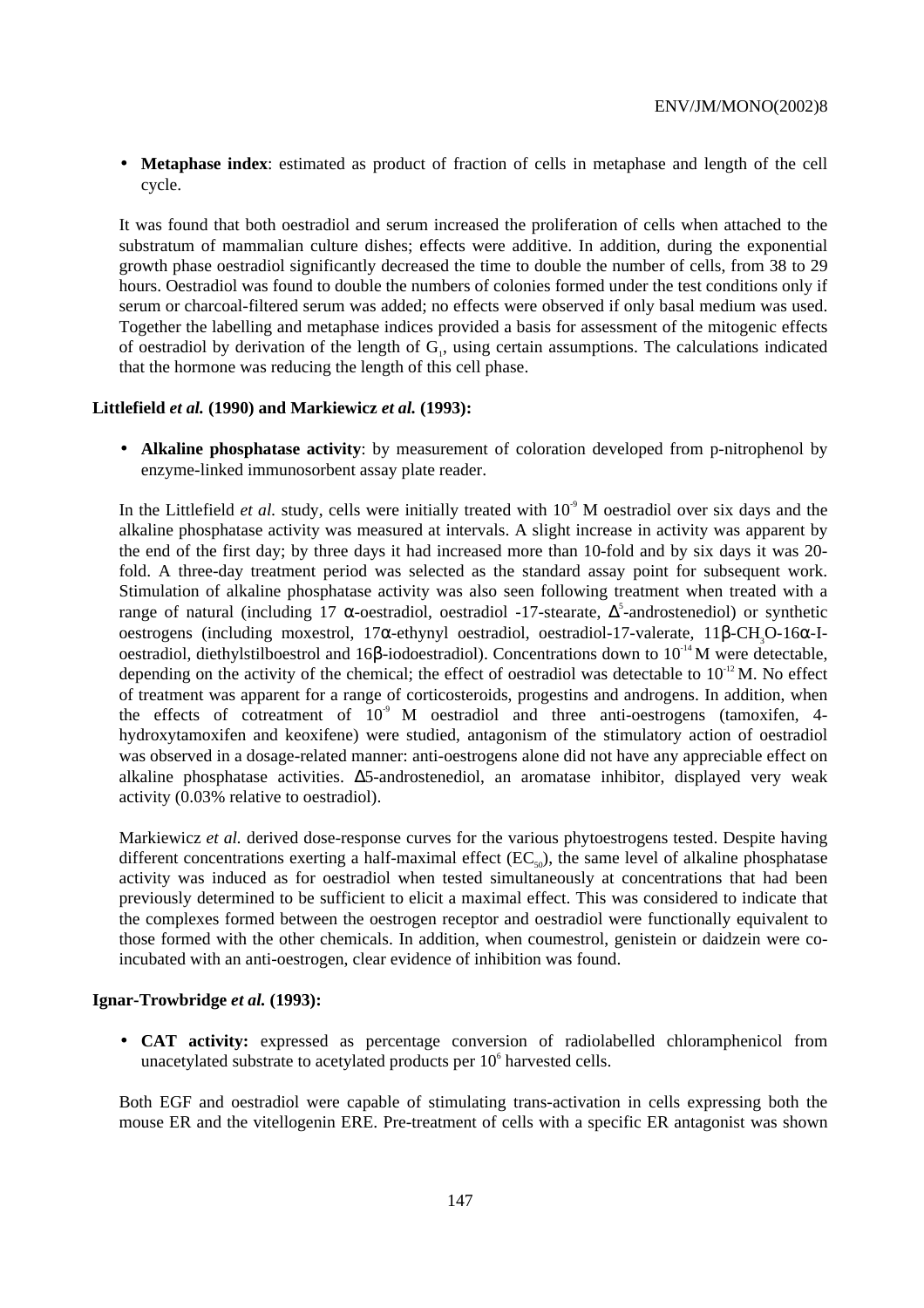to inhibit the CAT activity levels achieved, thus confirming that transcriptional activation of the ER was necessary for the effect.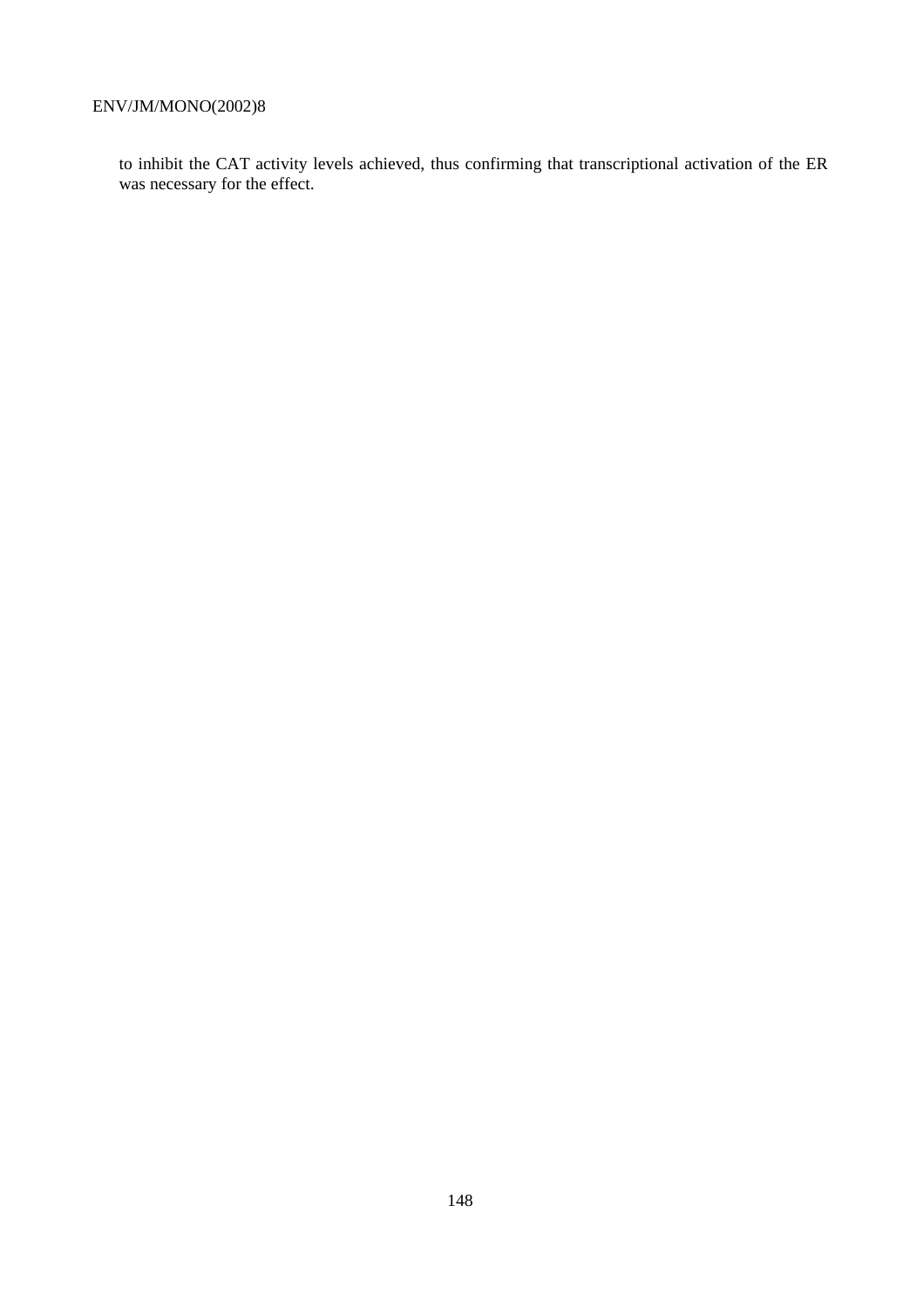### **YEAST SCREENS**

In recent years transfection techniques have been developed which permit the controlled insertion of hormonal receptor structures from various animal species, including humans, into *Saccharomyces cerevisiae* yeast cells. Many such models have been developed because of their value at various levels of scientific investigation. Models have been investigated as potential screens for chemical-receptor interactions, in the belief that such interactions are likely to form the basis of the chemicals' hormonal activity. Because of the control possible over these systems, detailed mechanistic investigations of chemical-receptor interaction and receptor structure have also proved possible.

Several papers have reported on potential models for identification and quantitation of oestrogenic chemicals; a number are reviewed below. The work included in some of these papers addresses aspects beyond the scope of the current review document. In such cases, only those aspects relevant to the development, use or assessment of the model as a tool for oestrogenic screening are included.

Berry *et al.* (1990) investigated the agonistic activity of the anti-oestrogens tamoxifen and ICI-164,384 on various oestrogen reporter genes and vectors expressing truncated or chimeric human oestrogen receptors (hER) with one of two independent hER transcriptional activation functions (TAF-1 or TAF-2). The paper focused mainly upon work in the human HeLa cell and chicken embryo fibroblast (CEF) cell lines, but also included data relating to a *Saccharomyces cerevisiae* yeast cell model with an hER.

## **Method**

**Berry** *et al.* (1990) used the yeast strain TGY14.1 to yield the pYERE1 series of transformants.

Yeast cells were transformed with pYERE1, pYERE1/HEGO, pYERE1/HE19G and pYERE1/HE15. The chimeric vectors thus expressed wild type Gly400hER (HEGO) or truncated hER mutants (HE19G, HE15) from the PGK promoter. HE19G was constructed by replacing the region of HE19 containing glycine 400 with the corresponding region of HEGO. The lacZ gene coding for β-glucosidase was under the control of an ER-dependent promoter which contained an ERE located upstream of the TATA box sequence of the GAL1 promoter.

After transfection, cells were grown to an optical density,  $OD<sub>600</sub>$ , of approximately 0.6 units in a suitable medium. Oestradiol, the appropriate test material or vehicle (ethanol) alone were then added at a series of concentrations and the yeast cells harvested two hours later. β-glucosidase activity was assayed and expressed as fold-stimulation  $(\pm 10\%)$ , taking the control (ethanol alone) value as 1.

### **Subsequent development**

**Wrenn and Katzenellenbogen** (1993) investigated the structural requirements for recognising on and responding to ligands by the hER. They developed a series of point mutations in the hormone-binding domain (HBD) of the receptor and measured resultant changes in sensitivity to the oestrogen 17βoestradiol or the anti-oestrogen trans-hydroxytamoxifen. Particular attention was given to identifying residues in the HBD that were important for ligand binding and transactivation function of the receptor, and to elucidating mechanisms by which hERA discriminates between agonistic and antagonistic ligands.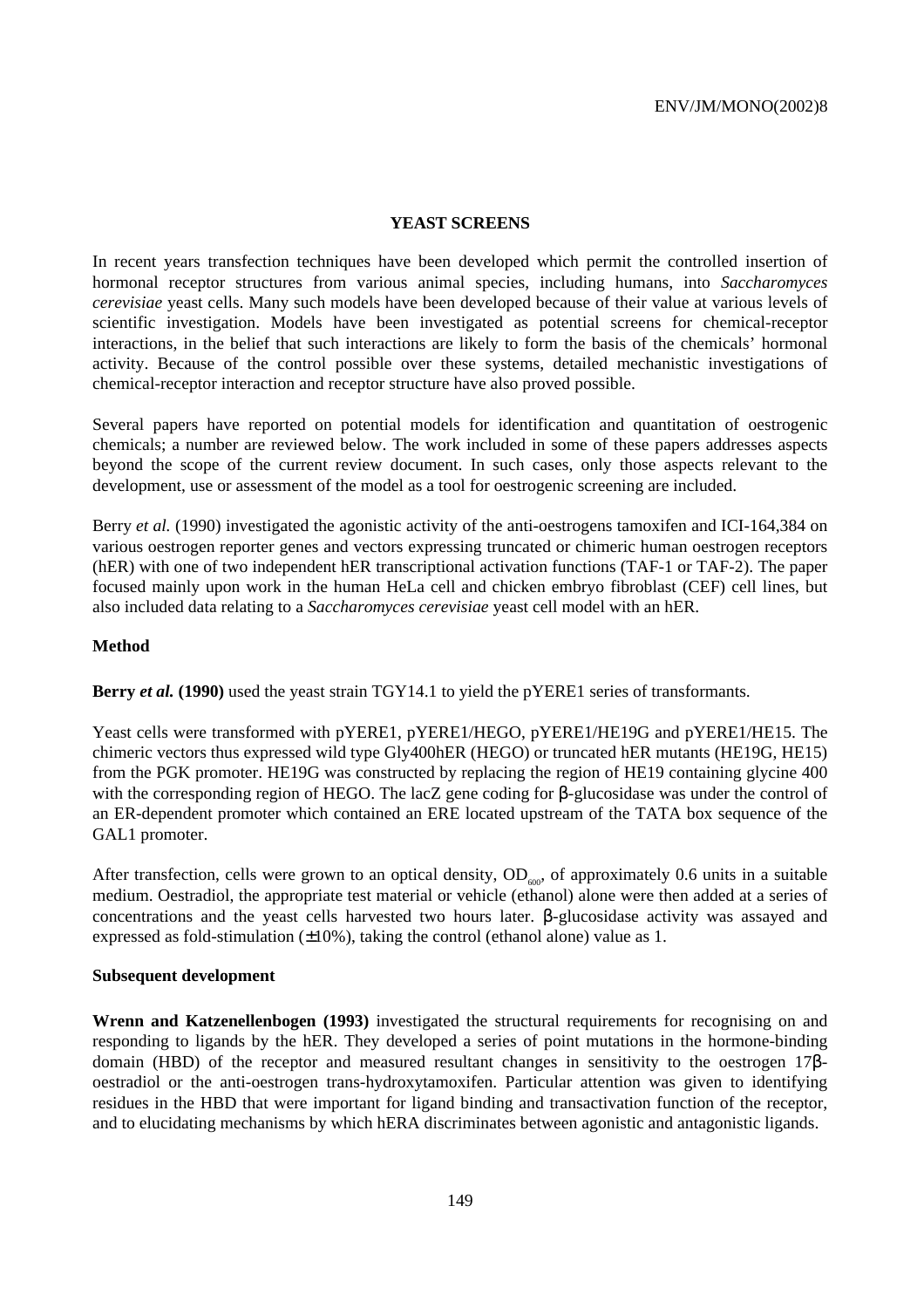A protease-deficient yeast strain, BJ2168 (obtained from a commercial source), was modified to produce the BJ-ECZ strain used in this study. The reporter construct used consisted of the *Escherichia coli* βgalactosidase gene, *lac-Z*, driven by a yeast CYC-1 promoter and two tandem copies of the consensus ERE sequence. hER was constitutively expressed from a multicopy plasmid, YEpER, which also contained oriY for replication in yeast and encoded TRP1 to complement the trp1 defect in the parent yeast. The reporter was linearised with AatI to enhance integration into the defective ura3 locus of yeast. Transformation was achieved by the lithium acetate method, with selection by growth on minimal medium lacking uracil. Integration was confirmed and copy number ascertained by Southern blot hybridisation. Hybridisation signals were quantified by β-scanning. An isolate containing nine tandem copies of the reporter construct integrated into the ura3 locus was selected for use.

Responsiveness to exogenous chemicals was initially assessed using a plate culture technique. Aliquots of the culture were incubated on plates overnight in the presence of test material. Plates were then inverted over a glass dish of chloroform for 15 minutes to permeablise the cells. Whatman 541 paper soaked in a solution of X-gal in dimethylformaldehyde, and allowed to damp dry, was placed on the colonies and incubated for one to three hours until a blue colouration developed. An alternative method was developed which involved liquid culture of the yeast with a soluble substrate to permit spectrophotometric measurement of β-galactosidase activity. Aliquots of the culture were transferred to glass tubes, mixed with test chemical, and incubated for four hours at  $30^{\circ}$ C with vigorous shaking (325-350 rpm). Cells were then collected by centrifugation and β-galactosidase activity determined for whole, permeablised cells.

**Kohno** *et al.* **(1994)** studied on the effect of ligand structure on oestrogen-mediated transcription using oestradiol and the anti-oestrogens tamoxifen, hydroxytamoxifen, nafoxidine, ICI-164,384 and ICI-182,780. Using methodologies similar to those of Wrenn and Katzenellenbogen (1993), used the BJ2168 yeast strain. A plasmid (PG-MS) was based upon the murine oestrogen receptor cDNA clone, MOR 100, which was cloned into the Sal I site of the yeast expression vector PG-1. Use was again made of an EREregulated *lac-Z* reporter gene.

Yeast cells were grown in minimal media to a fixed optical density (as defined by spectrophotometry) before addition of the test chemical. After two hours, the yeast cells were harvested, made permeable by SDS-chloroform treatment, and β-galactosidase activity measured using o-nitrophenyl-β-galactoside as substrate. Further work (not discussed here) involved the use of other yeast strains having varying protease deficiencies to study the relationship between the stability of the ER and level of protease activity.

**Klein** *et al.* (1994): In order to investigate the possible role of oestrogens in the sex differences seen in epiphyseal development and the onset of puberty in humans, a recombinant yeast cell assay was used to compare oestrogen levels in prepubertal girls and boys. The system used a plasmid, YEPKB1, containing the CUP1 metallothionein promoter fused to human ER cDNA. The reporter plasmid used, YRPE2, contained two copies of the frog vitellogenin ERE upstream of the yeast iso-1-cytochrome c promoter, fused to the structural gene for β-galactosidase. These plasmids were introduced into the yeast strain BJ3505 and selected by tryptophan or uracil auxotrophy.

Cultures were stored deep-frozen until required. Approximately three to seven days before assay, the yeast was plated on to an agar-based selective medium. Plates were cultured at 30°C for 36 hours, then stored at 4°C. On the evening before assay, a single colony from the plate was used to inoculate 1-2 mL of selective media and incubated overnight at 30°C with agitation. At the start of the assay the optical density of the medium was standardised by dilution and the yeast was induced by copper sulfate. Aliquots were added to 12 glass tubes containing oestradiol extracted from blood samples obtained from the study subjects. After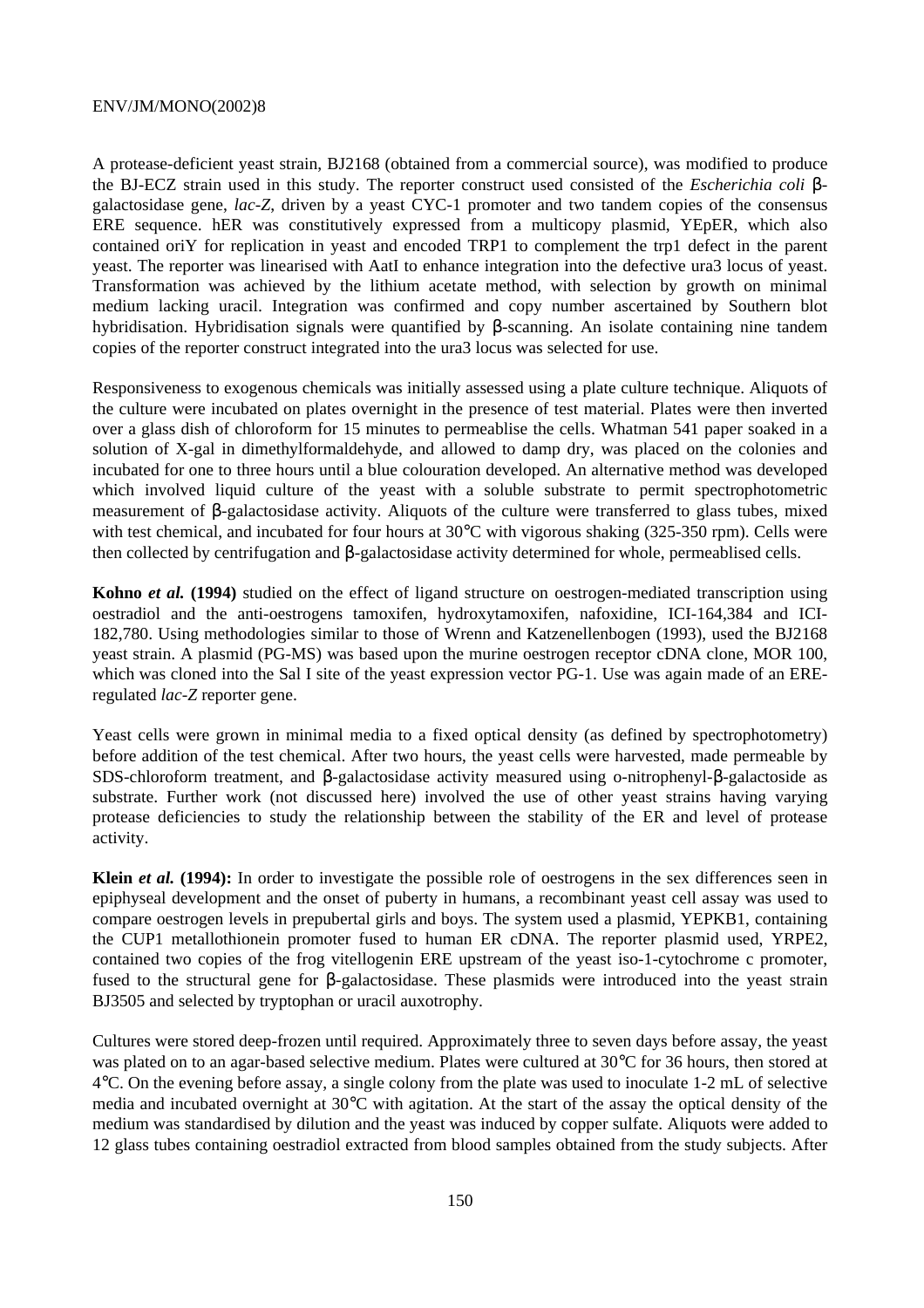incubation with shaking for eight hours, samples were transferred to radioimmunoassay tubes and centrifuged to pellet the cells. After re-suspension, cells were permeablised by chloroform and cell density was assessed by light scattering using a microtitre plate reader. Colour formation was measured by serial use of the plate reader over six hours.

An intensive validation exercise was performed on the assay system which included assessment of specificity against oestriol, 17α-oestradiol, oestradiol 17-glucuronide, oestriol 3-sulfate, oestriol 3 glucuronide, oestriol 3-sulfate, oestrone glucuronide, oestrone 3-sulfate, testosterone, dexamethasone. cortisol, aldosterone, progesterone, diethylstilboestrol, ethynyl oestradiol and mestranol.

**Maier** *et al.* (1995): The authors studied the potential oestrogenicity of extracts from two dioecious plants, osage orange (*Maclura pomifera*) and mulberry (*Morus microphylla*). Individuals of these species produce unisexual flowers and the sexes were analysed separately. In addition, the effects of a number of other chemicals were examined; these included coumarin, genistein, kaempferol and quercetin, gibberellin A3 , IAA, NAA, BA and progesterone. The BJ3505 strain of *Saccharomyces cerevisiae* was used. This included an ER plasmid, YEPE10, comprising a ubiquitin (ub) gene fused to hER cDNA in the yeast 2µ natural plasmid. The yeast also contained an oestrogen-responsive reporter plasmid, YRPE2, including the cycI promoter fused to the *E. coli* β-galactosidase lacZ gene.

Plant materials were extracted from homogenised leaves and inflorescences into ethanol and a supernatant prepared by centrifugation. Yeast cultures were grown overnight in minimal medium containing copper sulfate. This induced production of ERs, because the gene was under the control of a yeast metallothionein (CUP1) promoter. At a defined optical density, cultures were exposed to test extract and incubated for six to seven hours. Cells were then harvested, lysed and centrifuged at 13,000 g for 10 minutes at 4°C. The supernatant was analysed for protein content by the method of Bradford and β-galactosidase activity assessed by triplicate assay of subsamples with transcriptional-assay buffer, addition of o-nitrophenyl β-D galactopyranoside and, after 30 minutes, measurement of absorbency at 420 nm by spectrophotometer. The plant extracts were standardised against a series of dilutions of 17β-oestradiol and results were expressed as "oestrogen equivalents". In addition, cultures with or without copper sulfate alone, or with different amounts of ethanol, were run as "negative controls". Data were analysed by Student's t-test.

**Routledge and Sumpter (1996)** reported on investigations of representatives of all the major groups of surfactants and their primary degradation products (Table 11).

In addition, data for 17α-oestradiol, 17β-oestradiol sulfate, genistein, bisphenyl-A and op'-DDT. were presented.

The model comprised yeast cells (strain not identified) containing a stable hER DNA sequence within the main chromosome of the yeast. Expression plasmids carrying the reporter *lac-Z* gene for β-galactosidase were also inserted. The yeast cells were stored deep-frozen until required and were then cultured in appropriate medium for approximately 24 hours at 28°C on an orbital shaker until an absorbency at 640 nm of 1.0 was attained (samples were stored for a maximum of four months before replacement).

The assay medium was prepared by adding 0.5 mL of a chromogenic substrate, chlorophenol red-β-Dgalactopyranoside (CPRG), to 50 mL of fresh growth medium (the chromogen was used to monitor βgalactosidase activity by absorbency measurement at 540 nm). Aliquots (10 µL) of the appropriate concentration of test material were added to a 96-well, optically flat-bottomed microtitre plate and allowed to evaporate to dryness. 200 µL of the assay medium seeded with the yeast culture was added to each well. At each assay, blanks containing assay medium alone and samples of a series of 17β-oestradiol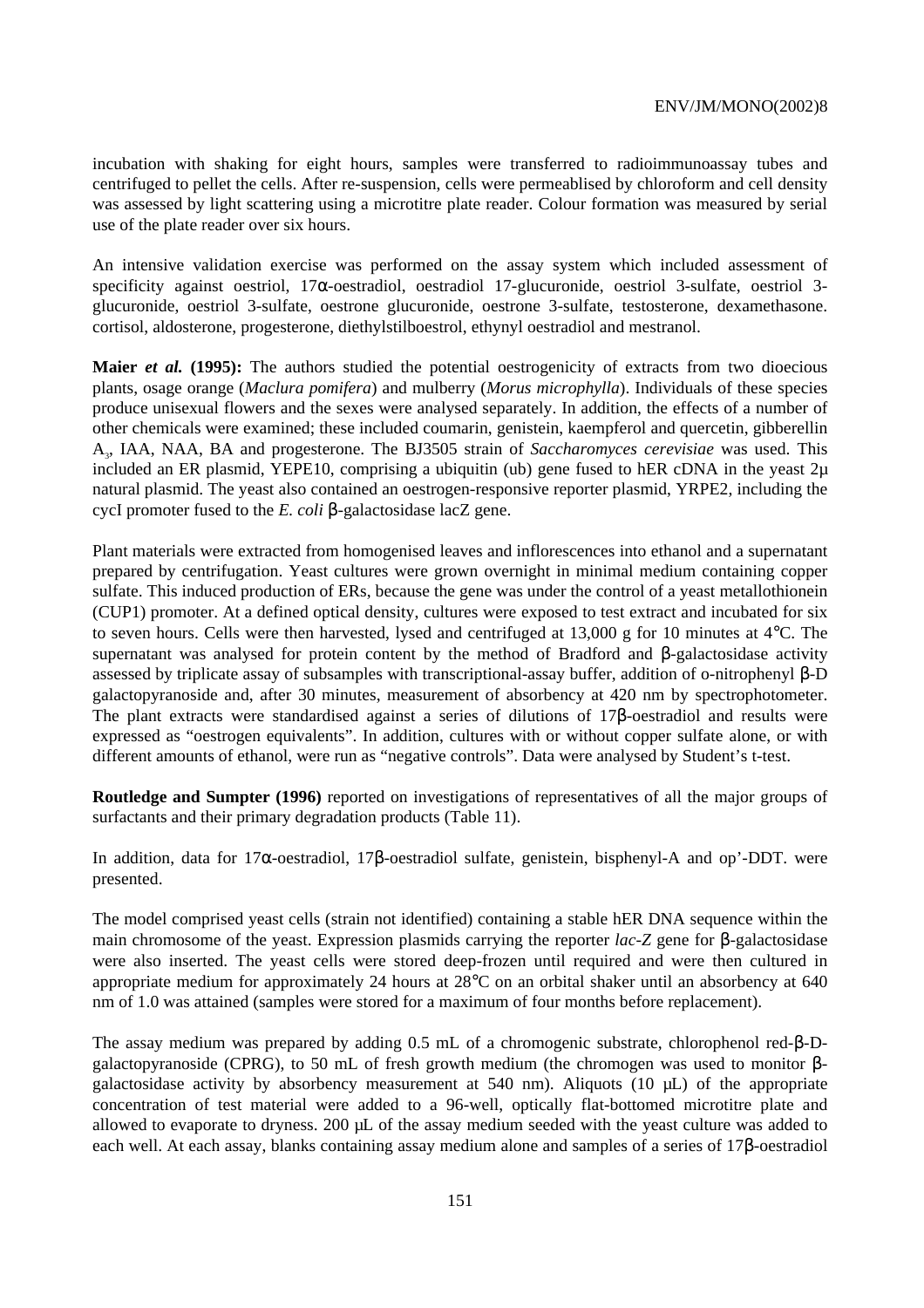concentrations were used to produce a standard curve for quantification. Plates were sealed and incubated for three days before colour development was measured using a plate reader.

**Connor** *et al.* **(1996):** The potential oestrogenic activity of two commonly-used chloro-S-triazine-derived herbicides, atrazine and simazine, was assessed in a series of model systems. These included *in vivo* rodent assays (uterine weight, progesterone receptor binding activity and peroxidase activity), the MCF-7 cell line, and a transfected yeast strain containing hER cDNA. The PL3 strain of *Saccharomyces cerevisiae* was transformed with the high-copy 2µ-parent vector Yep10 or Yep10 vector containing the hER cDNA (YEp10-HEGO) using the lithium acetate procedure. Transformations were selected on minimal media plates supplemented with amino acids.

Individual colonies were used for the test assays. Aliquots containing oestradiol or one of the herbicides were spotted onto plates, allowed to dry, and incubated at 30ºC. Photographs were taken at 24-hour intervals over five days to assess colony growth. Statistical analysis of data was by Duncan's new multiple range test (ANOVA).

**Arnold** *et al.* **(1996 a and b):** In two papers, Arnold and co-workers described the development and use of a yeast oestrogen screening model to which they applied the acronym "YES". The model used the BJ2407 *Saccharomyces cerevisiae* strain, which was transformed with pSCW231 or pSCW231-hER and YRP2. The expression plasmid pSCW231-hER was created by ligating an EcoR1 fragment of the cDNA of the hER into pSCW231. The reporter plasmid YRPE2 contained two EREs linked to the lacZ gene. Transformants were selected over three days by tryptophan and uracil auxotrophy.

| <b>Class</b> | <b>Surfactant group</b>              | <b>Chemical tested</b>                                |  |
|--------------|--------------------------------------|-------------------------------------------------------|--|
| Anionic      | Linear alkylbenzene sulfonates (LAS) | Petrolab $550 +$ degradation product (SPC)            |  |
|              |                                      | Siene                                                 |  |
|              | Branched alkylbenzene sulfonate      | <b>ABS</b>                                            |  |
|              | Alcohol sulfates (AS)                | Sodium n-octyl sulfate                                |  |
|              |                                      | Sodium n-nonyl sulfate                                |  |
|              | Alcohol ether sulfates               | Dobanol                                               |  |
|              | Secondary alkane sulfonates (SAS)    | <b>SAS</b>                                            |  |
|              | Others                               | Linear- $\alpha$ -olefin sulfonate                    |  |
|              |                                      | Sodium lignsulfonate                                  |  |
| Non-ionic    | Alcohol ethoxylates (AE)             | Synperonic A3                                         |  |
|              |                                      | Genapol C100                                          |  |
|              | Alkylphenol ethoxylates (APE)        | $NP12E0 + degradation products$                       |  |
|              |                                      | (4-OP, 4-NP, NP1EC, NP2EC, & NP2EO)                   |  |
| Cationic     | Tallow amine derivatives             | Di(hydrogenated tallow) dimethyl ammonium             |  |
|              |                                      | chloride                                              |  |
|              | Bezalkonium chloride                 | ${}^{12}C$ - ${}^{14}C$ -alkyldimethylbenzyl ammonium |  |
|              |                                      | chloride [ed?]                                        |  |
| Amphoteric   | <b>Betaines</b>                      | Coconut amido betaine                                 |  |
|              |                                      | Cocobetaine                                           |  |
|              | Imidazolines                         | N-b-hydroxyethyl oleyl imidazoline                    |  |

# **Table 11**

## **Major surfactants and their primary degradation products (from Routledge and Sumpter, 1996)**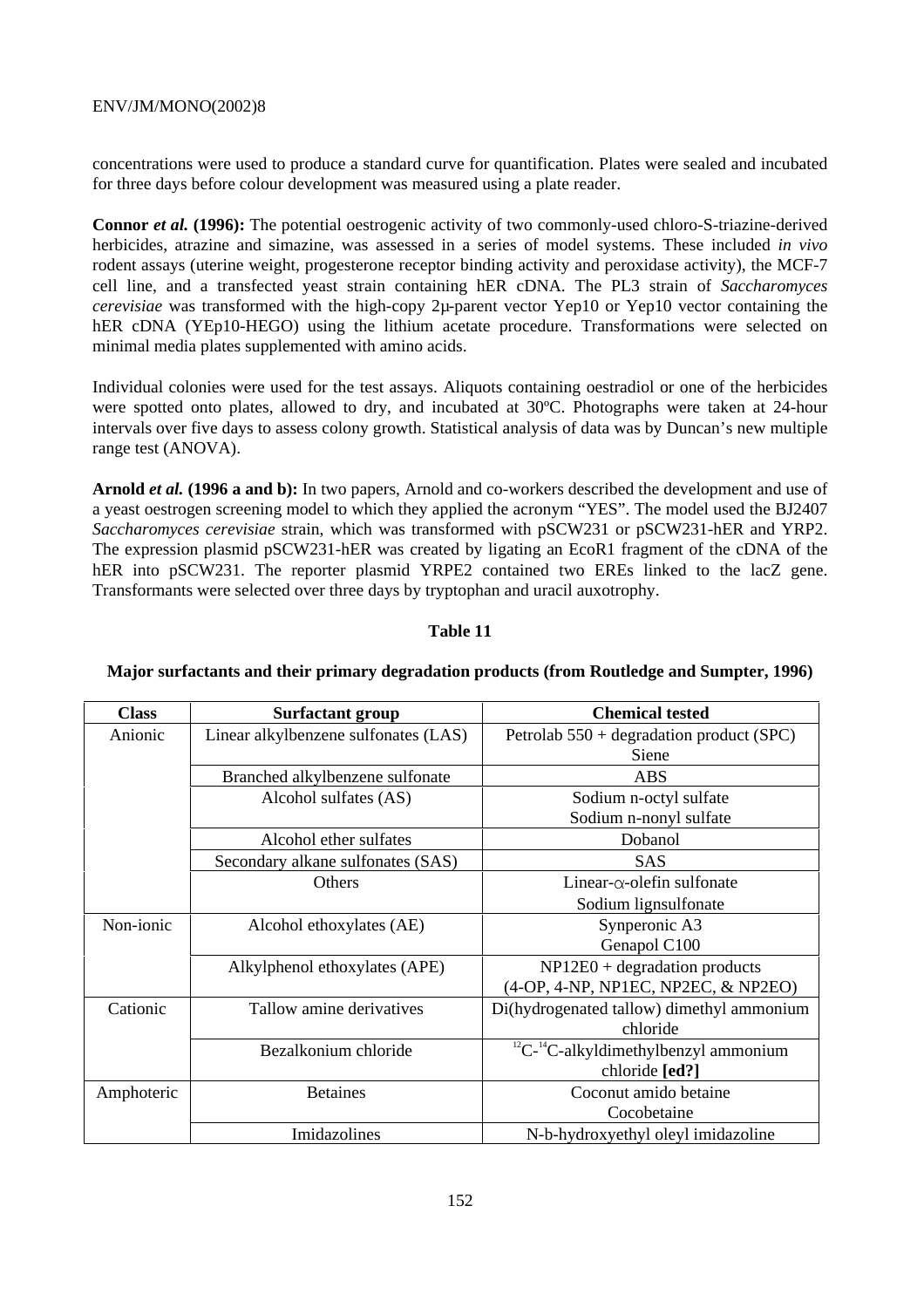For the assay a single yeast colony was grown overnight, then diluted with fresh medium and incubated overnight in the presence of the test chemical, using dimethylsulfoxide (DMSO) as vehicle. βgalactosidase activity was assessed by centrifugation of the cells, followed by re-suspension and permeabilisation with chloroform and sodium dodecyl sulfate. After equilibration, the reaction was terminated, cell debris removed by centrifugation, and absorbance measured. Results were expressed as Miller units, given by the equation:

 $(A420/(A600 \text{ of } 1/10 \text{ dilution of cells} \times \text{volume of culture} \times \text{length of incubation}) \times 1000)$ 

In the first paper, the influence of blood proteins on bioavailability was assessed by culturing cells in the presence of human albumin, sex hormone-binding globulin, or whole human or alligator serum. Serum was also used following charcoal-stripping. The chemicals used included 17β-oestradiol, diethylstilboestrol, *o,p*'-DDT, octyl phenol, dexamethasone, testosterone and the anti-oestrogen ICI-164,384. In the second paper, effects of exposure to equimolar concentrations of a number of chemicals and the effect of combined application were assessed. Chemicals studied included endosulfan, dieldrin, toxaphene and chlordane.

## **Endpoints/data interpretation**

### **Connor** *et al.* **(1996):**

• **Colony formation:** colony development assessed visually for uracil-deficient media in presence of test material.

## **Other models:**

• β**-galactosidase activity:** assessed by measuring the colour change in the presence of a suitable chromatographic substrate.

**Berry** *et al.* (1990): The authors interpreted the data on yeast cells transformed with pYERE1/HE19G as indicating that TAF-2 has very little if any transcriptional activity in yeast, when compared with TAF-1. Transcriptional activity for HE19G was not increased by use of recombinant pYERE3/HE19G which contained three consensus EREs in tandem. There was evidence for the agonistic activity of 4 hydroxytamoxifen. In contrast, ICI-164,384 neither stimulated transcription nor blocked oestradiol activity. It was suggested this might be attributable to lack of penetration of the yeast cell.

**Wrenn and Katzenellenbogen (1993):** ER levels were fairly high in this yeast model and certainly higher than in the MCF-7 cell line as determined by binding of tritiated oestradiol. The plate culture system was highly sensitive, with colonies turning medium blue at  $10^{-10}$  M oestradiol and dark blue at above  $5\times10^{-10}$  M. However, the anti-oestrogens tested behaved as agonists (*e.g.* blue colouration was seen at  $10^8$  M transhydroxytamoxifen) and oestradiol-induced activity was not inhibited by either anti-oestrogen tested (even at a 10<sup>4</sup>-fold molar excess of the anti-oestrogen). For the liquid assay method, β-galactosidase activity varied from undetectable in untreated yeast to a maximal response when treated at  $10^8$  to  $10^{-6}$  M oestradiol. A 50 times higher ligand concentration was needed for strong colour development by the liquid culture compared with the plate method; this was attributed in part to use of lower yeast concentrations and a shorter incubation period. For anti-oestrogens, very high levels were required to induce βgalactosidase activity and the response did not reach a plateau before growth-inhibiting levels were attained (*e.g.* using trans-hydroxytamoxifen maximum levels were only 20-25 % of that for the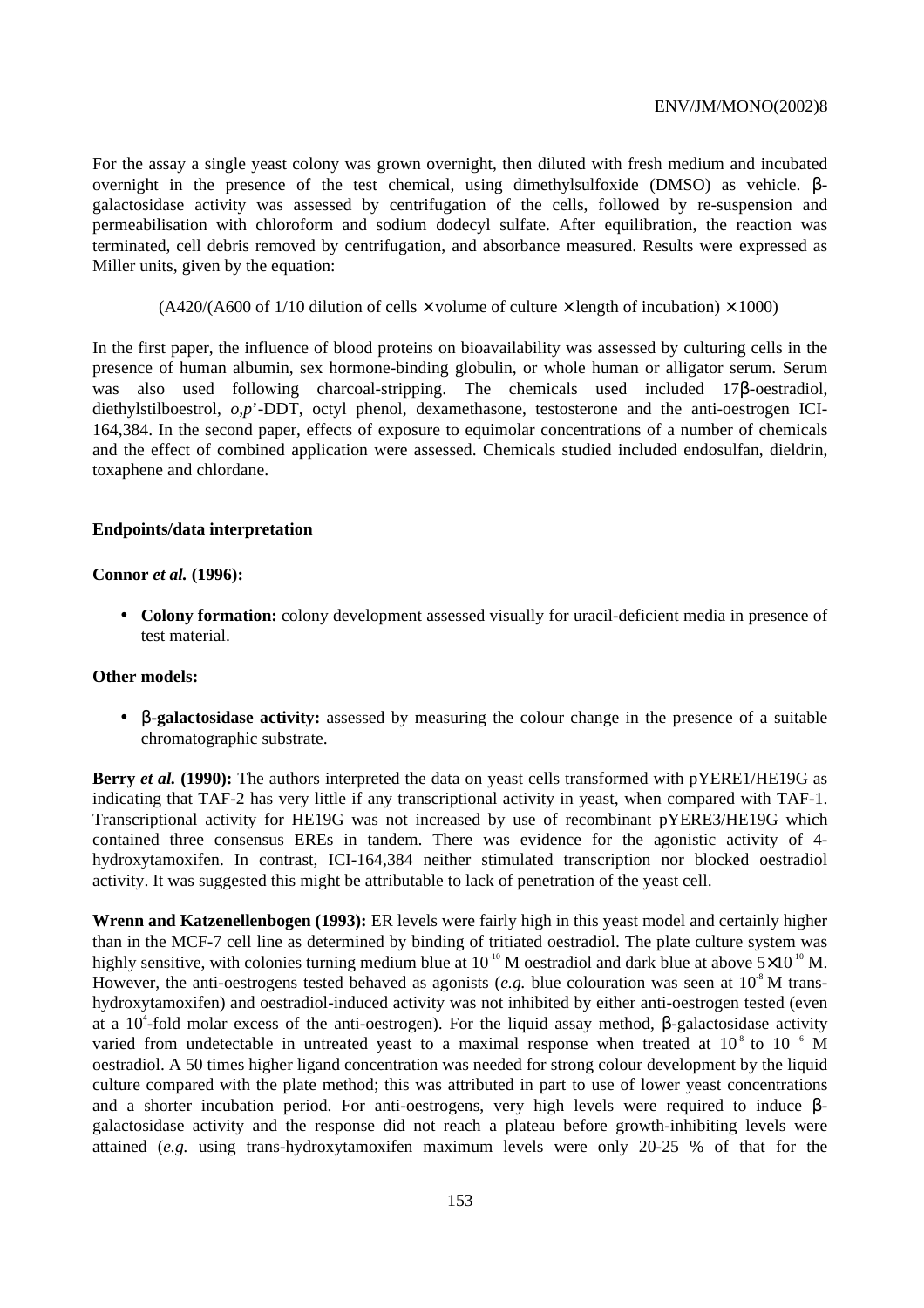oestradiol). As for the plate assay, neither anti-oestrogen showed inhibiting activity when yeast cells were stimulated with oestradiol.

**Kohno** *et al.* **(1994):** A maximum of 20 to 25-fold induction of β-galactosidase activity over the control level was reported after exposure of yeast containing the ER to 10 nM oestradiol for two hours. Similar inductions were recorded with tamoxifen or hydroxytamoxifen, with maximal effects at 1  $\mu$ M. These chemicals did not inhibit the response to oestradiol. Nafoxidine showed partial agonism at 0.1 µM and partial antagonism to oestradiol at 0.5-10  $\mu$ M. ICI-164,384 also showed partial agonism with a doseresponse that reached a plateau at 100-500 µM; however, this chemical and ICI-182,780 showed no antagonism to oestradiol.

**Klein** *et al.* **(1994):** β-galactosidase activity measurements were converted to oestradiol equivalent units by linear interpolation from a standard curve for oestradiol. Levels were very low in the absence of oestradiol, but could be increased by up to 1000-fold. During assay validation, the method sensitivity (as defined by oestradiol concentration resulting in a β-galactosidase activity two standard deviations above the mean of 10 samples of charcoal-stripped plasma) was <0.02 pg/mL. Intra-assay variation, assessed by eight-fold assay of a single sample, was 15% at 2 pg/mL oestradiol and approximately 50% at 0.02 pg/mL. Inter-assay variation, estimated from assay of pooled samples on six days, was 13% at 2 pg/ml, rising to approximately 60% at 0.02 pg/mL. Recovery was assessed using radiolabelled oestradiol, and accuracy by calculation of correlation coefficient against a commercially available hormone radioimmunoassay kit: values were  $93 \pm 17$ % and 0.90, respectively. The model proved highly specific for oestradiol. Cross-reactivity was low with other chemicals: oestrone (0.3%); diethylstilboestrol (<3%); oestriol (0.03%); oestrogen metabolites (<2%); testosterone, aldosterone, progesterone and cortisol (<0.01%); 17 $\alpha$ -oestradiol (9%) and mestranol (0.4%). In contrast, the result for ethynyl oestradiol was 100%.

The assay of prepubertal children detected a statistically significant difference between oestradiol equivalents in boys (0.08  $\pm$  0.2 pg/mL) and girls (0.6  $\pm$  0.6 pg/mL). The sensitivity of this assay was assessed to be at least 100-fold greater than previously available (*i.e.* non-yeast) test systems, but noted the unexpected specificity of the system for oestradiol. They offered a number of possible explanations, but were unable to positively identify the reason. Suggestions included intrinsic differences in ER/ERE complex activation, the ether extraction procedures, differences in metabolism of the chemicals by yeast during the incubation period, and differences in adsorption by non-receptor components.

**Maier** *et al.* **(1995):** A good dose-response curve for oestradiol was reported, with half-maximal activity at approximately 1 nM, differences in activity were demonstrated between extracts from male and female plants and seasonal variations in level were shown, with the highest levels occurring before and during flowering. The yeast assay also proved valuable in the identification of the activity chemicals during purification. Of the other chemicals tested, only genistein induced transcriptional activity of the reporter gene in the yeast system (activity levels 2.5 times lower than oestradiol), again stressing the specificity of the system.

**Routledge and Sumpter (1996):** On the basis of triplicate assays of oestradiol responsiveness, the authors reported the sensitivity and reproducibility of the system to be high over a concentration range of 1.5 to 3072 ng/L, with 3 ng/L of 17β-oestradiol producing a detectable colour change. The system was responsive to 17α-oestradiol and 17β-oestradiol sulfate, genistein, bisphenol-A and, to a lesser extent, op'-DDT. Testing of various surfactants at concentrations from 50  $\mu$ g/L to 100 mg/L showed that SPC, Synperonic A3, Genapol and the amphoteric, cationic and anionic chemicals were not oestrogenic. High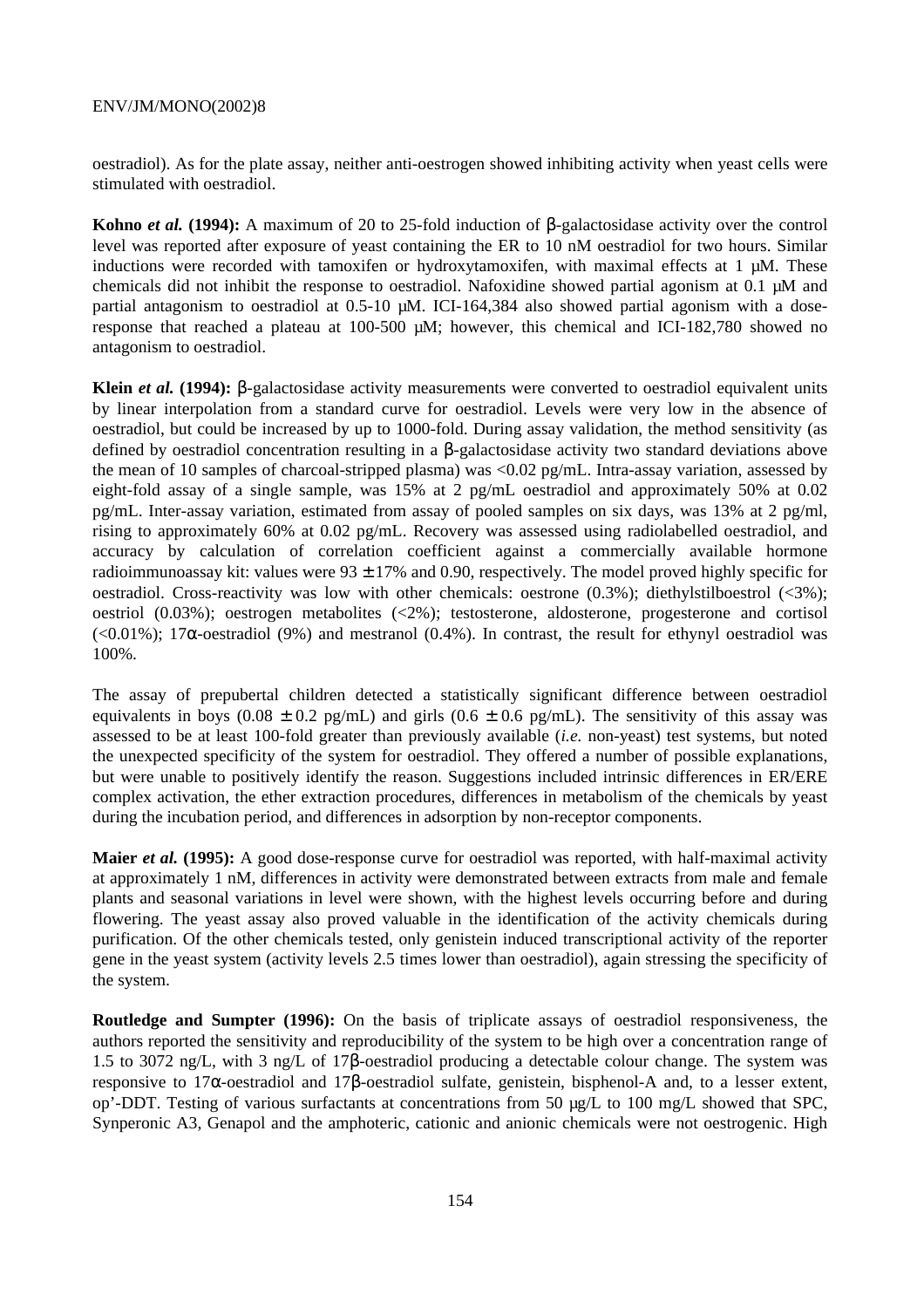levels of Synperonic A3 and some of the cationic and anionic chemicals lysed the yeast cells. A dosagerelated effect was, however, established for the degradation products of APEs.

**Connor** *et al.* **(1996):** It was shown that the yeast would not grow on plates lacking uracil except in the presence of an exogenous oestrogen, oestradiol. Growth could be detected after one day and continued throughout the test period. In contrast, neither herbicide elicited any growth, a finding that was generally in agreement with the other assay systems used to address potential ER interactions. Using other test models, effects were seen on progesterone binding and uterine peroxidase activity, which the authors interpreted as possibly arising through other pathways not involving the ER.

**Arnold** *et al.* **(1996 a and b):** In one paper, inclusion of hER was shown to be necessary for responsiveness to oestrogenic stimulation by 17β-oestradiol, diethylstilboestrol, *o,p*'-DDT and octyl phenol. Dexamethasone, testosterone and the anti-oestrogen ICI-164,384, however, were not stimulatory in either yeast cell type. Coincubation with blood proteins or serum (stripped using dextran-coated charcoal) showed significantly reduced or no activity in the presence of human albumin or SHBG, although the magnitude of effect depended on the chemical. Differences were also seen comparing whole human serum to alligator serum. The authors considered this further evidence for the multiplicity of factors involved in chemical oestrogenicity. Suggested factors included receptor binding affinity, availability in serum, persistence in the body, possibility for bioaccumulation, and the existence of species-specific serum protein compositions.

In the other paper (Arnold *et al.,* 1996a), exposure to dieldrin, endosulfan and toxafene only weakly increased the β-galactosidase activity. When given in combination, any two of these chemicals produced a synergistic effect. For example, the concentration needed for an endosulfan-dieldrin mixture was 1/160th to 1/1600th that required for either chemical alone. Chlordane, which was not in itself oestrogenic, also enhanced the potency of the other chemicals. Subsequent to the publication of this study, a number of other groups attempted to report these observations without success (Ramamoorthy *et al.,* 1997; Guids *et al.,* 1997; Ashby *et al.,* 1997) and, in July 1997, the authors of the original paper officially withdrew their report as they were unable to replicate their own findings (McLachlan, 1997).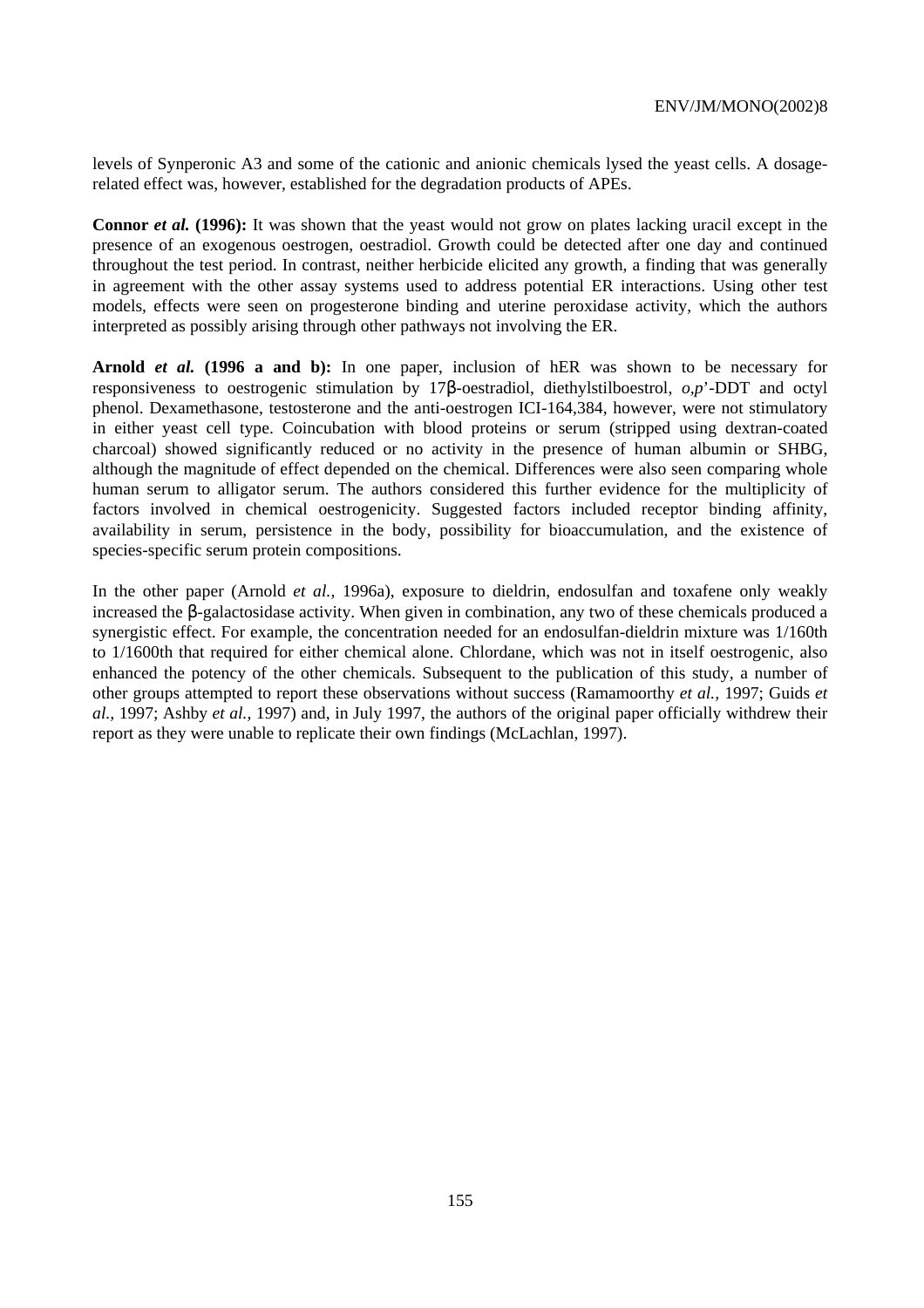## **ANDROGEN-RELATED – YEAST SCREEN**

In addition to the yeast models developed to identify chemicals capable of interacting with the oestrogen receptor (see Section 0) an androgen-inducible expression system based upon the yeast *Saccharomyces cerevisiae* has been reported by Purvis *et al.* (1991). The intention of the authors was to produce a controllable expression system based upon the human androgen receptor. The androgen, dihydrotestosterone (DHT), was used as the model chemical.

## **Method**

Transformants of *S. cerevisiae* BJ1991 (αpep4-3, prbl-1122, ura3-52, leu2, trpl, GAL) were developed using standard conditions for all DNA digestions, ligations and transformations. Cells were grown in shaken liquid culture at 30°C. For GAL1.10 promoter induction, cells were pre-grown in SD medium, then transferred to YP-GAL medium for further incubation. *E. coli* strain TG1 [K-12, ∆(lac-pro), supE, thi, hsdD5[F' traD36, proA<sup>+</sup>B<sup>+</sup>, lacI<sup>q</sup>, lacZ∆M15]] was used during plasmid construction. The constructs developed are summarised below:

| <b>Plasmid</b> <sup>ª</sup> | <b>Parental plasmid</b> | <b>Replication</b> | Selection <sup>b</sup> | <b>Induction</b> <sup>c</sup> |
|-----------------------------|-------------------------|--------------------|------------------------|-------------------------------|
|                             |                         | element            |                        |                               |
| pPGK-hAR                    | pMA91                   | $2\mu$             | Leu                    | <b>GLU</b>                    |
| pPGKgal-hAR                 | pKV49                   | $2\mu$             | Leu                    | GAL↑GLU↓                      |
| pPGKare-hAR                 | YEplac181               | $2\mu$             | Leu                    | <b>DHT</b> <sup>1</sup>       |
| pPGK-hARI                   | YIplac128               | integrated         | Trp                    | <b>GLU</b> <sup>1</sup>       |
| pPGKare-lacZ                | YEplac195               | $2\mu$             | Ura                    | <b>DHT</b> <sup>1</sup>       |
| pPGKare-lacZC               | YCp50                   | CEN4               | Ura                    | <b>DHT</b> <sup>1</sup>       |
| pPGKare-lacZI               | YIp5                    | integrated         | Ura                    | <b>DHT</b> <sup>1</sup>       |
| pPGK-lacZ                   | pMA91                   | $2\mu$             | Leu                    | <b>GLU</b> <sup>1</sup>       |
| pPGKgal-lacZ                | pKV49                   | $2\mu$             | Leu                    | GAL↑GLU↓                      |

<sup>a</sup> Plasmid nomenclature was as follows: the basic promoter was denoted (e.g. PGK) followed by the UAS if different from the wt (either gal or are), then by the transcript (lacZ or hAR). I or C indicates the plasmid yeast replication method if not 2µ.

The selection and maintenance of recombinants were achieved using either the URA3 or LEU2 prototrophic marker gene, because loss of the plasmid would result in inability to grow in the medium in the absence of either uracil or leucine, as appropriate.

c Arrow indicates promotion or repression of transcription activity if grown on medium containing glucose (GLU) or galactose (GAL) as the sole carbon source or DHT.

Assessment of expression of the androgen receptor was by standard Western blot and *in vitro* band shift techniques, plus the ability to transactivate a hybrid PGK promoter carrying MMTV androgen response elements.

### **Endpoints/data interpretation**

• **Western blot bands:** obtained by development of colour using a naphthol-containing solution.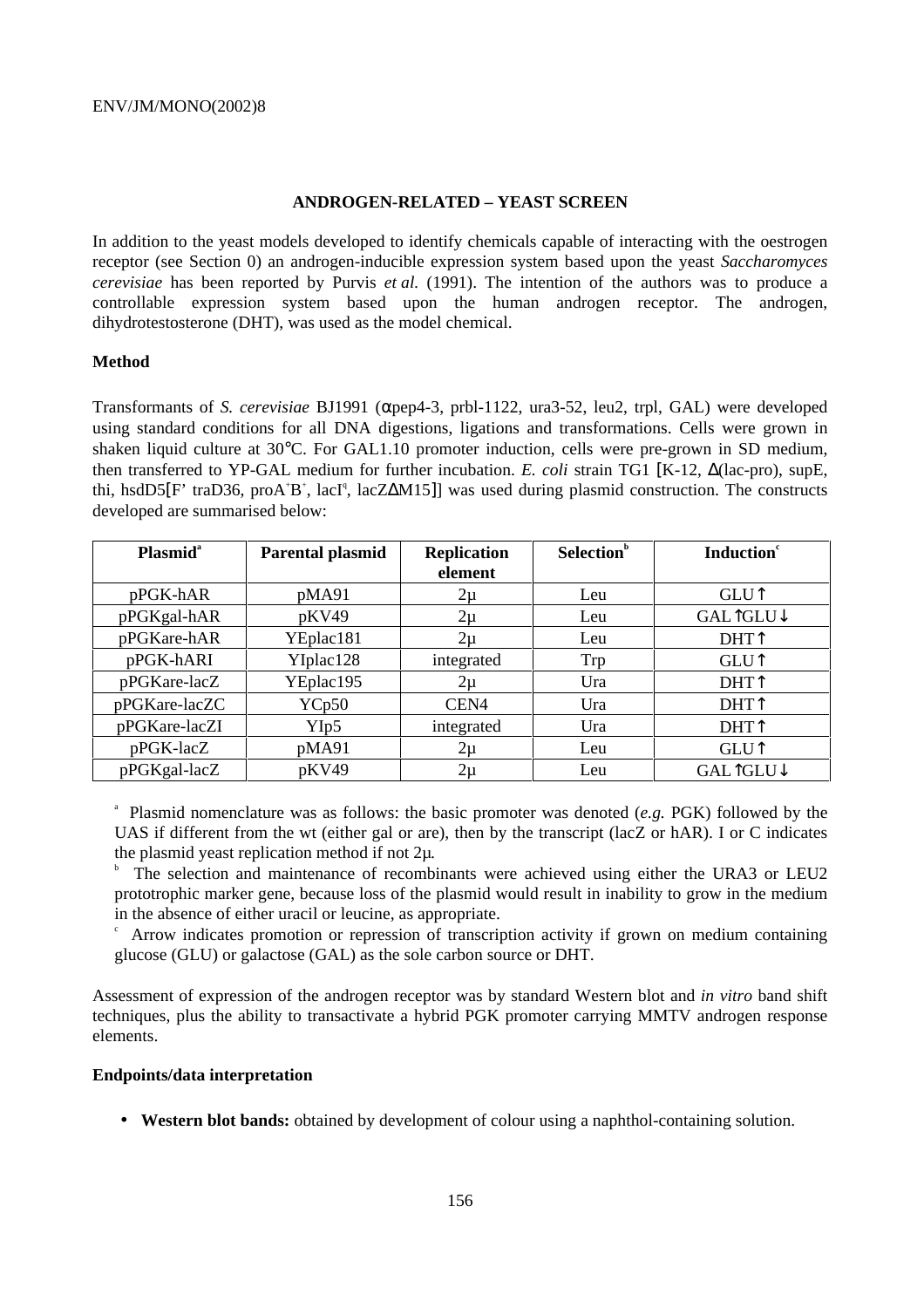• **Band shift assay:** looking for ability to bind double-stranded oligo linkers (67 bp) carrying copies of the ARE from the MMTV-LTR.

The successful development of a number of transformed cell types was reported, in which expression of the gene encoding the human androgen receptor from a strong yeast promoter resulted in transactivation of a hybrid promoter carrying androgen-responsive sequence. Western blot analysis showed that cells containing the pPGKgal-hAR plasmid produced an immuno-reactive protein of about 95 kDa in galactose grown cells. This did not occur in glucose-grown or host cells alone. This band also occurred for the 2 $\mu$  pPGK-hAR plasmid. No band shift in  $\int^{32}P$ ]-labelled oligos was seen in host cells alone or glucose-grown cells carrying the pPGKgal-hAR 2µ plasmid, even in the presence of steroid ligand. However, significant retardation of the linker sequences was noted in galactose-grown cells carrying this plasmid. Addition of DHT did not have any apparent effect. The band shift was not seen where extracts from galactose-grown host cells were used alone. Labelled, dimeric ERE oligo, from the gene encoding *Xenopus laevis* vitellogenin, did not show retardation with respect to any extract, even when either DHT or oestradiol was added. Also, unlabelled ERE could not compete with ARE band shifting in extracts with hAR synthesis. On this basis, it was concluded that functional hAR was only present in cells carrying the expression system, after induction with galactose. Adjusting the combination of receptor, target-gene copy number and concentration of DHT permitted expression levels to be set within a 1400-fold range without apparent effect on normal cell growth.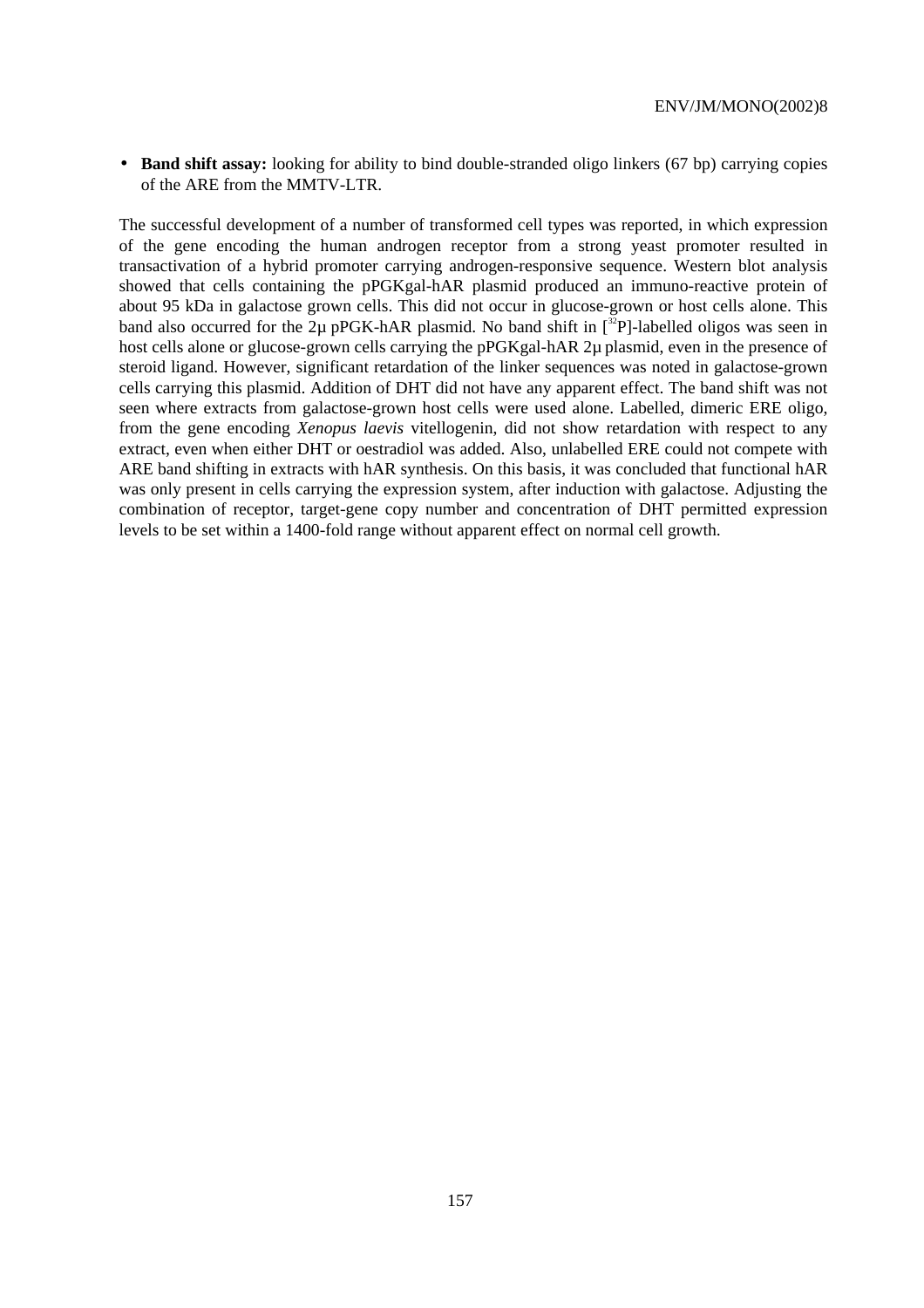# **IN VIVO SYSTEMS RELEVANT TO ASSESSMENT OF EFFECTS ON WILDLIFE (OESTROGEN RELATED)**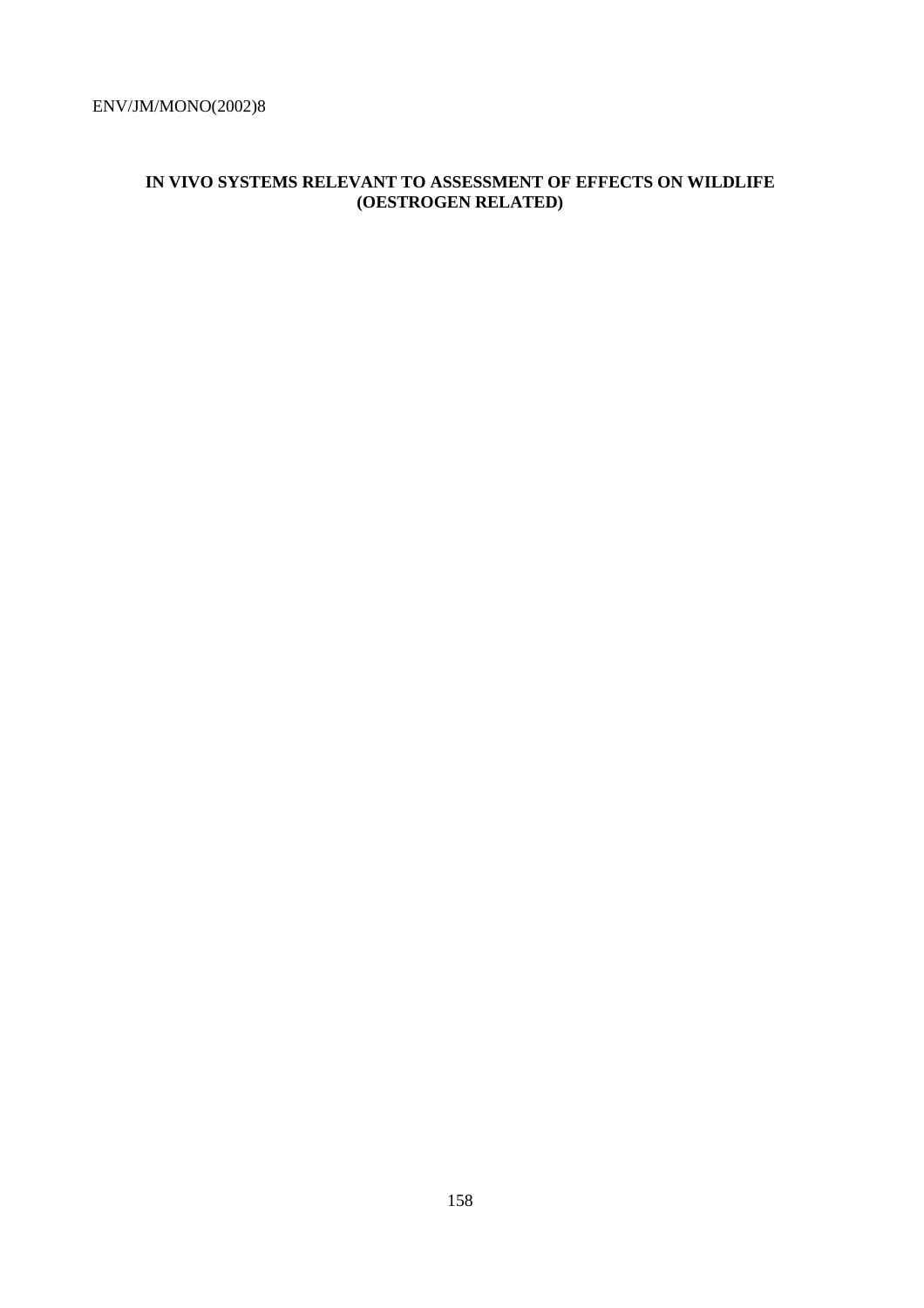## *IN VIVO* **VITELLOGENIN INDUCTION ASSAYS**

It has been recognised for a number of years that a normal part of egg development in the females of many egg-laying species involves the production of an egg protein, vitellogenin, by the liver in response to oestrogenic stimulation. This protein normally passes via the blood to the ovaries. The presence of this protein has been documented for female birds, reptiles, amphibia and fish. The vitellogenin is not generally detectable in immature animals or mature males, due to a lack of oestrogenic stimulation, but has been shown to be produced in response to exposure to exogenous oestrogenic stimulation. Evidence has accumulated that this protein may be a suitably sensitive marker for use in both laboratory and fieldbased *in vivo* studies, because methodology exists for its ready detection in blood samples. The potential significance of the production of this protein by males, and its use as a biomarker, has been extensively reviewed in a number of recent assessments and reports (e.g. Milj $\hat{\tau}$ project nr. 290, Ministry of Environment and Energy, Denmark (1995); Assessment A1 MRC: Institute for Environment and Health (1995); Texte 3/36 Federal Environmental Agency, Germany (1996)). In order to demonstrate the range of methodologies that have been used, a number of papers studying various animal groups are briefly reviewed below.

#### **METHOD**

## **Birds**

In a laboratory-based study, **Robinson and Gibbins (1983)** investigated a range of markers for vitellogenin induction in mature male Japanese quail following administration of either 17β-oestradiol, diethylstilboestrol, ethynyl oestradiol, methoxychlor, moxestrol, cholecalciferol, *o,p*'-DDT, testosterone, progesterone or zearalenone.

Male Japanese quail three to five months of age were housed under standard conditions and, on the first day of study, received an intramuscular injection of vehicle alone (negative control), oestradiol or diethylstilboestrol (depending on vehicle used; positive control), or one of the test materials. Injections were generally given as a single dose, except for the high dosage which was administered as two equal doses, two hours apart. Blood samples were taken pre-treatment, and one, two, four, six and eight days after administration and analysed using established methods for plasma protein-bound phosphorus, total calcium and packed cell volume (PCV), as these were considered to be markers for vitellogenin induction. Blood samples taken six hours after dosing were rocket immunoelectrophoresed, using antibodies for quail vitellogenin. These samples were diluted with Tris-HCL containing phenylmethylsulfonyl fluoride and sodium chloride. Glass plates subbed with an agarose and water mix were covered by a solution containing agarose and antibody was added. Antigens were placed in wells situated along one edge of the plate and electrophoresis was conducted for 20 hours. After washing and staining with Coomassie brilliant blue, the plates were photographed. Plasma samples taken after four days of treatment were electrophoresed using a discontinuous SDS-polyacrylamide gel method, followed by overnight fixation in a methanol-acetic acid-water mixture and staining Coomassie brilliant blue, to show the presence of the protein subunits of vitellogenin.

### **Amphibia and reptiles**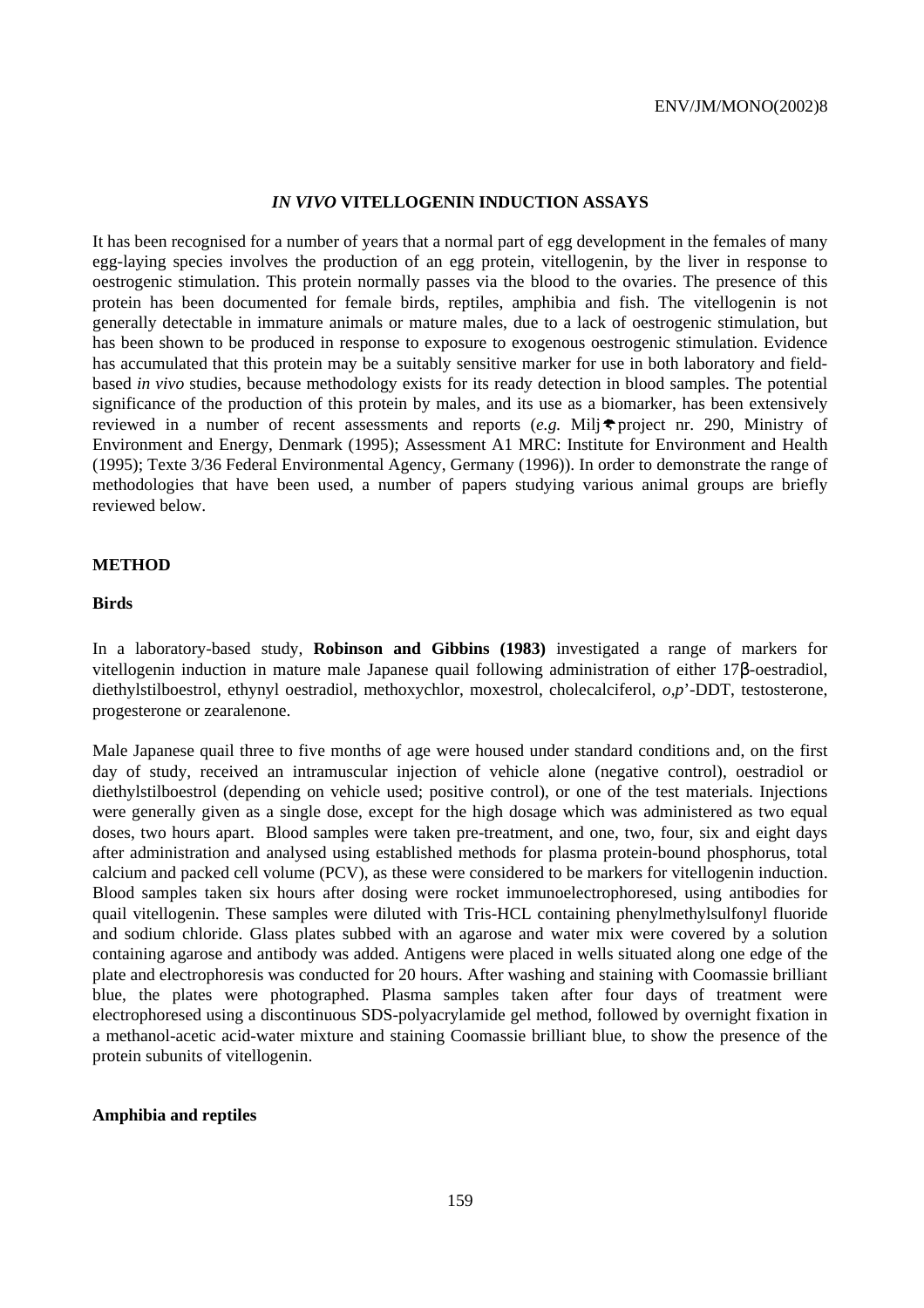**Palmer and Palmer (1995)** reported on the detection of vitellogenin induction in adult male red-eared turtles (*Trachemys scripta*) and African clawed frogs (*Xenopus laevis*) by xenobiotic oestrogens and suggested its use as a suitable biomarker in reptiles and amphibians. Animals were obtained from commercial sources and housed under standard husbandry conditions. Female turtles were treated with oestradiol and sampled to obtain vitellogenin, which, following purification and characterisation, was used for antibody production in rabbits.

Male turtles were assigned to treatment groups and received the vehicle alone, or the appropriate treatment by intraperitoneal injection daily for seven days. Adult male frogs were subject to a similar treatment regimen. Chemicals investigated included 17β-oestradiol, diethylstilboestrol and *o,p*'-DDT. Blood was collected from the caudal vein of each animal on study day 14 and the plasma obtained by centrifugE. This was then deep-frozen until use. Relative levels of vitellogenin in plasma were assessed using an enzyme-linked immunosorbant assay (ELISA) technique. ID-SDS-PAGE and Western blot analyses were also performed.

For the ELISA assay, plasma samples with excess bovine serum albumin were diluted with TBS and Tris and incubated overnight at 4ºC. After washing, plates were blocked with Blotto-Tween for two hours, then rewashed and incubated with anti-rabbit immunoglobulin conjugated to alkaline phosphatase. After washing, the plates were developed with p-nitrophenyl phosphate and incubated for 15 minutes at room temperature before the reaction was stopped by addition of Tris and EDTA. Plate densities were read using an automated reader. In addition, where appropriate, whole plasma was solubalised in Tris buffer containing sodium dodecyl sulfate and 2-mercaptoethanol and separated by SDS polyacrlyamide gel electrophoresis (ID-SDS-PAGE). Separation gels were made from acrylamide. Gels were fixed and stained with Coomassie blue and silver and molecular weights determined against BioRad high molecular weight standards using calculation of  $R_f$  values. Vitellogenin was quantified from the ID-SDS-PAGE using an imaging densitometer. Immunological identification of vitellogenin was achieved using a Western bolt technique. This involved transfer of the plasma samples to polyvinylidene difluoride membranes immediately following ID-SDS-PAGE. A 15-volt electrical field was applied for one hour. After transfer, the membrane was equilibriated in Tris-buffered saline for 15 minutes, blocked with 5% w/v powdered milk in TBS for two hours, and incubated overnight with primary antibodies specific for vitellogenin. The transfer membrane was then washed and incubated with goat anti-rabbit immunoglobulin conjugated to alkaline phosphatase. After further washing, the membrane was incubated with nitro blue tetrazolium, bromo-4-chloro-3-indoyl phosphate and magnesium chloride to localise the reactive proteins.

Data were analysed by Kruskal-Wallis one-way analysis of variance on ranks (ANOVA) and the Student-Newman-Keuls method.

#### **Fish**

**Tyler and Sumpter (1990)** reported on the development of a radioimmunoassay (RIA) method to detect vitellogenin in the mirror carp *Cyprinus carpio* and the testing of its reactivity in a range of other carp species.

RIA development: Vitellogenin (c-VTG) was induced in two year old mirror carp by intraperitoneal injection of 17β-oestradiol and resolved from other blood components using a combination of gelfiltration on Sepharose 6B and ion-exchange on DEAE-cellulose in the presence of the enzyme inhibitor aprotinin. The concentration of c-VTG standard used in this study was determined on the basis of a pre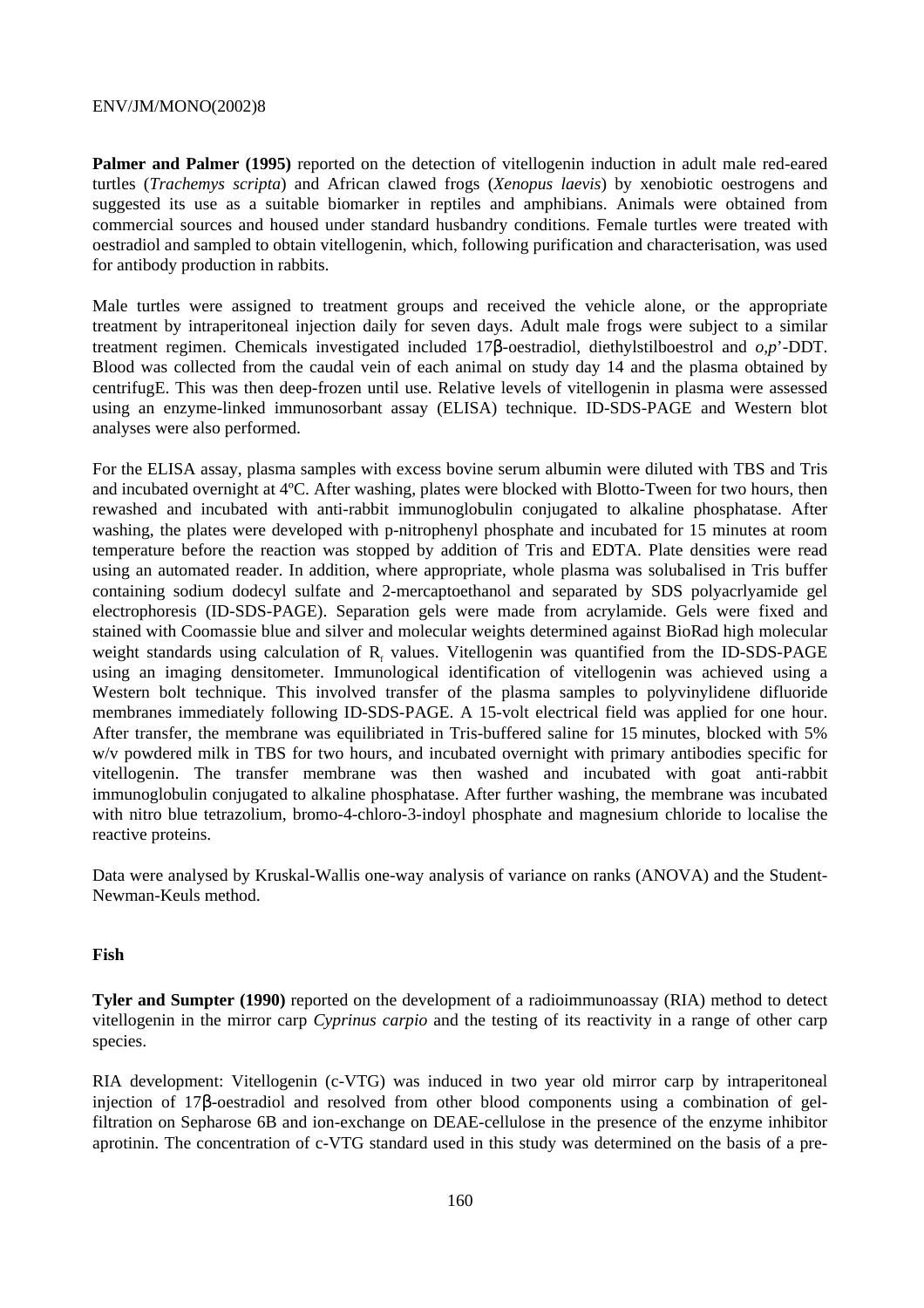calibration ratio using optical density at 276 nm of the c-VTG and subsequent determination of sample protein weight by freeze-drying. Antibodies were raised in half-lop rabbits by repeated intracutaneous injection of c-VTG in Freund's complete adjuvant. Blood was collected and serum separated. The c-VTG was found to be highly immunogenic in all rabbits used. The antibody chosen for the RIA was used at a final concentration of 1:90,000, at which dilution approximately 50% of the label bound in the absence of unlabelled VTG. Antibodies for rainbow trout (rt-VTG) were supplied by other workers for the comparative aspects of this study. Samples of VTG were radiolabelled with Na<sup>125</sup>I using Iodogen as the oxidising agent. Labelled VTG was separated from free iodine by gel-filtration on PD10 columns containing Sephadex G25 pre-saturated with bovine serum albumin. Labels were stored deep-frozen and checks on stability performed over a two-month period. Cross-reactivity of these two antibodies was assessed by incubation of serial dilutions with the heterologous label.

Blood sample collection: Mirror carp at various stages of sexual maturity and two other subspecies of *Cyprinus carpio*, the common and Koi, and the grass carp, *Ctenopharyngodon idella*, were obtained from commercial sources and blood samples were taken under anaesthesia. Samples were similarly obtained from wild caught crucian carp, *Carassius carassius*, tench, *Tinca tinca*, roach, *Rutilis rutillis*, bream, *Abramis brama,* and dace, *Leuciscus leuciscus*. Blood was also taken from commercial or laboratorysourced rainbow trout, *Salmo gairdneri*, brown trout, *Salmo trutta*, and chinook salmon, *Oncorhynchus tshawytscha*. Samples were either used immediately or stored deep-frozen until assay.

Assay procedure: Samples (50 µL) of standard c-VTG or unknown were added to similarly sized samples of antibody and radiolabelled c-VTG, vortexed, and incubated for five to six hours at room temperature. Separation of bound from free VTG was achieved by overnight incubation with anti-rabbit γ-globulin, followed by centrifugation. After aspiration of the supernatant, precipitated, labelled VTG was measured by scintillation counter. All assays were run in duplicate. In order to validate the assay, blood samples were analysed from mirror carp of both sexes, of varying stages of sexual development, and analysed. After blood sampling, fish were killed and the gonadosomatic index calculated to provide an index of stage of sexual development. In further experiments, plasma calcium was measured using a proprietary chemical analyser for a range of species and ages of fish.

### **Subsequent development**

Pelissero *et al.* (1991) reported on the experimental induction of vitellogenin in the Siberian sturgeon, *Acipenser baeri*, following intraperitoneal injection with a phytoestrogens (Formononetin, daidzein, equol, biochanin A, genistein or coumestrol) and comparison of the response with that of 17β-oestradiol-treated animals. Blood was collected before treatment from ten randomly chosen animals for baseline analysis. Groups of yearling fish (four per group) received the relevant treatment on alternate days over an eightday treatment period; blood was taken for analysis on day 10 of the study. The system used for assay of plasma vitellogenin in this study was a homologous enzyme linkage immuno-sorbent assay (ELISA) using sturgeon-specific immunoserum raised in the rabbit.

**Kishida** *et al.* **(1992)** collected blood and mucus samples from the body surface of wild caught striped bass, *Morone saxatilis*, taken from the Hudson River in the United States. Gonads from the animals were retained deep-frozen. The effects of oestradiol administration were also studied on captive striped bass.

Vitellogenin levels were measured in plasma, mucus and ovarian extracts using an ELISA method involving goat- or rabbit-derived antibodies to striped bass vitellogenin. The putative vitellogenin protein induced in the oestrogen-treated animals was further characterised by isolation using SDS-polyacrylamide gel electrophoresis (SDS-PAGE), followed by application of a proprietary Western blot assay kit.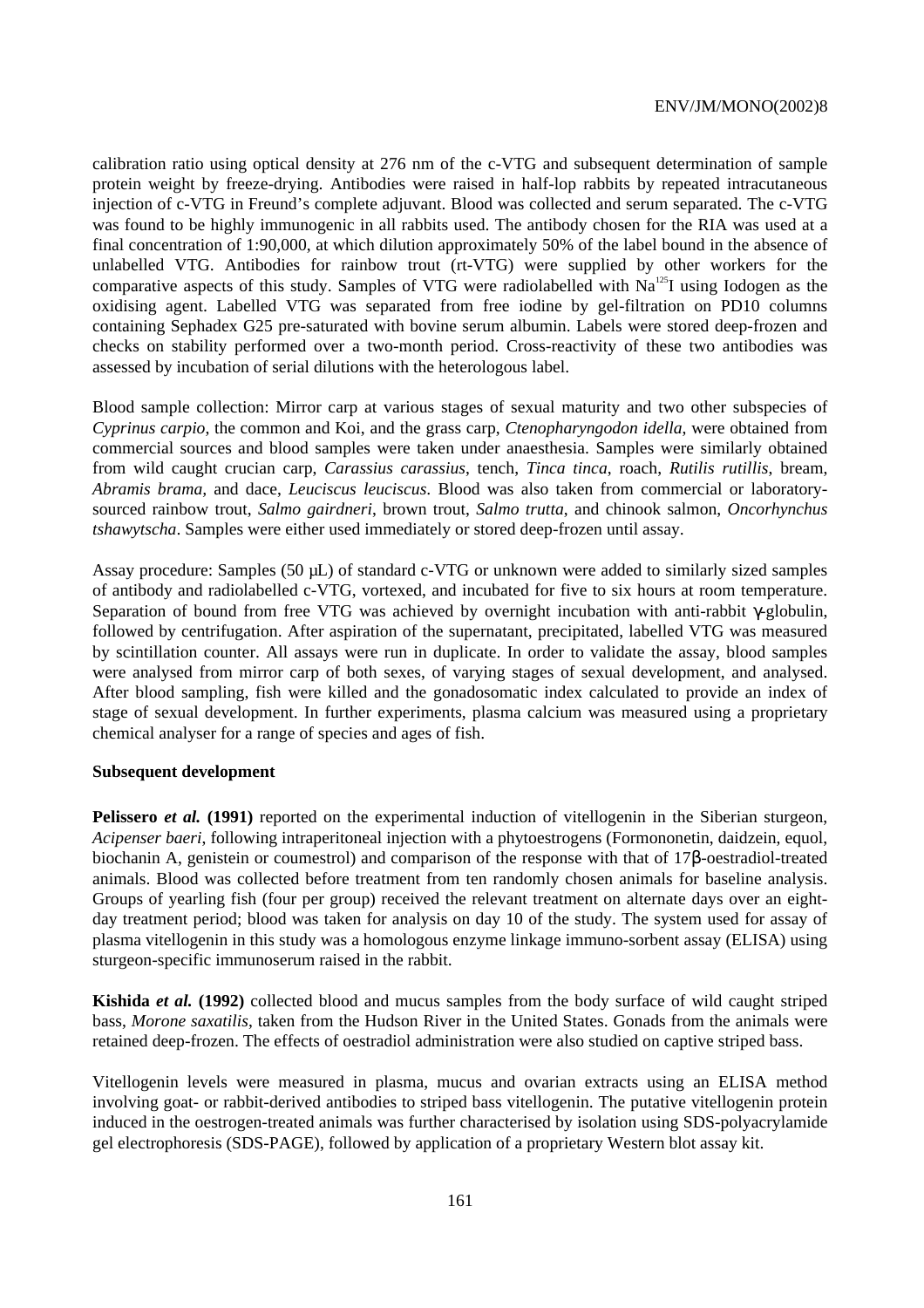**Periera** *et al.* (1992): As part of a larger investigation, these authors studied vitellogenin expression in the winter flounder, *Pleuronectes americanus*, wild caught in Long Island Sound or Boston Harbour. In this study, fish were caught from a series of stations in relatively clean or degraded areas at monthly intervals. They were then held in running sea water overnight and a blood sample was taken. Samples were refrigerated overnight to permit clot formation, centrifuged, and the serum stored deep-frozen until analysis. In this experiment, vitellogenin was not measured directly but was inferred from the presence of alkali-labile phosphate in the serum using a modification of the Wallace and Jared method (1968). Data were subject to Shapiro-Wilk analysis to assess normality, followed by two-way analysis of variance and Duncan's multiple range test.

**Purdom** *et al.* **(1994)** investigated the oestrogenic effects of sewage effluent water on fish by housing rainbow trout in cages in or near effluent discharges. In addition, the potency of constituents of the contraceptive pill was assessed under laboratory tests. Immature trout were obtained from commercial sources and acclimatised before study.

For field exposures, animals were housed in galvanised steel cages and not fed during the test period. The following regimens were studied:

- Preliminary study: Trout were held at the main sewage treatment works (STW), nearby at a smaller STW, at a Ministry of Agriculture, Fisheries and Food (UK) experimental station below a small STW, at a tap water supply site, and at a spring water supply site (the latter two sites constituting controls).
- Preliminary study: Trout held at main STW site for varying times.
- Main trial: At 30 main STW sites throughout England and Wales both trout and carp were investigated.
- In addition, there was a series of trials of linked STWs, potable water intake points and intermediate sites using trout.

Laboratory studies were also conducted in which male trout received intramuscular administration of ethynyl oestradiol or 17β-oestradiol. Subsequently, immature carp or male trout were held in aquaria with through-flow water, into which chemicals were fed by peristaltic pump at 25 ng/L. Chemicals studied included ethynyl oestradiol, mestranol and the α- and β-glucuronides. Samples were taken pre-treatment and daily for six days.

Blood samples were obtained under anaesthesia. At humane killing, length and sex of animals were recorded. Plasma was retained in liquid nitrogen until analysis by a trout RIA for vitellogenin. The RIA described above (Tyler and Sumpter, 1990) was used for the studies on carp; assays were performed blind on coded samples.

**Sheahan** *et al.* **(1994)** presented the results of further work on the effects of oestrogenic stimulation on rainbow trout, in which the effects of temperature upon response was investigated. Individually identified one-year-old fish were held in groups of 16 in aquaria at either  $11.4 \pm 0.3^{\circ}$ C or  $17.4 \pm 1.1^{\circ}$ C. Animals were exposed to one of three concentrations of 17α-oestradiol, via the water, for 28 weeks. A control (unexposed group) was also included. As part of a series of measurements, blood was collected after two, 12, 20 and 28 weeks during the exposure period and the plasma obtained was stored deep-frozen until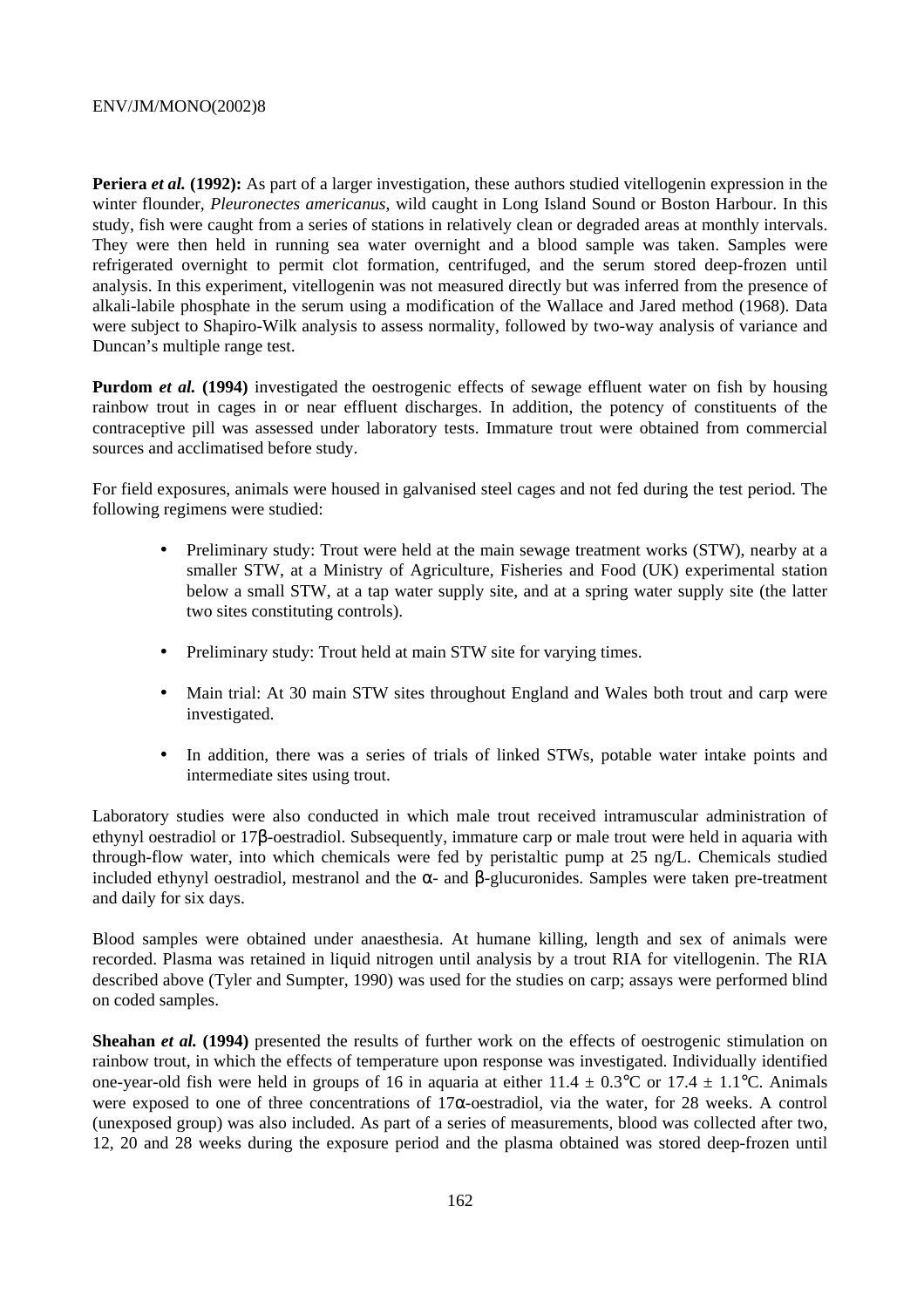analysis for vitellogenin by immunoassay using a homologous rainbow trout antibody. Data were logarithmically transformed and subjected to one-way ANOVA. Vitellogenin was also compared in relation to temperature, maturity stage, and exposure concentration using a general linear model.

**Ren** et al. (1996) reported on the development of a cDNA probe to detect the induction of vitellogenin in rainbow trout liver by DDE, nonylphenol or 17β-oestradiol.

In developing the probe, two primers for the polymerase chain reaction (PCR) were synthesised by and reverse transcriptase PCR was performed using mRNA and primers for 40 cycles. A 1.2% agarose gel slice of 1100 base pair cDNA (Vg 1.1) was cut out from the slow-melting agarose gel for further subcloning. A 4.1 kb vector pSG5 was prepared for subcloning by digestion with BamHI from a commercial source and treatment with alkaline phosphatase. This was followed by phenol extraction and ethanol precipitation. One pM of phosphorylated Vg 1.1 cDNA and five of dephosphorylated pSG5 were ligated with T4 DNA-ligase (from a commercial source) overnight and transformed into competent AG1 *E. coli* host cells and grown on plates. Colonies were selected and grown in culture medium, and plasmid preparation was accomplished using a kit from a commercial source. The pSG5Vg1.1 plasmid formed was labelled for use in Northern blot analysis, using a commercial kit, and stored deep-frozen until use. Storage over several months was possible in these conditions.

Sexually immature male and female rainbow trout (*Oncorrhynchus mykiss*) were obtained from commercial sources and held under standard conditions in a through-flow system. Groups of three trout received nonylphenol via the through-flow water for three days, or single intraperitoneal injections of vehicle alone, or solutions of DDE or 17β-oestradiol.

RNA was purified from the livers of fish using Trizol reagent followed by electrophoresis on an agarosebased gel, incubation with sodium hydroxide, and transference to a nylon membrane. RNA was immobilised using a UV-cross linker and the blot pre-hybridised in a sealed plastic bag with hybridisation buffer; 50 ng of labelled probe was added to the hybridisation buffer and the membrane incubated for 16 hours at 60°C. After washing, the membrane was placed in liquid blocking agent in diluent buffer and agitated for one hour. After further washing, the membrane was sprayed with dioxetane detection reagent and placed in a film cassette for a two-hour exposure.

**Nimrod and Benson (1996)** reported on an investigation of the oestrogenic responsiveness of the Channel catfish, *Ictalurus punctatus*, using vitellogenin induction as one of the endpoints. Juvenile catfish received single intraperitoneal injections of and compared with that for the striped bass. From this, a consensus peptide 15 amino acids long was assembled using an automated peptide synthesiser and purified by reverse-phase high-performance liquid chromatography. Aliquot of the purified peptide was conjugated to maleimide-activated carrier proteins, keyhole limpetheamocyanin or ovalbumin and used to immunise rabbits. Serum containing the antibodies was stored deep-frozen until use. Purified vitellogenins and serum from striped bass were separated by SDS-PAGE and Western blots and used to test the immunoreactivity of the antibodies thus developed.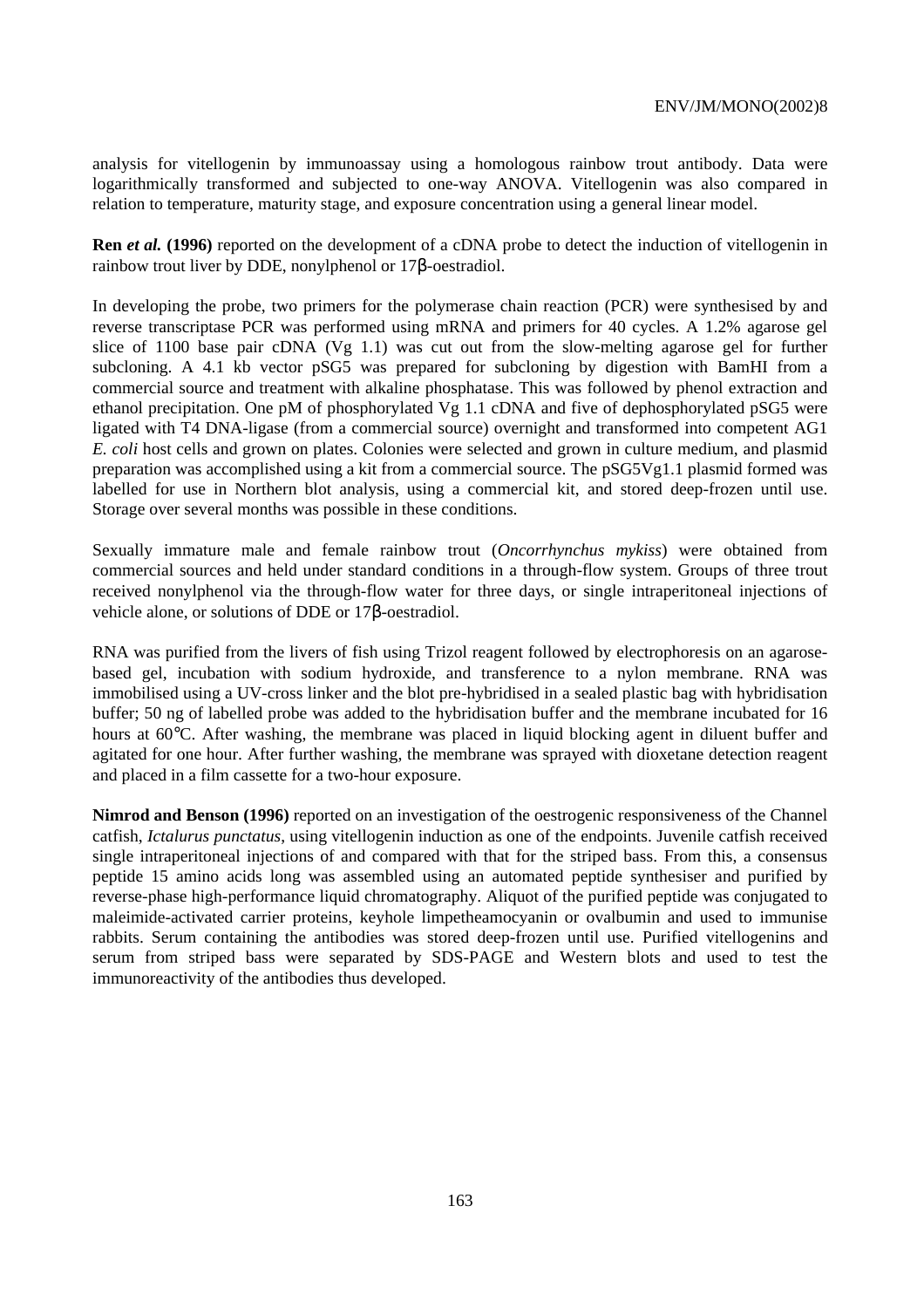## **UNIVERSAL VITELLOGENIN ASSAY**

**Heppell** *et al.* **(1995)** reported on the state of development of assay systems for vitellogenin monitoring of a wide variety of species. In many ways the immunological and structural properties of vitellogenin can vary greatly, even among closely-related species, but there may be some highly conserved regions that could be exploited to develop antibodies and immunoassays of a more universal nature.

Balb/C mice were immunised by repeated exposure to vitellogenin from either rainbow trout (*Oncorynchus mykiss*) or striped bass (*Morone saxatilis*) in the presence of Freund's complete adjuvant and monoclonal antibodies (mAbs), generated using standard methods. Hybridoma colonies were screened for cross-reactivity using an antibody capture ELISA assay against purified vitellogenins, blood plasma from uninduced immature or male striped bass, or trout or animals injected with 17β-oestradiol. The mAbs were harvested by collection of the tissue culture supernatant (TCSN).

The TCSN was mixed with goat serum and added to a 96-well plate coated with antigen. The second antibody was a goat anti-mouse IgM-specific antibody, conjugated with horseradish peroxidase. Colonies whose TCSN showed immunoreactivity to vitellogenin in the ELISA and to plasma from oestradioltreated animals of both species were selected for cloning. The mAbs from the monoclonal cultures were isotyped using commercial kits. In addition, Western blots were conducted as follows. Samples of vitellogenin and plasma from oestradiol-treated animals were separated by sodium dodecyl sulfate electrophoresis (SDS-PAGE) and electroblotted onto membranes. The membranes were blocked overnight with buffered saline and bovine serum albumin, incubated with TCSN diluant for two hours, and then probed with secondary antibody. Binding was visualised with diaminobenzidene. ELISA and Western blot screens were also performed on the mAbs, using vitellogenin-containing plasma as well as plasma not containing vitellogen from a variety of species such as the white perch (*Morone americana*), white croaker (*Genyonemus lineatus*), brown trout (*Salmo trutta*), pollock (*Theragra chalcogramma*), tuatara (*Spenodon punctatus*), rattlesnake (*Crotalus molossus*) and chicken (*Gallus domesticus*). Additional species investigated using the Western blot technique included the bullfrog (*Rana catesbeiana*) and the black rat snake (*Elaphe obsoleta*).

The amino acid sequence of vitellogenin from a number of species of teleost fish was derived and a consensus N-terminal sequence analysed with a protein structure programme. From this, a consensus peptide of 15 amino acids was produced using an automated peptide synthesiser. An additional cysteine residue was added to enable N-terminal for coupling the peptide to activated carrier proteins. The peptide was cleaved from the resin with trifluroacetic acid, purified by reverse-phase high performance liquid chromatography, and then conjugated to maleimide-activated carrier protein, keyhole limpet haemocyanin or ovalbumin. The keyhole limpet haemocyanin conjugate was used, in conjunction with Freund's complete adjuvant, to immunise New Zealand white rabbits. Serum obtained from the rabbits was stored deep-frozen until use. Purified vitellogenin and serum from striped bass were separated by SDS-PAGE and Western blot and used to test the immunoreactivity of the antisera to the vitellogenins and other serum proteins. Western blot visualisation was by goat anti-rabbit IgG, conjugated to alkaline phosphatase as the secondary antibody.

## **ENDPOINTS/DATA INTERPRETATION**

### **Robinson and Gibbins (1983):**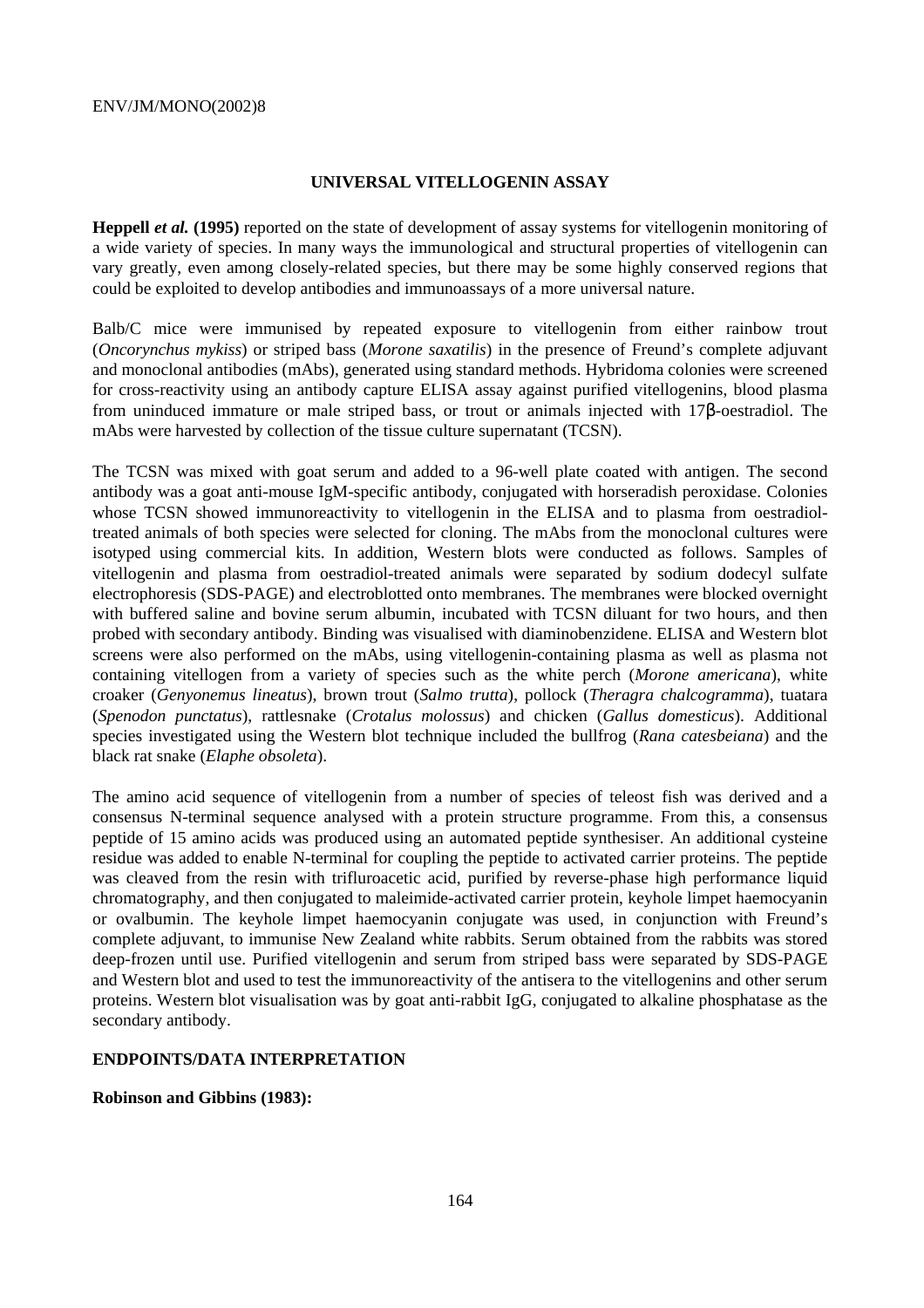- **Blood protein-bound phosphorus, total calcium and packed cell volume:** using established methodology.
- **Vitellogenin**: visualised by either SDS-polyacrylamide gel electrophoresis or rocket immunoelectrophoresis, using antibodies for quail vitellogenin.

The authors recorded a gradual increase in plasma protein-bound phosphorus, total calcium and total protein and a decrease in PCV from day 4 to 8 only after treatment with the known oestrogens or zearalenone. The results of SDS-polyacrylamide gel electrophoresis similarly showed the presence of the vitellogenin subunits in samples from animals given these treatments. After only six hours, rocket immunoelectrophoresis allowed detection and quantitation of increased expression of vitellogenin in these groups, underlining the power of this antibody-mediated tool.

## **Tyler and Sumpter (1990); Pelissero** *et al.* **(1991); Kishida** *et al.* **(1992); Purdom** *et al.* **(1994); Sheahan** *et al.* **(1994); Palmer and Palmer (1995); Nimrod and Benson (1996):**

- **Vitellogenin:** using radiolabelled vitellogenin and RIA or ELISA methodology. (Palmer and Palmer also used ID-SDS-PAGE or Western blot analysis).
- **Plasma total calcium:** by chemical analyser (Tyler and Sumpter only).
- **Hepatic-somatic index (HSI):** calculated from bodyweight and liver weight (Nimrod and Benson only).

Tyler and Sumpter showed the radiolabelled c-VTG to be stable over a period of 60 days. The routine radioimmunoassay procedure adopted permitted detection of c-VTG at 2-200 ng/mL and was very reproducible. The assay was run in a relatively insensitive manner, because comparatively high levels of VTG were detectable even in juvenile females using this system and therefore dilution of samples was adopted as necessary. Levels of mature female carp increased by more than 1000 fold, whilst plasma from the males had non-detectable levels in all cases (<2 ng/mL). Similar responses were found in the case of common, grass and Koi carp. Minor differences in response curve were, however, seen in the crucian carp. Similarly, the responses in respect of roach, dace and bream paralleled the c-VTG standard. Response in respect of tench was less accurate. Comparison of binding affinities for antibodies and VTG from mirror carp and rainbow trout showed that c-VTG did not bind well to the trout antibodies and vice versa. This was reflected in the very weak cross-reactivity found using the c-VTG RIA on the various salmonid species. Results from plasma calcium measurements showed a varying correlation with vitellogenin concentrations, depending on species and stage of development. The authors therefore considered this method to be of questionable general application.

The ELISA method used by Pelissero *et al.* was reported to have a lower limit of sensitivity of 0.1 µg vitellogenin/mL plasma. All the phytoestrogens tested, with the exception of formononetin, induced vitellogenin formation in the sturgeon, although to a lesser extent (on a dosage-related basis) than oestradiol.

Kishida *et al.* demonstrated that the ELISA method permitted satisfactory quantification of the vitellogenin, with serially diluted plasma from female striped bass showing parallelism with the standard curve. Assay sensitivity was shown to be high, with a limit of detection equivalent to a plasma concentration of 160 ng/mL. Dilution of some samples was necessary, because recoveries of vitellogenin from plasma or mucus were unreliable at high concentrations. The ELISA method was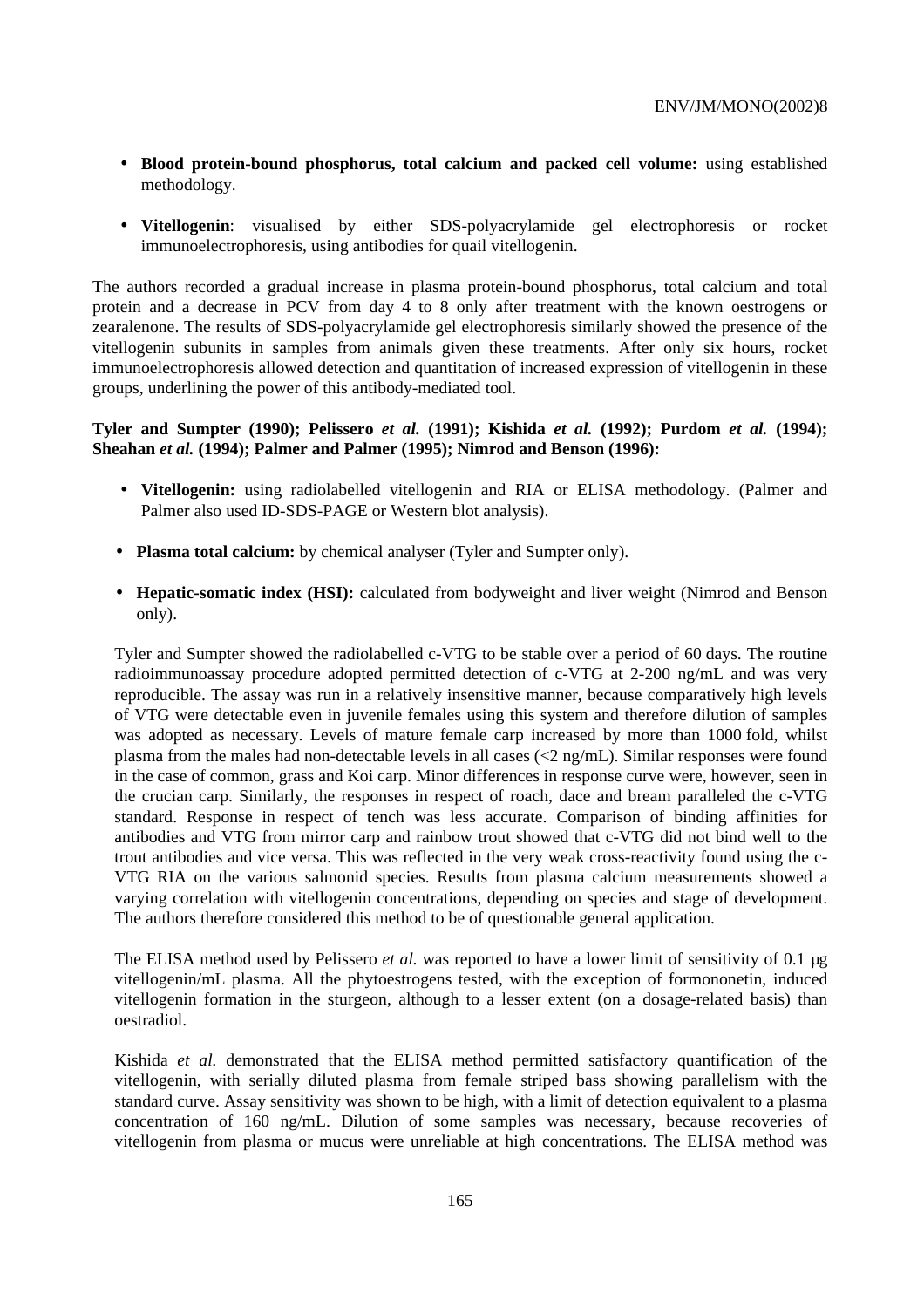similarly shown to detect vitellogenin satisfactorily in ovarian extracts and body mucus. Recovery in plasma and mucus was shown to be 113 and 100%, respectively, whilst intra- and inter-assay variation was 13 and 14%, respectively, at approximately 50% binding. This study confirmed the expected picture, with the synthesis of vitellogenin in both male and female fish treated with oestradiol. Vitellogenin was present naturally in mature females, with levels of 114-558  $\mu$ g/mL in females which had not yet spawned. A positive response was not found for untreated males. SDS-PAGE showed the presence of a specific peak in the oestradiol-treated as compared to the untreated fish, which corresponded to a 170 kDa protein. Further investigations, involving sample passage over a Bio-gel A-1.5m column and comparison against known molecular weight chemicals, suggested that the native vitellogenin protein probably existed as a dimer of 170 kDa subunits. After concentration by ultracentrifugation and Western blot analysis, the specificity of the relationship between the induced protein fraction and the vitellogenin antibody used in the assay was confirmed.

Purdom *et al.* demonstrated that exposure to sewage outflow resulted in a rapid elevation of plasma vitellogenin levels (>1000-fold in three weeks; maximum elevation found at any site was 100,000 fold). They also demonstrated that induction levels were less in carp than in trout. The laboratory work further found that levels as low as 1 to 10 ng/L of ethynyl oestradiol would elicit a response. Indeed, the assay methods were sufficiently sensitive to give a positive response at 0.1-0.5 ng/L. Sheahan *et al.* observed a general increase in vitellogenin levels throughout the treatment period in rainbow trout exposed to 17 $\alpha$ -oestradiol, although difficulties in the identification of individual fish because of tag loss limited analysis of data. Statistically significant increases were principally apparent in males given 1 ng/L at both temperatures and males given 0.3 ng/L held at the lowest temperature.

Palmer and Palmer demonstrated significant induction of vitellogenin in turtles following administration of oestradiol, diethylstilboestrol or DDT; the effect of DDT was less than that of the other two chemicals. No vitellogenin was extractable from control plasma or detectable using ID-SDS-PAGE or Western blot analysis, indicating that a slight absorbance noted for control plasma in the ELISA analysis was attributable to non-specific binding of polyclonal antibody. In the frog, a protein of approximately 200 kDa was extractable from plasma taken from treated but not control animals, but no cross-reactivity was found using the anti-turtle antibody. However, this was identified as vitellogenin using ID-SDS-PAGE or Western blot analysis and showed a similar treatment- and dosedependent pattern of response to that seen in the turtle.

Nimrod and Benson reported that in the case of induction of vitellogenin production by ethynyl oestradiol, mestranol, diethylstilboestrol and p-nonylphenol, they were able to quantitatively compare potencies with the positive control, 17β-oestradiol. The anti-oestrogenic action of tamoxifen was apparent when co-administered with oestradiol. No response was observed for chlordecone, lindane, βhexachlorocyclohexane and op'-DDT. Induction of vitellogenin was a more sensitive marker than HSI. For example, oestradiol increased vitellogenin from a dosage of 0.01 to 0.1 mg/kg, yet increase in HSI was not observed until between 1 and 10 mg/kg. In addition, they commented that the liver of the fish may increase in size through other mechanisms, *e.g.* metabolically induced hypertrophy. A potential problem was reported on the use of vitellogenin induction as a biomarker for oestrogenicity or antioestrogenicity: this was the variation in responsiveness between individuals, the cause of which was not resolved in this study.

## **Periera** *et al.* **(1992):**

• **Serum alkali-labile phosphate:** using a modification of the Wallace and Jared method (1968).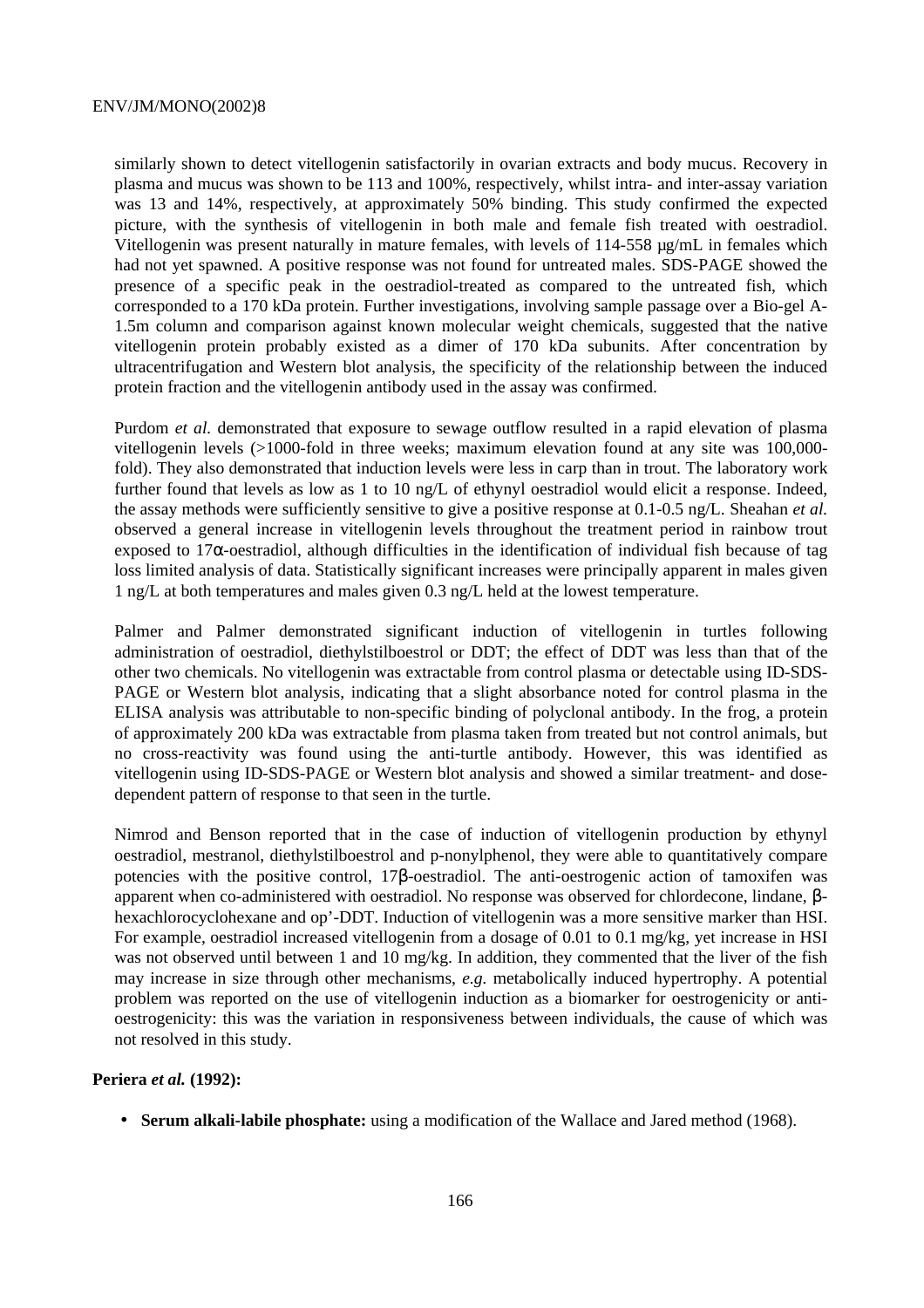There were some differences between the sites sampled, which corresponded to the size of fish considered. Thus elevated alkali-labelled phosphate levels were recorded for large, but not small, fish caught in the degraded areas compared with the clean areas.

## **Ren** *et al.* **(1996):**

• **Vitellogenin mRNA induction:** detected using a cDNA probe in a pSG5 plasmid, using Northern blot analysis.

Treatment of fish with the test chemicals at dosages that did not elicit any overt toxicity nonetheless resulted in easily detectable induction of vitellogenin mRNA.

## **Heppell** *et al.* **(1995):**

• **Vitellogenin antibody responsiveness:** measured using ELISA and Western blot techniques.

Seven mAB cultures were developed. The first type (R1) was an IgM antibody with strong crossreactivity to vitellogenin from striped bass, rainbow trout, and the other species investigated. Regrettably, this line was lost due to equipment malfunction. The second line rapidly lost responsiveness, whilst the third culture, produced from mice immunised with bass vitellogenin, gave five types of IgM antibody, the most consist of which was named "2D8". This was believed to be responsive to trout, bass bull frog, black rat snake and chicken vitellogenin. In addition, initial investigations of the antiserum generated against the consensus N-terminal vitellogenin sequence produced from this series of experiments were reported to indicate a wide cross-reactivity with vitellogenins from a range of species. Further work on this aspect was in progress at the time of publication. In summary, the development of both monoclonal antibodies and polyclonal antisera possessing reactivity to vitellogenin derived from several species. The authors proposed the use of these tools as the basis for a universal immunoassay to detect oestrogenic exposure in any oviparous vertebrate, whilst recognising the need for further research to produce higher affinity mAbs and more specific antisera.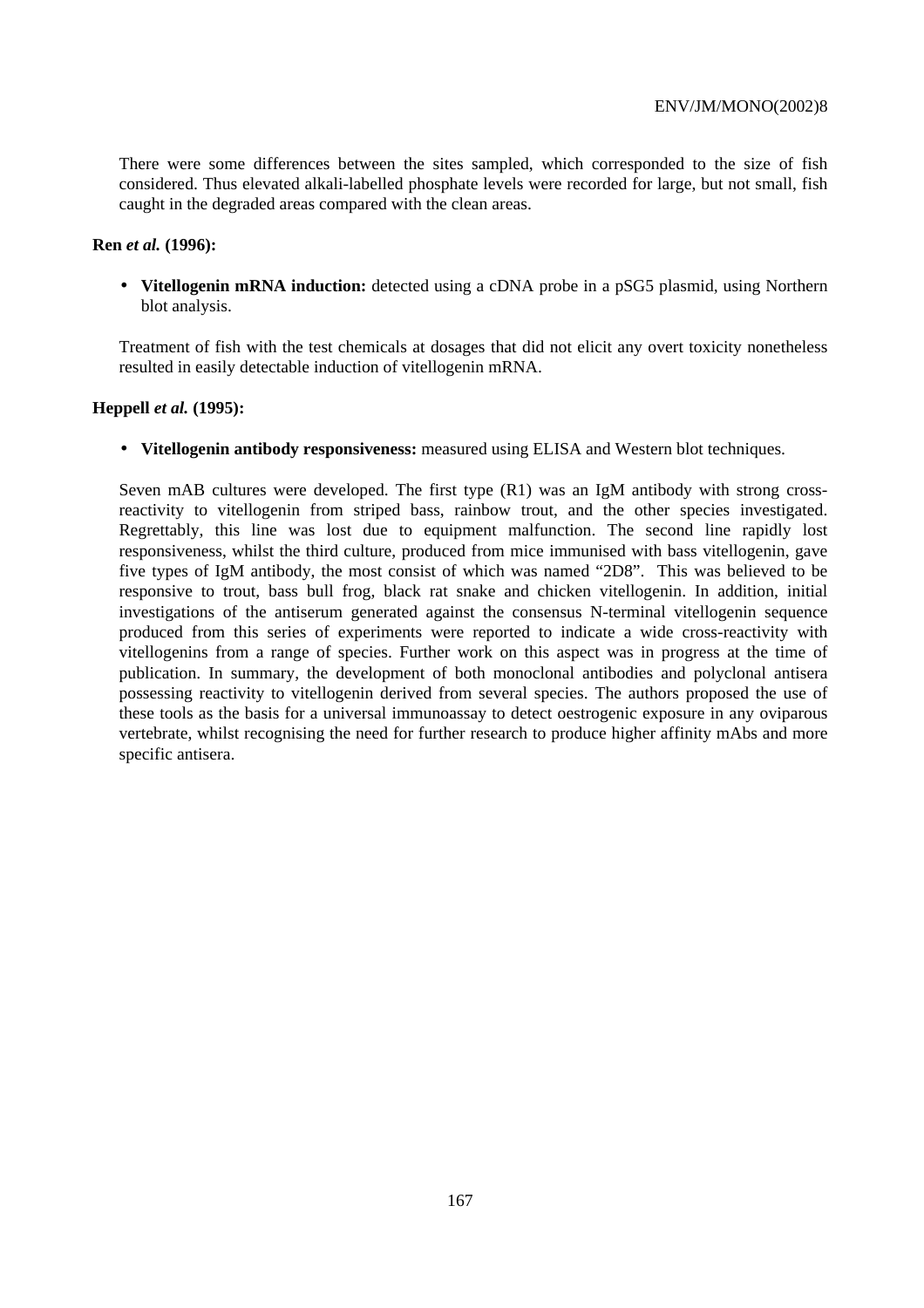## *IN VIVO* **FISH** *ZONA RADIATA* **PROTEIN INDUCTION ASSAYS**

There is some evidence suggesting that an alternative marker to oestrogen exposure, *zona radiata* protein expression, may be more sensitive than vitellogenin induction, although the literature is as yet sparse.

## **METHOD**

**Arukwe** *et al.* **(1997)** conducted two experiments. In the first, juvenile Atlantic salmon, *Salmo salar*, approximately one year of age were maintained in continuously running sea water under natural daylight. Six groups, each containing six fish, were given single intraperitoneal injections of nonylphenol, oestradiol or vehicle alone. Blood samples were collected from the caudal vessel after 14 days and the plasma samples retained. Animals were fasted during this period. In the second experiment, similar fish were held in tanks containing high-quality drinking water containing effluent from an oil refinery treatment works at a range of concentrations. After four weeks, during which animals were fed every second day, plasma samples were again obtained.

In each case, the plasma samples were subject to immunochemical analysis using Western blotting and indirect ELISA techniques. ELISA involved the use of rabbit-derived polyclonal anti-salmon antibodies. For comparison, analysis of vitellogenin induction was also undertaken.

## **ENDPOINTS/DATA INTERPRETATION**

• **Plasma vitellogenin and** *zona radiata* **protein levels:** by Western blot and ELISA analyses.

For the first experiment, Western blotting showed a cross-reacting vitellogenin protein. Three forms of *zona radiata* proteins (Zrp-alpha, Zrp-beta and Zrp-gamma) were detected in salmon exposed to the highest dose (125 mg/kg) of nonylphenol. At lower doses, only Zrp-beta showed any response. ELISA assay found immunoreactive vitellogeinin and ZRP proteins at a dose of 125 mg/kg and Zrp only at 5 mg/kg. In the second experiment, effects were apparent for all parameters at the highest concentration (50% v/v effluent) but only Zrp-beta was affected at 1 or 10 % effluent.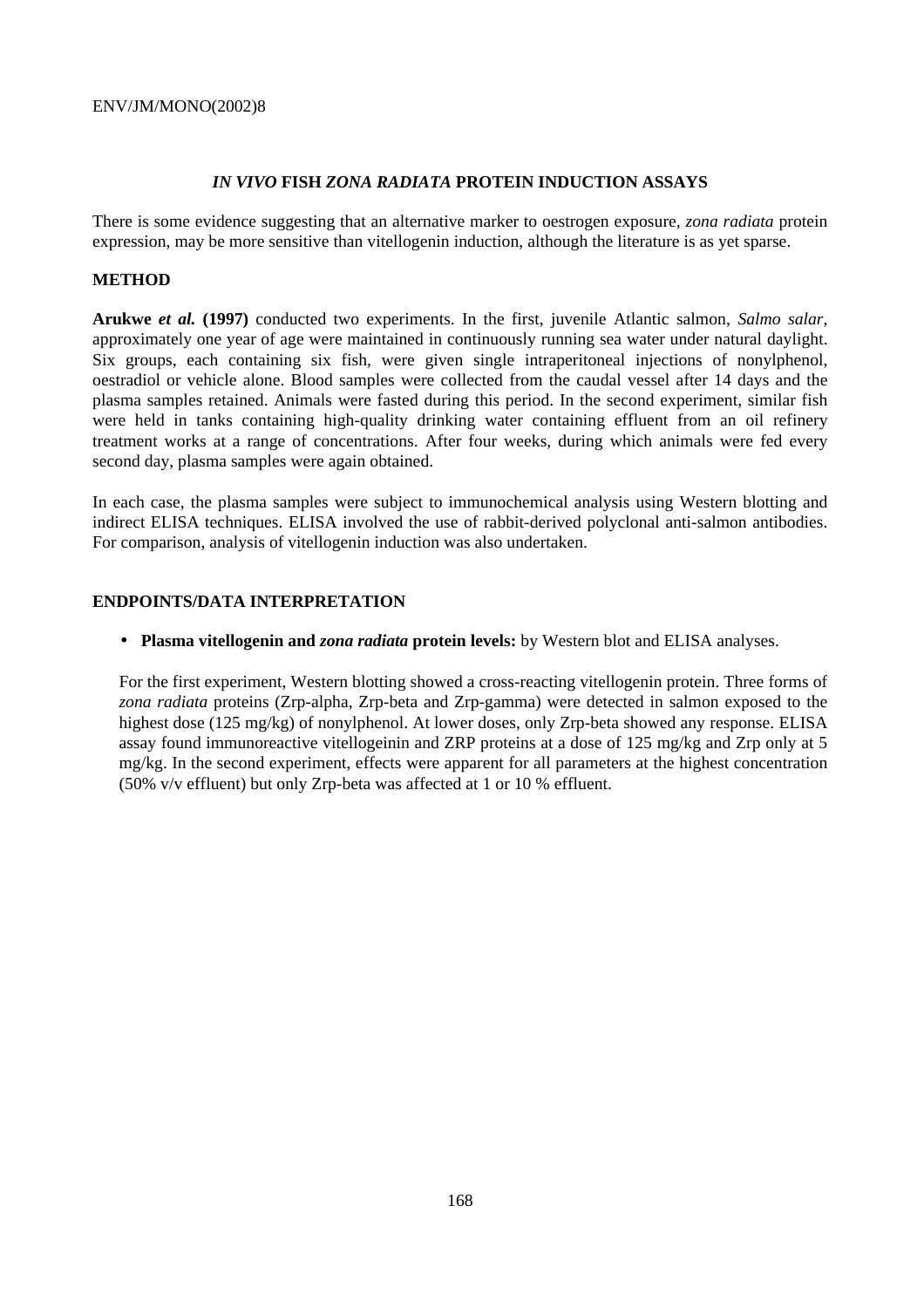# *IN VITRO SYSTEMS RELEVANT TO ASSESSMENTS OF EFFECTS ON WILDLIFE (OESTROGEN RELATED)*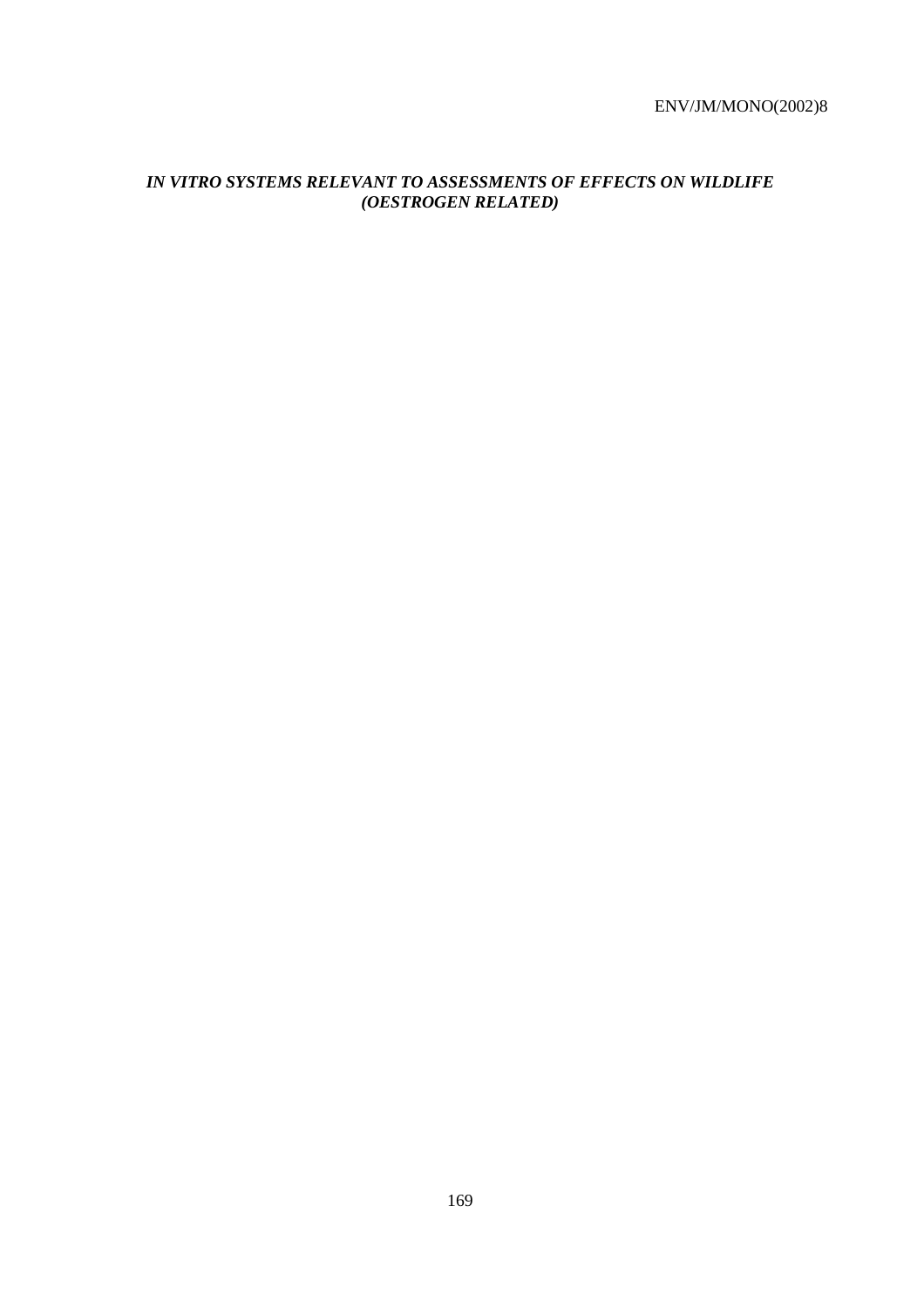### *IN VITRO* **VITELLOGENIN INDUCTION**

In addition to the *in vivo* models described in Section 0, a number of authors have recently reported on the possibility of detecting xenobiotics' oestrogenic actions using *in vitro* test models of vitellogenin induction.

**Pelissero** *et al.* **(1993)** discussed the problems associated with *in vivo* and *in vitro* model systems. They pointed out that most of the metabolic processes that occur in the *in vivo* situation are normally absent from *in vitro* models, necessitating caution when extrapolating from *in vitro* to the whole animal. Nonetheless, they believed that an *in vitro* system that was capable of at least some of the metabolic transformations occurring *in vivo* would be useful for studying chemicals that require metabolic transformation before exerting oestrogenic activity. They therefore based their model upon a primary cell culture: the *in vitro* incubation of liver cells from the rainbow trout, *Oncorynchus mykiss*. Further studies using similar methodology are discussed in Section 0.

### **METHOD**

Rainbow trout were obtained from commercial sources. Fish were killed by a blow to the head and heparin was injected into the heart. The liver was then perfused through the intestinal artery, initially with saline and then with Hepe's buffered solution. After blood was removed from the liver, the perfusion was maintained for a further 30 minutes with Hepe's solution containing collagenase. The liver was then dissected and a cell suspension prepared. After repeated centrifugation and re-suspension with fresh medium, a concentrated suspension was prepared  $(10^6 \text{ cells } / \text{mL})$ . Cell viability was assessed by Trypan blue exposure. Cells were decanted into 30 mm diameter wells  $(3 \times 10^6 \text{ cells/well})$  and gently shaken continuously throughout culture. The medium was replenished at regular intervals during the period taken for the cells to aggregate. Once this was completed, cells were stimulated by addition of the appropriate test hormone; chemicals investigated included oestradiol, diethylstilboestrol, 17β-oestradiol glucuronide, testosterone, 11-ketotestosterone, progesterone and cortisol. The inhibitory action of tamoxifen was also studied. Effects of a series of phytoestrogens - including biochanin A, coumestrol, daidzein, equol, formononetin and genistein - were also investigated. Vehicle controls were used, as appropriate, and experiments were run in at least duplicate. For the initial experiment, the vitellogenin concentration of the medium was determined at intervals during incubation. Thereafter, a standard exposure period was used. Statistical analysis was by covariant analysis of regression lines derived from the vitellogenin doseresponse data for each test material.

Livers from males, immature females or sterile animals were used. The observed dose-response curves were not significantly different. However, the data presented in the paper related solely to livers from immature females.

#### **SUBSEQUENT DEVELOPMENT**

**Jobling and Sumpter (1993)** reported on the use of a very similar test model to investigate the activities of a number of alkylphenol polyethoxylates (APEs). Significant differences in methodology from that of Pelissero *et al.* (1993) were restricted to the use of only hepatocytes from male (generally immature) fish and exposure of cells to the test chemical for a standard period of only two days. Multiple assays were again conducted for each set of experimental conditions. Statistical analysis was by non-linear regression and calculation of  $ED_{so}$ . These methods were used to calculate dose-dependent, oestradiol-relative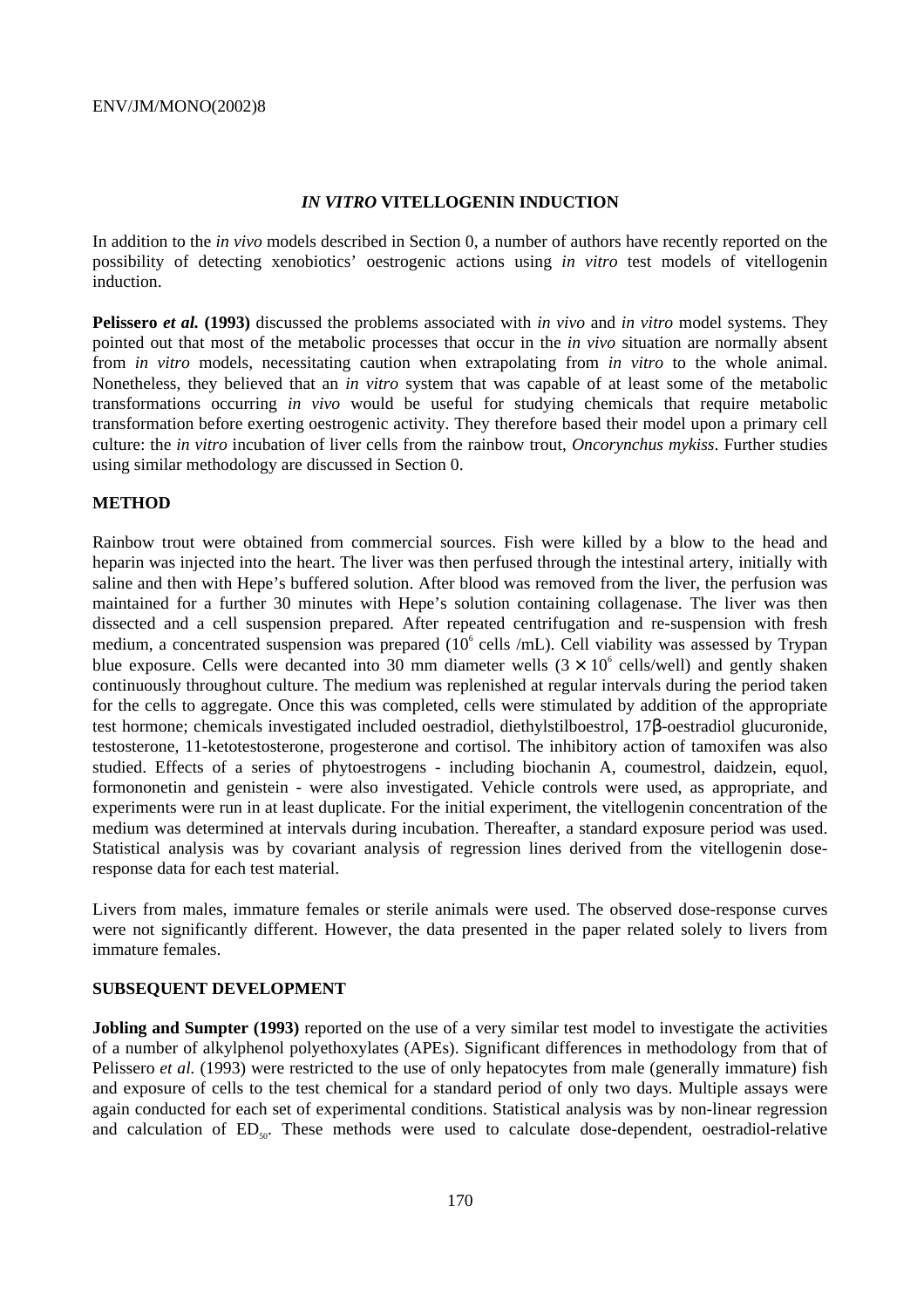potencies. One-way analysis of covariance, followed by Scheff $\Box$ 's test for multiple comparisons, were then applied.

**White** *et al.* (1994b) presented further work on the effects of APEs using this test model.

**Sumpter and Jobling (1995)** reviewed the current state of knowledge relating to the use of vitellogenesis as a biomarker for oestrogenic contamination in water. In this paper, reference is made to little or no vitellogenin being expressed in immature and male fish. This is attributed to the circulating levels of oestrogens being too low to trigger gene expression.

## **ENDPOINTS/DATA INTERPRETATION**

• **Vitellogenin concentration:** measured by radioimmunoassay. The dose-response curve (where sigmoid) for each test material was linearised and regression equations obtained. The data were compared to the system's response to oestradiol. Differences in sensitivity were seen between different cultures; it was therefore necessary to generate an oestradiol response curve for each experiment. The authors were not able to identify the mechanism responsible for this variation in hepatocyte sensitivity.

In the paper by Pelissero *et al.* (1993), during the initial investigation of oestradiol sensitivity vitellogenin production was assessed after 2, 4, 6 and 8 days' exposure. Maximal response was achieved by day 6, and this was subsequently used as the standard exposure duration. For oestradiol, minimal detectable stimulation occurred at 10 nM whilst 1000 nM was needed for maximal response. The test system was found not to express vitellogenin in the absence of xenobiotic stimulation.

In subsequent experiments, androgens and progestogens were found to induce vitellogenin although their potencies were approximately 1000 times less than that of oestradiol. This finding was considered to be in agreement with other studies that demonstrated low oestrogenic activity of these chemicals *in vivo*. However, they commented that these chemicals are unlikely to have the same effect in natural conditions given their very low activities. Of the phytoestrogens tested, all were active, with potencies approximately 1000- to 2000-fold less active than oestradiol. The inhibitory action of tamoxifen was clearly shown, whilst cortisol did not induce vitellogenin.

Jobling and Sumpter and White *et al.* successfully detected marked differences in activity for the different APEs tested, whilst in the paper by Sumpter and Jobling data demonstrated that the test system would show an enhanced responsiveness to mixtures of chemicals given at submaximal concentrations.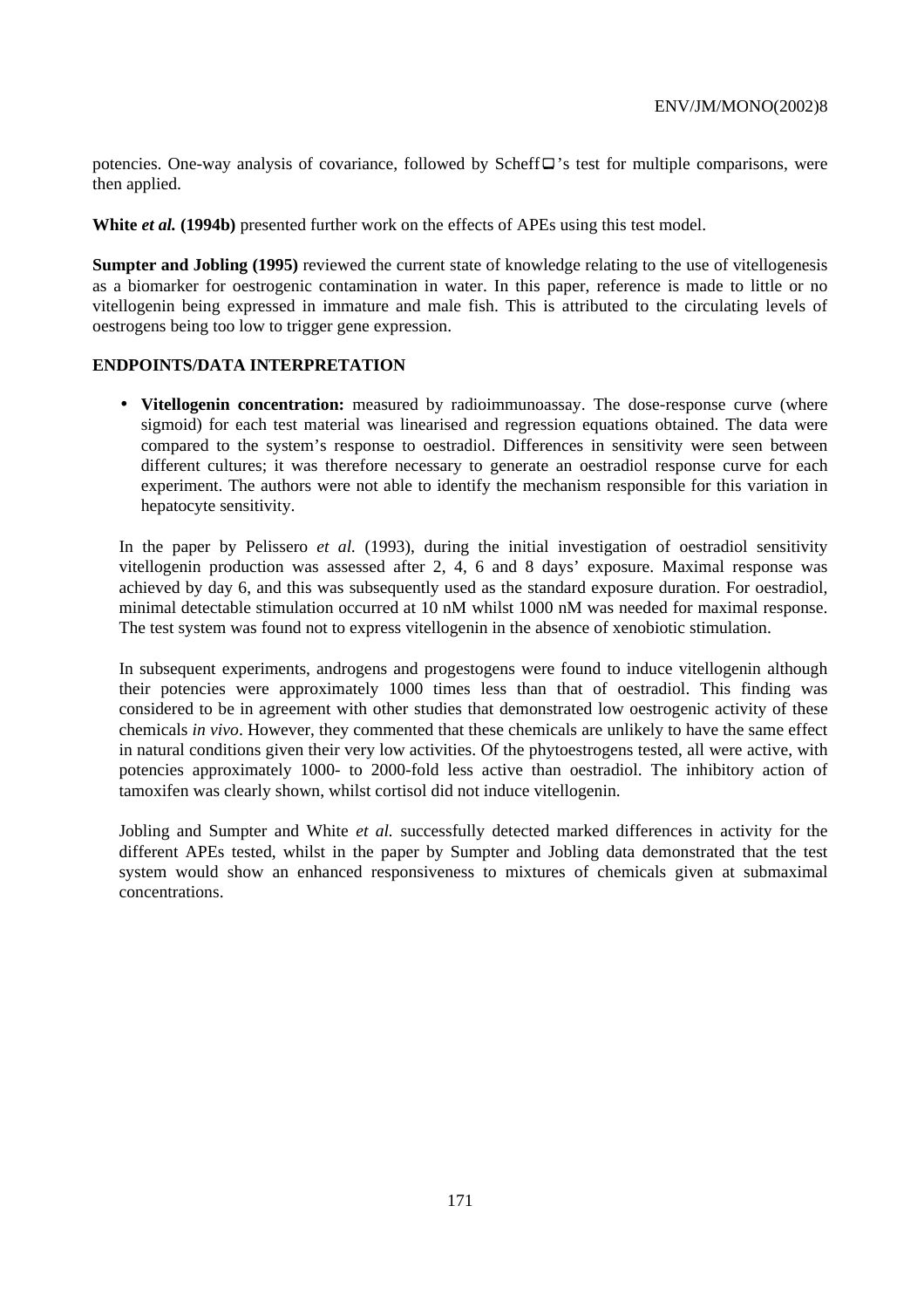## **DETAILED REVIEW OF OTHER NON-REGULATORY TEST METHODS**

This section presents in detail the history, methodology and endpoints of the remaining published, nonregulatory test methodologies assessed during the course of the review process. These methods are again presented in four major categories:

- *In vivo* systems relevant to assessment of potential toxicity to humans.
- *In vitro* systems relevant to assessment of potential toxicity to humans.
- *In vivo* systems relevant to assessment of effects on wildlife.
- *In vitro* systems relevant to assessment of effects on wildlife.

Systems included in the wildlife categories are restricted to those that were considered unlikely to contribute significantly to the assessment of human health effects. Some of the methods and endpoints included in the "relevant to humans" sections are clearly also of potential relevance for ecological risk assessment.

In line with current concerns, attention has been principally focused on test models that assist in the identification of chemicals with agonistic and/or antagonistic oestrogenic or androgenic activities. A number of the models reviewed were found to have endpoints relating either to more general reproductive health or to other endocrinologically significant aspects, *e.g.* aromatase inhibition. The various types of test are presented in the following three subsections within each of the above major categories:

- Non-specific.
- Oestrogen-related.
- Androgen-related.

The critical assessments of these methods are in Section Critical Assessment of Non-Regulatory Test Methods.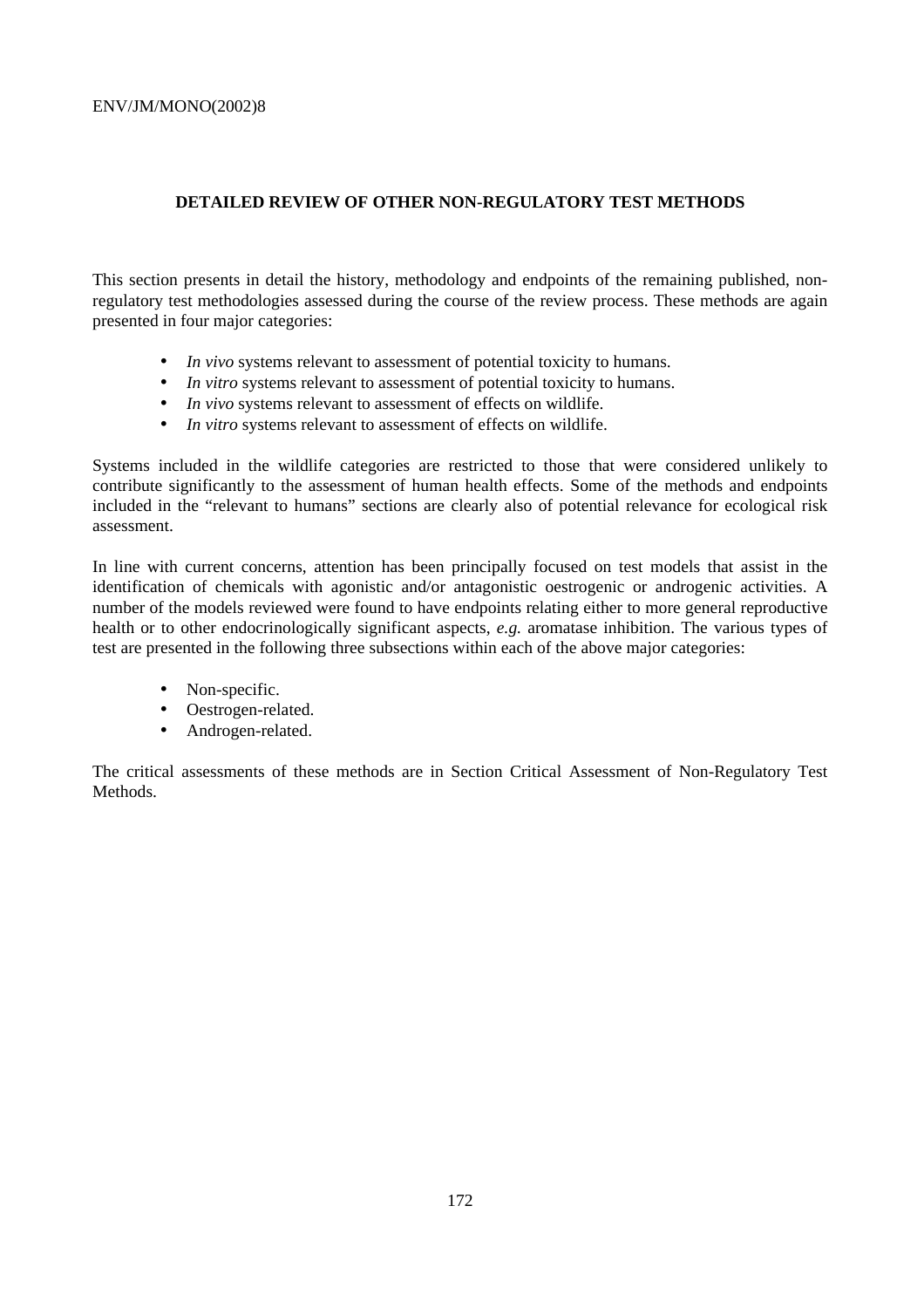# **IN VIVO SYSTEMS RELEVANT TO ASSESSMENT OF POTENTIAL TOXICITY TO HUMANS NON-SPECIFIC**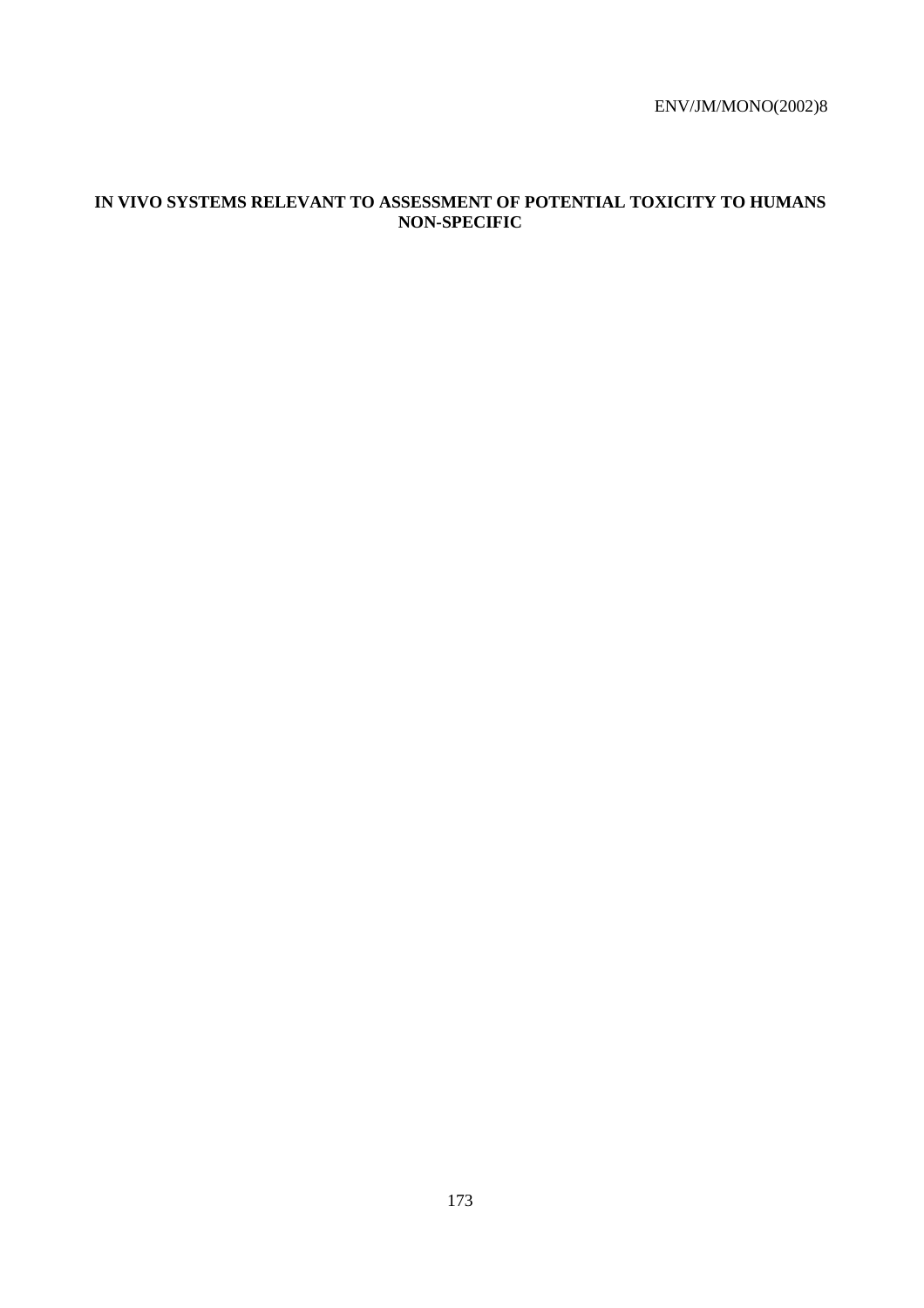### **RODENT TERATOLOGY SCREEN**

Chernoff and Kavlock (1982) published a paper on an abbreviated *in vivo* teratology screen they developed to simplify the initial screening of chemicals for teratological potential, thus reducing the numbers of full regulatorily compliant teratology studies that have to be performed. The basis of this assay was that prenatal insult would be expected to be manifest postnatally as reduced viability and/or impaired growth.

As a validation exercise, a wide range of chemicals previously investigated for definitive teratology were assessed using this simplified screening method. The results from the different methods were then compared. Chemicals examined included sodium salicylate, carbaryl, dinuseb, toxaphene, vitamin A, cacodylic acid, caffeine, endrin, kepone, 5-bromodeoxyuridine, benomyl, ethylenethiourea, 6 aminonicotinamide, decamethrin, ethylenebisisothiocyanate chlordane, mirex, nitrofen, 2,4,5 trichlorophenoxyacetic acid, trypan blue, nickel chloride, aminopterin sodium selinite, thalidomide, 2,4,5 trichlorophenol, lithium carbonate and hexachloropentadiene

#### **METHOD**

As an initial preliminary range-setting study, approximately 60-day-old female CD-1 mice were housed five per cage and dosed for five days at one of five dosage levels, using the same routes as used in the definitive teratology. A minimal toxic dose was assessed.

In the main assay, pregnant mice were singly housed and dosed by the appropriate route on days 8 to 12 of pregnancy at the previously defined minimally toxic dose. This was to permit the dams to recover from any toxicity resultant from treatment before parturition, reducing the danger of confounding effects derived from maternal toxicity.

Treated groups were generally made up of 24-30 dams and control groups contained 24-40 animals. Maternal weight changes were recorded during the course of the pregnancy. Animals were permitted to give birth. On days 1 and 3 of lactation the number of live pups was recorded and the pups weighed. Dead pups were necropsied wherever possible, and dams that failed to litter within three days of the expected duration were killed and given a gross examination including the uterine contents.

Data were analysed by ANOVA, followed by Student's t-test on least-square means. One-tailed tests were applied to the live pups and the number of live pups in a litter was used as a covariate, in order to allow for the effects of different sized litters.

### **ENDPOINTS/DATA INTERPRETATION**

• **Number of pups and pup weight:** on days 1 and 3 of lactation.

In the preliminary studies no toxic effects were seen for two compounds, thalidomide and lithium carbonate. Other toxicity data were therefore used to set levels in these cases.

In the main studies, litter size reductions of 12% or greater were necessary to achieve a level of statistical significance, whilst only 7% reduction in pup weight was necessary. This reflected differences in the variability of the data. Eleven compounds were identified that showed a significant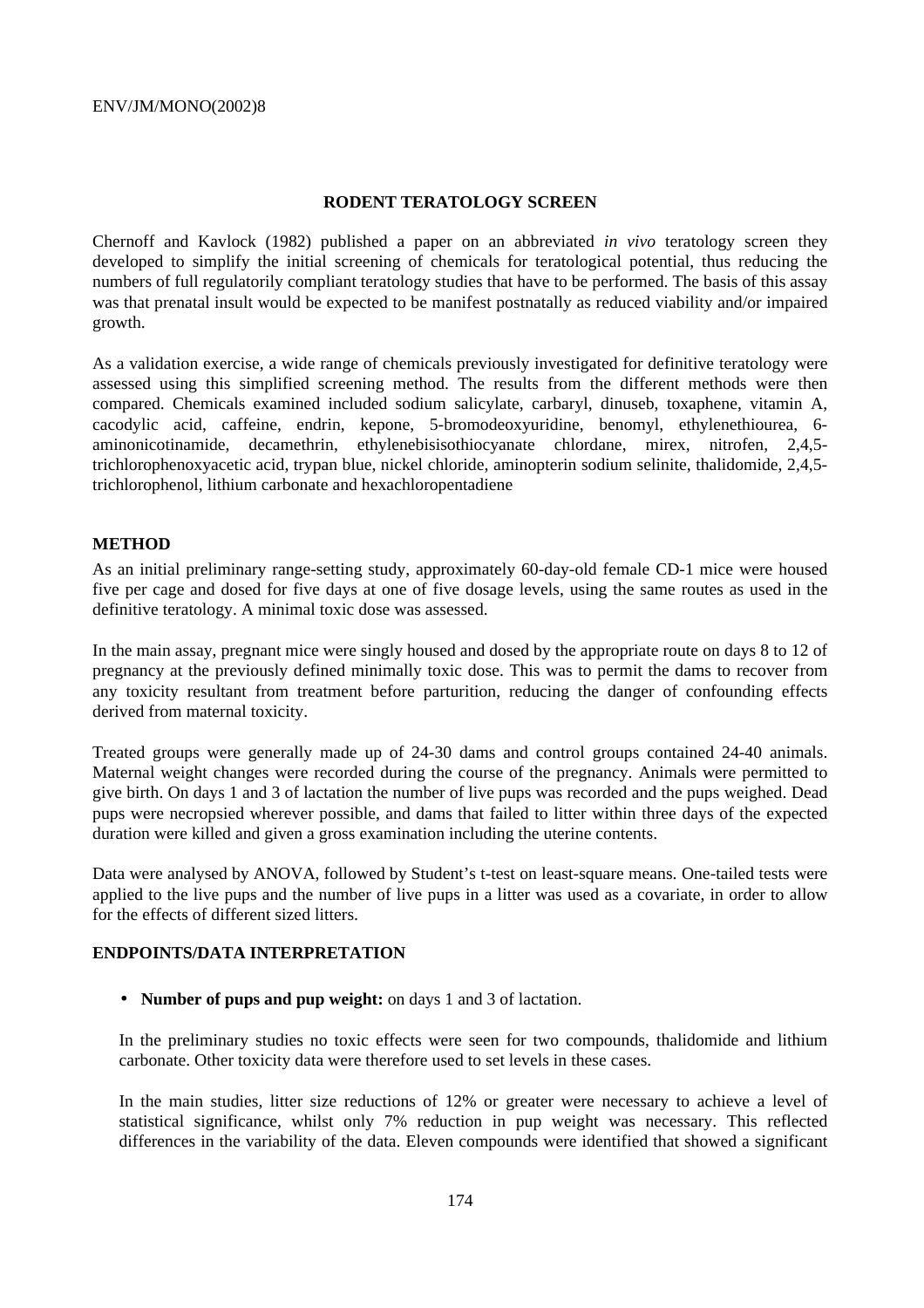effect on pup weight on day 1. Six maintained the difference at day 3. Only for caffeine was an effect first seen on day 3. A strong correlation was reported between the results of the definitive studies and these screening assays. Of 15 known teratogens, 13 showed effects on litter size or viability and the other two showed reduced body weights in this assay. There were no false negatives, although two chemicals known to induce none-life threatening changes (supernumerary ribs) were not identified by the screen. Of nine compounds not showing effects in the definitive study, three elicited either litter size or weight effects. This might indicate the presence of functional deficits not detectable in the standard (European/USA) study design and so might not be false positives. In the case of some chemicals (*e.g.* vitamin A and mirex), abnormalities were seen in the dead pups. Finally, this test would not detect chemicals that are not teratogenic in this species, and the test sensitivity might be less for compounds eliciting changes not affecting viability.

## **RODENT PREGNANCY MAINTENANCE TESTS**

Phillips *et al.* (1990) reported on a series of experiments to study various aspects of the pharmacology of norethindrone and ethynyl oestradiol. This included the use of a method derived from work by Saunders and Elton (1959).

This method was designed to compare the pregnancy-maintaining capability of test chemicals in pregnant, ovariectomised animals compared to that of progesterone.

## **METHOD**

Adult female Wistar rats were housed overnight with males (1:1 ratio). The presence of vaginal sperm plugs was considered to denote mating, and that day was considered to be day 1 of pregnancy. On day 8, animals were ovariectomised under anaesthesia; some animals were maintained intact as negative controls for comparison. Rats were subsequently treated with either norethindrone, vehicle control or a positive control, progesterone, by daily subcutaneous injection on days 8 to 17 of pregnancy. Eight animals were assigned to each treatment group. Animals were humanely killed after the last administration and their uterine contents examined. Data were expressed as number of normal fetuses per animal.

## **SUBSEQUENT DEVELOPMENT**

Kuhnz and Beier (1994) used a similar model system to investigate the progestational activity of norgestimate and levonorgesterel. In this study pregnant rats were assigned to 10 groups with six animals per group. Animals were ovariectomised on day 8 of pregnancy and dosed two hours later, with the relevant test material at one of a range of dosages or vehicle alone. Animals given either test material also received a daily dose of oestrone. Dosing continued daily for a further 13 days.

Animals were weighed on days 1, 8 and 22 of pregnancy. One day after the last treatment, animals were humanely killed and the number of live fetuses assessed. The degree of pregnancy was expressed as a percentage of the fetuses in the control animals.

## **ENDPOINTS/DATA INTERPRETATION**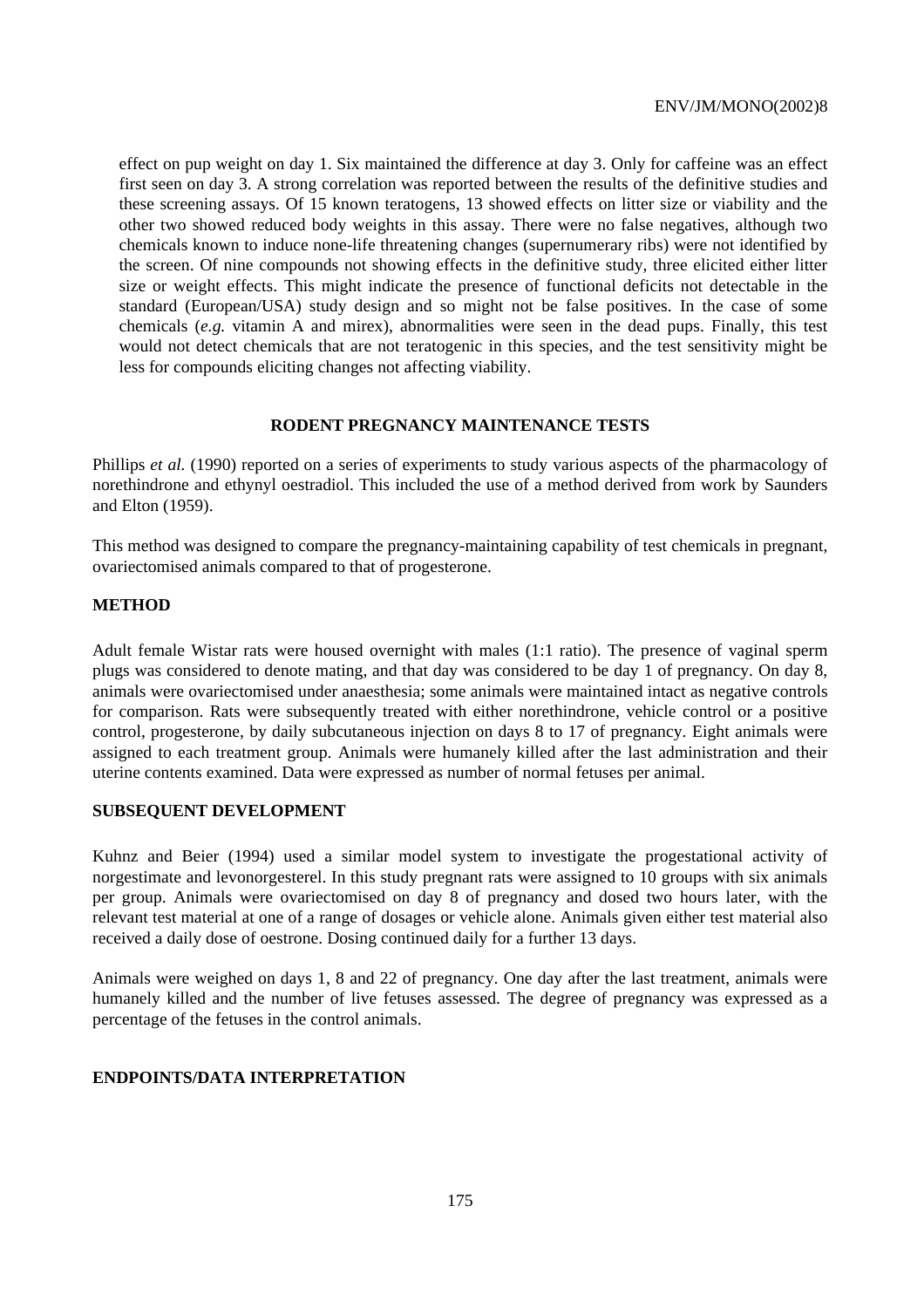• **Number of normal fetuses:** data collected for each animal (expressed as a percentage of controls by Kuhnz and Beier).

Phillips et al. (1990) reported that treatment with norethindrone at the lower dosages used permitted maintenance of pregnancy, whilst numbers were reduced at higher levels. In the study by Kuhnz and Beier (1994), a difference in progestational activity of three- to 10-fold was found between the two chemicals tested, with dosage relationship being clearest for levonergestrel. In the case of norethindrone, there was evidence of fetal loss at the highest dosage examined.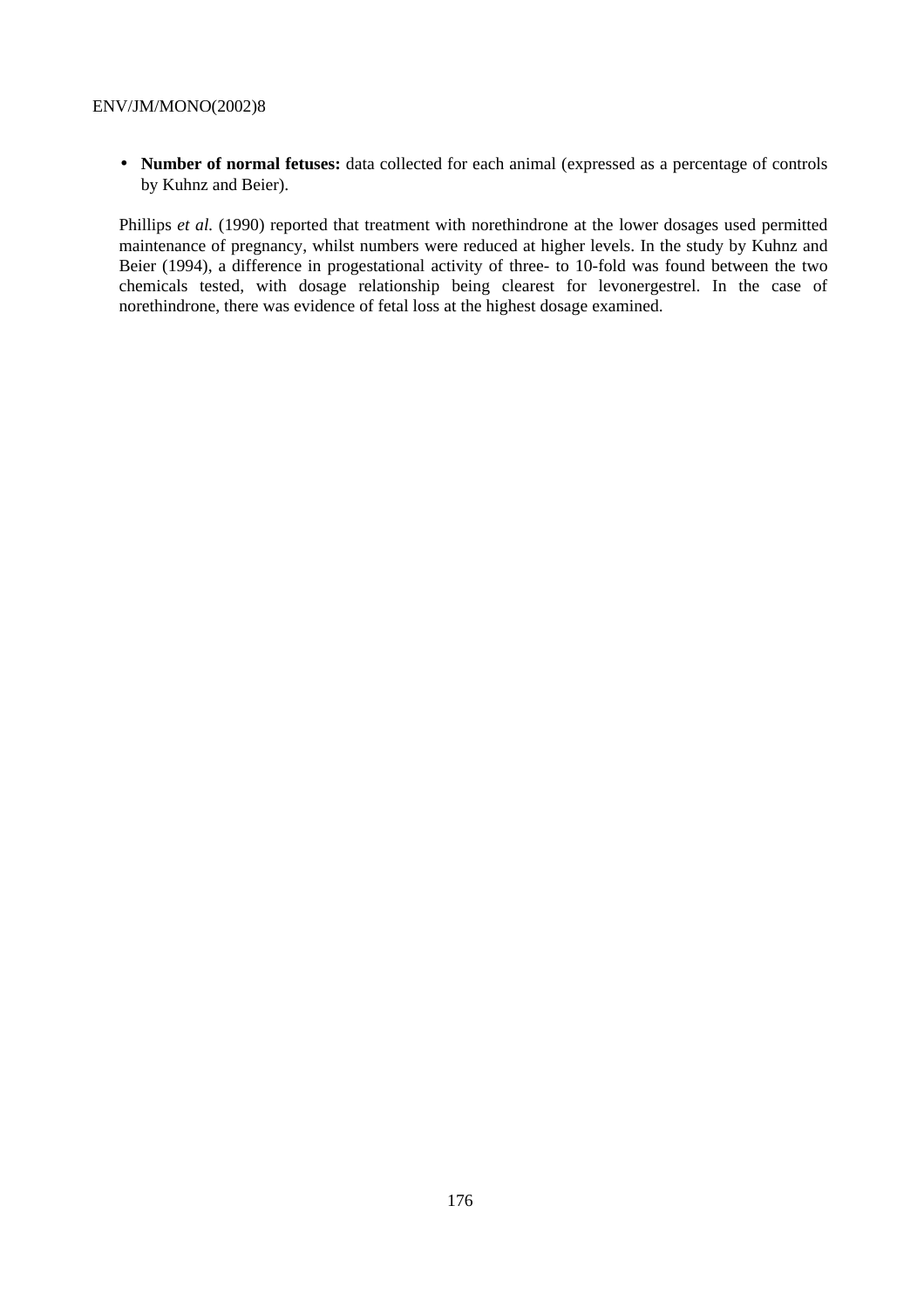## **RAT IMPLANTATION ASSAY**

Dhar and Mattu (1995) reported on a model used in the assessment of chemicals for potential female contraceptive potency. In this study, two hydroxynaphthaquinones (2-hydroxy-3-methyl-1, 4 naphthoquinone monosemicarbazone and 2-hydroxy-1, 4-naphthoquinone monothiosemicarbazone) were screened for anti-implantational activity in the rat.

# **METHOD**

Albino rats of the Charles Foster strain were used. Females were housed with males of proven fertility on the evening of the proestrus stage. Mating was assessed by vaginal smearing the following morning; the presence of sperm was taken to denote day 1 of pregnancy. Females were given the appropriate dosage of test material or vehicle (five animals per treatment group; 15 in the control group) by oral gavage from day 1 to 11 of pregnancy. On day 11 animals were laparotomised and implantation sites recorded. Animals were permitted to go to term and the pups were maintained for one month to permit observation for developmental abnormalities.

## **ENDPOINTS/DATA INTERPRETATION**

- **Number of implantation sites:** by visual observation during laparotomy on day 11.
- **Pup abnormality:** by visual observation.

Dosage-related reduction in numbers of implantation sites were reported for both chemicals at laparotomy on day 11 of pregnancy. Subsequently, after delivery no gross teratogenic effects were observed.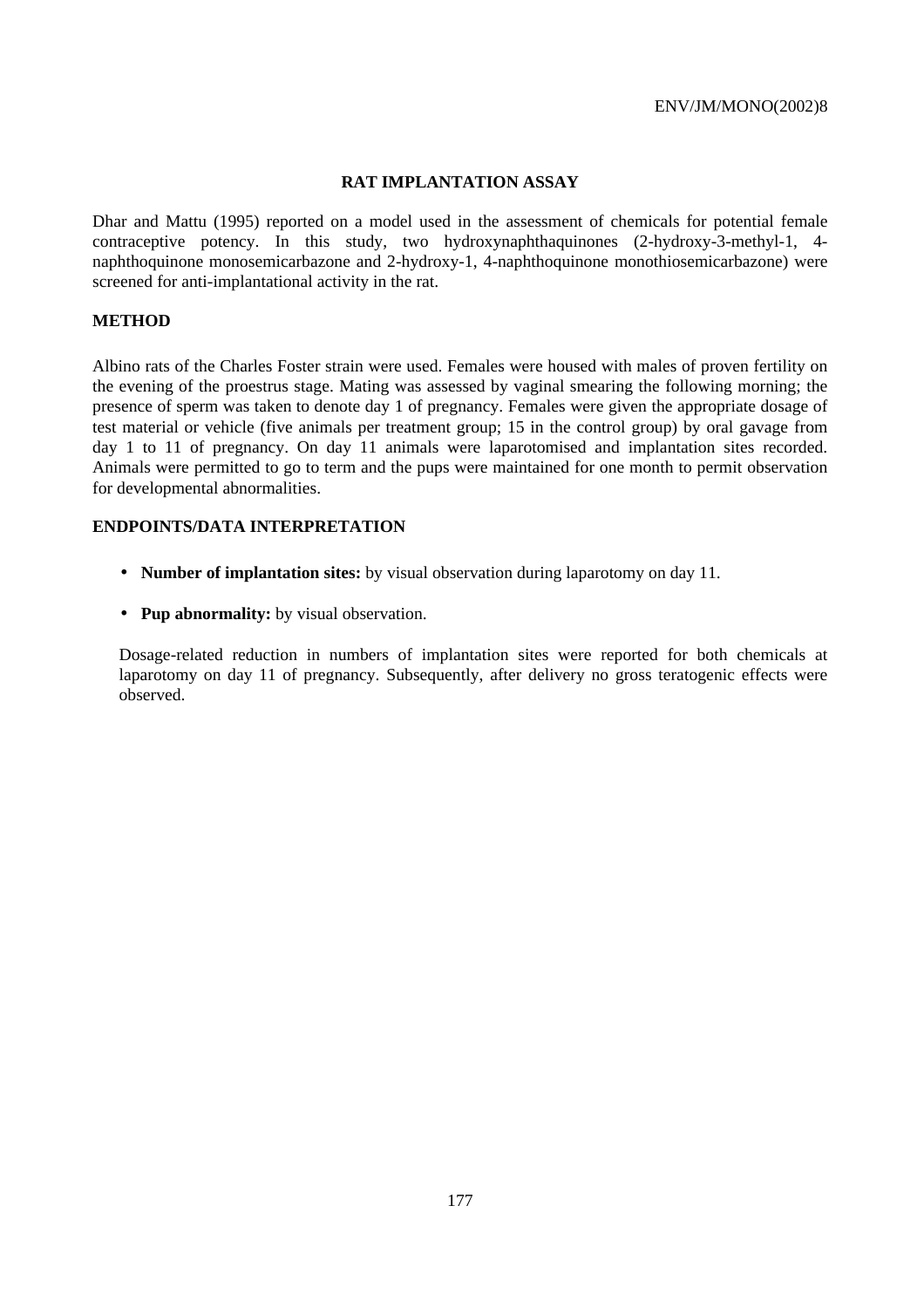## **RODENT VAGINAL ASSAY**

The rodent vaginal assay is generally regarded as a highly specific assay for oestrogenic activity. The variations of the basic test are reviewed in detail in Section 0 below. Deckers and Schuurs (1989), however, proposed a modification to this model to permit its use in identifying chemicals with aromataseinhibiting activity. The various experiments conducted during the development of this system are reviewed here.

The model was based upon either surgically or chemically hypophysectomised (hypx) rats treated with an oestrogen precursor, immediately followed by administration of the test chemical. The endpoint was vaginal cornification, monitored by daily vaginal smearing.

## **METHOD**

Mature female Hsd/Cbp: ORGA rats (200-250 g) were obtained from a commercial source. After an initial acclimatisation period, animals were hypophysectomised using the parapharyngeal route and given postoperative glucose. During the week after surgery, daily vaginal smears were prepared, stained with Giemsa solution and evaluated. Animals with positive smears (*i.e.* those with greater than 50% nucleated or cornified epithelial cells) were excluded from further study.

In the initial experiment, after the one-week recovery/assessment period animals were dosed with the oestrogen precursor dehydroepiandrosterone-3-sodium sulfate (DHEAS) by daily oral gavage for four days, and vaginal smears were prepared on the sixth day after commencement of dosing. Results were expressed as percentage positive versus total number of smears.

In a second experiment, animals were given a similar treatment regimen four, six and eight weeks after hypophysectomy. To assess the ability of the system to detect aromatase-inhibiting activity, a series of test chemicals were given by subcutaneous injection immediately following DHEAS or alternative oestrogen precursor treatment. These included 9-mercapto-androstenedione, 4-hydroxyandrostene-dione and 19 methylene-androstenedione.

In addition, the effect of using chemical hypophysectomy was compared with the surgical model by administration of an LHRH-antagonist (ORG 30276) to mature female rats from the first day of oestrus for four days. On the fourth day, DHEAS and an aromatase inhibitor were also administered.

The paper also presented studies on the oestrogenic and anti-oestrogenic activity of various chemicals using a vaginal smear method (see relevant section below).

## **ENDPOINTS/DATA INTERPRETATION**

• **Induction of oestrus:** assessed by examination of vaginal smears

DHEAS treatment one and four weeks after surgical hypophysectomy induced signs of cornification by the third day of treatment which continued for up to four days. Beyond this length of time after hypophysectomy, responsiveness diminished. Dosage relationship was apparent up to a maximal response at 16 mg/kg. Daily administration of the various test chemicals showed that they possessed a wide range of activities. The investigations of chemical induction of hypophysectomy showed that it was possible to obtain similar vaginal responses to the surgically induced model. The chemical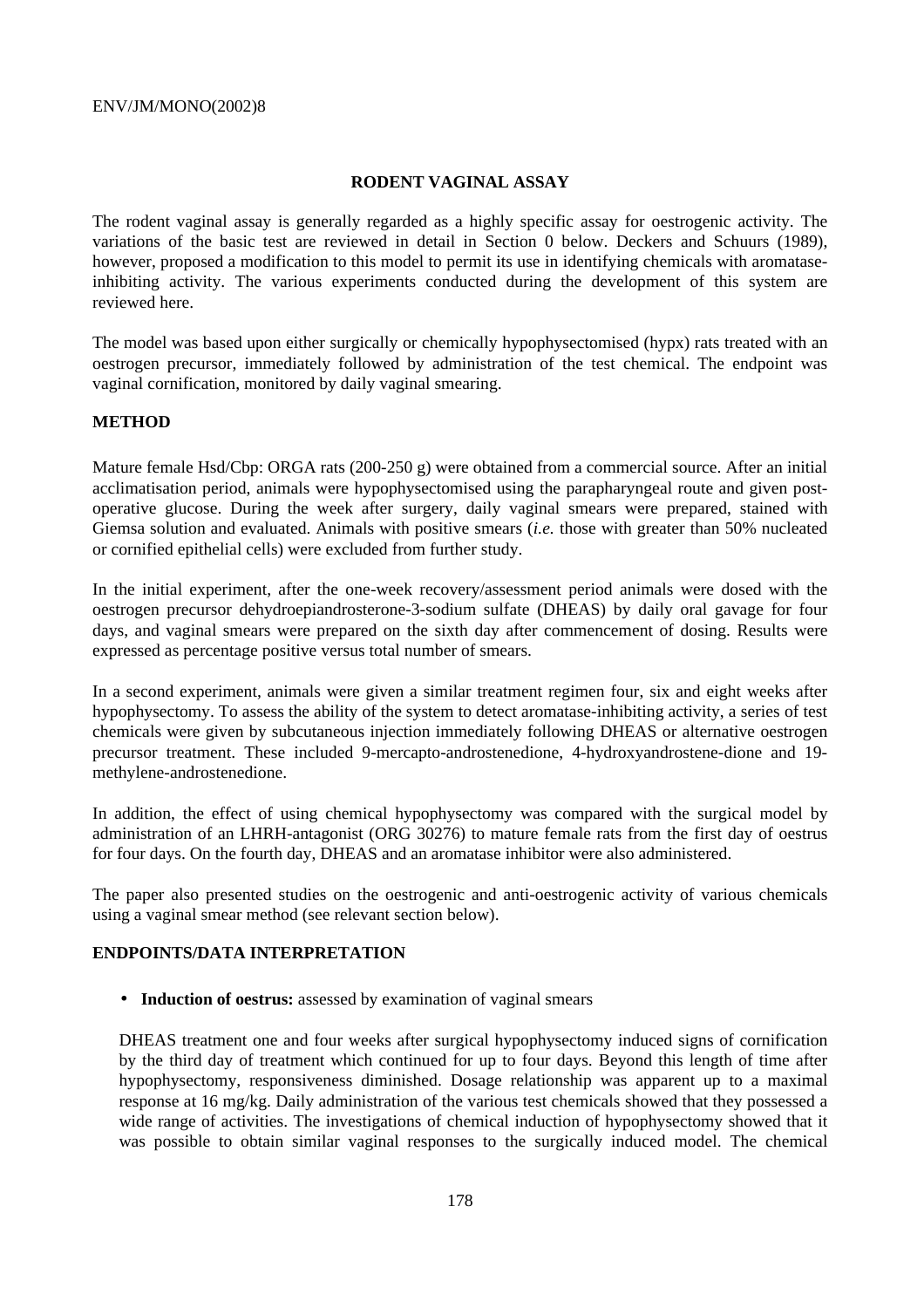induction method offered a means of reducing stress to the animals and was also technically less demanding.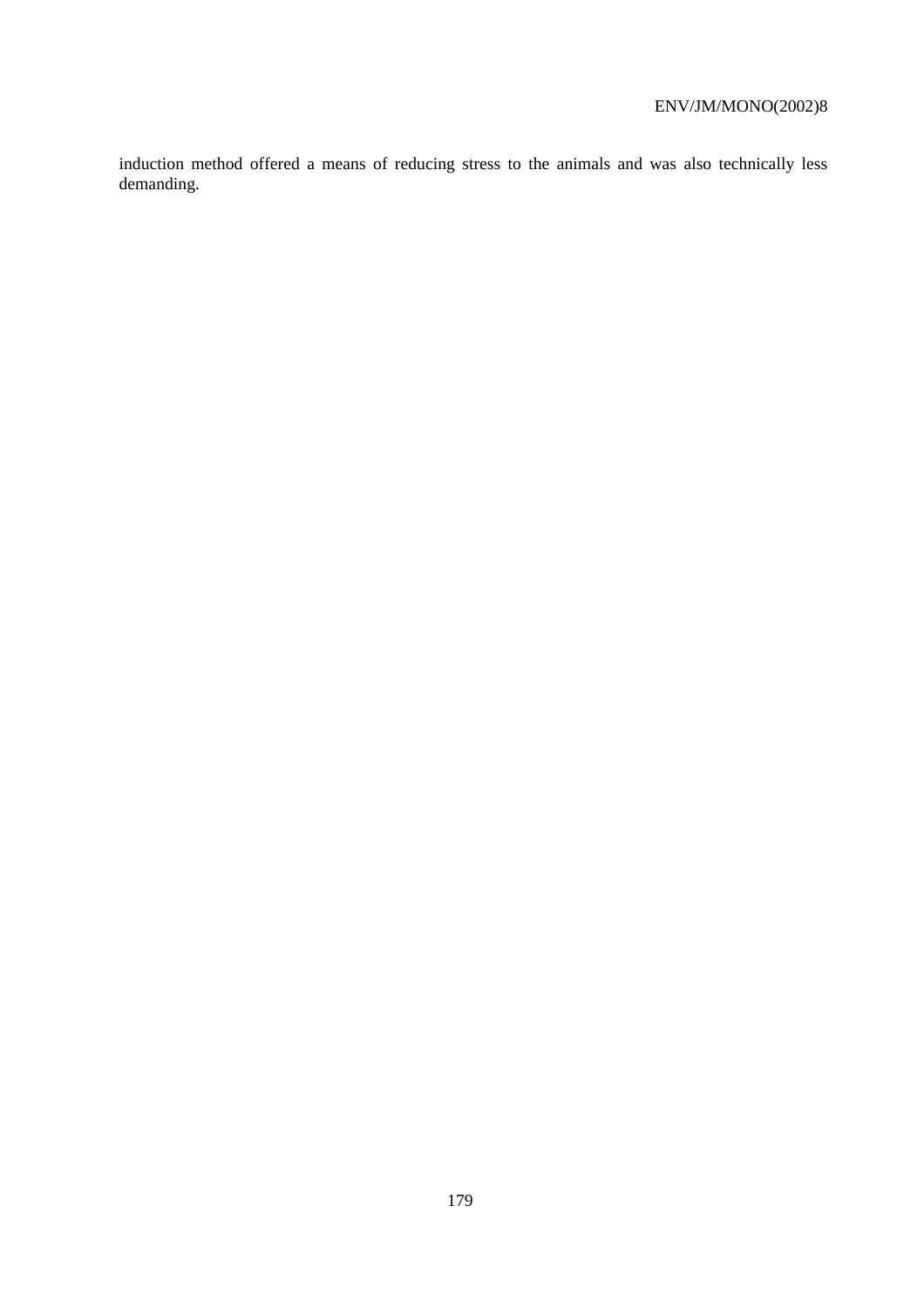### **RODENT BEHAVIOURAL MODIFICATION**

In this section, two models used to investigate hormonal control mechanisms on mating behaviour in the adult hamster and rat are reviewed. A mouse model assessing behavioural changes in adults arising from modulation of oestrogenic stimulation during their fetal period is presented in the "oestrogen-related" section below.

**Hsu (1990)** investigated the influence on lordosis of the treatment of female hamsters primed with oestrogen benzoate (EB), testosterone propionate (TP), with an aromatase inhibitor, androst-1, 4, 6 treiene-3, 17-dione (ATD), or with the oestrogen antagonist tamoxifen (TAM). This work was based on lordosis having been shown to be induced by treating normal female hamsters with testosterone and progesterone. It attempted to assist in the clarification of the hormonal interactions responsible for the control of reproductive behaviour patterns in the rodent.

**Menard** *et al.* **(1992)** studied (in a series of experiments) the modulating effects of oestrogen on the inhibitory effect of scopolamine (a cholinergic muscarinic receptor blocker) on the lordosis response in female rats.

### **METHOD**

**Hsu (1990):** Ovariectomised female hamsters were assigned to six groups of eight animals each. At approximately 120 days of age, all animals commenced a four-day treatment regimen. Animals were given TP on the first day and progesterone (P) on the last. Treatments on days 2 and 3 varied between groups as follows:

 $TP + ATP$  $TP + TAM$ TP + Vehicle  $EB + ATP$  $EB + TAM$ EB + Vehicle

Animals were dosed by subcutaneous injection between 12:00 and 14:00 hours daily. Behaviour test were conducted under fluorescent light in a soundproof room between 18:00 to 22:00 hours on the day of P injection. Females were paired with a sexually proven male hamster for five minutes in a glass aquarium containing wood chip bedding. The occurrence and duration of lordosis was recorded by an event recorder. Data was subject to one-way ANOVA and Scheff $\square$ 's test.

**Menard** *et al.* **(1992):** Long-Evans hooded female rats were housed individually under standard laboratory conditions.

In the initial experiment 40 females were ovariectomised and, following a two-week recovery period, were injected subcutaneously with varying dosages of oestradiol benzoate. Animals were subject to behavioural testing (see below) after 24, 48 or 72 hours. Four hours before each assessment, animals received a subcutaneous injection of progesterone. Immediately following the initial behavioural test, females were dosed intraperitoneally with scopolamine hydrochloride or vehicle alone and re-tested 15 minutes later. Three days after this initial test, females were subject to the same treatment regimen and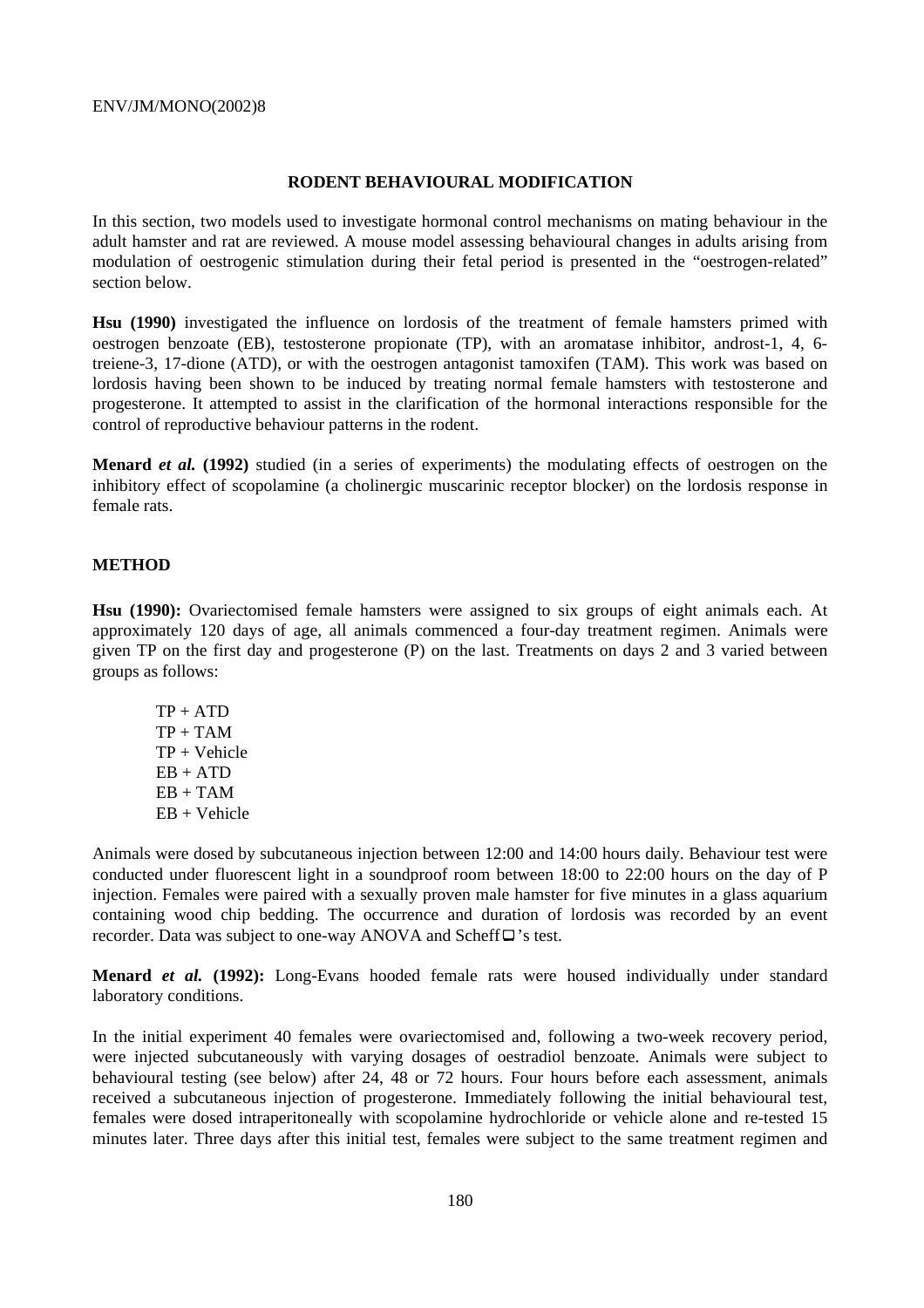testing except that all animals received the scopolamine (*i.e.* none received vehicle alone on this occasion). This procedure was adopted to investigate whether any reduction in scopolamine effectiveness was attributable to repeated exposure to the oestrogen or scopolamine. It was repeated in week 3 to further investigate any time course changes. In the fourth week, in order to investigate the potential influence of previous high-level exposure to oestrogen, all animals received only the lowest dosage of oestrogen in combination with progesterone and all were given scopolamine treatment.

In the second experiment, animals were subject to a similar initial protocol. Ovariectomised animals received various doses of oestrogen and were examined at the same times after dosing. Progesterone priming was again used, and animals were assessed before and after receipt of either scopolamine or vehicle. This time, however, different dosages of scopolamine were investigated. Three days after the first behavioural test, the week 1 protocol was repeated except that those initially given saline rather than scopolamine were this time given the high dosage of scopolamine. This treatment was repeated in weeks 3 and 4, with only the low dosage of oestrogen being administered in week 4.

Test arenas comprised glass aquaria  $(50 \times 25 \times 30 \text{ cm})$  with Plexiglas lid and wood shaving bedding. Females were introduced singly into arenas containing a male rat, and the incidence of lordosis during a 10-minute pairing period was recorded. The lordosis quotient was calculated for each session, as:

(number of lordoses/number of mounts)  $\times$  100

These were converted into percentage of control values, which were analysed using a  $2 \times 3 \times 4$  (drug  $\times$ oestrogen  $\times$  week) analysis of variance with repeated measures followed by Newman-Keuls pairwise comparisons.

### **ENDPOINTS/DATA INTERPRETATION**

#### **Hsu (1990):**

• **Total lordosis time:** calculated for each group.

The total lordosis times for groups receiving  $EB$  + vehicle,  $EB$  + ATD or  $TP$  + vehicle, were all longer than 200 seconds, and were not significantly different from each other, but they were significantly different from the other groups. The time for the group given  $EB + TAM$  was 117 seconds, whilst the  $TP + TAM$  and  $TP + ATP$  groups displayed almost no lordosis. These results showed that the ability of TP + P to activate lordosis in female hamsters was mediated through aromatisation of testosterone into oestradiol. Thus inhibition by ATD abolished the activity. The absence of inhibition in oestrogenprimed animals confirmed that the response seen was not attributable to side-effects of ATD.

### **Menard** *et al.* **(1992):**

• **Lordosis quotient:** calculated for each animal as detailed above and expressed as percentage of control values.

Data for week 1 of the first experiment confirmed the inhibition of lordosis by scopolamine, when compared with the controls. However, the effect was less marked in those primed with the highest level of oestrogen. The effectiveness of scopolamine was reduced in the second and third week, irrespective of exposure to saline or scopolamine in week 1, *i.e.* the effect probably results from repeated oestrogen exposure rather than from repeated scopolamine administration. In the last week,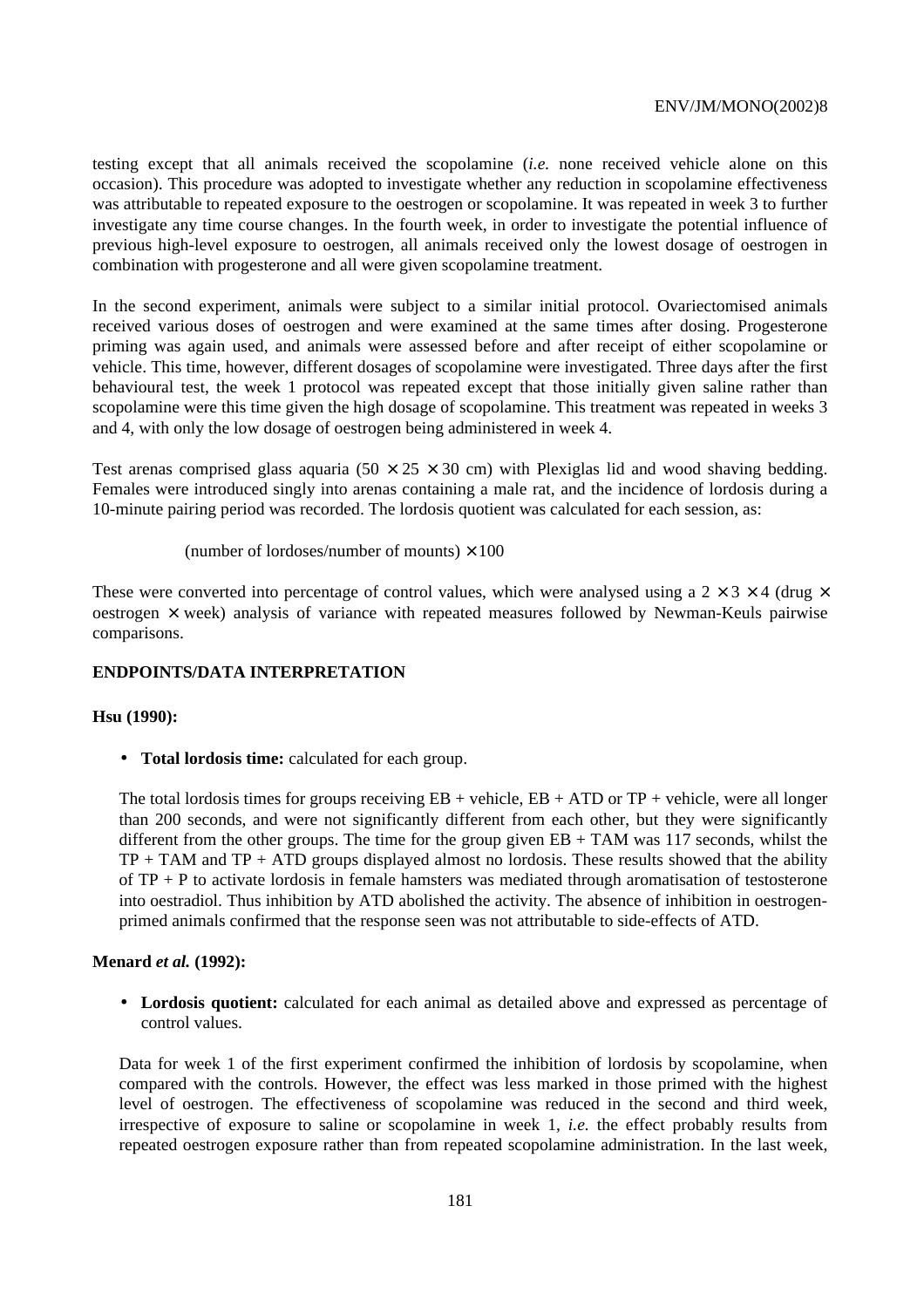the data indicated that the effects of exposure to previous high dosages of oestrogen were still apparent in animals despite all of them being given low dosages on that occasion.

In the second series of experiments, it was shown that the reduction in scopolamine's effectiveness in the second week of the study was independent of prior exposure to this chemical and that the effect was maintained in subsequent weeks.

Inhibition of lordosis was clearly associated with muscarinic receptor blockade but was influenced by prior oestrogen exposure level. This effect was reported to be persistent over several weeks. The influence of progesterone was not investigated in these experiments. Several factors may influence responsiveness, including muscarinic receptor levels, levels of endogenous transmitter, cholinergic enzyme activity changes, modification of other neurotransmitter systems, or even changes in metabolic capacity.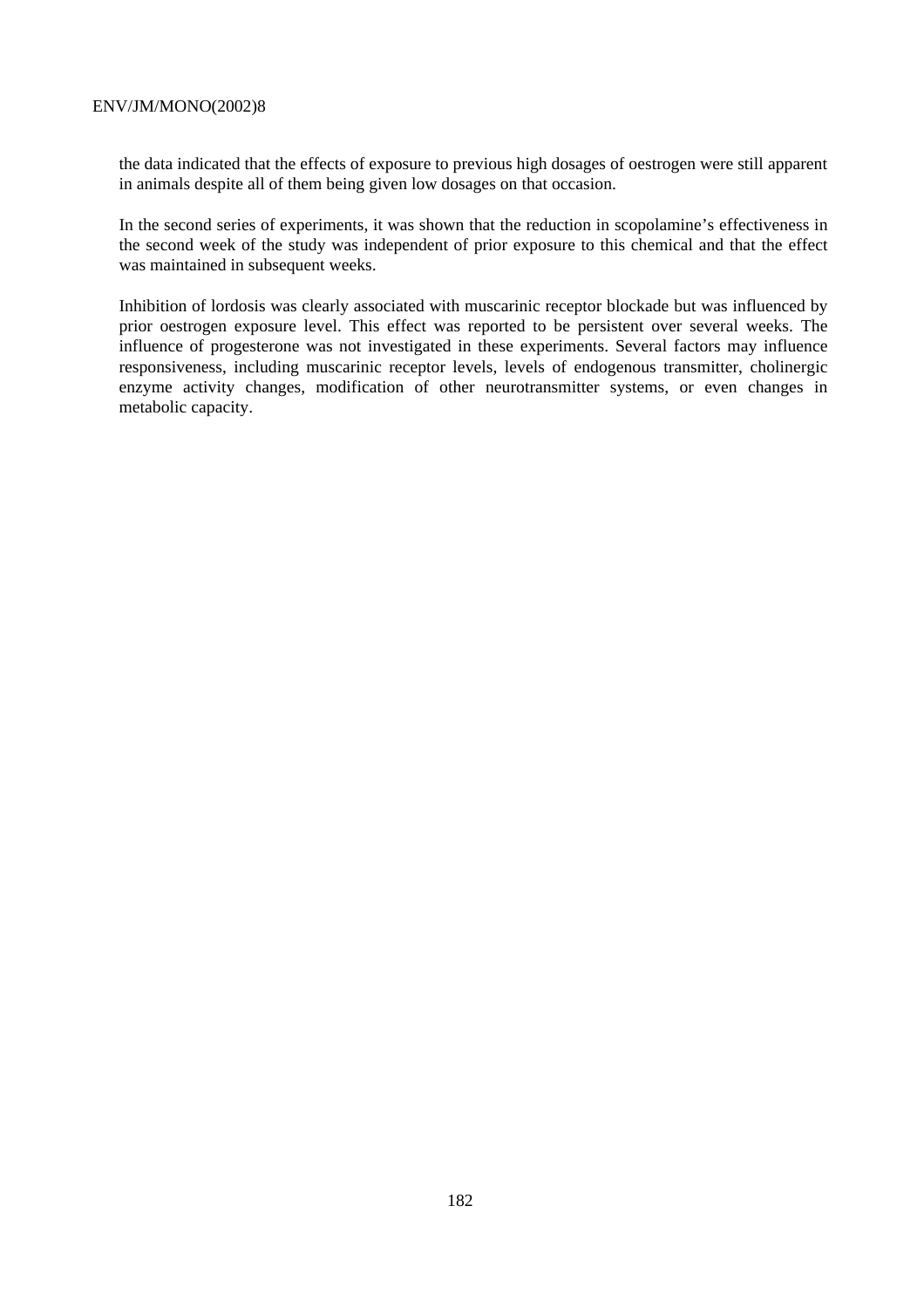# **OESTROGEN-RELATED**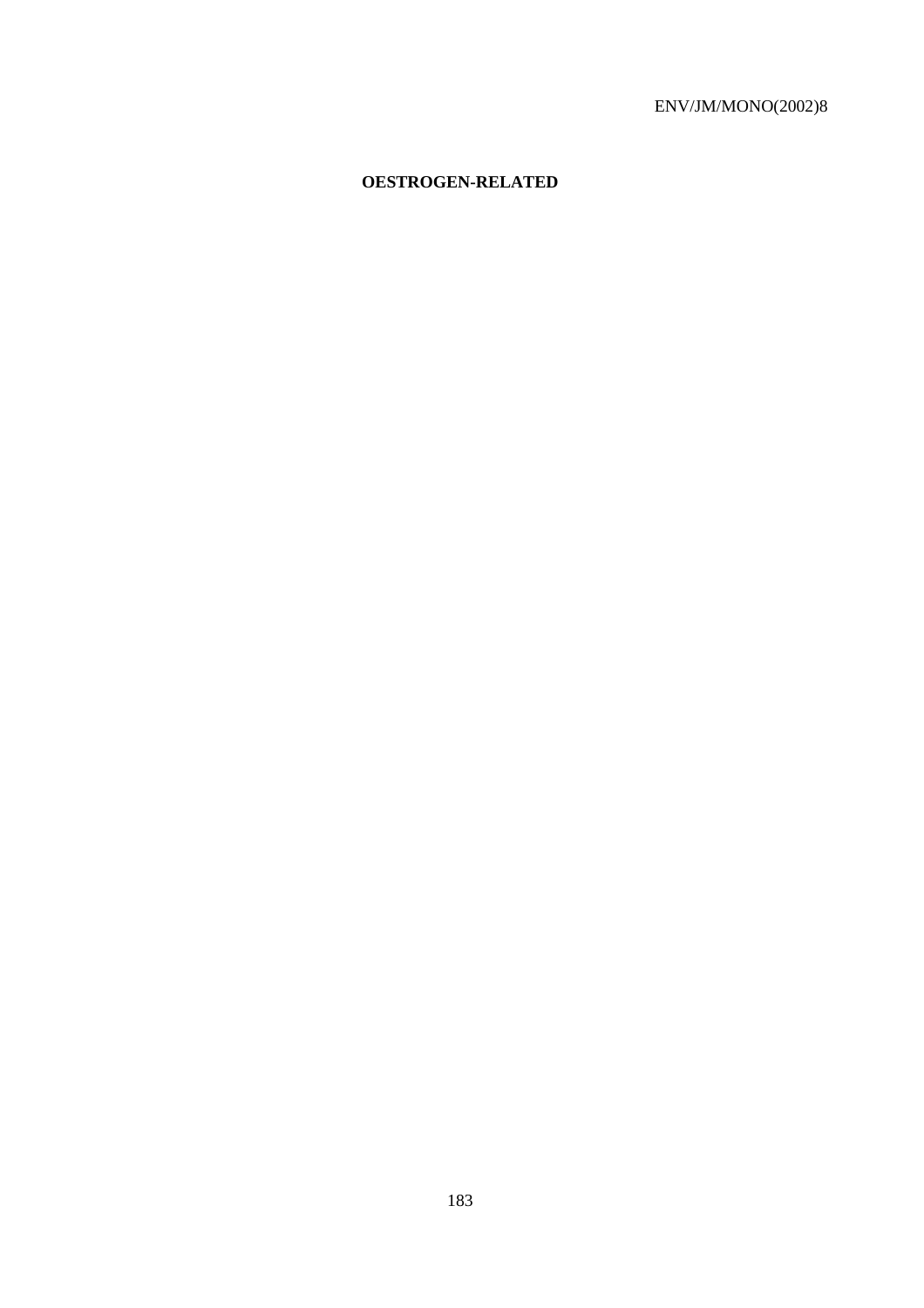#### **OVARIECTOMISED PRIMATE MODEL**

On the basis of their earlier work and that of other authors, Schane *et al.* (1972) developed an *in vivo* model for the evaluation of oestrogenic chemicals using non-human primates. The test was based on treatment of ovariectomised monkeys with an oestrogenic chemical, which resulted in menstrual-like bleeding following withdrawal of treatment. The authors reported a series of experiments with this model conducted over a four-year period.

#### **METHOD**

Female rhesus monkeys, *Macaca mulatta*, weighing 2-4 kg, were bilaterally ovariectomised and subsequently maintained under standard laboratory conditions. Animals were assigned to one of four groups, with four animals per group. For each study cycle, monkeys were dosed daily with one of a range of dosages of a test chemical for 10 days. Animals were vaginally smeared daily to detect the onset of menstrual bleeding. In addition, on the first day of treatment and the day after the last dose, the colour of the perianal sexual skin was subjectively rated on a 0-4 scale. Between testing of each chemical, monkeys received 17β-oestradiol daily for 10 days, after which withdrawal bleeding was monitored. The monkeys consistently showed bleeding approximately nine days after withdrawal of 17β-oestradiol treatment. Bleeding was never seen sooner than day 6 after treatment and, in all but two instances, occurred by day 15. On this basis, it was considered that prior treatment history did not bias the response to any given treatment and, that animals could therefore be reused for screening different chemicals.

17β-oestradiol was administered subcutaneously, whilst the other chemicals investigated (oestrone, ethynyl oestradiol, mestranol, Premarin, diethylstilboestrol and prepyrol) were administered by oral gavage. The day of withdrawal, bleeding following a constant dose of 17β-oestradiol was analysed with respect to individual bodyweight using the Spearman Rank Correlation test. No significant correlation was found, and therefore all doses were administered on a per animal basis.

### **SUBSEQUENT DEVELOPMENT**

**Paliwal** et al. (1992): The ovariectomised rhesus monkey was also the animal model in a method used by Paliwal *et al.* (1992) to investigate the effects of the anti-oestrogens centchroman and tamoxifen on fallopian tube protein patterns. In this study, ovariectomised animals received one of the following treatment regimens for seven days:

| Group | Treatment                         |  |
|-------|-----------------------------------|--|
|       | vehicle control                   |  |
|       | $17\beta$ -oestradiol             |  |
|       | Centchroman                       |  |
|       | Tamoxifen                         |  |
|       | $17\beta$ -oestradiol +           |  |
|       | centchroman                       |  |
|       | $17\beta$ -oestradiol + tamoxifen |  |

Animals were humanely killed 24 hours after the last dose and the fallopian tubes dissected. Each tube was flushed with saline, and the pooled flushings were centrifuged and deep-frozen. Flushings were analysed for total protein content using the method of Bradford, with Bovine Serum Albumin as standard, and were also sodium dodecyl sulfate-polyacrylamide gel electrophoresed, followed by periodic acid and Coomassie brilliant blue staining. Staining patterns were scanned at 560 and 550 nm.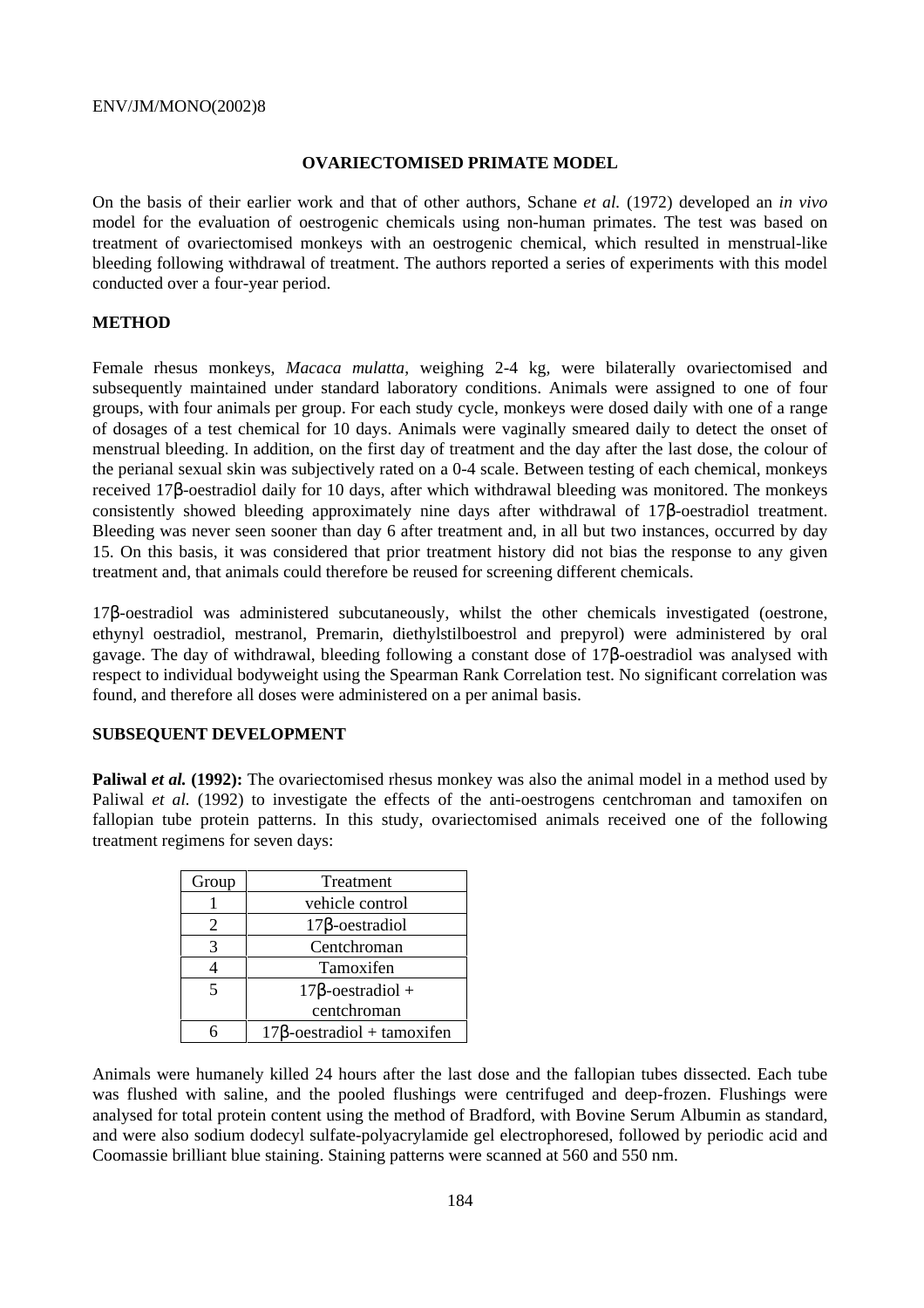# **ENDPOINTS/DATA INTERPRETATION**

### **Schane** *et al.* **(1972):**

- **Withdrawal bleeding:** by vaginal smear examination.
- **Sexual skin colour:** by observation.

For each chemical, the dose resulting in withdrawal bleeding for all animals in a group and the dose that was completely ineffective at inducing bleeding were identified. The doses initiating or not affecting sexual skin colour were also recorded.

The relative potencies of the test chemicals in this study generally correlated with those previously found for humans, although both oestrone and Premarin were more potent in the rhesus monkey than in women. It was suggested that this might reflect interspecies differences in the rates of conversion of the chemicals to oestradiol. The dosages initiating perianal sexual skin colour change did not correlate with those eliciting withdrawal bleeding. It was considered that this would provide an alternative endpoint to enable uterotrophic activity to be evaluated separately from other oestrogenic effects.

# **Paliwal** *et al.* **(1992):**

- **Total protein content:** using the method of Bradford.
- **Electrophoresis staining patterns:** by scanner.

The various treatment regimens elicited a differential response for protein macromolecules, with changes being detected in the 130K, 95K, 90K and 85K proteins. Evidence of both agonistic and antagonistic properties was recorded for centchroman and tamoxifen.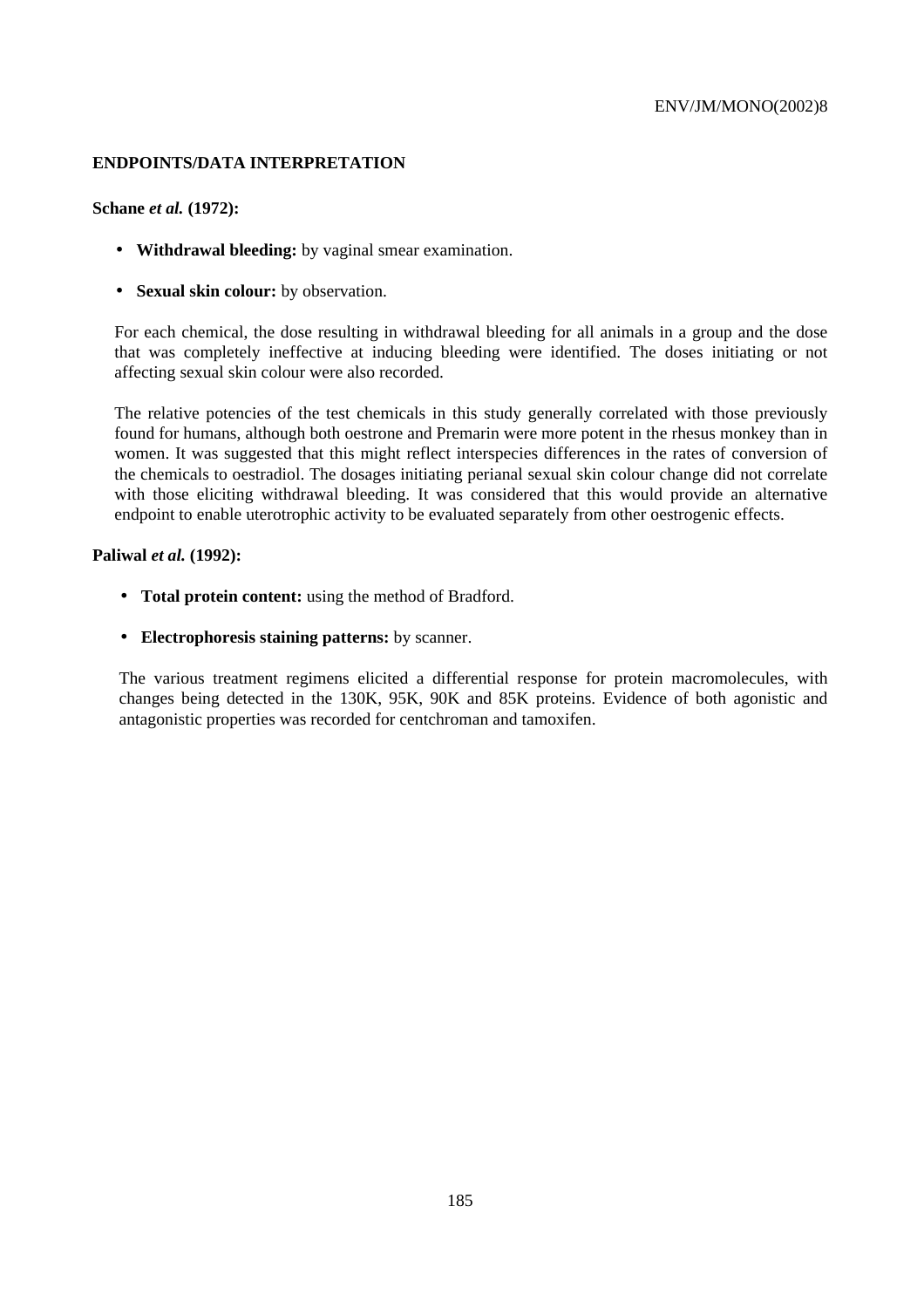### **RODENT UTERINE ASSAYS**

Over the last 60 years, oestrogenic or anti-oestrogenic activities of chemicals have frequently been assessed by models that were based on uterotrophic responses in the rodent. Early methods used uterine weight as an effective, reliable and easy-to-record endpoint. Subsequently, methodology has been refined and a number of alternative endpoints have been developed. The rat models are reviewed Section x on Rat Uterine Models. Mouse models and a rabbit-based model (although it is not a rodent) are discussed below.

# **MOUSE MODELS**

In addition to the various rat-based assays discussed above, many workers have used the mouse as the basis for similar uterotrophic assay methods.

In a series of experiments, Folman and Pope (1966) studied the interactions between various oestrogens using the uterotrophic and vaginotrophic responses in mice. The vaginotrophic aspects of their work are reported in the relevant section below.

The effects of co-administration of a potent oestrogen (such as 17β-oestradiol or diethylstilboestrol) with a weak oestrogen (such as coumesterol, genistein and dimethylstilboestrol) or progestin (such as norethisterone acetate or megestrol acetate) were studied as were the combinations of oestrone with oestriol, or oestriol with genistein.

### **METHOD**

Randomly bred female albino BSVS mice (three to four weeks of age) were allocated to groups using a randomised block design with nine mice per group.

The test materials were administered by subcutaneous injections over a three-day period. The combinations of chemicals were given at separate injection sites, one injection immediately after the other. The daily treatment regimens varied depending on the chemical; some chemicals were given as equal sized, twice-daily injections, whilst others were given once a day with the second daily injection being vehicle alone. The precise treatment regimen depended upon solubility and toxicity considerations.

Seventy to 74 hours after the first administration, animals were weighed and the uteri placed in physiological saline. After careful drying on blotting paper, uteri were weighed. In one experiment the uteri were left for one hour in an atmosphere saturated with water vapour before weighing. All uterine weights included the fallopian tubes.

### **SUBSEQUENT DEVELOPMENT**

#### Uterine weight

**Dorfman and Kincl (1966):** reported on the relative uterotrophic activity of a series of steroids (including 3- and/or 17-deoxy derivatives of oestrone and 17β-oestradiol and selected alkyl derivatives) when administered to mice by subcutaneous injection and/or oral gavage to mice for three days.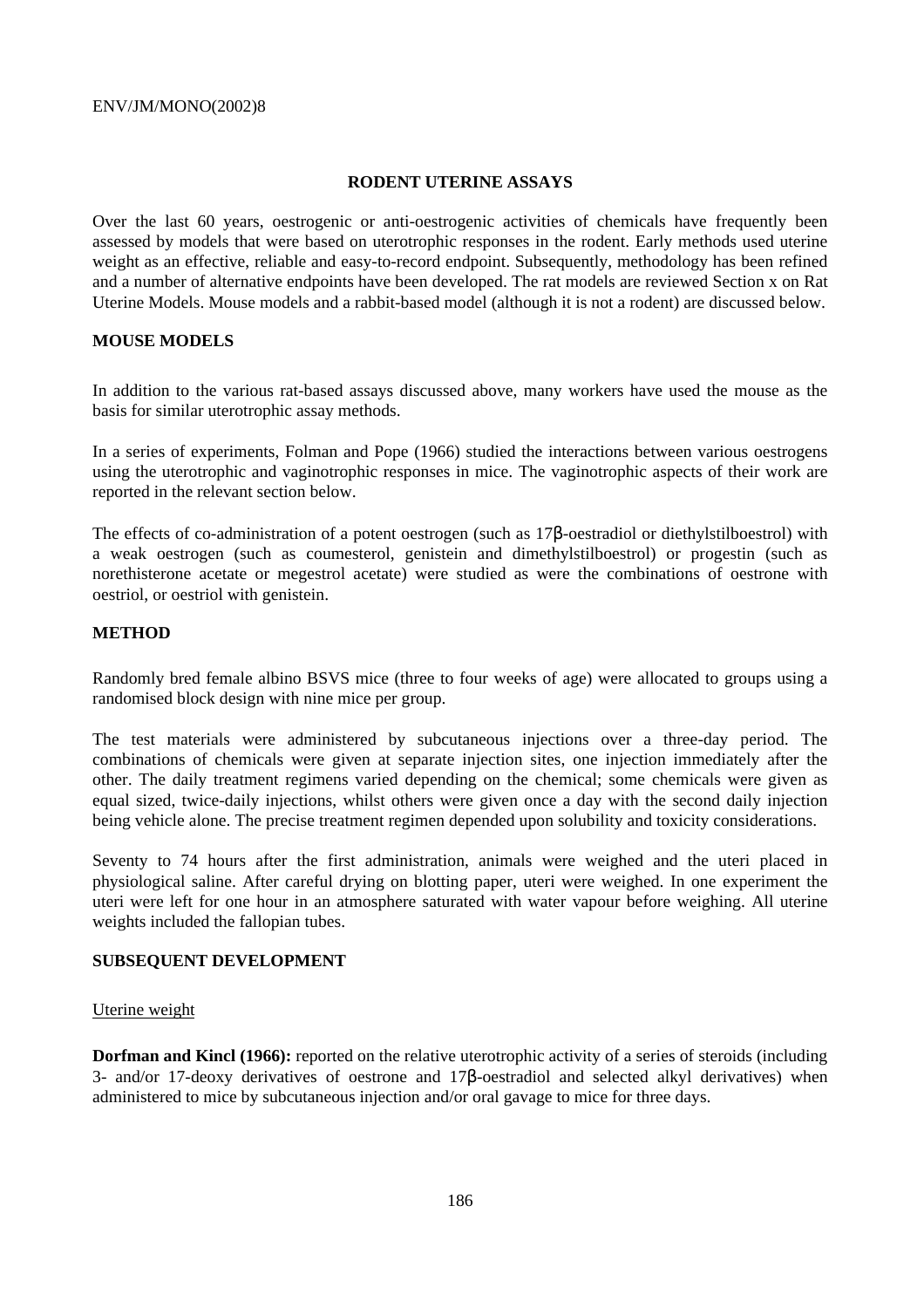Swiss albino female mice (21 to 23 days of age) were treated once daily by the appropriate route for three days. Twenty-four hours after the last administration, animals were humanely killed and the uterine weight and bodyweight recorded. Oestrone was used as a positive control in each of a series of experiments with the various test chemicals, and results were expressed as a percentage relative to its potency (considered to be 100%). Values were determined graphically from a standard oestrone log-dose response curve. Statistical calculations were by the Emmens method.

**Thigpen** *et al.* **(1987a, b, c)** documented a standardised method for the conduct of a mouse bioassay in a series of papers. Studies were conducted with CD-1 mice to determine the appropriate weaning age and length of bioassay. Litters were standardised at one to two days of age to eight female pups. Uterine growth curves were generated from mice weaned at day 15 of age and fed unmedicated diet for varying periods up to day 28 (time points investigated were days 15, 20, 22, 24, 26 and 28 of age). Pups were housed in groups of eight per cage under standard conditions during this period. On completion of the appropriate period, animals were killed and the uteri removed onto blotting paper. Six to eight pinpoint holes were made in the horns with the tip of a scalpel blade, and the intrauterine fluid gently expressed. The uterine weight was then recorded to the nearest 0.1 mg within 10 seconds of trimming and blotting. In addition, uterine weights were recorded for females of 15 to 40 days of age at 30-second intervals over a three-minute period to determine the potential effect of atmospheric drying. The effects of various commercial diets were also studied, using animals weaned at 15 days of age, with the uterine bodyweight ratios being determined after three, five and seven days of feeding.

In a further series of experiments, pups were weaned at 15 or 17 days of age, housed in cages of five animals, and assigned to one of three treatment regimens. Animals were fed diet containing either 0, 4 or 6 ppb diethylstilboestrol until they were 24 or 26 days of age. Bodyweight and uterine weight ratios were calculated at five, seven, nine or 11 days post-weaning.

The experiments were conducted using a single blind design, with assignment of animals to groups by a computerised random number generator. A group size of 15 animals was generally used. An outlier test was conducted to identify values more than two empirical interquartiles away from the mean; these were excluded from further calculations. Data were subject to analysis of variance and Student's t-test.

**Plass** *et al.* **(1990)** used an ovariectomised mouse uterotrophic model to study the potential oestrogenicity of various fava bean extracts when administered via the diet for four days.

Juvenile mice were ovariectomised and randomly assigned to groups of 10 or 11 animals (housed five or six to a cage) and were fed diet containing the various extracts or diethylstilboestrol (positive control), as follows: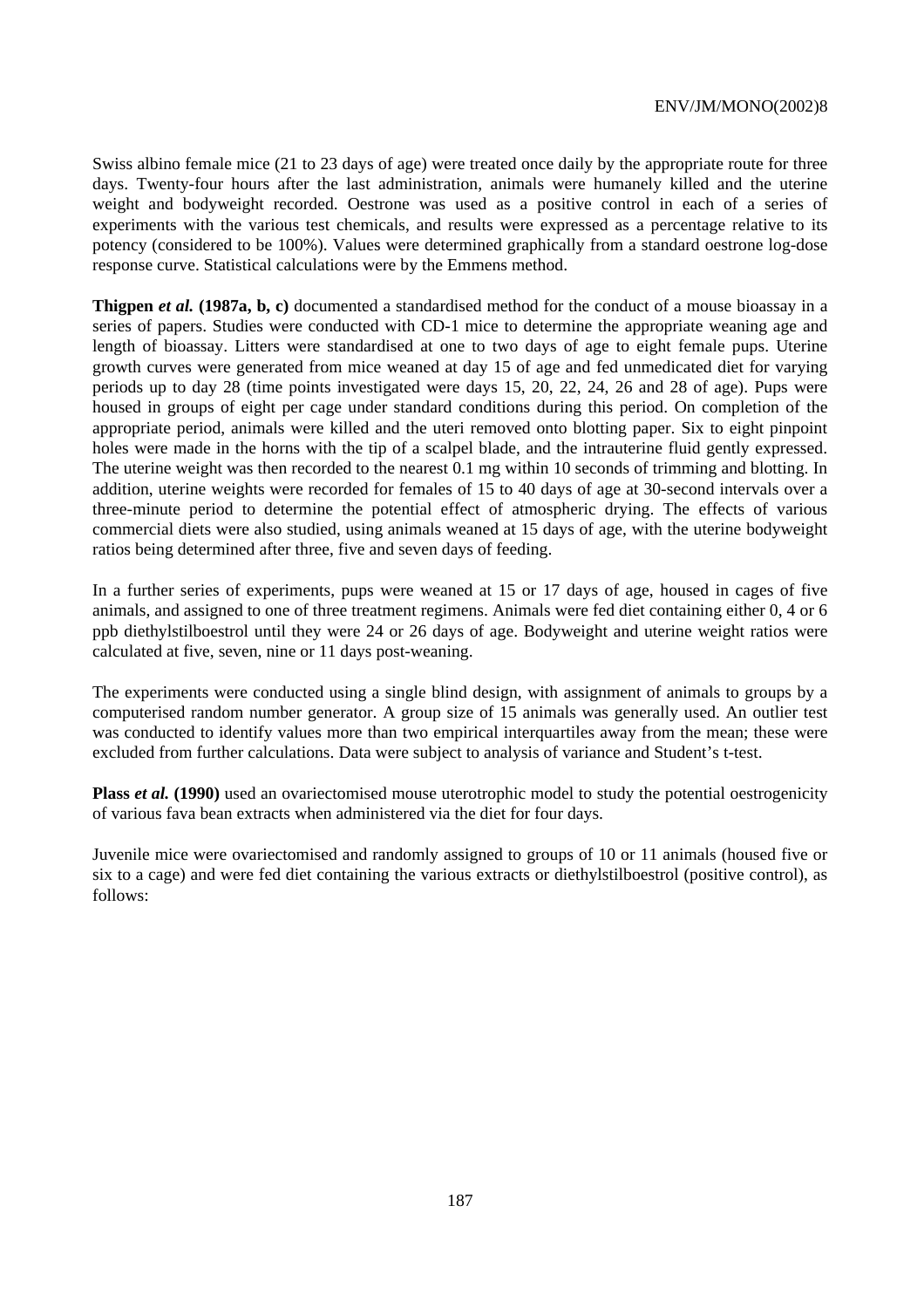| Group | <b>Diet</b>                              |  |
|-------|------------------------------------------|--|
|       | standard - untreated                     |  |
|       | 5 µg diethylstilboestrol/kg diet         |  |
| 3     | 10 µg diethylstilboestrol/kg diet        |  |
|       | 25 µg diethylstilboestrol/kg diet        |  |
| 5     | fava bean flour                          |  |
| 6     | protein isolate (acetylation degree 97%) |  |
|       | protein isolate (acetylation degree 88%) |  |
| 8     | protein isolate (acetylation degree 74%) |  |
| 9     | protein isolate (acetylation degree 29%) |  |
| 10    | unmodified protein isolate               |  |

On the fifth day of treatment animals were weighed, killed, exsanguinated, and the uterine weights recorded. Uterine weights were expressed as absolute and bodyweight-relative values.

**Galey** *et al.* **(1993)** performed a series of experiments to establish the use of the mouse uterine bioassay in assessing the oestrogenic activity of forages.

Prepubertal female Swiss-Webster mice (10-12 g) were assigned to groups (three animals per group) and fed test diets at the rate of 20 g/group/day for five days. A control group and a known spiked (positive control) group were included in each experiment.

Animals were killed on day 6 of study and bodyweight and uterine weights recorded. Samples were taken into buffered formalin in some instances for subsequent histopathological examination. Throughout the study bodyweight-relative values were found to parallel the absolute data and therefore only the absolute values were considered further.

Data were analysed by Bartlett's test for homogeneity of variance. This was followed by one-way analysis of variance, with initial log transformation if Bartlett's test was significant.

The sensitivity of the test system was initially established by administration to mice of diethylstilboestrol or oestradiol, at a range of concentrations, either in standard mouse diet or by adding the acetone extract from spiked hay to diet and allowing it to dry before feeding to the mice. Other investigations included the similar addition of coumesterol directly to diet or as a spike to hay, followed by extraction. A sample of clover forage known to have caused clinical hyperoestrogenism was also investigated.

In addition to these models, Bigsby and Young (1994) used uterine weight recording as well as a number of biochemical markers of oestrogenicity. This paper is considered in the following section.

#### Uterine biochemistry/receptor binding

**Bigsby and Young (1994):** As part of a series of investigations on the oestrogenic effects of the antiprogestin onapristone, uterine epithelial DNA synthesis in neonatal mice was studied, and uterine weight and progesterone and oestrogen receptor levels in the ovariectomised adult.

Neonatal (four-day-old) BALB/c mice were given intraperitoneal injections of dexamethasone or progesterone alone or in combination with varying dosages of onapristone or other antiprogestins. Dosages were adjusted for bodyweight. Fifteen hours later animals were injected with tritiated thymidine. Animals were killed one hour later and uterine specimens formalin-fixed and paraffin-embedded. The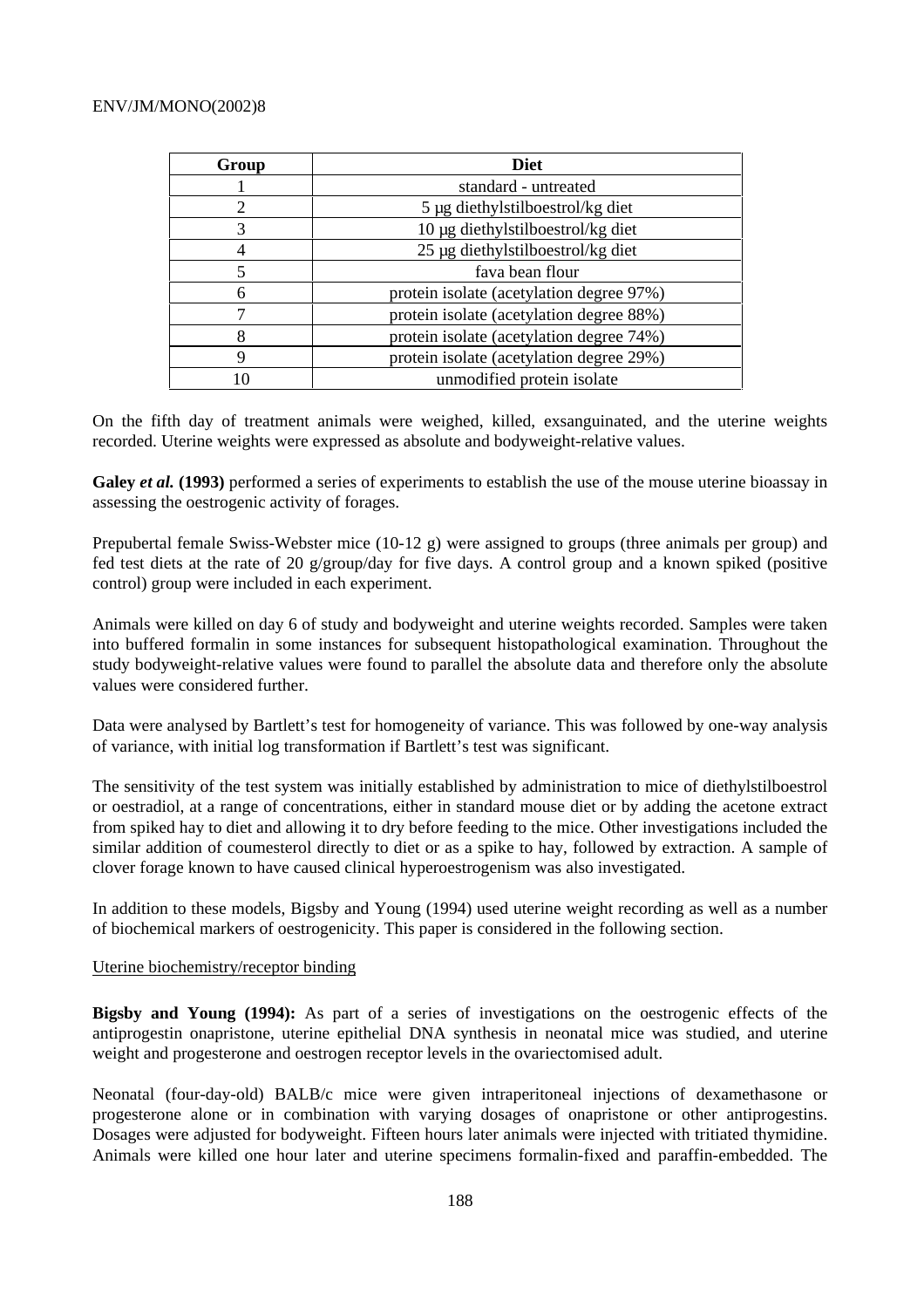thymidine-labelling index was derived from autoradiography sections and expressed as epithelial labelling index.

Juvenile adult ICR mice were ovariectomised at four or eight weeks of age. After a two-week recovery period, animals received the test chemical by daily subcutaneous injection, with adjustment of dosage for bodyweight, for three days. Twenty-four hours after the last injection animals were killed, their uteri weighed, and a cytosolic extract prepared by homogenisation and centrifugation. Aliquots were added to tubes containing increasing concentrations of tritiated oestradiol with or without a 500-fold excess of unlabelled oestradiol. After 18 hours of incubation at 4°C, free radiolabelled steroid was stripped using dextran-coated charcoal and radioactivity in the aliquot was determined to enable derivation of oestrogen receptor levels. Progesterone receptor levels were similarly assessed using tritiated 16α-ethyl-21-hydroxy-19-norpregn-4-en-3, 20-dione in the presence or absence of excess progesterone. Receptor concentrations were determined by extrapolation from Scatchard plots of binding data.

Statistical analysis comprised t-test or analysis of variance, followed by testing of individual means against the control value with Fischer's least-squares difference method or testing among means with Scheffé's F test.

**Crombie** *et al.* (1994) published a paper on the use of a mouse uterus model with creatine kinase activity as a marker for unopposed oestrogen activity. On the basis of published literature, the brain isoform of creatine kinase (CK) is one of the major proteins induced in the uterus of the rat, but not that of humans, in response to oestrogenic stimulation. In this study a mouse decidualisation model was used and CK activity ollked at as a cellular marker to assess the oestrogen action during progesterone withdrawal or receptor blockade.

Mature virgin female BALB/c mice (10-12 weeks of age) were maintained under normal environmental conditions. At the start of the experiment, females were co-housed overnight with vasectomised males of the same strain (pseudopregnancy was dated from the morning when a vaginal plug was detected). On day 3 of pseudopregnancy, animals were treated with vehicle alone: progesterone or one of two test chemicals (antiprogestins). At 16:00 hours the next day, a decidual stimulus, sesame oil, was injected intraluminally into the right uterine horn of each animal. Animals were necropsied 72 hours later and the uteri removed, blotted and weighed before deep-freezing pending assay. Weight gain was calculated by subtracting the weight of the non-stimulated horn from that of the stimulated horn.

Uterine samples were thawed on ice, homogenised and centrifuged at 45,000 rpm for 75 minutes at 4ºC. The supernatant was collected, diluted 1:10, and analysed for CK activity using a commercial kit with measurement by spectrophotometry. Values were expressed relative to protein concentrations obtained by the method of Bradford.

Data were analysed by Student's t-test.

**Pentecost and Teng (1987)** worked to identify an oestrogen-inducible secretory protein that had previously been detected and isolated from the mouse uterus. In this paper, they reported on the isolation and cloning of a phage of the cDNA for the protein by screening a mouse uterine cDNA library using an antibody to the oestrogen-induced uterine protein. RNA from uteri of control mice and mice treated with diethylstilboestrol for three days was probed using the appropriate DNA clone to confirm inducibility of the corresponding mRNA. A weak but detectable signal was found in the control material, whilst a 300 fold induction was found for the treated samples. Sequencing of the cDNA was undertaken and the results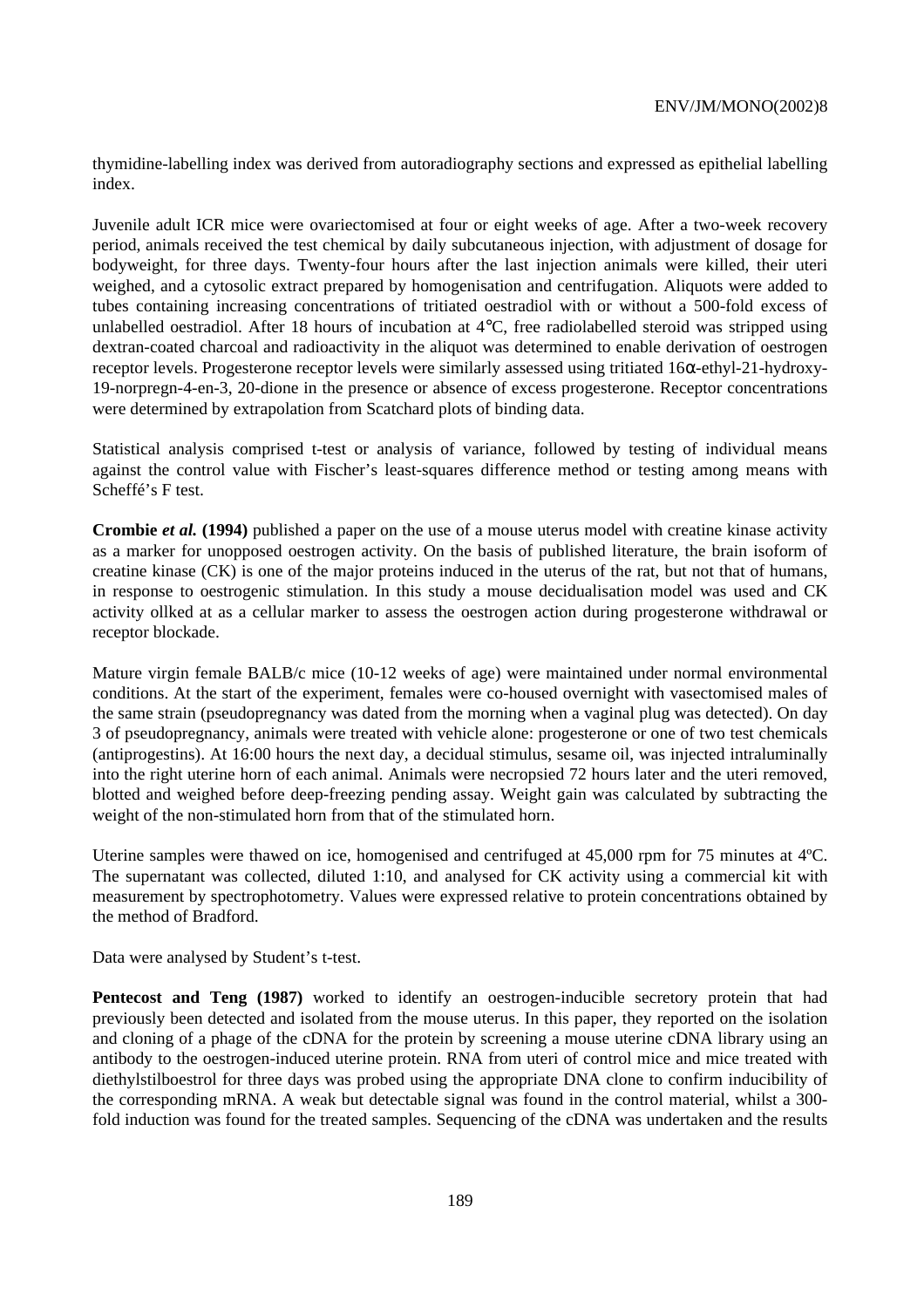compared to various known compositions for transferrins. From this work the homology of the induced protein to lactoferrin was established.

In later work, **Nelson** *et al.* **(1991)** studied the interactivity of epidermal growth factor (EGF) and oestrogens in the *in vivo* stimulation of genital tract growth and differentiation in the female mouse. Included in this paper was the use of immunohistochemical, immunoblot and polymerase chain reaction methods for the analysis of uterine lactoferrin induction. In this experiment, eight-week-old-mice that had been ovariectomised for at least three weeks were given pellets of EGF, diethylstilboestrol or control material implanted under the kidney capsule. After 48 hours' exposure, the mice were killed. For the immunohistochemistry investigation, uteri were fixed in Bouin's solution, paraffin embedded, incubated with rabbit antibody specific for mouse lactoferrin and then with an alkaline-phosphatase-conjugated secondary antibody. The uteri and vaginas from other animals were homogenised, centrifuged at 100,000 g for 45 minutes, and stored deep-frozen until use for immunoblotting analysis. Aliquots of the tissue samples, together with purified mouse lactoferrin, were fractionated by SDS/8% PAGE and transferred to nitrocellulose. Detection was by incubation with affinity-purified antibody against mouse lactoferrin and an  $\int^{125}$ I]-labelled donkey anti-rabbit antibody. Polymerase chain reaction analysis involved the isolation of total RNA from the uteri of each group. A positive control was used by deriving RNA from lactating mouse mammary glands. Total RNA was reverse-transcribed with a commercial reverse transcriptase and the cDNA amplified using a commercial kit. After repeated washing and centrifuging, samples were electrophoresed and stained with ethidium bromide.

# **ENDPOINTS/DATA INTERPRETATION**

# **Folman and Pope (1966); Dorfman and Kincl (1966); Thigpen** *et al.* **(1987a, b, c); Plass** *et al.* **(1990); Galey** *et al.* **(1993):**

- **Uterine weight:** expressed as**:**
	- absolute values (Folman and Pope, 1966; Galey *et al.*, 1993);
	- potency relative to oestrone (Dorfman and Kincl, 1966);
	- bodyweight-relative values (Thigpen *et al.,* 1987 a, b, c);
	- absolute and bodyweight-relative values (Plass *et al.,* 1990).

Folman and Pope demonstrated that the weak oestrogens coumesterol, genistein and dimethylstilboestrol, and the progestins norethisterone acetate and megestrol acetate, were all weakly uterotrophic with only genistein giving a steep dose-response curve similar to that of the most potent oestrogens. The authors commented that the percentage increase in weight responses seen differed for the uterus and vagina. However, responses varied between chemicals such that it was not possible to define one of the endpoints as consistently more sensitive than the other. Evidence of inhibition of the effects of strong oestrogens on the uterus was apparent with co-administration of some of the weaker oestrogenic chemicals. Dorfman and Kincl expressed their results in terms of potency relative to a standard (oestradiol) and showed that only two of the steroids investigated were equal to, or more active than, this standard. These were 17β-oestradiol benzoate and 3-cyano-17α-ethynyloestra-1,3,5(10)-trien-17β-ol. Differences in activity were also seen to depend upon the route of administration.

Data from the studies by Thigpen *et al.* indicated that some normal mice experience a rapid increase in uterine growth as early as day 23 or 24 of age. The authors therefore recommended that bioassays be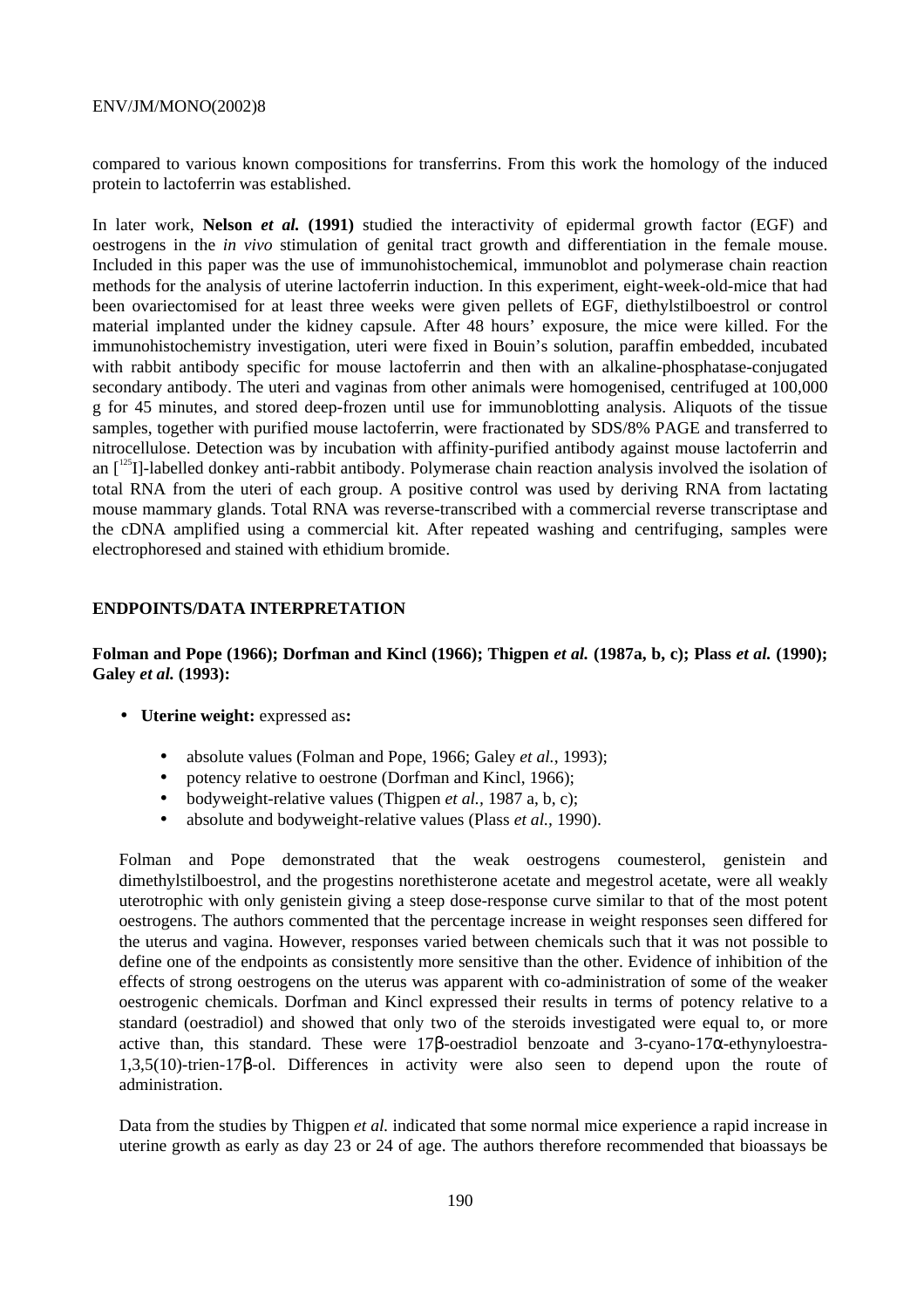conducted on animals younger than this. They suggested that weaning at day 15, followed by a sevenday treatment period, was preferable because at this age the uterine weights are more uniform and the mice have not been exposed to much solid food potentially containing exogenous oestrogens. Indeed, different commercial diets were shown to result in differences in the uterus-bodyweight ratios of weanling mice. These differences were largely attributed to the fat and carbohydrate composition of the diets. Such effects underline the importance of control of dietary composition if comparisons across different assay occasions are intended. In addition, the need to establish narrow, carefully controlled age ranges for weanlings was stressed. Overall, the authors suggested that a standardised method should incorporate the following:

- a) Strain and stock must be specified.
- b) All mice must be of the same age.
- c) Mice should be free of infectious disease.
- d) Bioassay period should end before normal oestrus begins.
- e) Standardised control diets should be used.
- f) Diethylstilboestrol at 6 ppb should be used as a control.
- g) Animals should be randomly assigned to groups.
- h) Initial body weights should be recorded and animals failing to gain weight excluded, assuming that administration is via the diet (*i.e.* these animals are considered unlikely to have eaten the medicated diet if they are not gaining weight).
- i) Standardised necropsy and weighing procedure are needed.
- j) In order for a bioassay to be valid, a statistically significant difference in uterus-body weight ratio must be established between the negative and positive control groups.

Plass *et al.* demonstrated a dosage-dependent increase in absolute and bodyweight-relative uterine weight for ovariectomised animals given diethylstilboestrol, with effects clearly apparent in the 5 µg diethylstilboestrol/kg diet group.

Effects on absolute uterine weight were apparent for animals given the various fava bean products, although this was attributed to reduced food intake and growth with a change in bodyweight-relative values only being seen in Group 9. It was therefore considered that these extracts were without oestrogenic activity. Galey *et al.* reported that diethylstilboestrol, oestradiol and coumesterol all caused significant increases in uterine weight in juvenile non-ovariectomised mice. The magnitude of enlargement became more variable as the dosage increased. This, together with the results of the Bartlett's analysis, was suggested as indicating data inhomogeneity, although transformation of data overcame the problem. Limited histopathological examination showed the increase in uterine weight to be associated with hyperplasia, cellular infiltration and oedema. The test system was shown to be capable of identifying feeds that had reportedly affected fertility in livestock, and therefore it was considered that this method would be of value as an alternative to chemical analysis of any forages considered to have potentially oestrogenic activity.

#### **Bigsby and Young (1994):**

- **Uterine epithelial DNA synthesis:** measured in neonatal mice by autoradiography and expressed as epithelial labelling index.
- **Uterine weight:** expressed as absolute values for ovariectomised adults.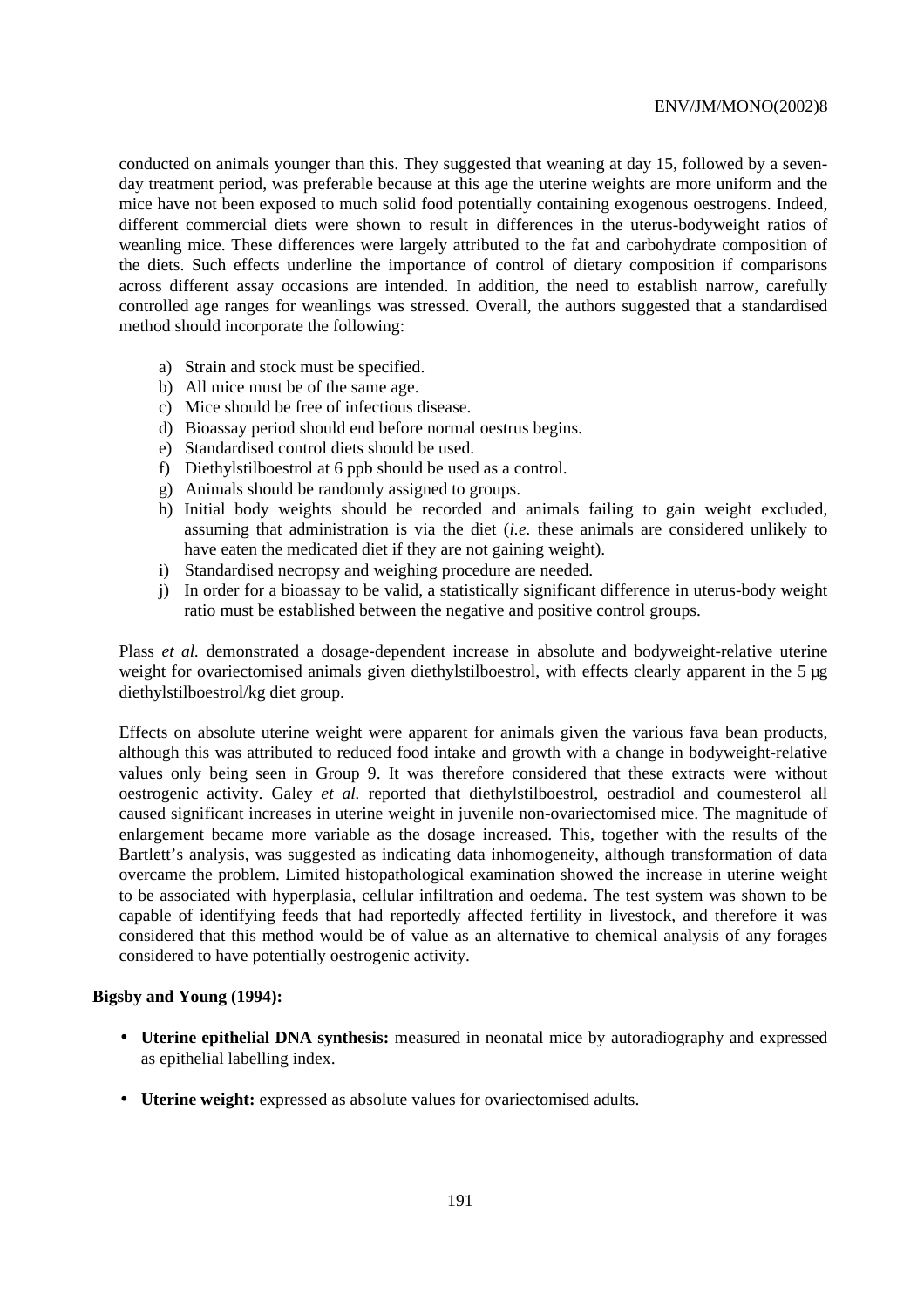• **Uterine progesterone and oestrogen receptors levels:** determined, in the ovariectimised adult, using radiolabelled materials and extrapolation from Scatchard plots of binding data. Relative binding affinity calculated as the concentration required to displace 50% of the bound tritiated material, relative to the concentration of unlabelled substrate that produced such a displacement.

In neonatal animals, progesterone and dexamethasone maximally inhibited DNA synthesis at 40 and 1  $\mu$ g/g, respectively, although the effects were found to be overcome by onapristone co-administration at 0.1-40 µg/g. The onapristone was also found to stimulate DNA synthesis when administered alone. Six-week-old ovariectomised mice showed increases in cytosolic progesterone receptor levels in response to three days of onapristine treatment, despite the absence of any effect on absolute uterine weight. In contrast, when 10-week-old animals were studied, effects on both these endpoints were seen. Oestradiol treatment was similarly observed to affect uterine weight and oestrogen receptor levels, whilst onapristone also affected the expression of these receptors.

### **Crombie** *et al.* **(1994):**

- **Uterine weight gain:** calculated by subtracting the weight of the non-stimulated uterine horn from that of the stimulated horn.
- **Uterine CK activity:** assessed by spectrophotometry; expressed relative to protein content.

A marked increase in uterine horn weight in response to decidualisation was reported, which was blocked by treatment with the antiprogesterones. The decidualised horn was also found to have a lower CK activity than the control (undecidualised) horn in the control animals. This was taken as evidence for the suppression of oestrogenic activity by the process of decidualisation. The difference in CK activity between horns was found to be abolished by the anti-progestational agents. It was suggested that this model would therefore be of value for the determination of oestrogenic activity and the detection of unopposed oestrogen action associated with progesterone antagonism.

#### **Nelson** *et al.* **(1991)**

• **Lactoferrin levels**: using immunocytochemical (uterus only), immunoblotting (uterus and vagina) or polymerase chain reaction (uterus only) methodologies.

EGF and diethylstilboestrol elicited similar induction of lactoferrin and the associated lactoferrin mRNA in the mouse uterus and therefore concluded that responses normally associated with oestrogenic stimulation may arise from stimulation with certain peptide growth factors in the absence of oestrogens.

#### **RABBIT**

As part of a series of experiments on the pharmacology of norethindrone and ethynyl oestradiol, Phillips *et al.* (1990) studied the hormonal responsiveness of the rabbit endometrium. Although the test protocol detailed below was intended to identify progestational rather than oestrogenic activity, it is clear from the result that the rabbit endometrium is sensitive to oestrogenic stimulation, suggesting that this species might be suitable for use in situations where either the rat or mouse prove to be unsuitable models.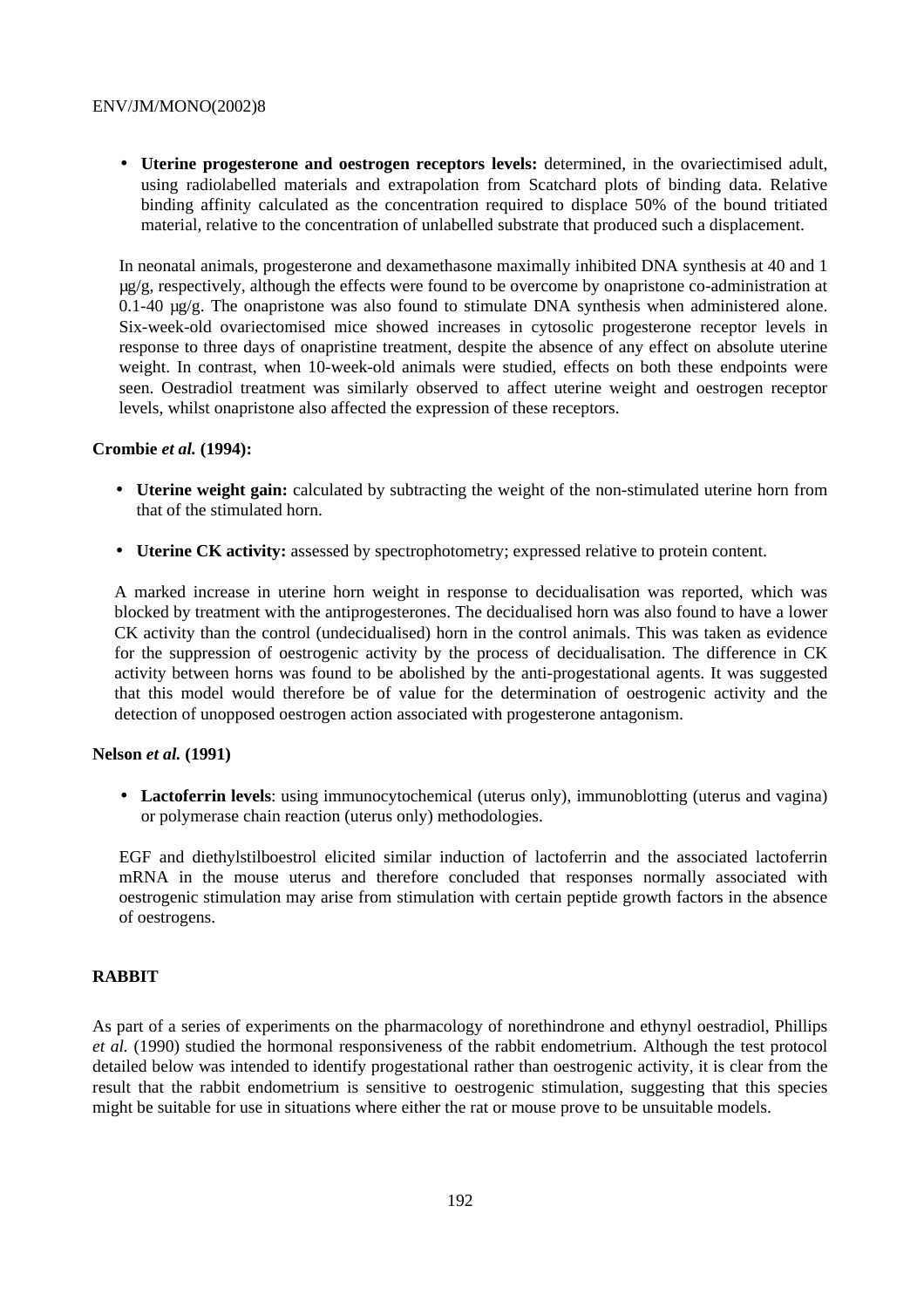# **METHOD**

Immature New Zealand white female rabbits (900-1200 g) were injected subcutaneously with 17βoestradiol daily for six days. From the next day, the rabbits received the test material by daily oral gavage for five days. One day after the last dose, animals were killed and uteri excised, fixed and processed histologically. The degree of endometrial stimulation was assessed microscopically.

# **ENDPOINTS/DATA INTERPRETATION**

• **Endometrial stimulation:** assessed microscopically.

The test material stimulated the endometrium in the immature oestrogen-primed rabbit in a doserelated fashion.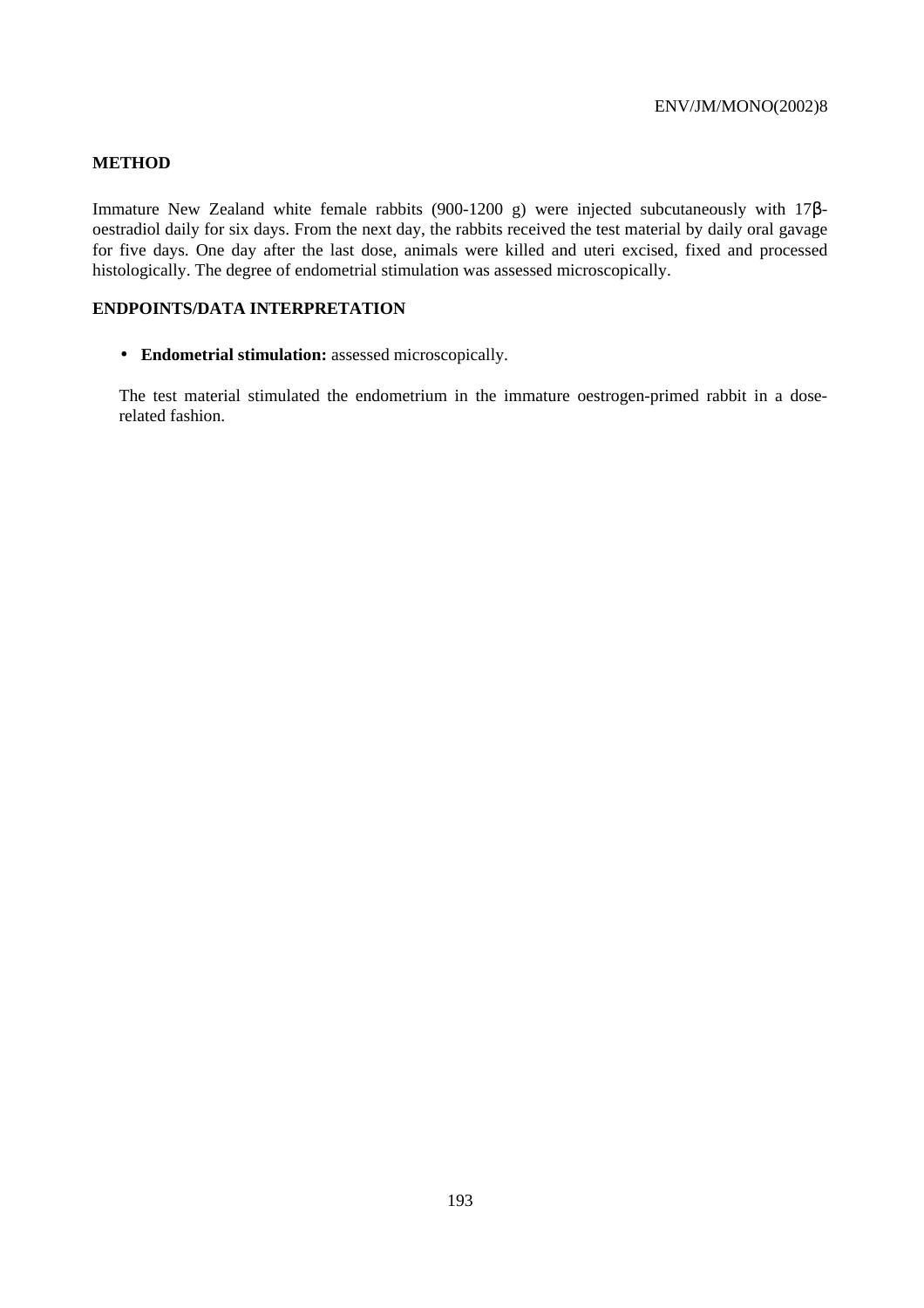#### **RODENT ENDOMETRIOSIS ASSAY**

Vernon and Wilson (1985) investigated a series of methods for the surgical induction of endometriosis in the rat. This work was intended to establish a non-human model for the study of the pathophysiological attributes of this condition. However, the suitability of such a model system for investigation of endocrinologically active chemicals was recognised by other workers. The surgical method established by Vernon and Wilson is described in detail below.

### **METHOD**

Mature (70-day-old) Sprague-Dawley female rats were allowed to acclimatise to standard housing conditions for a one-month period, during which vaginal cytological cyclicity was monitored. Only animals exhibiting four or more consecutive oestrus cycles of either four or five days were used on study.

On the morning of the study, proestrus animals were anaesthetised. Under aseptic conditions, a 2-3 cm mid-line incision was made into the ventral abdominal cavity and the reproductive tract examined to confirm oestrus cycle stage. The distal 2 cm of the right uterine horn with associated ovary was ablated, trimmed of excess fat and longitudinally bisected. Square sections of 1-2 mm were obtained. Three of these were attached to the utero-ovarian ligament and one to the utero-ovarian ligament **[ed?].** Implants were sutured to the peritoneal cavity, with the uterine serosal layer in direct apposition to the peritoneal surface. Mesenteric implants were attached adjacent to mesenteric blood vessels; utero-ovarian implants were affixed to the fat pad of the utero-ovarian ligament. Subsequently, the abdominal cavity was irrigated with 1.0 mL of sterile saline and the abdomen closed.

In order to establish the suitability of this method, serial re-examinations were performed on the first day of oestrus after surgery and then at 14, 20, 30 and 40 days.

The effects of pregnancy following endometrial implantation were also investigated.

# **SUBSEQUENT DEVELOPMENT**

#### Alternative rat model

#### **Henig** *et al.* **(1988):**

Although Jones (1984) established that such a model allowed investigation of the effects of drugs on endometriosis, Henig *et al.* (1988) developed a modified system to overcome potential problems with chemicals causing ovarian suppression or directly acting on the endometrial tissue. In this modification, female rats were subject to endometrial implantation using a similar schedule. However, 21 days after transplantation the animals were surgically examined for the presence of viable endometrial explants and both ovaries were removed. The animals were then assigned to a series of study groups and received treatment for 21 days by daily subcutaneous injection, as follows: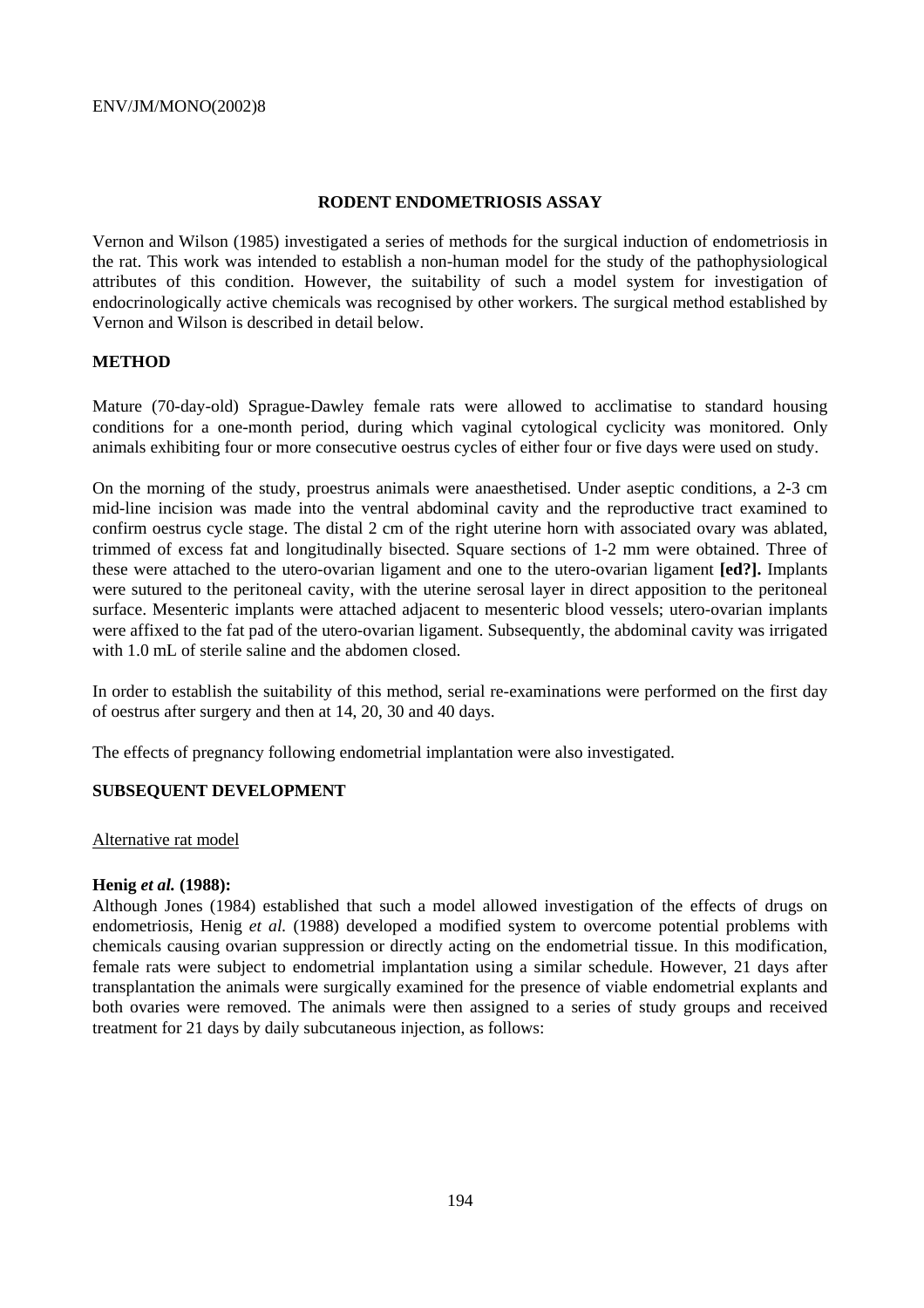| Group | <b>Treatment and dosage</b>                                              | <b>Expected action</b> |  |
|-------|--------------------------------------------------------------------------|------------------------|--|
|       | intact control/sesame oil                                                | control                |  |
|       | ovariectomised control/sesame oil                                        | surgical control       |  |
|       | ethylamide buserelin/20 µg/kg                                            | medical hypophysectomy |  |
| 4     | Danazol/12 mg/kg                                                         | pseudomenopause        |  |
|       | ethynyl E, $\&$ norgestrel/1 $\mu$ g/kg $\&$ 10 $\mu$ k/kg, respectively | pseudopregnancy        |  |

After the 21-day treatment period, the animals were again laparotomised. The explants were evaluated for size, macroscopic appearance and fluid content, then excised, and samples retained either in 10% formaldehyde for histological examination or deep-frozen (-70%) pending assay for oestrogen receptor and progestin receptor levels. Blood samples were also taken at this time for serum oestrogen  $(E_2)$  and progesterone  $(P_4)$  concentrations. Data were analysed by one-way analysis of variance (ANOVA). A posteriori t-tests were used to determine which treatment groups from the ANOVA contributed to the significant differences among the means.

# Mouse model

**Cummings and Metcalf (1995)** investigated the use of the mouse as a model for endometriosis. On the basis that effects of xenobiotics on the immune system may be important in the aetiology and pathology of endometriosis, the authors believed that a mouse model would be preferable given the better characterisation of that of the mouse immune system compared with that of the rat. The method developed was validated by evaluation of the size and histological appearance of the endometriotic sites, inhibition of explant growth following ovariectomy, and stimulation of growth following replacement with oestrogen after ovariectomy.

Adult female B6C3F1 mice were maintained under standard housing conditions. Surgical procedures closely followed those described by Vernon and Wilson for rats, with the exception that only three pieces of uterus were implanted onto the mesentery of the mouse. Three weeks post surgery, mice were assigned to three groups, each with eight animals, and subjected to the following regimens:

| Group | <b>Surgical procedure</b>          | <b>Treatment</b>                            |
|-------|------------------------------------|---------------------------------------------|
|       | killed, endometrial site diameters | not applicable                              |
|       | measured                           |                                             |
|       | bilateral ovariectomy              | 0.05 mL corn oil by subcutaneous injection  |
|       | bilateral ovariectomy              | $0.5 \mu$ g oestrone in 0.05 mL corn oil by |
|       |                                    | subcutaneous injection                      |

Where appropriate, treatment commenced on the day of ovariectomy and continued for 21 days before the animals were killed and the endometrial explants examined. Severe adhesions frequently occurred over the sites, necessitating careful dissection. Explants were then measured and fixed in 10% formalin. Following routine paraffin embedding and staining with haematoxylin and eosin, samples were examined histopathologically. Data for explant size were analysed by ANOVA, with post hoc comparison between groups using t-test.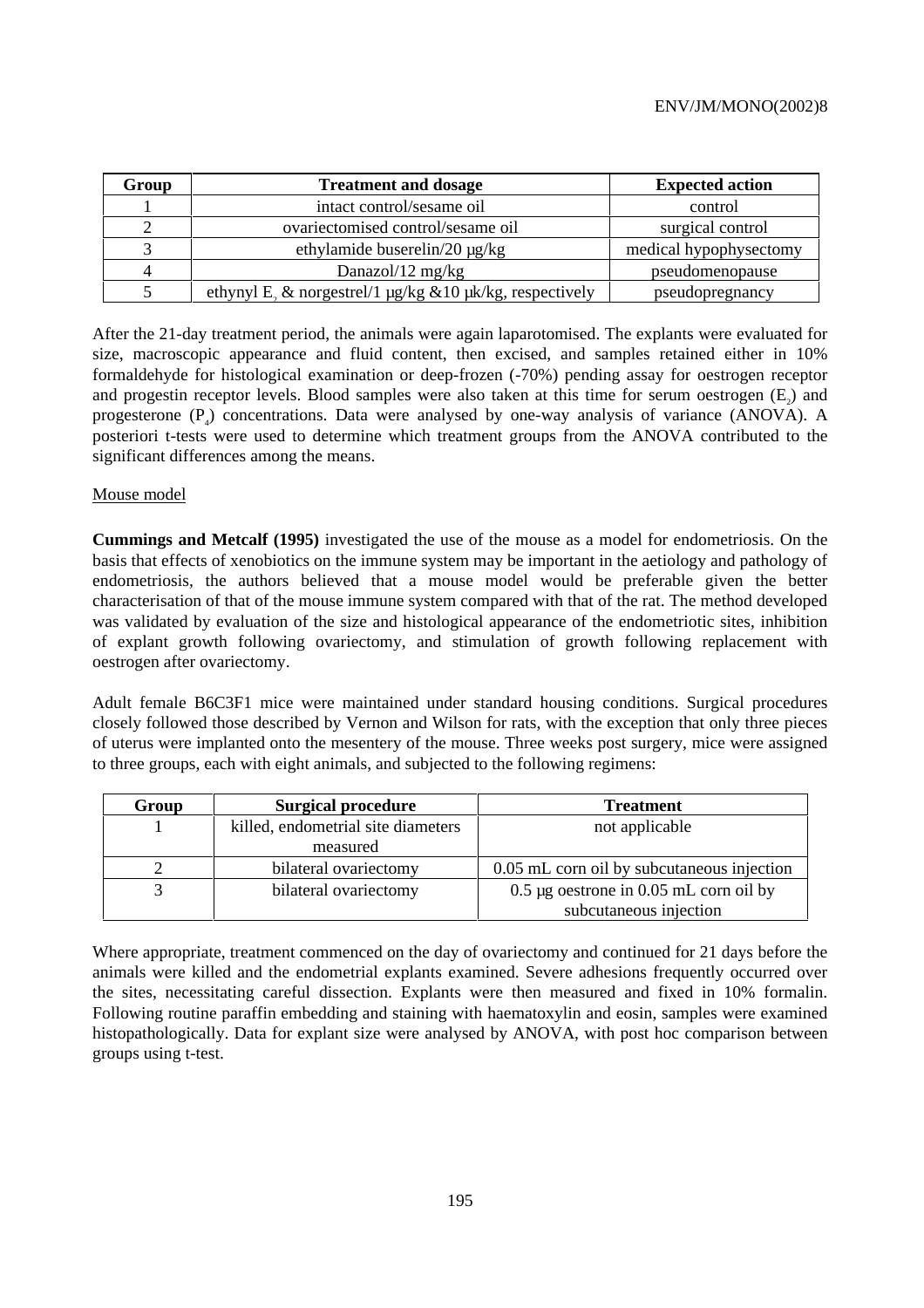# **ENDPOINTS/DATA INTERPRETATION**

### **Rat models:**

### **Vernon and Wilson (1985):**

• **Explant length** (mm)**:** method of measurement not documented.

Explants consistently developed into highly vascular, tear-shaped cysts without any histological necrosis and grew to approximately 5.0 mm by 60 days after surgery. This size was subsequently maintained, and explant length was found to be a satisfactory endpoint. It was shown that pregnancy suppressed but did not ablate the explants, whilst the presence of explants had a negative impact on fertility.

### **Henig** *et al.* **(1988):**

The following endpoints were used:

- **Explant length** (mm)**:** method of measurement not documented.
- **Histological appearance of explant endometrium:** appearance of the endometrial glands and stroma assessed.
- **Serum E<sub>2</sub>** and P<sub>4</sub> hormone levels: assessed using proprietary radioimmunoassay kits.
- **Endometrial ER and PR receptor levels:** assessed using proprietary radioimmunoassay kits.

In this study, endometrial explants were essentially unchanged at the end of the treatment period for the intact controls. For other groups there was clear evidence of atrophy. Serum  $E_2$  was only detected in the intact controls, whist serum P4 was significantly lower in all ovariectomised animals compared with controls. Effects of treatment with Danazol or Ethynyl  $E_2$  and norgestrel were observed for serum progesterone and cytosolic oestrogen and progesterone receptor levels. It was considered that although none of the treatment regimens showed a gross effect upon endometrial tissue morphology, the differences in cytosolic receptor levels were evidence of a direct effect at a cellular level.

### **Mouse model:**

- **Explant diameter**: measured to the nearest 0.1 mm using callipers. A mean of the three measurements per mouse was calculated, and this mean value was used in group mean calculations.
- **Histological appearance of explant endometrium:** the appearance of the endometrial glands and stroma was assessed. No between-group comparisons were, however, reported.

Satisfactory surgical induction of endometriosis was possible by this method, although greater surgical dexterity was necessary than for the rat; even then, a death rate of approximately 10% was experienced. Growth rates of the explants were similar to those of the rat. Following ovariectomy, regression of the sites was apparent in the untreated controls. Treatment with oestrone, however, resulted in endometriotic growth greater than that of the intact animal.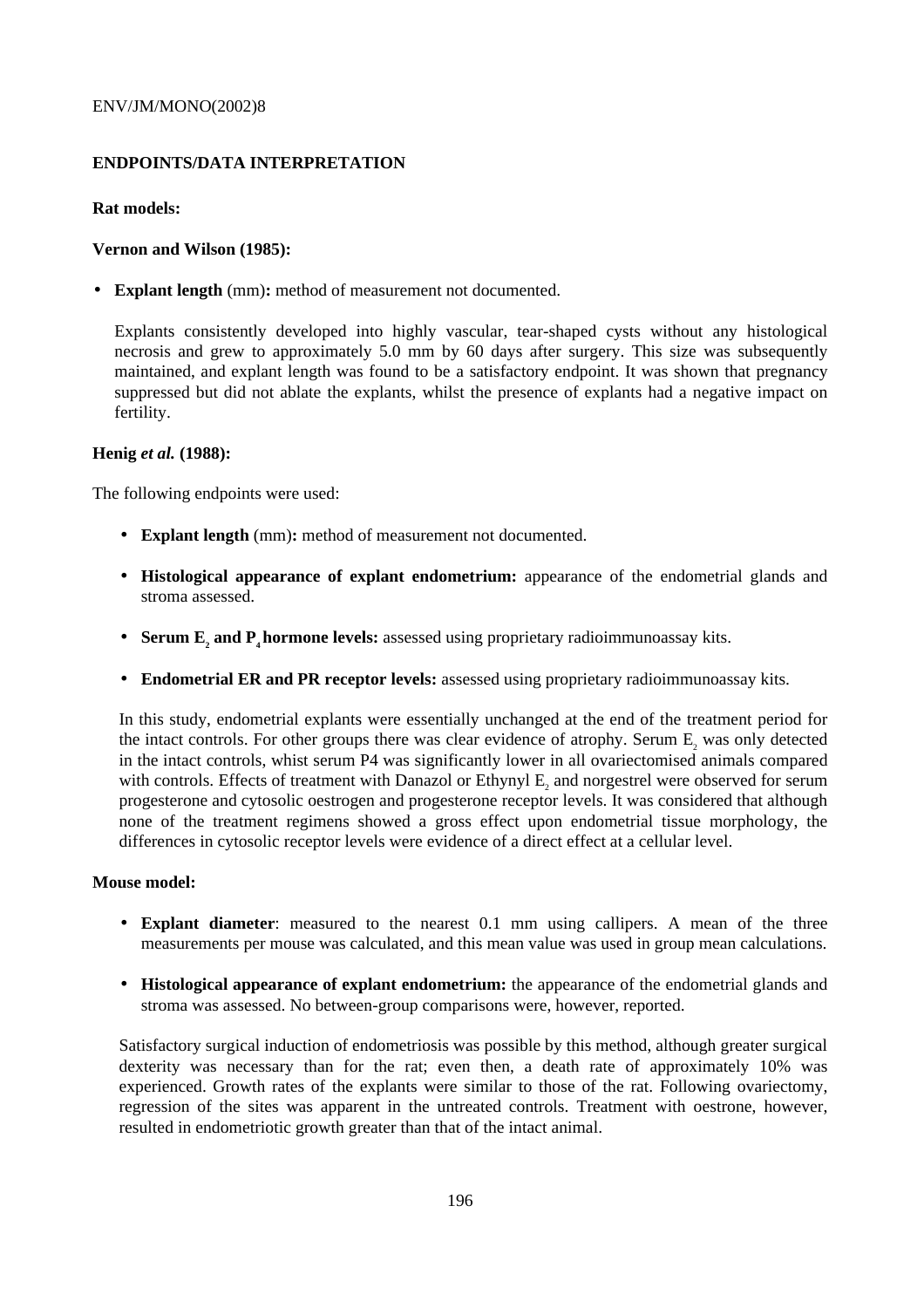# **RODENT VAGINAL ASSAYS**

Since the early part of this century, the potential for chemicals to modulate the structure and function of the rodent vagina has been recognised. These methods have generally provided effective, reliable and easy-to-record endpoints, and both rat and mouse models have been established. Rat models are reviewed in the Section Rat Vaginal Models. Those for mice are presented below.

# **MOUSE MODELS**

In a 1954 paper, Biggers and Claringbold reported on the classification of vaginal smears in the mouse and detailed the changes seen in response to oestradiol treatment.

The data derived were statistically analysed in detail to test the validity of the scoring systems used.

# **METHOD**

Two inbred strains of mice, the C57 and the CBA, together with their reciprocal  $F_1$  hybrids, were used. Animals were ovariectomised before the study. Animals were assigned to treatment groups and subjected to the following treatment regimens:

Oestradiol was administered to the mice as two daily doses by either the subcutaneous or intravaginal route. For the subcutaneously injected animals, smears were prepared at 56, 78 and 80 hours after the first dose whilst intravaginally dosed animals were examined after 48, 56 and 72 hours.

Both the standard quantal (all or nothing) scoring system and a four-fold criteria (denoted as either 0, x, y or 1) were used, using the following criteria:

| Normal quantal score criteria           | Four-fold score criteria                            |  |
|-----------------------------------------|-----------------------------------------------------|--|
| mucin, nucleated<br>- Leukocytes,       | or $\vert$ 0 leukocytes, mucin and a few cells only |  |
| cornified cells                         | x leukocytes, mucin, many nucleated or cornified    |  |
|                                         | cells                                               |  |
| + Nucleated and/or cornified cells only | y nucleated or nucleated and cornified cells only   |  |
|                                         | 1 cornified cells only                              |  |

Data obtained from the mouse vaginal smear examinations were statistically treated and the results compared for the two recording systems. For each route of administration, the results from the two inbred lines and the two hybrids were analysed separately, using groups of 12 animals, with nine dosage groups.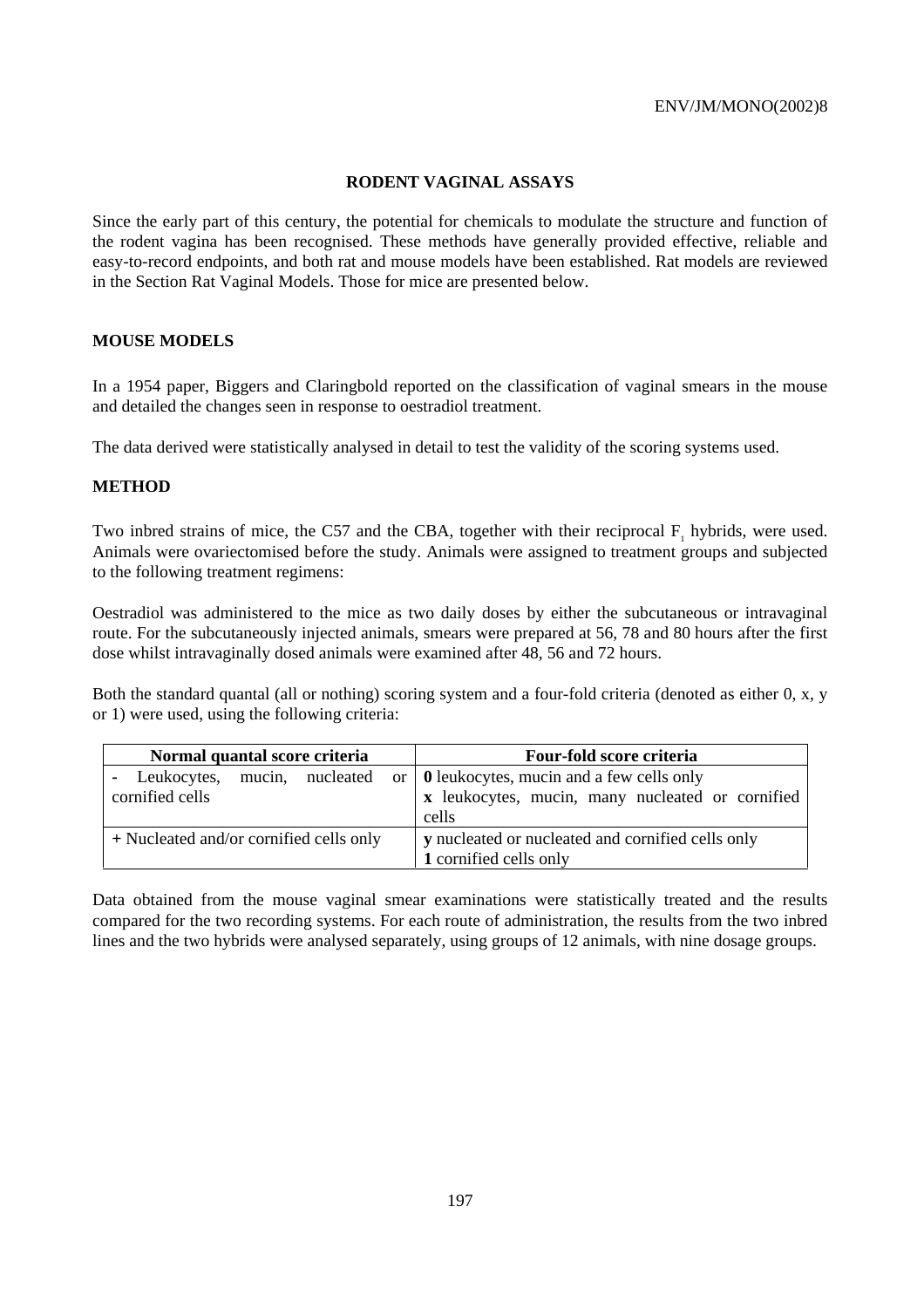A statistical discriminate analysis technique was used to analyse the additive four-fold scores. The total response for each group was calculated from the maximum scores achieved by individual animals, using the equation:

$$
ax + by + c
$$

where  $\boldsymbol{a}$  is the number responding at level  $\boldsymbol{x}$ ,  $\boldsymbol{b}$  the number showing level  $\boldsymbol{y}$  responses, and  $\boldsymbol{c}$  the number responding to *1*. The response for each animal was scored on the basis of the highest achieved score (from the sequence:  $0 < x < y < 1$ ) from all the smear examinations. Data were analysed for variance.

Results from the quantal scores (*i.e.* + or -, in which *x* and *y* were also scored as 0 and 1, respectively) were analysed for variance and covariance. Data were also analysed using other nominal values for *x* and *y* (*e.g. x* = 0.33 and *y* = 0.67).

#### **SUBSEQUENT DEVELOPMENT**

#### Vaginal opening/smearing

**Ng** *et al.* **(1994)** included an assessment of mouse vaginal responses using a smear assessment in their work on yuehchukene.

Randomly bred, ovariectomised QS mice were primed with subcutaneous oestradiol one week after surgery. Animals could be maintained on single doses of oestradiol every two weeks until required. For the study, animals were given intravaginal doses of vehicle alone, yuehchukene or oestradiol for two days. Smears were taken on day 4 of the study, stained with methylene blue and scored positive if they contained nucleated epithelial and/or cornified cells but no leukocytes.

#### Vaginal morphology

**Martin and Claringbold (1958)** reported on the use of a model involving histopathological examination of the vaginas of ovariectomised mice.

Randomly bred ovariectomised albino mice were primed with a subcutaneous injection of oestrone two weeks before commencement of the study and randomly assigned to treatment groups. Group sizes varied between eight and 48 animals. The test material was administered intravaginally 24 hours before humane killing. Chemicals studied comprised oestrone and the combination of oestrone and oestradiol (various dosages were used to derive dose-response curves). Seven hours before humane killing, animals received a subcutaneous injection of colchicine. Subsequently the vaginas were removed, fixed, and Heidenhain's haematoxylin-stained sections examined by light microscopy. Five fields were randomly selected and the total number of arrested mitoses were counted in each field and added together to give a total score for each animal. A transformation,  $Y = log_{10}(Z + 2)$ , was applied, where Z is the number of mitoses per field followed by analysis of variance.

**Martin and Claringbold (1960)** reported on further work using a very similar model to that described above. The first part of this paper investigated various dosage regimens and times of humane killing with oestrone as the oestrogenic agent. In most experiments the administration regimen was, however, as described in the above paper. The effects of treatment with a series of other test chemicals were investigated for a range of dosages; these included oestradiol, progesterone, cortisone, cortisol,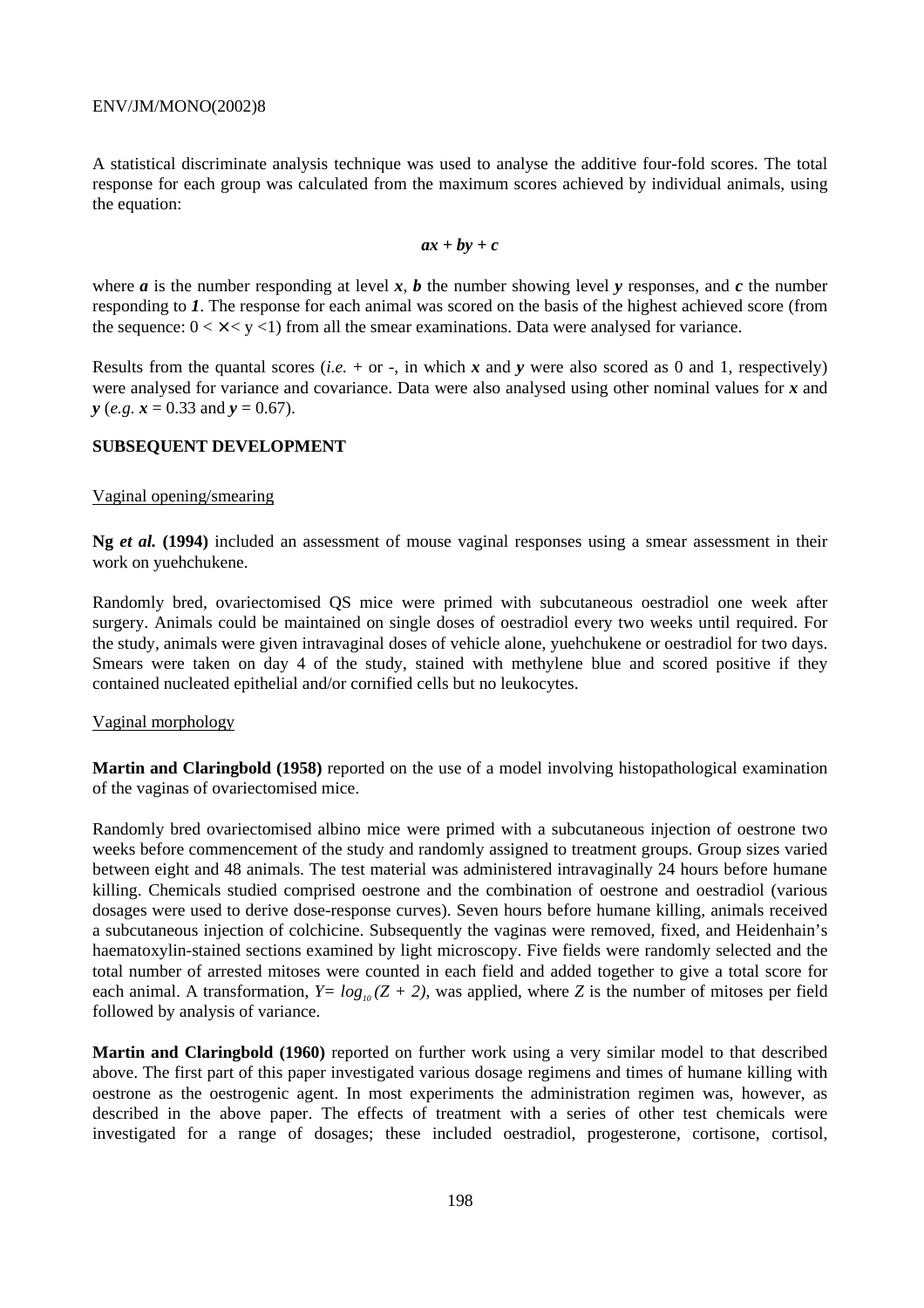dienoestrol, hexoestrol, diethylstilboestrol and testosterone. The effects of various routes and dosages, and the timing of colchicine administration, were also investigated.

Additional details were presented on the method of ovariectomy of the animals. The ovaries were removed by cutting the uterine horn slightly below the tip with the scissors used to make the skin and body wall incisions. Wounds were closed by gentle pressure from fingers, and penicillin and streptomycin solution applied. No sutures were used; animals were held under a strong light source for 18 hours to promote wound drying. Death rates were noted as being below 2-3 %.

Endpoints investigated included mitotic index as performed above, plus assessment of five fields from the sections examined for epithelial thickness using an eye-piece micrometer, and expressing the results in arbitrary units. The scores from each field for an animal were totalled to give a value for use in subsequent calculations. An increase in thickness at 24 hours after the treatment stage would be due to hypertrophy rather than hyperplasia, because little or no cell division would have occurred before 16 hours and subsequent activity is arrested by the colchicine treatment.

# Vaginal weight

The vaginotrophic aspects of work by **Folman and Pope (1966)** are reported here; concurrent uterotrophic investigations were reviewed in Section 0 above. In summary, the experimental procedure involved the daily subcutaneous administration of test chemicals to female albino BSVS mice for a threeday period. Seventy to 74 hours after the first administration, animals were weighed and vaginas removed and left for one hour in an atmosphere saturated with water before weighing.

### Vaginal triphenyltetrazolium chloride assay

**Martin (1960)** published a paper on a mouse vaginal triphenyltetrazolium chloride assay model for the assay of oestrogens. 2-3-5-triphenyltetrazolium chloride is capable of interaction with intracellular reductases, producing a stable, water-insoluble deep red pigment, formazan, which can be extracted from tissues and measured colourimetrically. The method was developed in the belief it might act as an index of early respiratory changes following oestrogenic stimulation.

Adult, albino Sydney white mice were used seven to ten days after ovariectomy, with no prior oestrone priming. In most experiments mice received a single intravaginal administration of the test chemical and were killed 24 hours later. Intravaginal triphenyltetrazolium was administered 30 minutes before humane killing. Vaginas were dissected, washed in distilled water, dried and placed in ethanol-tetrachlor-ethylene. The amount of pigment produced was then measured colourimetrically. In a series of early experiments, various dosage regimens and schedules for triphenyltetrazolium addition were investigated. In addition, in some instances vaginal weight was also recorded following placement on filter paper to assist in removal of excess fluid.

Potency relative to oestrone was assessed for 17β-oestradiol and diethylstilboestrol. For these studies, groups of five to seven animals received the appropriate test material at one of four to six dosages. Specificity for oestrogenic stimulation was assessed by investigating the response to progesterone, testosterone and cortisol treatment in groups of six mice given one of two dosages of a chemical.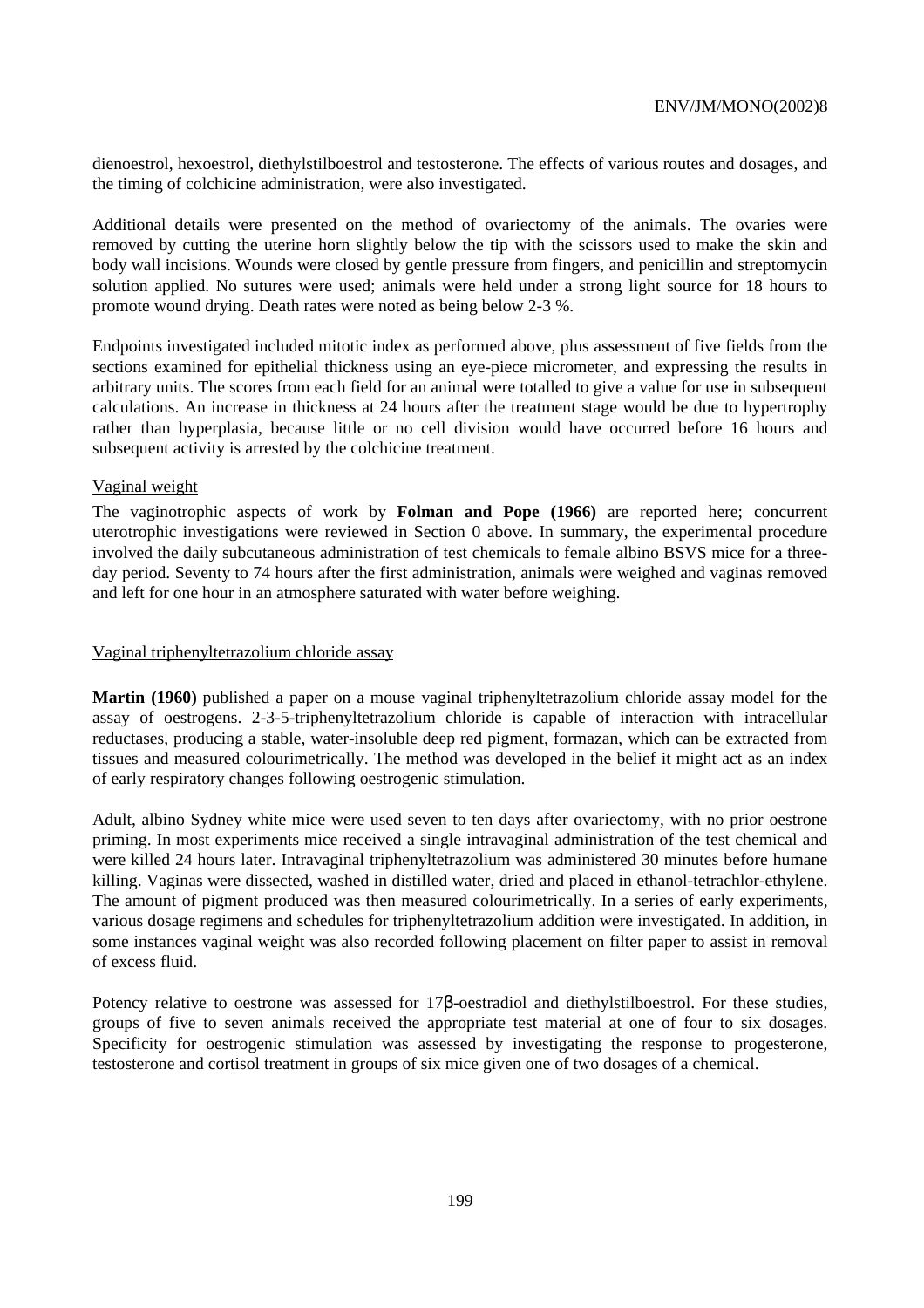# **ENDPOINTS/DATA INTERPRETATION**

### **Biggers and Claringbold (1954); Ng** *et al.* **(1994):**

• **Induction of oestrus:** assessed by examination of vaginal smears.

Biggers and Claringbold reported that the statistical analyses indicated that the response data were strictly quantal; this applied to all the lines studied and both routes of administration. On this basis the authors proposed that smears classified as denoting proestrus should be considered positive and that the absence or presence of leukocytes should be a critical principle for scoring as positive or negative. Overall, they suggested that the correct method for analysis of vaginal response is to use a strict binomial distribution and not an arbitrary, assumed additive score.

In the study by Ng *et al.*, a dosage-related response to oestradiol treatment was recorded between dosages of 5 and 500 pg. A similar dose-response curve was derived for co-administration with 5 ng of yuehchukene. A stimulatory affect of yuehchukene was apparent at a dosage of 50 ng whilst at 500 ng it exerted an inhibitory response to oestradiol treatment at higher levels; it was considered that this indicated that the chemical was a mixed agonist/antagonist.

### **Martin and Claringbold (1958 and 1960):**

- **Vaginal mitotic rate:** total number of arrested mitoses counted by light microscopic examination.
- **Vaginal epithelium thickness:** measured using an eyepiece micrometer, expressed in arbitrary units (1960 paper only).

In the 1958 paper, it was reported that oestrone showed a linear response curve from  $0.5 \times 10^5$  to  $8 \times$  $10<sup>5</sup>$  µg when response was plotted against log dose, with a maximal response at the latter dosage. The slope derived for oestradiol was similar and a relative potency of 1.68 was found. Martin and Claringbold commented that this method appeared to be ten times as sensitive and four times as precise as the standard intravaginal assay.

In the 1960 paper, it was shown that mitosis and thickening are not significantly affected during the first 16 hours following treatment. This was followed by a transitory increase in mitotic rate that appeared to be linear with dosage, with a maximum at 24 hours. A similar increase without the subsequent decrease was seen for epithelial thickness. On this basis, it was concluded that the 24 hour point offered the highest sensitivity. In subsequent experiments they found that mitotic rate appeared to be subject to depression at very high dosages. The aetiology was not clarified. Systemic administration of colchicine was found to decrease mitotic rate and epithelial thickness; the slopes of the respective dose-response lines were unaffected. Local administration affected only mitotic rates by arresting cells at metaphase. Systemic administration of colchicine was, however, selected for subsequent work because of its greater convenience. Joint administration of oestrone with androgen, progesterone, cortisol or cortisone showed no effect upon either endpoint studied. Administration of progesterone, testosterone or cortisol, subcutaneously or intravaginally, at very high levels in combination with a single intravaginal application of oestrone was found not to inhibit cell growth or division. Testosterone was found to be mitogenic by both routes, whilst cortisol and, to a lesser extent, progesterone were active locally. The authors stressed that this need not imply that these chemicals were oestrogenic, because metabolism to oestrogens or oestrogen contamination at one part in ten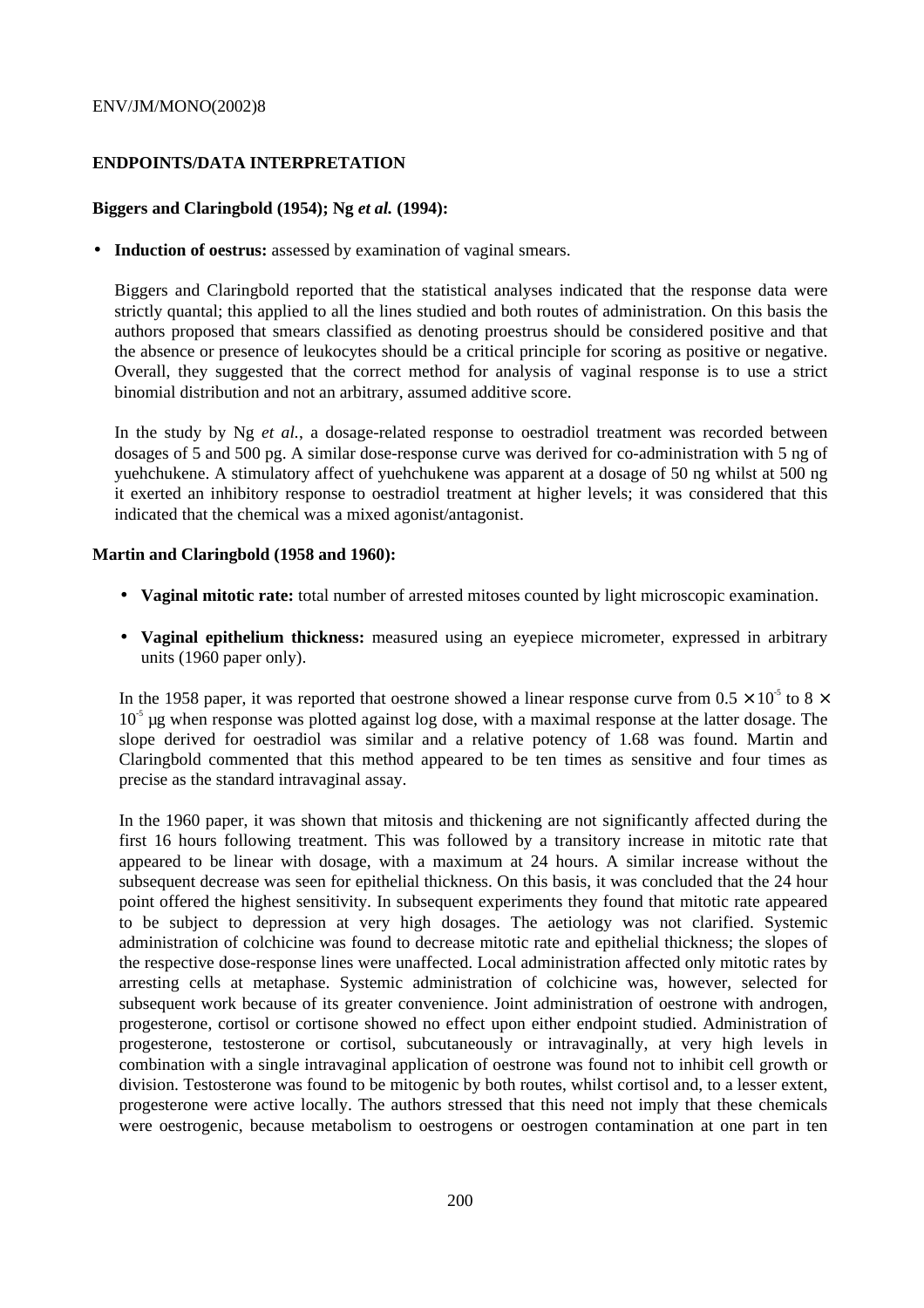million would have been sufficient to account for the level of activity observed. Potencies of oestriol, dienoestrol, hexoestrol and diethylstilboestrol were found to be similar to that of oestrone.

The authors claimed that this model possesses certain advantages over the Allen-Doisy technique. Thus, although it involves humane killing of animals, the duration is shorter, sensitivity is much higher, and the precision is greater than in the standard assay. The assay permits time course investigations and the clarification of primary and secondary oestrogenic modulation.

# **Folman and Pope (1966):**

• **Vaginal weight:** as absolute wet weight.

The weak oestrogens coumesterol, genistein and dimethylstilboestrol, and the progestins norethisterone and megestrol acetate, were weakly stimulatory, although values for megestrol acetate were not significantly different from the constrols statistically. However, it was observed that the percentage increase in vaginal weights was less than could be elicited in the uterus and that the efficacy for the two endpoints varied between chemicals.

### **Martin (1960):**

- **Vaginal weight:** as absolute wet weight.
- **Vaginal triphenyltetrazolium chloride:** conversion assessed colourimetricaly.

Experiments on the optimal times for killing after dosing with the oestrogenic chemical, and of triphenyltetrazolium administration, showed them to be 24 hours and 30 minutes, respectively. Organ weight data proved of relatively little value.

Potency relative to oestrone was assessed for 17β-oestradiol and diethylstilboestrol; values derived were 1.4 and 2.8, respectively, which for oestradiol was recorded by the author as being in close agreement with those derived previously using mitosis, epithelial thickness or vaginal cornification endpoints. For diethylstilboestrol, potency by this method was higher than previously recorded; the reason was not identified. Testosterone, progesterone and cortisol treatment did not affect the reduction of triphenyltetrazolium even at levels 1000 times that of oestrone.

In summary, the author commented that this method gave similar sensitivity and accuracy to the mitosis and epithelial thickness assays and had the added advantage of extreme simplicity.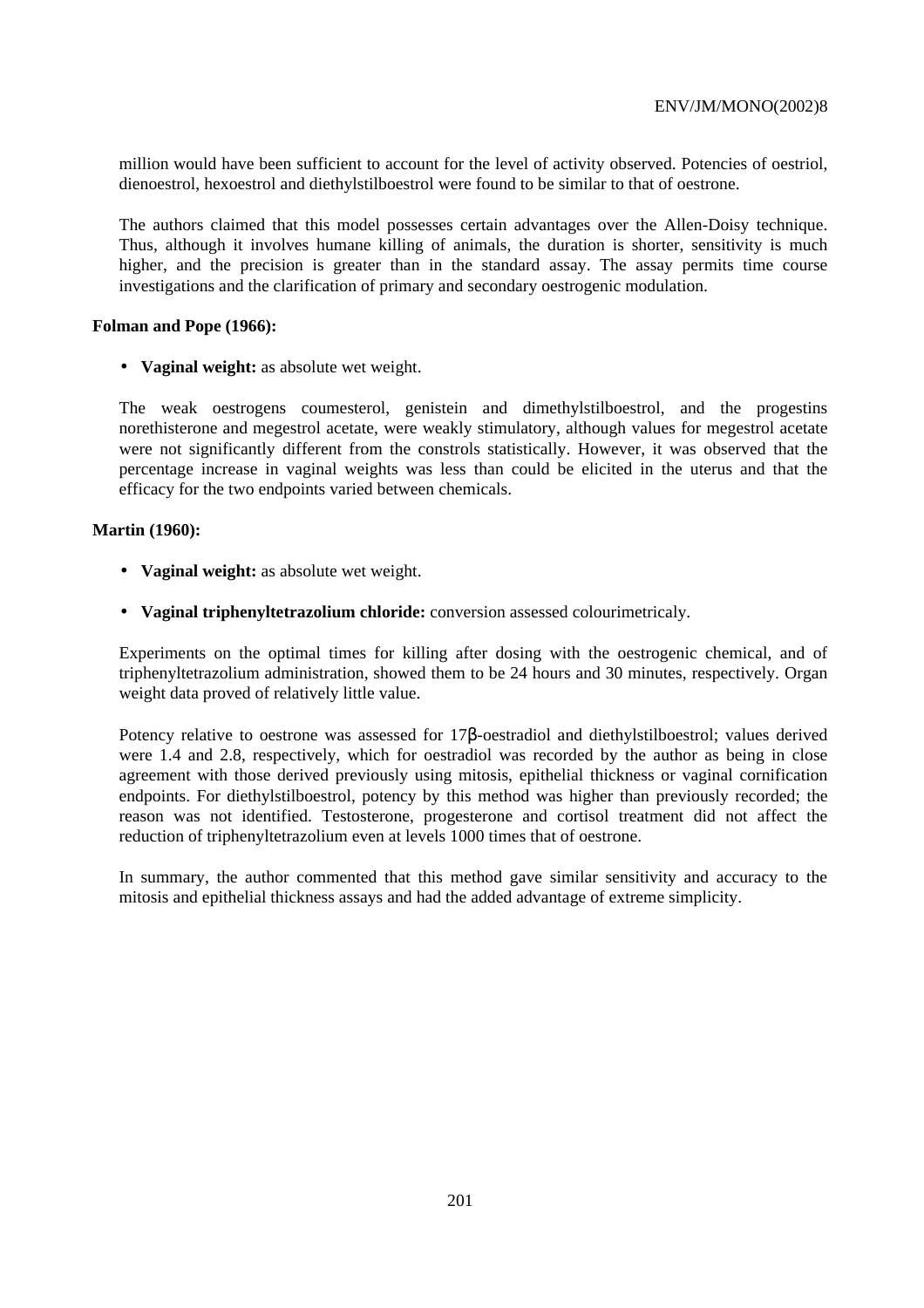### **RODENT MAMMARY GLAND**

In a recent study, Brown and Lamartinière (1995) demonstrated a range of effects by known endocrinologically active chemicals on the rat mammary gland. The chemicals used were selected on the basis of literature reports of their endocrine activities. They comprised: oestrogenically active diethylstilbestrol (DES), genistein, Arochlor 1221 and *o,p*'-DDT; and the anti-oestrogen 2,3,7,8 tetrachlorodibenzo-p-dioxin (TCDD). Additional groups received either Arochlor 1254 (non-oestrogenic but greater mammalian toxicity than Arochlor 1221) or sesame oil.

### **METHOD**

The test model was the female Sprague-Dawley CD rat. Animals were obtained following weaning and maintained under standard housing conditions. Six animals per group were treated once daily on four occasions, either by subcutaneous injection or oral gavage, according to the following regimen:

| <b>Treatment</b><br>Route |              | <b>Dosage</b> | <b>Treatment day</b><br>(post partum) |
|---------------------------|--------------|---------------|---------------------------------------|
| Sesame oil                | Subcutaneous | $200 \mu L$   | 23, 25, 27, 29                        |
| <b>DES</b>                | Subcutaneous | $50$ ng/g     | 23, 25, 27, 29                        |
| Genistein                 | Subcutaneous | $50 \mu g/g$  | 23, 25, 27, 29                        |
| $o, p'$ -DDT              | Subcutaneous | $50 \mu g/g$  | 23, 25, 27, 29                        |
| Sesame oil                | oral gavage  | $200 \mu L$   | 25, 27, 29, 31                        |
| Arochlor 1221             | oral gavage  | $25 \mu g/g$  | 25, 27, 29, 31                        |
| Arochlor 1254             | oral gavage  | $25 \mu g/g$  | 25, 27, 29, 31                        |
| <b>TCDD</b>               | oral gavage  | $25$ ng/g     | 25, 27, 29, 31                        |

The dosage regimen was derived from literature review and the authors' unpublished data. Animals were killed 18 hours after the last administration and the abdominal mammary glands dissected. One gland was used to prepare a whole mount, whilst the other was processed to the block stage and sections were prepared as detailed below. Bodyweight and uterine and ovary weights were recorded to compare with the results from the mammary gland endpoints. Data were subject to statistical analysis by Student's t-test (two-tailed).

# Whole mount:

The whole of one abdominal mammary gland was spread on a slide, fixed with 10% neutral buffered formaldehyde, defatted and stained in alum carmine (2 g/L). The stained gland was dehydrated, cleared and compressed under a secured second slide for 24 hours, then allowed to expand before permanent mounting under a coverslip. Whole mounts were examined under light microscopy at  $40\times$  and  $100\times$ magnification and scored for numbers of alveolar buds and lobules. The outer portion of the entire gland was evaluated and terminal duct structure assessed. The size of the mammary gland was also measured.

### Mammary gland sections:

After dissection, one gland was fixed in formalin and processed for paraffin embedding within 24 hours. Sections were cut at 5  $\mu$ m, stained and mounted. Sections were deparaffinised, endogenous peroxide activity was quenched, and non-specific IgG binding suppressed. Tissues were incubated with proliferating cell nuclear antigen (PCNA), biotinylated horse anti-mouse secondary antibody, and avidin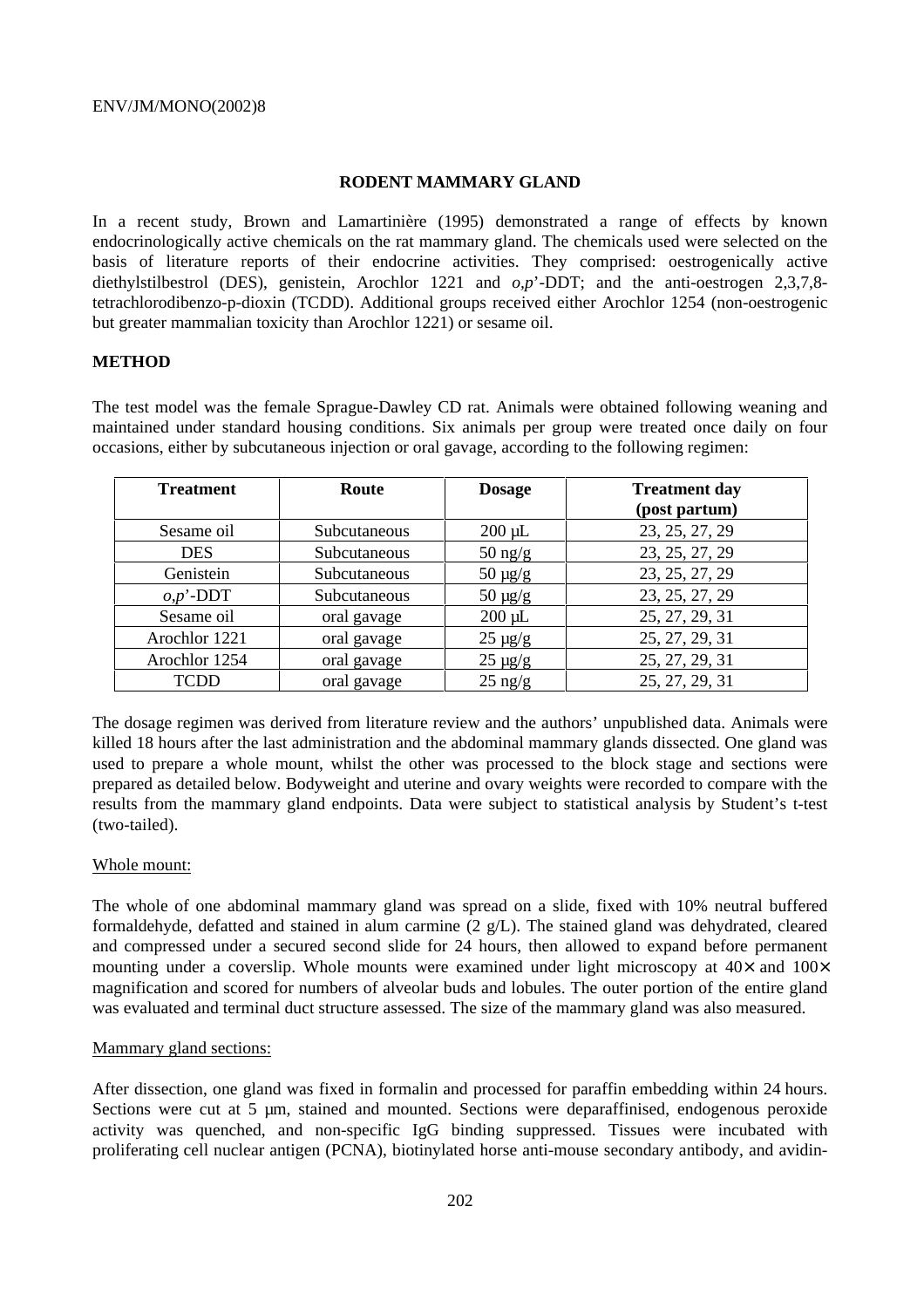biotin-bound peroxidase. Colour was developed by 3,3'-diaminobenzidine tetrahydrochloride and cells were counterstained with Gills No. 2 haematoxylin. Cell cycles were assessed using an image analyser for immunocytochemical staining patterns of PCNA, and a proliferative index was derived. In addition, cells in S-phase were characterised by their uniform dark-brown to black nuclear staining and a labelling index was derived.

### **ENDPOINTS/DATA INTERPRETATION**

The following endpoints were used:

- Mammary gland size (mm<sup>2</sup>): determined using an image analyser system coupled with video printer and sonic digitiser. The system used in-house developed software. Calibration was achieved using a micrometer photographed with the gland.
- **Terminal ductal structure**: classified as terminal end buds, terminal ducts, alveolar buds or lobules type 1, dependent on diameter and number of lobules. The detailed criteria used were based upon work by Russo and Russo (1978).
- **Proliferative index**: percentage of epithelial cells in the active cell cycle (*i.e.*  $G_1 + S + G_2 + M$ ) divided by the total number of epithelial cells counted.
- **Labelling index**: number of epithelial nuclei in S-phase divided by total number of epithelial cells counted, expressed as a percentage.

On the basis of the results, the authors considered that they had shown that acute exposure of rats to DES, genistein and *o,p*'-DDT during the pubertal period increased mammary cell proliferation and enhanced gland differentiation whilst TCDD inhibited both proliferation and development. Effects of Arochlor 1221 and Arochlor 1254 were slight but not statistically significant. This was attributed to an inadequate dose or weak oestrogenic properties. It was important to consider the window of exposure and the developmental maturation of the mammary gland.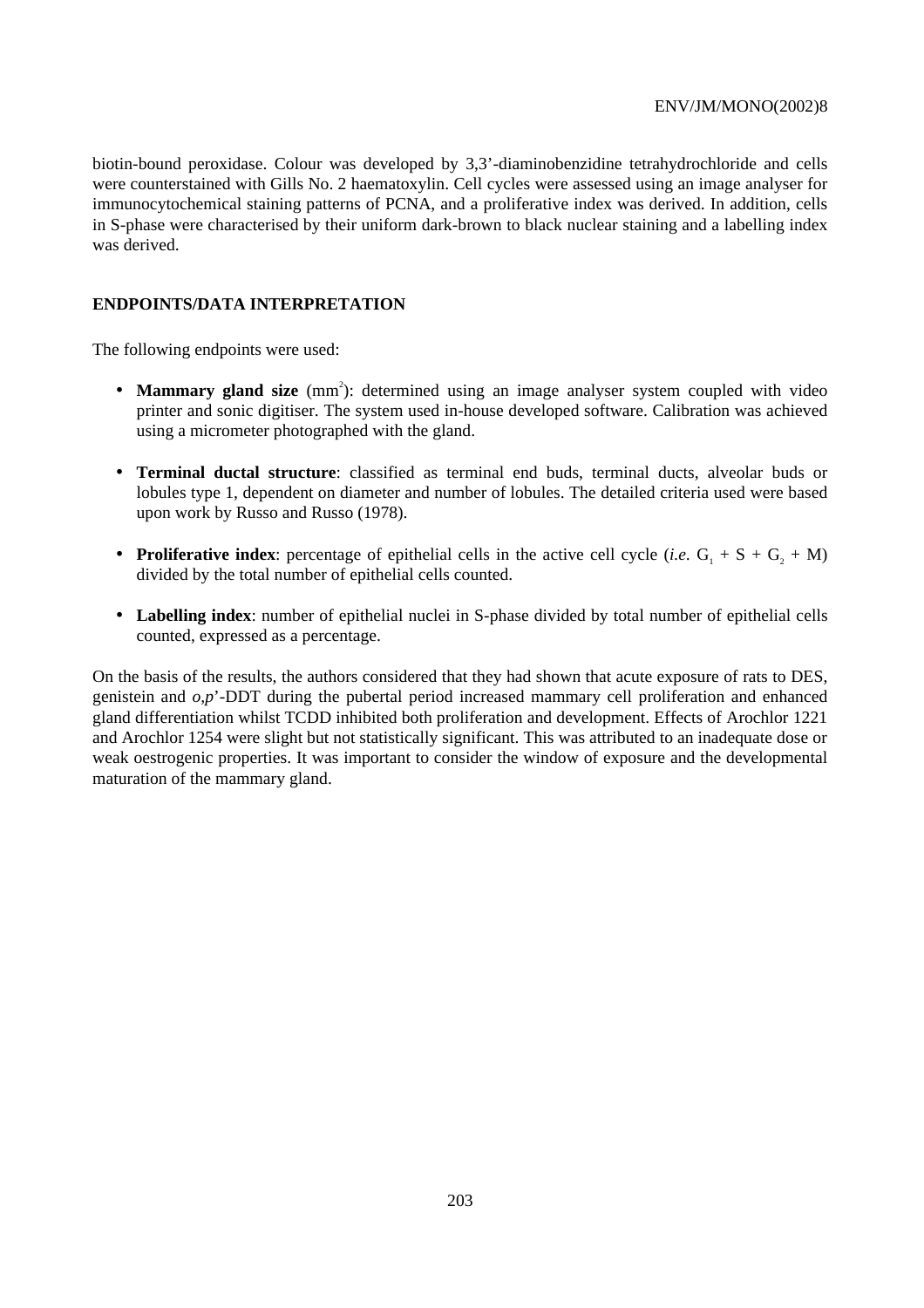# **MOUSE PROSTATE MODELS**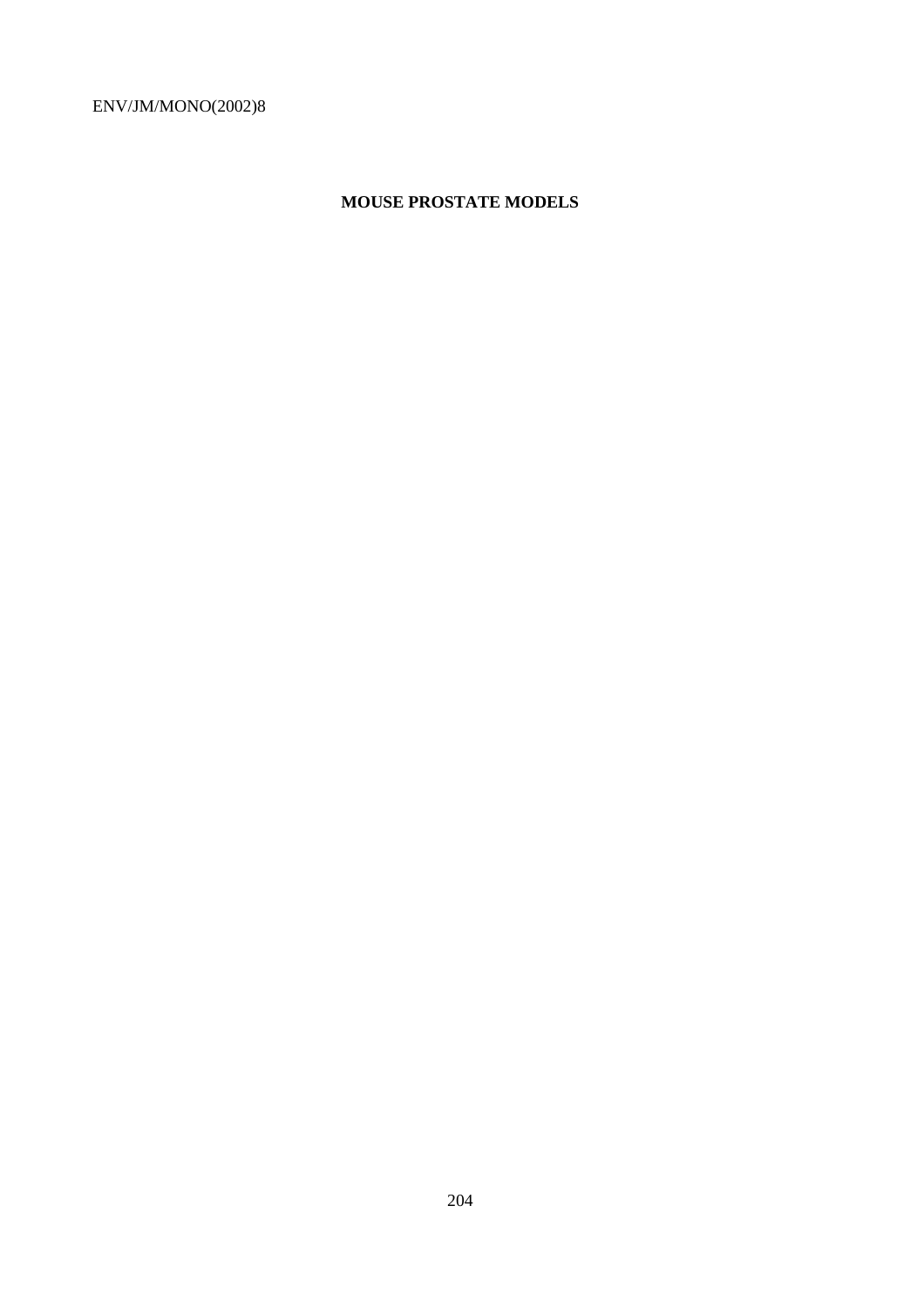#### **THE "neoDES" MOUSE MODEL**

The involvement of sex hormones in the development and functioning of the rodent prostate has been widely studied. A number of workers have used the sensitivity of the mouse prostate to oestrogenic chemicals to develop related model systems.

The animal model on which these systems are based is the "neoDES" mouse described by Pylkkänen *et al.* (1991). This model was developed on the basis of the authors' belief that exposure of experimental animals to oestrogens during the fetal or neonatal period would lead to permanent inhibition of the androgen-dependent growth and function of the prostate. The 1991 study was undertaken to investigate changes in the oestrogen responses and the composition of oestrogen-dependent cells preceding or associated with altered prostatic growth in developmentally oestrogenised mice.

### **METHOD**

Outbred Han:NMRI mice were weaned at 22 days of age and housed under standard conditions. Neonatal oestrogenisation was achieved by injecting neonatal mice with diethylstilboestrol (DES) subcutaneously. Initially a number of age ranges and dosages were investigated to determine the most effective. These were days 1-5: 2  $\mu$ g/pup/day; days 4-6: 3  $\mu$ g/pup/day; days 7-9: 4  $\mu$ g/pup/day. At the age of nine to 10 weeks, animals were decapitated and the weights of the prostatic lobes immediately recorded following removal of seminal vesicle secretions.

In further experiments, the neonatal oestrogenisation consisted of three injections of DES on days 1-3 or five injections on days 1-5 of age. Controls received corn oil alone. At two months of age, five controls and five treated animals were castrated and implanted with pellets containing 17β-oestradiol. Animals were killed at various ages thereafter.

At necropsy, the whole urethro-prostatic complex was preserved in Bouin's fixative. Specimens were embedded in paraffin wax and serial sections were prepared and stained with haematoxylin and eosin. For each animal, the largest representative section of ventral lobes and coagulating glands was selected. Morphometric analysis was achieved by visual observation using a microscope fitted with a Weibels multipurpose screen with 21 test lines and 42 test points. From eight fields of both ventral lobes and coagulating gland, the relative volumes of glandular epithelium, glandular lumen and stroma were counted. In addition, five control and five treated animals were killed by decapitation and the whole urethro-prostatic complex removed and frozen in liquid nitrogen. Frozen tissues were mounted in Tissue-Tek II O.C.T Compound (Miles Scientific, Naperville, Illinois), sectioned on pre-cooled cryostats and thaw-mounted onto tissue adhesive-treated slides. Fixation and staining was achieved using a commercial antibody kit. After one hour's incubation, oestrogen-positive cells were identified using adjacent sections stained with haematoxylin and eosin or Weigert and van Gieson staining.

Other animals were left for ten days after castration before receiving a single subcutaneous injections of either 5α-dihydrotestosterone or 17β-oestradiolalone or both in combination. Animals were killed six hours after receiving an intraperitoneal injection of <sup>3</sup>H-thymidine and 48 hours after the hormonal treatment. Tissue sections were prepared for autoradiography by coating with nuclear emulsion and exposing for 14 days at -15ºC. Sections were subsequently developed and stained with haematoxylin and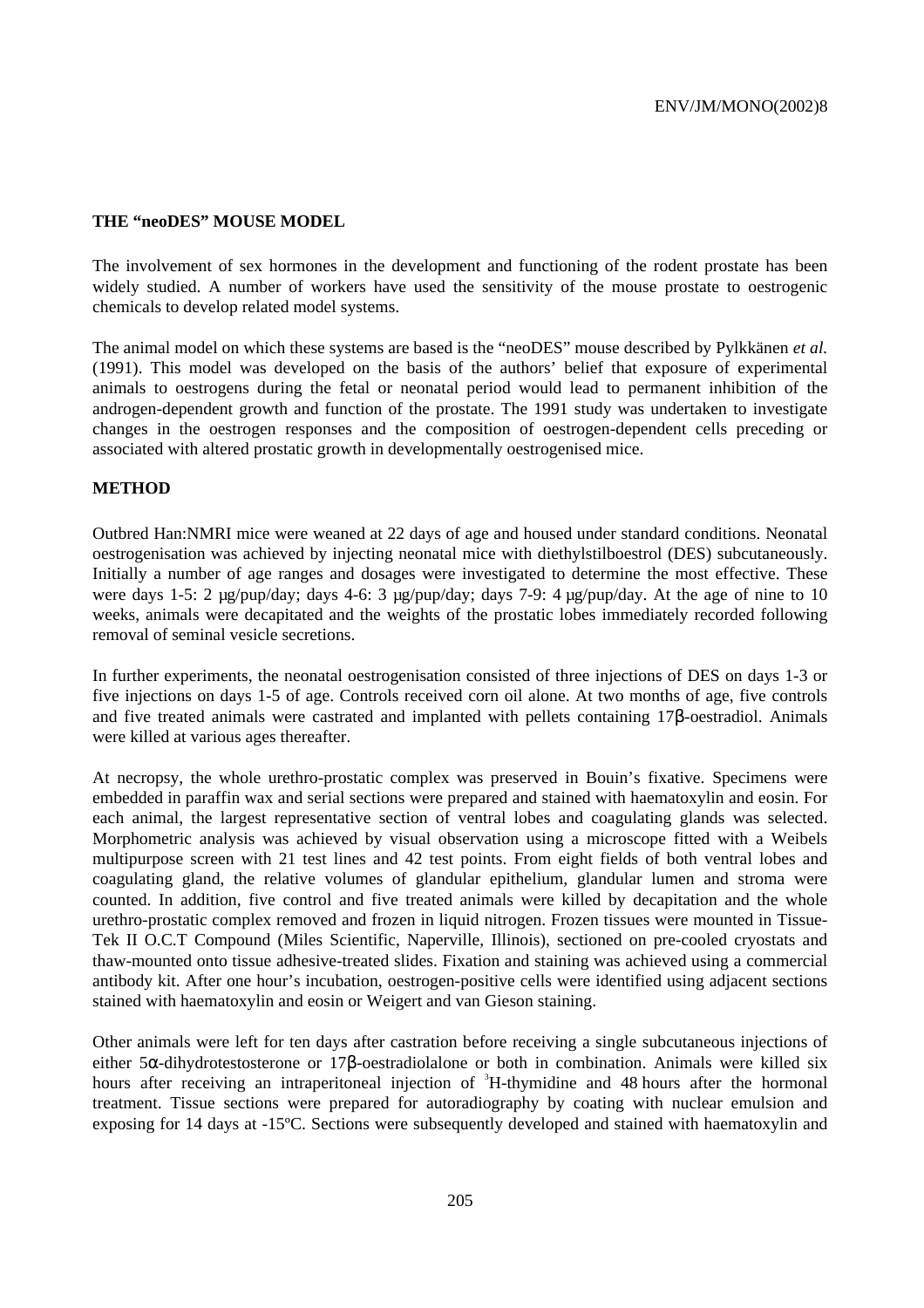eosin. Relative volumes of epithelium and stroma were calculated as above and labelled nuclei in each tissue compartment were then counted from the same test areas; eight fields per sample were examined.

Weight data and prostate morphometry volume densities of acinar epithelium, lumen and intracinar tissue were analysed by a one-way analysis of variance followed, where appropriate, by Student's t-test with Bonferroni correction. Analysis of thymidine labelling data required one-way analysis of variance with square root transformation because of the high variances found.

# **SUBSEQUENT DEVELOPMENT**

**Pylkkänen** *et al.* **(1993)** reported further work studying the long-term changes in the neoDES mouse model. Mice were treated with either DES or 17β-oestradiol daily for the first three days postnatally. These neonatally treated mice were allowed to age for a year or, for a small number of animals, up to 18 months before examination. The responses seen were compared with those for control mice or those exposed either to DES prenatally on days 13 to 15 of gestation (termed "preDES" animals) or to an antiandrogen (cyproterone acetate) on days 1 to 3 postnatally. The effect of secondary hormonal exposure was investigated by implanting pellets of DHT and/or 17β-oestradiol into control and neoDES mice at nine months of age and performing histological examinations once the animals reached one year of age. Endpoints determined included weight of the prostate, seminal vesicles and testes, severity of prostatic dysplasia assessed by histopathological examination of coded slides (*i.e.* "blind" reading), and assessment of c-myc RNA expression of the ventral and dorsolateral lobes of the prostate. For this latter endpoint, tissues were frozen in liquid nitrogen at necropsy, homogenised, and an RNA pellet produced by centrifugation at 35,000 g for 20 hours at 20ºC. After dissolving in Tris-EDTA and extraction of the proteins, the RNA was precipitated and, after washing and re-suspension, was subject to electrophoresis on agarose gel, re-suspended and transferred to a GeneScreen membrane. DNA probe c-myc was labelled by a random oligonucleotide priming method using a  $[3^3P]$ -labelled probe. The autoradiograms from the exposures were scanned using a densitometer to quantify the relative intensities of hybridisation with the c-myc proto-oncogene probe. Organ weights were subject to statistical analysis by one-way analysis of variance and Students t-test with Bonferroni correction.

**Mäkelä** *et al.* **(1995 a, b)** reported the use of the neoDES mouse model to test the oestrogenicity and antioestrogenicity of dietary soya and two structurally different phytoestrogens known to be present in soya, coumesterol and diadzein. These papers report studies in which adult neoDES mice were fed soyacontaining diet or given coumesterol or diadzein. Endpoints investigated included organ weight, histopathological appearance and c-fos expression; c-fos was measured using a similar procedure to that for c-myc (see above).

# **ENDPOINTS/DATA INTERPRETATION**

# **Pylkkänen** *et al.* **(1991):**

- **Prostate weights:** recorded at necropsy.
- **Thymidine incorporation:** number of labelled nuclei per unit of tissue volume calculated for autoradiographic sections from stromal and epithelial area and nuclei count data.
- **Oestrogen receptor incidence and location:** identified by immunocytochemistry and microscopic evaluation.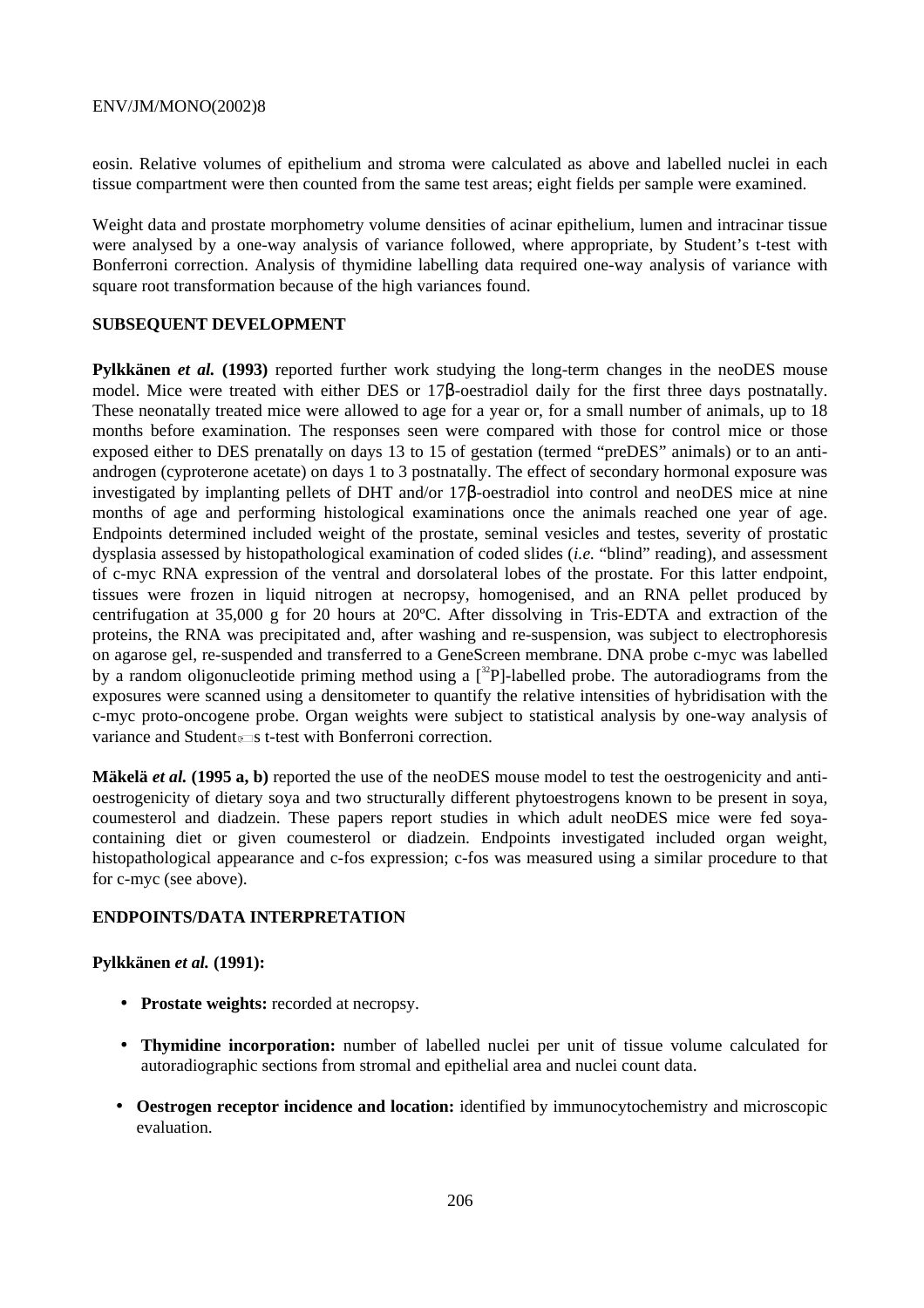It was found that neonatal exposure to DES caused a dose-dependent and time of treatment-dependent reduction in size of prostatic lobes and seminal vesicles by nine to 10 weeks of age. The critical time for persistent effects was days 1-6 postnatal.

Morphometric analysis of the ventral lobes and coagulating glands showed a decrease in the volume density of glandular lumina and an increase in that of stroma. Epithelial hyperplasia in the posterior periurethral collecting duct and coagulating glands and inflammatory cells in the prostate were observed in hormonally treated animals at two months of age. By nine months of age, the difference in prostate size between control and treated animals was still evident and dysplastic changes were apparent in the epithelium of the coagulating glands, periurethral collecting ducts, and periurethral collecting ducts and glands of the hormonally treated animals but not in those of the controls.

Measurement of tritiated-thymidine incorporation revealed a marked increase in response to DHT treatment of the animals neonatally exposed to DES. Secondary treatment of castrated control and neonatally DES-treated animals with oestradiol did not significantly affect labelling of the epithelium or stromal cells in the coagulating gland or ventral prostate lobe. In contrast, co-treatment with DHT and oestradiol abolished the DHT-induced increase in cell-labelling.

Early exposure to DES resulted in a permanent modification of the response of the male genital tract to secondary oestrogen treatment. Treating castrated mice that had received DES for the first three days of life with an oestrogen pellet for seven days induced extensive squamous epithelia metaplasia in the periurethral collecting ducts and proximal coagulating glands. The immunocytochemical studies demonstrated that the oestrogen receptors were localised in the nuclei of the stromal cells surrounding the prostatic collecting ducts, ejaculating ducts and periurethral glands inside the muscular layer of the urethra; the appearance of neonatally oestrogenised animals treated with DES or DHT was, however, similar to that of the controls.

# **Pylkkänen** *et al.* **(1993):**

- **Prostate, seminal vesicles and testes weights:** recorded at necropsy, expressed relative to bodyweight.
- **Prostatic dysplasia:** by histopathological examination.
- **c-myc expression:** of the ventral and dorsolateral lobes of the prostate using autoradiographic techniques.

Analysis of organ weights in one-year-old animals showed reduced bodyweight-relative ventral prostate, coagulating gland and seminal vesicle weights in the neoDES mice when compared with controls. In contrast, cyproterone acetate treatment affected principally the seminal vesicle weight. Histopathologically, dysplasia of the prostate was found in mice given DES neonatally (*i.e.* neoDES) and to a lesser extent in those given oestradiol neonatally; the severity increased with increasing age. The prostate of prenatally oestrogenised animals was, however, unaffected. Secondary hormonal treatment at nine months of age augmented the dysplasia seen in the neoDES animals. Analysis of cmyc expression showed a consistent increase in all prostatic regions of the neoDES animals. This was an organ-specific response in the neoDES mice because a similar increase was not observed in their other organs such as the kidney, liver or testis.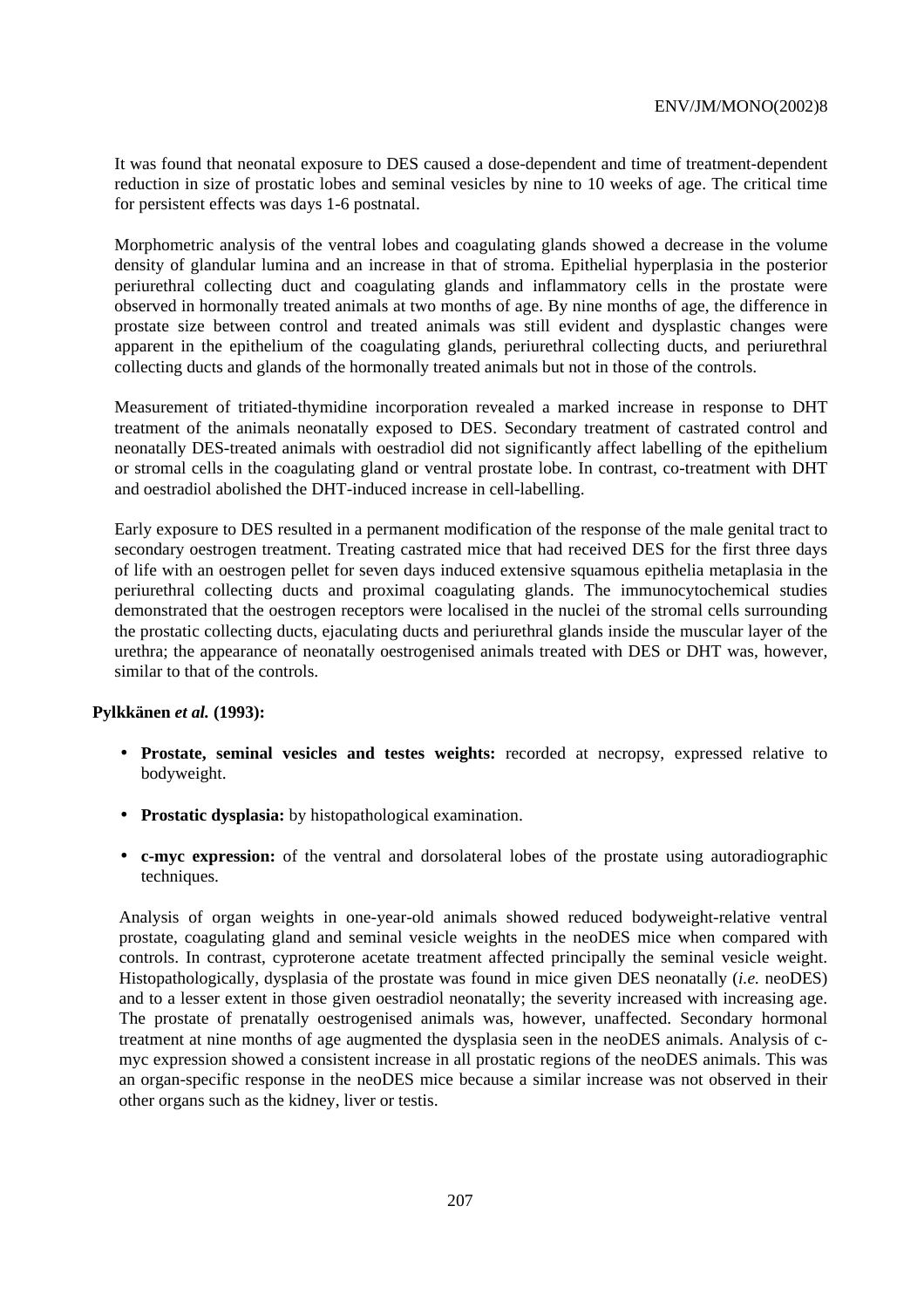# **Mäkelä** *et al.* **(1995 a, b):**

- **Prostate, seminal vesicles and testes weights:** recorded at necropsy, expressed relative to bodyweight.
- **Prostatic dysplasia:** by histopathological examination.
- **c-fos expression:** of the prostate using autoradiographic techniques.

During short-term studies, feeding of soya-containing diets or coumesterol treatment to adult neoDES mice for up to ten days had no influence on the expression of c-fos nor squamous metaplasia of the collecting ducts as seen in animals given secondary oestradiol treatment. In the absence of any secondary oestradiol treatment, these treatment regimens did not elicit any metaplastic responses in their own right. In contrast, feeding dams and their pups soya from fertilisation onwards, and subjecting the male pups to neonatal DES treatment (*i.e.* to induce the neoDES state), reduced the prostatic growth inhibition and appeared to delay the dysplastic changes in the prostate normally caused by the DES treatment. The authors considered this to suggest that the anti-oestrogenic action of the soya could be exerted during the neonatal period.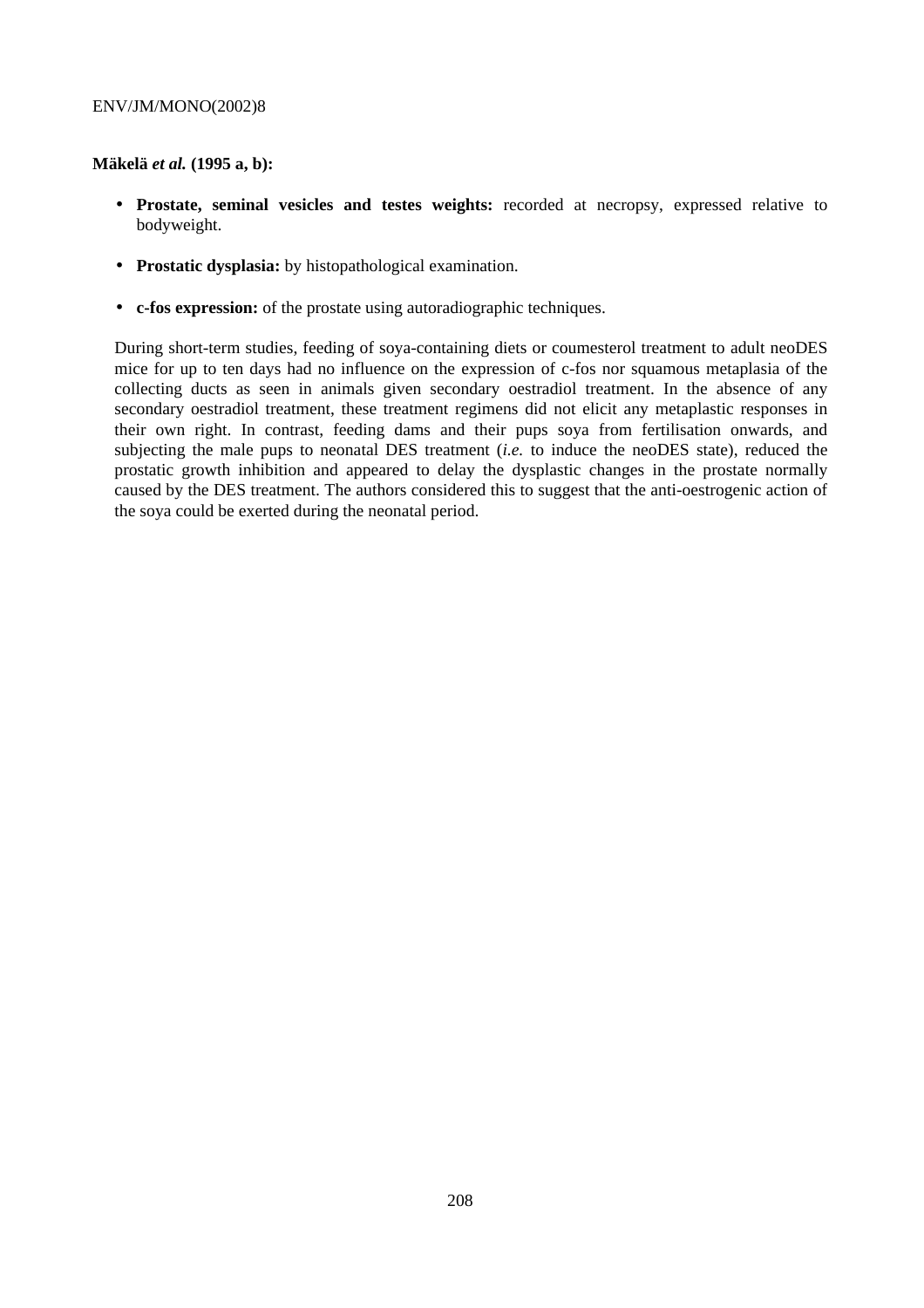### **MOUSE PRENATAL EXPOSURE/ADULT PROSTATE MODEL**

This model was developed by vom Saal and colleagues to investigate the role of oestradiol in prostate development. In earlier studies, male mice positioned *in utero* between two females had been found to be exposed to increased levels of serum oestradiol when compared with males positioned between two males (Even *et al.*, 1992). This increase was associated with significant enlargement of the prostate and changes in behaviour in adulthood. Whilst androgen is the primary mediator of prostate differentiation, the authors proposed a modulating role for oestrogen in prostate development based on these observations.

The model was used in a series of experiments by vom Saal *et al.* (1997) to examine the relationship between natural and synthetic oestrogen levels during fetal life, and endpoints including prostate size and prostatic androgen receptor number in fetal and adult life.

### **METHODS**

Outbred CF-1 mice were used in the study and were housed in standard polypropylene mouse cages on corn cob bedding and fed Purina lab chow. Rooms were kept at 23ºC with a 12-hour light (on at 24:00) and 12-hour dark cycle.

# Assessment of oestradiol levels and changes in prostate structure in male fetuses exposed to supplemental oestradiol

On gestation day 13, pregnant females (six per group, time-mated, confirmed by presence of copulatory plug) were implanted subcutaneously with a 10 mm-long Silastic capsule containing one of five doses of oestradiol (0, 25, 100, 200 or 300 µg) dissolved in 20 µL of sesame oil. On gestation day 18, the animals were killed by  $CO_2$  asphyxiation and cervical dislocation, and blood was collected from all male fetuses positioned *in utero* between a male and a female fetus. Total serum oestradiol and testosterone levels were measured by radioimmunoassay for each fetus, whilst levels of free oestradiol were measured using pooled sera from each litter ( $n = 6-8$  per group) by centrifugal ultrafiltration dialysis. The concentration of free serum oestradiol was calculated by multiplying the percentages of free oestradiol by the total serum oestradiol concentration. One male fetus positioned between a male and a female was selected at random from each litter. The urogenital sinus and developing prostate were removed, fixed in Bouin's solution, sectioned and examined by computer-assisted three-dimensional reconstruction. Outlines of the prostatic buds in the dorsal, lateral and ventral budding lines were used to calculate the number of prostatic buds, the length of the line of buds along the urogenital sinus, and the total area and mean cross-sectional area for buds in a budding line. Similar measurements were made for the utriculus (remnant of the Müllerian ducts which is enclosed within the adult prostate).

# Assessment of changes in prostate weight and prostatic androgen receptors in adult male mice following prenatal oestradiol treatment

Pregnant female mice implanted with capsules containing different amounts of oestradiol (see above) were humanely killed on gestation day 19. Male offspring lying between a male and a female were identified and reared with litter mates by foster dams. In addition to a zero dose control group (sham control), a second control group consisted of males carried by pregnant females that had not been handled throughout pregnancy. Males were weaned at 23 days old and housed two to four (from the same litter) to a cage until seven months old. At this time, one randomly selected litter mate was removed and housed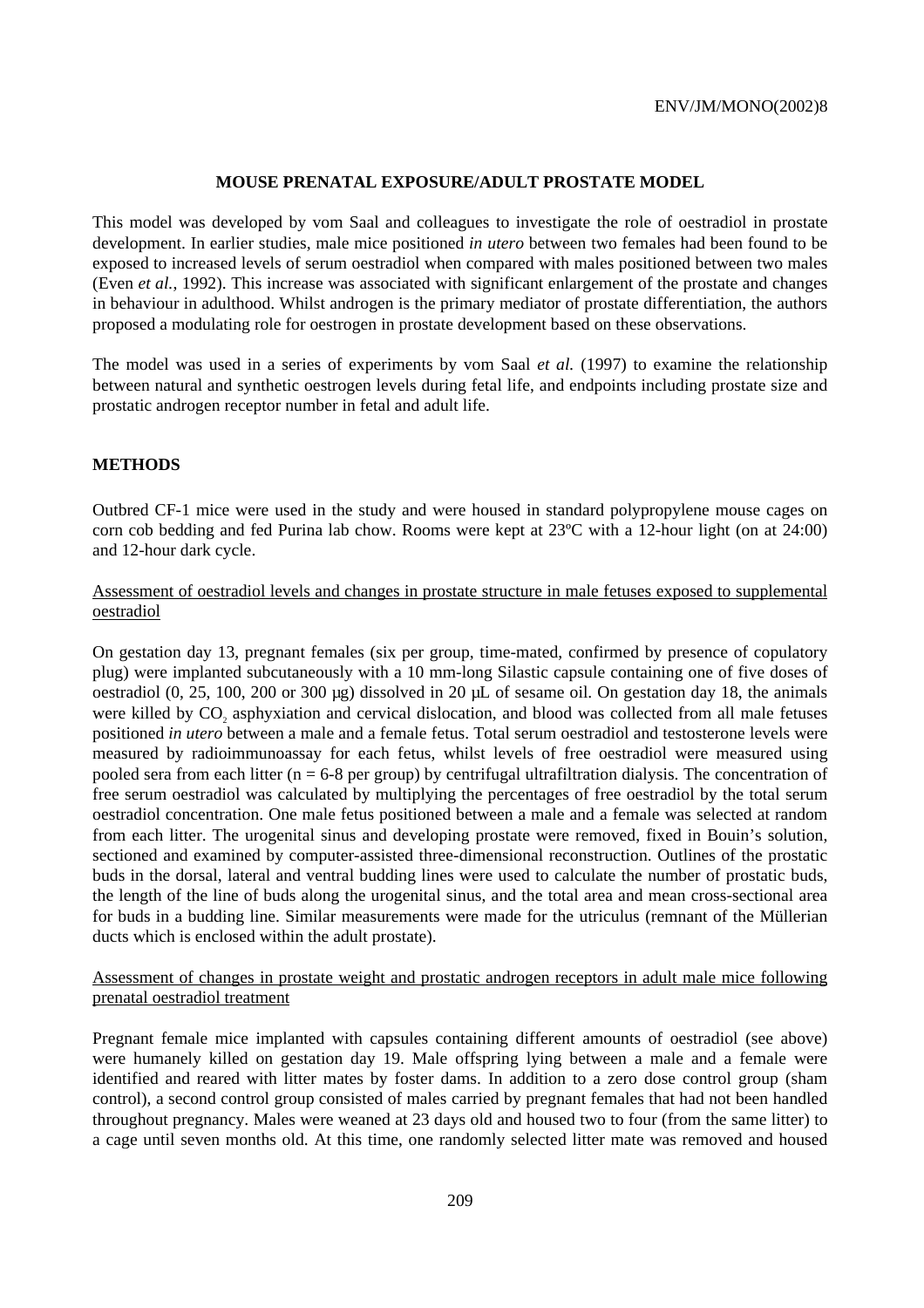alone to control for litter effects. To control for possible effects of prenatal treatment on functioning of the brain-pituitary-testicular axis, these males were castrated under anaesthesia one week after being individually housed and implanted s.c. with a 10 mm Silastic capsule containing 500 ug testosterone dissolved in 20 µL sesame oil. Males were killed three weeks later, bodyweight was recorded, and the prostate removed, weighed, frozen in liquid nitrogen and stored at -70°C. To measure the level of cytosolic prostatic androgen receptors, prostate cytosols were prepared in Tris-HCl/EDTA/NaMoO<sub>4</sub>/DTT/phenylsulfonyl fluoride/glycerol at 1-2 mg protein/mL. Dextran-coated charcoal was used to strip endogenous androgens. Cytosol (100 µL) was then added immediately to 250 µL hydroxyapatite (60%) in Tris-HCl (50 mM). The mix was made up to 20 nM with [<sup>3</sup>H]dihydrotestosterone (DHT) with or without a 100-fold excess of non-radioactive DHT in a separate tube to measure non-specific binding. Following overnight incubation at 4ºC, specific binding of DHT to the androgen receptors was determined and normalised to cytosol protein or total DNA. Using high salt extracts, receptors occupied by endogenous ligand ("nuclear" receptors) were determined but values were less than 10% of cytosolic receptors.

# Assessment of changes in prostate weight in adult male mice following prenatal diethylstilboestrol treatment

Diethylstilboestrol (DES) was dissolved in tocopherol-stripped corn oil so that 30 µL contained concentrations of 0, 0.002, 0.02, 0.2, 2.0, 20 and 200 ng/g bodyweight. These concentrations were fed to pregnant mice ( $n = 6-8$  per group) once daily by electronic micropipette (to reduce the stress of gavage, which might interfere with sexual differentiation) from gestation days 11 to 17. An additional control group of females  $(n = 7)$  remained unhandled throughout pregnancy. Females were allowed to deliver and nurse their own offspring, and male offspring were weaned on day 23 when two to four males from the same litter were housed together. At seven months old, one randomly selected male from each litter ( $n =$ 6-8 per group) was removed and housed individually. One month later, males were killed and body and prostate weights were recorded.

# Statistical analysis

The Statistical Analysis System GLM procedure was used. Planned comparisons were made using the Lesat Squares means test, rejecting the null hypothesis at  $p < 0.05$ . Pearson's correlation coefficient was used to determine correlations between body and prostate weight in adulthood. Prostate weight was also analysed by covariance (ANCOVA) and adjusted for bodyweight to determine if this accounted for a significant component of the prostate weight variance. If there was no correlation on the basis of ANCOVA analysis, prostate weight was reanalysed by ANOVA.

# **ENDPOINTS/DATA INTERPRETATION**

- **Prostate weights:** recorded at necropsy.
- **Fetal prostate analysis:** by three-dimensional computer-assisted reconstruction. Endpoints measured included number of buds, total area of buds, length and mean area.
- **Total serum oestradiol and testosterone analysis:** concentrations measured by radioimmunoassay.
- **Free serum oestradiol analysis:** measured by centrifugal ultrafiltration dialysis.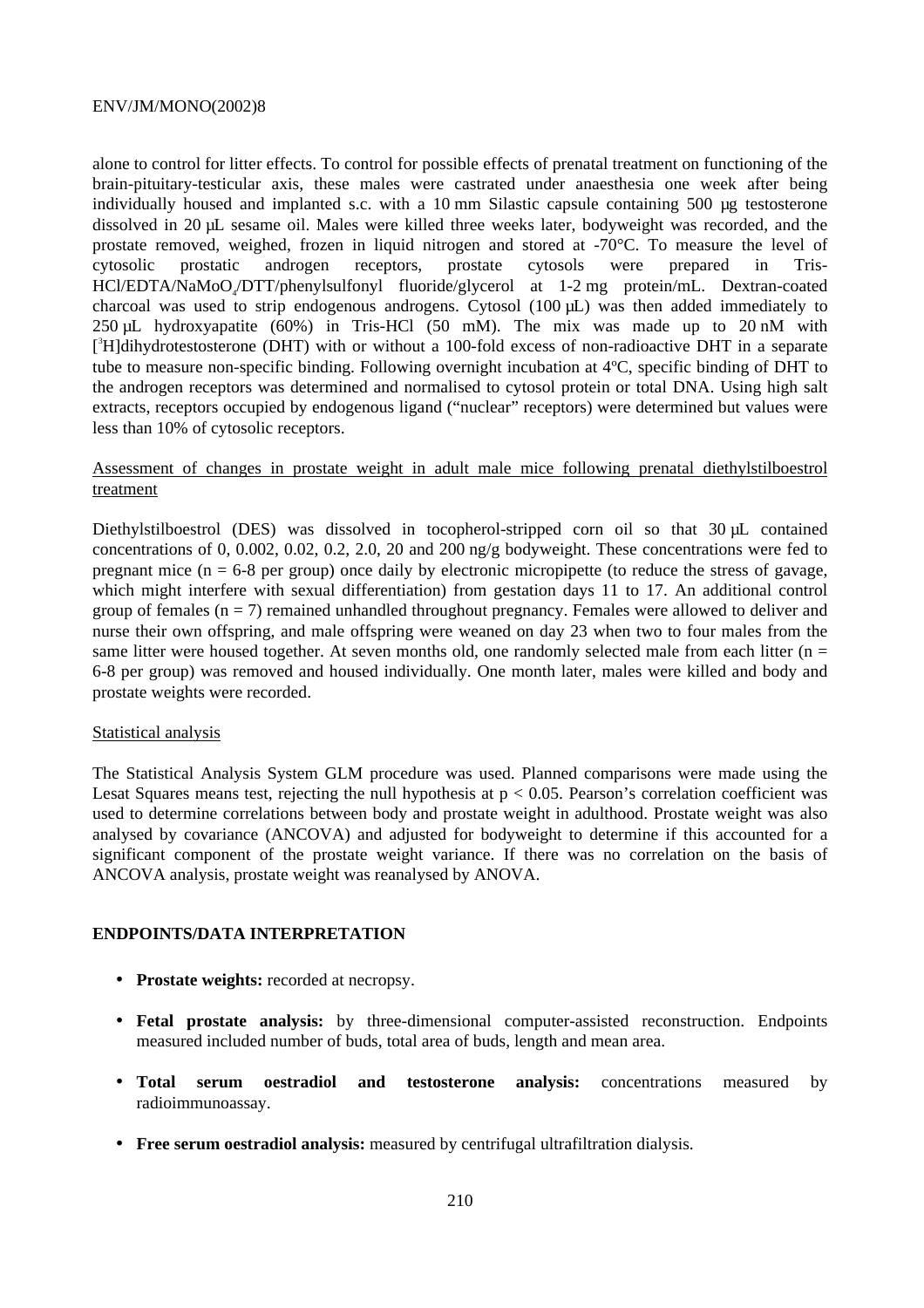• **Prostatic androgen receptors:** specific binding to androgen receptors determined using [<sup>3</sup>H]dihydrotestosterone; non-specific binding assessed using an excess of non-radiolabelled DHT.

# Assessment of oestradiol levels and changes in prostate structure in male fetuses exposed to supplemental oestradiol

Capsule doses of oestradiol increased both total and free serum oestradiol levels in male fetuses relative to control fetuses. In the highest dose group (300 µg), there was a significant increase in total serum testosterone. Oestradiol treatment significantly increased the number of prostatic buds and the length of the line of prostatic glandular buds along the urogenital sinus relative to controls. Urogenital sinus length occupied by the utriculus increased significantly in oestradiol-treated males, and there was a significant decrease in mean cross-sectional area of the lumen of the urethra in the region of the prostate.

# Assessment of changes in prostate weight and prostatic androgen receptors in adult male mice following prenatal oestradiol treatment

The two groups of control animals did not differ significantly from each other for any measure and so were combined as one group. Prenatal treatment with oestradiol produced a significant increase (27%) in adult male prostate weight compared with the control group at the 25 µg dose. In contrast, the highest capsule dose resulted in a significant decrease in adult prostate weight relative to controls. Prenatal oestradiol exposure had no significant effect on adult body weight. The lowest dose group (25 µg) had a six-fold increase in the total number of androgen receptors per prostate, a two-fold increase in numbers of androgen receptors per cell, and a 40% increase in DNA per prostate, demonstrating prostatic hyperplasia (all observations  $p < 0.05$ ).

# Assessment of changes in prostate weight in adult male mice following prenatal diethylstilboestrol treatment

The two groups of control animals did not differ significantly from each other for any measure and so were combined as one group. After correction for bodyweight by ANCOVA (bodyweight accounted for a significant proportion of variance in prostate weight), prostate weights in males in the 0.02, 0.2 or 2ng/g DES dose groups were significantly increased relative to controls, whilst prostate weights in males in the 200 ng/g group were significantly smaller than in the controls and other treatment groups. Body weight differed significantly as a function of dose of DES ( $p < 0.001$ ), with significantly lower values in the 200 ng/g dose group relative to controls.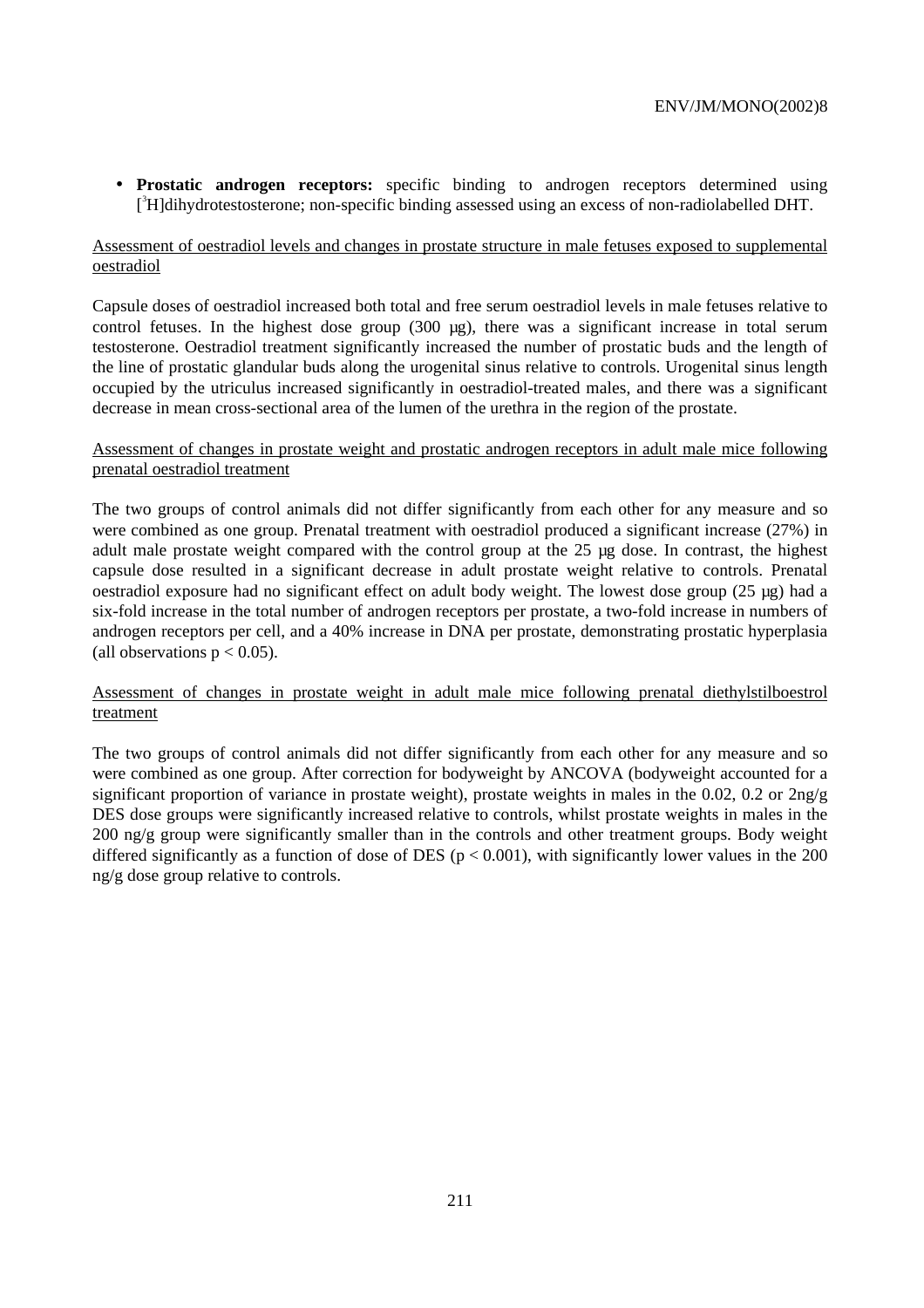# **RODENT BEHAVIOURAL MODIFICATION**

vom Saal *et al.* (1995) reported on the use of a mouse model in which adult behaviour was monitored for effects resulting from modulation of oestrogenic exposure during the fetal period.

The authors monitored the urine-marking behaviour of adult male mice that had been exposed *in utero* to *o,p'-*dichlorodiphenyltrichloroethane (*o,p'*-DDT*),* methoxychlor or diethylstilboestrol (DES). Such marking activity is common behaviour in rodents, and one that has important consequences for their social interactions and reproductive behaviour.

# **METHOD**

CF1 mice were time mated and randomly assigned to one of 18 groups (six to 10 per group) on day 11 of pregnancy. Unhandled/undosed and handled/vehicle control groups were included. On days 11 to 17 of pregnancy, treated animals received the appropriate dosage of either *o,p'*-DDT*,* methoxychlor or DES by electronic micropipette at a dose volume of 30 µL. Animals readily consumed the dose in a corn oil vehicle supplied in this manner, thus preventing any stress on the animals from oral gavage. Dosages used ranged from 0.001 to 10.0 µg/day DES, 1-5000 µg/day *o,p'*-DDT and 1 to 5000 µg/day for methoxychlor. Once littered, only two males from each litter were used for postnatal effect assessment. At 60 days of age, these F<sub>1</sub> animals were individually housed for four weeks to eliminate any effects of previous housing with other males and then subject to marking assessment.

Animals were monitored for one hour in clean cages ( $30 \times 30 \times 10$  cm) divided into two chambers by a metal mesh barrier. The flow of the cage was covered with a piece of filter paper. Test males were placed in the cage with a 90-day-old, unhandled female in the other compartment. At the end of the period, the filter paper was removed and urine marks deposited by the male counted under UV-light.

# **ENDPOINTS/DATA INTERPRETATION**

• **Urine marks:** counted for one hour collection period using UV-light.

Except for females treated with 10 or 100  $\mu$ g/day, DES animals delivered normally. Animals in these dosage groups either delivered late or lost the litter. Assessment of urine marking behaviour showed an increase in males given the lowest prenatal dose of DES. In the 10µg/day group, the levels were significantly lower than at the low dosage. This U-shaped response curve is typical of oestrogenic developmental effects. In contrast, the other test chemical elicited a normal dosage-related response pattern. Modifications to the behaviour patterns of animals, particularly ones that play a vital part in the reproductive success of male mice, are of potentially profound importance.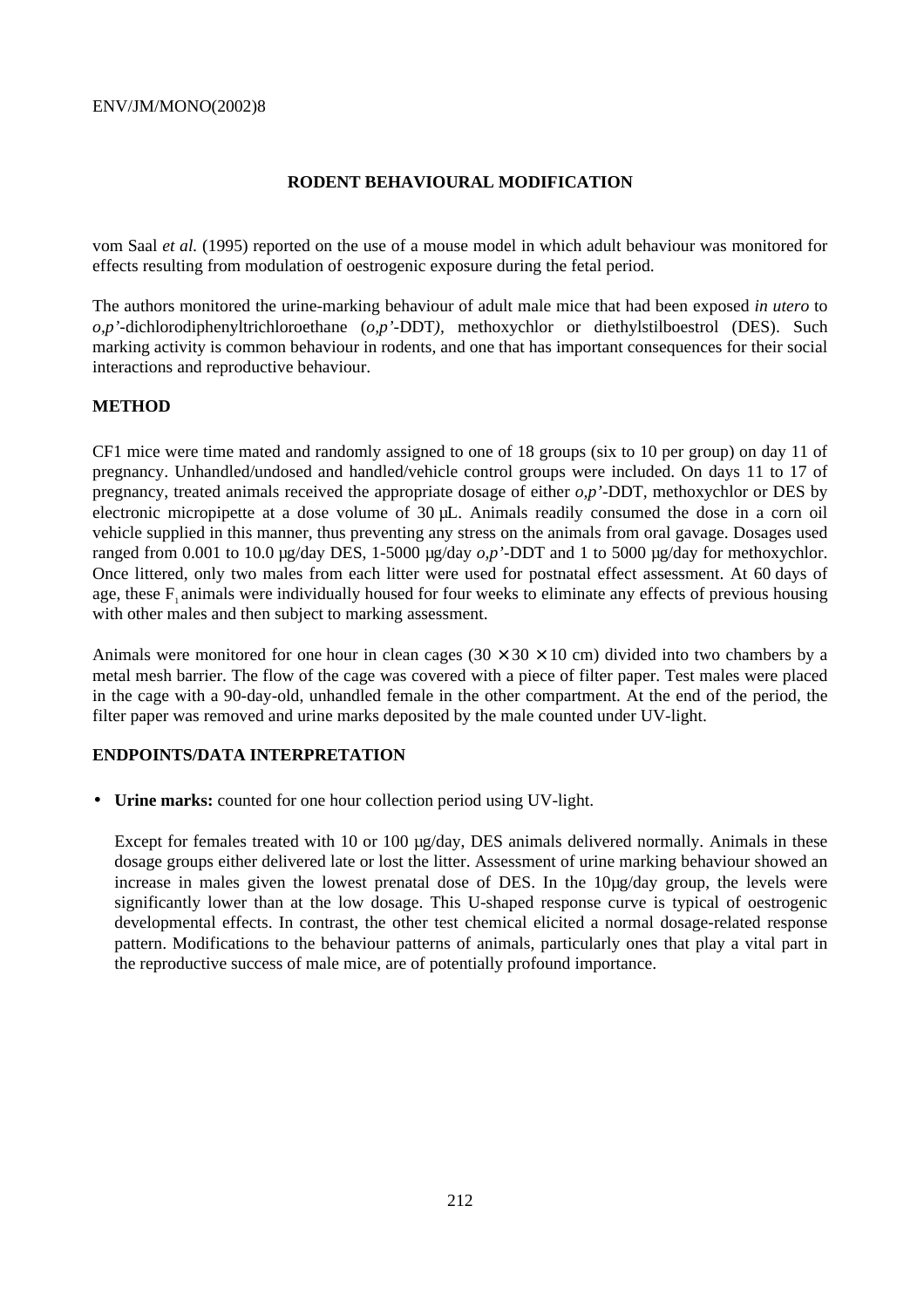#### ANDROGEN RELATED

# CHICKEN COCKSCOMB TOPICAL BIOASSAY

#### **Introduction**

The use the chicken cockscomb assay to quantify anti-androgenic activity was reported in 1958 by Dorfman. In this paper the inhibitory effects of two chemicals on the growth of young chickens was assessed in terms of combweight-bodyweight ratio.

### Method

Two-day-old white Leghorn cockerels were assigned to treatment groups of between 12 and 44 and subcutaneously injected with testosterone enanthate in sesame oil. On this day and for the next six days, test material (either Northisterone or 2-acetyl-7-oxo-1,2,3,4,4a,4b,5,6,7,9,10,10adodecahydrophenanthrene) was applied dermally to the comb once daily at various dosages. On the day after the last administration, the chickens were killed and the bodyweight and combweight determined.

#### Subsequent development

**Hennessey** *et al.* (1986) reported the use of a modified cockscomb assay to investigate differences in antiandrogenic potency of spirolactone and cimetidine. Differences from the study by Dorfman included the use of one-day-old Dekalb XL cockerels which were given daily subcutaneous injections of dihydrotestosterone. The chemicals tested for androgenicity were applied twice daily until the animals were killed at 15 days of age. A group size of 14-18 birds was used. Statistical analysis was by ANOVA, with Scheff $\square$ 's test used to determine the doses producing significant or maximal suppression of comb growth. Student's t-test was used for intergroup comparisons.

#### Endpoints/data interpretation

**Comb ratio:** calculated as mg comb per gram of bodyweight.

In the study by Dorfman, both chemicals inhibited the stimulatory action of testosterone on comb growth. In the later study by Hennessey *et al.,* dosage-related anti-androgenicity was seen for both chemicals tested and it was possible to distinguish differences in their potencies. There are several benefits for this system: very simple methodology; use of inexpensive, easy to maintain animals; and the assay allowed study of local action uncomplicated by systemic metabolism (*i.e.* topical application).

# QUAIL UROPYGIAL GLAND ASSAY

#### Introduction

Daniel *et al.* (1986) demonstrated the use the quail uropygial gland as a marker for anti-androgenic activity. The test is based upon the uropygial gland of the male Japanese quail (which is the counterpart of the mammalian sebaceous gland) responding to androgens by increasing cellular concentrations of androgen receptors  $(AR)$  and of dodecane-2,3-diol  $(C12$ -diol) in the gland s secretory products. The level of testosterone in animals is controlled by the use of castrated birds, and the levels of AR and C12 diol are compared for animals receiving either testosterone alone or in combination with the putative antiandrogenic agent.

# Method

Male Japanese quail were castrated before study. Both single and multiple dose regimens and dermal and subdermal administration were studied.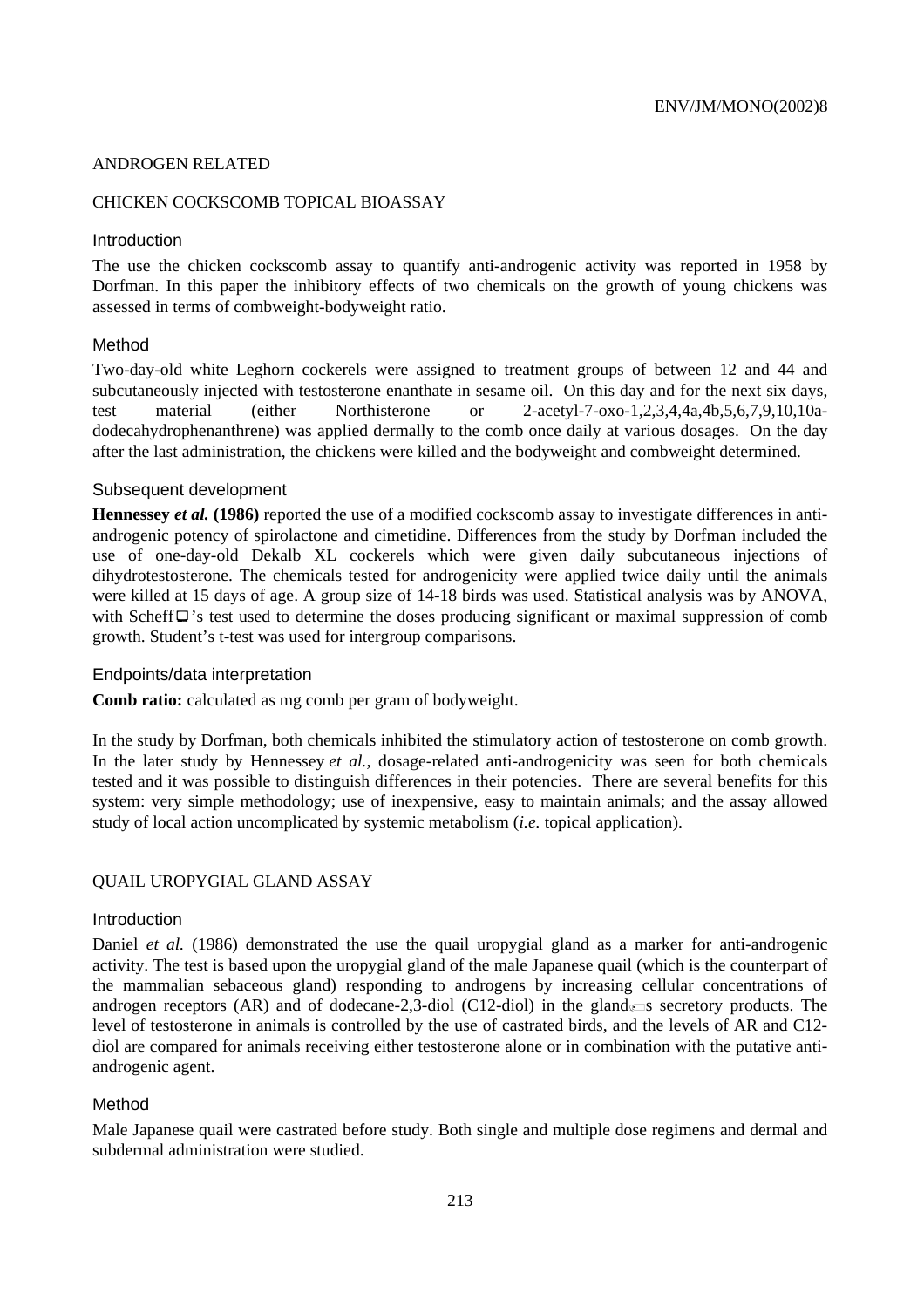| Group | <b>Testosterone injection</b> | <b>Test material injection</b> |
|-------|-------------------------------|--------------------------------|
|       | No                            | No                             |
|       | Yes                           | No                             |
|       | Yes                           | Low                            |
|       | Yes                           | Intermediate                   |
|       | Yes                           | High                           |

Single dose study: Groups of nine birds were assigned to the following treatment regimens:

The appropriate dose of test material was injected subdermally close to the uropygial gland of the bird. Single doses of 100 µg of testosterone were then injected into the pectoral musculature. Animals were killed one hour after treatment and samples taken for assessment of AR levels.

Multiple dose study: Groups of nine birds were assigned to the following treatment regimens:

| Group | <b>Testosterone</b> | <b>Test material</b> |
|-------|---------------------|----------------------|
|       |                     |                      |
|       | Yes                 |                      |
|       | Yes                 | Injected             |
|       | Yes                 | Topical application  |

Testosterone was administered by implantation of a propionate-filled silastic capsule. The appropriate dose of test material was given once daily for 21 days either by subdermal injection close to the uropygial gland of the bird or by topical application to the skin covering the gland. Animals were killed after completion of the treatment period and samples taken for assessment of AR, C12-diol and blood testosterone levels.

# Endpoints/data interpretation

AR level: measured by an exchange technique using either [<sup>3</sup>H]R1881 or [<sup>3</sup>H]mibolerone. Both inactivated and activated receptors were measured. In the case of the single dose study, the "activated to inactivated" ratio was calculated.

**C12-diol level:** measured by a capillary column gas liquid chromatography; expressed as a percentage of total diols in the secretory product.

Clear evidence of the activation of AR in the uropygial gland by testosterone administration and its dosedependent inhibition by the test material was shown in the single dose study. In the longer-term study, effects of testosterone on AR and C12-diol were as expected in the positive control, whilst topical administration of test material again exerted a local, but not systemic, inhibitory action.

# RODENT SUBMANDIBULAR GLAND SENSITIVITY

#### **Introduction**

Katsukawa *et al.* (1989) performed a number of experiments to investigate the effects of androgen exposure on the development of the male and female murine submandibular gland. The activities of androgenic metabolising enzymes (5α-reductase, α-hydroxysteroid dehydrogenase (3α-HSDase)) and the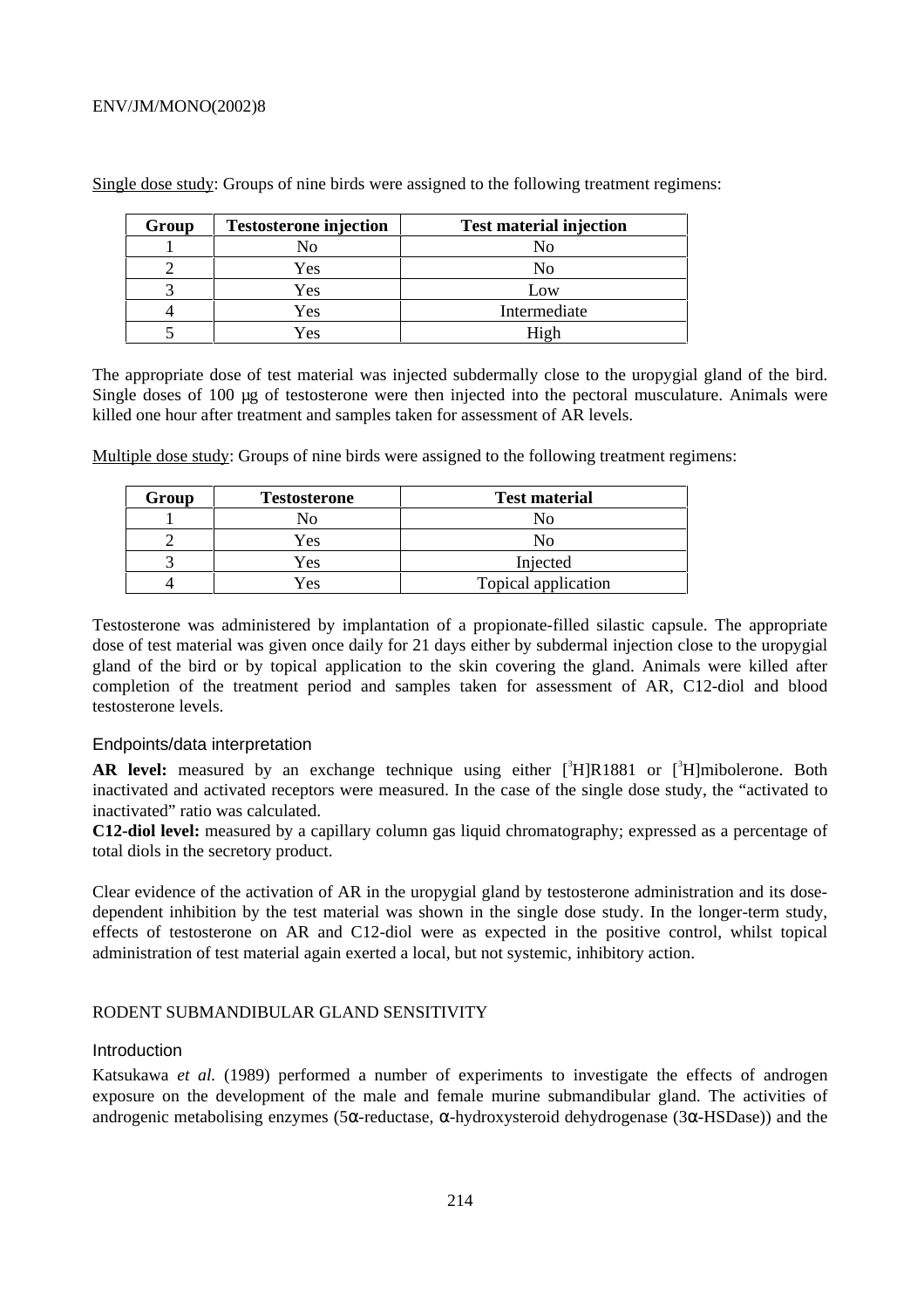nuclear binding of  $5\alpha$ -dihydrotestosterone (DHT) were measured in the gland following pre-treatment with different androgens.

This model was not intended as a screening system for the identification of environmental chemicals. It only investigated the effects of recognised androgenic hormones. Nonetheless, endpoints of potential usefulness for assessment of androgenic activity were derived and the procedure has therefore been briefly reviewed.

# Method

ICR mice between two and four weeks of age were used. They were maintained under standard housing conditions.

# **Experiment 1:**

The androgenic response of the submandibular gland was examined by treating male and female mice with testosterone (T) for five-day periods from days 9, 16 or 23 of age. Esteropeptidase activity was measured approximately 24 hours after the last injection.

# **Experiment 2:**

In order to study the responsiveness of esteropeptidases, animals were assigned to the groups detailed below from day 13 of age. Enzyme activity was measured approximately 24 hours after the last dose.

# **Experiment 3:**

The effects of long-term androgen treatment on responsiveness of 5α-reductase and 3α-HSDase was investigated using male mice treated in accordance with the schedule used for Experiment 2.

# **Experiment 4:**

Effects of long-term androgen treatment on nuclear androgen binding was examined using male and female mice treated with T or sesame oil from days 18 to 27 of age. Receptor assays were performed on day 28 of age. In addition, age-related changes in binding were investigated in normal animals of two to four weeks of age. All animals were treated with T two hours before assay.

| Group | <b>Animals</b>  | <b>Initial 10-day</b>                               | <b>Subsequent testosterone</b> |                |
|-------|-----------------|-----------------------------------------------------|--------------------------------|----------------|
|       |                 | pre-treatment                                       | treatment for 5 days           |                |
|       | Normal males    | None                                                | <b>Yes</b>                     | N <sub>0</sub> |
| 2     | Castrated males | Т                                                   | Yes                            | No.            |
| 3     | Castrated males | DHT                                                 | <b>Yes</b>                     | No.            |
| 4     | Castrated males | $5\alpha$ -androstane- $3\alpha$ , 17 $\beta$ -diol | <b>Yes</b>                     | No.            |
| 5     | Castrated males | Sesame oil                                          | Yes                            | N <sub>0</sub> |
| 6     | Normal females  | None                                                | <b>Yes</b>                     | No.            |
| 7     | Ovariectomised  | $5\alpha$ -androstane- $3\alpha$ , 17 $\beta$ -diol | <b>Yes</b>                     | N <sub>0</sub> |
|       | females         |                                                     |                                |                |
| 8     | Ovariectomised  | Sesame oil                                          | Yes                            | N <sub>0</sub> |
|       | females         |                                                     |                                |                |

**Tissue preparation:** submandibular glands were homogenised, centrifuged, and supernatant taken for enzyme assays. A similar process was used to obtain a tissue pellet for nuclear androgen-binding assay.

Results were analysed using Student's t-test.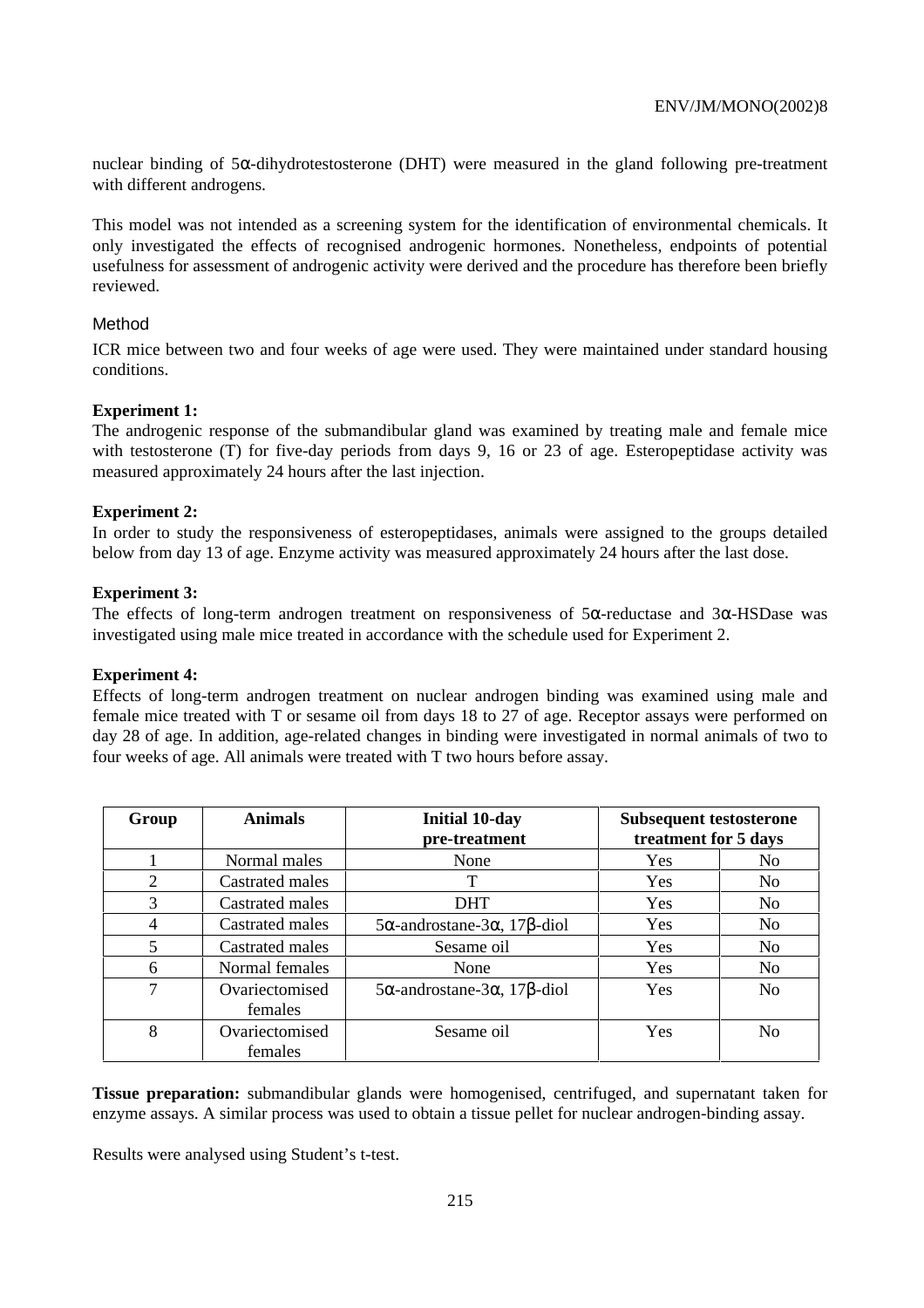#### Endpoints/data interpretation

**Esteropeptidase activity:** measured using N-benzoyl-DL-argine-p-nitranilide as substrate.

**5**α**-reductase and** α**-hydroxysteroid dehydrogenase activities:** measured using [14C]-labelled testosterone and tritiated 5α-dihydro-1,2,4,5,6,7-testosterone. Activity was expressed in terms of nanograms of relevant compound produced from the substrate.

**Nuclear binding of 5**α**-dihydrotestosterone:** measured using tritiated DHT and counting in a scintillation counter. Protein and DNA binding were determined.

Development of androgen sensitivity occurred in mice after the first two weeks of life, with intact males showing a more marked effect than females or castrated males. Pre-treatment with androgens in Experiment 2 similarly enhanced the subsequent responsiveness of the gland. The authors suggested that this indicates that a continuous exposure to androgens accelerated the development of responsiveness of the gland, at least early in life. Nuclear androgen binding was found to be low until four weeks of age, when a marked increase was seen, particularly in males. This was thought to possibly explain the differences in sensitivity noted during androgen administration.

# RODENT MATURE/IMMATURE MALE RESPONSES

#### Introduction

Cook et al. (1993) reported on a series of studies designed to elucidate the mechanisms of Leydig cell tumourigenesis by linuron in rats. Flutamide was used as a positive control. The aspect of the investigation reported here related to the comparison of effects in immature and adult male animals. Rats were treated for two weeks with either linuron or flutamide, followed by measurement of accessory sex organs and serum hormonal levels.

# Method

Male CD rats were allocated to 10 groups so that the initial mean body weights were similar. Immature and mature individuals were dosed from days 32 to 45 and days 93 to 107 of age, respectively. Flutamide and an appropriate vehicle control was administered by subcutaneous injection. For the linuron work, treated animals and control and pair-fed control animals were dosed by oral gavage. Animals were killed the morning after the last dose and blood collected. The weights of prostate, seminal vesicles and coagulating glands were recorded. Serum was obtained by centrifugation and stored deep-frozen until analysis for testosterone, oestradiol and lutenising hormone concentration using radioimmunoassay procedures.

# Endpoints/data interpretation

**Organ weights:** expressed as bodyweight-relative values. **Serum hormone levels:** by radioimmunoassay.

Cook et al. reported decreased bodyweight-relative values for epididymides, prostate, seminal vesicle and coagulating gland in immature flutamide-treated animals. Increases in all levels of all serum hormones examined were also observed. In mature animals treated with flutamide, a similar picture was seen, except that oestradiol concentrations were not affected.

For the linuron-treated immature animals, decreased bodyweight-relative organ weights were seen when compared with their pair-fed controls; a reduction was also observed for all except the epididymides when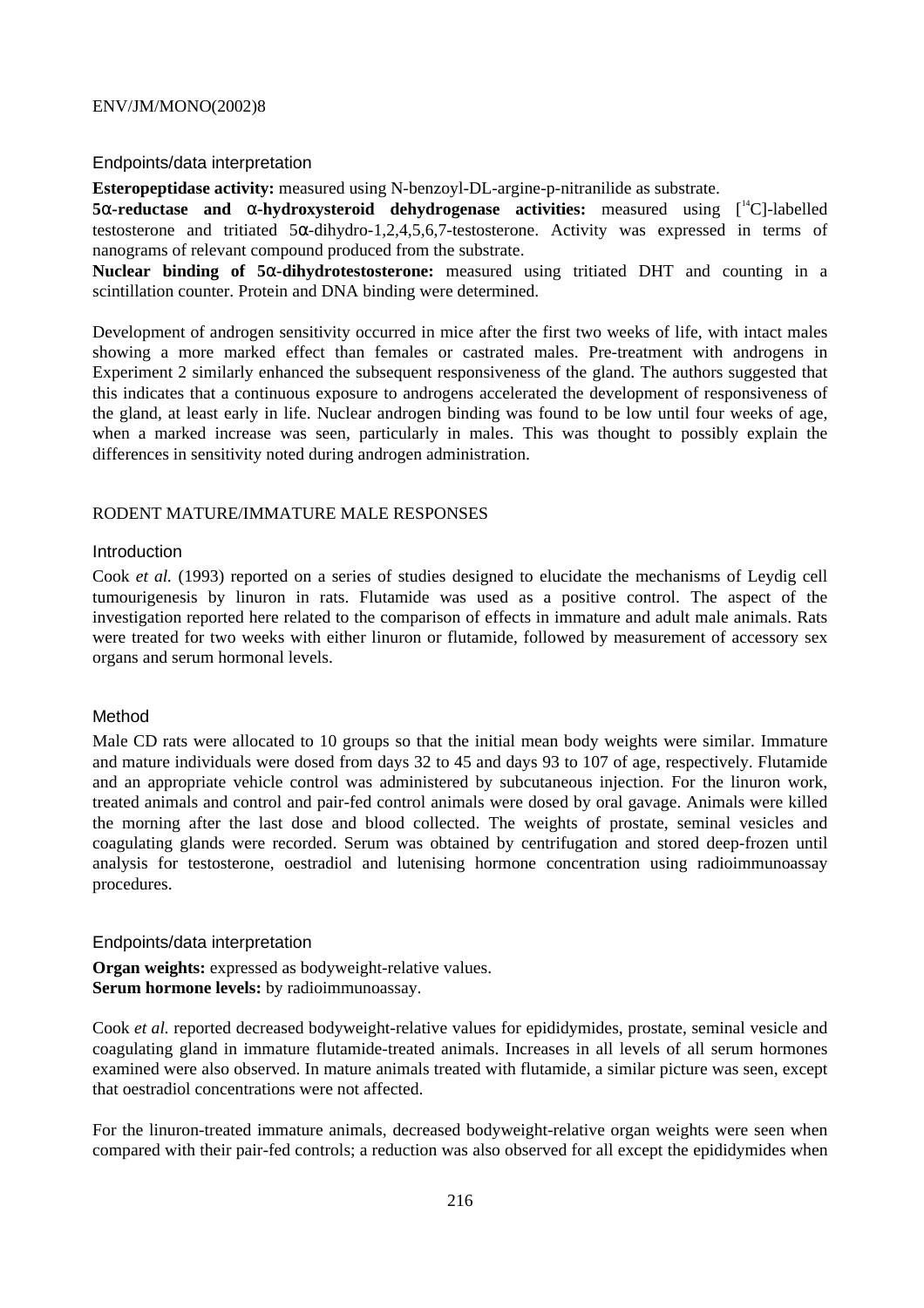compared with the normal controls. Serum hormonal levels were found to be unaffected by treatment with linuron in these immature animals. When the sexually mature males were considered, effects on organ weights were again apparent, whilst reductions in oestradiol and lutenising hormone concentrations were seen.

Age significantly affected the response to treatment with either chemical, although anti-androgenic activity was clearly detectable in each case. The authors commented that detection of anti-androgenic activity can therefore be optimised by ensuring that mature and immature animals are used during the screen of chemicals.

# MOUSE SEMINAL VESICLES

# **Introduction**

Broulik and Horky (1988) studied the effects of minoxidil, an antihypertensive vasodilator, on the seminal vesicles of mice. This drug was elicits hirsutism and abnormalities of menstruation in some women following long-term treatment. The use of the animal model was justified on the basis of a high sensitivity to androgens by mouse seminal vesicles.

# Method

Castrated mice of the H strain were maintained under standard laboratory conditions. Animals were assigned to seven groups, each of eight animals, and given the following treatment regimen:

| Group                       | <b>Castrated</b><br>(days before<br>treatment) | <b>Treatment</b>                                                |  |
|-----------------------------|------------------------------------------------|-----------------------------------------------------------------|--|
|                             | Not castrated                                  | None                                                            |  |
| $\mathcal{D}_{\mathcal{A}}$ | 21                                             | None                                                            |  |
|                             | 21                                             | Testosterone isobutyrate - weekly by subcutaneous injection     |  |
|                             | 21                                             | Dihydrotestosterone - every other day by subcutaneous injection |  |
|                             | 21                                             | Minoxidil - low dose - constantly in the diet                   |  |
| 6                           | 21                                             | Minoxidil - high dose - constantly in the diet                  |  |
|                             |                                                | Minoxidil - high dose - constantly in the diet                  |  |

Animals were weighed at the start and completion of treatment. After 21 days' treatment, animals were killed and the adrenals and seminal vesicles weighed. Seminal vesicles were re-weighed after drying to a constant mass (dry weight). Data were analysed by Duncan's test.

# Endpoints/data interpretation

**Organ weight:** expressed as absolute and bodyweight-relative values. **Seminal vesicle dry weight:** weighed after oven drying.

In undosed castrated animals, a marked decrease in seminal vesicle weight was seen compared to the control values, when expressed in either absolute or bodyweight-relative terms. Administration of dihydrotestosterone returned the weights to similar to control values, whilst testosterone caused an increase above control values. In contrast, the seminal weights of minoxidil-treated animals were similar to the untreated castrated animals, indicating a lack of androgenic activity for this chemical. Seminal vesicle dry weight reflected the findings for the wet tissue. Finally, adrenal weights were shown to be unaffected by any of the treatments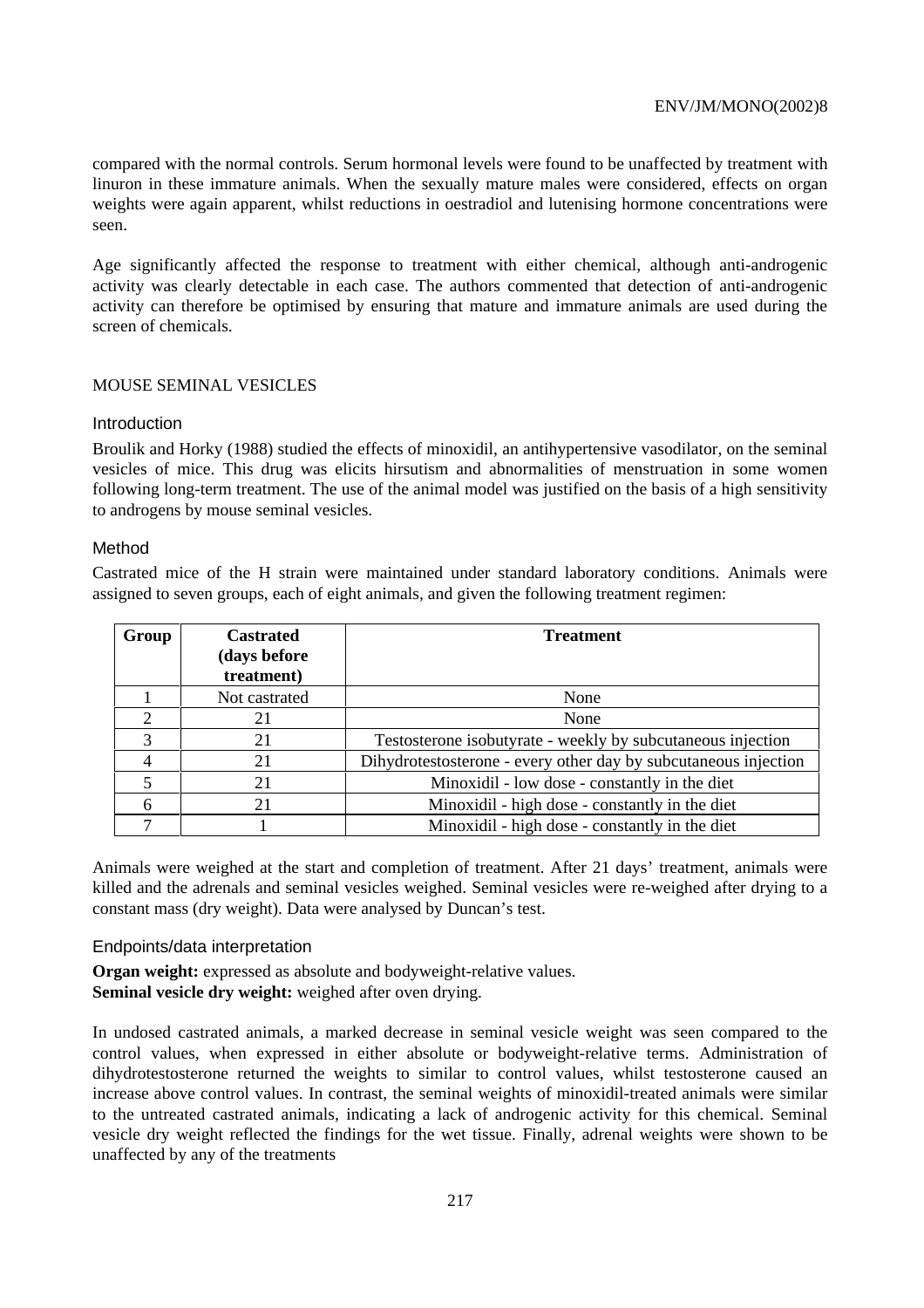# HAMSTER FLANK ORGAN

# Introduction

Brooks *et al.* (1991) reported on a series of experiments in which the hamster flank organ was used to assess the anti-androgenicity of a new 4-azasteriod drug (methyl 3-oxo-4-methyl-4-aza-5α-androst-1-ene-17β-carboxylate) and 17α-propyltestosterone. The authors quoted previous papers relating to the structure of the flank organ and the need for continued androgenic stimulation in order to maintain its integrity as the basis for this test method.

# Method

Male Golden Syrian hamsters were obtained from commercial sources and housed under standard conditions in groups of four to seven. On the day before commencement of treatment, animals were castrated and the area of the left flank organ shaved with clippers. Control animals received daily subcutaneous injections of the vehicle, cotton seed oil. Other groups received a similar injection containing either testosterone propionate or dihydrotestosterone propionate, at dosages designed to give an approximately equal degree of stimulation to the flank organs. In addition, the appropriate test material was applied topically to the left flank organ at a range of dosages: the right flank organ remained untreated. Animals were humanely killed one day after completion of the 21-day treatment period. The weight of the prostate gland was recorded, and the length and width of the darkly pigmented oval spot outlining each flank organ was measured using callipers. Skin samples, including the flank organs, were taken into formalin. In some of the experiments these samples were processed histologically, and sections taken through the centre of the gland and perpendicular to the surface were stained using haematoxylin and eosin. The total surface area of the sebaceous glands on each section was calculated using microscopic image analysis techniques.

Data were analysed by one-way analysis of variance to obtain a pooled measure of experimental variability. Trend was assessed using regression slopes based upon arithmetic, arithmetic-logarithmic and ordinal scalings. Probability values were derived using the Tukey-Ciminera-Heyse stepwise trend test.

# Subsequent development

**Cabeza** *et al.* **(1995)** investigated the androgenic activity of a synthetic progestin, levonorgestrel, and its 5α-reduced derivative on the hamster flank organ. Groups of four animals were used. Male hamsters were castrated seven days before commencement of treatment. The flank organs of each animal were shaved before application. Animals received either vehicle alone, testosterone (positive control), levonorgestrel, or testosterone in combination with either test material. A group of intact animals was also included as a reference, untreated control. Treatments were applied by pipette to the right organ daily for 15 days. The left flank organ received daily administration of the solvent alone. On completion of the treatment period, the organ diameter and weight were recorded at necropsy.

The excised glands were incubated in Erlenmeyer flasks (four whole glands from the same treatment in each) with  $U^{14}C$  glucose and non-radiolabelled glucose for two hours. Experiments were performed in duplicate. Lipids were extracted by placing the glands in Folch's solution for 24 hours and adding water to the organic phase of the incubation medium after removal of the glands. The aqueous layer was then removed and heated to dryness. Extracted lipids were weighed and radioactivity determined by liquid scintillation count.

Data were analysed by one-way analysis of variance.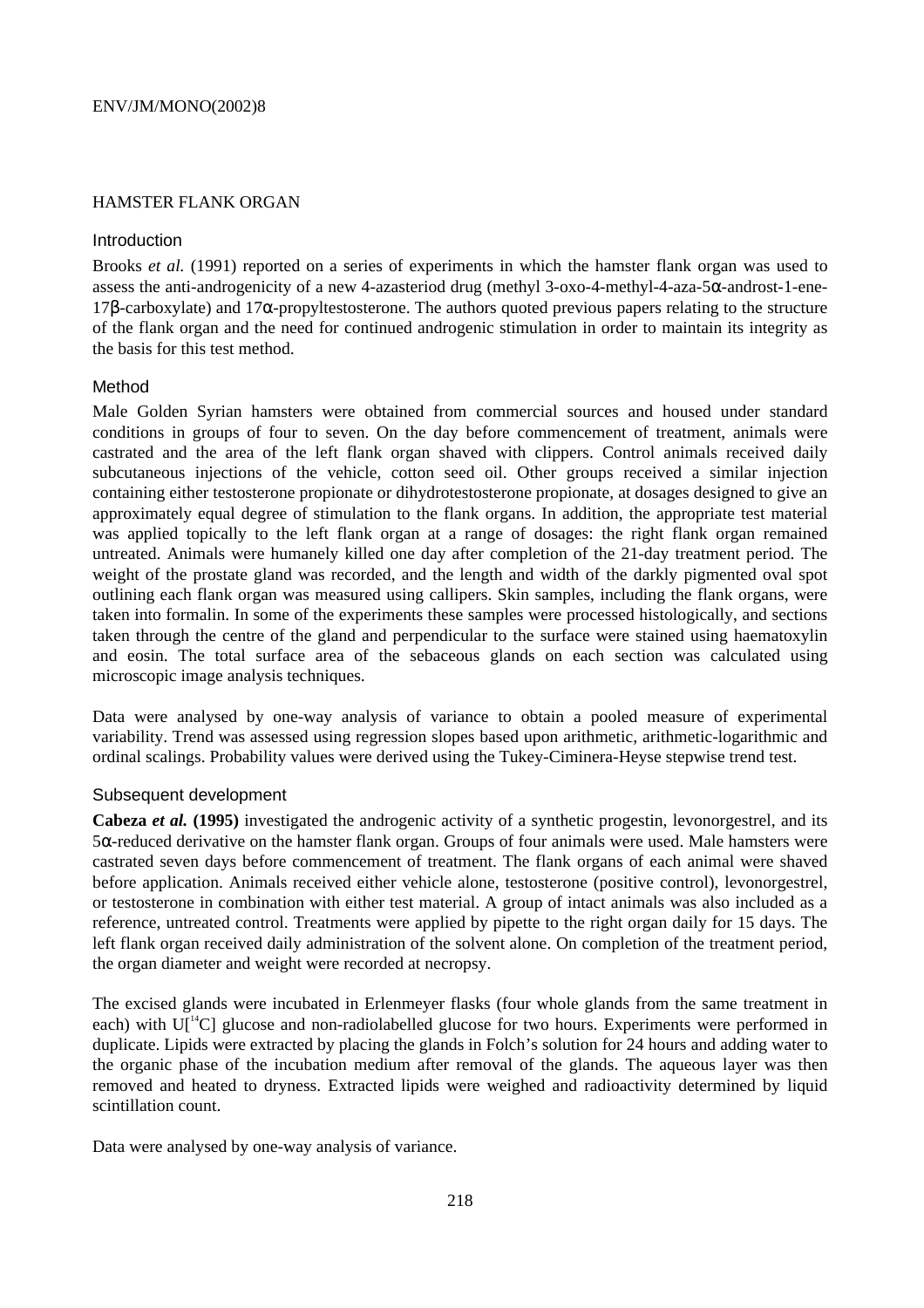### Endpoints/data interpretation

#### **Brooks** *et al.* **(1991):**

**Flank organ area:** calculated from length (L) and width (W) measurements of the flank organ at necropsy using the formula:

$$
Area = \pi(L/2 \times W/2)
$$

**Sebaceous gland area**: calculated by image analyser from the outline of the sebaceous gland area on microscopic sections.

Treatment with either test material resulted in a significant decrease in the area of the left flank organ at all dosages examined, when compared with the controls. Histopathological assessment of sebaceous gland area supported this finding. Neither prostate weight or right flank organ size was affected by the test material applied to the left flank organ.

### **Cabeza** *et al.* **(1995):**

**Flank organ diameter:** by measurement at necropsy.

**Flank organ weight:** by measurement at necropsy.

**Radiolabelled glucose in extract:** expressed as pM/gland/hour of incubation.

### **Lipid content in extract:** expressed as mg/gland.

Testosterone acted to restore the appearance of organs from castrated animals. Both test materials increased the diameters of the spot, although co-administration with testosterone did not appear to cause an additive response. Data for organ weight changes were not presented; however, the lipid content and  $U^{14}C$ ] glucose incorporation were generally found to reflect the changes seen in spot diameter. There was some evidence to suggest a minimal, but not statistically significant, change in the size of the contralateral organ of castrated animals following treatment, suggesting a limited degree of systemic absorption during the course of the treatment period.

# DOG PROSTATE ULTRASONOGRAPHY MODEL

# **Introduction**

Cartee *et al.* (1990) reported on an experiment to evaluate the value of transabdominal ultrasonography in monitoring prostatic involution in the dog following treatment with an anti-androgen.

# Method

Twenty-five adult male beagle dogs were maintained under standard housing conditions. Animals were allocated to groups receiving varying dosages of either flutamide or hydroxyflutamide, in gelatine capsules or empty capsules alone (control), by daily oral dosing for 47 days. The prostate glands of all dogs were scanned transabdominally using 10 MHz and/or 5 MHz ultrasound transducers. Probe orientation was adjusted to provide the maximum transverse cross-sectional profile. This image was then electronically captured and the image and dimensions recorded on videotape or radiographic film. Rectal palpation and manipulation were performed during scanning in order to confirm the margins of the prostate gland. Examinations were performed, without reference to treatment group, on seven occasions in the two weeks before treatment, twice weekly during the treatment phase, and immediately before necropsy of the dogs. On the first day of scanning and immediately before necropsy, the right testis was also scanned and measured. After dissection, the dorso-ventral and transverse physical dimensions of the prostate were measured using callipers. The gland was then placed in physiological saline in a water bath and again scanned ultrasonically. Tissue was taken for histological examination.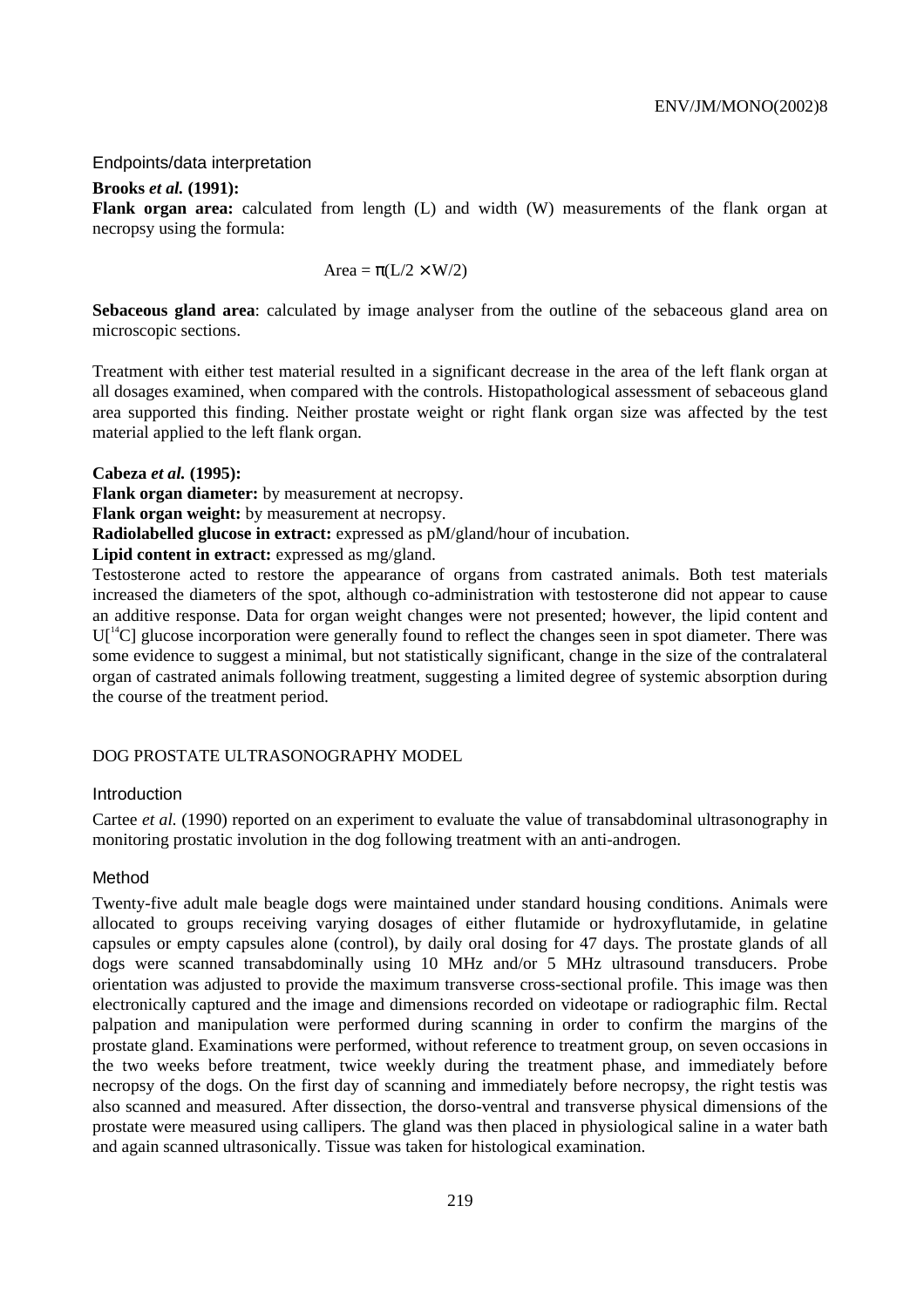In order to calculate surface areas of scanned images, the glands were assumed to be either spherical, oblate or prolate ellipsoids and a largest and smallest dimension approach was used for calculations. The resulting cross-sectional area estimate (CSAE) data were statistically analysed using one-way analysis of variance to compare the last four scans during the treatment period, the pre-humane-killing scan and the water-bath immersion scan; Fisher's method of least significant differences was applied to betweentreatment differences. Testicular size measurements were compared using the Newman-Keuls multiplerange test.

Endpoints/data interpretation

**Prostate CSAE**: calculated from the largest and smallest diameter measurements by ultrasound or physical examination.

**Testicular size:** calculated from measurements by ultrasound or physical examination.

**Prostate histological appearance:** by microscopic examination.

Treatment elicited a dosage-related change in the testis size and in prostate involution at the highest dosage of either drug. Comparison of the CSAE from the last four in-life scans, the water bath scan and the physical measurement at necropsy showed that ultrasound scans give a smaller value than manual measurement, but the difference did not attain statistical significance.

Histopathological examination showed less well developed prostatic acini and reduced epithelial height in all drug-treatment groups.

Although noting day-to-day variability in the ultrasonic measurements in the dog prostate, the authors considered the use of ultrasonography to be a highly effective method of monitoring prostate size and of monitoring involution over time.

# DOG SIALIC ACID DEPLETION TEST

# Introduction

Jain and Dixit (1986) investigated the changes in sialic acid level in the castrated and intact dog following administration of a plant extract possessing hormonal activity derived from the dried leaves of *Aloe barbedensis* (Mill) using ethanol extraction. The authors considered this of interest given the reported involvement of sialic acid with sperm capacitation and the apparent links between regulation of its epididymal plasma concentration and testosterone administration.

# Method

Thirty-six adult male dogs were assigned to six groups, each of six animals, and given the following treatment protocol for 60 days: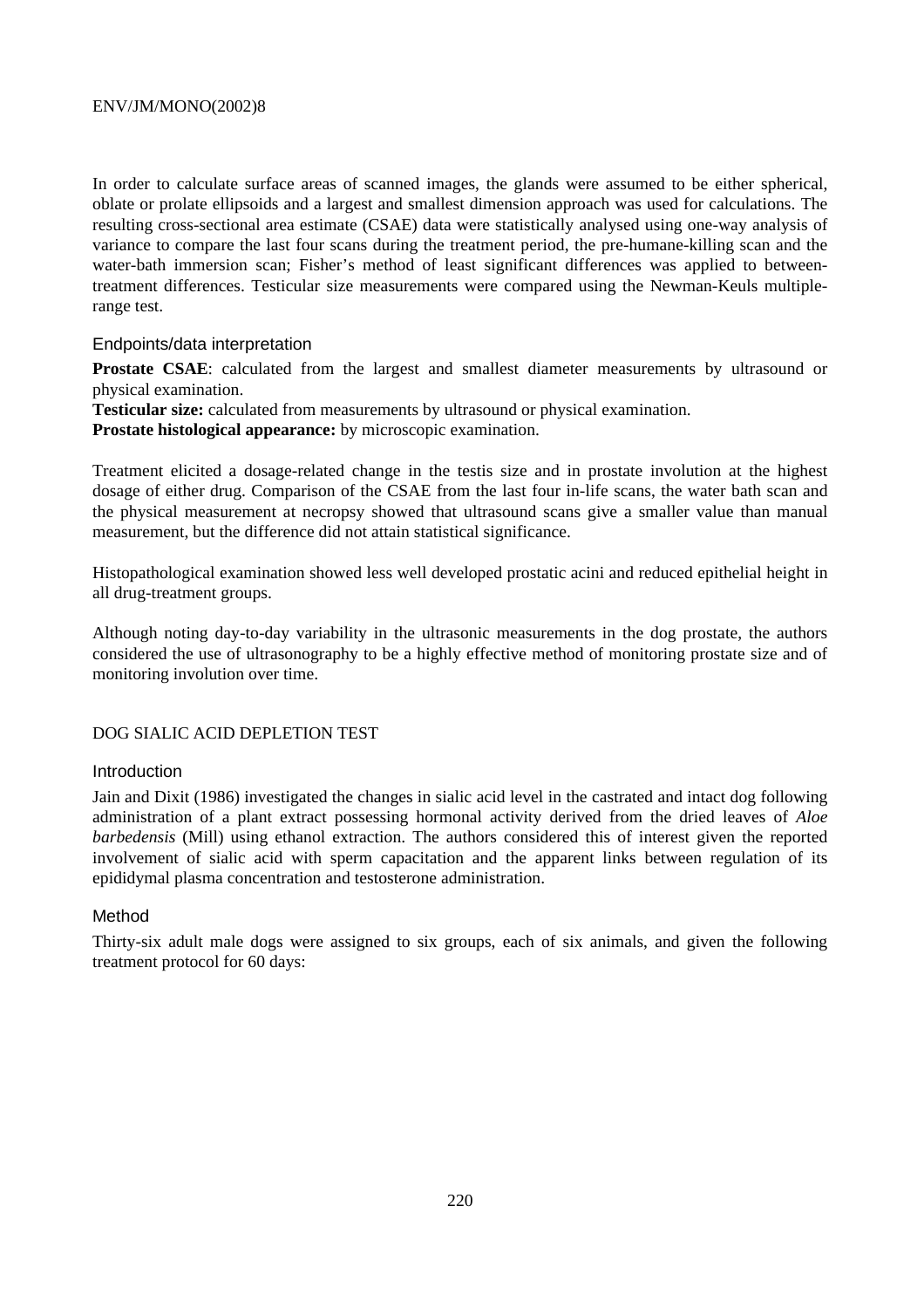| Group | <b>Plant extract treatment</b> | <b>Testosterone propionate</b>    | <b>Castrated</b><br>(Yes/No) |
|-------|--------------------------------|-----------------------------------|------------------------------|
|       |                                |                                   |                              |
|       | $2$ g of 50% extract/day       |                                   |                              |
|       | $2$ g of 50% extract/day       | 2 mg/day twice a week for 8 weeks |                              |
|       |                                |                                   |                              |
|       |                                | 2 mg/day twice a week for 8 weeks |                              |
|       | $2$ g of 50% extract/day       | 2 mg/day twice a week for 8weeks  |                              |

Twenty-four hours after completion of treatment, animals were killed and the testes (where appropriate), epididymides and prostate removed. Sialic acid content was analysed, using methodology not reported in this paper, for the testes, caput-, corpus- and cauda-epididymides and prostate glands.

# Endpoints/data interpretation

**Sialic acid concentration:** by chemical analysis.

Administration of the plant extract to intact dogs significantly reduced the sialic acid level in each of the tissues analysed. Co-administration of testosterone resulted in an increase in the level, although it remained below that of the controls. Castration was resulted in a reduction in the concentrations of sialic acid, whilst the anti-androgenic activity of the plant extract was clearly apparent when testosterone was co-administered with the plant extract to castrated animals.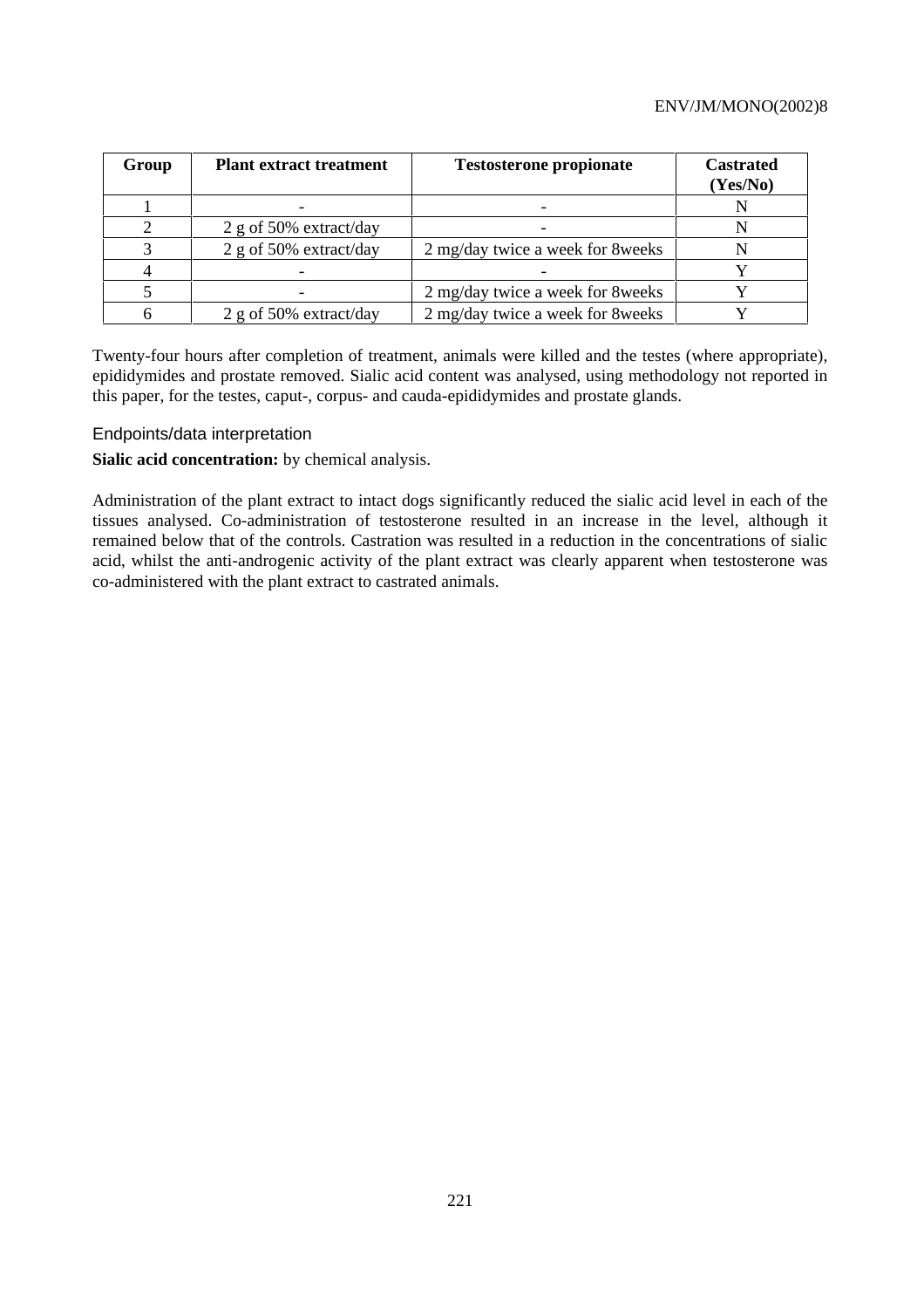# *IN VIVO SYSTEMS RELEVANT TO ASSESSMENT OF TOXICITY TO HUMANS*

### NON-SPECIFIC

# HUMAN CELL LINE SCREENS

### Introduction

Model systems, based upon human cell lines, that are specifically designed to detect agonist or antagonist interactions with either the oestrogen or androgen receptor are presented in the relevant sections below. In addition, a small number of test systems or models using human cell lines focusing upon other endpoints or mechanisms of action have been reviewed. Information relating to these are presented in the following section.

### T-47D cell lines

### Introduction

Markiewicz and Gurpide (1994), in a paper investigating progestagenic activities of steroidal drugs, described the specific stimulation of alkaline phosphatase in T47-D cells as a marker for progestagenic activity. The method used was a microtitre plate assay. Both natural and synthetic chemicals were used, including progesterone, diethylstilboestrol and a number of 19-norsynthetic progestins together with a synthetic antiprogestin, RU486.

### Method

Cells were maintained in DMEM (Dulbeccos Modified Eagles Medium) [ed?], supplemented with streptomycin, penicillin and fetal bovine serum (FBS). Twenty-four hours before use, the medium was replaced with DMEM containing FBS (stripped using dextran-coated charcoal) to remove endogenous steroids. At the start of the exposure period, cells were harvested with trypsin and plated out on a 96-well, flat bottomed tissue culture plate. Test compound solutions were added to the wells, as appropriate, after which plates were incubated at 37°C in a humidified,  $CO_2$ -rich atmosphere for 72 hours. Medium was then removed and cells washed twice in PBS-sodium phosphate. After shaking out, cells were fractured by freezing to -80ºC. Following thawing, plates were assayed for alkaline phosphatase activity using *p*nitrophenolphosphate with the reaction being monitored over a 100-minute period. Semilogarithmic plots of optical density vs. concentration were constructed. Maximal effect, slope factors and the  $EC_{50}$  values were then calculated by computer.

# Subsequent development

White *et al.* (1994a) developed an assay system for progestagenic and androgenic chemicals using the T47-D cell line by stably transfecting a DNA cassette containing a synthetic steroid-inducible promoter into an Epstein-Barr virus (EBV) episomal vector. The promoter controlled the expression of a bacterial chloramphenicol acetyltransferase (CAT) gene (GRE5-CAT).

T47-D cells were propagated in RPMI 1640 media supplemented with fetal bovine serum. At approximately 50% confluence, cells were transfected by calcium phosphate co-precipitation, then passaged with hydromycin being added for selection 48 hours later. CAT-positive, antibiotic-resistant cultures were propagated further.

Cells were plated and exposed to test chemical-containing medium which was refreshed every 24 hours. Cells were harvested after 40-48 hours and CAT activity determined either by thin layer chromatography separation with chemical elucidation or *in situ* determination by lysis and subsequent colourimetric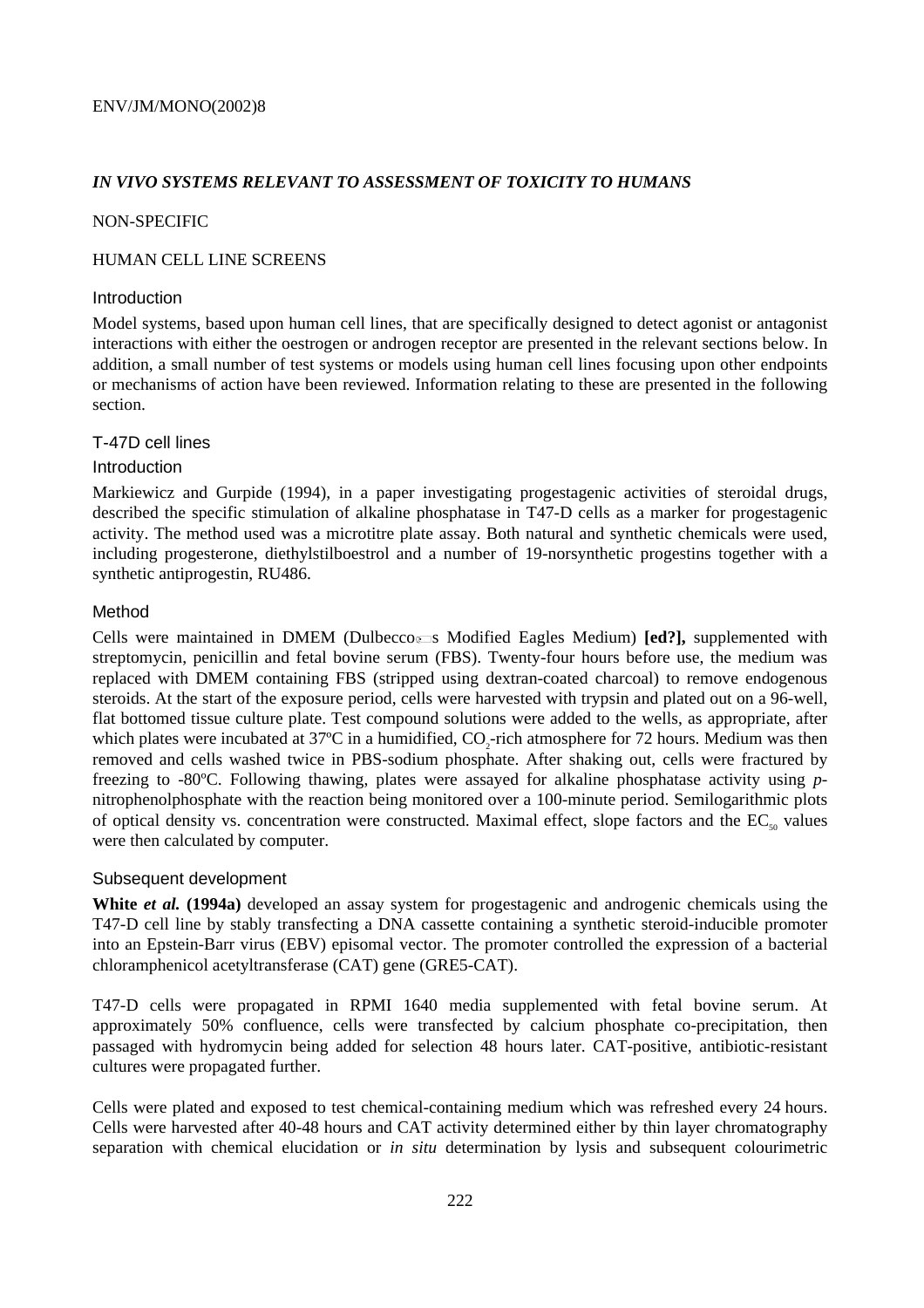determination using butyl CoA, chloramphenicol and DTNB. Plates were read before and after incubation for not less than 180 minutes.

# Endpoints/data interpretation

# **Markiewicz and Gurpide (1994):**

**Alkaline phosphatase activity:** determined by *p*-nitrophenolphosphate reaction; maximal effect, slope factors and  $EC_{50}$  values were calculated.

In general, the assay in conjunction with computer-assisted analysis could differentiate between the activities of the compounds tested. As expected, some of the steroids behaved as full agonists whilst others showed only partial activity. Efficacy  $EC<sub>50</sub>$  values and slope factors were used to characterise the agonistic effects.

# **White** *et al.* **(1994a):**

**CAT activity:** Determined colourimetrically or by thin layer chromatography.

Virtually no CAT activity was detected by either method in transfected cells in the absence of a hormone. Dexamethazone poorly induced activity, but strong responses were given by 100 nM progesterone and 100 nM dihydrotestosterone treatment. Following exposure to a range of progestagens at concentrations from 0.1 to 100 nM, a maximal stimulation (3.5-fold) was observed for 100 nM progesterone. The agonist, RU27987, was approximately twice as effective as progesterone. T47-D-GRE5 cells responded to 1 µM dihydrotestosterone under the same conditions with a maximal stimulation of only 1.5 fold after three hours. In terms of sensitivity, the low background levels using the chromatographic method ensured its superiority to the colourimetric method.

# ZR-75-1 Human breast cancer cell line

# Introduction

Poulin *et al.* (1990) investigated the multiple, steroid receptor mediated activities of a series of synthetic "progestins" (medroxyprogesterone acetate, megestrol acetate, norethindrone, norgestrel, chlormadinone acetate and cyproterone acetate) on breast cancer growth using the human ZR-75-1 cell line. This line possesses functional oestrogen (ER), androgen (AR), glucocorticoid (GR) and progesterone (PgR) receptors. The objective of the study was to assess and quantify relative contributions of different steroid receptor systems to the control of cell proliferation by the progestins.

# Method

ZR-75-1 cell cultures in late exponential phase were harvested and re-suspended in medium supplemented with bovine calf serum (stripped using dextran-coated charcoal) and, where required, bovine insulin. Cells were plated and allowed to adhere for 48 hours before steroids and/or antagonists were added. Cells were incubated for 10 to 15 days, with medium changes every second day, before cultures were trypsinised and cell numbers determined by Coulter counter. The specific uptake of  $[^{3}H]E_2$ ,  $[^{3}H]R1881$  and  $[^{3}H]R5020$  in the presence of various competitors was also assessed to determine relative binding for oestrogen, androgen and progestin specific sites. Cells were grown to near confluence in media supplemented with  $E<sub>z</sub>$ for the determination of progesterone binding sites. Then they were incubated, in triplicate, for 60 minutes with the appropriate radiolabelled chemical and a range of increasing concentrations of competitors.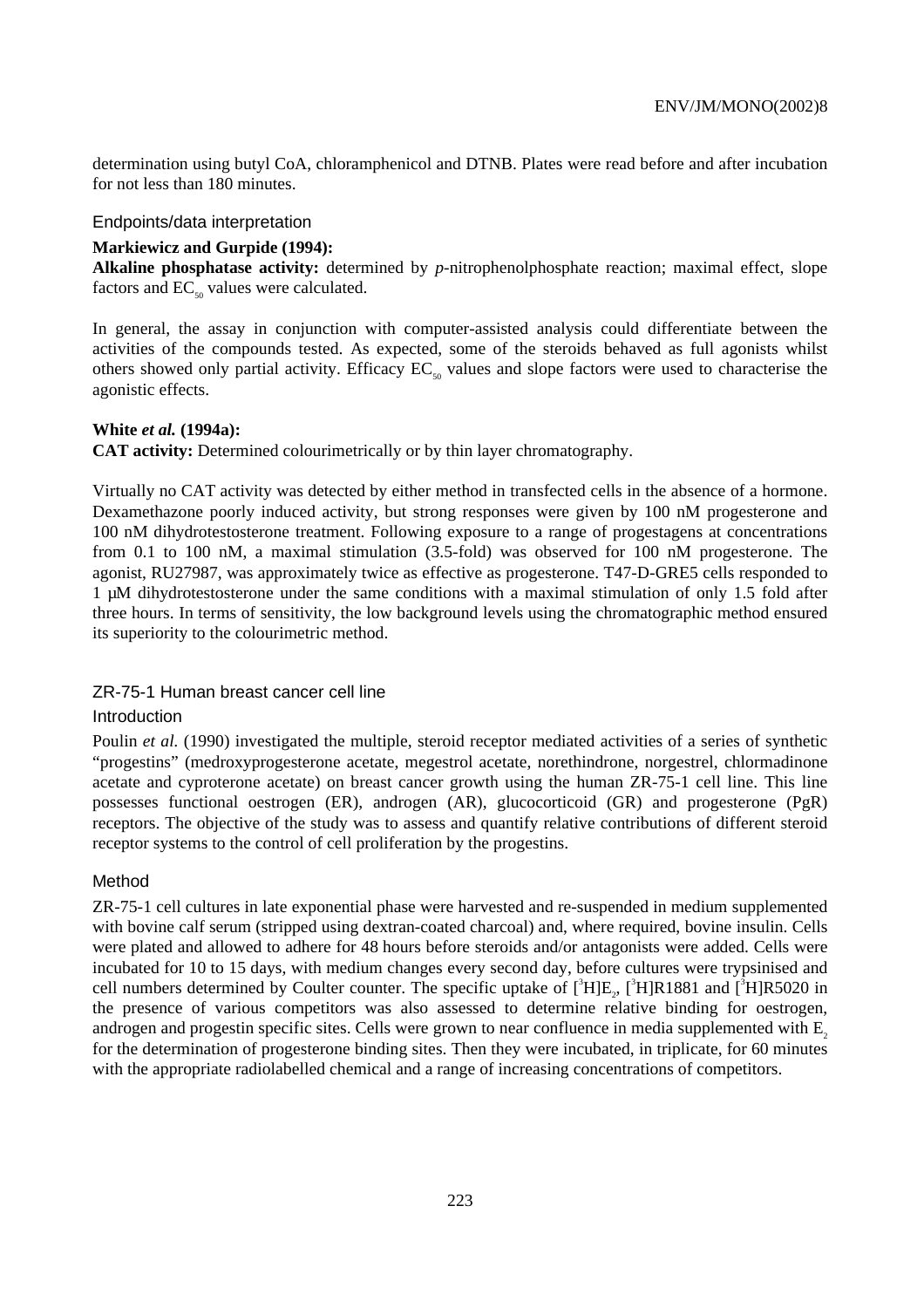# Endpoints/data interpretation

**Cell proliferation:** determined by Coulter counter.

**Relative binding affinity:** measured by competitive binding assay of radio ligand binding with Scatchard analysis.

Addition of insulin completely reversed the inhibition due to the interaction of R5020 with PgR in the ZR-75-1 cells. The antiproliferative effect of R5020 only occurred under  $E_2$ -stimulated conditions. These characteristics permitted the study of the relative contribution of PgR in the effect of the progestins, investigated by evaluating the effect of insulin and/or oestrogen addition on growth response at the end of a 15-day incubation period. The six "progestins" were recorded as having very different patterns of effect on the proliferation of the cells.

# ANIMAL TISSUES AND PRIMARY CELL SCREENS

# Introduction

A large number of *in vitro* systems have been developed that use tissues or primary cell cultures from various non-human species to study the effects of chemicals. These models can show the potential for interference with developmental or metabolic functions at the cellular level, thereby suggesting the possibility that a chemical may possess some form of sex hormone-disruptive activity. In some cases the models do not give precise information as to the mechanisms of action, nor do they address the complex interactions that can occur within an *in vivo* system. As such, these tests may have a role in the screening of chemicals but are unlikely to address all the aspects necessary to characterise the potential hazard of a chemical.

# Bovine uterine culture

Tiemann and Tuchscherer (1995) reported on the use of a bovine uterine culture system to detect effects of DDT, methoxychlor and hexachlorocyclohexane.

# Method

Uterine stromal, muscle and epithelial cells were cultivated to approximately 50% confluency. The medium was then changed to one with or without test chemical at a range of concentrations. After 24 hours' exposure, tritiated thymidine was added. The cells were harvested 12 hours later and incorporation of radiolabel was assessed.

# Endpoints/data interpretation

**DNA synthesis:** measured by tritiated thymidine incorporation.

There was a dose-dependent decrease in incorporation in response to exposure to the test chemicals, with differences being seen for each type of cell. Epithelial cells showed a significant increase in label incorporation for DDT at 1 ng  $(37\%)$ , 10 ng  $(26\%)$  or 100 ng  $(35\%)$  per 100 µL whilst hexachlorocyclohexane caused increases at 1 or 10 ng/100  $\mu$  (25%). Methoxychlor showed 144% stimulation at 1 or 10 ng/100 µL.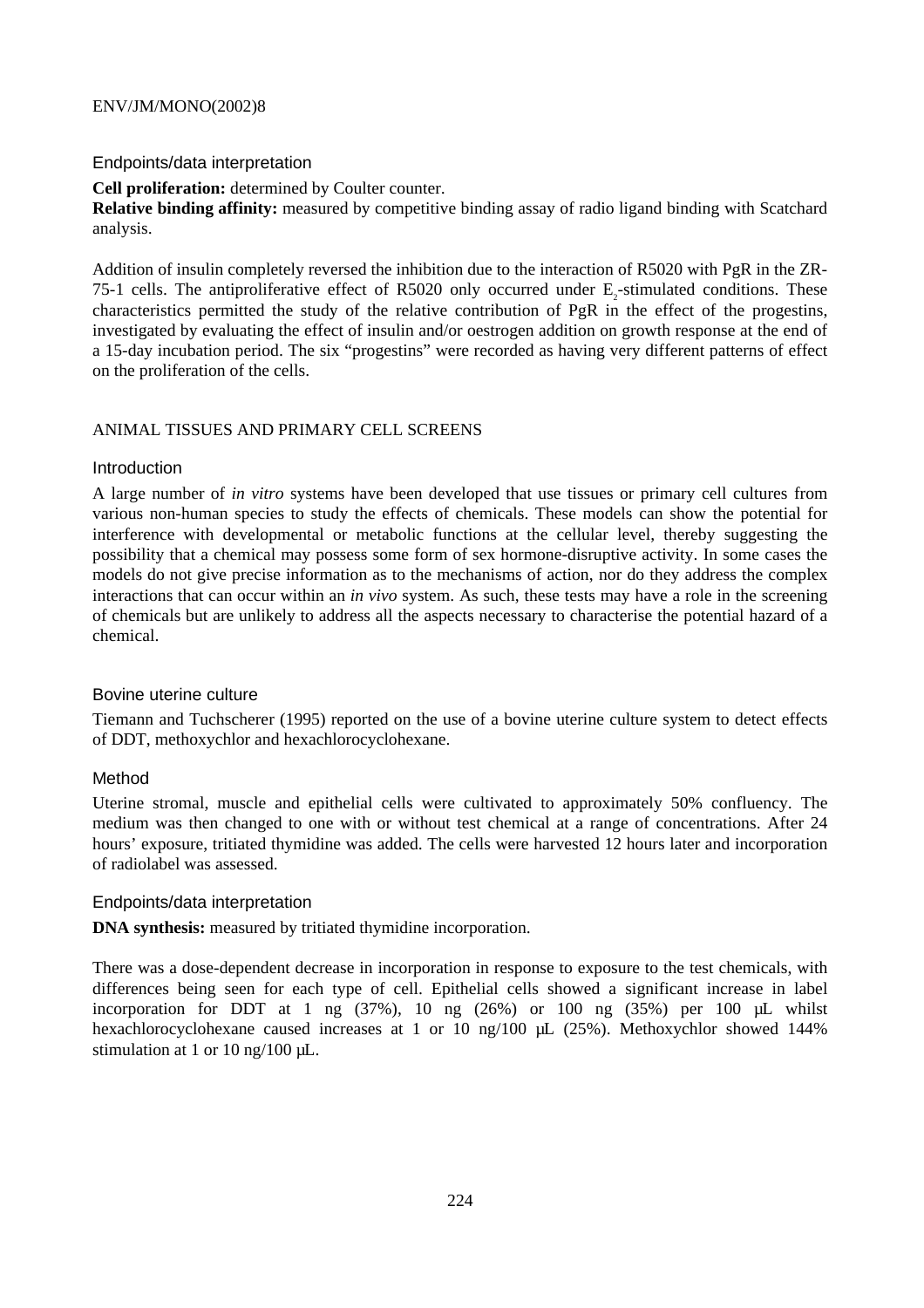# Monkey ovarian model

# Introduction

Bengtsson and Mattison (1989) reported on the use of an *in vitro* monkey ovarian cell culture system to study the metabolism of 7,12-dimethylbenz(*a*)anthracene (DMBA).

# Method

Two sexually mature rhesus monkeys were given unilateral intraovarian injection with pregnant mares serum gonadotropin (PMSG), under anaesthesia, 48 hours before humane killing and removal of ovaries. Following collagenase treatment, cells from each ovary were checked for viability, filtered using a 100 µm nylon filter, and placed on top of a discontinuous Percoll gradient. After centrifugation to separate the cells into separate bands, each band was assayed for DMBA-monooxygenase activity by culturing for 16 hours followed by addition of tritiated DMBA for seven hours and assessment of activity by radiomeasurements.

# Endpoints/data interpretation

**DMBA-monooxygenase activity:** expressed as  $pM/hour \times 10^6$  cells.

Increased DMBA activity was seen only in cells taken from the ovary stimulated by PMSG before humane killing. Similar activity has been reported in humans, but there was an indication that the metabolically competent cells may be different between the species.

# Rodent ovarian models

# Introduction

Mattison (1993) reviewed the potential sites of reproductive sensitivity in the female and the implications of such effects on the risk assessment process for causative agents. This paper included consideration of the different parts of the ovary that might be influenced by xenobiotic interactions. Cell types thus identified included oocytes, granulosa, thecal and stromal cells. The study of such chemical interactions may require both *in vivo* and *in vitro* techniques. A number of rodent model systems that could be used are reviewed below.

# Rat models

# Method

Gangnerau *et al.* (1991) developed a culture system to explore the changing metabolic and functional capacity of ovaries to respond to chemical stimulation during the fetal and early neonatal periods.

Pregnant Wistar rats were laparatomised under anaesthesia and fetuses delivered aseptically. Fetal gonads were immediately removed and either immersed in culture medium or frozen in liquid nitrogen until assay for binding studies. Similar procedures were performed to obtain neonatal gonadal tissue. Where appropriate, gonads were cultured in a modified M199 medium which was replaced every 24 hours.

The responsiveness of ovarian tissue to LH was evaluated using tissue cultured over 24 hours, taken from day 18, 20 and 22 fetuses and from day 2, 4, 6 and 8 neonates. The effects of addition of LH and 3-isobutyl-1-methyl-xanthine (IBMX), either alone or in combination, to the culture medium was investigated by assay for oestrogen production. The ability to produce progesterone was similarly assessed by culturing tissues from day 18, 20 and 22 fetuses or day 2, 4 and 6 neonates with LH or IBMX for 48 hours. In these studies all media were supplemented with spironolactone to inhibit further metabolism of the progesterone into oestrogens.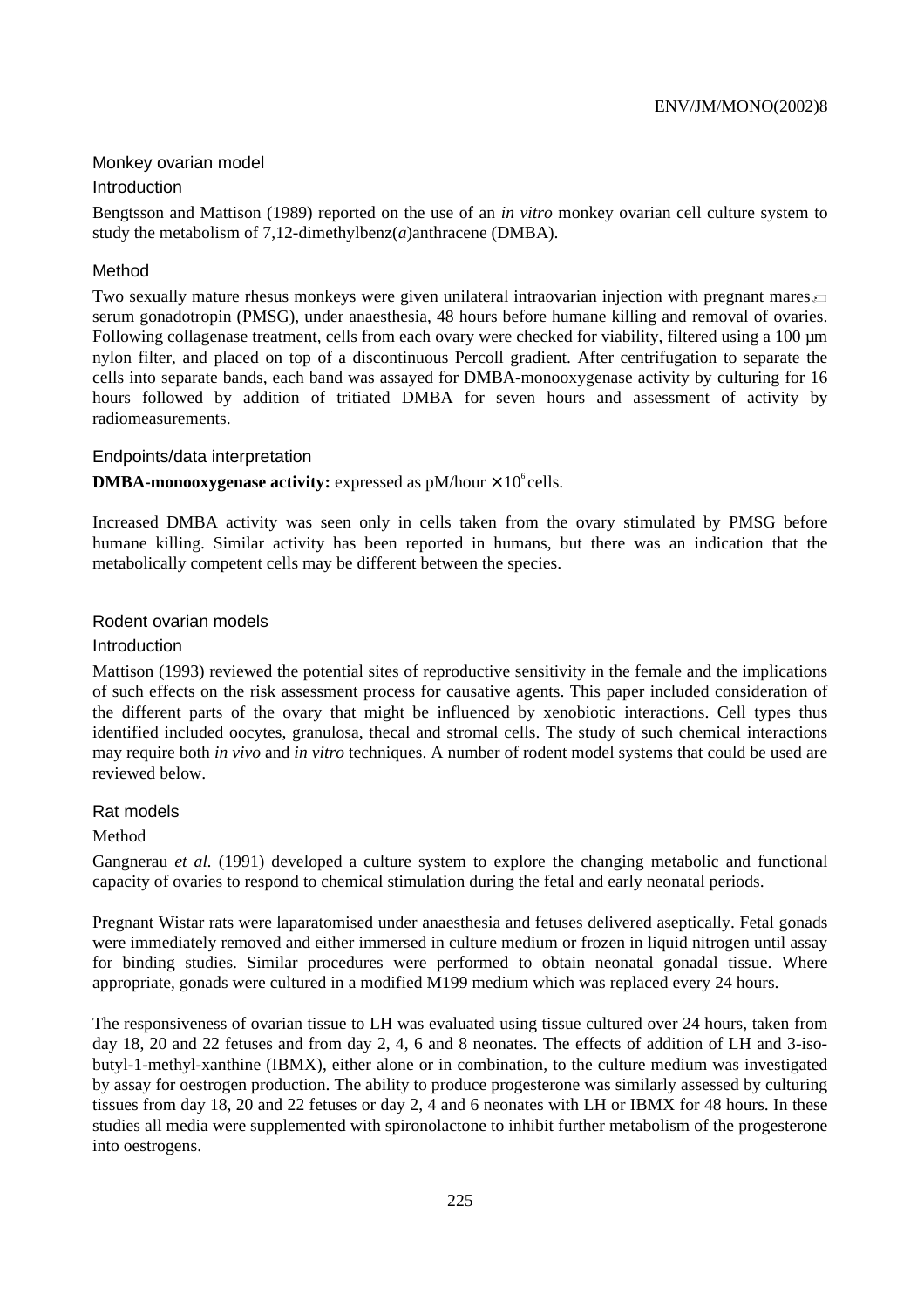Other experiments conducted included monitoring the effects on 3β-HSD and oestradiol levels of culturing tissues from fetuses at days 18 and 22 and neonates of 2, 4, 5 and 9 days of age in media containing  $(Bu)_{2}c$ AMP or LH. The effects of a number of other chemicals on ovarian tissue function were also investigated using this culture system; these included forskolin, cholera toxin and vasoactive intestinal peptide (VIP), which were tested on 18-day-old fetal ovaries.

The changing ability of ovarian tissue to bind hCG was also monitored for days 18 and 20 of gestation and days 7 and 10 after birth. The effects of incubation with  $(Bu)_{2}cAMP$  were also investigated for tissues from day 18 of gestation fetuses. Finally, the neuramidase activities of fetal and neonatal tissue were measured, with and without incubation, in medium containing  $(Bu)_{2}cAMP$ .

Radioimmunoassays were performed, using standard procedures, for testosterone, oestradiol or oestrone levels. In addition, 3β-hydroxysteroid dehydrogenase/ isomerase (3β-HSD) activity was determined by the conversion of  $[{}^3H]$ pregnenolone to  $[{}^3H]$ progesterone. This involved homogenisation of the gonads, addition of known quantities of labelled and unlabelled pregnenolone to the homogenate and incubation for 10 minutes. Steroids were extracted using ethyl acetate and separated by silica gel-TLC. Visualisation was by UV-light for progesterone and iodine vapour for pregnenolone. Metabolites were extracted and quantified by scintillation counter. Similarly, homogenised gonadal tissue was assayed for hCG binding using a competitive binding assay with  $[125]$ -labelled hCG. Neuramidase activity was assessed by incubation of tissue homogenate or respective cellular fraction in sodium acetate buffer with bovine sialyllactose. After two hours' incubation at 37ºC, the mixture was cooled in an ice bath and assessed for sialic acid level by the method of Warren.

Data were analysed by Student's t-test and one-way ANOVA (Scheff□ F-test).

#### Subsequent development

**Bengtsson** *et al.* **(1992)** reported on a methodology that permitted the separation and culture of different cell types from rat ovaries. The authors intended to use this model to assist in the investigation of the cell types responsible for the bioactivation of the mutagenic, carcinogenic and teratogenic chemical dimethylbez(a)anthracene (DMBA) and the hormonal regulation of metabolism.

Animals used were Sprague-Dawley rats housed under standard conditions; both mature and immature animals were studied. Mature animals were killed four days after receipt of a single subcutaneous injection of pregnant mare's serum gonadotropin. Immature animals were similarly dosed at 26 days of age and killed on day 29. Appropriate vehicle control animals were also used. Ovaries were collected into buffered saline, treated with collagenase, and separated on a 20-60% discontinuous gradient medium. Centrifugation at 400 g for 20 minutes was used to distribute cells through the gradient medium into four or five bands. Cells were taken from each band and transferred onto plate cultures at 37ºC under air, at 95% humidity. Samples were also taken, fixed, and ultra-thin sections prepared using uranyl acetate and lead citrate.

Cells were cultured in the presence or absence of hCG or testosterone, alone or in combination. Quadruplicate samples were used in all cases. After 24- or 48-hours, [<sup>3</sup>H]DMBA was added for 12 hours to the cultures and its metabolism subsequently assessed by radioassay. Progesterone and oestradiol levels were also analysed in the culture medium using radioimmunoassays.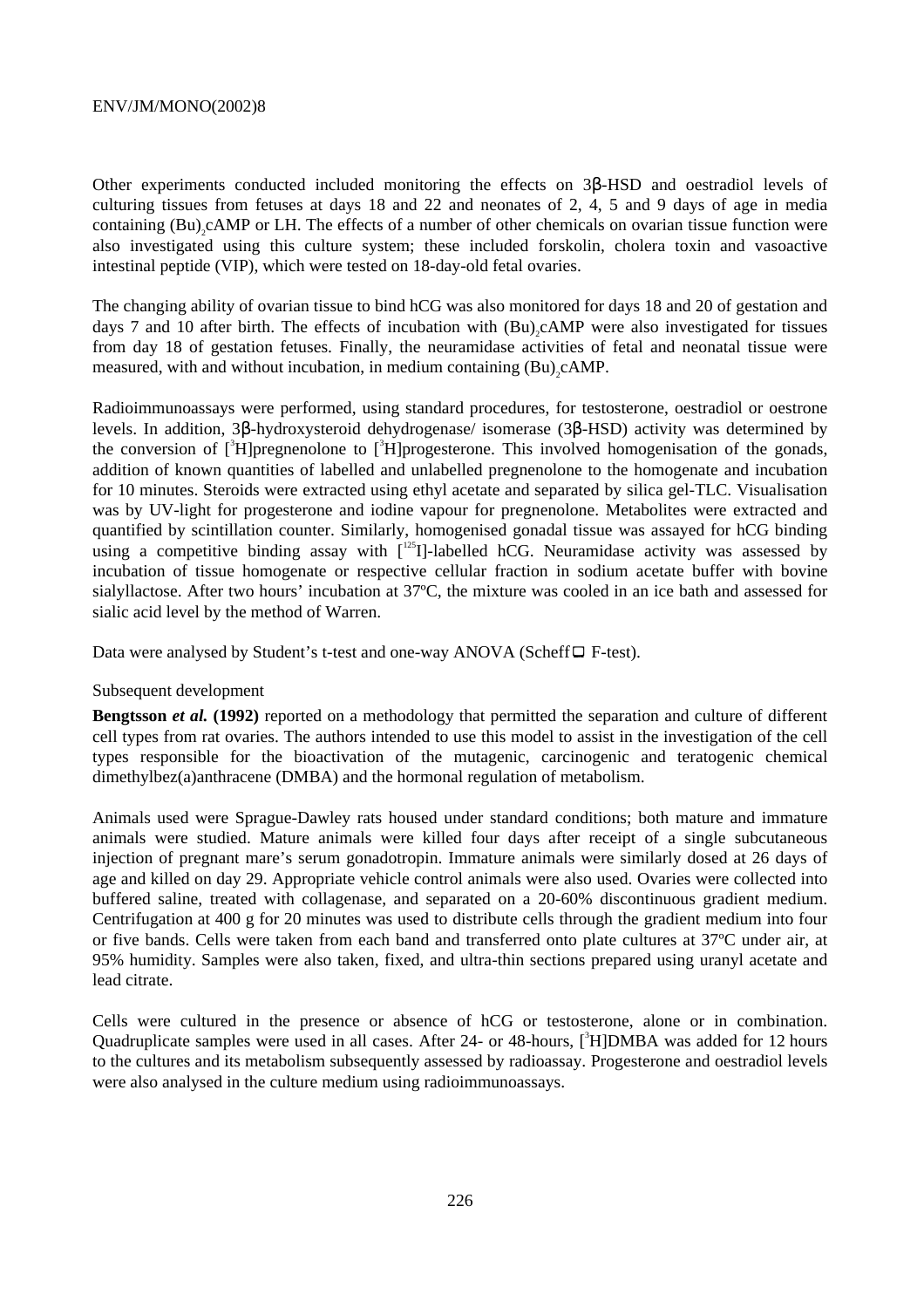#### Endpoints/data interpretation

**Gangnerau** *et al.* **(1991): Testosterone, oestrone or oestradiol tissue levels:** by radioimmunoassay. **3β-HSD activity:** determined by the conversion of [<sup>3</sup>H]pregnenolone to [<sup>3</sup>H]progesterone. **hCG binding:** measured by competitive binding with  $\int^{125}$ []-labelled hCG. **Neuramidase activity:** by sialyllactose conversion.

Investigation of the *in vitro* responsiveness to LH or IBMX stimulation of ovarian tissues, taken from animals of different ages, identified that the capacity to produce measurable levels of oestrogens was not achieved until between days 4 and 6 post partum. Progesterone production could be induced from day 4 post partum. Addition of (Bu)<sub>2</sub>cAMP to the culture medium enhanced 3β-HSD activity three- to five-fold on day 18 of pregnancy and day 9 post partum respectively; oestradiol production was also seen at these times. LH had no effect upon 3β-HSD activity before day 5 post partum*.* Both forskolin and cholera toxin induced progesterone production, particularly in the presence of IBMX and spirolactone whilst VIP significantly elevated 3β-HSD activity and, at the highest dosage, resulted in oestradiol production. Ovarian binding of hCG was only observed for days 7 and 10 after birth in untreated tissue. However, when fetal tissue was pre-treated for 48 hours with (Bu)<sub>2</sub>cAMP, specific bonding became apparent. In contrast, no evidence of any changes in neuramidase activity were detected between fetal and neonatal tissue.

The apparent developmental differences in ovarian metabolic capability for oestrogen and progesterone may actually arise from the relative sensitivities in the respective radioimmunoassays used, which would explain differences between their *in vitro* work and other *in vivo* data. Overall, it was suggested that all steroidogenic enzymes are probably present in the ovary from day 4 post partum and that the lack of earlier responsiveness may arise from the absence of receptor expression.

#### **Bengtsson** *et al.* **(1992):**

**DMBA mono-oxygenase activity:** assessed by radioassay of [<sup>3</sup>H]DMBA metabolism. **Progesterone and oestradiol levels**: measured by radioimmunoassay. **Histopathology:** using ultra-thin sections.

On the basis of distribution of cells through the discontinuous density gradient, pre-treatment of mature rats with PMSG did not appear to influence the selective proliferation of any particular cell type. In the case of the immature animals, two cell layers (at the 30-40% and 40-50% interface) were enriched. Measurements of DMBA mono-oxygenase activity showed this not to be affected by hCG in untreated mature rats; However, testosterone caused a marked decrease in activity in cells of the high-density fraction whilst an inactive fraction from the 20-30% interface showed a marked increase in activity levels. In PMSG-treated mature animals, activity levels of the 40-50% fraction cells decreased in the presence of hCG or testosterone whilst the less active fractions increased on exposure to these agents. In the immature animals, pre-treatment with PMSG showed high levels of DMBA mono-oxygenase activity. This was decreased by hCG and totally extinguished by testosterone. Hormonal assays showed PMSG to enhance levels of progesterone and oestradiol significantly whilst testosterone, but not hCG, induced levels of oestrogen for mature rat ovaries. Progesterone content was not influenced to the same extent.

Light and electron microscopy of the cell layers, and comparison with intact tissues, suggested that there was overlap of cell types but also demonstrated differences between controls and pre-treated populations. The authors commented that although the separation of cell types was not complete by this method, the use of a density gradient permitted enrichment of certain cell populations at the different interfaces.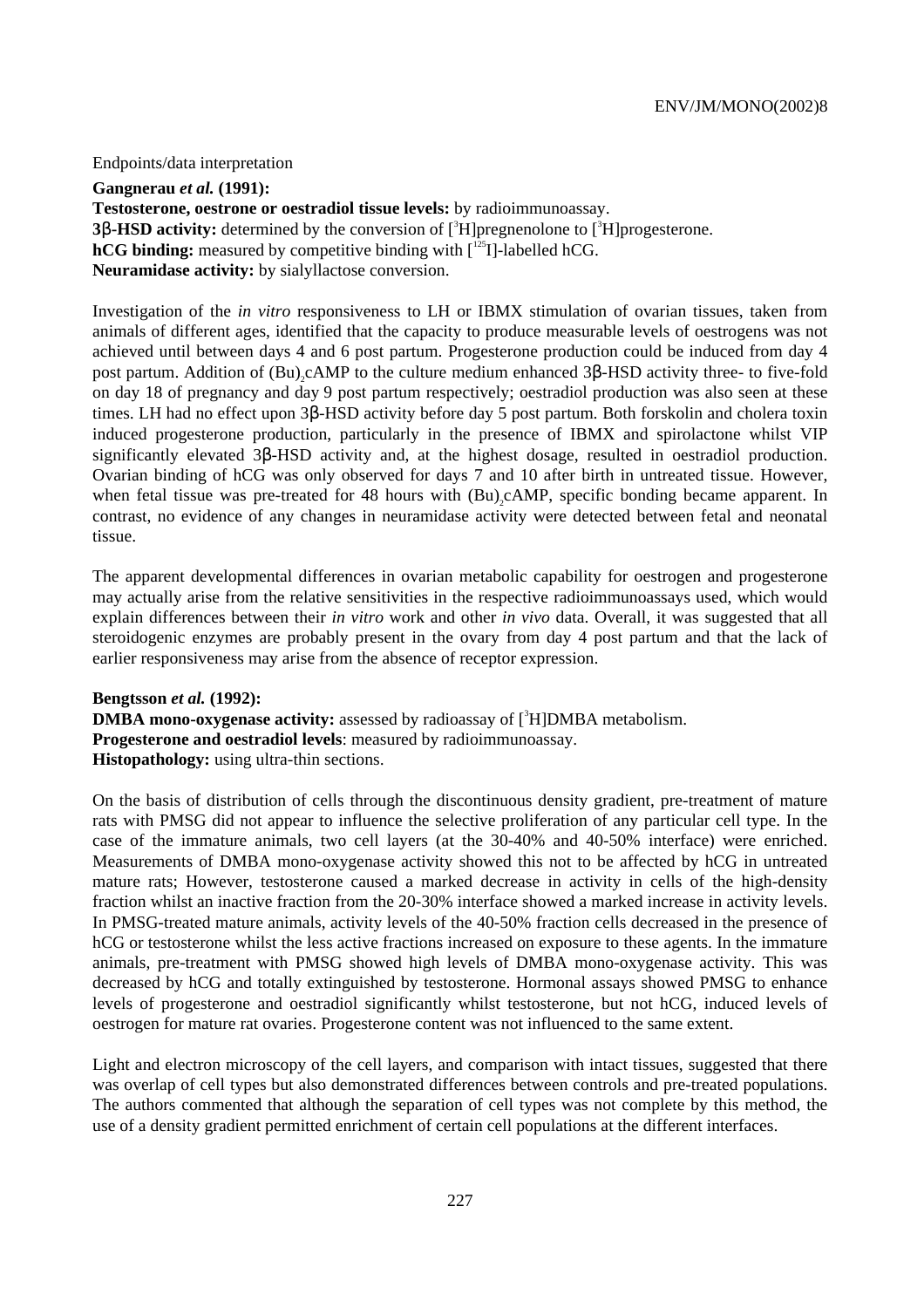### Mouse model

Torrance *et al.* (1989) developed a technique for the isolation and culture of intact mouse pre-antral ovarian follicles. The follicle is the basic functional unit of the mammalian ovary, being responsible for oocyte growth and maturation and the production of sex steroids, and the technique used mimicked the physiological conditions for the intact follicle in which the normal three-dimensional relationships were maintained between the different cell types.

This paper related only to the culture technique and, as such, included no assessment of the responsiveness of the cultured cells to exogenous chemicals. Nor did it provide other than histopathological endpoints.

### Method

Animals used were aged eight to 11 days and were obtained from crossing CBC/Ca males with C57BL/6 females. Animals were killed by decapitation and the ovaries removed and placed in a watch-glass containing cold media. Subsequent stages were performed using sterile techniques in a laminar flow hood. The ovaries were dissected and incubated with gentle rotation at 37°C for 30 minutes, then centrifuged and the supernatant removed. Suspension and centrifugation were repeated. Subsequently, follicles were isolated by repeat pipetting under a dissecting microscope. Freed follicles were harvested frequently and filtered through a nylon mesh. Follicles were pelleted by gentle centrifugation and then re-suspended in fresh medium. The pellet was broken up by gentle rotation in a watch-glass and 20 µm samples pipetted into the wells of a plate. The process was repeated until 16 samples had been obtained. After removal of excess fluid from the wells, collagen gel was added. This gel was prepared from the tail tendons of rats by mixing tendon samples with acetic acid at 4°C for 48 hours and centrifuging for one hour at 2000 g. The resulting solution could be stored for up to eight weeks before use. Immediately before addition to the follicles, this solution was mixed with serum and a Hepes-buffered medium and the pH adjusted to a normal physiological value. After addition of the gel, the culture was incubated for two to three minutes to permit gel setting. The tissue-containing follicles were then transferred to further well-plates and additional gel added. This double gelling was found to be necessary to avoid follicle losses resulting from collagen gel contraction during processing. Gels were then transferred to a Linbro tissue culture plate containing culture medium and incubated at 37 $^{\circ}$ C with 5% CO<sub>2</sub> in a humidified incubator. After 24 hours, and then at three-day intervals, the medium was changed. Follicles were monitored using inverted phasecontrast microscopy.

At termination of the culture period, gels were fixed overnight in Bouin's fluid, embedded in paraffin wax. Haematoxylin- and eosin-stained sections were examined by light microscopy and classified on the basis of the number of cell layers surrounding the oocyte. Note was also made of the number of intact, damaged or disrupted follicles.

#### Endpoints/data interpretation

**Follicle development/integrity:** assessed by light microscopy.

The number of follicles in the cultures declined with time and associated with the gradual reduction, from the fifth to the eighth day, of unhealthy follicles. By day 14 of culture, however, the number of healthy follicles was showing a marked decrease. A marked shift in the type of follicles was seen during the course of the 14-day culture period, with the smaller stages gradually disappearing and larger ones emerging, suggesting that the test conditions permitted normal development of the follicles over this period. The problems relating to maintenance of late stage follicles may arise from the medium used, which contains little in the way of gonadotrophins or sex hormones and may therefore be unable to support these stages of development.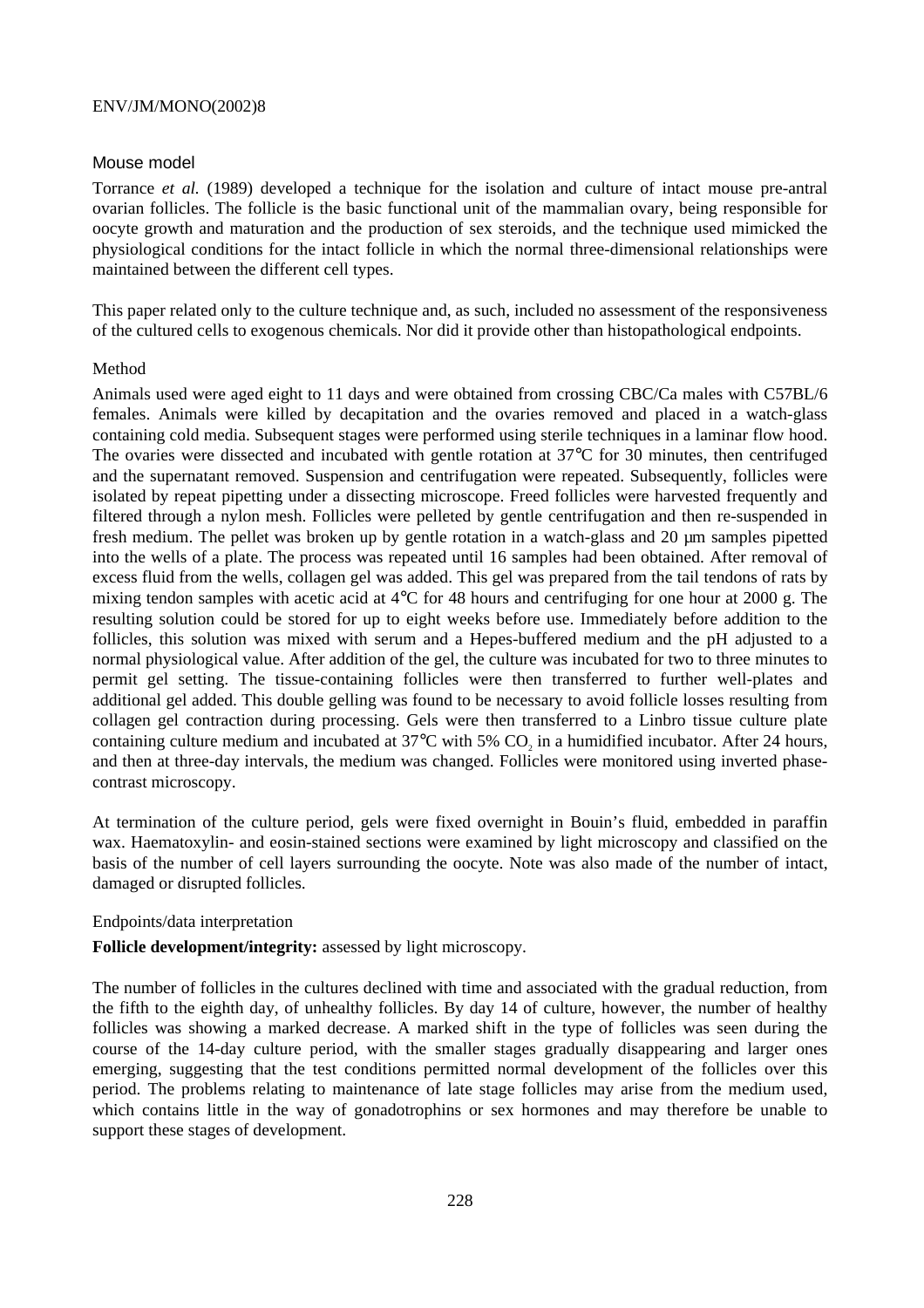#### ANIMAL CELL LINE SCREEN

#### **Introduction**

Only one established cell line screen was reviewed that did not have endpoints directly related to oestrogenic or androgenic activities. This was a recombinant receptor/reporter gene assay used by Zacharewski *et al.* (1995) to assess the Ah-receptor-mediated, dioxin-like activity of two pulp and paper mill effluents, black liquor (a recovered by-product from the pulping industry) and a methanol-extracted effluent fraction (MF).

The established cell line, Hepa1c1c7, was used. This is a mouse hepatoma-derived line which endogenously features the Ah-receptor. In this assay the cells were transfected with a luciferase dioxinresponsive element (DRE) regulated-reporter with β-galactosidase as an internal control for transfection efficiency.

# Method

Cell lines were maintained in DMEM in a 5%  $CO_2$  humidified environment at 37°C.

Cells were plated on dishes at approximately 50% confluency before transfection in media supplemented with 10% fetal bovine serum (stripped using dextran-coated charcoal). After six hours, cells were transiently transfected with pCH110 (β-galactosidase expression vector), pGudLuc1.1 (luciferase reporter) and pBS as carrier DNA using a calcium phosphate co-precipitation technique. After 20 hours, the plates were washed and the media replaced.

The AhR-mediated activity of black liquor and MF were studied by their effect on luciferase activity relative to a concentration of TCDD. Cells were treated with test material and harvested after 24 hours for luciferase and β-galactosidase activity determination. Treatments were performed in duplicate, with two samples being taken from each dish and the mean used for calculation of percentage relative to the maximum induction reported with 1 nM TCDD. Concentrations for test mixtures were deduced by comparison of the dose-response curves and reported in TCDD equivalents (defined as the amount or concentration of TCDD within a sample necessary to elicit a half-maximal response).

#### Endpoints/data interpretation

β**-Galactosidase:** used as an internal standard for differences in transfection efficiency. **Luciferase:** expressed as a percentage of activity attained with 1 nM of TCDD.

The dioxin-like potential of both the black liquor and MF was shown by AhR bioassay, and it was mediated solely through the Ah-receptor. A dose-dependent induction of pGudLuc1.1 mediated activity was seen, with a detection limit of approximately 80 pg TCDD per plate. This was reported as comparable to or in excess of the sensitivity of other assays.

Co-treatment with TCDD resulted in no net difference from TCDD alone, indicating absence of inhibitory effect. To show receptor-specific mediation of luciferase activity, two mutant strains of Hepa 1c1c7 were transfected. These featured mutations of the structural genes encoding for the receptor and its nuclear translocator protein. The net result of these mutations was that there was no net increase in luciferase activity.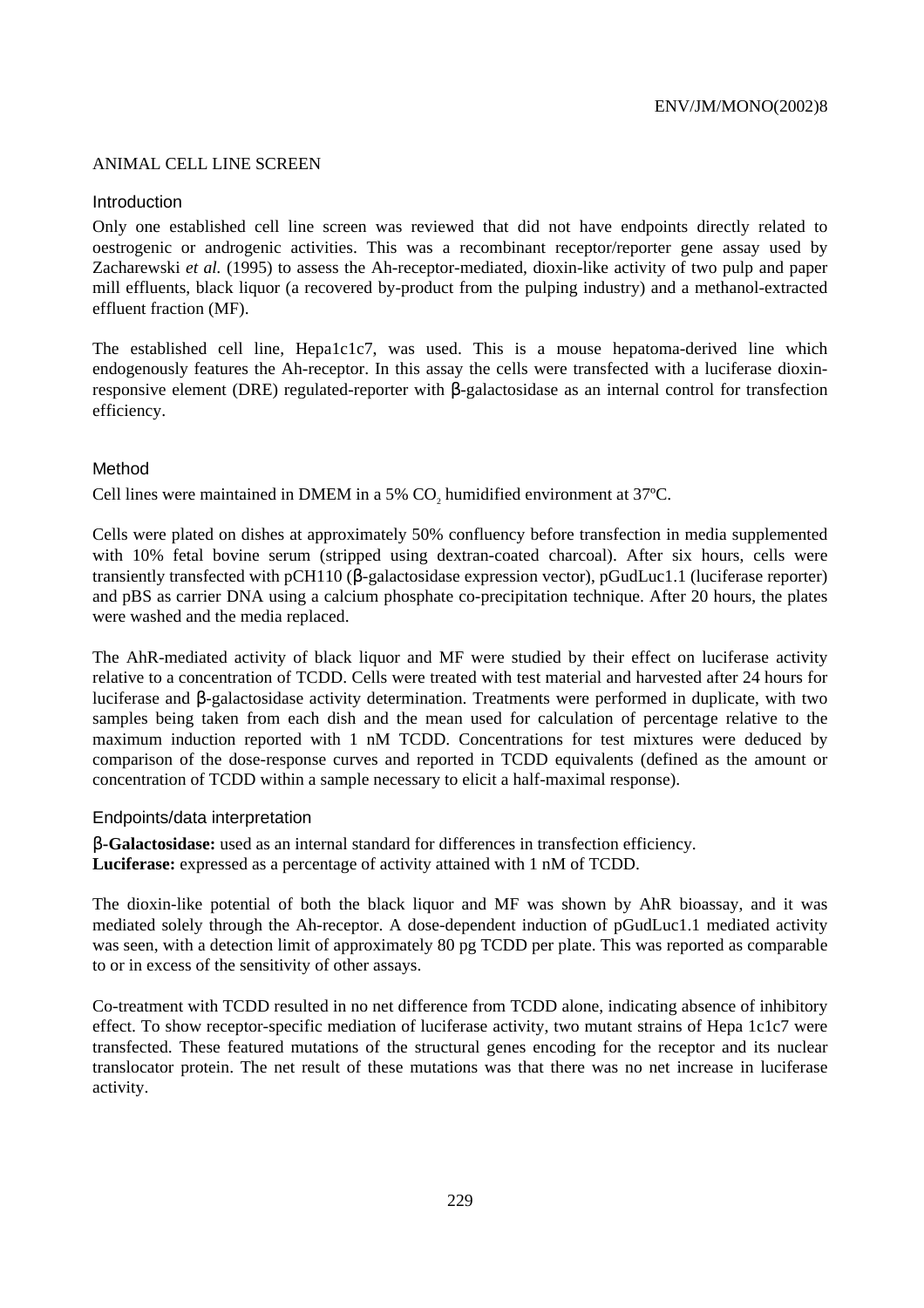### OESTROGEN-RELATED

# HUMAN PRIMARY CELL SCREENS

#### Introduction

Clearly the best model for assessing the toxicological significance of sex hormone-disrupting chemicals to a given species is to study effects in individuals of that species. In the case of non-medicinal chemicals, this is generally not appropriate in humans. It is, however, possible to use a number of cell types of human origin to investigate responses in the *in vitro* situation (see Section 0). These models have potential limitations due to their reliance on immortalised cell lines; however, the use of human primary cells might overcome some of the reservations. Holinka (1988) presented a method for establishing both primary and secondary endometrial cell cultures and reviewed the potential uses of such cell lines in investigating the effects of chemicals on human cells and the study of hormonally regulated gene expression during cell differentiation. Human primary endometrial cells have since been used to investigate the activities of oestrogenic chemicals. The uterine models reviewed here are those of Casslén and Harper (1991) and Markiewiz *et al.* (1993).

In addition, a method for the successful culture of human ovarian surface epithelium was described by Kruk *et al.* (1990), although this did not include assessment of the responsiveness to exogenous hormonal agents. The potential significance of a model to study human ovarian epithelium was addressed by the authors, who stated that over 85% of human ovarian carcinomas were believed to arise from the surface epithelium. In contrast, animals show very few tumours in this tissue and hence animal tissue models are of little value for the study of this aspect of human disease.

#### Endometrial cell models

Casslén and Harper (1991)

#### Method

Endometrial tissue was obtained from uteri removed for benign non-endometrial pathology. Patients were all parous, 26-48 years of age, and showed normal menstrual cycles. A blood sample was obtained intraoperatively for progesterone assessment. Tissue used for culture was obtained by opening the uterus and scraping from the endometrial surface, avoiding the lower uterine segment. After washing, 1 mm pieces were placed in a dissociation solution assisted by occasional mechanical agitation. Subsequent filtration gave good separation between single stromal cells and glands. After filtration, the stromal cell suspension was centrifuged and the cells re-suspended and plated at  $10<sup>5</sup>$  cells/cm<sup>2</sup> in a serum-free supplemented medium. Glands were plated in collagen (derived from rats) in a modified medium. After one or two days' growth, cultures were stimulated by introduction of varying concentrations of oestradiol. Each experiment was performed in duplicate wells, and samples were stored deep-frozen until assay. Microscopic evaluation of cells involved fixation of cultures with formalin and staining with haematoxylin-eosin or May-Grunwald-Giemsa or by glutaraldehyde and osmium tetraoxide processing and subsequent scanning electron microscopic examination. Statistical analysis was by three-way ANOVA and Student-Newman-Keul's test or Student's t-test for paired observations.

#### Endpoints/data interpretation

**PDG**<sub>20</sub>**:** analysed by radioimmunoassay and results presented as ng/well  $\times$  24 hours. **Serum progesterone**: analysed by routine radioimmunoassay; used to define luteal phase of donor. **Histopathological assessment:** by phase-contrast light microscopy or scanning electron microscopy.

The cultures had similar cellular characteristics to the expected *in vivo* appearance and the collagen coating of the wells was necessary for efficient growth. This latter point was attributed to collagen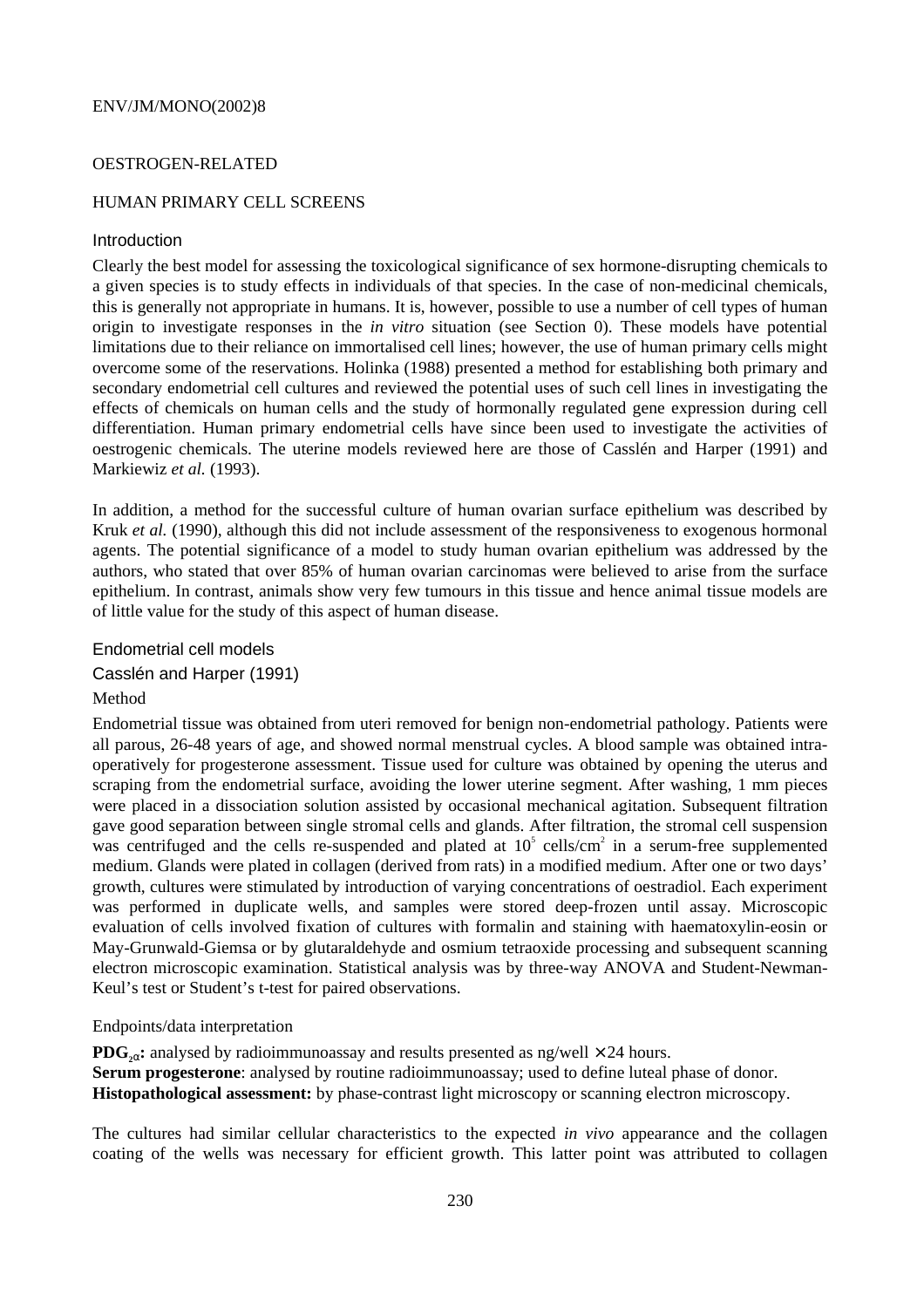providing a surface basement membrane substitute. Measurement of PDG<sub>2α</sub> levels showed secretory-[ed?] to have higher levels than proliferative cultures, and showed a clear dose-response relationship to oestradiol. This confirmed the hormonal sensitivity of the endometrial epithelial cells when cultured in serum-free media, and it was felt that this methodology would permit assay for the effects of various drugs on human endometrium. It was suggested that further optimisation of culture medium might be possible to enable longer-term culture.

### Markiewicz et al. (1993)

### Method

Histologically normal endometrium was obtained from patients undergoing endometrial biopsy or hysterectomy. Tissue was subsequently cut into small fragments and placed on lens paper resting on stainless steel grids within a culture dish. The tissue was partially covered with a serum containing medium, pre-treated with dextran-coated charcoal. Randomised fragments of the tissue were fixed in formalin for histological dating. Following a 24-hour initial incubation period, the medium was replaced with one supplemented with either oestradiol  $(E_2)$ , equol or 4-hydroxytamoxifen (OHTam) alone or in combination. After a further 24-hour period, the medium from each dish was collected, centrifuged and stored deep-frozen. Tissue was recovered, washed, homogenised and analysed for protein content. Levels of PDG<sub>2</sub> $\alpha$  in unextracted culture medium were also measured. Statistical analysis of differences were estimated by Student's paired t-test.

### Endpoints/data interpretation

**PDG**<sub>2</sub>α**:** analysed by radioimmunoassay in duplicate at two dilutions from two dishes for each experimental condition.

Measurement of  $PDG_{\alpha\alpha}$  showed a clear increase in response to oestradiol or equal exposure, and the response of the system could be blocked by co-administration of the anti-oestrogen OHTam. It was suggested that this *in vitro* bioassay would be suitable for testing oestrogenic activities of synthetic and naturally occurring chemicals, and that it would provide a more direct alternative to using oestrogen receptor binding assays or experimental animals.

Ovarian surface epithelium (Kruk et al., 1990)

# Method

Biopsy specimens were obtained from women between 20 and 62 years of age who were undergoing surgery for non-malignant gynaecological disorders. The specimens were collected aseptically and transported to the laboratory in medium containing fetal bovine calf serum.

Two methods of establishing ovarian surface epithelium cells in culture were investigated. In the first, tissue was taken, trimmed of stroma and cut into explants of approximately  $1-2$  cm<sup>3</sup>. These were then placed in culture dishes and held in place by cover slips and cloning cylinders. In the second method, the entire surface of the sample was washed and then held surface down over a culture dish and the ovarian surface scraped firmly two or three times by a rubber scraper attached to a glass rod. The sheets of cells thus formed were rinsed into culture dishes. For either collection method, cultures were incubated at 37°C for 48 hours in 5%  $CO_2/air$ . Subsequently the medium was changed as necessary.

The feasibility of storage in liquid nitrogen was investigated, with cells being frozen by standard tissue culture methods either as uncultured epithelium sheets following detachment from the ovarian surface or after a few days' growth on plastic strips.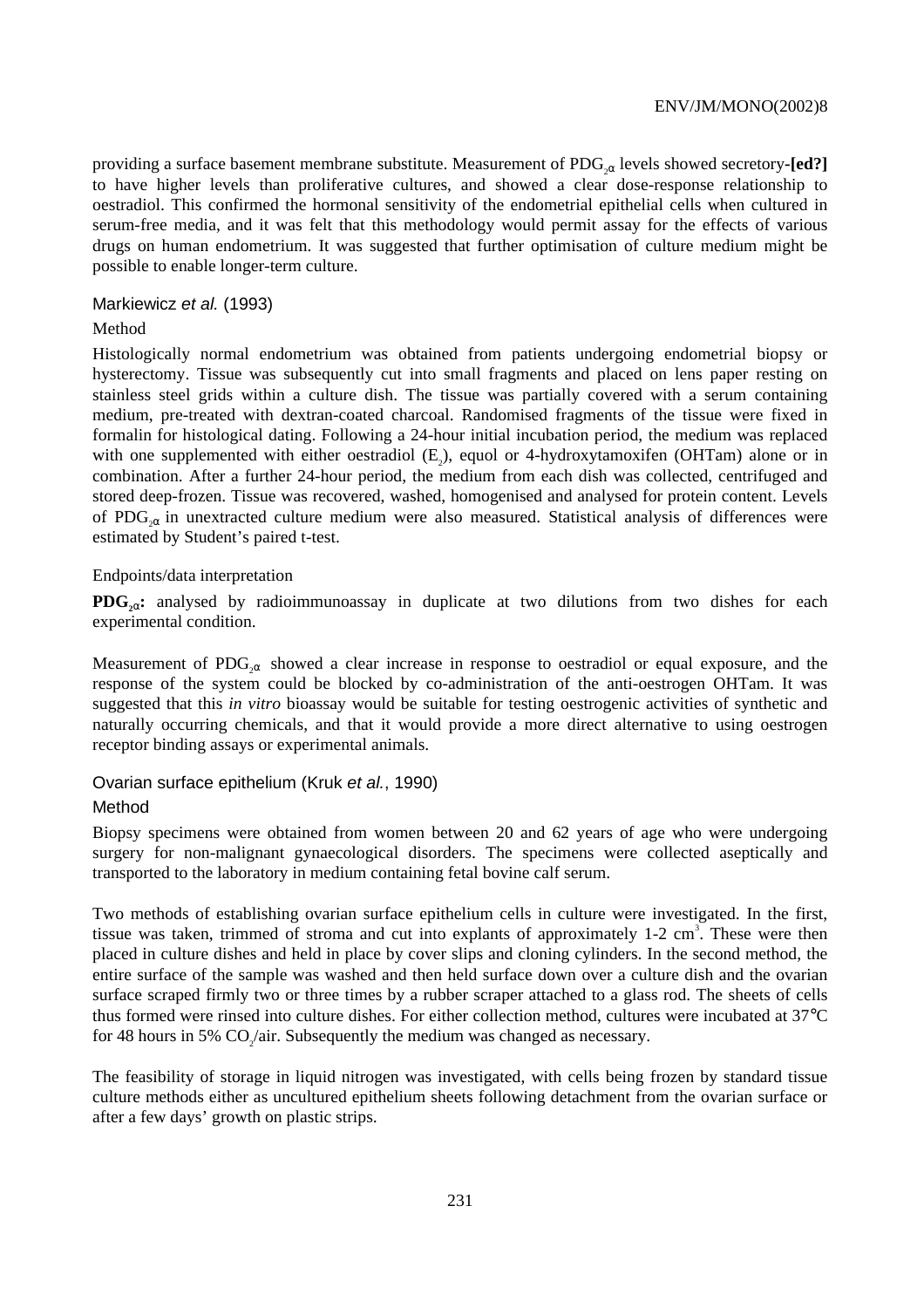#### Endpoints/data interpretation

The scrape method of sample taking was found to be significantly more successful than the explant method in establishing cultures. It also resulted in a purer culture of epithelium cells. Storage in liquid nitrogen (without enzymatic dissociation) was shown not to affect the subsequent proliferative capacity or maintainability of the cells after thawing.

This paper focused on the development of a culture system for human ovarian epithelium rather than for use as a chemical screening model. However, it would be interesting to assess the responsiveness of such cells to sex hormone-disruptive chemicals. The procedures developed enabled the long-term storage of cells (deep-frozen), followed by successful culture when required. This indicates that problems relating to the availability of human primary tissues might be ameliorated by improved storage techniques.

#### HUMAN CELL LINE SCREENS

#### Introduction

In addition to the test systems detailed above that employ primary cells from humans, detailed above, a range of other models have been developed that are based upon established human cell lines and have differing regimens and endpoints. Cell lines used include but are not limited to MCF-7, Ishikawa, HeLa and T47D. MCF-7 and Ishikawa cells were reviewed in detail earlier. The remaining cell lines are presented below. McLachlan (1993) suggested a functional approach to detect biologically active xenobiotics (including environmental oestrogens) in which chemicals are defined by their function rather than by their chemistry. It was suggested that this should include human cells transfected with constructs containing a specific receptor and a reporter gene for the receptor, and would allow the assay of not only ligand-receptor binding but also receptor occupancy of the response element and gene activation. Suggested receptors included the oestrogen, progesterone, androgen, glucocorticoid, retinoid and thyroid receptors. Using this approach would allow some careful biological generalisations to be attempted, although it would not provide a complete toxicological profile of a chemical or replace full animal testing.

# MDA-MB-231 CL10A cancer cell line

#### Introduction

Jaing *et al.* (1993) investigated structure-activity relationships for the oestrogen receptor (ER) using stable transfectants derived from an ER-negative breast cancer line, MDA-MB-231 CL10A, to evaluate the effect of a point mutation in the ligand-binding domain of the ER on the pharmacology of the antioestrogens tamoxifen, RU39411 and Keoxifenein. Previous studies had focused on ligand structure to establish a model for oestrogenic and anti-oestrogenic action at the binding site of the steroid receptor. The chemicals were tested in the presence and absence of oestradiol  $(E_2)$  for the effect on cell growth in cells which expressed the wild type  $ER_{400 \text{ gly}}$  (S30) or a mutant  $ER_{400 \text{ val}}$  (ML $\alpha$ 2H). A control antisense-ER transfectant which did not express ER protein was also included in the study.

#### Method

Transfectants were maintained in phenol red-free, minimal essential medium supplemented with fetal calf serum (stripped using dextran-coated charcoal). Cells were plated out and maintained in oestrogen-free medium for two days before exposure to vehicle control (0.1% ethanol) or test compound in absolute ethanol. Cells were exposed for eight days, with medium changes every two days. The medium was then removed and the cells lysed by sonication. Total DNA concentrations were determined using Hoechst dye 33258; this was considered to act as a marker for proliferation and growth.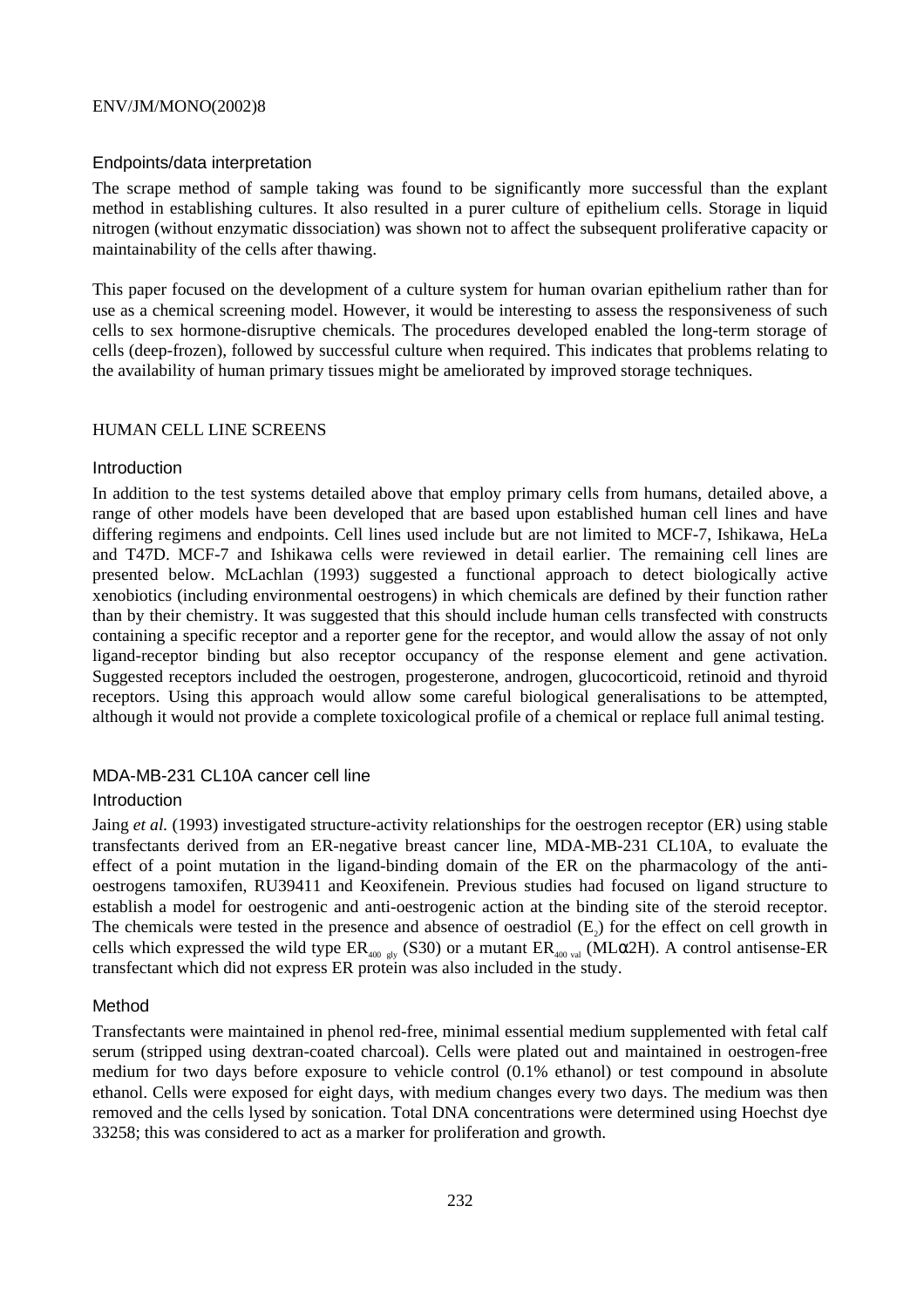### Subsequent development

**de Cupis** *et al.* **(1995)** conducted a comparative study using the MDA-MB-321 cell line together with four other lines to compare the relative potencies of two non-steroidal pure anti-oestrogens and the antioestrogen tamoxifen. In this study, a number of endpoints were investigated, including cell proliferation as assessed by MTT colourimetric assay, secretion of insulin-like growth factor (IGF-1) assessed by radioimmunoassay, IGF-1 mRNA synthesis assessed by reverse-transcription polymerase chain reaction, together with ligand blot and binding studies. Because this cell line was used in the basic ER-negative form, it was found to be unresponsive to treatment. This study will therefore not be considered further.

#### Endpoints/data interpretation

#### **Jaing** *et al.* **(1993):**

**Total DNA concentration:** determined using Hoechst dye 33258. Anti-oestrogenic activity was defined as extent of growth inhibition in ER transfects.

 $E_2$  inhibited the growth of the transfectants S30 and MLα2H. The MLα2H cells were found to be 10 to 100 times less sensitive to oestrogens or anti-oestrogens than the S30 form. Keoxifene, an anti-oestrogen with high affinity for ER, displayed anti-oestrogenic activities in both ER transfectants. However, the action of the steroidal anti-oestrogen RU39411 was altered in the ML $\alpha$ 2H cells. The Val<sub>400</sub> mutation resulted in increased oestrogenic activity of some anti-oestrogens. It was suggested that this might explain the outgrowth of some ER-positive breast cancer cells and some of the reasons which underlie resistance to tamoxifen therapy. None of the cells transfected with the antisense cDNA were affected by any of the chemicals.

### T-47D cell lines

#### Introduction

Welshons *et al.* (1987) evaluated the oestrogenic and anti-oestrogenic activity of two phenolic lignans, enterlactone and enterodiol, and a phytoestrogen, equol, using a human breast cancer cell line, T47D. Phenolic lignans are synthesised from plant-derived lignans by intestinal microflora and are excreted in urine. Similarly, equol is a known phytoestrogen found in urine. Oestradiol was used as a positive control for comparative purposes.

#### Method

T47D cells were maintained in RPMI 16 40 medium, supplemented with insulin and fetal calf serum. Cells were transferred to medium containing serum (stripped using dextran-coated charcoal) without phenol red for nine days before use. Cells were subsequently plated into wells and allowed to attach for two days before exposure to the appropriate test compound solutions for six days. Progesterone receptor levels were measured in attached cells by whole cell uptake of [<sup>3</sup>H]R5020 with dexamethasone addition to reduce binding to glucocorticoid receptors. Cell growth was assessed by measurement of DNA levels in each culture well by sonication of the cells, followed by fluorometric measurement.

#### Subsequent development

**Watanabe** *et al.* (1990) used several cell lines including T47-D to determine their sensitivity to hormonal agents using a "MINI" radionucleotide precursor incorporation assay (Section 0). Effects of two antioestrogenic compounds, tamoxifen and toremifene, along with those of oestradiol on thymidine incorporation were studied as an indication of cell proliferation. Cells were cultured in RPMI 1640 medium supplemented with fetal calf serum and maintained at  $37^{\circ}$ C in a humidified  $CO_2$ -rich atmosphere. Cells were exposed to the test chemicals for 96 hours, after which incorporation of tritiated thymidine was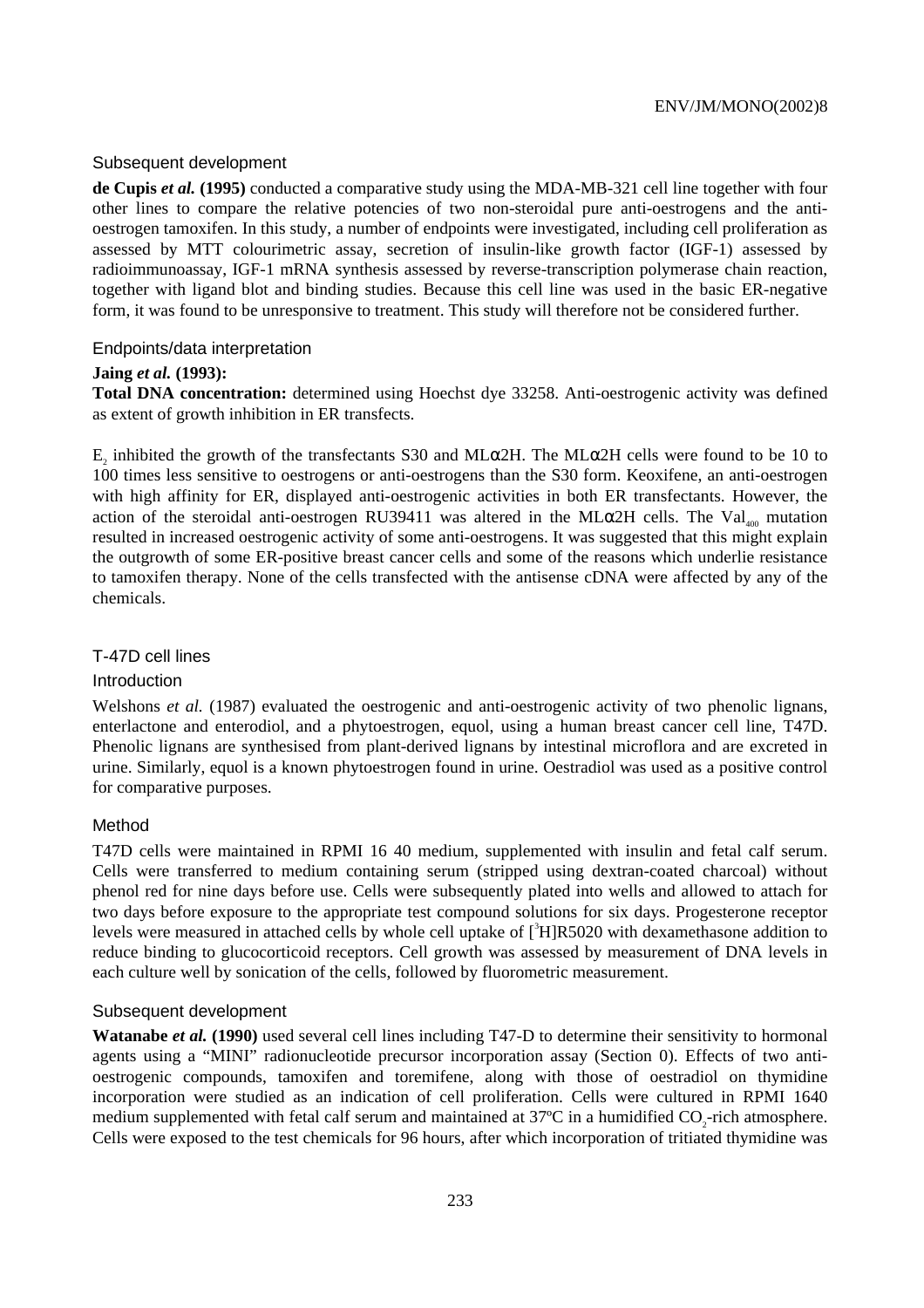assessed using liquid scintillation counting. DNA extraction was achieved by precipitation, and centrifugation was followed by fluorometric determination. Cytosolic concentrations of ER and progesterone receptors were determined using commercial enzyme immunoassay kits. Protein concentrations were determined using the Coumassie brilliant blue method.

### Endpoints/data interpretation

### **Welshons** *et al.* **(1987):**

**Progesterone receptor stimulation:** determined by a competitive binding assay.

**DNA level/well:** determined fluorometrically and used to assess the degree of oestrogen mediated cell proliferation.

Enterolactone, enterodiol and equol were weakly oestrogenic in comparison to oestradiol. Half-maximal responses were approximately  $10^{-11}$  M for oestradiol,  $10^{-7}$  M for equol and  $10^{-5}$  M for enterlactone. Enterolactone was thus approximately one thenth as potent as oestradiol. The growth of T47-D cells was found to be stimulated in a concentration-dependent manner between 1 and 10 µM of enterolactone; however, concentrations of 10 M inhibited cell growth, probably through a non-oestrogenic mechanism suggested as peculiar to breast cancer cell lines.

### **Watanabe** *et al.* **(1990):**

**Thymidine incorporation:** determined by liquid scintillation count.

**Hormone receptor concentration:** determined by enzyme immunoassay, expressed relative to protein concentration.

**DNA level**: determined fluorometrically.

**Protein concentration:** determined using the Coumassie brilliant blue method.

Thymidine incorporation showed a dosage-related increase with oestradiol treatment, although the increment was only 2.3-fold. Nonetheless, this was considered to show a growth-stimulatory effect of  $E_2$ . Thymidine incorporation was suppressed to 75% or 10% of this by  $10^7$  M and  $10^5$  M tamoxifen, respectively. Suppression of thymidine incorporation by toremifene was not observed at concentrations lower than  $10<sup>5</sup>$  M, and dose-response was poor with no greater than 15-20% thymidine uptake inhibition occurring.

# BT-20 and STT-11 cell line systems

In the same paper where they described the use of T47-D cells to investigate two anti-oestrogenic compounds, tamoxifen and toremifene, and oestradiol, Watanabe *et al.* (1990) used two ER-poor cell lines: BT-20 (an established ER-deficient line) and STT-11 (a newly established line). Unsurprisingly, the low ER expression resulted in no discernible activity being seen for these cells. No further consideration will be given to them other than to note that the absence of ERs in these cells indicates that they might be of use should controlled levels of receptor expression be required through the use of transfection techniques.

# HeLa cell lines

### Introduction

Berry *et al.* (1990) attempted to elucidate the cause of differences in *in vivo* activity of two antioestrogens, 4-hydroxytamoxifen and ICI-164,384, despite both appearing to act antagonistically to oestrogen. 4-hydroxytamoxifen may act as a partial agonist, depending upon the tissue and the response examined, whereas ICI-164,384 acts only as a pure antagonist. They suggested that this might reflect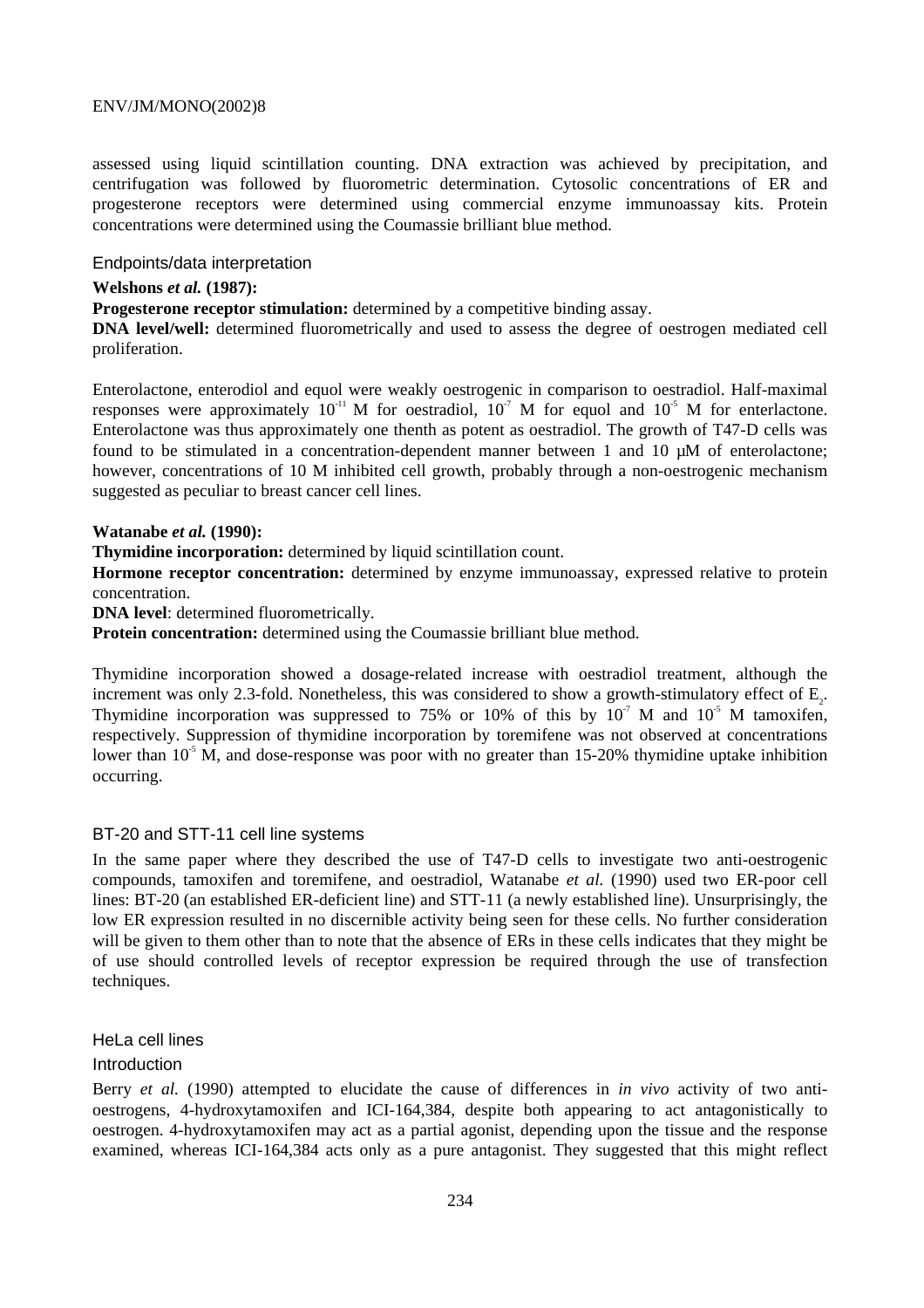differences in interaction with two transcriptional activation domains of the ER. The effects of these chemicals were determined in transiently-transfected HeLa cells which are otherwise devoid of detectable levels of ER.

# Method

Expression vectors encoding either the whole hER (HEO), an N-terminally truncated ER containing a transcriptional activation factor, TAF-2 (HE19), and a C-terminally truncated ER containing TAF-1 (HE15) were transfected together with various oestrogen-sensitive reporter genes (ERE-tk-CAT, vit-tk-CAT, 17M/ERE-G.CAT and pS2-CAT) which have complex ER-inducible promoter regions containing several upstream elements of either thymidine kinase (tk), globin (G) or pS2 gene promoters in conjunction with a TATA box. An ERE-TATA-CAT was also used which is a minimal promoter composed of an ERE inserted upstream of the TATA region of the adenovirus-2 major late promoter (Ad2MLP). In addition, a reference plasmid encoding for bacterial β-galactosidase was co-transfected to enable correction for transfection efficiency.

HeLa cells were maintained in DMEM **[ed?],** supplemented with fetal calf serum (stripped using dextrancoated charcoal). At 50% confluence, cells were transfected using calcium phosphate co-precipitation. Test chemicals were added one hour post transcription. Where appropriate, calcium phosphate precipitate was removed after 18-20 hours, rinsed with DMEM, and replaced with fresh medium containing test ligand or vehicle. After a further 18 to 24 hours, cells were harvested, lysed, and extracts centrifuged to remove cell debris and then assayed for β-galactosidase activity. Extracts were also assessed for CAT activity, using  $\int_0^1 C |c$ hloramphenicol and acetylcoenzyme A, by thin layer chromatography, autoradiography and quantitation by liquid scintillation count.

# Subsequent development

**Crombie** *et al.* **(1994)** described the use of a cell-based transfection system using the chloramphenicol acyl transferase (CAT) reporter gene to determine hormonal specificity for promotion of the brain isoenzyme of creatinine kinase (CKB) found in large concentrations in the uterus. HeLa cells contain a low level of glucocorticoid receptors but do not contain endogenous receptors for oestrogen, progesterone, androgen or vitamin D, which can be exploited in transfection studies because this enables very low levels of activity to be detected because of the low background activity.

HeLa cells were co-transfected with different intracellular receptor expression plasmids and a CKB reporter construct was then cultured in DMEM without phenol red, supplemented with fetal calf serum. Transfected expression plasmids for the various receptors studied including oestrogen (pKCR-ER), progesterone (pRST7hPRB), androgen (pRShAR), glucocorticoid and vitamin D (pRShVDR) receptors. To adjust for differences in transfection efficiency, cells were co-transfected with a β-galactosidase expression plasmid. Fourteen to 16 hours post transfection, the medium was changed and various ligands at a concentration of  $10^7$  M or vehicle control were added. Cells were harvested 24 hours later and extracts were prepared for CAT and β-galactosidase assay. To increase sensitivity, chlorophenol red βgalactoside was used as a substrate for the β-galactosidase assay. CAT activity was normalised by expressing the percentage conversion of chloramphenicol, divided by the β-galactosidase activity. Fold stimulation was taken to be the ratio of CAT activity in the presence of hormone to that without hormone.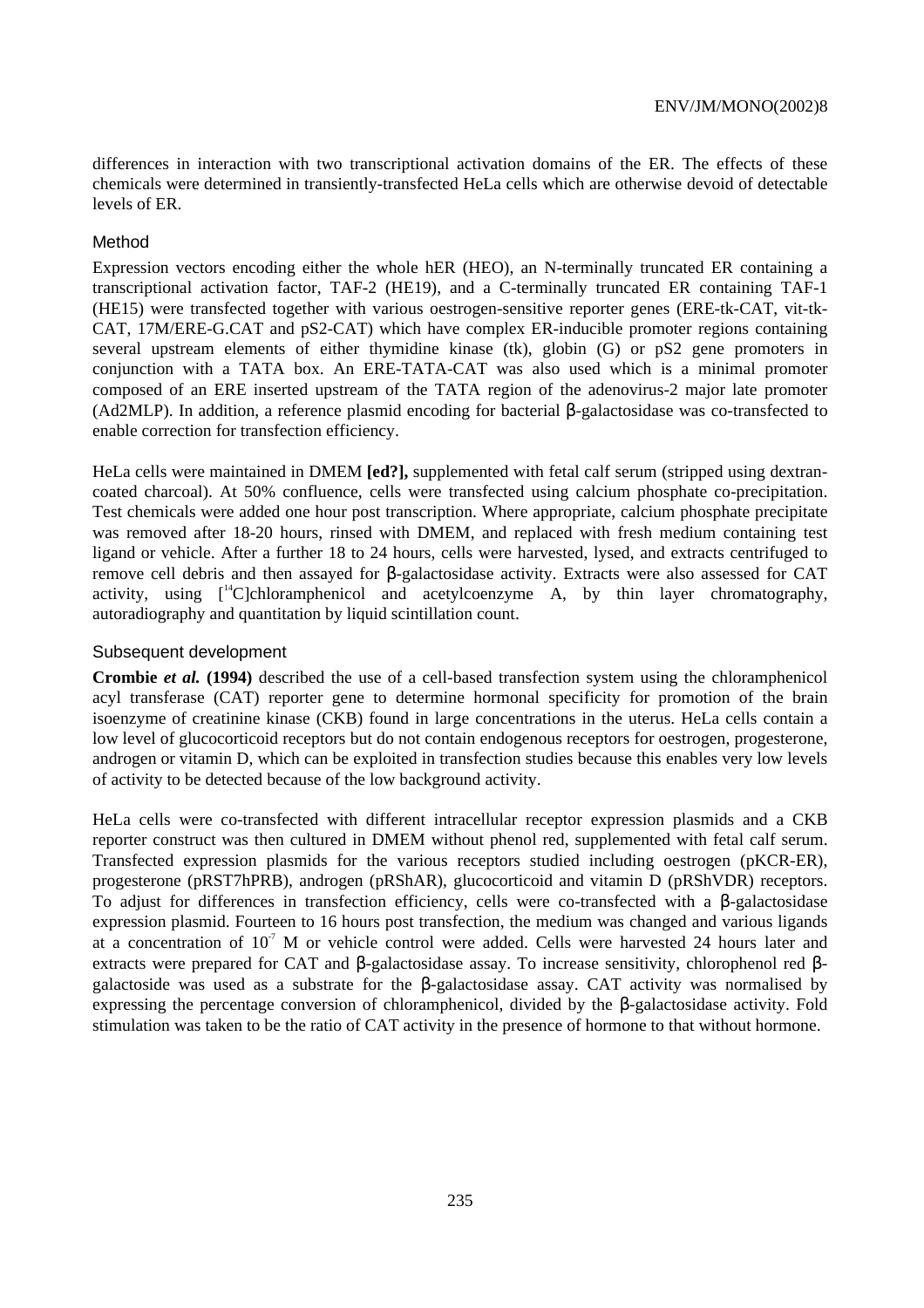### Endpoints/data interpretation

# **Berry** *et al.* **(1990):**

β**-galactosidase activity:** determined by measuring the reaction product of *o*-nitrophenol-β-Dgalactopyranoside; used to correct for transfection efficiency.

**CAT activity:** by liquid scintillation count; expressed as fold-stimulation of transcription relative to the values obtained with control cells not treated with oestradiol  $(E_2)$  or oestrogens.

The authors commented that the oestrogenic effect of 4-hydroxytamoxifen on the stimulation of transcription by hER was promoter context dependent. In the HeLa cell line, 4-hydroxytamoxifen had very little agonistic effect except in the case of the pS2 gene promoter. Because the hER TAF-2 cannot be induced by this chemical, the agonistic effect was attributed to TAF-1, whose activity was insensitive to 4 hydroxytamoxifen. It was suggested that this could account for the tamoxifen agonistic effects which occur *in vivo* and are dependent on the tissue, cell type and parameter studied. Variations in tamoxifen agonism *in vivo* would depend on the ability of the hER activation function, TAF-1, to stimulate transcription in particular tissues or cells from specific oestrogen responsive promoters. The pure antioestrogenicity of ICI-164,384 would result from a complete inability to induce transcriptional activity of the hER even under promoter context conditions in which TAF-1 is active.

### **Crombie** *et al.* **(1994):**

**CAT Activity:** expressed as percentage conversion of chloramphenicol to acetylated derivative.

Only the ER was able to activate the CKB promoter in a hormone dependent manner, with a level of stimulation approximately 100 times higher in the presence of 17β-oestradiol than in its absence. Progesterone and dihydroxytestosterone, in conjunction with their relevant receptors, had little effect on the CKB promoter, whereas liganded glucocorticoid and vitamin D receptors elicited very weak activation (1.6 and 1.7-fold increases, respectively). Activation of CKB by oestrogen and its receptor was completely blocked by the antagonist, ICI-164,384, which itself had no agonistic effect. The conclusion drawn from these findings was that the hormonal specificity of the rat CKB gene was restricted to oestrogen. When both progesterone and oestrogen receptor were transfected together to investigate the possibility of competition effects, neither progesterone nor its antagonist, RU 486, had any effect on oestrogen-induced CKB promoter activation.

# ANIMAL TISSUES AND PRIMARY CELL SCREENS

#### Introduction

In addition to the *in vitro* systems employing either human primary or established cell lines (Sections 0 and 0, respectively) a number of models using primary cells, tissues or organs of animal origin have been shown to be capable of responding to oestrogenic or anti-oestrogenic chemicals. As such, they represent potential alternatives to the use of human-derived tissue.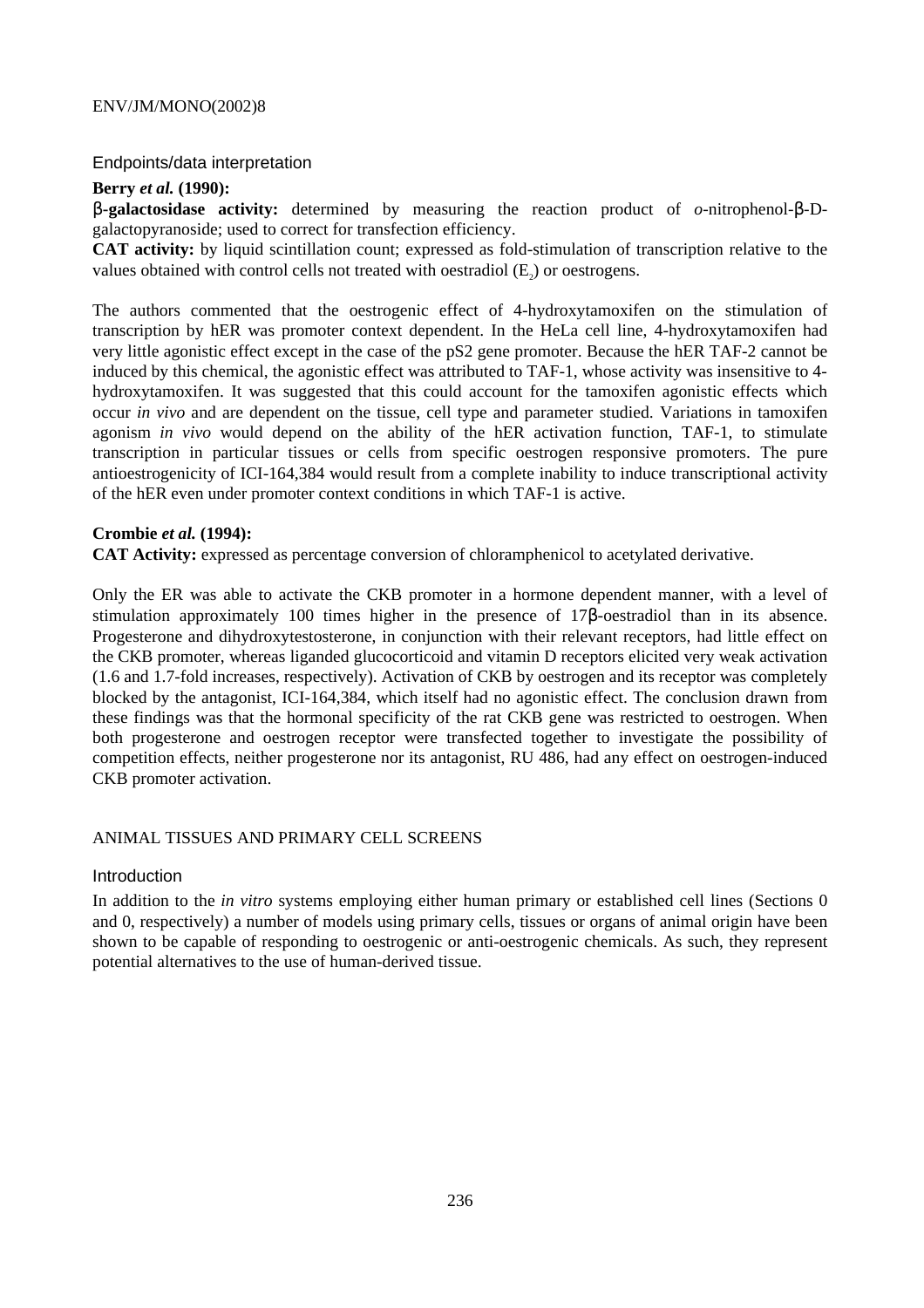### Rat uterine culture

Kassis *et al.* (1984) reported on the use of *in vitro* cultures of uterine cells to oestrogenic stimulation and the responsiveness and sensitivity of various endpoints.

Chemicals investigated included 17β-oestradiol, progesterone, testosterone and dexamethasone.

### Method

Immature female rats (21 days of age) were decapitated and the uteri removed and stripped of mesentery. Uterine cells were dispersed in Hank's Buffered Saline by mincing with scissors and mixing with collagenase and DNAase. After one hour, the mixture was centrifuged at 300 g for five minutes, the supernatant discarded, and tissue re-suspended in a pancreatin containing solution. Following a further hour's stirring and subsequent centrifugation and separation, cells were processed to provide single or small clumps of cells. Cells were then cultured in DMEM including dextran-coated charcoal. Cultures were held in dishes incubated at  $37^{\circ}\text{C}$  in an atmosphere of 95% air, 5% CO<sub>2</sub>. Media were changed every third day until treatment was started by inclusion of the appropriate test material in the medium. Thereafter, media were changed daily. The following endpoints were studied at the end of the relevant exposure periods.

To monitor the synthesis of proteins by the cultured cells, they were rinsed to remove the culture medium, followed by incubating for six hours in a Ham's medium containing  $\int_{0}^{35}S$ ]methionine. After labelling, cells were placed on ice and the medium centrifuged at 5600 g for one minute. Cells were then rinsed and collected in a sodium dodecyl sulfate sample buffer. For SDS-gel electrophoresis, medium samples as well as the cells were analysed. The acrylamide slab gels used were processed for flurography and exposed to film. In addition, autoradiography was used. Films were scanned using a densitometer. Total protein levels were measured using the method of Bradford (1976) and DNA by the method of Burton (1956).

The assay for progesterone receptor levels involved placing cells on ice following treatment, rinsing, and then scraping into TDG buffer. Cells were then repeatedly drawn through a needle in order to break them. Following centrifugation, the pooled supernatant from four cultures was further centrifuged at 130,000 g for 45 minutes and then co-incubated with  $[$ <sup>3</sup>H]progesterone with or without a 200-fold excess of unlabelled progesterone or unlabelled R5020 (these materials were found to give identical competition and therefore only the unlabelled progesterone was generally used). Assays were performed in triplicate. The method used for oestrogen receptor level assay was generally similar to the previous procedure, with the exception of differences in buffers and the use of [<sup>3</sup>H]oestradiol and unlabelled oestradiol. For saturation analysis, cells were treated with a range of concentrations of labelled oestradiol with or without a fixed amount of unlabelled oestradiol for one hour at 37ºC, followed by rinsing and breakdown of the cells and derivation of the supernatant, as previously described.

### Subsequent development

**Galand** *et al.* **(1987):** In addition to the *in vivo* work described in Section Uterine biochemistry receptor binding, these authors investigated the cGMP and "induced protein" responses of the uterus to oestrogenic stimulation using an *in vitro* model.

Uterine horns were taken from immature female Wistar rats and incubated at 37ºC. cGMP was assessed after incubation in Krebs-Ringer bicarbonate medium for two hours. For the treated groups, this medium was supplemented with 17β-oestradiol or *o,p'-* or *p,p'-*DDT. Group sizes of 25 to 27 were used. Uteri were subsequently heated in a boiling water bath with distilled water and the cGMP level assessed using a method by Steiner *et al.,* 1972 (*J. Biol. Chem. 247,* 116). For the induced-protein assay, uteri were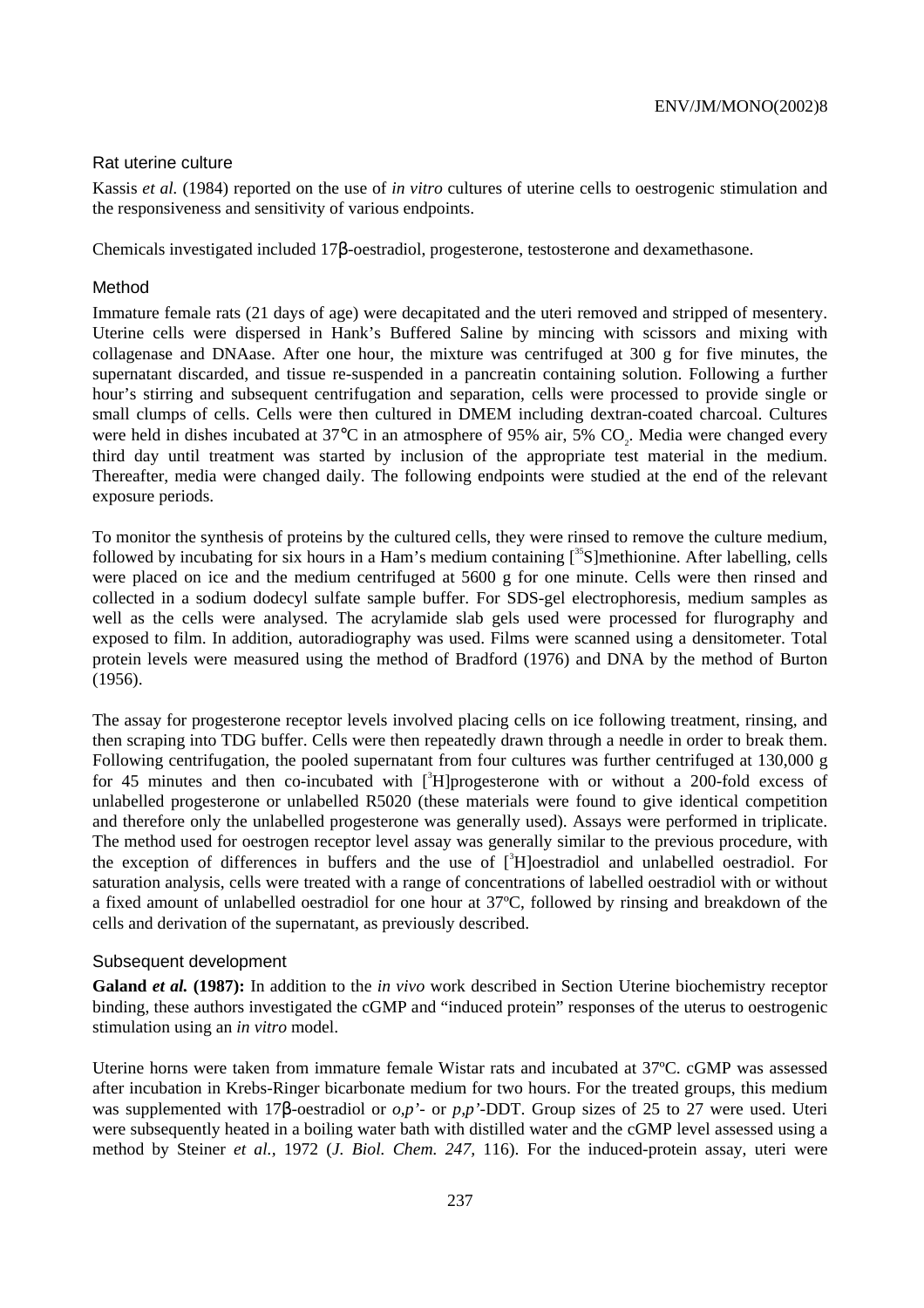incubated for three hours in the incubation medium with or without test materials being added. For the final two hours of incubation,  $\int_{0}^{35} S \$ ]methionine was added to the incubation medium. Cytosols were then prepared and fractionated using DEAE-cellulose chromatography and SDS-polyacrylamide gel electrophoresis. Labelling intensity in the protein bands was compared by fluorography.

Endpoints/data interpretation **Kassis** *et al.* **(1984): Protein identification:** by SDS-gel electrophoresis. **Progesterone receptor levels**: by radioassay. **Oestrogen receptor levels:** by radioassay.

Most cells in the culture were of fibroblastic appearance. Oestrogen-binding ability was assessed after three days' culture and was found to show a response curve saturable at approximately 1 nM of oestradiol. Further work showed that receptor levels increased by day 7 of culture and then maintained this level till cell senescence and death at day 12 onwards. Exposure of cells to oestradiol from days 3 or 6 was shown to result in a dosage-related increase in binding of labelled progesterone three days after first exposure; DNA values were unaffected. Exposing cells to progesterone, testosterone or dexamethasone did not elicit any response. Investigation of the protein profile of the cells in response to oestradiol showed an elevation of the level of a 130K protein following exposure to oestrogen; dosage relationship was found. Of the other chemicals examined, only high levels of testosterone were found to elicit any such response, although high levels of dexamethasone induced another protein of a similar molecular weight.

#### **Galand** *et al.* **(1987):**

**cGMP levels:** using the method of Steiner *et al.,* 1972 (see Section Subsequent Development). **Induced protein levels:** assessed by fluroscopy.

Elevation of cGMP levels was reported following incubation for two hours with either form of DDT investigated, although the effect was not as great as that elicited by the oestradiol. The similarity of response between the DDT isomeres differed from that seen *in vivo,* where the *pp* form was shown to have lower activity. Oestradiol and *o,p'-*DDT were also found to induce formation of the same protein.

#### Rat pituitary culture

Lieberman *et al.* (1978) described a method for the culture of rat pituitary cells and subsequent measurement of prolactin synthesis rates in response to treatment with a number of test chemicals. These included 17β-oestradiol, diethylstilboestrol, progesterone, testosterone, 17β-hydroxy-5α-androstan-3-one and corticosterone.

#### Method

Anterior pituitaries were dissected from 18-day-old female rats and the cells dispersed using a collagenase; viability was assessed using trypan blue exclusion. Cells were subsequently cultured in flasks using a medium containing sera which had first been treated with dextran-coated charcoal to remove free steroids. The appropriate test chemical, dissolved in ethanol, was added at various concentrations to the cultures. Controls were also established. Media were changed every two to three days during the study. Cultures were terminated at intervals during a seven-day period in order to determine the time course of effects. At the end of the appropriate exposure period, flasks were rinsed with leucine-free Earle's minimal essential medium and incubated for 60 minutes with medium containing either  $\int_1^1 C$  [leucine or [<sup>3</sup>H]leucine. Cells were removed, homogenised and deep-frozen. Methodology varied, depending on whether electrophoresis on polyacrylamide gel or quantitation using immunoprecipitation techniques was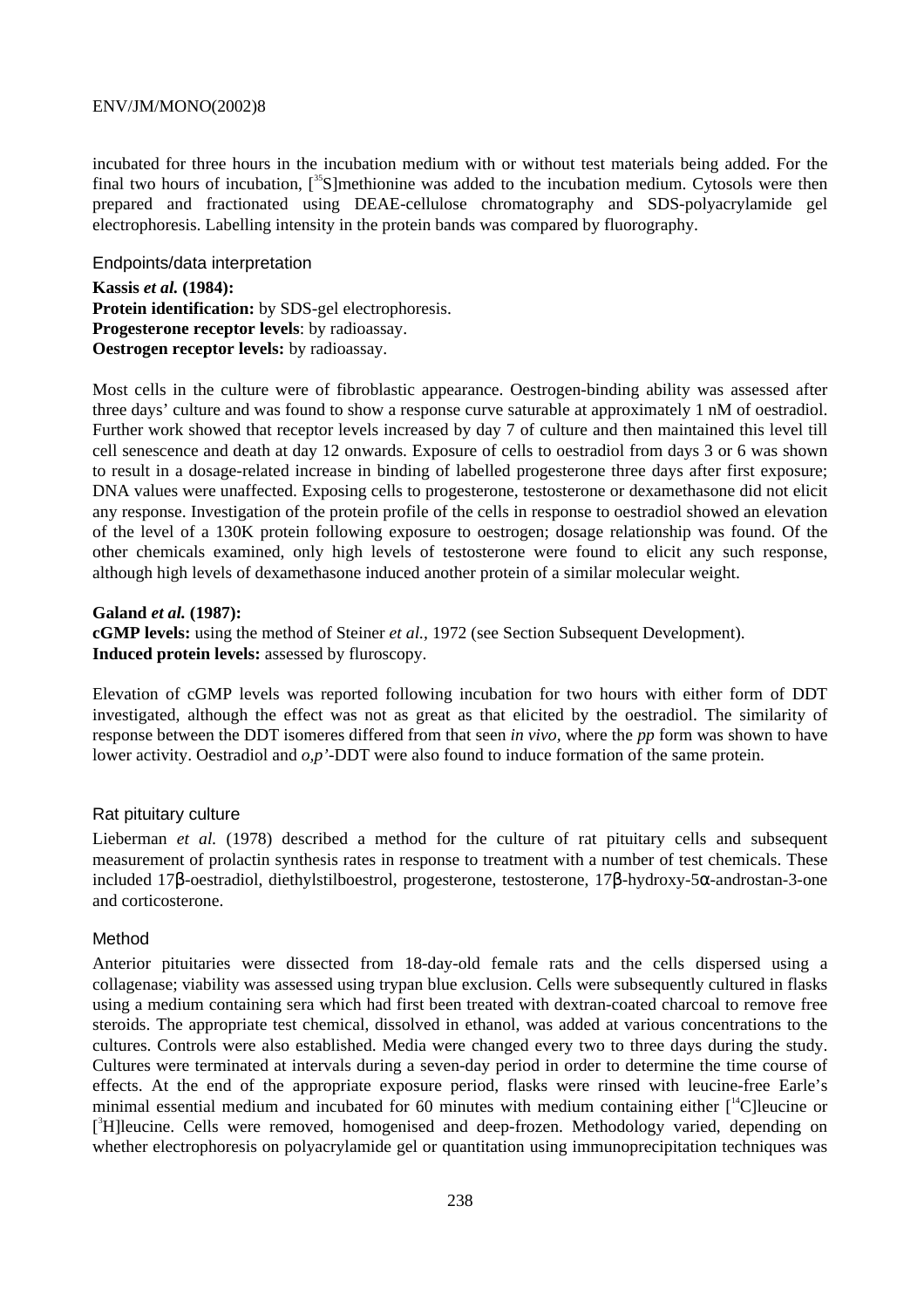intended. The extracts of the cultures were polyacrylamide gel electrophoresed, whilst immunoprecipitation was achieved with antisera to prolactin in the presence of a known quantity of  $\lceil \frac{14}{\cdot} \mathbf{C} \rceil$ labelled prolactin. After subsequent incubation, radioactivity was assessed by scintillation count. Mean values were calculated from four cultures per treatment, and statistical analysis was by analysis of variance and Students t-test.

#### Subsequent development

**Lieberman** *et al.* (1983) used a similar model system to investigate the effects of anti-oestrogens on pituitary cells stimulated to produce prolactin by treatment with oestradiol. Tamoxifen or a number of its metabolites were added to cultures either alone or in combination with oestradiol. Oestradiol alone and untreated control cultures were also established. Log concentration against percentage prolactin synthesis was plotted to establish the effects of the various treatment regimens. In a separate experiment, inhibition of [<sup>3</sup>H]oestradiol binding by the anti-oestrogens was studied for rat pituitary or uterus. In these studies, homogenates of the relevant tissue were centrifuged and the cytosol supernatant removed. Aliquots of the cytosol were then incubated for 30 minutes with different concentrations of oestradiol and a known quantity of tritiated oestradiol. After cooling in ice water, dextran-coated charcoal was added and, after centrifugation, the supernatant was decanted and radioactivity measured by a standard scintillation count. Parallel incubations using tritiated oestradiol with or without diethylstilboestrol allowed determination of the specific binding of the oestradiol. From these data relative binding affinities were calculated.

**Jordan** et al. (1986) used a pituitary cell culture system to investigate the effect of a series of triphenylbut-1-enes on prolactin synthesis by rat pituitary cells and also established their relative binding affinities for the oestrogen receptor. The procedures used for pituitary cell culture and endpoint measurements were generally similar to those of Lieberman *et al.,* whilst relative binding affinities for the oestrogen receptor were studied using rat uterine cytosol extracts.

#### Endpoints/data interpretation

**Electrophoretic profile:** to identify proteins showing increased levels.

**Radioactive counts:** quantitation of prolactin levels by measurement of radioactivity incorporation using scintillation count.

**Relative binding affinity:** calculated by Lieberman *et al.* (1983) for the oestrogen receptor.

In the study by Lieberman *et al.* (1978), oestradiol specifically stimulated prolactin synthesis without a significant change in the profile for other cellular proteins. The effect was dosage-related from  $10^{-11}$  M to a near maximum at 10<sup>-8</sup> M. Similar effects, although at different levels, were found for oestradiol, oestriol and diethylstilboestrol. In contrast, the androgens, progesterone and corticosterone had only minimal effects. Examination of the time course of the changes showed a significant increase by three days that continued to increase throughout the seven-day experimental period. Lieberman *et al.* (1983) demonstrated that the pituitary cell culture system was sensitive to the presence of anti-oestrogens, which caused an inhibition of prolactin synthesis. Separate studies on cytosolic extracts of rat pituitary and uterine tissue demonstrated that these chemicals inhibit binding of oestradiol to the oestrogen receptor. The study by Jordan *et al.* (1986) further demonstrated the responsiveness of the pituitary cell culture system to oestrogenic and anti-oestrogenic modulation, and the relationship of the responses seen to the chemicals' relative binding affinities to the oestrogen receptor. This system permitted these workers to further investigate receptor-binding models.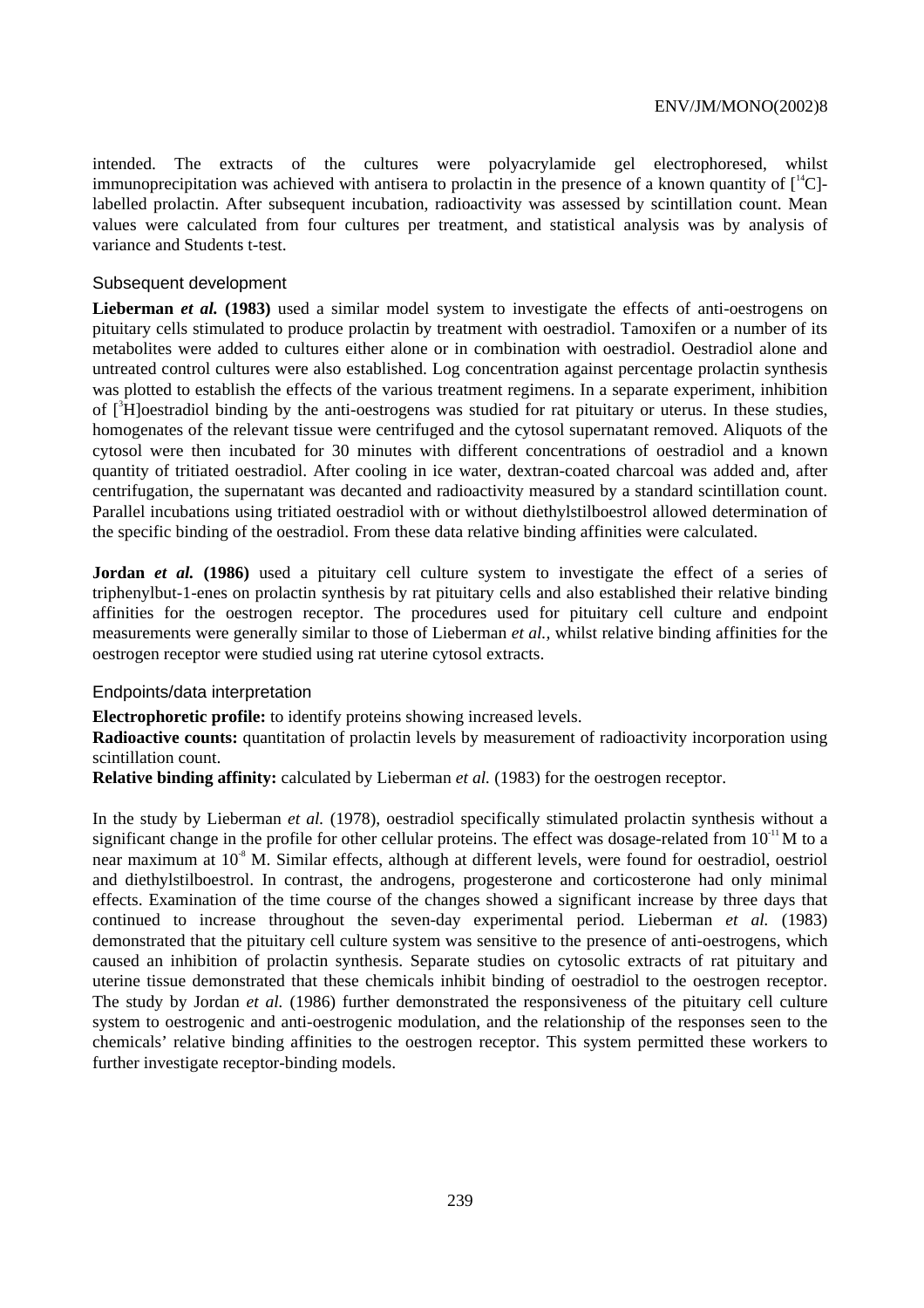### Mouse Leydig cell culture

Bilinski (1986) reported on the responsiveness of an *in vitro* mouse testicular cell culture system to 17βoestradiol exposure. This system used several endpoints to monitor Leydig cell functionality.

### Method

Two-month-old male Swiss mice were killed by cervical dislocation. The testes were dissected out and placed in Petri dishes containing physiological buffered saline and a Leydig cell suspension were derived. Ten males were used to provide tissue for each culture.

Cultures were divided into treated and control groups; the medium for the treated groups included either oestradiol or oestradiol in combination with leutanising hormone. Cultures were maintained in medium 199 with the addition of 10% calf serum. Media were replaced every second day and the used portions of the medium were stored deep-frozen for radioimmunoassay for androgen levels. This used [1,2,6,7-3H] testosterone as a tracer and an antibody raised in rabbits against testosterone 3-o-carboxymethyloximebovin serum albumin. Additional endpoints investigated included the examination of cell morphology following staining of cultured cells by May-Grunwald Giemsa techniques. Determination of  $Δ<sup>5</sup>,3β$ hydroxysteroid dehydrogenase and 17β-hydroxysteroid dehydrogenase levels was by histochemical analysis using dehydroepiandrosterone and testosterone as substrates, NAD as a co-factor, and nitro blue tetrazolium. Response was scored on a four-point scale.

# Endpoints/data interpretation

**Androgen levels:** by radioimmunoassay.

**Enzymatic activity:** assessed by histochemical techniques for ∆<sup>5</sup> ,3β-hydroxysteroid dehydrogenase and 17β-hydroxysteroid dehydrogenase.

**Cellular morphology:** by light microscopy.

Cellular attachment to the glass of the culture containers occurred from day 2 of culture and by day 3 a homogeneous monolayer was formed. The morphological appearance of the cells was shown to change with the age of the culture, but was found not to be influenced by oestradiol treatment. Enzyme activity could be detected from the second day of culture, although there was subsequently a decline in levels that was associated with cellular ageing and confluence of growth. Treatment with oestradiol or oestradiol and lutenising hormone in combination resulted in a lowering of dehydrogenase activities. Marked differences in androgenic secretion by the cultured Leydig cells were seen in response to the various treatment regimens. Control levels increased from day 2 to day 4 but decreased thereafter. Oestrogenic exposure reduced the androgen levels, whilst the combined treatment resulted in an even more marked depression.

### ANIMAL CELL LINE SCREENS

Transfection techniques have been used to insert hormonal receptor structures, linked to reporter gene constructs, in a number of cell types which might or might not constitutively express such receptors. A number of such models that have been designed to study oestrogenic interactions are reviewed below.

# Transfected chicken embryo fibroblast cells (CEFS)

# **Introduction**

In 1990, Berry *et al.* published methods which included the use of chicken embryo fibroblast cells (CEFs) to investigate the agonistic activity of the anti-oestrogenic compounds 4-hydroxy-tamoxifen (OHT) and ICI-164,384.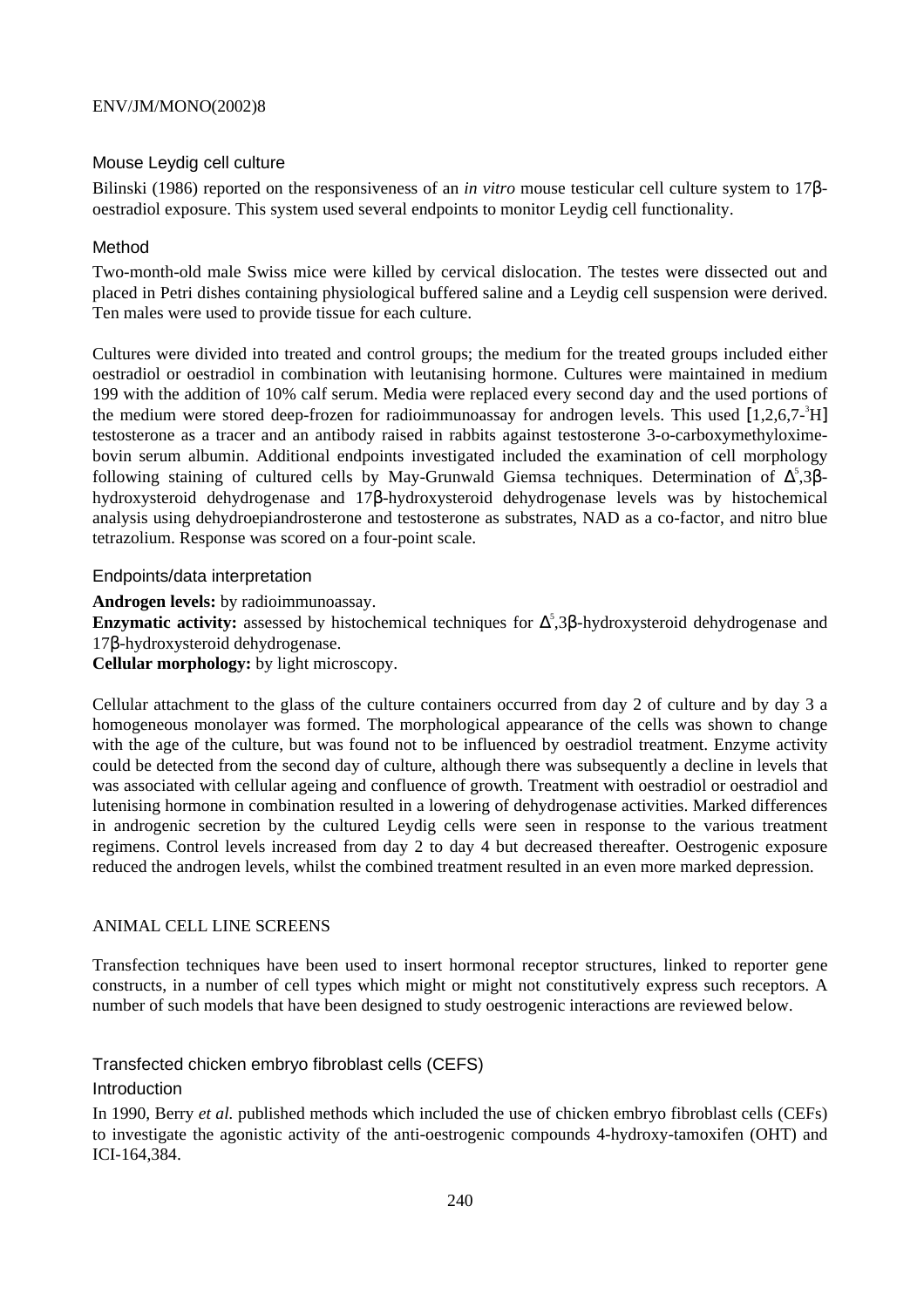CEF cells were transfected with reporter genes expressing truncated or chimeric human oestrogen receptors (hER) with either of two independent hER transcriptional activation functions, TAF-1 or TAF-2. In this case, the reporter gene construct coded for a chloramphenicol acyl transferase (CAT) with the addition of β-galactosidase as an internal control standard to account for differences in transfection efficiency.

### Method

Chicken embryo fibroblast cells were prepared from 9- to 11-day-old embryos. Cells were maintained in DMEM and transfected with either vit-tk-CAT, ERE-tk-CAT, ERE-TATA-CAT, 17M/ERE-G.CAT, pS2- CAT or 17M2-G.CAT as reporter genes, together with either HEO, HEGO, HE19, HE19G, HE15 or GAL-ER(AB) or GAL-ER(EF) as activator genes. Transfections also contained the reference plasmid pCH110 (expressing bacterial β-galactosidase, and Bluescribe M13+ DNA (BSM+) as carrier DNA).

Ethanol (vehicle control), oestradiol, 4-hydroxytamoxifen or ICI-164,384, were added one hour post transfection. Where appropriate, the calcium phosphate precipitate was removed after 18 to 20 hours, cells were rinsed in DMEM, and fresh medium containing the appropriate test ligand was added. After an additional 18 to 20 hours, cells were rinsed and harvested, lysed and centrifuged to remove cell debris. Each extract was assayed for β-galactosidase activity. CAT was assayed over one hour in the presence of [<sup>14</sup>C]chloramphenicol and acetyl coenzyme A. Acetylated and non-acetylated forms of labelled chloramphenicol were separated by TLC and autoradiographed before being excised and quantitated by liquid scintillation counting.

#### Subsequent development

**White** *et al.* (1994b) published an assessment of the potential oestrogenic activity of a range of alkylphenolic compounds using a number of test systems including CEF cells.

CEF cells were cultured in DMEM and used with and without inclusion of an oestrogen response element (ERE). A transfected DNA reporter plasmid, pEREBLCAT, was used together with an internal control plasmid, pj3 luciferase and pJ3Φ. pEREBLCAT contained an ERE derived from a vitellogenin A2 promoter upstream of the herpes simplex viral thymidine kinase gene promoter linked to the CAT reporter gene. Cells were maintained with no hormone, oestradiol, one of the alkylphenolic chemicals, or an antioestrogen over a 48 hour exposure period. Cells were then harvested and assayed for luciferase and CAT activity. Experiments were carried out in duplicate and replicated at least twice.

#### Endpoints/data interpretation

#### **Berry** *et al.* **(1990):**

β**-Galactosidase:** to normalise for differences in transfection efficiency.

**CAT:** expressed as the fold-stimulation of transcription relative to the values obtained with HEO in control cells not treated with oestradiol (E2) or anti-oestrogens.

The oestrogenic effect of OHT on stimulation of transcription by the human ER was both cell type and promoter context-dependent. In CEF, 4-hydroxytamoxifen acted as an efficient agonist irrespective of promoter context. It appears that the transcriptional activation function TAF-2 cannot be induced by OHT. The agonistic effect of OHT is ascribed to TAF-1, whose activity is insensitive to OHT. TAF-1 stimulates transcription efficiently from all oestrogen-responsive promoters in CEF. On this basis, it was proposed that OHT acted as an oestrogen agonist whenever it promoted binding of the hER to a target gene promoter from which transcription could be activated by TAF-1 on its own. Conversely, pure antagonistic activity would occur whenever the activation of a given promoter was fully dependent on TAF-2 activity.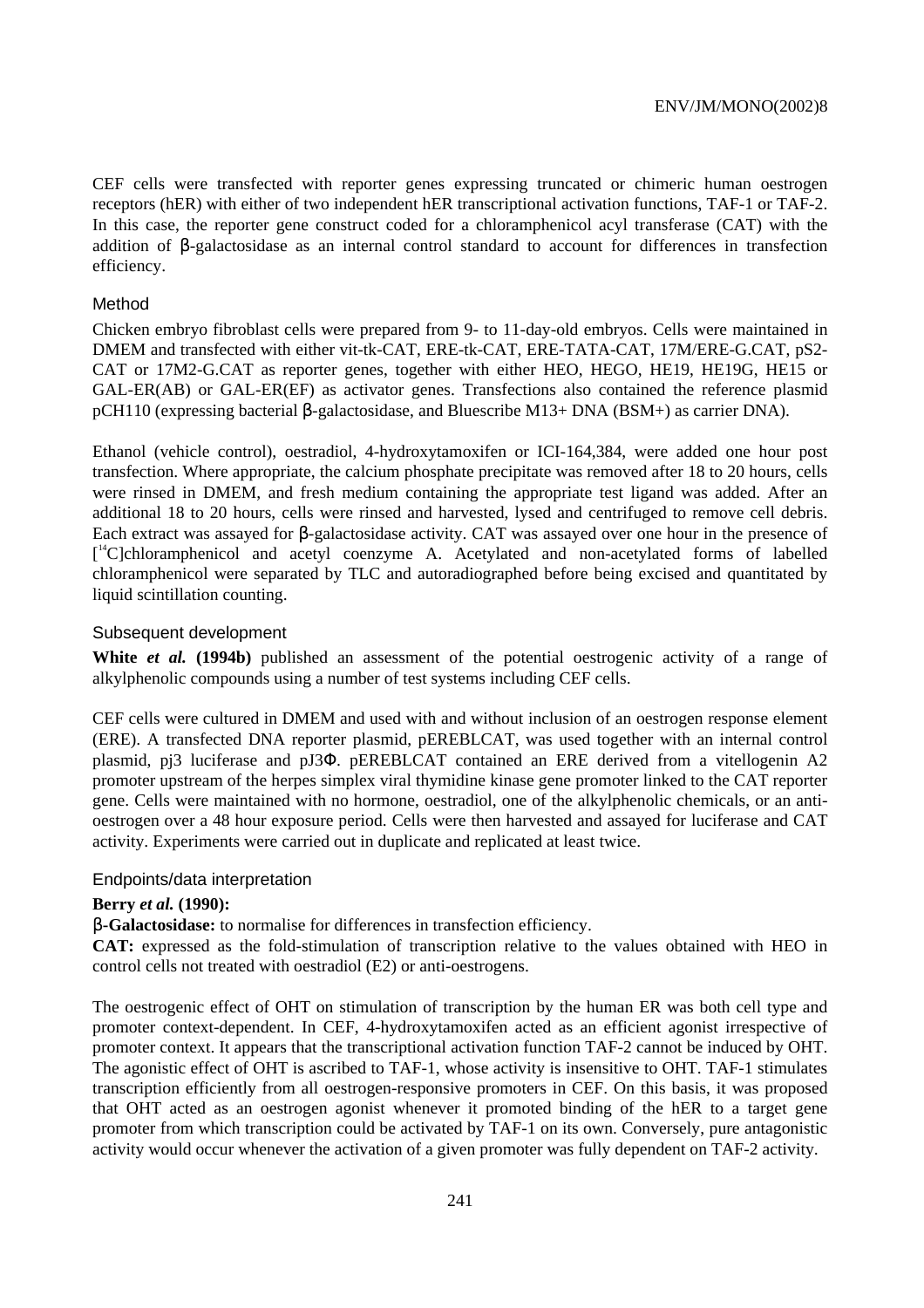### **White** *et al.* **(1994b):**

**Luciferase**: used to correct for differences in transfection efficiency. **CAT:** expressed as the fold induction of the reporter in the absence and presence of the chemical.

It was shown that transcriptional stimulation was dependent on the presence of co-transfected receptors and confirmed that the activity of the chemicals studied was mediated via the ER. It was possible to detect differential activities for the chemicals at concentrations ranging from  $10^3$  to  $10^5$  M. In addition, the presence of an anti-oestrogen was associated with inhibition of response.

# Transformed mouse L-cells

# Introduction

Mayr *et al.* (1992) assessed the oestrogenic potential of a number of myco- and phyto-oestrogens using LeC-9 cells. These were a genetically transformed cell clone derived from mouse L-cells constructed using transfection of a reporter gene. Hormone-like activity was measured by the expression of the CAT gene under the control of an ERE. Toxic effects on cell viability were monitored by expression of a second oestrogen-insensitive reporter gene coding for a bacterial β-galactosidase.

# Method

Le42 cells were maintained in DMEM. Five days before transfection, this was replaced with an oestrogenfree medium (stripped using dextran-coated charcoal). Le42 cells were transfected with the following recombinant plasmids: pA2(-331/-87)tk-CAT (CAT gene construct); pHβAPr-1-βGAL (β-galactosidase gene construct) and pTKcos2 (containing a thymidine kinase gene and its promoter, necessary for HAT selection). These were transfected using a calcium phosphate precipitation technique. After one day, cells were suspended in HAT medium for isolation of stably transfected cells. HAT selection continued for three weeks until cell clones were visible.

Compounds tested were 17β-oestradiol (positive control), zearalenone, coumestrol, genistein, daidzein, biochanin A, formononetin, genistin, daidzein, tamoxifen, progesterone, testosterone, and a pure antioestrogen, 1(aminoalkyl)-5-hydroxy-2-(4-hydroxyphenyl)indols.

CAT activity was determined using a reaction mixture containing cell lysate, buffer, acetylcoenzyme A, and  $I^4$ C]chloramphenicol. Chloramphenicol and enzymatically acetylated derivatives were extracted with ethylacetate and separated by thin layer chromatography. CAT activity (as percentage of acetylated substrate) was then calculated. β-GAL activity was determined using *o*-nitrophenol-β-Dgalactopyranoside as substrate.

# Endpoints/data interpretation

**CAT activity:** expressed as percentage of acetylated substrate. The relative oestrogenic activity was calculated against 17β-oestradiol.

β**-GAL activity:** determined from the reaction product of *o-*nitrophenyl-β-D-galactopyranosid, at 420 nm.

ER-mediated activity could be shown for a wide range of myco- and phyto-oestrogenic chemicals. Differential activities could be detected from  $10^{-10}$  to  $10^{-5}$  M.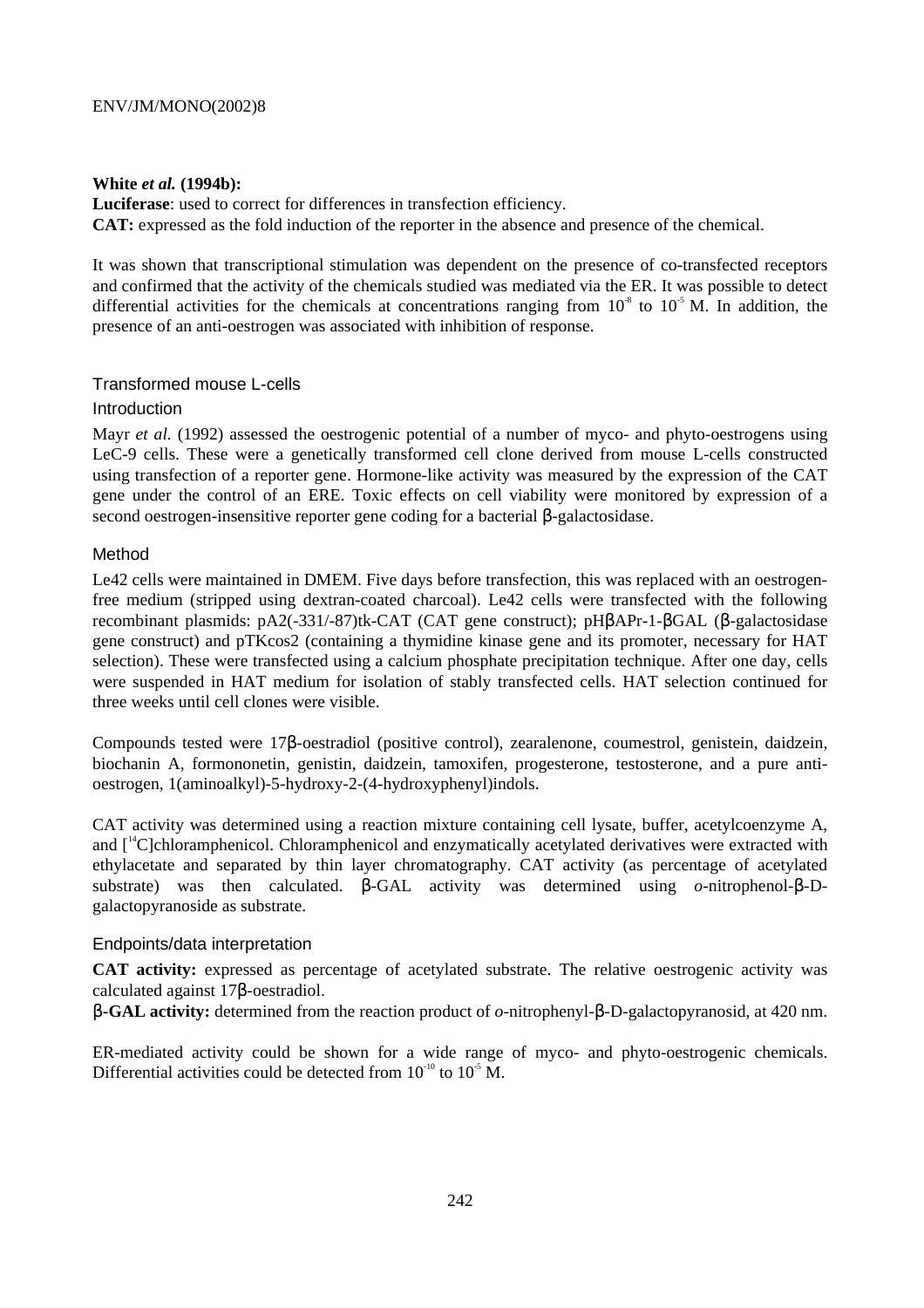# ANDROGEN-RELATED

### HUMAN CELL LINES

### Saos-2 and U2-OS human osteoblast cell lines

### **Introduction**

Orwoll *et al.* (1991) described the potential role of sex steroids and, in particular, androgens in the growth and differentiation of osteoblastic cells. In studies they examined two human osteoblast-like cell lines, Saos-2 and U2-OS, for the presence of specific high-affinity androgen-binding receptors. This work should be considered as exploratory, being aimed at identifying hormonally responsive cell types rather than constituting a developed test model.

### Method

The two human cell lines of osteoblast phenotype used in the study were both of female origin and were grown in a McCoy's 5a-based medium. Cells were grown to 90-95% confluence before harvesting and storage at -70ºC. Androgen receptor quantitation was carried out separately for cytosolic and nuclear fractions. Crude nuclear fractions were processed by salt extraction and, after centrifugation, residual nuclear pellets used for DNA quantitation. Androgen receptors were quantified in the cytosolic and nuclear salt extracts by titration using [3H]R1881. Non-specific binding was established by competitive displacement with excess, unlabelled R1881 to determine specific binding. Triamcinolone acetonide was added to prevent binding to progestagen receptors. Bound  $[^3H]R1881$  was separated from free radioligand in cytosolic fractions by the addition of a dextran/charcoal slurry whilst, for nuclear preparations, hydroxyappatite was used. Radioactivity was measured by scintillation spectrometry and specific binding estimated by Scatchard analysis.

The interaction of the receptors with a number of different chemicals was also studied; these included dihydroxytestosterone, R1881 and progesterone. The presence of other receptor types, such as oestrogen and progestin, was also investigated. Binding assays were controlled relative to a pool of human prostate tissue having known concentrations of receptor, and compared with renal and human prostatic carcinoma levels.

# Endpoints/data interpretation

**Androgen receptor binding:** determined by liquid scintillation counting and Scatchard analysis.

It was reported that both osteoblast cell lines displayed specific androgen binding sites, with binding activity similar to that of normal prostatic and renal tissue but lower than in human prostate carcinoma. The binding was saturable in the cell lines and in normal tissues. In both cell lines, administration of high concentrations of diethylstilboesterol did not compete for [3H]R1881 binding whereas excess concentrations of unlabelled dihydroxytestosterone and R1881 produced high displacement of the radiolabelled ligand. It was notable that progesterone caused considerable inhibition of androgen binding. No oestrogen receptor immunoreactivity was detected in the two cell lines. However, progestin receptors were clearly detected.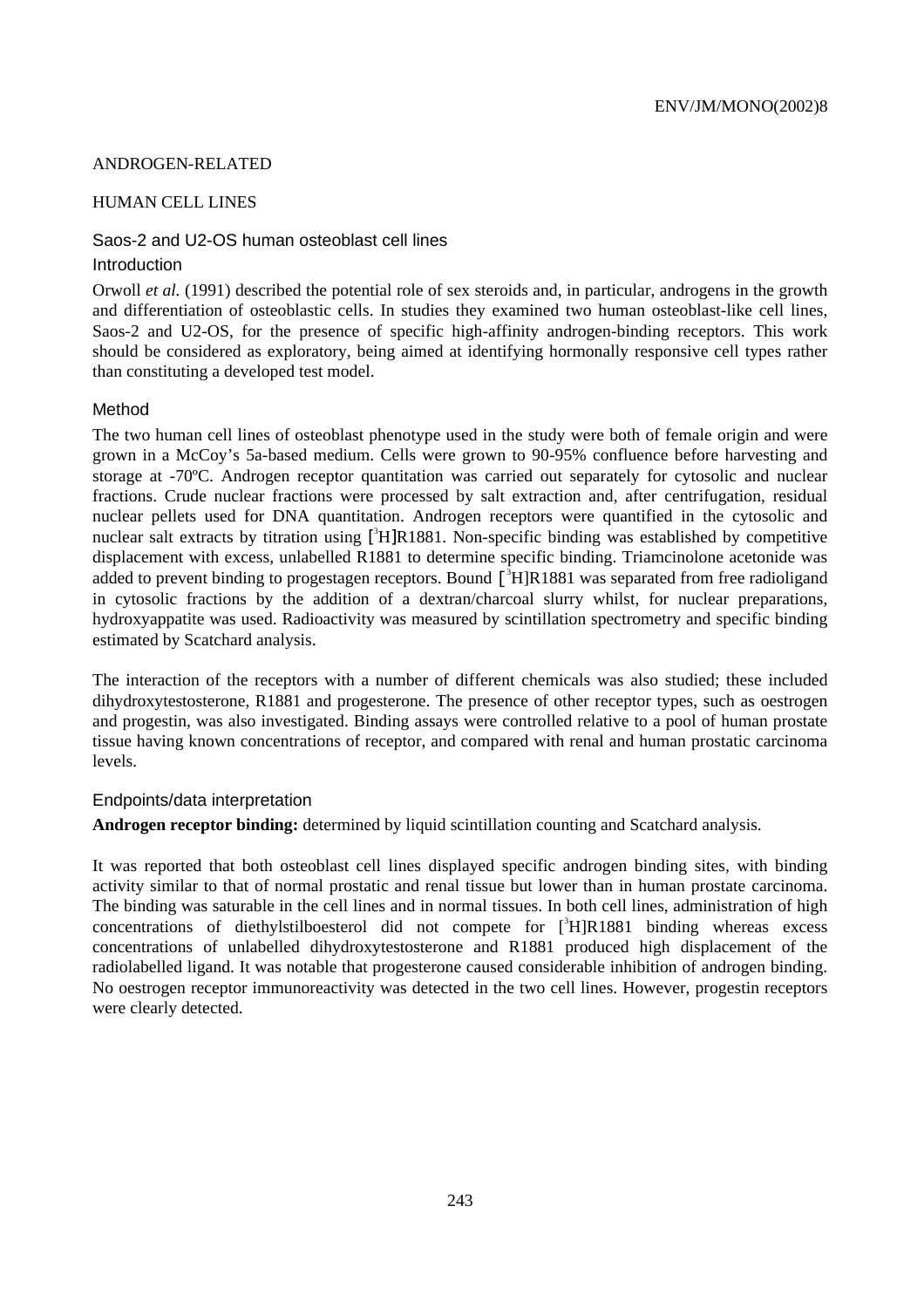# ANIMAL TISSUES AND PRIMARY CELL LINE SCREENS

# Mouse embryonic hypothalamic cell culture

#### **Introduction**

Beyer *et al.* (1994) described a method for the culture of brain cells taken from mouse embryos to demonstrate changes in aromatase activity following exposure to a number of steroids either alone or in combination. These included 17β-oestradiol, testosterone, progesterone, 17β-oestradiol with progesterone, and testosterone with flutamide.

# Method

Balb/c mice were maintained under standard husbandry conditions and mated. Fetuses were removed on day 15 after mating and sexed on the basis of gonadal structure. The hypothalamus and cerebral hemispheres were dissected and the cells dispersed by trypsin incubation and mechanical agitation. Following filtration, the cells were platted in a suitable medium. The appropriate hormone (*i.e.* test chemical) was added at levels similar to those known to occur naturally in fetal rats. In some of the experiments a range of concentrations was examined to permit study of a chemical's dosage-response characteristics. Controls were established as appropriate. Media were changed daily during a culture period of up to six days.

For aromatase activity measurement, cultured cells were physically harvested at the end of the culture period, homogenised, and stored deep-frozen until analysis. Aromatase activity was measured using a <sup>3</sup>H<sub>2</sub>O formation assay in which aliquots of the cellular homogenates were incubated in a microplate with 1β-[ ${}^{3}$ H]testosterone. The reaction was stopped by the addition of water followed by freezing. The generated  ${}^{3}H_{2}O$  was separated using sorbent microcolumns and activated charcoal, and unbound  ${}^{3}H_{2}O$  was measured by scintillation counter.

In some cases, immunocytochemical examination was performed using a specific polyclonal antisera for mouse aromatase. Cultures were fixed with a paraformaldehyde solution. After permeabilisation with saponin, cultures were incubated for 48 hours with the primary antisera for aromatase. Neurones were immunostained with monoclonal MAP II antiserum, and astrological cells and proliferating cells were labelled with a monoclonal antibody to glial fibrillary acidic protein, vimentin and proliferating cell nuclear antigen. Immunoreaction was visualised by biotinylated bridge-antisera and the avidin-biotincomplex method followed by the diaminobenzidine reaction. Counting of aromatase immunoreacting neurones in each well was by visual microscopic examination.

Effects of gender, brain region and chemical exposure on aromatase activity, and number of neurones with aromatase activity, were assessed using five wells per experiment. Statistical analysis of aromatase reactive neurones and aromatase activity was by one-way analysis of variance, followed by Newman-Keuls multiple-range test.

# Endpoints/data interpretation

**Aromatase activity:** measured using a  ${}^{3}H_{2}O$  formation assay. **Immunohistopathology**: by visual count of aromatase-reactive neurones.

Aromatase activity was detected in both hypothalamic and cortical cell cultures. However, in the absence of hormonal stimulation the levels were different for each sex only in the case of the hypothalamus: levels of activity and numbers of aromatase-containing neurones were highest in the male. Treatment with testosterone significantly enhanced levels only in the hypothalamus of both sexes, although a sex difference in degree of response was observed. Co-treatment with the androgenic receptor antagonist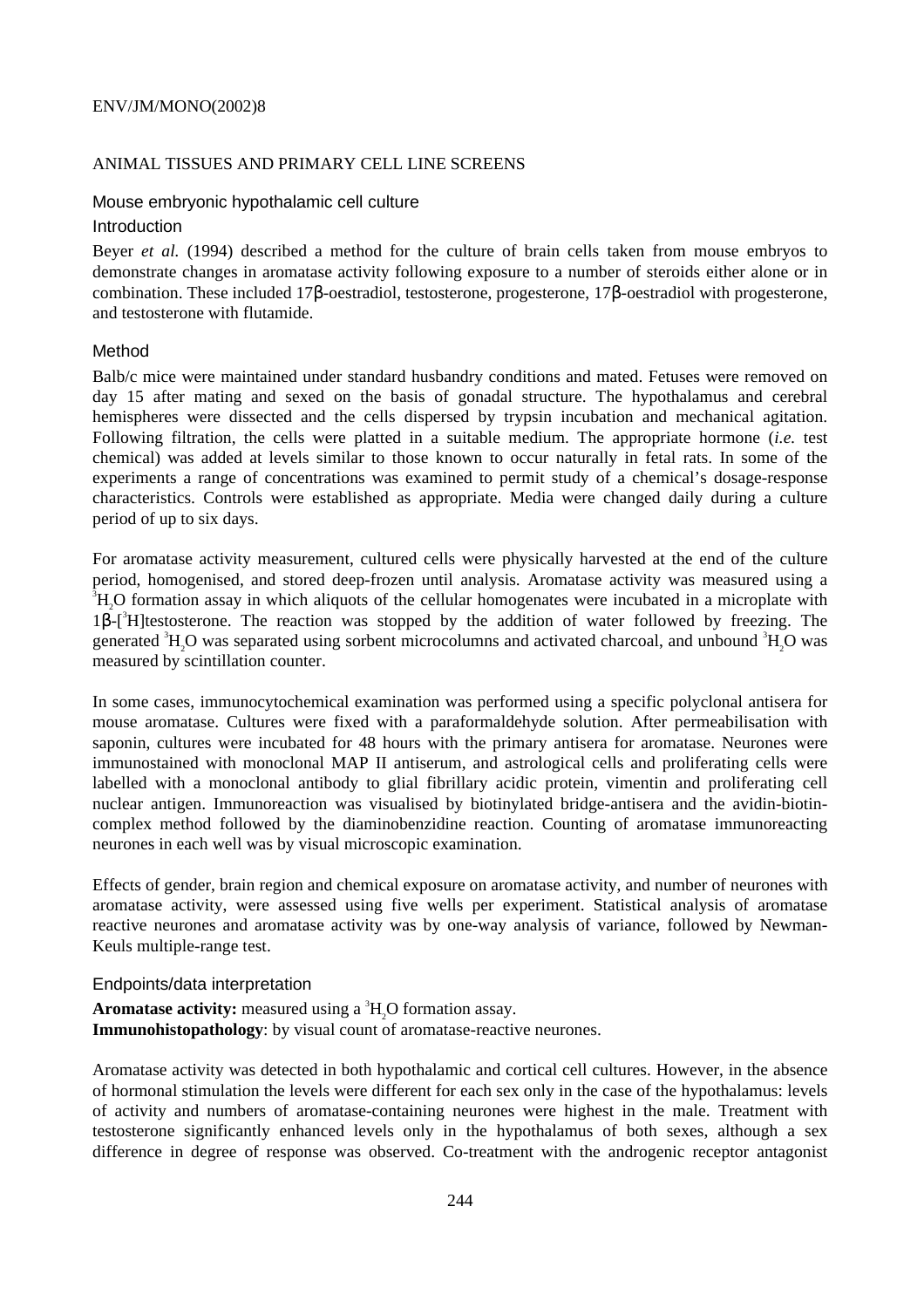flutamide completely inhibited the stimulatory activity of testosterone. Treatment with the oestrogen or progestagen was without effect on aromatase activity or distribution.

### ANIMAL CELL LINE SCREENS

#### **Introduction**

Both mammalian and insect cell lines have been used as assay systems for androgenic activity.

### Transfected PC12 neuronal cells

# **Introduction**

In 1994, Lustig *et al.* described a method using a transfected neuronal wild type cell line, PC12-WT, derived from a rat phaeochromocytoma. In the presence of nerve growth factor (NGF), the cells become postmitotic and initiate neurite outgrowth. These cells are easily transfected by mammalian expression vectors and do not express any native androgen receptor (AR) mRNA or protein.

### Method

PC12-WT cells were grown in DMEM to 50% confluence and were transfected by a calcium phosphate co-precipitation technique. Cells were transfected utilising the expression vector pCMV-AR-neo, which has previously been shown to transactivate the pMSG-CAT reporter gene. The vector consisted of a strong constitutive cytomegalovirus immediate early gene promoter and enhancer, which is known to express in PC12 cells. This was spliced to a polycistronic-DNA coding for human AR, which was in turn fused to a cDNA cassette for the enzyme neomycin aminoglycoside phosphotransferase (*neo*) for selection of transformants. Selection was carried out by addition of G418 (a neomycin analogue) and clones were isolated and expanded in oestrogen-free medium. Final selection was carried out by mRNA and protein analysis with the AR8 clone ultimately being revealed as AR-positive and androgen-responsive. As negative controls for receptor-specific androgen action, two other derivatives of the PC12 cell line, NEO9 and SER8, were also used. These featured constructs lacking a receptor, in the case of NEO9, or coding for the human oestrogen receptor, in the case of SER8.

Cells were exposed to nerve growth factor (NGF) with dihydroxytestosterone (DHT) for two days, after which a number of endpoints were measured. Poly-A RNA extracts from the four clones, plus an exposed hAR positive control, were probed with a  $\int_{0}^{32}P$ ]-labelled cDNA coding for the hAR. Presence of bands indicated the receptor. In the case of negative controls, no hybridisation took place and as a result no receptor indicating bands were detected. Functional receptor protein was assayed, using cytosol extracted from each cell line, which was incubated with [3H]R1881 so as to determine specific and non-specific binding. A baculovirus AR protein was also assayed as a positive control. Binding was quantitated and used to construct Scatchard plots for samples which displayed specific binding. Changes in cell morphology were characterised using a neurone-tracing system. For each cell, total neurite length, neurite branch segment length, neurite field area and somal area were computed. Poly  $A^+$  RNA was prepared from samples exposed to androgen and NGF, along with the relevant controls. After separation, transfer to a nylon membrane and cross-linking, samples were probed with  $\int_{0}^{3}P$ ]cDNA corresponding to the NGF receptor and constitutively expressed proteins for standardisation. Bands were elucidated by autoradiography.

#### Endpoints/data interpretation

**Northern blotting for AR mRNA:** presence of bands indicated presence of receptor.

**Cytosolic [<sup>3</sup> H]R1881 binding:** quantitated and used to construct Scatchard plots for samples which displayed specific binding.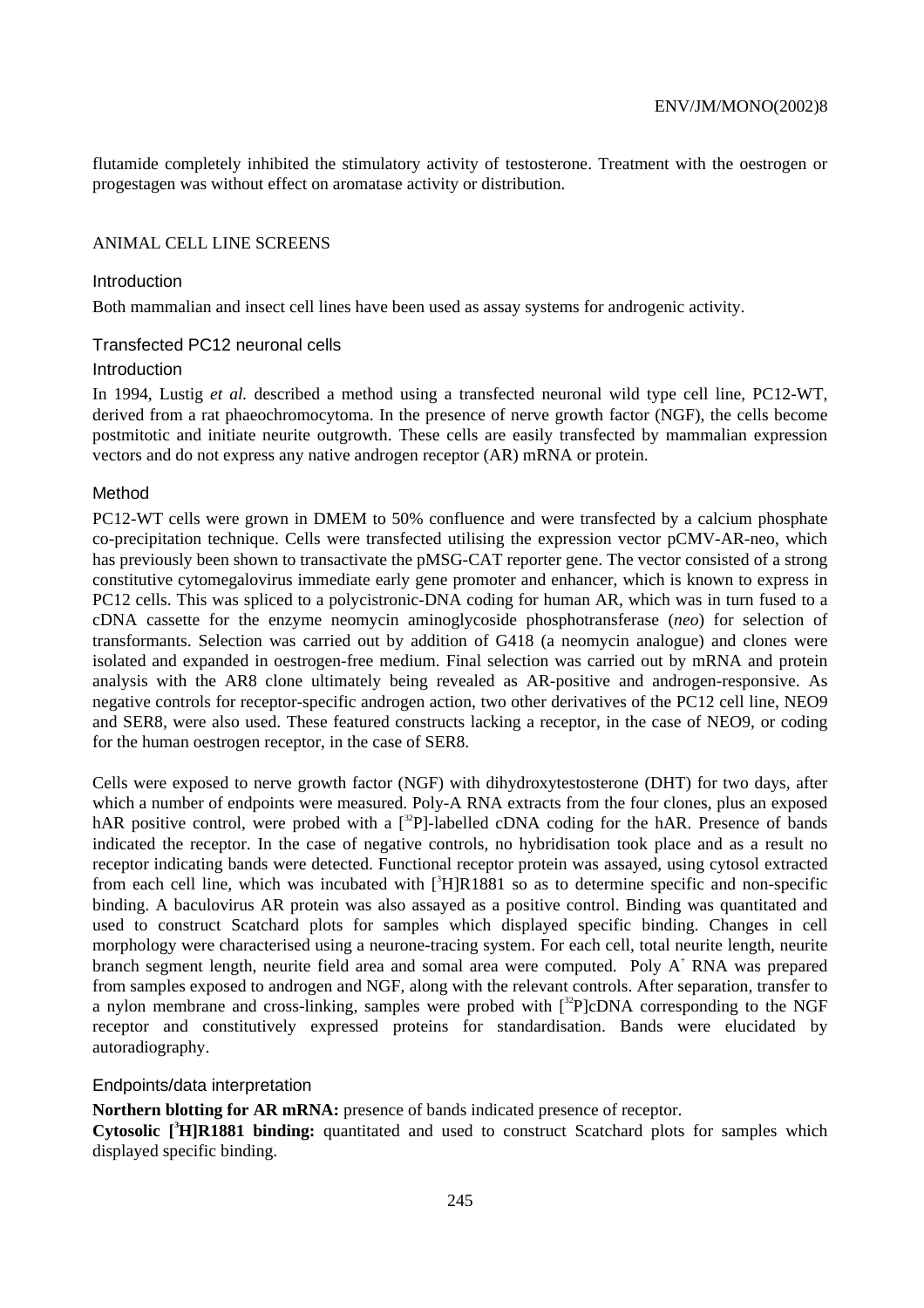**Quantitative light microscopy:** total neurite length, neurite branch segment length, neurite field area and somal area were computed.

**Assessment of androgenic regulation by Northern blotting:** bands elucidated by autoradiography and quantitated relative to constitutive expression.

AR8 cells displayed an androgenic, dose-dependent increase in mean neurite length, branch order, and neurite field area. Neurite branch segment length and soma area were not affected. No such changes in cell morphology were observed in the controls after DHT exposure. Assessment of synergistic effects of DHT and NGF by evaluation of regulation of NGF receptor mRNA produced no significant induction. The results indicated that, for cells expressing AR, androgen acts additively with NGF to increase neurite outgrowth but that the effects of androgens are mediated specifically through branching and arborisation.

# Insect cell line

# Introduction

In addition to the above method employing mammalian cells, sensitivity to androgens has been established by Wong *et al.* (1993) for an insect cell line following transfection with a human androgen receptor (AR). The principal focus of this paper was to study mechanisms of interactions between androgens (AR) and DNA.

# Method

The test system was able to show responses to dihydroxytestosterone and various anti-androgenic agents through measurement of AR binding to an AR element (ARE) in the DNA. An insect cell line, Sf9, derived from *Spodoptera frugiperda,* was used and the transfection system comprised a baculovirus, *Autographa californica*, containing a recombinant human AR.

DNA binding of AR to the androgen response element (ARE) was measured by gel mobility shift DNA binding assay. The degree of double-stranded binding in the presence and absence of androgen, other hormones, or anti-androgens was assessed using labelled  $[\alpha^{-32}P]$ dCTP and the Kenow fragment of DNA polymerase. Samples were electrophoresed, dried under vacuum and autoradiographed.

# Endpoints/data interpretation

**DNA binding of AR:** measured by gel mobility shift DNA-binding assay.

A high degree of specificity to the presence of the androgenic hormone was noted and two possible modes of action for different anti-androgens were identified.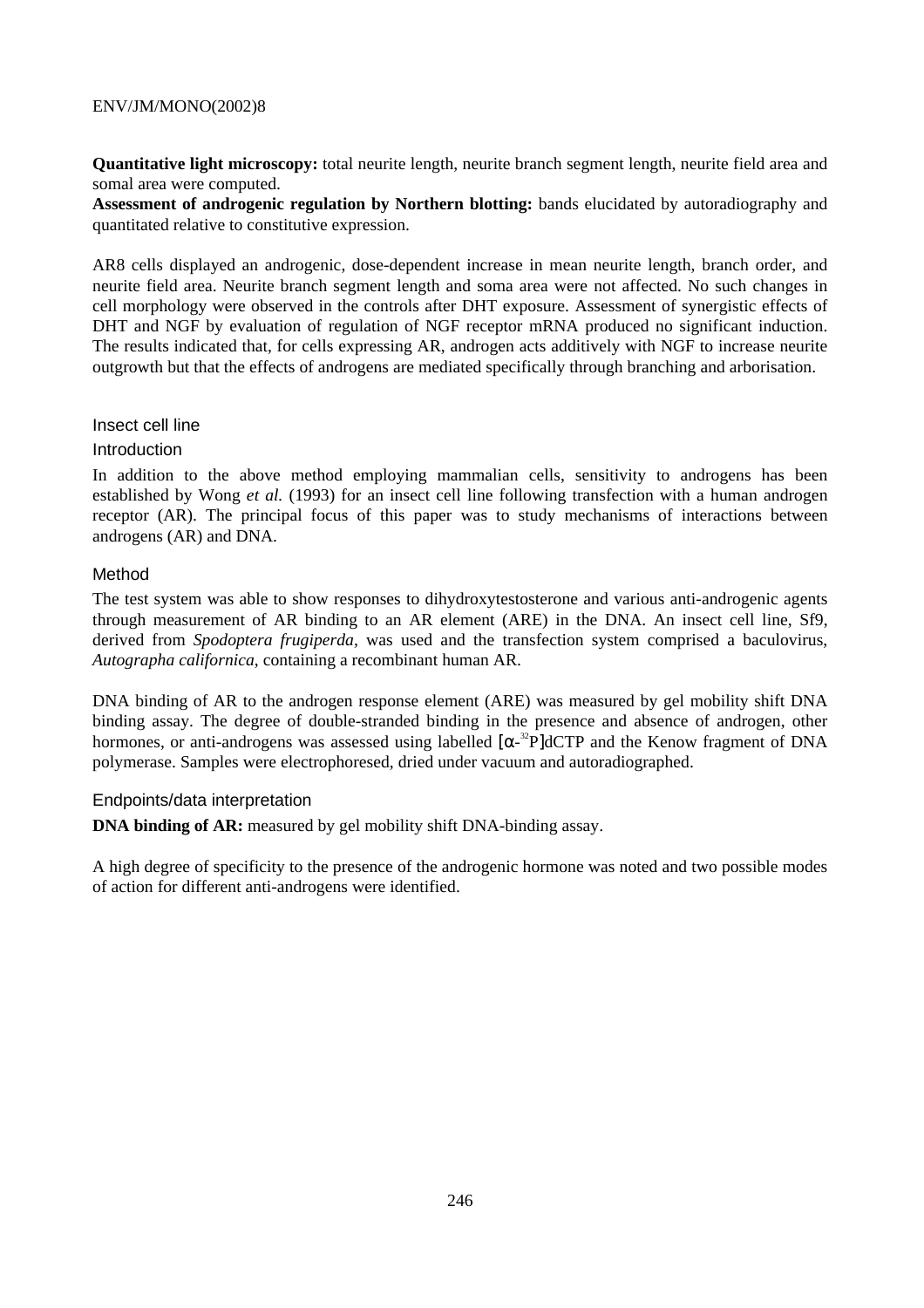# **CELL-FREE ASSAYS FOR OESTROGENIC, ANDROGENIC OR RELATED ACTIVITIES**

#### RECEPTOR-BINDING STUDIES

Steroid sex hormones are known to regulate gene transcription via receptor binding. Although the hormone-receptor complex is required for transactivation, the mechanisms governing this phenomenon are not fully understood. Available information indicates that an important feature of activation may rest in conformational changes induced in the receptor by ligand binding.

Receptor binding studies are possible because of the high affinity that some active ligands have for their receptor. Consequently, at low concentrations of chemical a high proportion is bound to the receptor compared to the proportion which binds to non-receptor sites. The amount of drug bound can be measured by radiolabelling it and measuring the amount of radioactivity in the bound tissue. Separation of the bound drug from that free in solution is effected by the use of filtration or centrifugation, the former being the method of choice, assuming that the drug does not dissociate significantly during the filtration process or does not bind to the filter.

A series of authors have presented methods which utilise such assay techniques. Determination of the binding characteristics for a number of steroid-type receptors has therefore been carried out for a number of receptor types including oestrogen, progesterone, androgen and Ah. In initial studies described by Jensen and Jacobson (1960) the fate of steroid oestrogens was studied in various target tissues. Much of the work of the intervening years until the late 1980s concentrated very much on endpoints unconnected with sex hormone-disrupter toxicology.

Korach *et al.* (1988); Phillips *et al.* (1990) and Christman *et al.* (1995) described binding studies utilising oestrogen receptors from rat uteri. DeVito *et al.* (1992) and Harper *et al.* (1994) described studies using the steroidal type Aryl-hydroxylase receptor. Botella *et al.* (1987), Cook *et al.* (1992) and Kelce (1995) performed studies using androgen receptors, whilst Phillips (1990) worked on progesterone receptors.

General methodologies consisted of preparation of cytosolic fractions which were either used as extracted or enriched by using ammonium sulfates as a protein precipitant. Affinity or competition assays were performed followed by a Scatchard or computational analysis. Incubations of test compound ranged from 30 minutes to 24 hours.

Receptor binding affinity assays have become a frequent means of comparison with other bioassay systems, attempting to predict a compound's potential for sex hormone-disruption. The major drawback of this approach is that affinity is thought to be a poor predictor of the type of response which may be elicited. High affinity is no indicator of whether a chemical has agonist, antagonist or mixed effects. Comparison of analogous structures to physiological ligands is also not a good predictor of activity; in the case of the steroidal oestrogens, they are relatively ridged, polycyclic structures with pronounced asymmetry, and their binding to the oestrogen receptor reflects a degree of stereo specificity. In contrast, the non-steroidal synthetic oestrogens usually have elements of symmetry and conformational flexibility, which makes it difficult to determine the exact nature of the binding interaction with the receptor and the structure of the active conformer. Korach *et al.* (1988) quoting from Landvatter and Katzenellenbogen (1981).

The whole issue of ascribing high affinity with high activity is contentious: Korach *et al.* (1988) described experimental results which they claimed clearly showed a relationship between receptor binding affinity and biological activity. They also cited results which indicated that PCB compounds that showed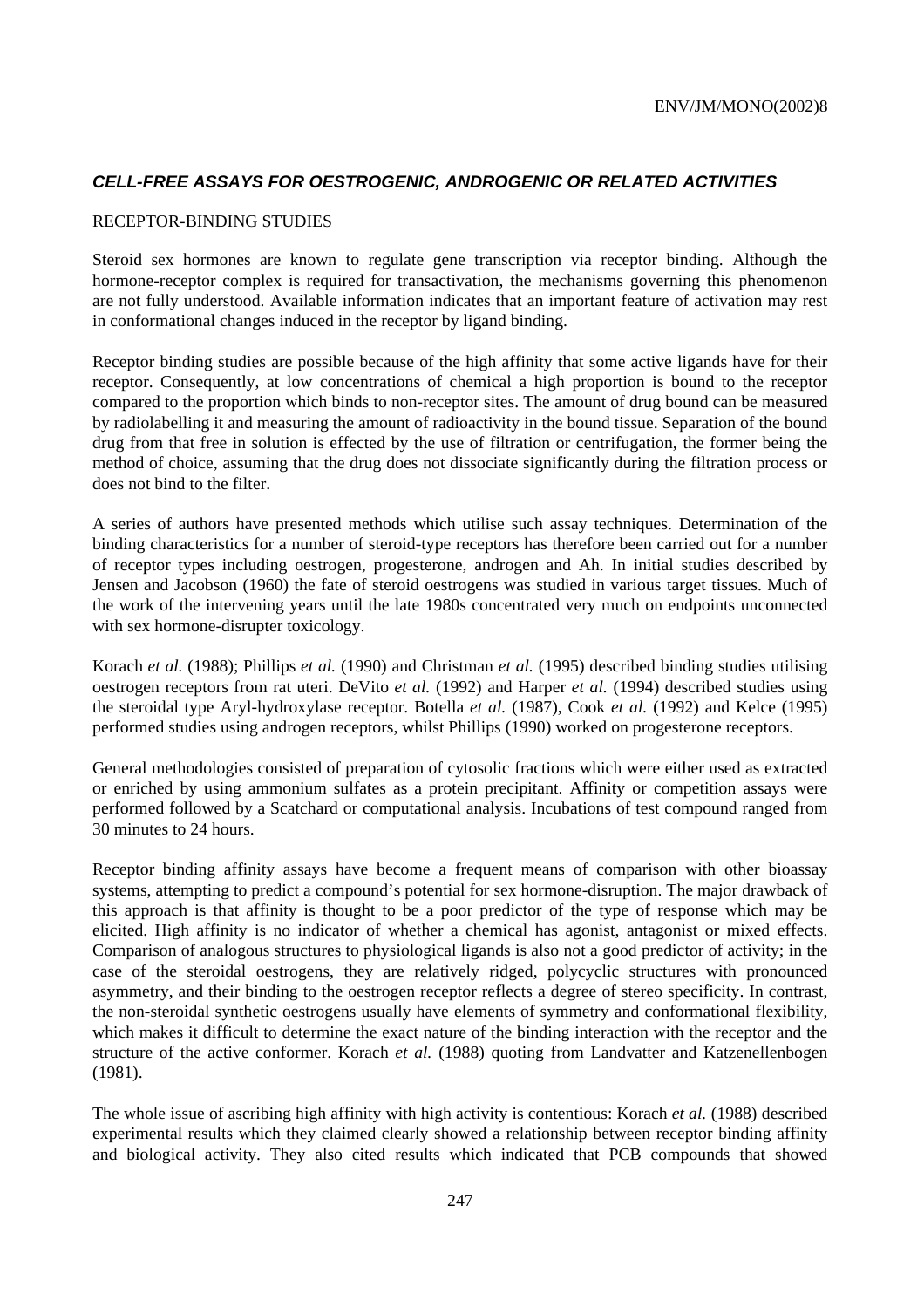appreciable receptor-binding activity were also active *in vivo* in stimulating uterine weight increases; conversely, weak binders were found to be inactive. These findings may, however, reflect the consideration of a single class of compound. Other authors make no such claims for these techniques.

### MICROTUBULE POLYMERISATION

A cell-free method detailed by Metzler and Pfeiffer (1995) used the effect that oestrogenic chemicals have on the polymerisation of microtubules. These are highly labile cytoskeletal structures that are sensitive to specific antimitotic chemicals. It was reported that the well known synthetic oestrogen diethylstilboestrol has effects similar to the antimitotic agent colchicine; these include inhibition of microtubule (MT) polymerisation under cell-free conditions. The aim of the investigation was to establish whether interaction with MTs is a property shared by all oestrogens.

### **METHOD**

The effects of several classes of oestrogens were studied. These included stilbene oestrogens, steroidal oestrogens, phytoestrogens, mycoestrogens and lignans. Test compounds were dissolved in ethanol or DMSO and were added to micro tubule proteins from bovine brain suspended in assembly buffer. Concentrations of the oestrogens varied from 10 to 100µM and the solvent concentration was 2%. The assay mixture was incubated at 37ºC for 20 minutes, MT assembly being initiated by the addition of guanosine triphosphate.

# ENDPOINTS/DATA INTERPRETATION

**Percentage polymerisation**: The degree of polymerisation was assessed by measuring the increase in turbidity at 350 nm for 30 minutes. A control incubation (minus test compound) was used as the reference (100% assembly). Depolymerisation was carried out at 4ºC to confirm microtubule formation and detect aggregation.

All the stilbene oestrogens tested were reported to cause a 10-40% inhibition of microtublule assembly. Bisphenol A was reported to display high inhibitory activity which was approximately half that of DES. In contrast, it was reported that none of the steroidal oestrogens showed a detectable inhibitory effect on MT polymerisation, nor did any of the phytoestrogens and mycoestrogens.

# OESTROGEN-2-HYDROXYLASE (AROMATASE) ACTIVITY

**Osawa** *et al.* (1993) detailed experiments in which it was found that the microsomal enzyme responsible for oestrogen-2-hydroxylase was a multifunctional enzyme also responsible for aromatase activity. Oestrogen 2-hydroxylation is a major metabolic pathway for oestrogens known to be carried out by the microsomal fraction of human placenta. Aromatase is implicated in the conversion of androgens to oestrogens and has been identified as a useful point of intervention for medicinal endocrine disruption, an example being the treatment of some forms of breast cancer.

# **METHOD**

Initial experiments were concerned with purification of the enzyme complex, and confirmation that the enzyme known to be oestrogen-2-hydroxylase was by the same active site also the enzyme aromatase. The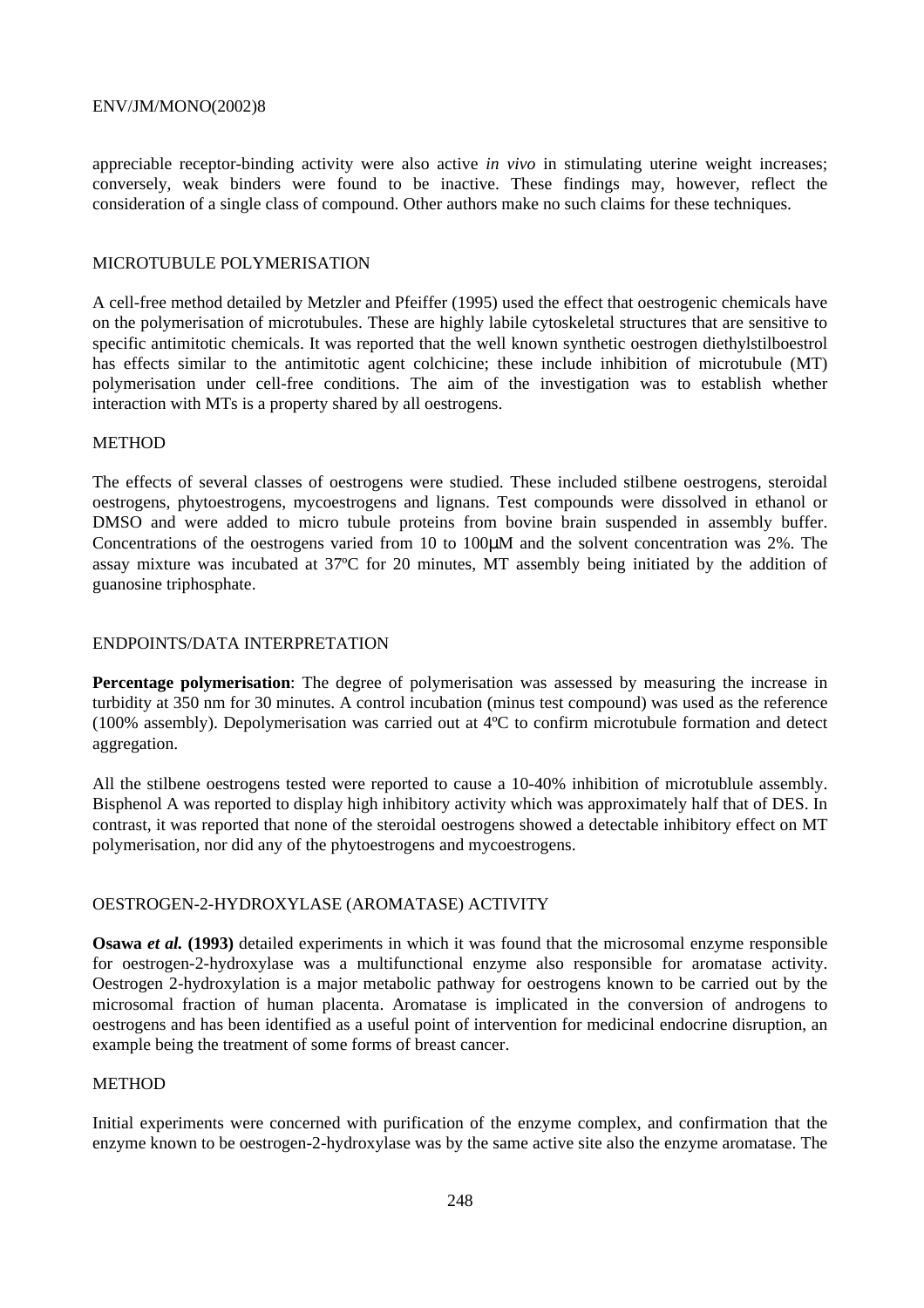methods are not detailed in full, as the work was not directly relevant as a test methodology. However, the findings have been subsequently developed by other groups.

#### SUBSEQUENT DEVELOPMENT

**O'Reilly** *et al.* (1995) used the aromatase activity of placental microsomes to investigate the inhibitory effect of 7α and 7β-arylaliphatic-substituted androst-4-ene-3, 17-diones, compounds with potential application to the treatment of breast cancer. Placental microsomal fractions were exposed to test compounds for a five minute period before determining aromatase activity.

Inhibition of aromatase activity was determined by following the tritium released as  ${}^{3}H_{2}O$  from [1β-<sup>3</sup>H]androst-4-ene-3,17-dione and this was used as an index of oestrogen formation. [1β- ${}^{3}$ H]androst-4-ene-3,17-dione and a concentration of inhibitor were pre-incubated at 37ºC for five minutes. Buffered placental microsomes were added to the incubation to initiate the assay, which was subsequently terminated after 15 minutes with the addition of trichloromethane. Samples were mixed followed by centrifugation, before CHCl<sub>3</sub> solvent extraction of the aqueous supernatant. Radioactivity of the aqueous phase was determined by liquid scintillation, with the degree of inhibition being determined as a percentage of the control, which was incubated without any inhibitor.

#### ENDPOINTS/DATA INTERPRETATION

Percentage inhibition of aromatase activity: calculated relative to uninhibited control aromatase activity.

# MONOCLONAL ANTIBODY ENZYME IMMUNOASSAY FOR SIMULTANEOUS QUANTITATION OF 2- AND 16α-HYDROXYOESTRONE IN URINE

2- and 16α-hydroxyoestrone are the major metabolites of oestradiol, being hydroxylated at the C-2 or C-16 $\alpha$  position by the action of cytochrome P<sub>450</sub> mixed-function oxidase, with the metabolites having oestrogen antagonist and agonist activities, respectively. The balance between these competing oxidative pathways determines, in part, the net *in vivo* oestrogenic stimulus. It has been postulated that relatively increased 16α-hydroxylation of oestrogen may be an intermediate biomarker for the risk of developing breast and other oestrogen-dependent cancers. The method evaluated was developed by Klug, Bradlow and Sedkovic (1994) and is an enzyme immunoassay for measurement of the concentrations of these metabolites. Although Radio IAs have previously been reported, determinations are currently mainly measured using gas chromatographic-mass spectroscopy (GC-MS). The authors hoped that a sensitive and specific immunodiagnostic assay to determine the balance between these competing pathways might be used as a routine biomarker for the management of oestrogen-related disease states.

#### **METHOD**

These metabolites are present as glucuronide and sulfate conjugates in urine and therefore must be deconjugated by the addition of β-glucuronidase and arylsulfatase. After two hours, these samples were diluted in neutralisation buffer and aliquotted in replicate into the wells of monoclonal antibody-coated anti-2-OHE and anti-16α-OHE1 EIA plates. This was followed by the addition of aliquots of 2- OHE:alkaline phosphatase, and 16α-OHE1:alkaline phosphatase conjugates were added to the respective plates, and these were incubated for three hours at room temperature. *p*-Nitrophenyl phosphate was added to each plate and the absorbance read kinetically at 420 nm.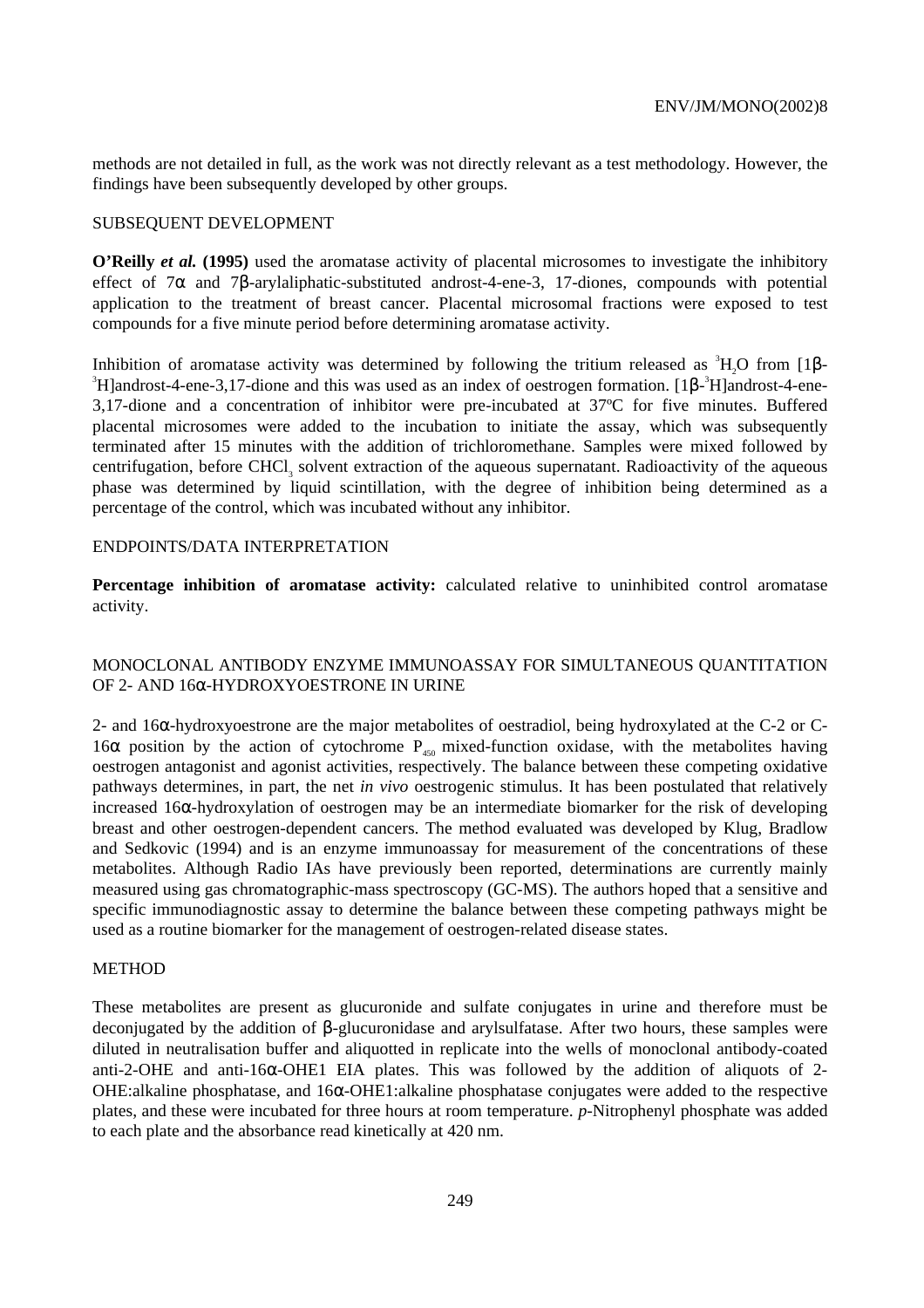# ENDPOINTS/DATA INTERPRETATION

**Concentration determination**: results presented as dose-response curves, with rates (milli-absorbance units/minute) verses concentration of 2-OHE or  $16\alpha$ -OHE1 (in ng/mL).

The results of the assay for the two compounds were compared with results from the conventional GC-MS method and yielded correlation coefficients of approximately 0.94 for both.

### DEVELOPMENT OF A MARKER OF OESTROGENIC EXPOSURE IN HUMAN SERUM

Sonnenschein *et al.* (1995) referred to epidemiological studies suggesting that increased plasma concentrations of "bioavailable" ovarian oestrogens (*i.e.* unbound to plasma proteins) in postmenopausal women correlate positively with incidence of breast cancer. These studies reported conflicting findings suggesting a possible positive correlation between plasma concentrations of DDE, a DDT metabolite, and breast cancer incidence. The presence of these and other oestrogenic compounds in serum may represent cumulative lifelong exposure, with the main risk factor for developing breast cancer being lifelong exposure to oestrogens. Xeno-oestrogens may act cumulatively to induce cell proliferation, which could potentially be used to develop a marker of exposure.

Sonnenschein *et al.* subsequently described a novel procedure to extract and separate xenoestrogens from ovarian oestrogens in human serum, followed by determination of xeno-oestrogen concentration using a bioassay procedure.

### **METHOD**

Human serum prepared from out-of-date blood bank plasma and from blood drawn from volunteers was clarified by centrifuging. Sex steroids were stripped using dextran-coated charcoal at 37ºC for one hour. This removed more than 99% of serum sex steroids, as indicated by removal of a  $[^{3}H]E_{2}$  spike, determined by radioimmunoassay. Xenoestrogens were isolated from samples by multiple organic solvent extraction. Organic phases were pooled, concentrated, and the dissolved compounds eluted by manual perfusion using a normal phase silica cartridge and three solvents of increasing polarity. The least polar fraction was acid cleaned before drying; other fractions were simply dried under nitrogen. HPLC separation was performed using a silica column. Samples were dissolved in hexane and eluted by a gradient of two mobile phases: *n*-hexane, and *n*-hexane:methanol:2-propanol (40:45:15, by volume). A flow rate of 1.5 mL/min was used with a pressure of 5<sup>6</sup> Pa, and elution profiles were monitored at 280 nm. Quantification was achieved by spiking serum samples with known concentrations of xenoestrogens before the stripping step, thus determining any inherent loss. For HPLC analysis, calibration curves were produced using xenoestrogen standards. Compounds eluted during the first 10 minutes of HPLC (containing xenooestrogens) were evaporated, re-suspended in ethanol, added to culture medium, and assayed for oestrogenic activity in MCF-7 cells using induction of proliferation and progesterone receptors as endpoints.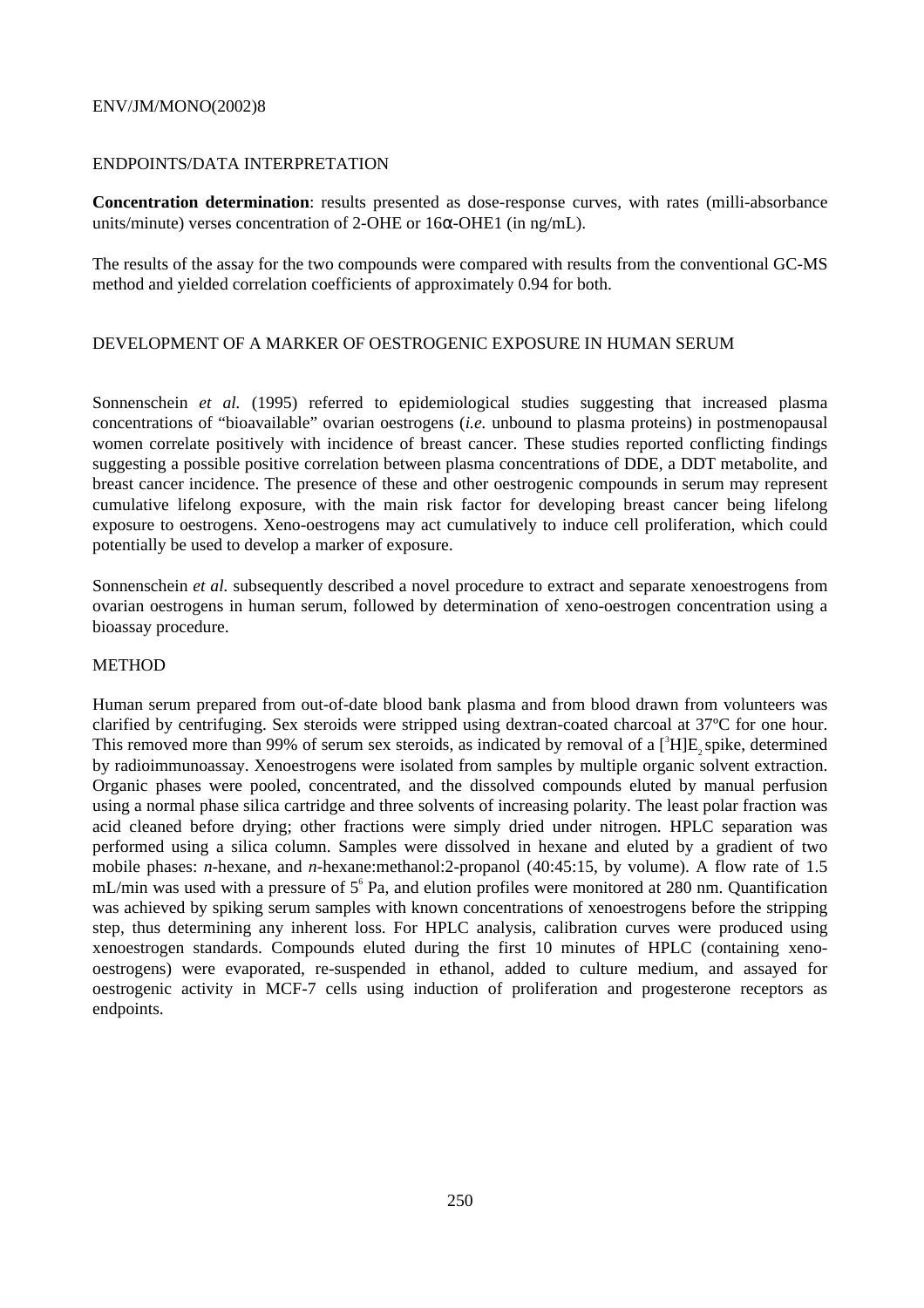# **STRUCTURE-ACTIVITY RELATIONSHIP MODELLING**

Considerable scientific effort has been expended on the development of basic understanding of the processes underlying the interaction of hormonally disruptive chemicals with organisms at the cellular and molecular level. Key aspects of this work are clarification of the interactions that occur between the chemical and the cellular receptor structures, together with the subsequent gene interaction, transcriptional and translational processes. A possible application of such knowledge might be to facilitate the development of predictive mathematical models, based upon structure-activity relationships, that could give early structural alerts of potential hazard during the screening process for novel chemicals. To be of value, such systems would clearly have to address the principal hormonal receptor types. The majority of the available literature to date has focused upon the oestrogen receptor.

As described by Wrenn and Katzenellenbogen (1993), the human oestrogen receptor (hER) is a ligandregulated transcription factor that mediates the actions of oestrogen in target cells. Upon binding with an appropriate ligand, the hER becomes an active homodimer and enhances transcription at specific gene elements. Deletion analysis of cloned hER cDNA has been used to map the functional domains responsible for DNA and ligand binding, as well as regions involved in dimerisation, nuclear localisation and transcriptional activation. Structure-function analysis of the hormone-binding domain (HBD) has been undertaken to identify residues of importance for the ligand-binding, and transactivational functions of the receptor, and with elucidation of the mechanism by which the receptor differentiates between agonists and antagonists. Despite both oestrogens and anti-oestrogens binding within the HBD, a difference in association must exist to account for the activation of a transcriptional enhancement function when binding is by an oestrogen, whereas anti-oestrogens fully or partially fail in this respect.

Attempts have been made to establish the characteristics necessary for the interaction of a ligand with the oestrogen receptor. As indicated by Jordan *et al.* (1985), the structural requirements are different *in vivo* and *in vitro*. To date, it is believed that the basic structural features required by a compound to produce oestrogenic, anti-oestrogenic or partial oestrogenic action *in vitro* include a strategically located phenolic group on a ring equivalent to an A-ring of the oestran nucleus; this is thought to determine potency. Substitution of the phenol reduces the potency of compounds by reducing affinity for the oestrogen receptor. The correct spacial dimensions are necessary for an oestrogenic ligand to occupy the receptor binding site. The strategically located phenolic hydroxyl (not impaired by alkyl substitutions in the *ortho* position) is necessary for high-affinity binding to the ER and potent oestrogenic activity *in vivo*.

Further structure-relationship studies have attempted to correlate and quantify the chemical attributes which confer the propensity for oestrogenic or anti-oestrogenic potential on a chemical. These have included analysis of a number of compound classes and their substituted derivatives. An early attempt at establishing a model was described by Jordan *et al.* (1985) in which the structural features necessary to initiate or inhibit prolactin synthesis in pituitary cells were studied for oestrogenic and anti-oestrogenic compounds. This approach was again used by Jordan *et al.* (1986) to assess the oestrogenic and antioestrogenic actions of a series of triphenylbut-1-enes. The oestrogen triphenylbutene forms the nucleus of the anti-oestrogen tamoxifen, and this has formed the basis for further research into derivatives which may have anti-oestrogenic properties applicable to the treatment of human breast cancer. Jordan *et al.* (1986) commented that precise structure-relationship activity studies are complicated *in vivo* due to the influence of metabolism and that the correlation between, for example, the anti-tumour actions of compounds and their activity in the prolactin synthesis assay is poor. It was suggested that this may possibly be an inappropriate endpoint for the study of structural features necessary to modulate oestrogen-regulated gene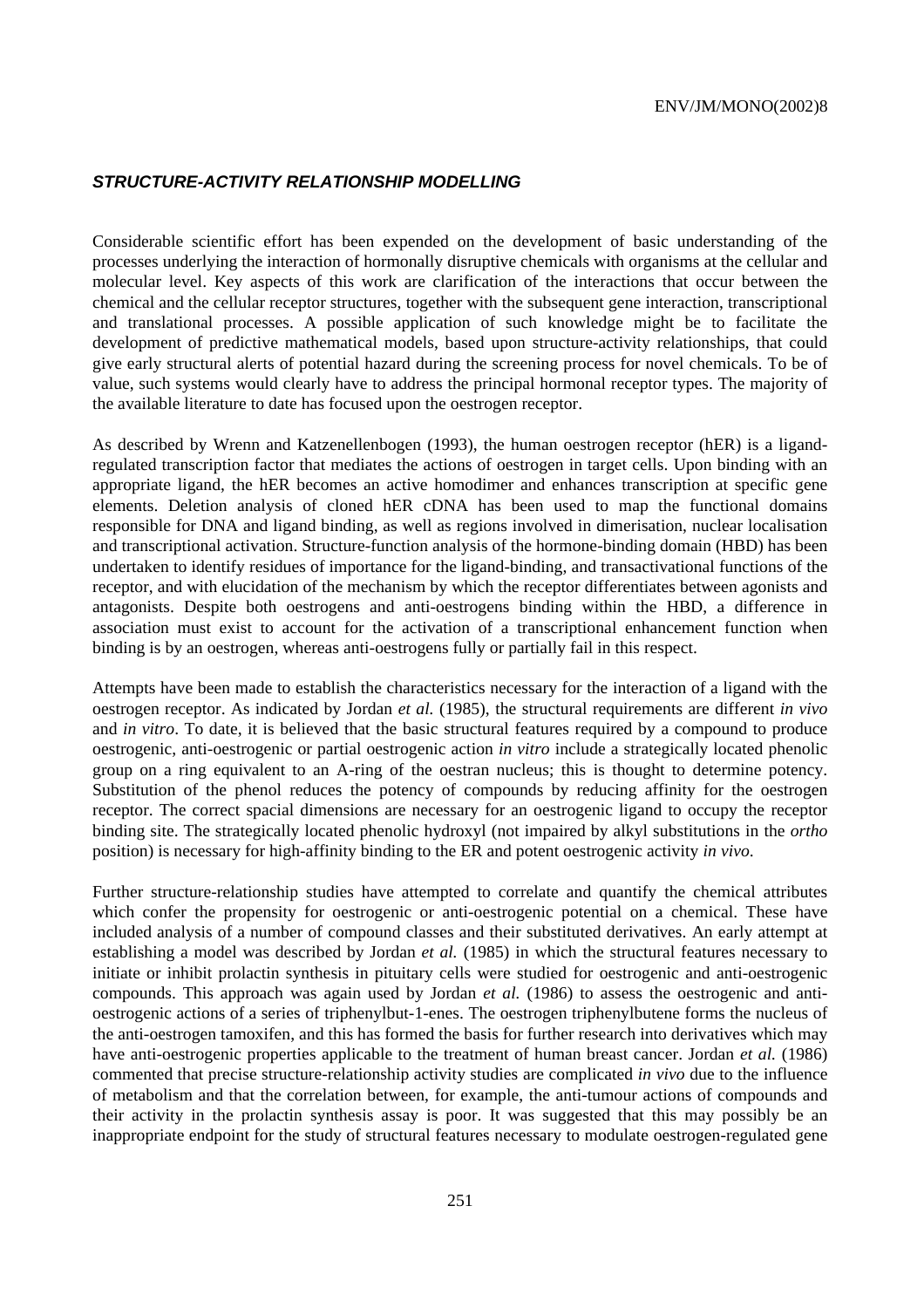products. If this were the case, it would potentially cast doubt on the validity of any assay based around a tumour cell line and is thus likely to remain a source of controversy.

The use of relative binding affinity of radiolabelled ligands has become a common method of attempting to predict the action of suspected oestrogenic or anti-oestrogenic compounds. The technique is used in conjunction with either libraries of derived compounds or with receptors which have been subject to sitedirected mutagenesis. In addition to studies of the effects on prolactin synthesis, Jordan *et al.* (1985) described the results of binding studies using a number of different classes of compounds. This has been built on in more recent work by Anstead and Kym (1995), who studied structure-receptor relationships using benz[a]anthracene diols, and Napolitano *et al.* (1995), who investigated the use of compounds labelled with a carbon-11 isotope. Wrenn and Katzenellenbogen (1993) and Kohno *et al.* (1996) have used mutational analysis of the ligand/hormone-binding domain of the oestrogen receptor to elucidate the stereochemical and structural requirements for recognition and response to ligands. The uses of transfected yeast cell lines are more extensively described in Section 0. In essence, the technique requires the generation of a series of point mutations in the hormone-binding domain of a receptor using sitedirected mutagenesis of the ER cDNA. Kohno *et al.* indicated that ligand binding and transactivation are two independent but related processes. This interpretation was based upon the previous demonstration that ligand binding does not appear to affect the binding of ER to its DNA-response element. Ligand binding, however, could possibly alter receptor conformation and influence transactivation. The indication is that the conformation of the receptor is probably altered by binding of specific ligands with differing structures.

The review by Jordan *et al.* (1985) also detailed two assay techniques for use *in vitro* to study prolactin synthesis and progesterone receptor synthesis, in combination with a determination of the relative binding affinity of a compound for the oestrogen receptor.

In these techniques, prolactin synthesis was measured as percentage increase produced by a culture of dispersed cells from immature rat pituitary glands whilst the progesterone receptor was calculated as percentage increase over controls in cultures of dispersed cells from immature rat uteri. The percentage decrease of oestradiol-stimulated progesterone receptors was found from increase in concentrations of antagonist. This review also drew attention to *in vitro* assays avoiding problems of pharmokinetic confounding factors as encountered with short-acting oestrogens such as oestriol in uterine weight tests. Potencies often appeared low *in vivo* because the steroids were cleared before a biological effect could be produced. This was not the case in sustained release preparations, where high biological activity had been observed. Thus it was considered logical for polyphenolic oestrogens found in the environment to be excreted rapidly following a single daily administration. As a result, the compounds may produce no immediate biological effects *in vivo,* but biological effects can be shown in *in vitro* assay systems, which may better mimic continual exposures of organs to chemicals. The alternative argument can, however, be applied that because *in vitro* models do not simulate metabolic and tissue distribution effects, their predictivity to the in-life situations facing organisms is low. An example is given by the difference between *in vivo* and *in vitro* activity shown for the anti-oestrogen 4-hydroxytamoxifen, which fails to stimulate either progesterone receptor or prolactin synthesis *in vitro*. However, administration *in vivo* results in synthesis of progesterone receptors.

Currently much remains to be learnt about the detailed molecular events that occur during receptormediated processes. Additional factors that require clarification include the suggestion by Landel *et al.* (1995) that accessory proteins may be required for optimal interaction of the oestrogen receptor with the oestrogen-responsive elements. The situation has been further complicated by the discovery of possible subtypes for the oestrogen receptor (*e.g.* Pink *et al.,* 1996), which raises questions concerning the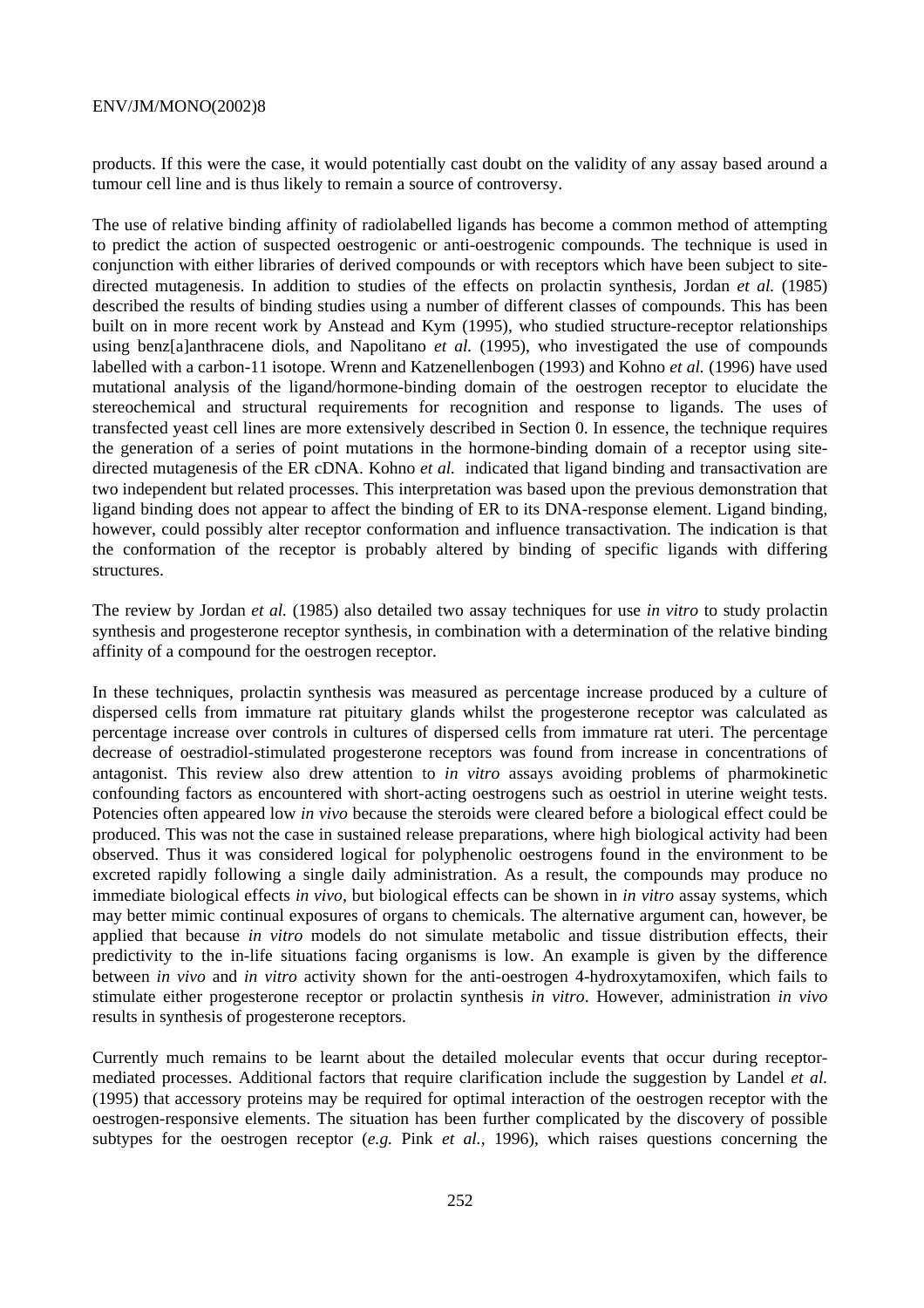applicability of the cloned receptor currently in use in many of the existing *in vitro* models to the range of potential target tissues *in vivo*.

In view of such outstanding questions, it is apparent that too little is known about the interactions of chemicals with the various cellular receptor types, and the subsequent signal transduction processes, to confidently utilise a mathematically based mechanistic model to routinely and reliably assess, at the cellular level, the hormonal disruptive potential (hazard) of a novel xenobiotic. Whether any such model would be capable of further extrapolation to the *in vivo* situation, and so significantly contribute to risk assessment, is a question which cannot be addressed at the current level of understanding. It is certainly considered worthwhilst continuing development of SAR-mathmatical models, but it should be accepted that such models are likely to require protracted development and validation before being reliable enough for use as a routine screening tool.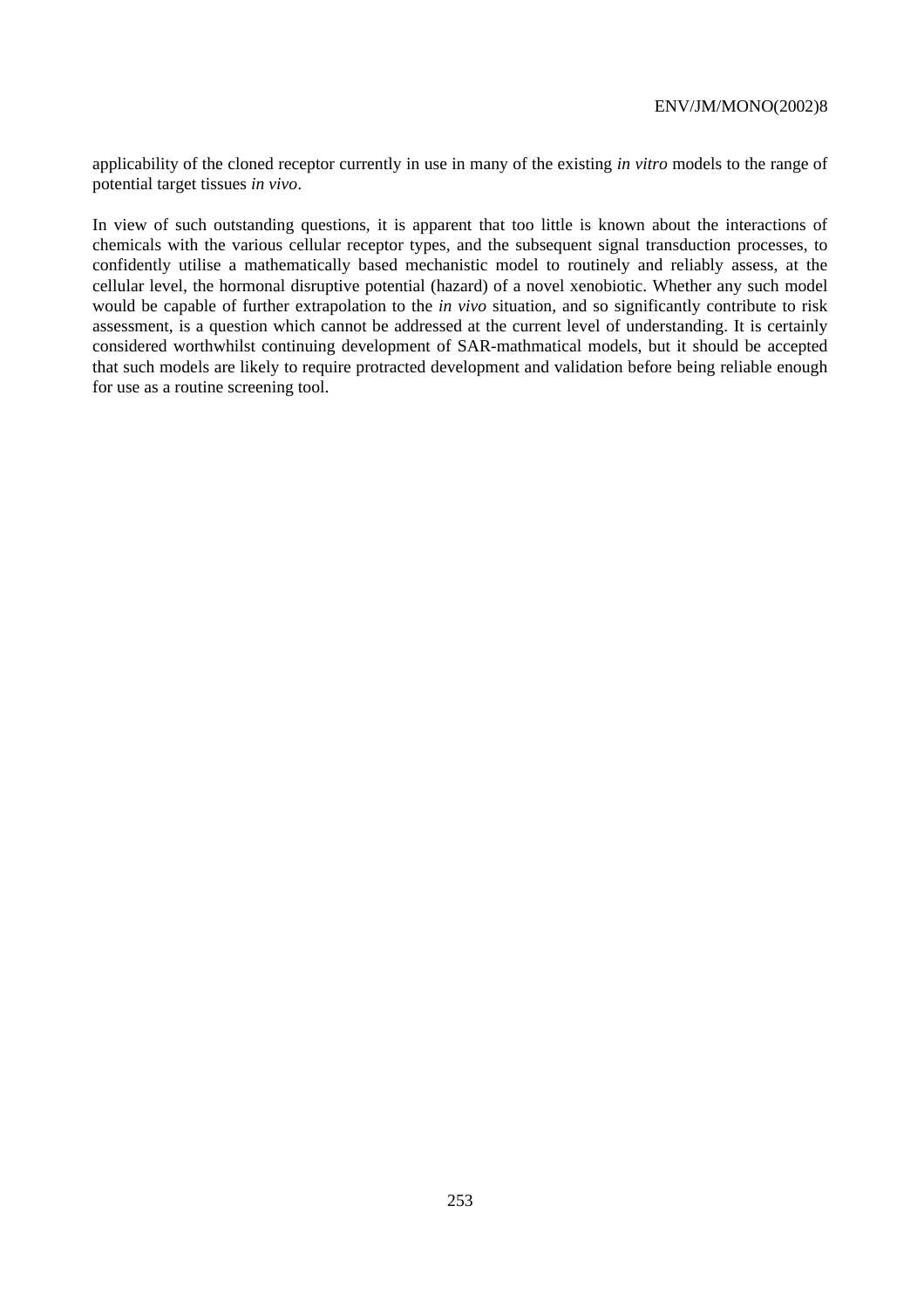## *IN VIVO SYSTEMS RELEVANT TO ASSESSMENT OF EFFECTS ON WILDLIFE*

### INTRODUCTION

A number of non-regulatory *in vivo* test models have been developed which could potentially facilitate the monitoring and risk assessment of environmentally relevant chemicals. Several of these models address non-specific aspects of reproductive development and performance, whilst others have been designed with endpoints indicating specific modulation of the oestrogenic or androgenic hormonal systems.

#### NON-SPECIFIC

### *IN VIVO* FISH STUDIES

## Bresch (1982) test programme

#### Introduction

Bresch (1982) described a programme of toxicity tests for fish intended to elucidate the long-term action of xenobiotics, with particular reference to reproductive performance. The test programme was designed to detect both inhibitory and stimulatory effects of chemicals on gamete maturation, spawning, fertilisation, embryonic development, hatching and growth. Acute studies were performed on pentachlorophenol, Arochlor, 4-nitrophenol, and a range of metals. Only data for cadmium were presented for the other test protocol.

The zebra fish, *Brachydanio rerio*, was chosen as the animal model by the author because it spawns throughout the year with relatively short cycles and is easy to maintain in aquarium conditions.

#### Method

For these studies, six-month-old fish were obtained from commercial sources and acclimatised to laboratory conditions for at least two weeks before study.

In order to define the range of concentrations that were likely to encompass a no-effect-level, the author suggested the initial performance of acute toxicity and simple embryo-larval tests:

#### Acute toxicity:

Adult fish were kept for two days in all-glass aquaria before addition of test material to the medium. Animals were not fed during the study, and three-quarters of the medium was replaced every 24 hours. Five animals were assigned to each of five treatment levels and their survival over a 96 hour exposure period was assessed. The treatment levels differed from each other by a factor of 10½. These levels were decided upon on the basis of an initial 48-hour pre-test in which three animals per group were exposed to concentrations differing by one order of magnitude. This test methodology is only suitable for reasonably water-soluble chemicals; flow-thorough systems were recommended for substances of low solubility.

### Embryo-larval:

This test used synchronously developed embryos that were placed on study 24 hours after spawning (late gastrula stage). Ten embryos were incubated with 30 mL of medium containing the test chemical in Petri dishes for six days, with replacement of 20 mL of solution every 24 hours. At the end of the exposure period larvae were expected to still contain yolk, thus preventing potentially confounding factors arising from feeding. Animals were immobilised by anaesthetic and their length was measured.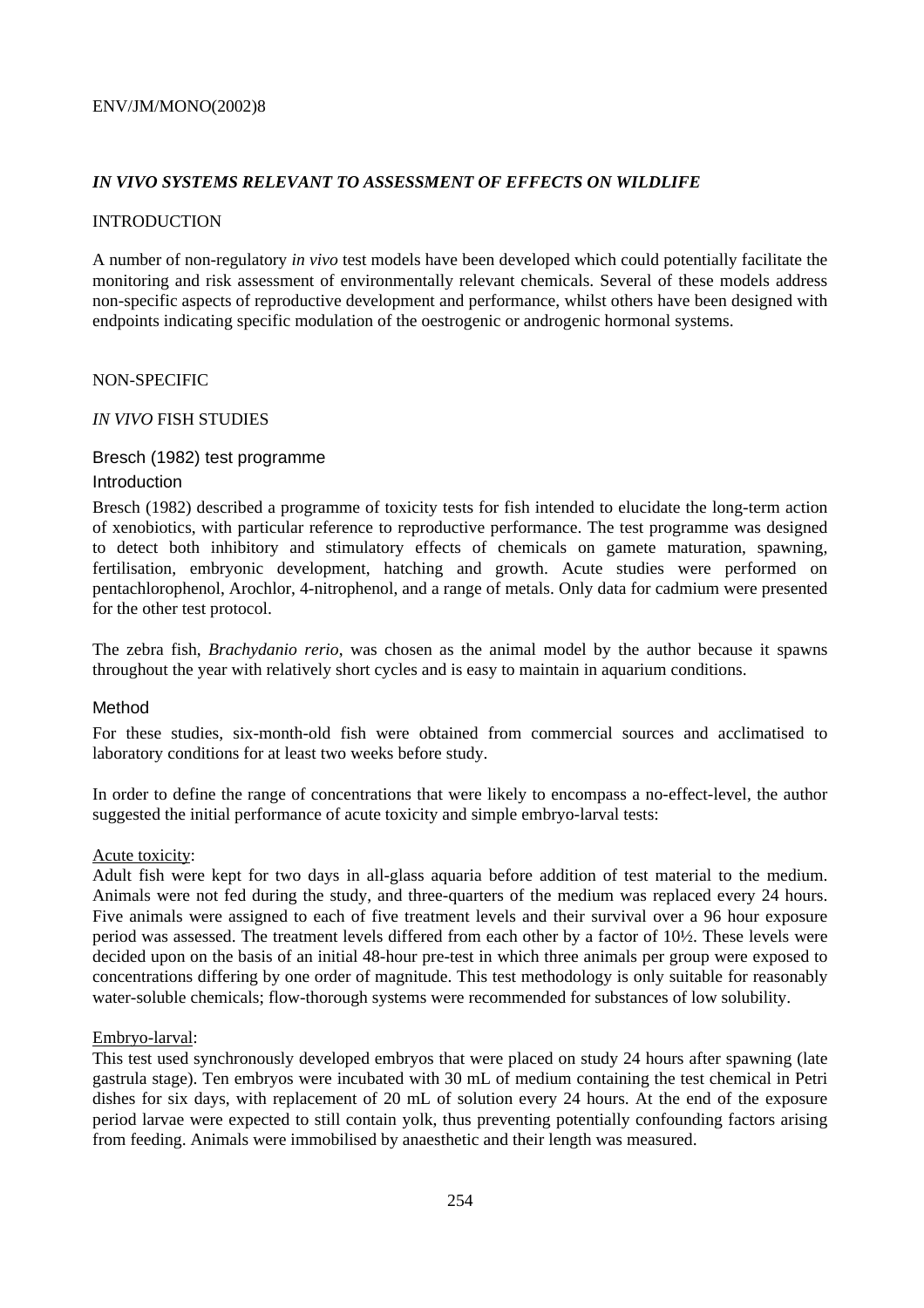Statistical analysis was evaluated by ANOVA.

### Reproduction:

Reproductive tests were performed on seven-month-old fish taken from a batch in which males and females were raised together. They were kept in four groups of 10 females and 17 males in an all-glass, aerated aquarium. Mating generally occurred in the morning, with animals spawning on average at twoday intervals. Eggs were collected in glass vessels covered by a plastic net upon which a spawning substrate of plastic plants was posed. Spawning vessels were replaced when the medium was changed, and eggs countered after removal from the spawning vessel by Pasteur pipette. Viable embryos were identified by their transparency; dead eggs and embryos were recorded on the basis of their opacity. Baseline data were collected over at least 10 spawning cycles and then two groups of fish were exposed for 36 days to test material (in this case, cadmium) at the lowest level. The procedure was then repeated at a 10-times higher concentration with the same animals. At the end of the experiment, 100 embryos were taken from each treated group and incubated in water only. Animals were observed for differences in hatchability and growth over a one-month period. Data were statistically analysed using multiple t-tests.

In a separate experiment, 300 embryos 10 or 20 hours old were incubated in water containing tritiated thymidine. The water was sampled every three minutes over a one-hour period and subjected to scintillation count. The results of this experiment were not reported in the paper.

#### Endpoints/data interpretation

Acute toxicity:

**Approximate**  $LC_{\text{ss}}$ **:** used to establish treatment levels for the embryo-larval test.

Embryo-larval:

**Fish length:** measured under a microscope. Used to detect lower level toxicity and establish suitable treatment levels for the reproductive assessment.

Reproductive:

**Spawning rates:** from counting numbers of live and dead embryos at each spawning occasion.

**Hatchability and growth:** assessed for embryos taken at end of experiment and reared in untreated water.

Considerable variation was reported in the spawning rates over the two-day measurement windows. In the test on cadmium, they detected an apparent reduction in numbers of dead embryos at the low concentration and in numbers of eggs at the high concentration. This effect was such as to necessitate treatment after only 24 hours. The hatchability and growth of embryos taken at the end of the experiment and reared in untreated water were found to be unaffected by treatment.

This test strategy allows study of several spawning cycles within a reasonably short time and could possibly be used as a replacement for a full life cycle test. The total number of eggs was considered to be the best marker, rather than the number of opaque individuals, because the authors considered the total to relate solely to effects on the biochemistry of the female whilst the number of dead also depended upon other actions such as sperm quality and water-related factors.

## Wester and Canton (1986) long-term fish test

## **Introduction**

Wester and Canton reported on two long-term exposure experiments on the effects of βhexachlorocyclohexane (β-HCH) on the Japanese rice fish, Medaka (*Oryzias latipes).*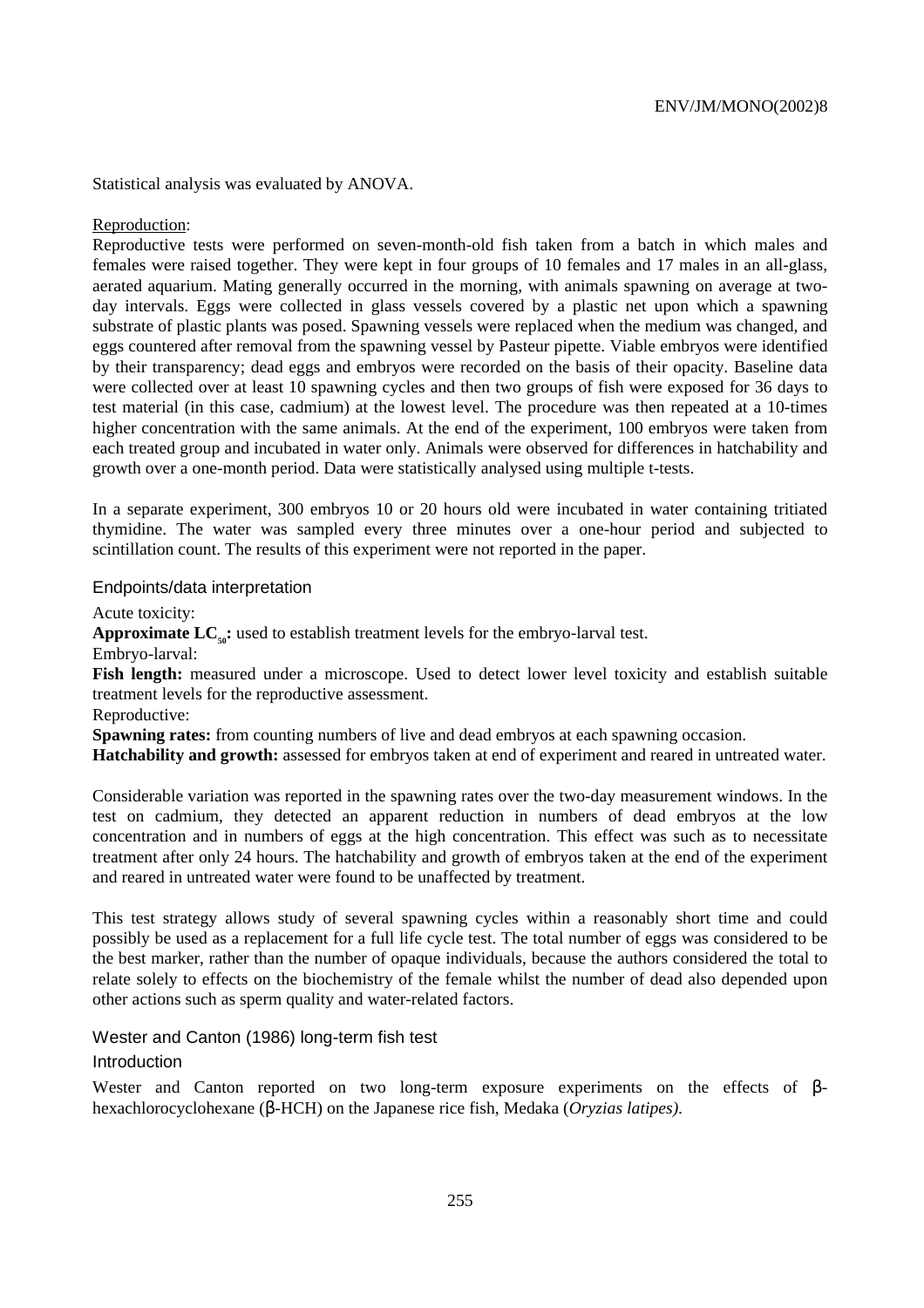In this paper, the effects of exposure to the test chemical for up to three months were compared for individuals exposed from the egg stage or from one month after hatching. The study was run as two experiments using the same treatment levels. The levels were based upon a preliminary range-finding study that was not reported.

#### Method

In the first experiment, groups of fertilised eggs (<24 hour old) were assigned to seven treatment groups (40 eggs per group). Animals were exposed to β-HCH concentrations ranging from 0.032 to 1.0 mg/L. A control group exposed to the vehicle alone was also included. Daily observations were made for mortality or gross changes and, during the embryonic period, heart rate. One and three months after hatching, 10 animals per group were anaesthetised, weighed and their size measured. These animals were then fixed in Bouin's fluid. In addition, for this experiment only, after one month the livers and kidneys were taken from five animals from the control and high dosage groups and placed in glutaraldehyde pending processing for electron microscopy.

The second experiment was similarly structured, except that groups of 25 animals (one month after hatching) were used.

Histopathological examination was performed on the animals fixed in Bouin's fluid. This involved preparation of three serial sections at 10 to 15 levels. The first was stained using haematoxylin and eosin; the remaining two from each position were subject to special staining techniques as necessary, including periodic acid-Schiff, periodic acid-silver methenamine, phosphotungstic acid haematoxylin, Congo-red, Weigert-Mallory van Gieson and Alcian blue. From five animals of the control and high treatment level groups, serial sagital sections were cut. Six of the most median sections from each fish were selected and stained with periodic acid-Schiff to examine pituitary gland cytomorphology. Glutaraldehyde-fixed tissues were transferred to osmium tetraoxide, and ultra-thin sections stained with uranyl acetate and lead citrate were assessed by transmission electron microscopy.

#### Endpoints/data interpretation

**Behaviour/gross abnormality:** by visual assessment. **Bodyweight:** recorded before humane killing. **Histopathology:** by detailed light an electron microscopic examination.

Effects of β-HCH on growth performance and behaviour suggestive of toxicity were reported. The detailed histopathological examination identified effects in several organs including the testes, liver, kidney, thyroid, spleen and adipose tissues. In the case of the testes, this included evidence of intersexuality in some individuals receiving 0.10 mg/L at the three-month stage. At the highest treatment level, adipose tissue was seen to replace a considerable portion of the testis. Effects on the liver included increased vacuolation, cystic lesions and connective tissue at the highest treatment level. On the basis of morphology, evidence of elevation of vitellogenin production was diagnosed. Associated accumulation of vitellogenin was also reported in the renal glomeruli of the majority of the affected fish. The spleen showed an increase in mesenchymal elements. In the thyroid, the size of follicle was reduced and the epithelial cells became cuboidal or columnar in fish treated at high levels whilst the number of PASpositive cells in the pituitary (considered to be thyroid-stimulating hormone releasing cells) increased.

The authors referred to previous work which they interpreted as indicating that this species does not show spontaneous intersexuality, only undergoing such change in response to xenobiotic interference. On the basis of histopathologically observed intersex change and vitellogenin production, the authors considered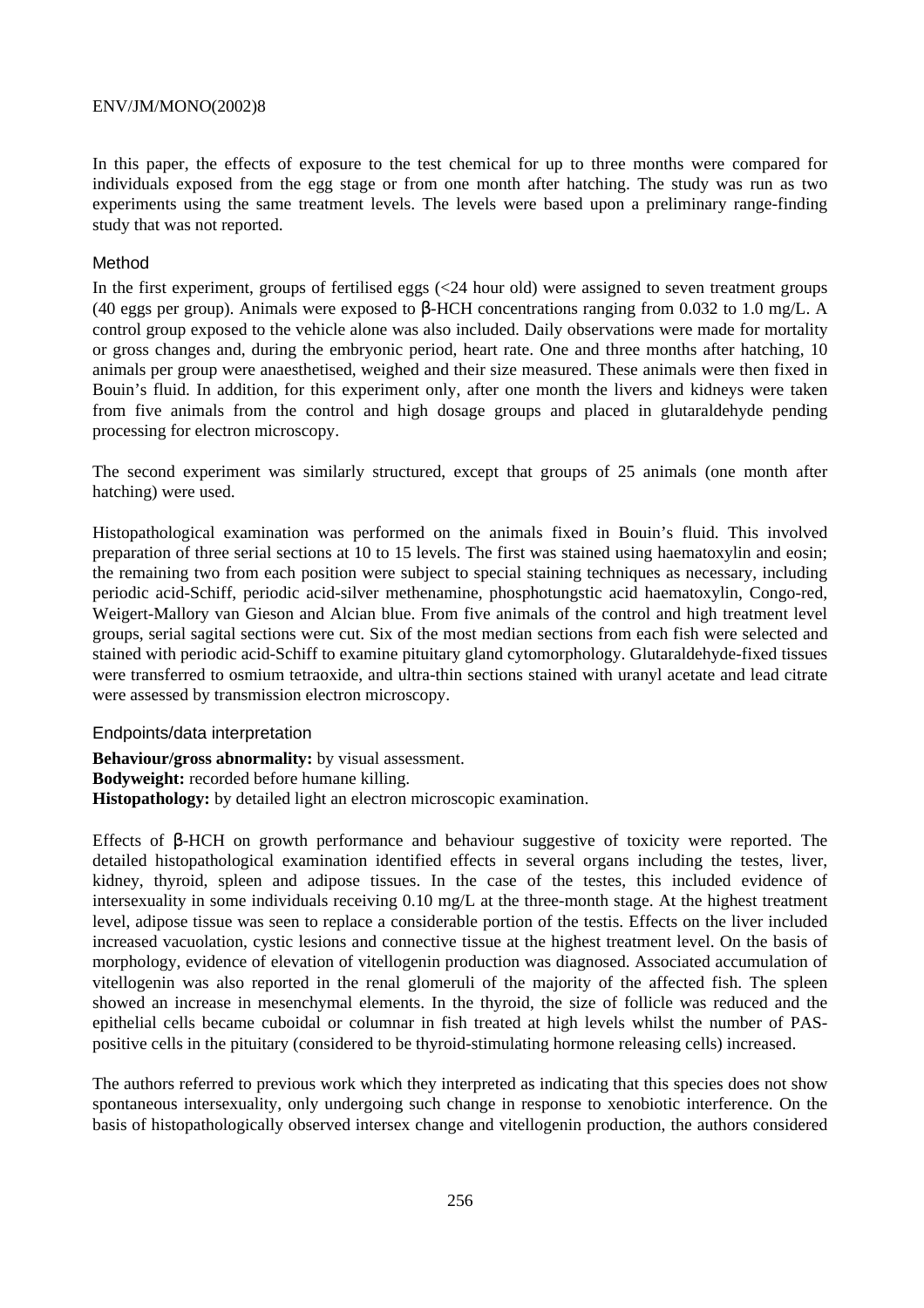that β-HCH has oestrogenic activity whilst the effects on pituitary and thyroid indicate that this chemical may posses a wider disruptive potential.

## Bresch et al. (1990) long-term fish test

## Introduction

In 1990, Bresch *et al.* published an alternative test strategy, again using zebra fish, that was used to assess the reproductive effects of 4-chloroaniline on fish. The experimental design covered three generations.

## Method

Fish forming the  $F_0$  generation were obtained at five months of age from a commercial source and kept under similar conditions to those described above, except that a continuous exchange system was used to provide two complete changes of water per 24-hour period. Other differences included placing spawning vessels in the aquaria in the late afternoons and removing them the following day, approximately three hours after the lights were switched on. Fish were initially acclimatised to these conditions for approximately one week. The spawning capacity of the fish was then assessed over a 10-day period before treatment commenced. Eggs were countered on removal of the spawning vessels and fertilisation was investigated by removing 150 transparent eggs and placing them in Petri dishes. After one day, the number of opaque eggs was counted.

Test material was administered through a pumping system adjusted to maintain the required concentration; flow rates were checked twice weekly and concentrations measured once per week. Three treatment levels were used, with the investigation being run in duplicate. The authors recommended selecting the treatment levels on the basis of  $LC_{\rm so}$  and early life stage studies. Egg counts were performed after five, 10 and 17 weeks' exposure. Egg numbers, fertilisation rates and weights were tested for normality using the Shapiro and Wilk method. Mean values for spawning patterns, fertilisation rates and weights were multiply compared using Scheff $\Box$ 's test.

After 21 weeks' exposure, 200 eggs were removed from each group of the  $F_0$  generation and allowed to develop under the continued influence of the test material. Spawning vessels were provided when the fish were 10 weeks old in order to assess sexual maturation. At 19 weeks of age these  $F_1$  animals were weighed. When  $F_1$  fish were 32 weeks of age, samples of 250 eggs were removed from each clutch and reared as for the  $F_1$  generation. These animals, which constituted the  $F_2$  generation, were subject to a similar experimental protocol.

Rearing of the  $F_1$  and  $F_2$  generations was achieved by taking eggs from the spawning vessels and placing them in Petri dishes approximately 2 cm below the water's surface in an aquarium with through-flow of water. Feeding commenced when the larvae started swimming. At six weeks of age, offspring were transferred to large aquaria. Subsequently animals were randomly assigned to spawning aquaria.

## Endpoints/data interpretation

**Spawning pattern:** from counting of eggs**.**

**Fertilisation rates:** assessed by counting numbers of opaque eggs after 24 hours' incubation of 150 initially viable eggs.

**Sexual maturation:** by assessing egg production on provision of spawning vessels to fish of the F1 generation at 10 weeks of age.

**Weight:** of F1 animals at 19 weeks of age.

**Morphology:** by observation.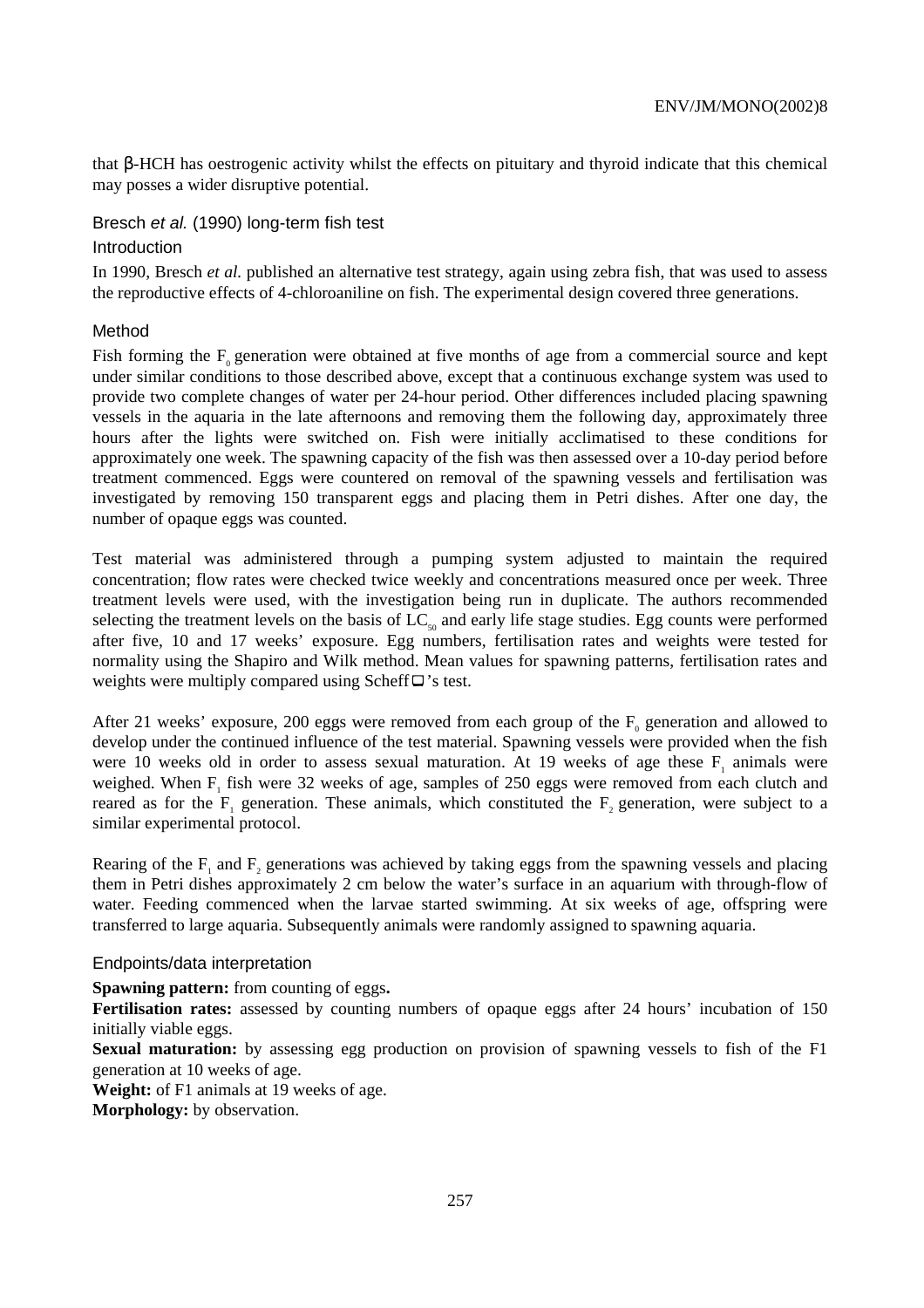In the study of the effects of 4-chloroaniline, spawning pattern and fertilisation rates for the  $F_0$  generation were seen to be unaffected by treatment. Initial development of the  $F_1$  generation was unremarkable; mortality and sexual maturation appeared unaffected by treatment. However, it was found that after five weeks morphological abnormalities were apparent for high-dosage animals, including swollen abdomens and spinal deformities. The weight of animals reared at the low and intermediate concentrations were found to be higher than that of the high treatment level or control groups. Effects were also noted in respect of numbers of eggs produced by the treated animals.  $F_2$  animals displayed similar effects to those of the  $F_1$  generation.

This fish is readily available and easy to breed, and maintenance does not present problems. This model takes a considerable length of time, and a shorter methodology would be preferable but, using examples from this study, it is necessary to expose animals from the time of gamete production by the  $F_0$  generation through to a  $F_2$  generation in order to be able to confidently identify possible delayed effects. It was also pointed out that if the protocol were modified to allow eggs to be taken for the  $F_2$  generation soon after maturation of the F1 generation, the test could be completed within 30 weeks. Finally, although the test provides little data on spermatogenesis, the authors argued that if fertilisation rates are unaffected it can be assumed that this process is not essentially affected.

## Fish short-term alternative studies

## Introduction

Landner *et al.* (1985) reported on a short-term laboratory test battery designed to investigate separately a chemical's influence on gamete maturation, spawning, fertilisation, egg hatching and embryo/larval survival. The zebra fish was chosen by these authors on the basis of its ease of adaptability to laboratory conditions, year-round spawning pattern with consistent spawning cycles and times, and rapid rate of development of the young.

#### Method

Zebra fish were obtained from commercial sources at six to twelve months of age and maintained in aerated aquaria during acclimatisation.

#### Acute toxicity:

Adult fish in groups of 10 were exposed to one of seven concentrations of the test chemical under semistatic conditions for 96 hours. Medium was replaced at 24-hour intervals.

#### Embryo/larvae test:

1. Spawning provision: Groups of 120 adult fish were transferred to all-glass aquaria, with replacement of 80% of the water every second day. Over a 10-day period, groups were exposed to media containing the test material or diluent control. Four days before spawning, sub-samples of 10 females and 20 males were selected from each exposure group and held, separated according to sex, in aquaria. Exposure continued throughout this period. On the evening of the fourth day, the sexes from each subgroup were reunited in containers designed to permit spawning. These containers, funnels made of polyvinylchloride, contained a nylon screen that permitted passage of eggs but not fish. In order to promote spawning, each funnel contained a floating nylon "mop". Food was withheld during the spawning period.

2. Offspring: The number of eggs collected from each spawning funnel was recorded each day and nonviable eggs were documented. From the viable eggs collected each day, samples of 50 were held in Petri dishes containing the appropriate treatment medium; between two and four replicates were established. Test solutions were renewed daily, at which time dead animals were counted and removed. Abnormal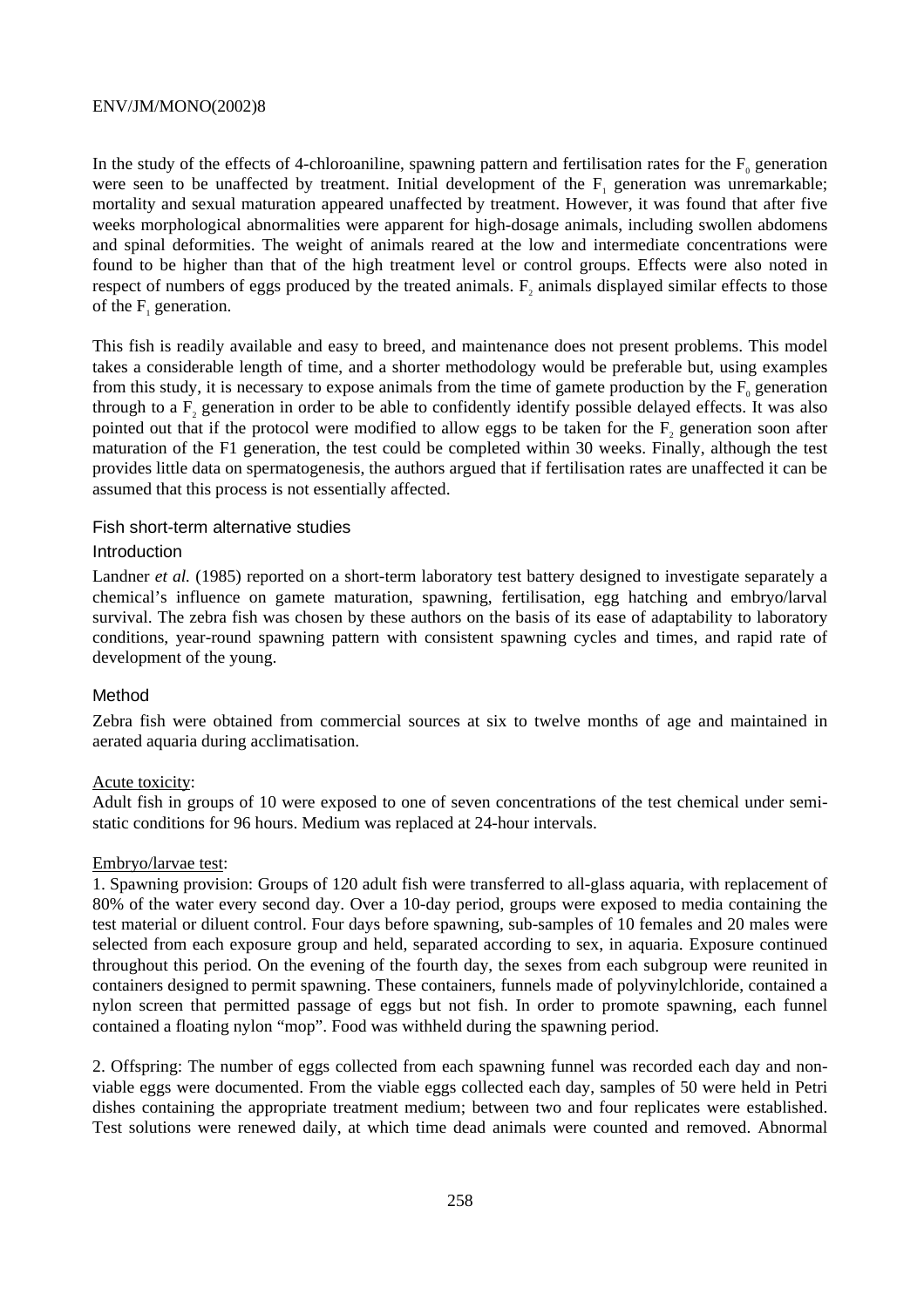larvae were also countered but not removed. Food was not provided. The test continued until all larvae had starved to death, generally within 10 days of hatching.

Opaque egg and hatching success data were assessed by the  $\chi^2$ - test. The "Life Tables and Survival Functions" programme of Benedetti et al. (1981) was used for hatching time and mean survival time data. The W-test was used for comparing results where more than four replicates were used. Data were analysed by ANOVA.

## Larvae:

Additional tests were performed using two-day-old larvae that had previously been untreated. Exposure to a series of test media followed a similar protocol to that for the embryo/larvae test described above, and again continued until death through starvation.

## Endpoints/data interpretation

Acute toxicity:

**Survival**: analysed by the simplified probate method of Litchfield and Wilcoxon and results expressed as a 96-hour  $LC_{\rm so}$  with 95% confidence limits.

Embryo/larvae:

The following endpoints were derived from the observations conducted on the offspring:

**Percentage opaque (non-viable) eggs.**

**Hatching success:** as a percentage of total eggs that actually hatched.

**Medium time from fertilisation to hatching.**

**Medium time of survival.**

**Frequency of occurrence of abnormal larvae:** as a percentage of total produced.

Larvae:

**Median survival time and**  $LC_{\text{so}}$ **:** were calculated as above.

Both the release of eggs and their viability showed great within-group variations on a daily basis. Once non-viable eggs had been removed, the hatchability of the remainder was, however, high (>95%) and the hatching time was not very variable. For the experiment involving spawning by adult fish exposed to test materials, the parental exposure period before initiating spawning was optimised on the basis of a series of experiments in which a range of effects on the offspring were assessed using varying treatment durations for male and female parents. It was considered that the time taken to spawn might be an additional endpoint. In the fish stock used in the laboratory, naturally occurring deformities only occurred in <0.02% in larvae. Exposure to a series of raw bleach plant effluents did not elicit any increase in the rates of deformity, although they referred to other work that detected effects with chlorinated methoxybenzenes. On the basis of their experience, they did not recommend the use of total number of eggs as an endpoint due to its excessive variability and insensitivity. Level of deformity was considered to be a satisfactory endpoint, at least for the stock used in these tests.

Overall, the authors recommended inclusion of the following tests within the normal environmental hazard assessment battery:

- Pre-exposure of adults for 14 days before spawning to provide offspring for study.
- Comparison of survival (in absence of test chemical) and stress tolerance (in a concentration gradient of the test chemical) of offspring from exposed parents.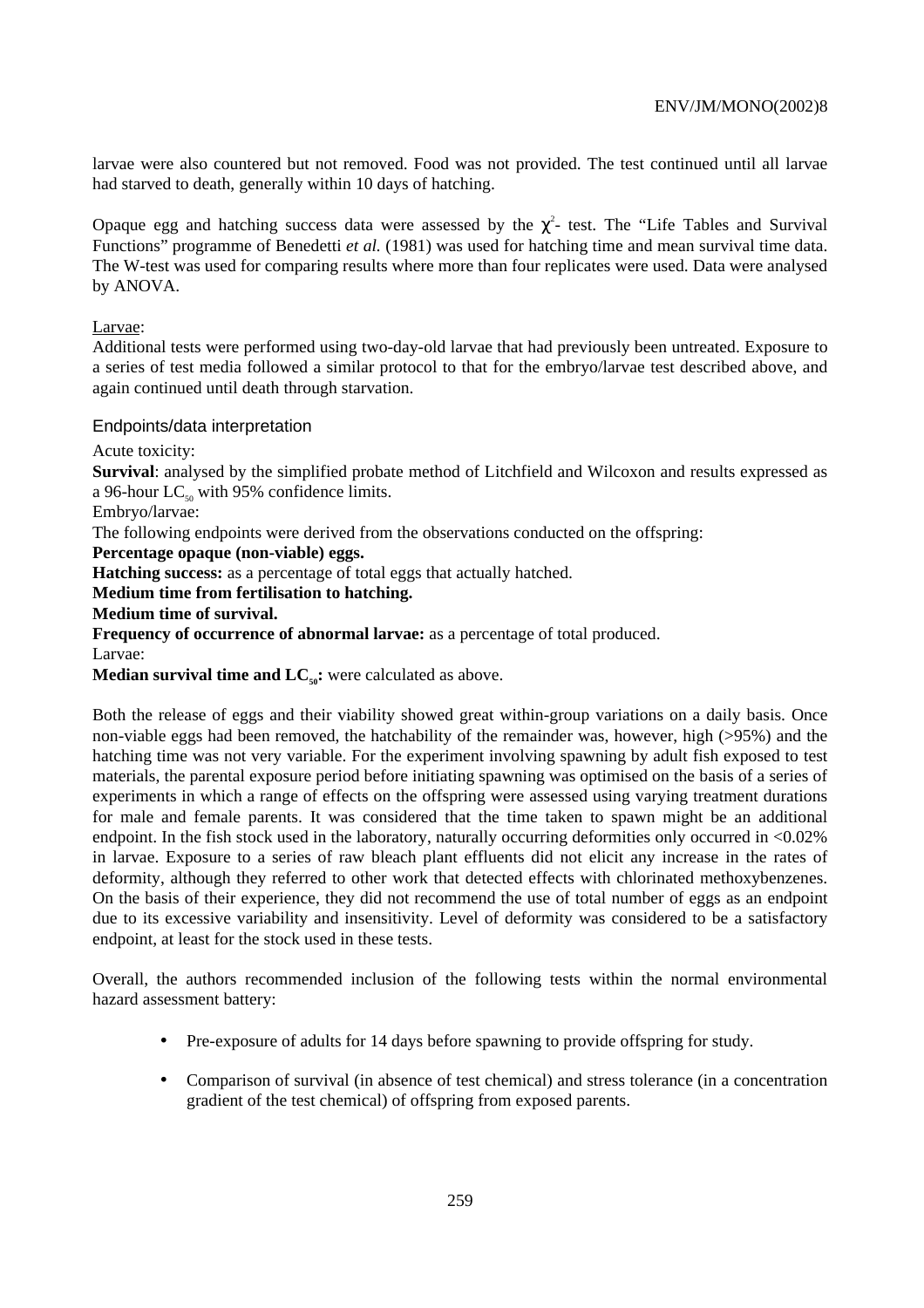• Embryo/larvae tests after direct chemical exposure of eggs and larvae derived from unexposed adults.

## SEX DETERMINATION/REVERSAL ASSAYS

### **Introduction**

Evidence has accumulated from both field and laboratory-based studies that the development of sexual morphology in many species is not definitively fixed through genetic mechanisms and may be influenced by a number of environmental factors, including ambient temperature and chemical interference. Variations in such factors may result in development being redirected during early developmental stages or subsequently reversed. This aspect is reviewed by Crews *et al.* (1994), with special reference to the effect of temperature modulation in reptiles. Examples of test systems described as specifically applicable to either oestrogenic or androgenic chemicals are presented in detail in the Sections Sex Determination/Reversal assays, respectively. Two other models are presented in this section. They relate to sex-reversal in chickens, studied by Elbrecht and Smith (1992), and in alligators, studied by Lance and Bogart (1992).

#### Sex-reversal in chickens

## Introduction

Elbrecht and Smith (1992) investigated the action of the aromatase inhibitor  $(\pm)$ 5-(*p*-cyanophenyl)-5,6,7,8-tetrahydroimidazol [1,5- $\alpha$ ] pyridine hydrochloride (AI). Their paper also referred to the study of a range of other chemicals including the aromatase inhibitor 1,4,6-androstatriene-3,17-dione, the nonsteroidal inhibitor 6-[(4-chlorophyl)(1H-1,2,4-triazol-1-yl)methyl]-1-methy; -1H-benzotriazole, testosterone and tamoxifen.

In order to facilitate monitoring of changes in sex expression, an autosexing cross was used. Autosexed chickens are obtained by crossing different breeds possessing sex-linked feather colour mutations, which permits rapid identification of the genotype by feather colour as opposed to phenotypic sexing on basis of cloacal vent shape.

## Method

Chicken embryos derived from Rhode Island Red males, *b+b+,* crossed with Plymouth Barred Rock females, *B/w*, were treated with AI on various days of incubation to identify the susceptible window. This was established as days 0 to 7 of incubation. In subsequent experiments, eggs were treated on day 5. Endpoints used were feather colour and cloacal vent structure. In addition, some animals were maintained for up to 31 weeks after hatching before blood samples were collected for analysis of steroid hormones. Gross structure of the gonads was examined and the gonads were removed, fixed in Bouin's fluid, and histopathologically examined.

## Endpoints/data interpretation

**Feather colour**: provided rapid means of sexing on basis of genotype at hatching. **Vent sexing**: observation of dimorphism of cloaca used to determine phenotypic sex. **Serum oestradiol and testosterone levels**: using commercially available radioimmunoassay kits. **Gonadal histopathology**: by light microscopy.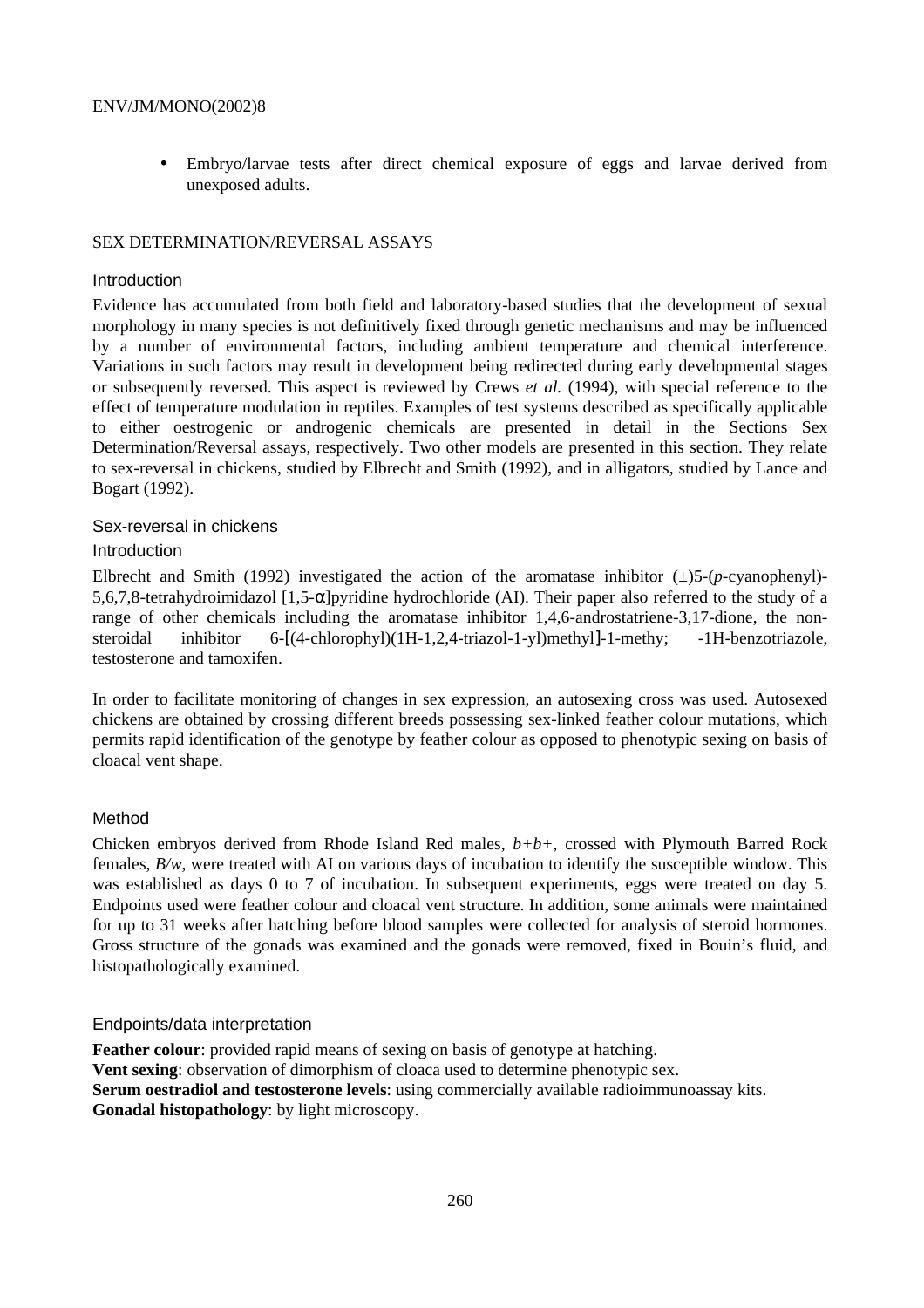Treatment with AI resulted in nearly all hatchlings showing sex reversal, as assessed by comparison of feather characteristics to cloaca vent shape. Associated changes in gross pathology were observed, whilst histopathology of the sex-reversed females was found to be similar to that for normal males. Measurement of serum hormonal levels showed low oestradiol and high testosterone levels in sex-reversed chickens. Similar sex reversal effects were seen for the other aromatase inhibitor and the non-steroidal inhibitor. In contrast, tamoxifen and testosterone treatment did not initiate sex reversal. On the basis of their findings, the authors considered these effects to be specific to aromatase inhibitors and not amenable to interference by anti-oestrogens or other steroids.

#### Sex reversal in alligators

#### **Introduction**

Lance and Bogart (1992) investigated the action on alligator sex development of three aromatase inhibitors  $(4-(5.6.7.8-tetrahvdroimidazo \quad [1.5\alpha] \quad vvridin-5v)$  benzonitrile monochloride, hydroxyandrostenedione and aminoglutethimide); two anti-oestrogens (tamoxifen and N-n-butyl-11(3,17β-dihydroxyoestra-1,3,5(10)-trien-7α-yl)-N-methylundecanamide), an anti-androgen (cyproterone acetate) and two steroids (17β-oestradiol and dihydrotestosterone). These studies were based upon the effect of incubation temperature on sex in the alligator, with 33°C producing all-male and 30°C producing all female hatchlings.

#### Method

Alligator eggs were obtained from the wild. After one week's incubation, they were candled and any infertile eggs or dead embryos discarded. Administration of the appropriate test material or vehicle alone was performed on days 7 to 15 or day 17 or 21. This was achieved by drilling a small hole in the shell and aseptically injecting the material into the albumin. The hole was then sealed with paraffin wax and the eggs returned to the incubator at either 33°C or 30°C for 61 and 75 days, respectively. Fetuses were removed from the eggs and killed by decapitation. Gonads, adrenal glands and kidneys were removed, fixed and stained with haematoxylin and eosin or Mallory's stain before microscopic examination by two independent observers under blind-code.

#### Endpoints/data interpretation

#### **Gonadal histopathology**: by light microscopy.

The authors reported a marked increase in mortality between unoperated on eggs and those injected with either vehicle or chemical. This was largely attributed to infections that arose despite the aseptic techniques used. Mortality was also higher for those operated on during days 7 to 15. Evidence of nongonadal adverse effects on embryos was only recorded for one chemical. A variety of sex reversal effects was also noted. This included complete sex reversal in eggs incubated at 33ºC (males) when treated with oestradiol or tamoxifen, and the inhibition of normal ovarian development in some embryos given the aromatase inhibitors. The extreme sensitivity of the embryos to manipulation was noted and, on the available information, the sex determination process and dependencies are not yet fully understood.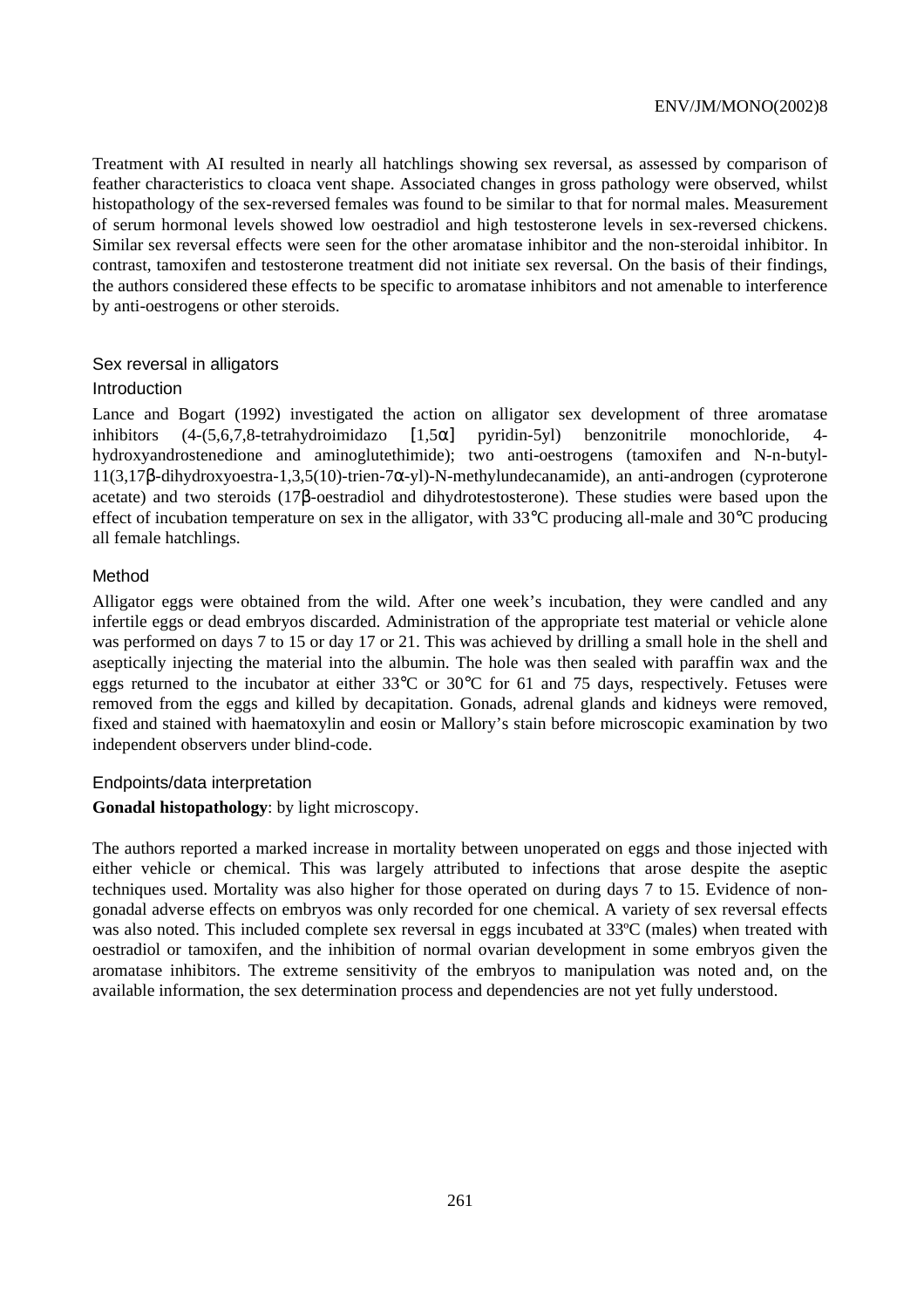#### OESTROGEN-RELATED

## SEX DETERMINATION/REVERSAL ASSAYS

### **Introduction**

An example of a test system developed to investigate the feminisation of animals by environmental oestrogens is the turtle sex determination assay of Bergeron *et al.,* (1994) which is a bioassay system employing the red-eared slider turtle, *Trachemys scripta.*

*Trachemys scripta* is a species that possesses a temperature-dependent sex determination pattern in which warm incubation temperatures (*e.g.* 31°C) produce all-female hatchlings and cooler temperatures (*e.g.* 26°C) result in all-male hatchlings. Intermediate temperatures result in varying sex ratios.

#### Method

In the study, eggs were randomly assigned to treatment groups, 15 eggs per group. The eggs were spotted with either varying (environmentally relevant) doses of polychlorinated biphenyls (PCBs) in ethanol, a mixture of PCBs in this vehicle, a positive control (17β-oestradiol) or vehicle alone. The study commenced with eggs approximately four weeks after laying (equivalent to the beginning of gonadal development). The eggs were incubated on a layer of vermiculite:water (1:1) and incubated at controlled temperatures (27.8 or 26°C) until hatching (after approximately seven weeks). Monitoring of embryonic development was initially by candling eggs and later by dissecting a small subsample of animals at approximately twice-weekly intervals in order to determine specific developmental stages. Hatchlings were dissected to determine sex ratios for the groups. Gonadal sex and genital duct status were noted. Results were subject to statistical analysis using the Fisher's Exact test.

## Endpoints/data interpretation

**Gonadal sex and genital duct status:** determined by visualisation under a dissection microscope. Sex was subsequently confirmed by histopathological examination.

Significant feminisation was recorded for two of the congeners tested, 2',4',6'-trichloro-4-biphenyl and 2',3',4',5'-tetrachloro-4-biphenylol, with synergistic activity being observed when they were applied in combination. In all cases in which the gonad was female, oviducts or Müllerian ducts were present. Where testes were detected in treated animals, Müllerian ducts were apparent.

## GOLDFISH REPRODUCTIVE HORMONE ASSAY

#### Introduction

The widely used vitellogenin induction assays are discussed above. Other biochemical or hormonal markers for oestrogenic exposure might be possible in the intact animal. As an example, the work of MacLatcy and van der Kraak (1995) on reproductive hormone levels in goldfish in response to administration of the phytoestrogen β-Sitosterol is discussed below.

#### Method

This paper presents a series of experiments investigating effects of intraperitoneal injection of a phytoestrogen on goldfish, possibly with subsequent administration of Ovaprim, followed by measurement of plasma sex hormones and *in vitro* gonadal steroid hormone production. The basic methodology was as follows: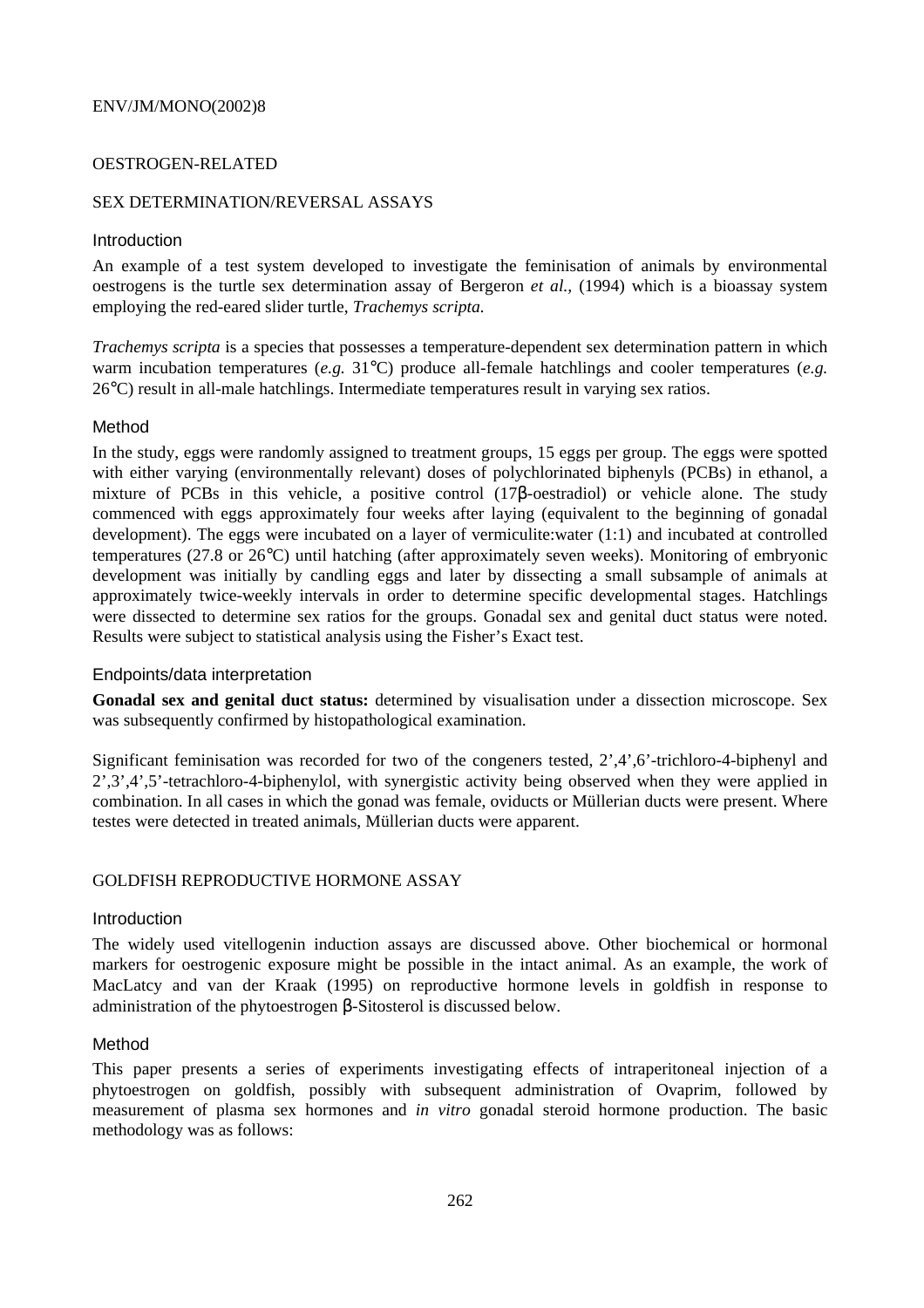Common or comet varieties of goldfish were acclimatised to the experimental conditions for one week. On days 0 and 2 of study, the fish were anaesthetised and injected with the appropriate dosage of test material in vehicle or vehicle alone (sesame oil). On day 4 they were again anaesthetised and bled by caudal puncture. Plasma testosterone (T) and 11-ketotestosterone (11-KT) levels, in males, and T and 17β-oestradiol (E<sub>2</sub>) plasma levels, in females, were measured. In some cases plasma gonadotrophin II (GtH-II) level was also analysed. In one experiment gonads were removed, sections incubated in an appropriate medium and *in vitro* gonadal pregnenolone and T levels. Group sizes were eight to nine fish of each sex per group for the plasma investigations and three to four per group per sex for the *in vitro* experiment. Statistical analysis of plasma hormonal levels used Duncan's Multiple Range test whilst gonadal steroid production levels were averaged, the pool for each fish being used to derive a group mean. One-way ANOVA was then applied.

#### Endpoints/data interpretation

**Plasma T, 11-KT and GtH-II levels:** measured by radioimmunoassay. **Plasma E<sub>2</sub>** level: measured by the method of van der Kraak, 1990. **Gonadal T and pregnenolone levels:** measured by radioimmunoassay.

These studies on the goldfish demonstrated that β-Sitosterol treatment resulted in lowered plasma T and 11-KT levels in males and T and  $E_2$  levels in females, thus indicating a similar mode of action of the test material in both sexes. There was evidence of dosage-related response in each case. The changes in plasma hormones paralleled the actions of E2 on the reproductive performance of goldfish. Associated changes in production of hormones from the gonads were also observed, providing confidence in the validity of the plasma level changes.

### INVERTEBRATE ASSAYS

#### Introduction

On the basis of reports for various invertebrate species of the presence of endogenous oestrogens and aromatase activity, and of a variety of reproductive effects following oestrogen administration, Baldwin *et al.* (1995) investigated potential physiological and biochemical target sites for oestrogenic xenobiotics in the crustacean, *Daphnia magna.* The effect of diethylstilboestrol (DES) on daphnids was studied following acute exposure and over two generations.

#### Method

Daphnids were maintained using routine culture techniques, 40 to a beaker. Animals were fed on unicellular green algae.

**Acute exposure:** Neonatal ( $\langle 24 \text{ hours} \rangle$  or adult ( $12 \pm 1$  days) daphnids were exposed to various concentrations of DES for 48 hours. Survival, moulting frequency and growth were assessed for the neonatal animals.  $LC_{50}$  values were calculated by binomial probability. Adults were assessed for steroid metabolism following the exposure period.

**Chronic exposure**: DES or vehicle alone was added at the appropriate concentration to test beakers; 10 beakers were used per test level. One daphnid (<24 hours old) was added to each beaker. Test medium was replaced three times each week and the animals were observed daily for survival, moulting and reproduction. After three weeks the first-generation animals were assayed for steroid metabolic capability. A second generation was similarly exposed using neonatal offspring, and at the end of the study the length of the second-generation animals was determined.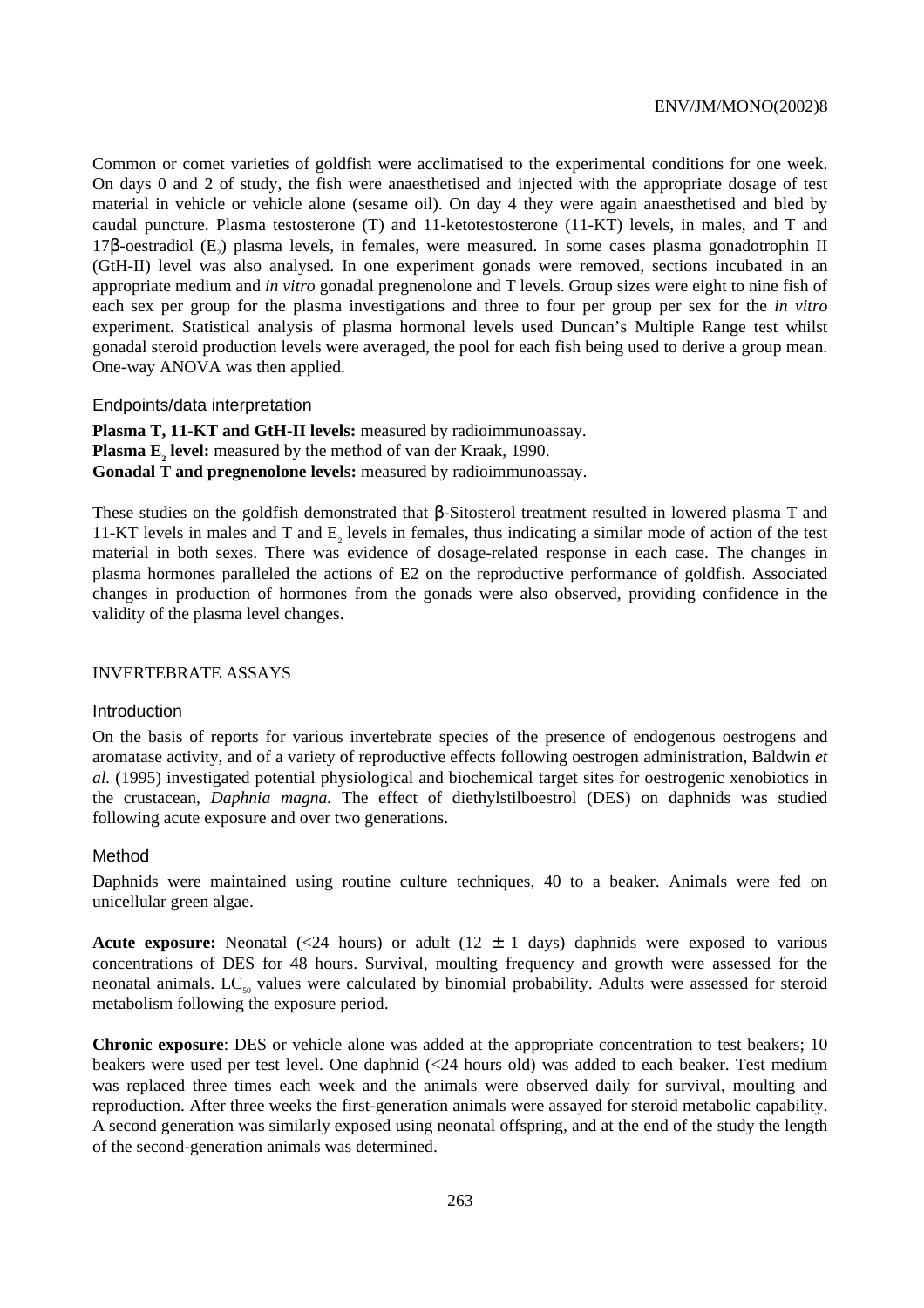### Endpoints/data interpretation

**Length of second-generation animals:** determined microscopically.

### **Survival, moulting frequency and growth:** by observation.

**Steroid metabolism:** testosterone metabolism assessed by exposing groups of five daphnids (still exposed to DES) to  $[^{14}C]$ testosterone for 16 hours. The radiolabelled metabolites of testosterone were then extracted, separated by thin-layer chromatography, identified using authentic standards, and quantified by liquid scintillation spectrometry. Soluble protein levels were determined using the Bradford method.

The acute test showed that immature but not adult daphnids were sensitive to the effects of DES on moulting. Clear evidence of an effect on steroid metabolism was not derived from the multigeneration study (see below) due to a high level of within-treatment variability. Clarification was sought from the acute exposure study by investigating glucose and sulfate conjugation of testosterone; effects on glucose but not sulfate conjugation were established. From these results it was suggested that steroid metabolic capacity, if measured during acute exposure, may be predictive of toxicity by such chemicals.

The multigeneration study demonstrated effects of DES on frequency of moulting in first-generation juvenile daphnids. First-generation adults and the second generation were not affected in this respect, indicating possible acclimatisation to this effect of treatment. The second-generation daphnids were also not affected in respect of total length. A clear reduction in the number of offspring was, however, shown for these second-generation adults; this was attributable to a reduction in the average brood size.

#### ANDROGEN-RELATED

### SEX DETERMINATION/REVERSAL ASSAYS

#### **Introduction**

As detailed in the Section Sex determination/reversal assays, sex reversal may occur as a response to chemical exposure in several species. Systems for the investigation of the masculinisation effects of androgenic chemicals are presented below.

#### Female mosquitofish responses

#### Introduction

Following previous reports of populations of sexually dimorphic poeciliid mosquitofish (*Gambusia affinis holbrooki*) associated with paper mill effluent exposure, Denton *et al.* (1985) developed a laboratory model using this species to investigate the potential androgenic activity of soya bean extracts.

## Method

The test materials used for this study were commercial extracts of soya bean containing a preponderance of either β-sitosterol or stigmastanol. *Mycobacterium smegmatis* in a nutrient broth was added to the extracts degrade the plant sterols. It was considered that the mycobacterium was likely to produce androstene-like chemicals.

Locally caught female fish were kept in holding tanks until use on study. For the study, groups of three were housed in 2 L beakers (60 animals in all). A pierced cellophane bag was added to each beaker. This either contained the plant extract with mycobacterium culture or was empty. The animals were observed during the exposure period.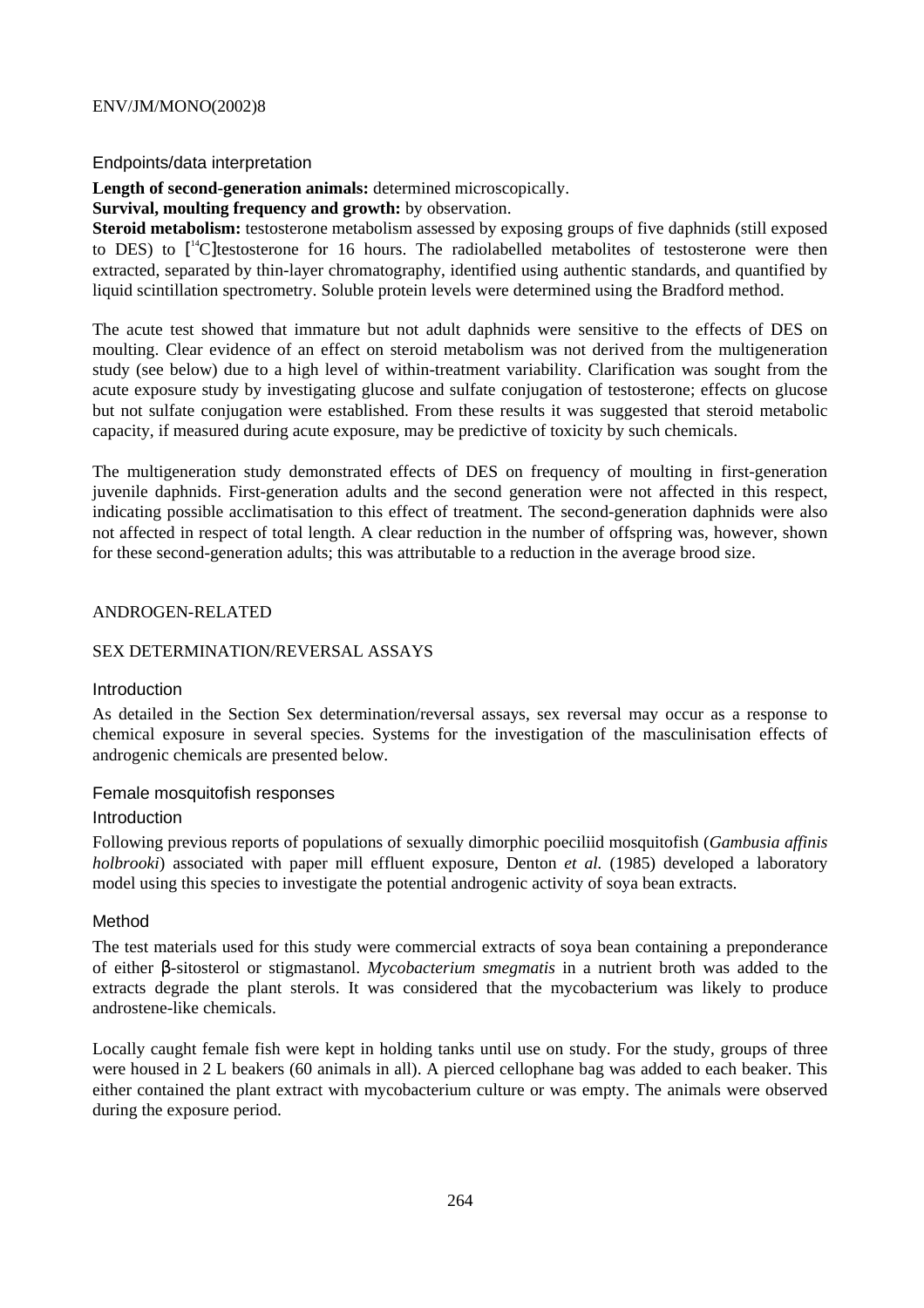#### Endpoints/data interpretation

**Physical morphology:** by visual examination.

All fish exposed to the plant extract developed male-like gonopodia. In some cases changes were apparent within six days, with further masculinisation over a two-week period: these characteristics did not show reversal when exposure to plant products was withdrawn.

#### Female tadpole responses

#### Introduction

Yu *et al.* (1993) demonstrated that female tadpoles of *Rana catesbeiana* showed changes characteristic of sex reversal following intraperitoneal implantation of 4-hydroxyandrostenedione (4-OHA).

## Method

Over-winter tadpoles of *Rana catesbeiana* were maintained in dechlorinated tap water, at a temperature of  $20 \pm 1\degree$ C, in order to prevent heat-associated sex reversal. When at metamorphic stages X to XII (approximately nine months old), the tadpoles were laparotomised and females selected for study. A silastic capsule was implanted onto the mesentery of each animal. The capsule was either empty (control) or contained crystalline 4-OHA (treated group). After three months, animals were humanely killed and the gonads of a proportion of animals were taken into Bouin's solution for subsequent paraffin embedding, haematoxylin staining, and histopathological examination. The gonads from other tadpoles were taken, sectioned into small pieces and pooled. Tubes each containing 30 mg of gonadal tissue were incubated using a suitable medium for six hours. The supernatant from the medium was subsequently assayed for oestradiol  $(E_2)$  and testosterone (T).

## Endpoints/data interpretation

**Pathological assessment:** assessment of gross and histological appearance of gonads.

**Gonado: somatic index (GSI**): calculated as gonad weight divided by bodyweight, expressed as a percentage.

**Gonadal hormonal level**: E<sub>2</sub> and T measured using proprietary radioimmunoassay kits.

Treatment with 4-OHA resulted in a masculinisation of the gonads; this was in the form of a change in gonadal appearance and reduction in size and weight, with increasing degree of masculinisation. Histologically affected gonads could be categorised into degenerating ovaries, intersexes and testes. The reduction in gonadal size with androgen treatment was reflected in changing GSI values. Hormonal assay showed a reduction in gonadal  $E_2$  levels and increased T level in response to treatment.

## IMPOSEX IN MOLLUSCS

#### **Introduction**

Following the widespread detection of sexual malformations (imposex) in wild populations of molluscs, a number of laboratory models have been developed to study the phenomena. The term "imposex" was used to describe development of male primary sexual characteristics in female gastropods. This may range from the development of a penis close to and behind the right tentacle (the normal position in the male) to the development of a superficial vas deferens between the genital papilla and the penis, in the more extreme cases. These structures may even overgrow and occlude the papilla, preventing egg liberation and breeding. Laboratory experiments have now firmly established organotin chemicals (such as tributyl tin, TBT) as the causative agents.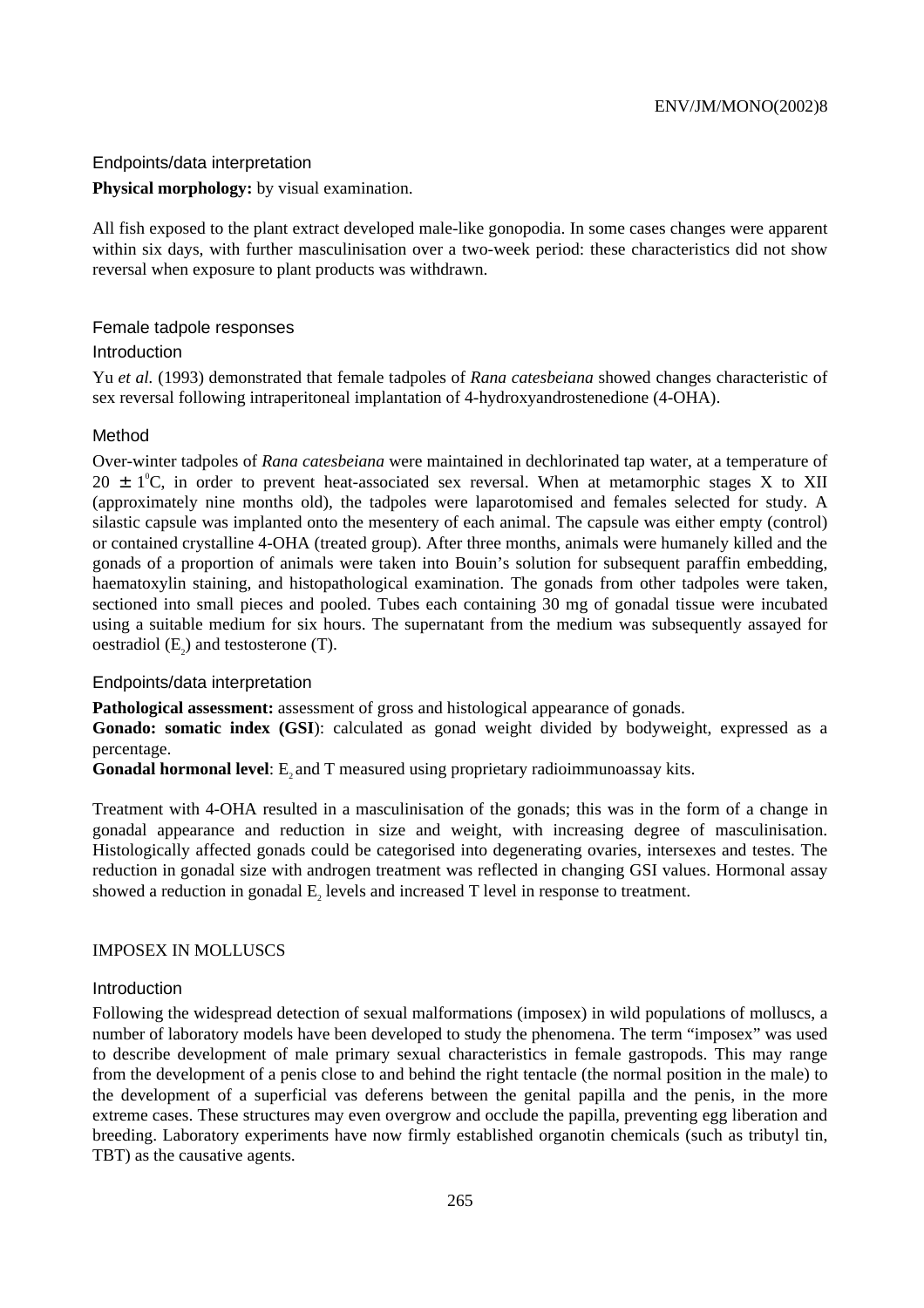## Method

**Bryan** *et al.* **(1986)** demonstrated the imposex effect of TBT in dogwhelks using tidal tank experiments in which TBT was leached into the water.

## Subsequent development

Further tidal tank experiments by **Smith and McVeagh (1991)** examined the incidence of imposex in dogwhelks at approximate concentrations of 0.01, 0.1 and 1.0 µg/L.

An experiment by **Gibbs** *et al.* **(1988)** examined the degree of imposex in dogwhelks over a two-year period from the time of hatching, when exposed to various concentrations of TBT leachate from antifouling paints. TBT concentrations used were 1-2, 3-5, 20 and 100 ng tin/L.

Further work by **Bryan** *et al.* **(1988)** investigated the capacity of various organotin compounds to induce imposex in the dogwhelk. Animals already slightly affected by imposex were taken from the wild and exposed to 200 ng/L tin in the form of TBT chloride, tri-n-propyltin (TPrT), tetrabutyltin (TTBT), dibutyltin (DBT) or triphenyltin (TPhT) for 14 days before being returned to the shore.

In an attempt to identify which part of the neuroendocrine system of the marine gastropod, *Ocenebra erinacea*, was associated with the induction of imposex,  $\mathbf{F}\Box \mathbf{r}$  and Le Gall (1983) used isolated female pedal ganglia, nervous systems and presumptive penis-forming areas in a biological assay.

**Oehlmann** *et al.* **(1996)** have also investigated steroid levels in response to TBT in *Nucells lapillus* and *Hinia reticulata*.

## Endpoints/data interpretation

**Relative penis size (RPS):** to allow for different average sizes of molluscs in different populations and differences in population penis sizes, penis size is calculated by the formula:

(mean female penis length)<sup>3</sup> / (mean male penis length)<sup>3</sup>  $\times$  100

The length of the penis is usually measured from its tip to the junction with the bodywall, but some differences in procedure have occured. Bryan *et al.* (1986) used a 1 mm piece of graph paper to measure the penis underwater and made no attempt to straighten the penis. Other studies have used callipers, optical micrometers, stereomicroscopes or a graticule under a low power binocular microscope (Short *et al.*, 1989; Ellis and Pattisina, 1990; Smith and McVeagh, 1991). The vas deferens sequence index has been used as a marker for imposex, but RPS is considered the more practical index because it is easier to measure penis size than vas deferens conditions (Short *et al.*, 1989).

Bryan *et al.* (1986) stated that after four months the dogwhelks accumulated 1 mg/g of tin in the tributyl fraction and achieved a 40% degree of imposex, which was still increasing. Dogwhelks transplanted to Plymouth Marina gave comparative results.

Smith and McVeagh saw a high mortality rate (52%) at the highest concentration with 92% of the surviving females developing a penis. At the intermediate concentration, overall mortality was 57% and 50% of the females developed a penis, whilst for the low concentration mortality was only 6% but imposex occurred in 95% of the females.

Gibbs *et al.* (1988) reported that all exposed females developed a penis, with sizes of between 50-60% of the male penis bulk being recorded after TBT exposure for one and two years, respectively, at 1-2 ng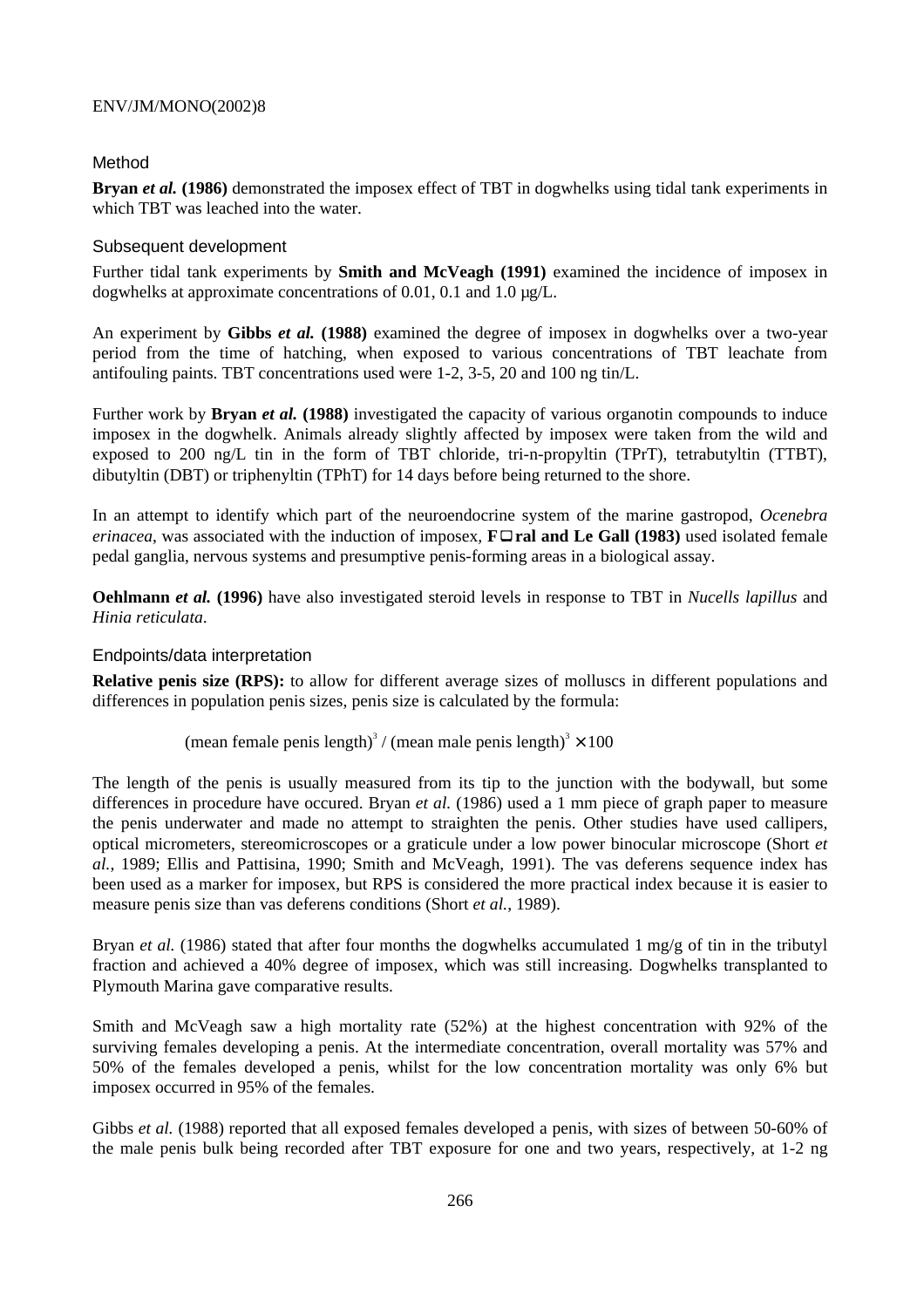tin/L. On exposure to TBT levels of 3-5 ng tin/L, the female penis was similar in size to that of the male. Increasing TBT concentrations led to further male characteristics developing and repression of female characteristics. By 1-2 ng/L some females were sterile as a result of oviduct blockage whilst at 3-5 ng/L virtually all females were sterile but still showed apparently normal oogenesis. Oogenesis was suppressed, oocytes reabsorbed and spermatogenesis initiated at 10 ng/L. At 20 ng/L, a functional testis had formed in the females.

Bryan et al. (1988) showed female penis size (as a percentage of male penis size) to be 44% in those exposed to TBT chloride compared to 6% in the controls. Values for females exposed to TPrT increased to 14%; other compounds had no effect. It was suggested that the imposex effect was not specific to tributyltin, as TPrT also increased the incidence of imposex.

FUral and Le Gall showed that culturing of pedal ganglia with the presumptive penis-forming area did not produce a penis, nor did culturing of the complete nervous system in clean sea water. However, culturing of whole nervous systems in polluted sea water caused penis development. Culturing in artificial sea water with added TBT (0.2 µg/L) also caused penis growth. The authors concluded that TBT primarily affects the cerebropleural ganglia of the snails.

**Oehlmann** et al. (1996) showed increased levels of testosterone associated with the advancing stages of imposex. Another experiment demonstrated that testosterone titres in the tissue increased with increasing TBT concentrations and duration of exposure. Testosterone, in the absence of TBT, also induced imposex. The role of testosterone in induction of imposex was further clarified by simultaneously exposing dogwhelks to high concentrations of TBT and to a competitive inhibitor of androgen receptors, cyproterone acetate. Imposex was completely suppressed under these conditions. If TBT inhibits aromatisation of androgens, a specific steroidal aromatase inhibitor would also be expected to induce imposex. Indeed, when the steroidal aromatase inhibitor SH 489 (1-Methyl-1,4-androstadien-3,17-dion) was compared to a solvent control and a TBT exposure group with 5 ng TBT as Sn/L, imposex was found to be significantly greater than that in the controls. It was concluded that imposex appears to be due to TBT-induced inhibition of the cytochrome P-450-dependent aromatase.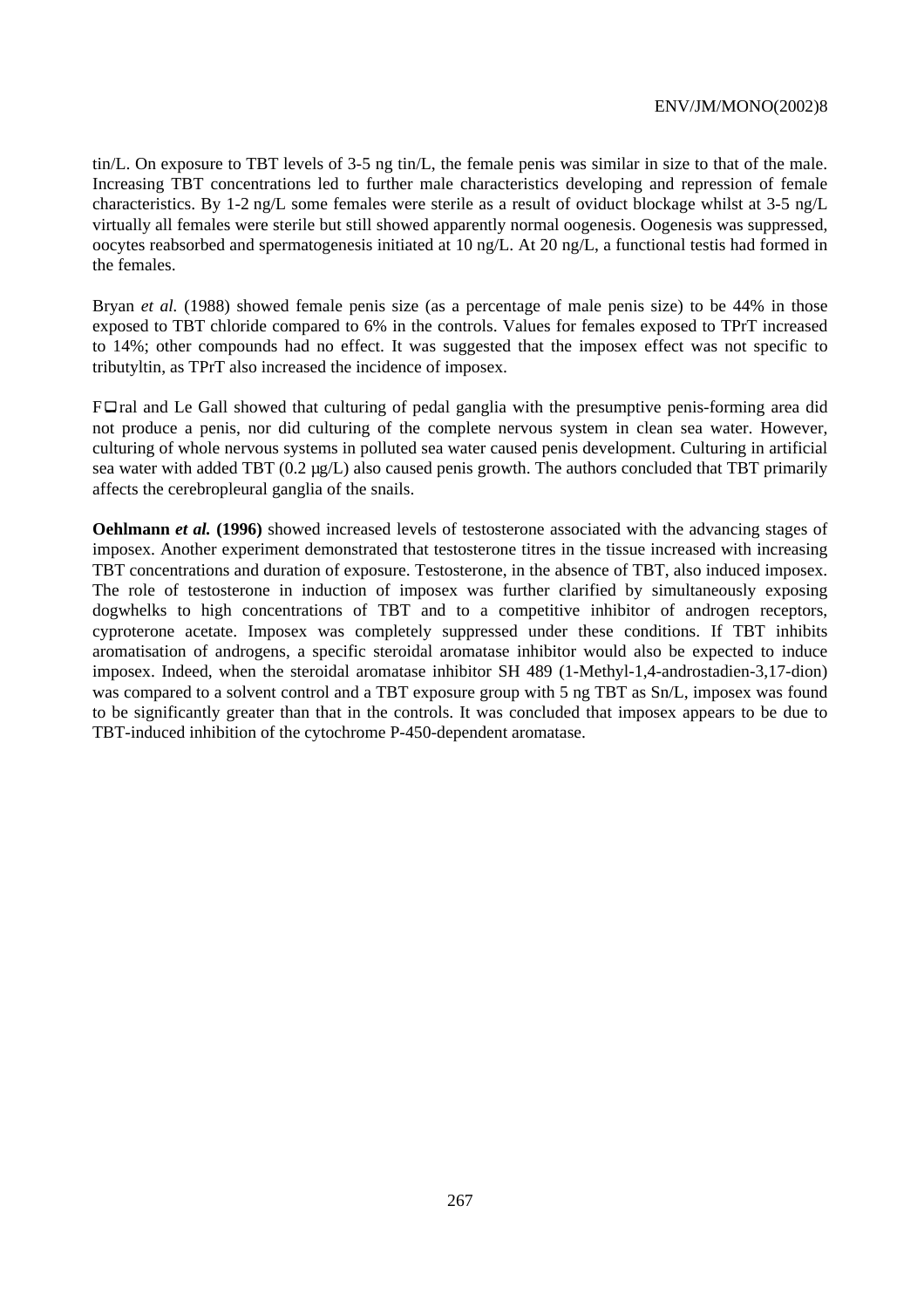## *IN VITRO SYSTEMS RELEVANT TO ASSESSMENT OF EFFECTS ON WILDLIFE*

### INTRODUCTION

Although many *in vitro* test models have been developed to assist in the assessment of the potential sex hormone-disruptive capacity of chemicals, most are of potential use in assessing the risk to humans are reviewed in the Section *In vivo* systems relevant to assessment of toxicity to humans. A few systems exist, however, that are wildlife rather than animal focused; these are reviewed below.

#### OESTROGEN-RELATED

## HORMONAL/RECEPTOR-BINDING ASSAYS

#### Introduction

In addition to the *in vitro* assay for vitellogenin induction discussed above, a number of test models have been developed which measure the potential hormonally disruptive capability of chemicals in terms of receptor interactions.

**Thomas and Smith (1993)** presented an alternative screening assay for oestrogenic activity that measured the levels of oestrogen receptor (ER) binding in the liver of the spotted sea trout (*Cynoscion nebulosus*).

**Ho** *et al.* **(1988)** published an account of the development of reliable methodology to measure cyctoplasmic and nuclear ER binding in liver from the turtle, *Chrysemys picta*.

### Method

Thomas and Smith: The livers of eight adult spotted sea trout were taken and deep-frozen. Before study, livers were thawed, homogenised, centrifuged at 104,000 g for 90 minutes, and the cytosolic extracts pooled. Cytosolic extracts were incubated with tritiated oestradiol alone at 2 nM or in the presence of competing ligands at a range of concentrations (0.01-1 nM) for 24 hours at 4°C. Dextran-coated charcoal was then added to separate free from bound radiolabelled oestradiol. Assays were performed in triplicate.

Ho *et al.*: Sexually mature turtles were obtained from commercial sources and the animals killed by decapitation. The plastron was removed to allow access to the left and right liver lobes. These were taken into ice-cold buffer solution and all subsequent tissue fractionation processes were performed in the presence of a protease inhibitor at this temperature. Liver was homogenised and centrifuged at 1000 g for 20 minutes. The supernatant was further centrifuged at 105,000 g for one hour to give the cytosolic sample. The pellet from the low-speed centrifugation was re-suspended, filtered, and the filtrate centrifuged at 800 g for 10 minutes to obtain the nuclei. Nuclear extract was obtained by re-suspension and high-speed centrifugation of the nuclei. Aliquots of both the nuclear and cytosolic samples were deepfrozen pending subsequent analysis (within a two-month period).

The oestrogen receptor content of the cytosolic and nuclear extracts was determined by one or more of the following procedures:

**Dextran-coated charcoal assay:** Aliquots of the appropriate extract were diluted in buffer and incubated with [3H]oestradiol in the presence or absence of 100-fold diethylstilboestrol. Free or loosely bound steroids were removed by treatment with dextran-coated charcoal and Dextran T-70. Following centrifugation, radioactivity of the supernatant was measured using scintillation spectrophotometry and specific oestradiol binding was calculated.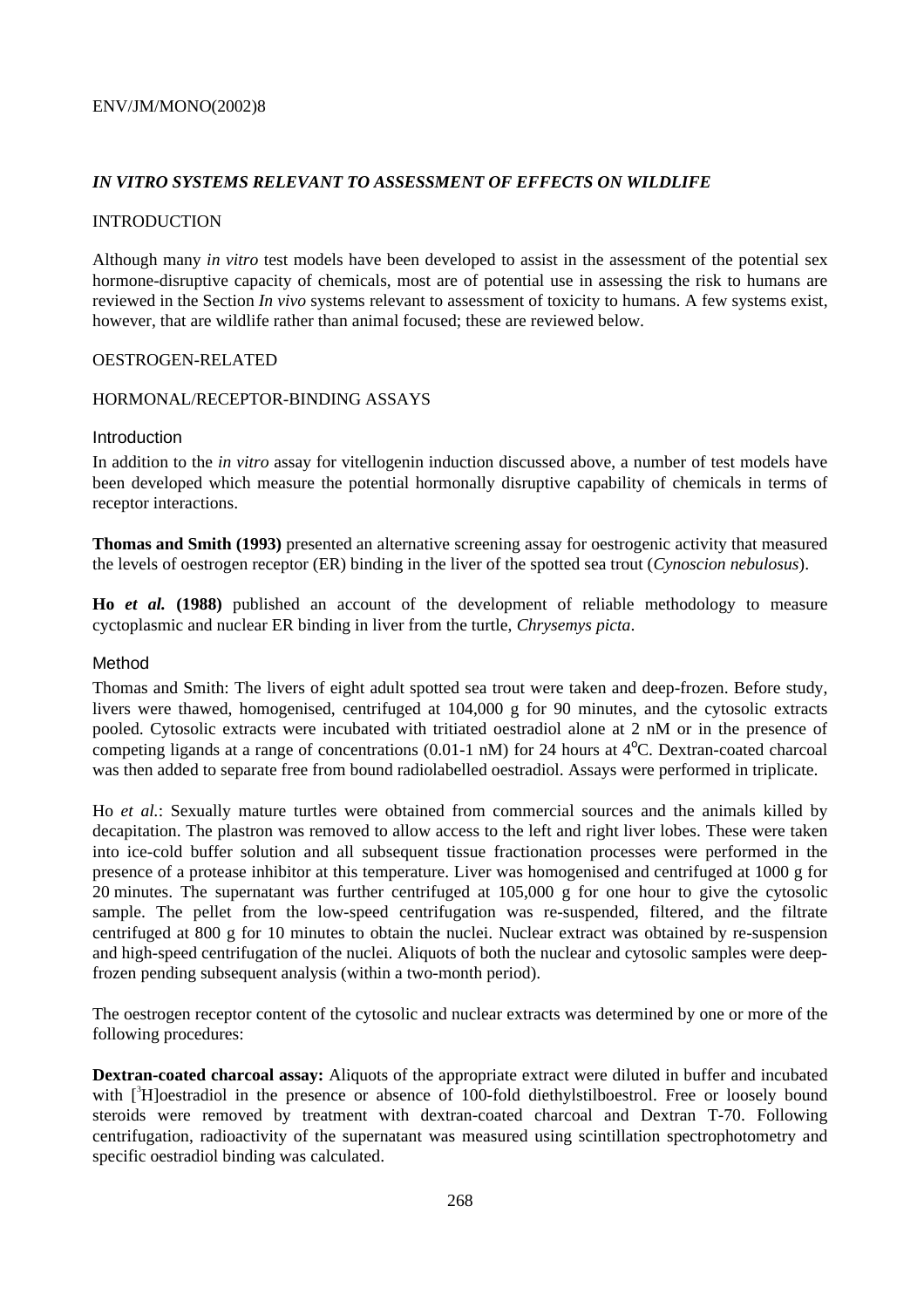**Hydroxylapatite (HAP) assay:** Aliquots of the appropriate extract were diluted in buffer and incubated with [<sup>3</sup>H]oestradiol in the presence or absence of 100-fold diethylstilboestrol. Subsequently, an equal amount of HAP slurry was added and the assay tubes vortexed and incubated. After centrifugation, the supernatant was discarded and the HAP pellet repeatedly washed. Protein-bound steroid was then extracted using ethanol and radioactivity was again measured using scintillation spectrophotometry.

**DNA-cellulose column chromatography:** Chromatography was also attempted for the cytosolic extract using single-stranded calf thymus DNA-cellulose.

Endpoints/data interpretation

#### **Thomas and Smith (1993):**

**Percentage binding of [<sup>3</sup> H]oestradiol:** calculated from measurement of free and bound radiolabelled oestradiol and expressed as the concentration required to depress specific  $[^{3}H]$ oestradiol binding by 50%.

Diethylstilboestrol and oestradiol showed similar levels for competition with the ER. The anti-oestrogens clomiphenine, tamoxifen and nafoxidine also bound to the receptor, but were markedly less potent than oestradiol in contrast to the pesticide Kepone, which had a significantly greater potency than oestradiol. Significant interactions were also observed for copper, zinc, cadmium and selenium oxide ions. A number of other xenobiotics that are oestrogenic in mammals did not bind with sea trout ER; these included DDT and PCB mixtures. This was considered to indicate species differences in receptor specificity that would be expected to result in difficulties in extrapolating between fish and mammals.

#### **Ho** *et al.* **(1988):**

**Oestrogen receptor concentration:** measured for cytosol and nuclear extracts using dextran-coated charcoal, HAP or DNA-cellulose column chromatography assays.

**Specific oestrogen binding:** calculated by subtraction of radioactivity measured in the presence of unlabelled steroid (non-specific binding) from that measured in the absence of unlabelled steroid (total binding).

For estimation of ER binding, the dextran-coated charcoal assay procedure had a number of drawbacks, including

1) the non-displaceable portion of the bound radioactivity usually constituting more than 65-70% of the total bound radioactivity in the cytosol;

2) duplicate assays of a sample often varying by 20-30%, whereas interassay variations were 25-35%; and 3) the dextran-coated charcoal only displacing a portion of the oestradiol-displaceable counts, whilst dihydroxytestosterone and progesterone were all partially effective in competing for the radiolabelled binding sites.

The HAP procedure showed only 55 variations on duplicate samples, and non-specific binding was less than 30% of the total bound radioactivity. Interassay variation was only 5-15%. The DNA cellulose column chromatography showed non-specific binding usually below this level; however, when compared to the HAP procedure, levels of high affinity binding were very low. On the basis of the data, the authors recommended the HAP procedure for measurement of cytoplasmic ER binding.

In contrast, in the case of the nuclear ER binding, the non-specific binding was low for both the dextrancoated charcoal and HAP assay methods (less than 30% of total bound). The HAP procedure was found to measure only 30-40% of the binding found by the other method, and hence the dextran-based method was preferred for processing of the nuclear extracts.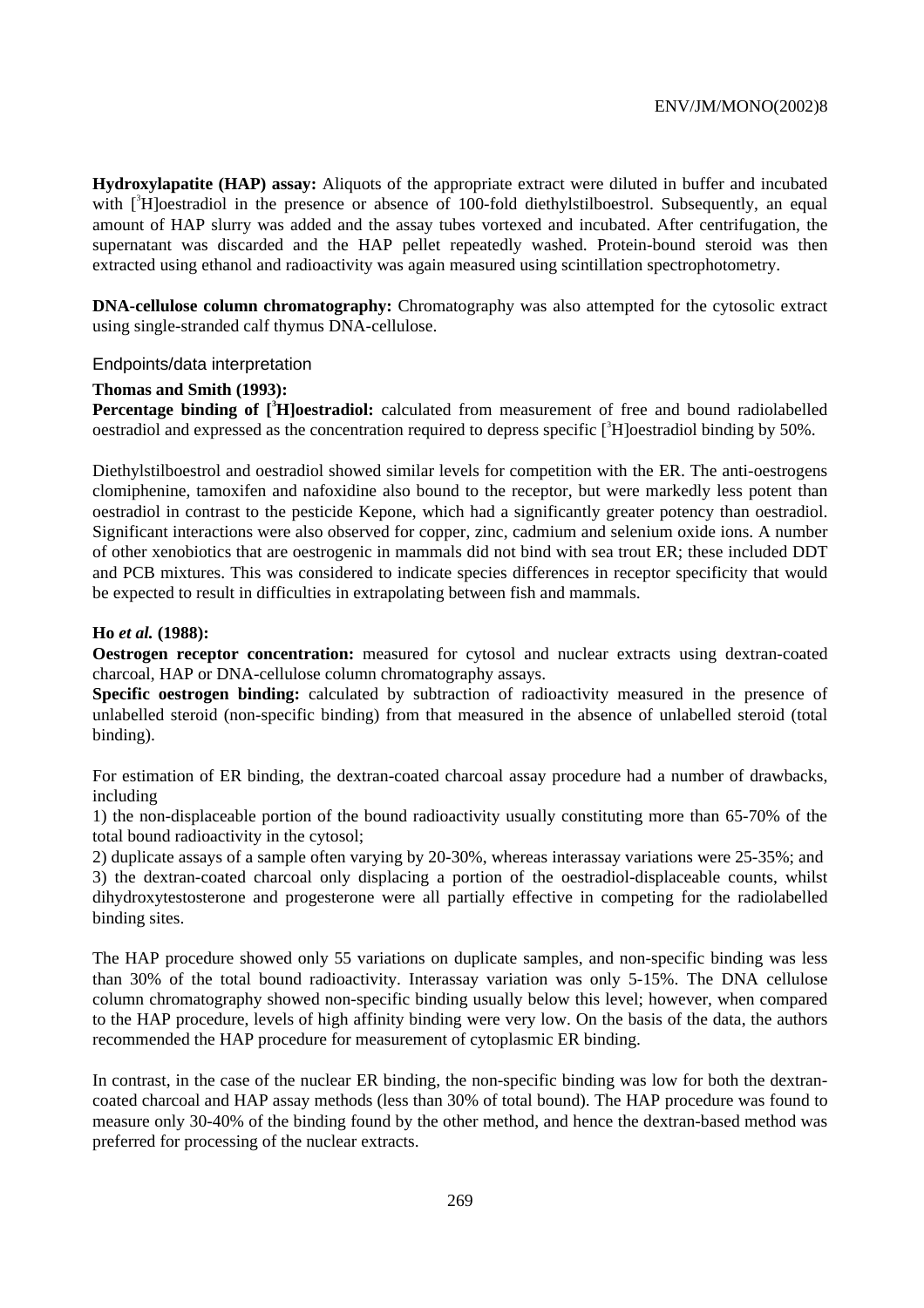### ANDROGEN-RELATED

### ANDROGEN FORMATION IN CARP

#### Introduction

**Yu and Lin (1986)** reported on an *in vitro* assay that measured androgen formation by carp (*Cyprinus carpio*) testes principally as a bioassay for piscine gonadotrophins, to assist in the identification of such chemicals and to allow comparison with gonadotrophins from various vertebrate species.

#### Method

Mature male carp were obtained commercially, humanely killed by decapitation and the testes collected; four to six testes were pooled for each incubation. Several methods of preparation of the testes were investigated:

1). **Minced:** Testes were cut into approximately 1 g blocks, immersed in Hank's balanced salts solution, chopped by use of a blender and, after appropriate mixing and washing, the tissue was allowed to sediment and subsequently maintained in a suitable culture medium. Aliquots of the testis suspension were incubated for four hours at 25°C in 20 mL glass vials with a gonadotrophin derived from silver carp and carp. Supernatant was then collected and deep-frozen pending assay for androgen activity.

2). **Slices:** Testes were sliced into pieces weighing approximately 25 mg, and four such pieces were preincubated and added to vials using similar procedures to 1). At the end of the incubation period, supernatant was collected and deep-frozen pending assay for androgen activity.

3). **Minced/collagenase treated:** Minced testes prepared as for 1), were further treated by use of a collagenase dispersion, the suspension filtered, and androgen-forming activities of suspension, filtrate and residue compared.

4). **Homogenised testis:** 5 g samples of testes were mechanically homogenised in a suitable medium, then pre-incubated and exposed to gonadotrophins, as for 1).

## Endpoints/data interpretation

**Androgen concentration:** determined by radioimmunoassay involving incubation of the medium with tritiated testosterone and anti-testosterone serum for 60 minutes, separation of unbound steroids from bound forms using dextran-coated charcoal, and counting by liquid scintillation spectroscopy. Total androgen concentration was measured; sensitivity was 5 pg testosterone per tube.

Large amounts of androgens were found using testes slices or minced testes when stimulated with gonadotrophin; dosage relationship was observed. The use of mincing and collagenase dispersion was similar in effect to just mincing in activity with the majority of the androgen being found in the residue fraction following filtration. However, a considerable loss of total androgen level was found under these conditions. Concentration of androgen was very low in the homogenised samples. Although levels were highest in the slices, the minced testis was selected for routine use because it was considered to be more homogeneous given that there were differences in the rate of the development and maturation of different parts of the carp testis. The homogenate was also considered to be more convenient and gave consistent preparations.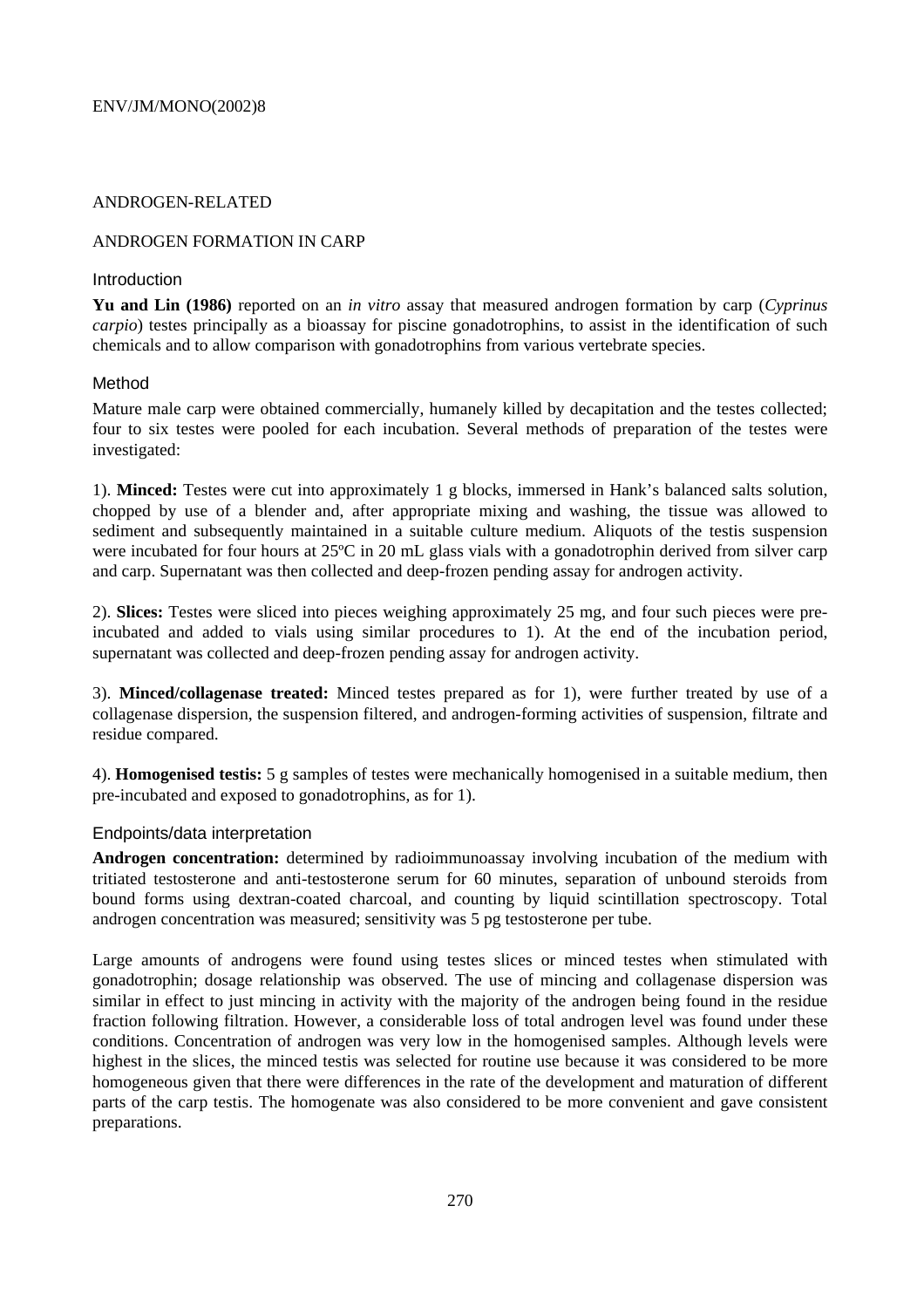The model system was used to show that there was *de novo* synthesis of androgen, not just secretion of the material in response to stimulation. This was achieved by measuring the levels of androgen in the testis and incubation medium before and after stimulation with gonadotrophin. The effects of gonadotrophin stimulation were found to be enhanced by co-administration of theophyline but not of xanthine.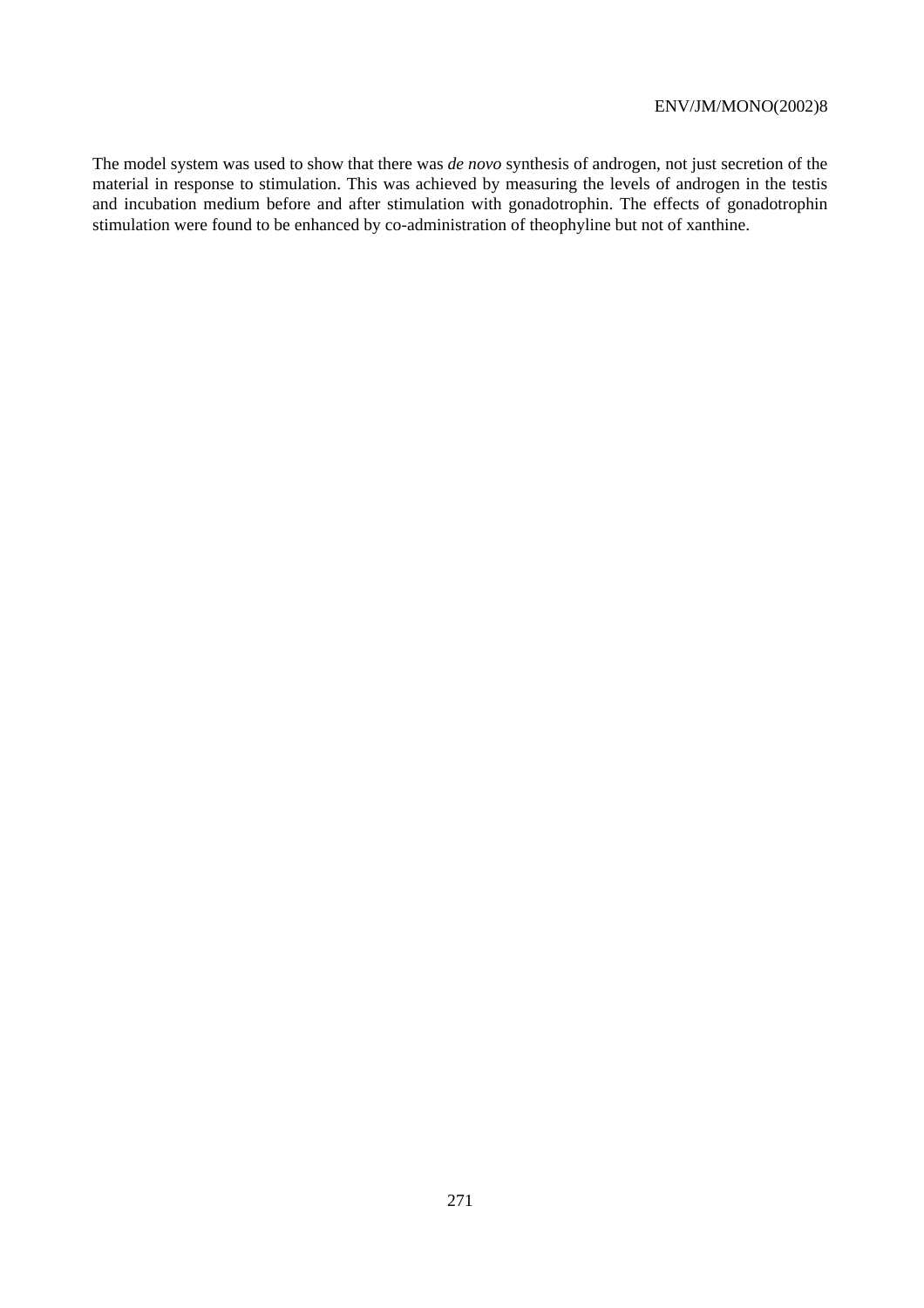## **ANNEX**

## **EXECUTIVE SUMMARY OF EMWAT REPORT (Tattersfield** *et al***., 1997)**

#### **Scope and Objectives**

The EMWAT workshop brought together about 50 leading experts from fields of direct relevance to endocrine modulating effects. The primary purpose of EMWAT was to address the issue of hazard identification of endocrine modulators (EMs) in wildlife.

The *scope* of the workshop covered:

- hazard identification of endocrine modulators;
- terrestrial and aquatic wildlife;
- all chemicals, including general industrial substances, pesticides and pharmaceuticals;
- contaminated environmental media.

The workshop *objectives* were to:

- assess the need for tests and procedures which can identify endocrine modulators, both at the stage of product development, and in effluents and environmental media;
- critically evaluate the available test methods in terms of their ability to identify endocrine modulators, and to propose modifications, as appropriate;
- identify gaps in the existing suite of test methods, and to propose new methods to fill those gaps;
- recommend appropriate hazard identification strategies applicable to endocrine modulators in wildlife.

The workshop was divided into a series of plenary sessions and working groups covering the following five areas:

- Structure Activity Relationships (SARs);
- *In vitro* tests;
- *In vivo* tests:
- Field survey techniques, including toxicity identification and evaluation (TIE);
- Hazard identification strategies.

The members of each of the working groups are listed at the beginning of each chapter and all workshop participants are listed in Annex 1.

#### **Conclusions and recommendations**

The output of the EMWAT workshop is the result of a balanced attempt to determine the feasibility of identifying the hazard of EMs to wildlife, based on current knowledge. A realistic approach for the development of testing methodologies, and a strategy for identification of the hazard associated with EMs, is proposed. There is a recognition that there are substantial gaps in knowledge of endocrine modulation in wildlife such that further research is required before the most appropriate ways to address some aspects of this issue can be determined.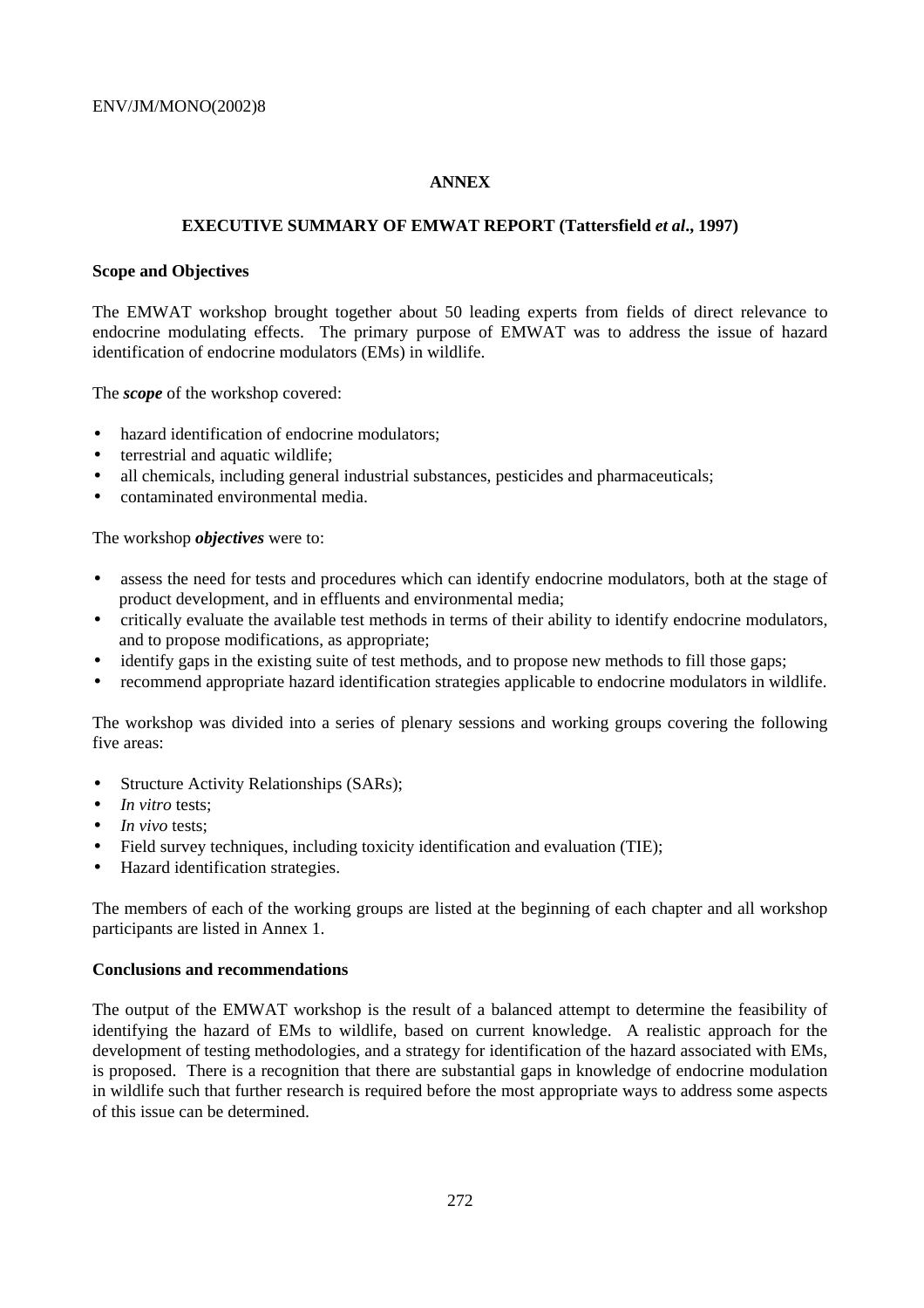Full reports of the discussions, conclusions and recommendations on SARs, *in vitro* tests, *in vivo* tests, field survey techniques and hazard identification strategies are given in Chapters 2, 3, 4, 5 and 6 respectively. The major conclusions and recommendations are summarised below.

#### *Structure Activity Relationships (SARs)*

There is some optimism that SARs will be available in a relatively short time frame (3 years), at least for a limited number of receptors and restricted classes of compounds. However, this view may need to be balanced by experience of the use of SARs for identification of potential carcinogens. In the case of carcinogens, initial expectations of the use of SARs proved overly optimistic (Ashby, 1994). Development of SARs should continue given the potential to assess large numbers of compounds and their potential usefulness for alerting attention to structural features which indicate potential ability to have intrinsic activity. SARs will not, however, be predictors of reproductive or developmental effects in wildlife. It would be reasonable, with current knowledge, for this initial development to proceed with a focus on predicting interactions with estrogen and androgen receptors. The main conclusions concerning the development of SARs in this field are listed below:

- SARs to predict binding affinities of the arylhydrocarbon receptor, the estrogen receptor and the androgen receptor should be available within the next three years, assuming adequate research support. Development of models for binding affinity to the thyroid receptor may also be possible in this time-frame.
- Models appropriate for other mechanisms that might result, for example, in estrogenic effects *in vivo* (e.g., changes in ligand synthesis), will not be available in that time-frame but the development of SARs for other additional mechanisms of action should continue.
- An important aspect of the delay in developing SARs descriptive of mechanisms other than receptor binding is the current lack of assay systems (e.g., *in vitro*) needed for developing the databases to derive robust SAR models.
- High quality SARs should be used as soon as they are available, i.e. it would be inappropriate to delay use of SARs until all the mechanisms can be modelled.
- Collaboration in model development should be undertaken to avoid duplication and to stimulate the integration of different approaches. This will result in sets of models instead of a single model for endpoints of interest.
- Proposed models should be evaluated during development by using training and validation data sets and/or cross validation analyses. Models should be formulated in a transparent manner and must be clearly documented.
- Models should be evaluated in an international forum by a panel of experts in the areas of SAR development and ecological risk assessment. Results of evaluations should include recommendations on the strengths and weaknesses of using different models singly or in suites.

## *In vitro Testing*

*In vitro* methods are very useful for assessing the intrinsic activity of large numbers of compounds and elucidating mechanisms of action subsequent to the determination of reproductive or developmental effects. Before *in vitro* tests can be used routinely, suitable tests must be selected, they must then be optimised and validated using internationally agreed approaches. The science and methodology requires substantial development before *in vitro* tests may be used routinely as part of the hazard identification of EMs. In addition, as a matter of urgency, the issue is currently being dealt with at higher policy levels within OECD. Information from *in vitro* tests must be verified *in vivo* as, at present, *in vitro* tests alone are not capable of predicting effects on reproduction or development.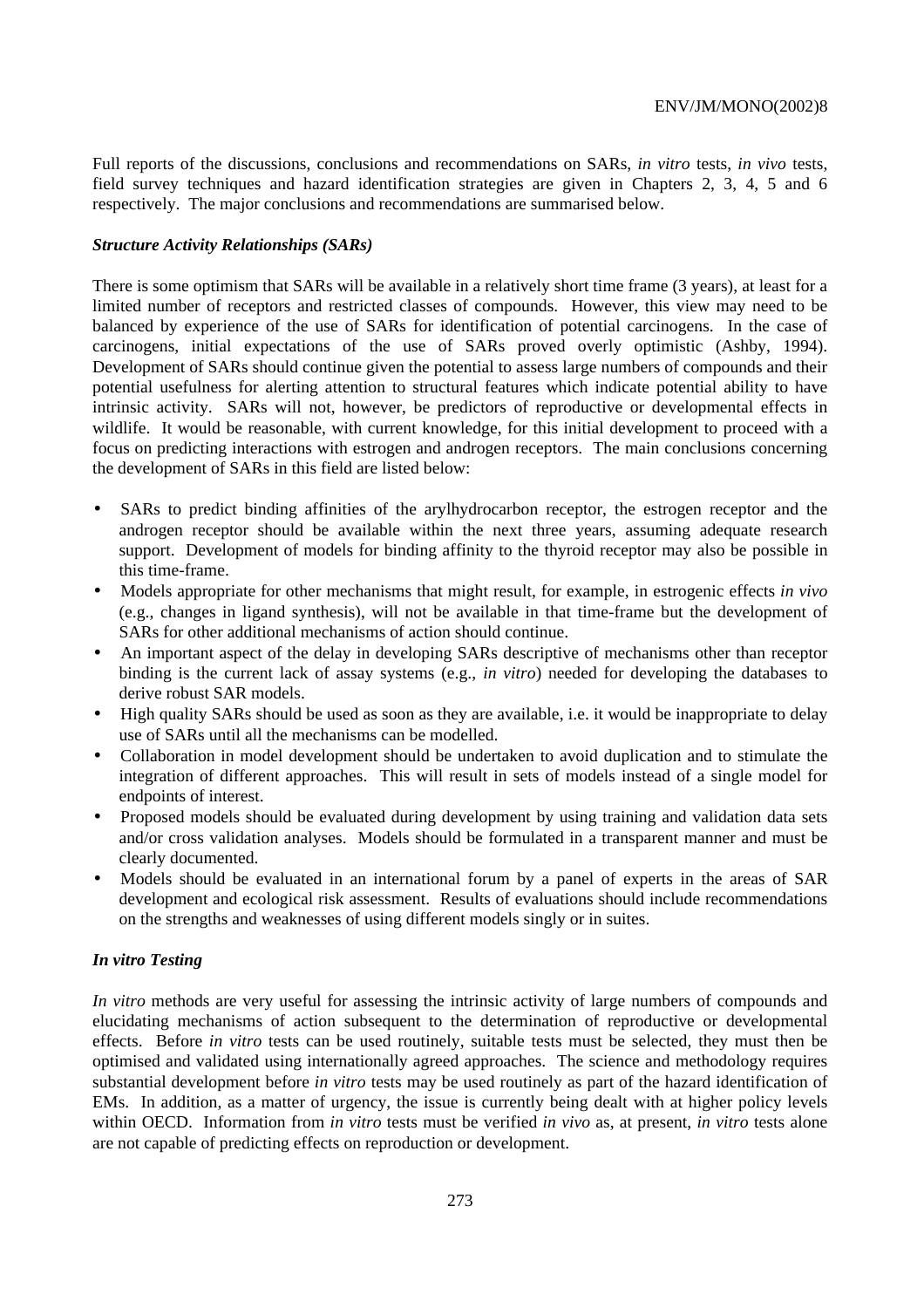- *In vitro* test methods have utility for elucidating mechanisms of action, and could be used in conjunction with SAR to prioritise compounds for short term *in vivo* testing.
- Mechanistic understanding will be an important factor for identifying endocrine modulators and must be used together with knowledge on comparative endocrinology in order to extrapolate potential effects in different wildlife species.
- *In vitro* tests are complementary to, but not substitutes for *in vivo* tests. Hence activity in an *in vitro* assay requires verification *in vivo*.
- *In vitro* assays are useful for detecting chemicals which act through direct, receptor mediated mechanisms of action, and there is the potential to further develop systems to detect compounds acting through alternate mechanisms of action.
- The utility of *in vitro* methods is limited by a number of important disadvantages, including lack of metabolic activity and lack of predictiveness for *in vivo* effects.
- It is difficult to explain the process which would cause synergy in cell-free systems and in cell systems inducible via a single mechanism of action. It was concluded that there were fundamental problems associated with interpreting synergy *in vitro*.
- Our lack of knowledge regarding the extent and significance of species differences (e.g. in differences in steroid receptors/steroidogenic enzymes) is a concern, since this understanding is needed to provide a scientific database to justify species to species predictions.
- At present there are no nationally or internationally harmonised *in vitro* test methods for wildlife. The following approach to initiate this process is recommended:
	- 1. identification of two of the most promising assays, assessing two different modes of action (one assay to assess effects on steroidogenesis and one assay to assess receptor-binding are proposed initially);
	- 2. validation using agreed approaches (ECVAM/ICCVAM);
	- 3. further development and validation of additional assays.

## *In vivo Testing*

*In vivo* techniques, at this stage, are the only methods capable of determining effects of endocrine modulators on reproduction and development in wildlife. As such they are essential at both prioritisation/screening and confirmatory tiers of testing for EMs. Many current *in vivo* testing methods used for regulatory purposes include reproductive and developmental endpoints and may be optimised for detection of EMs. Modifications of existing test methods must be fully validated and an understanding of the implications of often subtle effects observed in some *in vivo* tests must be gained. Problems with reproducibility of these often subtle endocrine modulation effects are already being encountered (Ashby and Elliott, 1997). It is important to recognise that confounding factors may influence results of such tests, for example, minor changes in some reproductive parameters have been shown to be affected by small changes in body weight resulting in difficulties in the interpretation of results (compare Sharpe *et al.*, 1995, with Ashby *et al.*, 1997).

Comparative endocrinology and species differences must be considered in relation to the diversity of wildlife species we seek to protect. It may be that at the molecular level (e.g. as examined in *in vitro* testing) there is a sufficient degree of conservation to allow some reasonable species to species extrapolations. The ability to extrapolate results of *in vivo* and *in vitro* tests on a limited number of species to other wildlife species, requires an understanding of the degree to which species differences are important. Therefore the scientific database on this aspect must be further developed in order to justify such species to species predictions.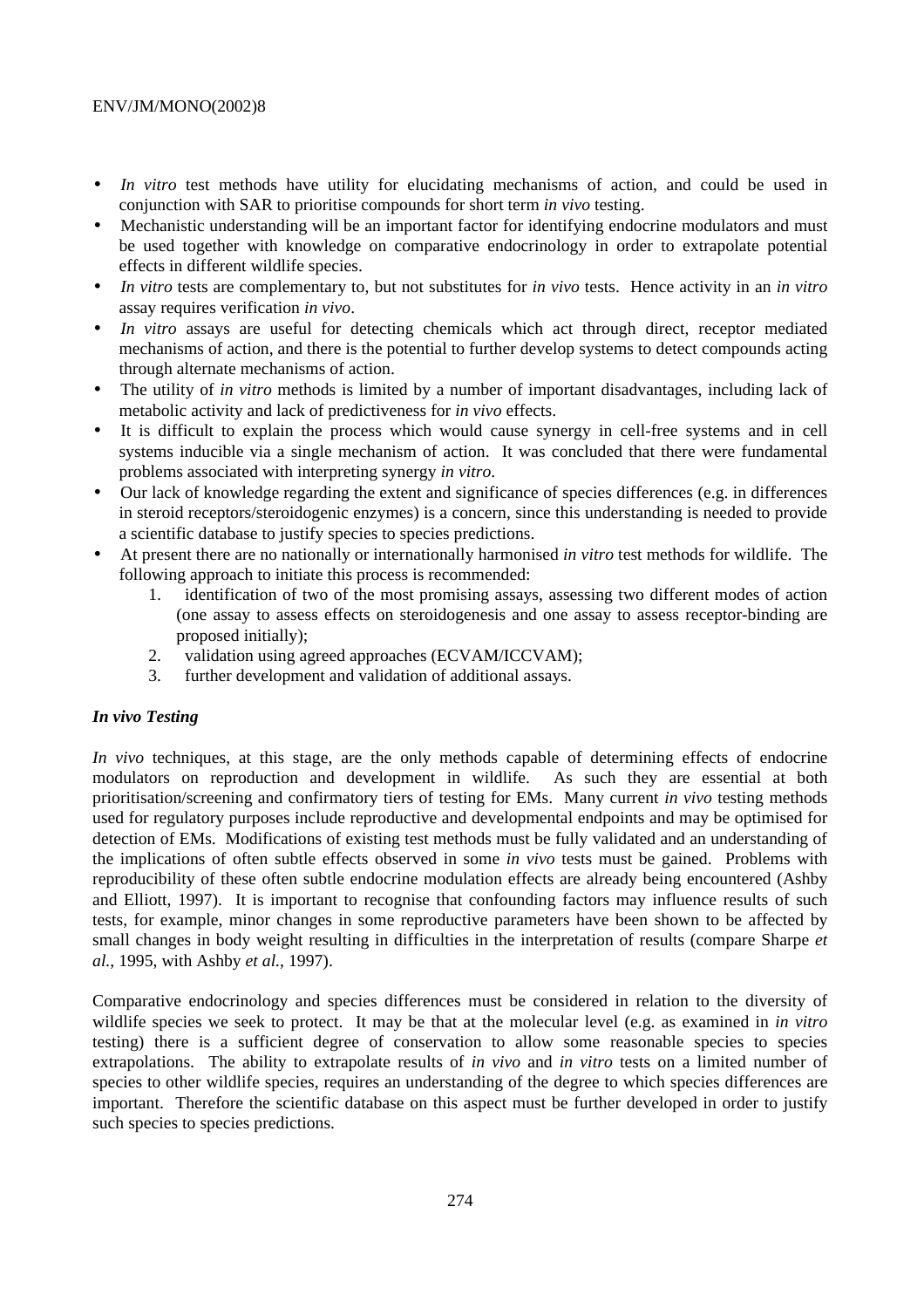- *In vivo* screening and testing systems for EMs have advantages over *in vitro* systems in that they are highly integrative, facilitate the evaluation of mixed mechanisms of action and can be used to evaluate numerous endpoints (from molecular markers to gonadal histology).
- A tiered *in vivo* testing strategy is recommended involving screening/prioritisation at tier 1, subchronic tests at tier 2 and chronic testing at tier 3 (see Table 1).
- *In vivo* tests can be supplemented by the use of *in vitro* procedures in order to elucidate the mechanisms of action, and SARs would also be of assistance at the tier 1 screening stage.
- Although no currently available and validated *in vivo* tests are appropriate, as they stand, for detection of EMs, several could be readily adapted and others might form the basis of useful tests after further development.
- Detailed recommendations were made for tests with mammals, birds and fish.
- No recommendations were made for the development of tests with reptiles and amphibians. Rather, it was proposed that case-by-case investigations could be made when effects on these organisms are observed in the field.
- Invertebrates were identified as an important group of organisms for which test methods need to be developed. However, not enough is known of the effects of toxicants on invertebrate endocrine function to design predictive test methods, nor is there sufficient confidence that the kinds of endocrine modulation observed in vertebrates (such as estrogenic effects) can be easily extrapolated to invertebrate systems.
- To ensure continued improvement, it is recommended that a peer review process be utilised to review the *in vivo* screening and testing methods adopted. At a given time after implementation, the review process should assess the utility of the information generated and which of the methodological modifications have proven most useful.

## *Field Surveys and Toxicity Identification and Evaluation (TIE)*

- Field surveys and TIE approaches are considered to play an important role in detecting endocrine modulating effects in wildlife, and programmes to determine if there are general effects by yet unknown chemicals are needed.
- A strategy for an eco-epidemiological approach to the detection of endocrine modulating substances was proposed:
	- ⇒ Phase I: Generalised Screening surveys: screening at the population level to determine the general status of wildlife populations in a locale (e.g. using broad range of indicators at the community, population and individual level)
	- ⇒ Phase II: Identification of causality via a combination of analytical determinations and verifications of effects: (e.g. using combination of chemical analysis, selective/stratified sampling, TIE, bioassay-directed fractionation)
	- ⇒ Phase III: Surveying directed at specifically looking for endocrine-mediated effects: assessment of the magnitude and extent of effects and the risk relative to other stressors
	- ⇒ Phase IV: Validation of field observations (e.g. using controlled laboratory studies, *in situ* bioassays with whole organisms)

Note that the phases are not necessarily sequential and one might move up and down the scheme depending upon the aims of the study.

- Point sources such as effluent outfalls, incinerators and treated fields should receive the highest priority for monitoring.
- Co-ordinated monitoring programmes which cross international boundaries and incorporate the expertise of scientists from different disciplines will maximise the possibility of finding evidence of endocrine disruption in wildlife including in areas which are not necessarily heavily contaminated.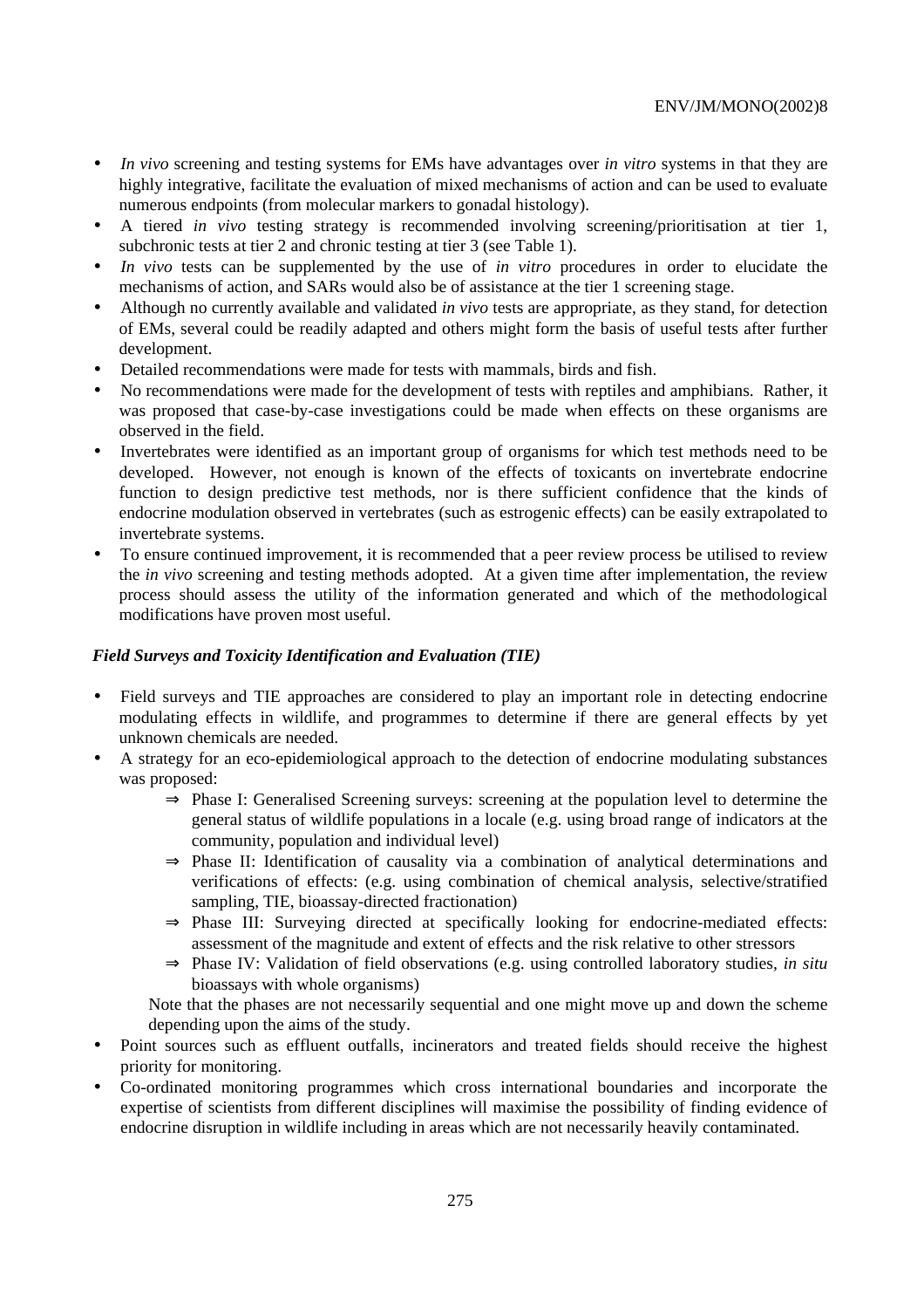## *Hazard Identification Strategy*

A scheme is proposed for the hazard identification of EMs particularly focusing on *chemicals regulation* although it could be adapted to apply to effluents. It should be borne in mind that chemicals legislation is only one approach to lower the risk associated with environmental pollution and is complementary to the eco-epidemiological approach as applied through field surveys. The hazard identification scheme proposed is a tiered process but the triggers for moving between the tiers need to be developed and internationally agreed. At the prioritisation/screening tier, short term *in vivo* tests are essential and may be supplemented by *in vitro* and SAR information. However, at present, there are no appropriate short term *in vivo* tests for EMs available so these *in vivo* tests need to be developed and validated as a priority.

- A proposal for a hazard identification (testing) strategy involving three stages was developed:
	- $\Rightarrow$  Initial Assessment using available information to determine whether there is evidence that a particular substance may cause endocrine modulation (e.g. SAR predictions, data on toxicity, fate, production and use of the chemical, evidence from mammalian studies for human health, field monitoring, etc.) An aid to this initial assessment (the Grey Scale) is suggested.
	- ⇒ Screening/Prioritisation using a combination of SARs and *in vitro* and short-term *in vivo* screening tests to determine if the substance has the potential to disrupt endocrine function in intact organisms. A weight of evidence approach is used with data from the three types of test, but short-term *in vivo* testing is considered essential.
	- ⇒ Confirmation using a combination of subchronic and chronic *in vivo* tests to determine at what concentrations or doses endocrine modulating effects occur and, if possible, to elucidate more precisely the mechanisms of endocrine modulating effects (modes of action).
- Selection of *in vivo* tests at the screening and confirmatory levels should be exposure-driven, i.e. targeted at the environmental compartment or target organisms of concern.
- If a chemical is positively identified as an endocrine modulator, then a risk assessment should be performed following traditional approaches (e.g. comparison of predicted no effect concentration with predicted environmental concentration). However, EMs have potential for interactions as mixtures so great care should be used when considering substances individually.
- Triggers/criteria for moving through the strategy need to be developed.

The importance of international co-ordination of the efforts of competent authorities, industry, NGOs and academia in addressing issues relating to endocrine modulating effects in wildlife cannot be understated. This international co-ordination is being promoted by the Intergovernmental Forum on Chemical Safety and the Inter-organisation programme on the Sound Management of Chemicals.

## **References**

**Ashby J.** 1994. Two million rodent carcinogens? The role of SAR and QSAR in their detection. *Mutation Research* **305**: 3-12

**Ashby J. and B.M. Elliott.** 1997. Reproducibility of Endocrine Disruption Data. *Reg. Tox. and Pharm.* (Editorial) **26**: In press

**Ashby J., H. Tinwell, P.A. Lefevre, J. Odum, D. Paton, S.W. Millward, S. Tittensor and A.N. Brooks**. 1997. Normal sexual development of rats exposed to butyl benzyl phthalate from conception to weaning. *Reg. Toxicol. Pharmicol*. **26**: In press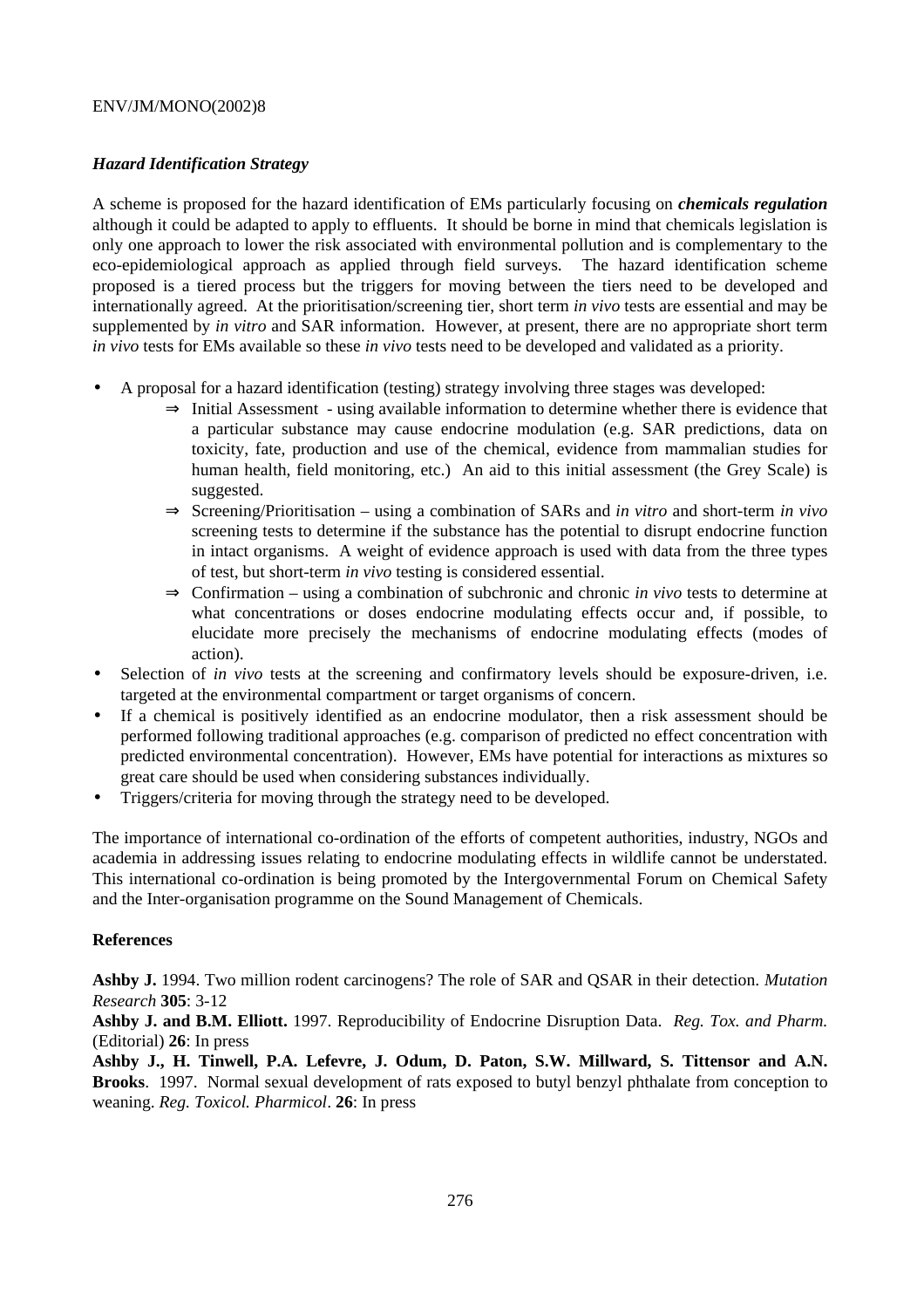**Sharpe R.M., J.S. Fisher, M.M. Millar, S. Jobling and J.P. Sumpter**. 1995. Gestational and lactational exposure of rats to xenoestrogens results in reduced testicular size and sperm production. *Environmental Health Perspectives* **103**: 1136-1143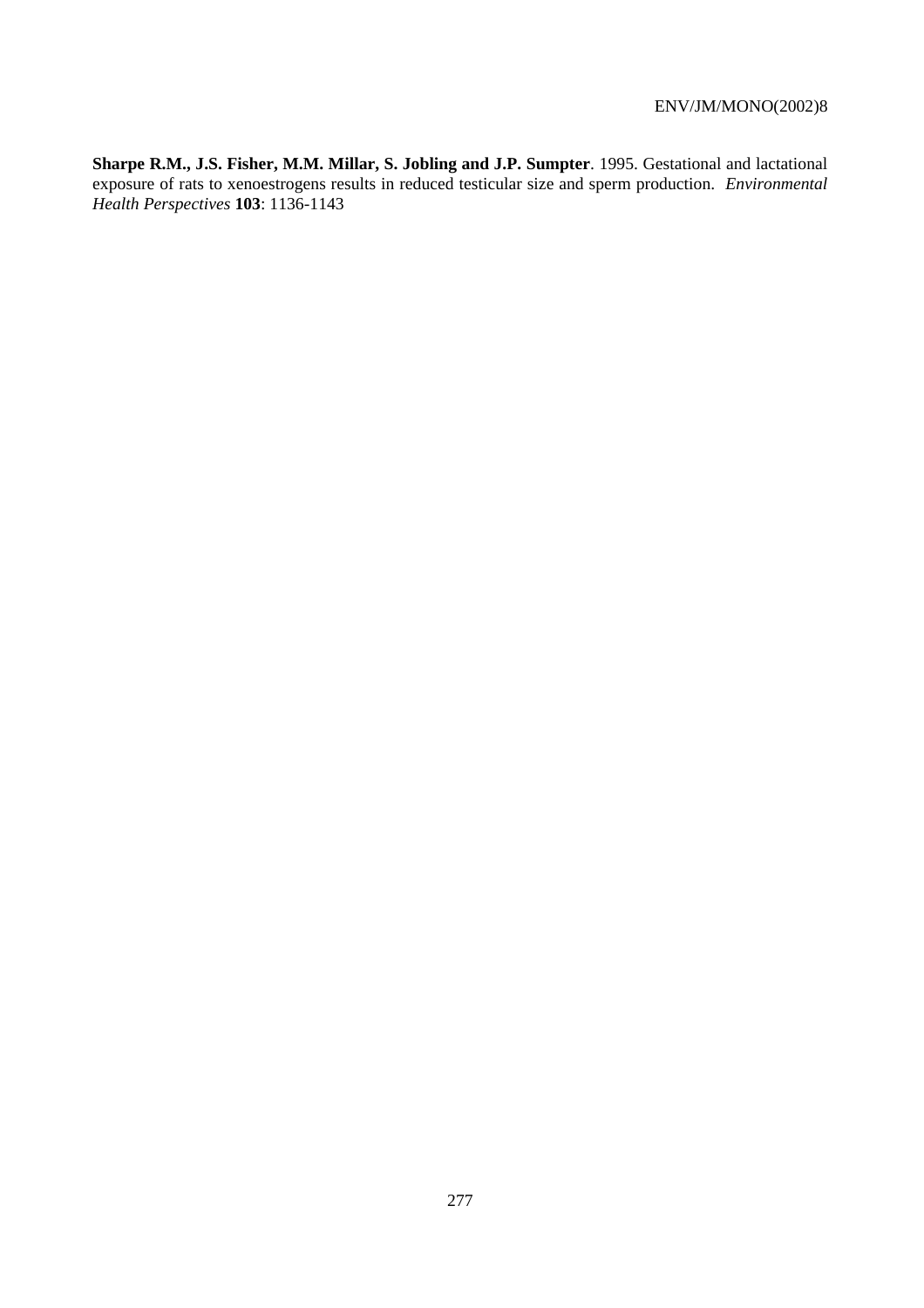## ENV/JM/MONO(2002)8 **Table 1 Recommendations for** *in vivo* **testing at prioritisation/screening, subchronic and chronic levels**

|                | <b>Proposed Studies</b>                                                                                                                                                                                                                                                                                                                                                                                                    |                                                                                                                                                                                                                                                                                                                                                                                                                                                                                                                                                                                                                                                                                                                                                                                                                      |                                                                                                                                                                                                                                                                                                                                                                                                                                                                                                                             |
|----------------|----------------------------------------------------------------------------------------------------------------------------------------------------------------------------------------------------------------------------------------------------------------------------------------------------------------------------------------------------------------------------------------------------------------------------|----------------------------------------------------------------------------------------------------------------------------------------------------------------------------------------------------------------------------------------------------------------------------------------------------------------------------------------------------------------------------------------------------------------------------------------------------------------------------------------------------------------------------------------------------------------------------------------------------------------------------------------------------------------------------------------------------------------------------------------------------------------------------------------------------------------------|-----------------------------------------------------------------------------------------------------------------------------------------------------------------------------------------------------------------------------------------------------------------------------------------------------------------------------------------------------------------------------------------------------------------------------------------------------------------------------------------------------------------------------|
|                | <b>Prioritisation/screening</b>                                                                                                                                                                                                                                                                                                                                                                                            | <b>Subchronic</b>                                                                                                                                                                                                                                                                                                                                                                                                                                                                                                                                                                                                                                                                                                                                                                                                    | <b>Chronic</b>                                                                                                                                                                                                                                                                                                                                                                                                                                                                                                              |
| <b>Mammals</b> | No existing tests are suitable, therefore<br>recommend development of:<br>oestrogen/androgen screening<br>$\bullet$<br>system with an exposure period of 4-<br>7 days. Very broad and can provide<br>information on effects at level of<br>gonad, hypophyseal and<br>hypothalamic axis.<br>additional integrative/short-term<br>$\bullet$<br>tests will also be needed to cover<br>other modes of endocrine<br>modulation. | Two suitable tests:<br>OECD 421: Reproduction/Developmental Toxicity<br>Screening Test (using rat)<br>OECD 422: Combined Repeated Dose Toxicity Study<br>$\bullet$<br>with the Reproduction/Developmental Toxicity<br>Screening Test (using rat)<br>but with the following modifications:<br>on adults: measurements of sperm production/motility,<br>accessory sex organ weights, evaluation of oestrous<br>cycle, epididymis, gonaldal weight and histo-pathology,<br>blood levels of sex hormones<br>on offspring: developmental endpoints such as timing of<br>$\Rightarrow$<br>vaginal opening and of preputial separation, anogenital<br>distance, timing of testis descent, nipple development,<br>gonadal weight, sperm production/sperm motility,<br>accessory organ weights, evaluation of oestrous cycle. | Three suitable tests:<br>OECD 414: Teratogenicity<br>OECD 415: One-Generation<br><b>Reproduction Toxicity Study</b><br>OECD 416: Two-Generation<br>$\bullet$<br><b>Reproduction Toxicity Study</b><br>but with the modifications also<br>proposed for OECD 421 and 422.<br>In addition, could take F1 generation in<br>415 up to time of vaginal opening.                                                                                                                                                                   |
| <b>Birds</b>   | fowl, mallard or Japanese quail):<br>$\bullet$<br>from further development and appraisal.<br>$\bullet$<br>these tests needs further investigation.                                                                                                                                                                                                                                                                         | No existing OECD Test Guidelines are suitable, therefore recommend two possible tests (using domestic<br>gonadal development (gross effects, gonadal growth) and gonadal histopathology in subadults.<br>Secondary sex changes (comb test and oviduct growth) could also be assessed. Start with exposure<br>of 2-day old chicks, up to 14-20 days. A test is available and ready to implement, but would benefit<br>egg injection assays to measure effects on organisational and gonad development. Development of                                                                                                                                                                                                                                                                                                 | OECD 206: Avian Reproduction<br>$\bullet$<br>Test, but with modifications:<br>adults: preservation of accessory sex<br>$\Rightarrow$<br>organs and gonads for future<br>evaluation<br>offspring (F1): accurate weight;<br>$\Rightarrow$<br>gonadal weight/size, gross<br>pathology, histo-pathology; sex<br>ratio. Rear chicks to 8 rather than<br>14 days since endpoint of primary<br>follicle formation in males is more<br>prominent at this time.<br>recommend consideration of long-<br>term multi-generation studies |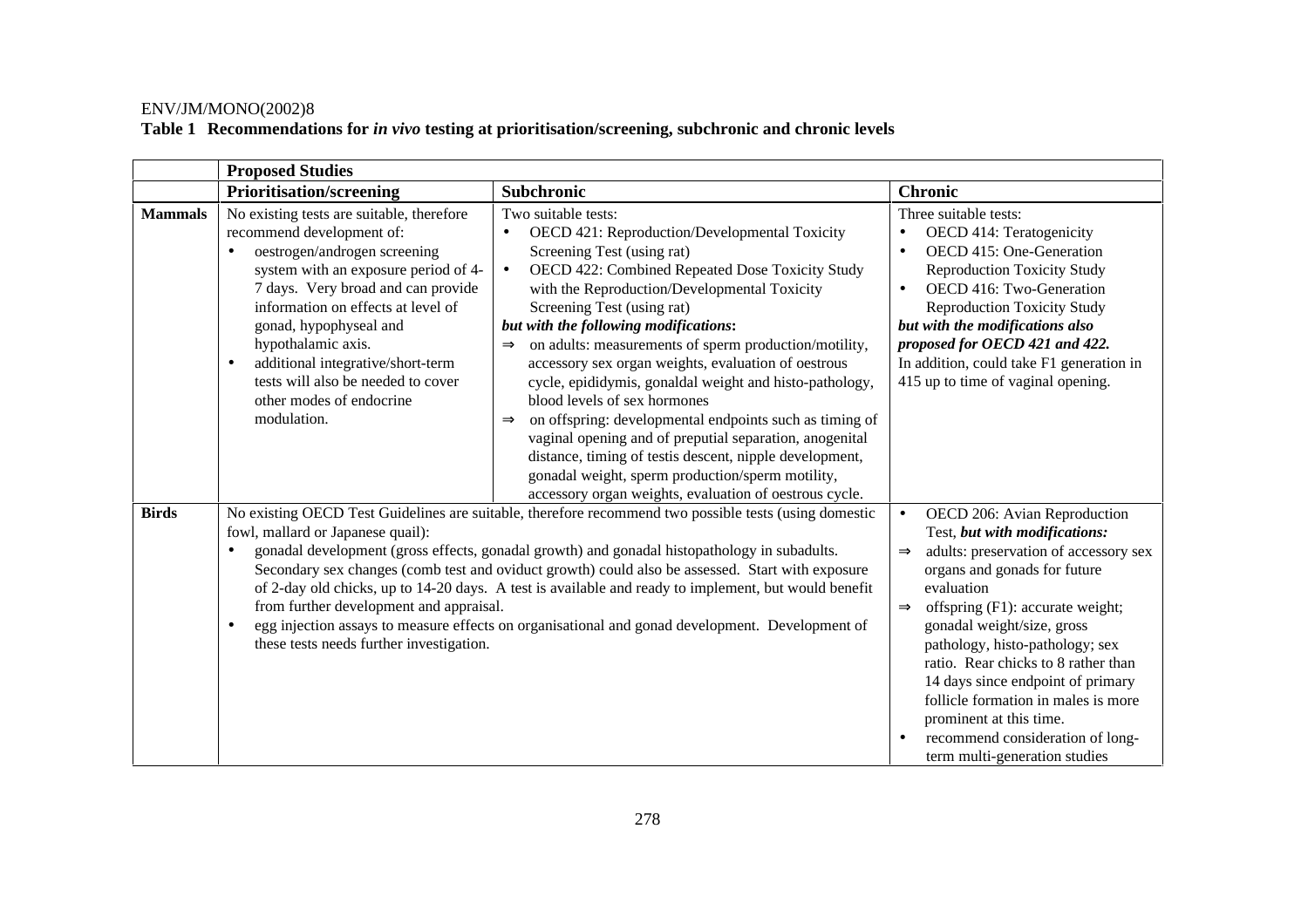## **Table 1 (continued)**

|                      | <b>Proposed Studies</b>                                                                                                                                                                                                                                                                                                                                                           |                                                                                                                                                                                                                                                                                                                                                                                                                                                                                                                                                                                                                                                                                                                                                                                                                 |                                                                                                                                            |
|----------------------|-----------------------------------------------------------------------------------------------------------------------------------------------------------------------------------------------------------------------------------------------------------------------------------------------------------------------------------------------------------------------------------|-----------------------------------------------------------------------------------------------------------------------------------------------------------------------------------------------------------------------------------------------------------------------------------------------------------------------------------------------------------------------------------------------------------------------------------------------------------------------------------------------------------------------------------------------------------------------------------------------------------------------------------------------------------------------------------------------------------------------------------------------------------------------------------------------------------------|--------------------------------------------------------------------------------------------------------------------------------------------|
|                      | <b>Prioritisation/screening</b>                                                                                                                                                                                                                                                                                                                                                   | <b>Subchronic</b>                                                                                                                                                                                                                                                                                                                                                                                                                                                                                                                                                                                                                                                                                                                                                                                               | <b>Chronic</b>                                                                                                                             |
| <b>Reptiles</b>      | None proposed                                                                                                                                                                                                                                                                                                                                                                     | Hypothesis testing on a case-by-case basis                                                                                                                                                                                                                                                                                                                                                                                                                                                                                                                                                                                                                                                                                                                                                                      | Hypothesis testing on a case-by-case basis                                                                                                 |
| <b>Amphibians</b>    | None proposed                                                                                                                                                                                                                                                                                                                                                                     | Hypothesis testing on a case-by-case basis                                                                                                                                                                                                                                                                                                                                                                                                                                                                                                                                                                                                                                                                                                                                                                      | Hypothesis testing on a case-by-case basis                                                                                                 |
| Fish                 | No existing tests are suitable. Therefore recommend<br>that a short-term test be developed with<br>adult/subadult with an exposure period of 7-21 days,<br>depending on the species. Possible species could<br>include OECD test species (e.g. salmonids and<br>cyprinids). Endpoints could include gonadosomatic<br>index, plasma sex steroids, plasma vitellogenin<br>$(VTG)$ . | No existing tests are suitable. Two<br>possible methods were proposed, both need<br>considerable development work:<br>adult fish exposed for 2-4 weeks<br>(depending on species). Endpoints<br>could include fecundity, steroid<br>concentration, VTG production, sperm<br>production. Possible species could<br>include OECD test species (e.g.<br>salmonids and cyprinids).<br>start exposure at most sensitive life<br>٠<br>stage (i.e. embryo or larvae) and<br>continue up to and including<br>gonadogenesis. Transfer fish to clean<br>water to point of sexual maturity, then<br>mate and measure: time to first batch<br>of eggs, egg production, frequency of<br>egg production, sex ratio, gonad<br>histology. Possible species could<br>include OECD test species (e.g.<br>salmonids and cyprinids). | Full life-cycle test (e.g. as in EPA<br>guidelines). The high cost and technical<br>difficulty of performing these studies is<br>stressed. |
| <b>Invertebrates</b> | Test methods should be developed for this group. However, fundamental research on their endocrine systems needed first.                                                                                                                                                                                                                                                           |                                                                                                                                                                                                                                                                                                                                                                                                                                                                                                                                                                                                                                                                                                                                                                                                                 |                                                                                                                                            |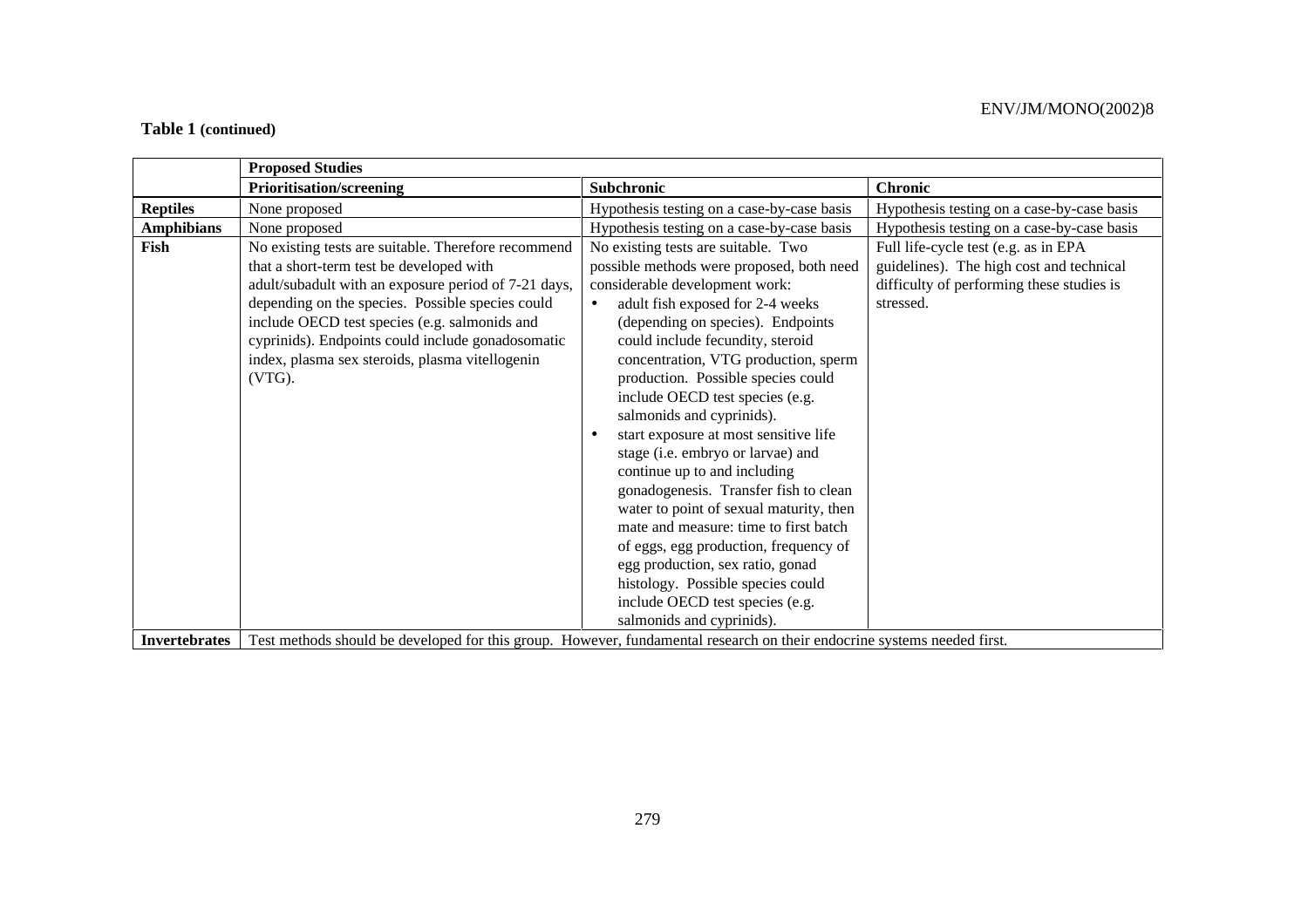#### **Annex 1**

| <b>Endpoints identified</b><br>(by life stage)          |                                   | <b>OECD Test Guideline</b> |                 |                                         |                    |                                                     |                     |                 |                |  |  |  |  |
|---------------------------------------------------------|-----------------------------------|----------------------------|-----------------|-----------------------------------------|--------------------|-----------------------------------------------------|---------------------|-----------------|----------------|--|--|--|--|
| Type of study                                           |                                   | Acute                      |                 |                                         |                    | <b>Subchronic</b>                                   |                     | Neuro-<br>tox   | Geno-<br>tox   |  |  |  |  |
|                                                         | 401                               | 420                        | 423             | 407                                     | 408                | 409                                                 | 412                 | 424             | 478            |  |  |  |  |
| <b>Preferred species</b>                                | Rat                               | Rat                        | Rat             | Rat                                     | Rat                | Dog                                                 | Rat                 | Rat             | Rat/<br>mouse  |  |  |  |  |
| Alternate species (if<br>specified)                     | Other species<br>(usually rodent) | <b>Not</b><br>specified    | Other<br>rodent | Other rodent                            | Other<br>rodent    | Primate<br>or other<br>$\left( \frac{1}{2} \right)$ | Primarily<br>rodent | Other<br>rodent |                |  |  |  |  |
| <b>Adult</b>                                            |                                   |                            |                 |                                         |                    |                                                     |                     |                 | 유              |  |  |  |  |
| General behaviour                                       | $\mathbf{X}$                      | $\mathbf{X}$               | $\mathbf X$     | $\mathbf X$                             | $\mathbf X$        | X                                                   | $\mathbf X$         | X               | $\mathbf X$    |  |  |  |  |
| Detailed behaviour/<br>function assessment              |                                   |                            |                 |                                         | (X)                | (X)                                                 |                     | $\mathbf X$     |                |  |  |  |  |
| Learning/memory<br>assessment                           |                                   |                            |                 |                                         |                    |                                                     |                     | $\Omega$        |                |  |  |  |  |
| Gonadal weight/size                                     | $\mathbf{A}$                      | $\mathbf{A}$               | $\mathbf{A}$    | $X-M$<br>$A-F$                          | $X-M/$<br>$A-F(X)$ | $X-M/$<br>$A-F(X)$                                  | $X-M$<br>$A-F$      |                 | $\overline{A}$ |  |  |  |  |
| Gonadal gross<br>pathological appearance                | $\mathbf{X}$                      | $\mathbf{X}$               | X               | X                                       | X                  | X                                                   | X                   | X               | $\mathbf{A}$   |  |  |  |  |
| Gonadal histopathology                                  | $\mathbf{A}$                      | $\mathbf{A}$               | $\mathbf{A}$    | $\mathbf X$                             | $\mathbf X$        | $\mathbf X$                                         | $\mathbf{A}$        |                 | A              |  |  |  |  |
| Accessory sex organ<br>weight/size                      | A                                 | $\mathbf{A}$               | $\mathbf{A}$    | $X-M$<br>$\mathbf{A}\text{-}\mathbf{F}$ | A(X)               | A(X)                                                | $\mathbf{A}$        |                 | A              |  |  |  |  |
| Accessory sex organ<br>gross pathological<br>appearance | $\mathbf X$                       | $\mathbf X$                | $\mathbf X$     | $\mathbf X$                             | $\mathbf X$        | $\mathbf X$                                         | $\mathbf X$         |                 | $\mathbf{A}$   |  |  |  |  |
| Accessory sex organ<br>histopathology                   | $\overline{A}$                    | $\mathsf{A}$               | $\mathbf{A}$    | $\mathbf{X}$                            | $X-F$<br>$A-M(X)$  | $X-F$<br>$A-M$<br>(X)                               | $\mathsf{A}$        |                 | $\mathbf{A}$   |  |  |  |  |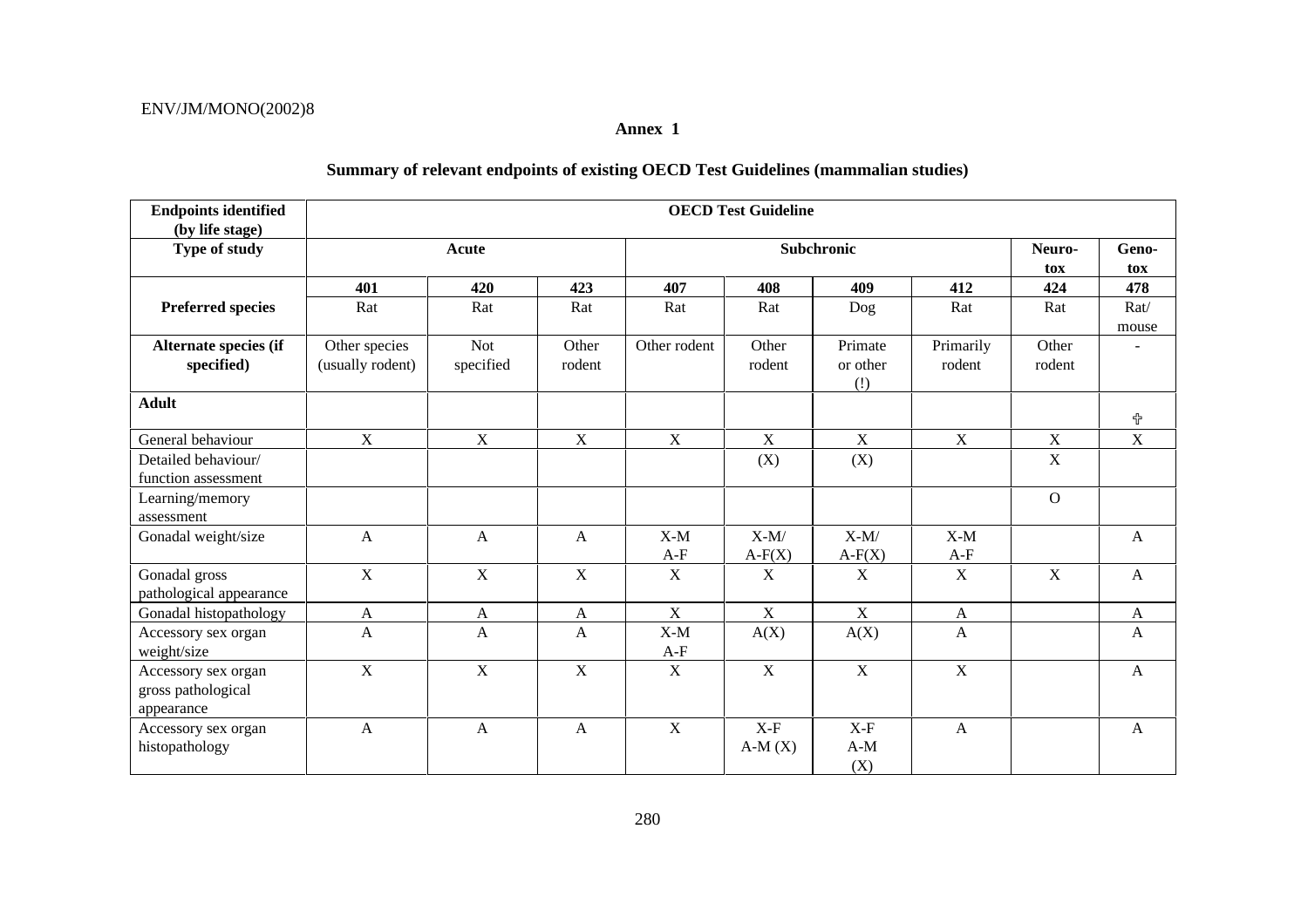## **Table 2 (continued)**

| Endpoints identified (by life stage)     |              | <b>OECD Test Guideline</b> |                |               |                |              |              |     |                |  |  |
|------------------------------------------|--------------|----------------------------|----------------|---------------|----------------|--------------|--------------|-----|----------------|--|--|
|                                          | 401          | 420                        | 423            | 407           | 408            | 409          | 412          | 424 | 478            |  |  |
| Accessory sex organ secretory product    | $\mathbf{A}$ | $\mathbf{A}$               | $\overline{A}$ | $\mathbf{A}$  | $\overline{A}$ | A            | A            |     | A              |  |  |
| production                               |              |                            |                |               |                |              |              |     |                |  |  |
| Reproductive organ neoplasia             |              |                            |                |               |                |              |              |     |                |  |  |
| Blood levels of sex hormones             | $\mathbf{A}$ | $\mathbf{A}$               | $\mathbf{A}$   | $^\mathrm{+}$ | $\neq$ (O)     | $\pm(0)$     | $\pm$        |     | $\mathbf{A}$   |  |  |
| Spermatogenesis (detailed                | A            | $\mathbf{A}$               | A              | A             | A              | A            | $\mathbf{A}$ |     | A              |  |  |
| histopathological assessment)            |              |                            |                |               |                |              |              |     |                |  |  |
| Sperm count/quality assessment           | A            | $\mathbf{A}$               | $\mathbf{A}$   | A             | A              | $\mathbf{A}$ | A            |     | $\mathbf{A}$   |  |  |
| Oestrus cyclicity                        | A            | $\mathbf{A}$               | A              | A             | $\mathbf{A}$   | A            | A            |     |                |  |  |
| Time to mating                           |              |                            |                |               |                |              |              |     | $\mathbf X$    |  |  |
| Mating/sexual behaviour                  |              |                            |                |               |                |              |              |     | $\mathbf X$    |  |  |
| Gestation length                         |              |                            |                |               |                |              |              |     |                |  |  |
| Corpra lutea count                       |              |                            |                |               |                |              |              |     | $\overline{O}$ |  |  |
| Litter pre-/post-implantation losses and |              |                            |                |               |                |              |              |     | $\mathbf X$    |  |  |
| abortion                                 |              |                            |                |               |                |              |              |     |                |  |  |
| Premature delivery                       |              |                            |                |               |                |              |              |     |                |  |  |
| Dystocia                                 |              |                            |                |               |                |              |              |     |                |  |  |
| Fecundity (size/no. of litters)          |              |                            |                |               |                |              |              |     | $\mathbf X$    |  |  |
| Reproductive life span                   |              |                            |                |               |                |              |              |     |                |  |  |
| Maternal/lactational ability             |              |                            |                |               |                |              |              |     |                |  |  |
| <b>Offspring</b>                         |              |                            |                |               |                |              |              |     |                |  |  |
| Sex ratio                                |              |                            |                |               |                |              |              |     |                |  |  |
| Sex differentiation                      |              |                            |                |               |                |              |              |     |                |  |  |
| Fetal weight                             |              |                            |                |               |                |              |              |     |                |  |  |
| Fetal skeletal abnormalities             |              |                            |                |               |                |              |              |     |                |  |  |
| Fetal soft tissue abnormalities          |              |                            |                |               |                |              |              |     |                |  |  |
| Sexual development and maturation        |              |                            |                |               |                |              |              |     |                |  |  |
| $(e.g.$ vaginal opening, preputial       |              |                            |                |               |                |              |              |     |                |  |  |
| separation, etc.)                        |              |                            |                |               |                |              |              |     |                |  |  |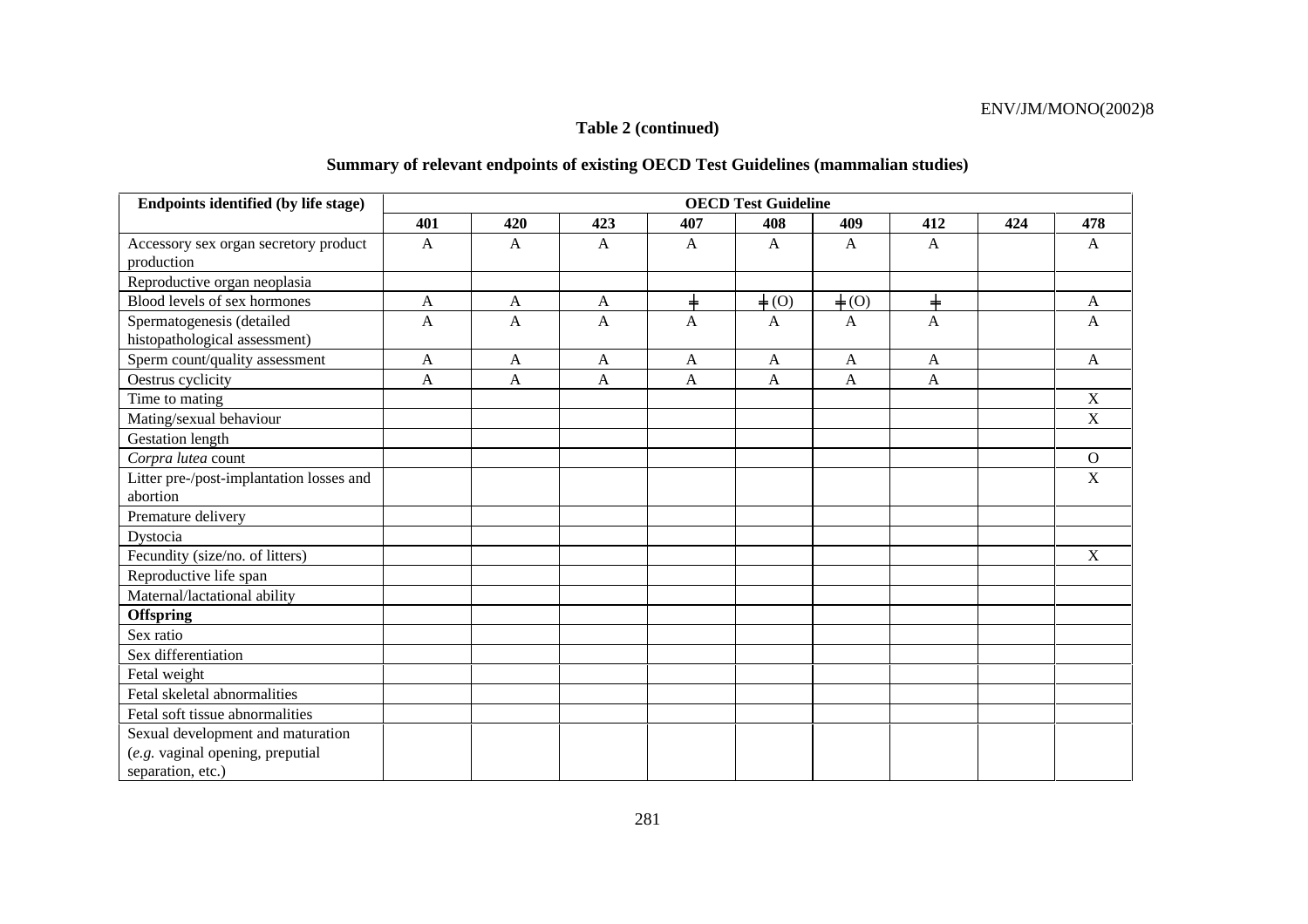## **Table 2 (continued)**

| Endpoints identified (by life stage)                       |     | <b>OECD Test Guideline</b><br>478<br>420<br>423<br>407<br>409<br>412<br>424<br>408 |  |  |  |  |  |  |  |  |
|------------------------------------------------------------|-----|------------------------------------------------------------------------------------|--|--|--|--|--|--|--|--|
|                                                            | 401 |                                                                                    |  |  |  |  |  |  |  |  |
| Growth rate/general development                            |     |                                                                                    |  |  |  |  |  |  |  |  |
| Learning and memory/behavioural<br>development             |     |                                                                                    |  |  |  |  |  |  |  |  |
| Gonadal weight/size                                        |     |                                                                                    |  |  |  |  |  |  |  |  |
| Gonadal gross pathological appearance                      |     |                                                                                    |  |  |  |  |  |  |  |  |
| Gonadal histopathology                                     |     |                                                                                    |  |  |  |  |  |  |  |  |
| Accessory sex organ weight/size                            |     |                                                                                    |  |  |  |  |  |  |  |  |
| Accessory sex organ gross pathological                     |     |                                                                                    |  |  |  |  |  |  |  |  |
| appearance                                                 |     |                                                                                    |  |  |  |  |  |  |  |  |
| Accessory sex organ histopathology                         |     |                                                                                    |  |  |  |  |  |  |  |  |
| Accessory sex organ secretary product<br>production        |     |                                                                                    |  |  |  |  |  |  |  |  |
| Blood levels of sex hormones                               |     |                                                                                    |  |  |  |  |  |  |  |  |
| Spermatogenesis (detailed<br>histopathological assessment) |     |                                                                                    |  |  |  |  |  |  |  |  |
| Sperm count/quality assessment                             |     |                                                                                    |  |  |  |  |  |  |  |  |
| Oestrus cyclicity                                          |     |                                                                                    |  |  |  |  |  |  |  |  |
| Time to mating                                             |     |                                                                                    |  |  |  |  |  |  |  |  |
| Mating/sexual behaviour                                    |     |                                                                                    |  |  |  |  |  |  |  |  |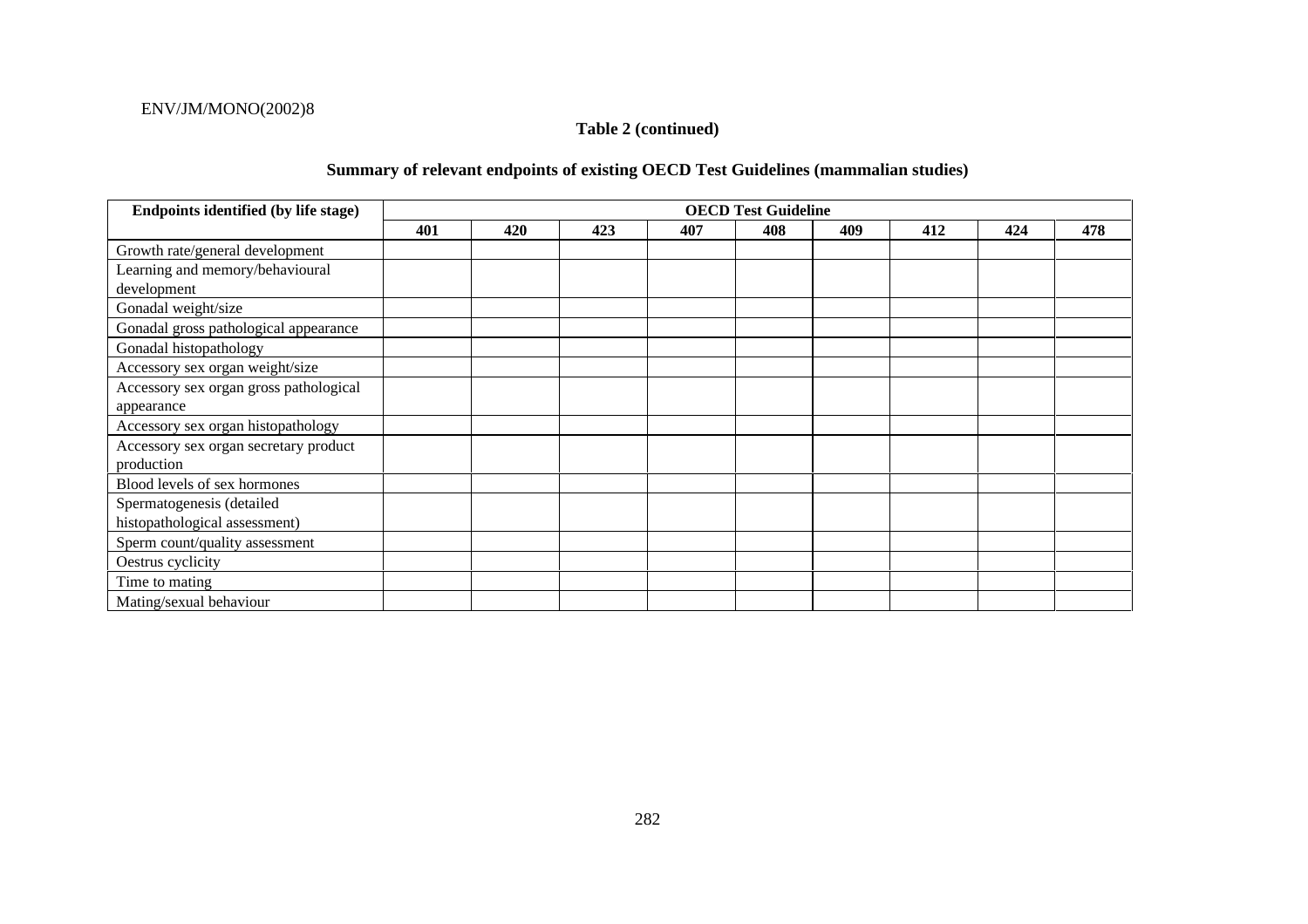## **Table 2 (continued)**

### **Summary of relevant endpoints of existing OECD Test Guidelines (mammalian studies)**

| Endpoints identified (by life stage)                    |     | <b>OECD Test Guideline</b> |     |     |     |     |     |     |     |  |
|---------------------------------------------------------|-----|----------------------------|-----|-----|-----|-----|-----|-----|-----|--|
|                                                         | 401 | 420                        | 423 | 407 | 408 | 409 | 412 | 424 | 478 |  |
| Gestation length                                        |     |                            |     |     |     |     |     |     |     |  |
| F <sub>2</sub> litter pre-/post-implantation losses and |     |                            |     |     |     |     |     |     |     |  |
| abortion                                                |     |                            |     |     |     |     |     |     |     |  |
| Premature delivery                                      |     |                            |     |     |     |     |     |     |     |  |
| Dystocia                                                |     |                            |     |     |     |     |     |     |     |  |
| $F2$ growth, development, etc.                          |     |                            |     |     |     |     |     |     |     |  |

M Males F Females

Option in Guidelines for hormonal assays, but does not specifically refer to sex hormones

† Option in Guidelines for hormonal assays, but does not specifically refer to X<br>
Suideline specifies parameter as endpoint that requires routine assessment<br>
O Guideline indicates parameter as a possible (optional/or nece

Guideline indicates parameter as a possible (optional/or necessary) endpoint on a chemical/study-specific basis

A Endpoint which could be included in study design without significant disruption to methodology<br>
Nuration of OECD 424 may be 28 or 90 days or greater than one year, depending on requirement

Duration of OECD 424 may be 28 or 90 days or greater than one year, depending on requirements

() Requirement different in revised draft version

! Use of primate not recommended in revised draft of OECD 409

 유  $[ed!]$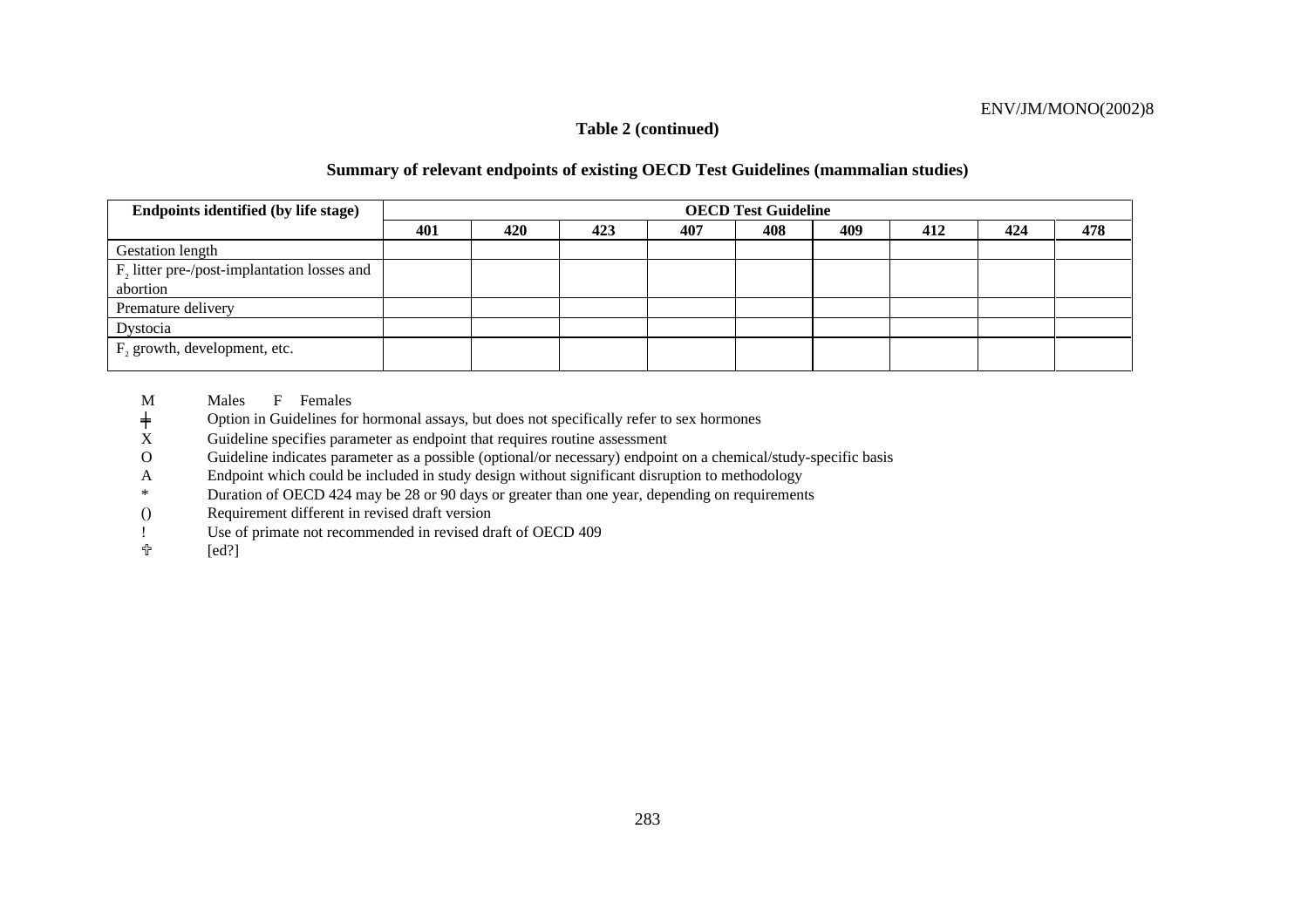## **Table 2 (continued)**

| Endpoints identified (by life stage)                 |                             | <b>OECD Test Guideline</b>     |                         |                                  |               |                              |                         |                  |  |  |  |  |
|------------------------------------------------------|-----------------------------|--------------------------------|-------------------------|----------------------------------|---------------|------------------------------|-------------------------|------------------|--|--|--|--|
| Type of study                                        |                             | <b>Chronic/Carcinogenicity</b> |                         |                                  |               | <b>Reproductive toxicity</b> |                         |                  |  |  |  |  |
|                                                      | 451                         | 452                            | 453                     | 414                              | 415           | 416                          | 421                     | 422              |  |  |  |  |
| Preferred species                                    | Rat/mouse                   | Rat/dog/<br>primate            | Rat                     | Rat/rabbit                       | Rat/mouse     | Rat/mouse<br>(rat)           | Rat                     | Rat              |  |  |  |  |
| Alternate species (if specified)                     | Hamster<br>or other species | <b>Not</b><br>specified        | <b>Not</b><br>specified | Mouse/hamster<br>(not specified) | Not specified | <b>Not</b><br>specified      | <b>Not</b><br>specified | Not<br>specified |  |  |  |  |
|                                                      |                             |                                |                         | Pregnant females                 |               |                              |                         |                  |  |  |  |  |
| <b>Adult</b>                                         | $\Box$                      |                                | $\Box$                  |                                  |               |                              |                         |                  |  |  |  |  |
| General behaviour                                    | X                           | X                              | X                       | $\mathbf X$                      | X             | X                            | X                       | X                |  |  |  |  |
| Gonadal weight/size                                  | A                           | $\boldsymbol{\mathrm{X}}$      | X                       | A                                | A             | A(X)                         | $X-M$                   | $X-M$            |  |  |  |  |
|                                                      |                             |                                |                         |                                  |               |                              | $A-F$                   | $A-F$            |  |  |  |  |
| Gonadal gross pathological<br>appearance             | X                           | $\boldsymbol{\mathrm{X}}$      | X                       | X                                | X             | X                            | X                       | X                |  |  |  |  |
| Gonadal histopathology                               | X                           | X                              | X                       | A                                | $\mathbf{O}$  | O(X)                         | X                       | X                |  |  |  |  |
| Accessory sex organ weight/size                      | A                           | A                              | $\mathbf{A}$            | A(X)                             | $\mathbf{A}$  | A(X)                         | $X-M$                   | X-M              |  |  |  |  |
|                                                      |                             |                                |                         |                                  |               |                              | $A-F$                   | $A-F$            |  |  |  |  |
| Accessory sex organ gross<br>pathological appearance | X                           | X                              | X                       | X                                | X             | X                            | X                       | X                |  |  |  |  |
| Accessory sex organ histopathology                   | X                           | X                              | X                       | A                                | $\mathbf{O}$  | O(X)                         | $X-M$<br>$A-F$          | X                |  |  |  |  |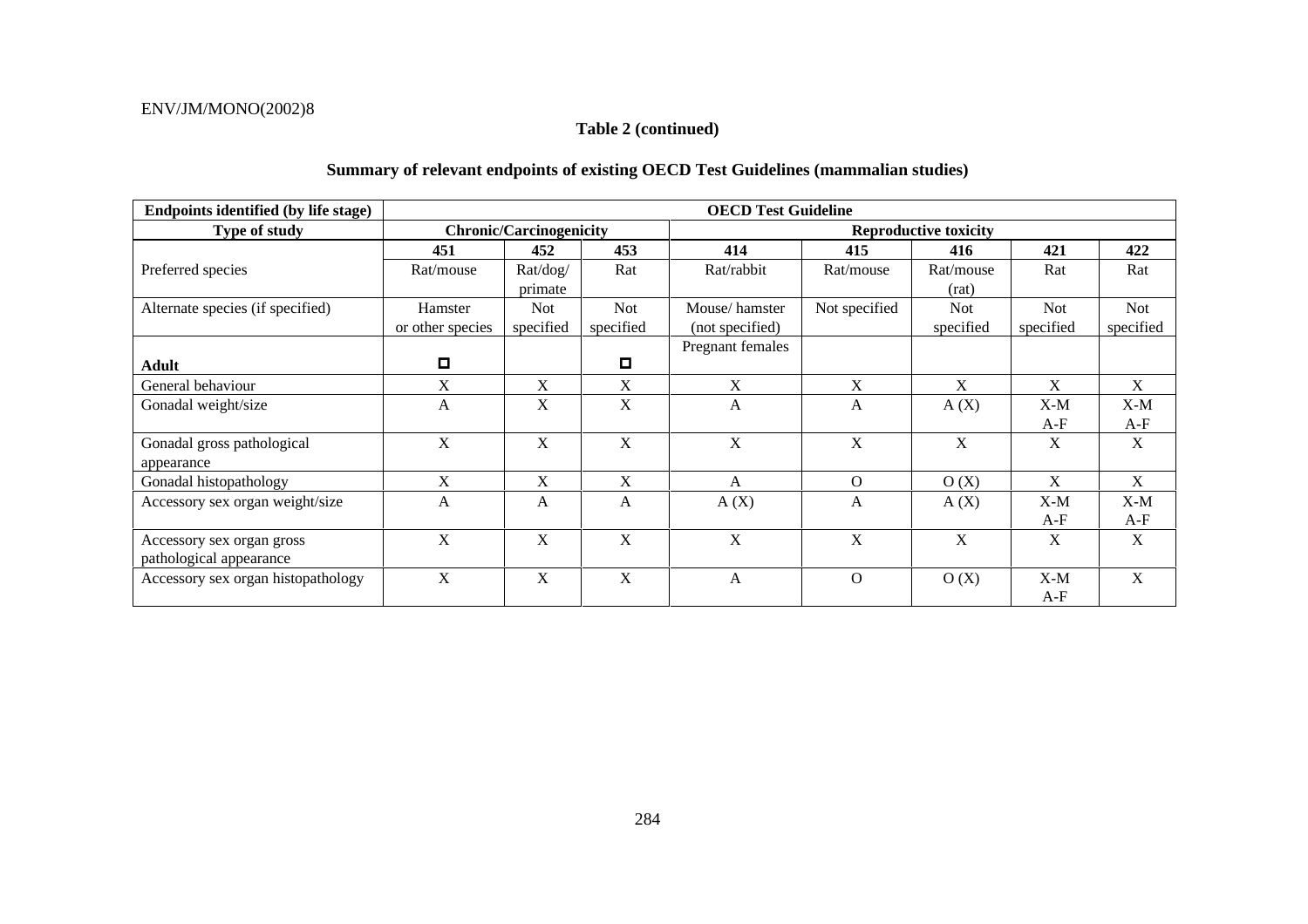## **Table 2 (continued)**

| Endpoints identified (by life stage)                 |     |          |             |                           | <b>OECD Test Guideline</b> |              |             |                           |
|------------------------------------------------------|-----|----------|-------------|---------------------------|----------------------------|--------------|-------------|---------------------------|
|                                                      | 451 | 452      | 453         | 414                       | 415                        | 416          | 421         | 422                       |
| Accessory sex organ secretory                        | A   | A        | A           |                           | A                          | A            | A           | A                         |
| product production                                   |     |          |             |                           |                            |              |             |                           |
| Reproductive organ neoplasia                         | X   | Possibly | $\mathbf X$ |                           |                            |              |             |                           |
| Blood levels of sex hormones                         | A   | A        | A           |                           | $\mathbf{A}$               | $\mathbf{A}$ | A           | ╪                         |
| Spermatogenesis (detailed                            | A   | A        | A           |                           | $\Omega$                   | O(X)         | A           | A                         |
| histopathological assessment)                        |     |          |             |                           |                            |              |             |                           |
| Sperm count/quality assessment                       | A   | A        | A           |                           | A                          | $\mathbf{A}$ | A           | A                         |
| Homogenisation-resistant spermatids                  |     |          |             |                           |                            | (X)          |             |                           |
| Epididymal sperm reserves                            |     |          |             |                           |                            | (X)          |             |                           |
| Sperm motility/morphology                            |     |          |             |                           |                            | (X)          |             |                           |
| Oestrus cyclicity                                    | A   | A        | A           |                           | $\mathbf{O}$               | O(X)         | A           | A                         |
| Time to mating                                       |     |          |             |                           | $\mathbf X$                | X            | $\mathbf X$ | X                         |
| Mating/sexual behaviour                              |     |          |             |                           | X                          | $\mathbf X$  | $\mathbf X$ | X                         |
| Gestation length                                     |     |          |             |                           | X                          | X            | $\mathbf X$ | X                         |
| Corpra lutea count                                   |     |          |             | X                         |                            |              |             | $\mathbf O$               |
| Litter pre-/post-implantation losses<br>and abortion |     |          |             | $\boldsymbol{\mathrm{X}}$ | $\mathbf X$                | X            | X           | X                         |
| Premature delivery                                   |     |          |             | $\mathbf X$               | $\mathbf X$                | $\mathbf X$  | $\mathbf X$ | X                         |
| Dystocia                                             |     |          |             |                           | $\mathbf X$                | X            | X           | X                         |
| Fecundity (size/no. of litters)                      |     |          |             | X                         | X                          | X            | $\mathbf X$ | $\boldsymbol{\mathrm{X}}$ |
| Reproductive life span                               | A   | A        | A           |                           |                            |              |             |                           |
| Maternal/lactational ability                         |     |          |             |                           | $\mathbf X$                | $\mathbf X$  | $\mathbf X$ | $\mathbf X$               |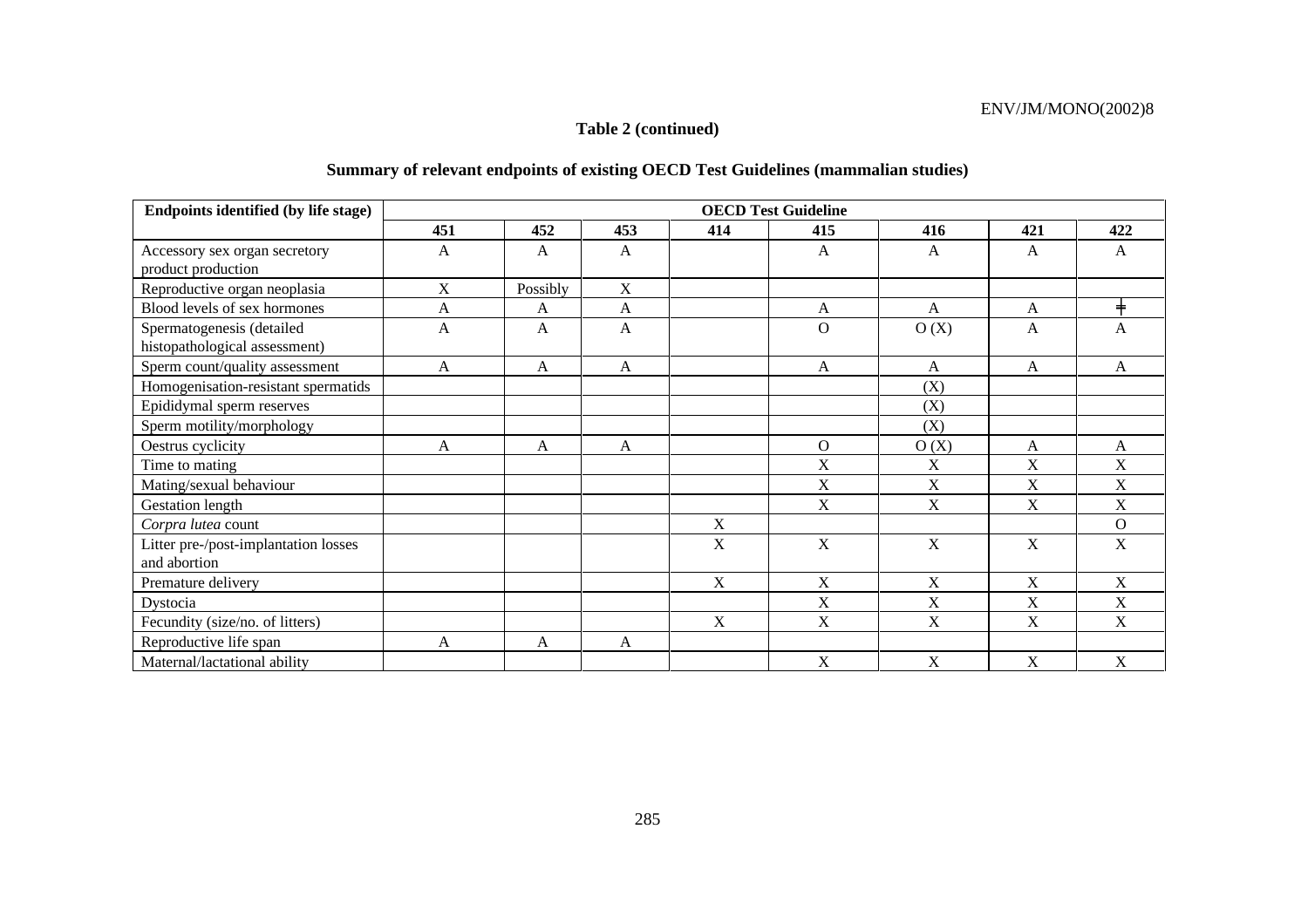## **Table 2 (continued)**

| Endpoints identified (by life stage) | <b>OECD Test Guideline</b> |     |     |             |                |                           |              |             |
|--------------------------------------|----------------------------|-----|-----|-------------|----------------|---------------------------|--------------|-------------|
|                                      | 451                        | 452 | 453 | 414         | 415            | 416                       | 421          | 422         |
|                                      |                            |     |     |             |                |                           |              |             |
| <b>Offspring</b>                     |                            |     |     |             |                |                           |              |             |
| General behaviour                    |                            |     |     |             |                | A(X)                      |              |             |
| Sex ratio                            |                            |     |     | $\mathbf X$ | $\mathbf X$    | $\boldsymbol{\mathrm{X}}$ | $\mathbf X$  | $\mathbf X$ |
| Sex differentiation                  |                            |     |     | $\mathbf X$ | $\mathbf X$    | $\boldsymbol{\mathrm{X}}$ | X            | $\mathbf X$ |
| Fetal weight                         |                            |     |     | $\mathbf X$ |                |                           |              |             |
| Fetal skeletal abnormalities         |                            |     |     | $\mathbf X$ |                |                           |              |             |
| Fetal soft tissue abnormalities      |                            |     |     | $\mathbf X$ |                |                           |              |             |
| Sexual development and maturation    |                            |     |     |             |                | A(X)                      |              |             |
| (e.g. vaginal opening, preputial     |                            |     |     |             |                |                           |              |             |
| separation, etc.)                    |                            |     |     |             |                |                           |              |             |
| Growth rate/general development      |                            |     |     |             | $\mathbf X$    | $\mathbf X$               | $\mathbf X$  | X           |
| Learning and memory/behavioural      |                            |     |     |             | $\overline{A}$ | A(0)                      |              |             |
| development                          |                            |     |     |             |                |                           |              |             |
| Gonadal weight/size                  |                            |     |     |             | A              | A(X)                      |              |             |
| Gonadal gross pathological           |                            |     |     |             | $\mathbf X$    | X                         | X            | X           |
| appearance                           |                            |     |     |             |                |                           |              |             |
| Gonadal histopathology               |                            |     |     |             | A              | O(X)                      | $\mathbf{A}$ | A           |
| Accessory sex organ weight/size      |                            |     |     |             | $\mathbf{A}$   | A(X)                      |              |             |
| Accessory sex organ gross            |                            |     |     |             | X              | X                         | X            | X           |
| pathological appearance              |                            |     |     |             |                |                           |              |             |
| Accessory sex organ histopathology   |                            |     |     |             | A              | O(X)                      | A            | A           |
| Accessory sex organ secretary        |                            |     |     |             |                | A                         |              |             |
| product production                   |                            |     |     |             |                |                           |              |             |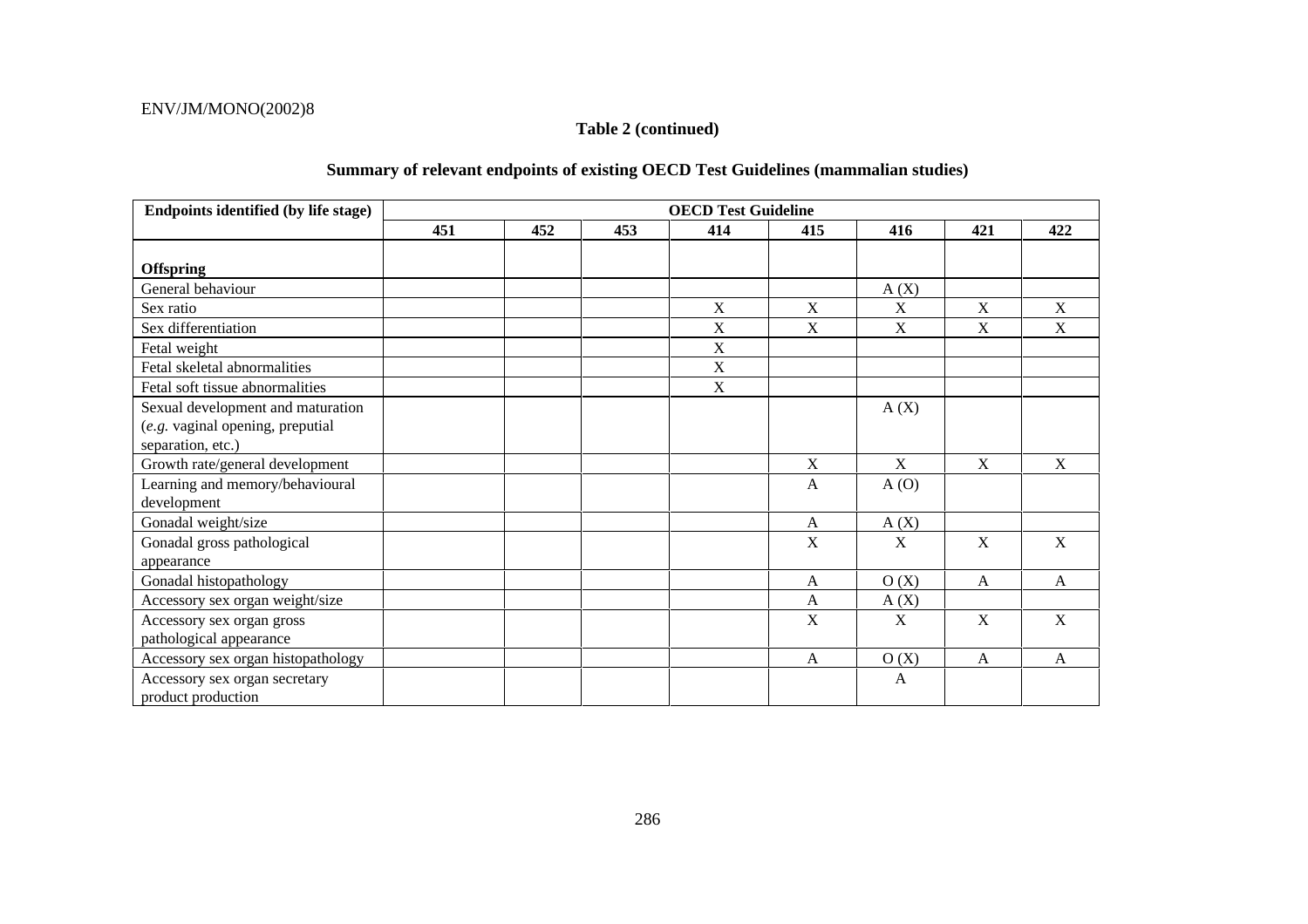## **Table 2 (continued)**

| Endpoints identified (by life stage)                       |     |     |     | <b>OECD Test Guideline</b> |     |                  |     |     |
|------------------------------------------------------------|-----|-----|-----|----------------------------|-----|------------------|-----|-----|
|                                                            | 451 | 452 | 453 | 414                        | 415 | 416              | 421 | 422 |
| Blood levels of sex hormones                               |     |     |     |                            |     | A                |     |     |
| Spermatogenesis (detailed histopathological<br>assessment) |     |     |     |                            |     | A(X)             |     |     |
| Sperm count/quality assessment                             |     |     |     |                            |     | A                |     |     |
| Homogenisation-resistant spermatids                        |     |     |     |                            |     | (X)              |     |     |
| Epididymal sperm reserves                                  |     |     |     |                            |     | (X)              |     |     |
| Sperm motility/morphology                                  |     |     |     |                            |     | (X)              |     |     |
| Oestrus cyclicity                                          |     |     |     |                            |     | A(X)             |     |     |
| Time to mating                                             |     |     |     |                            |     | $\mathbf v$<br>л |     |     |
| Mating/sexual behaviour                                    |     |     |     |                            |     | X                |     |     |
| Gestation length                                           |     |     |     |                            |     | X                |     |     |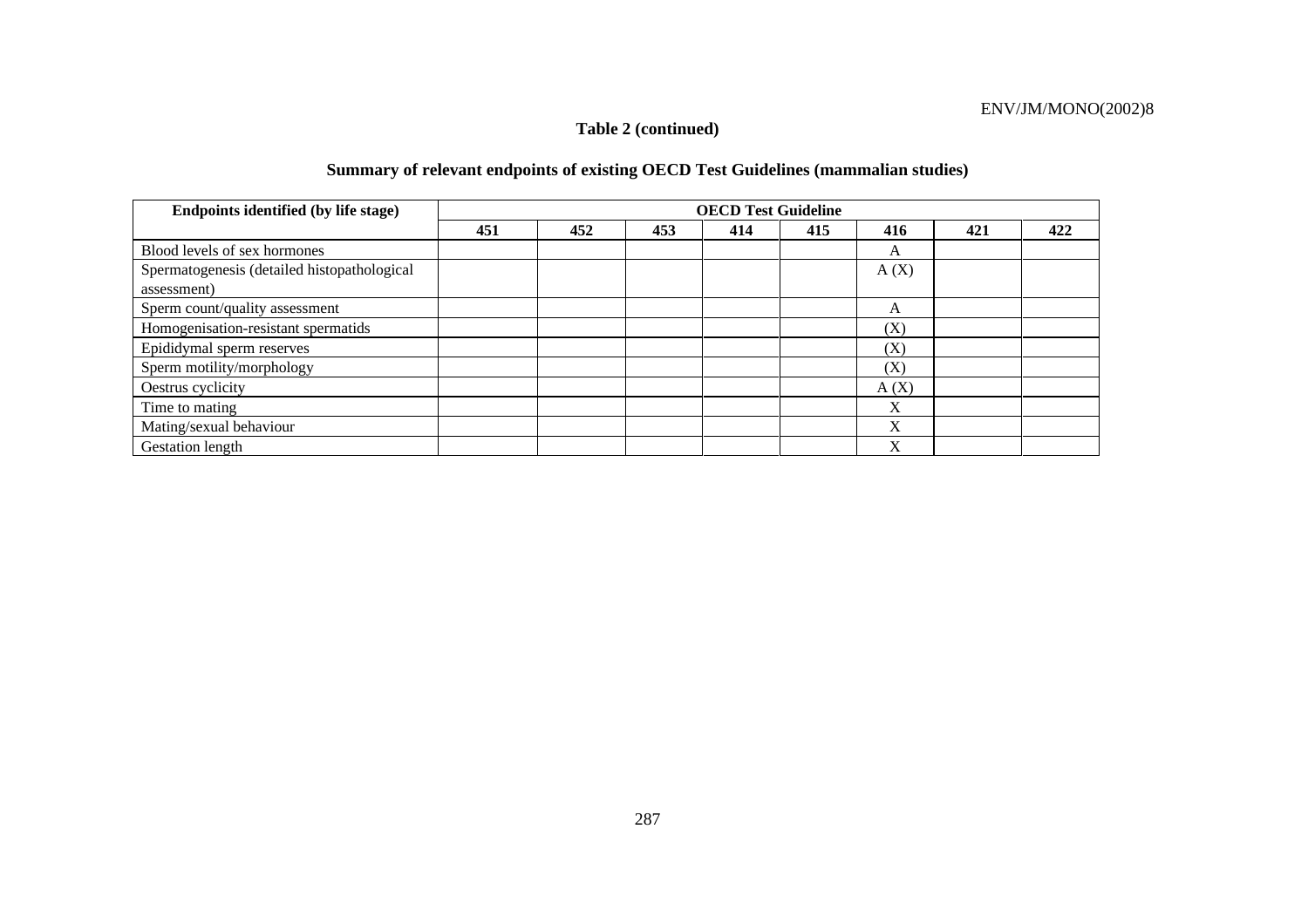## **Table 2 (continued)**

# **Summary of relevant endpoints of existing OECD Test Guidelines (mammalian studies)**

| Endpoints identified (by life stage)        |     | <b>OECD Test Guideline</b> |     |     |     |             |     |     |  |  |
|---------------------------------------------|-----|----------------------------|-----|-----|-----|-------------|-----|-----|--|--|
|                                             | 451 | 452                        | 453 | 414 | 415 | 416         | 421 | 422 |  |  |
| F, litter pre-/post-implantation losses and |     |                            |     |     |     | $\mathbf v$ |     |     |  |  |
| abortion                                    |     |                            |     |     |     |             |     |     |  |  |
| Premature delivery                          |     |                            |     |     |     |             |     |     |  |  |
| Dystocia                                    |     |                            |     |     |     | $\Lambda$   |     |     |  |  |
| F <sub>2</sub> growth, development, etc.    |     |                            |     |     |     | $\Lambda$   |     |     |  |  |

Option in Guidelines for hormonal assays, but does not specifically refer to sex hormones

 $\overset{+}{\Box}$ Treatment from pre-natal or natal stage sometimes appropriate

 유  $\hat{\mathbf{r}}$  Only male treated, mated with untreated virgin females<br>X Guideline specifies parameter as endpoint that requires i

X Guideline specifies parameter as endpoint that requires routine assessment<br>
O Guideline indicates parameter as a possible (optional) endpoint on a study-

O Guideline indicates parameter as a possible (optional) endpoint on a study-specific basis<br>A Endpoint which could be included in study design without significant disruption to method

A Endpoint which could be included in study design without significant disruption to methodology<br>() Requirement different in revised draft version

Requirement different in revised draft version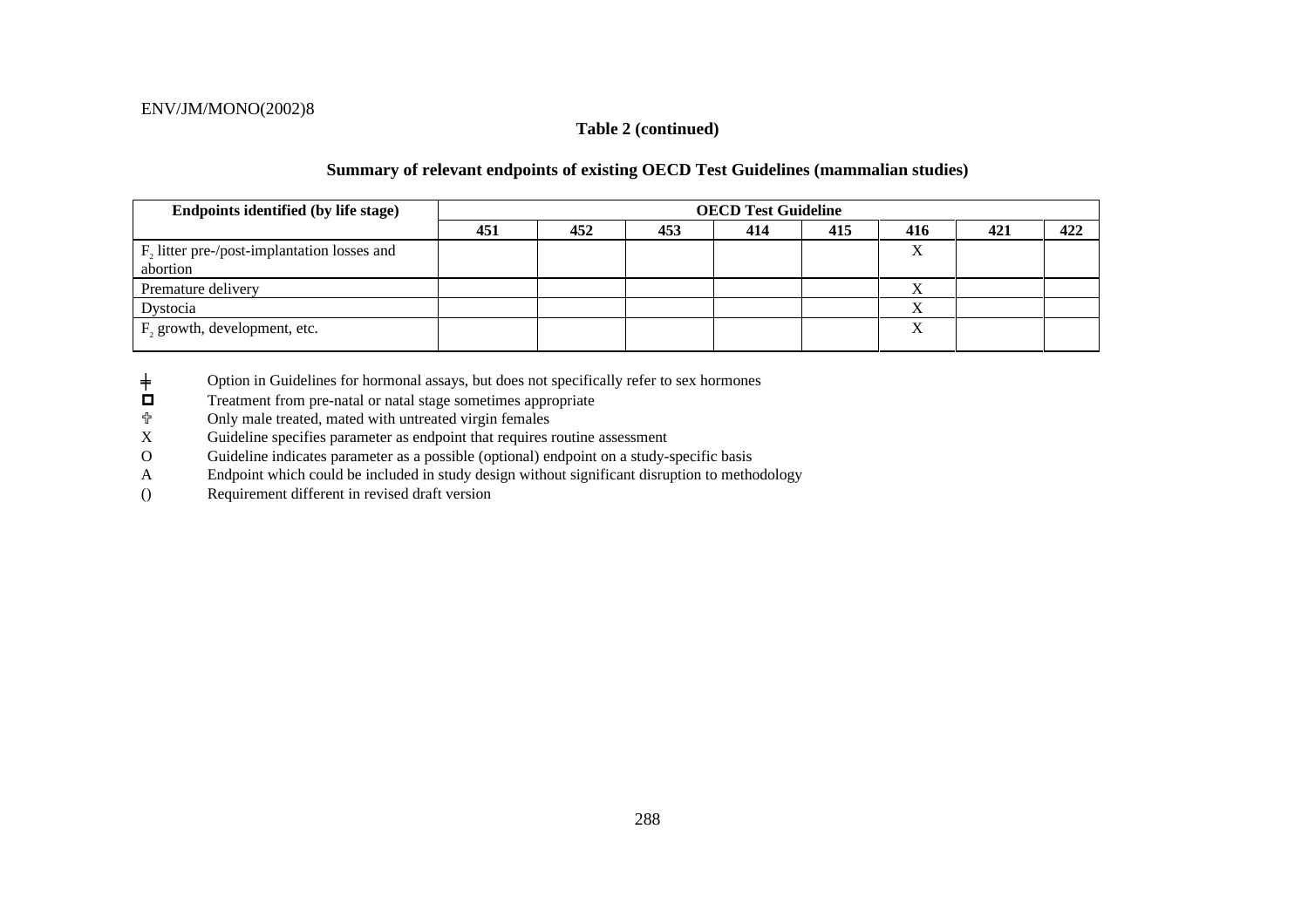#### **Table 3**

## **Summary of relevant endpoints of existing OECD Test Guidelines (biotic systems)**

| <b>Endpoints identified</b>         | <b>OECD Test Guideline</b> |               |             |           |                |             |           |  |  |  |
|-------------------------------------|----------------------------|---------------|-------------|-----------|----------------|-------------|-----------|--|--|--|
|                                     | 202                        | 203           | 204         | 205       | 206            | 207         | 210       |  |  |  |
| Preferred species                   | Daphnia                    | See below     | See below   | See below | See below      | Eisenia     | See below |  |  |  |
|                                     | magna                      |               |             |           |                | foetida     |           |  |  |  |
|                                     |                            |               |             |           |                | foetida     |           |  |  |  |
| Alternate species (if specified)    | Other daphnid              | Other species | Other       | Other     | Other          | Other       | See below |  |  |  |
|                                     |                            |               | species     | species   | species        | species     |           |  |  |  |
|                                     |                            |               |             |           |                |             |           |  |  |  |
| Free living/Fully adult form        | Adult                      | Free          | Free        | Free      | Adult          | Adult       | $\oplus$  |  |  |  |
| Survival                            | X                          | X             | $\mathbf X$ | X         | X              | $\mathbf X$ |           |  |  |  |
| Condition/size/abnormal behaviour   | X                          | $\mathbf X$   | X           | X         | $\mathbf X$    | $\mathbf X$ |           |  |  |  |
| Presence of eggs in brood pouch     | $\mathbf X$                |               |             |           |                |             |           |  |  |  |
| Egg production rate                 |                            |               |             |           | X              |             |           |  |  |  |
| Number of cracked eggs              |                            |               |             |           | $\mathbf X$    |             |           |  |  |  |
| Egg shell thickness                 |                            |               |             |           | X              |             |           |  |  |  |
| Incidence of males                  | $\mathbf X$                |               |             |           |                |             |           |  |  |  |
| Presence of winter eggs             | X                          |               |             |           |                |             |           |  |  |  |
| Gonadal weight/size                 |                            |               |             |           | $\overline{A}$ |             |           |  |  |  |
| Gonadal gross pathology             |                            |               |             |           | X              |             |           |  |  |  |
| Gonadal histopathology              |                            |               |             |           | A              |             |           |  |  |  |
| Accessory sex hormone weight/size   |                            |               |             |           | $\overline{A}$ |             |           |  |  |  |
| Accessory sex organ gross pathology |                            |               |             |           | X              |             |           |  |  |  |
| Accessory sex organ histopathology  |                            |               |             |           | A              |             |           |  |  |  |
| Blood sex hormone levels            |                            |               | A           |           | $\mathbf{A}$   |             |           |  |  |  |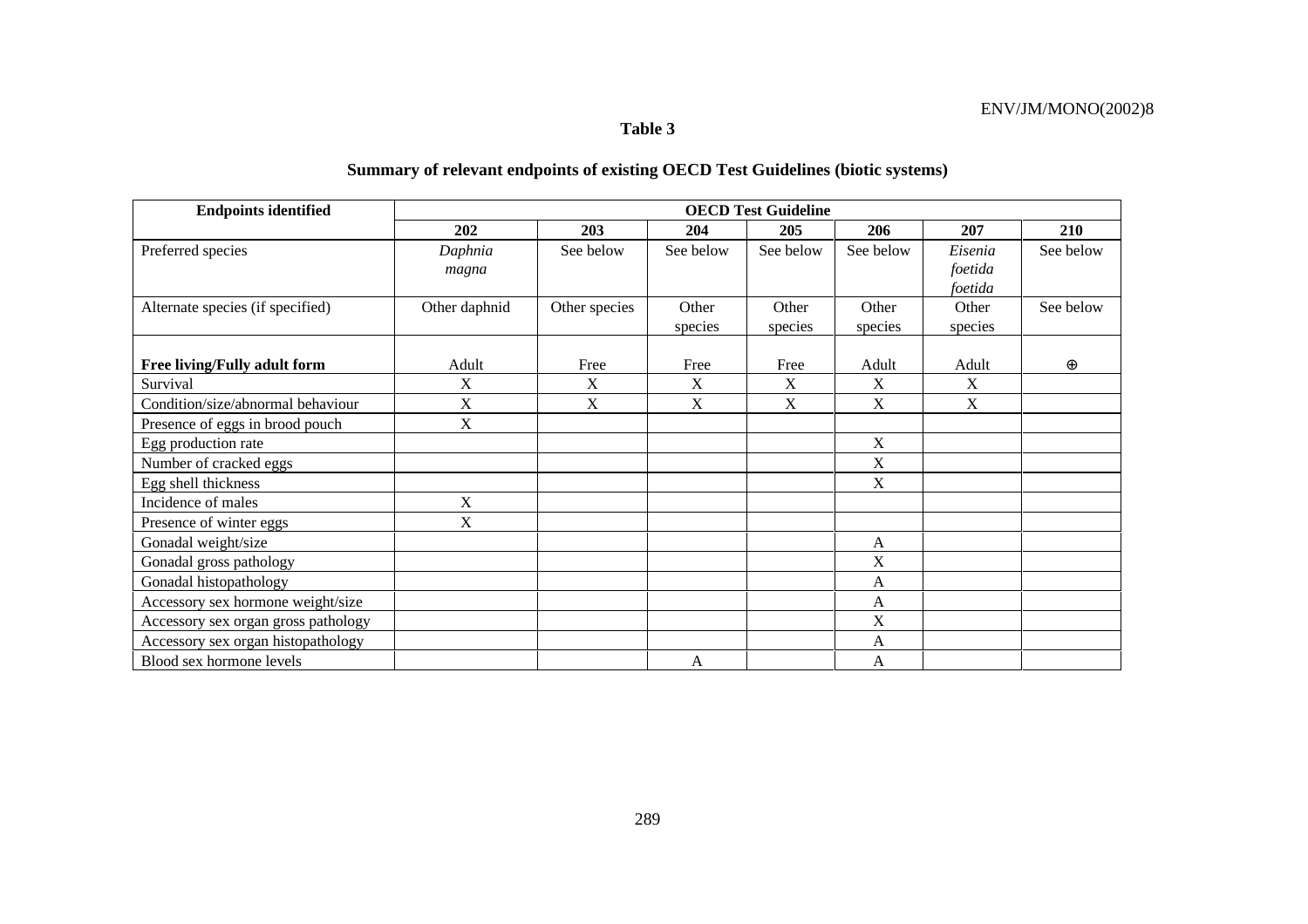## **Summary of relevant endpoints of existing OECD Test Guidelines (biotic systems)**

| <b>Endpoints identified</b>          | <b>OECD Test Guideline</b> |     |     |     |     |     |            |  |
|--------------------------------------|----------------------------|-----|-----|-----|-----|-----|------------|--|
|                                      | <b>202</b>                 | 203 | 204 | 205 | 206 | 207 | <b>210</b> |  |
| Offspring $(F_1)$                    |                            |     |     |     |     |     | $\oplus$   |  |
| Embryonic stage at start             |                            |     |     |     |     |     | X          |  |
| Hatching                             |                            |     |     |     |     |     | X          |  |
| Number of viable/non-viable eggs     | X                          |     |     |     | X   |     | X          |  |
| Time to appearance of young/hatching | X                          |     |     |     |     |     | X          |  |
| Time to end of hatching              |                            |     |     |     |     |     | X          |  |
| Number of young                      | X                          |     |     |     | X   |     | X          |  |
| Survival of young                    |                            |     |     |     | X   |     | X          |  |
| Condition/size/abnormal behaviour    | X                          |     |     |     | X   |     | X          |  |
| Accurate weight                      |                            |     |     |     |     |     | X          |  |
| Accurate length                      |                            |     |     |     |     |     | O          |  |
| Gonadal weight/size                  |                            |     |     |     | A   |     |            |  |
| Gonadal gross pathology              |                            |     |     |     | A   |     |            |  |
| Gonadal histopathology               |                            |     |     |     | A   |     |            |  |
| Accessory sex hormone weight/size    |                            |     |     |     | A   |     |            |  |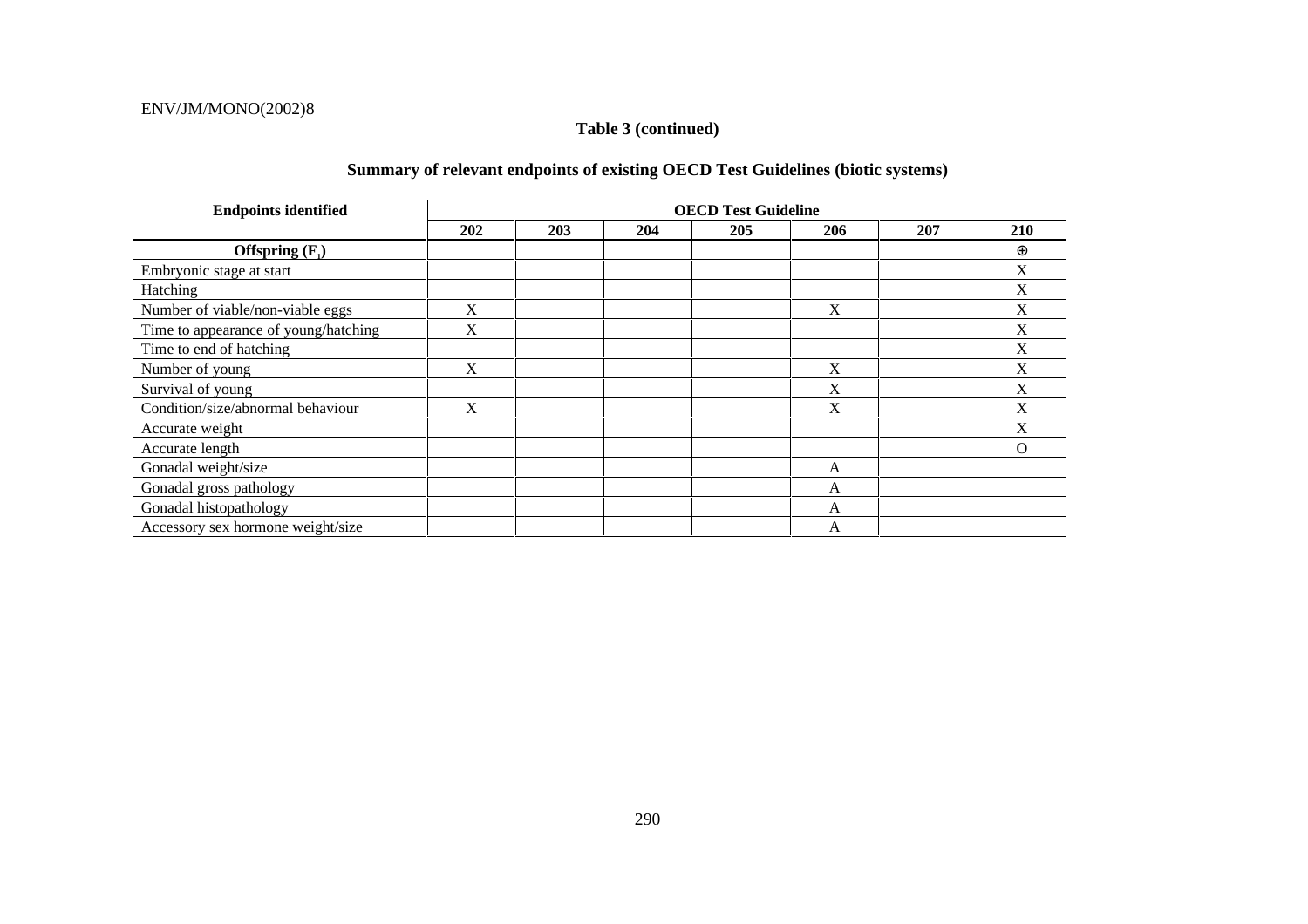#### **Table 3 (continued)**

#### **Summary of relevant endpoints of existing OECD Test Guidelines (biotic systems)**

| <b>Endpoints identified</b>              | <b>OECD Test Guideline</b> |     |     |     |     |     |            |
|------------------------------------------|----------------------------|-----|-----|-----|-----|-----|------------|
|                                          | <b>202</b>                 | 203 | 204 | 205 | 206 | 207 | <b>210</b> |
| Accessory sex organ gross pathology      |                            |     |     |     | Α   |     |            |
| Accessory sex organ histopathology       |                            |     |     |     |     |     |            |
| Blood sex hormone levels                 |                            |     |     |     |     |     |            |
| Detailed behaviour assessment            |                            |     |     |     |     |     |            |
| Reproductive development and performance |                            |     |     |     |     |     |            |
|                                          |                            |     |     |     |     |     |            |
| <b>Subsequent Generations(s)</b>         |                            |     |     |     |     |     |            |
| As $F_1$ generation                      |                            |     |     |     |     |     |            |

⊕OECD 210 performed on juvenile forms only (endpoints reported under offspring for convenience)

X Guideline specifies parameter as endpoint that requires routine assessment

O Guideline indicates parameter as a possible (optional) endpoint on a study-specific basis

A Endpoint which could be included in study design without significant disruption to methodology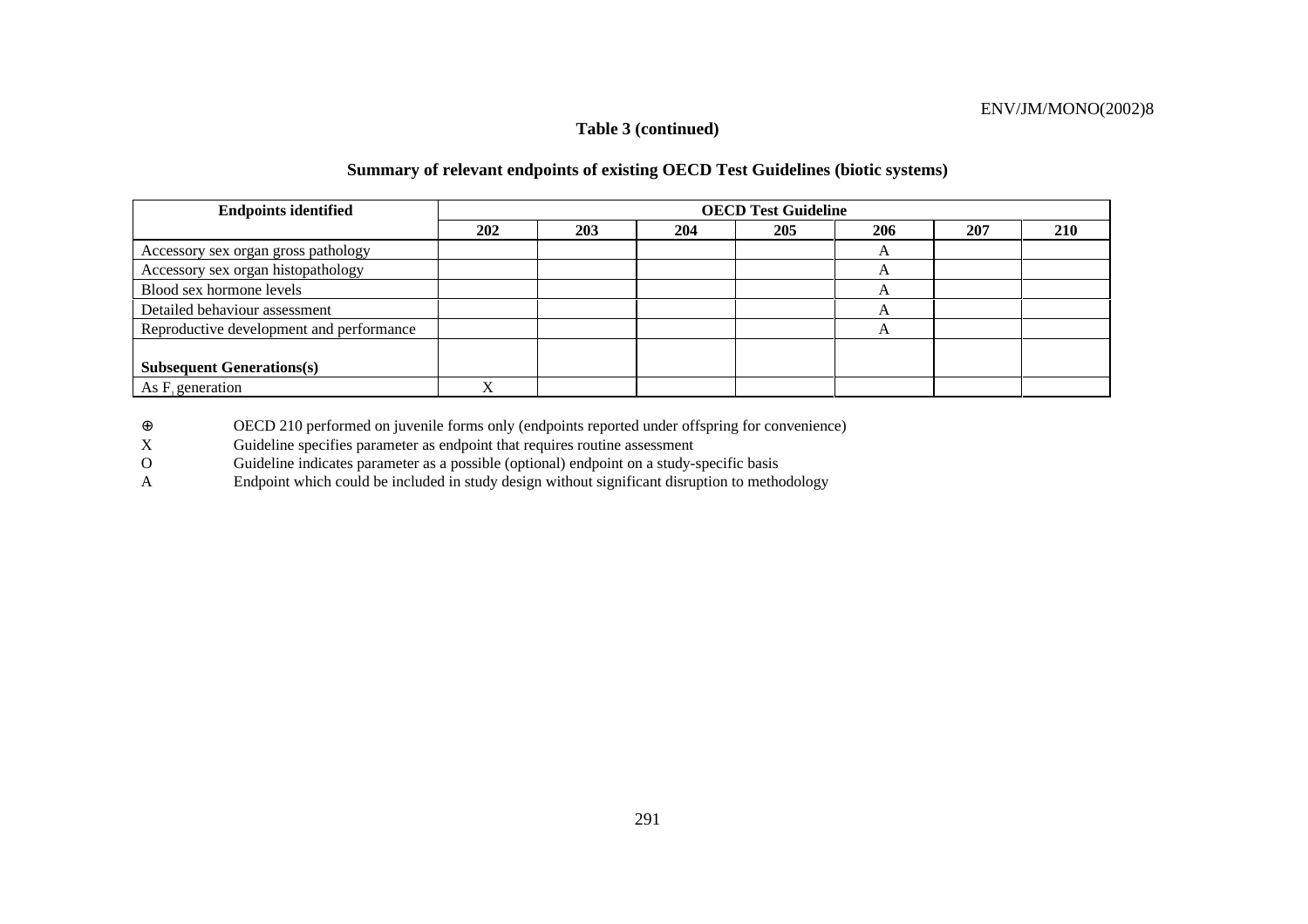#### **Summary of relevant endpoints of existing OECD Test Guidelines (biotic systems)**

OECD 203/204: Recommended fish species - zebra fish (*Brachydanio rerio*), fathead minnow (*Pimephales promelas*), common carp (*Cyprinus carpio),* ricefish *(Oryzias latipes*), guppy (*Poecilia reticulata*), bluegill (*Lepomis macrochirus*) and rainbow trout (*Oncorhynchus mykiss*).

OECD 205: Recommended avian species - mallard duck (*Anas platyrhynchos*), bobwhite quail (*Colinus virginianus*), pigeon (*Columba li*via), Japanese quail (*Coturnix coturnix japonica*), ring-necked pheasant (*Phasianus colchicus*), red-legged partridge (*Alectoris rufa*).

OECD 206: Recommended avian species - mallard duck, bobwhite quail and Japanese quail. OECD 210:

Recommended fish species:

- Freshwater: rainbow trout, fathead minnow, zebra fish and ricefish.
- Saltwater: sheepshead minnow (*Cyprinodon variegatus*).

Other suggested species:

- Freshwater: coho salmon (*Oncorhyncus kisutch*), chinook salmon (*Oncorhyncus tschawytsha*), brown trout (*Salmo trutta*), Atlantic salmon (*Salmo salar*), brook trout (*Salvelinus fontinalis*), lake trout (*Salvelinus namaycush*), northern pike (*Esox lucius*), white sucker (*Catostomus commersoni*), bluegill (*Lepomis macrochirus*), channel catfish (*Ictalurus punctatus*), flagfish (*Jordanella floridae*), three-spined stickleback (*Gasterosteus aculeatus*) and common carp.
- Saltwater: Atlantic silverside (*Menidia menidea*) and tidewater silverside (*Menidia peninsulae*).
- •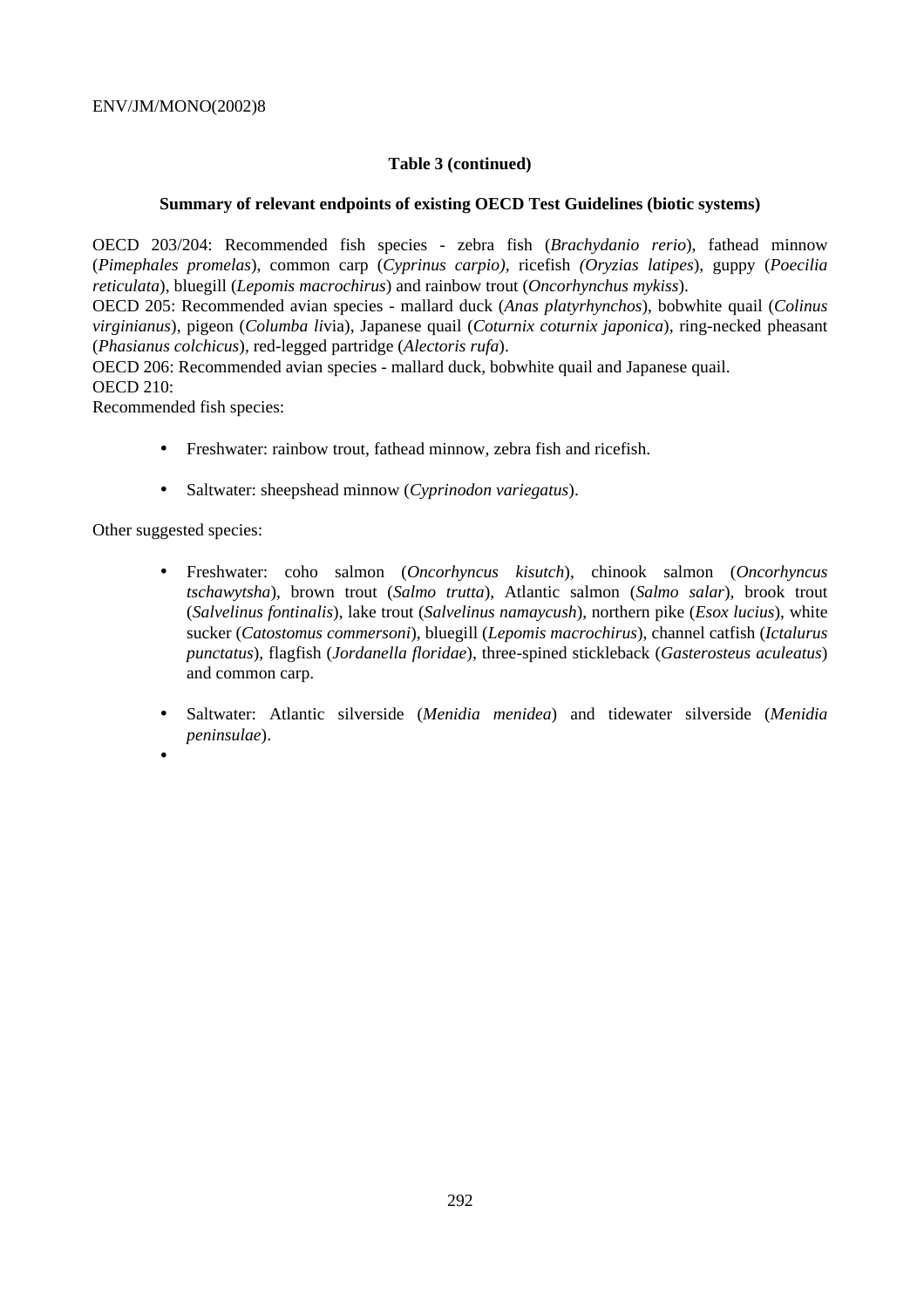#### **Table 4**

# **Summary of relevant endpoints proposed in draft OECD Test Guidelines (biotic systems)**

| <b>Endpoints identified</b>       | <b>OECD Test Guideline</b> |           |              |  |  |  |  |  |  |
|-----------------------------------|----------------------------|-----------|--------------|--|--|--|--|--|--|
|                                   | 211                        | 212       | Not assigned |  |  |  |  |  |  |
| Preferred species                 | Daphnia                    | Fish,     | Fish,        |  |  |  |  |  |  |
|                                   | magna                      | see below | see below    |  |  |  |  |  |  |
| Alternate species (if specified)  |                            | see below | see below    |  |  |  |  |  |  |
|                                   |                            |           |              |  |  |  |  |  |  |
| Free-living/Fully adult form      |                            | $\oplus$  | $\oplus$     |  |  |  |  |  |  |
| Survival                          | X                          |           |              |  |  |  |  |  |  |
| Length $(i.e.$ measure of growth) | O                          |           |              |  |  |  |  |  |  |
| Time to first subsequent brood    | O                          |           |              |  |  |  |  |  |  |
| No./size of brood per animal      | $\Omega$                   |           |              |  |  |  |  |  |  |
| No. aborted broods                | O                          |           |              |  |  |  |  |  |  |
| Presence of males                 | O                          |           |              |  |  |  |  |  |  |
| Ephippia                          | $\Omega$                   |           |              |  |  |  |  |  |  |
| Condition/abnormal behaviour      | A                          |           |              |  |  |  |  |  |  |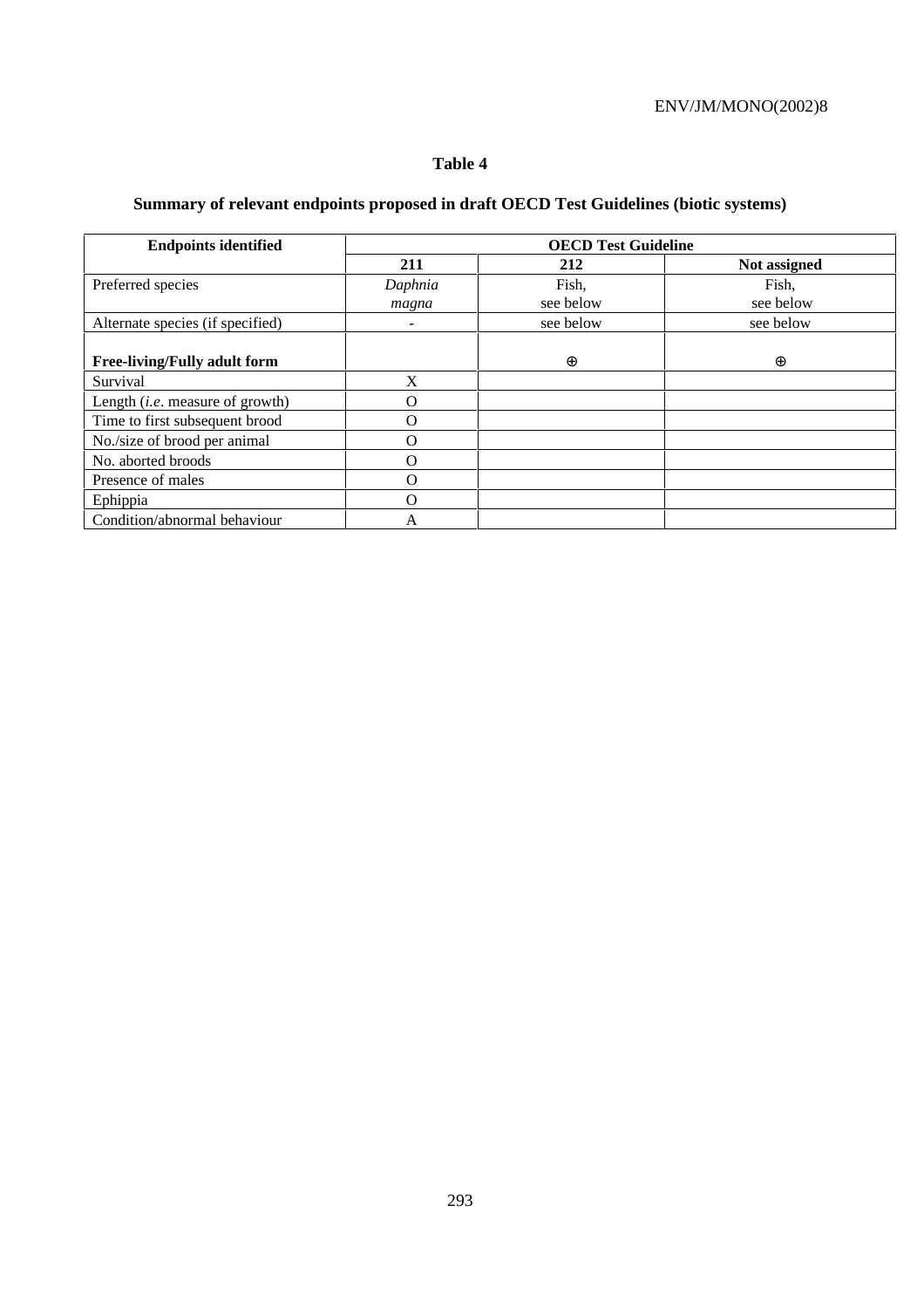#### **Summary of relevant endpoints proposed in draft OECD Test Guidelines (biotic systems)**

| <b>Endpoints identified</b>          | <b>OECD Test Guideline</b> |     |              |  |  |  |  |  |
|--------------------------------------|----------------------------|-----|--------------|--|--|--|--|--|
|                                      | 211                        | 212 | Not assigned |  |  |  |  |  |
| Offspring $(F_1)$                    |                            |     |              |  |  |  |  |  |
| Stage of embryonic development       |                            | X   |              |  |  |  |  |  |
| Number of viable/non-viable young    | X                          | X   | X            |  |  |  |  |  |
| Time to appearance of young/hatching | A                          | X   |              |  |  |  |  |  |
| Number of young                      | X                          | X   |              |  |  |  |  |  |
| Survival of young                    | X                          | X   | $\mathbf{X}$ |  |  |  |  |  |
| Condition/size/abnormal appearance   | A                          | X   | X            |  |  |  |  |  |
| and behaviour                        |                            |     |              |  |  |  |  |  |
| Accurate weight                      |                            | X   | X            |  |  |  |  |  |
| Accurate length                      |                            | X   | A            |  |  |  |  |  |
| Reproductive development and         | A                          |     |              |  |  |  |  |  |
| performance                          |                            |     |              |  |  |  |  |  |
|                                      |                            |     |              |  |  |  |  |  |
| Subsequent generation(s)             |                            |     |              |  |  |  |  |  |
| As $F_1$ generation                  | A                          |     |              |  |  |  |  |  |

⊕ performed on embryos/juvenile forms only (endpoints reported under offspring for convenience)<br>
Suideline specifies parameter as endpoint that requires routine assessment

X Guideline specifies parameter as endpoint that requires routine assessment<br>O Guideline indicates parameter as a possible (optional) endpoint on a study-

O Guideline indicates parameter as a possible (optional) endpoint on a study-specific basis

Endpoint which could be included in study design without significant disruption to methodology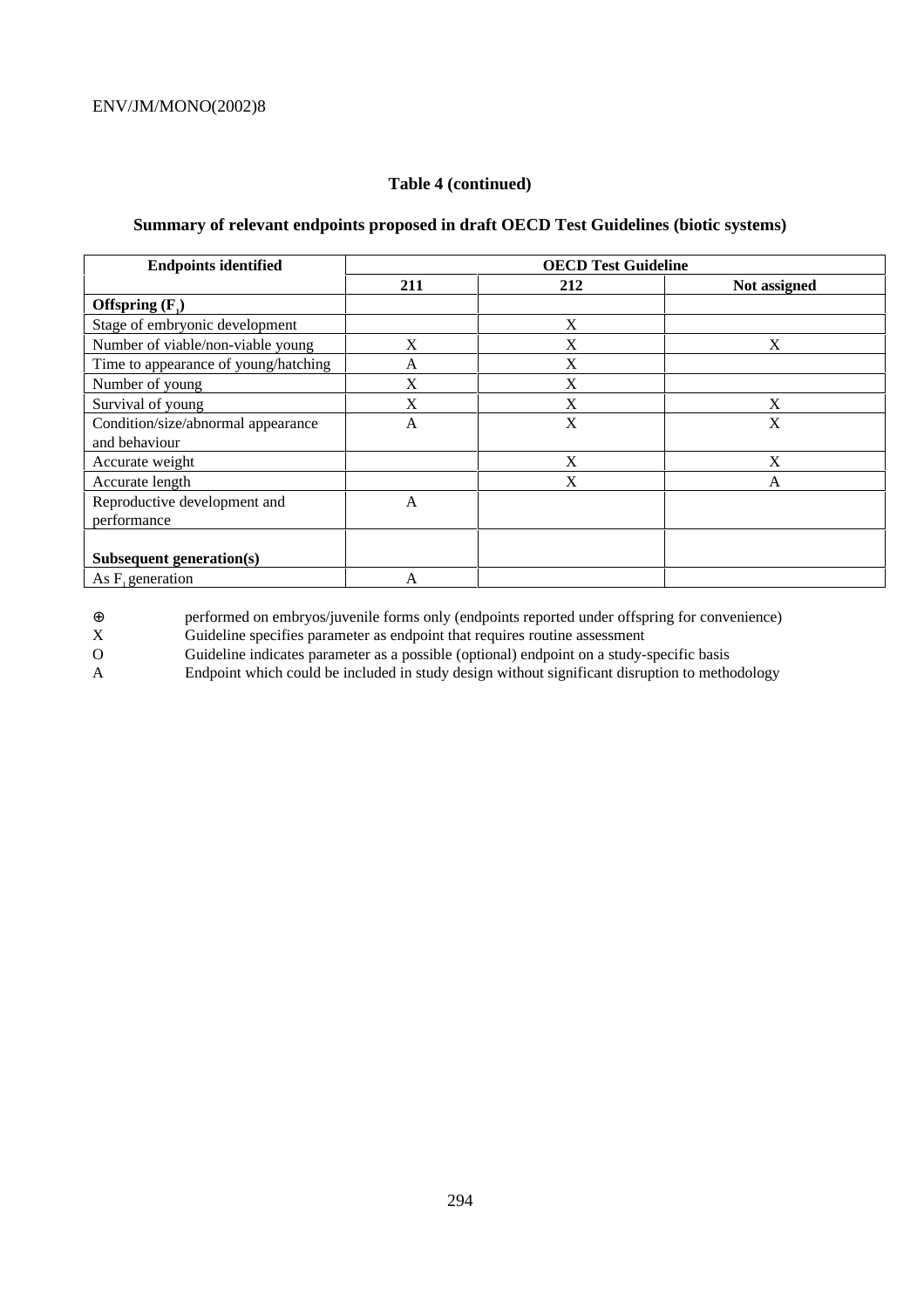### **Summary of relevant endpoints proposed in draft OECD Test Guidelines (biotic systems)**

OECD 212: Recommended fish species:

• Freshwater: rainbow trout (*Oncorhynchus mykiss*); zebra fish (*Danio rerio*)*,* previously described as *Brachydanio rerio* in OECD Documents); common carp (*Cyprinus carpio*); Japanese ricefish/Medaka (*Oryzias latipes*); fathead minnow (*Pimephales promelas*).

Other species used:

- Freshwater: goldfish (*Carassius auratus*); bluegill (*Lepomis macrochirus*).
- Saltwater: tidewater silverside (*Menidia peninsulae*); herring (*Clupea harengus*); cod (*Gadus morhua*); sheepshead minnow (*Cyprinodon variegatus*).

Unnumbered draft:

Recommended fish species:

• Freshwater: rainbow trout (*Oncorhynchus mykiss*).

Other species used:

• zebra fish (*Danio rerio*).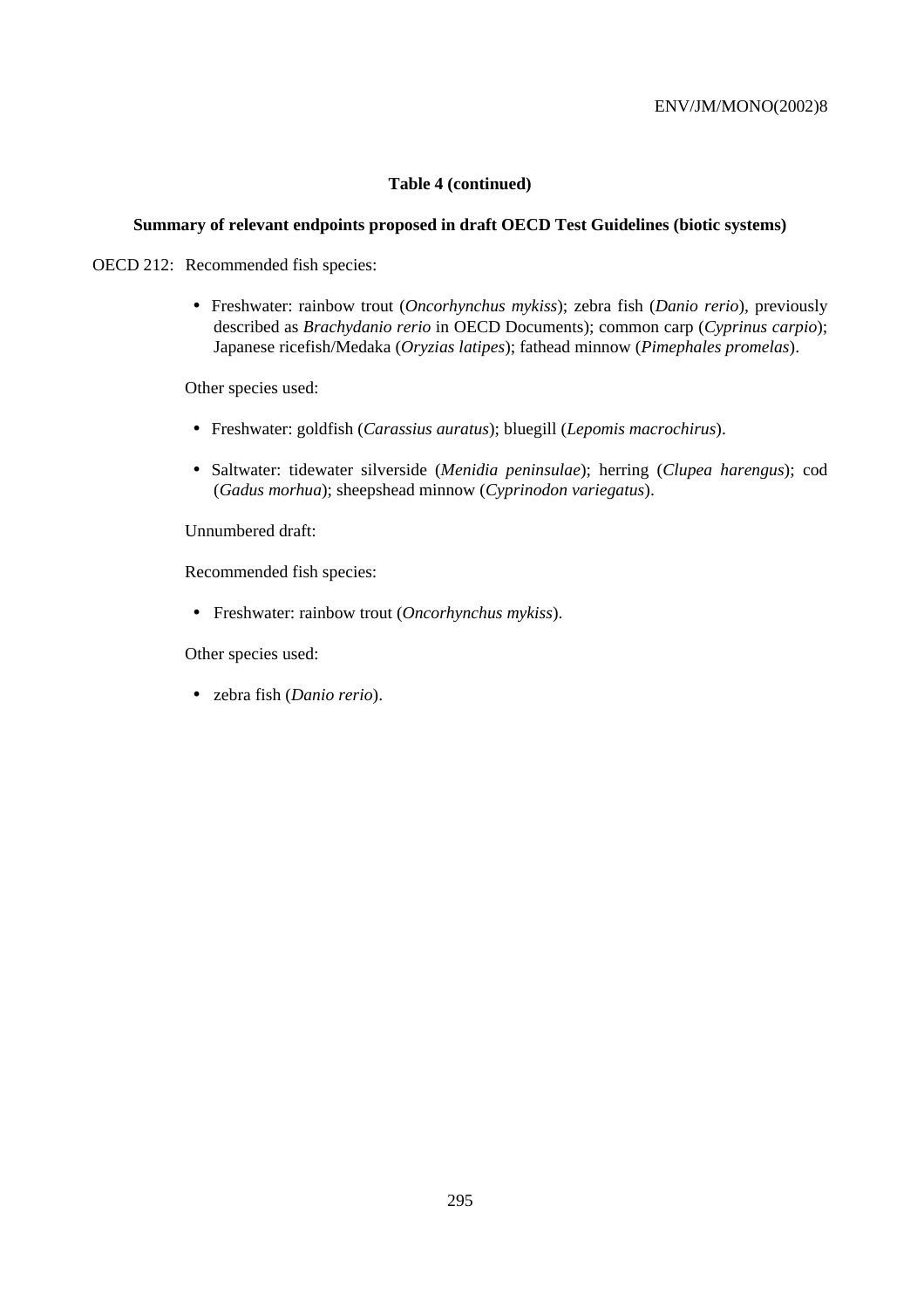| <b>Endpoints identified</b>       |          | <b>OECD Test Guideline</b> |              |
|-----------------------------------|----------|----------------------------|--------------|
|                                   | 211      | 212                        | Not assigned |
| Preferred species                 | Daphnia  | Fish,                      | Fish,        |
|                                   | magna    | see below                  | see below    |
| Alternate species (if specified)  | -        | see below                  | see below    |
| Free-living/Fully adult form      |          | $\oplus$                   | $\oplus$     |
| Survival                          | X        |                            |              |
| Length $(i.e.$ measure of growth) | $\Omega$ |                            |              |
| Time to first subsequent brood    | O        |                            |              |
| No./size of brood per animal      | O        |                            |              |
| No. aborted broods                | $\Omega$ |                            |              |
| Presence of males                 | $\Omega$ |                            |              |
| Ephippia                          | $\Omega$ |                            |              |
| Condition/abnormal behaviour      | Α        |                            |              |

# **Summary of relevant endpoints proposed in draft OECD Test Guidelines (biotic systems)**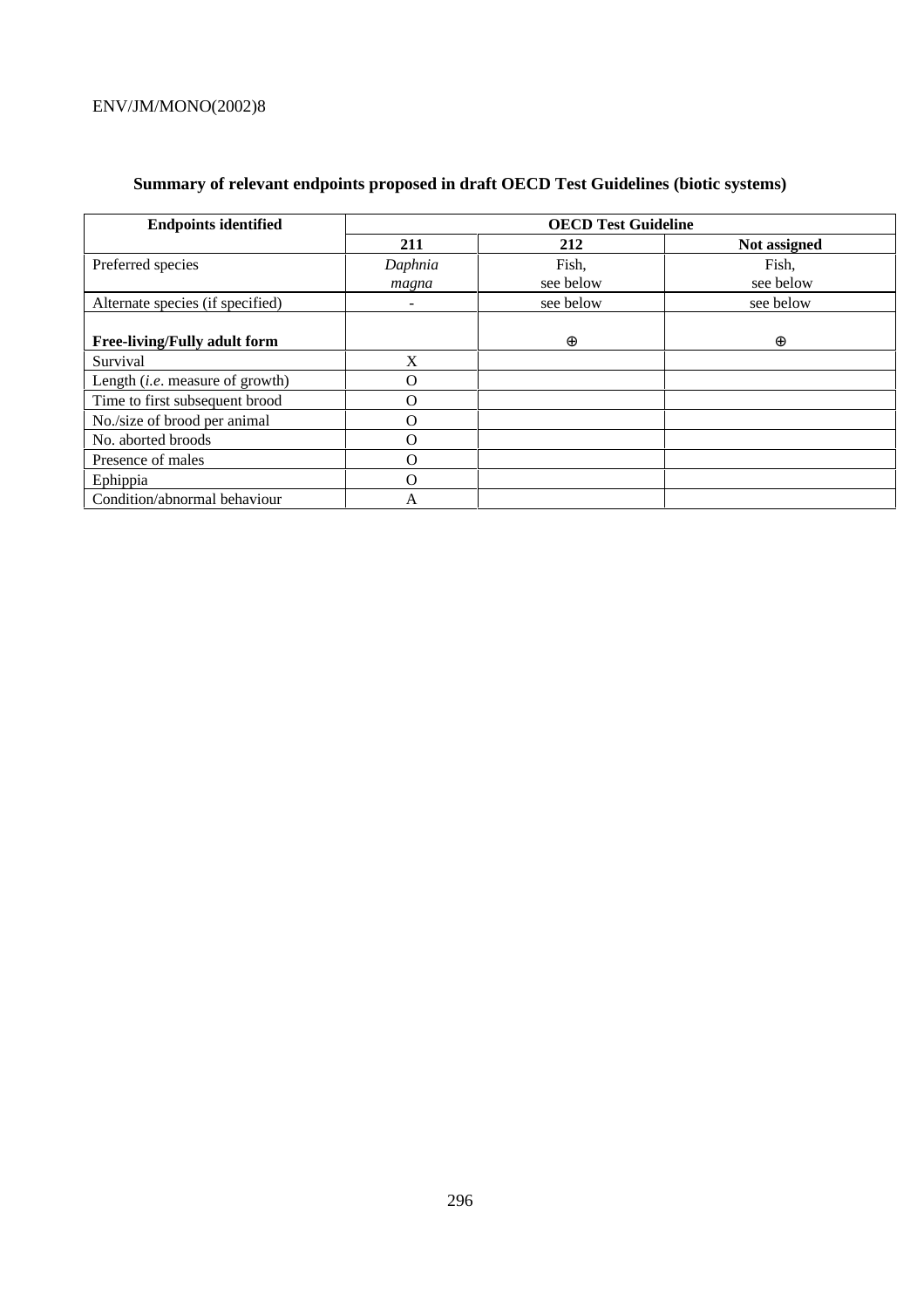#### **Summary of relevant endpoints proposed in draft OECD Test Guidelines (biotic systems)**

| <b>Endpoints identified</b>          |     | <b>OECD Test Guideline</b> |              |
|--------------------------------------|-----|----------------------------|--------------|
|                                      | 211 | 212                        | Not assigned |
| Offspring $(F_1)$                    |     |                            |              |
| Stage of embryonic development       |     | X                          |              |
| Number of viable/non-viable young    | X   | X                          | X            |
| Time to appearance of young/hatching | A   | X                          |              |
| Number of young                      | X   | X                          |              |
| Survival of young                    | X   | X                          | $\mathbf{X}$ |
| Condition/size/abnormal appearance   | A   | $\boldsymbol{\mathrm{X}}$  | X            |
| and behaviour                        |     |                            |              |
| Accurate weight                      |     | X                          | X            |
| Accurate length                      |     | X                          | A            |
| Reproductive development and         | A   |                            |              |
| performance                          |     |                            |              |
|                                      |     |                            |              |
| Subsequent generation(s)             |     |                            |              |
| As $F_1$ generation                  | A   |                            |              |

⊕ performed on embryos/juvenile forms only (endpoints reported under offspring for convenience)<br>
Suideline specifies parameter as endpoint that requires routine assessment

X<br>Guideline specifies parameter as endpoint that requires routine assessment<br>O Guideline indicates parameter as a possible (optional) endpoint on a study-

O Guideline indicates parameter as a possible (optional) endpoint on a study-specific basis

Endpoint which could be included in study design without significant disruption to methodology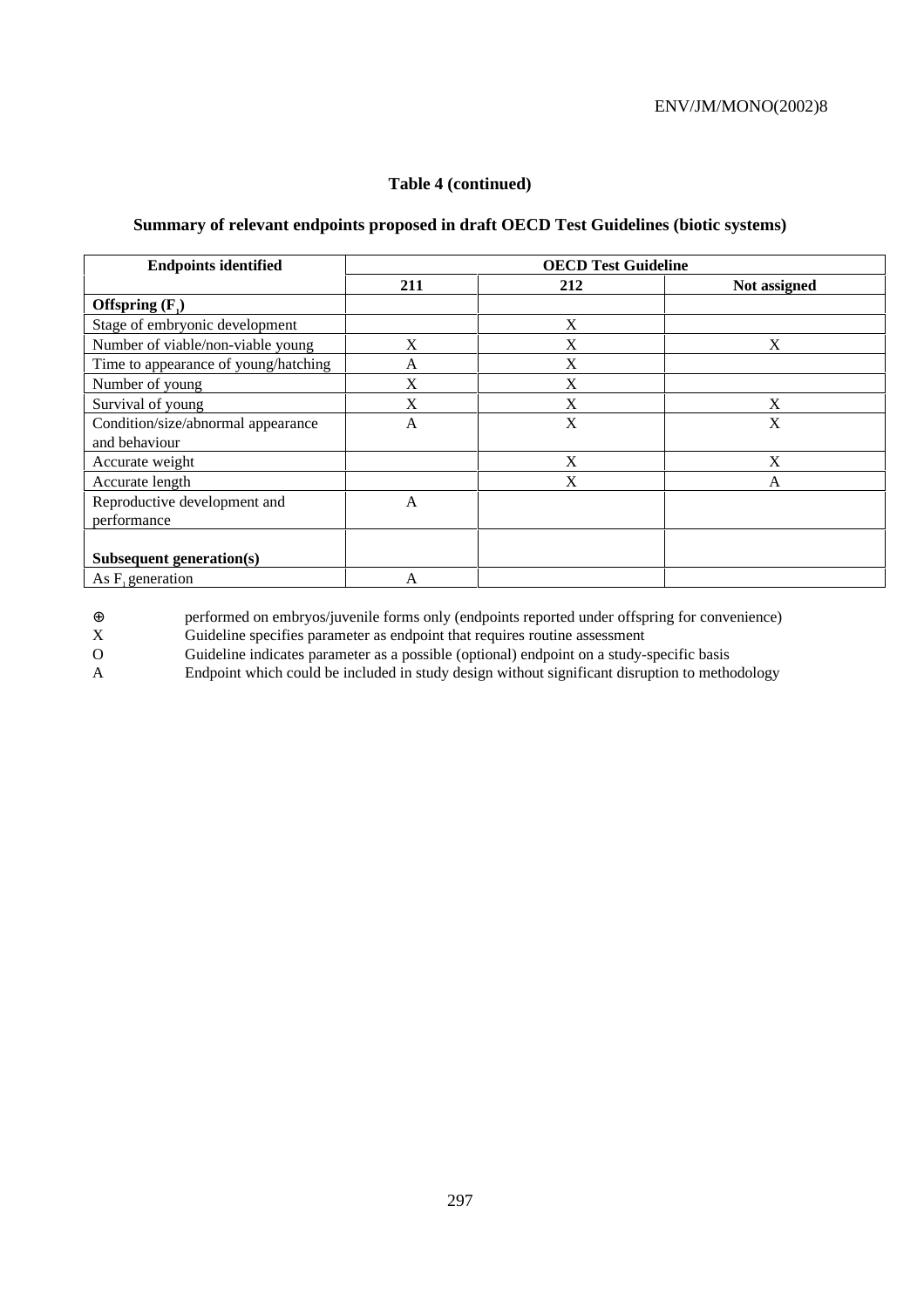### **Summary of relevant endpoints proposed in draft OECD Test Guidelines (biotic systems)**

OECD 212: Recommended fish species:

• Freshwater: rainbow trout (*Oncorhynchus mykiss*); zebra fish (*Danio rerio*)*,* previously described as *Brachydanio rerio* in OECD Documents); common carp (*Cyprinus carpio*); Japanese ricefish/Medaka (*Oryzias latipes*); fathead minnow (*Pimephales promelas*).

Other species used:

- Freshwater: goldfish (*Carassius auratus*); bluegill (*Lepomis macrochirus*).
- Saltwater: tidewater silverside (*Menidia peninsulae*); herring (*Clupea harengus*); cod (*Gadus morhua*); sheepshead minnow (*Cyprinodon variegatus*).

Unnumbered draft:

Recommended fish species:

• Freshwater: rainbow trout (*Oncorhynchus mykiss*).

Other species used:

• zebra fish (*Danio rerio*).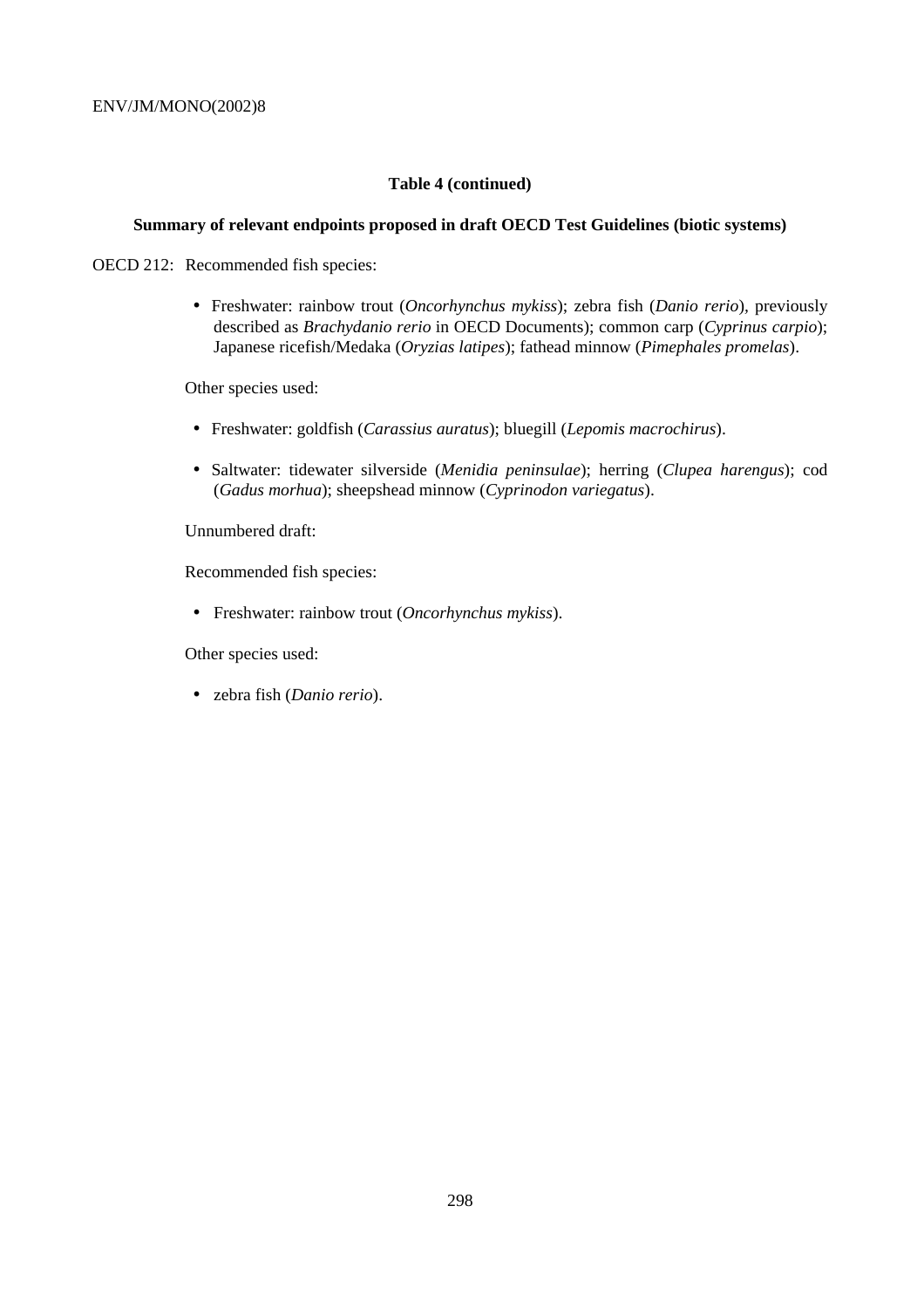#### **Annex**

#### **OVERVIEW OF NON REGULATORY TEST METHODS**

In order to assist in the comparison of the various non-regulatory models reviewed in this report, the assay principle, technical complexity, test durations and endpoints, together with assay sensitivity if provided, are summarised in Tables 6 and 7. Cell-free systems are not included in these tables, as their highly individualistic nature restricts the possibility of meaningful summarisation. Similarly, it was not possible to incorporate significant details for structure-activity relationship models. These are, however, discussed in detail in the Section Structure-Activity relationship modelling.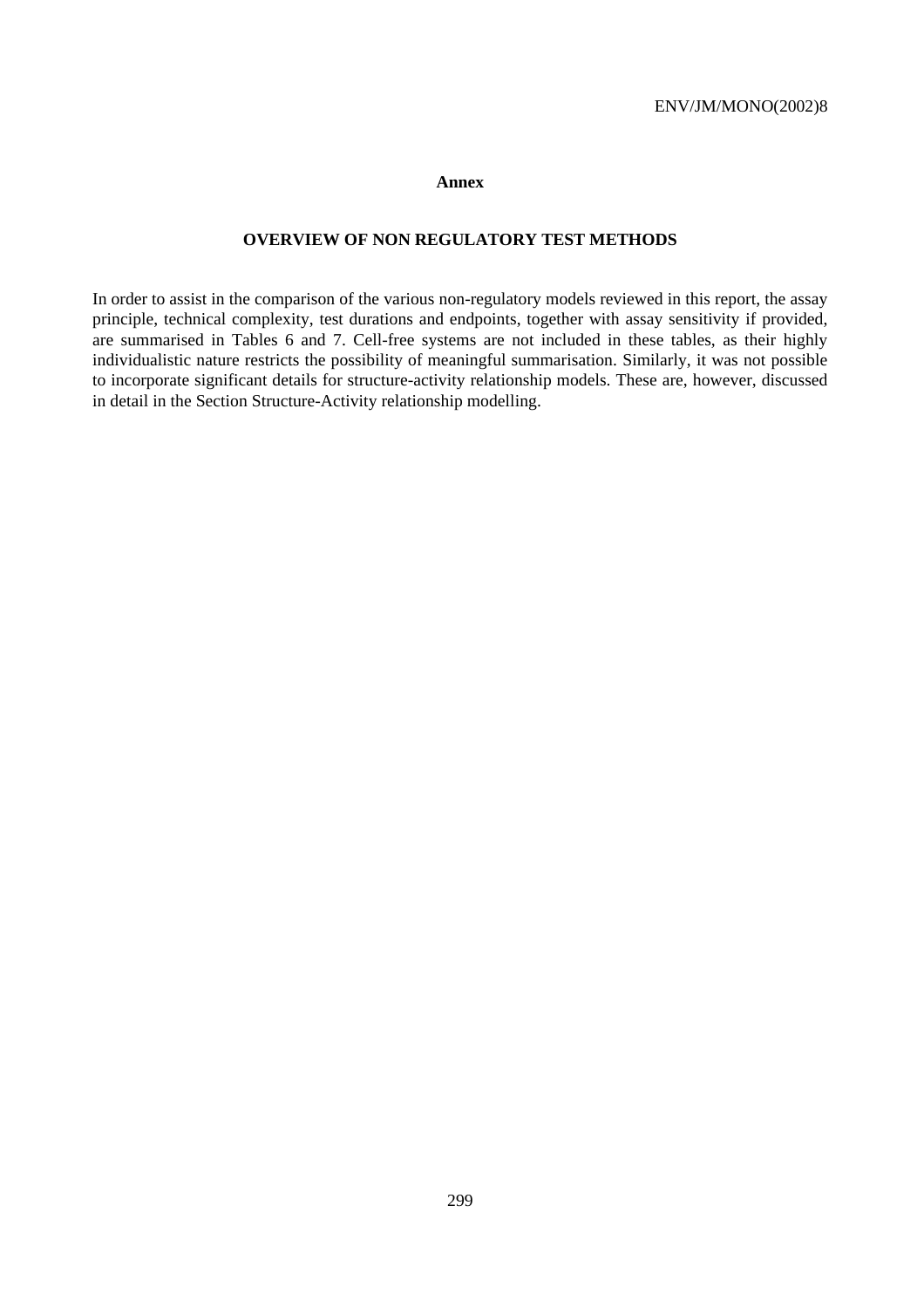#### **Table 6**

| <b>Test type</b>              | <b>Model</b>            | <b>Selectivity</b> | <b>Animal</b>                      |       | <b>Approximate test duration</b> |             | Specialised equipment or<br>staff skills                                                                                                                                     |
|-------------------------------|-------------------------|--------------------|------------------------------------|-------|----------------------------------|-------------|------------------------------------------------------------------------------------------------------------------------------------------------------------------------------|
|                               |                         | **                 |                                    | 1 day | $<$ 1 week                       | $>1$ week   |                                                                                                                                                                              |
| Human-relevant<br>$-$ in vivo | Ovariectomised primate  | $\Omega$           | Rhesus                             |       |                                  | Y           | Surgery                                                                                                                                                                      |
|                               | Uterotrophic assay      | $\Omega$           | Rat,<br>Mouse<br>(possibly rabbit) | Y     | Y                                | $\mathbf Y$ | Various procedures/endpoints; may involve<br>surgery, complex biochemistry, image<br>analysis, radioassay, etc; simplest is one-day<br>study with uterine weight as endpoint |
|                               | Endometriosis           | $\Omega$           | $\operatorname{Rat} \&$<br>mouse   |       |                                  | Y           | Surgery                                                                                                                                                                      |
|                               | Implantation assessment | G                  | Rat                                |       |                                  | Y           | Very restricted endpoint                                                                                                                                                     |
|                               | Vaginotrophic assay     | G                  | Rat                                |       |                                  | Y           | Chemical or surgical hypophysectomy;<br>relatively complex dosing protocol                                                                                                   |
|                               | Vaginotrophic assay     | $\overline{O}$     | Rat,<br>mouse                      | Y     | Y                                |             | Some models require ovariectomy; various<br>available endpoints include: simple<br>morphology/smears, weight, complex<br>biochemistry                                        |
|                               | Rodent mammary gland    | $\Omega$           | Rat                                |       |                                  | Y           | Immunocytochemistry/image analyser                                                                                                                                           |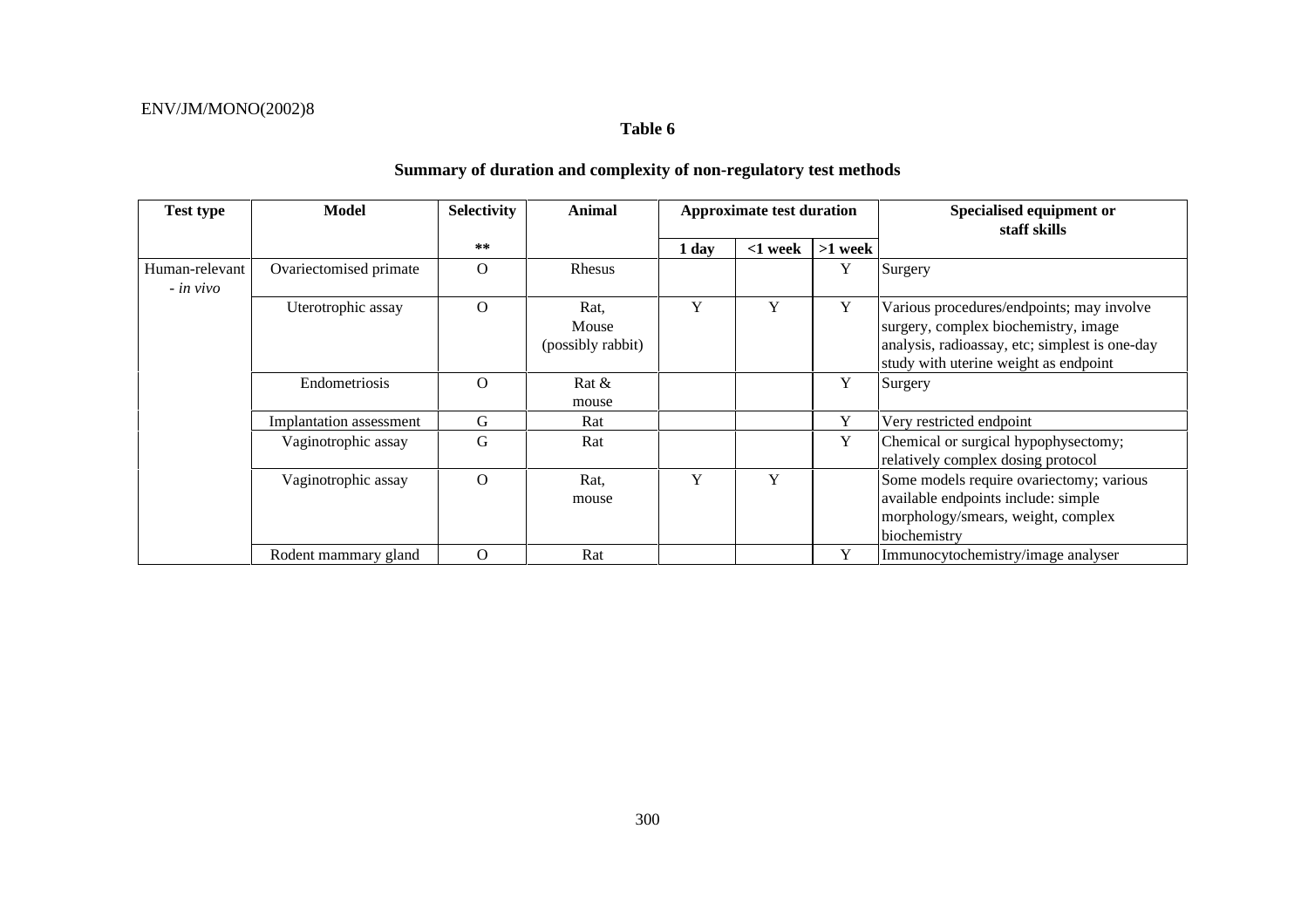## **Table 6 (continued)**

| <b>Test type</b>                             | <b>Model</b>                              | <b>Selectivity</b> | <b>Animal</b> | <b>Approximate test duration</b> |            |             | Specialised equipment or<br>staff skills                     |
|----------------------------------------------|-------------------------------------------|--------------------|---------------|----------------------------------|------------|-------------|--------------------------------------------------------------|
|                                              |                                           | **                 |               | 1 day                            | $<$ 1 week | $>1$ week   |                                                              |
| Human-relevant<br>$-$ in vivo<br>(continued) | "neoDES" mouse                            | $\Omega$           | Mouse         |                                  |            | Y           | Immunocytochemistry/autoradiography/<br>gene expression      |
|                                              | Prenatal exposure/adult<br>prostate model | $\Omega$           | Mouse         |                                  |            | Y           | Radioassay<br>Surgery<br>3-D computer-assisted analysis      |
|                                              | Behavioural modification                  | G                  | Hamster       |                                  | Y          |             | Not yet fully developed as a test                            |
|                                              |                                           | G                  | Rat           |                                  | Y          |             | Not yet fully developed as a test                            |
|                                              |                                           | O                  | Mouse         |                                  |            | Y           | None                                                         |
|                                              | Cockscomb                                 | A                  | Chicken       |                                  | Y          |             |                                                              |
|                                              | Uropygial gland                           | A                  | Quail         | Y                                |            | Y           | Radioassay                                                   |
|                                              | Submandibular gland                       | A                  | Rat           |                                  |            | Y           | Radioassay                                                   |
|                                              | Prostate                                  | A                  | Rat           |                                  | Y          |             | Radioassay/complex biochemistry<br><b>Ultrasound scanner</b> |
|                                              |                                           | A                  | Dog           |                                  |            | Y           |                                                              |
|                                              | Flank organ area                          | A                  | Hamster       |                                  |            | Y           | Surgery; possibly complex biochemistry                       |
|                                              | Seminal vesicle weight                    | A                  | Mouse         |                                  |            | $\mathbf Y$ | Surgery                                                      |
|                                              | Sialic acid depletion                     | A                  | Dog           |                                  |            | Y           | Surgery                                                      |
|                                              | Chernoff & Kavlock assay                  | $\mathbf G$        | Mice          |                                  |            | Y           |                                                              |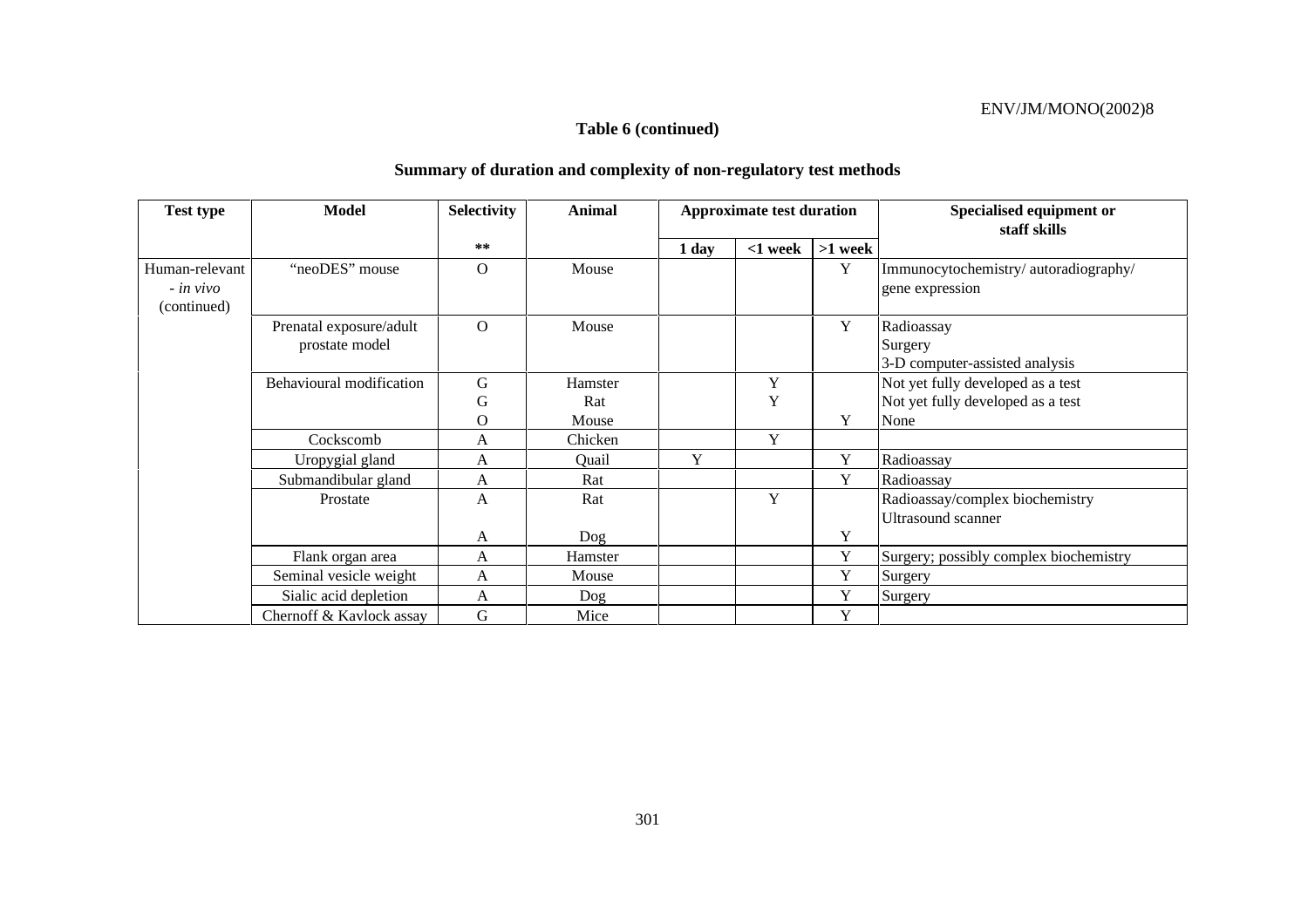| <b>Test type</b> | <b>Model</b>               | <b>Selectivity</b>    | Animal | <b>Approximate test duration</b> |            |           | Specialised equipment or<br>staff skills                                                                                                                                     |
|------------------|----------------------------|-----------------------|--------|----------------------------------|------------|-----------|------------------------------------------------------------------------------------------------------------------------------------------------------------------------------|
|                  |                            | **                    |        | 1 day                            | $<$ 1 week | $>1$ week |                                                                                                                                                                              |
| Human-relevant   | Mature/immature assay      | A                     | Rat    |                                  |            | Y         |                                                                                                                                                                              |
| - in vitro       | Primary endometrial cells  | $\Omega$              | Human  |                                  | Y          |           | Human tissue handling; radioimmunoassay                                                                                                                                      |
|                  | Primary ovarian epithelium | Not yet<br>determined | Human  |                                  |            |           | Not yet developed into a screening system                                                                                                                                    |
|                  | T-74D cells                | G                     | Human  |                                  | Y          |           | Varying complexity of equipment and<br>complexity of calculations depending on<br>endpoint                                                                                   |
|                  | $ZR-75-1$ cells            | G                     | Human  |                                  |            | Y         | Interpretation of data obtained potentially<br>complex                                                                                                                       |
|                  | MCF-7 cells                | $\Omega$              | Human  |                                  | Y          |           | Simple cell counting in some assays; enzyme<br>immunoassay kits for receptor levels in others;<br>transfected cells require luminometer to measure<br>activity of luciferase |
|                  | Ishikawa cells             | $\Omega$              | Human  |                                  | Y          |           | Simple colour response in some models; others<br>include autoradiography                                                                                                     |
|                  | MDA-MB-231 CL10A cells     | $\Omega$              | Human  |                                  |            | Y         | Transfection techniques                                                                                                                                                      |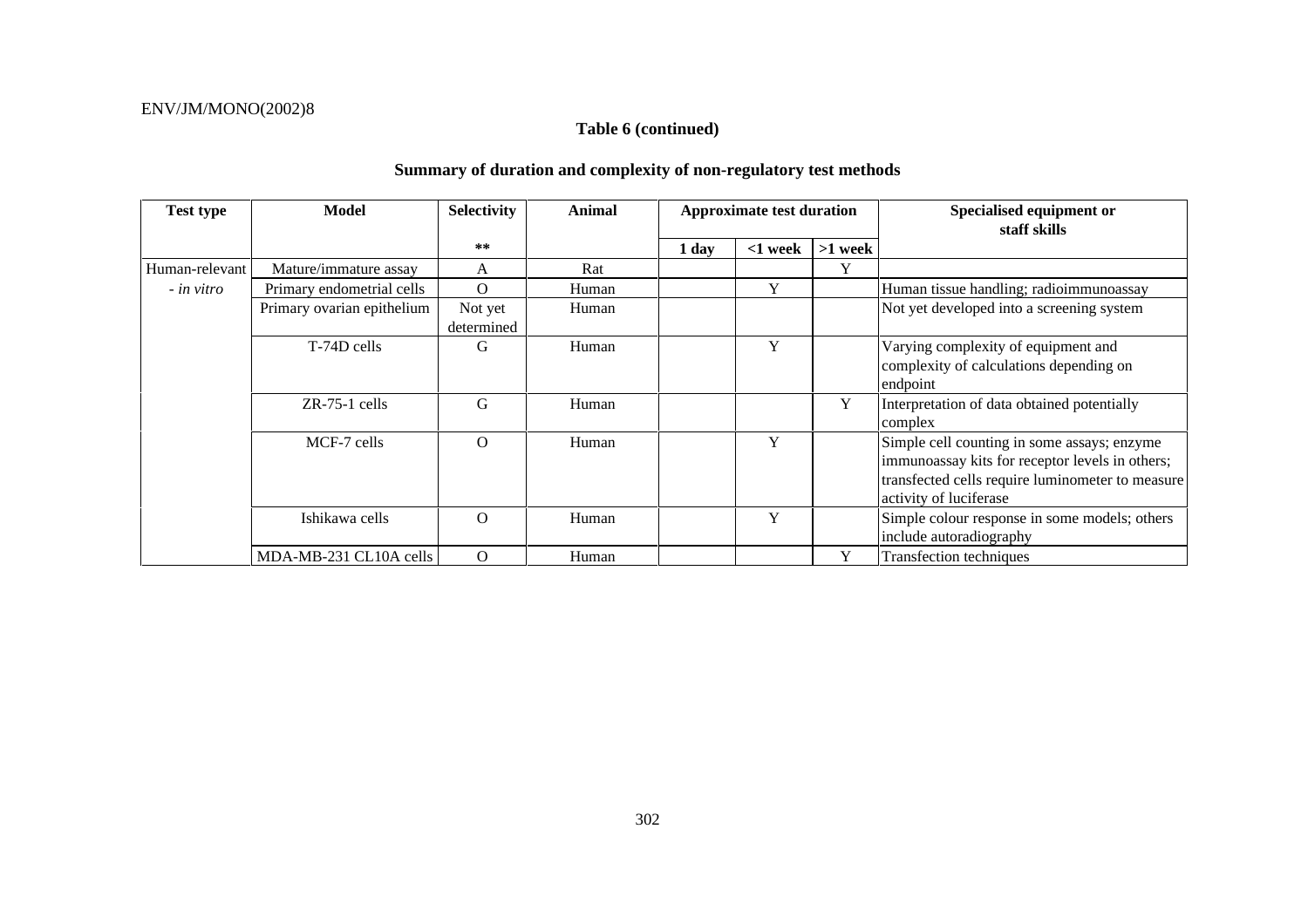## **Table 6 (continued)**

| <b>Test type</b> | Model                      | <b>Selectivity</b> | Animal  | <b>Approximate test duration</b> |              |              | Specialised equipment or<br>staff skills   |
|------------------|----------------------------|--------------------|---------|----------------------------------|--------------|--------------|--------------------------------------------|
|                  |                            | $**$               |         | 1 day                            | $<$ 1 week   | $>1$ week    |                                            |
| Human-relevant   | T-47D cells                | $\Omega$           | Human   |                                  |              | Y            | Radioassay;<br>complex<br>immunoassay;     |
| <i>in vitro</i>  |                            |                    |         |                                  |              |              | biochemistry                               |
| (continued)      | HeLa cells                 | $\Omega$           | Human   |                                  | Y            |              | techniques;<br>Transfection<br>radioassay; |
|                  |                            |                    |         |                                  |              |              | autoradiography; complex biochemistry      |
|                  | Saos-2 cells               | А                  | Human   |                                  |              |              | Not yet developed into a screening system  |
|                  | US-OS cells                | А                  | Human   |                                  |              |              | Not yet developed into a screening system  |
|                  | Leydig cell culture        | $\Omega$           | Mouse   |                                  | $\mathbf{v}$ | Y            | Radioimmunochemistry; histochemistry       |
|                  | Uterine cell culture       | $\Omega$           | Rat     |                                  | v            | $\mathbf{v}$ | Radioassay; SDS-electrophoresis            |
|                  | Pituitary cells            | $\Omega$           | Rat     |                                  |              | $\mathbf{v}$ | Radioassav                                 |
|                  | Hepa1c1c7 cells            | G                  | Mouse   |                                  | Y#           |              | Transfection techniques                    |
|                  | Embryonic fibroblast cells | $\Omega$           | Chicken |                                  | Y#           |              | Transfection techniques                    |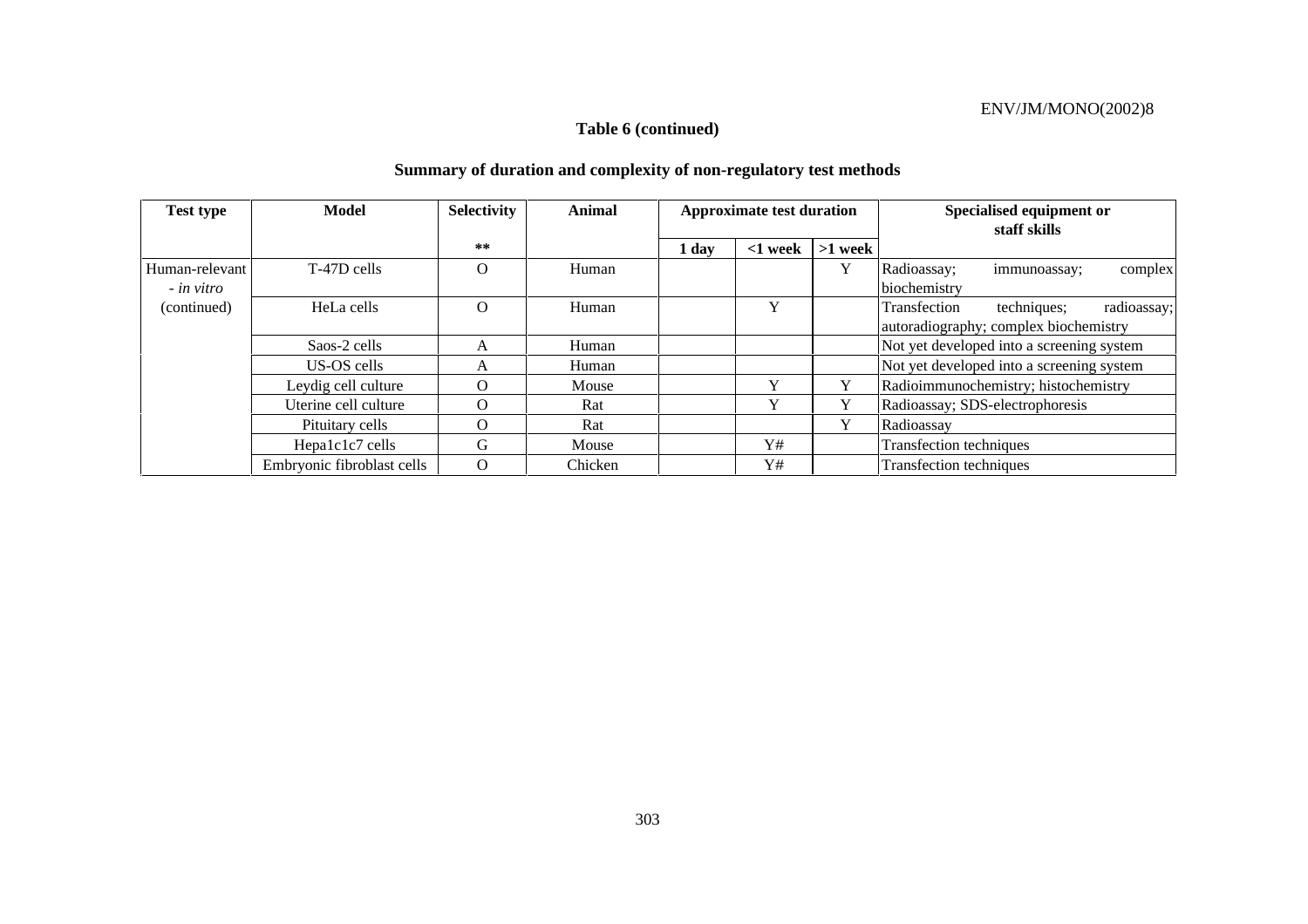| <b>Test type</b>                    | Model                          | <b>Selectivity</b> | <b>Animal</b>                | <b>Approximate test duration</b> |            |           | Specialised equipment or<br>staff skills                                                                                                 |
|-------------------------------------|--------------------------------|--------------------|------------------------------|----------------------------------|------------|-----------|------------------------------------------------------------------------------------------------------------------------------------------|
|                                     |                                | $**$               |                              | 1 day                            | $<$ 1 week | $>1$ week |                                                                                                                                          |
| Human-relevant<br><i>- in vitro</i> | L-cells                        | $\Omega$           | Mouse                        |                                  | Y#         |           | Transfection techniques                                                                                                                  |
| (continued)                         | Uterus cells                   | G                  | Cow                          |                                  | Y          |           | Radioassay; test underdeveloped                                                                                                          |
|                                     | Ovarian cells                  | G                  | Rat,<br>mouse                |                                  | Y          | Y         | Potentially demanding culture techniques;<br>radioimmunoassay/radioassay/electron<br>microscopy test system (not yet fully<br>developed) |
|                                     | Embryonic hypothalamic<br>cell | A                  | Mouse                        |                                  |            | Y         | Radioassay                                                                                                                               |
|                                     | PC 12 cells                    | A                  | Rat                          |                                  | Y#         | Y         | Transfection techniques;<br>radioassay/specialised<br>biochemistry/histopathological knowledge                                           |
|                                     | Insect cell line, Sf9          | A                  | Spodoptera                   |                                  | Y#         |           | Transfection techniques; complex<br>biochemistry/autoradiography                                                                         |
|                                     | Yeast transfection models      | A/O                | Saccharomy-ces<br>cerevisiae |                                  | Y#         |           | Transfection techniques                                                                                                                  |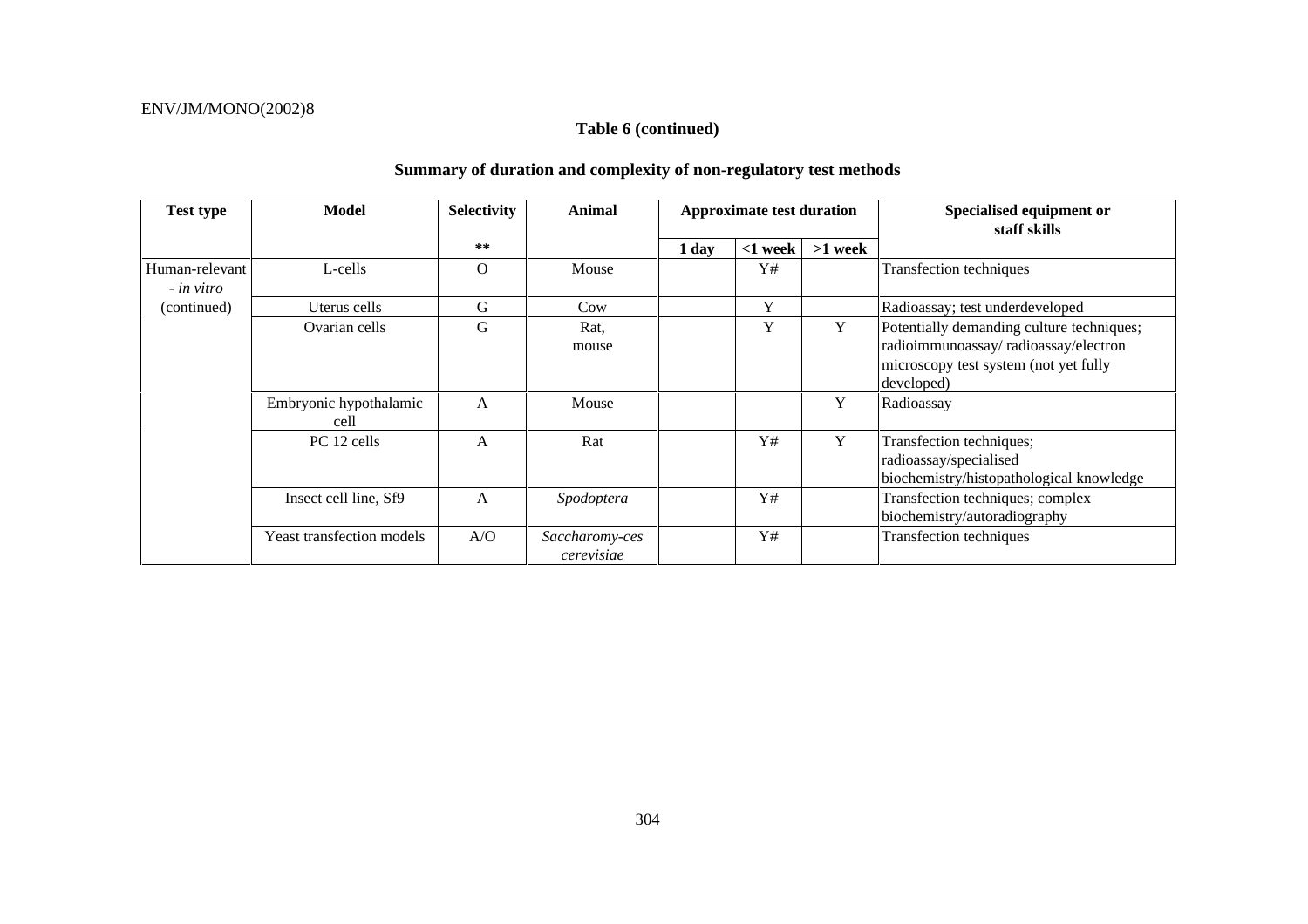## **Table 6 (continued)**

| <b>Test type</b>              | <b>Model</b>                      | <b>Selectivity</b> | <b>Animal</b>                | <b>Approximate test duration</b> |            |           | Specialised equipment or<br>staff skills                                                             |
|-------------------------------|-----------------------------------|--------------------|------------------------------|----------------------------------|------------|-----------|------------------------------------------------------------------------------------------------------|
|                               |                                   | **                 |                              | 1 day                            | $<$ 1 week | $>1$ week |                                                                                                      |
| Structure-<br>activity models | Mathematical modelling            | A/O                |                              |                                  |            |           | Basic scientific knowledge not yet sufficiently<br>developed for routine application                 |
| Wildlife-<br>relevant         | Fish toxicity test battery        | G                  | Zebra fish                   |                                  | Y          | Y         |                                                                                                      |
| $-$ in vivo                   | Long-term fish test               | G                  | Medaka fish                  |                                  |            | Y         | Extensive histopathology including electron<br>microscopy and special staining of serial<br>sections |
|                               | Reproductive hormone              | $\overline{O}$     | Goldfish                     |                                  | Y          |           | Radioimmunoassay                                                                                     |
|                               | Crustacean biochemistry           | $\mathbf{O}$       | Daphnia                      |                                  | Y          | Y         | Radioassay                                                                                           |
|                               | Sex reversal                      | G                  | Chicken                      |                                  |            | Y         | Radioimmunoassay                                                                                     |
|                               |                                   |                    | Alligator                    |                                  |            | Y         | None                                                                                                 |
|                               |                                   | $\mathbf{A}$       | Mosquito-fish<br>Tadpole     |                                  |            | Y         | None                                                                                                 |
|                               |                                   |                    | Turtle                       |                                  |            | Y         | Radioimmunoassay                                                                                     |
|                               |                                   | $\Omega$           |                              |                                  |            | Y         |                                                                                                      |
|                               | Vitellogenin induction            | $\Omega$           | Various oviparous<br>species |                                  | Y          | Y         | Principally radioimmunoassay or ELISA                                                                |
|                               | Zona radiata protein<br>induction | $\Omega$           | Fish                         |                                  |            | Y         | Western blot and ELISA assays                                                                        |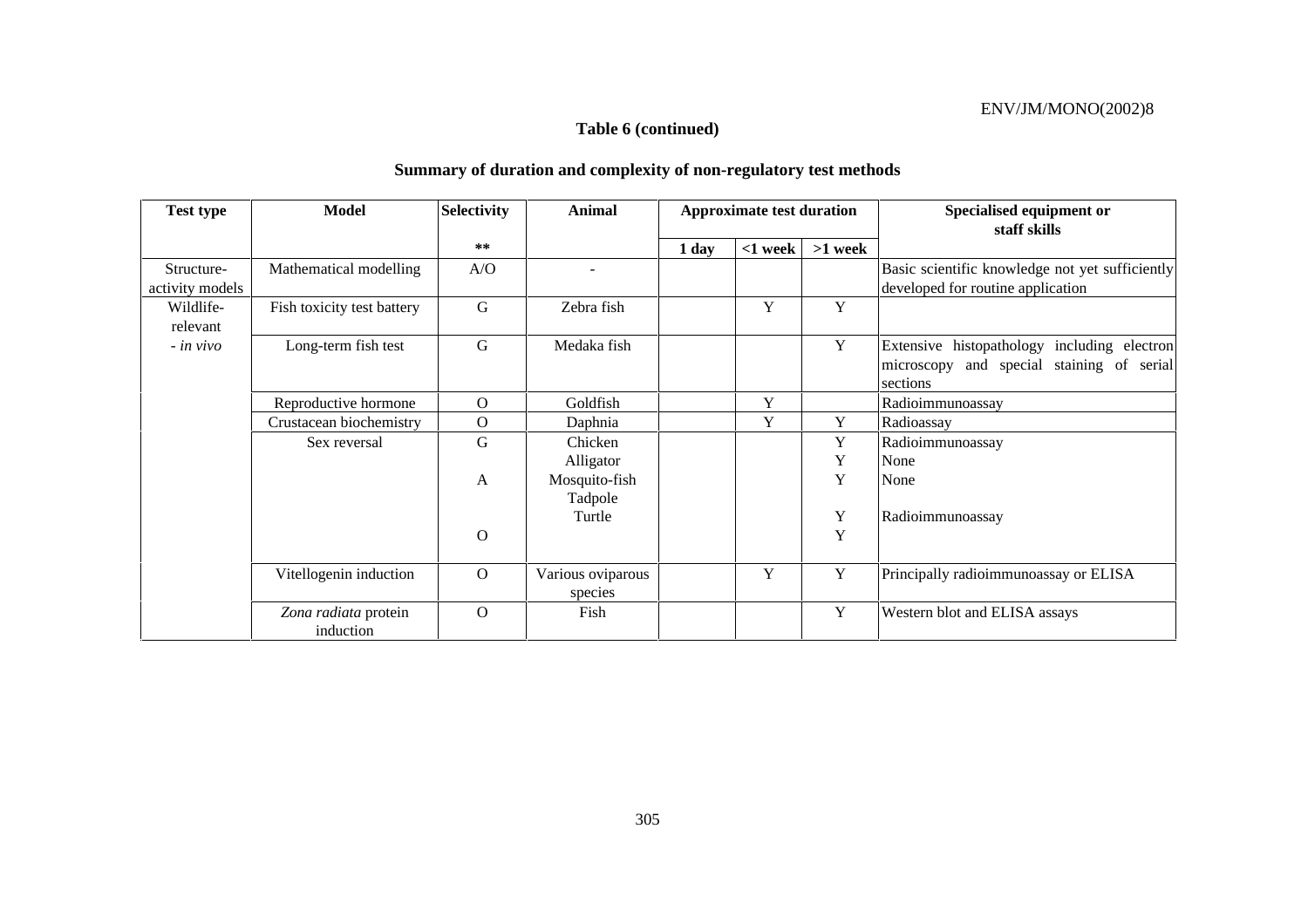#### **Summary of duration and complexity of non-regulatory test methods**

| <b>Test type</b>                      | <b>Model</b>               | <b>Selectivity</b> | Animal              | <b>Approximate test duration</b> |                        |           | Specialised equipment or<br>staff skills |
|---------------------------------------|----------------------------|--------------------|---------------------|----------------------------------|------------------------|-----------|------------------------------------------|
|                                       |                            | **                 |                     | dav.                             | $<$ 1 week $\parallel$ | $>1$ week |                                          |
| Wildlife-<br>relevant - $in$<br>vitro | Vitellogenin induction     |                    | Trout               |                                  |                        |           | Radioimmunoassay                         |
|                                       | Oestrogen receptor binding | O                  | Sea trout<br>Turtle |                                  |                        |           | Radioassay<br>Radioassay                 |
|                                       | Androgen formation         |                    | Carp                |                                  |                        |           | Radioimmunoassav                         |

\*\*Test designed to detect:

A Androgens and/or anti-androgens

O Oestrogens and/or anti-oestrogens

G Other

# Assumes transfected cell line already established and capable of storage until required

Y Yes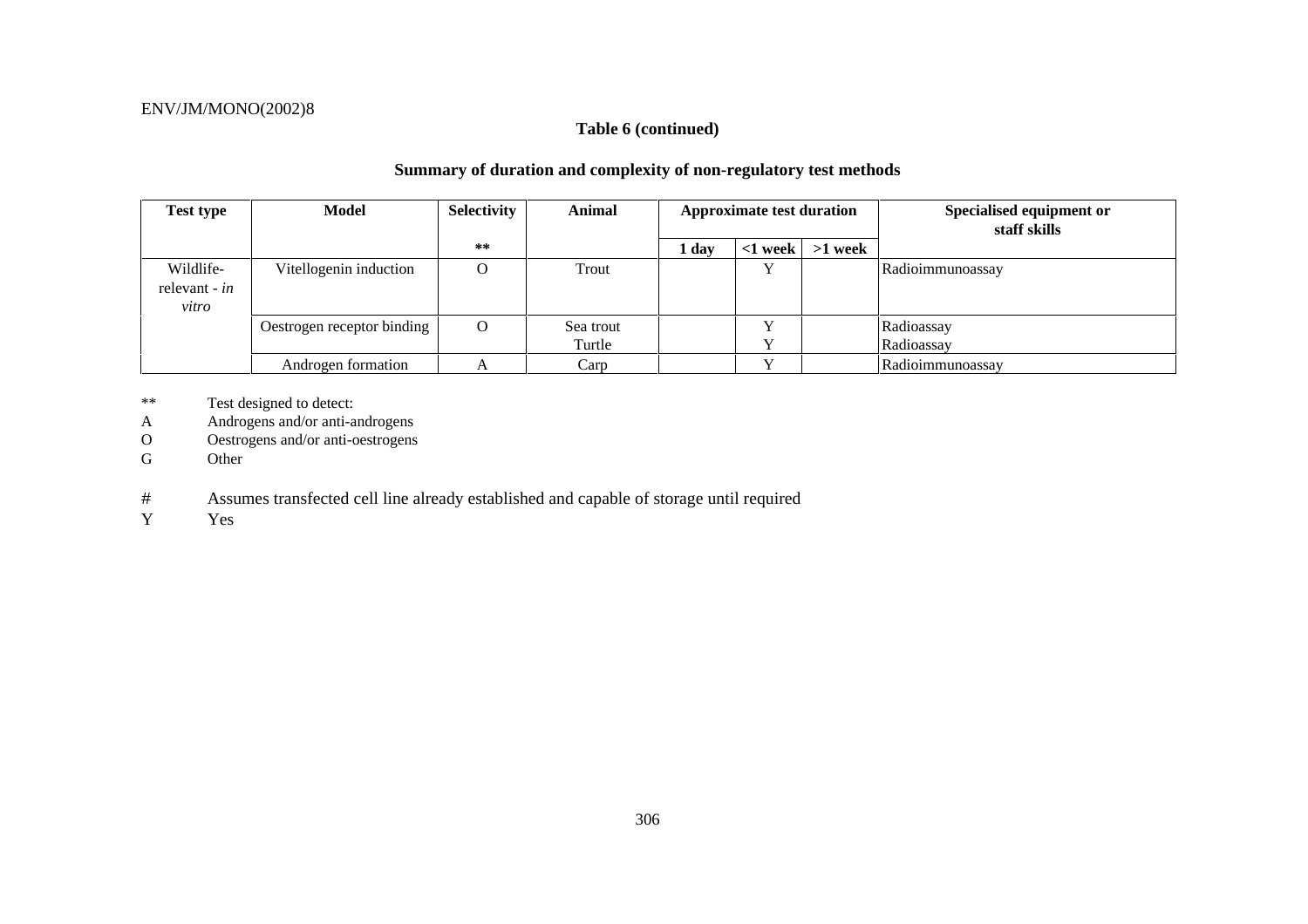#### **Table 7**

| <b>Test type</b> | <b>Model</b>            | <b>Selectivity</b> | <b>Animal</b> | <b>Endpoint</b>                    |
|------------------|-------------------------|--------------------|---------------|------------------------------------|
|                  |                         | $***$              |               | $(Sensitivity+)$                   |
| Human-relevant - | Ovariectomised primate  | $\Omega$           | Rhesus        | Withdrawl bleeding                 |
| in vivo          |                         |                    |               | Sexual skin colour                 |
|                  | Uterotrophic assay      | $\mathbf{O}$       | Rat,          | Uterine weight $(2 \mu g/kg$ dose) |
|                  |                         |                    | mouse         | Mitotic rate                       |
|                  |                         |                    | (possibly)    | Peroxidase activity                |
|                  |                         |                    | rabbit)       | Ornithine decarboxylase            |
|                  |                         |                    |               | Progesterone receptor              |
|                  |                         |                    |               | Oestrogen receptor                 |
|                  |                         |                    |               | Fluid level                        |
|                  |                         |                    |               | Epithelial cell height             |
|                  | Endometriosis           | $\Omega$           | Rat, mouse    | Multiple                           |
|                  | Implantation assessment | G                  | Rat           | Implantation                       |
|                  | Vaginotrophic assay     | G                  | Rat           | Cornification                      |
|                  | Vaginotrophic assay     | $\mathbf{O}$       | Rat,          | Vaginal opening                    |
|                  |                         |                    | mouse         | Induction of oestrus               |
|                  | Rodent mammary gland    | $\mathbf{O}$       | Rat           | <b>Size</b>                        |
|                  |                         |                    |               | Terminal ductal structure          |
|                  |                         |                    |               | Proliferative index                |
|                  |                         |                    |               | Labelling index                    |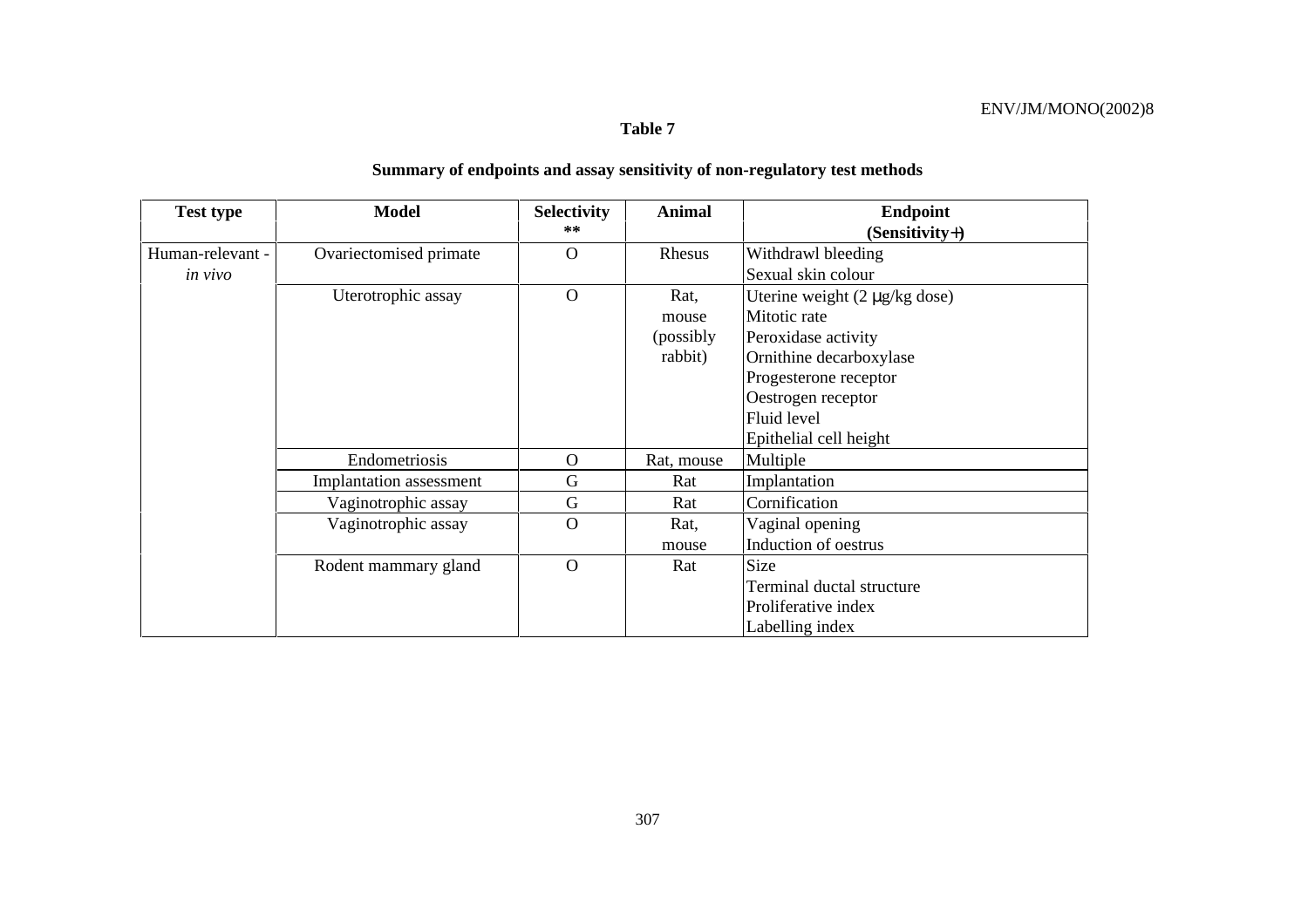| <b>Test type</b> | <b>Model</b>             | <b>Selectivity</b> | <b>Animal</b> | <b>Endpoint</b>                                    |
|------------------|--------------------------|--------------------|---------------|----------------------------------------------------|
|                  |                          | $***$              |               | $(Sensitivity+)$                                   |
| Human-relevant - | "neoDES" mouse           | $\Omega$           | Mouse         | Prostate weight                                    |
| <i>in vivo</i>   |                          |                    |               | Thimidine incorporation                            |
| (continued)      |                          |                    |               | Receptor incidence                                 |
|                  |                          |                    |               | Testicular and accessory sex organ weight          |
|                  |                          |                    |               | Prostatic dysplasia                                |
|                  |                          |                    |               | c-myc-c-fos expression                             |
|                  | Prenatal exposure/       | $\overline{O}$     | Mouse         | Prostate weight                                    |
|                  | adult prostate           |                    |               | 3-D computer assisted prostate reconstruction      |
|                  |                          |                    |               | Hormone assay                                      |
|                  |                          |                    |               | Receptor binding assay                             |
|                  | Behavioural modification | G                  | Hamster,      | Urine marks (highly variable)                      |
|                  |                          | G                  | rat.          | Lordosis                                           |
|                  |                          | O                  | mouse         |                                                    |
|                  | Cockscomb                | A                  | Chicken       | Comb ratio                                         |
|                  | Uropygial gland          | A                  | Quail         | Receptor level                                     |
|                  |                          |                    |               | C12-diol level                                     |
|                  | Submandibular gland      | $\mathbf{A}$       | Rat           | Esteropeptidase activity                           |
|                  |                          |                    |               | $5\alpha$ -reductase & $5\alpha$ -dihydroxysteroid |
|                  |                          |                    |               | dehydrogenase activity                             |
|                  |                          |                    |               | $5\alpha$ -dihydrotestosterone nuclear binding     |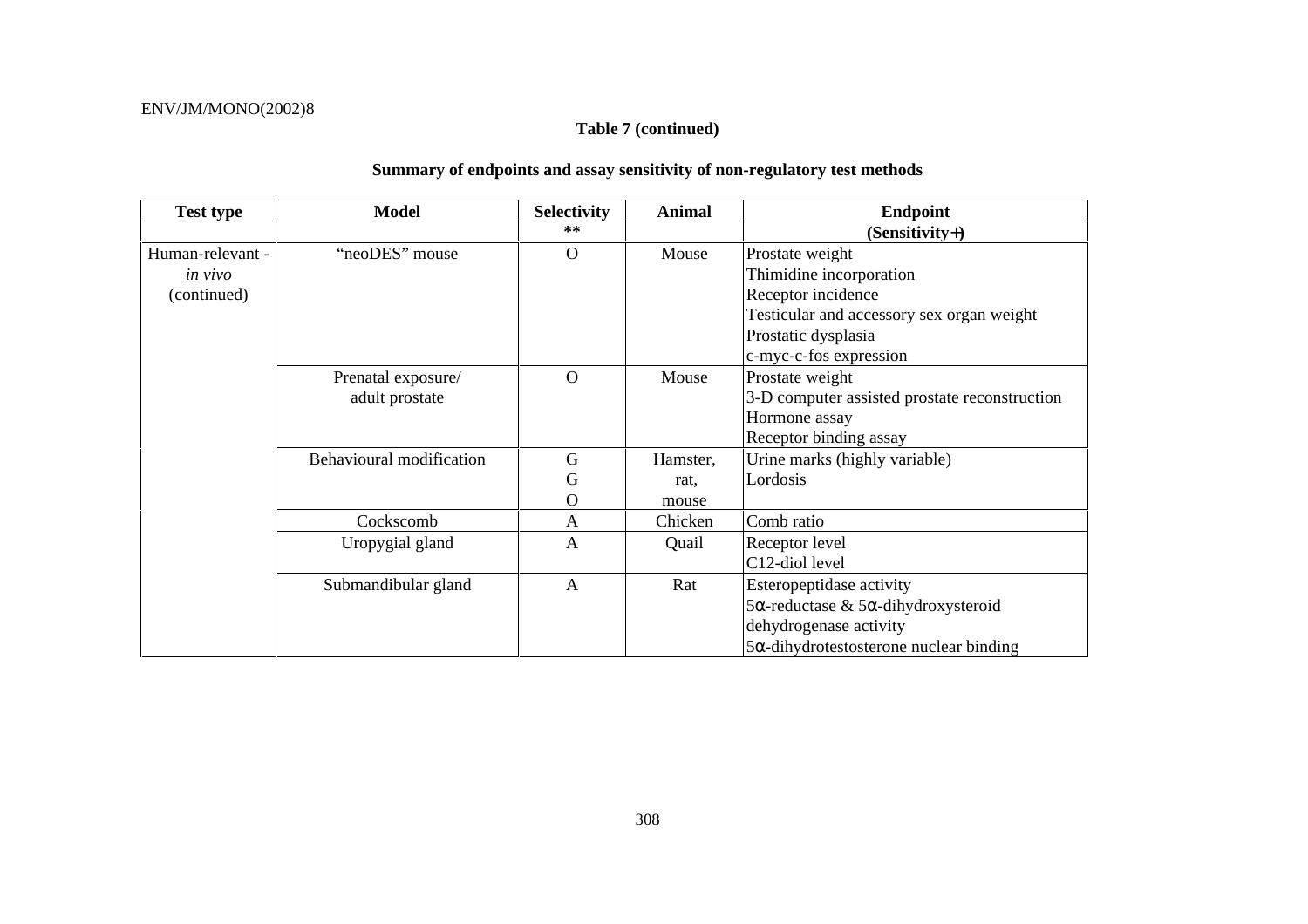## **Table 7 (continued)**

| <b>Test type</b> | <b>Model</b>                    | <b>Selectivity</b> | <b>Animal</b> | <b>Endpoint</b>                               |
|------------------|---------------------------------|--------------------|---------------|-----------------------------------------------|
|                  |                                 | **                 |               | $(Sensitivity+)$                              |
| Human-relevant - | Prostate                        | $\mathbf{A}$       | Rat           | Total binding sites                           |
| in vivo          |                                 |                    |               | Total weight                                  |
| (continued)      |                                 |                    |               | DNA & RNA content                             |
|                  |                                 | A                  | Dog           | Prostate cross-sectional area                 |
|                  |                                 |                    |               | Testicular size                               |
|                  |                                 |                    |               | Prostate histology                            |
|                  | Flank organ area                | $\mathbf{A}$       | Hamster       | Flank organ dimensions                        |
|                  |                                 |                    |               | Sebaceous gland area                          |
|                  |                                 |                    |               | Labelled glucose and lipid content of extract |
|                  | Seminal vesicle weight          | $\mathbf{A}$       | Mouse         | Weight wet /dry                               |
|                  | Sialic acid depletion           | A                  | Dog           | Sialic acid concentration                     |
|                  | Chernoff & Kavlock assay        | G                  | Mice          | Multiple teratogenic                          |
|                  | Mature/immature assay           | $\mathbf{A}$       | Rat           | Organ weights                                 |
|                  |                                 |                    |               | Serum hormone levels                          |
| Human relevant - | Pre-implantation embryo culture | $\overline{O}$     | Mouse         | Embryo stickiness                             |
| <i>in vitro</i>  |                                 |                    |               | Appearance of zona pellucida                  |
|                  | Neural retinal cell             | G                  | Chicken       | Aggregation (highly variable)                 |
|                  |                                 |                    |               | Growth (highly variable)                      |
|                  |                                 |                    |               | Differentiation (highly variable)             |
|                  | Primary endometrial cells       | $\overline{O}$     | Human         | Cell morphology                               |
|                  |                                 |                    |               | Cell proliferation                            |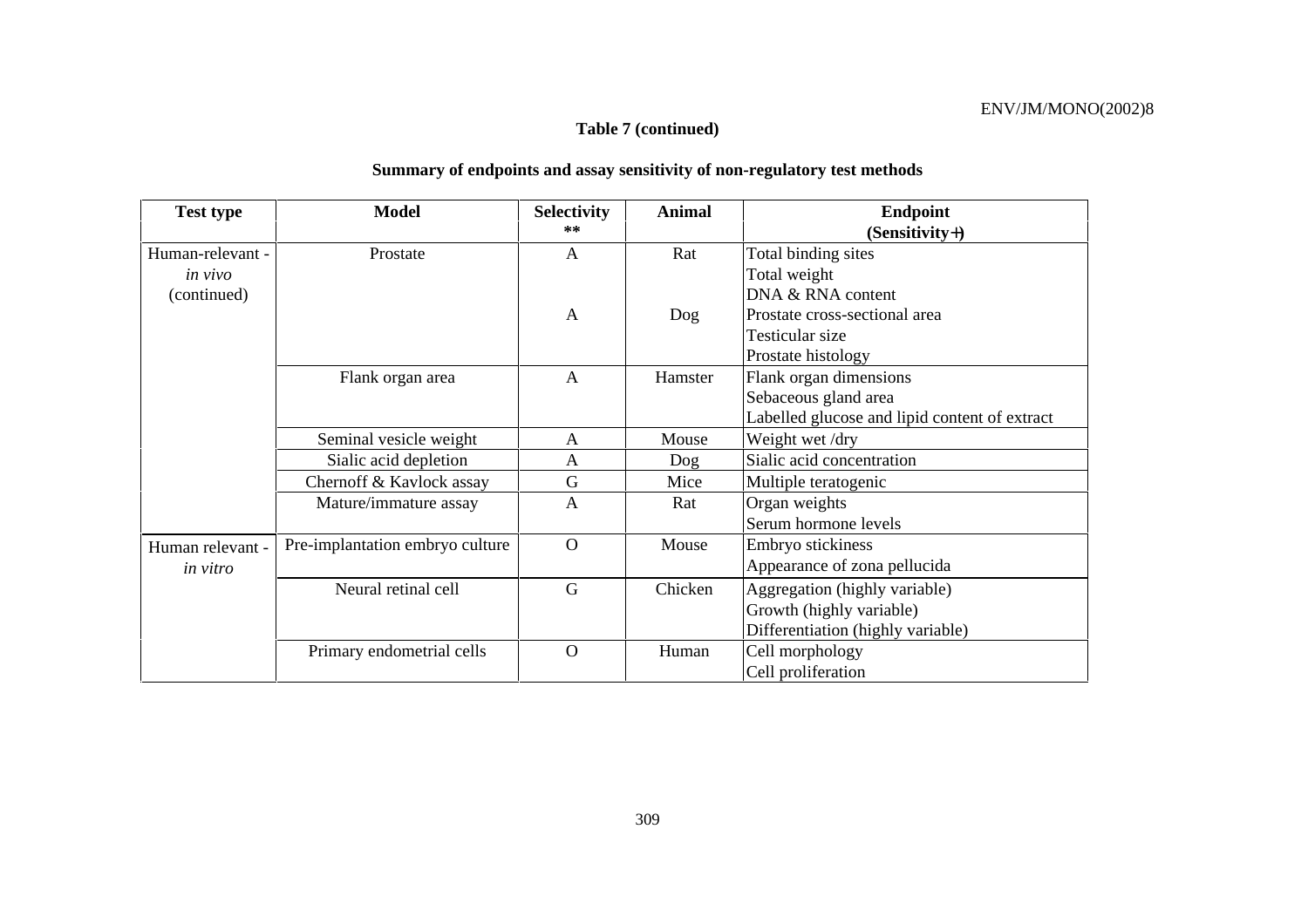| <b>Test type</b> | <b>Model</b>               | <b>Selectivity</b> | <b>Animal</b> | <b>Endpoint</b>                                                   |
|------------------|----------------------------|--------------------|---------------|-------------------------------------------------------------------|
|                  |                            | **                 |               | $(Sensitivity+)$                                                  |
| Human-relevant - | Primary ovarian epithelium | Not yet            | Human         | Cell proliferation                                                |
| <i>in vitro</i>  |                            | determined         |               |                                                                   |
| (continued)      | T-47D cells                | G                  | Human         | Alkaline phosphatase activity                                     |
|                  |                            |                    |               | CAT reporter (0.1 nM progesterone)                                |
|                  | ZR-75-1 cells              | G (multiple)       | Human         | Proliferation                                                     |
|                  | MCF-7 cells                | $\Omega$           | Human         | relative<br>proliferation $(0.0001-1000\%$<br>Cell                |
|                  |                            |                    |               | proliferative effect, based on E <sub>2</sub> )                   |
|                  |                            |                    |               | Thimidine incorporation $(10^{-11} \text{ M E})$                  |
|                  |                            |                    |               | Luciferase reporter $(5 \text{ pg/mL E})$                         |
|                  |                            |                    |               | Exoprotein $(0.0001 - 1000\%$ effect relative to E <sub>2</sub> ) |
|                  |                            |                    |               | Fluorescent assay of total DNA $(0.1 \text{ nM E})$               |
|                  | Ishikawa cells             | $\Omega$           | Human         | Alkaline phosphatase activity $(10^{12} \text{ M E})$             |
|                  |                            |                    |               | CAT/luciferase reporter                                           |
|                  | MDA-MB-231 CL10A cells     | $\Omega$           | Human         | <b>DNA</b> measurement                                            |
|                  |                            |                    |               | Fluorescence assay                                                |
|                  | T-47D cells                | $\Omega$           | Human         | Multiple proliferative ( $EC_{so} 10^{-11}$ M E <sub>2</sub> )    |
|                  | HeLa cells                 | $\Omega$           | Human         | Luciferase reporter                                               |
|                  |                            |                    |               | CAT reporter                                                      |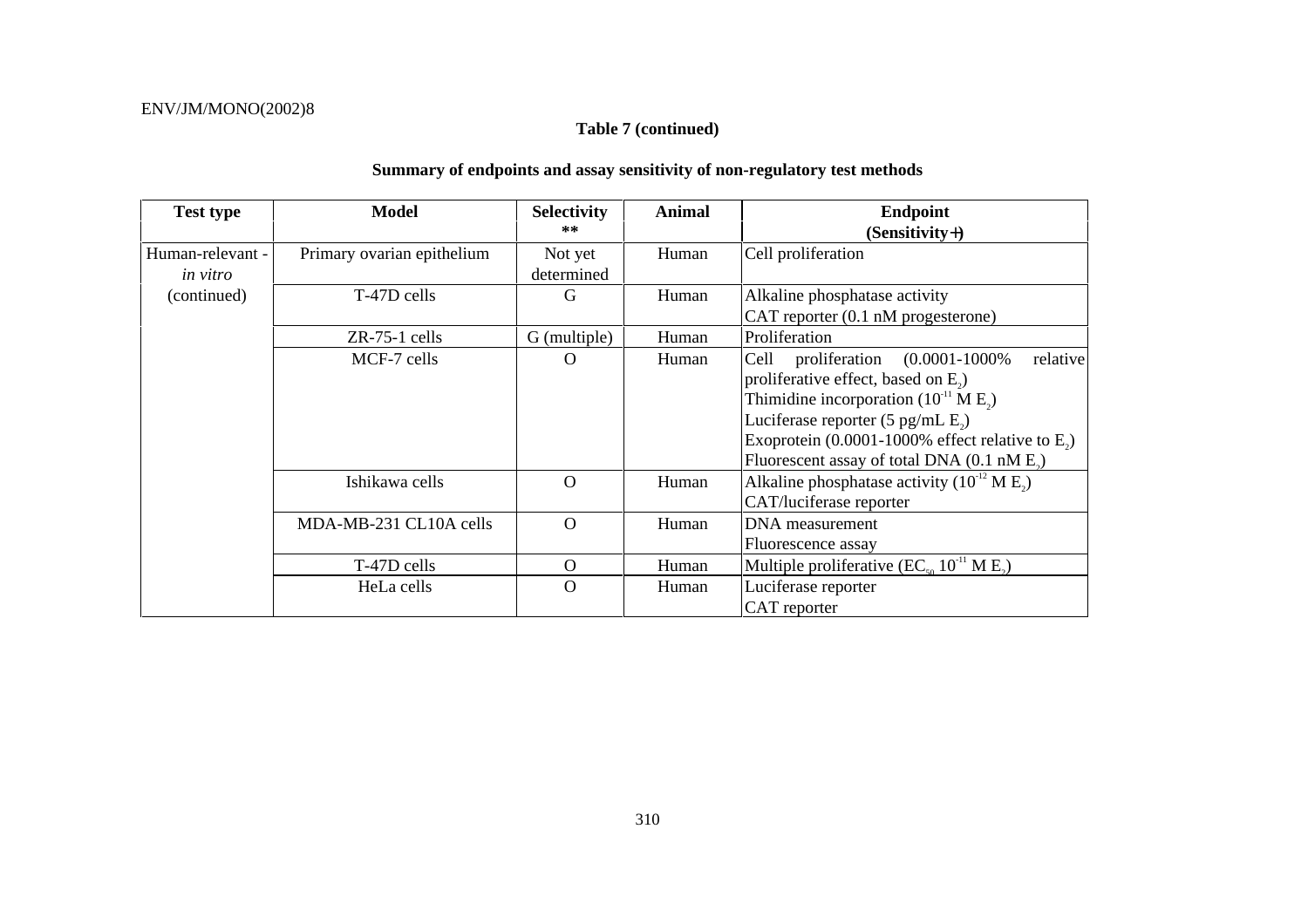| <b>Test type</b> | <b>Model</b>                | <b>Selectivity</b> | <b>Animal</b> | <b>Endpoint</b>                                                                 |
|------------------|-----------------------------|--------------------|---------------|---------------------------------------------------------------------------------|
|                  |                             | $* *$              |               | (Sensitivity+)                                                                  |
| Human-relevant - | Saos-2 cells                | A                  | Human         | Receptor binding                                                                |
| <i>in vitro</i>  |                             |                    |               |                                                                                 |
| (continued)      | U2-OS cells                 | A                  | Human         | Receptor concentration/receptor binding                                         |
|                  | Leydig cell culture         | $\overline{O}$     | Mouse         | Androgen levels                                                                 |
|                  |                             |                    |               | Steroid dehydrogenase levels                                                    |
|                  | Uterine cell culture        | $\overline{O}$     | Rat           | cGMP levels                                                                     |
|                  |                             |                    |               | Receptor levels                                                                 |
|                  | Pituitary cells             | $\overline{O}$     | Rat           | Electrophoretic profile $(10^{11} \text{ M E})$                                 |
|                  |                             |                    |               | Prolactin levels                                                                |
|                  | Hepa1c1c7 cells             | G                  | Mouse         | Luciferase reporter (as equivalent to 80 pg TCDD                                |
|                  |                             |                    |               | per plate)                                                                      |
|                  | Embryonic fibroblast cells  | $\Omega$           | Chicken       | CAT reporter $(10^8 \text{ M E})$                                               |
|                  | L-cells                     | $\Omega$           | Mouse         | CAT reporter $(10^{10} \text{ M E}_2)$                                          |
|                  | Ovarian cells               | G                  | Rat,          | Hormone levels; enzyme activities; hCG binding;                                 |
|                  |                             |                    | mouse         | histopathology                                                                  |
|                  | Embryonic hypothalamic cell | A                  | Mouse         | Aromatase activity                                                              |
|                  | Prostate androgen receptor  | A                  | Rat           | Relative binding affinity                                                       |
|                  | PC 12 cells                 | A                  | Rat           | Multiple biochemical and visual                                                 |
|                  | Insect cell line, Sf9       | A                  | Spodoptera    | DNA binding of receptor                                                         |
|                  | Yeast transfection models   | A/O                | Saccharomyces | $\beta$ -galctosidase reporter (3 ng/LE; EC <sub>so</sub> 1 nM E <sub>2</sub> ) |
|                  |                             |                    | cerevisiae    |                                                                                 |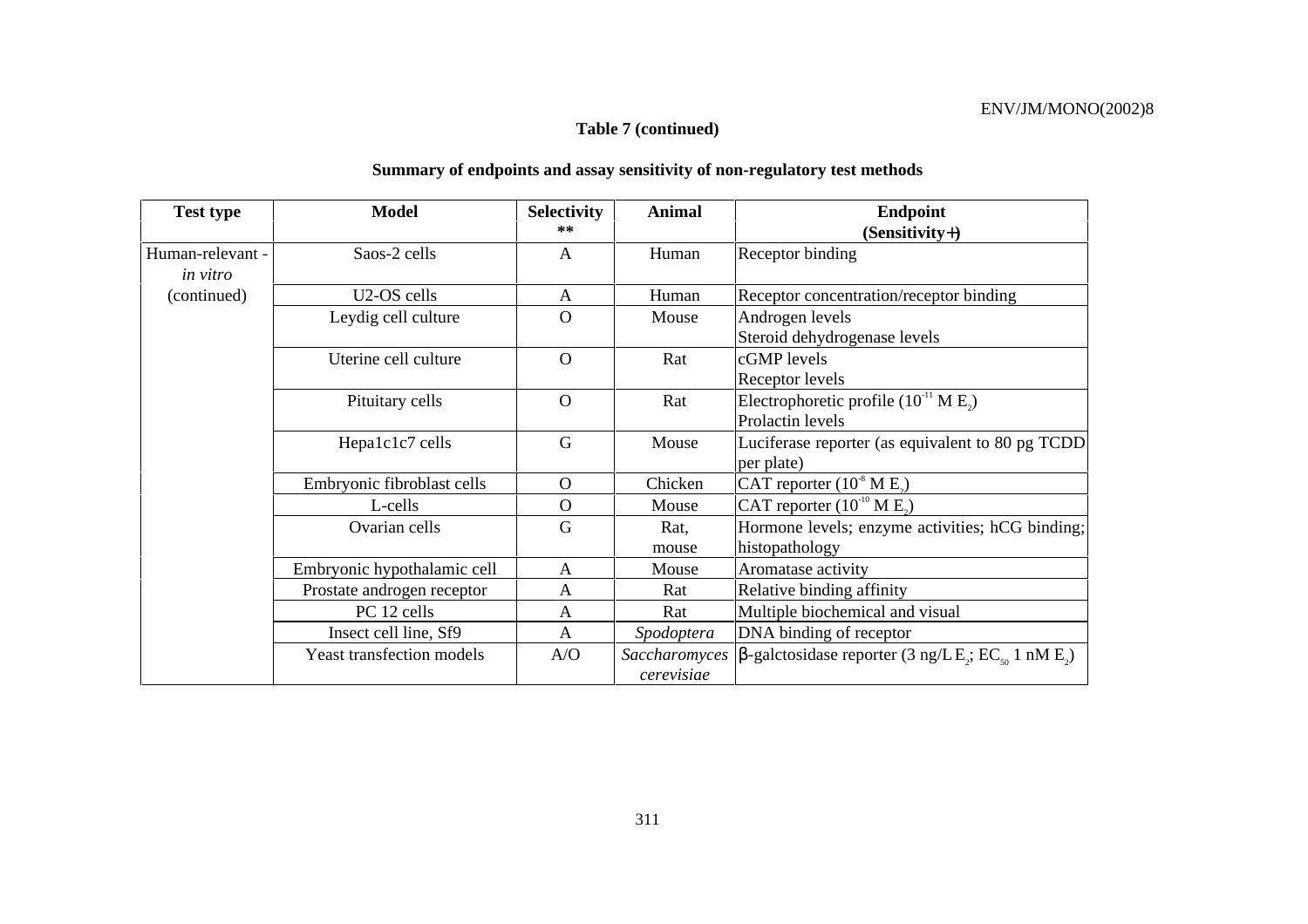| <b>Test type</b>                      | <b>Model</b>               | <b>Selectivity</b> | <b>Animal</b> | <b>Endpoint</b>                                                                                                                             |
|---------------------------------------|----------------------------|--------------------|---------------|---------------------------------------------------------------------------------------------------------------------------------------------|
|                                       |                            | **                 |               | (Sensitivity+)                                                                                                                              |
| Structure-activity<br>models          | Mathematical modelling     | A/O                |               | Functional similarity                                                                                                                       |
| Wildlife-relevant -<br><i>in vivo</i> | Fish toxicity test battery | $\mathbf G$        | Zebra fish    | Spawning patterns $(0.2-1$ mg/L)<br>Fertilisation<br>Survival $(0.04-1$ mg/L)                                                               |
|                                       | Long-term fish test        | G                  | Medaka fish   | $\beta$ -<br>Behaviour/gross<br>(10mg/L)<br>anatomy<br>hexachlorocyclohexane)<br>Histopathology<br>Fertilisation rates<br>Spawning patterns |
|                                       | Reproductive hormone       | $\mathbf{O}$       | Goldfish      | Plasma hormone concentration                                                                                                                |
|                                       | Crustacean biochemistry    | $\Omega$           | Daphnia       | Gross morphology and survival<br>Steroid metabolism                                                                                         |
|                                       | Sex reversal               | $\mathbf G$        | Chicken       | Phenotypic and biochemical markers of sex<br>status                                                                                         |
|                                       |                            | A                  | Alligator     | Gonadal histopath                                                                                                                           |
|                                       |                            |                    | Mosquito fish | Physical morpology                                                                                                                          |
|                                       |                            |                    | Tadpole       | Gross morphology                                                                                                                            |
|                                       |                            |                    |               | Gonadosomatic index                                                                                                                         |
|                                       |                            | $\mathbf{O}$       | Turtle        | Phenotypic sex                                                                                                                              |